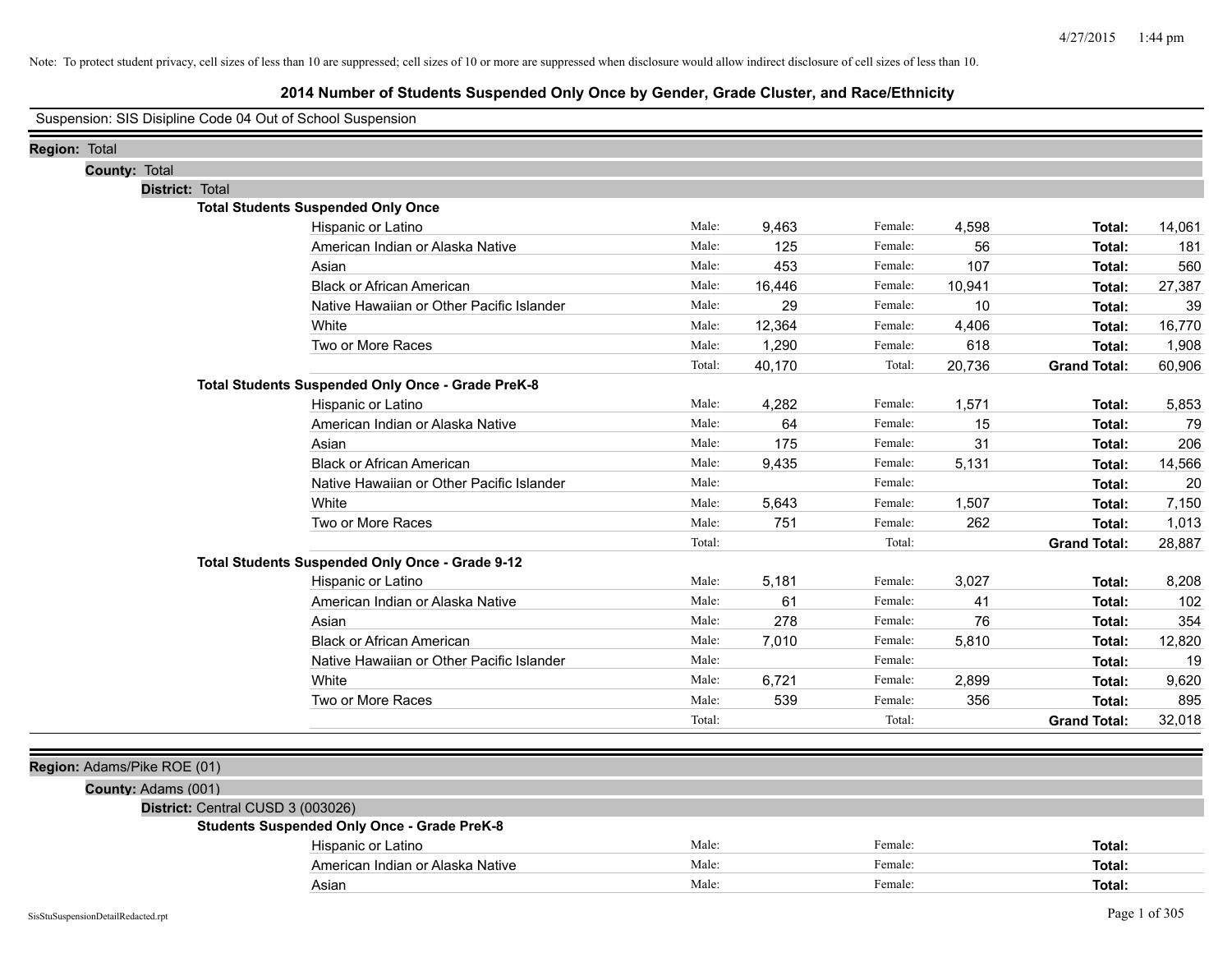| Suspension: SIS Disipline Code 04 Out of School Suspension |                                                    |        |         |                     |
|------------------------------------------------------------|----------------------------------------------------|--------|---------|---------------------|
|                                                            | <b>Black or African American</b>                   | Male:  | Female: | Total:              |
|                                                            | Native Hawaiian or Other Pacific Islander          | Male:  | Female: | Total:              |
|                                                            | White                                              | Male:  | Female: | Total:<br>11        |
|                                                            | Two or More Races                                  | Male:  | Female: | Total:              |
|                                                            |                                                    | Total: | Total:  | <b>Grand Total:</b> |
|                                                            | <b>Students Suspended Only Once - Grade 9-12</b>   |        |         |                     |
|                                                            | Hispanic or Latino                                 | Male:  | Female: | Total:              |
|                                                            | American Indian or Alaska Native                   | Male:  | Female: | Total:              |
|                                                            | Asian                                              | Male:  | Female: | Total:              |
|                                                            | <b>Black or African American</b>                   | Male:  | Female: | Total:              |
|                                                            | Native Hawaiian or Other Pacific Islander          | Male:  | Female: | Total:              |
|                                                            | White                                              | Male:  | Female: | Total:              |
|                                                            | Two or More Races                                  | Male:  | Female: | Total:              |
|                                                            |                                                    | Total: | Total:  | <b>Grand Total:</b> |
| District: CUSD 4 (004026)                                  |                                                    |        |         |                     |
|                                                            | <b>Students Suspended Only Once - Grade 9-12</b>   |        |         |                     |
|                                                            | Hispanic or Latino                                 | Male:  | Female: | Total:              |
|                                                            | American Indian or Alaska Native                   | Male:  | Female: | Total:              |
|                                                            | Asian                                              | Male:  | Female: | Total:              |
|                                                            | <b>Black or African American</b>                   | Male:  | Female: | Total:              |
|                                                            | Native Hawaiian or Other Pacific Islander          | Male:  | Female: | Total:              |
|                                                            | White                                              | Male:  | Female: | Total:              |
|                                                            | Two or More Races                                  | Male:  | Female: | Total:              |
|                                                            |                                                    | Total: | Total:  | <b>Grand Total:</b> |
| District: Liberty CUSD 2 (002026)                          |                                                    |        |         |                     |
|                                                            | <b>Students Suspended Only Once - Grade PreK-8</b> |        |         |                     |
|                                                            | Hispanic or Latino                                 | Male:  | Female: | Total:              |
|                                                            | American Indian or Alaska Native                   | Male:  | Female: | Total:              |
|                                                            | Asian                                              | Male:  | Female: | Total:              |
|                                                            | <b>Black or African American</b>                   | Male:  | Female: | Total:              |
|                                                            | Native Hawaiian or Other Pacific Islander          | Male:  | Female: | Total:              |
|                                                            | White                                              | Male:  | Female: | Total:              |
|                                                            | Two or More Races                                  | Male:  | Female: | Total:              |
|                                                            |                                                    | Total: | Total:  | <b>Grand Total:</b> |
|                                                            | <b>Students Suspended Only Once - Grade 9-12</b>   |        |         |                     |
|                                                            | Hispanic or Latino                                 | Male:  | Female: | Total:              |
|                                                            | American Indian or Alaska Native                   | Male:  | Female: | Total:              |
|                                                            | Asian                                              | Male:  | Female: | Total:              |
|                                                            | <b>Black or African American</b>                   | Male:  | Female: | Total:              |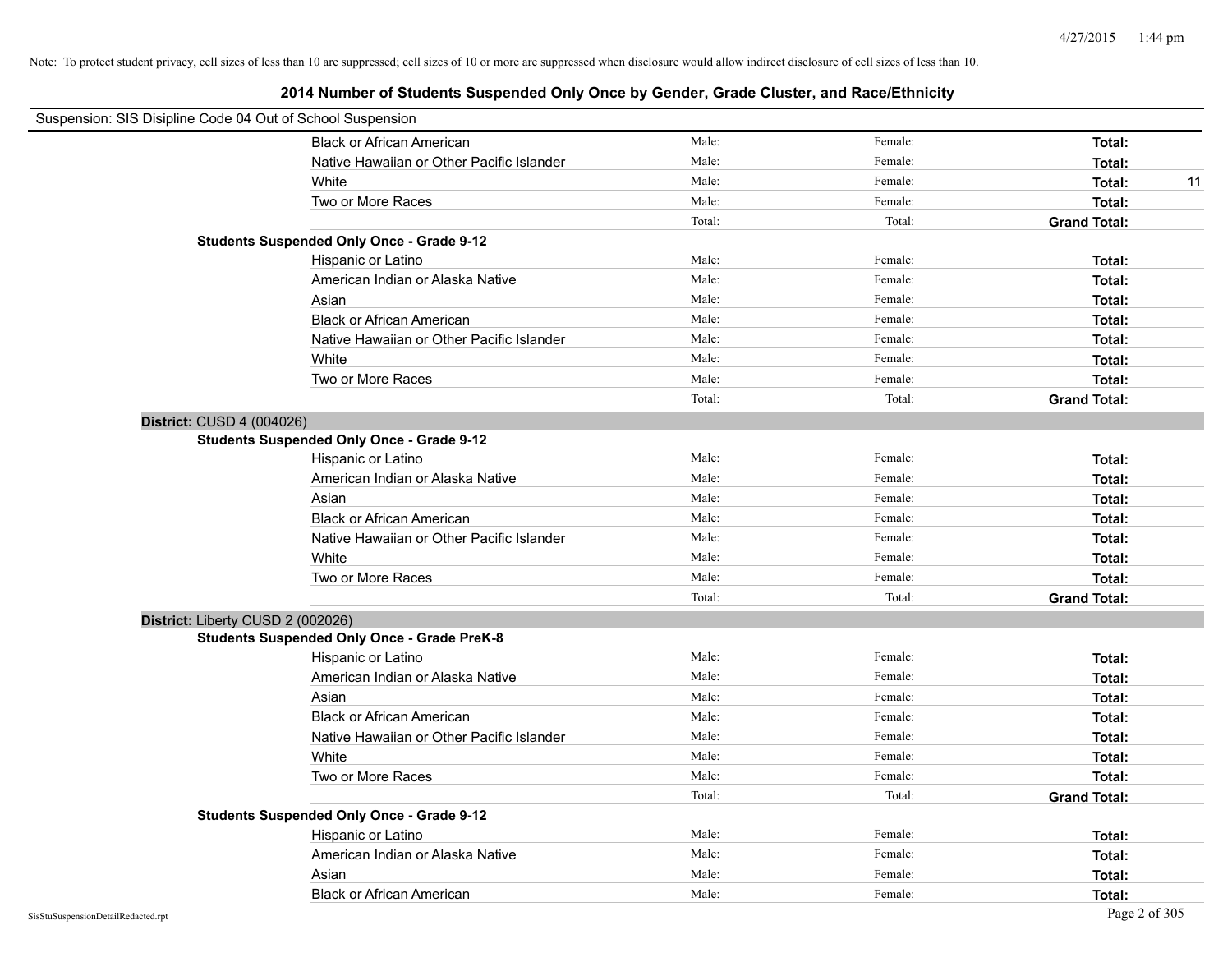| Suspension: SIS Disipline Code 04 Out of School Suspension |                                                    |        |         |                     |
|------------------------------------------------------------|----------------------------------------------------|--------|---------|---------------------|
|                                                            | Native Hawaiian or Other Pacific Islander          | Male:  | Female: | Total:              |
|                                                            | White                                              | Male:  | Female: | Total:              |
|                                                            | Two or More Races                                  | Male:  | Female: | Total:              |
|                                                            |                                                    | Total: | Total:  | <b>Grand Total:</b> |
| District: Non-Public School (1720)                         |                                                    |        |         |                     |
|                                                            | <b>Students Suspended Only Once - Grade 9-12</b>   |        |         |                     |
|                                                            | Hispanic or Latino                                 | Male:  | Female: | Total:              |
|                                                            | American Indian or Alaska Native                   | Male:  | Female: | Total:              |
|                                                            | Asian                                              | Male:  | Female: | Total:              |
|                                                            | <b>Black or African American</b>                   | Male:  | Female: | Total:              |
|                                                            | Native Hawaiian or Other Pacific Islander          | Male:  | Female: | Total:              |
|                                                            | White                                              | Male:  | Female: | Total:              |
|                                                            | Two or More Races                                  | Male:  | Female: | Total:              |
|                                                            |                                                    | Total: | Total:  | <b>Grand Total:</b> |
| District: Payson CUSD 1 (001026)                           |                                                    |        |         |                     |
|                                                            | <b>Students Suspended Only Once - Grade PreK-8</b> |        |         |                     |
|                                                            | Hispanic or Latino                                 | Male:  | Female: | Total:              |
|                                                            | American Indian or Alaska Native                   | Male:  | Female: | Total:              |
|                                                            | Asian                                              | Male:  | Female: | Total:              |
|                                                            | <b>Black or African American</b>                   | Male:  | Female: | Total:              |
|                                                            | Native Hawaiian or Other Pacific Islander          | Male:  | Female: | Total:              |
|                                                            | White                                              | Male:  | Female: | Total:              |
|                                                            | Two or More Races                                  | Male:  | Female: | Total:              |
|                                                            |                                                    | Total: | Total:  | <b>Grand Total:</b> |
|                                                            | <b>Students Suspended Only Once - Grade 9-12</b>   |        |         |                     |
|                                                            | Hispanic or Latino                                 | Male:  | Female: | Total:              |
|                                                            | American Indian or Alaska Native                   | Male:  | Female: | Total:              |
|                                                            | Asian                                              | Male:  | Female: | Total:              |
|                                                            | <b>Black or African American</b>                   | Male:  | Female: | Total:              |
|                                                            | Native Hawaiian or Other Pacific Islander          | Male:  | Female: | Total:              |
|                                                            | White                                              | Male:  | Female: | Total:              |
|                                                            | Two or More Races                                  | Male:  | Female: | Total:              |
|                                                            |                                                    | Total: | Total:  | <b>Grand Total:</b> |
| <b>District: Quincy SD 172 (172022)</b>                    |                                                    |        |         |                     |
|                                                            | <b>Students Suspended Only Once - Grade PreK-8</b> |        |         |                     |
|                                                            | Hispanic or Latino                                 | Male:  | Female: | Total:              |
|                                                            | American Indian or Alaska Native                   | Male:  | Female: | Total:              |
|                                                            | Asian                                              | Male:  | Female: | Total:              |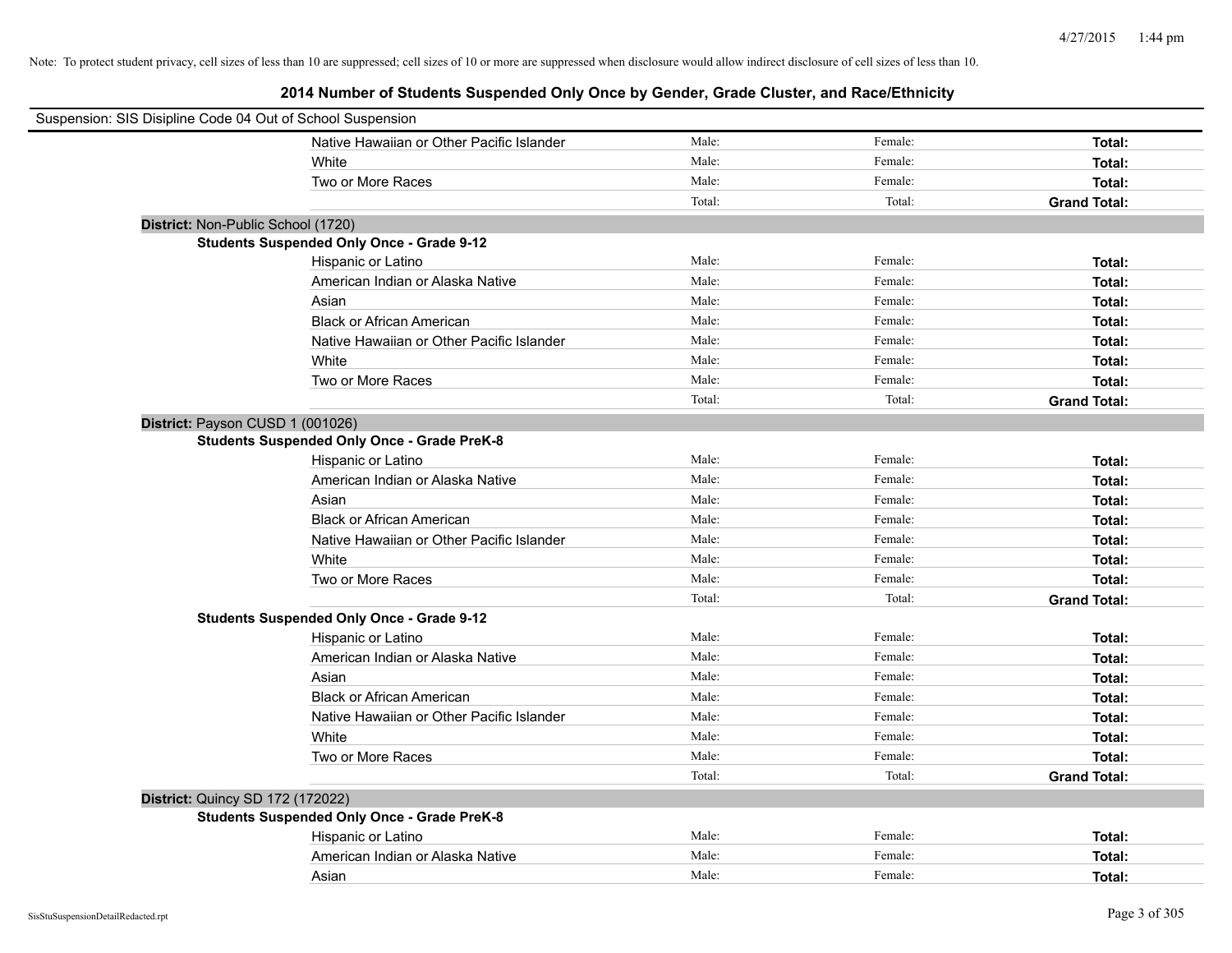| Suspension: SIS Disipline Code 04 Out of School Suspension |                                                    |        |    |         |    |                     |     |
|------------------------------------------------------------|----------------------------------------------------|--------|----|---------|----|---------------------|-----|
|                                                            | <b>Black or African American</b>                   | Male:  | 23 | Female: | 11 | Total:              | 34  |
|                                                            | Native Hawaiian or Other Pacific Islander          | Male:  |    | Female: |    | Total:              |     |
|                                                            | White                                              | Male:  | 58 | Female: | 21 | Total:              | 79  |
|                                                            | Two or More Races                                  | Male:  |    | Female: |    | Total:              | 16  |
|                                                            |                                                    | Total: |    | Total:  |    | <b>Grand Total:</b> |     |
|                                                            | <b>Students Suspended Only Once - Grade 9-12</b>   |        |    |         |    |                     |     |
|                                                            | Hispanic or Latino                                 | Male:  |    | Female: |    | Total:              |     |
|                                                            | American Indian or Alaska Native                   | Male:  |    | Female: |    | Total:              |     |
|                                                            | Asian                                              | Male:  |    | Female: |    | Total:              |     |
|                                                            | <b>Black or African American</b>                   | Male:  |    | Female: |    | Total:              | 17  |
|                                                            | Native Hawaiian or Other Pacific Islander          | Male:  |    | Female: |    | Total:              |     |
|                                                            | White                                              | Male:  | 69 | Female: | 39 | Total:              | 108 |
|                                                            | Two or More Races                                  | Male:  |    | Female: |    | Total:              |     |
|                                                            |                                                    | Total: |    | Total:  |    | <b>Grand Total:</b> | 135 |
| County: Non-Public School (000)                            |                                                    |        |    |         |    |                     |     |
| District: Adams/Pike ROE (000000)                          |                                                    |        |    |         |    |                     |     |
|                                                            | <b>Students Suspended Only Once - Grade 9-12</b>   |        |    |         |    |                     |     |
|                                                            | Hispanic or Latino                                 | Male:  |    | Female: |    | Total:              |     |
|                                                            | American Indian or Alaska Native                   | Male:  |    | Female: |    | Total:              |     |
|                                                            | Asian                                              | Male:  |    | Female: |    | Total:              |     |
|                                                            | <b>Black or African American</b>                   | Male:  |    | Female: |    | Total:              |     |
|                                                            | Native Hawaiian or Other Pacific Islander          | Male:  |    | Female: |    | Total:              |     |
|                                                            | White                                              | Male:  |    | Female: |    | Total:              |     |
|                                                            | Two or More Races                                  | Male:  |    | Female: |    | Total:              |     |
|                                                            |                                                    | Total: |    | Total:  |    | <b>Grand Total:</b> |     |
| County: Pike (075)                                         |                                                    |        |    |         |    |                     |     |
|                                                            | District: Griggsville-Perry CUSD 4 (004026)        |        |    |         |    |                     |     |
|                                                            | <b>Students Suspended Only Once - Grade PreK-8</b> |        |    |         |    |                     |     |
|                                                            | Hispanic or Latino                                 | Male:  |    | Female: |    | Total:              |     |
|                                                            | American Indian or Alaska Native                   | Male:  |    | Female: |    | Total:              |     |
|                                                            | Asian                                              | Male:  |    | Female: |    | Total:              |     |
|                                                            | <b>Black or African American</b>                   | Male:  |    | Female: |    | Total:              |     |
|                                                            | Native Hawaiian or Other Pacific Islander          | Male:  |    | Female: |    | Total:              |     |
|                                                            | White                                              | Male:  |    | Female: |    | Total:              |     |
|                                                            | Two or More Races                                  | Male:  |    | Female: |    | Total:              |     |
|                                                            |                                                    | Total: |    | Total:  |    | <b>Grand Total:</b> |     |
|                                                            | <b>Students Suspended Only Once - Grade 9-12</b>   |        |    |         |    |                     |     |
|                                                            | Hispanic or Latino                                 | Male:  |    | Female: |    | Total:              |     |
|                                                            | American Indian or Alaska Native                   | Male:  |    | Female: |    | Total:              |     |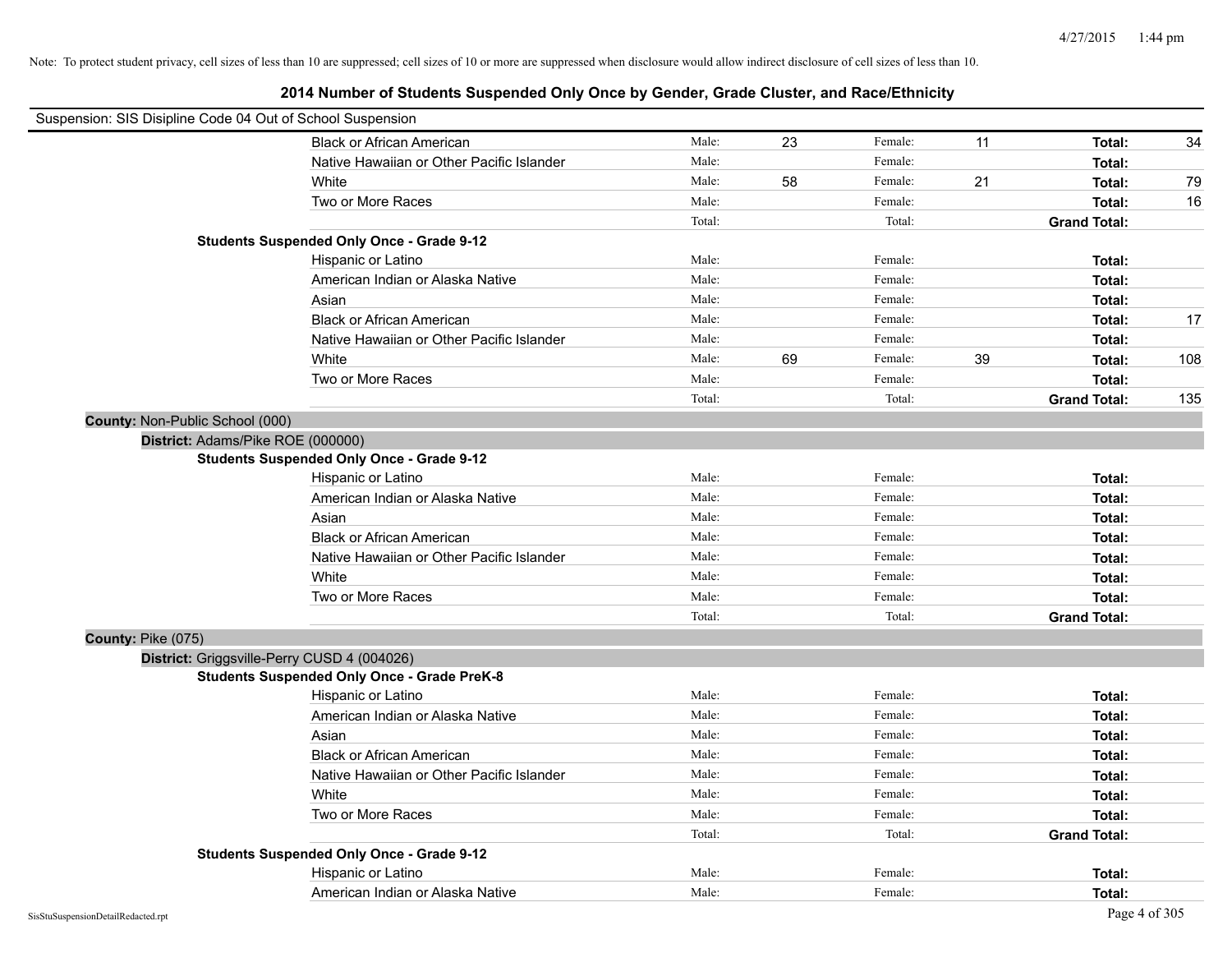| Suspension: SIS Disipline Code 04 Out of School Suspension |                                                    |        |         |                     |    |
|------------------------------------------------------------|----------------------------------------------------|--------|---------|---------------------|----|
|                                                            | Asian                                              | Male:  | Female: | Total:              |    |
|                                                            | <b>Black or African American</b>                   | Male:  | Female: | Total:              |    |
|                                                            | Native Hawaiian or Other Pacific Islander          | Male:  | Female: | Total:              |    |
|                                                            | White                                              | Male:  | Female: | Total:              |    |
|                                                            | Two or More Races                                  | Male:  | Female: | Total:              |    |
|                                                            |                                                    | Total: | Total:  | <b>Grand Total:</b> |    |
| District: Pikeland CUSD 10 (010026)                        |                                                    |        |         |                     |    |
|                                                            | <b>Students Suspended Only Once - Grade PreK-8</b> |        |         |                     |    |
|                                                            | Hispanic or Latino                                 | Male:  | Female: | Total:              |    |
|                                                            | American Indian or Alaska Native                   | Male:  | Female: | Total:              |    |
|                                                            | Asian                                              | Male:  | Female: | Total:              |    |
|                                                            | <b>Black or African American</b>                   | Male:  | Female: | Total:              |    |
|                                                            | Native Hawaiian or Other Pacific Islander          | Male:  | Female: | Total:              |    |
|                                                            | White                                              | Male:  | Female: | Total:              | 30 |
|                                                            | Two or More Races                                  | Male:  | Female: | Total:              |    |
|                                                            |                                                    | Total: | Total:  | <b>Grand Total:</b> |    |
|                                                            | <b>Students Suspended Only Once - Grade 9-12</b>   |        |         |                     |    |
|                                                            | Hispanic or Latino                                 | Male:  | Female: | Total:              |    |
|                                                            | American Indian or Alaska Native                   | Male:  | Female: | Total:              |    |
|                                                            | Asian                                              | Male:  | Female: | Total:              |    |
|                                                            | <b>Black or African American</b>                   | Male:  | Female: | Total:              |    |
|                                                            | Native Hawaiian or Other Pacific Islander          | Male:  | Female: | Total:              |    |
|                                                            | White                                              | Male:  | Female: | Total:              |    |
|                                                            | Two or More Races                                  | Male:  | Female: | Total:              |    |
|                                                            |                                                    | Total: | Total:  | <b>Grand Total:</b> |    |
| District: Pleasant Hill CUSD 3 (003026)                    |                                                    |        |         |                     |    |
|                                                            | <b>Students Suspended Only Once - Grade PreK-8</b> |        |         |                     |    |
|                                                            | Hispanic or Latino                                 | Male:  | Female: | Total:              |    |
|                                                            | American Indian or Alaska Native                   | Male:  | Female: | Total:              |    |
|                                                            | Asian                                              | Male:  | Female: | Total:              |    |
|                                                            | <b>Black or African American</b>                   | Male:  | Female: | Total:              |    |
|                                                            | Native Hawaiian or Other Pacific Islander          | Male:  | Female: | Total:              |    |
|                                                            | White                                              | Male:  | Female: | Total:              |    |
|                                                            | Two or More Races                                  | Male:  | Female: | Total:              |    |
|                                                            |                                                    | Total: | Total:  | <b>Grand Total:</b> |    |
|                                                            | <b>Students Suspended Only Once - Grade 9-12</b>   |        |         |                     |    |
|                                                            | Hispanic or Latino                                 | Male:  | Female: | Total:              |    |
|                                                            | American Indian or Alaska Native                   | Male:  | Female: | Total:              |    |
|                                                            | Asian                                              | Male:  | Female: | Total:              |    |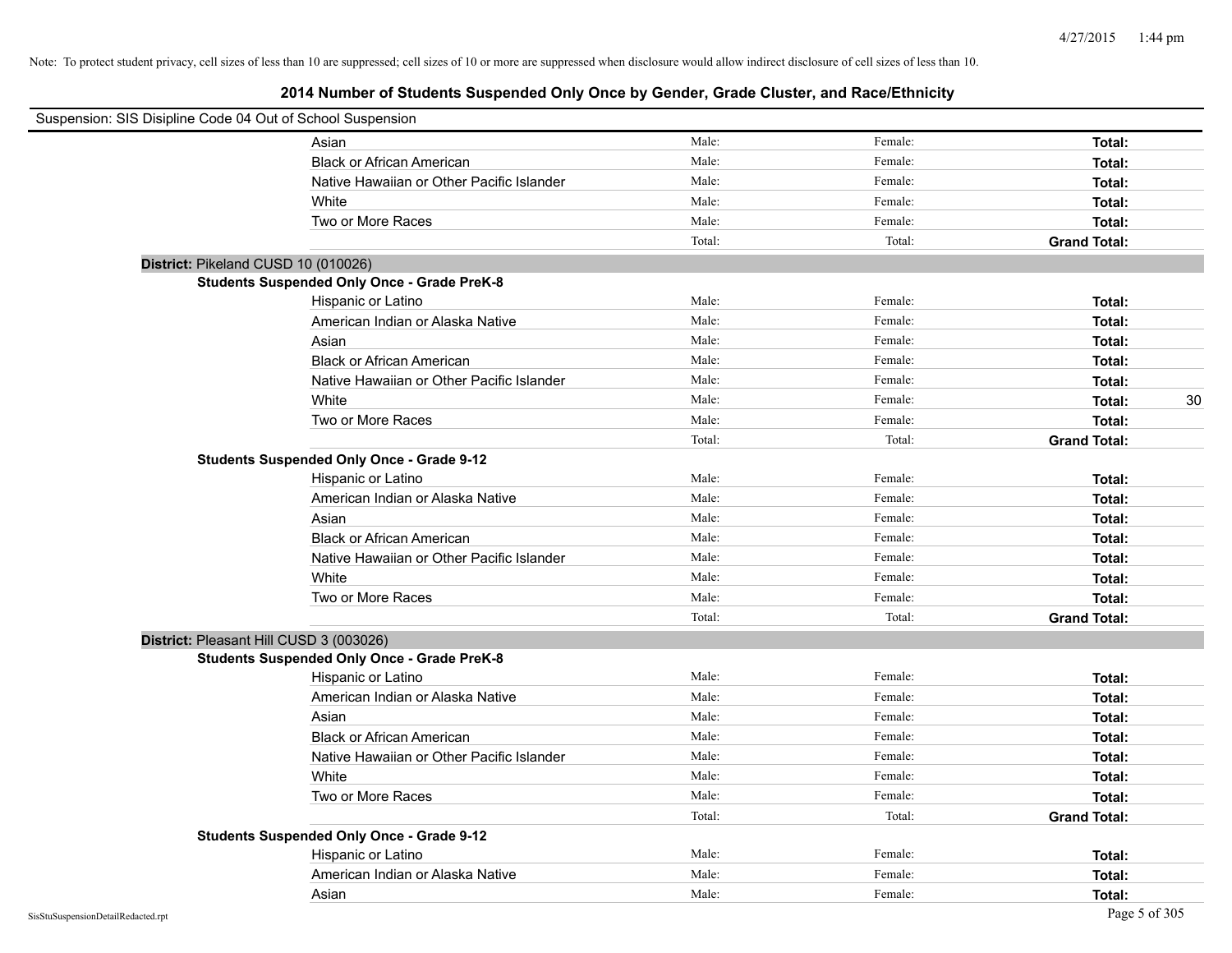# **2014 Number of Students Suspended Only Once by Gender, Grade Cluster, and Race/Ethnicity**

| Suspension: SIS Disipline Code 04 Out of School Suspension |                                                    |        |    |         |    |                     |    |
|------------------------------------------------------------|----------------------------------------------------|--------|----|---------|----|---------------------|----|
|                                                            | <b>Black or African American</b>                   | Male:  |    | Female: |    | Total:              |    |
|                                                            | Native Hawaiian or Other Pacific Islander          | Male:  |    | Female: |    | Total:              |    |
|                                                            | White                                              | Male:  |    | Female: |    | Total:              |    |
|                                                            | Two or More Races                                  | Male:  |    | Female: |    | Total:              |    |
|                                                            |                                                    | Total: |    | Total:  |    | <b>Grand Total:</b> |    |
| District: Western CUSD 12 (012026)                         |                                                    |        |    |         |    |                     |    |
|                                                            | <b>Students Suspended Only Once - Grade 9-12</b>   |        |    |         |    |                     |    |
|                                                            | Hispanic or Latino                                 | Male:  |    | Female: |    | Total:              |    |
|                                                            | American Indian or Alaska Native                   | Male:  |    | Female: |    | Total:              |    |
|                                                            | Asian                                              | Male:  |    | Female: |    | Total:              |    |
|                                                            | <b>Black or African American</b>                   | Male:  |    | Female: |    | Total:              |    |
|                                                            | Native Hawaiian or Other Pacific Islander          | Male:  |    | Female: |    | Total:              |    |
|                                                            | White                                              | Male:  |    | Female: |    | Total:              |    |
|                                                            | Two or More Races                                  | Male:  |    | Female: |    | Total:              |    |
|                                                            |                                                    | Total: |    | Total:  |    | <b>Grand Total:</b> |    |
|                                                            |                                                    |        |    |         |    |                     |    |
| Region: Alxndr/John/Masc/Pulski/Unon ROE (02)              |                                                    |        |    |         |    |                     |    |
| County: Alexander (002)                                    |                                                    |        |    |         |    |                     |    |
| District: Cairo USD 1 (001022)                             |                                                    |        |    |         |    |                     |    |
|                                                            | <b>Students Suspended Only Once - Grade PreK-8</b> |        |    |         |    |                     |    |
|                                                            | Hispanic or Latino                                 | Male:  |    | Female: |    | Total:              |    |
|                                                            | American Indian or Alaska Native                   | Male:  |    | Female: |    | Total:              |    |
|                                                            | Asian                                              | Male:  |    | Female: |    | Total:              |    |
|                                                            | <b>Black or African American</b>                   | Male:  | 19 | Female: | 13 | Total:              | 32 |
|                                                            | Native Hawaiian or Other Pacific Islander          | Male:  |    | Female: |    | Total:              |    |
|                                                            | White                                              | Male:  |    | Female: |    | Total:              |    |
|                                                            | Two or More Races                                  | Male:  |    | Female: |    | Total:              |    |
|                                                            |                                                    | Total: |    | Total:  |    | <b>Grand Total:</b> |    |
|                                                            | <b>Students Suspended Only Once - Grade 9-12</b>   |        |    |         |    |                     |    |
|                                                            | Hispanic or Latino                                 | Male:  |    | Female: |    | Total:              |    |
|                                                            | American Indian or Alaska Native                   | Male:  |    | Female: |    | Total:              |    |
|                                                            | Asian                                              | Male:  |    | Female: |    | Total:              |    |
|                                                            | <b>Black or African American</b>                   | Male:  |    | Female: |    | Total:              | 16 |
|                                                            | Native Hawaiian or Other Pacific Islander          | Male:  |    | Female: |    | Total:              |    |
|                                                            | White                                              | Male:  |    | Female: |    | Total:              |    |
|                                                            | Two or More Races                                  | Male:  |    | Female: |    | Total:              |    |
|                                                            |                                                    | Total: |    | Total:  |    | <b>Grand Total:</b> |    |

**District:** Egyptian CUSD 5 (005026)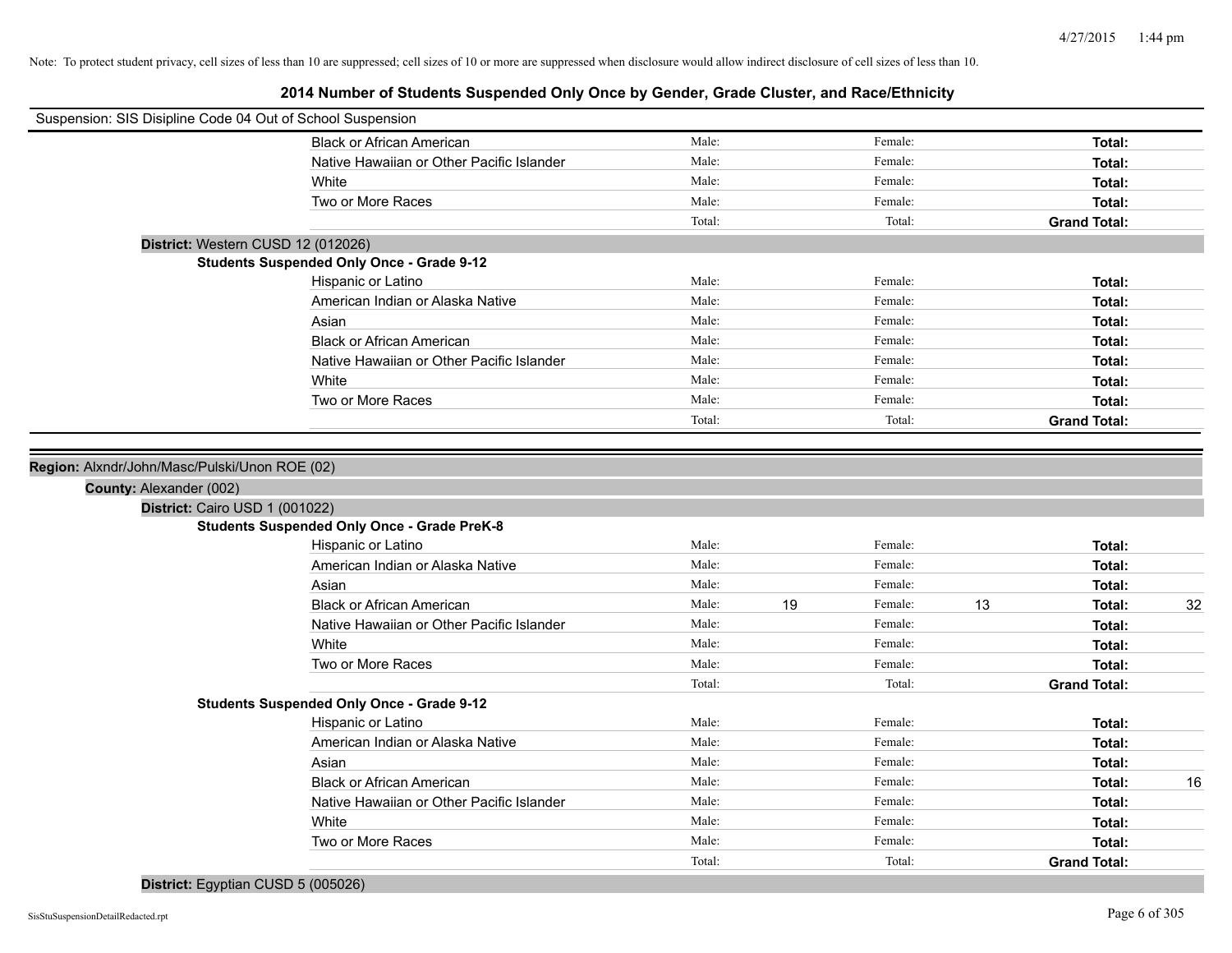|                                                            | 2014 Number of Students Suspended Only Once by Gender, Grade Cluster, and Race/Ethnicity |        |         |                     |
|------------------------------------------------------------|------------------------------------------------------------------------------------------|--------|---------|---------------------|
| Suspension: SIS Disipline Code 04 Out of School Suspension |                                                                                          |        |         |                     |
| <b>Students Suspended Only Once - Grade PreK-8</b>         |                                                                                          |        |         |                     |
| Hispanic or Latino                                         |                                                                                          | Male:  | Female: | Total:              |
| American Indian or Alaska Native                           |                                                                                          | Male:  | Female: | Total:              |
| Asian                                                      |                                                                                          | Male:  | Female: | Total:              |
| <b>Black or African American</b>                           |                                                                                          | Male:  | Female: | Total:              |
| Native Hawaiian or Other Pacific Islander                  |                                                                                          | Male:  | Female: | Total:              |
| White                                                      |                                                                                          | Male:  | Female: | Total:              |
| Two or More Races                                          |                                                                                          | Male:  | Female: | Total:              |
|                                                            |                                                                                          | Total: | Total:  | <b>Grand Total:</b> |
| <b>Students Suspended Only Once - Grade 9-12</b>           |                                                                                          |        |         |                     |
| Hispanic or Latino                                         |                                                                                          | Male:  | Female: | Total:              |
| American Indian or Alaska Native                           |                                                                                          | Male:  | Female: | Total:              |
| Asian                                                      |                                                                                          | Male:  | Female: | Total:              |
| <b>Black or African American</b>                           |                                                                                          | Male:  | Female: | Total:              |
| Native Hawaiian or Other Pacific Islander                  |                                                                                          | Male:  | Female: | Total:              |
| White                                                      |                                                                                          | Male:  | Female: | Total:              |
| Two or More Races                                          |                                                                                          | Male:  | Female: | Total:              |
|                                                            |                                                                                          | Total: | Total:  | <b>Grand Total:</b> |
| County: Johnson (044)                                      |                                                                                          |        |         |                     |
| District: Goreville CUD 1 (001026)                         |                                                                                          |        |         |                     |
| <b>Students Suspended Only Once - Grade 9-12</b>           |                                                                                          |        |         |                     |
| Hispanic or Latino                                         |                                                                                          | Male:  | Female: | Total:              |
| American Indian or Alaska Native                           |                                                                                          | Male:  | Female: | Total:              |
| Asian                                                      |                                                                                          | Male:  | Female: | Total:              |
| <b>Black or African American</b>                           |                                                                                          | Male:  | Female: | Total:              |
| Native Hawaiian or Other Pacific Islander                  |                                                                                          | Male:  | Female: | Total:              |
| White                                                      |                                                                                          | Male:  | Female: | Total:              |
| Two or More Races                                          |                                                                                          | Male:  | Female: | Total:              |
|                                                            |                                                                                          | Total: | Total:  | <b>Grand Total:</b> |
| District: New Simpson Hill SD 32 (032003)                  |                                                                                          |        |         |                     |
| <b>Students Suspended Only Once - Grade PreK-8</b>         |                                                                                          |        |         |                     |
| Hispanic or Latino                                         |                                                                                          | Male:  | Female: | Total:              |
| American Indian or Alaska Native                           |                                                                                          | Male:  | Female: | Total:              |
| Asian                                                      |                                                                                          | Male:  | Female: | Total:              |
| <b>Black or African American</b>                           |                                                                                          | Male:  | Female: | Total:              |
| Native Hawaiian or Other Pacific Islander                  |                                                                                          | Male:  | Female: | Total:              |
| White                                                      |                                                                                          | Male:  | Female: | Total:              |
| Two or More Races                                          |                                                                                          | Male:  | Female: | Total:              |
|                                                            |                                                                                          | Total: | Total:  | <b>Grand Total:</b> |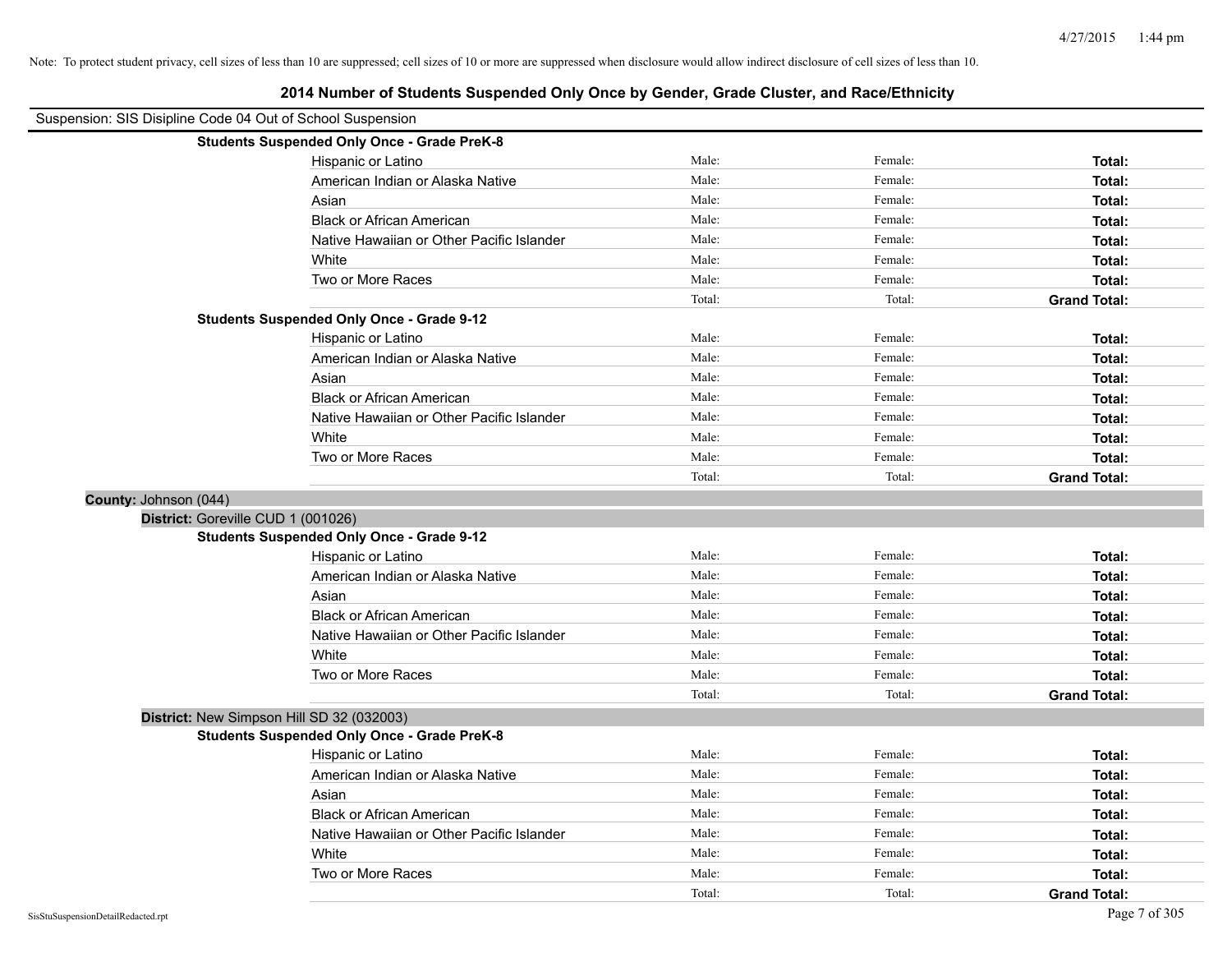| Suspension: SIS Disipline Code 04 Out of School Suspension |                                                    |        |         |                     |    |
|------------------------------------------------------------|----------------------------------------------------|--------|---------|---------------------|----|
| District: Vienna HSD 133 (133017)                          |                                                    |        |         |                     |    |
|                                                            | <b>Students Suspended Only Once - Grade 9-12</b>   |        |         |                     |    |
|                                                            | Hispanic or Latino                                 | Male:  | Female: | Total:              |    |
|                                                            | American Indian or Alaska Native                   | Male:  | Female: | Total:              |    |
|                                                            | Asian                                              | Male:  | Female: | Total:              |    |
|                                                            | <b>Black or African American</b>                   | Male:  | Female: | Total:              |    |
|                                                            | Native Hawaiian or Other Pacific Islander          | Male:  | Female: | Total:              |    |
|                                                            | White                                              | Male:  | Female: | Total:              | 17 |
|                                                            | Two or More Races                                  | Male:  | Female: | Total:              |    |
|                                                            |                                                    | Total: | Total:  | <b>Grand Total:</b> |    |
| District: Vienna SD 55 (055002)                            |                                                    |        |         |                     |    |
|                                                            | <b>Students Suspended Only Once - Grade PreK-8</b> |        |         |                     |    |
|                                                            | Hispanic or Latino                                 | Male:  | Female: | Total:              |    |
|                                                            | American Indian or Alaska Native                   | Male:  | Female: | Total:              |    |
|                                                            | Asian                                              | Male:  | Female: | Total:              |    |
|                                                            | <b>Black or African American</b>                   | Male:  | Female: | Total:              |    |
|                                                            | Native Hawaiian or Other Pacific Islander          | Male:  | Female: | Total:              |    |
|                                                            | White                                              | Male:  | Female: | Total:              | 11 |
|                                                            | Two or More Races                                  | Male:  | Female: | Total:              |    |
|                                                            |                                                    | Total: | Total:  | <b>Grand Total:</b> |    |
| County: Massac (061)                                       |                                                    |        |         |                     |    |
|                                                            | District: Joppa-Maple Grove UD 38 (038026)         |        |         |                     |    |
|                                                            | <b>Students Suspended Only Once - Grade PreK-8</b> |        |         |                     |    |
|                                                            | Hispanic or Latino                                 | Male:  | Female: | Total:              |    |
|                                                            | American Indian or Alaska Native                   | Male:  | Female: | Total:              |    |
|                                                            | Asian                                              | Male:  | Female: | Total:              |    |
|                                                            | <b>Black or African American</b>                   | Male:  | Female: | Total:              |    |
|                                                            | Native Hawaiian or Other Pacific Islander          | Male:  | Female: | Total:              |    |
|                                                            | White                                              | Male:  | Female: | Total:              |    |
|                                                            | Two or More Races                                  | Male:  | Female: | Total:              |    |
|                                                            |                                                    | Total: | Total:  | <b>Grand Total:</b> |    |
|                                                            | <b>Students Suspended Only Once - Grade 9-12</b>   |        |         |                     |    |
|                                                            | Hispanic or Latino                                 | Male:  | Female: | Total:              |    |
|                                                            | American Indian or Alaska Native                   | Male:  | Female: | Total:              |    |
|                                                            | Asian                                              | Male:  | Female: | Total:              |    |
|                                                            | <b>Black or African American</b>                   | Male:  | Female: | Total:              |    |
|                                                            | Native Hawaiian or Other Pacific Islander          | Male:  | Female: | Total:              |    |
|                                                            | White                                              | Male:  | Female: | Total:              |    |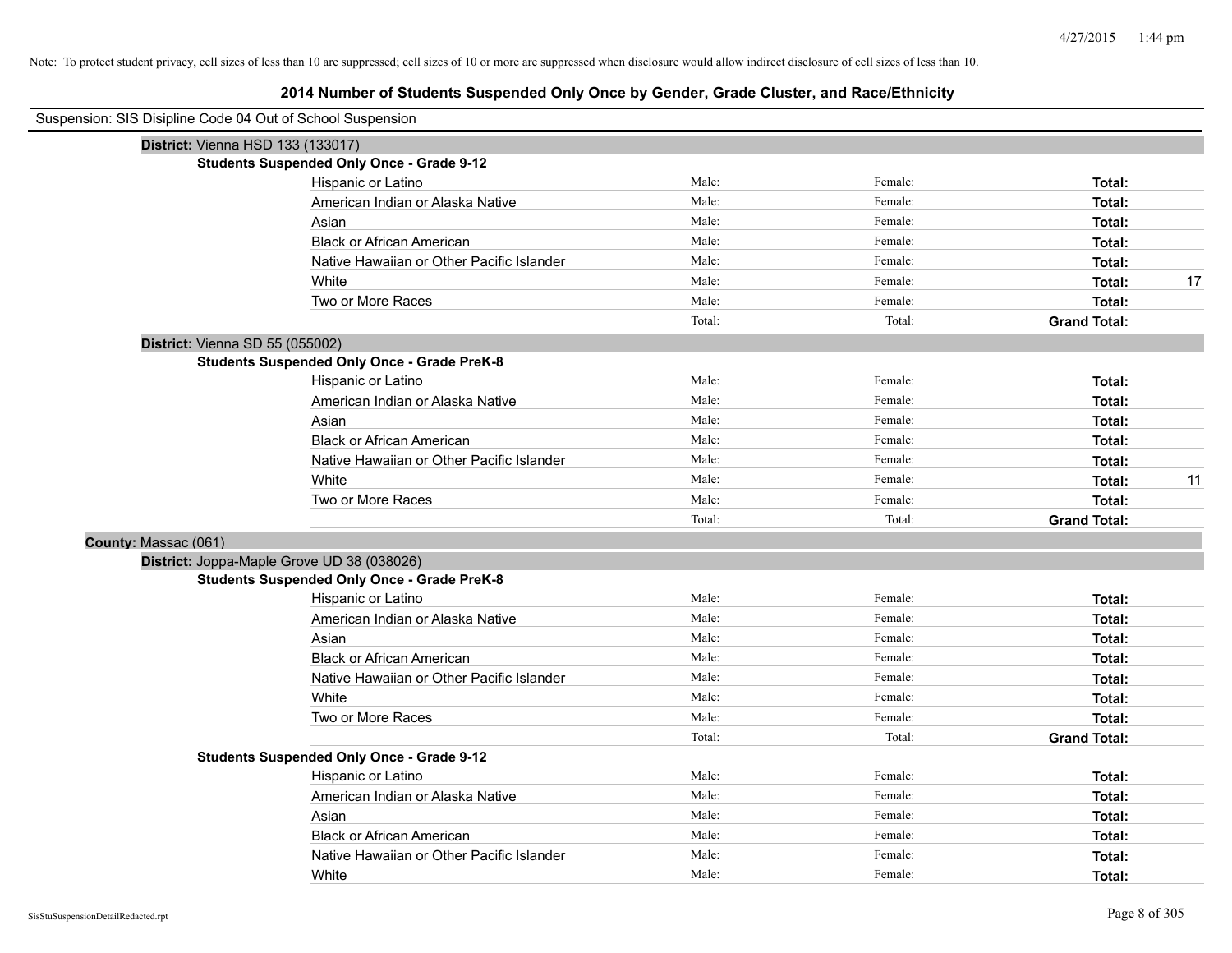| Suspension: SIS Disipline Code 04 Out of School Suspension |                                                    |        |         |                     |    |
|------------------------------------------------------------|----------------------------------------------------|--------|---------|---------------------|----|
|                                                            | Two or More Races                                  | Male:  | Female: | Total:              |    |
|                                                            |                                                    | Total: | Total:  | <b>Grand Total:</b> |    |
| District: Massac UD 1 (001026)                             |                                                    |        |         |                     |    |
|                                                            | <b>Students Suspended Only Once - Grade PreK-8</b> |        |         |                     |    |
|                                                            | Hispanic or Latino                                 | Male:  | Female: | Total:              |    |
|                                                            | American Indian or Alaska Native                   | Male:  | Female: | Total:              |    |
|                                                            | Asian                                              | Male:  | Female: | Total:              |    |
|                                                            | <b>Black or African American</b>                   | Male:  | Female: | Total:              |    |
|                                                            | Native Hawaiian or Other Pacific Islander          | Male:  | Female: | Total:              |    |
|                                                            | White                                              | Male:  | Female: | Total:              | 23 |
|                                                            | Two or More Races                                  | Male:  | Female: | Total:              |    |
|                                                            |                                                    | Total: | Total:  | <b>Grand Total:</b> |    |
|                                                            | <b>Students Suspended Only Once - Grade 9-12</b>   |        |         |                     |    |
|                                                            | Hispanic or Latino                                 | Male:  | Female: | Total:              |    |
|                                                            | American Indian or Alaska Native                   | Male:  | Female: | Total:              |    |
|                                                            | Asian                                              | Male:  | Female: | Total:              |    |
|                                                            | <b>Black or African American</b>                   | Male:  | Female: | Total:              |    |
|                                                            | Native Hawaiian or Other Pacific Islander          | Male:  | Female: | Total:              |    |
|                                                            | White                                              | Male:  | Female: | Total:              | 31 |
|                                                            | Two or More Races                                  | Male:  | Female: | Total:              |    |
|                                                            |                                                    | Total: | Total:  | <b>Grand Total:</b> |    |
| County: Pulaski (077)                                      |                                                    |        |         |                     |    |
|                                                            | District: Century CUSD 100 (100026)                |        |         |                     |    |
|                                                            | <b>Students Suspended Only Once - Grade PreK-8</b> |        |         |                     |    |
|                                                            | Hispanic or Latino                                 | Male:  | Female: | Total:              |    |
|                                                            | American Indian or Alaska Native                   | Male:  | Female: | Total:              |    |
|                                                            | Asian                                              | Male:  | Female: | Total:              |    |
|                                                            | <b>Black or African American</b>                   | Male:  | Female: | Total:              |    |
|                                                            | Native Hawaiian or Other Pacific Islander          | Male:  | Female: | Total:              |    |
|                                                            | White                                              | Male:  | Female: | Total:              |    |
|                                                            | Two or More Races                                  | Male:  | Female: | Total:              |    |
|                                                            |                                                    | Total: | Total:  | <b>Grand Total:</b> | 13 |
|                                                            | <b>Students Suspended Only Once - Grade 9-12</b>   |        |         |                     |    |
|                                                            | Hispanic or Latino                                 | Male:  | Female: | Total:              |    |
|                                                            | American Indian or Alaska Native                   | Male:  | Female: | Total:              |    |
|                                                            | Asian                                              | Male:  | Female: | Total:              |    |
|                                                            | <b>Black or African American</b>                   | Male:  | Female: | Total:              |    |
|                                                            | Native Hawaiian or Other Pacific Islander          | Male:  | Female: | Total:              |    |
|                                                            | White                                              | Male:  | Female: | Total:              |    |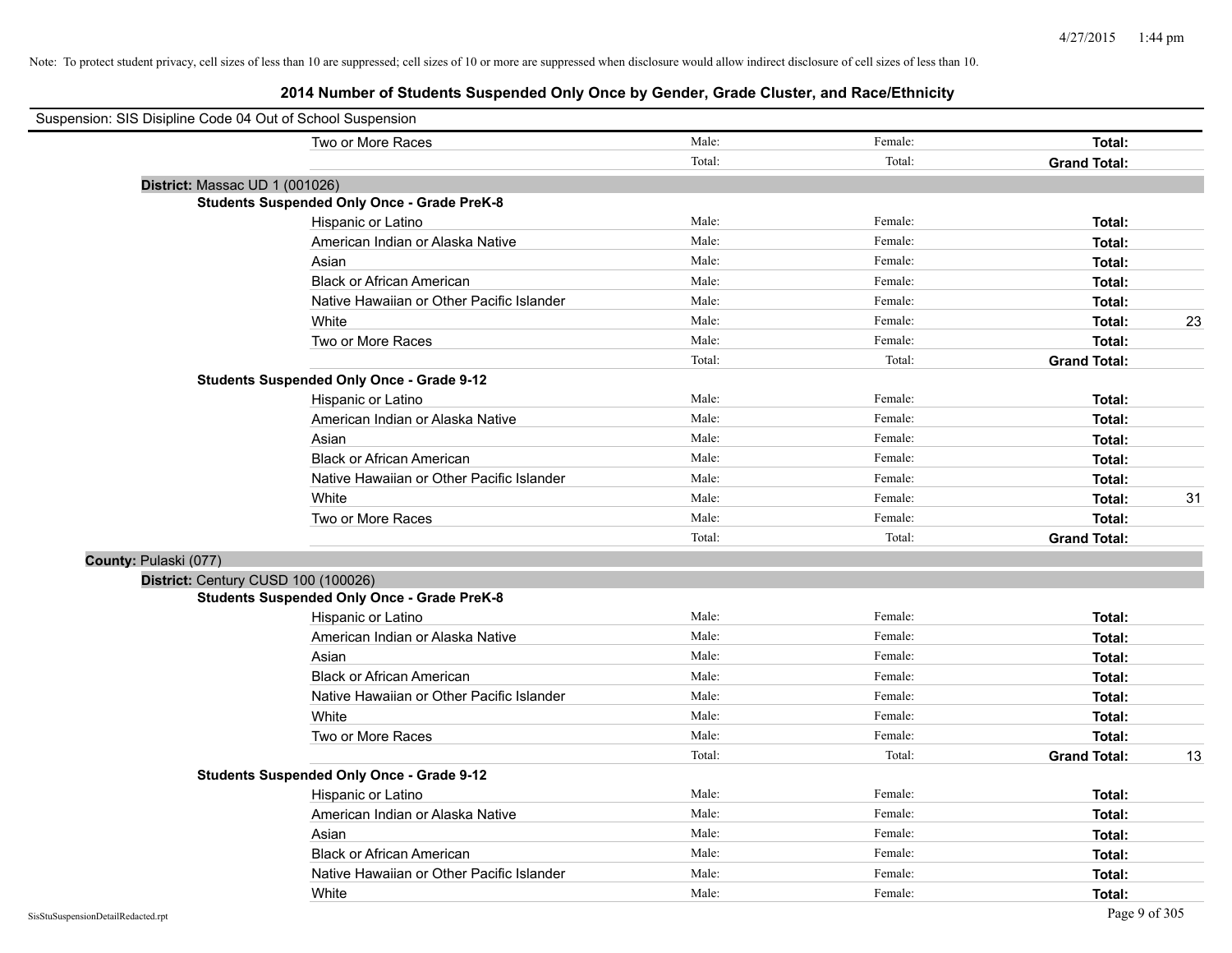| Suspension: SIS Disipline Code 04 Out of School Suspension |                                                    |        |         |                     |    |
|------------------------------------------------------------|----------------------------------------------------|--------|---------|---------------------|----|
|                                                            | Two or More Races                                  | Male:  | Female: | Total:              |    |
|                                                            |                                                    | Total: | Total:  | <b>Grand Total:</b> |    |
|                                                            | District: Meridian CUSD 101 (101026)               |        |         |                     |    |
|                                                            | <b>Students Suspended Only Once - Grade PreK-8</b> |        |         |                     |    |
|                                                            | Hispanic or Latino                                 | Male:  | Female: | Total:              |    |
|                                                            | American Indian or Alaska Native                   | Male:  | Female: | Total:              |    |
|                                                            | Asian                                              | Male:  | Female: | Total:              |    |
|                                                            | <b>Black or African American</b>                   | Male:  | Female: | Total:              | 15 |
|                                                            | Native Hawaiian or Other Pacific Islander          | Male:  | Female: | Total:              |    |
|                                                            | White                                              | Male:  | Female: | Total:              |    |
|                                                            | Two or More Races                                  | Male:  | Female: | Total:              |    |
|                                                            |                                                    | Total: | Total:  | <b>Grand Total:</b> |    |
|                                                            | <b>Students Suspended Only Once - Grade 9-12</b>   |        |         |                     |    |
|                                                            | Hispanic or Latino                                 | Male:  | Female: | Total:              |    |
|                                                            | American Indian or Alaska Native                   | Male:  | Female: | Total:              |    |
|                                                            | Asian                                              | Male:  | Female: | Total:              |    |
|                                                            | <b>Black or African American</b>                   | Male:  | Female: | Total:              |    |
|                                                            | Native Hawaiian or Other Pacific Islander          | Male:  | Female: | Total:              |    |
|                                                            | White                                              | Male:  | Female: | Total:              |    |
|                                                            | Two or More Races                                  | Male:  | Female: | Total:              |    |
|                                                            |                                                    | Total: | Total:  | <b>Grand Total:</b> | 11 |
| County: Union (091)                                        |                                                    |        |         |                     |    |
| District: Anna CCSD 37 (037004)                            |                                                    |        |         |                     |    |
|                                                            | <b>Students Suspended Only Once - Grade PreK-8</b> |        |         |                     |    |
|                                                            | Hispanic or Latino                                 | Male:  | Female: | Total:              |    |
|                                                            | American Indian or Alaska Native                   | Male:  | Female: | Total:              |    |
|                                                            | Asian                                              | Male:  | Female: | Total:              |    |
|                                                            | <b>Black or African American</b>                   | Male:  | Female: | Total:              |    |
|                                                            | Native Hawaiian or Other Pacific Islander          | Male:  | Female: | Total:              |    |
|                                                            | White                                              | Male:  | Female: | Total:              | 11 |
|                                                            | Two or More Races                                  | Male:  | Female: | Total:              |    |
|                                                            |                                                    | Total: | Total:  | <b>Grand Total:</b> |    |
|                                                            | District: Anna Jonesboro CHSD 81 (081016)          |        |         |                     |    |
|                                                            | <b>Students Suspended Only Once - Grade 9-12</b>   |        |         |                     |    |
|                                                            | Hispanic or Latino                                 | Male:  | Female: | Total:              |    |
|                                                            | American Indian or Alaska Native                   | Male:  | Female: | Total:              |    |
|                                                            | Asian                                              | Male:  | Female: | Total:              |    |
|                                                            | <b>Black or African American</b>                   | Male:  | Female: | Total:              |    |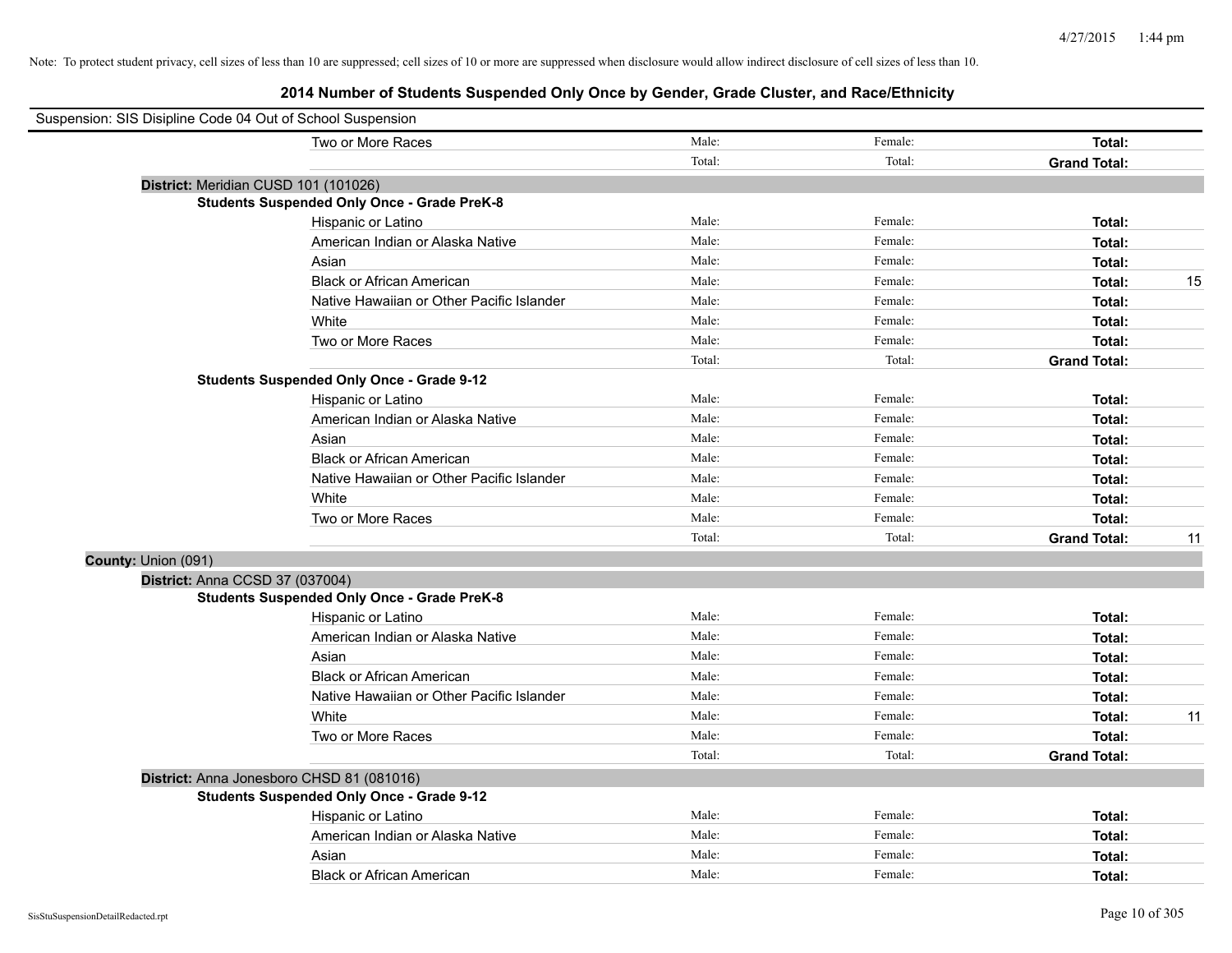| Suspension: SIS Disipline Code 04 Out of School Suspension |                                                    |        |         |                     |    |
|------------------------------------------------------------|----------------------------------------------------|--------|---------|---------------------|----|
|                                                            | Native Hawaiian or Other Pacific Islander          | Male:  | Female: | Total:              |    |
|                                                            | White                                              | Male:  | Female: | Total:              | 11 |
|                                                            | Two or More Races                                  | Male:  | Female: | Total:              |    |
|                                                            |                                                    | Total: | Total:  | <b>Grand Total:</b> |    |
| District: Cobden SUD 17 (017022)                           |                                                    |        |         |                     |    |
|                                                            | <b>Students Suspended Only Once - Grade PreK-8</b> |        |         |                     |    |
|                                                            | Hispanic or Latino                                 | Male:  | Female: | Total:              |    |
|                                                            | American Indian or Alaska Native                   | Male:  | Female: | Total:              |    |
|                                                            | Asian                                              | Male:  | Female: | Total:              |    |
|                                                            | <b>Black or African American</b>                   | Male:  | Female: | Total:              |    |
|                                                            | Native Hawaiian or Other Pacific Islander          | Male:  | Female: | Total:              |    |
|                                                            | White                                              | Male:  | Female: | Total:              |    |
|                                                            | Two or More Races                                  | Male:  | Female: | Total:              |    |
|                                                            |                                                    | Total: | Total:  | <b>Grand Total:</b> | 10 |
|                                                            | <b>Students Suspended Only Once - Grade 9-12</b>   |        |         |                     |    |
|                                                            | Hispanic or Latino                                 | Male:  | Female: | Total:              |    |
|                                                            | American Indian or Alaska Native                   | Male:  | Female: | Total:              |    |
|                                                            | Asian                                              | Male:  | Female: | Total:              |    |
|                                                            | <b>Black or African American</b>                   | Male:  | Female: | Total:              |    |
|                                                            | Native Hawaiian or Other Pacific Islander          | Male:  | Female: | Total:              |    |
|                                                            | White                                              | Male:  | Female: | Total:              |    |
|                                                            | Two or More Races                                  | Male:  | Female: | Total:              |    |
|                                                            |                                                    | Total: | Total:  | <b>Grand Total:</b> |    |
|                                                            | District: County of Union Sch Dist No43 (043004)   |        |         |                     |    |
|                                                            | <b>Students Suspended Only Once - Grade PreK-8</b> |        |         |                     |    |
|                                                            | Hispanic or Latino                                 | Male:  | Female: | Total:              |    |
|                                                            | American Indian or Alaska Native                   | Male:  | Female: | Total:              |    |
|                                                            | Asian                                              | Male:  | Female: | Total:              |    |
|                                                            | <b>Black or African American</b>                   | Male:  | Female: | Total:              |    |
|                                                            | Native Hawaiian or Other Pacific Islander          | Male:  | Female: | Total:              |    |
|                                                            | White                                              | Male:  | Female: | Total:              | 10 |
|                                                            | Two or More Races                                  | Male:  | Female: | Total:              |    |
|                                                            |                                                    | Total: | Total:  | <b>Grand Total:</b> |    |
| District: Dongola USD 66 (066022)                          |                                                    |        |         |                     |    |
|                                                            | <b>Students Suspended Only Once - Grade PreK-8</b> |        |         |                     |    |
|                                                            | Hispanic or Latino                                 | Male:  | Female: | Total:              |    |
|                                                            | American Indian or Alaska Native                   | Male:  | Female: | Total:              |    |
|                                                            | Asian                                              | Male:  | Female: | Total:              |    |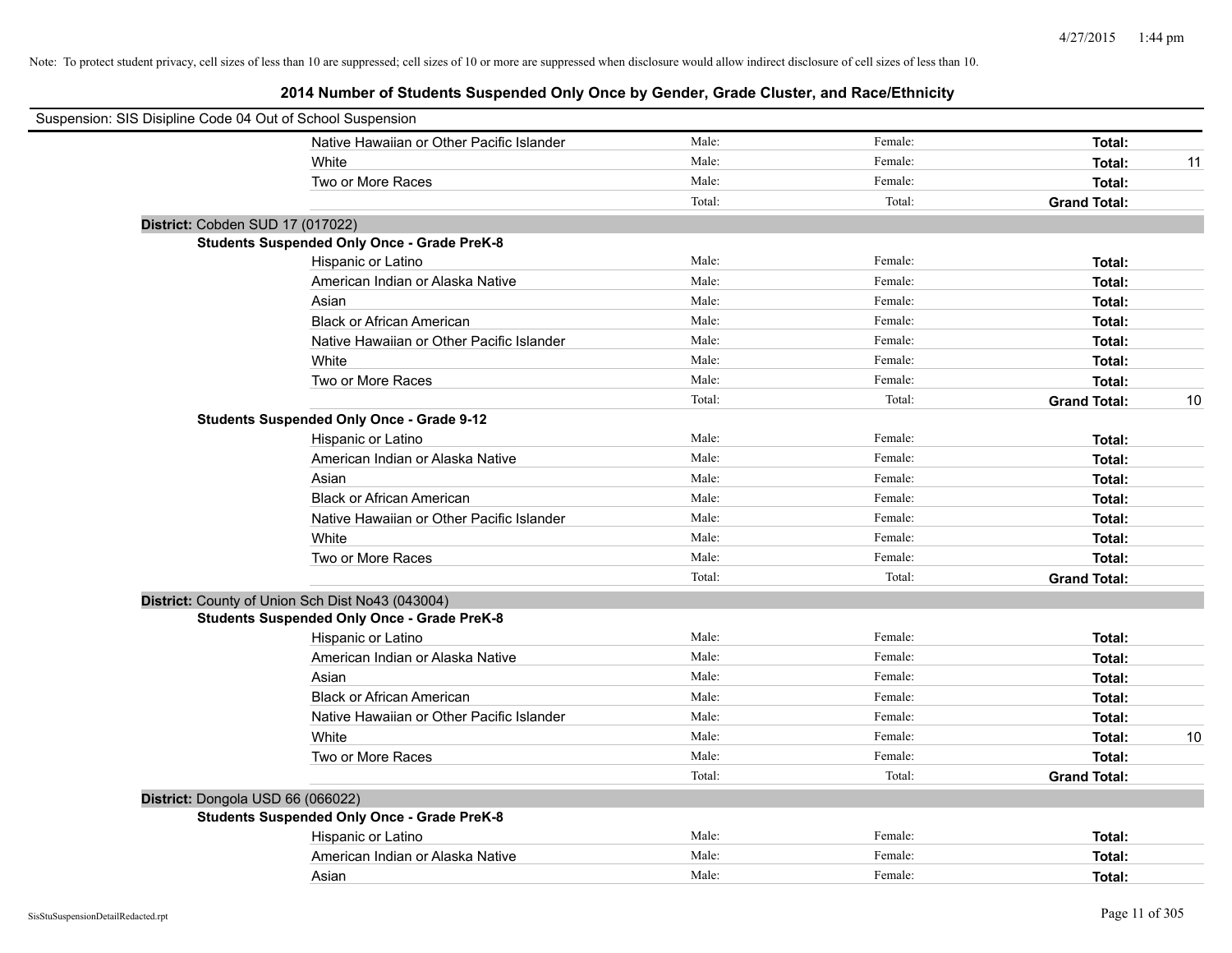| Suspension: SIS Disipline Code 04 Out of School Suspension |                                                    |        |         |                     |    |
|------------------------------------------------------------|----------------------------------------------------|--------|---------|---------------------|----|
|                                                            | <b>Black or African American</b>                   | Male:  | Female: | Total:              |    |
|                                                            | Native Hawaiian or Other Pacific Islander          | Male:  | Female: | Total:              |    |
|                                                            | White                                              | Male:  | Female: | Total:              | 11 |
|                                                            | Two or More Races                                  | Male:  | Female: | Total:              |    |
|                                                            |                                                    | Total: | Total:  | <b>Grand Total:</b> |    |
|                                                            | <b>Students Suspended Only Once - Grade 9-12</b>   |        |         |                     |    |
|                                                            | Hispanic or Latino                                 | Male:  | Female: | Total:              |    |
|                                                            | American Indian or Alaska Native                   | Male:  | Female: | Total:              |    |
|                                                            | Asian                                              | Male:  | Female: | Total:              |    |
|                                                            | <b>Black or African American</b>                   | Male:  | Female: | Total:              |    |
|                                                            | Native Hawaiian or Other Pacific Islander          | Male:  | Female: | Total:              |    |
|                                                            | White                                              | Male:  | Female: | Total:              |    |
|                                                            | Two or More Races                                  | Male:  | Female: | Total:              |    |
|                                                            |                                                    | Total: | Total:  | <b>Grand Total:</b> |    |
| District: Shawnee CUSD 84 (084026)                         |                                                    |        |         |                     |    |
|                                                            | <b>Students Suspended Only Once - Grade PreK-8</b> |        |         |                     |    |
|                                                            | Hispanic or Latino                                 | Male:  | Female: | Total:              |    |
|                                                            | American Indian or Alaska Native                   | Male:  | Female: | Total:              |    |
|                                                            | Asian                                              | Male:  | Female: | Total:              |    |
|                                                            | <b>Black or African American</b>                   | Male:  | Female: | Total:              |    |
|                                                            | Native Hawaiian or Other Pacific Islander          | Male:  | Female: | Total:              |    |
|                                                            | White                                              | Male:  | Female: | Total:              |    |
|                                                            | Two or More Races                                  | Male:  | Female: | Total:              |    |
|                                                            |                                                    | Total: | Total:  | <b>Grand Total:</b> |    |
|                                                            |                                                    |        |         |                     |    |
| Region: Bond/Effingham/Fayette ROE (03)                    |                                                    |        |         |                     |    |
| County: Bond (003)                                         |                                                    |        |         |                     |    |
| District: Bond County CUSD 2 (002026)                      |                                                    |        |         |                     |    |
|                                                            | <b>Students Suspended Only Once - Grade PreK-8</b> |        |         |                     |    |
|                                                            | Hispanic or Latino                                 | Male:  | Female: | Total:              |    |
|                                                            | American Indian or Alaska Native                   | Male:  | Female: | Total:              |    |
|                                                            | Asian                                              | Male:  | Female: | Total:              |    |
|                                                            | <b>Black or African American</b>                   | Male:  | Female: | Total:              |    |
|                                                            | Native Hawaiian or Other Pacific Islander          | Male:  | Female: | Total:              |    |
|                                                            | White                                              | Male:  | Female: | Total:              | 28 |
|                                                            | Two or More Races                                  | Male:  | Female: | Total:              |    |
|                                                            |                                                    | Total: | Total:  | <b>Grand Total:</b> |    |

**Students Suspended Only Once - Grade 9-12**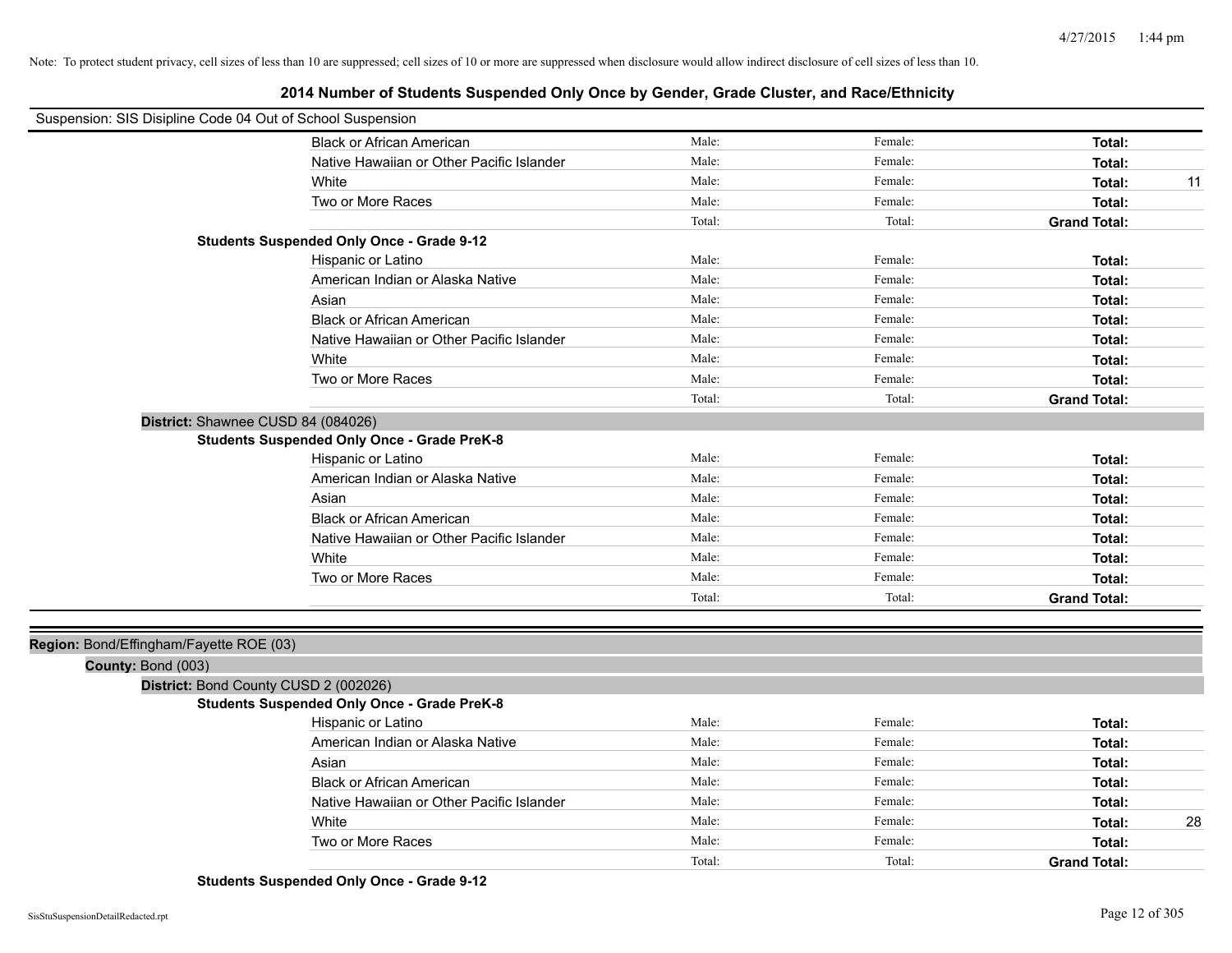| Suspension: SIS Disipline Code 04 Out of School Suspension |                                                    |        |         |                     |
|------------------------------------------------------------|----------------------------------------------------|--------|---------|---------------------|
|                                                            | Hispanic or Latino                                 | Male:  | Female: | Total:              |
|                                                            | American Indian or Alaska Native                   | Male:  | Female: | Total:              |
|                                                            | Asian                                              | Male:  | Female: | Total:              |
|                                                            | <b>Black or African American</b>                   | Male:  | Female: | Total:              |
|                                                            | Native Hawaiian or Other Pacific Islander          | Male:  | Female: | Total:              |
|                                                            | White                                              | Male:  | Female: | 10<br>Total:        |
|                                                            | Two or More Races                                  | Male:  | Female: | Total:              |
|                                                            |                                                    | Total: | Total:  | <b>Grand Total:</b> |
| District: Mulberry Grove CUSD 1 (001026)                   |                                                    |        |         |                     |
|                                                            | <b>Students Suspended Only Once - Grade PreK-8</b> |        |         |                     |
|                                                            | Hispanic or Latino                                 | Male:  | Female: | Total:              |
|                                                            | American Indian or Alaska Native                   | Male:  | Female: | Total:              |
|                                                            | Asian                                              | Male:  | Female: | Total:              |
|                                                            | <b>Black or African American</b>                   | Male:  | Female: | Total:              |
|                                                            | Native Hawaiian or Other Pacific Islander          | Male:  | Female: | Total:              |
|                                                            | White                                              | Male:  | Female: | Total:              |
|                                                            | Two or More Races                                  | Male:  | Female: | Total:              |
|                                                            |                                                    | Total: | Total:  | <b>Grand Total:</b> |
|                                                            | <b>Students Suspended Only Once - Grade 9-12</b>   |        |         |                     |
|                                                            | Hispanic or Latino                                 | Male:  | Female: | Total:              |
|                                                            | American Indian or Alaska Native                   | Male:  | Female: | Total:              |
|                                                            | Asian                                              | Male:  | Female: | Total:              |
|                                                            | <b>Black or African American</b>                   | Male:  | Female: | Total:              |
|                                                            | Native Hawaiian or Other Pacific Islander          | Male:  | Female: | Total:              |
|                                                            | White                                              | Male:  | Female: | Total:              |
|                                                            | Two or More Races                                  | Male:  | Female: | Total:              |
|                                                            |                                                    | Total: | Total:  | <b>Grand Total:</b> |
| County: Effingham (025)                                    |                                                    |        |         |                     |
| District: Altamont CUSD 10 (010026)                        |                                                    |        |         |                     |
|                                                            | <b>Students Suspended Only Once - Grade PreK-8</b> |        |         |                     |
|                                                            | Hispanic or Latino                                 | Male:  | Female: | Total:              |
|                                                            | American Indian or Alaska Native                   | Male:  | Female: | Total:              |
|                                                            | Asian                                              | Male:  | Female: | Total:              |
|                                                            | <b>Black or African American</b>                   | Male:  | Female: | Total:              |
|                                                            | Native Hawaiian or Other Pacific Islander          | Male:  | Female: | Total:              |
|                                                            | White                                              | Male:  | Female: | Total:              |
|                                                            | Two or More Races                                  | Male:  | Female: | Total:              |
|                                                            |                                                    | Total: | Total:  | <b>Grand Total:</b> |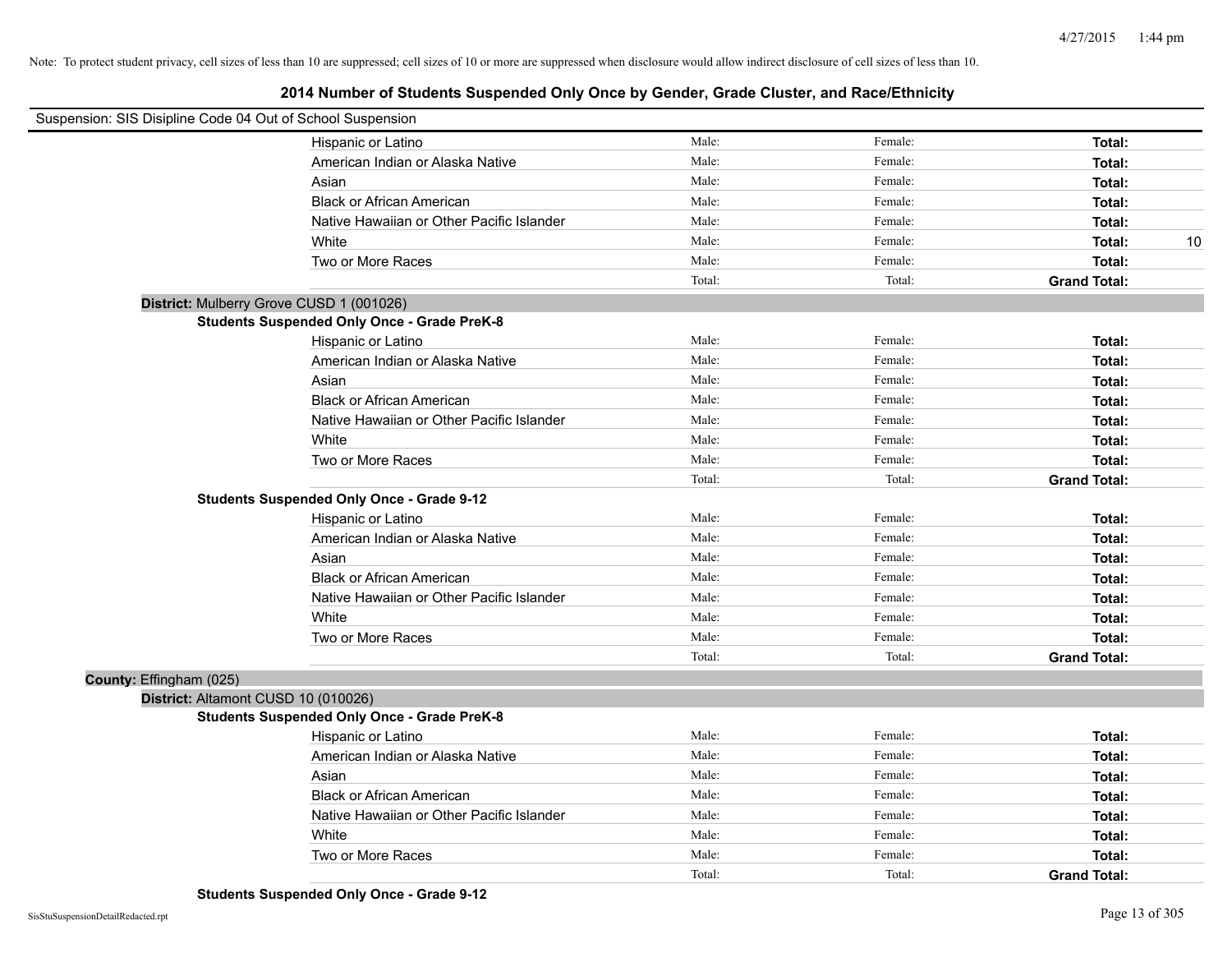# **2014 Number of Students Suspended Only Once by Gender, Grade Cluster, and Race/Ethnicity**

| Suspension: SIS Disipline Code 04 Out of School Suspension |                                                    |        |         |                     |
|------------------------------------------------------------|----------------------------------------------------|--------|---------|---------------------|
|                                                            | Hispanic or Latino                                 | Male:  | Female: | Total:              |
|                                                            | American Indian or Alaska Native                   | Male:  | Female: | Total:              |
|                                                            | Asian                                              | Male:  | Female: | Total:              |
|                                                            | <b>Black or African American</b>                   | Male:  | Female: | Total:              |
|                                                            | Native Hawaiian or Other Pacific Islander          | Male:  | Female: | Total:              |
|                                                            | White                                              | Male:  | Female: | Total:<br>12        |
|                                                            | Two or More Races                                  | Male:  | Female: | Total:              |
|                                                            |                                                    | Total: | Total:  | <b>Grand Total:</b> |
| District: Beecher City CUSD 20 (020026)                    |                                                    |        |         |                     |
|                                                            | <b>Students Suspended Only Once - Grade 9-12</b>   |        |         |                     |
|                                                            | Hispanic or Latino                                 | Male:  | Female: | Total:              |
|                                                            | American Indian or Alaska Native                   | Male:  | Female: | Total:              |
|                                                            | Asian                                              | Male:  | Female: | Total:              |
|                                                            | <b>Black or African American</b>                   | Male:  | Female: | Total:              |
|                                                            | Native Hawaiian or Other Pacific Islander          | Male:  | Female: | Total:              |
|                                                            | White                                              | Male:  | Female: | Total:              |
|                                                            | Two or More Races                                  | Male:  | Female: | Total:              |
|                                                            |                                                    | Total: | Total:  | <b>Grand Total:</b> |
| District: Dieterich CUSD 30 (030026)                       |                                                    |        |         |                     |
|                                                            | <b>Students Suspended Only Once - Grade PreK-8</b> |        |         |                     |
|                                                            | Hispanic or Latino                                 | Male:  | Female: | Total:              |
|                                                            | American Indian or Alaska Native                   | Male:  | Female: | Total:              |
|                                                            | Asian                                              | Male:  | Female: | Total:              |
|                                                            | <b>Black or African American</b>                   | Male:  | Female: | Total:              |
|                                                            | Native Hawaiian or Other Pacific Islander          | Male:  | Female: | Total:              |
|                                                            | White                                              | Male:  | Female: | Total:              |
|                                                            | Two or More Races                                  | Male:  | Female: | Total:              |
|                                                            |                                                    | Total: | Total:  | <b>Grand Total:</b> |
|                                                            | <b>Students Suspended Only Once - Grade 9-12</b>   |        |         |                     |
|                                                            | Hispanic or Latino                                 | Male:  | Female: | Total:              |
|                                                            | American Indian or Alaska Native                   | Male:  | Female: | Total:              |
|                                                            | Asian                                              | Male:  | Female: | Total:              |
|                                                            | <b>Black or African American</b>                   | Male:  | Female: | Total:              |
|                                                            | Native Hawaiian or Other Pacific Islander          | Male:  | Female: | Total:              |
|                                                            | White                                              | Male:  | Female: | Total:              |
|                                                            | Two or More Races                                  | Male:  | Female: | Total:              |
|                                                            |                                                    | Total: | Total:  | <b>Grand Total:</b> |

**District:** Effingham CUSD 40 (040026)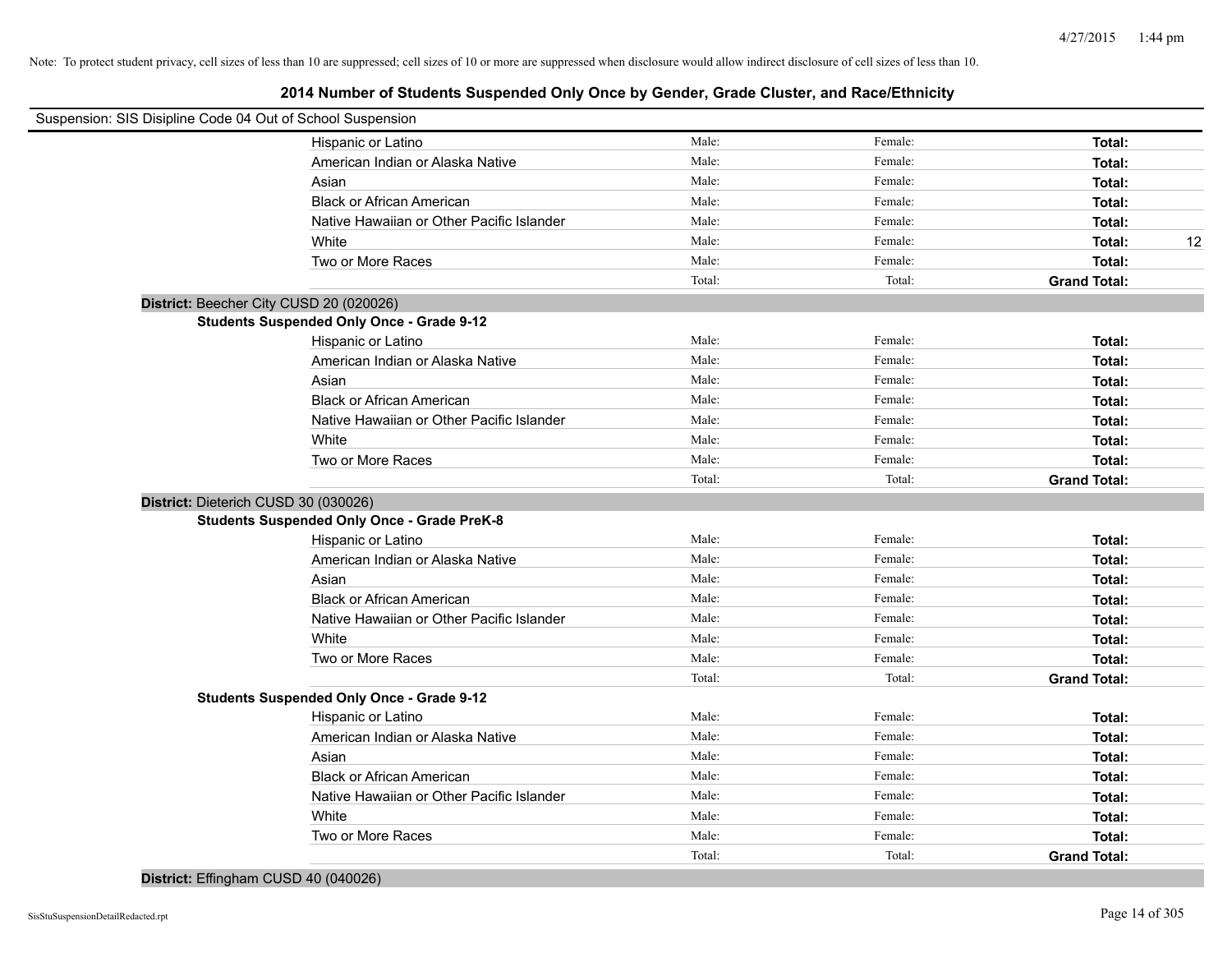| Suspension: SIS Disipline Code 04 Out of School Suspension |        |         |                     |    |
|------------------------------------------------------------|--------|---------|---------------------|----|
| <b>Students Suspended Only Once - Grade PreK-8</b>         |        |         |                     |    |
| Hispanic or Latino                                         | Male:  | Female: | Total:              |    |
| American Indian or Alaska Native                           | Male:  | Female: | Total:              |    |
| Asian                                                      | Male:  | Female: | Total:              |    |
| <b>Black or African American</b>                           | Male:  | Female: | Total:              |    |
| Native Hawaiian or Other Pacific Islander                  | Male:  | Female: | Total:              |    |
| White                                                      | Male:  | Female: | Total:              | 21 |
| Two or More Races                                          | Male:  | Female: | Total:              |    |
|                                                            | Total: | Total:  | <b>Grand Total:</b> |    |
| <b>Students Suspended Only Once - Grade 9-12</b>           |        |         |                     |    |
| Hispanic or Latino                                         | Male:  | Female: | Total:              |    |
| American Indian or Alaska Native                           | Male:  | Female: | Total:              |    |
| Asian                                                      | Male:  | Female: | Total:              |    |
| <b>Black or African American</b>                           | Male:  | Female: | Total:              |    |
| Native Hawaiian or Other Pacific Islander                  | Male:  | Female: | Total:              |    |
| White                                                      | Male:  | Female: | Total:              | 28 |
| Two or More Races                                          | Male:  | Female: | Total:              |    |
|                                                            | Total: | Total:  | <b>Grand Total:</b> |    |
| District: Teutopolis CUSD 50 (050026)                      |        |         |                     |    |
| <b>Students Suspended Only Once - Grade 9-12</b>           |        |         |                     |    |
| Hispanic or Latino                                         | Male:  | Female: | Total:              |    |
| American Indian or Alaska Native                           | Male:  | Female: | Total:              |    |
| Asian                                                      | Male:  | Female: | Total:              |    |
| <b>Black or African American</b>                           | Male:  | Female: | Total:              |    |
| Native Hawaiian or Other Pacific Islander                  | Male:  | Female: | Total:              |    |
| White                                                      | Male:  | Female: | Total:              |    |
| Two or More Races                                          | Male:  | Female: | Total:              |    |
|                                                            | Total: | Total:  | <b>Grand Total:</b> |    |
| County: Fayette (026)                                      |        |         |                     |    |
| District: Brownstown CUSD 201 (201026)                     |        |         |                     |    |
| <b>Students Suspended Only Once - Grade PreK-8</b>         |        |         |                     |    |
| Hispanic or Latino                                         | Male:  | Female: | Total:              |    |
| American Indian or Alaska Native                           | Male:  | Female: | Total:              |    |
| Asian                                                      | Male:  | Female: | Total:              |    |
| <b>Black or African American</b>                           | Male:  | Female: | Total:              |    |
| Native Hawaiian or Other Pacific Islander                  | Male:  | Female: | Total:              |    |
| White                                                      | Male:  | Female: | Total:              |    |
| Two or More Races                                          | Male:  | Female: | Total:              |    |
|                                                            | Total: | Total:  | <b>Grand Total:</b> |    |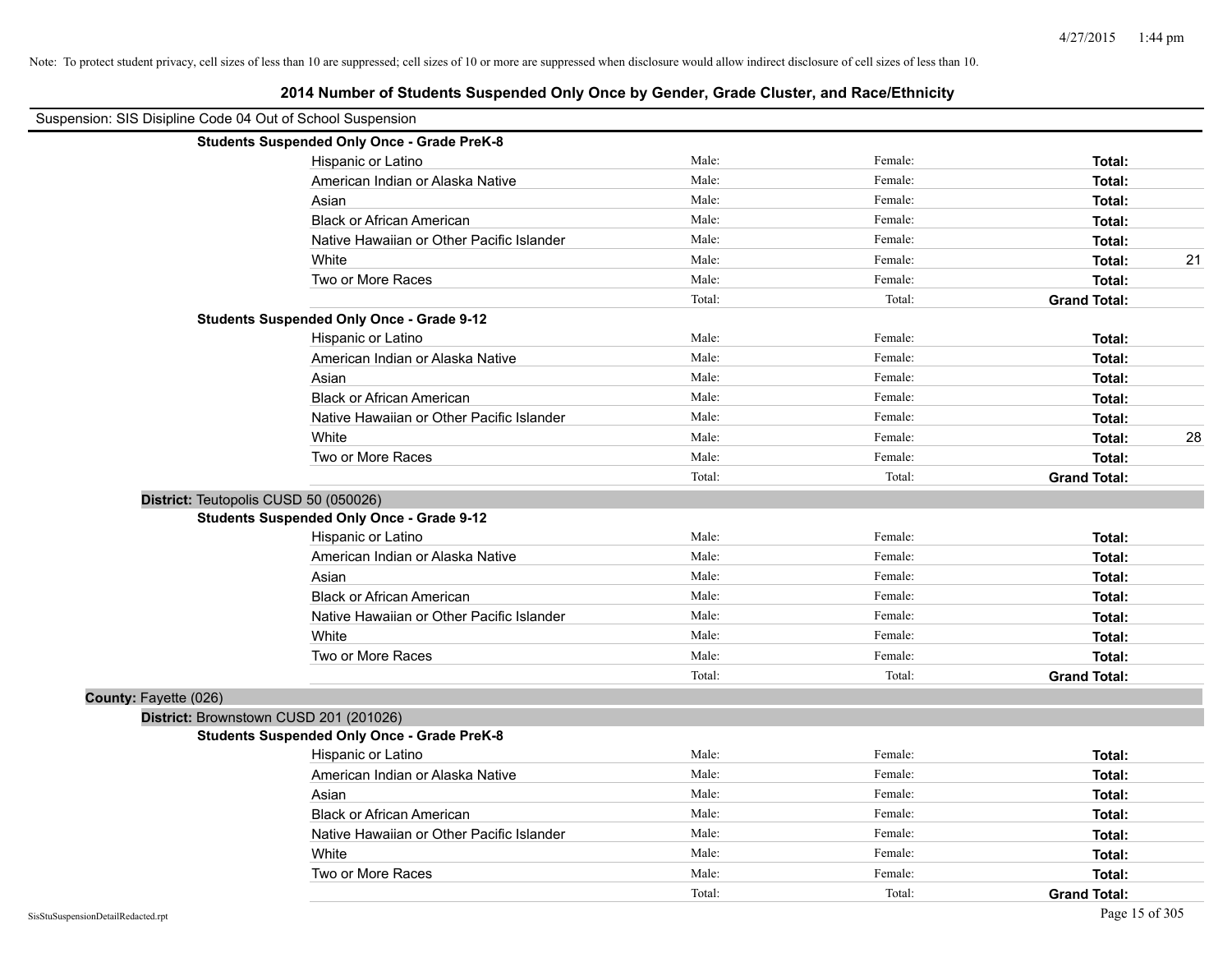| Suspension: SIS Disipline Code 04 Out of School Suspension |                                                    |        |         |                     |
|------------------------------------------------------------|----------------------------------------------------|--------|---------|---------------------|
|                                                            | <b>Students Suspended Only Once - Grade 9-12</b>   |        |         |                     |
|                                                            | Hispanic or Latino                                 | Male:  | Female: | Total:              |
|                                                            | American Indian or Alaska Native                   | Male:  | Female: | Total:              |
|                                                            | Asian                                              | Male:  | Female: | Total:              |
|                                                            | <b>Black or African American</b>                   | Male:  | Female: | Total:              |
|                                                            | Native Hawaiian or Other Pacific Islander          | Male:  | Female: | Total:              |
|                                                            | White                                              | Male:  | Female: | 12<br>Total:        |
|                                                            | Two or More Races                                  | Male:  | Female: | Total:              |
|                                                            |                                                    | Total: | Total:  | <b>Grand Total:</b> |
| District: Ramsey CUSD 204 (204026)                         |                                                    |        |         |                     |
|                                                            | <b>Students Suspended Only Once - Grade PreK-8</b> |        |         |                     |
|                                                            | Hispanic or Latino                                 | Male:  | Female: | Total:              |
|                                                            | American Indian or Alaska Native                   | Male:  | Female: | Total:              |
|                                                            | Asian                                              | Male:  | Female: | Total:              |
|                                                            | <b>Black or African American</b>                   | Male:  | Female: | Total:              |
|                                                            | Native Hawaiian or Other Pacific Islander          | Male:  | Female: | Total:              |
|                                                            | White                                              | Male:  | Female: | Total:              |
|                                                            | Two or More Races                                  | Male:  | Female: | Total:              |
|                                                            |                                                    | Total: | Total:  | <b>Grand Total:</b> |
|                                                            | <b>Students Suspended Only Once - Grade 9-12</b>   |        |         |                     |
|                                                            | Hispanic or Latino                                 | Male:  | Female: | Total:              |
|                                                            | American Indian or Alaska Native                   | Male:  | Female: | Total:              |
|                                                            | Asian                                              | Male:  | Female: | Total:              |
|                                                            | <b>Black or African American</b>                   | Male:  | Female: | Total:              |
|                                                            | Native Hawaiian or Other Pacific Islander          | Male:  | Female: | Total:              |
|                                                            | White                                              | Male:  | Female: | Total:              |
|                                                            | Two or More Races                                  | Male:  | Female: | Total:              |
|                                                            |                                                    | Total: | Total:  | <b>Grand Total:</b> |
| District: St Elmo CUSD 202 (202026)                        |                                                    |        |         |                     |
|                                                            | <b>Students Suspended Only Once - Grade 9-12</b>   |        |         |                     |
|                                                            | Hispanic or Latino                                 | Male:  | Female: | Total:              |
|                                                            | American Indian or Alaska Native                   | Male:  | Female: | Total:              |
|                                                            | Asian                                              | Male:  | Female: | Total:              |
|                                                            | <b>Black or African American</b>                   | Male:  | Female: | Total:              |
|                                                            | Native Hawaiian or Other Pacific Islander          | Male:  | Female: | Total:              |
|                                                            | White                                              | Male:  | Female: | Total:              |
|                                                            | Two or More Races                                  | Male:  | Female: | Total:              |
|                                                            |                                                    | Total: | Total:  | <b>Grand Total:</b> |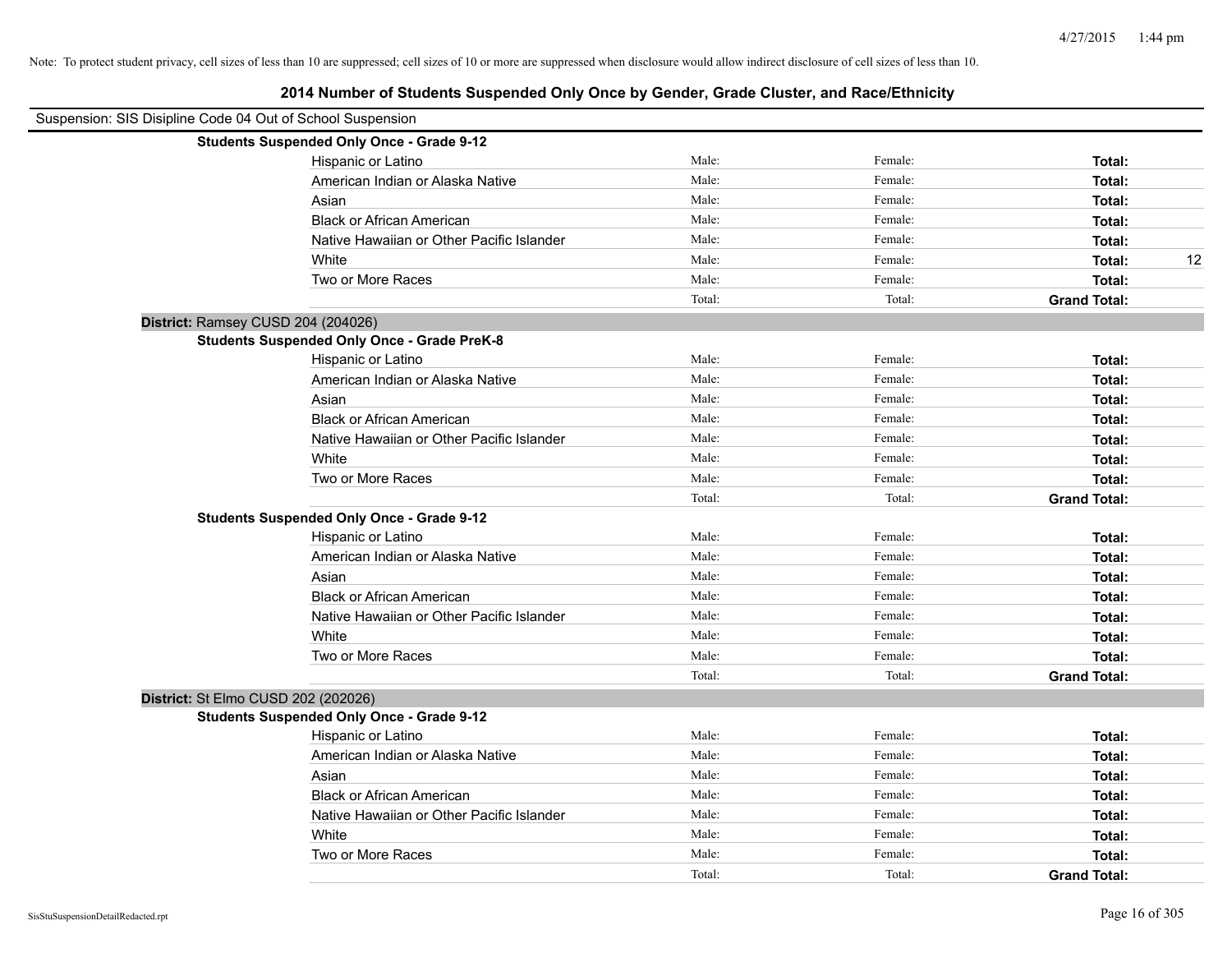| Suspension: SIS Disipline Code 04 Out of School Suspension |                                                    |                |    |                    |    |                     |    |
|------------------------------------------------------------|----------------------------------------------------|----------------|----|--------------------|----|---------------------|----|
| District: Vandalia CUSD 203 (203026)                       |                                                    |                |    |                    |    |                     |    |
|                                                            | <b>Students Suspended Only Once - Grade PreK-8</b> |                |    |                    |    |                     |    |
|                                                            | Hispanic or Latino                                 | Male:          |    | Female:            |    | Total:              |    |
|                                                            | American Indian or Alaska Native                   | Male:          |    | Female:            |    | Total:              |    |
|                                                            | Asian                                              | Male:          |    | Female:            |    | Total:              |    |
|                                                            | <b>Black or African American</b>                   | Male:          |    | Female:            |    | Total:              |    |
|                                                            | Native Hawaiian or Other Pacific Islander          | Male:          |    | Female:            |    | Total:              |    |
|                                                            | White                                              | Male:          |    | Female:            |    | Total:              |    |
|                                                            | Two or More Races                                  | Male:          |    | Female:            |    | Total:              |    |
|                                                            |                                                    | Total:         |    | Total:             |    | <b>Grand Total:</b> |    |
|                                                            | <b>Students Suspended Only Once - Grade 9-12</b>   |                |    |                    |    |                     |    |
|                                                            | Hispanic or Latino                                 | Male:          |    | Female:            |    | Total:              |    |
|                                                            | American Indian or Alaska Native                   | Male:          |    | Female:            |    | Total:              |    |
|                                                            | Asian                                              | Male:          |    | Female:            |    | Total:              |    |
|                                                            | <b>Black or African American</b>                   | Male:          |    | Female:            |    | Total:              |    |
|                                                            | Native Hawaiian or Other Pacific Islander          | Male:          |    | Female:            |    | Total:              |    |
|                                                            | White                                              | Male:          | 27 | Female:            | 11 | Total:              | 38 |
|                                                            | Two or More Races                                  | Male:          |    | Female:            |    | Total:              |    |
|                                                            |                                                    | Total:         |    | Total:             |    | <b>Grand Total:</b> |    |
|                                                            |                                                    |                |    |                    |    |                     |    |
| Region: Boone/Winnebago ROE (04)                           |                                                    |                |    |                    |    |                     |    |
| County: Boone (004)                                        |                                                    |                |    |                    |    |                     |    |
| District: Belvidere CUSD 100 (100026)                      |                                                    |                |    |                    |    |                     |    |
|                                                            | <b>Students Suspended Only Once - Grade PreK-8</b> |                |    |                    |    |                     |    |
|                                                            | Hispanic or Latino                                 | Male:          |    | Female:            |    | Total:              | 15 |
|                                                            | American Indian or Alaska Native                   | Male:          |    | Female:            |    | Total:              |    |
|                                                            | Asian                                              | Male:          |    | Female:            |    | Total:              |    |
|                                                            | <b>Black or African American</b>                   | Male:          |    | Female:            |    | Total:              |    |
|                                                            | Native Hawaiian or Other Pacific Islander          | Male:          |    | Female:<br>Female: |    | Total:              |    |
|                                                            | White                                              | Male:<br>Male: |    | Female:            |    | Total:              | 20 |
|                                                            | Two or More Races                                  | Total:         |    | Total:             |    | Total:              |    |
|                                                            | <b>Students Suspended Only Once - Grade 9-12</b>   |                |    |                    |    | <b>Grand Total:</b> |    |
|                                                            | Hispanic or Latino                                 | Male:          |    | Female:            |    | Total:              | 22 |
|                                                            | American Indian or Alaska Native                   | Male:          |    | Female:            |    | Total:              |    |
|                                                            | Asian                                              | Male:          |    | Female:            |    | Total:              |    |
|                                                            | <b>Black or African American</b>                   | Male:          |    | Female:            |    | Total:              |    |
|                                                            | Native Hawaiian or Other Pacific Islander          | Male:          |    | Female:            |    | Total:              |    |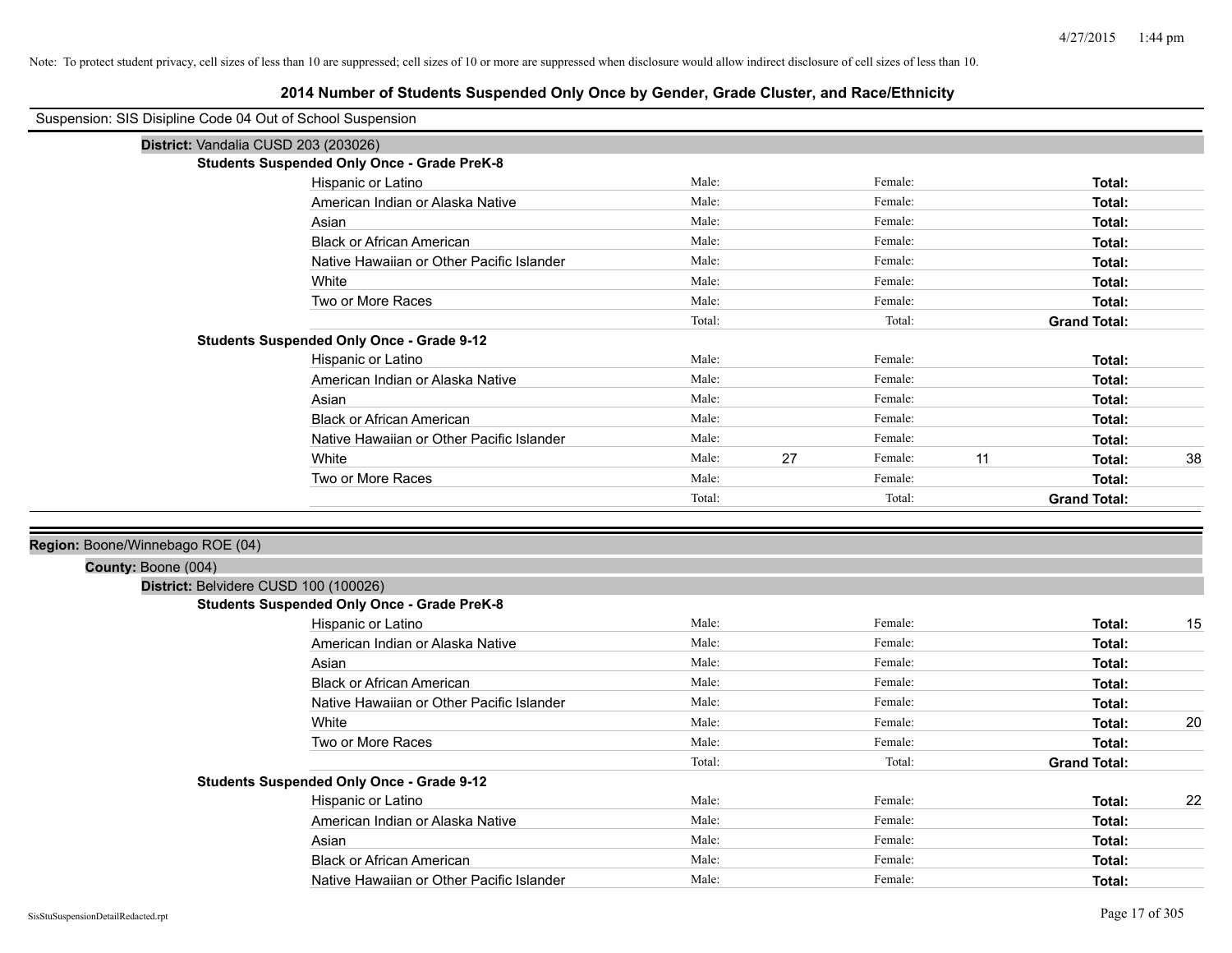| Suspension: SIS Disipline Code 04 Out of School Suspension |                                                    |        |    |         |    |                     |    |
|------------------------------------------------------------|----------------------------------------------------|--------|----|---------|----|---------------------|----|
|                                                            | White                                              | Male:  |    | Female: |    | Total:              | 26 |
|                                                            | Two or More Races                                  | Male:  |    | Female: |    | Total:              |    |
|                                                            |                                                    | Total: |    | Total:  |    | <b>Grand Total:</b> |    |
| County: Non-Public School (000)                            |                                                    |        |    |         |    |                     |    |
|                                                            | District: Boone/Winnebago ROE (000000)             |        |    |         |    |                     |    |
|                                                            | <b>Students Suspended Only Once - Grade 9-12</b>   |        |    |         |    |                     |    |
|                                                            | Hispanic or Latino                                 | Male:  |    | Female: |    | Total:              |    |
|                                                            | American Indian or Alaska Native                   | Male:  |    | Female: |    | Total:              |    |
|                                                            | Asian                                              | Male:  |    | Female: |    | Total:              |    |
|                                                            | <b>Black or African American</b>                   | Male:  |    | Female: |    | Total:              |    |
|                                                            | Native Hawaiian or Other Pacific Islander          | Male:  |    | Female: |    | Total:              |    |
|                                                            | White                                              | Male:  |    | Female: |    | Total:              |    |
|                                                            | Two or More Races                                  | Male:  |    | Female: |    | Total:              |    |
|                                                            |                                                    | Total: |    | Total:  |    | <b>Grand Total:</b> |    |
| County: Winnebago (101)                                    |                                                    |        |    |         |    |                     |    |
|                                                            | District: County of Winnebago SD 320 (320026)      |        |    |         |    |                     |    |
|                                                            | <b>Students Suspended Only Once - Grade PreK-8</b> |        |    |         |    |                     |    |
|                                                            | Hispanic or Latino                                 | Male:  |    | Female: |    | Total:              |    |
|                                                            | American Indian or Alaska Native                   | Male:  |    | Female: |    | Total:              |    |
|                                                            | Asian                                              | Male:  |    | Female: |    | Total:              |    |
|                                                            | <b>Black or African American</b>                   | Male:  |    | Female: |    | Total:              |    |
|                                                            | Native Hawaiian or Other Pacific Islander          | Male:  |    | Female: |    | Total:              |    |
|                                                            | White                                              | Male:  |    | Female: |    | Total:              | 17 |
|                                                            | Two or More Races                                  | Male:  |    | Female: |    | Total:              |    |
|                                                            |                                                    | Total: | 22 | Total:  | 11 | <b>Grand Total:</b> | 33 |
|                                                            | <b>Students Suspended Only Once - Grade 9-12</b>   |        |    |         |    |                     |    |
|                                                            | Hispanic or Latino                                 | Male:  |    | Female: |    | Total:              |    |
|                                                            | American Indian or Alaska Native                   | Male:  |    | Female: |    | Total:              |    |
|                                                            | Asian                                              | Male:  |    | Female: |    | Total:              |    |
|                                                            | <b>Black or African American</b>                   | Male:  |    | Female: |    | Total:              |    |
|                                                            | Native Hawaiian or Other Pacific Islander          | Male:  |    | Female: |    | Total:              |    |
|                                                            | White                                              | Male:  |    | Female: |    | Total:              | 15 |
|                                                            | Two or More Races                                  | Male:  |    | Female: |    | Total:              |    |
|                                                            |                                                    | Total: |    | Total:  |    | <b>Grand Total:</b> |    |
| District: Durand CUSD 322 (322026)                         |                                                    |        |    |         |    |                     |    |
|                                                            | <b>Students Suspended Only Once - Grade PreK-8</b> |        |    |         |    |                     |    |
|                                                            | Hispanic or Latino                                 | Male:  |    | Female: |    | Total:              |    |
|                                                            | American Indian or Alaska Native                   | Male:  |    | Female: |    | Total:              |    |
|                                                            | Asian                                              | Male:  |    | Female: |    | Total:              |    |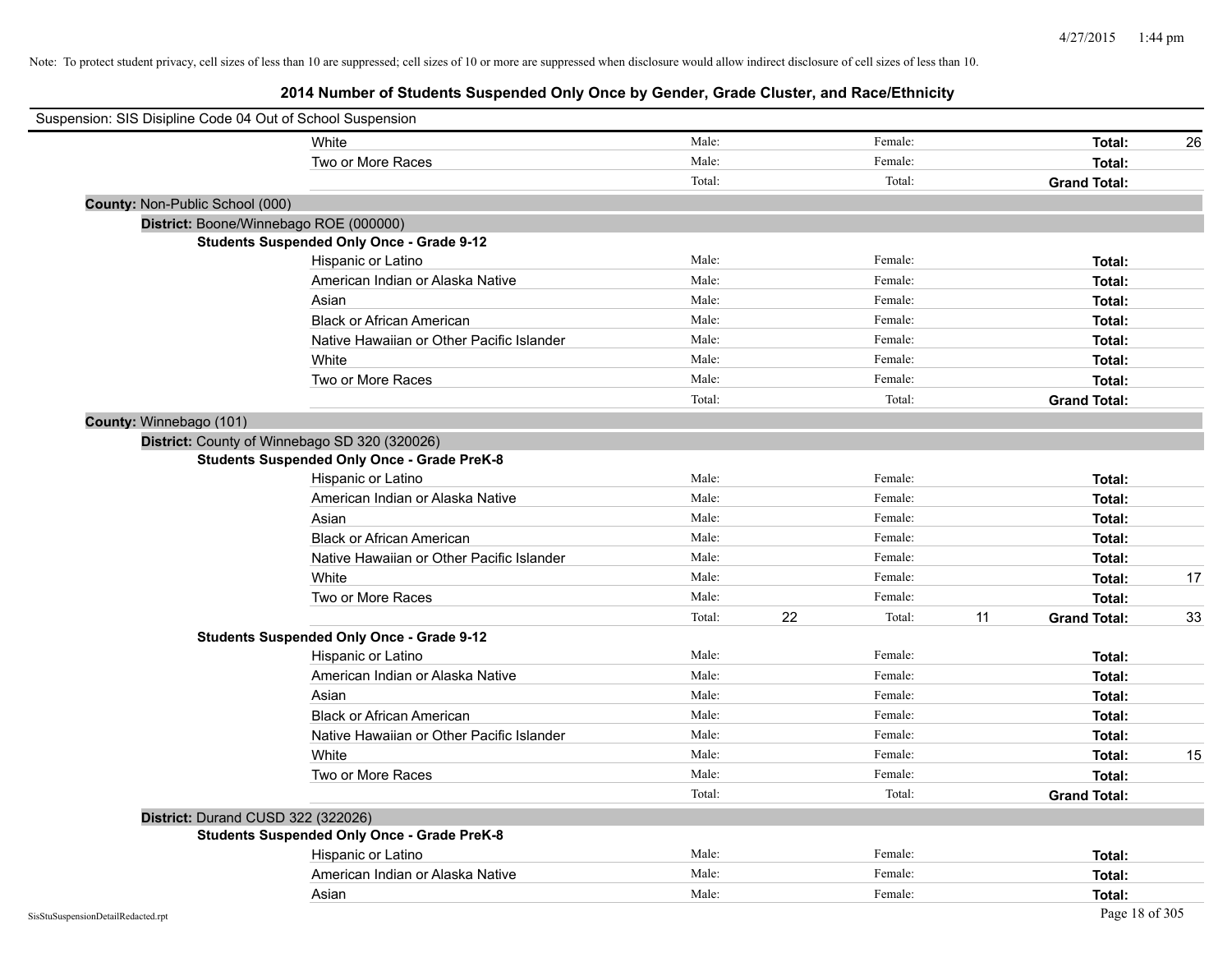| Suspension: SIS Disipline Code 04 Out of School Suspension |                                                    |        |    |         |    |                     |    |
|------------------------------------------------------------|----------------------------------------------------|--------|----|---------|----|---------------------|----|
|                                                            | <b>Black or African American</b>                   | Male:  |    | Female: |    | Total:              |    |
|                                                            | Native Hawaiian or Other Pacific Islander          | Male:  |    | Female: |    | Total:              |    |
|                                                            | White                                              | Male:  |    | Female: |    | Total:              |    |
|                                                            | Two or More Races                                  | Male:  |    | Female: |    | Total:              |    |
|                                                            |                                                    | Total: |    | Total:  |    | <b>Grand Total:</b> |    |
|                                                            | <b>Students Suspended Only Once - Grade 9-12</b>   |        |    |         |    |                     |    |
|                                                            | Hispanic or Latino                                 | Male:  |    | Female: |    | Total:              |    |
|                                                            | American Indian or Alaska Native                   | Male:  |    | Female: |    | Total:              |    |
|                                                            | Asian                                              | Male:  |    | Female: |    | Total:              |    |
|                                                            | <b>Black or African American</b>                   | Male:  |    | Female: |    | Total:              |    |
|                                                            | Native Hawaiian or Other Pacific Islander          | Male:  |    | Female: |    | Total:              |    |
|                                                            | White                                              | Male:  |    | Female: |    | Total:              | 12 |
|                                                            | Two or More Races                                  | Male:  |    | Female: |    | Total:              |    |
|                                                            |                                                    | Total: |    | Total:  |    | <b>Grand Total:</b> |    |
| District: Harlem UD 122 (122022)                           |                                                    |        |    |         |    |                     |    |
|                                                            | <b>Students Suspended Only Once - Grade PreK-8</b> |        |    |         |    |                     |    |
|                                                            | Hispanic or Latino                                 | Male:  |    | Female: |    | Total:              | 15 |
|                                                            | American Indian or Alaska Native                   | Male:  |    | Female: |    | Total:              |    |
|                                                            | Asian                                              | Male:  |    | Female: |    | Total:              |    |
|                                                            | <b>Black or African American</b>                   | Male:  |    | Female: |    | Total:              |    |
|                                                            | Native Hawaiian or Other Pacific Islander          | Male:  |    | Female: |    | Total:              |    |
|                                                            | White                                              | Male:  | 41 | Female: | 31 | Total:              | 72 |
|                                                            | Two or More Races                                  | Male:  |    | Female: |    | Total:              |    |
|                                                            |                                                    | Total: |    | Total:  |    | <b>Grand Total:</b> | 97 |
|                                                            | <b>Students Suspended Only Once - Grade 9-12</b>   |        |    |         |    |                     |    |
|                                                            | Hispanic or Latino                                 | Male:  |    | Female: |    | Total:              |    |
|                                                            | American Indian or Alaska Native                   | Male:  |    | Female: |    | Total:              |    |
|                                                            | Asian                                              | Male:  |    | Female: |    | Total:              |    |
|                                                            | <b>Black or African American</b>                   | Male:  |    | Female: |    | Total:              | 13 |
|                                                            | Native Hawaiian or Other Pacific Islander          | Male:  |    | Female: |    | Total:              |    |
|                                                            | White                                              | Male:  | 55 | Female: | 31 | Total:              | 86 |
|                                                            | Two or More Races                                  | Male:  |    | Female: |    | Total:              | 11 |
|                                                            |                                                    | Total: |    | Total:  |    | <b>Grand Total:</b> |    |
|                                                            | District: Hononegah CHD 207 (207016)               |        |    |         |    |                     |    |
|                                                            | <b>Students Suspended Only Once - Grade 9-12</b>   |        |    |         |    |                     |    |
|                                                            | Hispanic or Latino                                 | Male:  |    | Female: |    | Total:              |    |
|                                                            | American Indian or Alaska Native                   | Male:  |    | Female: |    | Total:              |    |
|                                                            | Asian                                              | Male:  |    | Female: |    | Total:              |    |
|                                                            | <b>Black or African American</b>                   | Male:  |    | Female: |    | Total:              |    |
| SisStuSuspensionDetailRedacted.rpt                         |                                                    |        |    |         |    | Page 19 of 305      |    |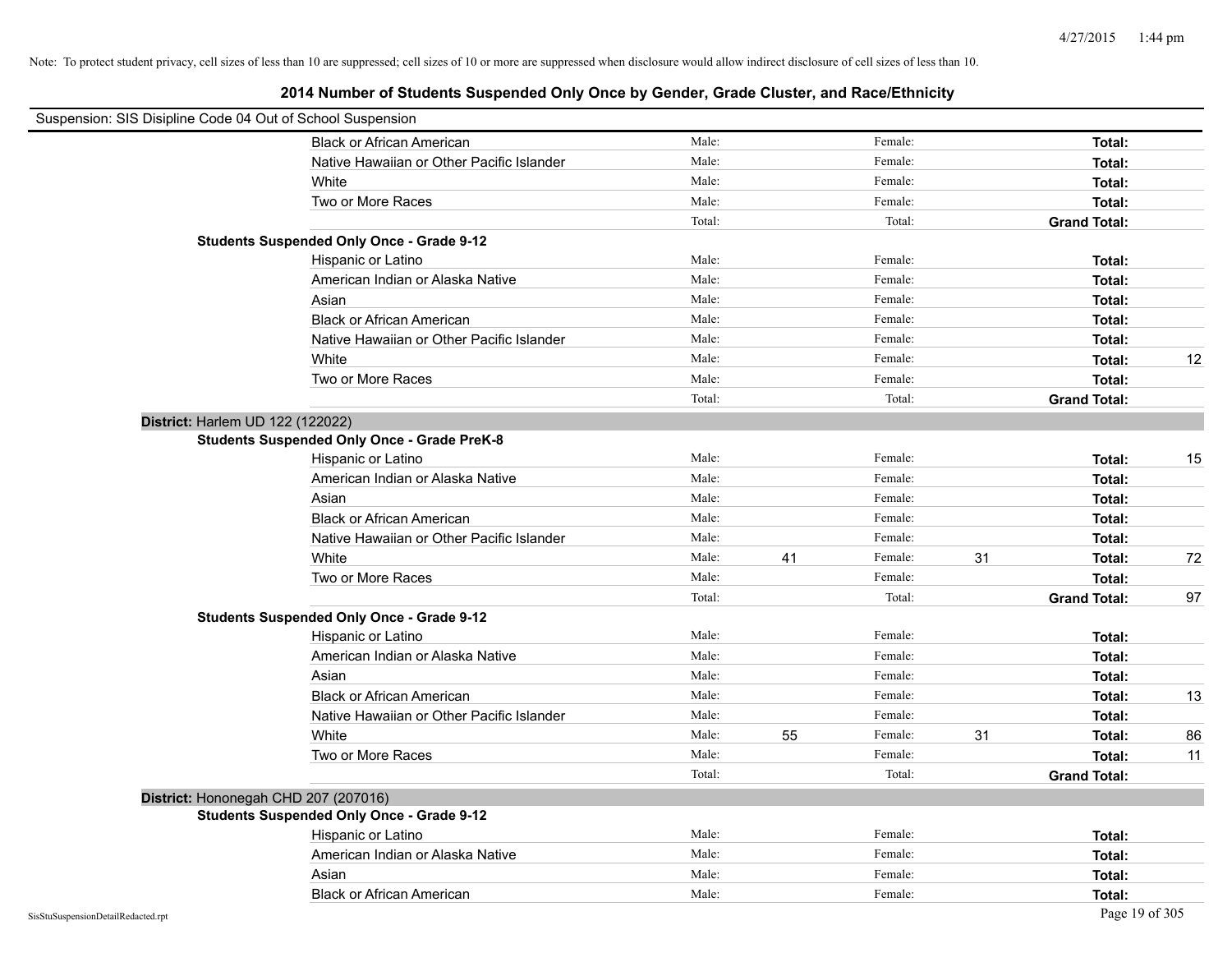| Suspension: SIS Disipline Code 04 Out of School Suspension |                                                    |        |    |         |    |                     |     |
|------------------------------------------------------------|----------------------------------------------------|--------|----|---------|----|---------------------|-----|
|                                                            | Native Hawaiian or Other Pacific Islander          | Male:  |    | Female: |    | Total:              |     |
|                                                            | White                                              | Male:  |    | Female: |    | Total:              | 46  |
|                                                            | Two or More Races                                  | Male:  |    | Female: |    | Total:              |     |
|                                                            |                                                    | Total: | 46 | Total:  | 16 | <b>Grand Total:</b> | 62  |
| District: Kinnikinnick CCSD 131 (131004)                   |                                                    |        |    |         |    |                     |     |
|                                                            | <b>Students Suspended Only Once - Grade PreK-8</b> |        |    |         |    |                     |     |
|                                                            | Hispanic or Latino                                 | Male:  |    | Female: |    | Total:              |     |
|                                                            | American Indian or Alaska Native                   | Male:  |    | Female: |    | Total:              |     |
|                                                            | Asian                                              | Male:  |    | Female: |    | Total:              |     |
|                                                            | <b>Black or African American</b>                   | Male:  |    | Female: |    | Total:              |     |
|                                                            | Native Hawaiian or Other Pacific Islander          | Male:  |    | Female: |    | Total:              |     |
|                                                            | White                                              | Male:  |    | Female: |    | Total:              | 21  |
|                                                            | Two or More Races                                  | Male:  |    | Female: |    | Total:              |     |
|                                                            |                                                    | Total: |    | Total:  |    | <b>Grand Total:</b> |     |
| District: Pecatonica CUSD 321 (321026)                     |                                                    |        |    |         |    |                     |     |
|                                                            | <b>Students Suspended Only Once - Grade PreK-8</b> |        |    |         |    |                     |     |
|                                                            | Hispanic or Latino                                 | Male:  |    | Female: |    | Total:              |     |
|                                                            | American Indian or Alaska Native                   | Male:  |    | Female: |    | Total:              |     |
|                                                            | Asian                                              | Male:  |    | Female: |    | Total:              |     |
|                                                            | <b>Black or African American</b>                   | Male:  |    | Female: |    | Total:              |     |
|                                                            | Native Hawaiian or Other Pacific Islander          | Male:  |    | Female: |    | Total:              |     |
|                                                            | White                                              | Male:  |    | Female: |    | Total:              |     |
|                                                            | Two or More Races                                  | Male:  |    | Female: |    | Total:              |     |
|                                                            |                                                    | Total: |    | Total:  |    | <b>Grand Total:</b> |     |
|                                                            | <b>Students Suspended Only Once - Grade 9-12</b>   |        |    |         |    |                     |     |
|                                                            | Hispanic or Latino                                 | Male:  |    | Female: |    | Total:              |     |
|                                                            | American Indian or Alaska Native                   | Male:  |    | Female: |    | Total:              |     |
|                                                            | Asian                                              | Male:  |    | Female: |    | Total:              |     |
|                                                            | <b>Black or African American</b>                   | Male:  |    | Female: |    | Total:              |     |
|                                                            | Native Hawaiian or Other Pacific Islander          | Male:  |    | Female: |    | Total:              |     |
|                                                            | White                                              | Male:  |    | Female: |    | Total:              |     |
|                                                            | Two or More Races                                  | Male:  |    | Female: |    | Total:              |     |
|                                                            |                                                    | Total: |    | Total:  |    | <b>Grand Total:</b> |     |
| District: Rockford SD 205 (205025)                         |                                                    |        |    |         |    |                     |     |
|                                                            | <b>Students Suspended Only Once - Grade PreK-8</b> |        |    |         |    |                     |     |
|                                                            | Hispanic or Latino                                 | Male:  | 93 | Female: | 33 | Total:              | 126 |
|                                                            | American Indian or Alaska Native                   | Male:  |    | Female: |    | Total:              |     |
|                                                            | Asian                                              | Male:  |    | Female: |    | Total:              |     |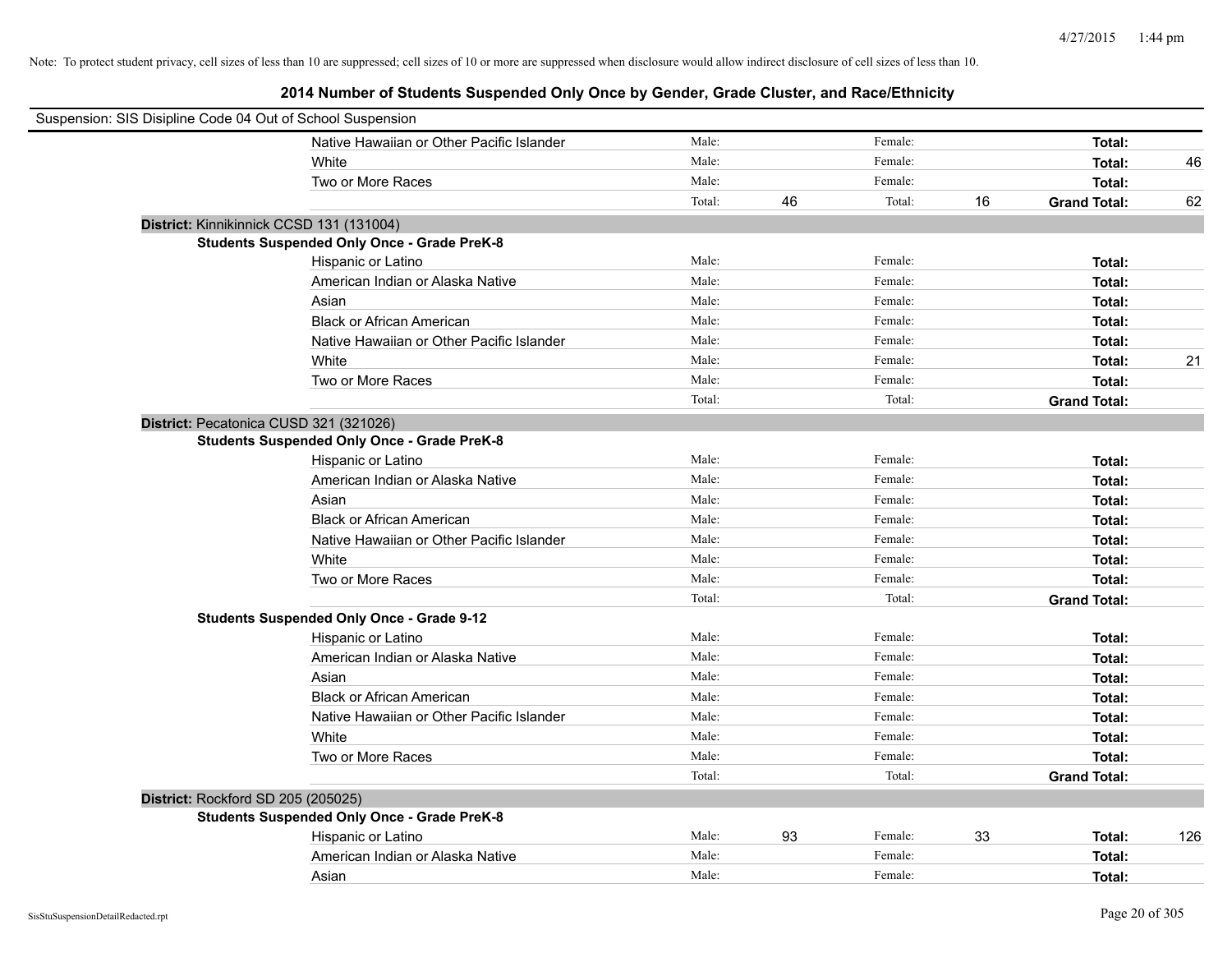| Suspension: SIS Disipline Code 04 Out of School Suspension |                                                    |        |     |         |     |                     |     |
|------------------------------------------------------------|----------------------------------------------------|--------|-----|---------|-----|---------------------|-----|
|                                                            | <b>Black or African American</b>                   | Male:  | 260 | Female: | 148 | Total:              | 408 |
|                                                            | Native Hawaiian or Other Pacific Islander          | Male:  |     | Female: |     | Total:              |     |
|                                                            | White                                              | Male:  | 116 | Female: | 32  | Total:              | 148 |
|                                                            | Two or More Races                                  | Male:  | 38  | Female: | 12  | Total:              | 50  |
|                                                            |                                                    | Total: |     | Total:  |     | <b>Grand Total:</b> |     |
|                                                            | <b>Students Suspended Only Once - Grade 9-12</b>   |        |     |         |     |                     |     |
|                                                            | Hispanic or Latino                                 | Male:  | 124 | Female: | 106 | Total:              | 230 |
|                                                            | American Indian or Alaska Native                   | Male:  |     | Female: |     | Total:              |     |
|                                                            | Asian                                              | Male:  |     | Female: |     | Total:              | 22  |
|                                                            | <b>Black or African American</b>                   | Male:  | 201 | Female: | 197 | Total:              | 398 |
|                                                            | Native Hawaiian or Other Pacific Islander          | Male:  |     | Female: |     | Total:              |     |
|                                                            | White                                              | Male:  | 132 | Female: | 76  | Total:              | 208 |
|                                                            | Two or More Races                                  | Male:  | 23  | Female: | 19  | Total:              | 42  |
|                                                            |                                                    | Total: |     | Total:  |     | <b>Grand Total:</b> |     |
| District: Rockton SD 140 (140004)                          |                                                    |        |     |         |     |                     |     |
|                                                            | <b>Students Suspended Only Once - Grade PreK-8</b> |        |     |         |     |                     |     |
|                                                            | Hispanic or Latino                                 | Male:  |     | Female: |     | Total:              |     |
|                                                            | American Indian or Alaska Native                   | Male:  |     | Female: |     | Total:              |     |
|                                                            | Asian                                              | Male:  |     | Female: |     | Total:              |     |
|                                                            | <b>Black or African American</b>                   | Male:  |     | Female: |     | Total:              |     |
|                                                            | Native Hawaiian or Other Pacific Islander          | Male:  |     | Female: |     | Total:              |     |
|                                                            | White                                              | Male:  |     | Female: |     | Total:              | 23  |
|                                                            | Two or More Races                                  | Male:  |     | Female: |     | Total:              |     |
|                                                            |                                                    | Total: |     | Total:  |     | <b>Grand Total:</b> |     |
| District: Shirland CCSD 134 (134004)                       |                                                    |        |     |         |     |                     |     |
|                                                            | <b>Students Suspended Only Once - Grade PreK-8</b> |        |     |         |     |                     |     |
|                                                            | Hispanic or Latino                                 | Male:  |     | Female: |     | Total:              |     |
|                                                            | American Indian or Alaska Native                   | Male:  |     | Female: |     | Total:              |     |
|                                                            | Asian                                              | Male:  |     | Female: |     | Total:              |     |
|                                                            | <b>Black or African American</b>                   | Male:  |     | Female: |     | Total:              |     |
|                                                            | Native Hawaiian or Other Pacific Islander          | Male:  |     | Female: |     | Total:              |     |
|                                                            | White                                              | Male:  |     | Female: |     | Total:              |     |
|                                                            | Two or More Races                                  | Male:  |     | Female: |     | Total:              |     |
|                                                            |                                                    | Total: |     | Total:  |     | <b>Grand Total:</b> |     |
| District: Winnebago CUSD 323 (323026)                      |                                                    |        |     |         |     |                     |     |
|                                                            | <b>Students Suspended Only Once - Grade PreK-8</b> |        |     |         |     |                     |     |
|                                                            | Hispanic or Latino                                 | Male:  |     | Female: |     | Total:              |     |
|                                                            | American Indian or Alaska Native                   | Male:  |     | Female: |     | Total:              |     |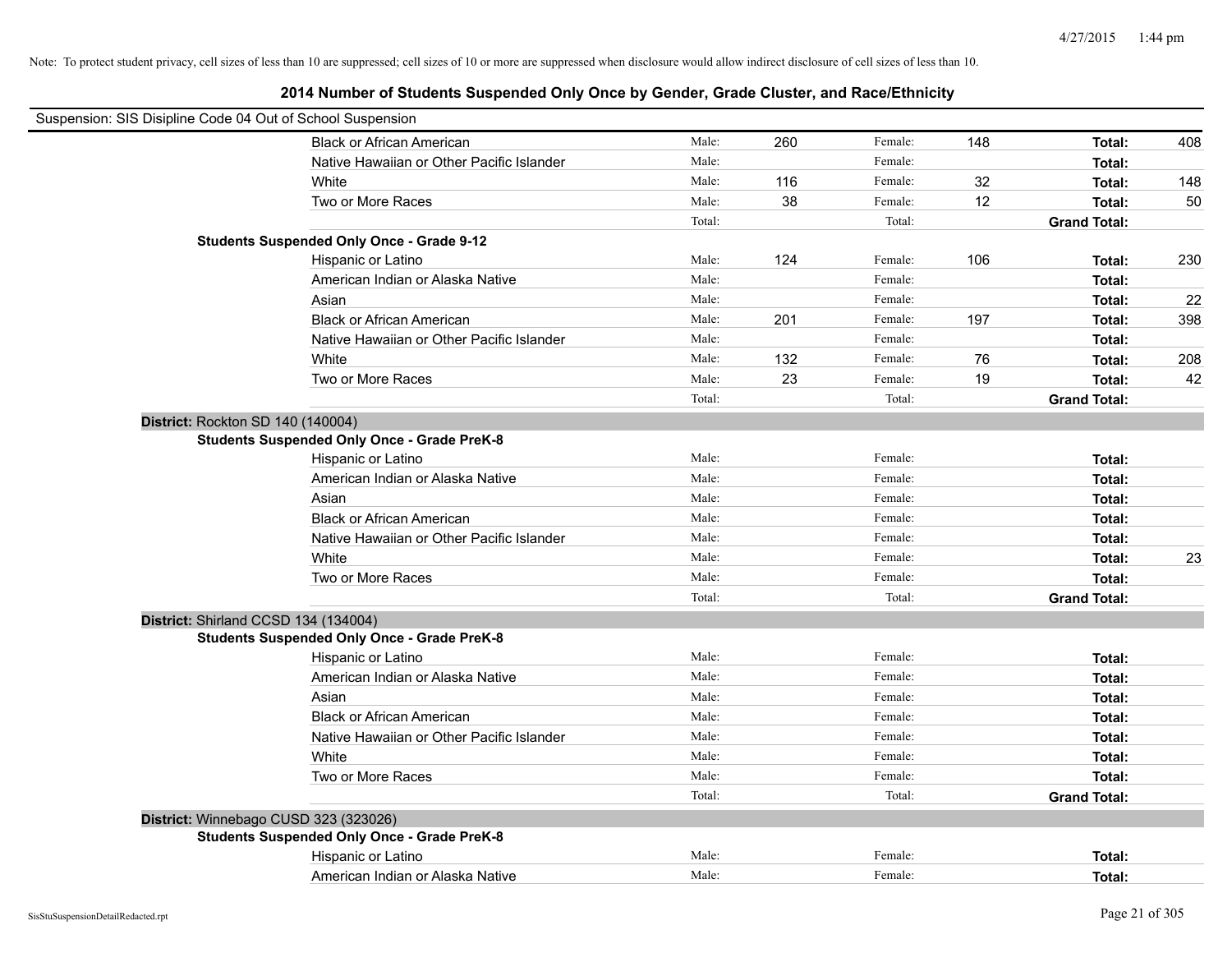# **2014 Number of Students Suspended Only Once by Gender, Grade Cluster, and Race/Ethnicity**

| Suspension: SIS Disipline Code 04 Out of School Suspension |                                                    |        |         |                           |
|------------------------------------------------------------|----------------------------------------------------|--------|---------|---------------------------|
|                                                            | Asian                                              | Male:  | Female: | Total:                    |
|                                                            | <b>Black or African American</b>                   | Male:  | Female: | Total:                    |
|                                                            | Native Hawaiian or Other Pacific Islander          | Male:  | Female: | Total:                    |
|                                                            | White                                              | Male:  | Female: | Total:                    |
|                                                            | Two or More Races                                  | Male:  | Female: | Total:                    |
|                                                            |                                                    | Total: | Total:  | <b>Grand Total:</b>       |
|                                                            | <b>Students Suspended Only Once - Grade 9-12</b>   |        |         |                           |
|                                                            | Hispanic or Latino                                 | Male:  | Female: | Total:                    |
|                                                            | American Indian or Alaska Native                   | Male:  | Female: | Total:                    |
|                                                            | Asian                                              | Male:  | Female: | Total:                    |
|                                                            | <b>Black or African American</b>                   | Male:  | Female: | Total:                    |
|                                                            | Native Hawaiian or Other Pacific Islander          | Male:  | Female: | Total:                    |
|                                                            | White                                              | Male:  | Female: | Total:                    |
|                                                            | Two or More Races                                  | Male:  | Female: | Total:                    |
|                                                            |                                                    | Total: | Total:  | <b>Grand Total:</b><br>16 |
|                                                            |                                                    |        |         |                           |
| Region: Brown/Cass/Morgan/Scott ROE (46)                   |                                                    |        |         |                           |
| County: Brown (005)                                        |                                                    |        |         |                           |
|                                                            | District: Brown County CUSD 1 (001026)             |        |         |                           |
|                                                            | <b>Students Suspended Only Once - Grade PreK-8</b> |        |         |                           |
|                                                            | Hispanic or Latino                                 | Male:  | Female: | Total:                    |
|                                                            | American Indian or Alaska Native                   | Male:  | Female: | Total:                    |
|                                                            | Asian                                              | Male:  | Female: | Total:                    |
|                                                            | <b>Black or African American</b>                   | Male:  | Female: | Total:                    |
|                                                            | Native Hawaiian or Other Pacific Islander          | Male:  | Female: | Total:                    |
|                                                            | White                                              | Male:  | Female: | Total:                    |
|                                                            | Two or More Races                                  | Male:  | Female: | Total:                    |
|                                                            |                                                    | Total: | Total:  | <b>Grand Total:</b>       |
|                                                            | <b>Students Suspended Only Once - Grade 9-12</b>   |        |         |                           |
|                                                            | Hispanic or Latino                                 | Male:  | Female: | Total:                    |
|                                                            | American Indian or Alaska Native                   | Male:  | Female: | Total:                    |
|                                                            | Asian                                              | Male:  | Female: | Total:                    |
|                                                            | <b>Black or African American</b>                   | Male:  | Female: | Total:                    |
|                                                            | Native Hawaiian or Other Pacific Islander          | Male:  | Female: | Total:                    |
|                                                            | White                                              | Male:  | Female: | 12<br>Total:              |
|                                                            | Two or More Races                                  | Male:  | Female: | Total:                    |
|                                                            |                                                    | Total: | Total:  | <b>Grand Total:</b>       |

**County:** Cass (009)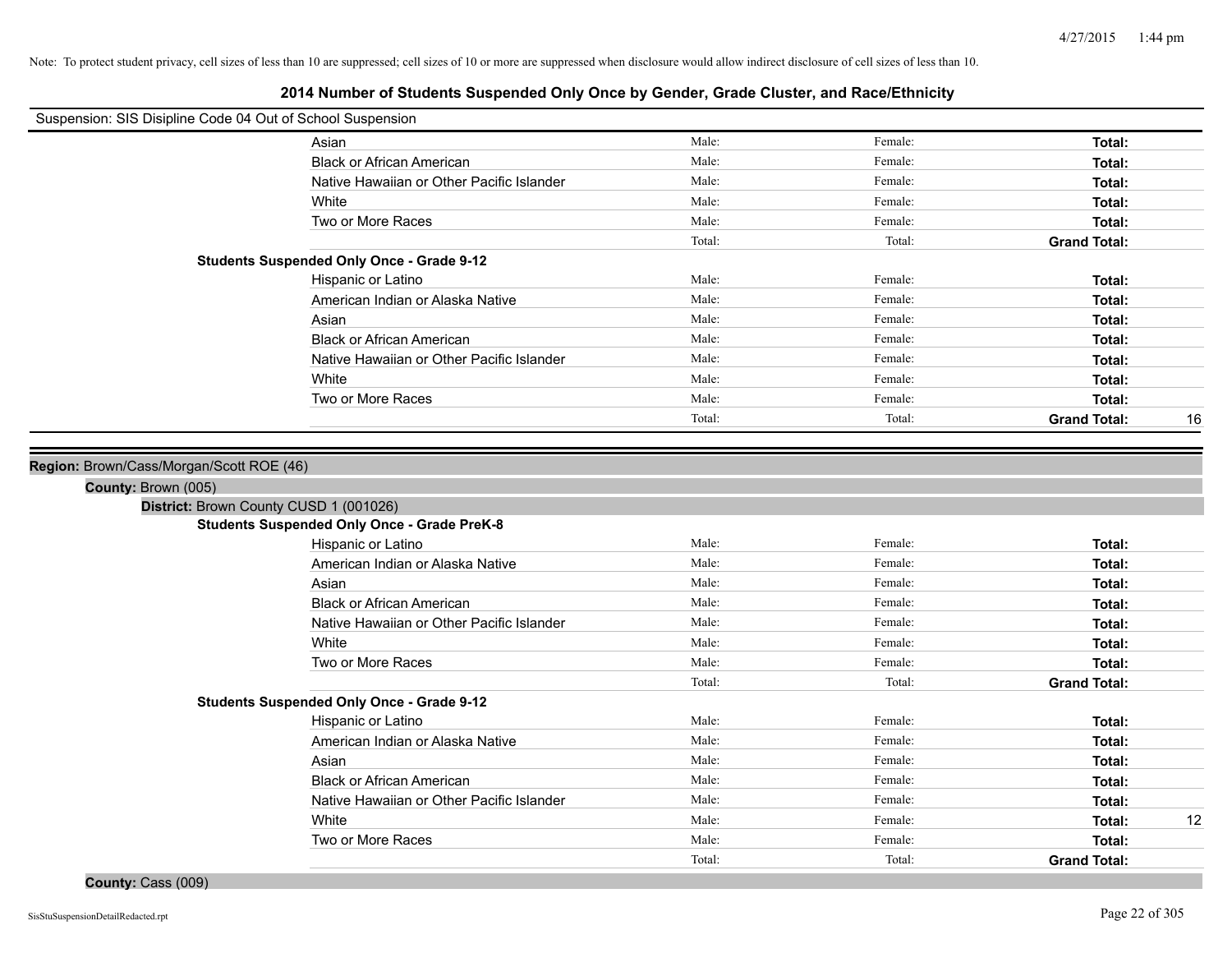| Suspension: SIS Disipline Code 04 Out of School Suspension |                                                    |        |         |                           |
|------------------------------------------------------------|----------------------------------------------------|--------|---------|---------------------------|
|                                                            | District: A-C Central CUSD 262 (262026)            |        |         |                           |
|                                                            | <b>Students Suspended Only Once - Grade PreK-8</b> |        |         |                           |
|                                                            | Hispanic or Latino                                 | Male:  | Female: | Total:                    |
|                                                            | American Indian or Alaska Native                   | Male:  | Female: | Total:                    |
|                                                            | Asian                                              | Male:  | Female: | Total:                    |
|                                                            | <b>Black or African American</b>                   | Male:  | Female: | Total:                    |
|                                                            | Native Hawaiian or Other Pacific Islander          | Male:  | Female: | Total:                    |
|                                                            | White                                              | Male:  | Female: | Total:                    |
|                                                            | Two or More Races                                  | Male:  | Female: | Total:                    |
|                                                            |                                                    | Total: | Total:  | <b>Grand Total:</b>       |
|                                                            | <b>Students Suspended Only Once - Grade 9-12</b>   |        |         |                           |
|                                                            | Hispanic or Latino                                 | Male:  | Female: | Total:                    |
|                                                            | American Indian or Alaska Native                   | Male:  | Female: | Total:                    |
|                                                            | Asian                                              | Male:  | Female: | Total:                    |
|                                                            | <b>Black or African American</b>                   | Male:  | Female: | Total:                    |
|                                                            | Native Hawaiian or Other Pacific Islander          | Male:  | Female: | Total:                    |
|                                                            | White                                              | Male:  | Female: | Total:                    |
|                                                            | Two or More Races                                  | Male:  | Female: | Total:                    |
|                                                            |                                                    | Total: | Total:  | <b>Grand Total:</b>       |
|                                                            | District: Beardstown CUSD 15 (015026)              |        |         |                           |
|                                                            | <b>Students Suspended Only Once - Grade PreK-8</b> |        |         |                           |
|                                                            | Hispanic or Latino                                 | Male:  | Female: | Total:<br>14              |
|                                                            | American Indian or Alaska Native                   | Male:  | Female: | Total:                    |
|                                                            | Asian                                              | Male:  | Female: | Total:                    |
|                                                            | <b>Black or African American</b>                   | Male:  | Female: | Total:                    |
|                                                            | Native Hawaiian or Other Pacific Islander          | Male:  | Female: | Total:                    |
|                                                            | White                                              | Male:  | Female: | Total:<br>17              |
|                                                            | Two or More Races                                  | Male:  | Female: | Total:                    |
|                                                            |                                                    | Total: | Total:  | <b>Grand Total:</b>       |
|                                                            | <b>Students Suspended Only Once - Grade 9-12</b>   |        |         |                           |
|                                                            | Hispanic or Latino                                 | Male:  | Female: | Total:                    |
|                                                            | American Indian or Alaska Native                   | Male:  | Female: | Total:                    |
|                                                            | Asian                                              | Male:  | Female: | Total:                    |
|                                                            | <b>Black or African American</b>                   | Male:  | Female: | Total:                    |
|                                                            | Native Hawaiian or Other Pacific Islander          | Male:  | Female: | Total:                    |
|                                                            | White                                              | Male:  | Female: | Total:                    |
|                                                            | Two or More Races                                  | Male:  | Female: | Total:                    |
|                                                            |                                                    | Total: | Total:  | <b>Grand Total:</b><br>17 |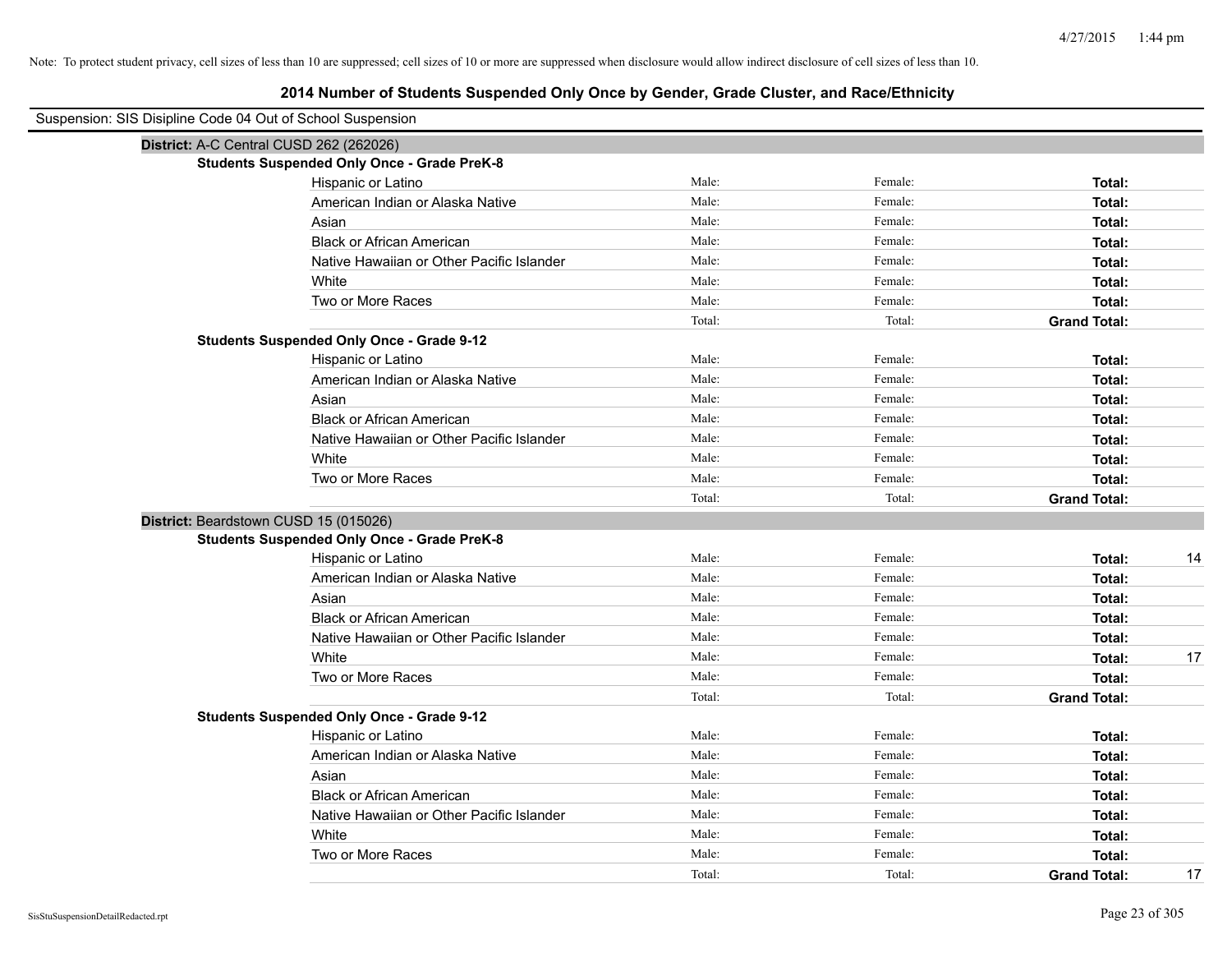| Suspension: SIS Disipline Code 04 Out of School Suspension |                                                    |        |    |         |    |                     |    |
|------------------------------------------------------------|----------------------------------------------------|--------|----|---------|----|---------------------|----|
|                                                            | District: Virginia CUSD 64 (064026)                |        |    |         |    |                     |    |
|                                                            | <b>Students Suspended Only Once - Grade PreK-8</b> |        |    |         |    |                     |    |
|                                                            | Hispanic or Latino                                 | Male:  |    | Female: |    | Total:              |    |
|                                                            | American Indian or Alaska Native                   | Male:  |    | Female: |    | Total:              |    |
|                                                            | Asian                                              | Male:  |    | Female: |    | Total:              |    |
|                                                            | <b>Black or African American</b>                   | Male:  |    | Female: |    | Total:              |    |
|                                                            | Native Hawaiian or Other Pacific Islander          | Male:  |    | Female: |    | Total:              |    |
|                                                            | White                                              | Male:  |    | Female: |    | Total:              |    |
|                                                            | Two or More Races                                  | Male:  |    | Female: |    | Total:              |    |
|                                                            |                                                    | Total: |    | Total:  |    | <b>Grand Total:</b> |    |
|                                                            | <b>Students Suspended Only Once - Grade 9-12</b>   |        |    |         |    |                     |    |
|                                                            | Hispanic or Latino                                 | Male:  |    | Female: |    | Total:              |    |
|                                                            | American Indian or Alaska Native                   | Male:  |    | Female: |    | Total:              |    |
|                                                            | Asian                                              | Male:  |    | Female: |    | Total:              |    |
|                                                            | <b>Black or African American</b>                   | Male:  |    | Female: |    | Total:              |    |
|                                                            | Native Hawaiian or Other Pacific Islander          | Male:  |    | Female: |    | Total:              |    |
|                                                            | White                                              | Male:  |    | Female: |    | Total:              |    |
|                                                            | Two or More Races                                  | Male:  |    | Female: |    | Total:              |    |
|                                                            |                                                    | Total: |    | Total:  |    | <b>Grand Total:</b> |    |
| County: Morgan (069)                                       |                                                    |        |    |         |    |                     |    |
|                                                            | District: Franklin CUSD 1 (001026)                 |        |    |         |    |                     |    |
|                                                            | <b>Students Suspended Only Once - Grade 9-12</b>   |        |    |         |    |                     |    |
|                                                            | Hispanic or Latino                                 | Male:  |    | Female: |    | Total:              |    |
|                                                            | American Indian or Alaska Native                   | Male:  |    | Female: |    | Total:              |    |
|                                                            | Asian                                              | Male:  |    | Female: |    | Total:              |    |
|                                                            | <b>Black or African American</b>                   | Male:  |    | Female: |    | Total:              |    |
|                                                            | Native Hawaiian or Other Pacific Islander          | Male:  |    | Female: |    | Total:              |    |
|                                                            | White                                              | Male:  |    | Female: |    | Total:              |    |
|                                                            | Two or More Races                                  | Male:  |    | Female: |    | Total:              |    |
|                                                            |                                                    | Total: |    | Total:  |    | <b>Grand Total:</b> |    |
|                                                            | District: Jacksonville SD 117 (117022)             |        |    |         |    |                     |    |
|                                                            | <b>Students Suspended Only Once - Grade PreK-8</b> |        |    |         |    |                     |    |
|                                                            | Hispanic or Latino                                 | Male:  |    | Female: |    | Total:              |    |
|                                                            | American Indian or Alaska Native                   | Male:  |    | Female: |    | Total:              |    |
|                                                            | Asian                                              | Male:  |    | Female: |    | Total:              |    |
|                                                            | <b>Black or African American</b>                   | Male:  |    | Female: |    | Total:              | 10 |
|                                                            | Native Hawaiian or Other Pacific Islander          | Male:  |    | Female: |    | Total:              |    |
|                                                            | White                                              | Male:  | 17 | Female: | 11 | Total:              | 28 |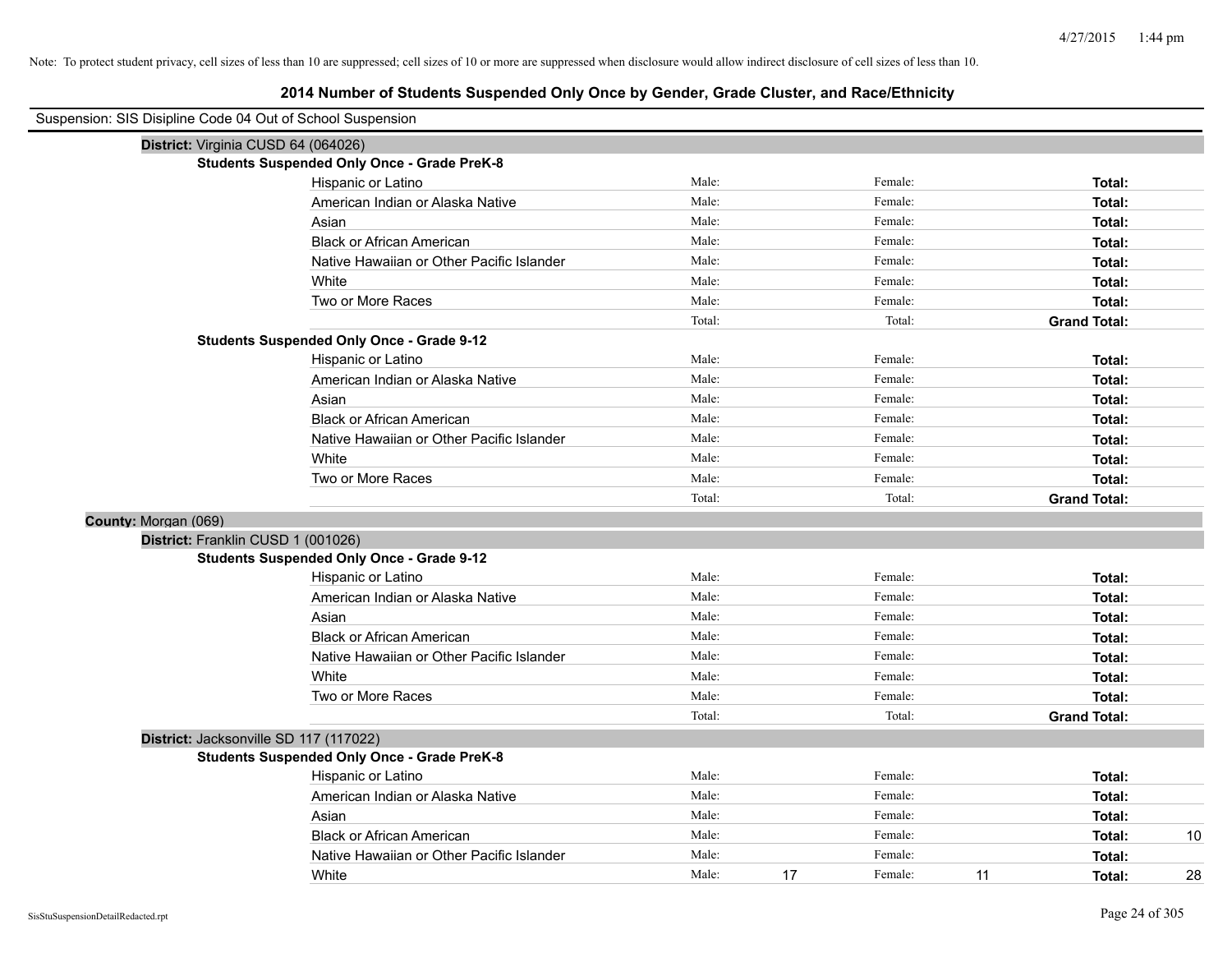| Suspension: SIS Disipline Code 04 Out of School Suspension |        |    |         |    |                     |    |
|------------------------------------------------------------|--------|----|---------|----|---------------------|----|
| Two or More Races                                          | Male:  |    | Female: |    | Total:              |    |
|                                                            | Total: |    | Total:  |    | <b>Grand Total:</b> |    |
| <b>Students Suspended Only Once - Grade 9-12</b>           |        |    |         |    |                     |    |
| Hispanic or Latino                                         | Male:  |    | Female: |    | Total:              |    |
| American Indian or Alaska Native                           | Male:  |    | Female: |    | Total:              |    |
| Asian                                                      | Male:  |    | Female: |    | Total:              |    |
| <b>Black or African American</b>                           | Male:  |    | Female: |    | Total:              | 12 |
| Native Hawaiian or Other Pacific Islander                  | Male:  |    | Female: |    | Total:              |    |
| White                                                      | Male:  | 30 | Female: | 22 | Total:              | 52 |
| Two or More Races                                          | Male:  |    | Female: |    | Total:              |    |
|                                                            | Total: | 40 | Total:  | 35 | <b>Grand Total:</b> | 75 |
| District: Meredosia-Chambersburg CUSD 11 (011026)          |        |    |         |    |                     |    |
| <b>Students Suspended Only Once - Grade PreK-8</b>         |        |    |         |    |                     |    |
| Hispanic or Latino                                         | Male:  |    | Female: |    | Total:              |    |
| American Indian or Alaska Native                           | Male:  |    | Female: |    | Total:              |    |
| Asian                                                      | Male:  |    | Female: |    | Total:              |    |
| <b>Black or African American</b>                           | Male:  |    | Female: |    | Total:              |    |
| Native Hawaiian or Other Pacific Islander                  | Male:  |    | Female: |    | Total:              |    |
| White                                                      | Male:  |    | Female: |    | Total:              |    |
| Two or More Races                                          | Male:  |    | Female: |    | Total:              |    |
|                                                            | Total: |    | Total:  |    | <b>Grand Total:</b> |    |
| <b>Students Suspended Only Once - Grade 9-12</b>           |        |    |         |    |                     |    |
| Hispanic or Latino                                         | Male:  |    | Female: |    | Total:              |    |
| American Indian or Alaska Native                           | Male:  |    | Female: |    | Total:              |    |
| Asian                                                      | Male:  |    | Female: |    | Total:              |    |
| <b>Black or African American</b>                           | Male:  |    | Female: |    | Total:              |    |
| Native Hawaiian or Other Pacific Islander                  | Male:  |    | Female: |    | Total:              |    |
| White                                                      | Male:  |    | Female: |    | Total:              |    |
| Two or More Races                                          | Male:  |    | Female: |    | Total:              |    |
|                                                            | Total: |    | Total:  |    | <b>Grand Total:</b> |    |
| District: Triopia CUSD 27 (027026)                         |        |    |         |    |                     |    |
| <b>Students Suspended Only Once - Grade PreK-8</b>         |        |    |         |    |                     |    |
| Hispanic or Latino                                         | Male:  |    | Female: |    | Total:              |    |
| American Indian or Alaska Native                           | Male:  |    | Female: |    | Total:              |    |
| Asian                                                      | Male:  |    | Female: |    | Total:              |    |
| <b>Black or African American</b>                           | Male:  |    | Female: |    | Total:              |    |
| Native Hawaiian or Other Pacific Islander                  | Male:  |    | Female: |    | Total:              |    |
| White                                                      | Male:  |    | Female: |    | Total:              |    |
| Two or More Races                                          | Male:  |    | Female: |    | Total:              |    |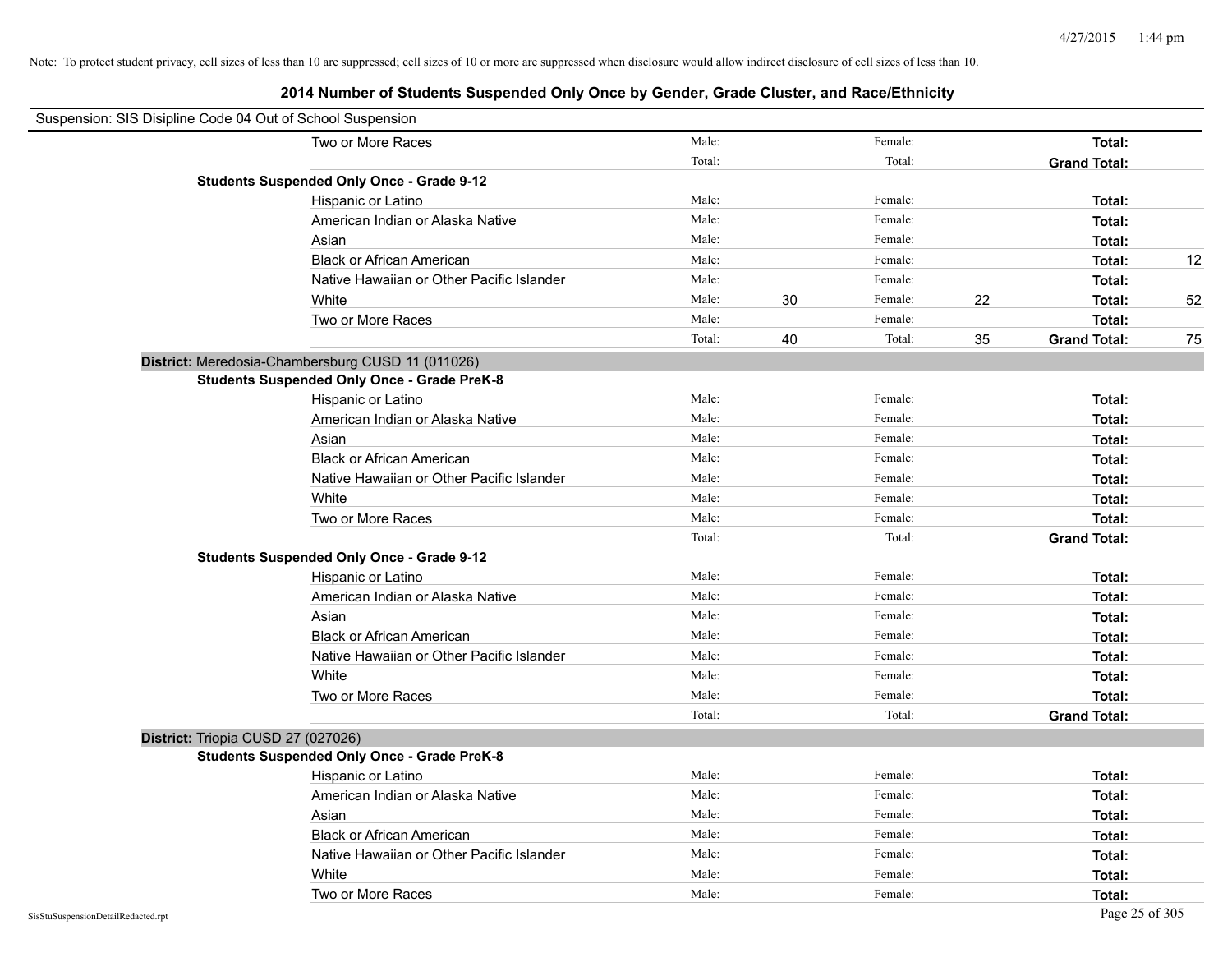| Suspension: SIS Disipline Code 04 Out of School Suspension |                                                    |        |         |                     |
|------------------------------------------------------------|----------------------------------------------------|--------|---------|---------------------|
|                                                            |                                                    | Total: | Total:  | <b>Grand Total:</b> |
|                                                            | <b>Students Suspended Only Once - Grade 9-12</b>   |        |         |                     |
|                                                            | Hispanic or Latino                                 | Male:  | Female: | Total:              |
|                                                            | American Indian or Alaska Native                   | Male:  | Female: | Total:              |
|                                                            | Asian                                              | Male:  | Female: | Total:              |
|                                                            | <b>Black or African American</b>                   | Male:  | Female: | Total:              |
|                                                            | Native Hawaiian or Other Pacific Islander          | Male:  | Female: | Total:              |
|                                                            | White                                              | Male:  | Female: | Total:              |
|                                                            | Two or More Races                                  | Male:  | Female: | Total:              |
|                                                            |                                                    | Total: | Total:  | <b>Grand Total:</b> |
| County: Scott (086)                                        |                                                    |        |         |                     |
|                                                            | District: Scott-Morgan CUSD 2 (002026)             |        |         |                     |
|                                                            | <b>Students Suspended Only Once - Grade PreK-8</b> |        |         |                     |
|                                                            | Hispanic or Latino                                 | Male:  | Female: | Total:              |
|                                                            | American Indian or Alaska Native                   | Male:  | Female: | Total:              |
|                                                            | Asian                                              | Male:  | Female: | Total:              |
|                                                            | <b>Black or African American</b>                   | Male:  | Female: | Total:              |
|                                                            | Native Hawaiian or Other Pacific Islander          | Male:  | Female: | Total:              |
|                                                            | White                                              | Male:  | Female: | Total:              |
|                                                            | Two or More Races                                  | Male:  | Female: | Total:              |
|                                                            |                                                    | Total: | Total:  | <b>Grand Total:</b> |
|                                                            | <b>Students Suspended Only Once - Grade 9-12</b>   |        |         |                     |
|                                                            | Hispanic or Latino                                 | Male:  | Female: | Total:              |
|                                                            | American Indian or Alaska Native                   | Male:  | Female: | Total:              |
|                                                            | Asian                                              | Male:  | Female: | Total:              |
|                                                            | <b>Black or African American</b>                   | Male:  | Female: | Total:              |
|                                                            | Native Hawaiian or Other Pacific Islander          | Male:  | Female: | Total:              |
|                                                            | White                                              | Male:  | Female: | Total:              |
|                                                            | Two or More Races                                  | Male:  | Female: | Total:              |
|                                                            |                                                    | Total: | Total:  | <b>Grand Total:</b> |
|                                                            | District: Winchester CUSD 1 (001026)               |        |         |                     |
|                                                            | <b>Students Suspended Only Once - Grade PreK-8</b> |        |         |                     |
|                                                            | Hispanic or Latino                                 | Male:  | Female: | Total:              |
|                                                            | American Indian or Alaska Native                   | Male:  | Female: | Total:              |
|                                                            | Asian                                              | Male:  | Female: | Total:              |
|                                                            | <b>Black or African American</b>                   | Male:  | Female: | Total:              |
|                                                            | Native Hawaiian or Other Pacific Islander          | Male:  | Female: | Total:              |
|                                                            | White                                              | Male:  | Female: | Total:              |
|                                                            | Two or More Races                                  | Male:  | Female: | Total:              |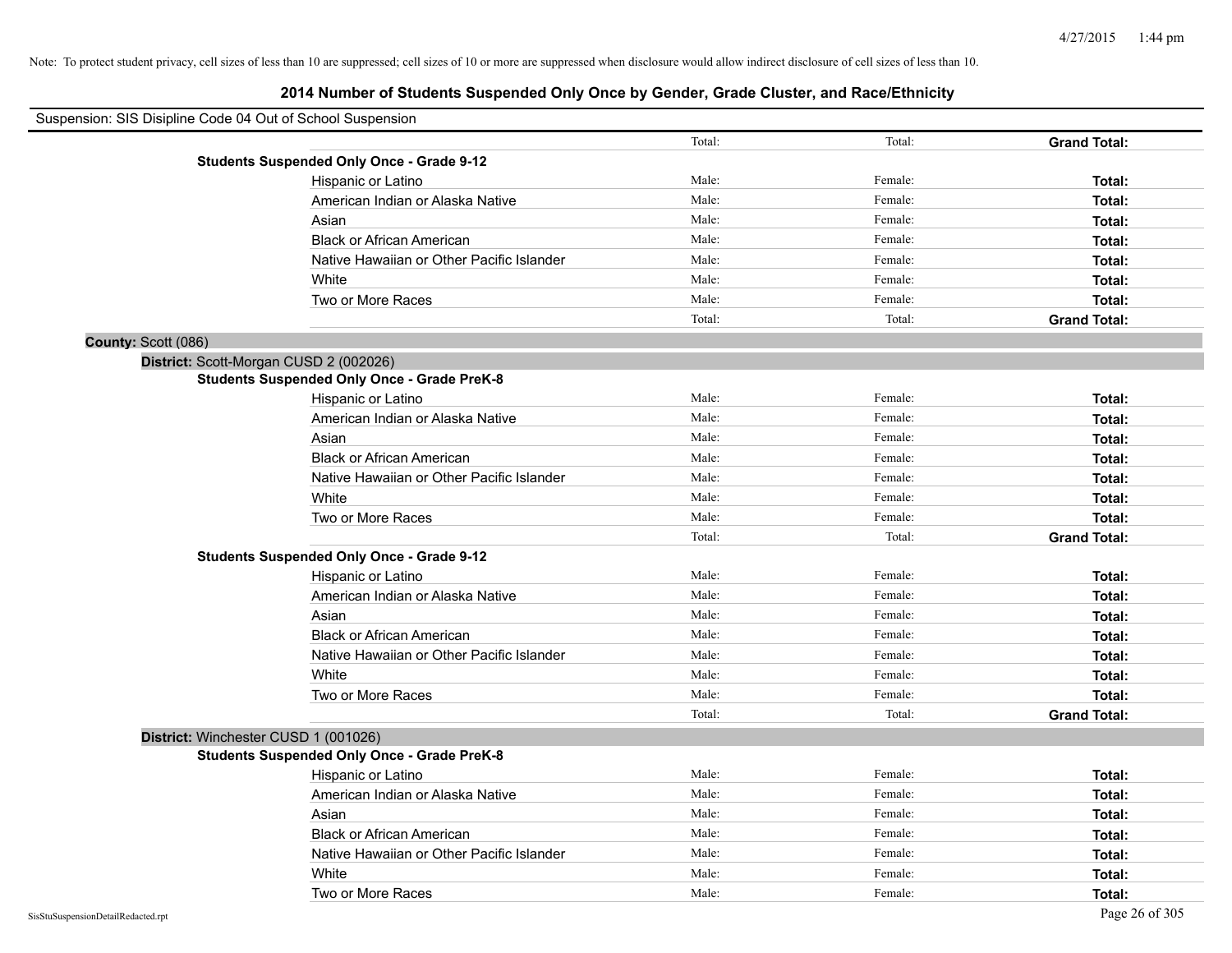| Suspension: SIS Disipline Code 04 Out of School Suspension |                                                    |        |         |                     |
|------------------------------------------------------------|----------------------------------------------------|--------|---------|---------------------|
|                                                            |                                                    | Total: | Total:  | <b>Grand Total:</b> |
|                                                            | <b>Students Suspended Only Once - Grade 9-12</b>   |        |         |                     |
|                                                            | Hispanic or Latino                                 | Male:  | Female: | Total:              |
|                                                            | American Indian or Alaska Native                   | Male:  | Female: | Total:              |
|                                                            | Asian                                              | Male:  | Female: | Total:              |
|                                                            | <b>Black or African American</b>                   | Male:  | Female: | Total:              |
|                                                            | Native Hawaiian or Other Pacific Islander          | Male:  | Female: | Total:              |
|                                                            | White                                              | Male:  | Female: | Total:              |
|                                                            | Two or More Races                                  | Male:  | Female: | Total:              |
|                                                            |                                                    | Total: | Total:  | <b>Grand Total:</b> |
| Region: Bureau/Henry/Stark ROE (28)                        |                                                    |        |         |                     |
| County: Bureau (006)                                       |                                                    |        |         |                     |
|                                                            | District: Bureau Valley CUSD 340 (340026)          |        |         |                     |
|                                                            | <b>Students Suspended Only Once - Grade PreK-8</b> |        |         |                     |
|                                                            | Hispanic or Latino                                 | Male:  | Female: | Total:              |
|                                                            | American Indian or Alaska Native                   | Male:  | Female: | Total:              |
|                                                            | Asian                                              | Male:  | Female: | Total:              |
|                                                            | <b>Black or African American</b>                   | Male:  | Female: | Total:              |
|                                                            | Native Hawaiian or Other Pacific Islander          | Male:  | Female: | Total:              |
|                                                            | White                                              | Male:  | Female: | Total:              |
|                                                            | Two or More Races                                  | Male:  | Female: | Total:              |
|                                                            |                                                    | Total: | Total:  | <b>Grand Total:</b> |
|                                                            | <b>Students Suspended Only Once - Grade 9-12</b>   |        |         |                     |
|                                                            | Hispanic or Latino                                 | Male:  | Female: | Total:              |
|                                                            | American Indian or Alaska Native                   | Male:  | Female: | Total:              |
|                                                            | Asian                                              | Male:  | Female: | Total:              |
|                                                            | <b>Black or African American</b>                   | Male:  | Female: | Total:              |
|                                                            | Native Hawaiian or Other Pacific Islander          | Male:  | Female: | Total:              |
|                                                            | White                                              | Male:  | Female: | Total:              |
|                                                            | Two or More Races                                  | Male:  | Female: | Total:              |
|                                                            |                                                    | Total: | Total:  | <b>Grand Total:</b> |
| District: DePue USD 103 (103022)                           |                                                    |        |         |                     |
|                                                            | <b>Students Suspended Only Once - Grade PreK-8</b> |        |         |                     |
|                                                            | Hispanic or Latino                                 | Male:  | Female: | Total:              |
|                                                            | American Indian or Alaska Native                   | Male:  | Female: | Total:              |
|                                                            | Asian                                              | Male:  | Female: | Total:              |
|                                                            | <b>Black or African American</b>                   | Male:  | Female: | Total:              |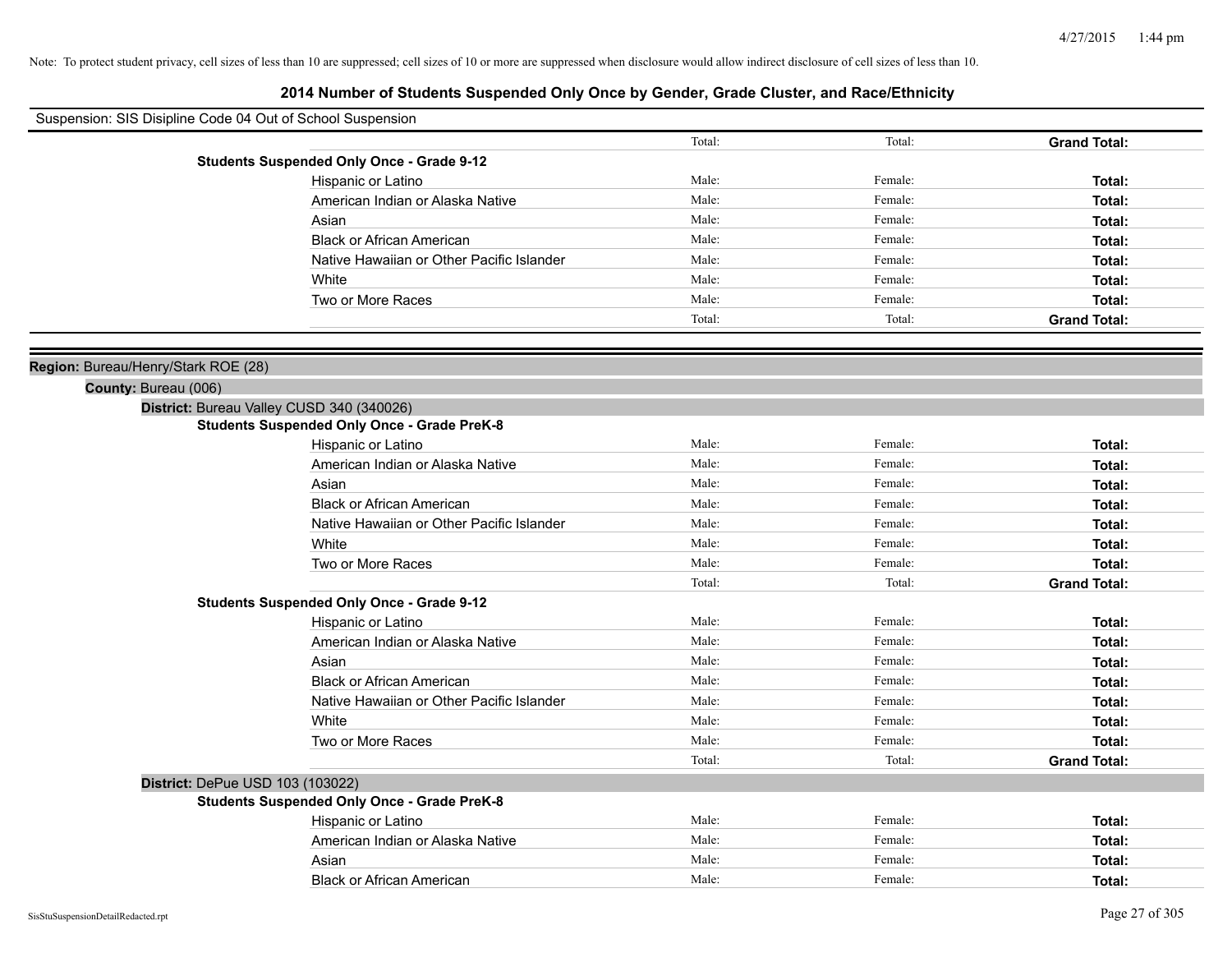| Suspension: SIS Disipline Code 04 Out of School Suspension |                                                    |        |    |         |    |                     |    |
|------------------------------------------------------------|----------------------------------------------------|--------|----|---------|----|---------------------|----|
|                                                            | Native Hawaiian or Other Pacific Islander          | Male:  |    | Female: |    | Total:              |    |
|                                                            | White                                              | Male:  |    | Female: |    | Total:              |    |
|                                                            | Two or More Races                                  | Male:  |    | Female: |    | Total:              |    |
|                                                            |                                                    | Total: |    | Total:  |    | <b>Grand Total:</b> |    |
|                                                            | <b>Students Suspended Only Once - Grade 9-12</b>   |        |    |         |    |                     |    |
|                                                            | Hispanic or Latino                                 | Male:  |    | Female: |    | Total:              |    |
|                                                            | American Indian or Alaska Native                   | Male:  |    | Female: |    | Total:              |    |
|                                                            | Asian                                              | Male:  |    | Female: |    | Total:              |    |
|                                                            | <b>Black or African American</b>                   | Male:  |    | Female: |    | Total:              |    |
|                                                            | Native Hawaiian or Other Pacific Islander          | Male:  |    | Female: |    | Total:              |    |
|                                                            | White                                              | Male:  |    | Female: |    | Total:              |    |
|                                                            | Two or More Races                                  | Male:  |    | Female: |    | Total:              |    |
|                                                            |                                                    | Total: |    | Total:  |    | <b>Grand Total:</b> |    |
| District: Hall HSD 502 (502017)                            |                                                    |        |    |         |    |                     |    |
|                                                            | <b>Students Suspended Only Once - Grade 9-12</b>   |        |    |         |    |                     |    |
|                                                            | Hispanic or Latino                                 | Male:  |    | Female: |    | Total:              |    |
|                                                            | American Indian or Alaska Native                   | Male:  |    | Female: |    | Total:              |    |
|                                                            | Asian                                              | Male:  |    | Female: |    | Total:              |    |
|                                                            | <b>Black or African American</b>                   | Male:  |    | Female: |    | Total:              |    |
|                                                            | Native Hawaiian or Other Pacific Islander          | Male:  |    | Female: |    | Total:              |    |
|                                                            | White                                              | Male:  | 15 | Female: | 10 | Total:              | 25 |
|                                                            | Two or More Races                                  | Male:  |    | Female: |    | Total:              |    |
|                                                            |                                                    | Total: |    | Total:  |    | <b>Grand Total:</b> | 36 |
| District: La Moille CUSD 303 (303026)                      |                                                    |        |    |         |    |                     |    |
|                                                            | <b>Students Suspended Only Once - Grade PreK-8</b> |        |    |         |    |                     |    |
|                                                            | Hispanic or Latino                                 | Male:  |    | Female: |    | Total:              |    |
|                                                            | American Indian or Alaska Native                   | Male:  |    | Female: |    | Total:              |    |
|                                                            | Asian                                              | Male:  |    | Female: |    | Total:              |    |
|                                                            | <b>Black or African American</b>                   | Male:  |    | Female: |    | Total:              |    |
|                                                            | Native Hawaiian or Other Pacific Islander          | Male:  |    | Female: |    | Total:              |    |
|                                                            | White                                              | Male:  |    | Female: |    | Total:              |    |
|                                                            | Two or More Races                                  | Male:  |    | Female: |    | Total:              |    |
|                                                            |                                                    | Total: |    | Total:  |    | <b>Grand Total:</b> |    |
|                                                            | <b>Students Suspended Only Once - Grade 9-12</b>   |        |    |         |    |                     |    |
|                                                            | Hispanic or Latino                                 | Male:  |    | Female: |    | Total:              |    |
|                                                            | American Indian or Alaska Native                   | Male:  |    | Female: |    | Total:              |    |
|                                                            | Asian                                              | Male:  |    | Female: |    | Total:              |    |
|                                                            | <b>Black or African American</b>                   | Male:  |    | Female: |    | Total:              |    |
|                                                            | Native Hawaiian or Other Pacific Islander          | Male:  |    | Female: |    | Total:              |    |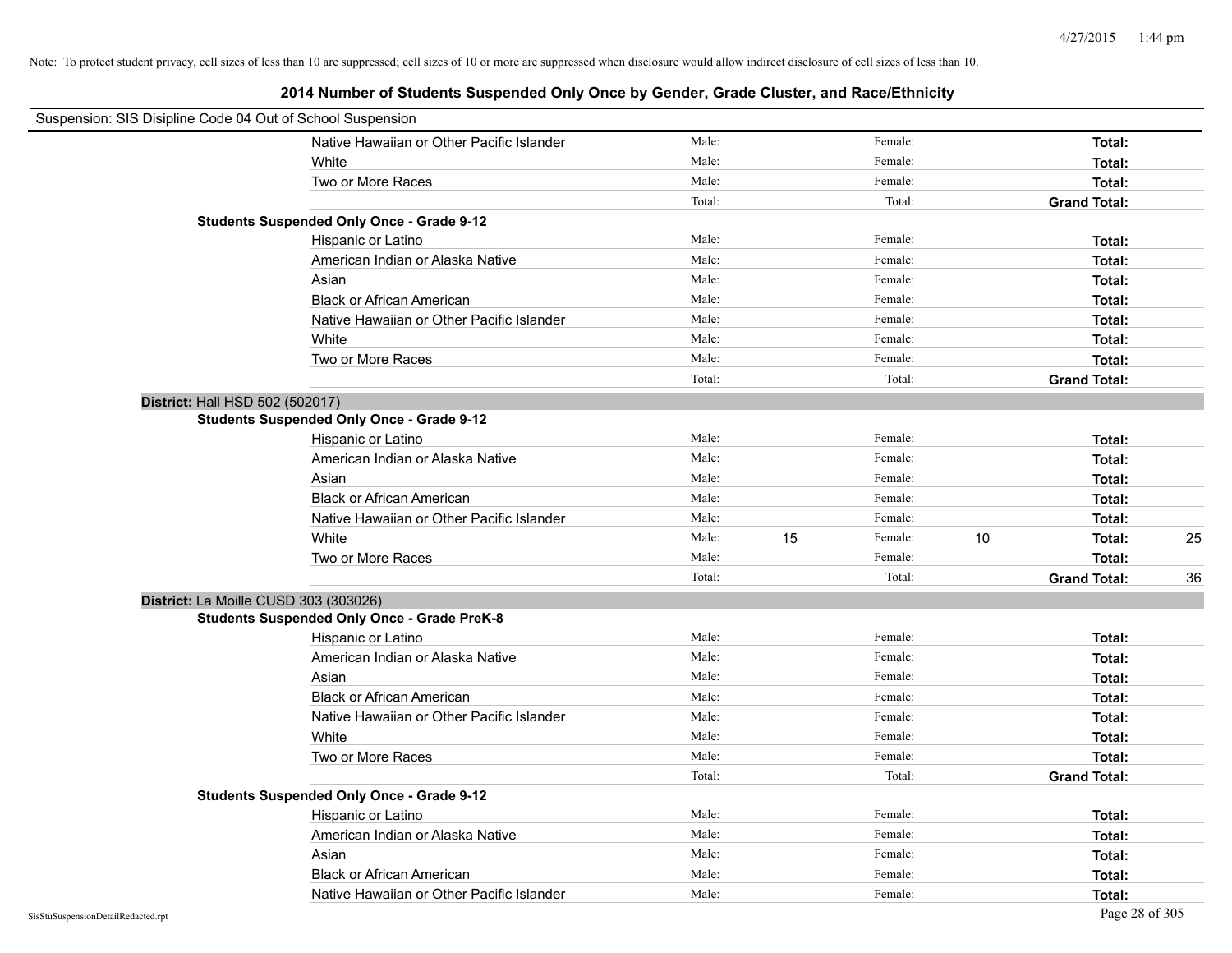| Suspension: SIS Disipline Code 04 Out of School Suspension |                                                    |        |         |                     |
|------------------------------------------------------------|----------------------------------------------------|--------|---------|---------------------|
|                                                            | White                                              | Male:  | Female: | Total:              |
|                                                            | Two or More Races                                  | Male:  | Female: | Total:              |
|                                                            |                                                    | Total: | Total:  | <b>Grand Total:</b> |
| District: Ohio CCSD 17 (017004)                            |                                                    |        |         |                     |
|                                                            | <b>Students Suspended Only Once - Grade PreK-8</b> |        |         |                     |
|                                                            | Hispanic or Latino                                 | Male:  | Female: | Total:              |
|                                                            | American Indian or Alaska Native                   | Male:  | Female: | Total:              |
|                                                            | Asian                                              | Male:  | Female: | Total:              |
|                                                            | <b>Black or African American</b>                   | Male:  | Female: | Total:              |
|                                                            | Native Hawaiian or Other Pacific Islander          | Male:  | Female: | Total:              |
|                                                            | White                                              | Male:  | Female: | Total:              |
|                                                            | Two or More Races                                  | Male:  | Female: | Total:              |
|                                                            |                                                    | Total: | Total:  | <b>Grand Total:</b> |
| District: Ohio CHSD 505 (505016)                           |                                                    |        |         |                     |
|                                                            | <b>Students Suspended Only Once - Grade 9-12</b>   |        |         |                     |
|                                                            | Hispanic or Latino                                 | Male:  | Female: | Total:              |
|                                                            | American Indian or Alaska Native                   | Male:  | Female: | Total:              |
|                                                            | Asian                                              | Male:  | Female: | Total:              |
|                                                            | <b>Black or African American</b>                   | Male:  | Female: | Total:              |
|                                                            | Native Hawaiian or Other Pacific Islander          | Male:  | Female: | Total:              |
|                                                            | White                                              | Male:  | Female: | Total:              |
|                                                            | Two or More Races                                  | Male:  | Female: | Total:              |
|                                                            |                                                    | Total: | Total:  | <b>Grand Total:</b> |
| District: Princeton ESD 115 (115002)                       |                                                    |        |         |                     |
|                                                            | <b>Students Suspended Only Once - Grade PreK-8</b> |        |         |                     |
|                                                            | Hispanic or Latino                                 | Male:  | Female: | Total:              |
|                                                            | American Indian or Alaska Native                   | Male:  | Female: | Total:              |
|                                                            | Asian                                              | Male:  | Female: | Total:              |
|                                                            | <b>Black or African American</b>                   | Male:  | Female: | Total:              |
|                                                            | Native Hawaiian or Other Pacific Islander          | Male:  | Female: | Total:              |
|                                                            | White                                              | Male:  | Female: | Total:              |
|                                                            | Two or More Races                                  | Male:  | Female: | Total:              |
|                                                            |                                                    | Total: | Total:  | <b>Grand Total:</b> |
| District: Princeton HSD 500 (500015)                       |                                                    |        |         |                     |
|                                                            | <b>Students Suspended Only Once - Grade 9-12</b>   |        |         |                     |
|                                                            | Hispanic or Latino                                 | Male:  | Female: | Total:              |
|                                                            | American Indian or Alaska Native                   | Male:  | Female: | Total:              |
|                                                            | Asian                                              | Male:  | Female: | Total:              |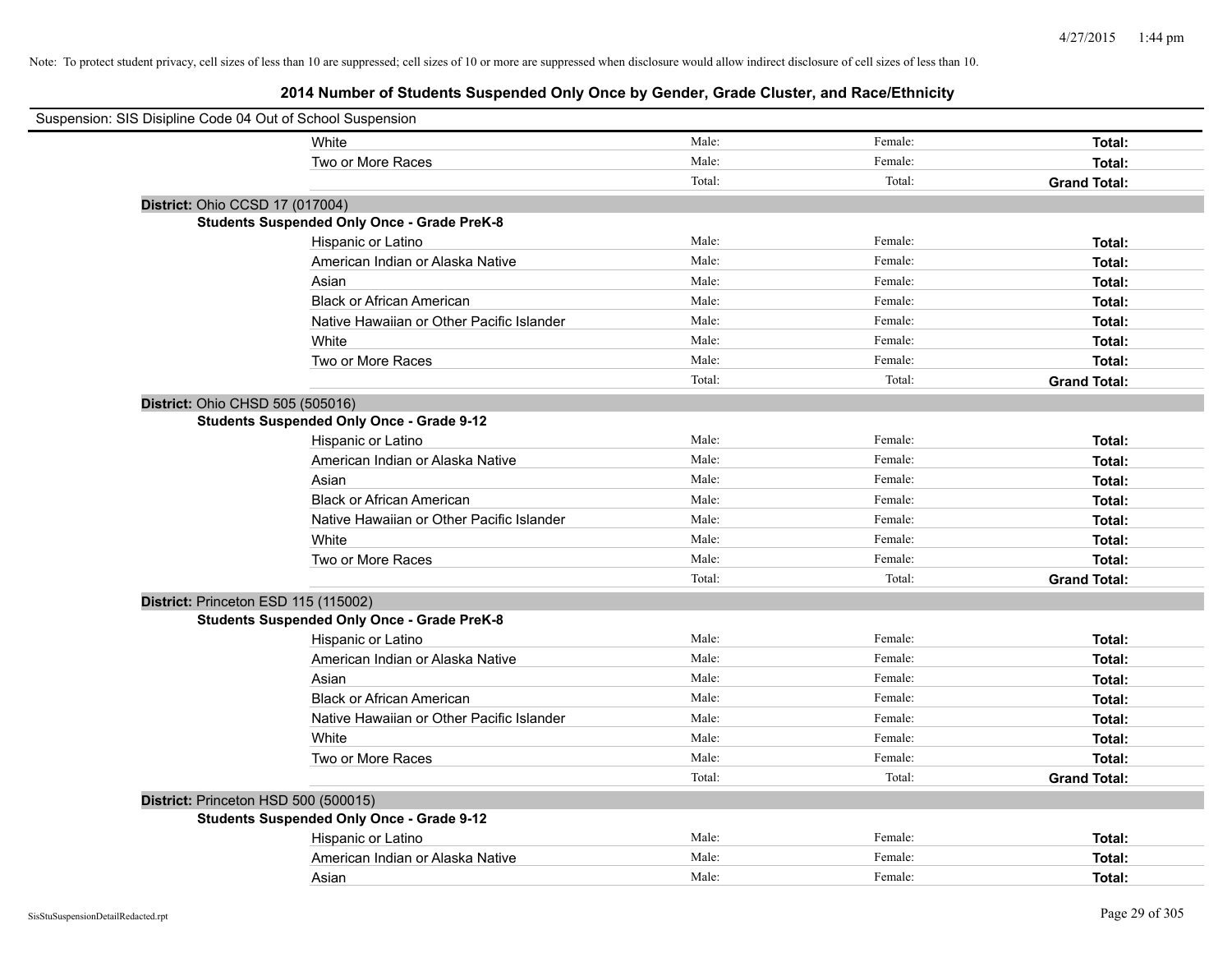| Suspension: SIS Disipline Code 04 Out of School Suspension |                                                    |        |         |                     |    |
|------------------------------------------------------------|----------------------------------------------------|--------|---------|---------------------|----|
|                                                            | <b>Black or African American</b>                   | Male:  | Female: | Total:              |    |
|                                                            | Native Hawaiian or Other Pacific Islander          | Male:  | Female: | Total:              |    |
|                                                            | White                                              | Male:  | Female: | Total:              | 10 |
|                                                            | Two or More Races                                  | Male:  | Female: | Total:              |    |
|                                                            |                                                    | Total: | Total:  | <b>Grand Total:</b> |    |
|                                                            | District: Spring Valley CCSD 99 (099004)           |        |         |                     |    |
|                                                            | <b>Students Suspended Only Once - Grade PreK-8</b> |        |         |                     |    |
|                                                            | Hispanic or Latino                                 | Male:  | Female: | Total:              |    |
|                                                            | American Indian or Alaska Native                   | Male:  | Female: | Total:              |    |
|                                                            | Asian                                              | Male:  | Female: | Total:              |    |
|                                                            | <b>Black or African American</b>                   | Male:  | Female: | Total:              |    |
|                                                            | Native Hawaiian or Other Pacific Islander          | Male:  | Female: | Total:              |    |
|                                                            | White                                              | Male:  | Female: | Total:              |    |
|                                                            | Two or More Races                                  | Male:  | Female: | Total:              |    |
|                                                            |                                                    | Total: | Total:  | <b>Grand Total:</b> | 16 |
| County: Henry (037)                                        |                                                    |        |         |                     |    |
| District: AlWood CUSD 225 (225026)                         |                                                    |        |         |                     |    |
|                                                            | <b>Students Suspended Only Once - Grade PreK-8</b> |        |         |                     |    |
|                                                            | Hispanic or Latino                                 | Male:  | Female: | Total:              |    |
|                                                            | American Indian or Alaska Native                   | Male:  | Female: | Total:              |    |
|                                                            | Asian                                              | Male:  | Female: | Total:              |    |
|                                                            | <b>Black or African American</b>                   | Male:  | Female: | Total:              |    |
|                                                            | Native Hawaiian or Other Pacific Islander          | Male:  | Female: | Total:              |    |
|                                                            | White                                              | Male:  | Female: | Total:              |    |
|                                                            | Two or More Races                                  | Male:  | Female: | Total:              |    |
|                                                            |                                                    | Total: | Total:  | <b>Grand Total:</b> |    |
|                                                            | <b>Students Suspended Only Once - Grade 9-12</b>   |        |         |                     |    |
|                                                            | Hispanic or Latino                                 | Male:  | Female: | Total:              |    |
|                                                            | American Indian or Alaska Native                   | Male:  | Female: | Total:              |    |
|                                                            | Asian                                              | Male:  | Female: | Total:              |    |
|                                                            | <b>Black or African American</b>                   | Male:  | Female: | Total:              |    |
|                                                            | Native Hawaiian or Other Pacific Islander          | Male:  | Female: | Total:              |    |
|                                                            | White                                              | Male:  | Female: | Total:              |    |
|                                                            | Two or More Races                                  | Male:  | Female: | Total:              |    |
|                                                            |                                                    | Total: | Total:  | <b>Grand Total:</b> |    |
| District: Annawan CUSD 226 (226026)                        |                                                    |        |         |                     |    |
|                                                            | <b>Students Suspended Only Once - Grade 9-12</b>   |        |         |                     |    |
|                                                            | Hispanic or Latino                                 | Male:  | Female: | Total:              |    |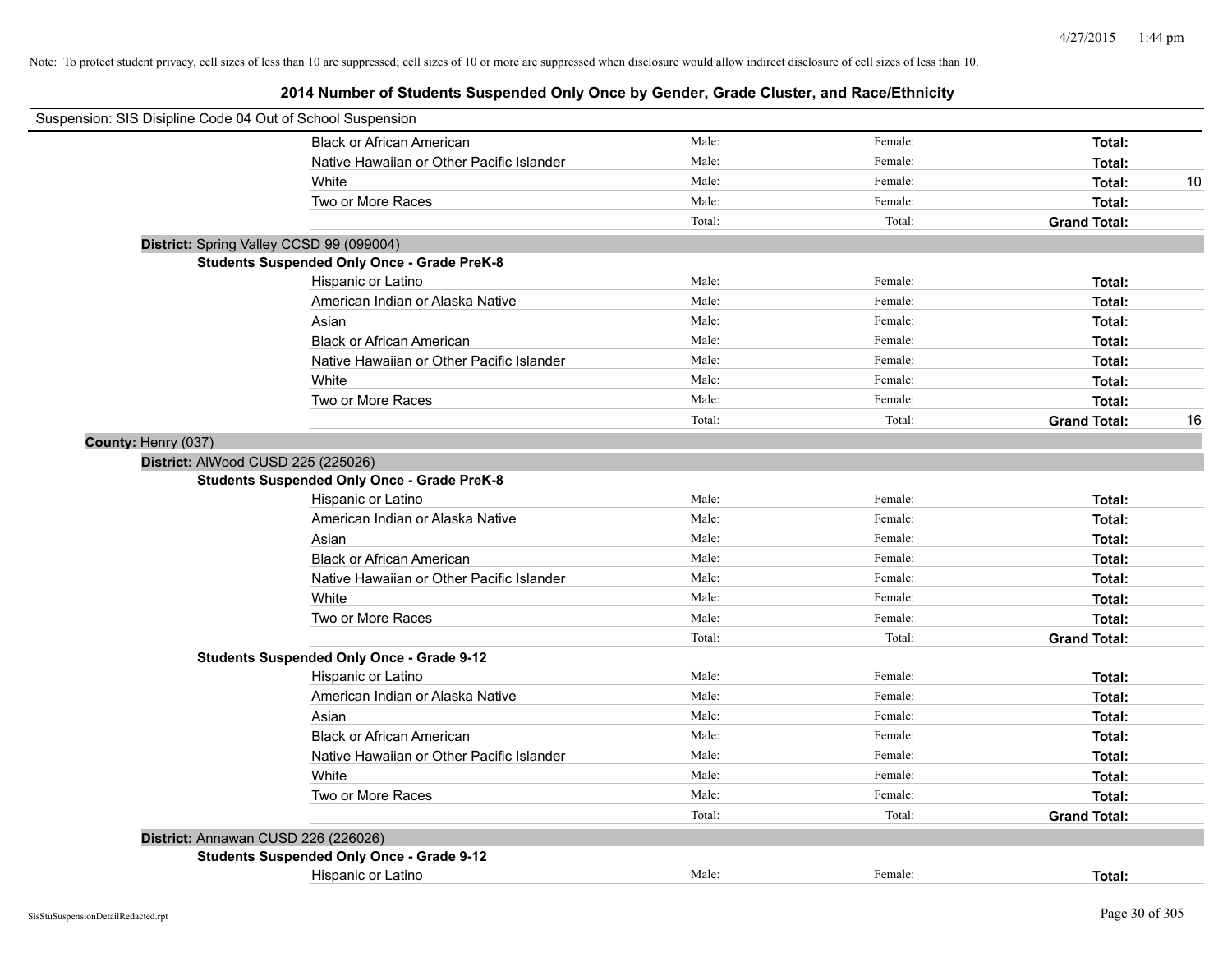# **2014 Number of Students Suspended Only Once by Gender, Grade Cluster, and Race/Ethnicity**

| Suspension: SIS Disipline Code 04 Out of School Suspension |                                           |        |         |                     |    |
|------------------------------------------------------------|-------------------------------------------|--------|---------|---------------------|----|
|                                                            | American Indian or Alaska Native          | Male:  | Female: | Total:              |    |
| Asian                                                      |                                           | Male:  | Female: | Total:              |    |
|                                                            | <b>Black or African American</b>          | Male:  | Female: | Total:              |    |
|                                                            | Native Hawaiian or Other Pacific Islander | Male:  | Female: | Total:              |    |
| White                                                      |                                           | Male:  | Female: | Total:              |    |
|                                                            | Two or More Races                         | Male:  | Female: | Total:              |    |
|                                                            |                                           | Total: | Total:  | <b>Grand Total:</b> |    |
| District: Cambridge CUSD 227 (227026)                      |                                           |        |         |                     |    |
| <b>Students Suspended Only Once - Grade PreK-8</b>         |                                           |        |         |                     |    |
| Hispanic or Latino                                         |                                           | Male:  | Female: | Total:              |    |
|                                                            | American Indian or Alaska Native          | Male:  | Female: | Total:              |    |
| Asian                                                      |                                           | Male:  | Female: | Total:              |    |
|                                                            | <b>Black or African American</b>          | Male:  | Female: | Total:              |    |
|                                                            | Native Hawaiian or Other Pacific Islander | Male:  | Female: | Total:              |    |
| White                                                      |                                           | Male:  | Female: | Total:              |    |
|                                                            | Two or More Races                         | Male:  | Female: | Total:              |    |
|                                                            |                                           | Total: | Total:  | <b>Grand Total:</b> |    |
| <b>Students Suspended Only Once - Grade 9-12</b>           |                                           |        |         |                     |    |
| Hispanic or Latino                                         |                                           | Male:  | Female: | Total:              |    |
|                                                            | American Indian or Alaska Native          | Male:  | Female: | Total:              |    |
| Asian                                                      |                                           | Male:  | Female: | Total:              |    |
|                                                            | <b>Black or African American</b>          | Male:  | Female: | Total:              |    |
|                                                            | Native Hawaiian or Other Pacific Islander | Male:  | Female: | Total:              |    |
| White                                                      |                                           | Male:  | Female: | Total:              | 10 |
|                                                            | Two or More Races                         | Male:  | Female: | Total:              |    |
|                                                            |                                           | Total: | Total:  | <b>Grand Total:</b> |    |
| District: Colona SD 190 (190002)                           |                                           |        |         |                     |    |
| <b>Students Suspended Only Once - Grade PreK-8</b>         |                                           |        |         |                     |    |
| Hispanic or Latino                                         |                                           | Male:  | Female: | Total:              |    |
|                                                            | American Indian or Alaska Native          | Male:  | Female: | Total:              |    |
| Asian                                                      |                                           | Male:  | Female: | Total:              |    |
|                                                            | <b>Black or African American</b>          | Male:  | Female: | Total:              |    |
|                                                            | Native Hawaiian or Other Pacific Islander | Male:  | Female: | Total:              |    |
| White                                                      |                                           | Male:  | Female: | Total:              |    |
|                                                            | Two or More Races                         | Male:  | Female: | Total:              |    |
|                                                            |                                           | Total: | Total:  | <b>Grand Total:</b> |    |

**District:** Galva CUSD 224 (224026) **Students Suspended Only Once - Grade PreK-8**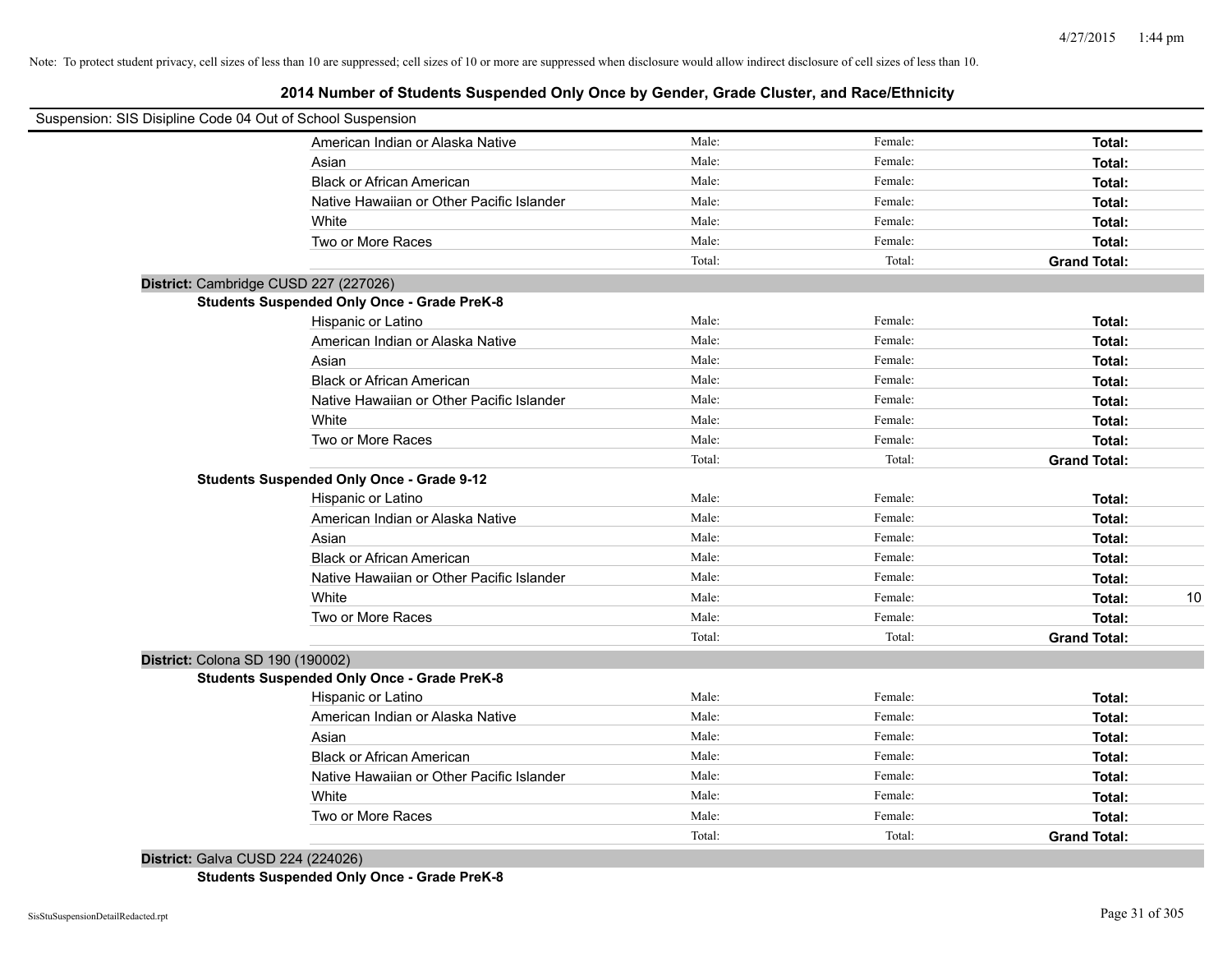| Suspension: SIS Disipline Code 04 Out of School Suspension |                                                    |        |         |                     |    |
|------------------------------------------------------------|----------------------------------------------------|--------|---------|---------------------|----|
|                                                            | Hispanic or Latino                                 | Male:  | Female: | Total:              |    |
|                                                            | American Indian or Alaska Native                   | Male:  | Female: | Total:              |    |
|                                                            | Asian                                              | Male:  | Female: | Total:              |    |
|                                                            | <b>Black or African American</b>                   | Male:  | Female: | Total:              |    |
|                                                            | Native Hawaiian or Other Pacific Islander          | Male:  | Female: | Total:              |    |
|                                                            | White                                              | Male:  | Female: | Total:              | 15 |
|                                                            | Two or More Races                                  | Male:  | Female: | Total:              |    |
|                                                            |                                                    | Total: | Total:  | <b>Grand Total:</b> |    |
|                                                            | <b>Students Suspended Only Once - Grade 9-12</b>   |        |         |                     |    |
|                                                            | Hispanic or Latino                                 | Male:  | Female: | Total:              |    |
|                                                            | American Indian or Alaska Native                   | Male:  | Female: | Total:              |    |
|                                                            | Asian                                              | Male:  | Female: | Total:              |    |
|                                                            | <b>Black or African American</b>                   | Male:  | Female: | Total:              |    |
|                                                            | Native Hawaiian or Other Pacific Islander          | Male:  | Female: | Total:              |    |
|                                                            | White                                              | Male:  | Female: | Total:              | 10 |
|                                                            | Two or More Races                                  | Male:  | Female: | Total:              |    |
|                                                            |                                                    | Total: | Total:  | <b>Grand Total:</b> |    |
| District: Geneseo CUSD 228 (228026)                        |                                                    |        |         |                     |    |
|                                                            | <b>Students Suspended Only Once - Grade PreK-8</b> |        |         |                     |    |
|                                                            | Hispanic or Latino                                 | Male:  | Female: | Total:              |    |
|                                                            | American Indian or Alaska Native                   | Male:  | Female: | Total:              |    |
|                                                            | Asian                                              | Male:  | Female: | Total:              |    |
|                                                            | <b>Black or African American</b>                   | Male:  | Female: | Total:              |    |
|                                                            | Native Hawaiian or Other Pacific Islander          | Male:  | Female: | Total:              |    |
|                                                            | White                                              | Male:  | Female: | Total:              |    |
|                                                            | Two or More Races                                  | Male:  | Female: | Total:              |    |
|                                                            |                                                    | Total: | Total:  | <b>Grand Total:</b> |    |
|                                                            | <b>Students Suspended Only Once - Grade 9-12</b>   |        |         |                     |    |
|                                                            | Hispanic or Latino                                 | Male:  | Female: | Total:              |    |
|                                                            | American Indian or Alaska Native                   | Male:  | Female: | Total:              |    |
|                                                            | Asian                                              | Male:  | Female: | Total:              |    |
|                                                            | <b>Black or African American</b>                   | Male:  | Female: | Total:              |    |
|                                                            | Native Hawaiian or Other Pacific Islander          | Male:  | Female: | Total:              |    |
|                                                            | White                                              | Male:  | Female: | Total:              | 15 |
|                                                            | Two or More Races                                  | Male:  | Female: | Total:              |    |
|                                                            |                                                    | Total: | Total:  | <b>Grand Total:</b> |    |
| District: Kewanee CUSD 229 (229026)                        |                                                    |        |         |                     |    |
|                                                            | <b>Students Suspended Only Once - Grade PreK-8</b> |        |         |                     |    |
|                                                            | Hispanic or Latino                                 | Male:  | Female: | Total:              |    |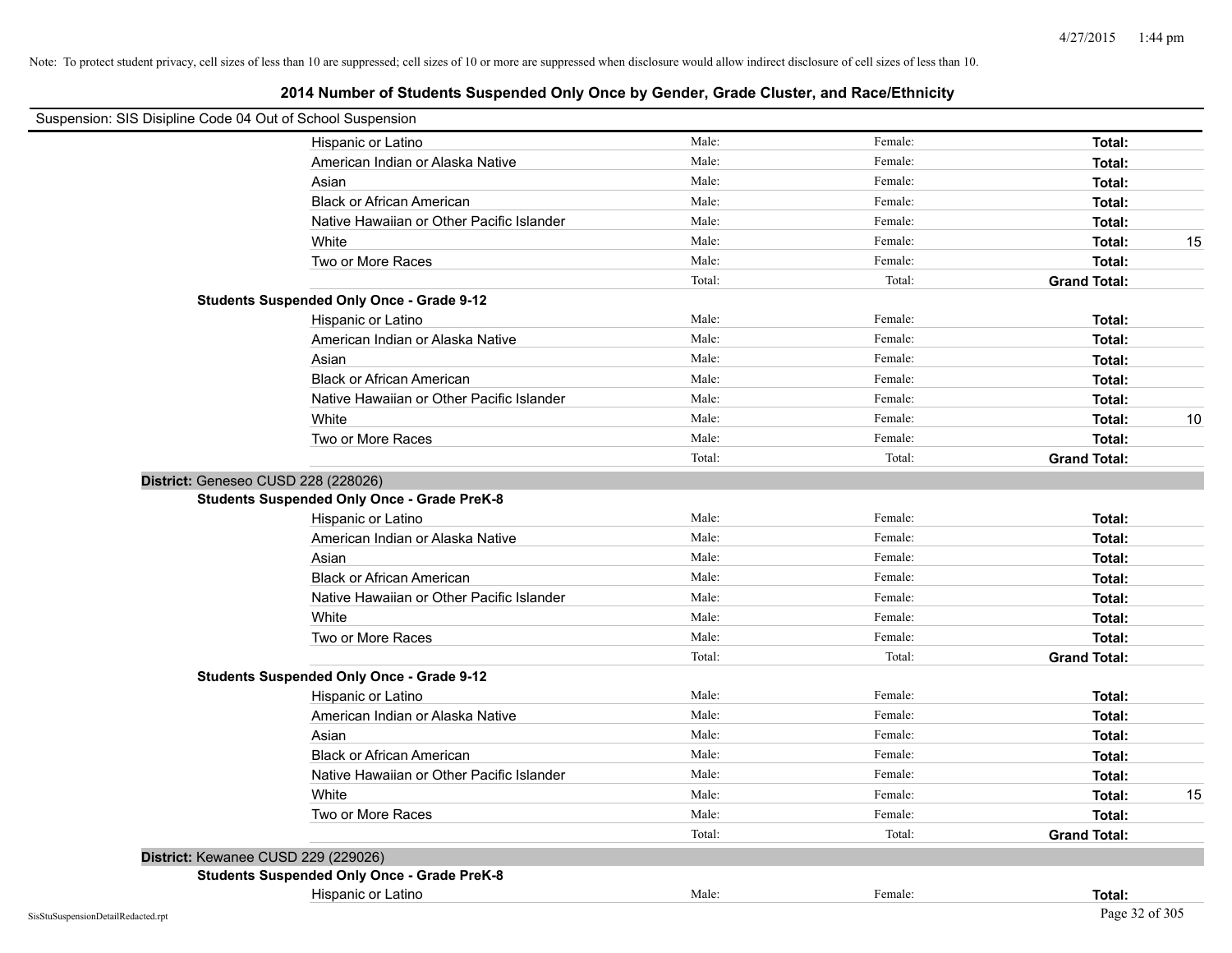| Suspension: SIS Disipline Code 04 Out of School Suspension |                                                    |        |    |         |    |                     |    |
|------------------------------------------------------------|----------------------------------------------------|--------|----|---------|----|---------------------|----|
|                                                            | American Indian or Alaska Native                   | Male:  |    | Female: |    | Total:              |    |
|                                                            | Asian                                              | Male:  |    | Female: |    | Total:              |    |
|                                                            | <b>Black or African American</b>                   | Male:  |    | Female: |    | Total:              | 13 |
|                                                            | Native Hawaiian or Other Pacific Islander          | Male:  |    | Female: |    | Total:              |    |
|                                                            | White                                              | Male:  | 31 | Female: | 15 | Total:              | 46 |
|                                                            | Two or More Races                                  | Male:  |    | Female: |    | Total:              |    |
|                                                            |                                                    | Total: | 44 | Total:  | 25 | <b>Grand Total:</b> | 69 |
|                                                            | <b>Students Suspended Only Once - Grade 9-12</b>   |        |    |         |    |                     |    |
|                                                            | Hispanic or Latino                                 | Male:  |    | Female: |    | Total:              |    |
|                                                            | American Indian or Alaska Native                   | Male:  |    | Female: |    | Total:              |    |
|                                                            | Asian                                              | Male:  |    | Female: |    | Total:              |    |
|                                                            | <b>Black or African American</b>                   | Male:  |    | Female: |    | Total:              |    |
|                                                            | Native Hawaiian or Other Pacific Islander          | Male:  |    | Female: |    | Total:              |    |
|                                                            | White                                              | Male:  | 10 | Female: | 11 | Total:              | 21 |
|                                                            | Two or More Races                                  | Male:  |    | Female: |    | Total:              |    |
|                                                            |                                                    | Total: |    | Total:  |    | <b>Grand Total:</b> | 33 |
|                                                            | District: Orion CUSD 223 (223026)                  |        |    |         |    |                     |    |
|                                                            | <b>Students Suspended Only Once - Grade PreK-8</b> |        |    |         |    |                     |    |
|                                                            | Hispanic or Latino                                 | Male:  |    | Female: |    | Total:              |    |
|                                                            | American Indian or Alaska Native                   | Male:  |    | Female: |    | Total:              |    |
|                                                            | Asian                                              | Male:  |    | Female: |    | Total:              |    |
|                                                            | <b>Black or African American</b>                   | Male:  |    | Female: |    | Total:              |    |
|                                                            | Native Hawaiian or Other Pacific Islander          | Male:  |    | Female: |    | Total:              |    |
|                                                            | White                                              | Male:  |    | Female: |    | Total:              | 19 |
|                                                            | Two or More Races                                  | Male:  |    | Female: |    | Total:              |    |
|                                                            |                                                    | Total: |    | Total:  |    | <b>Grand Total:</b> |    |
|                                                            | <b>Students Suspended Only Once - Grade 9-12</b>   |        |    |         |    |                     |    |
|                                                            | Hispanic or Latino                                 | Male:  |    | Female: |    | Total:              |    |
|                                                            | American Indian or Alaska Native                   | Male:  |    | Female: |    | Total:              |    |
|                                                            | Asian                                              | Male:  |    | Female: |    | Total:              |    |
|                                                            | <b>Black or African American</b>                   | Male:  |    | Female: |    | Total:              |    |
|                                                            | Native Hawaiian or Other Pacific Islander          | Male:  |    | Female: |    | Total:              |    |
|                                                            | White                                              | Male:  |    | Female: |    | Total:              |    |
|                                                            | Two or More Races                                  | Male:  |    | Female: |    | Total:              |    |
|                                                            |                                                    | Total: |    | Total:  |    | <b>Grand Total:</b> |    |
|                                                            | District: Wethersfield CUSD 230 (230026)           |        |    |         |    |                     |    |
|                                                            | <b>Students Suspended Only Once - Grade PreK-8</b> |        |    |         |    |                     |    |
|                                                            | Hispanic or Latino                                 | Male:  |    | Female: |    | Total:              |    |
|                                                            | American Indian or Alaska Native                   | Male:  |    | Female: |    | Total:              |    |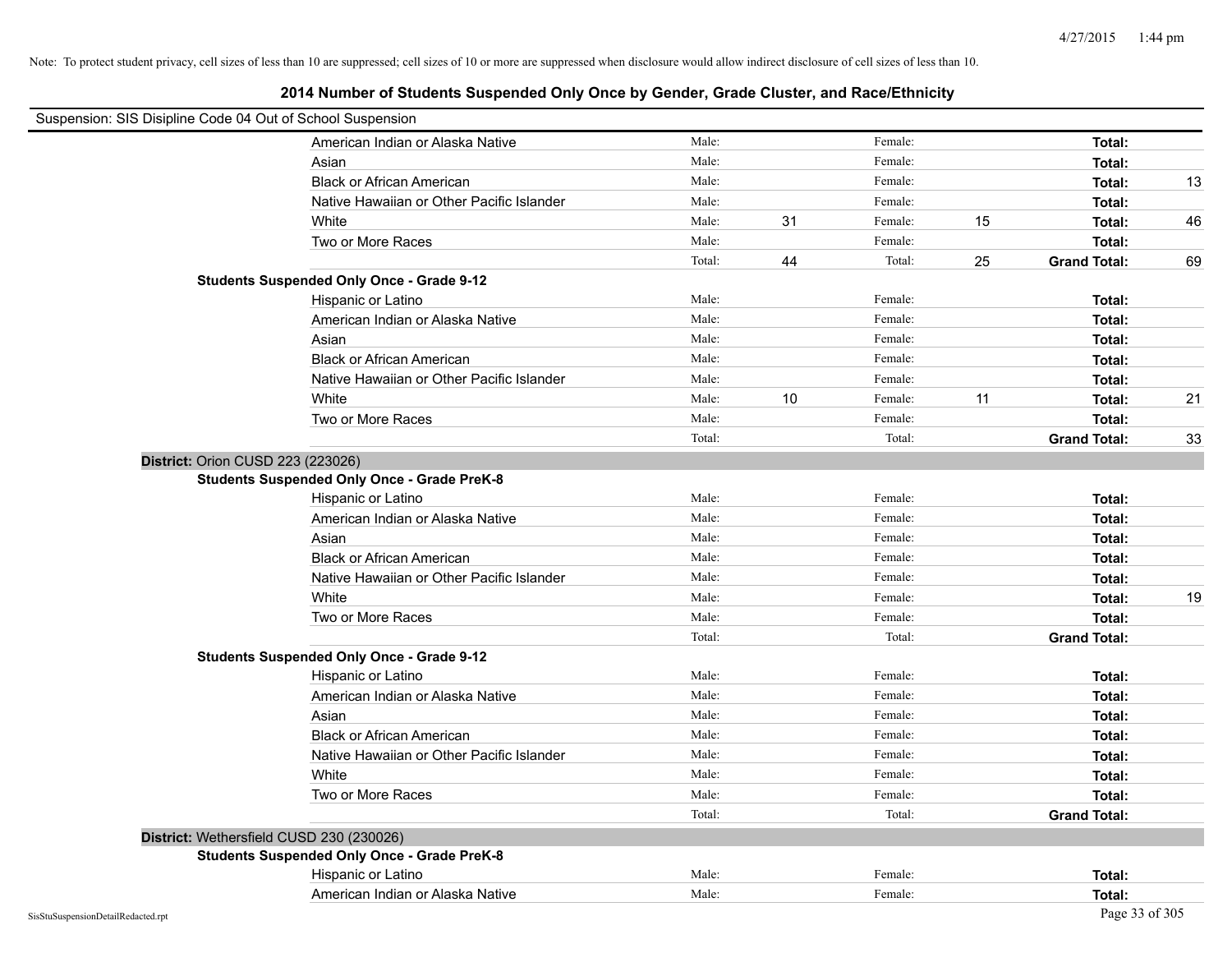# **2014 Number of Students Suspended Only Once by Gender, Grade Cluster, and Race/Ethnicity**

| Suspension: SIS Disipline Code 04 Out of School Suspension |                                                    |        |         |                     |
|------------------------------------------------------------|----------------------------------------------------|--------|---------|---------------------|
|                                                            | Asian                                              | Male:  | Female: | Total:              |
|                                                            | <b>Black or African American</b>                   | Male:  | Female: | Total:              |
|                                                            | Native Hawaiian or Other Pacific Islander          | Male:  | Female: | Total:              |
|                                                            | White                                              | Male:  | Female: | Total:              |
|                                                            | Two or More Races                                  | Male:  | Female: | Total:              |
|                                                            |                                                    | Total: | Total:  | <b>Grand Total:</b> |
|                                                            | <b>Students Suspended Only Once - Grade 9-12</b>   |        |         |                     |
|                                                            | Hispanic or Latino                                 | Male:  | Female: | Total:              |
|                                                            | American Indian or Alaska Native                   | Male:  | Female: | Total:              |
|                                                            | Asian                                              | Male:  | Female: | Total:              |
|                                                            | <b>Black or African American</b>                   | Male:  | Female: | Total:              |
|                                                            | Native Hawaiian or Other Pacific Islander          | Male:  | Female: | Total:              |
|                                                            | White                                              | Male:  | Female: | Total:              |
|                                                            | Two or More Races                                  | Male:  | Female: | Total:              |
|                                                            |                                                    | Total: | Total:  | <b>Grand Total:</b> |
| County: Non-Public School (000)                            |                                                    |        |         |                     |
|                                                            | District: Bureau/Henry/Stark ROE (000000)          |        |         |                     |
|                                                            | <b>Students Suspended Only Once - Grade PreK-8</b> |        |         |                     |
|                                                            | Hispanic or Latino                                 | Male:  | Female: | Total:              |
|                                                            | American Indian or Alaska Native                   | Male:  | Female: | Total:              |
|                                                            | Asian                                              | Male:  | Female: | Total:              |
|                                                            | <b>Black or African American</b>                   | Male:  | Female: | Total:              |
|                                                            | Native Hawaiian or Other Pacific Islander          | Male:  | Female: | Total:              |
|                                                            | White                                              | Male:  | Female: | Total:              |
|                                                            | Two or More Races                                  | Male:  | Female: | Total:              |
|                                                            |                                                    | Total: | Total:  | <b>Grand Total:</b> |
| County: Stark (088)                                        |                                                    |        |         |                     |
| District: Bradford CUSD 1 (001026)                         |                                                    |        |         |                     |
|                                                            | <b>Students Suspended Only Once - Grade PreK-8</b> |        |         |                     |
|                                                            | Hispanic or Latino                                 | Male:  | Female: | Total:              |
|                                                            | American Indian or Alaska Native                   | Male:  | Female: | Total:              |
|                                                            | Asian                                              | Male:  | Female: | Total:              |
|                                                            | <b>Black or African American</b>                   | Male:  | Female: | Total:              |
|                                                            | Native Hawaiian or Other Pacific Islander          | Male:  | Female: | Total:              |
|                                                            | White                                              | Male:  | Female: | Total:              |
|                                                            | Two or More Races                                  | Male:  | Female: | Total:              |
|                                                            |                                                    |        |         |                     |

**District:** Stark County CUSD 100 (100026)

**Students Suspended Only Once - Grade PreK-8**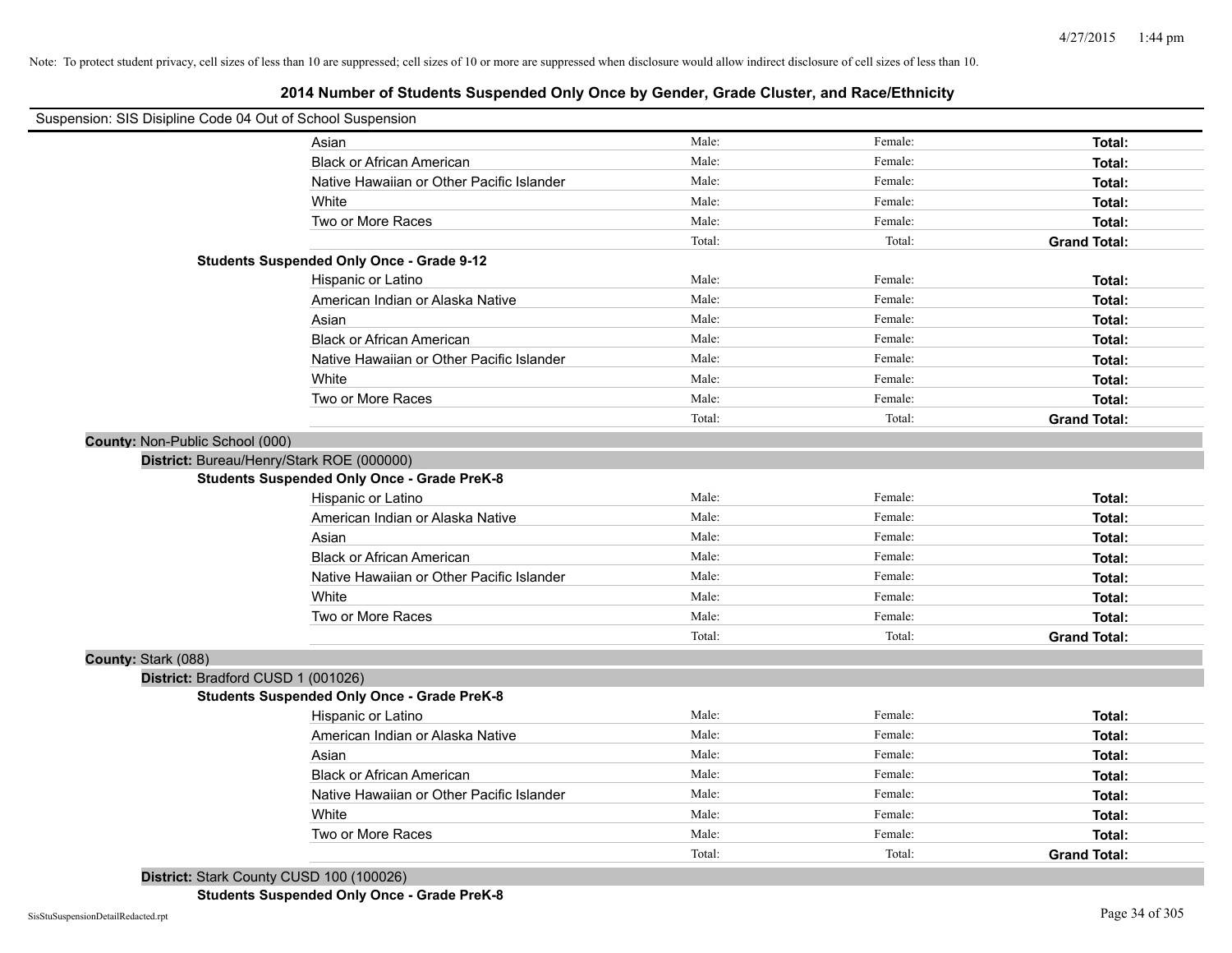| Suspension: SIS Disipline Code 04 Out of School Suspension |                                                    |        |         |                     |
|------------------------------------------------------------|----------------------------------------------------|--------|---------|---------------------|
|                                                            | Hispanic or Latino                                 | Male:  | Female: | Total:              |
|                                                            | American Indian or Alaska Native                   | Male:  | Female: | Total:              |
|                                                            | Asian                                              | Male:  | Female: | Total:              |
|                                                            | <b>Black or African American</b>                   | Male:  | Female: | Total:              |
|                                                            | Native Hawaiian or Other Pacific Islander          | Male:  | Female: | Total:              |
|                                                            | White                                              | Male:  | Female: | Total:<br>15        |
|                                                            | Two or More Races                                  | Male:  | Female: | Total:              |
|                                                            |                                                    | Total: | Total:  | <b>Grand Total:</b> |
|                                                            | <b>Students Suspended Only Once - Grade 9-12</b>   |        |         |                     |
|                                                            | Hispanic or Latino                                 | Male:  | Female: | Total:              |
|                                                            | American Indian or Alaska Native                   | Male:  | Female: | Total:              |
|                                                            | Asian                                              | Male:  | Female: | Total:              |
|                                                            | <b>Black or African American</b>                   | Male:  | Female: | Total:              |
|                                                            | Native Hawaiian or Other Pacific Islander          | Male:  | Female: | Total:              |
|                                                            | White                                              | Male:  | Female: | Total:              |
|                                                            | Two or More Races                                  | Male:  | Female: | Total:              |
|                                                            |                                                    | Total: | Total:  | <b>Grand Total:</b> |
| County: Calhoun (007)                                      | District: Brussels CUSD 42 (042026)                |        |         |                     |
|                                                            | <b>Students Suspended Only Once - Grade 9-12</b>   |        |         |                     |
|                                                            | Hispanic or Latino                                 | Male:  | Female: | Total:              |
|                                                            | American Indian or Alaska Native                   | Male:  | Female: | Total:              |
|                                                            | Asian                                              | Male:  | Female: | Total:              |
|                                                            | <b>Black or African American</b>                   | Male:  | Female: | Total:              |
|                                                            | Native Hawaiian or Other Pacific Islander          | Male:  | Female: | Total:              |
|                                                            | White                                              | Male:  | Female: | Total:              |
|                                                            | Two or More Races                                  | Male:  | Female: | Total:              |
|                                                            |                                                    | Total: | Total:  | <b>Grand Total:</b> |
|                                                            | District: Calhoun CUSD 40 (040026)                 |        |         |                     |
|                                                            | <b>Students Suspended Only Once - Grade PreK-8</b> |        |         |                     |
|                                                            | Hispanic or Latino                                 | Male:  | Female: | Total:              |
|                                                            | American Indian or Alaska Native                   | Male:  | Female: | Total:              |
|                                                            | Asian                                              | Male:  | Female: | Total:              |
|                                                            | <b>Black or African American</b>                   | Male:  | Female: | Total:              |
|                                                            | Native Hawaiian or Other Pacific Islander          | Male:  | Female: | Total:              |
|                                                            | White                                              | Male:  | Female: | Total:              |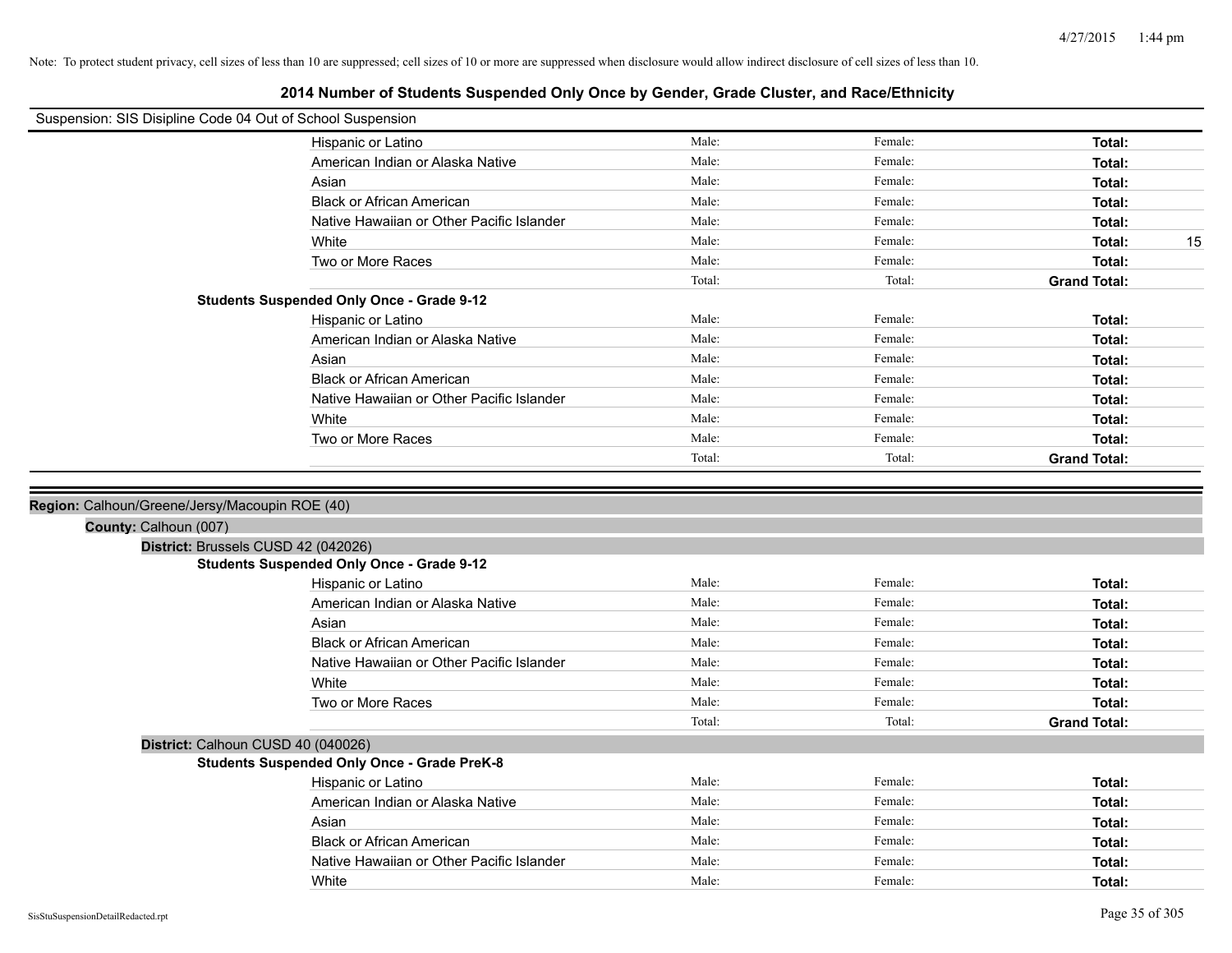|                      | Suspension: SIS Disipline Code 04 Out of School Suspension |        |         |                     |
|----------------------|------------------------------------------------------------|--------|---------|---------------------|
|                      | Two or More Races                                          | Male:  | Female: | Total:              |
|                      |                                                            | Total: | Total:  | <b>Grand Total:</b> |
|                      | <b>Students Suspended Only Once - Grade 9-12</b>           |        |         |                     |
|                      | Hispanic or Latino                                         | Male:  | Female: | Total:              |
|                      | American Indian or Alaska Native                           | Male:  | Female: | Total:              |
|                      | Asian                                                      | Male:  | Female: | Total:              |
|                      | <b>Black or African American</b>                           | Male:  | Female: | Total:              |
|                      | Native Hawaiian or Other Pacific Islander                  | Male:  | Female: | Total:              |
|                      | White                                                      | Male:  | Female: | Total:              |
|                      | Two or More Races                                          | Male:  | Female: | Total:              |
|                      |                                                            | Total: | Total:  | <b>Grand Total:</b> |
| County: Greene (031) |                                                            |        |         |                     |
|                      | District: Carrollton CUSD 1 (001026)                       |        |         |                     |
|                      | <b>Students Suspended Only Once - Grade PreK-8</b>         |        |         |                     |
|                      | Hispanic or Latino                                         | Male:  | Female: | Total:              |
|                      | American Indian or Alaska Native                           | Male:  | Female: | Total:              |
|                      | Asian                                                      | Male:  | Female: | Total:              |
|                      | <b>Black or African American</b>                           | Male:  | Female: | Total:              |
|                      | Native Hawaiian or Other Pacific Islander                  | Male:  | Female: | Total:              |
|                      | White                                                      | Male:  | Female: | Total:              |
|                      | Two or More Races                                          | Male:  | Female: | Total:              |
|                      |                                                            | Total: | Total:  | <b>Grand Total:</b> |
|                      | District: Greenfield CUSD 10 (010026)                      |        |         |                     |
|                      | <b>Students Suspended Only Once - Grade PreK-8</b>         |        |         |                     |
|                      | Hispanic or Latino                                         | Male:  | Female: | Total:              |
|                      | American Indian or Alaska Native                           | Male:  | Female: | Total:              |
|                      | Asian                                                      | Male:  | Female: | Total:              |
|                      | <b>Black or African American</b>                           | Male:  | Female: | Total:              |
|                      | Native Hawaiian or Other Pacific Islander                  | Male:  | Female: | Total:              |
|                      | White                                                      | Male:  | Female: | Total:              |
|                      | Two or More Races                                          | Male:  | Female: | Total:              |
|                      |                                                            | Total: | Total:  | <b>Grand Total:</b> |
|                      | <b>Students Suspended Only Once - Grade 9-12</b>           |        |         |                     |
|                      | Hispanic or Latino                                         | Male:  | Female: | Total:              |
|                      | American Indian or Alaska Native                           | Male:  | Female: | Total:              |
|                      | Asian                                                      | Male:  | Female: | Total:              |
|                      | <b>Black or African American</b>                           | Male:  | Female: | Total:              |
|                      | Native Hawaiian or Other Pacific Islander                  | Male:  | Female: | Total:              |
|                      | White                                                      | Male:  | Female: | Total:              |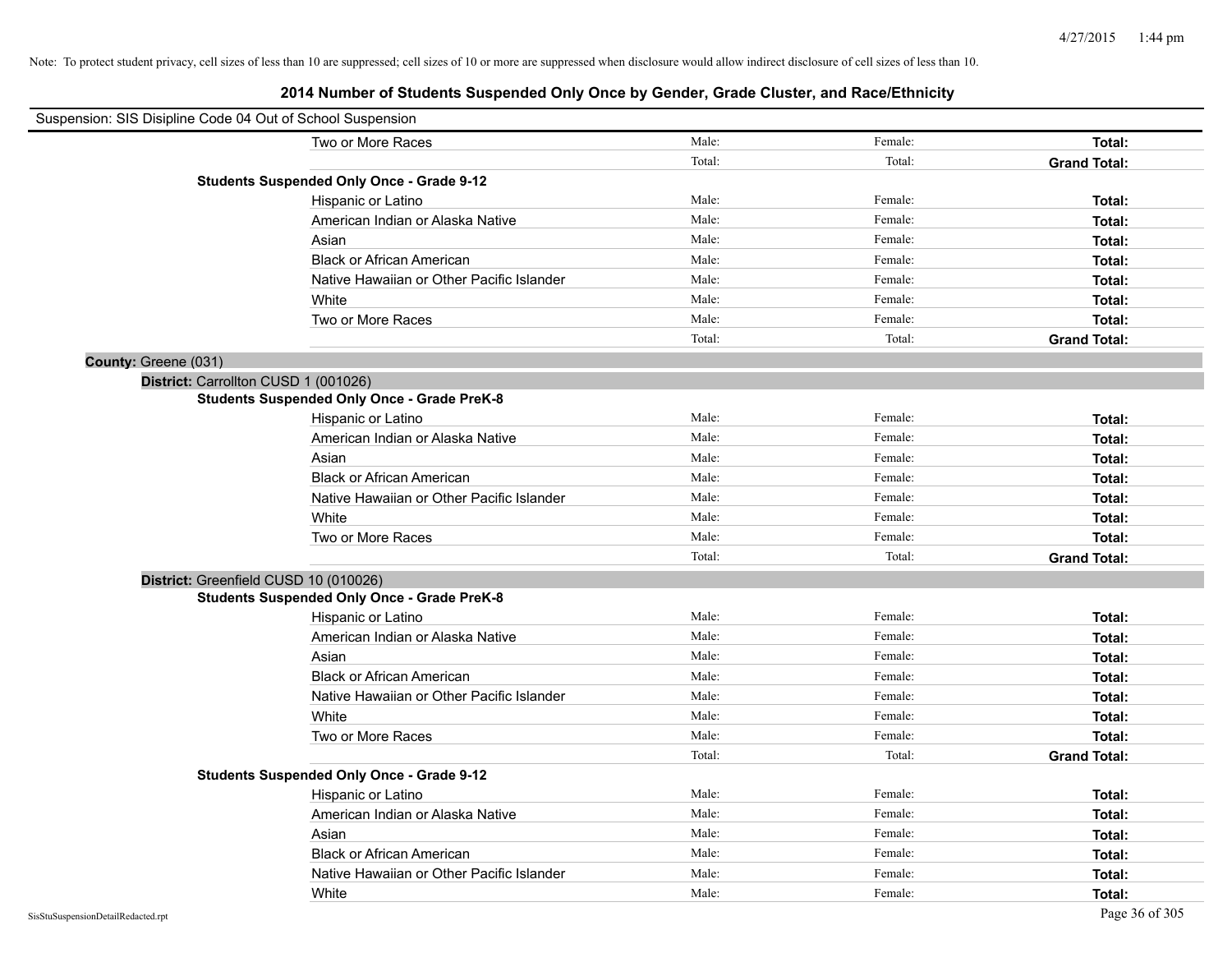| Suspension: SIS Disipline Code 04 Out of School Suspension |                                                    |        |    |         |    |                     |    |
|------------------------------------------------------------|----------------------------------------------------|--------|----|---------|----|---------------------|----|
|                                                            | Two or More Races                                  | Male:  |    | Female: |    | Total:              |    |
|                                                            |                                                    | Total: |    | Total:  |    | <b>Grand Total:</b> |    |
|                                                            | District: North Greene CUSD 3 (003026)             |        |    |         |    |                     |    |
|                                                            | <b>Students Suspended Only Once - Grade PreK-8</b> |        |    |         |    |                     |    |
|                                                            | Hispanic or Latino                                 | Male:  |    | Female: |    | Total:              |    |
|                                                            | American Indian or Alaska Native                   | Male:  |    | Female: |    | Total:              |    |
|                                                            | Asian                                              | Male:  |    | Female: |    | Total:              |    |
|                                                            | <b>Black or African American</b>                   | Male:  |    | Female: |    | Total:              |    |
|                                                            | Native Hawaiian or Other Pacific Islander          | Male:  |    | Female: |    | Total:              |    |
|                                                            | White                                              | Male:  |    | Female: |    | Total:              | 15 |
|                                                            | Two or More Races                                  | Male:  |    | Female: |    | Total:              |    |
|                                                            |                                                    | Total: |    | Total:  |    | <b>Grand Total:</b> |    |
|                                                            | <b>Students Suspended Only Once - Grade 9-12</b>   |        |    |         |    |                     |    |
|                                                            | Hispanic or Latino                                 | Male:  |    | Female: |    | Total:              |    |
|                                                            | American Indian or Alaska Native                   | Male:  |    | Female: |    | Total:              |    |
|                                                            | Asian                                              | Male:  |    | Female: |    | Total:              |    |
|                                                            | <b>Black or African American</b>                   | Male:  |    | Female: |    | Total:              |    |
|                                                            | Native Hawaiian or Other Pacific Islander          | Male:  |    | Female: |    | Total:              |    |
|                                                            | White                                              | Male:  |    | Female: |    | Total:              |    |
|                                                            | Two or More Races                                  | Male:  |    | Female: |    | Total:              |    |
|                                                            |                                                    | Total: |    | Total:  |    | <b>Grand Total:</b> |    |
| County: Jersey (042)                                       |                                                    |        |    |         |    |                     |    |
|                                                            | District: Jersey CUSD 100 (100026)                 |        |    |         |    |                     |    |
|                                                            | <b>Students Suspended Only Once - Grade PreK-8</b> |        |    |         |    |                     |    |
|                                                            | Hispanic or Latino                                 | Male:  |    | Female: |    | Total:              |    |
|                                                            | American Indian or Alaska Native                   | Male:  |    | Female: |    | Total:              |    |
|                                                            | Asian                                              | Male:  |    | Female: |    | Total:              |    |
|                                                            | <b>Black or African American</b>                   | Male:  |    | Female: |    | Total:              |    |
|                                                            | Native Hawaiian or Other Pacific Islander          | Male:  |    | Female: |    | Total:              |    |
|                                                            | White                                              | Male:  |    | Female: |    | Total:              | 50 |
|                                                            | Two or More Races                                  | Male:  |    | Female: |    | Total:              |    |
|                                                            |                                                    | Total: |    | Total:  |    | <b>Grand Total:</b> |    |
|                                                            | <b>Students Suspended Only Once - Grade 9-12</b>   |        |    |         |    |                     |    |
|                                                            | Hispanic or Latino                                 | Male:  |    | Female: |    | Total:              |    |
|                                                            | American Indian or Alaska Native                   | Male:  |    | Female: |    | Total:              |    |
|                                                            | Asian                                              | Male:  |    | Female: |    | Total:              |    |
|                                                            | <b>Black or African American</b>                   | Male:  |    | Female: |    | Total:              |    |
|                                                            | Native Hawaiian or Other Pacific Islander          | Male:  |    | Female: |    | Total:              |    |
|                                                            | White                                              | Male:  | 13 | Female: | 13 | Total:              | 26 |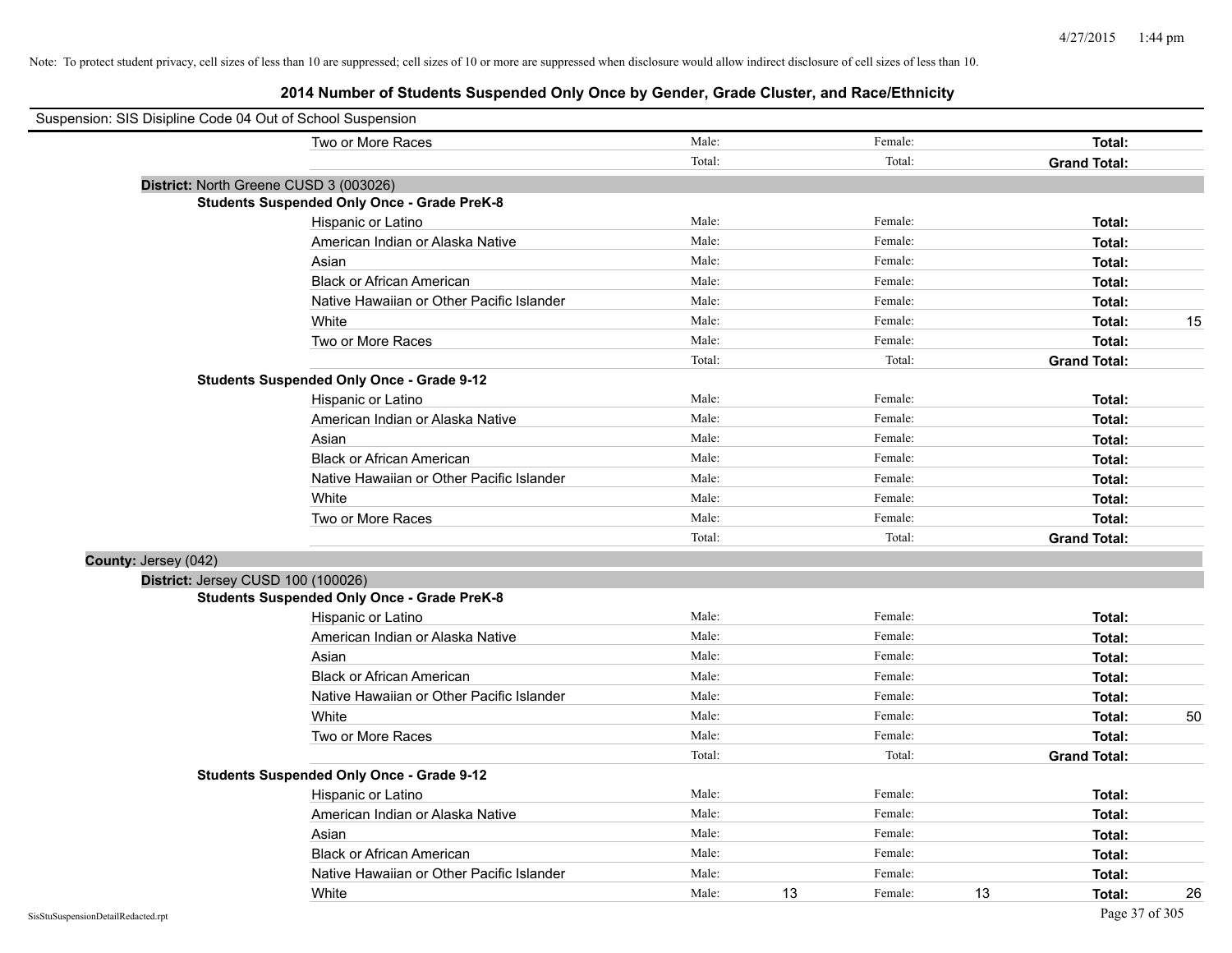| Suspension: SIS Disipline Code 04 Out of School Suspension |        |         |                     |
|------------------------------------------------------------|--------|---------|---------------------|
| Two or More Races                                          | Male:  | Female: | <b>Total:</b>       |
|                                                            | Total: | Total:  | <b>Grand Total:</b> |
| County: Macoupin (056)                                     |        |         |                     |
| District: Bunker Hill CUSD 8 (008026)                      |        |         |                     |
| <b>Students Suspended Only Once - Grade PreK-8</b>         |        |         |                     |
| Hispanic or Latino                                         | Male:  | Female: | Total:              |
| American Indian or Alaska Native                           | Male:  | Female: | Total:              |
| Asian                                                      | Male:  | Female: | Total:              |
| <b>Black or African American</b>                           | Male:  | Female: | Total:              |
| Native Hawaiian or Other Pacific Islander                  | Male:  | Female: | Total:              |
| White                                                      | Male:  | Female: | Total:              |
| Two or More Races                                          | Male:  | Female: | Total:              |
|                                                            | Total: | Total:  | <b>Grand Total:</b> |
| <b>Students Suspended Only Once - Grade 9-12</b>           |        |         |                     |
| Hispanic or Latino                                         | Male:  | Female: | Total:              |
| American Indian or Alaska Native                           | Male:  | Female: | Total:              |
| Asian                                                      | Male:  | Female: | Total:              |
| <b>Black or African American</b>                           | Male:  | Female: | Total:              |
| Native Hawaiian or Other Pacific Islander                  | Male:  | Female: | Total:              |
| White                                                      | Male:  | Female: | Total:              |
| Two or More Races                                          | Male:  | Female: | Total:              |
|                                                            | Total: | Total:  | <b>Grand Total:</b> |
| District: Carlinville CUSD 1 (001026)                      |        |         |                     |
| <b>Students Suspended Only Once - Grade PreK-8</b>         |        |         |                     |
| Hispanic or Latino                                         | Male:  | Female: | Total:              |
| American Indian or Alaska Native                           | Male:  | Female: | Total:              |
| Asian                                                      | Male:  | Female: | Total:              |
| <b>Black or African American</b>                           | Male:  | Female: | Total:              |
| Native Hawaiian or Other Pacific Islander                  | Male:  | Female: | Total:              |
| White                                                      | Male:  | Female: | 11<br>Total:        |
| Two or More Races                                          | Male:  | Female: | Total:              |
|                                                            | Total: | Total:  | <b>Grand Total:</b> |
| <b>Students Suspended Only Once - Grade 9-12</b>           |        |         |                     |
| Hispanic or Latino                                         | Male:  | Female: | Total:              |
| American Indian or Alaska Native                           | Male:  | Female: | Total:              |
| Asian                                                      | Male:  | Female: | Total:              |
| <b>Black or African American</b>                           | Male:  | Female: | Total:              |
| Native Hawaiian or Other Pacific Islander                  | Male:  | Female: | Total:              |
| White                                                      | Male:  | Female: | 12<br>Total:        |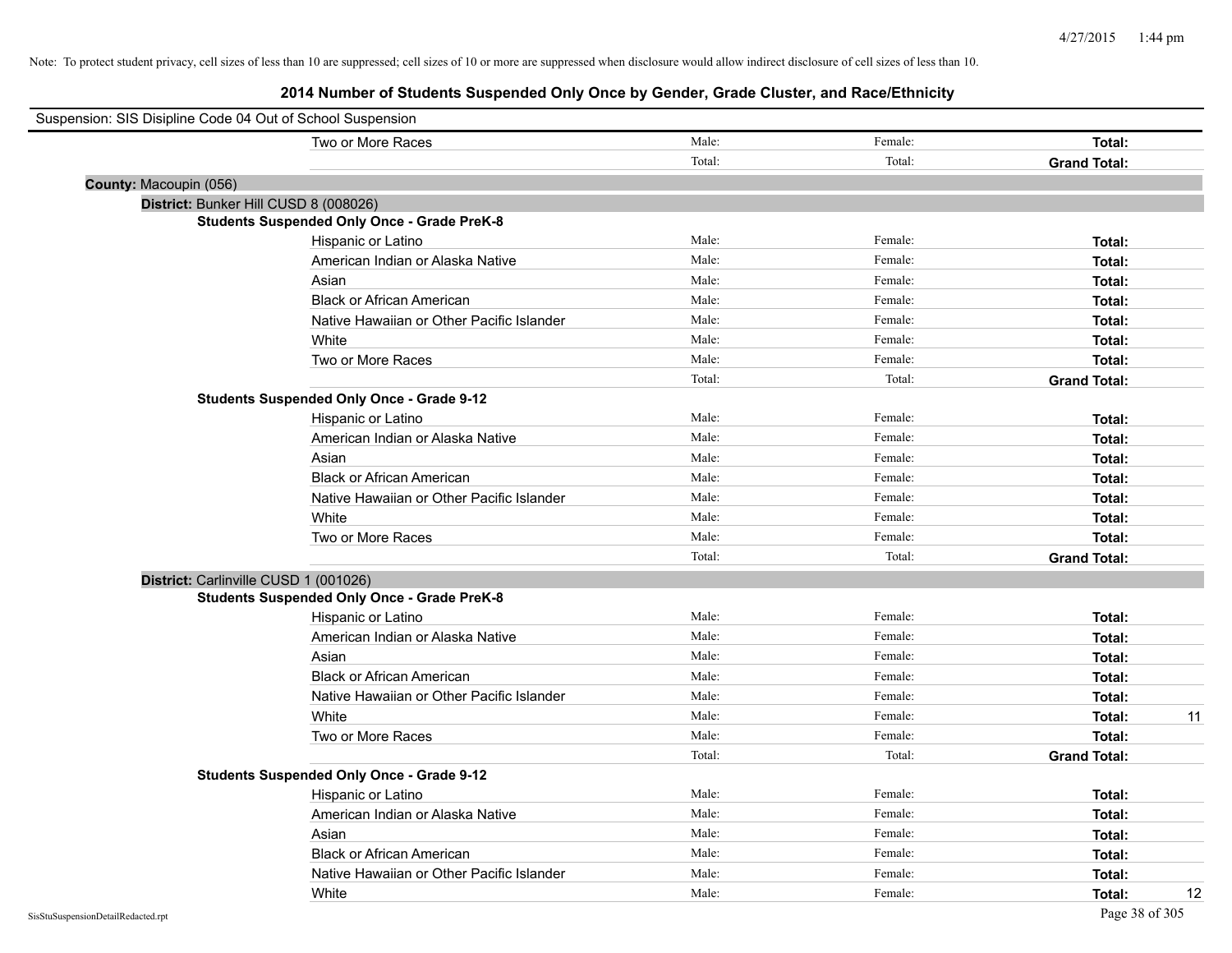| Suspension: SIS Disipline Code 04 Out of School Suspension |        |         |                     |    |
|------------------------------------------------------------|--------|---------|---------------------|----|
| Two or More Races                                          | Male:  | Female: | Total:              |    |
|                                                            | Total: | Total:  | <b>Grand Total:</b> |    |
| District: Gillespie CUSD 7 (007026)                        |        |         |                     |    |
| <b>Students Suspended Only Once - Grade PreK-8</b>         |        |         |                     |    |
| Hispanic or Latino                                         | Male:  | Female: | Total:              |    |
| American Indian or Alaska Native                           | Male:  | Female: | Total:              |    |
| Asian                                                      | Male:  | Female: | Total:              |    |
| <b>Black or African American</b>                           | Male:  | Female: | Total:              |    |
| Native Hawaiian or Other Pacific Islander                  | Male:  | Female: | Total:              |    |
| White                                                      | Male:  | Female: | Total:              | 11 |
| Two or More Races                                          | Male:  | Female: | Total:              |    |
|                                                            | Total: | Total:  | <b>Grand Total:</b> |    |
| <b>Students Suspended Only Once - Grade 9-12</b>           |        |         |                     |    |
| Hispanic or Latino                                         | Male:  | Female: | Total:              |    |
| American Indian or Alaska Native                           | Male:  | Female: | Total:              |    |
| Asian                                                      | Male:  | Female: | Total:              |    |
| <b>Black or African American</b>                           | Male:  | Female: | Total:              |    |
| Native Hawaiian or Other Pacific Islander                  | Male:  | Female: | Total:              |    |
| White                                                      | Male:  | Female: | Total:              | 25 |
| Two or More Races                                          | Male:  | Female: | Total:              |    |
|                                                            | Total: | Total:  | <b>Grand Total:</b> |    |
| District: Mount Olive CUSD 5 (005026)                      |        |         |                     |    |
| <b>Students Suspended Only Once - Grade PreK-8</b>         |        |         |                     |    |
| Hispanic or Latino                                         | Male:  | Female: | Total:              |    |
| American Indian or Alaska Native                           | Male:  | Female: | Total:              |    |
| Asian                                                      | Male:  | Female: | Total:              |    |
| <b>Black or African American</b>                           | Male:  | Female: | Total:              |    |
| Native Hawaiian or Other Pacific Islander                  | Male:  | Female: | Total:              |    |
| White                                                      | Male:  | Female: | Total:              |    |
| Two or More Races                                          | Male:  | Female: | Total:              |    |
|                                                            | Total: | Total:  | <b>Grand Total:</b> |    |
| <b>Students Suspended Only Once - Grade 9-12</b>           |        |         |                     |    |
| Hispanic or Latino                                         | Male:  | Female: | Total:              |    |
| American Indian or Alaska Native                           | Male:  | Female: | Total:              |    |
| Asian                                                      | Male:  | Female: | Total:              |    |
| <b>Black or African American</b>                           | Male:  | Female: | Total:              |    |
| Native Hawaiian or Other Pacific Islander                  | Male:  | Female: | Total:              |    |
| White                                                      | Male:  | Female: | Total:              | 15 |
| Two or More Races                                          | Male:  | Female: | Total:              |    |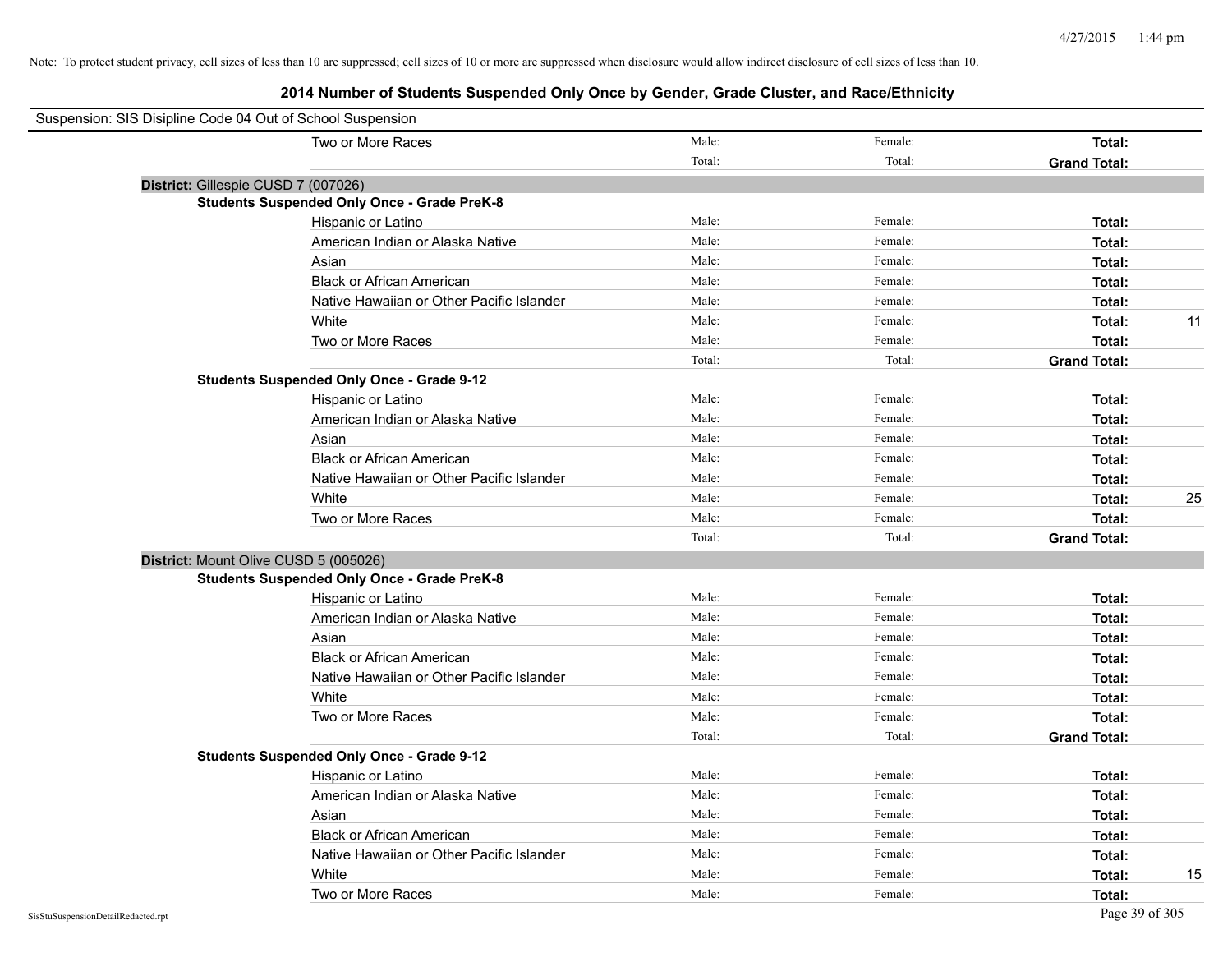| Suspension: SIS Disipline Code 04 Out of School Suspension |                                                    |        |         |                     |
|------------------------------------------------------------|----------------------------------------------------|--------|---------|---------------------|
|                                                            |                                                    | Total: | Total:  | <b>Grand Total:</b> |
|                                                            | District: North Mac CUSD 34 (034026)               |        |         |                     |
|                                                            | <b>Students Suspended Only Once - Grade PreK-8</b> |        |         |                     |
|                                                            | Hispanic or Latino                                 | Male:  | Female: | Total:              |
|                                                            | American Indian or Alaska Native                   | Male:  | Female: | Total:              |
|                                                            | Asian                                              | Male:  | Female: | Total:              |
|                                                            | <b>Black or African American</b>                   | Male:  | Female: | Total:              |
|                                                            | Native Hawaiian or Other Pacific Islander          | Male:  | Female: | Total:              |
|                                                            | White                                              | Male:  | Female: | 16<br>Total:        |
|                                                            | Two or More Races                                  | Male:  | Female: | Total:              |
|                                                            |                                                    | Total: | Total:  | <b>Grand Total:</b> |
|                                                            | <b>Students Suspended Only Once - Grade 9-12</b>   |        |         |                     |
|                                                            | Hispanic or Latino                                 | Male:  | Female: | Total:              |
|                                                            | American Indian or Alaska Native                   | Male:  | Female: | Total:              |
|                                                            | Asian                                              | Male:  | Female: | Total:              |
|                                                            | <b>Black or African American</b>                   | Male:  | Female: | Total:              |
|                                                            | Native Hawaiian or Other Pacific Islander          | Male:  | Female: | Total:              |
|                                                            | White                                              | Male:  | Female: | 17<br>Total:        |
|                                                            | Two or More Races                                  | Male:  | Female: | Total:              |
|                                                            |                                                    | Total: | Total:  | <b>Grand Total:</b> |
|                                                            | District: Northwestern CUSD 2 (002026)             |        |         |                     |
|                                                            | <b>Students Suspended Only Once - Grade PreK-8</b> |        |         |                     |
|                                                            | Hispanic or Latino                                 | Male:  | Female: | Total:              |
|                                                            | American Indian or Alaska Native                   | Male:  | Female: | Total:              |
|                                                            | Asian                                              | Male:  | Female: | Total:              |
|                                                            | <b>Black or African American</b>                   | Male:  | Female: | Total:              |
|                                                            | Native Hawaiian or Other Pacific Islander          | Male:  | Female: | Total:              |
|                                                            | White                                              | Male:  | Female: | Total:              |
|                                                            | Two or More Races                                  | Male:  | Female: | Total:              |
|                                                            |                                                    | Total: | Total:  | <b>Grand Total:</b> |
|                                                            | <b>Students Suspended Only Once - Grade 9-12</b>   |        |         |                     |
|                                                            | Hispanic or Latino                                 | Male:  | Female: | Total:              |
|                                                            | American Indian or Alaska Native                   | Male:  | Female: | Total:              |
|                                                            | Asian                                              | Male:  | Female: | Total:              |
|                                                            | <b>Black or African American</b>                   | Male:  | Female: | Total:              |
|                                                            | Native Hawaiian or Other Pacific Islander          | Male:  | Female: | Total:              |
|                                                            | White                                              | Male:  | Female: | Total:              |
|                                                            | Two or More Races                                  | Male:  | Female: | Total:              |
|                                                            |                                                    | Total: | Total:  | <b>Grand Total:</b> |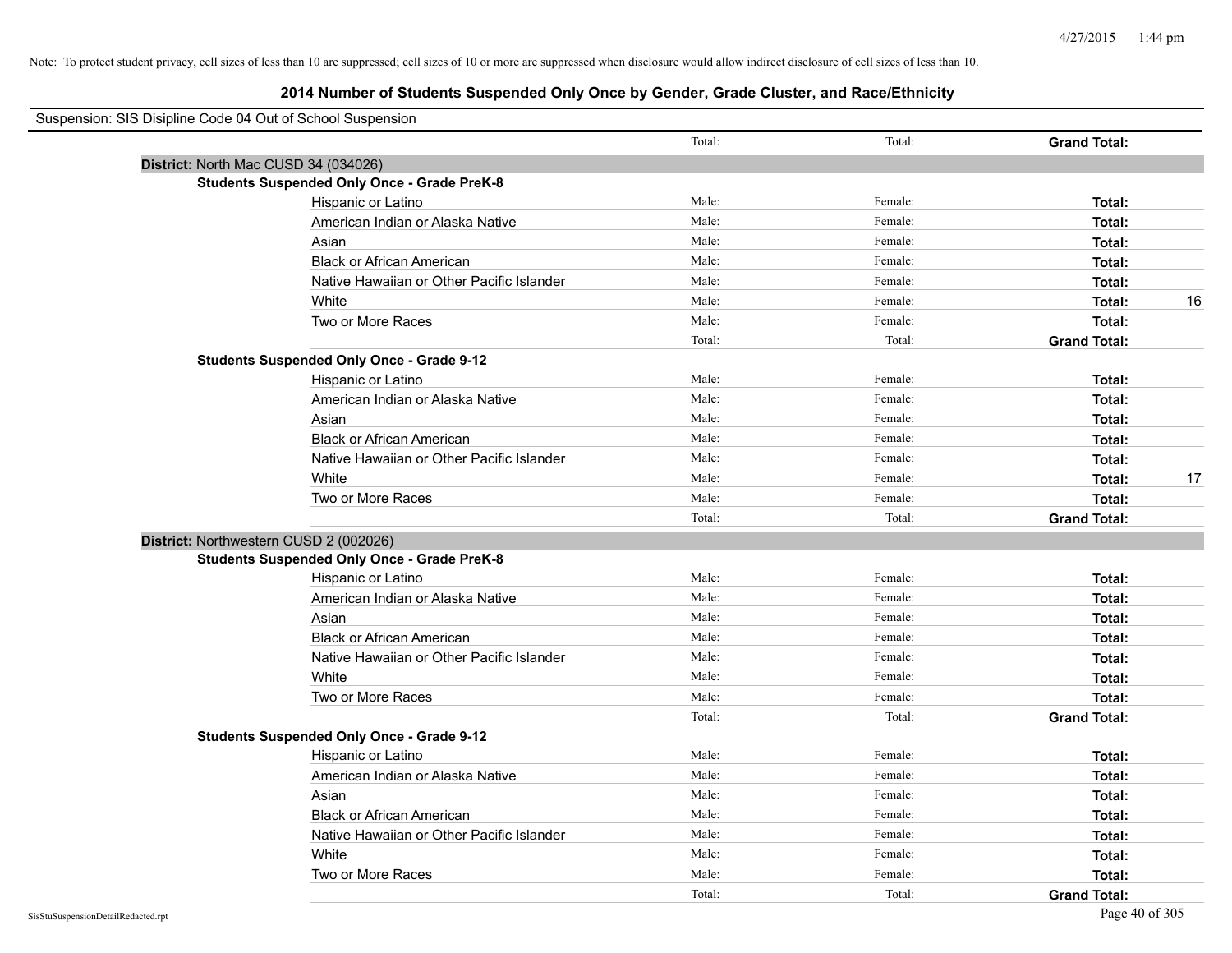| Suspension: SIS Disipline Code 04 Out of School Suspension |                                                    |        |         |                     |
|------------------------------------------------------------|----------------------------------------------------|--------|---------|---------------------|
| District: South Macoupin Association (801060)              |                                                    |        |         |                     |
|                                                            | <b>Students Suspended Only Once - Grade 9-12</b>   |        |         |                     |
|                                                            | Hispanic or Latino                                 | Male:  | Female: | Total:              |
|                                                            | American Indian or Alaska Native                   | Male:  | Female: | Total:              |
|                                                            | Asian                                              | Male:  | Female: | Total:              |
|                                                            | <b>Black or African American</b>                   | Male:  | Female: | Total:              |
|                                                            | Native Hawaiian or Other Pacific Islander          | Male:  | Female: | Total:              |
|                                                            | White                                              | Male:  | Female: | Total:              |
|                                                            | Two or More Races                                  | Male:  | Female: | Total:              |
|                                                            |                                                    | Total: | Total:  | <b>Grand Total:</b> |
| District: Southwestern CUSD 9 (009026)                     |                                                    |        |         |                     |
|                                                            | <b>Students Suspended Only Once - Grade PreK-8</b> |        |         |                     |
|                                                            | Hispanic or Latino                                 | Male:  | Female: | Total:              |
|                                                            | American Indian or Alaska Native                   | Male:  | Female: | Total:              |
|                                                            | Asian                                              | Male:  | Female: | Total:              |
|                                                            | <b>Black or African American</b>                   | Male:  | Female: | Total:              |
|                                                            | Native Hawaiian or Other Pacific Islander          | Male:  | Female: | Total:              |
|                                                            | White                                              | Male:  | Female: | 12<br>Total:        |
|                                                            | Two or More Races                                  | Male:  | Female: | Total:              |
|                                                            |                                                    | Total: | Total:  | <b>Grand Total:</b> |
|                                                            | <b>Students Suspended Only Once - Grade 9-12</b>   |        |         |                     |
|                                                            | Hispanic or Latino                                 | Male:  | Female: | Total:              |
|                                                            | American Indian or Alaska Native                   | Male:  | Female: | Total:              |
|                                                            | Asian                                              | Male:  | Female: | Total:              |
|                                                            | <b>Black or African American</b>                   | Male:  | Female: | Total:              |
|                                                            | Native Hawaiian or Other Pacific Islander          | Male:  | Female: | Total:              |
|                                                            | White                                              | Male:  | Female: | Total:<br>39        |
|                                                            | Two or More Races                                  | Male:  | Female: | Total:              |
|                                                            |                                                    | Total: | Total:  | <b>Grand Total:</b> |
| District: Staunton CUSD 6 (006026)                         |                                                    |        |         |                     |
|                                                            | <b>Students Suspended Only Once - Grade PreK-8</b> |        |         |                     |
|                                                            | Hispanic or Latino                                 | Male:  | Female: | Total:              |
|                                                            | American Indian or Alaska Native                   | Male:  | Female: | Total:              |
|                                                            | Asian                                              | Male:  | Female: | Total:              |
|                                                            | <b>Black or African American</b>                   | Male:  | Female: | Total:              |
|                                                            | Native Hawaiian or Other Pacific Islander          | Male:  | Female: | Total:              |
|                                                            | White                                              | Male:  | Female: | Total:              |
|                                                            | Two or More Races                                  | Male:  | Female: | Total:              |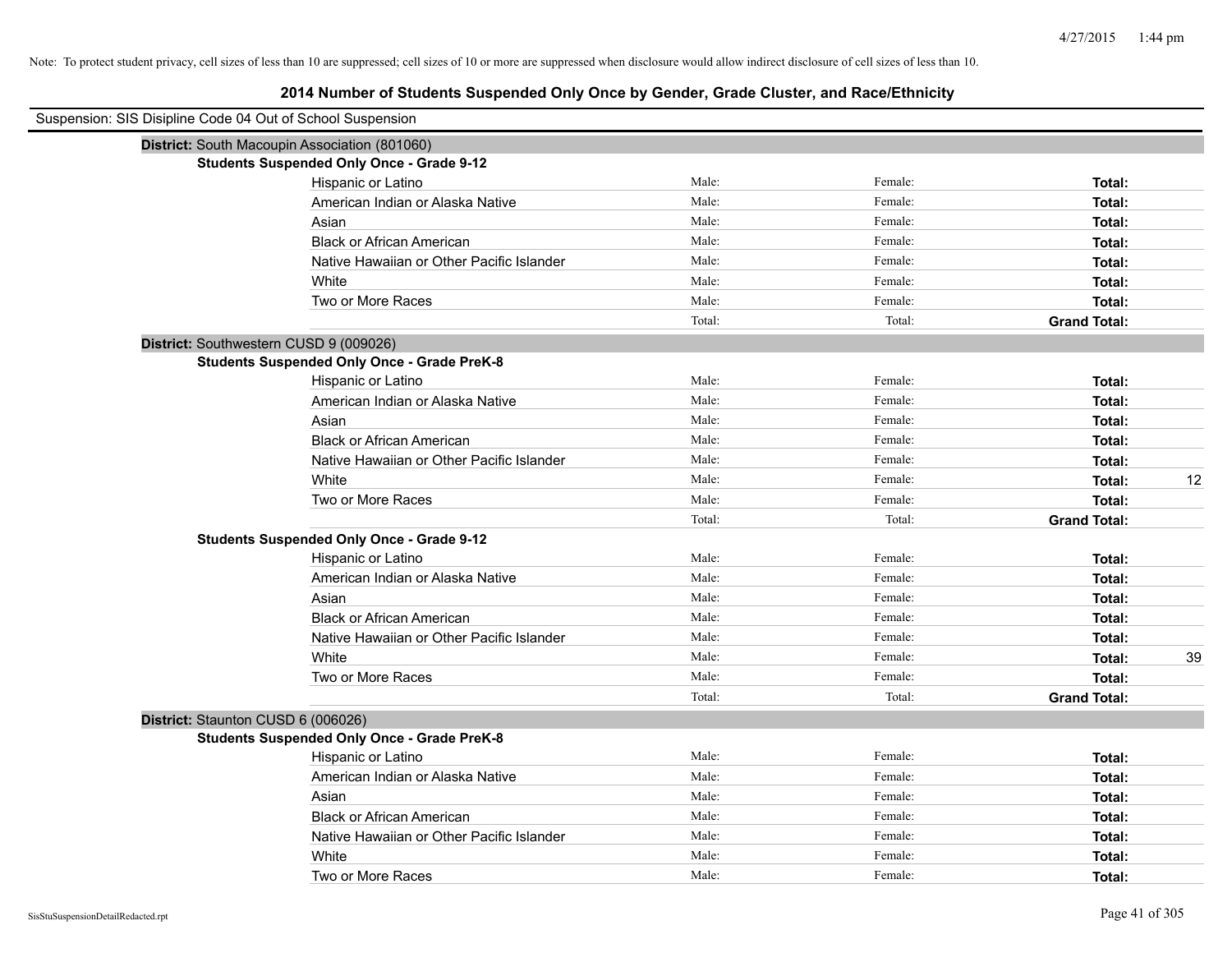| Total:<br>Total:<br><b>Grand Total:</b><br><b>Students Suspended Only Once - Grade 9-12</b><br>Male:<br>Hispanic or Latino<br>Female:<br>Total:<br>Male:<br>Female:<br>American Indian or Alaska Native<br>Total:<br>Male:<br>Asian<br>Female:<br>Total:<br><b>Black or African American</b><br>Male:<br>Female:<br>Total:<br>Male:<br>Native Hawaiian or Other Pacific Islander<br>Female:<br>Total:<br>White<br>Male:<br>Female:<br>Total:<br>19<br>Male:<br>Female:<br>Two or More Races<br>Total:<br>Total:<br>Total:<br><b>Grand Total:</b><br>County: Non-Public School (000)<br>District: Calhoun/Greene/Jersy/Macoupin ROE (000000)<br><b>Students Suspended Only Once - Grade 9-12</b><br>Hispanic or Latino<br>Male:<br>Female:<br>Total:<br>Male:<br>Female:<br>American Indian or Alaska Native<br>Total:<br>Male:<br>Female:<br>Asian<br>Total:<br><b>Black or African American</b><br>Male:<br>Female:<br>Total:<br>Native Hawaiian or Other Pacific Islander<br>Male:<br>Female:<br>Total:<br>Male:<br>Female:<br>White<br>Total:<br>Male:<br>Female:<br>Two or More Races<br>Total:<br>Total:<br>Total:<br><b>Grand Total:</b><br>Region: Carroll/Jo Daviess/Stephenson ROE (08) |
|--------------------------------------------------------------------------------------------------------------------------------------------------------------------------------------------------------------------------------------------------------------------------------------------------------------------------------------------------------------------------------------------------------------------------------------------------------------------------------------------------------------------------------------------------------------------------------------------------------------------------------------------------------------------------------------------------------------------------------------------------------------------------------------------------------------------------------------------------------------------------------------------------------------------------------------------------------------------------------------------------------------------------------------------------------------------------------------------------------------------------------------------------------------------------------------------------|
|                                                                                                                                                                                                                                                                                                                                                                                                                                                                                                                                                                                                                                                                                                                                                                                                                                                                                                                                                                                                                                                                                                                                                                                                  |
|                                                                                                                                                                                                                                                                                                                                                                                                                                                                                                                                                                                                                                                                                                                                                                                                                                                                                                                                                                                                                                                                                                                                                                                                  |
|                                                                                                                                                                                                                                                                                                                                                                                                                                                                                                                                                                                                                                                                                                                                                                                                                                                                                                                                                                                                                                                                                                                                                                                                  |
|                                                                                                                                                                                                                                                                                                                                                                                                                                                                                                                                                                                                                                                                                                                                                                                                                                                                                                                                                                                                                                                                                                                                                                                                  |
|                                                                                                                                                                                                                                                                                                                                                                                                                                                                                                                                                                                                                                                                                                                                                                                                                                                                                                                                                                                                                                                                                                                                                                                                  |
|                                                                                                                                                                                                                                                                                                                                                                                                                                                                                                                                                                                                                                                                                                                                                                                                                                                                                                                                                                                                                                                                                                                                                                                                  |
|                                                                                                                                                                                                                                                                                                                                                                                                                                                                                                                                                                                                                                                                                                                                                                                                                                                                                                                                                                                                                                                                                                                                                                                                  |
|                                                                                                                                                                                                                                                                                                                                                                                                                                                                                                                                                                                                                                                                                                                                                                                                                                                                                                                                                                                                                                                                                                                                                                                                  |
|                                                                                                                                                                                                                                                                                                                                                                                                                                                                                                                                                                                                                                                                                                                                                                                                                                                                                                                                                                                                                                                                                                                                                                                                  |
|                                                                                                                                                                                                                                                                                                                                                                                                                                                                                                                                                                                                                                                                                                                                                                                                                                                                                                                                                                                                                                                                                                                                                                                                  |
|                                                                                                                                                                                                                                                                                                                                                                                                                                                                                                                                                                                                                                                                                                                                                                                                                                                                                                                                                                                                                                                                                                                                                                                                  |
|                                                                                                                                                                                                                                                                                                                                                                                                                                                                                                                                                                                                                                                                                                                                                                                                                                                                                                                                                                                                                                                                                                                                                                                                  |
|                                                                                                                                                                                                                                                                                                                                                                                                                                                                                                                                                                                                                                                                                                                                                                                                                                                                                                                                                                                                                                                                                                                                                                                                  |
|                                                                                                                                                                                                                                                                                                                                                                                                                                                                                                                                                                                                                                                                                                                                                                                                                                                                                                                                                                                                                                                                                                                                                                                                  |
|                                                                                                                                                                                                                                                                                                                                                                                                                                                                                                                                                                                                                                                                                                                                                                                                                                                                                                                                                                                                                                                                                                                                                                                                  |
|                                                                                                                                                                                                                                                                                                                                                                                                                                                                                                                                                                                                                                                                                                                                                                                                                                                                                                                                                                                                                                                                                                                                                                                                  |
|                                                                                                                                                                                                                                                                                                                                                                                                                                                                                                                                                                                                                                                                                                                                                                                                                                                                                                                                                                                                                                                                                                                                                                                                  |
|                                                                                                                                                                                                                                                                                                                                                                                                                                                                                                                                                                                                                                                                                                                                                                                                                                                                                                                                                                                                                                                                                                                                                                                                  |
|                                                                                                                                                                                                                                                                                                                                                                                                                                                                                                                                                                                                                                                                                                                                                                                                                                                                                                                                                                                                                                                                                                                                                                                                  |
|                                                                                                                                                                                                                                                                                                                                                                                                                                                                                                                                                                                                                                                                                                                                                                                                                                                                                                                                                                                                                                                                                                                                                                                                  |
|                                                                                                                                                                                                                                                                                                                                                                                                                                                                                                                                                                                                                                                                                                                                                                                                                                                                                                                                                                                                                                                                                                                                                                                                  |
|                                                                                                                                                                                                                                                                                                                                                                                                                                                                                                                                                                                                                                                                                                                                                                                                                                                                                                                                                                                                                                                                                                                                                                                                  |
|                                                                                                                                                                                                                                                                                                                                                                                                                                                                                                                                                                                                                                                                                                                                                                                                                                                                                                                                                                                                                                                                                                                                                                                                  |
| County: Carroll (008)                                                                                                                                                                                                                                                                                                                                                                                                                                                                                                                                                                                                                                                                                                                                                                                                                                                                                                                                                                                                                                                                                                                                                                            |
| District: Chadwick-Milledgeville CUSD 399 (399026)<br><b>Students Suspended Only Once - Grade PreK-8</b>                                                                                                                                                                                                                                                                                                                                                                                                                                                                                                                                                                                                                                                                                                                                                                                                                                                                                                                                                                                                                                                                                         |
| Male:<br>Female:<br>Hispanic or Latino<br>Total:                                                                                                                                                                                                                                                                                                                                                                                                                                                                                                                                                                                                                                                                                                                                                                                                                                                                                                                                                                                                                                                                                                                                                 |
| Male:<br>American Indian or Alaska Native<br>Female:<br>Total:                                                                                                                                                                                                                                                                                                                                                                                                                                                                                                                                                                                                                                                                                                                                                                                                                                                                                                                                                                                                                                                                                                                                   |
| Male:<br>Female:<br>Asian<br>Total:                                                                                                                                                                                                                                                                                                                                                                                                                                                                                                                                                                                                                                                                                                                                                                                                                                                                                                                                                                                                                                                                                                                                                              |
| Male:<br>Female:<br><b>Black or African American</b><br>Total:                                                                                                                                                                                                                                                                                                                                                                                                                                                                                                                                                                                                                                                                                                                                                                                                                                                                                                                                                                                                                                                                                                                                   |
| Male:<br>Female:<br>Native Hawaiian or Other Pacific Islander<br>Total:                                                                                                                                                                                                                                                                                                                                                                                                                                                                                                                                                                                                                                                                                                                                                                                                                                                                                                                                                                                                                                                                                                                          |
| Male:<br>White<br>Female:<br>Total:                                                                                                                                                                                                                                                                                                                                                                                                                                                                                                                                                                                                                                                                                                                                                                                                                                                                                                                                                                                                                                                                                                                                                              |
| Two or More Races<br>Male:<br>Female:<br>Total:                                                                                                                                                                                                                                                                                                                                                                                                                                                                                                                                                                                                                                                                                                                                                                                                                                                                                                                                                                                                                                                                                                                                                  |
| Total:<br>Total:<br><b>Grand Total:</b>                                                                                                                                                                                                                                                                                                                                                                                                                                                                                                                                                                                                                                                                                                                                                                                                                                                                                                                                                                                                                                                                                                                                                          |
| <b>Students Suspended Only Once - Grade 9-12</b>                                                                                                                                                                                                                                                                                                                                                                                                                                                                                                                                                                                                                                                                                                                                                                                                                                                                                                                                                                                                                                                                                                                                                 |
| Male:<br>Hispanic or Latino<br>Female:<br>Total:                                                                                                                                                                                                                                                                                                                                                                                                                                                                                                                                                                                                                                                                                                                                                                                                                                                                                                                                                                                                                                                                                                                                                 |
| Male:<br>American Indian or Alaska Native<br>Female:<br>Total:                                                                                                                                                                                                                                                                                                                                                                                                                                                                                                                                                                                                                                                                                                                                                                                                                                                                                                                                                                                                                                                                                                                                   |
| Male:<br>Female:<br>Asian<br>Total:                                                                                                                                                                                                                                                                                                                                                                                                                                                                                                                                                                                                                                                                                                                                                                                                                                                                                                                                                                                                                                                                                                                                                              |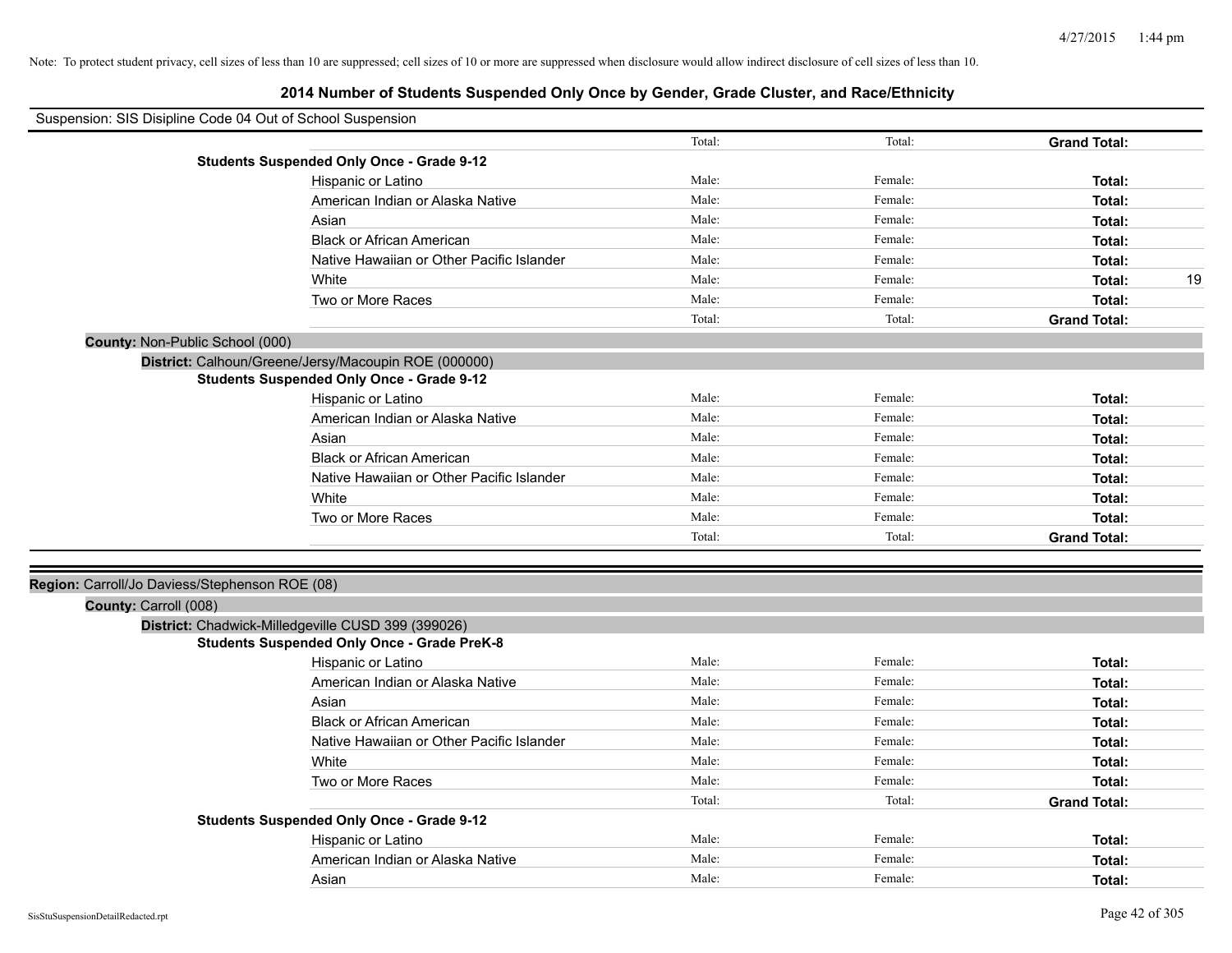| Suspension: SIS Disipline Code 04 Out of School Suspension |                                                    |        |    |         |    |                     |    |
|------------------------------------------------------------|----------------------------------------------------|--------|----|---------|----|---------------------|----|
|                                                            | <b>Black or African American</b>                   | Male:  |    | Female: |    | Total:              |    |
|                                                            | Native Hawaiian or Other Pacific Islander          | Male:  |    | Female: |    | Total:              |    |
|                                                            | White                                              | Male:  |    | Female: |    | Total:              |    |
|                                                            | Two or More Races                                  | Male:  |    | Female: |    | Total:              |    |
|                                                            |                                                    | Total: |    | Total:  |    | <b>Grand Total:</b> |    |
| District: Eastland CUSD 308 (308026)                       |                                                    |        |    |         |    |                     |    |
|                                                            | <b>Students Suspended Only Once - Grade PreK-8</b> |        |    |         |    |                     |    |
|                                                            | Hispanic or Latino                                 | Male:  |    | Female: |    | Total:              |    |
|                                                            | American Indian or Alaska Native                   | Male:  |    | Female: |    | Total:              |    |
|                                                            | Asian                                              | Male:  |    | Female: |    | Total:              |    |
|                                                            | <b>Black or African American</b>                   | Male:  |    | Female: |    | Total:              |    |
|                                                            | Native Hawaiian or Other Pacific Islander          | Male:  |    | Female: |    | Total:              |    |
|                                                            | White                                              | Male:  |    | Female: |    | Total:              | 10 |
|                                                            | Two or More Races                                  | Male:  |    | Female: |    | Total:              |    |
|                                                            |                                                    | Total: |    | Total:  |    | <b>Grand Total:</b> |    |
|                                                            | <b>Students Suspended Only Once - Grade 9-12</b>   |        |    |         |    |                     |    |
|                                                            | Hispanic or Latino                                 | Male:  |    | Female: |    | Total:              |    |
|                                                            | American Indian or Alaska Native                   | Male:  |    | Female: |    | Total:              |    |
|                                                            | Asian                                              | Male:  |    | Female: |    | Total:              |    |
|                                                            | <b>Black or African American</b>                   | Male:  |    | Female: |    | Total:              |    |
|                                                            | Native Hawaiian or Other Pacific Islander          | Male:  |    | Female: |    | Total:              |    |
|                                                            | White                                              | Male:  |    | Female: |    | Total:              |    |
|                                                            | Two or More Races                                  | Male:  |    | Female: |    | Total:              |    |
|                                                            |                                                    | Total: |    | Total:  |    | <b>Grand Total:</b> |    |
| District: West Carroll CUSD 314 (314026)                   |                                                    |        |    |         |    |                     |    |
|                                                            | <b>Students Suspended Only Once - Grade PreK-8</b> |        |    |         |    |                     |    |
|                                                            | Hispanic or Latino                                 | Male:  |    | Female: |    | Total:              |    |
|                                                            | American Indian or Alaska Native                   | Male:  |    | Female: |    | Total:              |    |
|                                                            | Asian                                              | Male:  |    | Female: |    | Total:              |    |
|                                                            | <b>Black or African American</b>                   | Male:  |    | Female: |    | Total:              |    |
|                                                            | Native Hawaiian or Other Pacific Islander          | Male:  |    | Female: |    | Total:              |    |
|                                                            | White                                              | Male:  | 10 | Female: | 10 | Total:              | 20 |
|                                                            | Two or More Races                                  | Male:  |    | Female: |    | Total:              |    |
|                                                            |                                                    | Total: |    | Total:  |    | <b>Grand Total:</b> |    |
|                                                            | <b>Students Suspended Only Once - Grade 9-12</b>   |        |    |         |    |                     |    |
|                                                            | Hispanic or Latino                                 | Male:  |    | Female: |    | Total:              |    |
|                                                            | American Indian or Alaska Native                   | Male:  |    | Female: |    | Total:              |    |
|                                                            | Asian                                              | Male:  |    | Female: |    | Total:              |    |
|                                                            | <b>Black or African American</b>                   | Male:  |    | Female: |    | Total:              |    |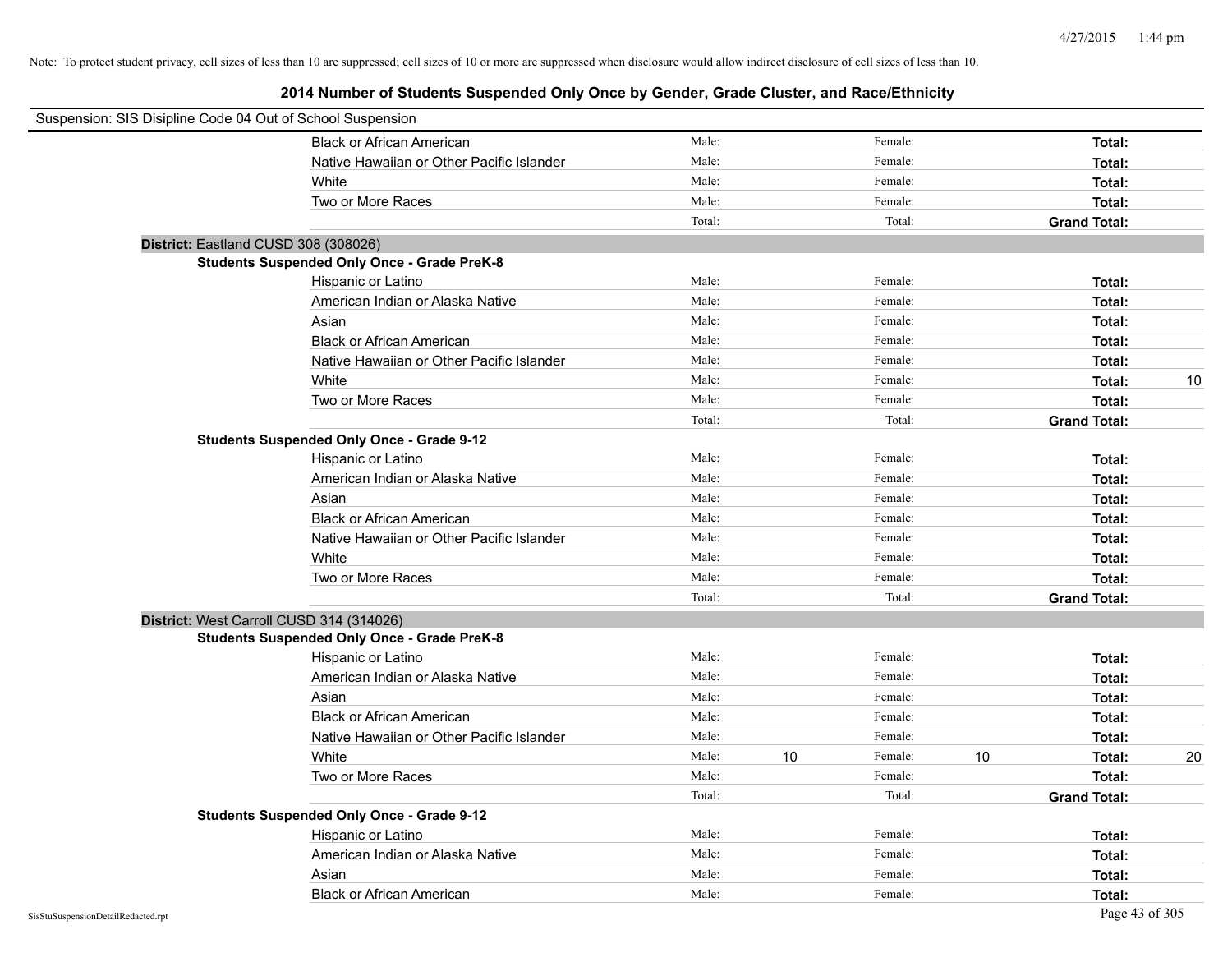| Suspension: SIS Disipline Code 04 Out of School Suspension |                                                    |        |    |         |    |                     |    |
|------------------------------------------------------------|----------------------------------------------------|--------|----|---------|----|---------------------|----|
|                                                            | Native Hawaiian or Other Pacific Islander          | Male:  |    | Female: |    | Total:              |    |
|                                                            | White                                              | Male:  | 19 | Female: | 14 | Total:              | 33 |
|                                                            | Two or More Races                                  | Male:  |    | Female: |    | Total:              |    |
|                                                            |                                                    | Total: |    | Total:  |    | <b>Grand Total:</b> |    |
| County: Jodaviess (043)                                    |                                                    |        |    |         |    |                     |    |
|                                                            | District: East Dubuque USD 119 (119022)            |        |    |         |    |                     |    |
|                                                            | <b>Students Suspended Only Once - Grade PreK-8</b> |        |    |         |    |                     |    |
|                                                            | Hispanic or Latino                                 | Male:  |    | Female: |    | Total:              |    |
|                                                            | American Indian or Alaska Native                   | Male:  |    | Female: |    | Total:              |    |
|                                                            | Asian                                              | Male:  |    | Female: |    | Total:              |    |
|                                                            | <b>Black or African American</b>                   | Male:  |    | Female: |    | Total:              |    |
|                                                            | Native Hawaiian or Other Pacific Islander          | Male:  |    | Female: |    | Total:              |    |
|                                                            | White                                              | Male:  |    | Female: |    | Total:              |    |
|                                                            | Two or More Races                                  | Male:  |    | Female: |    | Total:              |    |
|                                                            |                                                    | Total: |    | Total:  |    | <b>Grand Total:</b> |    |
|                                                            | <b>Students Suspended Only Once - Grade 9-12</b>   |        |    |         |    |                     |    |
|                                                            | Hispanic or Latino                                 | Male:  |    | Female: |    | Total:              |    |
|                                                            | American Indian or Alaska Native                   | Male:  |    | Female: |    | Total:              |    |
|                                                            | Asian                                              | Male:  |    | Female: |    | Total:              |    |
|                                                            | <b>Black or African American</b>                   | Male:  |    | Female: |    | Total:              |    |
|                                                            | Native Hawaiian or Other Pacific Islander          | Male:  |    | Female: |    | Total:              |    |
|                                                            | White                                              | Male:  |    | Female: |    | Total:              |    |
|                                                            | Two or More Races                                  | Male:  |    | Female: |    | Total:              |    |
|                                                            |                                                    | Total: |    | Total:  |    | <b>Grand Total:</b> |    |
|                                                            | District: Galena USD 120 (120022)                  |        |    |         |    |                     |    |
|                                                            | <b>Students Suspended Only Once - Grade PreK-8</b> |        |    |         |    |                     |    |
|                                                            | Hispanic or Latino                                 | Male:  |    | Female: |    | Total:              |    |
|                                                            | American Indian or Alaska Native                   | Male:  |    | Female: |    | Total:              |    |
|                                                            | Asian                                              | Male:  |    | Female: |    | Total:              |    |
|                                                            | <b>Black or African American</b>                   | Male:  |    | Female: |    | Total:              |    |
|                                                            | Native Hawaiian or Other Pacific Islander          | Male:  |    | Female: |    | Total:              |    |
|                                                            | White                                              | Male:  |    | Female: |    | Total:              |    |
|                                                            | Two or More Races                                  | Male:  |    | Female: |    | Total:              |    |
|                                                            |                                                    | Total: |    | Total:  |    | <b>Grand Total:</b> |    |
|                                                            | <b>Students Suspended Only Once - Grade 9-12</b>   |        |    |         |    |                     |    |
|                                                            | Hispanic or Latino                                 | Male:  |    | Female: |    | Total:              |    |
|                                                            | American Indian or Alaska Native                   | Male:  |    | Female: |    | Total:              |    |
|                                                            | Asian                                              | Male:  |    | Female: |    | Total:              |    |
|                                                            | <b>Black or African American</b>                   | Male:  |    | Female: |    | Total:              |    |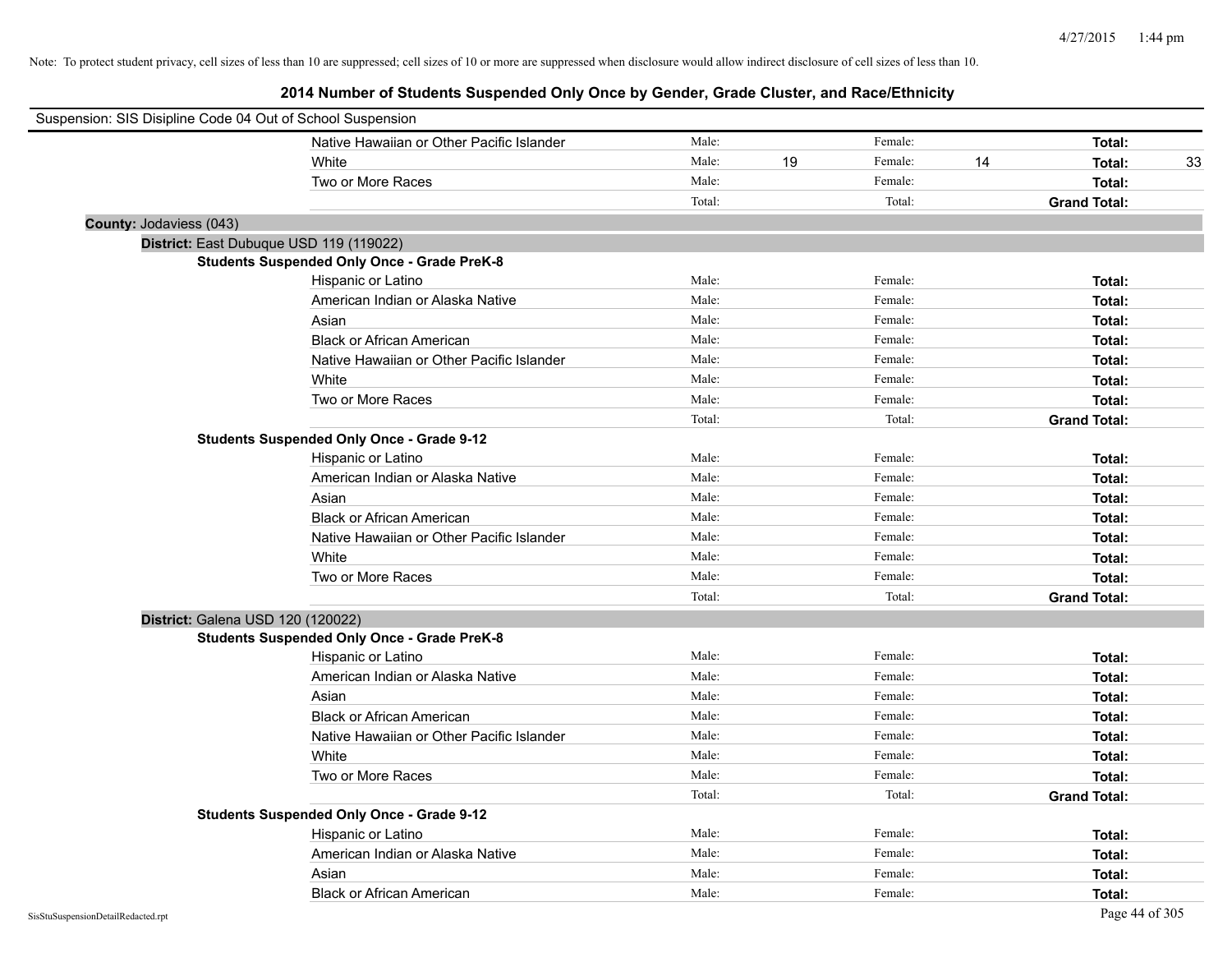| Suspension: SIS Disipline Code 04 Out of School Suspension |                                                    |        |         |                     |
|------------------------------------------------------------|----------------------------------------------------|--------|---------|---------------------|
|                                                            | Native Hawaiian or Other Pacific Islander          | Male:  | Female: | Total:              |
|                                                            | White                                              | Male:  | Female: | Total:              |
|                                                            | Two or More Races                                  | Male:  | Female: | Total:              |
|                                                            |                                                    | Total: | Total:  | <b>Grand Total:</b> |
| District: River Ridge CUSD 210 (210026)                    |                                                    |        |         |                     |
|                                                            | <b>Students Suspended Only Once - Grade PreK-8</b> |        |         |                     |
|                                                            | Hispanic or Latino                                 | Male:  | Female: | Total:              |
|                                                            | American Indian or Alaska Native                   | Male:  | Female: | Total:              |
|                                                            | Asian                                              | Male:  | Female: | Total:              |
|                                                            | <b>Black or African American</b>                   | Male:  | Female: | Total:              |
|                                                            | Native Hawaiian or Other Pacific Islander          | Male:  | Female: | Total:              |
|                                                            | White                                              | Male:  | Female: | Total:              |
|                                                            | Two or More Races                                  | Male:  | Female: | Total:              |
|                                                            |                                                    | Total: | Total:  | <b>Grand Total:</b> |
|                                                            | <b>Students Suspended Only Once - Grade 9-12</b>   |        |         |                     |
|                                                            | Hispanic or Latino                                 | Male:  | Female: | Total:              |
|                                                            | American Indian or Alaska Native                   | Male:  | Female: | Total:              |
|                                                            | Asian                                              | Male:  | Female: | Total:              |
|                                                            | <b>Black or African American</b>                   | Male:  | Female: | Total:              |
|                                                            | Native Hawaiian or Other Pacific Islander          | Male:  | Female: | Total:              |
|                                                            | White                                              | Male:  | Female: | Total:              |
|                                                            | Two or More Races                                  | Male:  | Female: | Total:              |
|                                                            |                                                    | Total: | Total:  | <b>Grand Total:</b> |
| District: Scales Mound CUSD 211 (211026)                   |                                                    |        |         |                     |
|                                                            | <b>Students Suspended Only Once - Grade PreK-8</b> |        |         |                     |
|                                                            | Hispanic or Latino                                 | Male:  | Female: | Total:              |
|                                                            | American Indian or Alaska Native                   | Male:  | Female: | Total:              |
|                                                            | Asian                                              | Male:  | Female: | Total:              |
|                                                            | <b>Black or African American</b>                   | Male:  | Female: | Total:              |
|                                                            | Native Hawaiian or Other Pacific Islander          | Male:  | Female: | Total:              |
|                                                            | White                                              | Male:  | Female: | Total:              |
|                                                            | Two or More Races                                  | Male:  | Female: | Total:              |
|                                                            |                                                    | Total: | Total:  | <b>Grand Total:</b> |
|                                                            | <b>Students Suspended Only Once - Grade 9-12</b>   |        |         |                     |
|                                                            | Hispanic or Latino                                 | Male:  | Female: | Total:              |
|                                                            | American Indian or Alaska Native                   | Male:  | Female: | Total:              |
|                                                            | Asian                                              | Male:  | Female: | Total:              |
|                                                            | <b>Black or African American</b>                   | Male:  | Female: | Total:              |
|                                                            | Native Hawaiian or Other Pacific Islander          | Male:  | Female: | Total:              |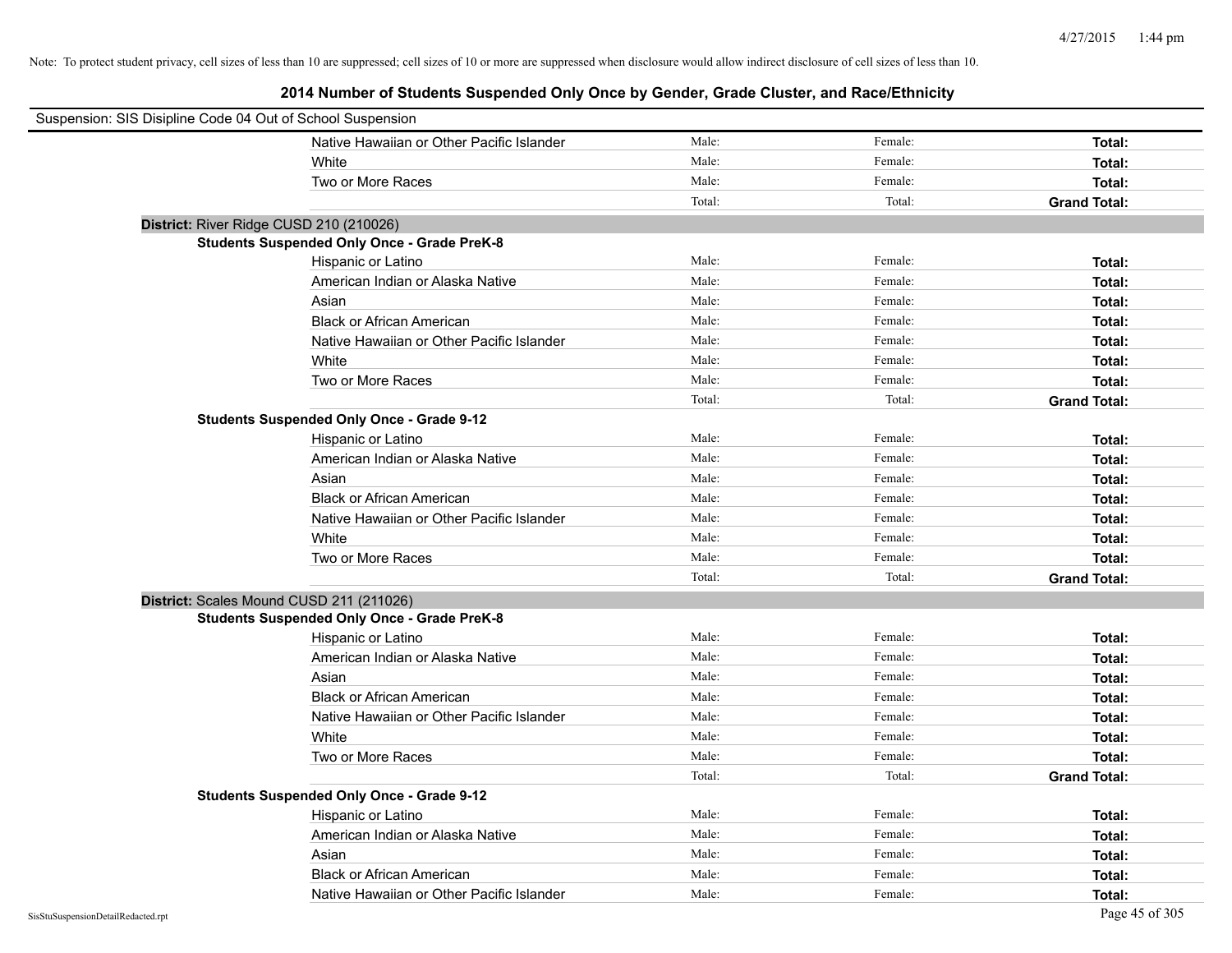| Suspension: SIS Disipline Code 04 Out of School Suspension |                                                      |        |         |                     |
|------------------------------------------------------------|------------------------------------------------------|--------|---------|---------------------|
|                                                            | White                                                | Male:  | Female: | Total:              |
|                                                            | Two or More Races                                    | Male:  | Female: | Total:              |
|                                                            |                                                      | Total: | Total:  | <b>Grand Total:</b> |
|                                                            | District: Stockton CUSD 206 (206026)                 |        |         |                     |
|                                                            | <b>Students Suspended Only Once - Grade 9-12</b>     |        |         |                     |
|                                                            | Hispanic or Latino                                   | Male:  | Female: | Total:              |
|                                                            | American Indian or Alaska Native                     | Male:  | Female: | Total:              |
|                                                            | Asian                                                | Male:  | Female: | Total:              |
|                                                            | <b>Black or African American</b>                     | Male:  | Female: | Total:              |
|                                                            | Native Hawaiian or Other Pacific Islander            | Male:  | Female: | Total:              |
|                                                            | White                                                | Male:  | Female: | Total:              |
|                                                            | Two or More Races                                    | Male:  | Female: | Total:              |
|                                                            |                                                      | Total: | Total:  | <b>Grand Total:</b> |
| District: Warren CUSD 205 (205026)                         |                                                      |        |         |                     |
|                                                            | <b>Students Suspended Only Once - Grade 9-12</b>     |        |         |                     |
|                                                            | Hispanic or Latino                                   | Male:  | Female: | Total:              |
|                                                            | American Indian or Alaska Native                     | Male:  | Female: | Total:              |
|                                                            | Asian                                                | Male:  | Female: | Total:              |
|                                                            | <b>Black or African American</b>                     | Male:  | Female: | Total:              |
|                                                            | Native Hawaiian or Other Pacific Islander            | Male:  | Female: | Total:              |
|                                                            | White                                                | Male:  | Female: | Total:              |
|                                                            | Two or More Races                                    | Male:  | Female: | Total:              |
|                                                            |                                                      | Total: | Total:  | <b>Grand Total:</b> |
| <b>County: Non-Public School (000)</b>                     |                                                      |        |         |                     |
|                                                            | District: Carroll/Jo Daviess/Stephenson ROE (000000) |        |         |                     |
|                                                            | <b>Students Suspended Only Once - Grade 9-12</b>     |        |         |                     |
|                                                            | Hispanic or Latino                                   | Male:  | Female: | Total:              |
|                                                            | American Indian or Alaska Native                     | Male:  | Female: | Total:              |
|                                                            | Asian                                                | Male:  | Female: | Total:              |
|                                                            | <b>Black or African American</b>                     | Male:  | Female: | Total:              |
|                                                            | Native Hawaiian or Other Pacific Islander            | Male:  | Female: | Total:              |
|                                                            | White                                                | Male:  | Female: | Total:              |
|                                                            | Two or More Races                                    | Male:  | Female: | Total:              |
|                                                            |                                                      | Total: | Total:  | <b>Grand Total:</b> |
| County: Stephenson (089)                                   |                                                      |        |         |                     |
| District: Dakota CUSD 201 (201026)                         |                                                      |        |         |                     |
|                                                            | <b>Students Suspended Only Once - Grade PreK-8</b>   |        |         |                     |
|                                                            | Hispanic or Latino                                   | Male:  | Female: | Total:              |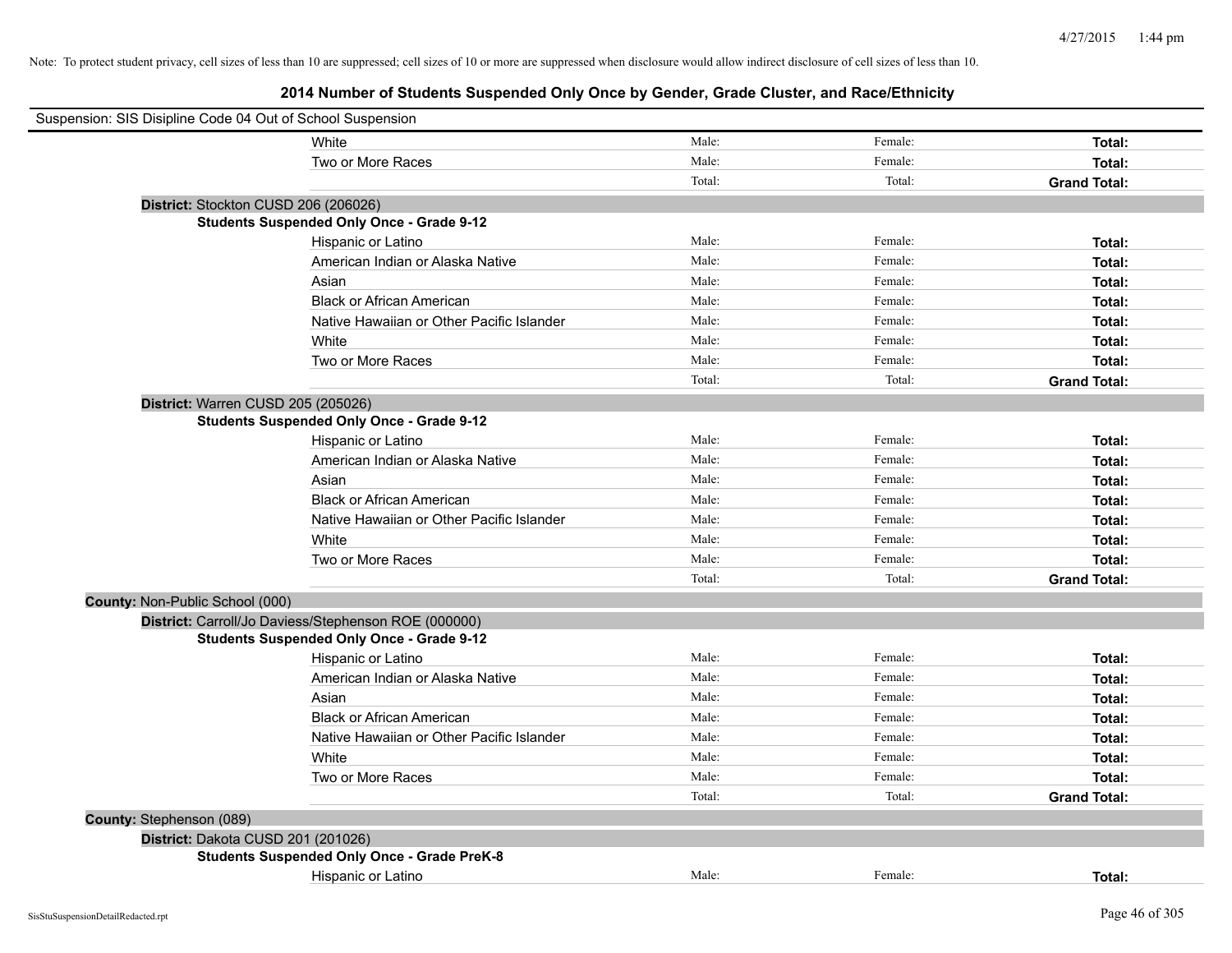| Suspension: SIS Disipline Code 04 Out of School Suspension |        |    |         |                     |    |
|------------------------------------------------------------|--------|----|---------|---------------------|----|
| American Indian or Alaska Native                           | Male:  |    | Female: | Total:              |    |
| Asian                                                      | Male:  |    | Female: | Total:              |    |
| <b>Black or African American</b>                           | Male:  |    | Female: | Total:              |    |
| Native Hawaiian or Other Pacific Islander                  | Male:  |    | Female: | Total:              |    |
| White                                                      | Male:  |    | Female: | Total:              |    |
| Two or More Races                                          | Male:  |    | Female: | Total:              |    |
|                                                            | Total: |    | Total:  | <b>Grand Total:</b> |    |
| <b>Students Suspended Only Once - Grade 9-12</b>           |        |    |         |                     |    |
| Hispanic or Latino                                         | Male:  |    | Female: | Total:              |    |
| American Indian or Alaska Native                           | Male:  |    | Female: | Total:              |    |
| Asian                                                      | Male:  |    | Female: | Total:              |    |
| <b>Black or African American</b>                           | Male:  |    | Female: | Total:              |    |
| Native Hawaiian or Other Pacific Islander                  | Male:  |    | Female: | Total:              |    |
| White                                                      | Male:  |    | Female: | Total:              | 10 |
| Two or More Races                                          | Male:  |    | Female: | Total:              |    |
|                                                            | Total: |    | Total:  | <b>Grand Total:</b> |    |
| District: Freeport SD 145 (145022)                         |        |    |         |                     |    |
| <b>Students Suspended Only Once - Grade PreK-8</b>         |        |    |         |                     |    |
| Hispanic or Latino                                         | Male:  |    | Female: | Total:              |    |
| American Indian or Alaska Native                           | Male:  |    | Female: | Total:              |    |
| Asian                                                      | Male:  |    | Female: | Total:              |    |
| <b>Black or African American</b>                           | Male:  | 47 | Female: | 23<br>Total:        | 70 |
| Native Hawaiian or Other Pacific Islander                  | Male:  |    | Female: | Total:              |    |
| White                                                      | Male:  |    | Female: | Total:              | 32 |
| Two or More Races                                          | Male:  |    | Female: | Total:              | 16 |
|                                                            | Total: |    | Total:  | <b>Grand Total:</b> |    |
| <b>Students Suspended Only Once - Grade 9-12</b>           |        |    |         |                     |    |
| Hispanic or Latino                                         | Male:  |    | Female: | Total:              |    |
| American Indian or Alaska Native                           | Male:  |    | Female: | Total:              |    |
| Asian                                                      | Male:  |    | Female: | Total:              |    |
| <b>Black or African American</b>                           | Male:  | 13 | Female: | 11<br>Total:        | 24 |
| Native Hawaiian or Other Pacific Islander                  | Male:  |    | Female: | Total:              |    |
| White                                                      | Male:  |    | Female: | Total:              | 30 |
| Two or More Races                                          | Male:  |    | Female: | Total:              | 13 |
|                                                            | Total: |    | Total:  | <b>Grand Total:</b> |    |
| District: Lena Winslow CUSD 202 (202026)                   |        |    |         |                     |    |
| <b>Students Suspended Only Once - Grade PreK-8</b>         |        |    |         |                     |    |
| Hispanic or Latino                                         | Male:  |    | Female: | Total:              |    |
| American Indian or Alaska Native                           | Male:  |    | Female: | Total:              |    |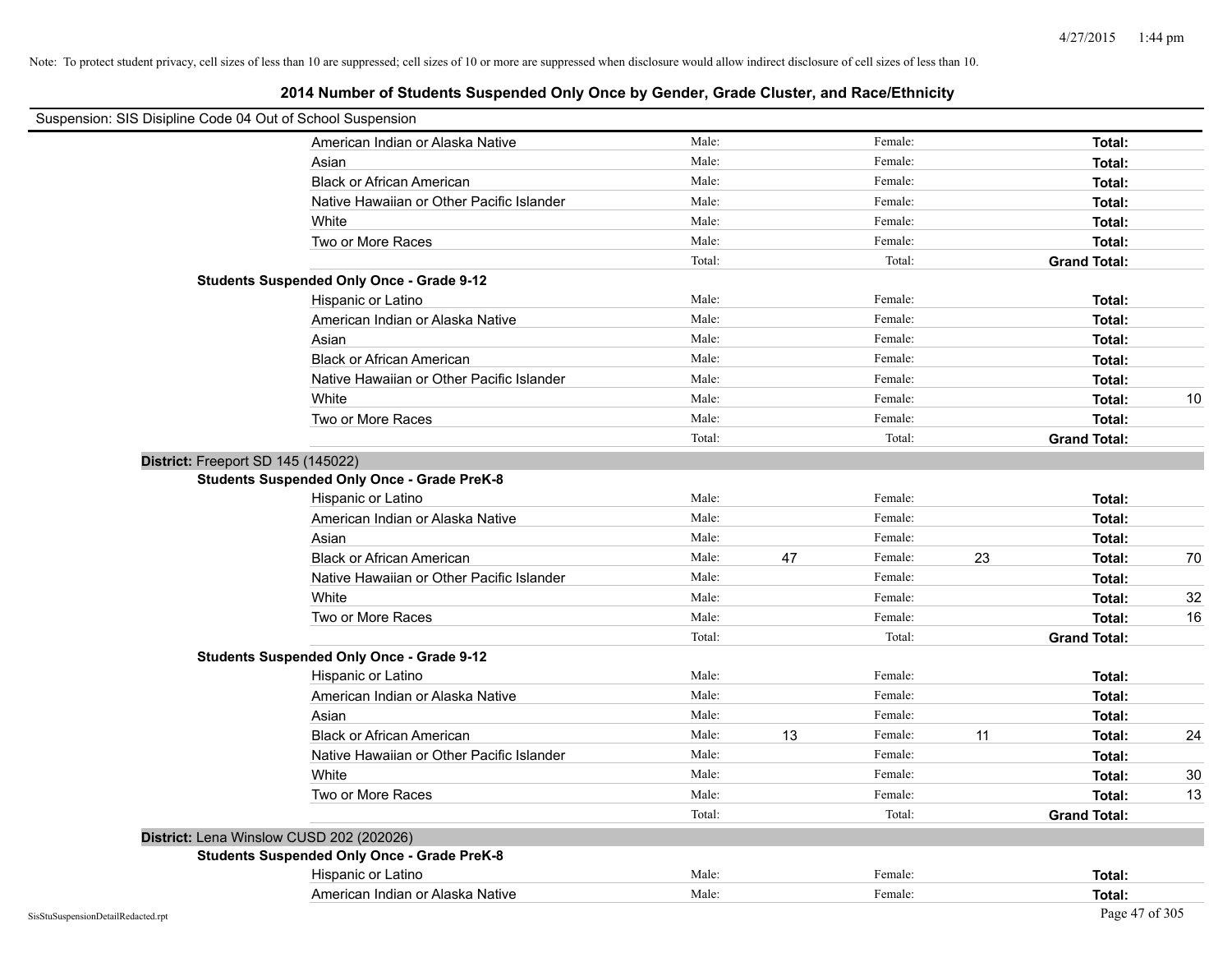# **2014 Number of Students Suspended Only Once by Gender, Grade Cluster, and Race/Ethnicity**

| Suspension: SIS Disipline Code 04 Out of School Suspension |                                                    |        |         |                     |
|------------------------------------------------------------|----------------------------------------------------|--------|---------|---------------------|
|                                                            | Asian                                              | Male:  | Female: | Total:              |
|                                                            | <b>Black or African American</b>                   | Male:  | Female: | Total:              |
|                                                            | Native Hawaiian or Other Pacific Islander          | Male:  | Female: | Total:              |
|                                                            | White                                              | Male:  | Female: | Total:              |
|                                                            | Two or More Races                                  | Male:  | Female: | Total:              |
|                                                            |                                                    | Total: | Total:  | <b>Grand Total:</b> |
|                                                            | <b>Students Suspended Only Once - Grade 9-12</b>   |        |         |                     |
|                                                            | Hispanic or Latino                                 | Male:  | Female: | Total:              |
|                                                            | American Indian or Alaska Native                   | Male:  | Female: | Total:              |
|                                                            | Asian                                              | Male:  | Female: | Total:              |
|                                                            | <b>Black or African American</b>                   | Male:  | Female: | Total:              |
|                                                            | Native Hawaiian or Other Pacific Islander          | Male:  | Female: | Total:              |
|                                                            | White                                              | Male:  | Female: | Total:              |
|                                                            | Two or More Races                                  | Male:  | Female: | Total:              |
|                                                            |                                                    | Total: | Total:  | <b>Grand Total:</b> |
| District: Orangeville CUSD 203 (203026)                    |                                                    |        |         |                     |
|                                                            | <b>Students Suspended Only Once - Grade PreK-8</b> |        |         |                     |
|                                                            | Hispanic or Latino                                 | Male:  | Female: | Total:              |
|                                                            | American Indian or Alaska Native                   | Male:  | Female: | Total:              |
|                                                            | Asian                                              | Male:  | Female: | Total:              |
|                                                            | <b>Black or African American</b>                   | Male:  | Female: | Total:              |
|                                                            | Native Hawaiian or Other Pacific Islander          | Male:  | Female: | Total:              |
|                                                            | White                                              | Male:  | Female: | Total:              |
|                                                            | Two or More Races                                  | Male:  | Female: | Total:              |
|                                                            |                                                    | Total: | Total:  | <b>Grand Total:</b> |
|                                                            | <b>Students Suspended Only Once - Grade 9-12</b>   |        |         |                     |
|                                                            | Hispanic or Latino                                 | Male:  | Female: | Total:              |
|                                                            | American Indian or Alaska Native                   | Male:  | Female: | Total:              |
|                                                            | Asian                                              | Male:  | Female: | Total:              |
|                                                            | <b>Black or African American</b>                   | Male:  | Female: | Total:              |
|                                                            | Native Hawaiian or Other Pacific Islander          | Male:  | Female: | Total:              |
|                                                            | White                                              | Male:  | Female: | Total:              |
|                                                            | Two or More Races                                  | Male:  | Female: | Total:              |
|                                                            |                                                    | Total: | Total:  | <b>Grand Total:</b> |

**Region:** Champaign/Ford ROE (09)

**County:** Champaign (010)

**District:** Champaign CUSD 4 (004026)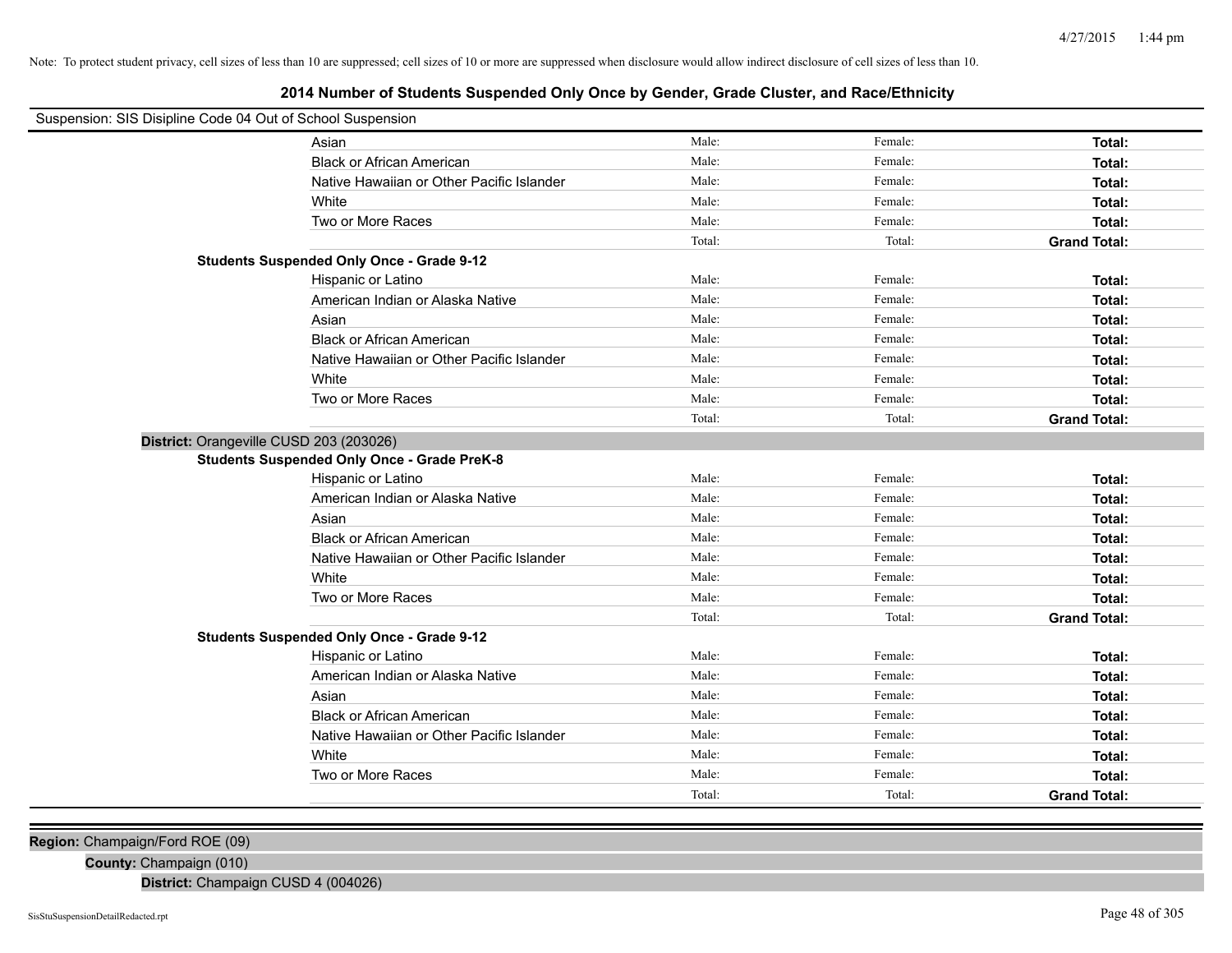| Suspension: SIS Disipline Code 04 Out of School Suspension |                                                    |        |     |         |    |                     |     |
|------------------------------------------------------------|----------------------------------------------------|--------|-----|---------|----|---------------------|-----|
|                                                            | <b>Students Suspended Only Once - Grade PreK-8</b> |        |     |         |    |                     |     |
|                                                            | Hispanic or Latino                                 | Male:  |     | Female: |    | Total:              | 15  |
|                                                            | American Indian or Alaska Native                   | Male:  |     | Female: |    | Total:              |     |
|                                                            | Asian                                              | Male:  |     | Female: |    | Total:              |     |
|                                                            | <b>Black or African American</b>                   | Male:  | 136 | Female: | 72 | Total:              | 208 |
|                                                            | Native Hawaiian or Other Pacific Islander          | Male:  |     | Female: |    | Total:              |     |
|                                                            | White                                              | Male:  |     | Female: |    | Total:              | 54  |
|                                                            | Two or More Races                                  | Male:  |     | Female: |    | Total:              | 18  |
|                                                            |                                                    | Total: |     | Total:  |    | <b>Grand Total:</b> |     |
|                                                            | <b>Students Suspended Only Once - Grade 9-12</b>   |        |     |         |    |                     |     |
|                                                            | Hispanic or Latino                                 | Male:  |     | Female: |    | Total:              |     |
|                                                            | American Indian or Alaska Native                   | Male:  |     | Female: |    | Total:              |     |
|                                                            | Asian                                              | Male:  |     | Female: |    | Total:              |     |
|                                                            | <b>Black or African American</b>                   | Male:  | 41  | Female: | 26 | Total:              | 67  |
|                                                            | Native Hawaiian or Other Pacific Islander          | Male:  |     | Female: |    | Total:              |     |
|                                                            | White                                              | Male:  |     | Female: |    | Total:              | 15  |
|                                                            | Two or More Races                                  | Male:  |     | Female: |    | Total:              |     |
|                                                            |                                                    | Total: |     | Total:  |    | <b>Grand Total:</b> |     |
|                                                            | District: Cunningham Childrens Home (006700)       |        |     |         |    |                     |     |
|                                                            | <b>Students Suspended Only Once - Grade 9-12</b>   |        |     |         |    |                     |     |
|                                                            | Hispanic or Latino                                 | Male:  |     | Female: |    | Total:              |     |
|                                                            | American Indian or Alaska Native                   | Male:  |     | Female: |    | Total:              |     |
|                                                            | Asian                                              | Male:  |     | Female: |    | Total:              |     |
|                                                            | <b>Black or African American</b>                   | Male:  |     | Female: |    | Total:              |     |
|                                                            | Native Hawaiian or Other Pacific Islander          | Male:  |     | Female: |    | Total:              |     |
|                                                            | White                                              | Male:  |     | Female: |    | Total:              |     |
|                                                            | Two or More Races                                  | Male:  |     | Female: |    | Total:              |     |
|                                                            |                                                    | Total: |     | Total:  |    | <b>Grand Total:</b> |     |
| District: Fisher CUSD 1 (001026)                           |                                                    |        |     |         |    |                     |     |
|                                                            | <b>Students Suspended Only Once - Grade PreK-8</b> |        |     |         |    |                     |     |
|                                                            | Hispanic or Latino                                 | Male:  |     | Female: |    | Total:              |     |
|                                                            | American Indian or Alaska Native                   | Male:  |     | Female: |    | Total:              |     |
|                                                            | Asian                                              | Male:  |     | Female: |    | Total:              |     |
|                                                            | <b>Black or African American</b>                   | Male:  |     | Female: |    | Total:              |     |
|                                                            | Native Hawaiian or Other Pacific Islander          | Male:  |     | Female: |    | Total:              |     |
|                                                            | White                                              | Male:  |     | Female: |    | Total:              |     |
|                                                            | Two or More Races                                  | Male:  |     | Female: |    | Total:              |     |
|                                                            |                                                    | Total: |     | Total:  |    | <b>Grand Total:</b> |     |

**2014 Number of Students Suspended Only Once by Gender, Grade Cluster, and Race/Ethnicity**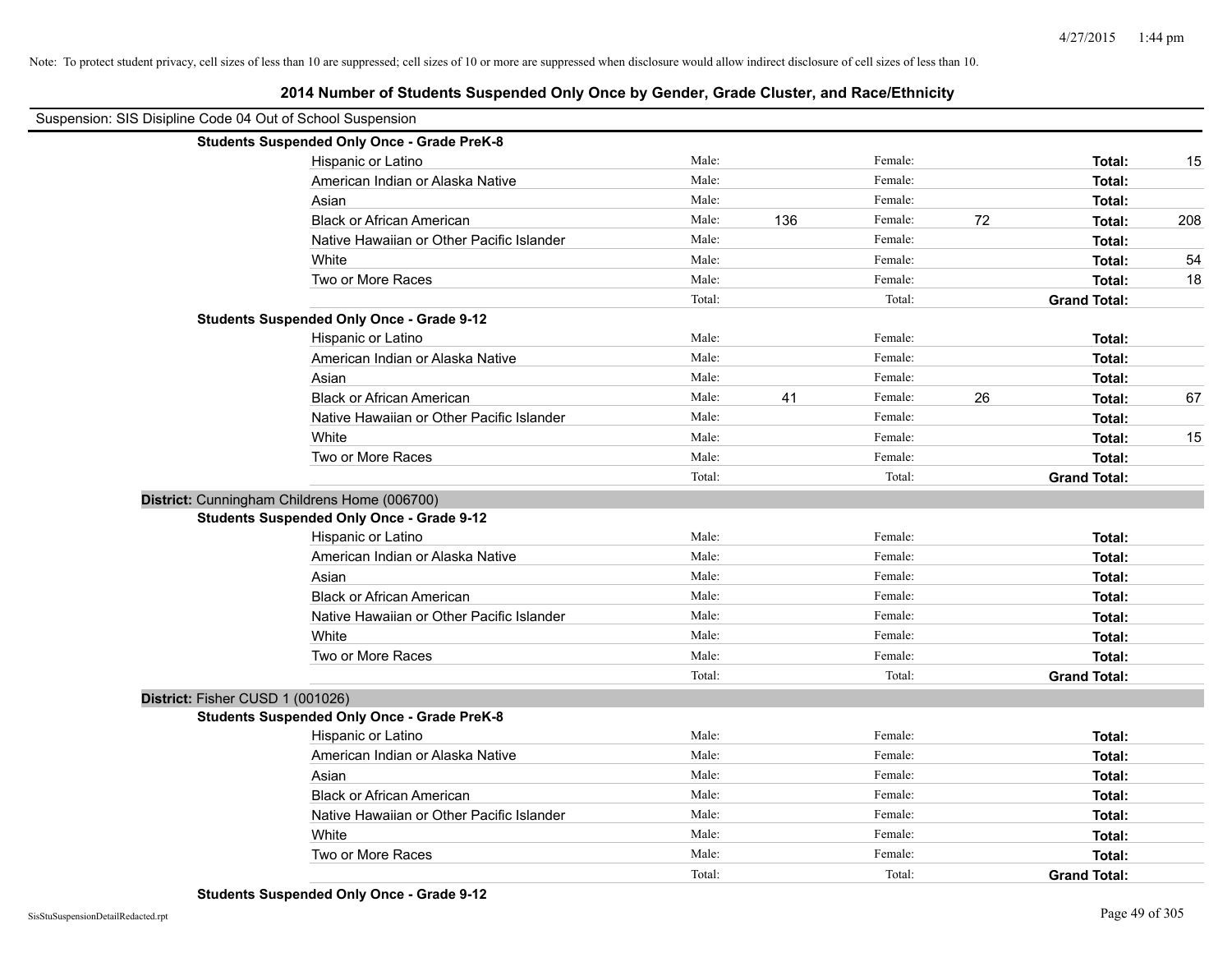# **2014 Number of Students Suspended Only Once by Gender, Grade Cluster, and Race/Ethnicity**

| Suspension: SIS Disipline Code 04 Out of School Suspension |                                                    |                 |                   |                               |
|------------------------------------------------------------|----------------------------------------------------|-----------------|-------------------|-------------------------------|
|                                                            | Hispanic or Latino                                 | Male:           | Female:           | Total:                        |
|                                                            | American Indian or Alaska Native                   | Male:           | Female:           | Total:                        |
|                                                            | Asian                                              | Male:           | Female:           | Total:                        |
|                                                            | <b>Black or African American</b>                   | Male:           | Female:           | Total:                        |
|                                                            | Native Hawaiian or Other Pacific Islander          | Male:           | Female:           | Total:                        |
|                                                            | White                                              | Male:           | Female:           | Total:                        |
|                                                            | Two or More Races                                  | Male:           | Female:           | Total:                        |
|                                                            |                                                    | Total:          | Total:            | <b>Grand Total:</b>           |
| District: Gifford CCSD 188 (188004)                        |                                                    |                 |                   |                               |
|                                                            | <b>Students Suspended Only Once - Grade PreK-8</b> |                 |                   |                               |
|                                                            | Hispanic or Latino                                 | Male:           | Female:           | Total:                        |
|                                                            | American Indian or Alaska Native                   | Male:           | Female:           | Total:                        |
|                                                            | Asian                                              | Male:           | Female:           | Total:                        |
|                                                            | <b>Black or African American</b>                   | Male:           | Female:           | Total:                        |
|                                                            | Native Hawaiian or Other Pacific Islander          | Male:           | Female:           | Total:                        |
|                                                            | White                                              | Male:           | Female:           | Total:                        |
|                                                            | Two or More Races                                  | Male:           | Female:           | Total:                        |
|                                                            |                                                    | Total:          | Total:            | <b>Grand Total:</b>           |
| District: Heritage CUSD 8 (008026)                         |                                                    |                 |                   |                               |
|                                                            | <b>Students Suspended Only Once - Grade PreK-8</b> |                 |                   |                               |
|                                                            | Hispanic or Latino                                 | Male:           | Female:           | Total:                        |
|                                                            | American Indian or Alaska Native                   | Male:           | Female:           | Total:                        |
|                                                            | Asian                                              | Male:           | Female:           | Total:                        |
|                                                            | <b>Black or African American</b>                   | Male:           | Female:           | Total:                        |
|                                                            | Native Hawaiian or Other Pacific Islander          | Male:           | Female:           | Total:                        |
|                                                            | White                                              | Male:           | Female:           | Total:                        |
|                                                            | Two or More Races                                  | Male:           | Female:           | Total:                        |
|                                                            |                                                    | Total:          | Total:            | <b>Grand Total:</b>           |
|                                                            | <b>Students Suspended Only Once - Grade 9-12</b>   |                 |                   |                               |
|                                                            | Hispanic or Latino                                 | Male:           | Female:           | Total:                        |
|                                                            | American Indian or Alaska Native                   | Male:           | Female:           | Total:                        |
|                                                            | Asian                                              | Male:           | Female:           | Total:                        |
|                                                            | <b>Black or African American</b>                   | Male:           | Female:           | Total:                        |
|                                                            | Native Hawaiian or Other Pacific Islander          | Male:           | Female:           | Total:                        |
|                                                            | White                                              | Male:           | Female:           | Total:                        |
|                                                            |                                                    |                 |                   |                               |
|                                                            | Two or More Races                                  | Male:<br>Total: | Female:<br>Total: | Total:<br><b>Grand Total:</b> |

**District:** Mahomet-Seymour CUSD 3 (003026)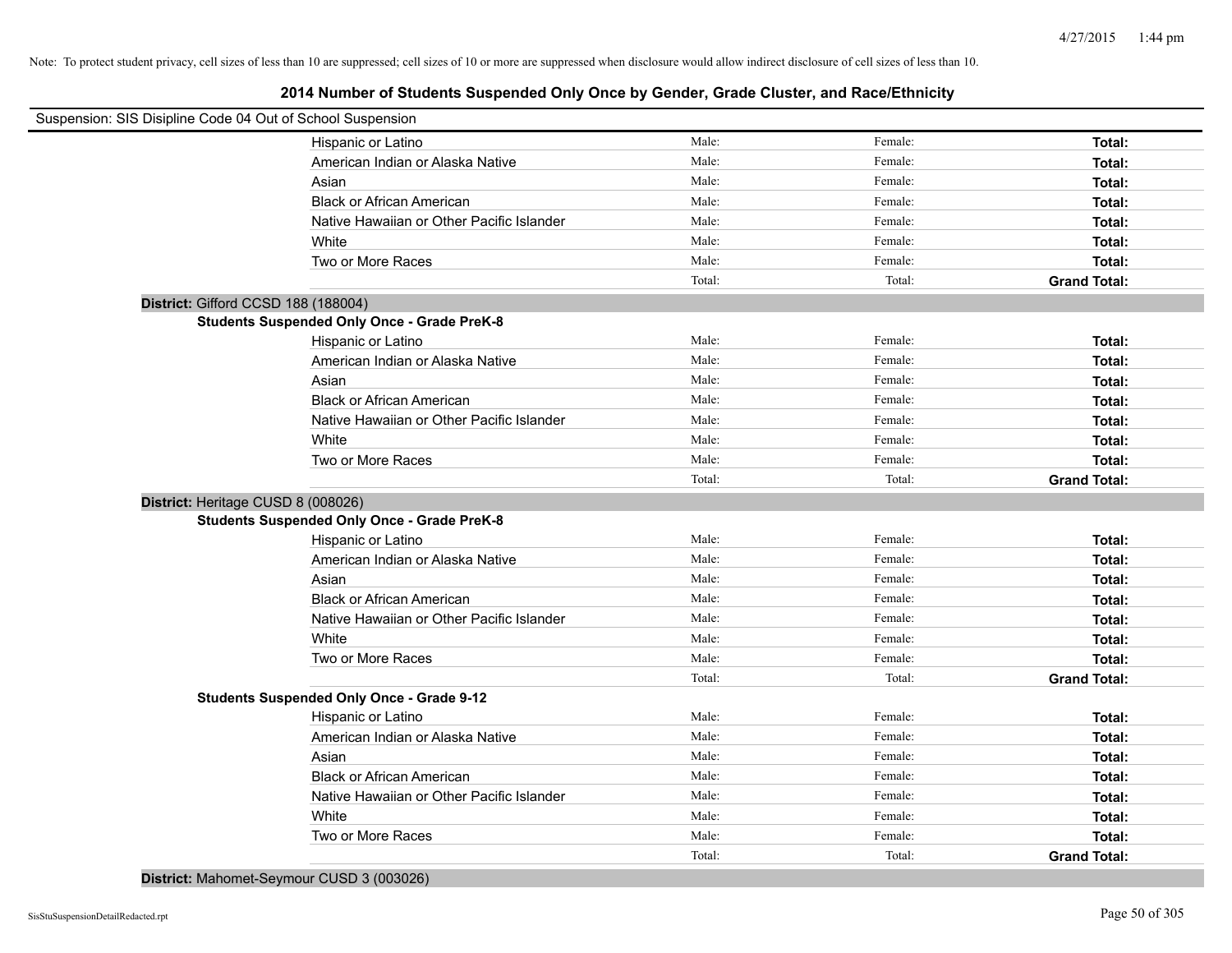|                                                            | 2014 Number of Students Suspended Only Once by Gender, Grade Cluster, and Race/Ethnicity |        |    |         |    |                     |    |
|------------------------------------------------------------|------------------------------------------------------------------------------------------|--------|----|---------|----|---------------------|----|
| Suspension: SIS Disipline Code 04 Out of School Suspension |                                                                                          |        |    |         |    |                     |    |
|                                                            | <b>Students Suspended Only Once - Grade PreK-8</b>                                       |        |    |         |    |                     |    |
|                                                            | Hispanic or Latino                                                                       | Male:  |    | Female: |    | Total:              |    |
|                                                            | American Indian or Alaska Native                                                         | Male:  |    | Female: |    | Total:              |    |
|                                                            | Asian                                                                                    | Male:  |    | Female: |    | Total:              |    |
|                                                            | <b>Black or African American</b>                                                         | Male:  |    | Female: |    | Total:              |    |
|                                                            | Native Hawaiian or Other Pacific Islander                                                | Male:  |    | Female: |    | Total:              |    |
|                                                            | White                                                                                    | Male:  |    | Female: |    | Total:              | 12 |
|                                                            | Two or More Races                                                                        | Male:  |    | Female: |    | Total:              |    |
|                                                            |                                                                                          | Total: |    | Total:  |    | <b>Grand Total:</b> |    |
|                                                            | <b>Students Suspended Only Once - Grade 9-12</b>                                         |        |    |         |    |                     |    |
|                                                            | Hispanic or Latino                                                                       | Male:  |    | Female: |    | Total:              |    |
|                                                            | American Indian or Alaska Native                                                         | Male:  |    | Female: |    | Total:              |    |
|                                                            | Asian                                                                                    | Male:  |    | Female: |    | Total:              |    |
|                                                            | <b>Black or African American</b>                                                         | Male:  |    | Female: |    | Total:              |    |
|                                                            | Native Hawaiian or Other Pacific Islander                                                | Male:  |    | Female: |    | Total:              |    |
|                                                            | White                                                                                    | Male:  |    | Female: |    | Total:              | 22 |
|                                                            | Two or More Races                                                                        | Male:  |    | Female: |    | Total:              |    |
|                                                            |                                                                                          | Total: |    | Total:  |    | <b>Grand Total:</b> |    |
|                                                            | District: Non-Public School (0080)                                                       |        |    |         |    |                     |    |
|                                                            | <b>Students Suspended Only Once - Grade 9-12</b>                                         |        |    |         |    |                     |    |
|                                                            | Hispanic or Latino                                                                       | Male:  |    | Female: |    | Total:              |    |
|                                                            | American Indian or Alaska Native                                                         | Male:  |    | Female: |    | Total:              |    |
|                                                            | Asian                                                                                    | Male:  |    | Female: |    | Total:              |    |
|                                                            | <b>Black or African American</b>                                                         | Male:  |    | Female: |    | Total:              |    |
|                                                            | Native Hawaiian or Other Pacific Islander                                                | Male:  |    | Female: |    | Total:              |    |
|                                                            | White                                                                                    | Male:  |    | Female: |    | Total:              |    |
|                                                            | Two or More Races                                                                        | Male:  |    | Female: |    | Total:              |    |
|                                                            |                                                                                          | Total: |    | Total:  |    | <b>Grand Total:</b> |    |
|                                                            | District: Rantoul City SD 137 (137002)                                                   |        |    |         |    |                     |    |
|                                                            | <b>Students Suspended Only Once - Grade PreK-8</b>                                       |        |    |         |    |                     |    |
|                                                            | Hispanic or Latino                                                                       | Male:  |    | Female: |    | Total:              | 21 |
|                                                            | American Indian or Alaska Native                                                         | Male:  |    | Female: |    | Total:              |    |
|                                                            | Asian                                                                                    | Male:  |    | Female: |    | Total:              |    |
|                                                            | <b>Black or African American</b>                                                         | Male:  | 38 | Female: | 18 | Total:              | 56 |
|                                                            | Native Hawaiian or Other Pacific Islander                                                | Male:  |    | Female: |    | Total:              |    |
|                                                            | White                                                                                    | Male:  |    | Female: |    | Total:              | 28 |
|                                                            | Two or More Races                                                                        | Male:  |    | Female: |    | Total:              |    |
|                                                            |                                                                                          | Total: |    | Total:  |    | <b>Grand Total:</b> |    |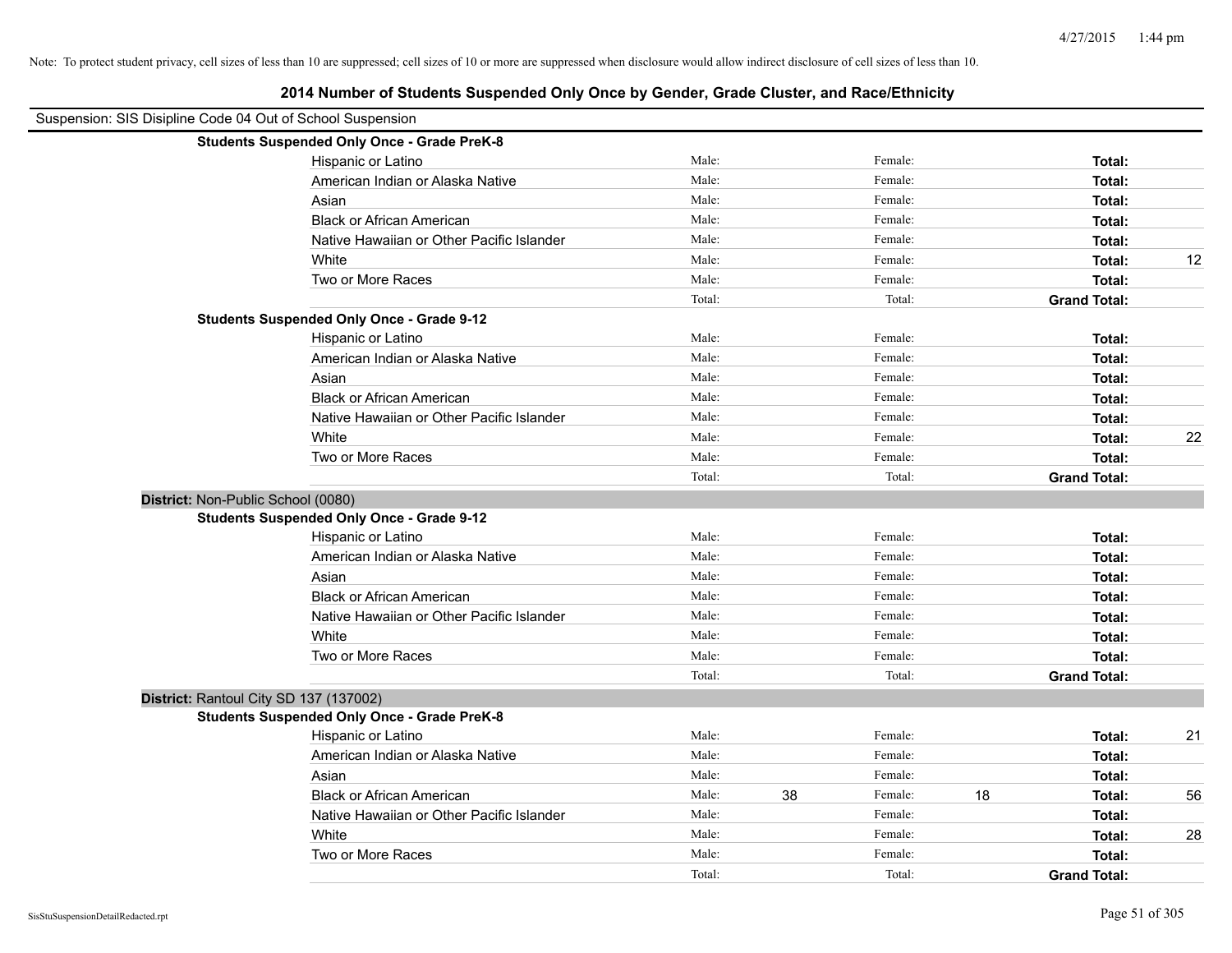# **2014 Number of Students Suspended Only Once by Gender, Grade Cluster, and Race/Ethnicity**

| Suspension: SIS Disipline Code 04 Out of School Suspension |                                                    |        |    |         |    |                     |    |
|------------------------------------------------------------|----------------------------------------------------|--------|----|---------|----|---------------------|----|
|                                                            | District: Rantoul Township HSD 193 (193017)        |        |    |         |    |                     |    |
|                                                            | <b>Students Suspended Only Once - Grade 9-12</b>   |        |    |         |    |                     |    |
|                                                            | Hispanic or Latino                                 | Male:  |    | Female: |    | Total:              |    |
|                                                            | American Indian or Alaska Native                   | Male:  |    | Female: |    | Total:              |    |
|                                                            | Asian                                              | Male:  |    | Female: |    | Total:              |    |
|                                                            | <b>Black or African American</b>                   | Male:  | 13 | Female: | 16 | Total:              | 29 |
|                                                            | Native Hawaiian or Other Pacific Islander          | Male:  |    | Female: |    | Total:              |    |
|                                                            | White                                              | Male:  |    | Female: |    | Total:              | 24 |
|                                                            | Two or More Races                                  | Male:  |    | Female: |    | Total:              |    |
|                                                            |                                                    | Total: | 35 | Total:  | 28 | <b>Grand Total:</b> | 63 |
| District: St Joseph CCSD 169 (169004)                      |                                                    |        |    |         |    |                     |    |
|                                                            | <b>Students Suspended Only Once - Grade PreK-8</b> |        |    |         |    |                     |    |
|                                                            | Hispanic or Latino                                 | Male:  |    | Female: |    | Total:              |    |
|                                                            | American Indian or Alaska Native                   | Male:  |    | Female: |    | Total:              |    |
|                                                            | Asian                                              | Male:  |    | Female: |    | Total:              |    |
|                                                            | <b>Black or African American</b>                   | Male:  |    | Female: |    | Total:              |    |
|                                                            | Native Hawaiian or Other Pacific Islander          | Male:  |    | Female: |    | Total:              |    |
|                                                            | White                                              | Male:  |    | Female: |    | Total:              |    |
|                                                            | Two or More Races                                  | Male:  |    | Female: |    | Total:              |    |
|                                                            |                                                    | Total: |    | Total:  |    | <b>Grand Total:</b> |    |
|                                                            | District: St Joseph Ogden CHSD 305 (305016)        |        |    |         |    |                     |    |
|                                                            | <b>Students Suspended Only Once - Grade 9-12</b>   |        |    |         |    |                     |    |
|                                                            | Hispanic or Latino                                 | Male:  |    | Female: |    | Total:              |    |
|                                                            | American Indian or Alaska Native                   | Male:  |    | Female: |    | Total:              |    |
|                                                            | Asian                                              | Male:  |    | Female: |    | Total:              |    |
|                                                            | <b>Black or African American</b>                   | Male:  |    | Female: |    | Total:              |    |
|                                                            | Native Hawaiian or Other Pacific Islander          | Male:  |    | Female: |    | Total:              |    |
|                                                            | White                                              | Male:  |    | Female: |    | Total:              | 10 |
|                                                            | Two or More Races                                  | Male:  |    | Female: |    | Total:              |    |
|                                                            |                                                    | Total: |    | Total:  |    | <b>Grand Total:</b> |    |
| District: Thomasboro CCSD 130 (130004)                     |                                                    |        |    |         |    |                     |    |
|                                                            | <b>Students Suspended Only Once - Grade PreK-8</b> |        |    |         |    |                     |    |
|                                                            | Hispanic or Latino                                 | Male:  |    | Female: |    | Total:              |    |
|                                                            | American Indian or Alaska Native                   | Male:  |    | Female: |    | Total:              |    |
|                                                            | Asian                                              | Male:  |    | Female: |    | Total:              |    |
|                                                            | <b>Black or African American</b>                   | Male:  |    | Female: |    | Total:              |    |
|                                                            | Native Hawaiian or Other Pacific Islander          | Male:  |    | Female: |    | Total:              |    |
|                                                            | White                                              | Male:  |    | Female: |    | Total:              |    |

 $\overline{\phantom{0}}$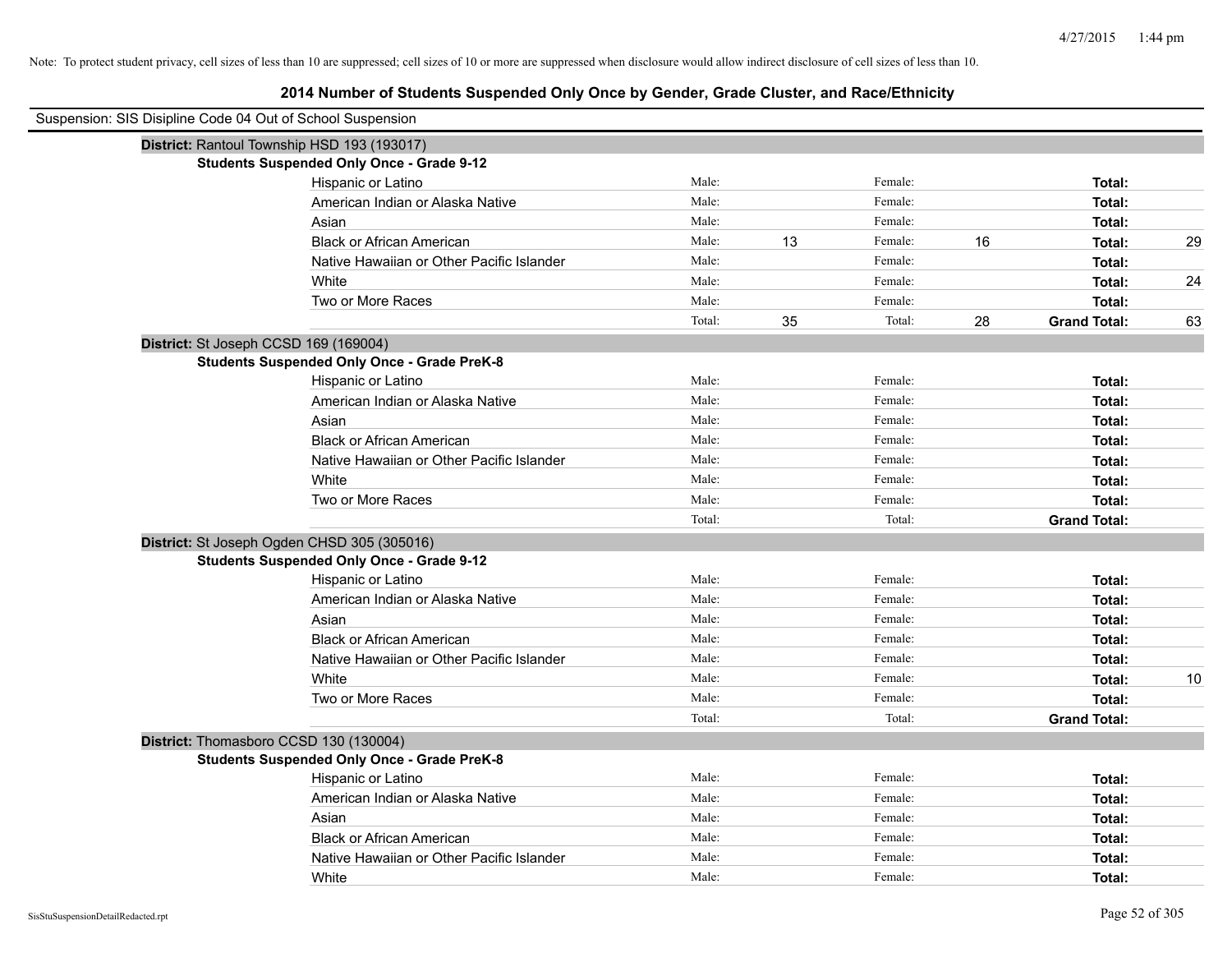| Suspension: SIS Disipline Code 04 Out of School Suspension |        |    |         |                     |        |    |
|------------------------------------------------------------|--------|----|---------|---------------------|--------|----|
| Two or More Races                                          | Male:  |    | Female: |                     | Total: |    |
|                                                            | Total: |    | Total:  | <b>Grand Total:</b> |        |    |
| District: Tolono CUSD 7 (007026)                           |        |    |         |                     |        |    |
| <b>Students Suspended Only Once - Grade PreK-8</b>         |        |    |         |                     |        |    |
| Hispanic or Latino                                         | Male:  |    | Female: |                     | Total: |    |
| American Indian or Alaska Native                           | Male:  |    | Female: |                     | Total: |    |
| Asian                                                      | Male:  |    | Female: |                     | Total: |    |
| <b>Black or African American</b>                           | Male:  |    | Female: |                     | Total: |    |
| Native Hawaiian or Other Pacific Islander                  | Male:  |    | Female: |                     | Total: |    |
| White                                                      | Male:  |    | Female: |                     | Total: | 12 |
| Two or More Races                                          | Male:  |    | Female: |                     | Total: |    |
|                                                            | Total: |    | Total:  | <b>Grand Total:</b> |        |    |
| <b>Students Suspended Only Once - Grade 9-12</b>           |        |    |         |                     |        |    |
| Hispanic or Latino                                         | Male:  |    | Female: |                     | Total: |    |
| American Indian or Alaska Native                           | Male:  |    | Female: |                     | Total: |    |
| Asian                                                      | Male:  |    | Female: |                     | Total: |    |
| <b>Black or African American</b>                           | Male:  |    | Female: |                     | Total: |    |
| Native Hawaiian or Other Pacific Islander                  | Male:  |    | Female: |                     | Total: |    |
| White                                                      | Male:  |    | Female: |                     | Total: | 19 |
| Two or More Races                                          | Male:  |    | Female: |                     | Total: |    |
|                                                            | Total: |    | Total:  | <b>Grand Total:</b> |        |    |
| District: Universal Health System (017200)                 |        |    |         |                     |        |    |
| <b>Students Suspended Only Once - Grade PreK-8</b>         |        |    |         |                     |        |    |
| Hispanic or Latino                                         | Male:  |    | Female: |                     | Total: |    |
| American Indian or Alaska Native                           | Male:  |    | Female: |                     | Total: |    |
| Asian                                                      | Male:  |    | Female: |                     | Total: |    |
| <b>Black or African American</b>                           | Male:  |    | Female: |                     | Total: |    |
| Native Hawaiian or Other Pacific Islander                  | Male:  |    | Female: |                     | Total: |    |
| White                                                      | Male:  |    | Female: |                     | Total: |    |
| Two or More Races                                          | Male:  |    | Female: |                     | Total: |    |
|                                                            | Total: |    | Total:  | <b>Grand Total:</b> |        |    |
| District: Urbana SD 116 (116022)                           |        |    |         |                     |        |    |
| <b>Students Suspended Only Once - Grade PreK-8</b>         |        |    |         |                     |        |    |
| Hispanic or Latino                                         | Male:  |    | Female: |                     | Total: |    |
| American Indian or Alaska Native                           | Male:  |    | Female: |                     | Total: |    |
| Asian                                                      | Male:  |    | Female: |                     | Total: |    |
| <b>Black or African American</b>                           | Male:  | 50 | Female: | 23                  | Total: | 73 |
| Native Hawaiian or Other Pacific Islander                  | Male:  |    | Female: |                     | Total: |    |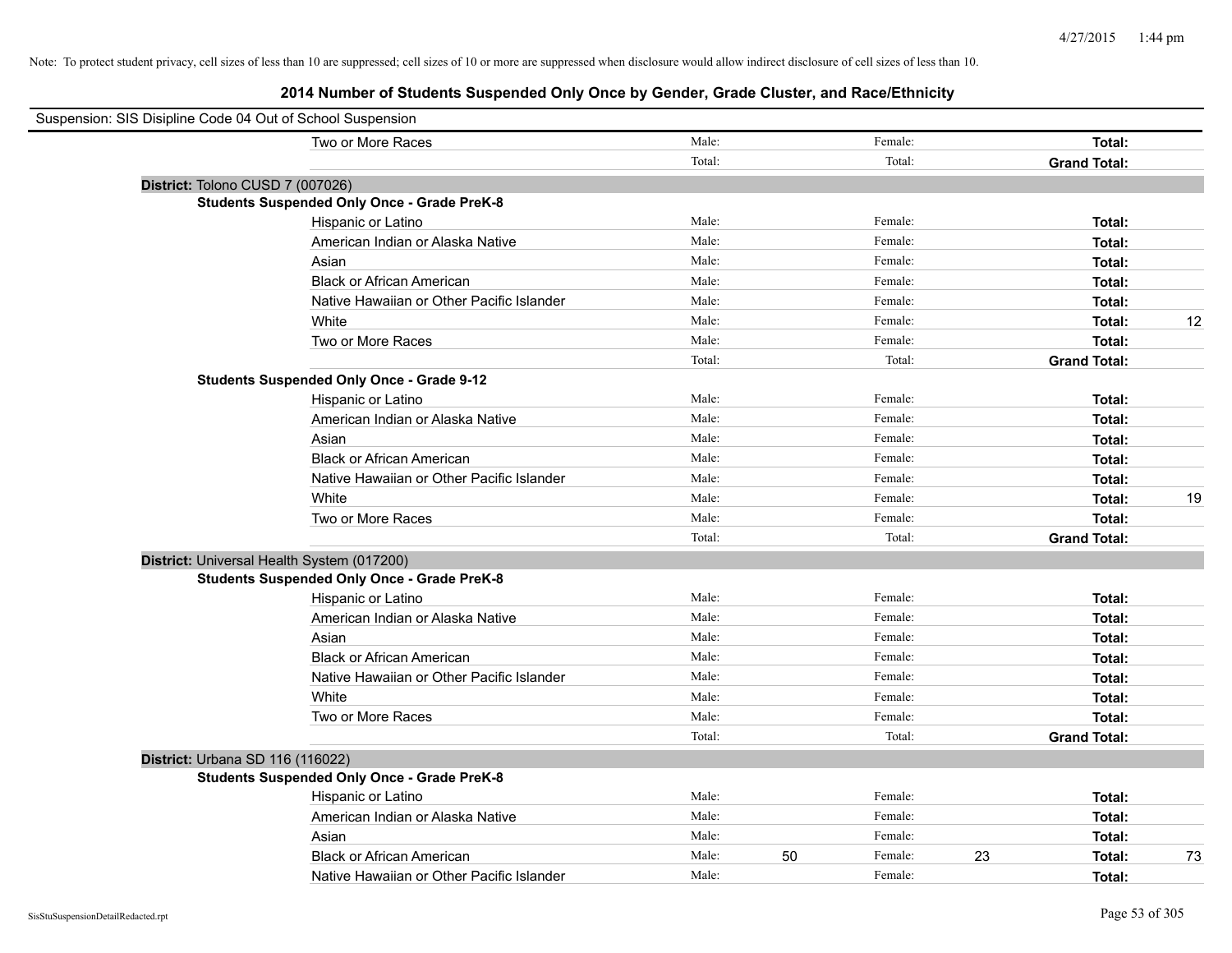|                                    | Suspension: SIS Disipline Code 04 Out of School Suspension |        |    |         |    |                     |     |
|------------------------------------|------------------------------------------------------------|--------|----|---------|----|---------------------|-----|
|                                    | White                                                      | Male:  |    | Female: |    | Total:              | 19  |
|                                    | Two or More Races                                          | Male:  |    | Female: |    | Total:              |     |
|                                    |                                                            | Total: | 70 | Total:  | 35 | <b>Grand Total:</b> | 105 |
|                                    | <b>Students Suspended Only Once - Grade 9-12</b>           |        |    |         |    |                     |     |
|                                    | Hispanic or Latino                                         | Male:  |    | Female: |    | Total:              |     |
|                                    | American Indian or Alaska Native                           | Male:  |    | Female: |    | Total:              |     |
|                                    | Asian                                                      | Male:  |    | Female: |    | Total:              |     |
|                                    | <b>Black or African American</b>                           | Male:  | 27 | Female: | 14 | Total:              | 41  |
|                                    | Native Hawaiian or Other Pacific Islander                  | Male:  |    | Female: |    | Total:              |     |
|                                    | White                                                      | Male:  |    | Female: |    | Total:              | 18  |
|                                    | Two or More Races                                          | Male:  |    | Female: |    | Total:              |     |
|                                    |                                                            | Total: |    | Total:  |    | <b>Grand Total:</b> |     |
| County: Ford (027)                 |                                                            |        |    |         |    |                     |     |
|                                    | District: Gibson City-Melvin-Sibley CUSD 5 (005026)        |        |    |         |    |                     |     |
|                                    | <b>Students Suspended Only Once - Grade PreK-8</b>         |        |    |         |    |                     |     |
|                                    | Hispanic or Latino                                         | Male:  |    | Female: |    | Total:              |     |
|                                    | American Indian or Alaska Native                           | Male:  |    | Female: |    | Total:              |     |
|                                    | Asian                                                      | Male:  |    | Female: |    | Total:              |     |
|                                    | <b>Black or African American</b>                           | Male:  |    | Female: |    | Total:              |     |
|                                    | Native Hawaiian or Other Pacific Islander                  | Male:  |    | Female: |    | Total:              |     |
|                                    | White                                                      | Male:  |    | Female: |    | Total:              |     |
|                                    | Two or More Races                                          | Male:  |    | Female: |    | Total:              |     |
|                                    |                                                            | Total: |    | Total:  |    | <b>Grand Total:</b> |     |
|                                    | <b>Students Suspended Only Once - Grade 9-12</b>           |        |    |         |    |                     |     |
|                                    | Hispanic or Latino                                         | Male:  |    | Female: |    | Total:              |     |
|                                    | American Indian or Alaska Native                           | Male:  |    | Female: |    | Total:              |     |
|                                    | Asian                                                      | Male:  |    | Female: |    | Total:              |     |
|                                    | <b>Black or African American</b>                           | Male:  |    | Female: |    | Total:              |     |
|                                    | Native Hawaiian or Other Pacific Islander                  | Male:  |    | Female: |    | Total:              |     |
|                                    | White                                                      | Male:  |    | Female: |    | Total:              |     |
|                                    | Two or More Races                                          | Male:  |    | Female: |    | Total:              |     |
|                                    |                                                            | Total: |    | Total:  |    | <b>Grand Total:</b> |     |
|                                    | District: Paxton-Buckley-Loda CUD 10 (010026)              |        |    |         |    |                     |     |
|                                    | <b>Students Suspended Only Once - Grade PreK-8</b>         |        |    |         |    |                     |     |
|                                    | Hispanic or Latino                                         | Male:  |    | Female: |    | Total:              |     |
|                                    | American Indian or Alaska Native                           | Male:  |    | Female: |    | Total:              |     |
|                                    | Asian                                                      | Male:  |    | Female: |    | Total:              |     |
|                                    | <b>Black or African American</b>                           | Male:  |    | Female: |    | Total:              |     |
|                                    | Native Hawaiian or Other Pacific Islander                  | Male:  |    | Female: |    | Total:              |     |
| SisStuSuspensionDetailRedacted.rpt |                                                            |        |    |         |    | Page 54 of 305      |     |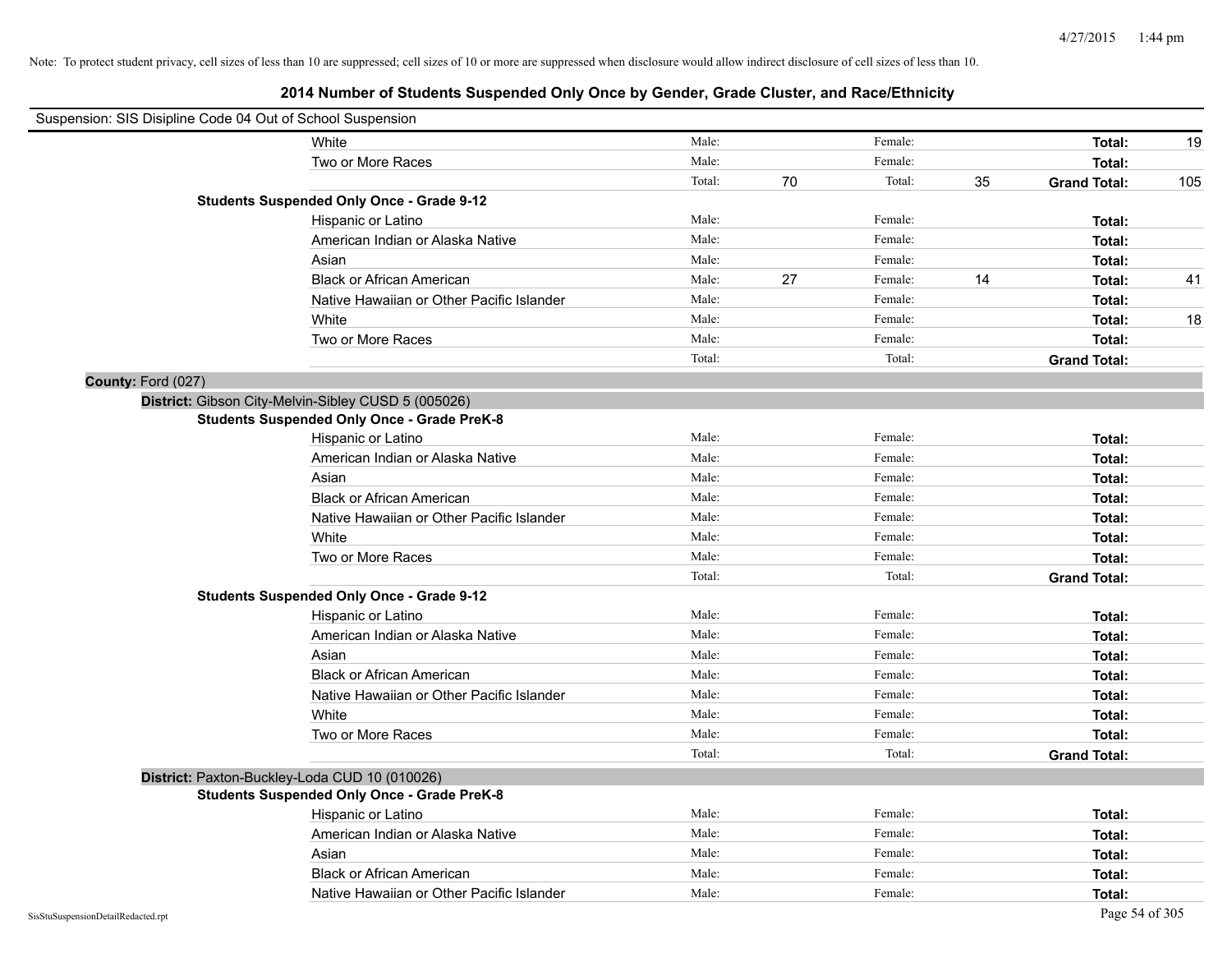| Suspension: SIS Disipline Code 04 Out of School Suspension |                                                    |        |         |                     |
|------------------------------------------------------------|----------------------------------------------------|--------|---------|---------------------|
|                                                            | White                                              | Male:  | Female: | Total:<br>15        |
|                                                            | Two or More Races                                  | Male:  | Female: | Total:              |
|                                                            |                                                    | Total: | Total:  | <b>Grand Total:</b> |
|                                                            | <b>Students Suspended Only Once - Grade 9-12</b>   |        |         |                     |
|                                                            | Hispanic or Latino                                 | Male:  | Female: | Total:              |
|                                                            | American Indian or Alaska Native                   | Male:  | Female: | Total:              |
|                                                            | Asian                                              | Male:  | Female: | Total:              |
|                                                            | <b>Black or African American</b>                   | Male:  | Female: | Total:              |
|                                                            | Native Hawaiian or Other Pacific Islander          | Male:  | Female: | Total:              |
|                                                            | White                                              | Male:  | Female: | 10<br>Total:        |
|                                                            | Two or More Races                                  | Male:  | Female: | Total:              |
|                                                            |                                                    | Total: | Total:  | <b>Grand Total:</b> |
| County: Non-Public School (000)                            |                                                    |        |         |                     |
|                                                            | District: Champaign/Ford ROE (000000)              |        |         |                     |
|                                                            | <b>Students Suspended Only Once - Grade PreK-8</b> |        |         |                     |
|                                                            | Hispanic or Latino                                 | Male:  | Female: | Total:              |
|                                                            | American Indian or Alaska Native                   | Male:  | Female: | Total:              |
|                                                            | Asian                                              | Male:  | Female: | Total:              |
|                                                            | <b>Black or African American</b>                   | Male:  | Female: | Total:              |
|                                                            | Native Hawaiian or Other Pacific Islander          | Male:  | Female: | Total:              |
|                                                            | White                                              | Male:  | Female: | Total:              |
|                                                            | Two or More Races                                  | Male:  | Female: | Total:              |
|                                                            |                                                    | Total: | Total:  | <b>Grand Total:</b> |
|                                                            | <b>Students Suspended Only Once - Grade 9-12</b>   |        |         |                     |
|                                                            | Hispanic or Latino                                 | Male:  | Female: | Total:              |
|                                                            | American Indian or Alaska Native                   | Male:  | Female: | Total:              |
|                                                            | Asian                                              | Male:  | Female: | Total:              |
|                                                            | <b>Black or African American</b>                   | Male:  | Female: | Total:              |
|                                                            | Native Hawaiian or Other Pacific Islander          | Male:  | Female: | Total:              |
|                                                            | White                                              | Male:  | Female: | Total:              |
|                                                            | Two or More Races                                  | Male:  | Female: | Total:              |
|                                                            |                                                    | Total: | Total:  | <b>Grand Total:</b> |
|                                                            |                                                    |        |         |                     |
| Region: Christian/Montgomery ROE (10)                      |                                                    |        |         |                     |
| County: Christian (011)                                    |                                                    |        |         |                     |
| District: Edinburg CUSD 4 (004026)                         |                                                    |        |         |                     |
|                                                            | <b>Students Suspended Only Once - Grade PreK-8</b> |        |         |                     |
|                                                            | Hispanic or Latino                                 | Male:  | Female: | Total:              |
|                                                            |                                                    |        |         |                     |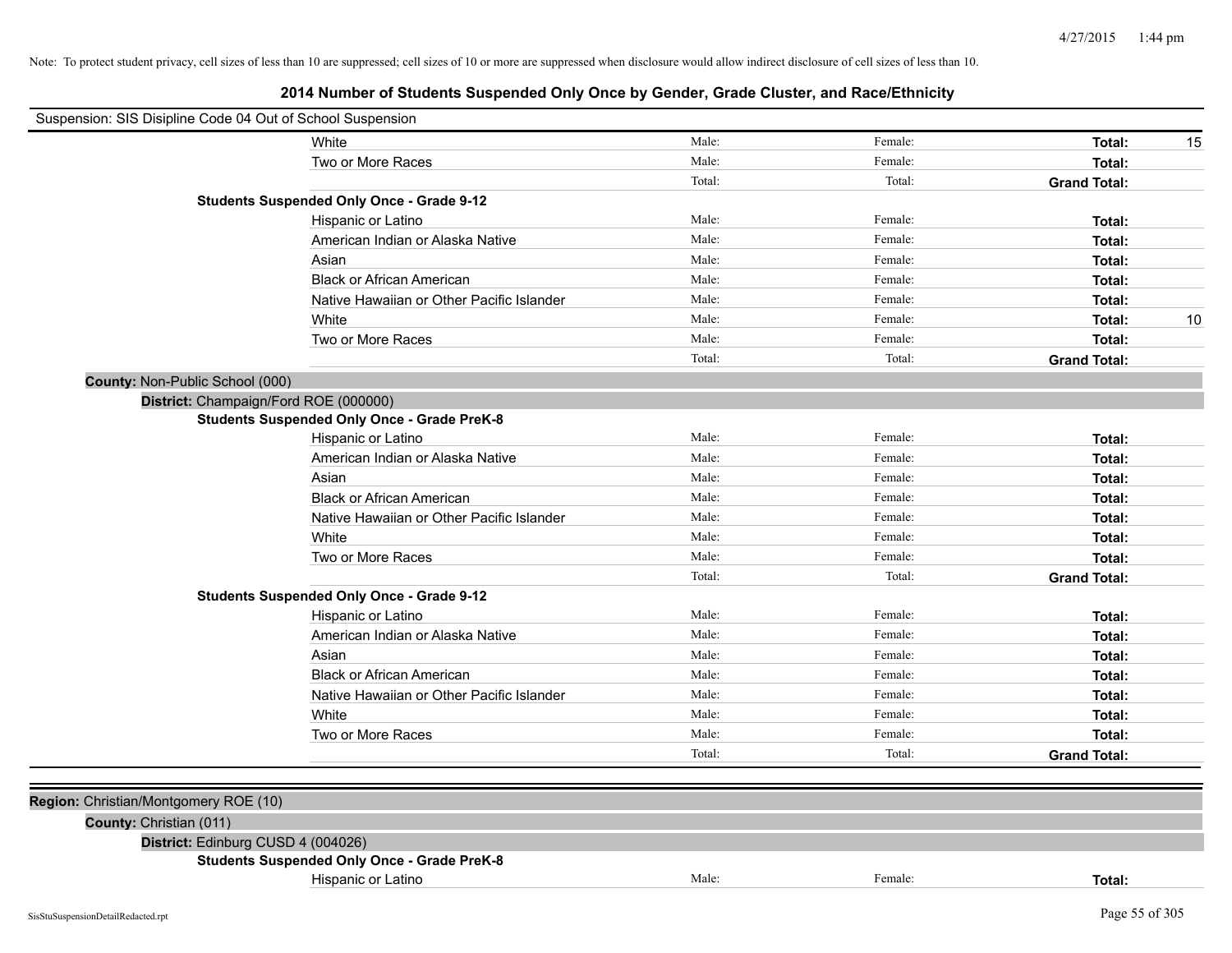| Suspension: SIS Disipline Code 04 Out of School Suspension |                                                    |        |         |                     |
|------------------------------------------------------------|----------------------------------------------------|--------|---------|---------------------|
|                                                            | American Indian or Alaska Native                   | Male:  | Female: | Total:              |
|                                                            | Asian                                              | Male:  | Female: | Total:              |
|                                                            | <b>Black or African American</b>                   | Male:  | Female: | Total:              |
|                                                            | Native Hawaiian or Other Pacific Islander          | Male:  | Female: | Total:              |
|                                                            | White                                              | Male:  | Female: | Total:              |
|                                                            | Two or More Races                                  | Male:  | Female: | Total:              |
|                                                            |                                                    | Total: | Total:  | <b>Grand Total:</b> |
| District: Morrisonville CUSD 1 (001026)                    |                                                    |        |         |                     |
|                                                            | <b>Students Suspended Only Once - Grade PreK-8</b> |        |         |                     |
|                                                            | Hispanic or Latino                                 | Male:  | Female: | Total:              |
|                                                            | American Indian or Alaska Native                   | Male:  | Female: | Total:              |
|                                                            | Asian                                              | Male:  | Female: | Total:              |
|                                                            | <b>Black or African American</b>                   | Male:  | Female: | Total:              |
|                                                            | Native Hawaiian or Other Pacific Islander          | Male:  | Female: | Total:              |
|                                                            | White                                              | Male:  | Female: | Total:              |
|                                                            | Two or More Races                                  | Male:  | Female: | Total:              |
|                                                            |                                                    | Total: | Total:  | <b>Grand Total:</b> |
|                                                            | <b>Students Suspended Only Once - Grade 9-12</b>   |        |         |                     |
|                                                            | Hispanic or Latino                                 | Male:  | Female: | Total:              |
|                                                            | American Indian or Alaska Native                   | Male:  | Female: | Total:              |
|                                                            | Asian                                              | Male:  | Female: | Total:              |
|                                                            | <b>Black or African American</b>                   | Male:  | Female: | Total:              |
|                                                            | Native Hawaiian or Other Pacific Islander          | Male:  | Female: | Total:              |
|                                                            | White                                              | Male:  | Female: | Total:              |
|                                                            | Two or More Races                                  | Male:  | Female: | Total:              |
|                                                            |                                                    | Total: | Total:  | <b>Grand Total:</b> |
| District: Pana CUSD 8 (008026)                             |                                                    |        |         |                     |
|                                                            | <b>Students Suspended Only Once - Grade PreK-8</b> |        |         |                     |
|                                                            | Hispanic or Latino                                 | Male:  | Female: | Total:              |
|                                                            | American Indian or Alaska Native                   | Male:  | Female: | Total:              |
|                                                            | Asian                                              | Male:  | Female: | Total:              |
|                                                            | <b>Black or African American</b>                   | Male:  | Female: | Total:              |
|                                                            | Native Hawaiian or Other Pacific Islander          | Male:  | Female: | Total:              |
|                                                            | White                                              | Male:  | Female: | Total:              |
|                                                            | Two or More Races                                  | Male:  | Female: | Total:              |
|                                                            |                                                    | Total: | Total:  | <b>Grand Total:</b> |
|                                                            | <b>Students Suspended Only Once - Grade 9-12</b>   |        |         |                     |
|                                                            | Hispanic or Latino                                 | Male:  | Female: | Total:              |
|                                                            | American Indian or Alaska Native                   | Male:  | Female: | Total:              |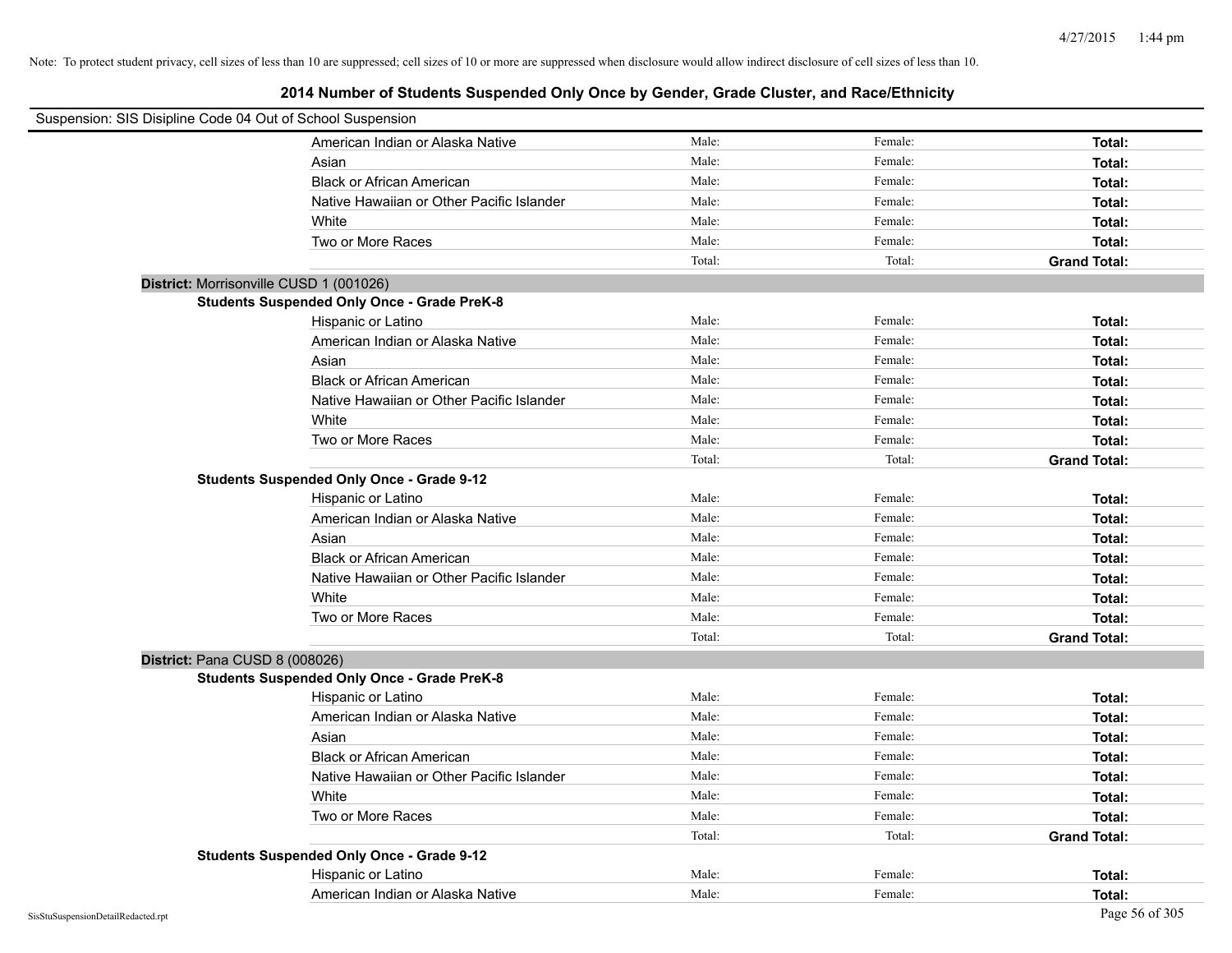| Suspension: SIS Disipline Code 04 Out of School Suspension |                                                    |        |         |                     |    |
|------------------------------------------------------------|----------------------------------------------------|--------|---------|---------------------|----|
|                                                            | Asian                                              | Male:  | Female: | Total:              |    |
|                                                            | <b>Black or African American</b>                   | Male:  | Female: | Total:              |    |
|                                                            | Native Hawaiian or Other Pacific Islander          | Male:  | Female: | Total:              |    |
|                                                            | White                                              | Male:  | Female: | Total:              | 14 |
|                                                            | Two or More Races                                  | Male:  | Female: | Total:              |    |
|                                                            |                                                    | Total: | Total:  | <b>Grand Total:</b> |    |
| District: South Fork SD 14 (014024)                        |                                                    |        |         |                     |    |
|                                                            | <b>Students Suspended Only Once - Grade PreK-8</b> |        |         |                     |    |
|                                                            | Hispanic or Latino                                 | Male:  | Female: | Total:              |    |
|                                                            | American Indian or Alaska Native                   | Male:  | Female: | Total:              |    |
|                                                            | Asian                                              | Male:  | Female: | Total:              |    |
|                                                            | <b>Black or African American</b>                   | Male:  | Female: | Total:              |    |
|                                                            | Native Hawaiian or Other Pacific Islander          | Male:  | Female: | Total:              |    |
|                                                            | White                                              | Male:  | Female: | Total:              |    |
|                                                            | Two or More Races                                  | Male:  | Female: | Total:              |    |
|                                                            |                                                    | Total: | Total:  | <b>Grand Total:</b> |    |
|                                                            | <b>Students Suspended Only Once - Grade 9-12</b>   |        |         |                     |    |
|                                                            | Hispanic or Latino                                 | Male:  | Female: | Total:              |    |
|                                                            | American Indian or Alaska Native                   | Male:  | Female: | Total:              |    |
|                                                            | Asian                                              | Male:  | Female: | Total:              |    |
|                                                            | <b>Black or African American</b>                   | Male:  | Female: | Total:              |    |
|                                                            | Native Hawaiian or Other Pacific Islander          | Male:  | Female: | Total:              |    |
|                                                            | White                                              | Male:  | Female: | Total:              |    |
|                                                            | Two or More Races                                  | Male:  | Female: | Total:              |    |
|                                                            |                                                    | Total: | Total:  | <b>Grand Total:</b> |    |
| District: Taylorville CUSD 3 (003026)                      |                                                    |        |         |                     |    |
|                                                            | <b>Students Suspended Only Once - Grade PreK-8</b> |        |         |                     |    |
|                                                            | Hispanic or Latino                                 | Male:  | Female: | Total:              |    |
|                                                            | American Indian or Alaska Native                   | Male:  | Female: | Total:              |    |
|                                                            | Asian                                              | Male:  | Female: | Total:              |    |
|                                                            | <b>Black or African American</b>                   | Male:  | Female: | Total:              |    |
|                                                            | Native Hawaiian or Other Pacific Islander          | Male:  | Female: | Total:              |    |
|                                                            | White                                              | Male:  | Female: | Total:              | 41 |
|                                                            | Two or More Races                                  | Male:  | Female: | Total:              |    |
|                                                            |                                                    | Total: | Total:  | <b>Grand Total:</b> |    |
|                                                            | <b>Students Suspended Only Once - Grade 9-12</b>   |        |         |                     |    |
|                                                            | Hispanic or Latino                                 | Male:  | Female: | Total:              |    |
|                                                            | American Indian or Alaska Native                   | Male:  | Female: | Total:              |    |
|                                                            | Asian                                              | Male:  | Female: | Total:              |    |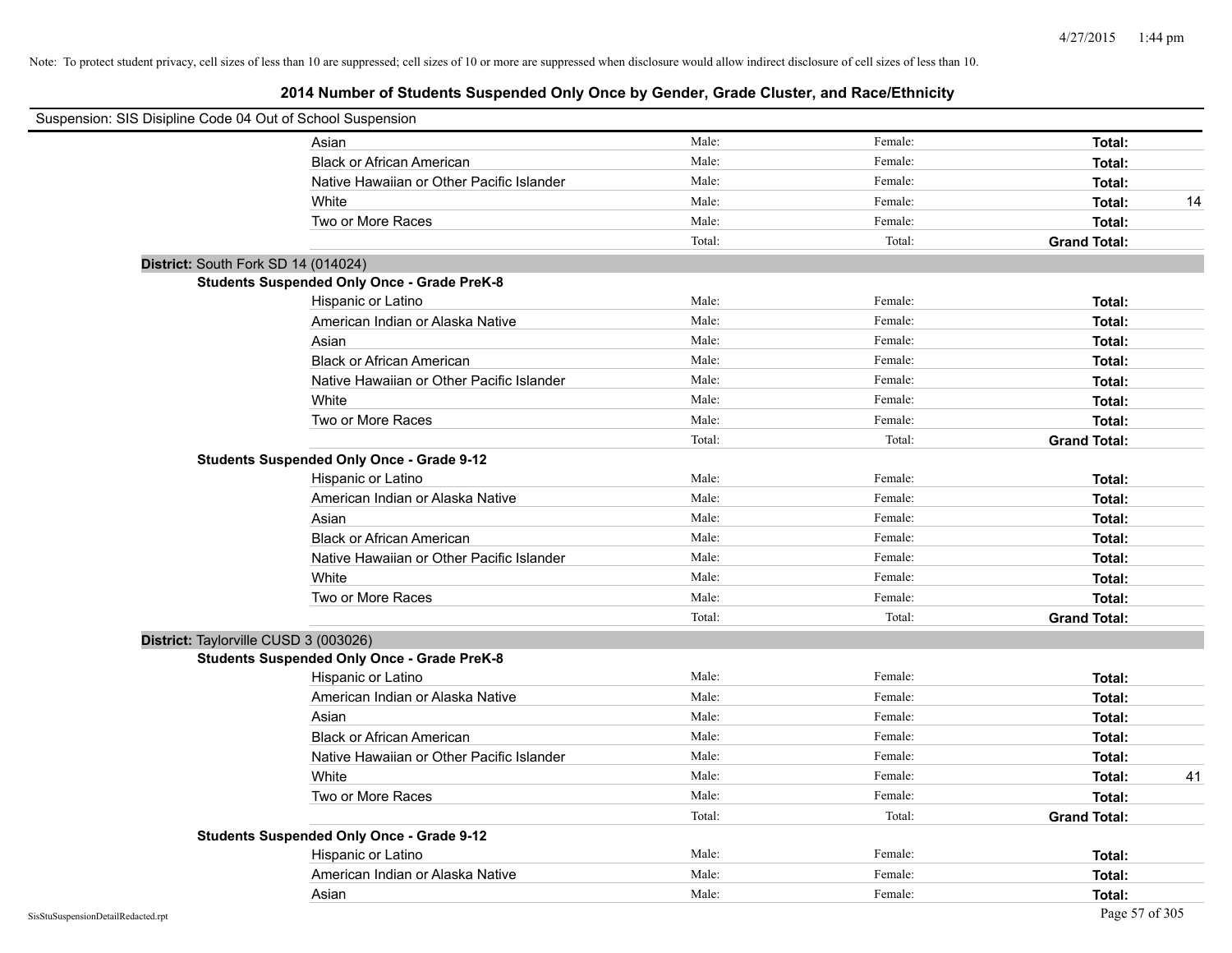| Suspension: SIS Disipline Code 04 Out of School Suspension |                                                    |        |    |         |    |                     |    |
|------------------------------------------------------------|----------------------------------------------------|--------|----|---------|----|---------------------|----|
|                                                            | <b>Black or African American</b>                   | Male:  |    | Female: |    | Total:              |    |
|                                                            | Native Hawaiian or Other Pacific Islander          | Male:  |    | Female: |    | Total:              |    |
|                                                            | White                                              | Male:  |    | Female: |    | Total:              | 36 |
|                                                            | Two or More Races                                  | Male:  |    | Female: |    | Total:              |    |
|                                                            |                                                    | Total: |    | Total:  |    | <b>Grand Total:</b> |    |
| County: Montgomery (068)                                   |                                                    |        |    |         |    |                     |    |
| District: Hillsboro CUSD 3 (003026)                        |                                                    |        |    |         |    |                     |    |
|                                                            | <b>Students Suspended Only Once - Grade PreK-8</b> |        |    |         |    |                     |    |
|                                                            | Hispanic or Latino                                 | Male:  |    | Female: |    | Total:              |    |
|                                                            | American Indian or Alaska Native                   | Male:  |    | Female: |    | Total:              |    |
|                                                            | Asian                                              | Male:  |    | Female: |    | Total:              |    |
|                                                            | <b>Black or African American</b>                   | Male:  |    | Female: |    | Total:              |    |
|                                                            | Native Hawaiian or Other Pacific Islander          | Male:  |    | Female: |    | Total:              |    |
|                                                            | White                                              | Male:  |    | Female: |    | Total:              | 18 |
|                                                            | Two or More Races                                  | Male:  |    | Female: |    | Total:              |    |
|                                                            |                                                    | Total: |    | Total:  |    | <b>Grand Total:</b> |    |
|                                                            | <b>Students Suspended Only Once - Grade 9-12</b>   |        |    |         |    |                     |    |
|                                                            | Hispanic or Latino                                 | Male:  |    | Female: |    | Total:              |    |
|                                                            | American Indian or Alaska Native                   | Male:  |    | Female: |    | Total:              |    |
|                                                            | Asian                                              | Male:  |    | Female: |    | Total:              |    |
|                                                            | <b>Black or African American</b>                   | Male:  |    | Female: |    | Total:              |    |
|                                                            | Native Hawaiian or Other Pacific Islander          | Male:  |    | Female: |    | Total:              |    |
|                                                            | White                                              | Male:  | 20 | Female: | 14 | Total:              | 34 |
|                                                            | Two or More Races                                  | Male:  |    | Female: |    | Total:              |    |
|                                                            |                                                    | Total: |    | Total:  |    | <b>Grand Total:</b> |    |
| District: Litchfield CUSD 12 (012026)                      |                                                    |        |    |         |    |                     |    |
|                                                            | <b>Students Suspended Only Once - Grade PreK-8</b> |        |    |         |    |                     |    |
|                                                            | Hispanic or Latino                                 | Male:  |    | Female: |    | Total:              |    |
|                                                            | American Indian or Alaska Native                   | Male:  |    | Female: |    | Total:              |    |
|                                                            | Asian                                              | Male:  |    | Female: |    | Total:              |    |
|                                                            | <b>Black or African American</b>                   | Male:  |    | Female: |    | Total:              |    |
|                                                            | Native Hawaiian or Other Pacific Islander          | Male:  |    | Female: |    | Total:              |    |
|                                                            | White                                              | Male:  |    | Female: |    | Total:              |    |
|                                                            | Two or More Races                                  | Male:  |    | Female: |    | Total:              |    |
|                                                            |                                                    | Total: |    | Total:  |    | <b>Grand Total:</b> |    |
|                                                            | <b>Students Suspended Only Once - Grade 9-12</b>   |        |    |         |    |                     |    |
|                                                            | Hispanic or Latino                                 | Male:  |    | Female: |    | Total:              |    |
|                                                            | American Indian or Alaska Native                   | Male:  |    | Female: |    | Total:              |    |
|                                                            | Asian                                              | Male:  |    | Female: |    | Total:              |    |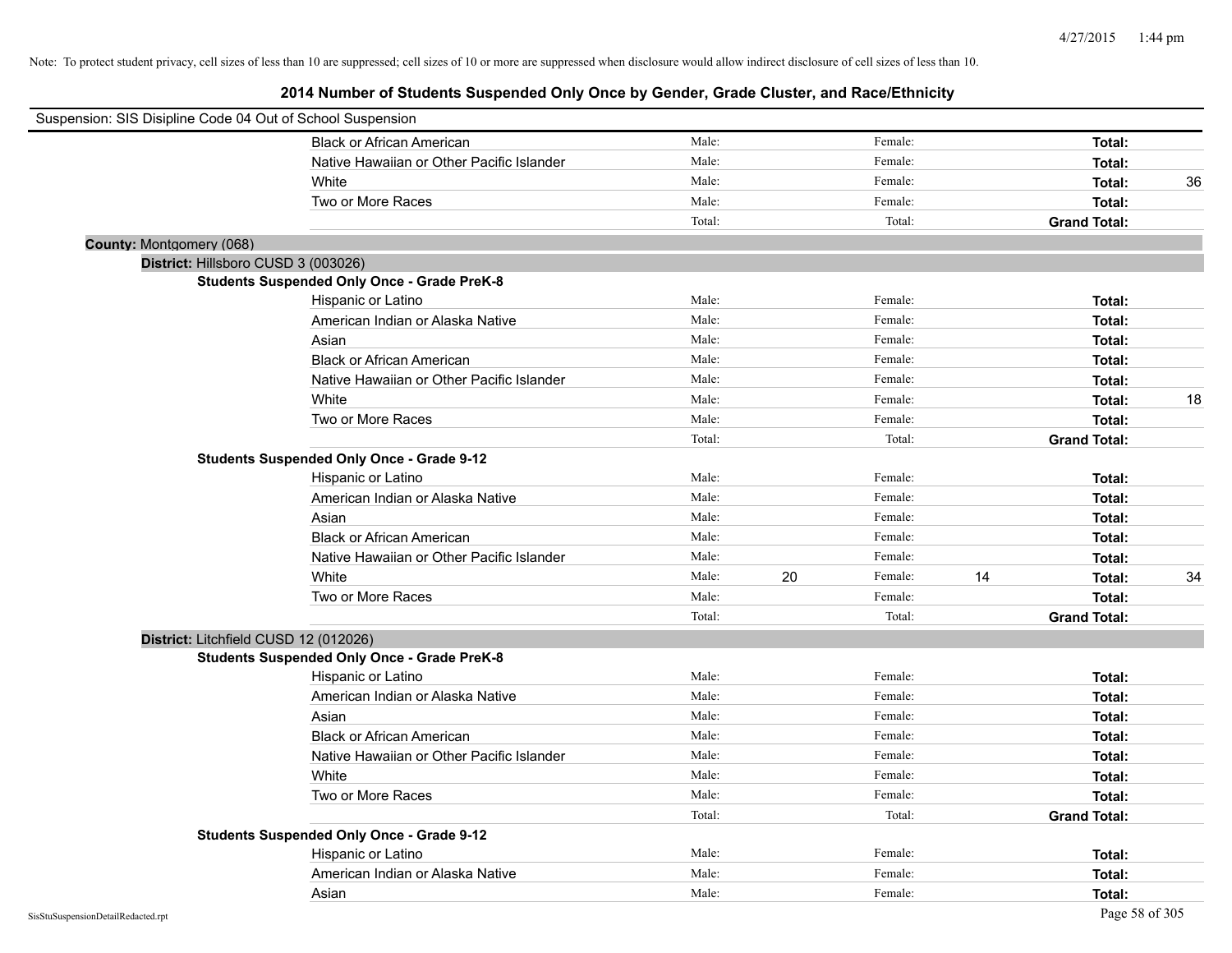| Suspension: SIS Disipline Code 04 Out of School Suspension |                                                    |        |         |                     |    |
|------------------------------------------------------------|----------------------------------------------------|--------|---------|---------------------|----|
|                                                            | <b>Black or African American</b>                   | Male:  | Female: | Total:              |    |
|                                                            | Native Hawaiian or Other Pacific Islander          | Male:  | Female: | Total:              |    |
|                                                            | White                                              | Male:  | Female: | Total:              |    |
|                                                            | Two or More Races                                  | Male:  | Female: | Total:              |    |
|                                                            |                                                    | Total: | Total:  | <b>Grand Total:</b> |    |
|                                                            | District: Nokomis CUSD 22 (022026)                 |        |         |                     |    |
|                                                            | <b>Students Suspended Only Once - Grade PreK-8</b> |        |         |                     |    |
|                                                            | Hispanic or Latino                                 | Male:  | Female: | Total:              |    |
|                                                            | American Indian or Alaska Native                   | Male:  | Female: | Total:              |    |
|                                                            | Asian                                              | Male:  | Female: | Total:              |    |
|                                                            | <b>Black or African American</b>                   | Male:  | Female: | Total:              |    |
|                                                            | Native Hawaiian or Other Pacific Islander          | Male:  | Female: | Total:              |    |
|                                                            | White                                              | Male:  | Female: | Total:              | 10 |
|                                                            | Two or More Races                                  | Male:  | Female: | Total:              |    |
|                                                            |                                                    | Total: | Total:  | <b>Grand Total:</b> |    |
|                                                            | <b>Students Suspended Only Once - Grade 9-12</b>   |        |         |                     |    |
|                                                            | Hispanic or Latino                                 | Male:  | Female: | Total:              |    |
|                                                            | American Indian or Alaska Native                   | Male:  | Female: | Total:              |    |
|                                                            | Asian                                              | Male:  | Female: | Total:              |    |
|                                                            | <b>Black or African American</b>                   | Male:  | Female: | Total:              |    |
|                                                            | Native Hawaiian or Other Pacific Islander          | Male:  | Female: | Total:              |    |
|                                                            | White                                              | Male:  | Female: | Total:              |    |
|                                                            | Two or More Races                                  | Male:  | Female: | Total:              |    |
|                                                            |                                                    | Total: | Total:  | <b>Grand Total:</b> |    |
|                                                            | District: Panhandle CUSD 2 (002026)                |        |         |                     |    |
|                                                            | <b>Students Suspended Only Once - Grade PreK-8</b> |        |         |                     |    |
|                                                            | Hispanic or Latino                                 | Male:  | Female: | Total:              |    |
|                                                            | American Indian or Alaska Native                   | Male:  | Female: | Total:              |    |
|                                                            | Asian                                              | Male:  | Female: | Total:              |    |
|                                                            | <b>Black or African American</b>                   | Male:  | Female: | Total:              |    |
|                                                            | Native Hawaiian or Other Pacific Islander          | Male:  | Female: | Total:              |    |
|                                                            | White                                              | Male:  | Female: | Total:              |    |
|                                                            | Two or More Races                                  | Male:  | Female: | Total:              |    |
|                                                            |                                                    | Total: | Total:  | <b>Grand Total:</b> | 10 |
|                                                            | <b>Students Suspended Only Once - Grade 9-12</b>   |        |         |                     |    |
|                                                            | Hispanic or Latino                                 | Male:  | Female: | Total:              |    |
|                                                            | American Indian or Alaska Native                   | Male:  | Female: | Total:              |    |
|                                                            | Asian                                              | Male:  | Female: | Total:              |    |
|                                                            | <b>Black or African American</b>                   | Male:  | Female: | Total:              |    |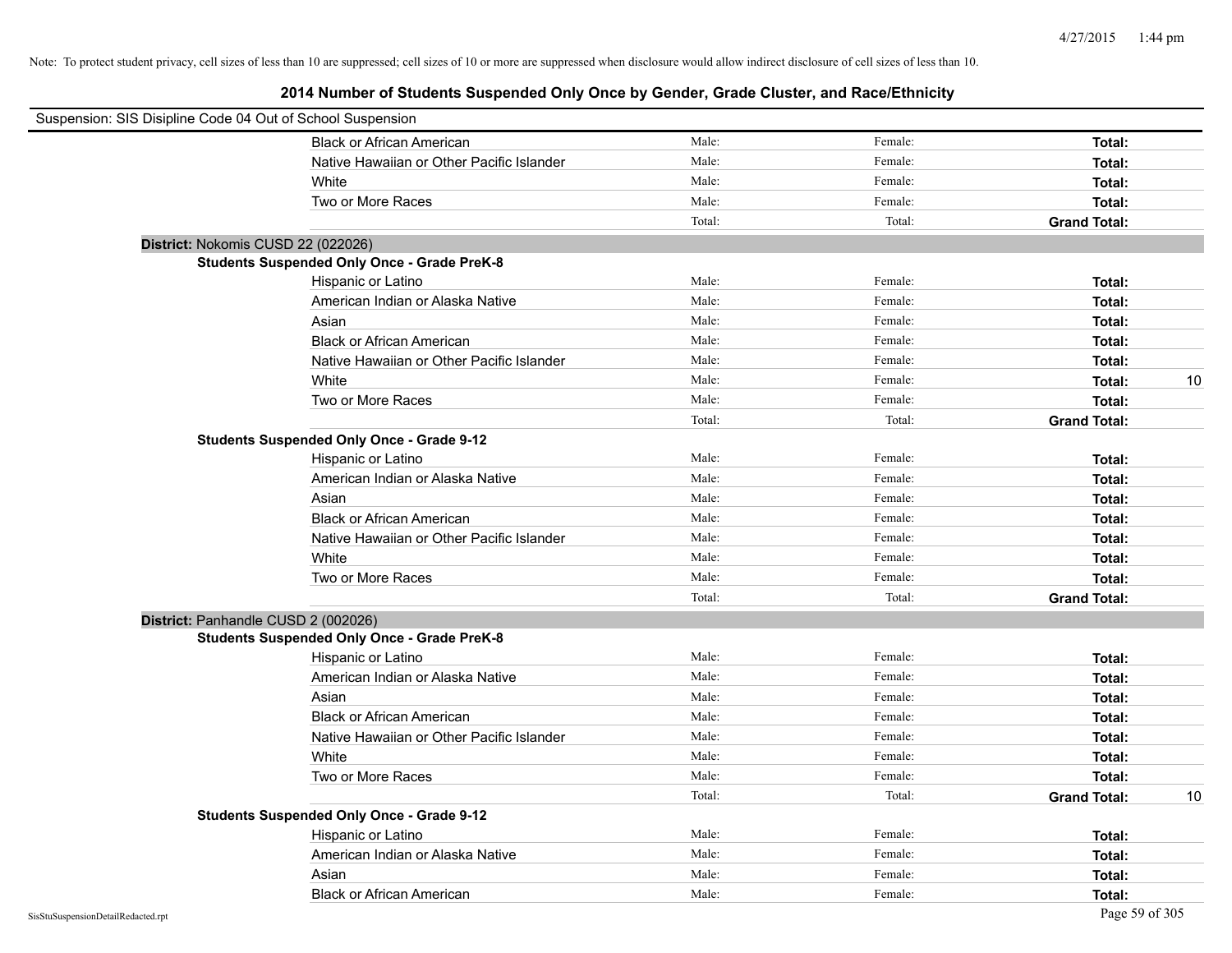| Suspension: SIS Disipline Code 04 Out of School Suspension |                                                    |        |         |                     |
|------------------------------------------------------------|----------------------------------------------------|--------|---------|---------------------|
|                                                            | Native Hawaiian or Other Pacific Islander          | Male:  | Female: | Total:              |
|                                                            | White                                              | Male:  | Female: | Total:              |
|                                                            | Two or More Races                                  | Male:  | Female: | Total:              |
|                                                            |                                                    | Total: | Total:  | <b>Grand Total:</b> |
| County: Non-Public School (000)                            |                                                    |        |         |                     |
|                                                            | District: Christian/Montgomery ROE (000000)        |        |         |                     |
|                                                            | <b>Students Suspended Only Once - Grade 9-12</b>   |        |         |                     |
|                                                            | Hispanic or Latino                                 | Male:  | Female: | Total:              |
|                                                            | American Indian or Alaska Native                   | Male:  | Female: | Total:              |
|                                                            | Asian                                              | Male:  | Female: | Total:              |
|                                                            | <b>Black or African American</b>                   | Male:  | Female: | Total:              |
|                                                            | Native Hawaiian or Other Pacific Islander          | Male:  | Female: | Total:              |
|                                                            | White                                              | Male:  | Female: | Total:              |
|                                                            | Two or More Races                                  | Male:  | Female: | Total:              |
|                                                            |                                                    | Total: | Total:  | <b>Grand Total:</b> |
|                                                            |                                                    |        |         |                     |
| County: Clay (013)<br>District: Flora CUSD 35 (035026)     | <b>Students Suspended Only Once - Grade PreK-8</b> |        |         |                     |
|                                                            | Hispanic or Latino                                 | Male:  | Female: | Total:              |
|                                                            | American Indian or Alaska Native                   | Male:  | Female: | Total:              |
|                                                            | Asian                                              | Male:  | Female: | Total:              |
|                                                            | <b>Black or African American</b>                   | Male:  | Female: | Total:              |
|                                                            | Native Hawaiian or Other Pacific Islander          | Male:  | Female: | Total:              |
|                                                            | White                                              | Male:  | Female: | 15<br>Total:        |
|                                                            | Two or More Races                                  | Male:  | Female: | Total:              |
|                                                            |                                                    | Total: | Total:  | <b>Grand Total:</b> |
|                                                            | <b>Students Suspended Only Once - Grade 9-12</b>   |        |         |                     |
|                                                            | Hispanic or Latino                                 | Male:  | Female: | Total:              |
|                                                            | American Indian or Alaska Native                   | Male:  | Female: | Total:              |
|                                                            | Asian                                              | Male:  | Female: | Total:              |
|                                                            | <b>Black or African American</b>                   | Male:  | Female: | Total:              |
|                                                            | Native Hawaiian or Other Pacific Islander          | Male:  | Female: | Total:              |
|                                                            | White                                              | Male:  | Female: | 15<br>Total:        |
|                                                            | Two or More Races                                  | Male:  | Female: | Total:              |
|                                                            |                                                    | Total: | Total:  | <b>Grand Total:</b> |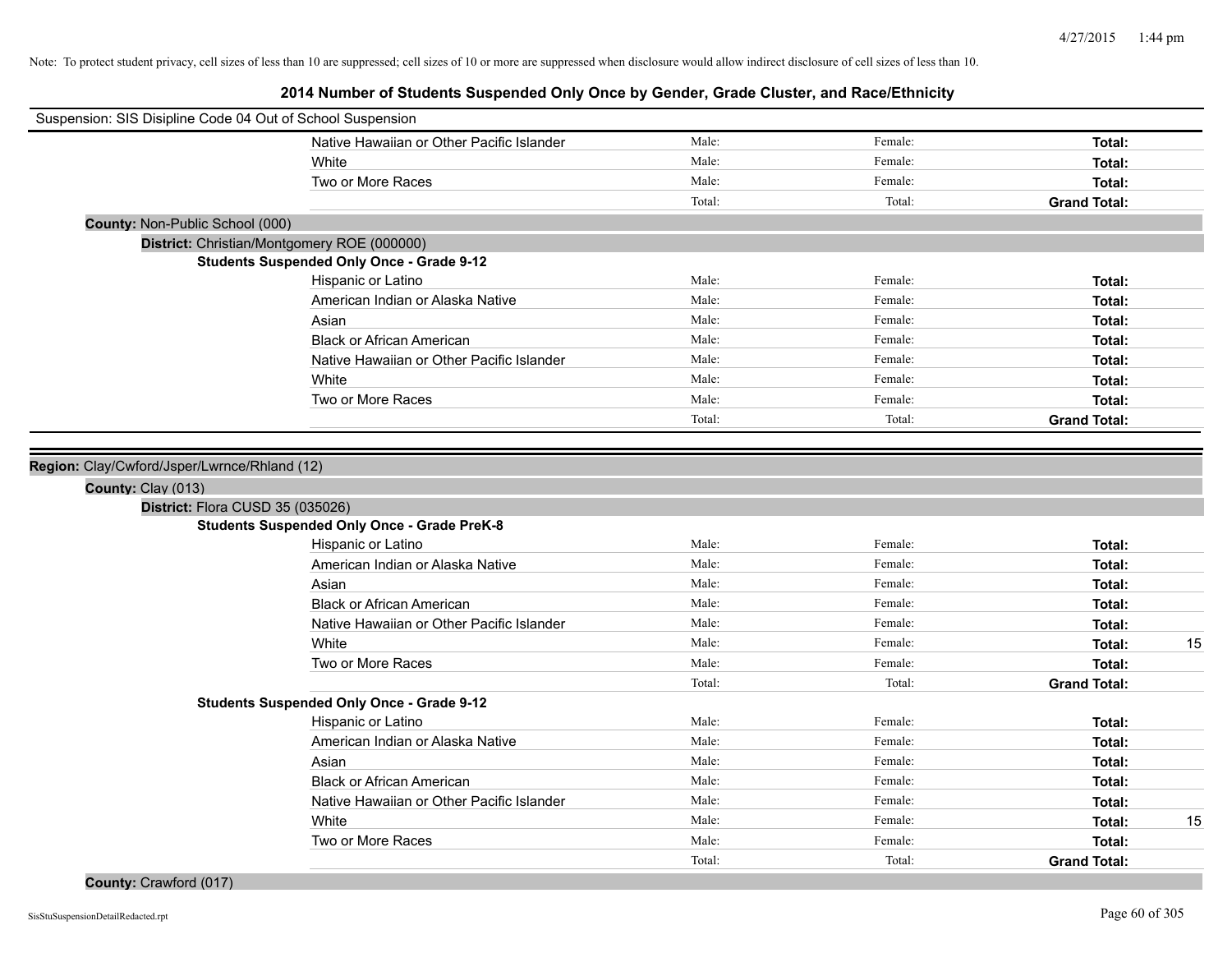|                                       | Suspension: SIS Disipline Code 04 Out of School Suspension |        |         |                     |  |  |
|---------------------------------------|------------------------------------------------------------|--------|---------|---------------------|--|--|
| District: Hutsonville CUSD 1 (001026) |                                                            |        |         |                     |  |  |
|                                       | <b>Students Suspended Only Once - Grade PreK-8</b>         |        |         |                     |  |  |
|                                       | Hispanic or Latino                                         | Male:  | Female: | Total:              |  |  |
|                                       | American Indian or Alaska Native                           | Male:  | Female: | Total:              |  |  |
|                                       | Asian                                                      | Male:  | Female: | Total:              |  |  |
|                                       | <b>Black or African American</b>                           | Male:  | Female: | Total:              |  |  |
|                                       | Native Hawaiian or Other Pacific Islander                  | Male:  | Female: | Total:              |  |  |
|                                       | White                                                      | Male:  | Female: | Total:              |  |  |
|                                       | Two or More Races                                          | Male:  | Female: | Total:              |  |  |
|                                       |                                                            | Total: | Total:  | <b>Grand Total:</b> |  |  |
|                                       | <b>Students Suspended Only Once - Grade 9-12</b>           |        |         |                     |  |  |
|                                       | Hispanic or Latino                                         | Male:  | Female: | Total:              |  |  |
|                                       | American Indian or Alaska Native                           | Male:  | Female: | Total:              |  |  |
|                                       | Asian                                                      | Male:  | Female: | Total:              |  |  |
|                                       | <b>Black or African American</b>                           | Male:  | Female: | Total:              |  |  |
|                                       | Native Hawaiian or Other Pacific Islander                  | Male:  | Female: | Total:              |  |  |
|                                       | White                                                      | Male:  | Female: | Total:              |  |  |
|                                       | Two or More Races                                          | Male:  | Female: | Total:              |  |  |
|                                       |                                                            | Total: | Total:  | <b>Grand Total:</b> |  |  |
| District: Oblong CUSD 4 (004026)      |                                                            |        |         |                     |  |  |
|                                       | <b>Students Suspended Only Once - Grade PreK-8</b>         |        |         |                     |  |  |
|                                       | Hispanic or Latino                                         | Male:  | Female: | Total:              |  |  |
|                                       | American Indian or Alaska Native                           | Male:  | Female: | Total:              |  |  |
|                                       | Asian                                                      | Male:  | Female: | Total:              |  |  |
|                                       | <b>Black or African American</b>                           | Male:  | Female: | Total:              |  |  |
|                                       | Native Hawaiian or Other Pacific Islander                  | Male:  | Female: | Total:              |  |  |
|                                       | White                                                      | Male:  | Female: | Total:              |  |  |
|                                       | Two or More Races                                          | Male:  | Female: | Total:              |  |  |
|                                       |                                                            | Total: | Total:  | <b>Grand Total:</b> |  |  |
| District: Palestine CUSD 3 (003026)   |                                                            |        |         |                     |  |  |
|                                       | <b>Students Suspended Only Once - Grade 9-12</b>           |        |         |                     |  |  |
|                                       | Hispanic or Latino                                         | Male:  | Female: | Total:              |  |  |
|                                       | American Indian or Alaska Native                           | Male:  | Female: | Total:              |  |  |
|                                       | Asian                                                      | Male:  | Female: | Total:              |  |  |
|                                       | <b>Black or African American</b>                           | Male:  | Female: | Total:              |  |  |
|                                       | Native Hawaiian or Other Pacific Islander                  | Male:  | Female: | Total:              |  |  |
|                                       | White                                                      | Male:  | Female: | Total:              |  |  |
|                                       | Two or More Races                                          | Male:  | Female: | Total:              |  |  |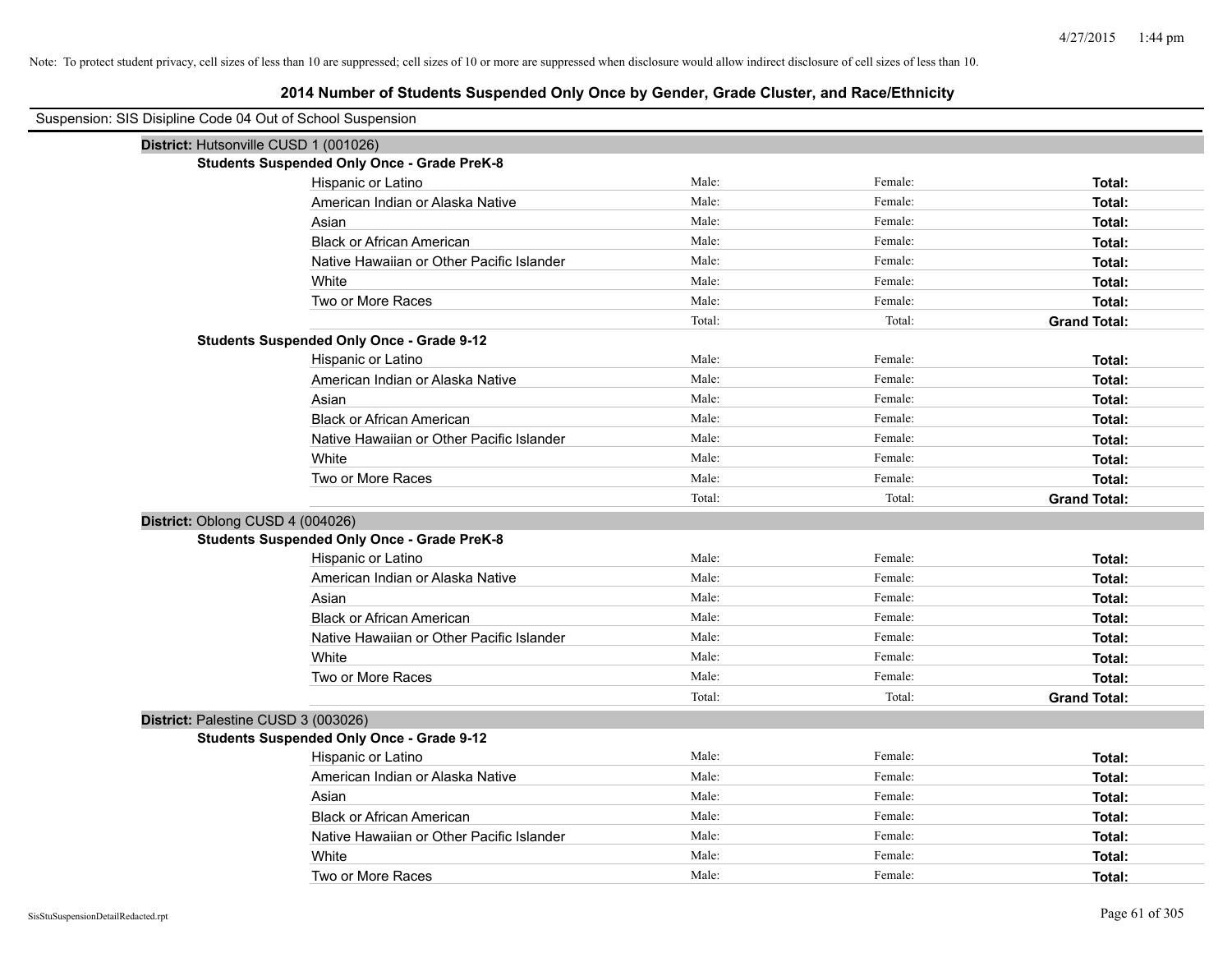| Suspension: SIS Disipline Code 04 Out of School Suspension |                                                    |        |         |                     |
|------------------------------------------------------------|----------------------------------------------------|--------|---------|---------------------|
|                                                            |                                                    | Total: | Total:  | <b>Grand Total:</b> |
|                                                            | District: Robinson CUSD 2 (002026)                 |        |         |                     |
|                                                            | <b>Students Suspended Only Once - Grade PreK-8</b> |        |         |                     |
|                                                            | Hispanic or Latino                                 | Male:  | Female: | Total:              |
|                                                            | American Indian or Alaska Native                   | Male:  | Female: | Total:              |
|                                                            | Asian                                              | Male:  | Female: | Total:              |
|                                                            | <b>Black or African American</b>                   | Male:  | Female: | Total:              |
|                                                            | Native Hawaiian or Other Pacific Islander          | Male:  | Female: | Total:              |
|                                                            | White                                              | Male:  | Female: | 11<br>Total:        |
|                                                            | Two or More Races                                  | Male:  | Female: | Total:              |
|                                                            |                                                    | Total: | Total:  | <b>Grand Total:</b> |
|                                                            | <b>Students Suspended Only Once - Grade 9-12</b>   |        |         |                     |
|                                                            | Hispanic or Latino                                 | Male:  | Female: | Total:              |
|                                                            | American Indian or Alaska Native                   | Male:  | Female: | Total:              |
|                                                            | Asian                                              | Male:  | Female: | Total:              |
|                                                            | <b>Black or African American</b>                   | Male:  | Female: | Total:              |
|                                                            | Native Hawaiian or Other Pacific Islander          | Male:  | Female: | Total:              |
|                                                            | White                                              | Male:  | Female: | Total:              |
|                                                            | Two or More Races                                  | Male:  | Female: | Total:              |
|                                                            |                                                    | Total: | Total:  | <b>Grand Total:</b> |
|                                                            | District: South Eastern Sp Ed Program (801060)     |        |         |                     |
|                                                            | <b>Students Suspended Only Once - Grade 9-12</b>   |        |         |                     |
|                                                            | Hispanic or Latino                                 | Male:  | Female: | Total:              |
|                                                            | American Indian or Alaska Native                   | Male:  | Female: | Total:              |
|                                                            | Asian                                              | Male:  | Female: | Total:              |
|                                                            | <b>Black or African American</b>                   | Male:  | Female: | Total:              |
|                                                            | Native Hawaiian or Other Pacific Islander          | Male:  | Female: | Total:              |
|                                                            | White                                              | Male:  | Female: | Total:              |
|                                                            | Two or More Races                                  | Male:  | Female: | Total:              |
|                                                            |                                                    | Total: | Total:  | <b>Grand Total:</b> |
| County: Jasper (040)                                       |                                                    |        |         |                     |
|                                                            | District: Jasper County CUD 1 (001026)             |        |         |                     |
|                                                            | <b>Students Suspended Only Once - Grade PreK-8</b> |        |         |                     |
|                                                            | Hispanic or Latino                                 | Male:  | Female: | Total:              |
|                                                            | American Indian or Alaska Native                   | Male:  | Female: | Total:              |
|                                                            | Asian                                              | Male:  | Female: | Total:              |
|                                                            | <b>Black or African American</b>                   | Male:  | Female: | Total:              |
|                                                            | Native Hawaiian or Other Pacific Islander          | Male:  | Female: | Total:              |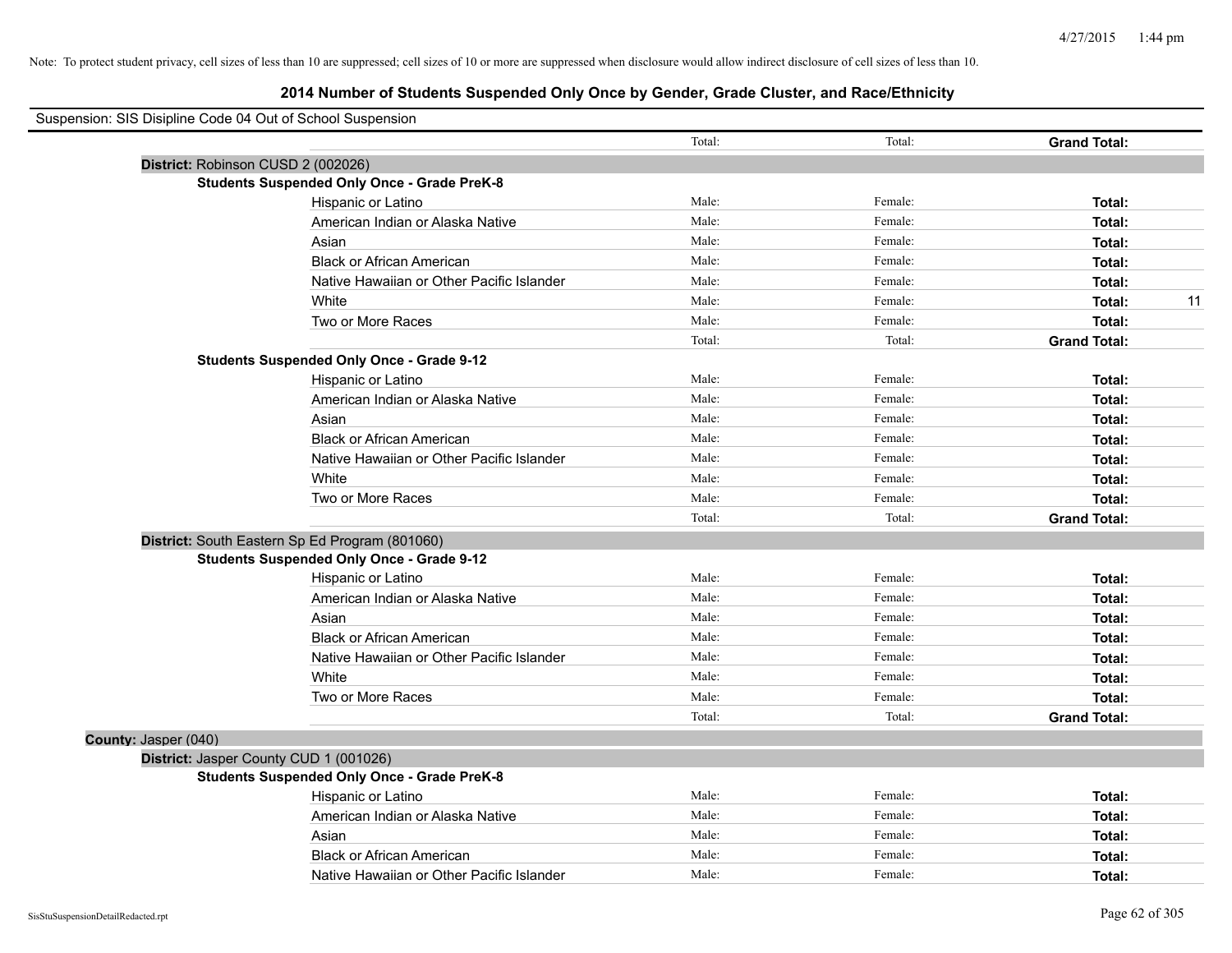| Suspension: SIS Disipline Code 04 Out of School Suspension |        |         |                     |    |
|------------------------------------------------------------|--------|---------|---------------------|----|
| White                                                      | Male:  | Female: | Total:              | 11 |
| Two or More Races                                          | Male:  | Female: | Total:              |    |
|                                                            | Total: | Total:  | <b>Grand Total:</b> |    |
| <b>Students Suspended Only Once - Grade 9-12</b>           |        |         |                     |    |
| Hispanic or Latino                                         | Male:  | Female: | Total:              |    |
| American Indian or Alaska Native                           | Male:  | Female: | Total:              |    |
| Asian                                                      | Male:  | Female: | Total:              |    |
| <b>Black or African American</b>                           | Male:  | Female: | Total:              |    |
| Native Hawaiian or Other Pacific Islander                  | Male:  | Female: | Total:              |    |
| White                                                      | Male:  | Female: | Total:              |    |
| Two or More Races                                          | Male:  | Female: | Total:              |    |
|                                                            | Total: | Total:  | <b>Grand Total:</b> |    |
| <b>County: Lawrence (051)</b>                              |        |         |                     |    |
| District: Lawrence County CUD 20 (020026)                  |        |         |                     |    |
| <b>Students Suspended Only Once - Grade PreK-8</b>         |        |         |                     |    |
| Hispanic or Latino                                         | Male:  | Female: | Total:              |    |
| American Indian or Alaska Native                           | Male:  | Female: | Total:              |    |
| Asian                                                      | Male:  | Female: | Total:              |    |
| <b>Black or African American</b>                           | Male:  | Female: | Total:              |    |
| Native Hawaiian or Other Pacific Islander                  | Male:  | Female: | Total:              |    |
| White                                                      | Male:  | Female: | Total:              | 16 |
| Two or More Races                                          | Male:  | Female: | Total:              |    |
|                                                            | Total: | Total:  | <b>Grand Total:</b> |    |
| District: Red Hill CUSD 10 (010026)                        |        |         |                     |    |
| <b>Students Suspended Only Once - Grade PreK-8</b>         |        |         |                     |    |
| Hispanic or Latino                                         | Male:  | Female: | Total:              |    |
| American Indian or Alaska Native                           | Male:  | Female: | Total:              |    |
| Asian                                                      | Male:  | Female: | Total:              |    |
| <b>Black or African American</b>                           | Male:  | Female: | Total:              |    |
| Native Hawaiian or Other Pacific Islander                  | Male:  | Female: | Total:              |    |
| White                                                      | Male:  | Female: | Total:              |    |
| Two or More Races                                          | Male:  | Female: | Total:              |    |
|                                                            | Total: | Total:  | <b>Grand Total:</b> |    |
| <b>Students Suspended Only Once - Grade 9-12</b>           |        |         |                     |    |
| Hispanic or Latino                                         | Male:  | Female: | Total:              |    |
| American Indian or Alaska Native                           | Male:  | Female: | Total:              |    |
| Asian                                                      | Male:  | Female: | Total:              |    |
| <b>Black or African American</b>                           | Male:  | Female: | Total:              |    |
| Native Hawaiian or Other Pacific Islander                  | Male:  | Female: | Total:              |    |
|                                                            |        |         |                     |    |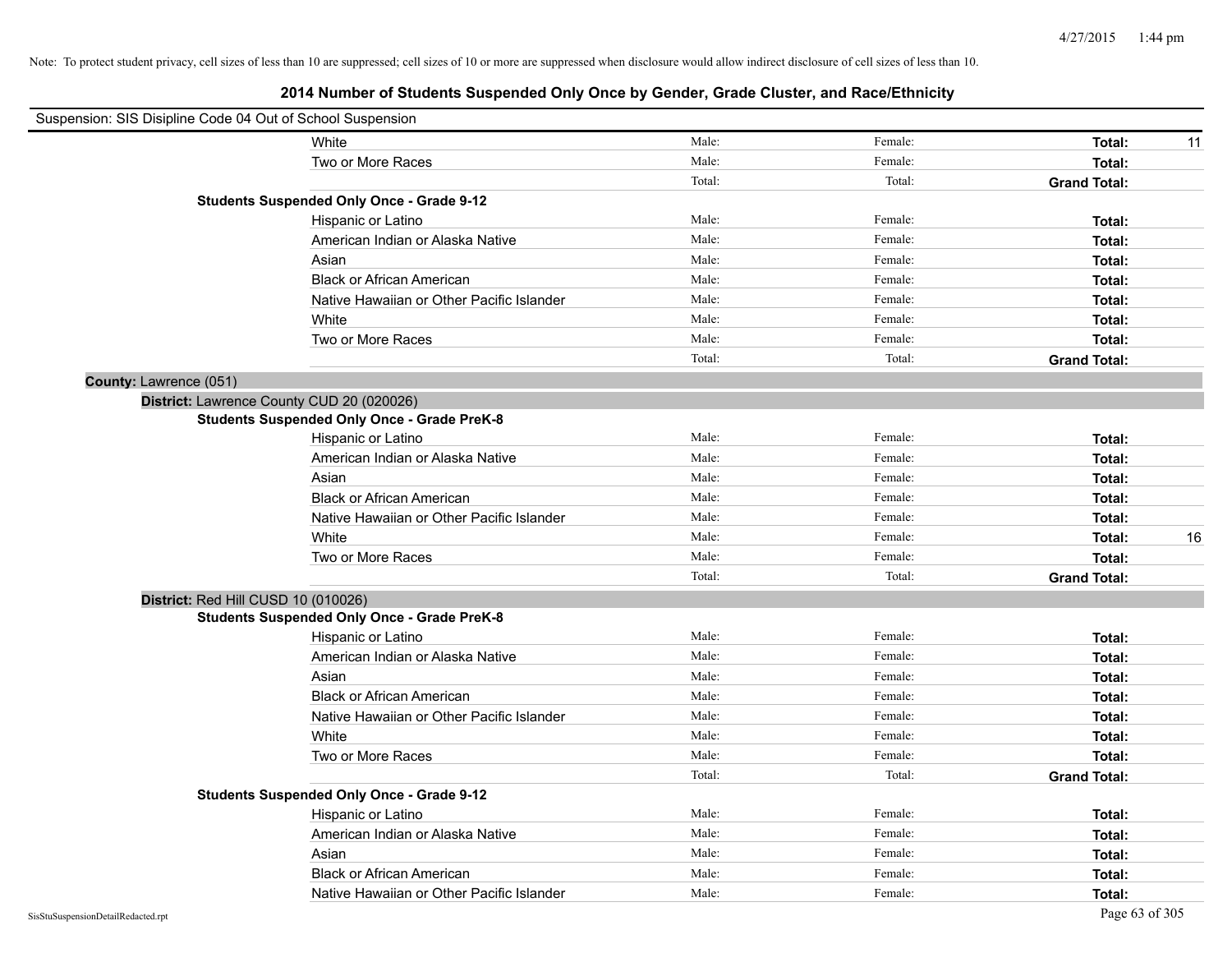| Suspension: SIS Disipline Code 04 Out of School Suspension |                                                    |        |         |                     |
|------------------------------------------------------------|----------------------------------------------------|--------|---------|---------------------|
|                                                            | White                                              | Male:  | Female: | Total:              |
|                                                            | Two or More Races                                  | Male:  | Female: | Total:              |
|                                                            |                                                    | Total: | Total:  | <b>Grand Total:</b> |
| County: Non-Public School (000)                            |                                                    |        |         |                     |
|                                                            | District: Clay/Cwford/Jsper/Lwrnce/Rhland (000000) |        |         |                     |
|                                                            | <b>Students Suspended Only Once - Grade 9-12</b>   |        |         |                     |
|                                                            | Hispanic or Latino                                 | Male:  | Female: | Total:              |
|                                                            | American Indian or Alaska Native                   | Male:  | Female: | Total:              |
|                                                            | Asian                                              | Male:  | Female: | Total:              |
|                                                            | <b>Black or African American</b>                   | Male:  | Female: | Total:              |
|                                                            | Native Hawaiian or Other Pacific Islander          | Male:  | Female: | Total:              |
|                                                            | White                                              | Male:  | Female: | Total:              |
|                                                            | Two or More Races                                  | Male:  | Female: | Total:              |
|                                                            |                                                    | Total: | Total:  | <b>Grand Total:</b> |
| County: Richland (080)                                     |                                                    |        |         |                     |
| District: East Richland CUSD 1 (001026)                    |                                                    |        |         |                     |
|                                                            | <b>Students Suspended Only Once - Grade PreK-8</b> |        |         |                     |
|                                                            | Hispanic or Latino                                 | Male:  | Female: | Total:              |
|                                                            | American Indian or Alaska Native                   | Male:  | Female: | Total:              |
|                                                            | Asian                                              | Male:  | Female: | Total:              |
|                                                            | <b>Black or African American</b>                   | Male:  | Female: | Total:              |
|                                                            | Native Hawaiian or Other Pacific Islander          | Male:  | Female: | Total:              |
|                                                            | White                                              | Male:  | Female: | 12<br>Total:        |
|                                                            | Two or More Races                                  | Male:  | Female: | Total:              |
|                                                            |                                                    | Total: | Total:  | <b>Grand Total:</b> |
|                                                            | <b>Students Suspended Only Once - Grade 9-12</b>   |        |         |                     |
|                                                            | Hispanic or Latino                                 | Male:  | Female: | Total:              |
|                                                            | American Indian or Alaska Native                   | Male:  | Female: | Total:              |
|                                                            | Asian                                              | Male:  | Female: | Total:              |
|                                                            | <b>Black or African American</b>                   | Male:  | Female: | Total:              |
|                                                            | Native Hawaiian or Other Pacific Islander          | Male:  | Female: | Total:              |
|                                                            | White                                              | Male:  | Female: | 33<br>Total:        |
|                                                            | Two or More Races                                  | Male:  | Female: | Total:              |
|                                                            |                                                    | Total: | Total:  | <b>Grand Total:</b> |
| District: West Richland CUSD 2 (002026)                    |                                                    |        |         |                     |
|                                                            | <b>Students Suspended Only Once - Grade PreK-8</b> |        |         |                     |
|                                                            | Hispanic or Latino                                 | Male:  | Female: | Total:              |
|                                                            | American Indian or Alaska Native                   | Male:  | Female: | Total:              |
|                                                            | Asian                                              | Male:  | Female: | Total:              |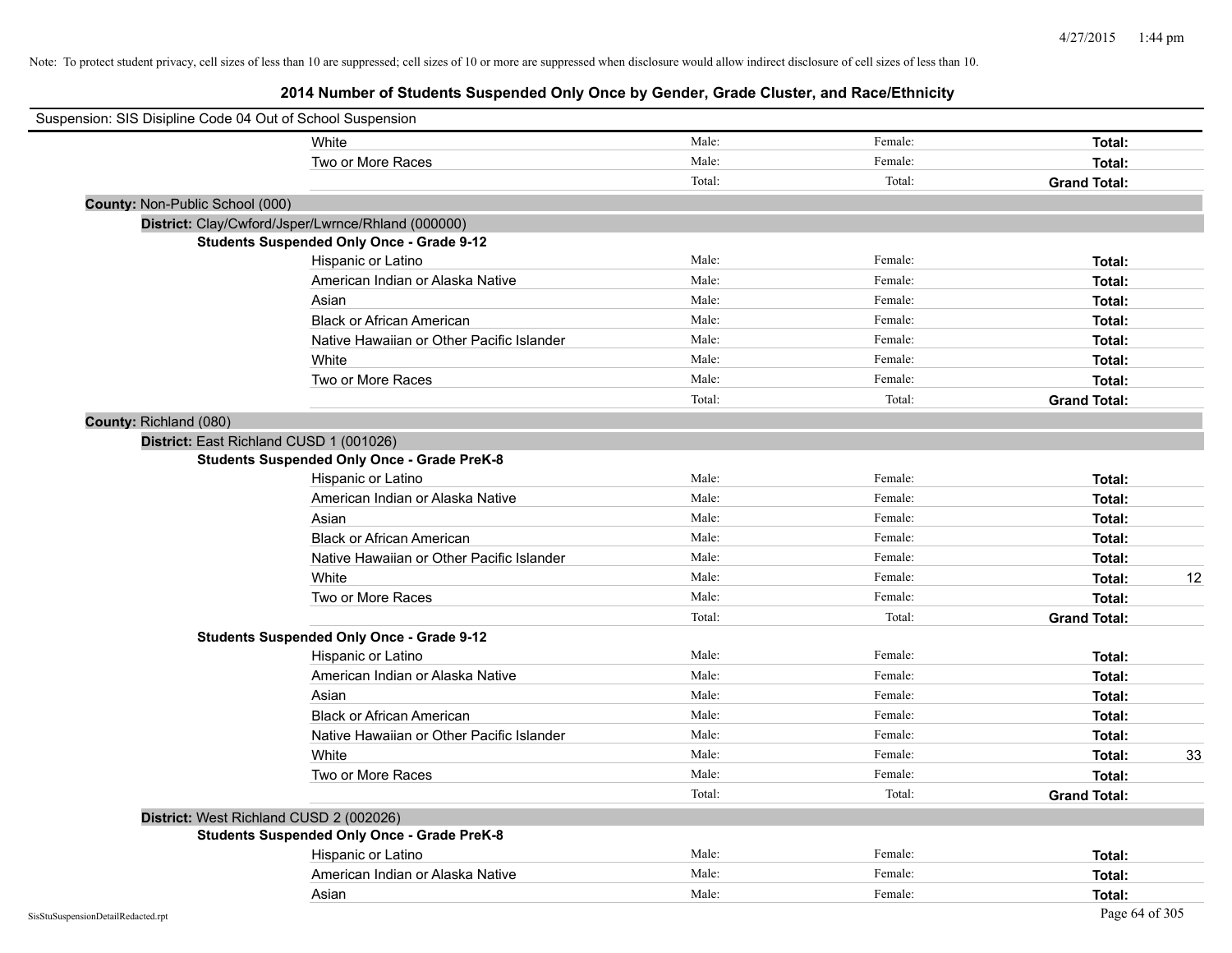# **2014 Number of Students Suspended Only Once by Gender, Grade Cluster, and Race/Ethnicity**

| Suspension: SIS Disipline Code 04 Out of School Suspension |                                                    |        |         |                     |
|------------------------------------------------------------|----------------------------------------------------|--------|---------|---------------------|
|                                                            | <b>Black or African American</b>                   | Male:  | Female: | Total:              |
|                                                            | Native Hawaiian or Other Pacific Islander          | Male:  | Female: | Total:              |
|                                                            | White                                              | Male:  | Female: | Total:              |
|                                                            | Two or More Races                                  | Male:  | Female: | Total:              |
|                                                            |                                                    | Total: | Total:  | <b>Grand Total:</b> |
|                                                            | <b>Students Suspended Only Once - Grade 9-12</b>   |        |         |                     |
|                                                            | Hispanic or Latino                                 | Male:  | Female: | Total:              |
|                                                            | American Indian or Alaska Native                   | Male:  | Female: | Total:              |
|                                                            | Asian                                              | Male:  | Female: | Total:              |
|                                                            | <b>Black or African American</b>                   | Male:  | Female: | Total:              |
|                                                            | Native Hawaiian or Other Pacific Islander          | Male:  | Female: | Total:              |
|                                                            | White                                              | Male:  | Female: | Total:              |
|                                                            | Two or More Races                                  | Male:  | Female: | Total:              |
|                                                            |                                                    | Total: | Total:  | <b>Grand Total:</b> |
|                                                            |                                                    |        |         |                     |
| Region: Clinton/Marion/Washington ROE (13)                 |                                                    |        |         |                     |
| County: Clinton (014)                                      |                                                    |        |         |                     |
| District: Breese ESD 12 (012004)                           |                                                    |        |         |                     |
|                                                            | <b>Students Suspended Only Once - Grade PreK-8</b> |        |         |                     |
|                                                            | Hispanic or Latino                                 | Male:  | Female: | Total:              |
|                                                            | American Indian or Alaska Native                   | Male:  | Female: | Total:              |
|                                                            | Asian                                              | Male:  | Female: | Total:              |
|                                                            | <b>Black or African American</b>                   | Male:  | Female: | Total:              |
|                                                            | Native Hawaiian or Other Pacific Islander          | Male:  | Female: | Total:              |
|                                                            | White                                              | Male:  | Female: | Total:              |
|                                                            | Two or More Races                                  | Male:  | Female: | Total:              |
|                                                            |                                                    | Total: | Total:  | <b>Grand Total:</b> |
| District: Carlyle CUSD 1 (001026)                          |                                                    |        |         |                     |
|                                                            | <b>Students Suspended Only Once - Grade PreK-8</b> |        |         |                     |
|                                                            | Hispanic or Latino                                 | Male:  | Female: | Total:              |
|                                                            | American Indian or Alaska Native                   | Male:  | Female: | Total:              |
|                                                            | Asian                                              | Male:  | Female: | Total:              |
|                                                            | <b>Black or African American</b>                   | Male:  | Female: | Total:              |
|                                                            | Native Hawaiian or Other Pacific Islander          | Male:  | Female: | Total:              |
|                                                            | White                                              | Male:  | Female: | 10<br>Total:        |
|                                                            | Two or More Races                                  | Male:  | Female: | Total:              |
|                                                            |                                                    | Total: | Total:  | <b>Grand Total:</b> |

**Students Suspended Only Once - Grade 9-12**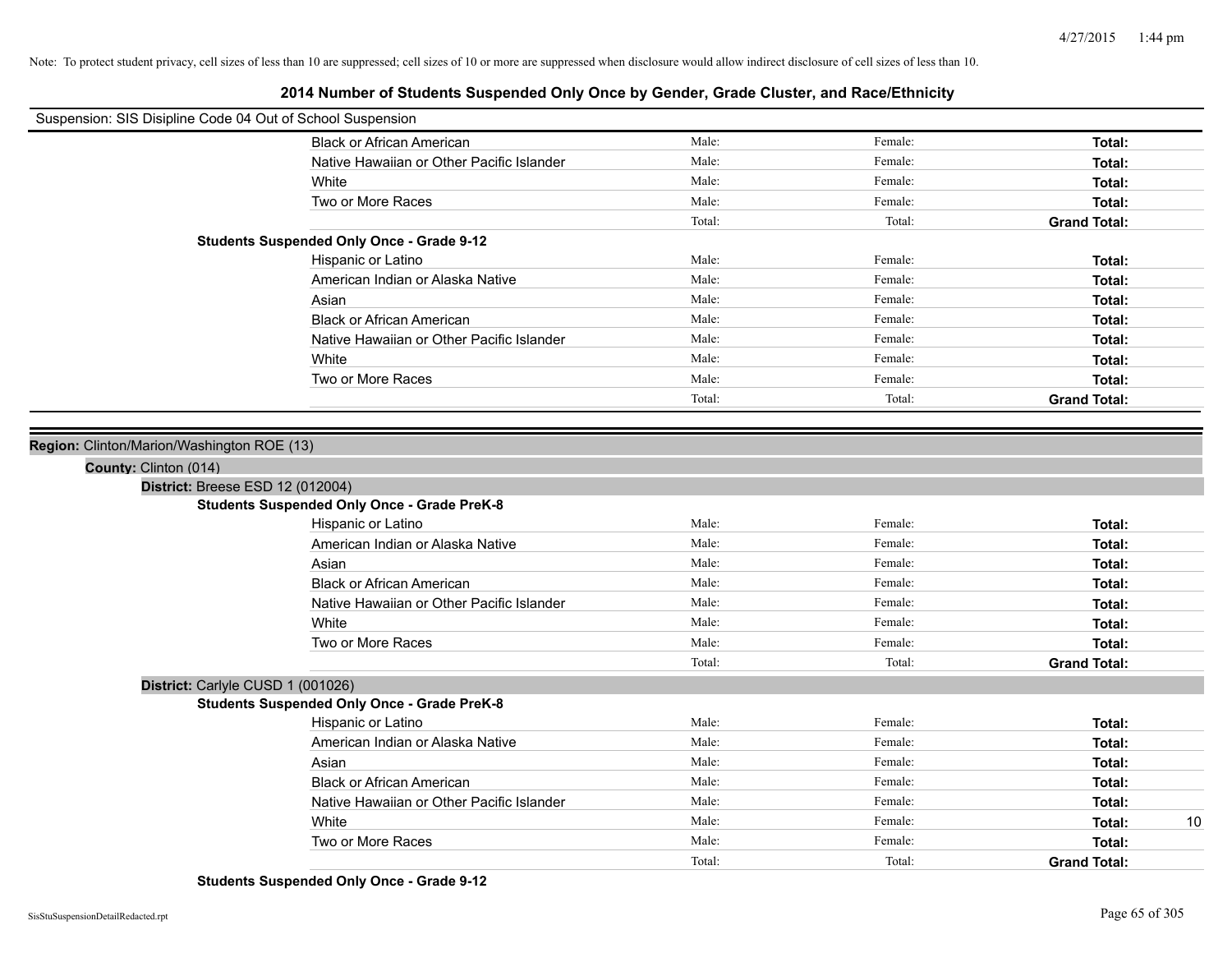# **2014 Number of Students Suspended Only Once by Gender, Grade Cluster, and Race/Ethnicity**

| Suspension: SIS Disipline Code 04 Out of School Suspension |                                                    |                 |                   |                               |
|------------------------------------------------------------|----------------------------------------------------|-----------------|-------------------|-------------------------------|
|                                                            | Hispanic or Latino                                 | Male:           | Female:           | Total:                        |
|                                                            | American Indian or Alaska Native                   | Male:           | Female:           | Total:                        |
|                                                            | Asian                                              | Male:           | Female:           | Total:                        |
|                                                            | <b>Black or African American</b>                   | Male:           | Female:           | Total:                        |
|                                                            | Native Hawaiian or Other Pacific Islander          | Male:           | Female:           | Total:                        |
|                                                            | White                                              | Male:           | Female:           | Total:                        |
|                                                            | Two or More Races                                  | Male:           | Female:           | Total:                        |
|                                                            |                                                    | Total:          | Total:            | <b>Grand Total:</b>           |
| District: North Wamac SD 186 (186002)                      |                                                    |                 |                   |                               |
|                                                            | <b>Students Suspended Only Once - Grade PreK-8</b> |                 |                   |                               |
|                                                            | Hispanic or Latino                                 | Male:           | Female:           | Total:                        |
|                                                            | American Indian or Alaska Native                   | Male:           | Female:           | Total:                        |
|                                                            | Asian                                              | Male:           | Female:           | Total:                        |
|                                                            | <b>Black or African American</b>                   | Male:           | Female:           | Total:                        |
|                                                            | Native Hawaiian or Other Pacific Islander          | Male:           | Female:           | Total:                        |
|                                                            | White                                              | Male:           | Female:           | Total:                        |
|                                                            | Two or More Races                                  | Male:           | Female:           | Total:                        |
|                                                            |                                                    | Total:          | Total:            | <b>Grand Total:</b>           |
| District: Wesclin CUSD 3 (003026)                          |                                                    |                 |                   |                               |
|                                                            | <b>Students Suspended Only Once - Grade PreK-8</b> |                 |                   |                               |
|                                                            | Hispanic or Latino                                 | Male:           | Female:           | Total:                        |
|                                                            | American Indian or Alaska Native                   | Male:           | Female:           | Total:                        |
|                                                            | Asian                                              | Male:           | Female:           | Total:                        |
|                                                            | <b>Black or African American</b>                   | Male:           | Female:           | Total:                        |
|                                                            | Native Hawaiian or Other Pacific Islander          | Male:           | Female:           | Total:                        |
|                                                            | White                                              | Male:           | Female:           | Total:<br>10                  |
|                                                            | Two or More Races                                  | Male:           | Female:           | Total:                        |
|                                                            |                                                    | Total:          | Total:            | <b>Grand Total:</b>           |
|                                                            | <b>Students Suspended Only Once - Grade 9-12</b>   |                 |                   |                               |
|                                                            | Hispanic or Latino                                 | Male:           | Female:           | Total:                        |
|                                                            | American Indian or Alaska Native                   | Male:           | Female:           | Total:                        |
|                                                            | Asian                                              | Male:           | Female:           | Total:                        |
|                                                            | <b>Black or African American</b>                   | Male:           | Female:           | Total:                        |
|                                                            | Native Hawaiian or Other Pacific Islander          | Male:           | Female:           | Total:                        |
|                                                            | White                                              | Male:           | Female:           | Total:                        |
|                                                            |                                                    |                 |                   |                               |
|                                                            | Two or More Races                                  | Male:<br>Total: | Female:<br>Total: | Total:<br><b>Grand Total:</b> |

**County:** Marion (058)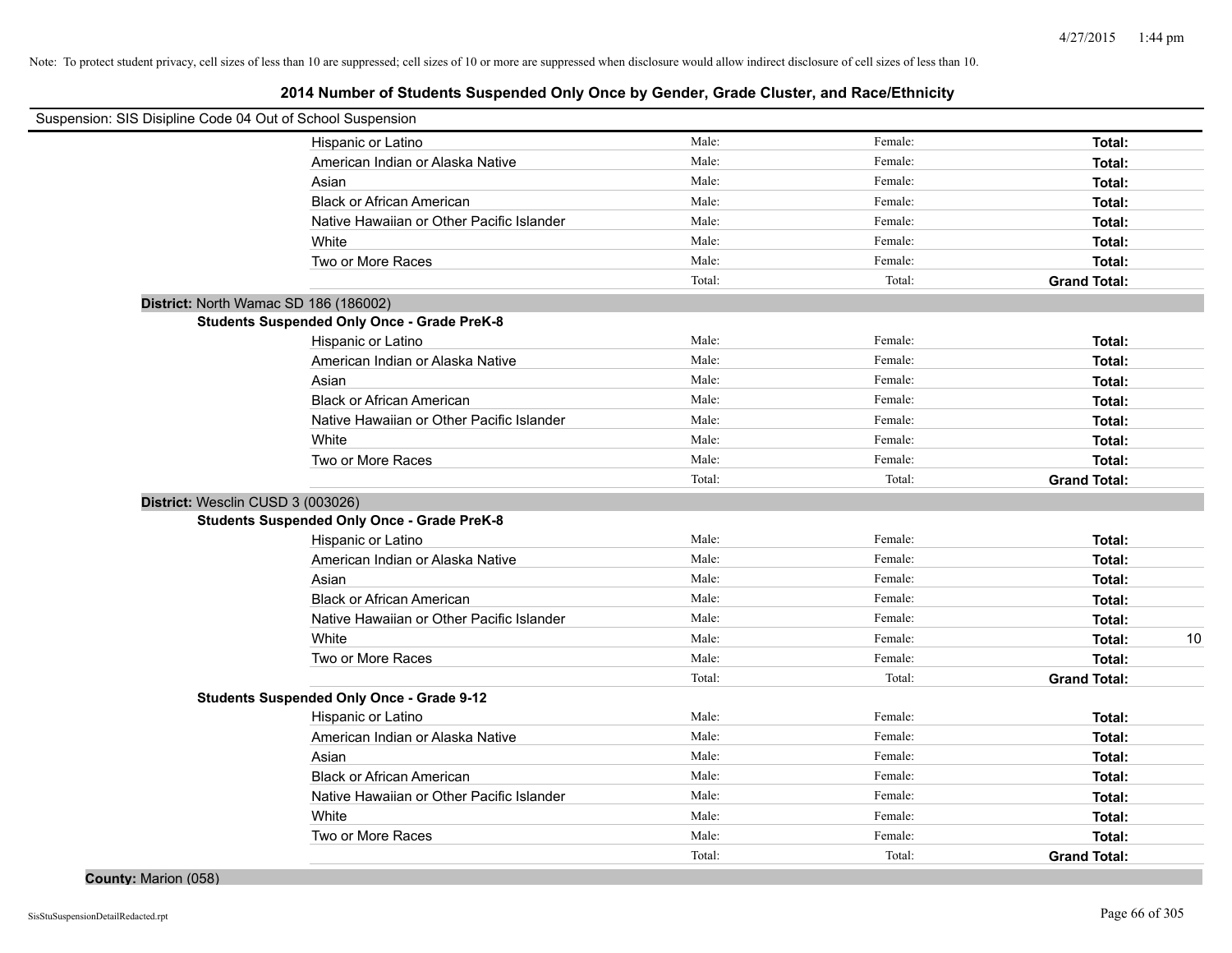| Suspension: SIS Disipline Code 04 Out of School Suspension |                                                    |        |    |         |    |                     |    |
|------------------------------------------------------------|----------------------------------------------------|--------|----|---------|----|---------------------|----|
| District: Centralia HSD 200 (200017)                       |                                                    |        |    |         |    |                     |    |
|                                                            | <b>Students Suspended Only Once - Grade 9-12</b>   |        |    |         |    |                     |    |
|                                                            | Hispanic or Latino                                 | Male:  |    | Female: |    | Total:              |    |
|                                                            | American Indian or Alaska Native                   | Male:  |    | Female: |    | Total:              |    |
|                                                            | Asian                                              | Male:  |    | Female: |    | Total:              |    |
|                                                            | <b>Black or African American</b>                   | Male:  |    | Female: |    | Total:              |    |
|                                                            | Native Hawaiian or Other Pacific Islander          | Male:  |    | Female: |    | Total:              |    |
|                                                            | White                                              | Male:  | 15 | Female: | 14 | Total:              | 29 |
|                                                            | Two or More Races                                  | Male:  |    | Female: |    | Total:              |    |
|                                                            |                                                    | Total: |    | Total:  |    | <b>Grand Total:</b> | 43 |
| District: Centralia SD 135 (135002)                        |                                                    |        |    |         |    |                     |    |
|                                                            | <b>Students Suspended Only Once - Grade PreK-8</b> |        |    |         |    |                     |    |
|                                                            | Hispanic or Latino                                 | Male:  |    | Female: |    | Total:              |    |
|                                                            | American Indian or Alaska Native                   | Male:  |    | Female: |    | Total:              |    |
|                                                            | Asian                                              | Male:  |    | Female: |    | Total:              |    |
|                                                            | <b>Black or African American</b>                   | Male:  |    | Female: |    | Total:              | 12 |
|                                                            | Native Hawaiian or Other Pacific Islander          | Male:  |    | Female: |    | Total:              |    |
|                                                            | White                                              | Male:  |    | Female: |    | Total:              | 33 |
|                                                            | Two or More Races                                  | Male:  |    | Female: |    | Total:              |    |
|                                                            |                                                    | Total: |    | Total:  |    | <b>Grand Total:</b> |    |
| District: Odin PSD 722 (722026)                            |                                                    |        |    |         |    |                     |    |
|                                                            | <b>Students Suspended Only Once - Grade PreK-8</b> |        |    |         |    |                     |    |
|                                                            | Hispanic or Latino                                 | Male:  |    | Female: |    | Total:              |    |
|                                                            | American Indian or Alaska Native                   | Male:  |    | Female: |    | Total:              |    |
|                                                            | Asian                                              | Male:  |    | Female: |    | Total:              |    |
|                                                            | <b>Black or African American</b>                   | Male:  |    | Female: |    | Total:              |    |
|                                                            | Native Hawaiian or Other Pacific Islander          | Male:  |    | Female: |    | Total:              |    |
|                                                            | White                                              | Male:  |    | Female: |    | Total:              |    |
|                                                            | Two or More Races                                  | Male:  |    | Female: |    | Total:              |    |
|                                                            |                                                    | Total: |    | Total:  |    | <b>Grand Total:</b> |    |
|                                                            | <b>Students Suspended Only Once - Grade 9-12</b>   |        |    |         |    |                     |    |
|                                                            | Hispanic or Latino                                 | Male:  |    | Female: |    | Total:              |    |
|                                                            | American Indian or Alaska Native                   | Male:  |    | Female: |    | Total:              |    |
|                                                            | Asian                                              | Male:  |    | Female: |    | Total:              |    |
|                                                            | <b>Black or African American</b>                   | Male:  |    | Female: |    | Total:              |    |
|                                                            | Native Hawaiian or Other Pacific Islander          | Male:  |    | Female: |    | Total:              |    |
|                                                            | White                                              | Male:  |    | Female: |    | Total:              |    |
|                                                            | Two or More Races                                  | Male:  |    | Female: |    | Total:              |    |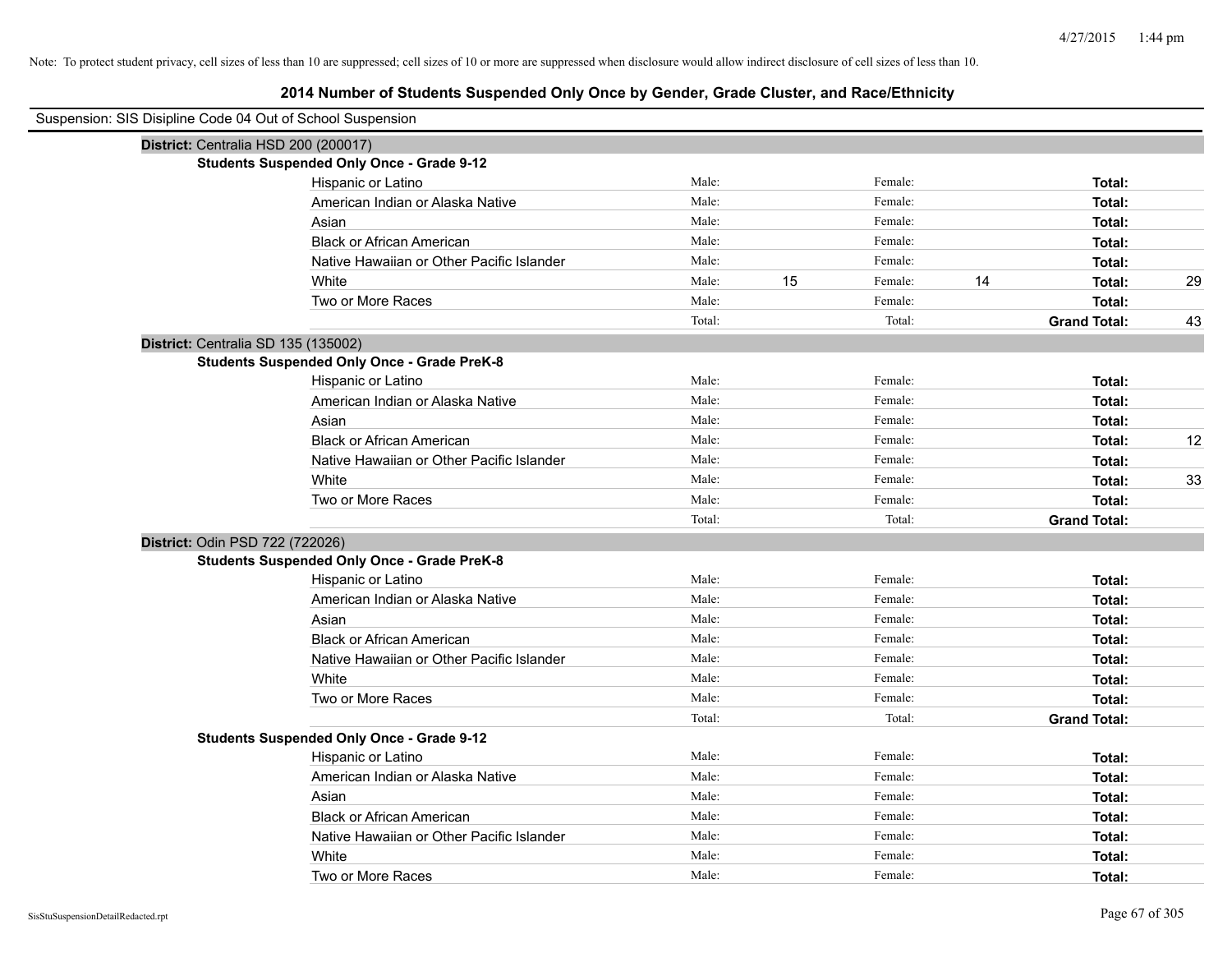# **2014 Number of Students Suspended Only Once by Gender, Grade Cluster, and Race/Ethnicity**

| Suspension: SIS Disipline Code 04 Out of School Suspension |                                                    |        |    |         |    |                     |    |
|------------------------------------------------------------|----------------------------------------------------|--------|----|---------|----|---------------------|----|
|                                                            |                                                    | Total: |    | Total:  |    | <b>Grand Total:</b> |    |
|                                                            | District: Salem CHSD 600 (600016)                  |        |    |         |    |                     |    |
|                                                            | <b>Students Suspended Only Once - Grade 9-12</b>   |        |    |         |    |                     |    |
|                                                            | Hispanic or Latino                                 | Male:  |    | Female: |    | Total:              |    |
|                                                            | American Indian or Alaska Native                   | Male:  |    | Female: |    | Total:              |    |
|                                                            | Asian                                              | Male:  |    | Female: |    | Total:              |    |
|                                                            | <b>Black or African American</b>                   | Male:  |    | Female: |    | Total:              |    |
|                                                            | Native Hawaiian or Other Pacific Islander          | Male:  |    | Female: |    | Total:              |    |
|                                                            | White                                              | Male:  | 31 | Female: | 11 | Total:              | 42 |
|                                                            | Two or More Races                                  | Male:  |    | Female: |    | Total:              |    |
|                                                            |                                                    | Total: |    | Total:  |    | <b>Grand Total:</b> |    |
| District: Salem SD 111 (111002)                            |                                                    |        |    |         |    |                     |    |
|                                                            | <b>Students Suspended Only Once - Grade PreK-8</b> |        |    |         |    |                     |    |
|                                                            | Hispanic or Latino                                 | Male:  |    | Female: |    | Total:              |    |
|                                                            | American Indian or Alaska Native                   | Male:  |    | Female: |    | Total:              |    |
|                                                            | Asian                                              | Male:  |    | Female: |    | Total:              |    |
|                                                            | <b>Black or African American</b>                   | Male:  |    | Female: |    | Total:              |    |
|                                                            | Native Hawaiian or Other Pacific Islander          | Male:  |    | Female: |    | Total:              |    |
|                                                            | White                                              | Male:  |    | Female: |    | Total:              | 15 |
|                                                            | Two or More Races                                  | Male:  |    | Female: |    | Total:              |    |
|                                                            |                                                    | Total: |    | Total:  |    | <b>Grand Total:</b> |    |
|                                                            | District: Sandoval CUSD 501 (501026)               |        |    |         |    |                     |    |
|                                                            | <b>Students Suspended Only Once - Grade PreK-8</b> |        |    |         |    |                     |    |
|                                                            | Hispanic or Latino                                 | Male:  |    | Female: |    | Total:              |    |
|                                                            | American Indian or Alaska Native                   | Male:  |    | Female: |    | Total:              |    |
|                                                            | Asian                                              | Male:  |    | Female: |    | Total:              |    |
|                                                            | <b>Black or African American</b>                   | Male:  |    | Female: |    | Total:              |    |
|                                                            | Native Hawaiian or Other Pacific Islander          | Male:  |    | Female: |    | Total:              |    |
|                                                            | White                                              | Male:  |    | Female: |    | Total:              | 23 |
|                                                            | Two or More Races                                  | Male:  |    | Female: |    | Total:              |    |
|                                                            |                                                    | Total: |    | Total:  |    | <b>Grand Total:</b> |    |
|                                                            | <b>Students Suspended Only Once - Grade 9-12</b>   |        |    |         |    |                     |    |
|                                                            | Hispanic or Latino                                 | Male:  |    | Female: |    | Total:              |    |
|                                                            | American Indian or Alaska Native                   | Male:  |    | Female: |    | Total:              |    |
|                                                            | Asian                                              | Male:  |    | Female: |    | Total:              |    |
|                                                            | <b>Black or African American</b>                   | Male:  |    | Female: |    | Total:              |    |
|                                                            | Native Hawaiian or Other Pacific Islander          | Male:  |    | Female: |    | Total:              |    |
|                                                            | White                                              | Male:  |    | Female: |    | Total:              | 15 |

÷,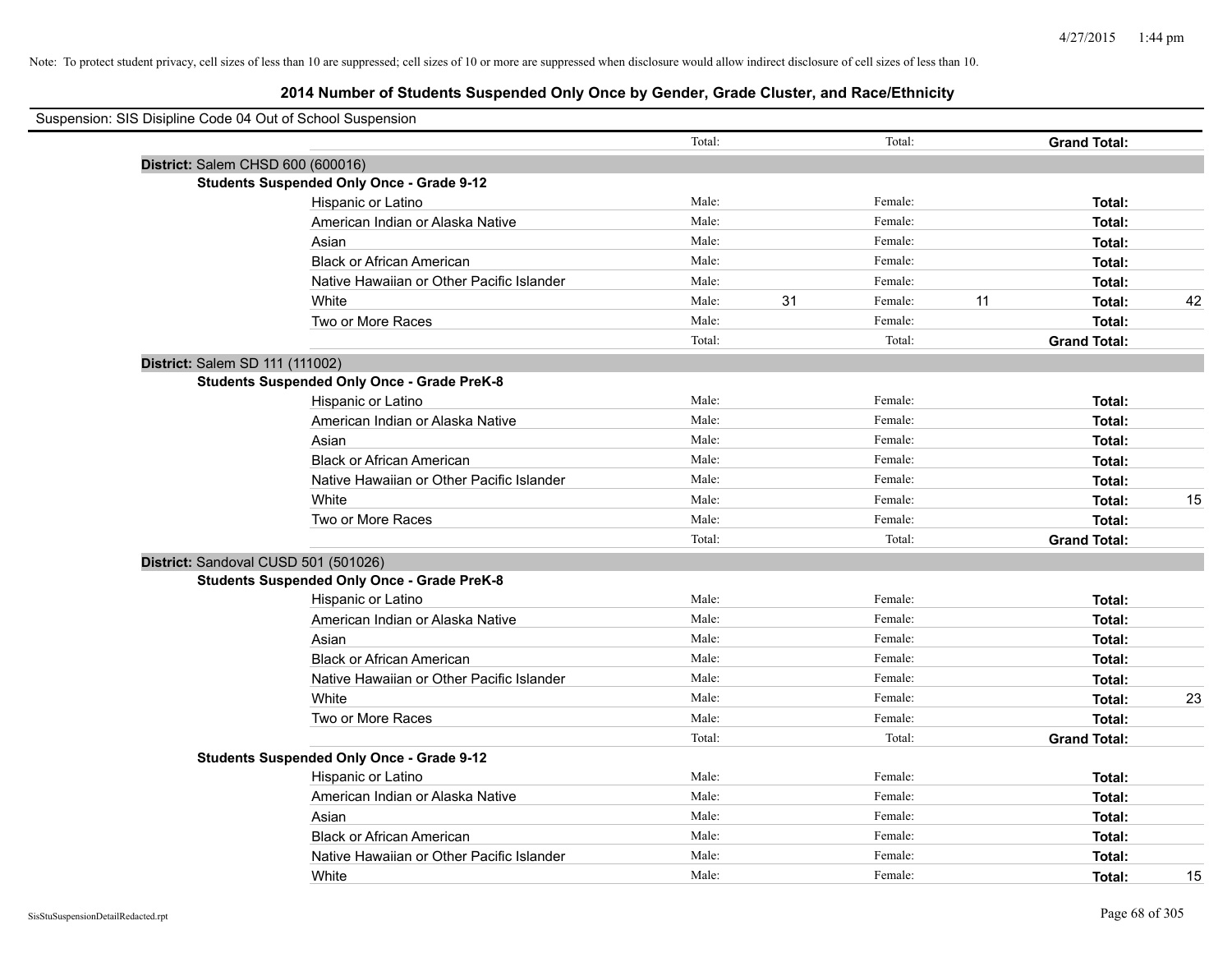| Suspension: SIS Disipline Code 04 Out of School Suspension |                                                    |        |         |                     |
|------------------------------------------------------------|----------------------------------------------------|--------|---------|---------------------|
|                                                            | Two or More Races                                  | Male:  | Female: | Total:              |
|                                                            |                                                    | Total: | Total:  | <b>Grand Total:</b> |
|                                                            | District: South Central CUD 401 (401026)           |        |         |                     |
|                                                            | <b>Students Suspended Only Once - Grade 9-12</b>   |        |         |                     |
|                                                            | Hispanic or Latino                                 | Male:  | Female: | Total:              |
|                                                            | American Indian or Alaska Native                   | Male:  | Female: | Total:              |
|                                                            | Asian                                              | Male:  | Female: | Total:              |
|                                                            | <b>Black or African American</b>                   | Male:  | Female: | Total:              |
|                                                            | Native Hawaiian or Other Pacific Islander          | Male:  | Female: | Total:              |
|                                                            | White                                              | Male:  | Female: | 10<br>Total:        |
|                                                            | Two or More Races                                  | Male:  | Female: | Total:              |
|                                                            |                                                    | Total: | Total:  | <b>Grand Total:</b> |
| County: Non-Public School (000)                            |                                                    |        |         |                     |
|                                                            | District: Clinton/Marion/Washington ROE (000000)   |        |         |                     |
|                                                            | <b>Students Suspended Only Once - Grade 9-12</b>   |        |         |                     |
|                                                            | Hispanic or Latino                                 | Male:  | Female: | Total:              |
|                                                            | American Indian or Alaska Native                   | Male:  | Female: | Total:              |
|                                                            | Asian                                              | Male:  | Female: | Total:              |
|                                                            | <b>Black or African American</b>                   | Male:  | Female: | Total:              |
|                                                            | Native Hawaiian or Other Pacific Islander          | Male:  | Female: | Total:              |
|                                                            | White                                              | Male:  | Female: | Total:              |
|                                                            | Two or More Races                                  | Male:  | Female: | Total:              |
|                                                            |                                                    | Total: | Total:  | <b>Grand Total:</b> |
| County: Washington (095)                                   |                                                    |        |         |                     |
| District: Ashley CCSD 15 (015004)                          |                                                    |        |         |                     |
|                                                            | <b>Students Suspended Only Once - Grade PreK-8</b> |        |         |                     |
|                                                            | Hispanic or Latino                                 | Male:  | Female: | Total:              |
|                                                            | American Indian or Alaska Native                   | Male:  | Female: | Total:              |
|                                                            | Asian                                              | Male:  | Female: | Total:              |
|                                                            | <b>Black or African American</b>                   | Male:  | Female: | Total:              |
|                                                            | Native Hawaiian or Other Pacific Islander          | Male:  | Female: | Total:              |
|                                                            | White                                              | Male:  | Female: | Total:              |
|                                                            | Two or More Races                                  | Male:  | Female: | Total:              |
|                                                            |                                                    | Total: | Total:  | <b>Grand Total:</b> |
| District: Irvington CCSD 11 (011004)                       |                                                    |        |         |                     |
|                                                            | <b>Students Suspended Only Once - Grade PreK-8</b> |        |         |                     |
|                                                            | Hispanic or Latino                                 | Male:  | Female: | Total:              |
|                                                            | American Indian or Alaska Native                   | Male:  | Female: | Total:              |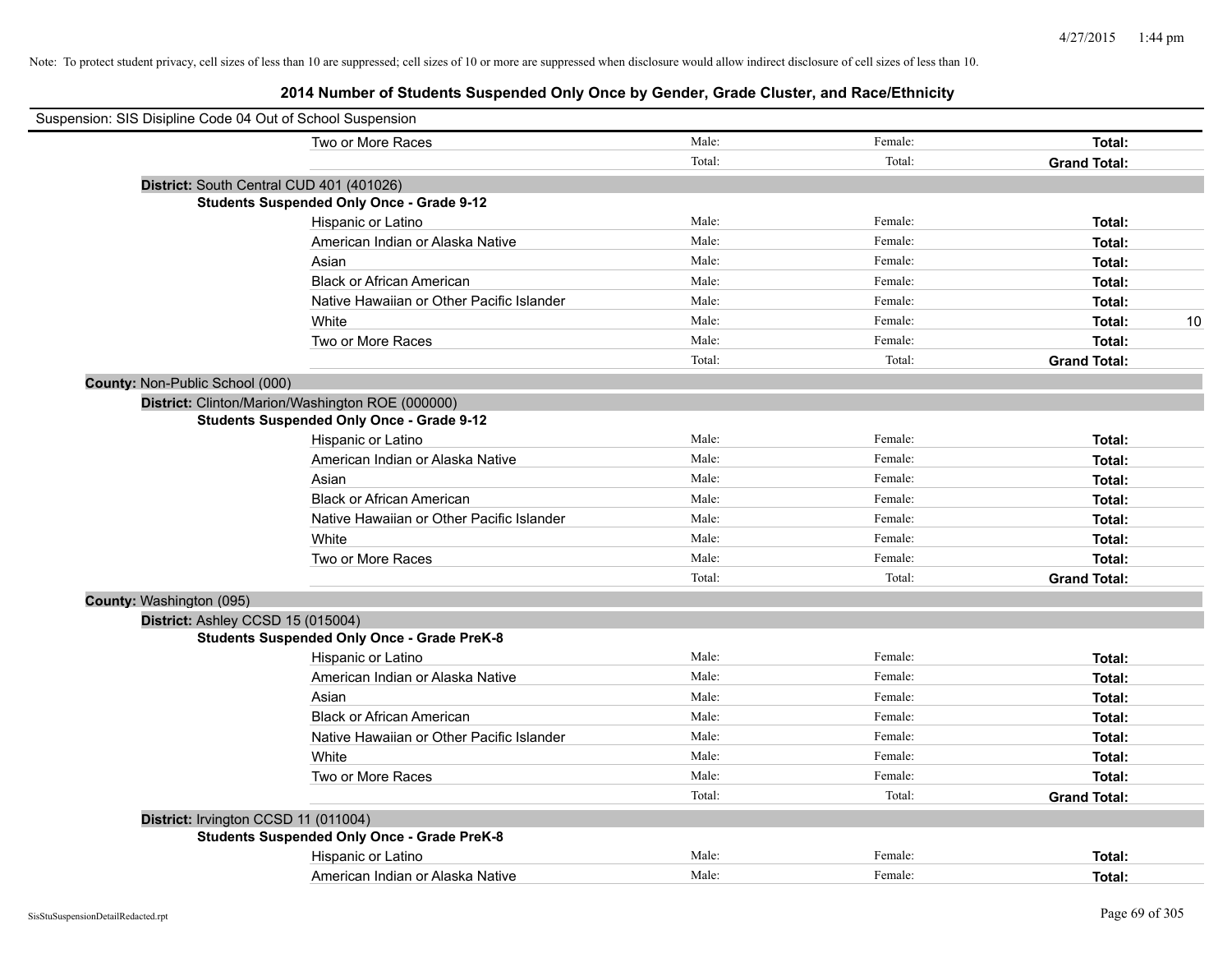| Suspension: SIS Disipline Code 04 Out of School Suspension |                                                    |        |         |                     |
|------------------------------------------------------------|----------------------------------------------------|--------|---------|---------------------|
|                                                            | Asian                                              | Male:  | Female: | Total:              |
|                                                            | <b>Black or African American</b>                   | Male:  | Female: | Total:              |
|                                                            | Native Hawaiian or Other Pacific Islander          | Male:  | Female: | Total:              |
|                                                            | White                                              | Male:  | Female: | Total:              |
|                                                            | Two or More Races                                  | Male:  | Female: | Total:              |
|                                                            |                                                    | Total: | Total:  | <b>Grand Total:</b> |
| District: Nashville CCSD 49 (049004)                       |                                                    |        |         |                     |
|                                                            | <b>Students Suspended Only Once - Grade PreK-8</b> |        |         |                     |
|                                                            | Hispanic or Latino                                 | Male:  | Female: | Total:              |
|                                                            | American Indian or Alaska Native                   | Male:  | Female: | Total:              |
|                                                            | Asian                                              | Male:  | Female: | Total:              |
|                                                            | <b>Black or African American</b>                   | Male:  | Female: | Total:              |
|                                                            | Native Hawaiian or Other Pacific Islander          | Male:  | Female: | Total:              |
|                                                            | White                                              | Male:  | Female: | Total:              |
|                                                            | Two or More Races                                  | Male:  | Female: | Total:              |
|                                                            |                                                    | Total: | Total:  | <b>Grand Total:</b> |
| District: Nashville CHSD 99 (099016)                       |                                                    |        |         |                     |
|                                                            | <b>Students Suspended Only Once - Grade 9-12</b>   |        |         |                     |
|                                                            | Hispanic or Latino                                 | Male:  | Female: | Total:              |
|                                                            | American Indian or Alaska Native                   | Male:  | Female: | Total:              |
|                                                            | Asian                                              | Male:  | Female: | Total:              |
|                                                            | <b>Black or African American</b>                   | Male:  | Female: | Total:              |
|                                                            | Native Hawaiian or Other Pacific Islander          | Male:  | Female: | Total:              |
|                                                            | White                                              | Male:  | Female: | 10<br>Total:        |
|                                                            | Two or More Races                                  | Male:  | Female: | Total:              |
|                                                            |                                                    | Total: | Total:  | <b>Grand Total:</b> |
|                                                            | District: West Washington Co CUD 10 (010026)       |        |         |                     |
|                                                            | <b>Students Suspended Only Once - Grade PreK-8</b> |        |         |                     |
|                                                            | Hispanic or Latino                                 | Male:  | Female: | Total:              |
|                                                            | American Indian or Alaska Native                   | Male:  | Female: | Total:              |
|                                                            | Asian                                              | Male:  | Female: | Total:              |
|                                                            | <b>Black or African American</b>                   | Male:  | Female: | Total:              |
|                                                            | Native Hawaiian or Other Pacific Islander          | Male:  | Female: | Total:              |
|                                                            | White                                              | Male:  | Female: | Total:              |
|                                                            | Two or More Races                                  | Male:  | Female: | Total:              |
|                                                            |                                                    | Total: | Total:  | <b>Grand Total:</b> |
|                                                            | <b>Students Suspended Only Once - Grade 9-12</b>   |        |         |                     |
|                                                            | Hispanic or Latino                                 | Male:  | Female: | Total:              |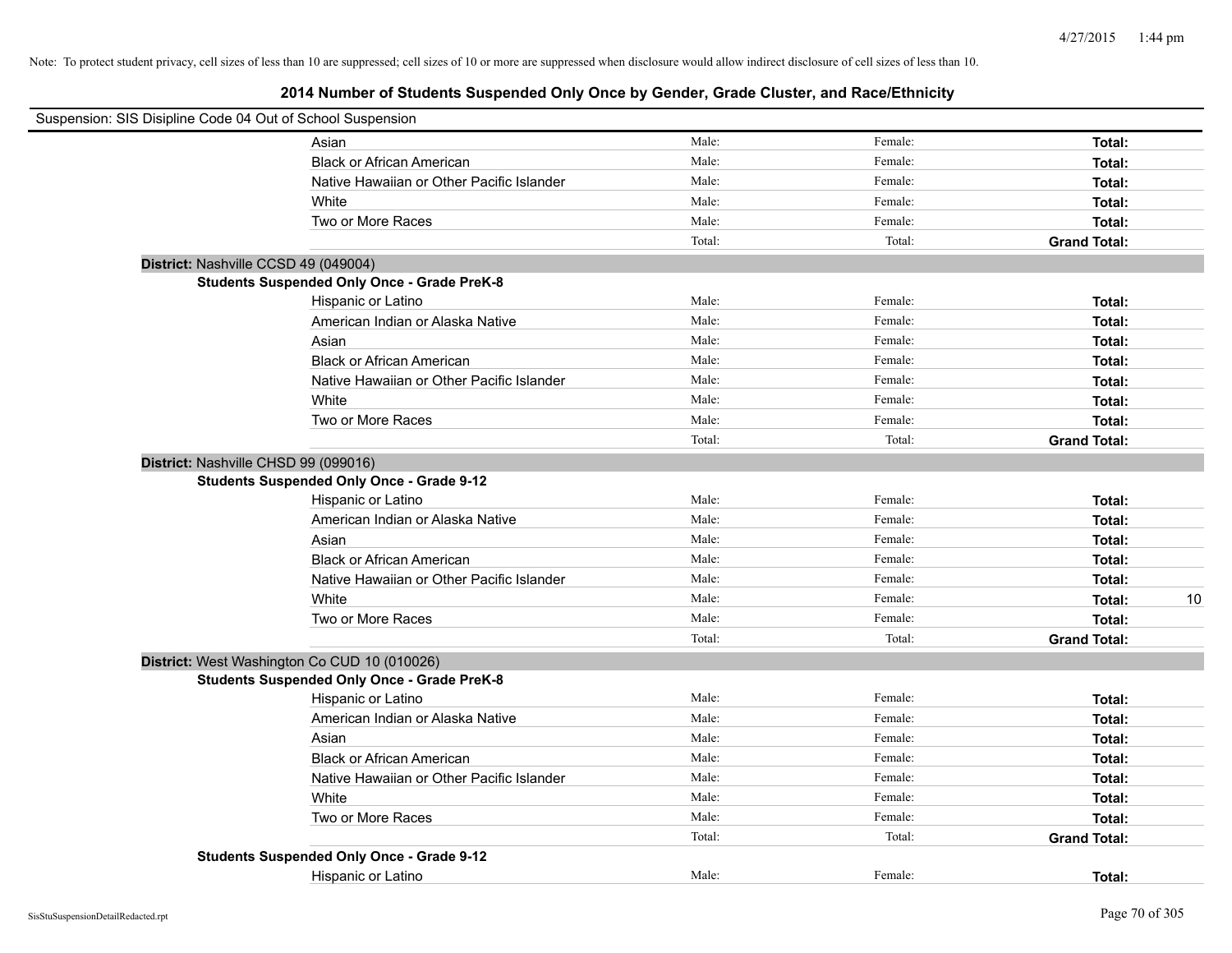| Suspension: SIS Disipline Code 04 Out of School Suspension |                                                    |        |         |                     |
|------------------------------------------------------------|----------------------------------------------------|--------|---------|---------------------|
|                                                            | American Indian or Alaska Native                   | Male:  | Female: | Total:              |
|                                                            | Asian                                              | Male:  | Female: | Total:              |
|                                                            | <b>Black or African American</b>                   | Male:  | Female: | Total:              |
|                                                            | Native Hawaiian or Other Pacific Islander          | Male:  | Female: | Total:              |
|                                                            | White                                              | Male:  | Female: | Total:              |
|                                                            | Two or More Races                                  | Male:  | Female: | Total:              |
|                                                            |                                                    | Total: | Total:  | <b>Grand Total:</b> |
|                                                            |                                                    |        |         |                     |
| Region: Clk/Cls/Cmbn/Dglas/Edgr/Mltr/Shlb (11)             |                                                    |        |         |                     |
| County: Clark (012)                                        |                                                    |        |         |                     |
|                                                            | District: Casey-Westfield CUSD 4C (004C26)         |        |         |                     |
|                                                            | <b>Students Suspended Only Once - Grade 9-12</b>   |        |         |                     |
|                                                            | Hispanic or Latino                                 | Male:  | Female: | Total:              |
|                                                            | American Indian or Alaska Native                   | Male:  | Female: | Total:              |
|                                                            | Asian                                              | Male:  | Female: | Total:              |
|                                                            | <b>Black or African American</b>                   | Male:  | Female: | Total:              |
|                                                            | Native Hawaiian or Other Pacific Islander          | Male:  | Female: | Total:              |
|                                                            | White                                              | Male:  | Female: | Total:              |
|                                                            | Two or More Races                                  | Male:  | Female: | Total:              |
|                                                            |                                                    | Total: | Total:  | <b>Grand Total:</b> |
|                                                            | District: Marshall CUSD 2C (002C26)                |        |         |                     |
|                                                            | <b>Students Suspended Only Once - Grade PreK-8</b> |        |         |                     |
|                                                            | Hispanic or Latino                                 | Male:  | Female: | Total:              |
|                                                            | American Indian or Alaska Native                   | Male:  | Female: | Total:              |
|                                                            | Asian                                              | Male:  | Female: | Total:              |
|                                                            | <b>Black or African American</b>                   | Male:  | Female: | Total:              |
|                                                            | Native Hawaiian or Other Pacific Islander          | Male:  | Female: | Total:              |
|                                                            | White                                              | Male:  | Female: | Total:              |
|                                                            | Two or More Races                                  | Male:  | Female: | Total:              |
|                                                            |                                                    | Total: | Total:  | <b>Grand Total:</b> |
|                                                            | <b>Students Suspended Only Once - Grade 9-12</b>   |        |         |                     |
|                                                            | Hispanic or Latino                                 | Male:  | Female: | Total:              |
|                                                            | American Indian or Alaska Native                   | Male:  | Female: | Total:              |
|                                                            | Asian                                              | Male:  | Female: | Total:              |
|                                                            | <b>Black or African American</b>                   | Male:  | Female: | Total:              |
|                                                            | Native Hawaiian or Other Pacific Islander          | Male:  | Female: | Total:              |
|                                                            | White                                              | Male:  | Female: | 19<br>Total:        |
|                                                            | Two or More Races                                  | Male:  | Female: | Total:              |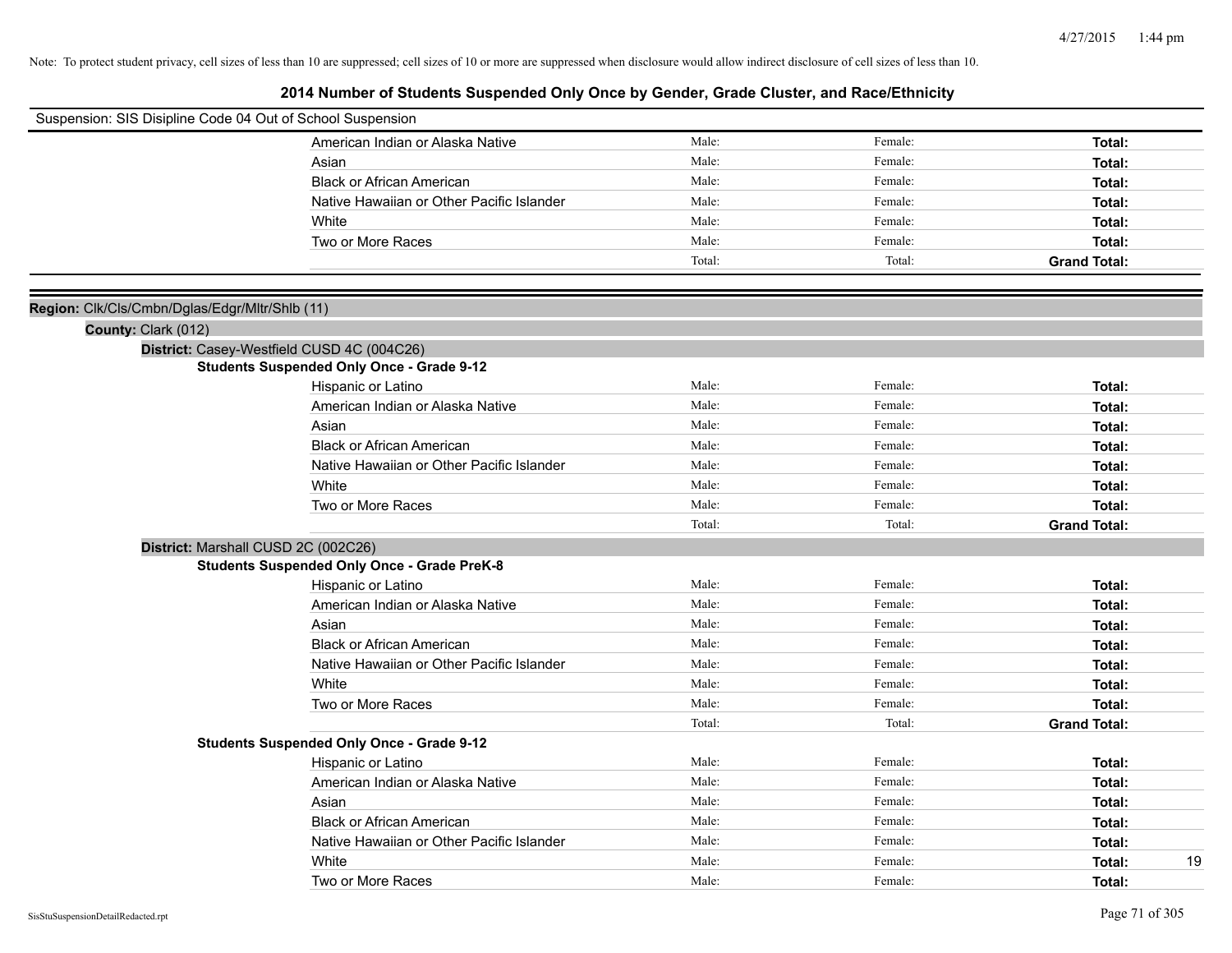# **2014 Number of Students Suspended Only Once by Gender, Grade Cluster, and Race/Ethnicity**

|                     | Suspension: SIS Disipline Code 04 Out of School Suspension |        |         |                     |
|---------------------|------------------------------------------------------------|--------|---------|---------------------|
|                     |                                                            | Total: | Total:  | <b>Grand Total:</b> |
|                     | District: Martinsville CUSD 3C (003C26)                    |        |         |                     |
|                     | <b>Students Suspended Only Once - Grade PreK-8</b>         |        |         |                     |
|                     | Hispanic or Latino                                         | Male:  | Female: | Total:              |
|                     | American Indian or Alaska Native                           | Male:  | Female: | Total:              |
|                     | Asian                                                      | Male:  | Female: | Total:              |
|                     | <b>Black or African American</b>                           | Male:  | Female: | Total:              |
|                     | Native Hawaiian or Other Pacific Islander                  | Male:  | Female: | Total:              |
|                     | White                                                      | Male:  | Female: | Total:              |
|                     | Two or More Races                                          | Male:  | Female: | Total:              |
|                     |                                                            | Total: | Total:  | <b>Grand Total:</b> |
|                     | <b>Students Suspended Only Once - Grade 9-12</b>           |        |         |                     |
|                     | Hispanic or Latino                                         | Male:  | Female: | Total:              |
|                     | American Indian or Alaska Native                           | Male:  | Female: | Total:              |
|                     | Asian                                                      | Male:  | Female: | Total:              |
|                     | <b>Black or African American</b>                           | Male:  | Female: | Total:              |
|                     | Native Hawaiian or Other Pacific Islander                  | Male:  | Female: | Total:              |
|                     | White                                                      | Male:  | Female: | Total:              |
|                     | Two or More Races                                          | Male:  | Female: | Total:              |
|                     |                                                            | Total: | Total:  | <b>Grand Total:</b> |
| County: Coles (015) |                                                            |        |         |                     |
|                     | District: Charleston CUSD 1 (001026)                       |        |         |                     |
|                     | <b>Students Suspended Only Once - Grade PreK-8</b>         |        |         |                     |
|                     | Hispanic or Latino                                         | Male:  | Female: | Total:              |
|                     | American Indian or Alaska Native                           | Male:  | Female: | Total:              |
|                     | Asian                                                      | Male:  | Female: | Total:              |
|                     | <b>Black or African American</b>                           | Male:  | Female: | Total:              |
|                     | Native Hawaiian or Other Pacific Islander                  | Male:  | Female: | Total:              |
|                     | White                                                      | Male:  | Female: | 13<br>Total:        |
|                     | Two or More Races                                          | Male:  | Female: | Total:              |
|                     |                                                            | Total: | Total:  | <b>Grand Total:</b> |
|                     | <b>Students Suspended Only Once - Grade 9-12</b>           |        |         |                     |
|                     | Hispanic or Latino                                         | Male:  | Female: | Total:              |
|                     | American Indian or Alaska Native                           | Male:  | Female: | Total:              |
|                     | Asian                                                      | Male:  | Female: | Total:              |
|                     | <b>Black or African American</b>                           | Male:  | Female: | Total:              |
|                     | Native Hawaiian or Other Pacific Islander                  | Male:  | Female: | Total:              |
|                     | White                                                      | Male:  | Female: | 22<br>Total:        |
|                     | Two or More Races                                          | Male:  | Female: | Total:              |

 $\blacksquare$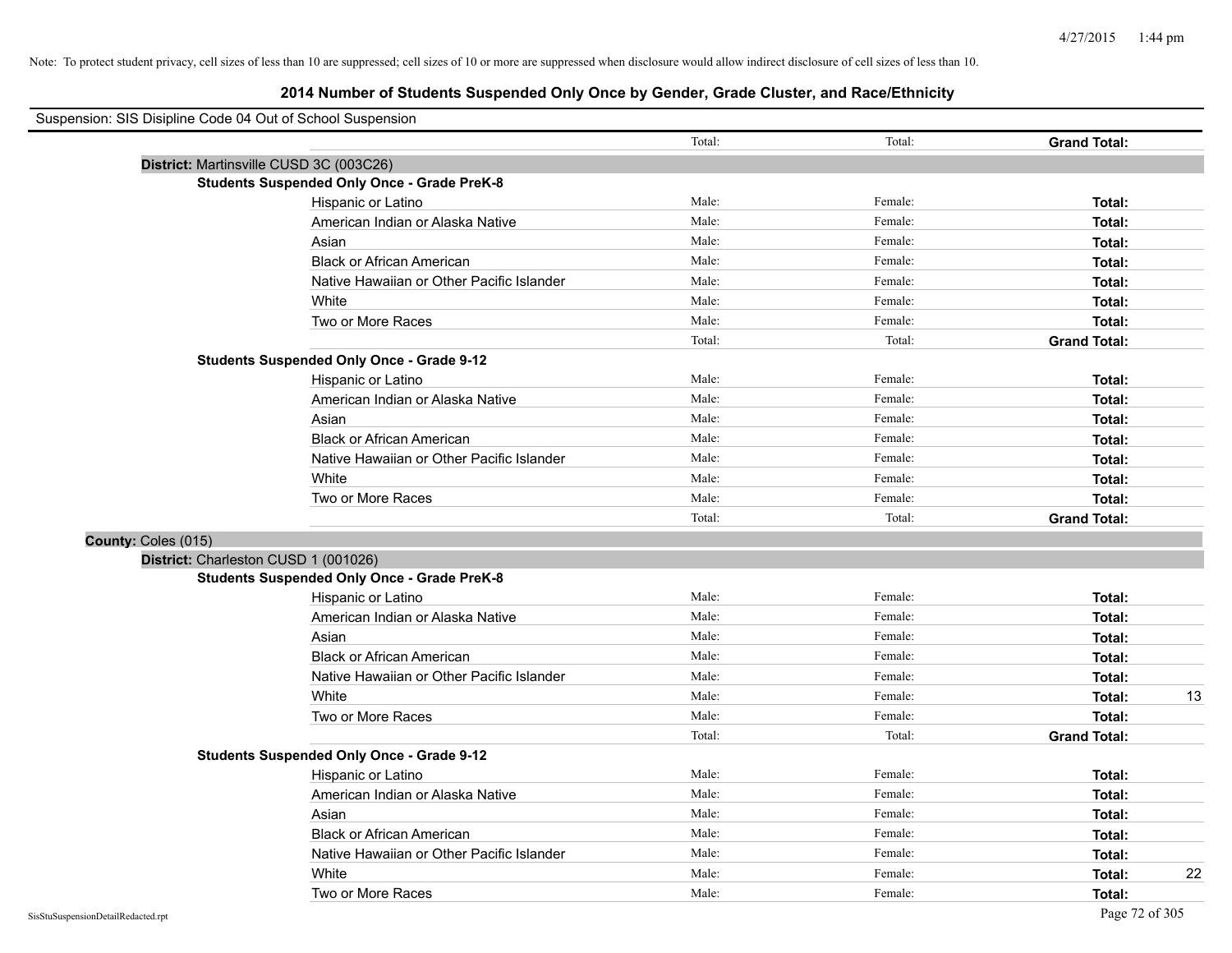| Suspension: SIS Disipline Code 04 Out of School Suspension |                                                    |        |    |         |    |                     |    |
|------------------------------------------------------------|----------------------------------------------------|--------|----|---------|----|---------------------|----|
|                                                            |                                                    | Total: |    | Total:  |    | <b>Grand Total:</b> |    |
| District: Eastern IL Area of Spec Educ (801060)            |                                                    |        |    |         |    |                     |    |
|                                                            | <b>Students Suspended Only Once - Grade PreK-8</b> |        |    |         |    |                     |    |
|                                                            | Hispanic or Latino                                 | Male:  |    | Female: |    | Total:              |    |
|                                                            | American Indian or Alaska Native                   | Male:  |    | Female: |    | Total:              |    |
|                                                            | Asian                                              | Male:  |    | Female: |    | Total:              |    |
|                                                            | <b>Black or African American</b>                   | Male:  |    | Female: |    | Total:              |    |
|                                                            | Native Hawaiian or Other Pacific Islander          | Male:  |    | Female: |    | Total:              |    |
|                                                            | White                                              | Male:  |    | Female: |    | Total:              |    |
|                                                            | Two or More Races                                  | Male:  |    | Female: |    | Total:              |    |
|                                                            |                                                    | Total: |    | Total:  |    | <b>Grand Total:</b> |    |
| District: Mattoon CUSD 2 (002026)                          |                                                    |        |    |         |    |                     |    |
|                                                            | <b>Students Suspended Only Once - Grade PreK-8</b> |        |    |         |    |                     |    |
|                                                            | Hispanic or Latino                                 | Male:  |    | Female: |    | Total:              |    |
|                                                            | American Indian or Alaska Native                   | Male:  |    | Female: |    | Total:              |    |
|                                                            | Asian                                              | Male:  |    | Female: |    | Total:              |    |
|                                                            | <b>Black or African American</b>                   | Male:  |    | Female: |    | Total:              |    |
|                                                            | Native Hawaiian or Other Pacific Islander          | Male:  |    | Female: |    | Total:              |    |
|                                                            | White                                              | Male:  |    | Female: |    | Total:              | 23 |
|                                                            | Two or More Races                                  | Male:  |    | Female: |    | Total:              |    |
|                                                            |                                                    | Total: |    | Total:  |    | <b>Grand Total:</b> |    |
|                                                            | <b>Students Suspended Only Once - Grade 9-12</b>   |        |    |         |    |                     |    |
|                                                            | Hispanic or Latino                                 | Male:  |    | Female: |    | Total:              |    |
|                                                            | American Indian or Alaska Native                   | Male:  |    | Female: |    | Total:              |    |
|                                                            | Asian                                              | Male:  |    | Female: |    | Total:              |    |
|                                                            | <b>Black or African American</b>                   | Male:  |    | Female: |    | Total:              |    |
|                                                            | Native Hawaiian or Other Pacific Islander          | Male:  |    | Female: |    | Total:              |    |
|                                                            | White                                              | Male:  | 25 | Female: | 15 | Total:              | 40 |
|                                                            | Two or More Races                                  | Male:  |    | Female: |    | Total:              |    |
|                                                            |                                                    | Total: |    | Total:  |    | <b>Grand Total:</b> |    |
| District: Oakland CUSD 5 (005026)                          |                                                    |        |    |         |    |                     |    |
|                                                            | <b>Students Suspended Only Once - Grade 9-12</b>   |        |    |         |    |                     |    |
|                                                            | Hispanic or Latino                                 | Male:  |    | Female: |    | Total:              |    |
|                                                            | American Indian or Alaska Native                   | Male:  |    | Female: |    | Total:              |    |
|                                                            | Asian                                              | Male:  |    | Female: |    | Total:              |    |
|                                                            | <b>Black or African American</b>                   | Male:  |    | Female: |    | Total:              |    |
|                                                            | Native Hawaiian or Other Pacific Islander          | Male:  |    | Female: |    | Total:              |    |
|                                                            | White                                              | Male:  |    | Female: |    | Total:              |    |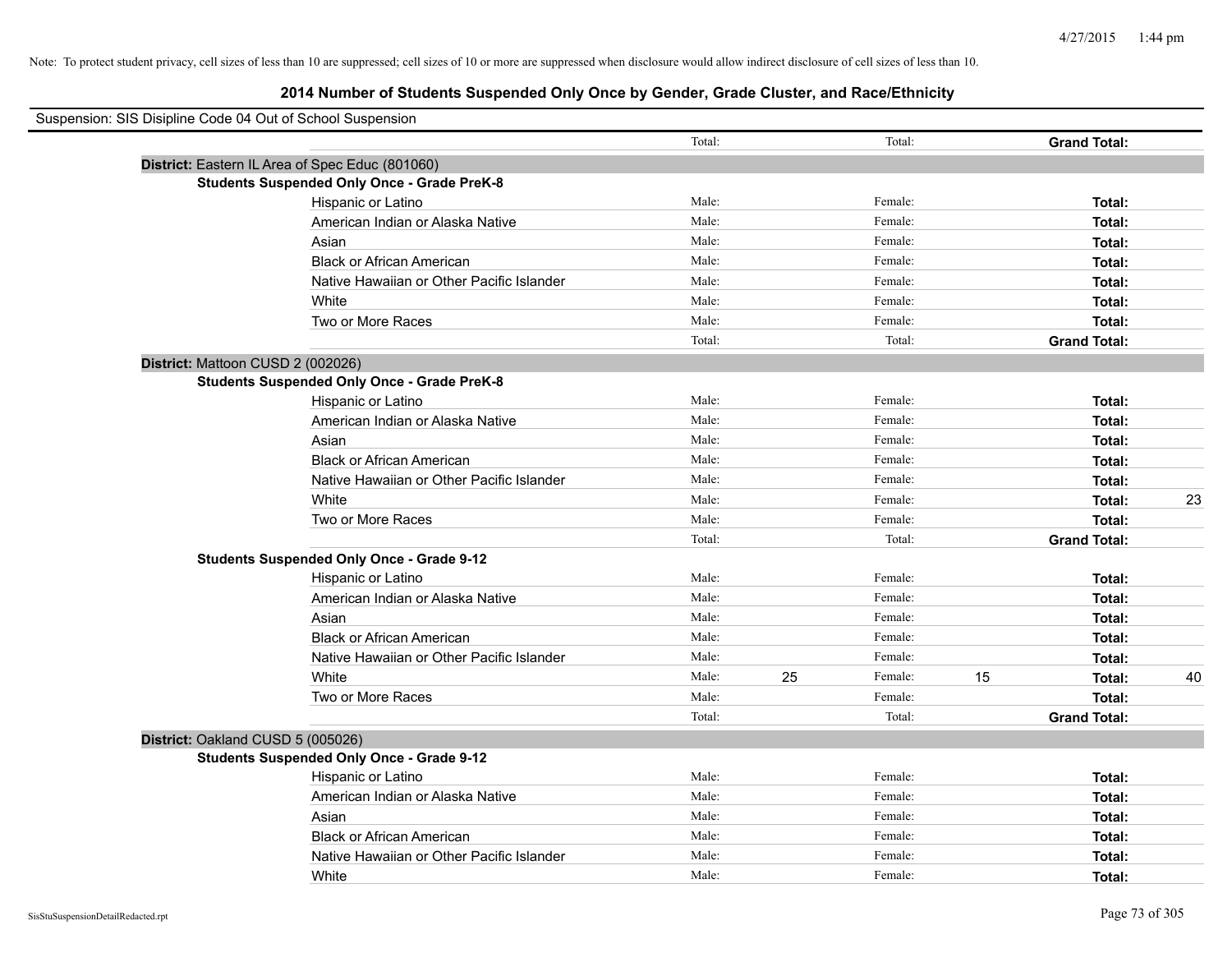| Suspension: SIS Disipline Code 04 Out of School Suspension |        |         |                     |
|------------------------------------------------------------|--------|---------|---------------------|
| Two or More Races                                          | Male:  | Female: | <b>Total:</b>       |
|                                                            | Total: | Total:  | <b>Grand Total:</b> |
| County: Cumberland (018)                                   |        |         |                     |
| District: Cumberland CUSD 77 (077026)                      |        |         |                     |
| <b>Students Suspended Only Once - Grade PreK-8</b>         |        |         |                     |
| Hispanic or Latino                                         | Male:  | Female: | Total:              |
| American Indian or Alaska Native                           | Male:  | Female: | Total:              |
| Asian                                                      | Male:  | Female: | Total:              |
| <b>Black or African American</b>                           | Male:  | Female: | Total:              |
| Native Hawaiian or Other Pacific Islander                  | Male:  | Female: | Total:              |
| White                                                      | Male:  | Female: | Total:              |
| Two or More Races                                          | Male:  | Female: | Total:              |
|                                                            | Total: | Total:  | <b>Grand Total:</b> |
| <b>Students Suspended Only Once - Grade 9-12</b>           |        |         |                     |
| Hispanic or Latino                                         | Male:  | Female: | Total:              |
| American Indian or Alaska Native                           | Male:  | Female: | Total:              |
| Asian                                                      | Male:  | Female: | Total:              |
| <b>Black or African American</b>                           | Male:  | Female: | Total:              |
| Native Hawaiian or Other Pacific Islander                  | Male:  | Female: | Total:              |
| White                                                      | Male:  | Female: | Total:              |
| Two or More Races                                          | Male:  | Female: | Total:              |
|                                                            | Total: | Total:  | <b>Grand Total:</b> |
| District: Neoga CUSD 3 (003026)                            |        |         |                     |
| <b>Students Suspended Only Once - Grade PreK-8</b>         |        |         |                     |
| Hispanic or Latino                                         | Male:  | Female: | Total:              |
| American Indian or Alaska Native                           | Male:  | Female: | Total:              |
| Asian                                                      | Male:  | Female: | Total:              |
| <b>Black or African American</b>                           | Male:  | Female: | Total:              |
| Native Hawaiian or Other Pacific Islander                  | Male:  | Female: | Total:              |
| White                                                      | Male:  | Female: | Total:              |
| Two or More Races                                          | Male:  | Female: | Total:              |
|                                                            | Total: | Total:  | <b>Grand Total:</b> |
| <b>Students Suspended Only Once - Grade 9-12</b>           |        |         |                     |
| Hispanic or Latino                                         | Male:  | Female: | Total:              |
| American Indian or Alaska Native                           | Male:  | Female: | Total:              |
| Asian                                                      | Male:  | Female: | Total:              |
| <b>Black or African American</b>                           | Male:  | Female: | Total:              |
| Native Hawaiian or Other Pacific Islander                  | Male:  | Female: | Total:              |
| White                                                      | Male:  | Female: | Total:              |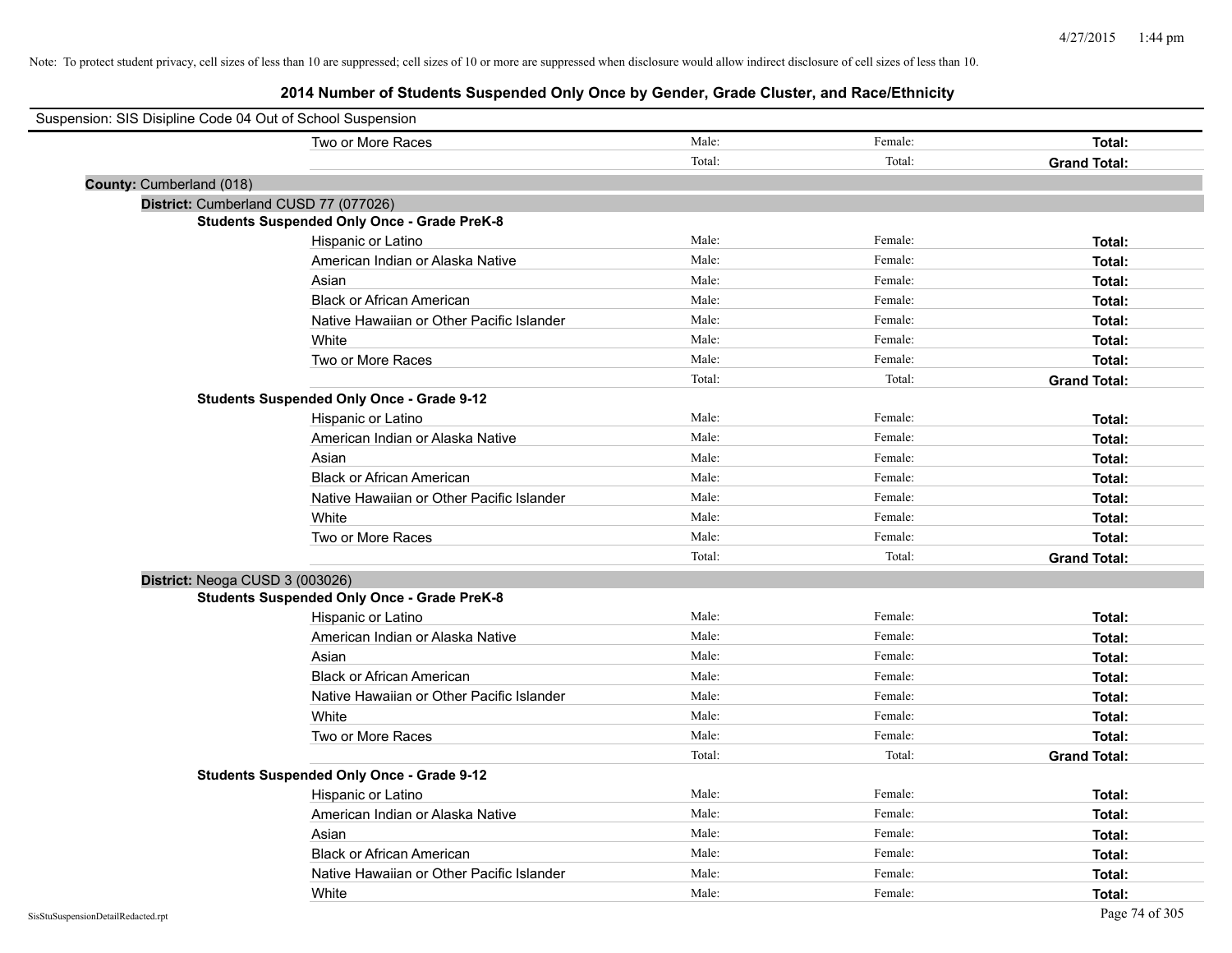| Suspension: SIS Disipline Code 04 Out of School Suspension |        |         |                           |
|------------------------------------------------------------|--------|---------|---------------------------|
| Two or More Races                                          | Male:  | Female: | <b>Total:</b>             |
|                                                            | Total: | Total:  | <b>Grand Total:</b>       |
| County: Douglas (021)                                      |        |         |                           |
| District: Arcola CUSD 306 (306026)                         |        |         |                           |
| <b>Students Suspended Only Once - Grade PreK-8</b>         |        |         |                           |
| Hispanic or Latino                                         | Male:  | Female: | Total:                    |
| American Indian or Alaska Native                           | Male:  | Female: | Total:                    |
| Asian                                                      | Male:  | Female: | Total:                    |
| <b>Black or African American</b>                           | Male:  | Female: | Total:                    |
| Native Hawaiian or Other Pacific Islander                  | Male:  | Female: | Total:                    |
| White                                                      | Male:  | Female: | Total:                    |
| Two or More Races                                          | Male:  | Female: | Total:                    |
|                                                            | Total: | Total:  | <b>Grand Total:</b>       |
| <b>Students Suspended Only Once - Grade 9-12</b>           |        |         |                           |
| Hispanic or Latino                                         | Male:  | Female: | Total:                    |
| American Indian or Alaska Native                           | Male:  | Female: | Total:                    |
| Asian                                                      | Male:  | Female: | Total:                    |
| <b>Black or African American</b>                           | Male:  | Female: | Total:                    |
| Native Hawaiian or Other Pacific Islander                  | Male:  | Female: | Total:                    |
| White                                                      | Male:  | Female: | Total:                    |
| Two or More Races                                          | Male:  | Female: | Total:                    |
|                                                            | Total: | Total:  | <b>Grand Total:</b><br>13 |
| District: Arthur CUSD 305 (305026)                         |        |         |                           |
| <b>Students Suspended Only Once - Grade PreK-8</b>         |        |         |                           |
| Hispanic or Latino                                         | Male:  | Female: | Total:                    |
| American Indian or Alaska Native                           | Male:  | Female: | Total:                    |
| Asian                                                      | Male:  | Female: | Total:                    |
| <b>Black or African American</b>                           | Male:  | Female: | Total:                    |
| Native Hawaiian or Other Pacific Islander                  | Male:  | Female: | Total:                    |
| White                                                      | Male:  | Female: | Total:                    |
| Two or More Races                                          | Male:  | Female: | Total:                    |
|                                                            | Total: | Total:  | <b>Grand Total:</b>       |
| <b>Students Suspended Only Once - Grade 9-12</b>           |        |         |                           |
| Hispanic or Latino                                         | Male:  | Female: | Total:                    |
| American Indian or Alaska Native                           | Male:  | Female: | Total:                    |
| Asian                                                      | Male:  | Female: | Total:                    |
| <b>Black or African American</b>                           | Male:  | Female: | Total:                    |
| Native Hawaiian or Other Pacific Islander                  | Male:  | Female: | Total:                    |
| White                                                      | Male:  | Female: | Total:                    |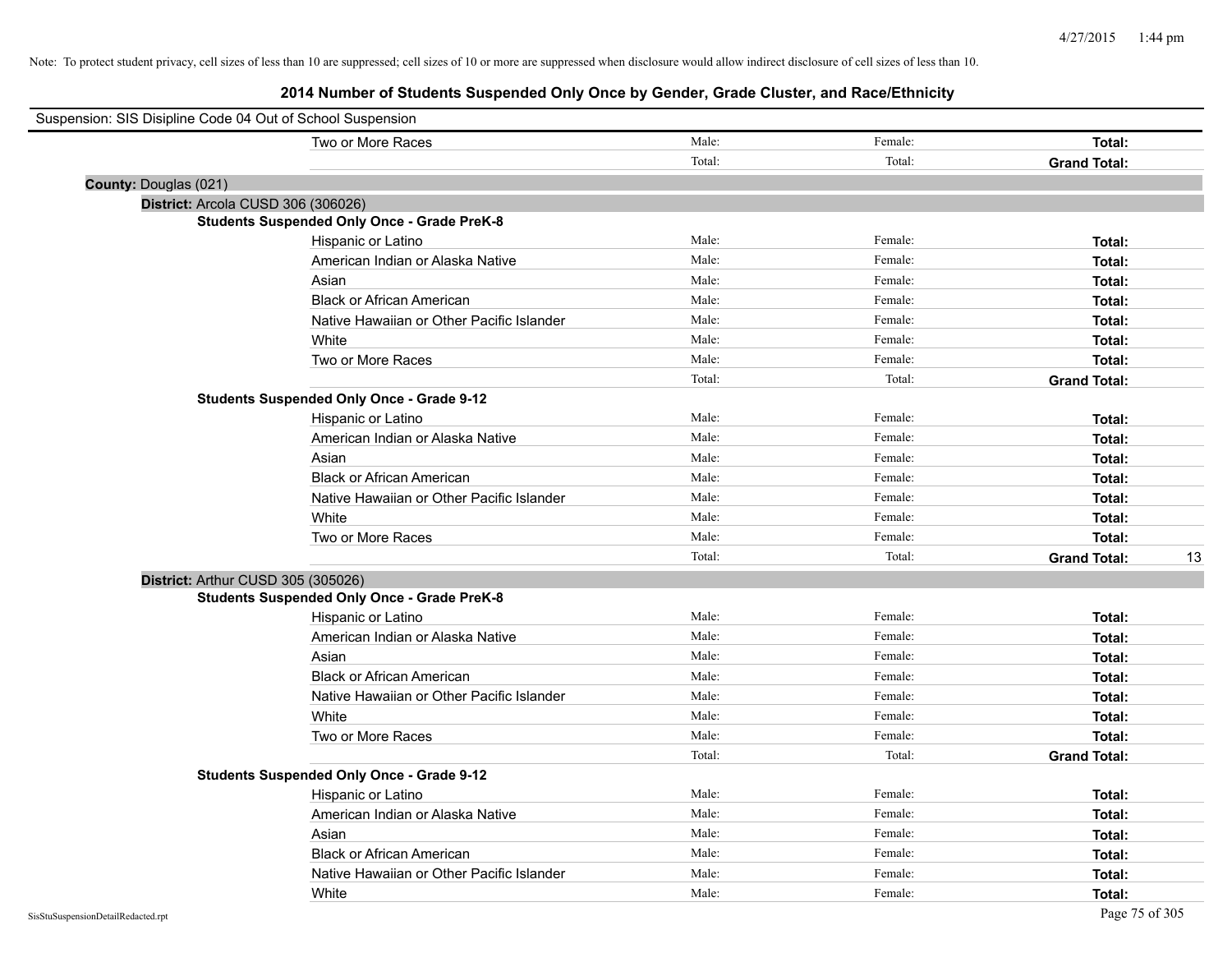| Suspension: SIS Disipline Code 04 Out of School Suspension |        |         |                     |    |
|------------------------------------------------------------|--------|---------|---------------------|----|
| Two or More Races                                          | Male:  | Female: | Total:              |    |
|                                                            | Total: | Total:  | <b>Grand Total:</b> |    |
| District: Tuscola CUSD 301 (301026)                        |        |         |                     |    |
| <b>Students Suspended Only Once - Grade PreK-8</b>         |        |         |                     |    |
| Hispanic or Latino                                         | Male:  | Female: | Total:              |    |
| American Indian or Alaska Native                           | Male:  | Female: | Total:              |    |
| Asian                                                      | Male:  | Female: | Total:              |    |
| <b>Black or African American</b>                           | Male:  | Female: | Total:              |    |
| Native Hawaiian or Other Pacific Islander                  | Male:  | Female: | Total:              |    |
| White                                                      | Male:  | Female: | Total:              |    |
| Two or More Races                                          | Male:  | Female: | Total:              |    |
|                                                            | Total: | Total:  | <b>Grand Total:</b> |    |
| <b>Students Suspended Only Once - Grade 9-12</b>           |        |         |                     |    |
| Hispanic or Latino                                         | Male:  | Female: | Total:              |    |
| American Indian or Alaska Native                           | Male:  | Female: | Total:              |    |
| Asian                                                      | Male:  | Female: | Total:              |    |
| <b>Black or African American</b>                           | Male:  | Female: | Total:              |    |
| Native Hawaiian or Other Pacific Islander                  | Male:  | Female: | Total:              |    |
| White                                                      | Male:  | Female: | Total:              |    |
| Two or More Races                                          | Male:  | Female: | Total:              |    |
|                                                            | Total: | Total:  | <b>Grand Total:</b> | 11 |
| District: Villa Grove CUSD 302 (302026)                    |        |         |                     |    |
| <b>Students Suspended Only Once - Grade PreK-8</b>         |        |         |                     |    |
| Hispanic or Latino                                         | Male:  | Female: | Total:              |    |
| American Indian or Alaska Native                           | Male:  | Female: | Total:              |    |
| Asian                                                      | Male:  | Female: | Total:              |    |
| <b>Black or African American</b>                           | Male:  | Female: | Total:              |    |
| Native Hawaiian or Other Pacific Islander                  | Male:  | Female: | Total:              |    |
| White                                                      | Male:  | Female: | Total:              |    |
| Two or More Races                                          | Male:  | Female: | Total:              |    |
|                                                            | Total: | Total:  | <b>Grand Total:</b> |    |
| <b>Students Suspended Only Once - Grade 9-12</b>           |        |         |                     |    |
| Hispanic or Latino                                         | Male:  | Female: | Total:              |    |
| American Indian or Alaska Native                           | Male:  | Female: | Total:              |    |
| Asian                                                      | Male:  | Female: | Total:              |    |
| <b>Black or African American</b>                           | Male:  | Female: | Total:              |    |
| Native Hawaiian or Other Pacific Islander                  | Male:  | Female: | Total:              |    |
| White                                                      | Male:  | Female: | Total:              |    |
| Two or More Races                                          | Male:  | Female: | Total:              |    |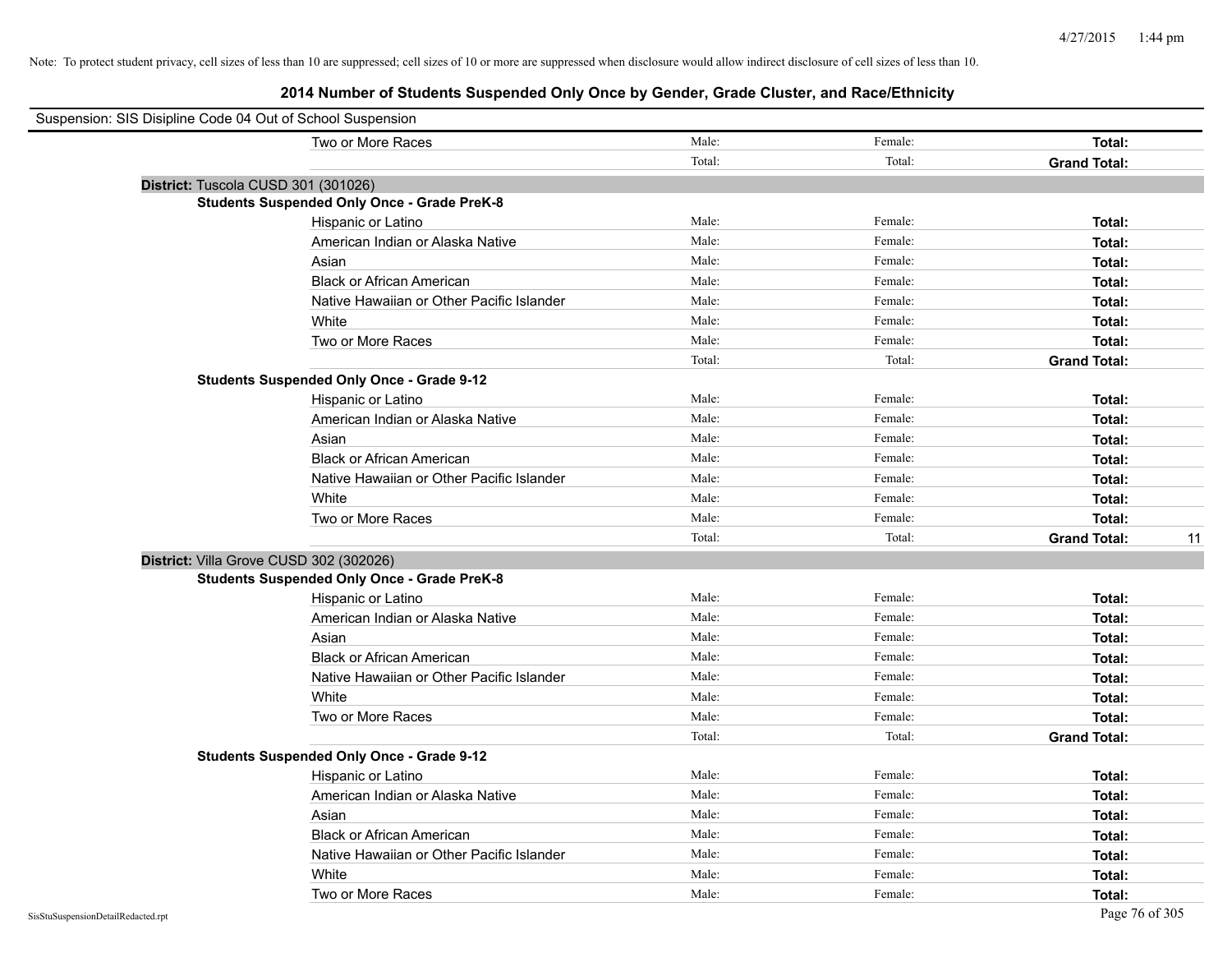| Suspension: SIS Disipline Code 04 Out of School Suspension |                                                    |        |         |                     |
|------------------------------------------------------------|----------------------------------------------------|--------|---------|---------------------|
|                                                            |                                                    | Total: | Total:  | <b>Grand Total:</b> |
| County: Edgar (023)                                        |                                                    |        |         |                     |
| District: Edgar County CUD 6 (006026)                      |                                                    |        |         |                     |
|                                                            | <b>Students Suspended Only Once - Grade 9-12</b>   |        |         |                     |
|                                                            | Hispanic or Latino                                 | Male:  | Female: | Total:              |
|                                                            | American Indian or Alaska Native                   | Male:  | Female: | Total:              |
|                                                            | Asian                                              | Male:  | Female: | Total:              |
|                                                            | <b>Black or African American</b>                   | Male:  | Female: | Total:              |
|                                                            | Native Hawaiian or Other Pacific Islander          | Male:  | Female: | Total:              |
|                                                            | White                                              | Male:  | Female: | Total:              |
|                                                            | Two or More Races                                  | Male:  | Female: | Total:              |
|                                                            |                                                    | Total: | Total:  | <b>Grand Total:</b> |
| District: Kansas CUSD 3 (003026)                           |                                                    |        |         |                     |
|                                                            | <b>Students Suspended Only Once - Grade PreK-8</b> |        |         |                     |
|                                                            | Hispanic or Latino                                 | Male:  | Female: | Total:              |
|                                                            | American Indian or Alaska Native                   | Male:  | Female: | Total:              |
|                                                            | Asian                                              | Male:  | Female: | Total:              |
|                                                            | <b>Black or African American</b>                   | Male:  | Female: | Total:              |
|                                                            | Native Hawaiian or Other Pacific Islander          | Male:  | Female: | Total:              |
|                                                            | White                                              | Male:  | Female: | Total:              |
|                                                            | Two or More Races                                  | Male:  | Female: | Total:              |
|                                                            |                                                    | Total: | Total:  | <b>Grand Total:</b> |
|                                                            | <b>Students Suspended Only Once - Grade 9-12</b>   |        |         |                     |
|                                                            | Hispanic or Latino                                 | Male:  | Female: | Total:              |
|                                                            | American Indian or Alaska Native                   | Male:  | Female: | Total:              |
|                                                            | Asian                                              | Male:  | Female: | Total:              |
|                                                            | <b>Black or African American</b>                   | Male:  | Female: | Total:              |
|                                                            | Native Hawaiian or Other Pacific Islander          | Male:  | Female: | Total:              |
|                                                            | White                                              | Male:  | Female: | Total:              |
|                                                            | Two or More Races                                  | Male:  | Female: | Total:              |
|                                                            |                                                    | Total: | Total:  | <b>Grand Total:</b> |
| District: Non-Public School (8000)                         |                                                    |        |         |                     |
|                                                            | <b>Students Suspended Only Once - Grade 9-12</b>   |        |         |                     |
|                                                            | Hispanic or Latino                                 | Male:  | Female: | Total:              |
|                                                            | American Indian or Alaska Native                   | Male:  | Female: | Total:              |
|                                                            | Asian                                              | Male:  | Female: | Total:              |
|                                                            | <b>Black or African American</b>                   | Male:  | Female: | Total:              |
|                                                            | Native Hawaiian or Other Pacific Islander          | Male:  | Female: | Total:              |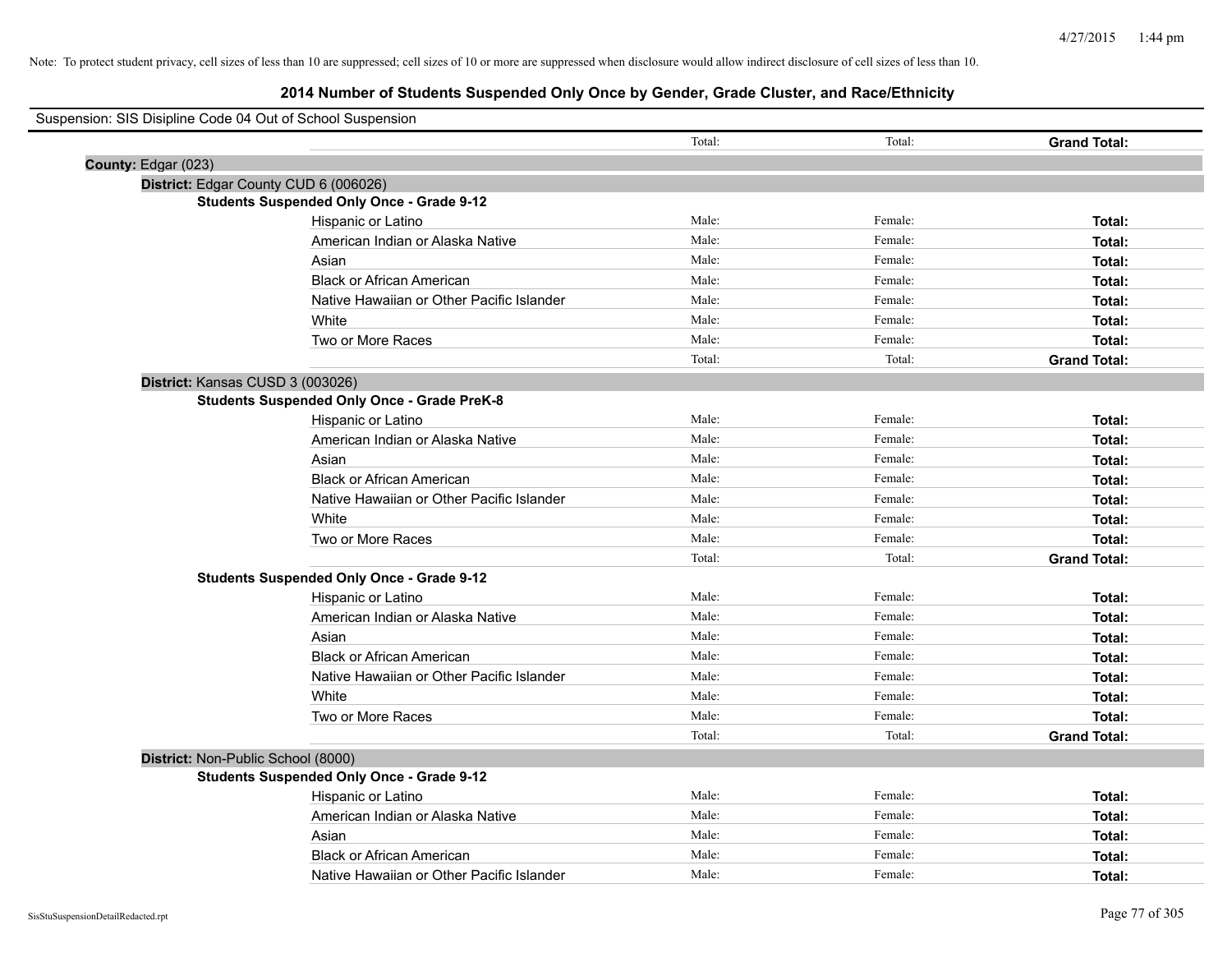| Suspension: SIS Disipline Code 04 Out of School Suspension |                                                    |        |         |                     |
|------------------------------------------------------------|----------------------------------------------------|--------|---------|---------------------|
|                                                            | White                                              | Male:  | Female: | Total:<br>10        |
|                                                            | Two or More Races                                  | Male:  | Female: | Total:              |
|                                                            |                                                    | Total: | Total:  | <b>Grand Total:</b> |
| District: Paris-Union SD 95 (095025)                       |                                                    |        |         |                     |
|                                                            | <b>Students Suspended Only Once - Grade PreK-8</b> |        |         |                     |
|                                                            | Hispanic or Latino                                 | Male:  | Female: | Total:              |
|                                                            | American Indian or Alaska Native                   | Male:  | Female: | Total:              |
|                                                            | Asian                                              | Male:  | Female: | Total:              |
|                                                            | <b>Black or African American</b>                   | Male:  | Female: | Total:              |
|                                                            | Native Hawaiian or Other Pacific Islander          | Male:  | Female: | Total:              |
|                                                            | White                                              | Male:  | Female: | Total:              |
|                                                            | Two or More Races                                  | Male:  | Female: | Total:              |
|                                                            |                                                    | Total: | Total:  | <b>Grand Total:</b> |
| District: Shiloh CUSD 1 (001026)                           |                                                    |        |         |                     |
|                                                            | <b>Students Suspended Only Once - Grade PreK-8</b> |        |         |                     |
|                                                            | Hispanic or Latino                                 | Male:  | Female: | Total:              |
|                                                            | American Indian or Alaska Native                   | Male:  | Female: | Total:              |
|                                                            | Asian                                              | Male:  | Female: | Total:              |
|                                                            | <b>Black or African American</b>                   | Male:  | Female: | Total:              |
|                                                            | Native Hawaiian or Other Pacific Islander          | Male:  | Female: | Total:              |
|                                                            | White                                              | Male:  | Female: | Total:              |
|                                                            | Two or More Races                                  | Male:  | Female: | Total:              |
|                                                            |                                                    | Total: | Total:  | <b>Grand Total:</b> |
|                                                            | <b>Students Suspended Only Once - Grade 9-12</b>   |        |         |                     |
|                                                            | Hispanic or Latino                                 | Male:  | Female: | Total:              |
|                                                            | American Indian or Alaska Native                   | Male:  | Female: | Total:              |
|                                                            | Asian                                              | Male:  | Female: | Total:              |
|                                                            | <b>Black or African American</b>                   | Male:  | Female: | Total:              |
|                                                            | Native Hawaiian or Other Pacific Islander          | Male:  | Female: | Total:              |
|                                                            | White                                              | Male:  | Female: | Total:              |
|                                                            | Two or More Races                                  | Male:  | Female: | Total:              |
|                                                            |                                                    | Total: | Total:  | <b>Grand Total:</b> |
| County: Moultrie (070)                                     |                                                    |        |         |                     |
|                                                            | District: Okaw Valley CUSD 302 (302026)            |        |         |                     |
|                                                            | <b>Students Suspended Only Once - Grade PreK-8</b> |        |         |                     |
|                                                            | Hispanic or Latino                                 | Male:  | Female: | Total:              |
|                                                            | American Indian or Alaska Native                   | Male:  | Female: | Total:              |
|                                                            | Asian                                              | Male:  | Female: | Total:              |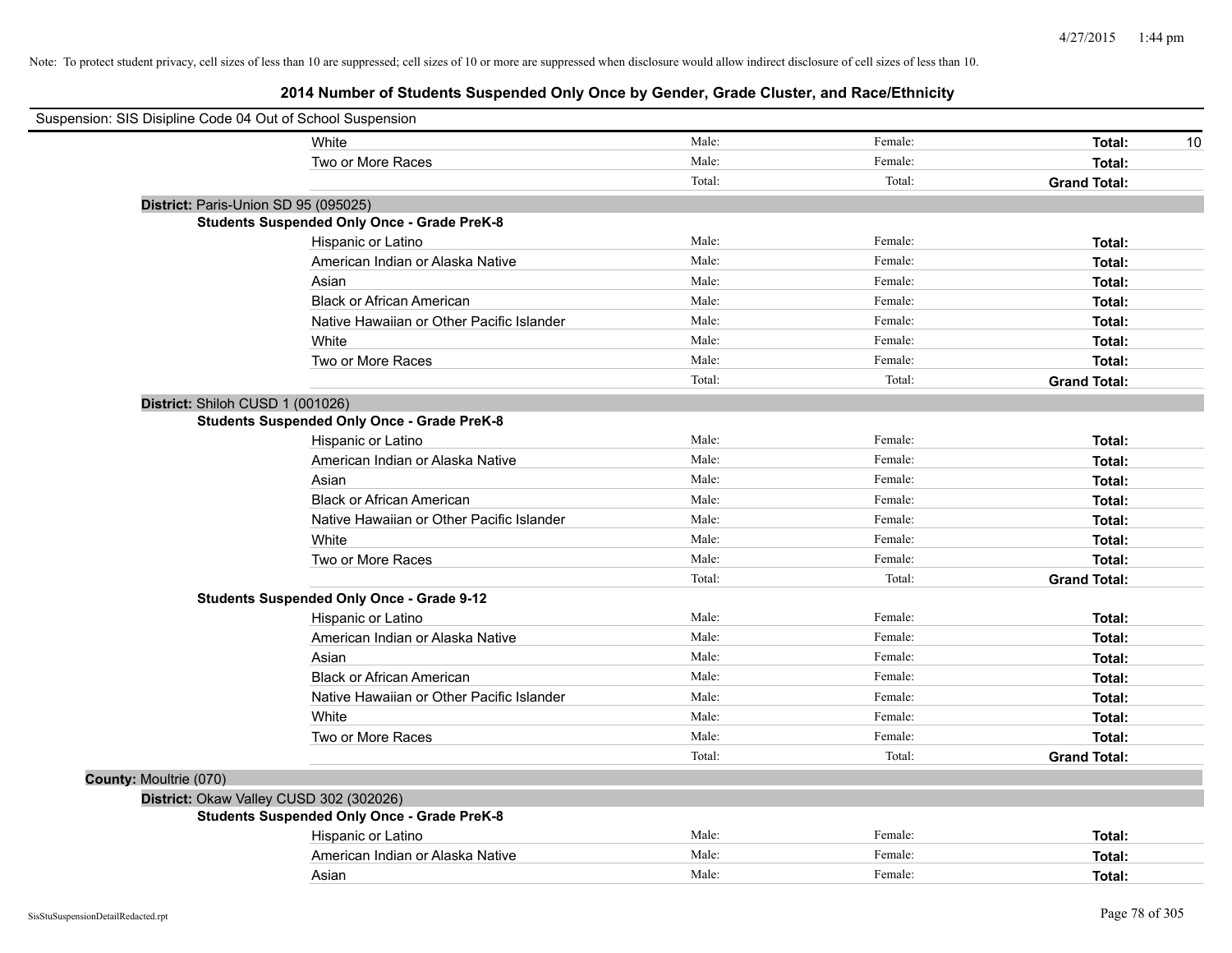| Suspension: SIS Disipline Code 04 Out of School Suspension |                                                    |        |         |                     |
|------------------------------------------------------------|----------------------------------------------------|--------|---------|---------------------|
|                                                            | <b>Black or African American</b>                   | Male:  | Female: | Total:              |
|                                                            | Native Hawaiian or Other Pacific Islander          | Male:  | Female: | Total:              |
|                                                            | White                                              | Male:  | Female: | Total:              |
|                                                            | Two or More Races                                  | Male:  | Female: | Total:              |
|                                                            |                                                    | Total: | Total:  | <b>Grand Total:</b> |
|                                                            | <b>Students Suspended Only Once - Grade 9-12</b>   |        |         |                     |
|                                                            | Hispanic or Latino                                 | Male:  | Female: | Total:              |
|                                                            | American Indian or Alaska Native                   | Male:  | Female: | Total:              |
|                                                            | Asian                                              | Male:  | Female: | Total:              |
|                                                            | <b>Black or African American</b>                   | Male:  | Female: | Total:              |
|                                                            | Native Hawaiian or Other Pacific Islander          | Male:  | Female: | Total:              |
|                                                            | White                                              | Male:  | Female: | Total:              |
|                                                            | Two or More Races                                  | Male:  | Female: | Total:              |
|                                                            |                                                    | Total: | Total:  | <b>Grand Total:</b> |
| District: Sullivan CUSD 300 (300026)                       |                                                    |        |         |                     |
|                                                            | <b>Students Suspended Only Once - Grade PreK-8</b> |        |         |                     |
|                                                            | Hispanic or Latino                                 | Male:  | Female: | Total:              |
|                                                            | American Indian or Alaska Native                   | Male:  | Female: | Total:              |
|                                                            | Asian                                              | Male:  | Female: | Total:              |
|                                                            | <b>Black or African American</b>                   | Male:  | Female: | Total:              |
|                                                            | Native Hawaiian or Other Pacific Islander          | Male:  | Female: | Total:              |
|                                                            | White                                              | Male:  | Female: | Total:              |
|                                                            | Two or More Races                                  | Male:  | Female: | Total:              |
|                                                            |                                                    | Total: | Total:  | <b>Grand Total:</b> |
|                                                            | <b>Students Suspended Only Once - Grade 9-12</b>   |        |         |                     |
|                                                            | Hispanic or Latino                                 | Male:  | Female: | Total:              |
|                                                            | American Indian or Alaska Native                   | Male:  | Female: | Total:              |
|                                                            | Asian                                              | Male:  | Female: | Total:              |
|                                                            | <b>Black or African American</b>                   | Male:  | Female: | Total:              |
|                                                            | Native Hawaiian or Other Pacific Islander          | Male:  | Female: | Total:              |
|                                                            | White                                              | Male:  | Female: | 19<br>Total:        |
|                                                            | Two or More Races                                  | Male:  | Female: | Total:              |
|                                                            |                                                    | Total: | Total:  | <b>Grand Total:</b> |
| County: Shelby (087)                                       |                                                    |        |         |                     |
| District: Central A & M CUD 21 (021026)                    |                                                    |        |         |                     |
|                                                            | <b>Students Suspended Only Once - Grade PreK-8</b> |        |         |                     |
|                                                            | Hispanic or Latino                                 | Male:  | Female: | Total:              |
|                                                            | American Indian or Alaska Native                   | Male:  | Female: | Total:              |
|                                                            | Asian                                              | Male:  | Female: | Total:              |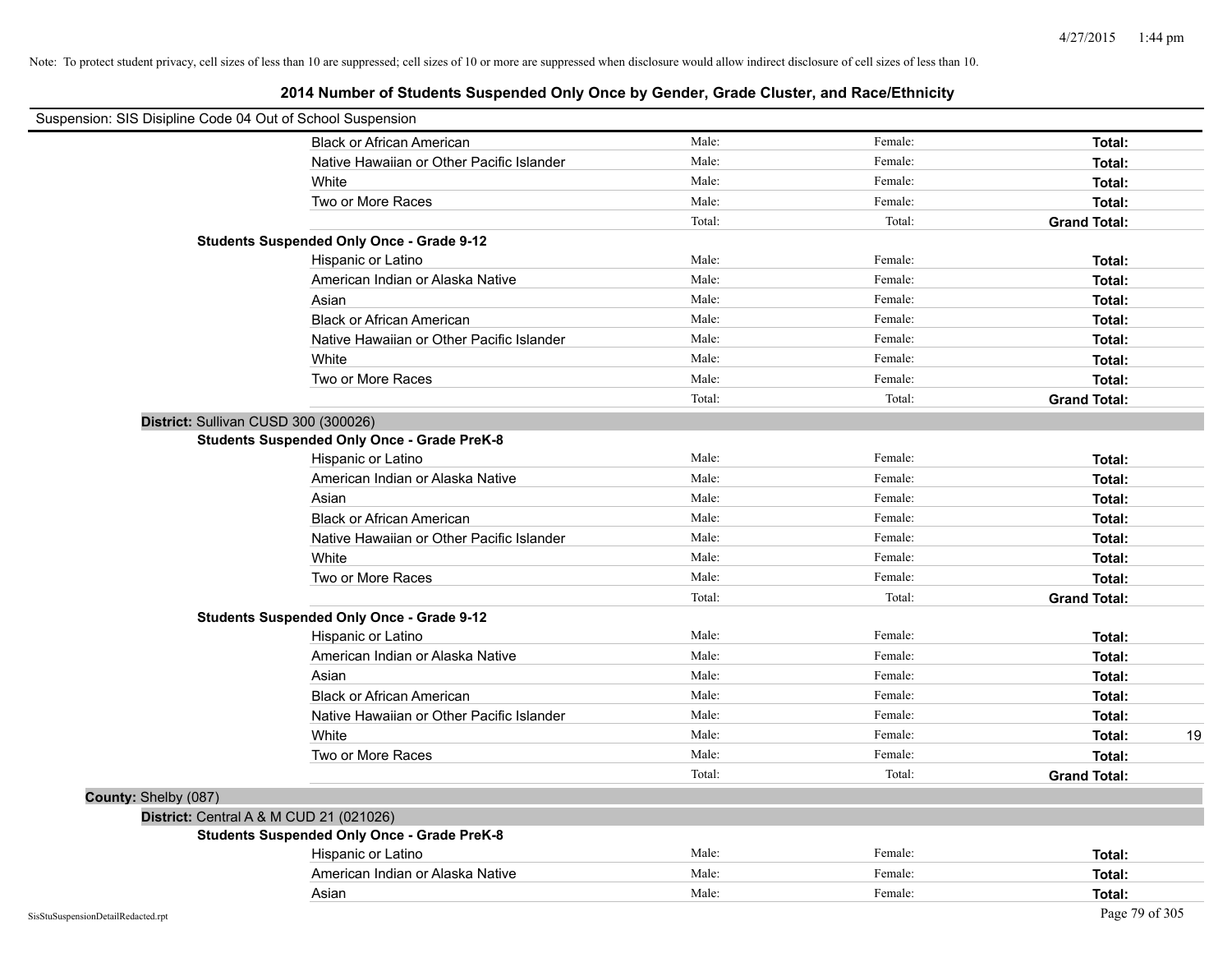| Suspension: SIS Disipline Code 04 Out of School Suspension |                                                    |        |         |                     |
|------------------------------------------------------------|----------------------------------------------------|--------|---------|---------------------|
|                                                            | <b>Black or African American</b>                   | Male:  | Female: | Total:              |
|                                                            | Native Hawaiian or Other Pacific Islander          | Male:  | Female: | Total:              |
|                                                            | White                                              | Male:  | Female: | Total:              |
|                                                            | Two or More Races                                  | Male:  | Female: | Total:              |
|                                                            |                                                    | Total: | Total:  | <b>Grand Total:</b> |
|                                                            | <b>Students Suspended Only Once - Grade 9-12</b>   |        |         |                     |
|                                                            | Hispanic or Latino                                 | Male:  | Female: | Total:              |
|                                                            | American Indian or Alaska Native                   | Male:  | Female: | Total:              |
|                                                            | Asian                                              | Male:  | Female: | Total:              |
|                                                            | <b>Black or African American</b>                   | Male:  | Female: | Total:              |
|                                                            | Native Hawaiian or Other Pacific Islander          | Male:  | Female: | Total:              |
|                                                            | White                                              | Male:  | Female: | Total:              |
|                                                            | Two or More Races                                  | Male:  | Female: | Total:              |
|                                                            |                                                    | Total: | Total:  | <b>Grand Total:</b> |
| District: Cowden-Herrick CUSD 3A (003A26)                  |                                                    |        |         |                     |
|                                                            | <b>Students Suspended Only Once - Grade PreK-8</b> |        |         |                     |
|                                                            | Hispanic or Latino                                 | Male:  | Female: | Total:              |
|                                                            | American Indian or Alaska Native                   | Male:  | Female: | Total:              |
|                                                            | Asian                                              | Male:  | Female: | Total:              |
|                                                            | <b>Black or African American</b>                   | Male:  | Female: | Total:              |
|                                                            | Native Hawaiian or Other Pacific Islander          | Male:  | Female: | Total:              |
|                                                            | White                                              | Male:  | Female: | Total:              |
|                                                            | Two or More Races                                  | Male:  | Female: | Total:              |
|                                                            |                                                    | Total: | Total:  | <b>Grand Total:</b> |
|                                                            | <b>Students Suspended Only Once - Grade 9-12</b>   |        |         |                     |
|                                                            | Hispanic or Latino                                 | Male:  | Female: | Total:              |
|                                                            | American Indian or Alaska Native                   | Male:  | Female: | Total:              |
|                                                            | Asian                                              | Male:  | Female: | Total:              |
|                                                            | <b>Black or African American</b>                   | Male:  | Female: | Total:              |
|                                                            | Native Hawaiian or Other Pacific Islander          | Male:  | Female: | Total:              |
|                                                            | White                                              | Male:  | Female: | Total:              |
|                                                            | Two or More Races                                  | Male:  | Female: | Total:              |
|                                                            |                                                    | Total: | Total:  | <b>Grand Total:</b> |
| District: Shelbyville CUSD 4 (004026)                      |                                                    |        |         |                     |
|                                                            | <b>Students Suspended Only Once - Grade PreK-8</b> |        |         |                     |
|                                                            | Hispanic or Latino                                 | Male:  | Female: | Total:              |
|                                                            | American Indian or Alaska Native                   | Male:  | Female: | Total:              |
|                                                            | Asian                                              | Male:  | Female: | Total:              |
|                                                            | <b>Black or African American</b>                   | Male:  | Female: | Total:              |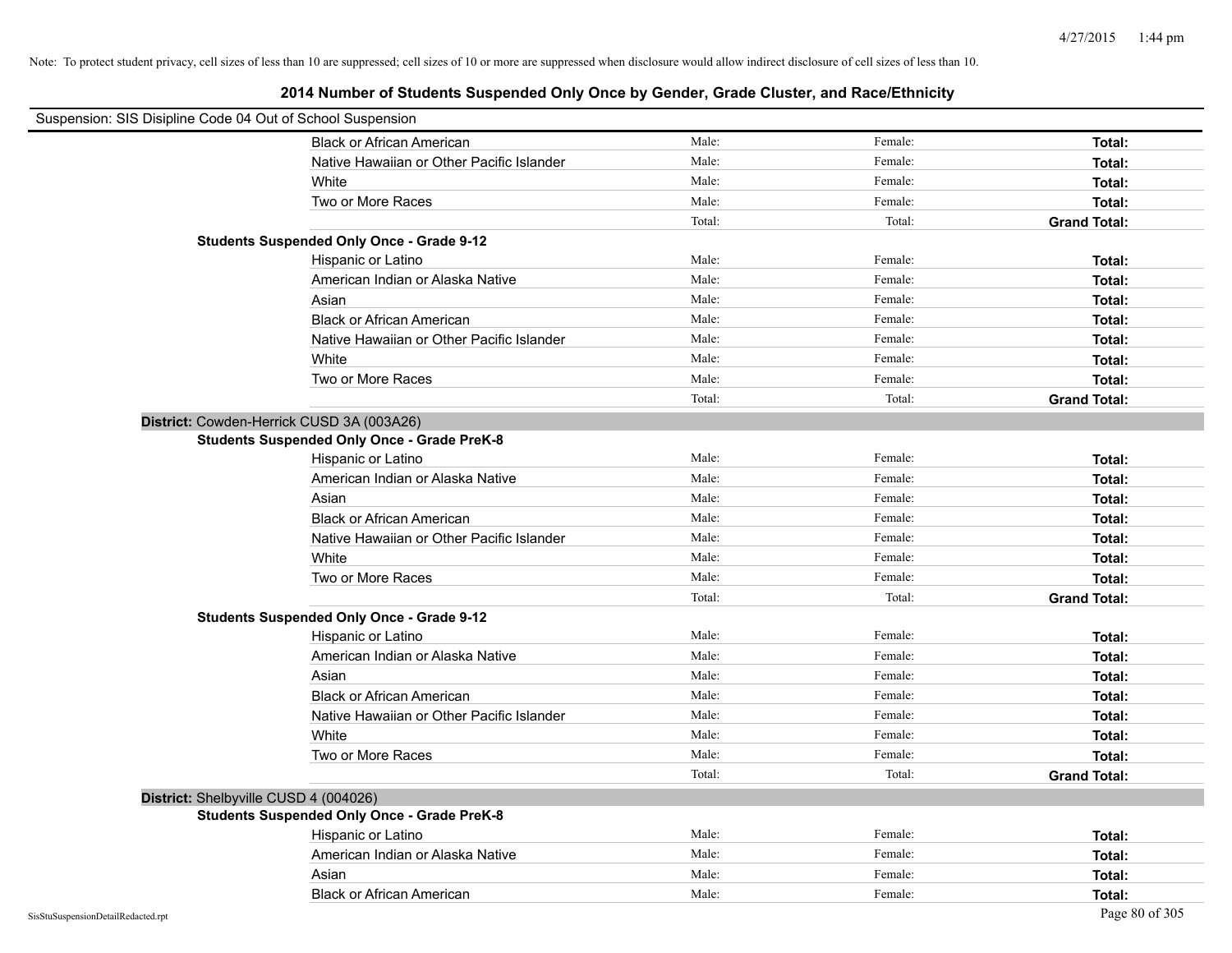| Suspension: SIS Disipline Code 04 Out of School Suspension |                                                    |        |         |                     |    |
|------------------------------------------------------------|----------------------------------------------------|--------|---------|---------------------|----|
|                                                            | Native Hawaiian or Other Pacific Islander          | Male:  | Female: | Total:              |    |
|                                                            | White                                              | Male:  | Female: | Total:              | 12 |
|                                                            | Two or More Races                                  | Male:  | Female: | Total:              |    |
|                                                            |                                                    | Total: | Total:  | <b>Grand Total:</b> |    |
|                                                            | <b>Students Suspended Only Once - Grade 9-12</b>   |        |         |                     |    |
|                                                            | Hispanic or Latino                                 | Male:  | Female: | Total:              |    |
|                                                            | American Indian or Alaska Native                   | Male:  | Female: | Total:              |    |
|                                                            | Asian                                              | Male:  | Female: | Total:              |    |
|                                                            | <b>Black or African American</b>                   | Male:  | Female: | Total:              |    |
|                                                            | Native Hawaiian or Other Pacific Islander          | Male:  | Female: | Total:              |    |
|                                                            | White                                              | Male:  | Female: | Total:              |    |
|                                                            | Two or More Races                                  | Male:  | Female: | Total:              |    |
|                                                            |                                                    | Total: | Total:  | <b>Grand Total:</b> |    |
|                                                            | District: Stewardson-Strasburg CUD 5A (005A26)     |        |         |                     |    |
|                                                            | <b>Students Suspended Only Once - Grade 9-12</b>   |        |         |                     |    |
|                                                            | Hispanic or Latino                                 | Male:  | Female: | Total:              |    |
|                                                            | American Indian or Alaska Native                   | Male:  | Female: | Total:              |    |
|                                                            | Asian                                              | Male:  | Female: | Total:              |    |
|                                                            | <b>Black or African American</b>                   | Male:  | Female: | Total:              |    |
|                                                            | Native Hawaiian or Other Pacific Islander          | Male:  | Female: | Total:              |    |
|                                                            | White                                              | Male:  | Female: | Total:              |    |
|                                                            | Two or More Races                                  | Male:  | Female: | Total:              |    |
|                                                            |                                                    | Total: | Total:  | <b>Grand Total:</b> |    |
| District: Windsor CUSD 1 (001026)                          |                                                    |        |         |                     |    |
|                                                            | <b>Students Suspended Only Once - Grade PreK-8</b> |        |         |                     |    |
|                                                            | Hispanic or Latino                                 | Male:  | Female: | Total:              |    |
|                                                            | American Indian or Alaska Native                   | Male:  | Female: | Total:              |    |
|                                                            | Asian                                              | Male:  | Female: | Total:              |    |
|                                                            | <b>Black or African American</b>                   | Male:  | Female: | Total:              |    |
|                                                            | Native Hawaiian or Other Pacific Islander          | Male:  | Female: | Total:              |    |
|                                                            | White                                              | Male:  | Female: | Total:              |    |
|                                                            | Two or More Races                                  | Male:  | Female: | Total:              |    |
|                                                            |                                                    | Total: | Total:  | <b>Grand Total:</b> |    |
|                                                            | <b>Students Suspended Only Once - Grade 9-12</b>   |        |         |                     |    |
|                                                            | Hispanic or Latino                                 | Male:  | Female: | Total:              |    |
|                                                            | American Indian or Alaska Native                   | Male:  | Female: | Total:              |    |
|                                                            | Asian                                              | Male:  | Female: | Total:              |    |
|                                                            | <b>Black or African American</b>                   | Male:  | Female: | Total:              |    |
|                                                            | Native Hawaiian or Other Pacific Islander          | Male:  | Female: | Total:              |    |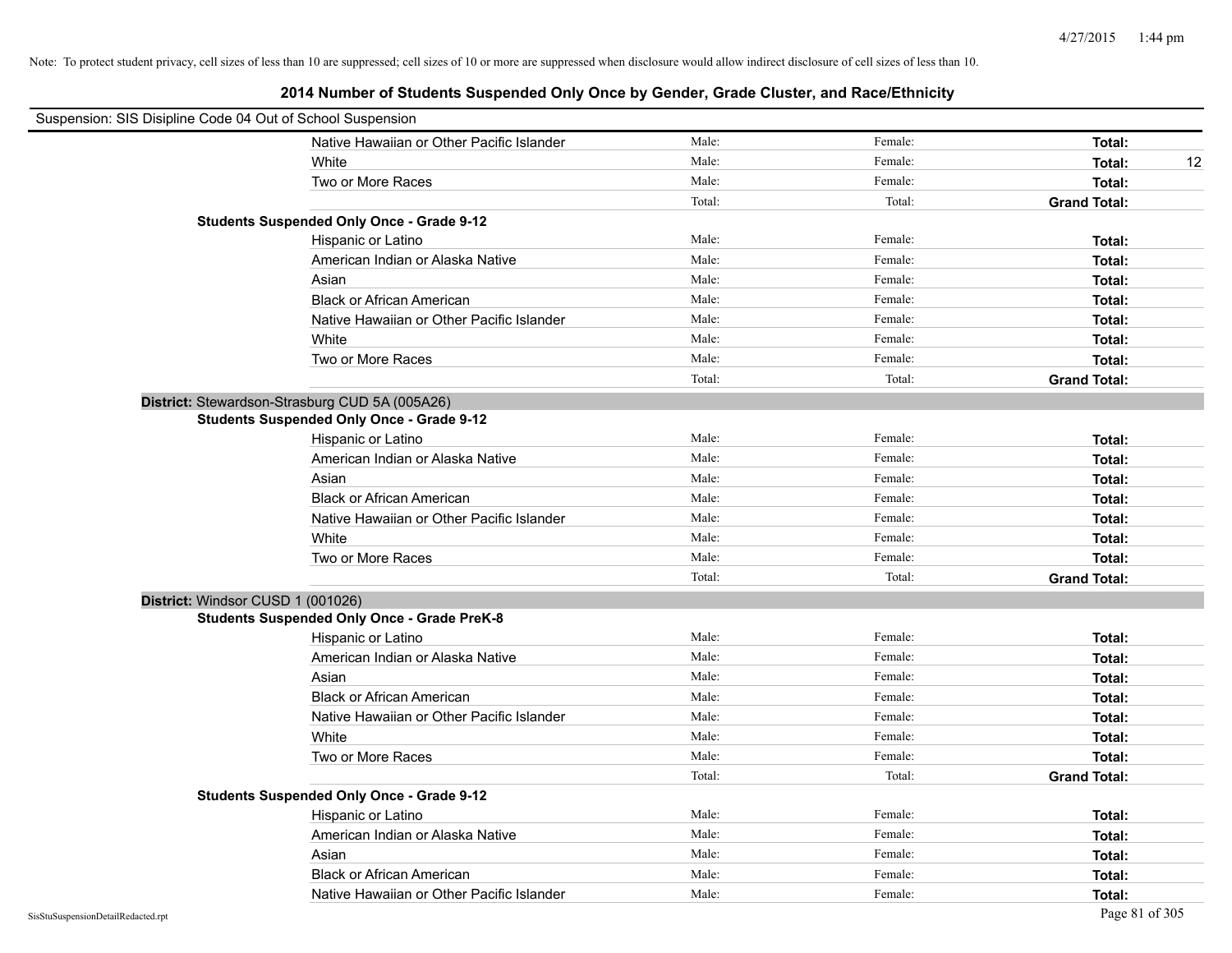| Suspension: SIS Disipline Code 04 Out of School Suspension |                                                                          |        |       |         |       |                     |       |
|------------------------------------------------------------|--------------------------------------------------------------------------|--------|-------|---------|-------|---------------------|-------|
|                                                            | White                                                                    | Male:  |       | Female: |       | Total:              |       |
|                                                            | Two or More Races                                                        | Male:  |       | Female: |       | Total:              |       |
|                                                            |                                                                          | Total: |       | Total:  |       | <b>Grand Total:</b> |       |
|                                                            |                                                                          |        |       |         |       |                     |       |
| Region: Crawford-Lawrence Educ Serv Reg (15)               |                                                                          |        |       |         |       |                     |       |
| County: Cook (016)                                         |                                                                          |        |       |         |       |                     |       |
| District: City of Chicago SD 299 (299025)                  | <b>Students Suspended Only Once - Grade PreK-8</b>                       |        |       |         |       |                     |       |
|                                                            | Hispanic or Latino                                                       | Male:  | 1,490 | Female: | 577   | Total:              | 2,067 |
|                                                            | American Indian or Alaska Native                                         | Male:  |       | Female: |       | Total:              | 21    |
|                                                            | Asian                                                                    | Male:  |       | Female: |       | Total:              | 55    |
|                                                            | <b>Black or African American</b>                                         | Male:  | 3,897 | Female: | 2,201 | Total:              | 6,098 |
|                                                            | Native Hawaiian or Other Pacific Islander                                | Male:  |       | Female: |       | Total:              |       |
|                                                            | White                                                                    | Male:  | 213   | Female: | 52    | Total:              | 265   |
|                                                            | Two or More Races                                                        | Male:  | 51    | Female: | 17    | Total:              | 68    |
|                                                            |                                                                          | Total: |       | Total:  |       | <b>Grand Total:</b> |       |
|                                                            | <b>Students Suspended Only Once - Grade 9-12</b>                         |        |       |         |       |                     |       |
|                                                            | Hispanic or Latino                                                       | Male:  | 1.679 | Female: | 966   | Total:              | 2,645 |
|                                                            | American Indian or Alaska Native                                         | Male:  |       | Female: |       | Total:              | 20    |
|                                                            | Asian                                                                    | Male:  | 49    | Female: | 16    | Total:              | 65    |
|                                                            | <b>Black or African American</b>                                         | Male:  | 2,974 | Female: | 2,585 | Total:              | 5,559 |
|                                                            | Native Hawaiian or Other Pacific Islander                                | Male:  |       | Female: |       | Total:              |       |
|                                                            | White                                                                    | Male:  | 214   | Female: | 92    | Total:              | 306   |
|                                                            | Two or More Races                                                        | Male:  | 39    | Female: | 27    | Total:              | 66    |
|                                                            |                                                                          | Total: |       | Total:  |       | <b>Grand Total:</b> |       |
|                                                            |                                                                          |        |       |         |       |                     |       |
| Region: De Kalb ROE (16)                                   |                                                                          |        |       |         |       |                     |       |
| County: Dekalb (019)                                       |                                                                          |        |       |         |       |                     |       |
| District: DeKalb CUSD 428 (428026)                         |                                                                          |        |       |         |       |                     |       |
|                                                            | <b>Students Suspended Only Once - Grade PreK-8</b><br>Hispanic or Latino | Male:  | 13    | Female: | 11    |                     |       |
|                                                            | American Indian or Alaska Native                                         | Male:  |       | Female: |       | Total:              | 24    |
|                                                            | Asian                                                                    | Male:  |       | Female: |       | Total:<br>Total:    |       |
|                                                            | <b>Black or African American</b>                                         | Male:  | 28    | Female: | 16    |                     | 44    |
|                                                            | Native Hawaiian or Other Pacific Islander                                | Male:  |       | Female: |       | Total:<br>Total:    |       |
|                                                            | White                                                                    | Male:  | 27    | Female: | 10    | Total:              | 37    |
|                                                            | Two or More Races                                                        | Male:  |       | Female: |       | Total:              |       |
|                                                            |                                                                          |        |       |         |       |                     |       |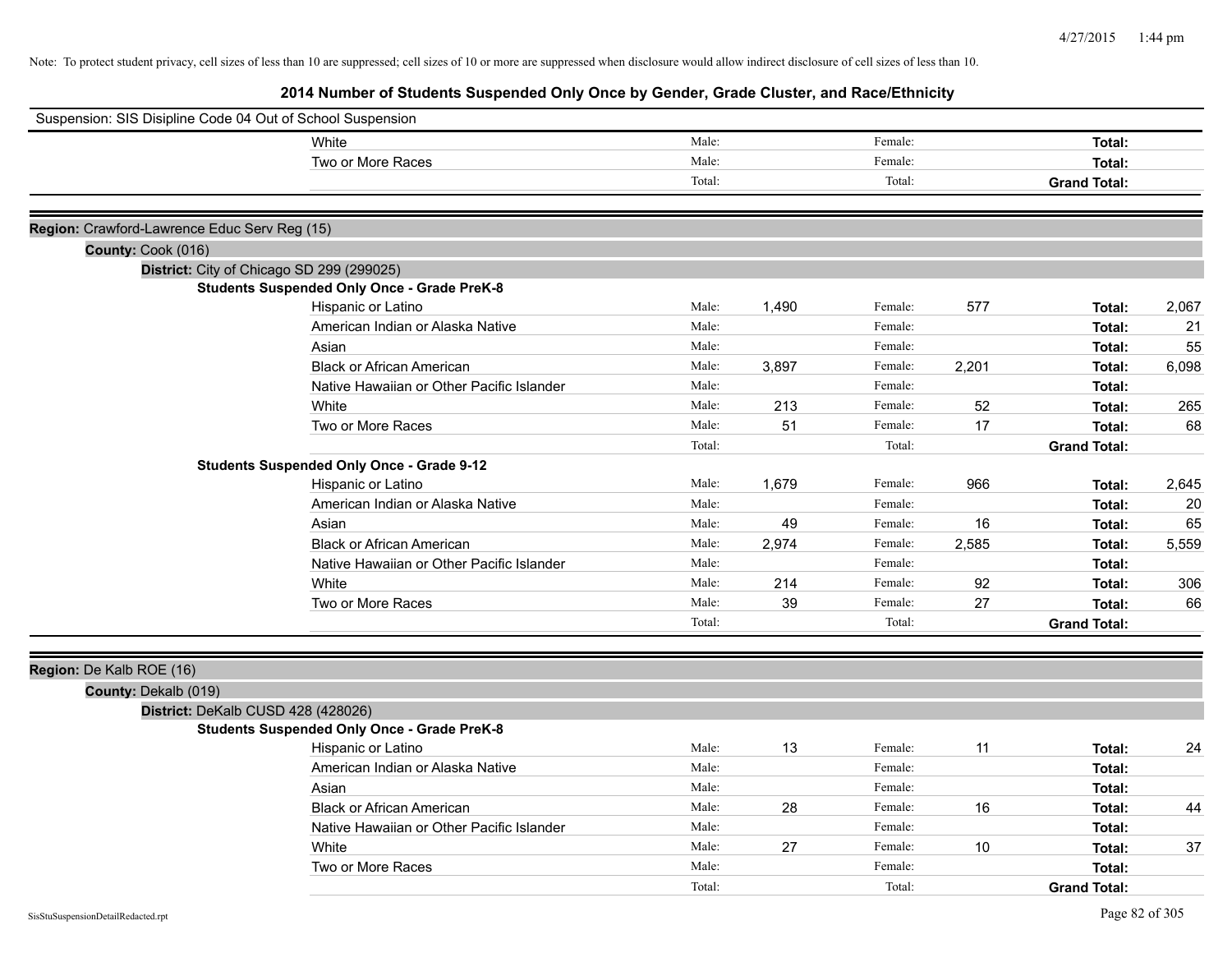# **2014 Number of Students Suspended Only Once by Gender, Grade Cluster, and Race/Ethnicity**

| Suspension: SIS Disipline Code 04 Out of School Suspension |                                                    |        |    |         |    |                     |    |
|------------------------------------------------------------|----------------------------------------------------|--------|----|---------|----|---------------------|----|
|                                                            | <b>Students Suspended Only Once - Grade 9-12</b>   |        |    |         |    |                     |    |
|                                                            | Hispanic or Latino                                 | Male:  | 13 | Female: | 10 | Total:              | 23 |
|                                                            | American Indian or Alaska Native                   | Male:  |    | Female: |    | Total:              |    |
|                                                            | Asian                                              | Male:  |    | Female: |    | Total:              |    |
|                                                            | <b>Black or African American</b>                   | Male:  | 21 | Female: | 12 | Total:              | 33 |
|                                                            | Native Hawaiian or Other Pacific Islander          | Male:  |    | Female: |    | Total:              |    |
|                                                            | White                                              | Male:  | 33 | Female: | 11 | Total:              | 44 |
|                                                            | Two or More Races                                  | Male:  |    | Female: |    | Total:              |    |
|                                                            |                                                    | Total: |    | Total:  |    | <b>Grand Total:</b> |    |
|                                                            | District: Genoa Kingston CUSD 424 (424026)         |        |    |         |    |                     |    |
|                                                            | <b>Students Suspended Only Once - Grade PreK-8</b> |        |    |         |    |                     |    |
|                                                            | Hispanic or Latino                                 | Male:  |    | Female: |    | Total:              |    |
|                                                            | American Indian or Alaska Native                   | Male:  |    | Female: |    | Total:              |    |
|                                                            | Asian                                              | Male:  |    | Female: |    | Total:              |    |
|                                                            | <b>Black or African American</b>                   | Male:  |    | Female: |    | Total:              |    |
|                                                            | Native Hawaiian or Other Pacific Islander          | Male:  |    | Female: |    | Total:              |    |
|                                                            | White                                              | Male:  |    | Female: |    | <b>Total:</b>       | 10 |
|                                                            | Two or More Races                                  | Male:  |    | Female: |    | Total:              |    |
|                                                            |                                                    | Total: |    | Total:  |    | <b>Grand Total:</b> |    |
|                                                            | <b>Students Suspended Only Once - Grade 9-12</b>   |        |    |         |    |                     |    |
|                                                            | Hispanic or Latino                                 | Male:  |    | Female: |    | Total:              |    |
|                                                            | American Indian or Alaska Native                   | Male:  |    | Female: |    | Total:              |    |
|                                                            | Asian                                              | Male:  |    | Female: |    | Total:              |    |
|                                                            | <b>Black or African American</b>                   | Male:  |    | Female: |    | Total:              |    |
|                                                            | Native Hawaiian or Other Pacific Islander          | Male:  |    | Female: |    | Total:              |    |
|                                                            | White                                              | Male:  |    | Female: |    | Total:              | 21 |
|                                                            | Two or More Races                                  | Male:  |    | Female: |    | Total:              |    |
|                                                            |                                                    | Total: |    | Total:  |    | <b>Grand Total:</b> |    |
|                                                            | District: Hiawatha CUSD 426 (426026)               |        |    |         |    |                     |    |
|                                                            | <b>Students Suspended Only Once - Grade PreK-8</b> |        |    |         |    |                     |    |
|                                                            | Hispanic or Latino                                 | Male:  |    | Female: |    | Total:              |    |
|                                                            | American Indian or Alaska Native                   | Male:  |    | Female: |    | Total:              |    |
|                                                            | Asian                                              | Male:  |    | Female: |    | Total:              |    |
|                                                            | <b>Black or African American</b>                   | Male:  |    | Female: |    | Total:              |    |
|                                                            | Native Hawaiian or Other Pacific Islander          | Male:  |    | Female: |    | Total:              |    |
|                                                            | White                                              | Male:  |    | Female: |    | Total:              | 10 |
|                                                            | Two or More Races                                  | Male:  |    | Female: |    | Total:              |    |
|                                                            |                                                    | Total: |    | Total:  |    | <b>Grand Total:</b> |    |

**Students Suspended Only Once - Grade 9-12**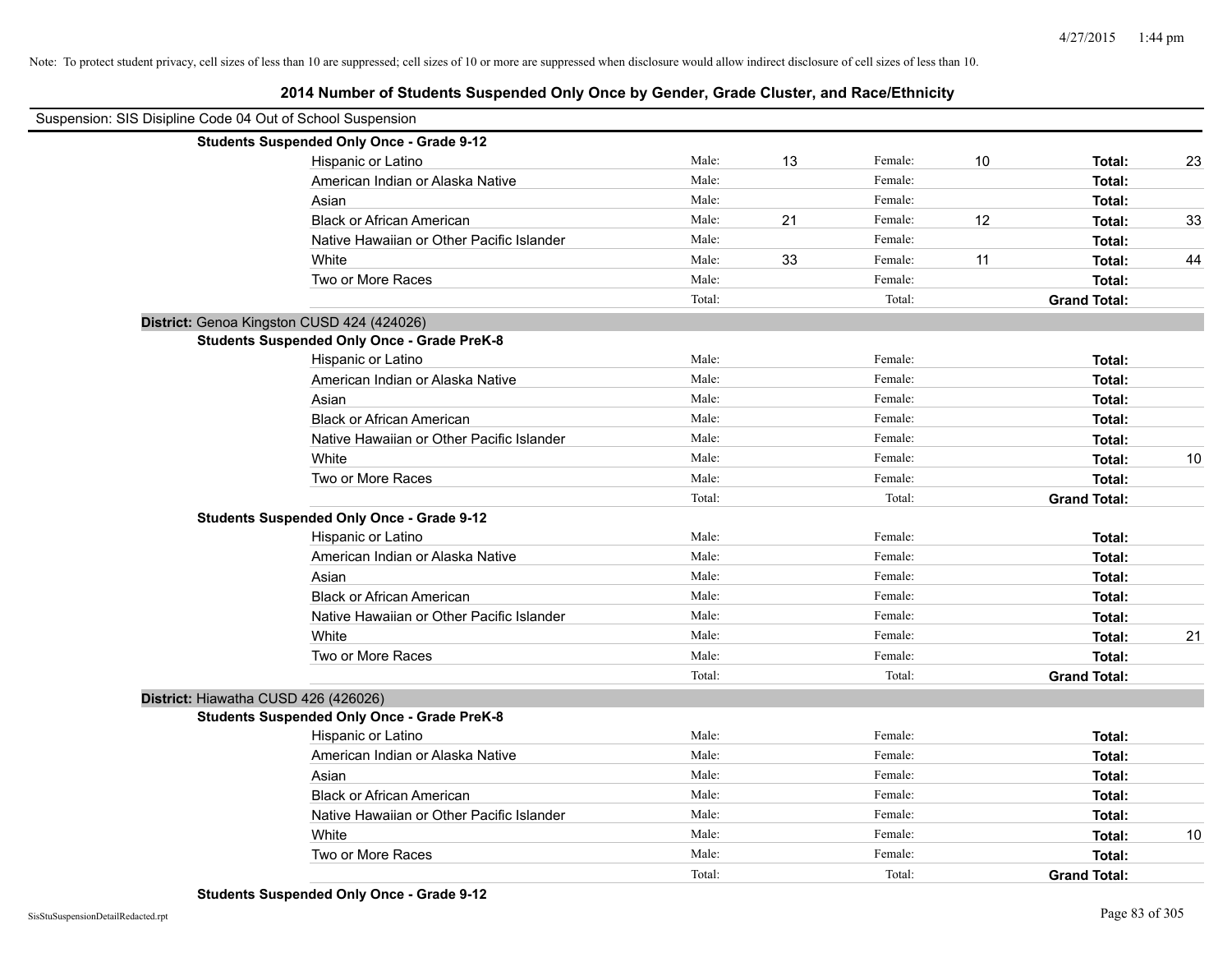| Suspension: SIS Disipline Code 04 Out of School Suspension |                                                    |        |         |                           |
|------------------------------------------------------------|----------------------------------------------------|--------|---------|---------------------------|
|                                                            | Hispanic or Latino                                 | Male:  | Female: | Total:                    |
|                                                            | American Indian or Alaska Native                   | Male:  | Female: | Total:                    |
|                                                            | Asian                                              | Male:  | Female: | Total:                    |
|                                                            | <b>Black or African American</b>                   | Male:  | Female: | Total:                    |
|                                                            | Native Hawaiian or Other Pacific Islander          | Male:  | Female: | Total:                    |
|                                                            | White                                              | Male:  | Female: | Total:                    |
|                                                            | Two or More Races                                  | Male:  | Female: | Total:                    |
|                                                            |                                                    | Total: | Total:  | <b>Grand Total:</b><br>11 |
|                                                            | District: Hinckley Big Rock CUSD 429 (429026)      |        |         |                           |
|                                                            | <b>Students Suspended Only Once - Grade PreK-8</b> |        |         |                           |
|                                                            | Hispanic or Latino                                 | Male:  | Female: | Total:                    |
|                                                            | American Indian or Alaska Native                   | Male:  | Female: | Total:                    |
|                                                            | Asian                                              | Male:  | Female: | Total:                    |
|                                                            | <b>Black or African American</b>                   | Male:  | Female: | Total:                    |
|                                                            | Native Hawaiian or Other Pacific Islander          | Male:  | Female: | Total:                    |
|                                                            | White                                              | Male:  | Female: | Total:                    |
|                                                            | Two or More Races                                  | Male:  | Female: | Total:                    |
|                                                            |                                                    | Total: | Total:  | <b>Grand Total:</b>       |
|                                                            | <b>Students Suspended Only Once - Grade 9-12</b>   |        |         |                           |
|                                                            | Hispanic or Latino                                 | Male:  | Female: | Total:                    |
|                                                            | American Indian or Alaska Native                   | Male:  | Female: | Total:                    |
|                                                            | Asian                                              | Male:  | Female: | Total:                    |
|                                                            | <b>Black or African American</b>                   | Male:  | Female: | Total:                    |
|                                                            | Native Hawaiian or Other Pacific Islander          | Male:  | Female: | Total:                    |
|                                                            | White                                              | Male:  | Female: | Total:                    |
|                                                            | Two or More Races                                  | Male:  | Female: | Total:                    |
|                                                            |                                                    | Total: | Total:  | <b>Grand Total:</b>       |
| District: Indian Creek CUSD 425 (425026)                   |                                                    |        |         |                           |
|                                                            | <b>Students Suspended Only Once - Grade PreK-8</b> |        |         |                           |
|                                                            | Hispanic or Latino                                 | Male:  | Female: | Total:                    |
|                                                            | American Indian or Alaska Native                   | Male:  | Female: | Total:                    |
|                                                            | Asian                                              | Male:  | Female: | Total:                    |
|                                                            | <b>Black or African American</b>                   | Male:  | Female: | Total:                    |
|                                                            | Native Hawaiian or Other Pacific Islander          | Male:  | Female: | Total:                    |
|                                                            | White                                              | Male:  | Female: | Total:                    |
|                                                            | Two or More Races                                  | Male:  | Female: | Total:                    |
|                                                            |                                                    | Total: | Total:  | <b>Grand Total:</b>       |
|                                                            | <b>Students Suspended Only Once - Grade 9-12</b>   |        |         |                           |
|                                                            | Hispanic or Latino                                 | Male:  | Female: | Total:                    |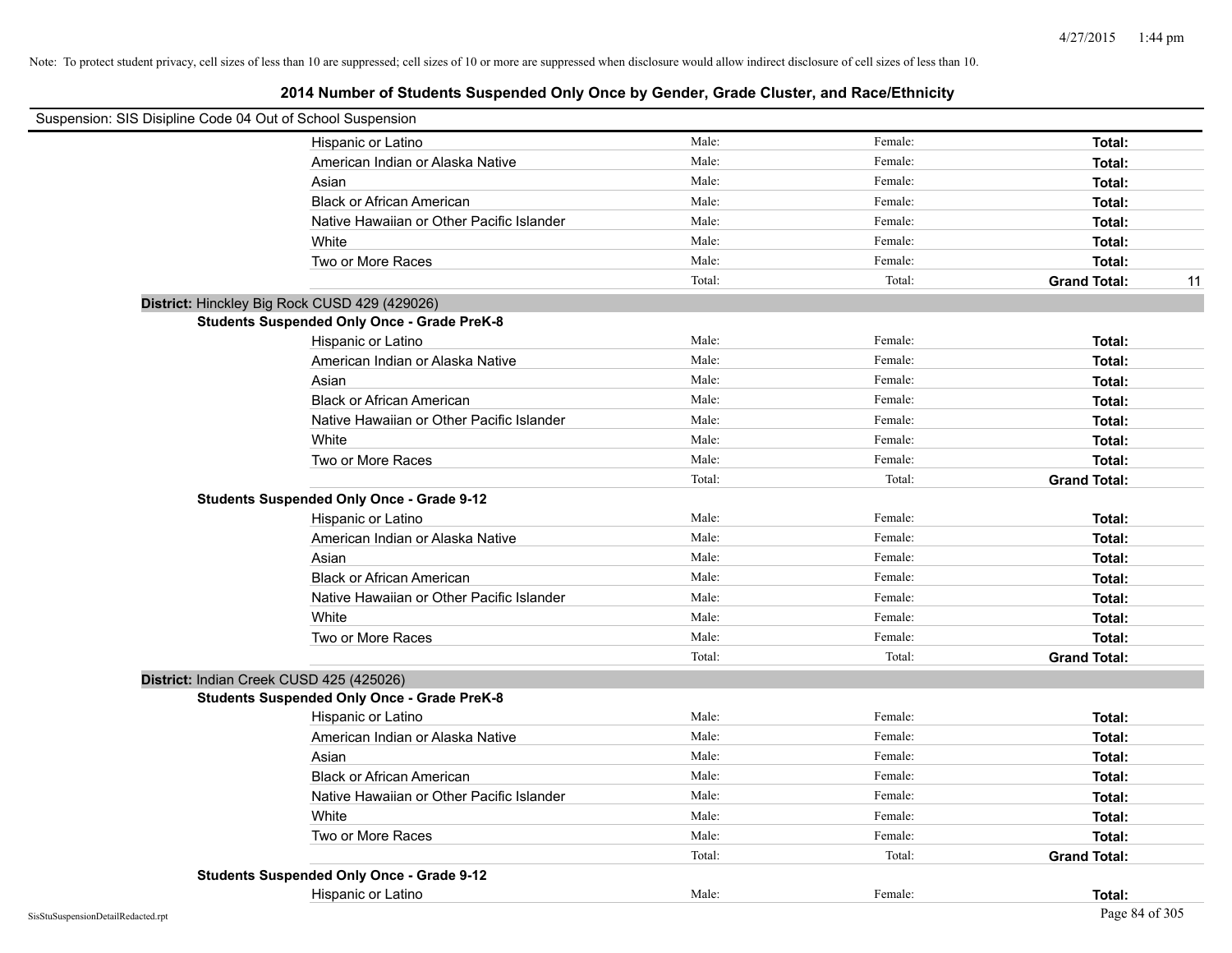**2014 Number of Students Suspended Only Once by Gender, Grade Cluster, and Race/Ethnicity**

| Male:<br>Female:<br>American Indian or Alaska Native<br>Total:<br>Male:<br>Female:<br>Asian<br>Total:<br>Male:<br>Female:<br><b>Black or African American</b><br>Total:<br>Male:<br>Native Hawaiian or Other Pacific Islander<br>Female:<br>Total:<br>Male:<br>White<br>Female:<br>Total:<br>Male:<br>Two or More Races<br>Female:<br>Total:<br>Total:<br>Total:<br><b>Grand Total:</b><br>District: Non-Public School (4300)<br><b>Students Suspended Only Once - Grade 9-12</b><br>Male:<br>Female:<br>Hispanic or Latino<br>Total:<br>Male:<br>American Indian or Alaska Native<br>Female:<br>Total:<br>Male:<br>Asian<br>Female:<br>Total:<br><b>Black or African American</b><br>Male:<br>Female:<br>Total:<br>Native Hawaiian or Other Pacific Islander<br>Male:<br>Female:<br>Total:<br>White<br>Male:<br>Female:<br>Total:<br>Two or More Races<br>Male:<br>Female:<br>Total:<br>Total:<br>Total:<br><b>Grand Total:</b><br>District: Sandwich CUSD 430 (430026)<br><b>Students Suspended Only Once - Grade PreK-8</b><br>Male:<br>Female:<br>Hispanic or Latino<br>Total:<br>Male:<br>Female:<br>American Indian or Alaska Native<br>Total:<br>Male:<br>Female:<br>Asian<br>Total:<br>Male:<br>Female:<br><b>Black or African American</b><br>Total:<br>Male:<br>Female:<br>Native Hawaiian or Other Pacific Islander<br>Total:<br>Male:<br>Female:<br>White<br>Total:<br>Male:<br>Female:<br>Two or More Races<br>Total:<br>Total:<br>Total:<br><b>Grand Total:</b><br><b>Students Suspended Only Once - Grade 9-12</b><br>Male:<br>Hispanic or Latino<br>Female:<br>Total:<br>Male:<br>American Indian or Alaska Native<br>Female:<br>Total:<br>Male:<br>Female:<br>Asian<br>Total:<br>Male:<br>Female:<br><b>Black or African American</b><br>Total:<br>Male:<br>Female:<br>Native Hawaiian or Other Pacific Islander<br>Total:<br>Male:<br>Female:<br>White<br>Total:<br>Male:<br>Female:<br>Two or More Races<br>Total: | Suspension: SIS Disipline Code 04 Out of School Suspension |  |    |
|---------------------------------------------------------------------------------------------------------------------------------------------------------------------------------------------------------------------------------------------------------------------------------------------------------------------------------------------------------------------------------------------------------------------------------------------------------------------------------------------------------------------------------------------------------------------------------------------------------------------------------------------------------------------------------------------------------------------------------------------------------------------------------------------------------------------------------------------------------------------------------------------------------------------------------------------------------------------------------------------------------------------------------------------------------------------------------------------------------------------------------------------------------------------------------------------------------------------------------------------------------------------------------------------------------------------------------------------------------------------------------------------------------------------------------------------------------------------------------------------------------------------------------------------------------------------------------------------------------------------------------------------------------------------------------------------------------------------------------------------------------------------------------------------------------------------------------------------------------------------------------------------------------------------------------------|------------------------------------------------------------|--|----|
|                                                                                                                                                                                                                                                                                                                                                                                                                                                                                                                                                                                                                                                                                                                                                                                                                                                                                                                                                                                                                                                                                                                                                                                                                                                                                                                                                                                                                                                                                                                                                                                                                                                                                                                                                                                                                                                                                                                                       |                                                            |  |    |
|                                                                                                                                                                                                                                                                                                                                                                                                                                                                                                                                                                                                                                                                                                                                                                                                                                                                                                                                                                                                                                                                                                                                                                                                                                                                                                                                                                                                                                                                                                                                                                                                                                                                                                                                                                                                                                                                                                                                       |                                                            |  |    |
|                                                                                                                                                                                                                                                                                                                                                                                                                                                                                                                                                                                                                                                                                                                                                                                                                                                                                                                                                                                                                                                                                                                                                                                                                                                                                                                                                                                                                                                                                                                                                                                                                                                                                                                                                                                                                                                                                                                                       |                                                            |  |    |
|                                                                                                                                                                                                                                                                                                                                                                                                                                                                                                                                                                                                                                                                                                                                                                                                                                                                                                                                                                                                                                                                                                                                                                                                                                                                                                                                                                                                                                                                                                                                                                                                                                                                                                                                                                                                                                                                                                                                       |                                                            |  |    |
|                                                                                                                                                                                                                                                                                                                                                                                                                                                                                                                                                                                                                                                                                                                                                                                                                                                                                                                                                                                                                                                                                                                                                                                                                                                                                                                                                                                                                                                                                                                                                                                                                                                                                                                                                                                                                                                                                                                                       |                                                            |  |    |
|                                                                                                                                                                                                                                                                                                                                                                                                                                                                                                                                                                                                                                                                                                                                                                                                                                                                                                                                                                                                                                                                                                                                                                                                                                                                                                                                                                                                                                                                                                                                                                                                                                                                                                                                                                                                                                                                                                                                       |                                                            |  |    |
|                                                                                                                                                                                                                                                                                                                                                                                                                                                                                                                                                                                                                                                                                                                                                                                                                                                                                                                                                                                                                                                                                                                                                                                                                                                                                                                                                                                                                                                                                                                                                                                                                                                                                                                                                                                                                                                                                                                                       |                                                            |  |    |
|                                                                                                                                                                                                                                                                                                                                                                                                                                                                                                                                                                                                                                                                                                                                                                                                                                                                                                                                                                                                                                                                                                                                                                                                                                                                                                                                                                                                                                                                                                                                                                                                                                                                                                                                                                                                                                                                                                                                       |                                                            |  |    |
|                                                                                                                                                                                                                                                                                                                                                                                                                                                                                                                                                                                                                                                                                                                                                                                                                                                                                                                                                                                                                                                                                                                                                                                                                                                                                                                                                                                                                                                                                                                                                                                                                                                                                                                                                                                                                                                                                                                                       |                                                            |  |    |
|                                                                                                                                                                                                                                                                                                                                                                                                                                                                                                                                                                                                                                                                                                                                                                                                                                                                                                                                                                                                                                                                                                                                                                                                                                                                                                                                                                                                                                                                                                                                                                                                                                                                                                                                                                                                                                                                                                                                       |                                                            |  |    |
|                                                                                                                                                                                                                                                                                                                                                                                                                                                                                                                                                                                                                                                                                                                                                                                                                                                                                                                                                                                                                                                                                                                                                                                                                                                                                                                                                                                                                                                                                                                                                                                                                                                                                                                                                                                                                                                                                                                                       |                                                            |  |    |
|                                                                                                                                                                                                                                                                                                                                                                                                                                                                                                                                                                                                                                                                                                                                                                                                                                                                                                                                                                                                                                                                                                                                                                                                                                                                                                                                                                                                                                                                                                                                                                                                                                                                                                                                                                                                                                                                                                                                       |                                                            |  |    |
|                                                                                                                                                                                                                                                                                                                                                                                                                                                                                                                                                                                                                                                                                                                                                                                                                                                                                                                                                                                                                                                                                                                                                                                                                                                                                                                                                                                                                                                                                                                                                                                                                                                                                                                                                                                                                                                                                                                                       |                                                            |  |    |
|                                                                                                                                                                                                                                                                                                                                                                                                                                                                                                                                                                                                                                                                                                                                                                                                                                                                                                                                                                                                                                                                                                                                                                                                                                                                                                                                                                                                                                                                                                                                                                                                                                                                                                                                                                                                                                                                                                                                       |                                                            |  |    |
|                                                                                                                                                                                                                                                                                                                                                                                                                                                                                                                                                                                                                                                                                                                                                                                                                                                                                                                                                                                                                                                                                                                                                                                                                                                                                                                                                                                                                                                                                                                                                                                                                                                                                                                                                                                                                                                                                                                                       |                                                            |  |    |
|                                                                                                                                                                                                                                                                                                                                                                                                                                                                                                                                                                                                                                                                                                                                                                                                                                                                                                                                                                                                                                                                                                                                                                                                                                                                                                                                                                                                                                                                                                                                                                                                                                                                                                                                                                                                                                                                                                                                       |                                                            |  |    |
|                                                                                                                                                                                                                                                                                                                                                                                                                                                                                                                                                                                                                                                                                                                                                                                                                                                                                                                                                                                                                                                                                                                                                                                                                                                                                                                                                                                                                                                                                                                                                                                                                                                                                                                                                                                                                                                                                                                                       |                                                            |  |    |
|                                                                                                                                                                                                                                                                                                                                                                                                                                                                                                                                                                                                                                                                                                                                                                                                                                                                                                                                                                                                                                                                                                                                                                                                                                                                                                                                                                                                                                                                                                                                                                                                                                                                                                                                                                                                                                                                                                                                       |                                                            |  |    |
|                                                                                                                                                                                                                                                                                                                                                                                                                                                                                                                                                                                                                                                                                                                                                                                                                                                                                                                                                                                                                                                                                                                                                                                                                                                                                                                                                                                                                                                                                                                                                                                                                                                                                                                                                                                                                                                                                                                                       |                                                            |  |    |
|                                                                                                                                                                                                                                                                                                                                                                                                                                                                                                                                                                                                                                                                                                                                                                                                                                                                                                                                                                                                                                                                                                                                                                                                                                                                                                                                                                                                                                                                                                                                                                                                                                                                                                                                                                                                                                                                                                                                       |                                                            |  |    |
|                                                                                                                                                                                                                                                                                                                                                                                                                                                                                                                                                                                                                                                                                                                                                                                                                                                                                                                                                                                                                                                                                                                                                                                                                                                                                                                                                                                                                                                                                                                                                                                                                                                                                                                                                                                                                                                                                                                                       |                                                            |  |    |
|                                                                                                                                                                                                                                                                                                                                                                                                                                                                                                                                                                                                                                                                                                                                                                                                                                                                                                                                                                                                                                                                                                                                                                                                                                                                                                                                                                                                                                                                                                                                                                                                                                                                                                                                                                                                                                                                                                                                       |                                                            |  |    |
|                                                                                                                                                                                                                                                                                                                                                                                                                                                                                                                                                                                                                                                                                                                                                                                                                                                                                                                                                                                                                                                                                                                                                                                                                                                                                                                                                                                                                                                                                                                                                                                                                                                                                                                                                                                                                                                                                                                                       |                                                            |  |    |
|                                                                                                                                                                                                                                                                                                                                                                                                                                                                                                                                                                                                                                                                                                                                                                                                                                                                                                                                                                                                                                                                                                                                                                                                                                                                                                                                                                                                                                                                                                                                                                                                                                                                                                                                                                                                                                                                                                                                       |                                                            |  |    |
|                                                                                                                                                                                                                                                                                                                                                                                                                                                                                                                                                                                                                                                                                                                                                                                                                                                                                                                                                                                                                                                                                                                                                                                                                                                                                                                                                                                                                                                                                                                                                                                                                                                                                                                                                                                                                                                                                                                                       |                                                            |  | 10 |
|                                                                                                                                                                                                                                                                                                                                                                                                                                                                                                                                                                                                                                                                                                                                                                                                                                                                                                                                                                                                                                                                                                                                                                                                                                                                                                                                                                                                                                                                                                                                                                                                                                                                                                                                                                                                                                                                                                                                       |                                                            |  |    |
|                                                                                                                                                                                                                                                                                                                                                                                                                                                                                                                                                                                                                                                                                                                                                                                                                                                                                                                                                                                                                                                                                                                                                                                                                                                                                                                                                                                                                                                                                                                                                                                                                                                                                                                                                                                                                                                                                                                                       |                                                            |  |    |
|                                                                                                                                                                                                                                                                                                                                                                                                                                                                                                                                                                                                                                                                                                                                                                                                                                                                                                                                                                                                                                                                                                                                                                                                                                                                                                                                                                                                                                                                                                                                                                                                                                                                                                                                                                                                                                                                                                                                       |                                                            |  |    |
|                                                                                                                                                                                                                                                                                                                                                                                                                                                                                                                                                                                                                                                                                                                                                                                                                                                                                                                                                                                                                                                                                                                                                                                                                                                                                                                                                                                                                                                                                                                                                                                                                                                                                                                                                                                                                                                                                                                                       |                                                            |  |    |
|                                                                                                                                                                                                                                                                                                                                                                                                                                                                                                                                                                                                                                                                                                                                                                                                                                                                                                                                                                                                                                                                                                                                                                                                                                                                                                                                                                                                                                                                                                                                                                                                                                                                                                                                                                                                                                                                                                                                       |                                                            |  |    |
|                                                                                                                                                                                                                                                                                                                                                                                                                                                                                                                                                                                                                                                                                                                                                                                                                                                                                                                                                                                                                                                                                                                                                                                                                                                                                                                                                                                                                                                                                                                                                                                                                                                                                                                                                                                                                                                                                                                                       |                                                            |  |    |
|                                                                                                                                                                                                                                                                                                                                                                                                                                                                                                                                                                                                                                                                                                                                                                                                                                                                                                                                                                                                                                                                                                                                                                                                                                                                                                                                                                                                                                                                                                                                                                                                                                                                                                                                                                                                                                                                                                                                       |                                                            |  |    |
|                                                                                                                                                                                                                                                                                                                                                                                                                                                                                                                                                                                                                                                                                                                                                                                                                                                                                                                                                                                                                                                                                                                                                                                                                                                                                                                                                                                                                                                                                                                                                                                                                                                                                                                                                                                                                                                                                                                                       |                                                            |  |    |
|                                                                                                                                                                                                                                                                                                                                                                                                                                                                                                                                                                                                                                                                                                                                                                                                                                                                                                                                                                                                                                                                                                                                                                                                                                                                                                                                                                                                                                                                                                                                                                                                                                                                                                                                                                                                                                                                                                                                       |                                                            |  | 19 |
|                                                                                                                                                                                                                                                                                                                                                                                                                                                                                                                                                                                                                                                                                                                                                                                                                                                                                                                                                                                                                                                                                                                                                                                                                                                                                                                                                                                                                                                                                                                                                                                                                                                                                                                                                                                                                                                                                                                                       |                                                            |  |    |
| Total:<br>Total:<br><b>Grand Total:</b>                                                                                                                                                                                                                                                                                                                                                                                                                                                                                                                                                                                                                                                                                                                                                                                                                                                                                                                                                                                                                                                                                                                                                                                                                                                                                                                                                                                                                                                                                                                                                                                                                                                                                                                                                                                                                                                                                               |                                                            |  |    |

**District:** Somonauk CUSD 432 (432026) **Students Suspended Only Once - Grade PreK-8**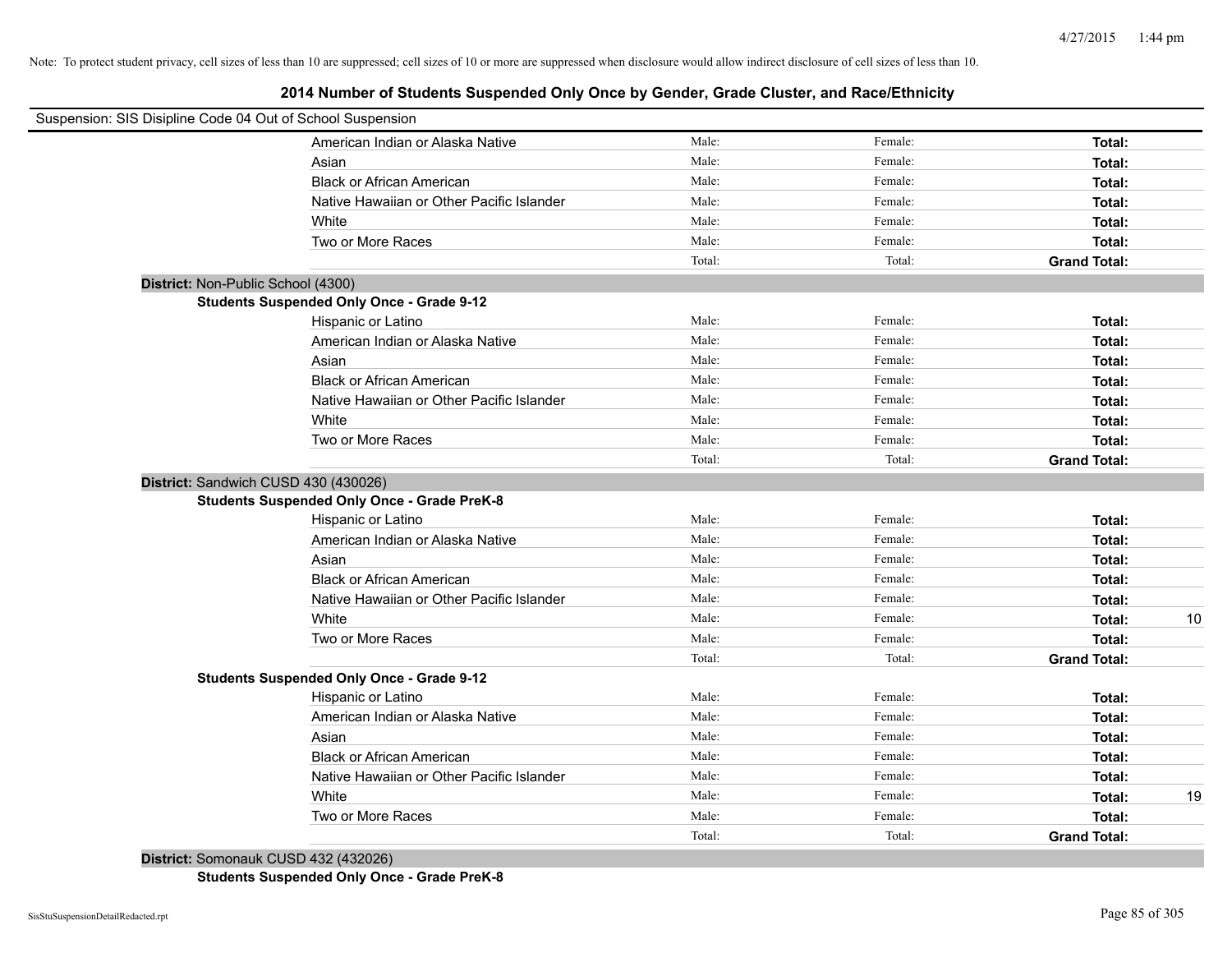# **2014 Number of Students Suspended Only Once by Gender, Grade Cluster, and Race/Ethnicity**

| Suspension: SIS Disipline Code 04 Out of School Suspension |                                                    |        |         |                     |    |
|------------------------------------------------------------|----------------------------------------------------|--------|---------|---------------------|----|
|                                                            | Hispanic or Latino                                 | Male:  | Female: | Total:              |    |
|                                                            | American Indian or Alaska Native                   | Male:  | Female: | Total:              |    |
|                                                            | Asian                                              | Male:  | Female: | Total:              |    |
|                                                            | <b>Black or African American</b>                   | Male:  | Female: | Total:              |    |
|                                                            | Native Hawaiian or Other Pacific Islander          | Male:  | Female: | Total:              |    |
|                                                            | White                                              | Male:  | Female: | Total:              |    |
|                                                            | Two or More Races                                  | Male:  | Female: | Total:              |    |
|                                                            |                                                    | Total: | Total:  | <b>Grand Total:</b> |    |
|                                                            | <b>Students Suspended Only Once - Grade 9-12</b>   |        |         |                     |    |
|                                                            | Hispanic or Latino                                 | Male:  | Female: | Total:              |    |
|                                                            | American Indian or Alaska Native                   | Male:  | Female: | Total:              |    |
|                                                            | Asian                                              | Male:  | Female: | Total:              |    |
|                                                            | <b>Black or African American</b>                   | Male:  | Female: | Total:              |    |
|                                                            | Native Hawaiian or Other Pacific Islander          | Male:  | Female: | Total:              |    |
|                                                            | White                                              | Male:  | Female: | Total:              | 11 |
|                                                            | Two or More Races                                  | Male:  | Female: | Total:              |    |
|                                                            |                                                    | Total: | Total:  | <b>Grand Total:</b> |    |
|                                                            | District: Sycamore CUSD 427 (427026)               |        |         |                     |    |
|                                                            | <b>Students Suspended Only Once - Grade PreK-8</b> |        |         |                     |    |
|                                                            | Hispanic or Latino                                 | Male:  | Female: | Total:              |    |
|                                                            | American Indian or Alaska Native                   | Male:  | Female: | Total:              |    |
|                                                            | Asian                                              | Male:  | Female: | Total:              |    |
|                                                            | <b>Black or African American</b>                   | Male:  | Female: | Total:              |    |
|                                                            | Native Hawaiian or Other Pacific Islander          | Male:  | Female: | Total:              |    |
|                                                            | White                                              | Male:  | Female: | Total:              |    |
|                                                            | Two or More Races                                  | Male:  | Female: | Total:              |    |
|                                                            |                                                    | Total: | Total:  | <b>Grand Total:</b> |    |
|                                                            | <b>Students Suspended Only Once - Grade 9-12</b>   |        |         |                     |    |
|                                                            | Hispanic or Latino                                 | Male:  | Female: | Total:              |    |
|                                                            | American Indian or Alaska Native                   | Male:  | Female: | Total:              |    |
|                                                            | Asian                                              | Male:  | Female: | Total:              |    |
|                                                            | <b>Black or African American</b>                   | Male:  | Female: | Total:              |    |
|                                                            | Native Hawaiian or Other Pacific Islander          | Male:  | Female: | Total:              |    |
|                                                            | White                                              | Male:  | Female: | Total:              | 14 |
|                                                            | Two or More Races                                  | Male:  | Female: | Total:              |    |
|                                                            |                                                    | Total: | Total:  | <b>Grand Total:</b> |    |
| <b>County: Non-Public School (000)</b>                     |                                                    |        |         |                     |    |

**District:** De Kalb ROE (000000)

**Students Suspended Only Once - Grade PreK-8**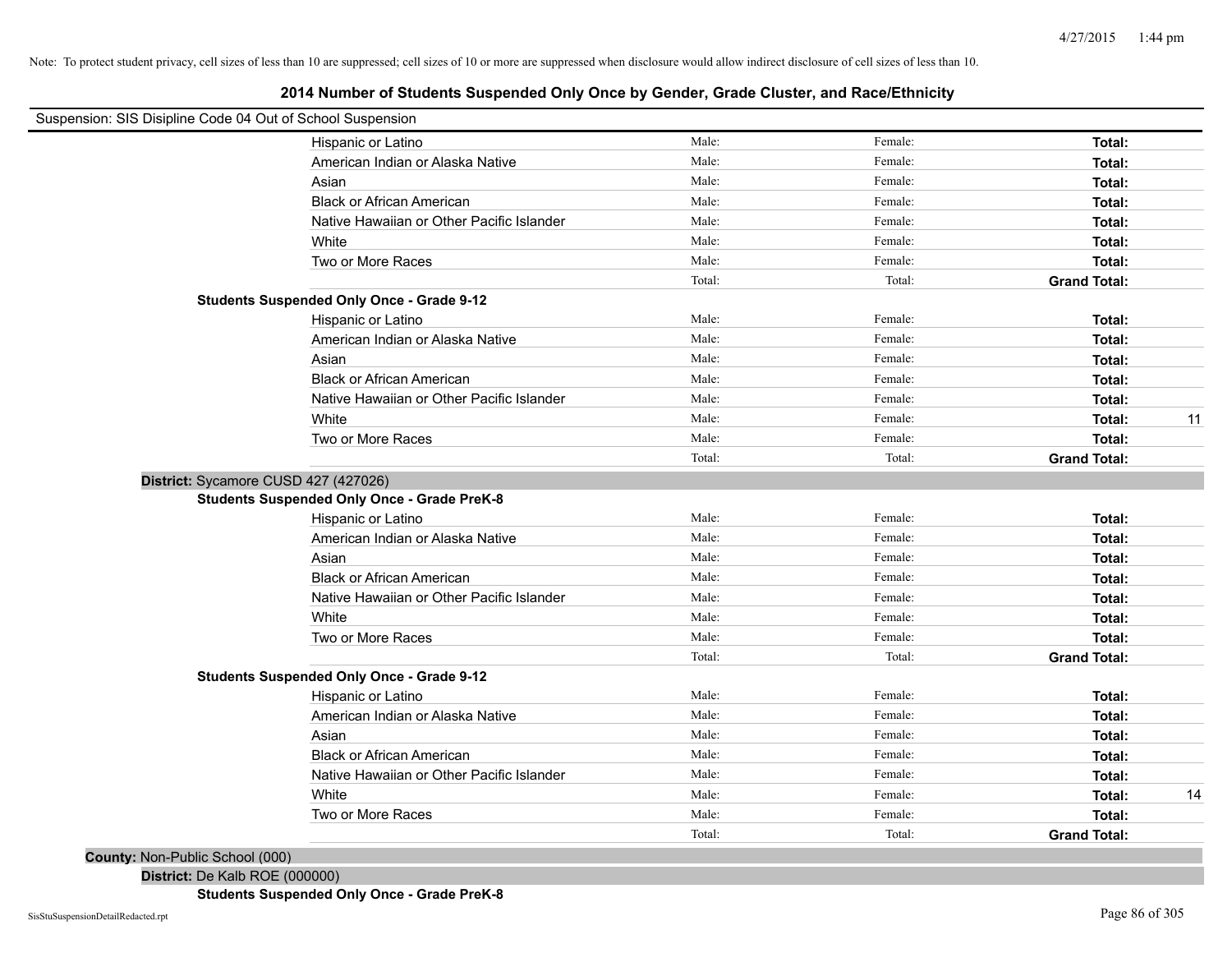# **2014 Number of Students Suspended Only Once by Gender, Grade Cluster, and Race/Ethnicity**

| Suspension: SIS Disipline Code 04 Out of School Suspension |                                                    |        |         |                     |
|------------------------------------------------------------|----------------------------------------------------|--------|---------|---------------------|
|                                                            | Hispanic or Latino                                 | Male:  | Female: | Total:              |
|                                                            | American Indian or Alaska Native                   | Male:  | Female: | Total:              |
|                                                            | Asian                                              | Male:  | Female: | Total:              |
|                                                            | <b>Black or African American</b>                   | Male:  | Female: | Total:              |
|                                                            | Native Hawaiian or Other Pacific Islander          | Male:  | Female: | Total:              |
|                                                            | White                                              | Male:  | Female: | Total:              |
|                                                            | Two or More Races                                  | Male:  | Female: | Total:              |
|                                                            |                                                    | Total: | Total:  | <b>Grand Total:</b> |
|                                                            | <b>Students Suspended Only Once - Grade 9-12</b>   |        |         |                     |
|                                                            | Hispanic or Latino                                 | Male:  | Female: | Total:              |
|                                                            | American Indian or Alaska Native                   | Male:  | Female: | Total:              |
|                                                            | Asian                                              | Male:  | Female: | Total:              |
|                                                            | <b>Black or African American</b>                   | Male:  | Female: | Total:              |
|                                                            | Native Hawaiian or Other Pacific Islander          | Male:  | Female: | Total:              |
|                                                            | White                                              | Male:  | Female: | Total:              |
|                                                            | Two or More Races                                  | Male:  | Female: | Total:              |
|                                                            |                                                    | Total: | Total:  | <b>Grand Total:</b> |
| District: Non-Public School (0000)                         |                                                    |        |         |                     |
|                                                            | <b>Students Suspended Only Once - Grade PreK-8</b> |        |         |                     |
|                                                            | Hispanic or Latino                                 | Male:  | Female: | Total:              |
|                                                            | American Indian or Alaska Native                   | Male:  | Female: | Total:              |
|                                                            | Asian                                              | Male:  | Female: | Total:              |
|                                                            | <b>Black or African American</b>                   | Male:  | Female: | Total:              |
|                                                            | Native Hawaiian or Other Pacific Islander          | Male:  | Female: | Total:              |
|                                                            | White                                              | Male:  | Female: | Total:              |
|                                                            | Two or More Races                                  | Male:  | Female: | Total:              |
|                                                            |                                                    | Total: | Total:  | <b>Grand Total:</b> |
|                                                            | <b>Students Suspended Only Once - Grade 9-12</b>   |        |         |                     |
|                                                            | Hispanic or Latino                                 | Male:  | Female: | Total:              |
|                                                            | American Indian or Alaska Native                   | Male:  | Female: | Total:              |
|                                                            | Asian                                              | Male:  | Female: | Total:              |
|                                                            | <b>Black or African American</b>                   | Male:  | Female: | Total:              |
|                                                            | Native Hawaiian or Other Pacific Islander          | Male:  | Female: | Total:              |
|                                                            | White                                              | Male:  | Female: | 14<br>Total:        |
|                                                            | Two or More Races                                  | Male:  | Female: | Total:              |
|                                                            |                                                    | Total: | Total:  | <b>Grand Total:</b> |

**Region:** De Witt/Livingston/McLean ROE (17)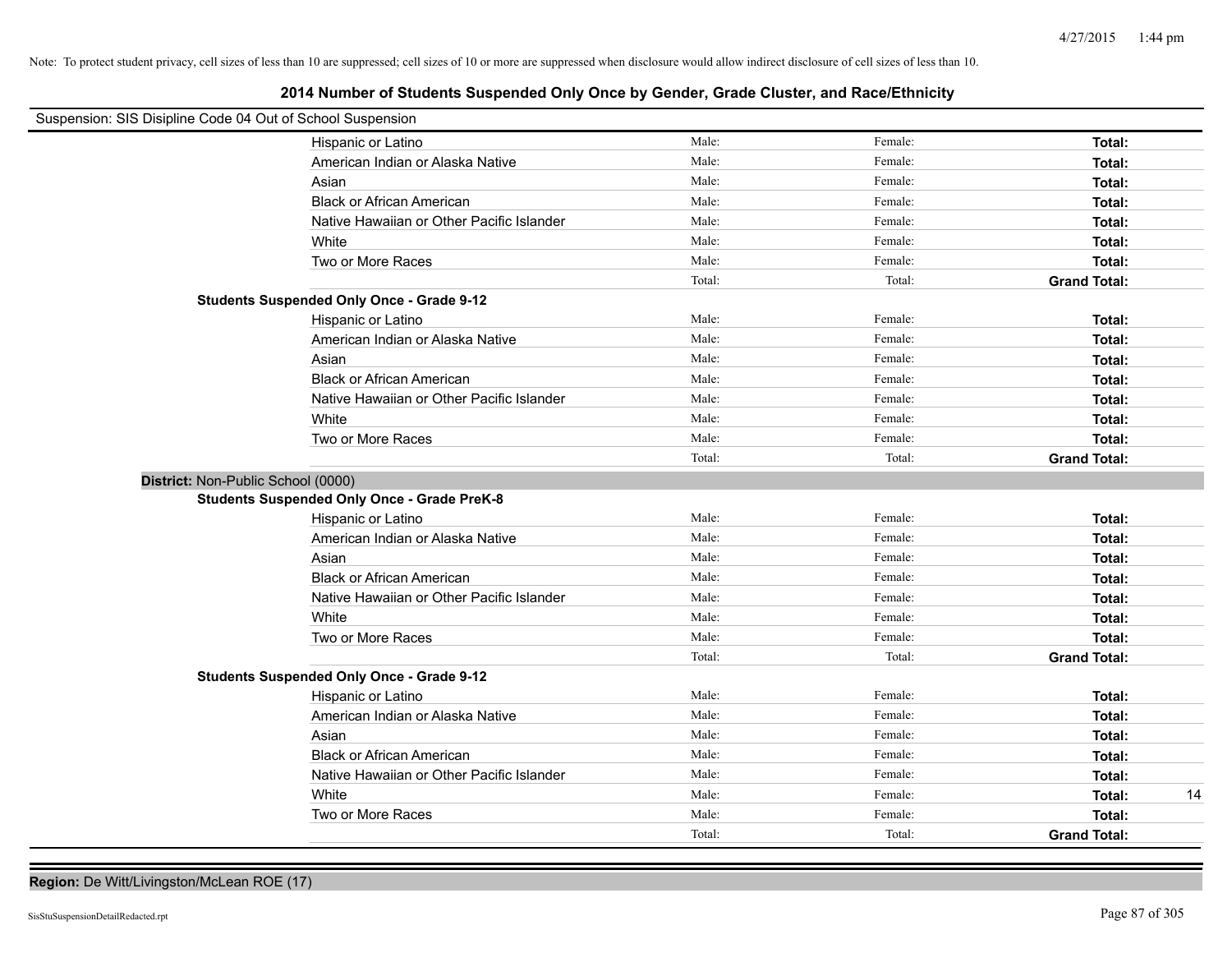# **2014 Number of Students Suspended Only Once by Gender, Grade Cluster, and Race/Ethnicity**

| Suspension: SIS Disipline Code 04 Out of School Suspension |                                                    |        |    |         |    |                     |    |
|------------------------------------------------------------|----------------------------------------------------|--------|----|---------|----|---------------------|----|
| County: Dewitt (020)                                       |                                                    |        |    |         |    |                     |    |
|                                                            | District: Blue Ridge CUSD 18 (018026)              |        |    |         |    |                     |    |
|                                                            | <b>Students Suspended Only Once - Grade PreK-8</b> |        |    |         |    |                     |    |
|                                                            | Hispanic or Latino                                 | Male:  |    | Female: |    | Total:              |    |
|                                                            | American Indian or Alaska Native                   | Male:  |    | Female: |    | Total:              |    |
|                                                            | Asian                                              | Male:  |    | Female: |    | Total:              |    |
|                                                            | <b>Black or African American</b>                   | Male:  |    | Female: |    | Total:              |    |
|                                                            | Native Hawaiian or Other Pacific Islander          | Male:  |    | Female: |    | Total:              |    |
|                                                            | White                                              | Male:  |    | Female: |    | Total:              | 21 |
|                                                            | Two or More Races                                  | Male:  |    | Female: |    | Total:              |    |
|                                                            |                                                    | Total: |    | Total:  |    | <b>Grand Total:</b> |    |
| District: Clinton CUSD 15 (015026)                         |                                                    |        |    |         |    |                     |    |
|                                                            | <b>Students Suspended Only Once - Grade PreK-8</b> |        |    |         |    |                     |    |
|                                                            | Hispanic or Latino                                 | Male:  |    | Female: |    | Total:              |    |
|                                                            | American Indian or Alaska Native                   | Male:  |    | Female: |    | Total:              |    |
|                                                            | Asian                                              | Male:  |    | Female: |    | Total:              |    |
|                                                            | <b>Black or African American</b>                   | Male:  |    | Female: |    | Total:              |    |
|                                                            | Native Hawaiian or Other Pacific Islander          | Male:  |    | Female: |    | Total:              |    |
|                                                            | White                                              | Male:  | 27 | Female: | 12 | Total:              | 39 |
|                                                            | Two or More Races                                  | Male:  |    | Female: |    | Total:              |    |
|                                                            |                                                    | Total: |    | Total:  |    | <b>Grand Total:</b> |    |
|                                                            | <b>Students Suspended Only Once - Grade 9-12</b>   |        |    |         |    |                     |    |
|                                                            | Hispanic or Latino                                 | Male:  |    | Female: |    | Total:              |    |
|                                                            | American Indian or Alaska Native                   | Male:  |    | Female: |    | Total:              |    |
|                                                            | Asian                                              | Male:  |    | Female: |    | Total:              |    |
|                                                            | <b>Black or African American</b>                   | Male:  |    | Female: |    | Total:              |    |
|                                                            | Native Hawaiian or Other Pacific Islander          | Male:  |    | Female: |    | Total:              |    |
|                                                            | White                                              | Male:  |    | Female: |    | Total:              |    |
|                                                            | Two or More Races                                  | Male:  |    | Female: |    | Total:              |    |
|                                                            |                                                    | Total: |    | Total:  |    | <b>Grand Total:</b> |    |
| County: Livingston (053)                                   |                                                    |        |    |         |    |                     |    |
|                                                            | District: Dwight Common SD 232 (232002)            |        |    |         |    |                     |    |
|                                                            | <b>Students Suspended Only Once - Grade PreK-8</b> |        |    |         |    |                     |    |
|                                                            | Hispanic or Latino                                 | Male:  |    | Female: |    | Total:              |    |
|                                                            | American Indian or Alaska Native                   | Male:  |    | Female: |    | Total:              |    |
|                                                            | Asian                                              | Male:  |    | Female: |    | Total:              |    |
|                                                            | <b>Black or African American</b>                   | Male:  |    | Female: |    | Total:              |    |
|                                                            | Native Hawaiian or Other Pacific Islander          | Male:  |    | Female: |    | Total:              |    |
|                                                            | White                                              | Male:  |    | Female: |    | Total:              |    |

 $\blacksquare$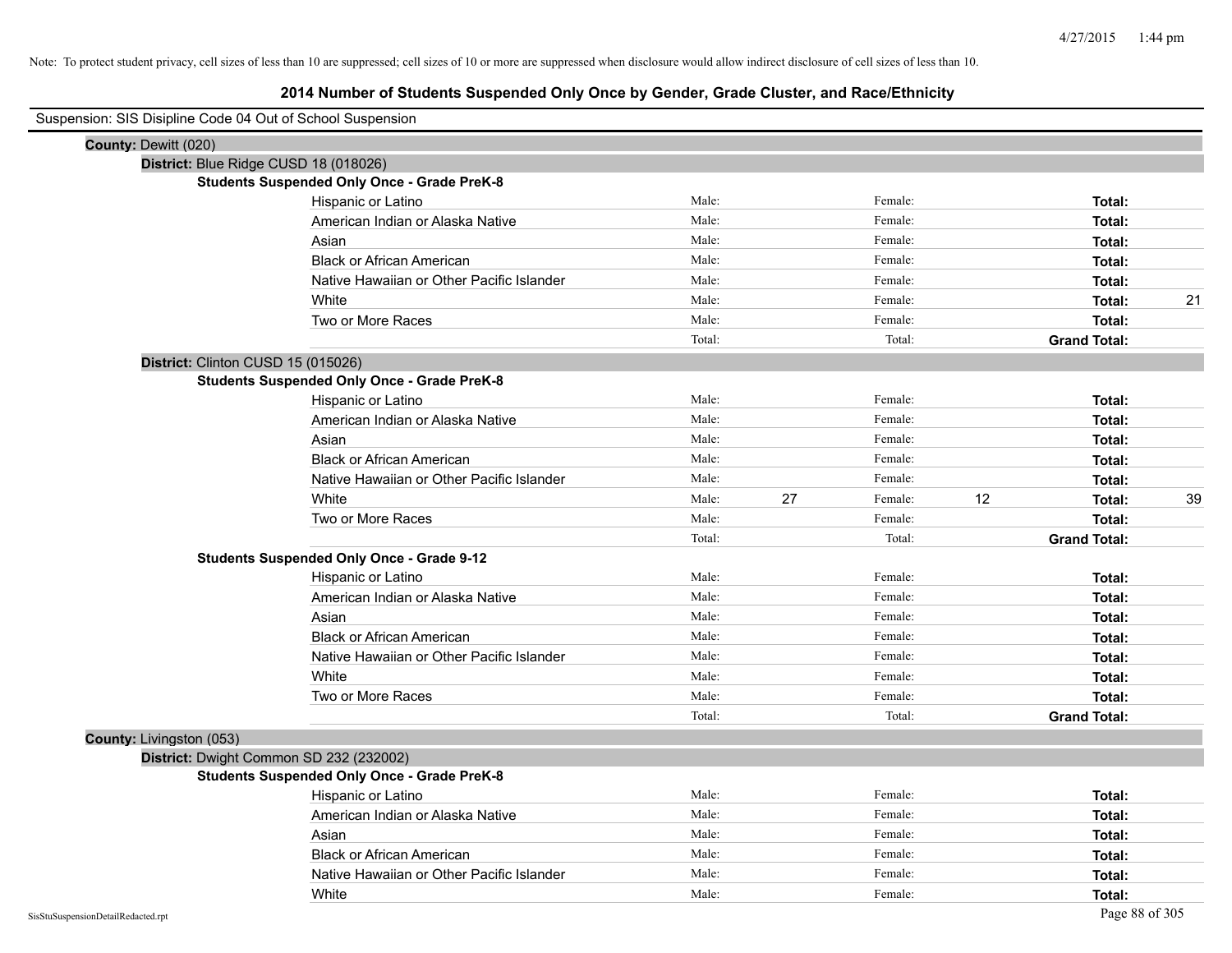| Suspension: SIS Disipline Code 04 Out of School Suspension |                                                    |        |         |                           |
|------------------------------------------------------------|----------------------------------------------------|--------|---------|---------------------------|
|                                                            | Two or More Races                                  | Male:  | Female: | Total:                    |
|                                                            |                                                    | Total: | Total:  | <b>Grand Total:</b>       |
| District: Dwight Twp HSD 230 (230017)                      |                                                    |        |         |                           |
|                                                            | <b>Students Suspended Only Once - Grade 9-12</b>   |        |         |                           |
|                                                            | Hispanic or Latino                                 | Male:  | Female: | Total:                    |
|                                                            | American Indian or Alaska Native                   | Male:  | Female: | Total:                    |
|                                                            | Asian                                              | Male:  | Female: | Total:                    |
|                                                            | <b>Black or African American</b>                   | Male:  | Female: | Total:                    |
|                                                            | Native Hawaiian or Other Pacific Islander          | Male:  | Female: | Total:                    |
|                                                            | White                                              | Male:  | Female: | Total:                    |
|                                                            | Two or More Races                                  | Male:  | Female: | Total:                    |
|                                                            |                                                    | Total: | Total:  | <b>Grand Total:</b><br>11 |
| District: Flanagan-Cornell Dist 74 (074027)                |                                                    |        |         |                           |
|                                                            | <b>Students Suspended Only Once - Grade 9-12</b>   |        |         |                           |
|                                                            | Hispanic or Latino                                 | Male:  | Female: | Total:                    |
|                                                            | American Indian or Alaska Native                   | Male:  | Female: | Total:                    |
|                                                            | Asian                                              | Male:  | Female: | Total:                    |
|                                                            | <b>Black or African American</b>                   | Male:  | Female: | Total:                    |
|                                                            | Native Hawaiian or Other Pacific Islander          | Male:  | Female: | Total:                    |
|                                                            | White                                              | Male:  | Female: | Total:                    |
|                                                            | Two or More Races                                  | Male:  | Female: | Total:                    |
|                                                            |                                                    | Total: | Total:  | <b>Grand Total:</b>       |
| District: Odell CCSD 435 (435004)                          |                                                    |        |         |                           |
|                                                            | <b>Students Suspended Only Once - Grade PreK-8</b> |        |         |                           |
|                                                            | Hispanic or Latino                                 | Male:  | Female: | Total:                    |
|                                                            | American Indian or Alaska Native                   | Male:  | Female: | Total:                    |
|                                                            | Asian                                              | Male:  | Female: | Total:                    |
|                                                            | <b>Black or African American</b>                   | Male:  | Female: | Total:                    |
|                                                            | Native Hawaiian or Other Pacific Islander          | Male:  | Female: | Total:                    |
|                                                            | White                                              | Male:  | Female: | Total:                    |
|                                                            | Two or More Races                                  | Male:  | Female: | Total:                    |
|                                                            |                                                    | Total: | Total:  | <b>Grand Total:</b>       |
| District: Pontiac CCSD 429 (429004)                        |                                                    |        |         |                           |
|                                                            | <b>Students Suspended Only Once - Grade PreK-8</b> |        |         |                           |
|                                                            | Hispanic or Latino                                 | Male:  | Female: | Total:                    |
|                                                            | American Indian or Alaska Native                   | Male:  | Female: | Total:                    |
|                                                            | Asian                                              | Male:  | Female: | Total:                    |
|                                                            | <b>Black or African American</b>                   | Male:  | Female: | Total:                    |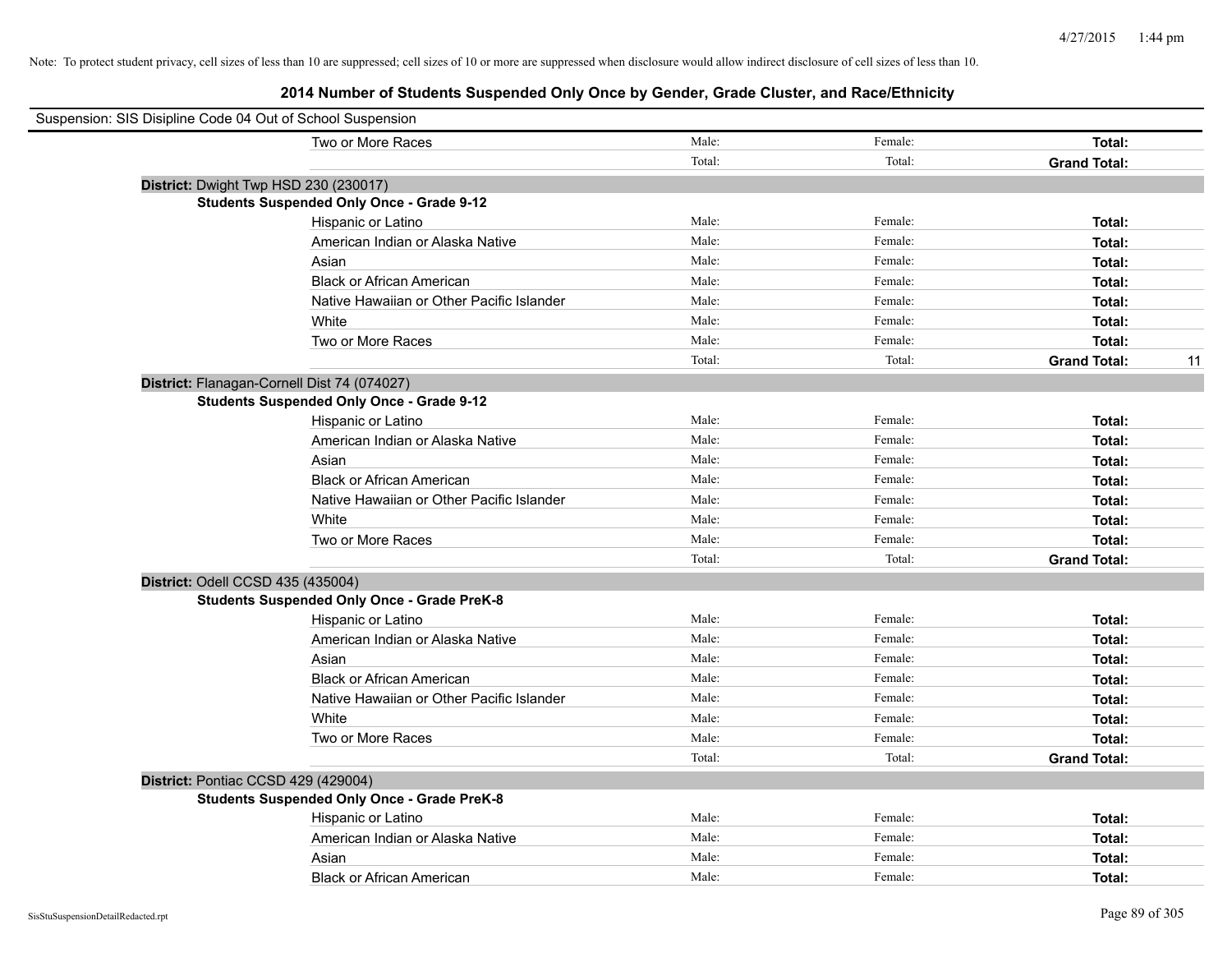| Suspension: SIS Disipline Code 04 Out of School Suspension |                                                    |        |         |                     |    |
|------------------------------------------------------------|----------------------------------------------------|--------|---------|---------------------|----|
|                                                            | Native Hawaiian or Other Pacific Islander          | Male:  | Female: | Total:              |    |
|                                                            | White                                              | Male:  | Female: | Total:              | 12 |
|                                                            | Two or More Races                                  | Male:  | Female: | Total:              |    |
|                                                            |                                                    | Total: | Total:  | <b>Grand Total:</b> |    |
|                                                            | District: Pontiac Twp HSD 90 (090017)              |        |         |                     |    |
|                                                            | <b>Students Suspended Only Once - Grade 9-12</b>   |        |         |                     |    |
|                                                            | Hispanic or Latino                                 | Male:  | Female: | Total:              |    |
|                                                            | American Indian or Alaska Native                   | Male:  | Female: | Total:              |    |
|                                                            | Asian                                              | Male:  | Female: | Total:              |    |
|                                                            | <b>Black or African American</b>                   | Male:  | Female: | Total:              |    |
|                                                            | Native Hawaiian or Other Pacific Islander          | Male:  | Female: | Total:              |    |
|                                                            | White                                              | Male:  | Female: | Total:              | 25 |
|                                                            | Two or More Races                                  | Male:  | Female: | Total:              |    |
|                                                            |                                                    | Total: | Total:  | <b>Grand Total:</b> |    |
|                                                            | District: Tri Point CUSD 6-J (006J26)              |        |         |                     |    |
|                                                            | <b>Students Suspended Only Once - Grade PreK-8</b> |        |         |                     |    |
|                                                            | Hispanic or Latino                                 | Male:  | Female: | Total:              |    |
|                                                            | American Indian or Alaska Native                   | Male:  | Female: | Total:              |    |
|                                                            | Asian                                              | Male:  | Female: | Total:              |    |
|                                                            | <b>Black or African American</b>                   | Male:  | Female: | Total:              |    |
|                                                            | Native Hawaiian or Other Pacific Islander          | Male:  | Female: | Total:              |    |
|                                                            | White                                              | Male:  | Female: | Total:              |    |
|                                                            | Two or More Races                                  | Male:  | Female: | Total:              |    |
|                                                            |                                                    | Total: | Total:  | <b>Grand Total:</b> |    |
|                                                            | District: Woodland CUSD 5 (005026)                 |        |         |                     |    |
|                                                            | <b>Students Suspended Only Once - Grade PreK-8</b> |        |         |                     |    |
|                                                            | Hispanic or Latino                                 | Male:  | Female: | Total:              |    |
|                                                            | American Indian or Alaska Native                   | Male:  | Female: | Total:              |    |
|                                                            | Asian                                              | Male:  | Female: | Total:              |    |
|                                                            | <b>Black or African American</b>                   | Male:  | Female: | Total:              |    |
|                                                            | Native Hawaiian or Other Pacific Islander          | Male:  | Female: | Total:              |    |
|                                                            | White                                              | Male:  | Female: | Total:              |    |
|                                                            | Two or More Races                                  | Male:  | Female: | Total:              |    |
|                                                            |                                                    | Total: | Total:  | <b>Grand Total:</b> |    |
|                                                            | <b>Students Suspended Only Once - Grade 9-12</b>   |        |         |                     |    |
|                                                            | Hispanic or Latino                                 | Male:  | Female: | Total:              |    |
|                                                            | American Indian or Alaska Native                   | Male:  | Female: | Total:              |    |
|                                                            | Asian                                              | Male:  | Female: | Total:              |    |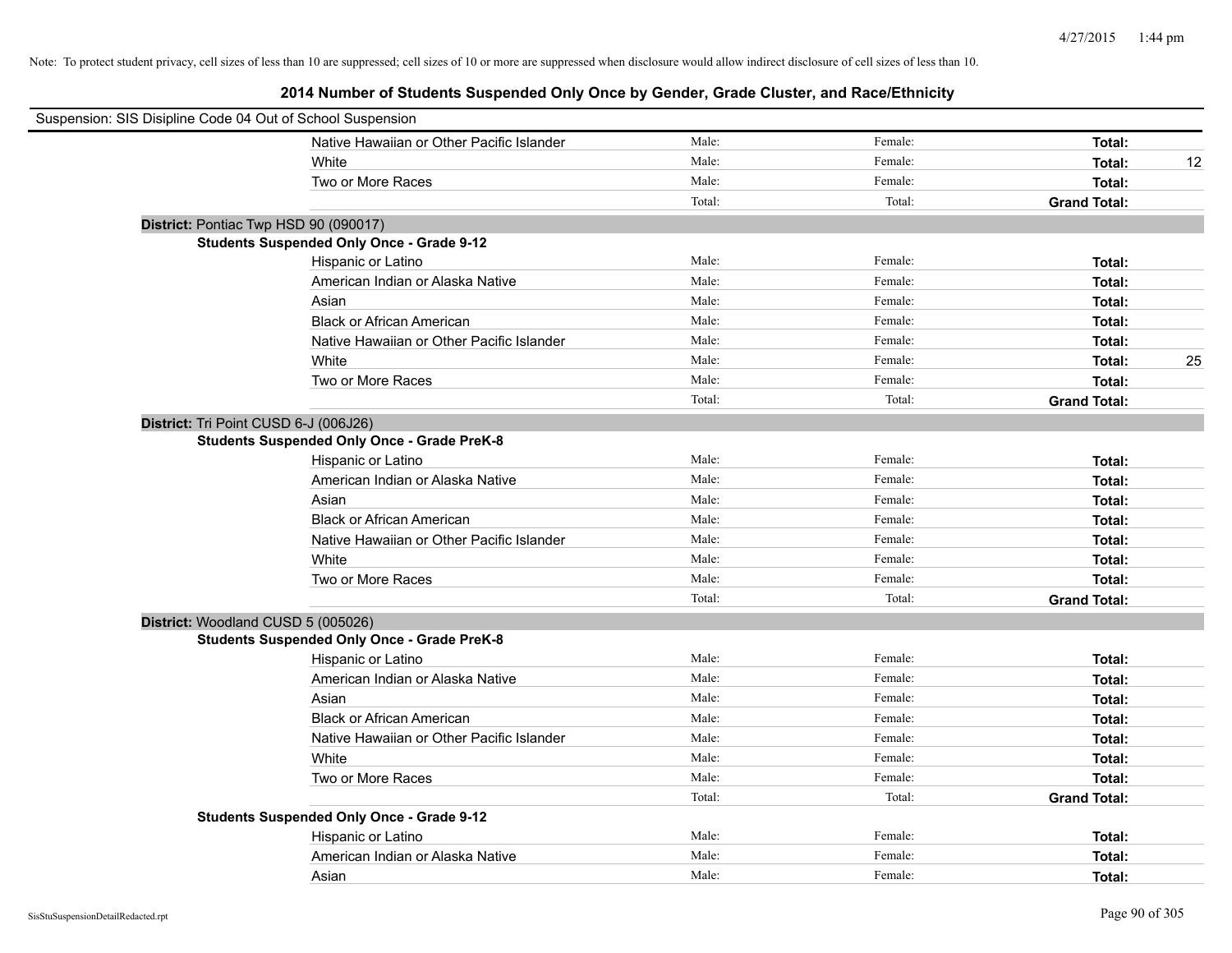| Suspension: SIS Disipline Code 04 Out of School Suspension |                                                    |        |    |         |    |                     |    |
|------------------------------------------------------------|----------------------------------------------------|--------|----|---------|----|---------------------|----|
|                                                            | <b>Black or African American</b>                   | Male:  |    | Female: |    | Total:              |    |
|                                                            | Native Hawaiian or Other Pacific Islander          | Male:  |    | Female: |    | Total:              |    |
| White                                                      |                                                    | Male:  |    | Female: |    | Total:              |    |
|                                                            | Two or More Races                                  | Male:  |    | Female: |    | Total:              |    |
|                                                            |                                                    | Total: |    | Total:  |    | <b>Grand Total:</b> |    |
| County: Mclean (064)                                       |                                                    |        |    |         |    |                     |    |
| District: Baby Fold (001500)                               |                                                    |        |    |         |    |                     |    |
|                                                            | <b>Students Suspended Only Once - Grade 9-12</b>   |        |    |         |    |                     |    |
|                                                            | Hispanic or Latino                                 | Male:  |    | Female: |    | Total:              |    |
|                                                            | American Indian or Alaska Native                   | Male:  |    | Female: |    | Total:              |    |
| Asian                                                      |                                                    | Male:  |    | Female: |    | Total:              |    |
|                                                            | <b>Black or African American</b>                   | Male:  |    | Female: |    | Total:              |    |
|                                                            | Native Hawaiian or Other Pacific Islander          | Male:  |    | Female: |    | Total:              |    |
| White                                                      |                                                    | Male:  |    | Female: |    | Total:              |    |
|                                                            | Two or More Races                                  | Male:  |    | Female: |    | Total:              |    |
|                                                            |                                                    | Total: |    | Total:  |    | <b>Grand Total:</b> |    |
| District: Bloomington SD 87 (087025)                       |                                                    |        |    |         |    |                     |    |
|                                                            | <b>Students Suspended Only Once - Grade PreK-8</b> |        |    |         |    |                     |    |
|                                                            | Hispanic or Latino                                 | Male:  |    | Female: |    | Total:              |    |
|                                                            | American Indian or Alaska Native                   | Male:  |    | Female: |    | Total:              |    |
| Asian                                                      |                                                    | Male:  |    | Female: |    | Total:              |    |
|                                                            | <b>Black or African American</b>                   | Male:  | 58 | Female: | 18 | Total:              | 76 |
|                                                            | Native Hawaiian or Other Pacific Islander          | Male:  |    | Female: |    | Total:              |    |
| White                                                      |                                                    | Male:  | 24 | Female: | 11 | Total:              | 35 |
|                                                            | Two or More Races                                  | Male:  |    | Female: |    | Total:              | 13 |
|                                                            |                                                    | Total: |    | Total:  |    | <b>Grand Total:</b> |    |
|                                                            | <b>Students Suspended Only Once - Grade 9-12</b>   |        |    |         |    |                     |    |
|                                                            | Hispanic or Latino                                 | Male:  |    | Female: |    | Total:              |    |
|                                                            | American Indian or Alaska Native                   | Male:  |    | Female: |    | Total:              |    |
| Asian                                                      |                                                    | Male:  |    | Female: |    | Total:              |    |
|                                                            | <b>Black or African American</b>                   | Male:  | 28 | Female: | 15 | Total:              | 43 |
|                                                            | Native Hawaiian or Other Pacific Islander          | Male:  |    | Female: |    | Total:              |    |
| White                                                      |                                                    | Male:  |    | Female: |    | Total:              | 17 |
|                                                            | Two or More Races                                  | Male:  |    | Female: |    | Total:              |    |
|                                                            |                                                    | Total: | 46 | Total:  | 26 | <b>Grand Total:</b> | 72 |
| District: Heyworth CUSD 4 (004026)                         |                                                    |        |    |         |    |                     |    |
|                                                            | <b>Students Suspended Only Once - Grade PreK-8</b> |        |    |         |    |                     |    |
|                                                            | Hispanic or Latino                                 | Male:  |    | Female: |    | Total:              |    |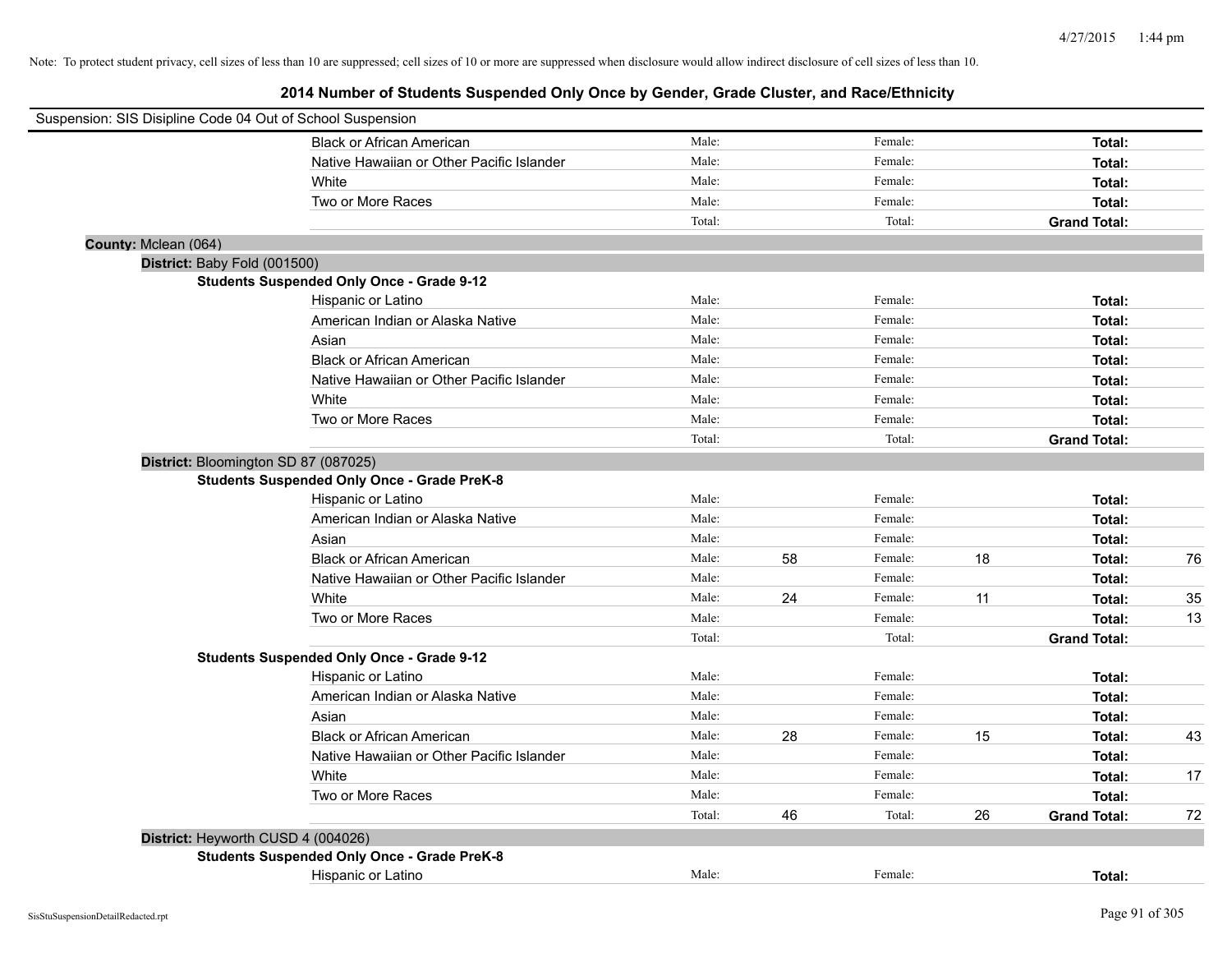| Suspension: SIS Disipline Code 04 Out of School Suspension |                                                    |        |    |         |    |                     |    |
|------------------------------------------------------------|----------------------------------------------------|--------|----|---------|----|---------------------|----|
|                                                            | American Indian or Alaska Native                   | Male:  |    | Female: |    | Total:              |    |
|                                                            | Asian                                              | Male:  |    | Female: |    | Total:              |    |
|                                                            | <b>Black or African American</b>                   | Male:  |    | Female: |    | Total:              |    |
|                                                            | Native Hawaiian or Other Pacific Islander          | Male:  |    | Female: |    | Total:              |    |
|                                                            | White                                              | Male:  |    | Female: |    | Total:              |    |
|                                                            | Two or More Races                                  | Male:  |    | Female: |    | Total:              |    |
|                                                            |                                                    | Total: |    | Total:  |    | <b>Grand Total:</b> |    |
|                                                            | <b>Students Suspended Only Once - Grade 9-12</b>   |        |    |         |    |                     |    |
|                                                            | Hispanic or Latino                                 | Male:  |    | Female: |    | Total:              |    |
|                                                            | American Indian or Alaska Native                   | Male:  |    | Female: |    | Total:              |    |
|                                                            | Asian                                              | Male:  |    | Female: |    | Total:              |    |
|                                                            | <b>Black or African American</b>                   | Male:  |    | Female: |    | Total:              |    |
|                                                            | Native Hawaiian or Other Pacific Islander          | Male:  |    | Female: |    | Total:              |    |
|                                                            | White                                              | Male:  | 14 | Female: | 10 | Total:              | 24 |
|                                                            | Two or More Races                                  | Male:  |    | Female: |    | Total:              |    |
|                                                            |                                                    | Total: |    | Total:  |    | <b>Grand Total:</b> |    |
| District: Lexington CUSD 7 (007026)                        |                                                    |        |    |         |    |                     |    |
|                                                            | <b>Students Suspended Only Once - Grade PreK-8</b> |        |    |         |    |                     |    |
|                                                            | Hispanic or Latino                                 | Male:  |    | Female: |    | Total:              |    |
|                                                            | American Indian or Alaska Native                   | Male:  |    | Female: |    | Total:              |    |
|                                                            | Asian                                              | Male:  |    | Female: |    | Total:              |    |
|                                                            | <b>Black or African American</b>                   | Male:  |    | Female: |    | Total:              |    |
|                                                            | Native Hawaiian or Other Pacific Islander          | Male:  |    | Female: |    | Total:              |    |
|                                                            | White                                              | Male:  |    | Female: |    | Total:              |    |
|                                                            | Two or More Races                                  | Male:  |    | Female: |    | Total:              |    |
|                                                            |                                                    | Total: |    | Total:  |    | <b>Grand Total:</b> |    |
|                                                            | <b>Students Suspended Only Once - Grade 9-12</b>   |        |    |         |    |                     |    |
|                                                            | Hispanic or Latino                                 | Male:  |    | Female: |    | Total:              |    |
|                                                            | American Indian or Alaska Native                   | Male:  |    | Female: |    | Total:              |    |
|                                                            | Asian                                              | Male:  |    | Female: |    | Total:              |    |
|                                                            | <b>Black or African American</b>                   | Male:  |    | Female: |    | Total:              |    |
|                                                            | Native Hawaiian or Other Pacific Islander          | Male:  |    | Female: |    | Total:              |    |
|                                                            | White                                              | Male:  |    | Female: |    | Total:              |    |
|                                                            | Two or More Races                                  | Male:  |    | Female: |    | Total:              |    |
|                                                            |                                                    | Total: |    | Total:  |    | <b>Grand Total:</b> |    |
| District: McLean County USD 5 (005026)                     |                                                    |        |    |         |    |                     |    |
|                                                            | <b>Students Suspended Only Once - Grade PreK-8</b> |        |    |         |    |                     |    |
|                                                            | Hispanic or Latino                                 | Male:  |    | Female: |    | Total:              | 18 |
|                                                            | American Indian or Alaska Native                   | Male:  |    | Female: |    | Total:              |    |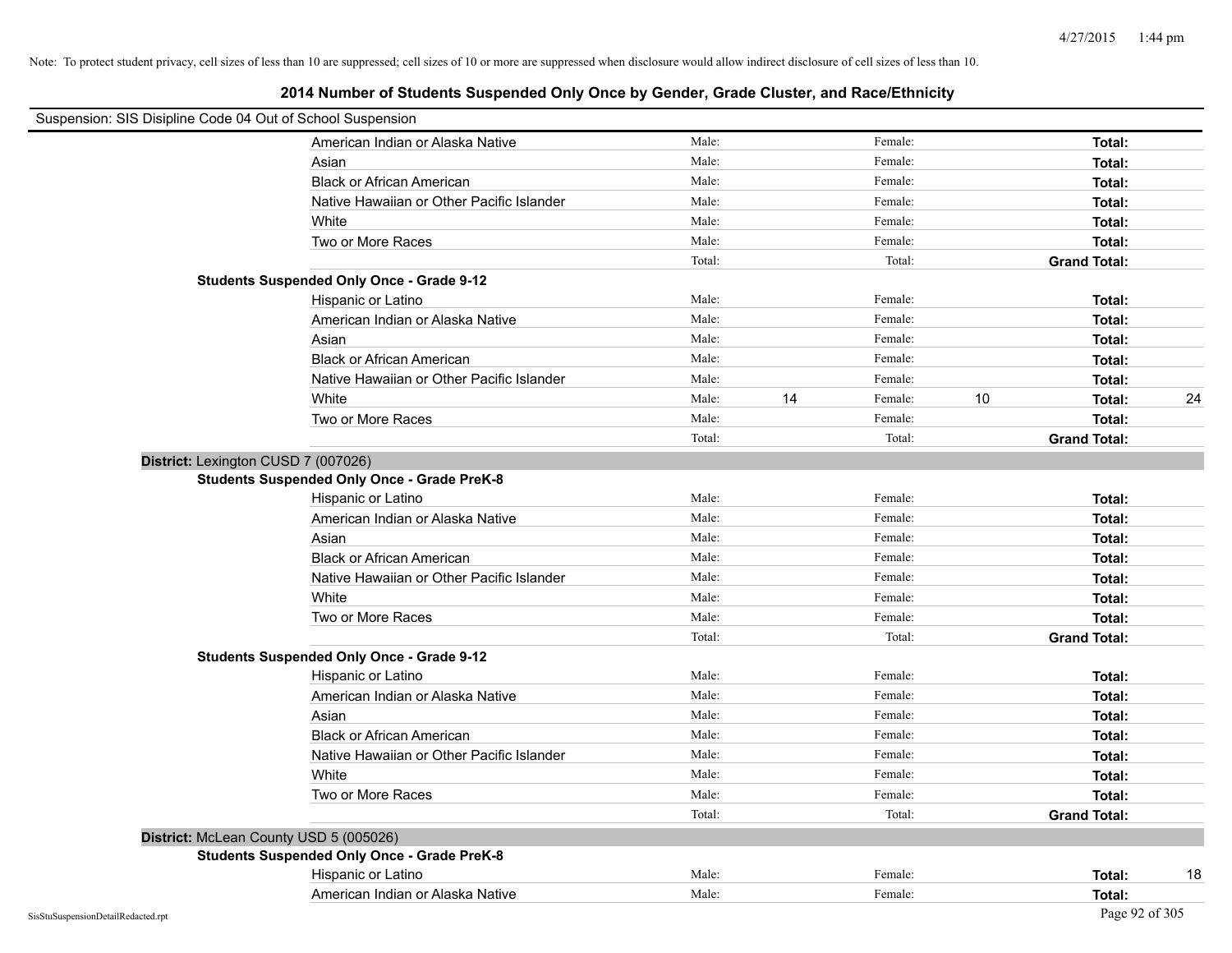| Suspension: SIS Disipline Code 04 Out of School Suspension |                                                    |        |    |         |    |                     |     |
|------------------------------------------------------------|----------------------------------------------------|--------|----|---------|----|---------------------|-----|
|                                                            | Asian                                              | Male:  |    | Female: |    | Total:              |     |
|                                                            | <b>Black or African American</b>                   | Male:  | 61 | Female: | 16 | Total:              | 77  |
|                                                            | Native Hawaiian or Other Pacific Islander          | Male:  |    | Female: |    | Total:              |     |
|                                                            | White                                              | Male:  | 48 | Female: | 17 | Total:              | 65  |
|                                                            | Two or More Races                                  | Male:  |    | Female: |    | Total:              | 18  |
|                                                            |                                                    | Total: |    | Total:  |    | <b>Grand Total:</b> |     |
|                                                            | <b>Students Suspended Only Once - Grade 9-12</b>   |        |    |         |    |                     |     |
|                                                            | Hispanic or Latino                                 | Male:  |    | Female: |    | Total:              |     |
|                                                            | American Indian or Alaska Native                   | Male:  |    | Female: |    | Total:              |     |
|                                                            | Asian                                              | Male:  |    | Female: |    | Total:              |     |
|                                                            | <b>Black or African American</b>                   | Male:  | 27 | Female: | 14 | Total:              | 41  |
|                                                            | Native Hawaiian or Other Pacific Islander          | Male:  |    | Female: |    | Total:              |     |
|                                                            | White                                              | Male:  | 50 | Female: | 13 | Total:              | 63  |
|                                                            | Two or More Races                                  | Male:  |    | Female: |    | Total:              |     |
|                                                            |                                                    | Total: |    | Total:  |    | <b>Grand Total:</b> | 118 |
| District: Olympia CUSD 16 (016026)                         |                                                    |        |    |         |    |                     |     |
|                                                            | <b>Students Suspended Only Once - Grade PreK-8</b> |        |    |         |    |                     |     |
|                                                            | Hispanic or Latino                                 | Male:  |    | Female: |    | Total:              |     |
|                                                            | American Indian or Alaska Native                   | Male:  |    | Female: |    | Total:              |     |
|                                                            | Asian                                              | Male:  |    | Female: |    | Total:              |     |
|                                                            | <b>Black or African American</b>                   | Male:  |    | Female: |    | Total:              |     |
|                                                            | Native Hawaiian or Other Pacific Islander          | Male:  |    | Female: |    | Total:              |     |
|                                                            | White                                              | Male:  |    | Female: |    | Total:              |     |
|                                                            | Two or More Races                                  | Male:  |    | Female: |    | Total:              |     |
|                                                            |                                                    | Total: |    | Total:  |    | <b>Grand Total:</b> |     |
|                                                            | <b>Students Suspended Only Once - Grade 9-12</b>   |        |    |         |    |                     |     |
|                                                            | Hispanic or Latino                                 | Male:  |    | Female: |    | Total:              |     |
|                                                            | American Indian or Alaska Native                   | Male:  |    | Female: |    | Total:              |     |
|                                                            | Asian                                              | Male:  |    | Female: |    | Total:              |     |
|                                                            | <b>Black or African American</b>                   | Male:  |    | Female: |    | Total:              |     |
|                                                            | Native Hawaiian or Other Pacific Islander          | Male:  |    | Female: |    | Total:              |     |
|                                                            | White                                              | Male:  |    | Female: |    | Total:              | 29  |
|                                                            | Two or More Races                                  | Male:  |    | Female: |    | Total:              |     |
|                                                            |                                                    | Total: |    | Total:  |    | <b>Grand Total:</b> |     |
| District: Tri Valley CUSD 3 (003026)                       |                                                    |        |    |         |    |                     |     |
|                                                            | <b>Students Suspended Only Once - Grade 9-12</b>   |        |    |         |    |                     |     |
|                                                            | Hispanic or Latino                                 | Male:  |    | Female: |    | Total:              |     |
|                                                            | American Indian or Alaska Native                   | Male:  |    | Female: |    | Total:              |     |
|                                                            | Asian                                              | Male:  |    | Female: |    | Total:              |     |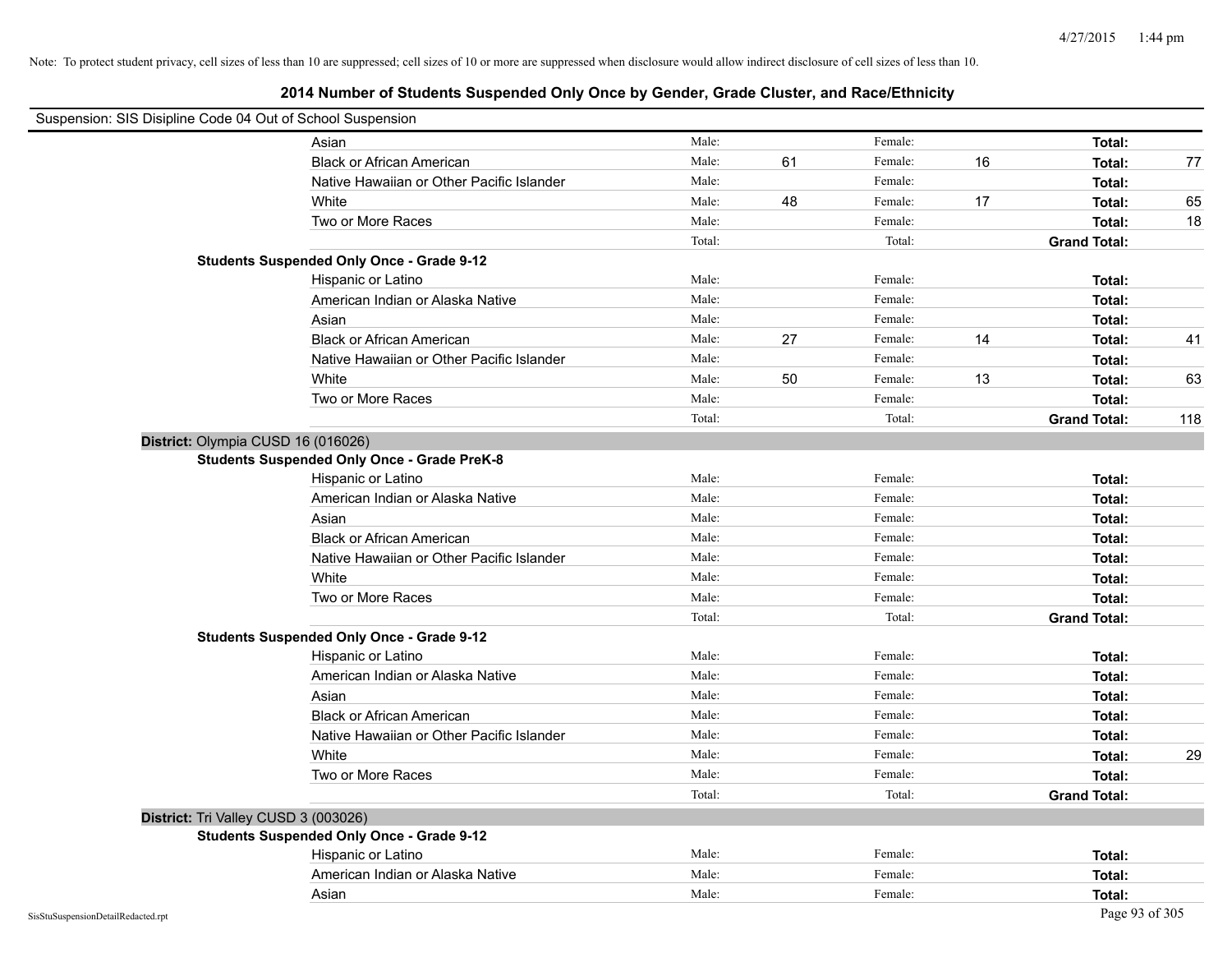| Suspension: SIS Disipline Code 04 Out of School Suspension |                                                    |        |         |                     |
|------------------------------------------------------------|----------------------------------------------------|--------|---------|---------------------|
|                                                            | <b>Black or African American</b>                   | Male:  | Female: | Total:              |
|                                                            | Native Hawaiian or Other Pacific Islander          | Male:  | Female: | Total:              |
|                                                            | White                                              | Male:  | Female: | Total:              |
|                                                            | Two or More Races                                  | Male:  | Female: | Total:              |
|                                                            |                                                    | Total: | Total:  | <b>Grand Total:</b> |
|                                                            |                                                    |        |         |                     |
| Region: DuPage ROE (19)                                    |                                                    |        |         |                     |
| County: Dupage (022)                                       |                                                    |        |         |                     |
|                                                            | District: Abraxas Youth & Family Services (011400) |        |         |                     |
|                                                            | <b>Students Suspended Only Once - Grade 9-12</b>   |        |         |                     |
|                                                            | Hispanic or Latino                                 | Male:  | Female: | Total:              |
|                                                            | American Indian or Alaska Native                   | Male:  | Female: | Total:              |
|                                                            | Asian                                              | Male:  | Female: | Total:              |
|                                                            | <b>Black or African American</b>                   | Male:  | Female: | Total:              |
|                                                            | Native Hawaiian or Other Pacific Islander          | Male:  | Female: | Total:              |
|                                                            | White                                              | Male:  | Female: | Total:              |
|                                                            | Two or More Races                                  | Male:  | Female: | Total:              |
|                                                            |                                                    | Total: | Total:  | <b>Grand Total:</b> |
|                                                            | District: Adventist GlenOaks Hospital (024200)     |        |         |                     |
|                                                            | <b>Students Suspended Only Once - Grade 9-12</b>   |        |         |                     |
|                                                            | Hispanic or Latino                                 | Male:  | Female: | Total:              |
|                                                            | American Indian or Alaska Native                   | Male:  | Female: | Total:              |
|                                                            | Asian                                              | Male:  | Female: | Total:              |
|                                                            | <b>Black or African American</b>                   | Male:  | Female: | Total:              |
|                                                            | Native Hawaiian or Other Pacific Islander          | Male:  | Female: | Total:              |
|                                                            | White                                              | Male:  | Female: | Total:              |
|                                                            | Two or More Races                                  | Male:  | Female: | Total:              |
|                                                            |                                                    | Total: | Total:  | <b>Grand Total:</b> |
|                                                            | District: Benjamin SD 25 (025002)                  |        |         |                     |
|                                                            | <b>Students Suspended Only Once - Grade PreK-8</b> |        |         |                     |
|                                                            | Hispanic or Latino                                 | Male:  | Female: | Total:              |
|                                                            | American Indian or Alaska Native                   | Male:  | Female: | Total:              |
|                                                            | Asian                                              | Male:  | Female: | Total:              |
|                                                            | <b>Black or African American</b>                   | Male:  | Female: | Total:              |
|                                                            | Native Hawaiian or Other Pacific Islander          | Male:  | Female: | Total:              |
|                                                            | White                                              | Male:  | Female: | Total:              |
|                                                            | Two or More Races                                  | Male:  | Female: | Total:              |
|                                                            |                                                    | Total: | Total:  | <b>Grand Total:</b> |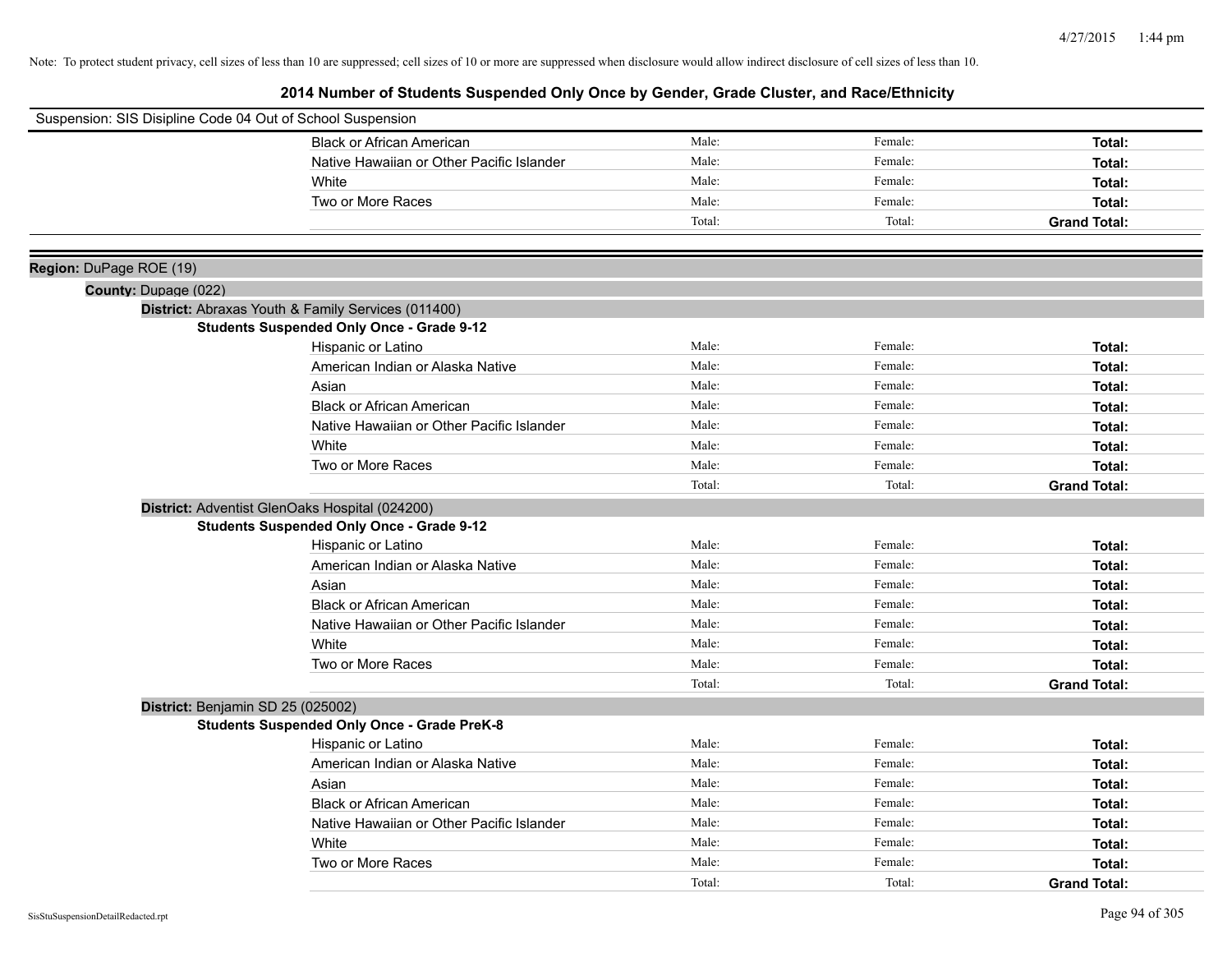| Suspension: SIS Disipline Code 04 Out of School Suspension |                                                    |        |    |         |    |                     |    |
|------------------------------------------------------------|----------------------------------------------------|--------|----|---------|----|---------------------|----|
| District: Bensenville SD 2 (002002)                        |                                                    |        |    |         |    |                     |    |
|                                                            | <b>Students Suspended Only Once - Grade PreK-8</b> |        |    |         |    |                     |    |
|                                                            | Hispanic or Latino                                 | Male:  |    | Female: |    | Total:              |    |
|                                                            | American Indian or Alaska Native                   | Male:  |    | Female: |    | Total:              |    |
|                                                            | Asian                                              | Male:  |    | Female: |    | Total:              |    |
|                                                            | <b>Black or African American</b>                   | Male:  |    | Female: |    | Total:              |    |
|                                                            | Native Hawaiian or Other Pacific Islander          | Male:  |    | Female: |    | Total:              |    |
|                                                            | White                                              | Male:  |    | Female: |    | Total:              |    |
|                                                            | Two or More Races                                  | Male:  |    | Female: |    | Total:              |    |
|                                                            |                                                    | Total: |    | Total:  |    | <b>Grand Total:</b> | 10 |
| District: Bloomingdale SD 13 (013002)                      |                                                    |        |    |         |    |                     |    |
|                                                            | <b>Students Suspended Only Once - Grade PreK-8</b> |        |    |         |    |                     |    |
|                                                            | Hispanic or Latino                                 | Male:  |    | Female: |    | Total:              |    |
|                                                            | American Indian or Alaska Native                   | Male:  |    | Female: |    | Total:              |    |
|                                                            | Asian                                              | Male:  |    | Female: |    | Total:              |    |
|                                                            | <b>Black or African American</b>                   | Male:  |    | Female: |    | Total:              |    |
|                                                            | Native Hawaiian or Other Pacific Islander          | Male:  |    | Female: |    | Total:              |    |
|                                                            | White                                              | Male:  |    | Female: |    | Total:              |    |
|                                                            | Two or More Races                                  | Male:  |    | Female: |    | Total:              |    |
|                                                            |                                                    | Total: |    | Total:  |    | <b>Grand Total:</b> |    |
| District: Butler SD 53 (053002)                            |                                                    |        |    |         |    |                     |    |
|                                                            | <b>Students Suspended Only Once - Grade PreK-8</b> |        |    |         |    |                     |    |
|                                                            | Hispanic or Latino                                 | Male:  |    | Female: |    | Total:              |    |
|                                                            | American Indian or Alaska Native                   | Male:  |    | Female: |    | Total:              |    |
|                                                            | Asian                                              | Male:  |    | Female: |    | Total:              |    |
|                                                            | <b>Black or African American</b>                   | Male:  |    | Female: |    | Total:              |    |
|                                                            | Native Hawaiian or Other Pacific Islander          | Male:  |    | Female: |    | Total:              |    |
|                                                            | White                                              | Male:  |    | Female: |    | Total:              |    |
|                                                            | Two or More Races                                  | Male:  |    | Female: |    | Total:              |    |
|                                                            |                                                    | Total: |    | Total:  |    | <b>Grand Total:</b> |    |
| District: CCSD 180 (180004)                                |                                                    |        |    |         |    |                     |    |
|                                                            | <b>Students Suspended Only Once - Grade PreK-8</b> |        |    |         |    |                     |    |
|                                                            | Hispanic or Latino                                 | Male:  |    | Female: |    | Total:              |    |
|                                                            | American Indian or Alaska Native                   | Male:  |    | Female: |    | Total:              |    |
|                                                            | Asian                                              | Male:  |    | Female: |    | Total:              |    |
|                                                            | <b>Black or African American</b>                   | Male:  | 25 | Female: | 17 | Total:              | 42 |
|                                                            | Native Hawaiian or Other Pacific Islander          | Male:  |    | Female: |    | Total:              |    |
|                                                            | White                                              | Male:  |    | Female: |    | Total:              |    |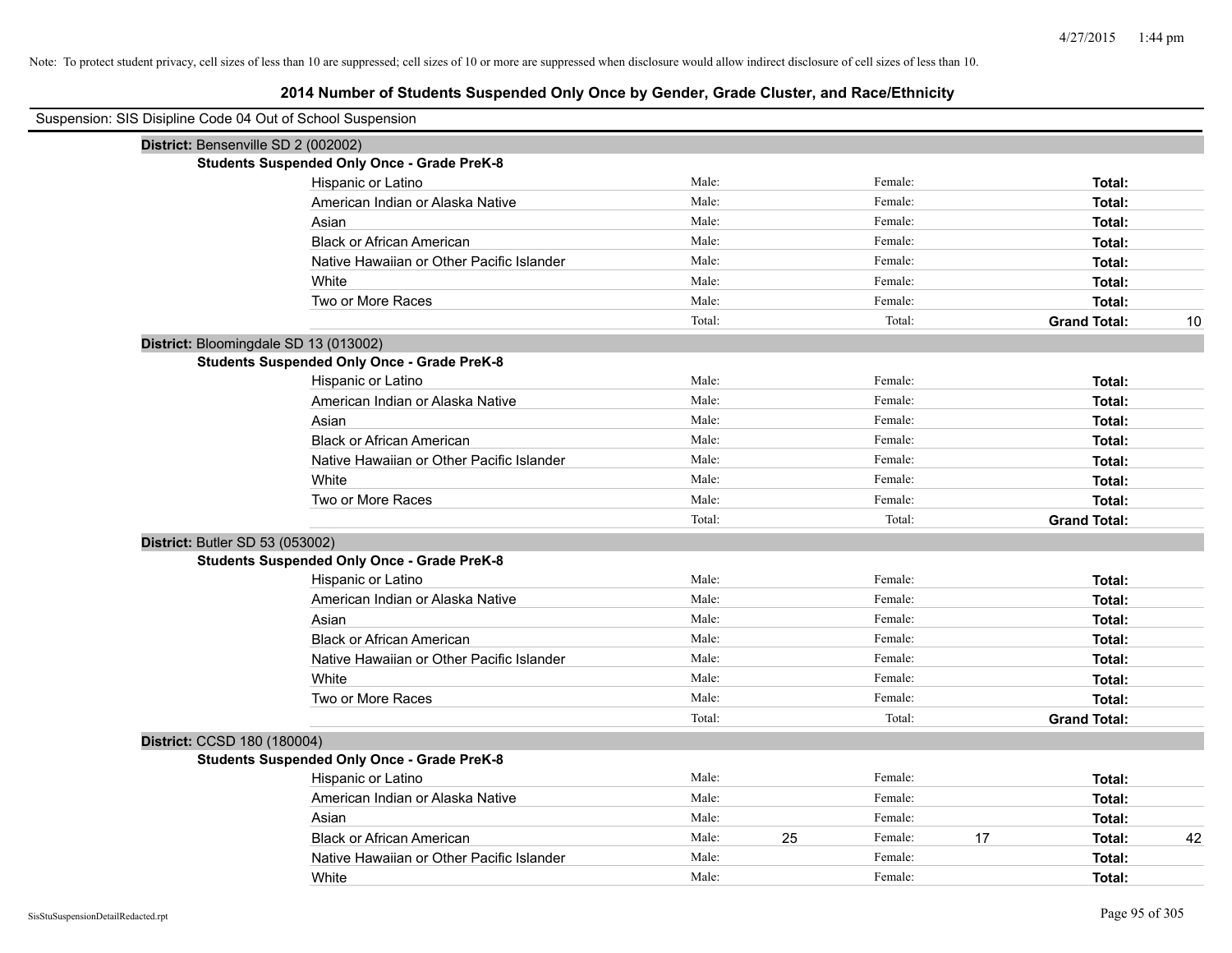| Suspension: SIS Disipline Code 04 Out of School Suspension |                                                    |        |               |                     |    |
|------------------------------------------------------------|----------------------------------------------------|--------|---------------|---------------------|----|
|                                                            | Two or More Races                                  | Male:  | Female:       | Total:              |    |
|                                                            |                                                    | Total: | Total:        | <b>Grand Total:</b> |    |
| District: CCSD 89 (089004)                                 |                                                    |        |               |                     |    |
|                                                            | <b>Students Suspended Only Once - Grade PreK-8</b> |        |               |                     |    |
|                                                            | Hispanic or Latino                                 | Male:  | Female:       | Total:              |    |
|                                                            | American Indian or Alaska Native                   | Male:  | Female:       | Total:              |    |
|                                                            | Asian                                              | Male:  | Female:       | Total:              |    |
|                                                            | <b>Black or African American</b>                   | Male:  | Female:       | Total:              |    |
|                                                            | Native Hawaiian or Other Pacific Islander          | Male:  | Female:       | Total:              |    |
|                                                            | White                                              | Male:  | Female:       | Total:              |    |
|                                                            | Two or More Races                                  | Male:  | Female:       | Total:              |    |
|                                                            |                                                    | Total: | Total:        | <b>Grand Total:</b> |    |
| District: CCSD 93 (093004)                                 |                                                    |        |               |                     |    |
|                                                            | <b>Students Suspended Only Once - Grade PreK-8</b> |        |               |                     |    |
|                                                            | Hispanic or Latino                                 | Male:  | Female:       | Total:              |    |
|                                                            | American Indian or Alaska Native                   | Male:  | Female:       | Total:              |    |
|                                                            | Asian                                              | Male:  | Female:       | Total:              |    |
|                                                            | <b>Black or African American</b>                   | Male:  | Female:       | Total:              |    |
|                                                            | Native Hawaiian or Other Pacific Islander          | Male:  | Female:       | Total:              |    |
|                                                            | White                                              | Male:  | Female:       | Total:              |    |
|                                                            | Two or More Races                                  | Male:  | Female:       | Total:              |    |
|                                                            |                                                    | Total: | Total:        | <b>Grand Total:</b> |    |
| District: Center Cass SD 66 (066002)                       |                                                    |        |               |                     |    |
|                                                            | <b>Students Suspended Only Once - Grade PreK-8</b> |        |               |                     |    |
|                                                            | Hispanic or Latino                                 | Male:  | Female:       | Total:              |    |
|                                                            | American Indian or Alaska Native                   | Male:  | Female:       | Total:              |    |
|                                                            | Asian                                              | Male:  | Female:       | Total:              |    |
|                                                            | <b>Black or African American</b>                   | Male:  | Female:       | Total:              |    |
|                                                            | Native Hawaiian or Other Pacific Islander          | Male:  | Female:       | Total:              |    |
|                                                            | White                                              | Male:  | Female:       | Total:              |    |
|                                                            | Two or More Races                                  | Male:  | Female:       | Total:              |    |
|                                                            |                                                    | Total: | Total:        | <b>Grand Total:</b> |    |
| District: CHSD 94 (094016)                                 |                                                    |        |               |                     |    |
|                                                            | <b>Students Suspended Only Once - Grade 9-12</b>   |        |               |                     |    |
|                                                            | Hispanic or Latino                                 | Male:  | 36<br>Female: | 29<br>Total:        | 65 |
|                                                            | American Indian or Alaska Native                   | Male:  | Female:       | Total:              |    |
|                                                            | Asian                                              | Male:  | Female:       | Total:              |    |
|                                                            | <b>Black or African American</b>                   | Male:  | Female:       | Total:              |    |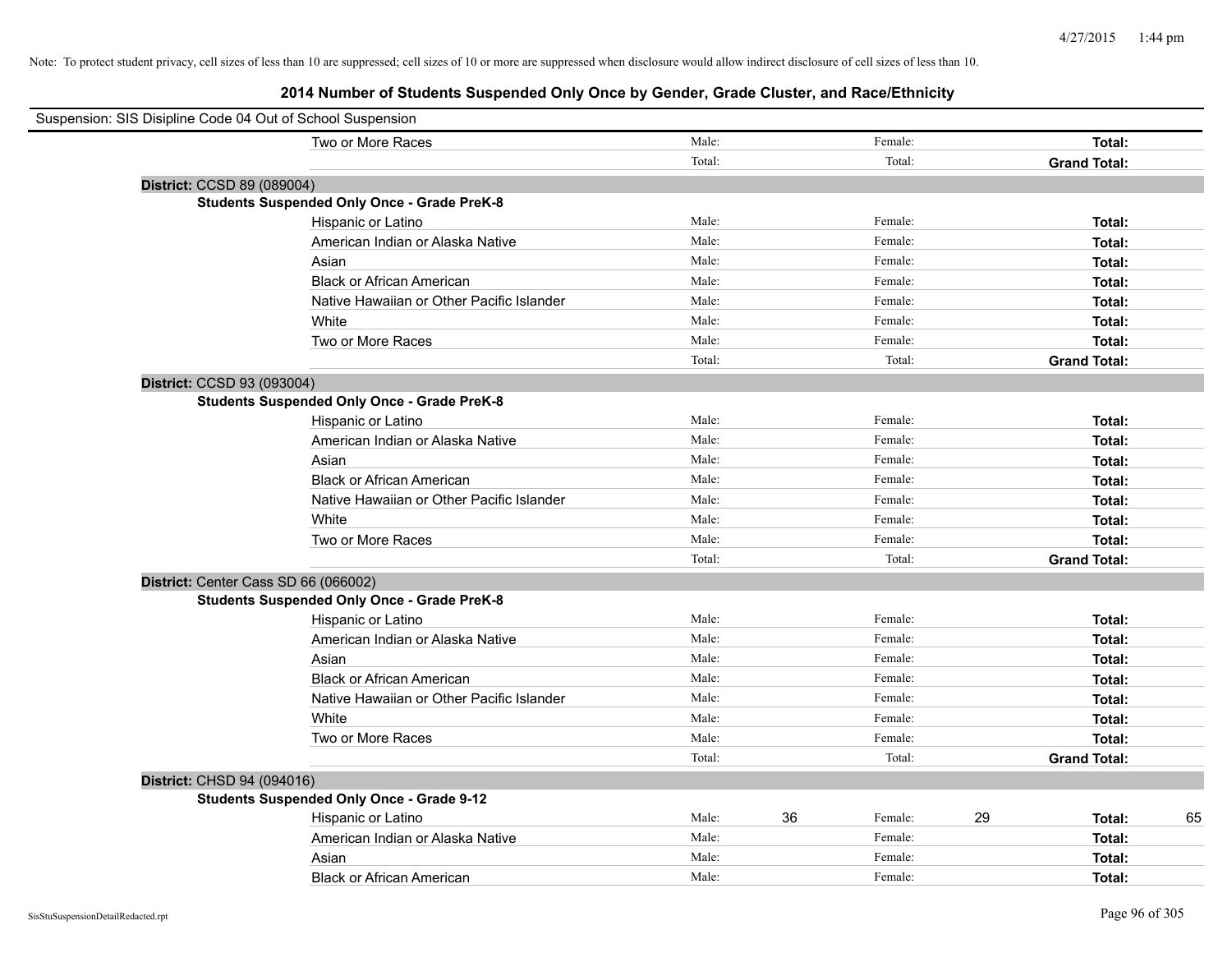| Suspension: SIS Disipline Code 04 Out of School Suspension |                                                    |        |    |         |    |                     |     |
|------------------------------------------------------------|----------------------------------------------------|--------|----|---------|----|---------------------|-----|
|                                                            | Native Hawaiian or Other Pacific Islander          | Male:  |    | Female: |    | Total:              |     |
|                                                            | White                                              | Male:  |    | Female: |    | Total:              | 23  |
|                                                            | Two or More Races                                  | Male:  |    | Female: |    | Total:              |     |
|                                                            |                                                    | Total: |    | Total:  |    | <b>Grand Total:</b> |     |
| District: CHSD 99 (099016)                                 |                                                    |        |    |         |    |                     |     |
|                                                            | <b>Students Suspended Only Once - Grade PreK-8</b> |        |    |         |    |                     |     |
|                                                            | Hispanic or Latino                                 | Male:  |    | Female: |    | Total:              |     |
|                                                            | American Indian or Alaska Native                   | Male:  |    | Female: |    | Total:              |     |
|                                                            | Asian                                              | Male:  |    | Female: |    | Total:              |     |
|                                                            | <b>Black or African American</b>                   | Male:  |    | Female: |    | Total:              |     |
|                                                            | Native Hawaiian or Other Pacific Islander          | Male:  |    | Female: |    | Total:              |     |
|                                                            | White                                              | Male:  |    | Female: |    | Total:              |     |
|                                                            | Two or More Races                                  | Male:  |    | Female: |    | Total:              |     |
|                                                            |                                                    | Total: |    | Total:  |    | <b>Grand Total:</b> |     |
|                                                            | <b>Students Suspended Only Once - Grade 9-12</b>   |        |    |         |    |                     |     |
|                                                            | Hispanic or Latino                                 | Male:  | 22 | Female: | 12 | Total:              | 34  |
|                                                            | American Indian or Alaska Native                   | Male:  |    | Female: |    | Total:              |     |
|                                                            | Asian                                              | Male:  |    | Female: |    | Total:              |     |
|                                                            | <b>Black or African American</b>                   | Male:  | 29 | Female: | 16 | Total:              | 45  |
|                                                            | Native Hawaiian or Other Pacific Islander          | Male:  |    | Female: |    | Total:              |     |
|                                                            | White                                              | Male:  | 43 | Female: | 30 | Total:              | 73  |
|                                                            | Two or More Races                                  | Male:  |    | Female: |    | Total:              |     |
|                                                            |                                                    | Total: |    | Total:  |    | <b>Grand Total:</b> | 162 |
| District: Coop Assoc for Spec Educ (015061)                |                                                    |        |    |         |    |                     |     |
|                                                            | <b>Students Suspended Only Once - Grade PreK-8</b> |        |    |         |    |                     |     |
|                                                            | Hispanic or Latino                                 | Male:  |    | Female: |    | Total:              |     |
|                                                            | American Indian or Alaska Native                   | Male:  |    | Female: |    | Total:              |     |
|                                                            | Asian                                              | Male:  |    | Female: |    | Total:              |     |
|                                                            | <b>Black or African American</b>                   | Male:  |    | Female: |    | Total:              |     |
|                                                            | Native Hawaiian or Other Pacific Islander          | Male:  |    | Female: |    | Total:              |     |
|                                                            | White                                              | Male:  |    | Female: |    | Total:              |     |
|                                                            | Two or More Races                                  | Male:  |    | Female: |    | Total:              |     |
|                                                            |                                                    | Total: |    | Total:  |    | <b>Grand Total:</b> |     |
|                                                            | <b>Students Suspended Only Once - Grade 9-12</b>   |        |    |         |    |                     |     |
|                                                            | Hispanic or Latino                                 | Male:  |    | Female: |    | Total:              |     |
|                                                            | American Indian or Alaska Native                   | Male:  |    | Female: |    | Total:              |     |
|                                                            | Asian                                              | Male:  |    | Female: |    | Total:              |     |
|                                                            | <b>Black or African American</b>                   | Male:  |    | Female: |    | Total:              |     |
|                                                            | Native Hawaiian or Other Pacific Islander          | Male:  |    | Female: |    | Total:              |     |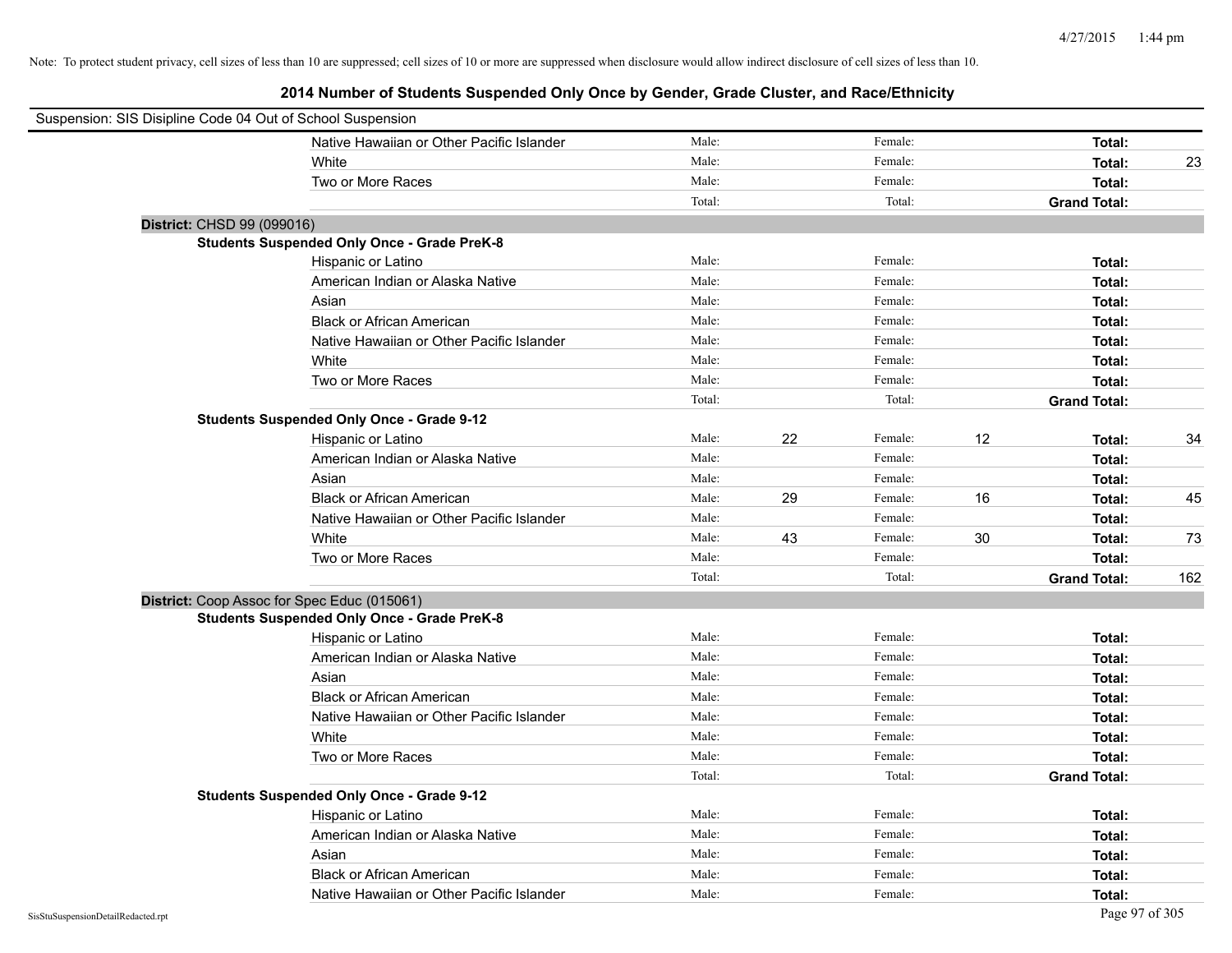| Suspension: SIS Disipline Code 04 Out of School Suspension |                                                    |        |    |         |    |                     |    |
|------------------------------------------------------------|----------------------------------------------------|--------|----|---------|----|---------------------|----|
|                                                            | White                                              | Male:  |    | Female: |    | Total:              |    |
|                                                            | Two or More Races                                  | Male:  |    | Female: |    | Total:              |    |
|                                                            |                                                    | Total: |    | Total:  |    | <b>Grand Total:</b> |    |
| District: CUSD 200 (200026)                                |                                                    |        |    |         |    |                     |    |
|                                                            | <b>Students Suspended Only Once - Grade PreK-8</b> |        |    |         |    |                     |    |
|                                                            | Hispanic or Latino                                 | Male:  |    | Female: |    | Total:              | 19 |
|                                                            | American Indian or Alaska Native                   | Male:  |    | Female: |    | Total:              |    |
|                                                            | Asian                                              | Male:  |    | Female: |    | Total:              |    |
|                                                            | <b>Black or African American</b>                   | Male:  |    | Female: |    | Total:              | 18 |
|                                                            | Native Hawaiian or Other Pacific Islander          | Male:  |    | Female: |    | Total:              |    |
|                                                            | White                                              | Male:  |    | Female: |    | Total:              | 40 |
|                                                            | Two or More Races                                  | Male:  |    | Female: |    | Total:              |    |
|                                                            |                                                    | Total: |    | Total:  |    | <b>Grand Total:</b> |    |
|                                                            | <b>Students Suspended Only Once - Grade 9-12</b>   |        |    |         |    |                     |    |
|                                                            | Hispanic or Latino                                 | Male:  |    | Female: |    | Total:              | 22 |
|                                                            | American Indian or Alaska Native                   | Male:  |    | Female: |    | Total:              |    |
|                                                            | Asian                                              | Male:  |    | Female: |    | Total:              |    |
|                                                            | <b>Black or African American</b>                   | Male:  | 16 | Female: | 11 | Total:              | 27 |
|                                                            | Native Hawaiian or Other Pacific Islander          | Male:  |    | Female: |    | Total:              |    |
|                                                            | White                                              | Male:  |    | Female: |    | Total:              | 18 |
|                                                            | Two or More Races                                  | Male:  |    | Female: |    | Total:              |    |
|                                                            |                                                    | Total: | 54 | Total:  | 23 | <b>Grand Total:</b> | 77 |
| District: CUSD 201 (201026)                                |                                                    |        |    |         |    |                     |    |
|                                                            | <b>Students Suspended Only Once - Grade PreK-8</b> |        |    |         |    |                     |    |
|                                                            | Hispanic or Latino                                 | Male:  |    | Female: |    | Total:              |    |
|                                                            | American Indian or Alaska Native                   | Male:  |    | Female: |    | Total:              |    |
|                                                            | Asian                                              | Male:  |    | Female: |    | Total:              |    |
|                                                            | <b>Black or African American</b>                   | Male:  |    | Female: |    | Total:              |    |
|                                                            | Native Hawaiian or Other Pacific Islander          | Male:  |    | Female: |    | Total:              |    |
|                                                            | White                                              | Male:  |    | Female: |    | Total:              |    |
|                                                            | Two or More Races                                  | Male:  |    | Female: |    | Total:              |    |
|                                                            |                                                    | Total: |    | Total:  |    | <b>Grand Total:</b> | 18 |
|                                                            | <b>Students Suspended Only Once - Grade 9-12</b>   |        |    |         |    |                     |    |
|                                                            | Hispanic or Latino                                 | Male:  |    | Female: |    | Total:              |    |
|                                                            | American Indian or Alaska Native                   | Male:  |    | Female: |    | Total:              |    |
|                                                            | Asian                                              | Male:  |    | Female: |    | Total:              |    |
|                                                            | <b>Black or African American</b>                   | Male:  |    | Female: |    | Total:              |    |
|                                                            | Native Hawaiian or Other Pacific Islander          | Male:  |    | Female: |    | Total:              |    |
|                                                            | White                                              | Male:  |    | Female: |    | Total:              | 10 |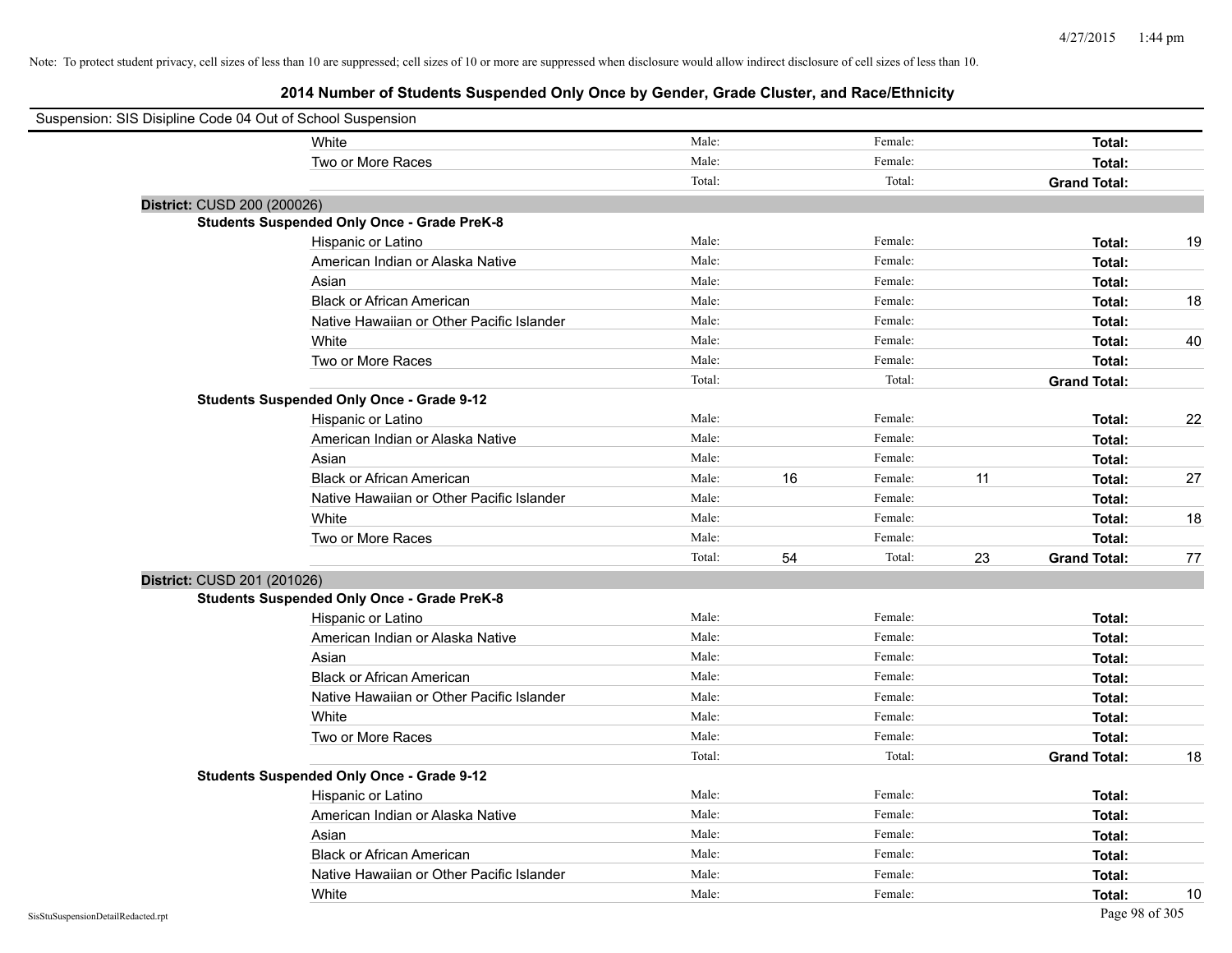| Suspension: SIS Disipline Code 04 Out of School Suspension |                                                    |        |    |         |    |                     |    |
|------------------------------------------------------------|----------------------------------------------------|--------|----|---------|----|---------------------|----|
|                                                            | Two or More Races                                  | Male:  |    | Female: |    | Total:              |    |
|                                                            |                                                    | Total: |    | Total:  |    | <b>Grand Total:</b> |    |
| District: DuPage HSD 88 (088016)                           |                                                    |        |    |         |    |                     |    |
|                                                            | <b>Students Suspended Only Once - Grade 9-12</b>   |        |    |         |    |                     |    |
|                                                            | Hispanic or Latino                                 | Male:  | 51 | Female: | 28 | Total:              | 79 |
|                                                            | American Indian or Alaska Native                   | Male:  |    | Female: |    | Total:              |    |
|                                                            | Asian                                              | Male:  |    | Female: |    | Total:              |    |
|                                                            | <b>Black or African American</b>                   | Male:  | 21 | Female: | 19 | Total:              | 40 |
|                                                            | Native Hawaiian or Other Pacific Islander          | Male:  |    | Female: |    | Total:              |    |
|                                                            | White                                              | Male:  | 43 | Female: | 16 | Total:              | 59 |
|                                                            | Two or More Races                                  | Male:  |    | Female: |    | Total:              |    |
|                                                            |                                                    | Total: |    | Total:  |    | <b>Grand Total:</b> |    |
| District: Elmhurst SD 205 (205026)                         |                                                    |        |    |         |    |                     |    |
|                                                            | <b>Students Suspended Only Once - Grade PreK-8</b> |        |    |         |    |                     |    |
|                                                            | Hispanic or Latino                                 | Male:  |    | Female: |    | Total:              | 11 |
|                                                            | American Indian or Alaska Native                   | Male:  |    | Female: |    | Total:              |    |
|                                                            | Asian                                              | Male:  |    | Female: |    | Total:              |    |
|                                                            | <b>Black or African American</b>                   | Male:  |    | Female: |    | Total:              |    |
|                                                            | Native Hawaiian or Other Pacific Islander          | Male:  |    | Female: |    | Total:              |    |
|                                                            | White                                              | Male:  |    | Female: |    | Total:              | 23 |
|                                                            | Two or More Races                                  | Male:  |    | Female: |    | Total:              |    |
|                                                            |                                                    | Total: |    | Total:  |    | <b>Grand Total:</b> |    |
|                                                            | <b>Students Suspended Only Once - Grade 9-12</b>   |        |    |         |    |                     |    |
|                                                            | Hispanic or Latino                                 | Male:  |    | Female: |    | Total:              | 17 |
|                                                            | American Indian or Alaska Native                   | Male:  |    | Female: |    | Total:              |    |
|                                                            | Asian                                              | Male:  |    | Female: |    | <b>Total:</b>       |    |
|                                                            | <b>Black or African American</b>                   | Male:  |    | Female: |    | Total:              | 11 |
|                                                            | Native Hawaiian or Other Pacific Islander          | Male:  |    | Female: |    | Total:              |    |
|                                                            | White                                              | Male:  |    | Female: |    | Total:              | 53 |
|                                                            | Two or More Races                                  | Male:  |    | Female: |    | Total:              |    |
|                                                            |                                                    | Total: |    | Total:  |    | <b>Grand Total:</b> |    |
| District: Fenton CHSD 100 (100016)                         |                                                    |        |    |         |    |                     |    |
|                                                            | <b>Students Suspended Only Once - Grade 9-12</b>   |        |    |         |    |                     |    |
|                                                            | Hispanic or Latino                                 | Male:  | 28 | Female: | 10 | Total:              | 38 |
|                                                            | American Indian or Alaska Native                   | Male:  |    | Female: |    | Total:              |    |
|                                                            | Asian                                              | Male:  |    | Female: |    | Total:              |    |
|                                                            | <b>Black or African American</b>                   | Male:  |    | Female: |    | Total:              |    |
|                                                            | Native Hawaiian or Other Pacific Islander          | Male:  |    | Female: |    | Total:              |    |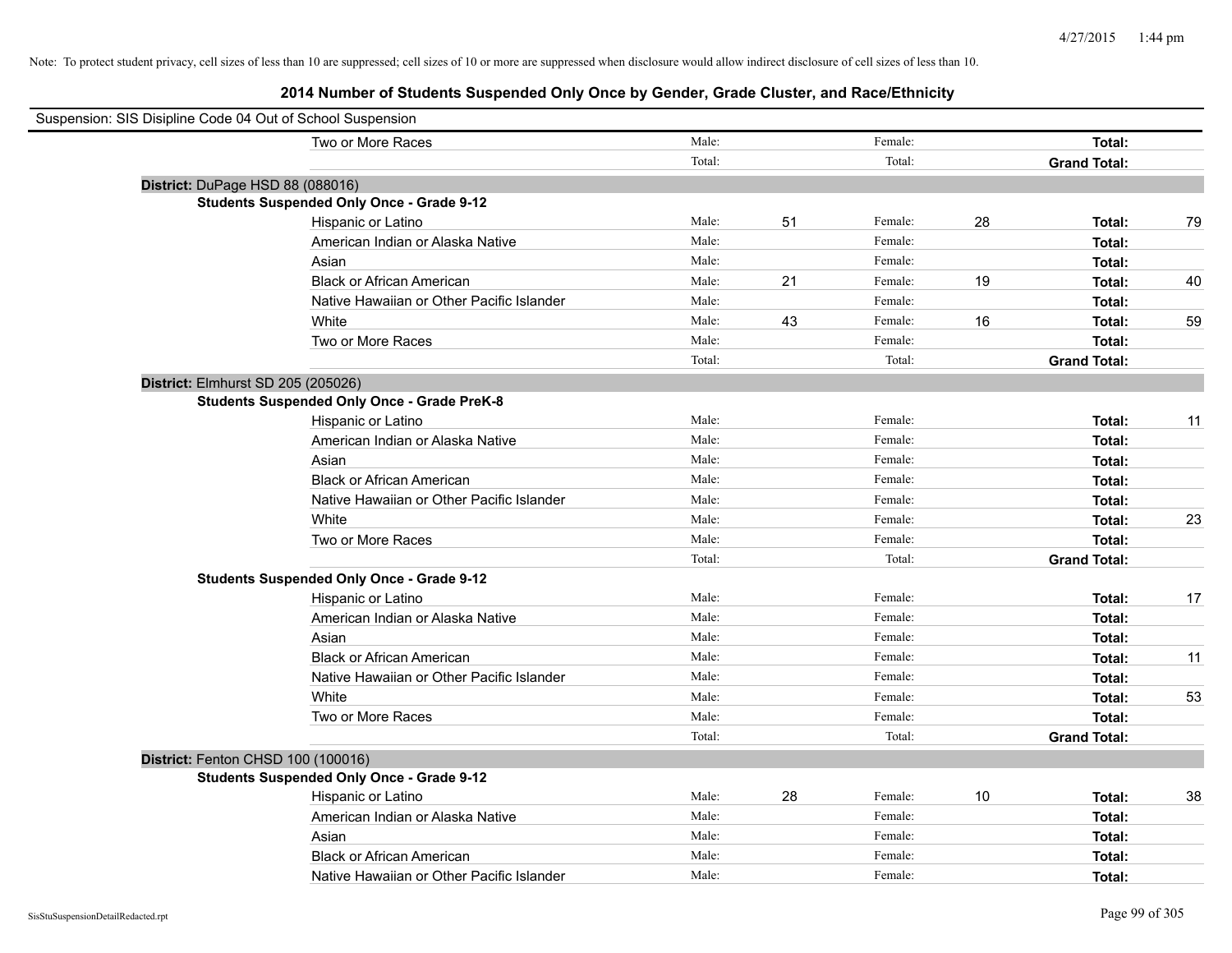| Suspension: SIS Disipline Code 04 Out of School Suspension |        |    |         |    |                     |     |
|------------------------------------------------------------|--------|----|---------|----|---------------------|-----|
| White                                                      | Male:  |    | Female: |    | Total:              | 21  |
| Two or More Races                                          | Male:  |    | Female: |    | Total:              |     |
|                                                            | Total: |    | Total:  |    | <b>Grand Total:</b> | 71  |
| District: Glen Ellyn SD 41 (041002)                        |        |    |         |    |                     |     |
| <b>Students Suspended Only Once - Grade PreK-8</b>         |        |    |         |    |                     |     |
| Hispanic or Latino                                         | Male:  |    | Female: |    | Total:              | 11  |
| American Indian or Alaska Native                           | Male:  |    | Female: |    | Total:              |     |
| Asian                                                      | Male:  |    | Female: |    | Total:              |     |
| <b>Black or African American</b>                           | Male:  |    | Female: |    | Total:              |     |
| Native Hawaiian or Other Pacific Islander                  | Male:  |    | Female: |    | Total:              |     |
| White                                                      | Male:  |    | Female: |    | Total:              | 17  |
| Two or More Races                                          | Male:  |    | Female: |    | Total:              |     |
|                                                            | Total: |    | Total:  |    | <b>Grand Total:</b> | 43  |
| District: Glenbard Twp HSD 87 (087017)                     |        |    |         |    |                     |     |
| <b>Students Suspended Only Once - Grade 9-12</b>           |        |    |         |    |                     |     |
| Hispanic or Latino                                         | Male:  | 20 | Female: | 21 | Total:              | 41  |
| American Indian or Alaska Native                           | Male:  |    | Female: |    | Total:              |     |
| Asian                                                      | Male:  |    | Female: |    | Total:              |     |
| <b>Black or African American</b>                           | Male:  | 27 | Female: | 20 | Total:              | 47  |
| Native Hawaiian or Other Pacific Islander                  | Male:  |    | Female: |    | Total:              |     |
| White                                                      | Male:  | 26 | Female: | 14 | Total:              | 40  |
| Two or More Races                                          | Male:  |    | Female: |    | Total:              |     |
|                                                            | Total: |    | Total:  |    | <b>Grand Total:</b> | 142 |
| District: Gower SD 62 (062002)                             |        |    |         |    |                     |     |
| <b>Students Suspended Only Once - Grade PreK-8</b>         |        |    |         |    |                     |     |
| Hispanic or Latino                                         | Male:  |    | Female: |    | Total:              |     |
| American Indian or Alaska Native                           | Male:  |    | Female: |    | Total:              |     |
| Asian                                                      | Male:  |    | Female: |    | Total:              |     |
| <b>Black or African American</b>                           | Male:  |    | Female: |    | Total:              |     |
| Native Hawaiian or Other Pacific Islander                  | Male:  |    | Female: |    | Total:              |     |
| White                                                      | Male:  |    | Female: |    | Total:              |     |
| Two or More Races                                          | Male:  |    | Female: |    | Total:              |     |
|                                                            | Total: |    | Total:  |    | <b>Grand Total:</b> |     |
| District: Hinsdale CCSD 181 (181004)                       |        |    |         |    |                     |     |
| <b>Students Suspended Only Once - Grade PreK-8</b>         |        |    |         |    |                     |     |
| Hispanic or Latino                                         | Male:  |    | Female: |    | Total:              |     |
| American Indian or Alaska Native                           | Male:  |    | Female: |    | Total:              |     |
| Asian                                                      | Male:  |    | Female: |    | Total:              |     |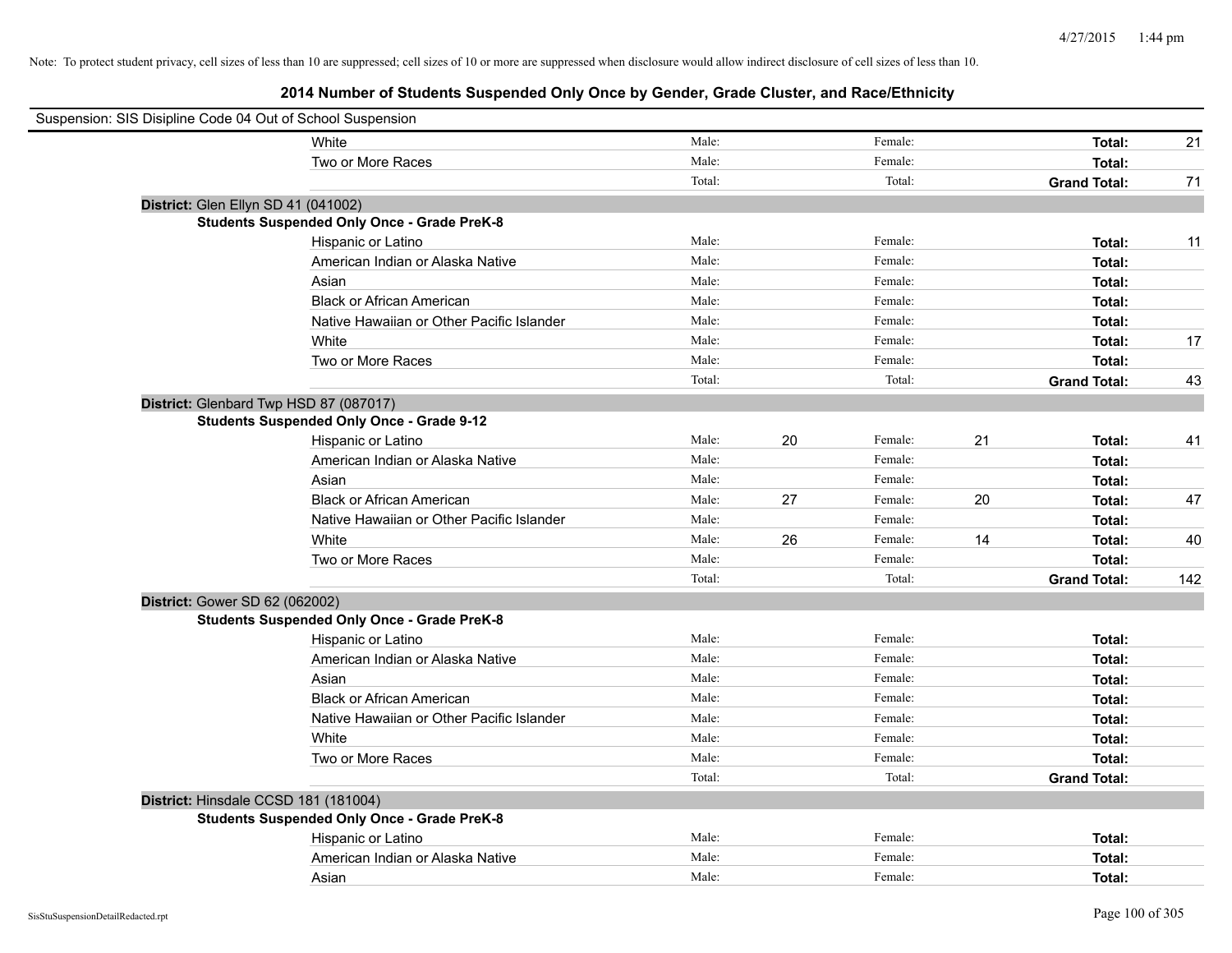| Suspension: SIS Disipline Code 04 Out of School Suspension |                                                    |        |    |         |    |                     |    |
|------------------------------------------------------------|----------------------------------------------------|--------|----|---------|----|---------------------|----|
|                                                            | <b>Black or African American</b>                   | Male:  |    | Female: |    | Total:              |    |
|                                                            | Native Hawaiian or Other Pacific Islander          | Male:  |    | Female: |    | Total:              |    |
| White                                                      |                                                    | Male:  |    | Female: |    | Total:              |    |
|                                                            | Two or More Races                                  | Male:  |    | Female: |    | Total:              |    |
|                                                            |                                                    | Total: |    | Total:  |    | <b>Grand Total:</b> |    |
| District: Hinsdale Twp HSD 86 (086017)                     |                                                    |        |    |         |    |                     |    |
|                                                            | <b>Students Suspended Only Once - Grade 9-12</b>   |        |    |         |    |                     |    |
|                                                            | Hispanic or Latino                                 | Male:  |    | Female: |    | Total:              |    |
|                                                            | American Indian or Alaska Native                   | Male:  |    | Female: |    | Total:              |    |
| Asian                                                      |                                                    | Male:  |    | Female: |    | Total:              | 11 |
|                                                            | <b>Black or African American</b>                   | Male:  | 24 | Female: | 14 | Total:              | 38 |
|                                                            | Native Hawaiian or Other Pacific Islander          | Male:  |    | Female: |    | Total:              |    |
| White                                                      |                                                    | Male:  | 33 | Female: | 18 | Total:              | 51 |
|                                                            | Two or More Races                                  | Male:  |    | Female: |    | Total:              |    |
|                                                            |                                                    | Total: |    | Total:  |    | <b>Grand Total:</b> |    |
| District: Indian Prairie CUSD 204 (204026)                 |                                                    |        |    |         |    |                     |    |
|                                                            | <b>Students Suspended Only Once - Grade PreK-8</b> |        |    |         |    |                     |    |
|                                                            | Hispanic or Latino                                 | Male:  |    | Female: |    | Total:              | 14 |
|                                                            | American Indian or Alaska Native                   | Male:  |    | Female: |    | Total:              |    |
| Asian                                                      |                                                    | Male:  |    | Female: |    | Total:              |    |
|                                                            | <b>Black or African American</b>                   | Male:  |    | Female: |    | Total:              | 22 |
|                                                            | Native Hawaiian or Other Pacific Islander          | Male:  |    | Female: |    | Total:              |    |
| White                                                      |                                                    | Male:  |    | Female: |    | Total:              | 29 |
|                                                            | Two or More Races                                  | Male:  |    | Female: |    | Total:              |    |
|                                                            |                                                    | Total: | 55 | Total:  | 21 | <b>Grand Total:</b> | 76 |
|                                                            | <b>Students Suspended Only Once - Grade 9-12</b>   |        |    |         |    |                     |    |
|                                                            | Hispanic or Latino                                 | Male:  |    | Female: |    | Total:              | 33 |
|                                                            | American Indian or Alaska Native                   | Male:  |    | Female: |    | Total:              |    |
| Asian                                                      |                                                    | Male:  |    | Female: |    | Total:              | 16 |
|                                                            | <b>Black or African American</b>                   | Male:  | 36 | Female: | 32 | Total:              | 68 |
|                                                            | Native Hawaiian or Other Pacific Islander          | Male:  |    | Female: |    | Total:              |    |
| White                                                      |                                                    | Male:  | 74 | Female: | 19 | Total:              | 93 |
|                                                            | Two or More Races                                  | Male:  |    | Female: |    | Total:              |    |
|                                                            |                                                    | Total: |    | Total:  |    | <b>Grand Total:</b> |    |
| District: Itasca SD 10 (010002)                            |                                                    |        |    |         |    |                     |    |
|                                                            | <b>Students Suspended Only Once - Grade PreK-8</b> |        |    |         |    |                     |    |
|                                                            | Hispanic or Latino                                 | Male:  |    | Female: |    | Total:              |    |
|                                                            | American Indian or Alaska Native                   | Male:  |    | Female: |    | Total:              |    |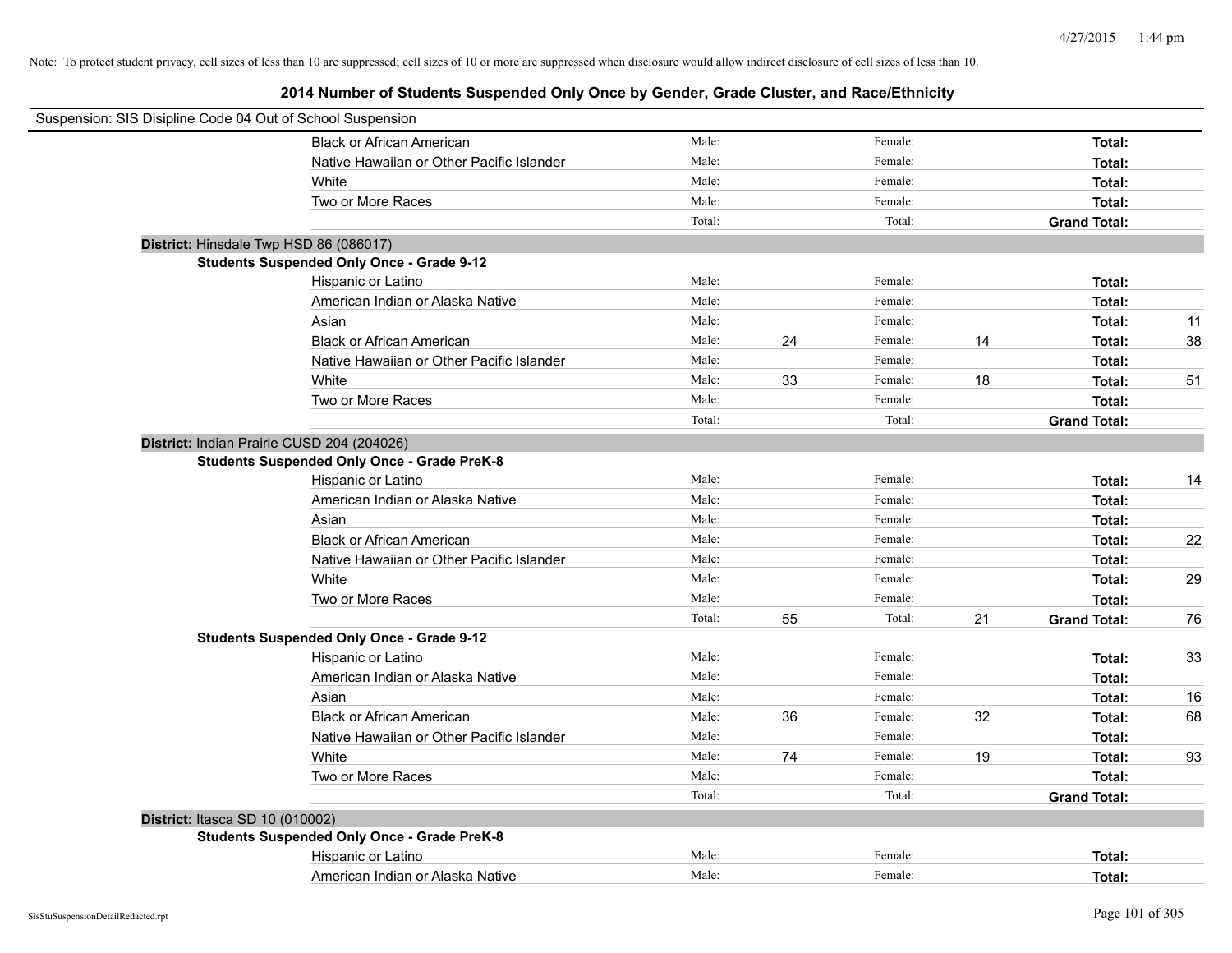| Suspension: SIS Disipline Code 04 Out of School Suspension |                                                    |        |    |         |    |                     |    |
|------------------------------------------------------------|----------------------------------------------------|--------|----|---------|----|---------------------|----|
|                                                            | Asian                                              | Male:  |    | Female: |    | Total:              |    |
|                                                            | <b>Black or African American</b>                   | Male:  |    | Female: |    | Total:              |    |
|                                                            | Native Hawaiian or Other Pacific Islander          | Male:  |    | Female: |    | Total:              |    |
|                                                            | White                                              | Male:  |    | Female: |    | Total:              |    |
|                                                            | Two or More Races                                  | Male:  |    | Female: |    | Total:              |    |
|                                                            |                                                    | Total: |    | Total:  |    | <b>Grand Total:</b> |    |
| District: Keeneyville SD 20 (020002)                       |                                                    |        |    |         |    |                     |    |
|                                                            | <b>Students Suspended Only Once - Grade PreK-8</b> |        |    |         |    |                     |    |
|                                                            | Hispanic or Latino                                 | Male:  |    | Female: |    | Total:              |    |
|                                                            | American Indian or Alaska Native                   | Male:  |    | Female: |    | Total:              |    |
|                                                            | Asian                                              | Male:  |    | Female: |    | Total:              |    |
|                                                            | <b>Black or African American</b>                   | Male:  |    | Female: |    | Total:              | 10 |
|                                                            | Native Hawaiian or Other Pacific Islander          | Male:  |    | Female: |    | Total:              |    |
|                                                            | White                                              | Male:  |    | Female: |    | Total:              | 11 |
|                                                            | Two or More Races                                  | Male:  |    | Female: |    | Total:              |    |
|                                                            |                                                    | Total: |    | Total:  |    | <b>Grand Total:</b> |    |
| District: Lake Park CHSD 108 (108016)                      |                                                    |        |    |         |    |                     |    |
|                                                            | <b>Students Suspended Only Once - Grade 9-12</b>   |        |    |         |    |                     |    |
|                                                            | Hispanic or Latino                                 | Male:  |    | Female: |    | Total:              | 22 |
|                                                            | American Indian or Alaska Native                   | Male:  |    | Female: |    | Total:              |    |
|                                                            | Asian                                              | Male:  |    | Female: |    | Total:              |    |
|                                                            | <b>Black or African American</b>                   | Male:  | 18 | Female: | 12 | Total:              | 30 |
|                                                            | Native Hawaiian or Other Pacific Islander          | Male:  |    | Female: |    | Total:              |    |
|                                                            | White                                              | Male:  | 33 | Female: | 15 | Total:              | 48 |
|                                                            | Two or More Races                                  | Male:  |    | Female: |    | Total:              |    |
|                                                            |                                                    | Total: |    | Total:  |    | <b>Grand Total:</b> |    |
| District: Lisle CUSD 202 (202026)                          |                                                    |        |    |         |    |                     |    |
|                                                            | <b>Students Suspended Only Once - Grade PreK-8</b> |        |    |         |    |                     |    |
|                                                            | Hispanic or Latino                                 | Male:  |    | Female: |    | Total:              |    |
|                                                            | American Indian or Alaska Native                   | Male:  |    | Female: |    | Total:              |    |
|                                                            | Asian                                              | Male:  |    | Female: |    | Total:              |    |
|                                                            | <b>Black or African American</b>                   | Male:  |    | Female: |    | Total:              |    |
|                                                            | Native Hawaiian or Other Pacific Islander          | Male:  |    | Female: |    | Total:              |    |
|                                                            | White                                              | Male:  |    | Female: |    | Total:              |    |
|                                                            | Two or More Races                                  | Male:  |    | Female: |    | Total:              |    |
|                                                            |                                                    | Total: |    | Total:  |    | <b>Grand Total:</b> | 11 |
|                                                            | <b>Students Suspended Only Once - Grade 9-12</b>   |        |    |         |    |                     |    |
|                                                            | Hispanic or Latino                                 | Male:  |    | Female: |    | Total:              |    |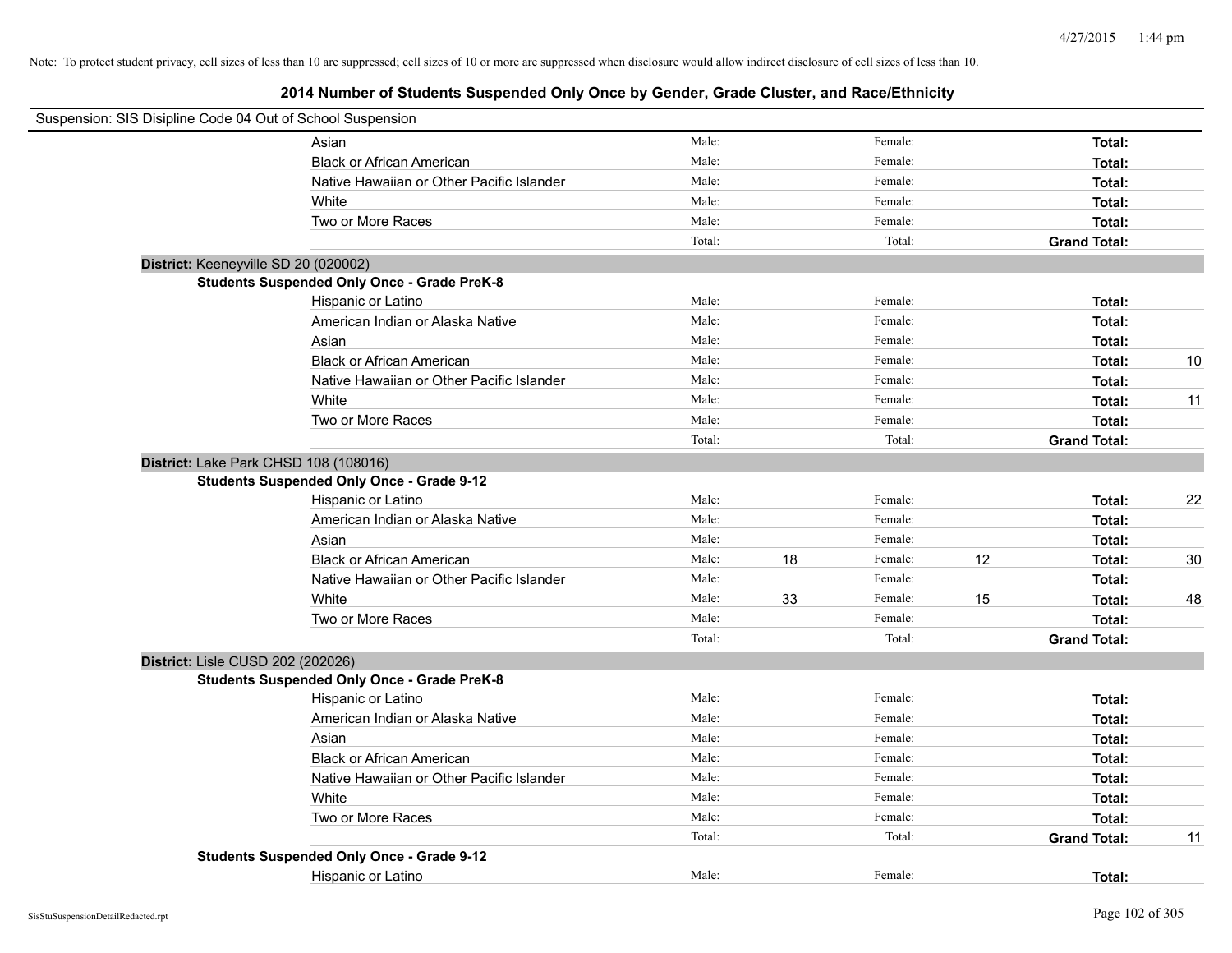**2014 Number of Students Suspended Only Once by Gender, Grade Cluster, and Race/Ethnicity**

| Suspension: SIS Disipline Code 04 Out of School Suspension |                                                    |        |         |                     |    |
|------------------------------------------------------------|----------------------------------------------------|--------|---------|---------------------|----|
|                                                            | American Indian or Alaska Native                   | Male:  | Female: | Total:              |    |
|                                                            | Asian                                              | Male:  | Female: | Total:              |    |
|                                                            | <b>Black or African American</b>                   | Male:  | Female: | Total:              |    |
|                                                            | Native Hawaiian or Other Pacific Islander          | Male:  | Female: | Total:              |    |
|                                                            | White                                              | Male:  | Female: | Total:              | 11 |
|                                                            | Two or More Races                                  | Male:  | Female: | Total:              |    |
|                                                            |                                                    | Total: | Total:  | <b>Grand Total:</b> | 21 |
| District: Little Friends (013600)                          |                                                    |        |         |                     |    |
|                                                            | <b>Students Suspended Only Once - Grade 9-12</b>   |        |         |                     |    |
|                                                            | Hispanic or Latino                                 | Male:  | Female: | Total:              |    |
|                                                            | American Indian or Alaska Native                   | Male:  | Female: | Total:              |    |
|                                                            | Asian                                              | Male:  | Female: | Total:              |    |
|                                                            | <b>Black or African American</b>                   | Male:  | Female: | Total:              |    |
|                                                            | Native Hawaiian or Other Pacific Islander          | Male:  | Female: | Total:              |    |
|                                                            | White                                              | Male:  | Female: | Total:              |    |
|                                                            | Two or More Races                                  | Male:  | Female: | Total:              |    |
|                                                            |                                                    | Total: | Total:  | <b>Grand Total:</b> |    |
|                                                            | District: Lombard SD 44 (044002)                   |        |         |                     |    |
|                                                            | <b>Students Suspended Only Once - Grade PreK-8</b> |        |         |                     |    |
|                                                            | Hispanic or Latino                                 | Male:  | Female: | Total:              |    |
|                                                            | American Indian or Alaska Native                   | Male:  | Female: | Total:              |    |
|                                                            | Asian                                              | Male:  | Female: | Total:              |    |
|                                                            | <b>Black or African American</b>                   | Male:  | Female: | Total:              |    |
|                                                            | Native Hawaiian or Other Pacific Islander          | Male:  | Female: | Total:              |    |
|                                                            | White                                              | Male:  | Female: | Total:              |    |
|                                                            | Two or More Races                                  | Male:  | Female: | Total:              |    |
|                                                            |                                                    | Total: | Total:  | <b>Grand Total:</b> | 12 |
|                                                            | District: Maercker SD 60 (060002)                  |        |         |                     |    |
|                                                            | <b>Students Suspended Only Once - Grade PreK-8</b> |        |         |                     |    |
|                                                            | Hispanic or Latino                                 | Male:  | Female: | Total:              |    |
|                                                            | American Indian or Alaska Native                   | Male:  | Female: | Total:              |    |
|                                                            | Asian                                              | Male:  | Female: | Total:              |    |
|                                                            | <b>Black or African American</b>                   | Male:  | Female: | Total:              |    |
|                                                            | Native Hawaiian or Other Pacific Islander          | Male:  | Female: | Total:              |    |
|                                                            | White                                              | Male:  | Female: | Total:              |    |
|                                                            | Two or More Races                                  | Male:  | Female: | Total:              |    |
|                                                            |                                                    | Total: | Total:  | <b>Grand Total:</b> |    |

# **District:** Marquardt SD 15 (015002)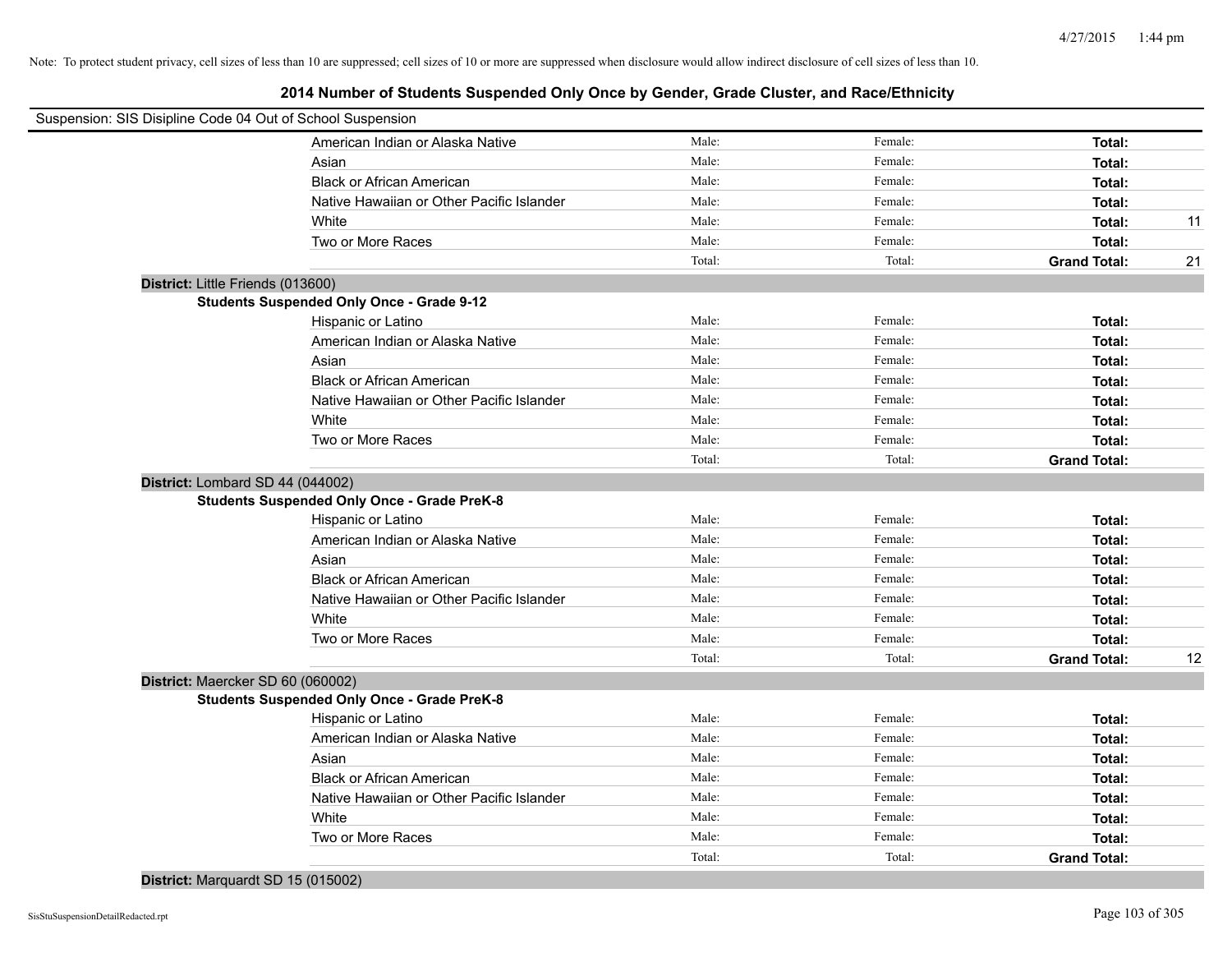| Suspension: SIS Disipline Code 04 Out of School Suspension |                                                    |        |    |         |    |                     |    |
|------------------------------------------------------------|----------------------------------------------------|--------|----|---------|----|---------------------|----|
|                                                            | <b>Students Suspended Only Once - Grade PreK-8</b> |        |    |         |    |                     |    |
|                                                            | Hispanic or Latino                                 | Male:  |    | Female: |    | Total:              | 13 |
|                                                            | American Indian or Alaska Native                   | Male:  |    | Female: |    | Total:              |    |
|                                                            | Asian                                              | Male:  |    | Female: |    | Total:              |    |
|                                                            | <b>Black or African American</b>                   | Male:  |    | Female: |    | Total:              | 11 |
|                                                            | Native Hawaiian or Other Pacific Islander          | Male:  |    | Female: |    | Total:              |    |
|                                                            | White                                              | Male:  |    | Female: |    | Total:              |    |
|                                                            | Two or More Races                                  | Male:  |    | Female: |    | Total:              |    |
|                                                            |                                                    | Total: |    | Total:  |    | <b>Grand Total:</b> | 34 |
| District: Medinah SD 11 (011002)                           |                                                    |        |    |         |    |                     |    |
|                                                            | <b>Students Suspended Only Once - Grade PreK-8</b> |        |    |         |    |                     |    |
|                                                            | Hispanic or Latino                                 | Male:  |    | Female: |    | Total:              |    |
|                                                            | American Indian or Alaska Native                   | Male:  |    | Female: |    | Total:              |    |
|                                                            | Asian                                              | Male:  |    | Female: |    | Total:              |    |
|                                                            | <b>Black or African American</b>                   | Male:  |    | Female: |    | Total:              |    |
|                                                            | Native Hawaiian or Other Pacific Islander          | Male:  |    | Female: |    | Total:              |    |
|                                                            | White                                              | Male:  |    | Female: |    | Total:              |    |
|                                                            | Two or More Races                                  | Male:  |    | Female: |    | Total:              |    |
|                                                            |                                                    | Total: |    | Total:  |    | <b>Grand Total:</b> |    |
| District: Naperville CUSD 203 (203026)                     |                                                    |        |    |         |    |                     |    |
|                                                            | <b>Students Suspended Only Once - Grade PreK-8</b> |        |    |         |    |                     |    |
|                                                            | Hispanic or Latino                                 | Male:  |    | Female: |    | Total:              |    |
|                                                            | American Indian or Alaska Native                   | Male:  |    | Female: |    | Total:              |    |
|                                                            | Asian                                              | Male:  |    | Female: |    | Total:              |    |
|                                                            | <b>Black or African American</b>                   | Male:  |    | Female: |    | Total:              | 10 |
|                                                            | Native Hawaiian or Other Pacific Islander          | Male:  |    | Female: |    | Total:              |    |
|                                                            | White                                              | Male:  |    | Female: |    | Total:              | 16 |
|                                                            | Two or More Races                                  | Male:  |    | Female: |    | Total:              |    |
|                                                            |                                                    | Total: |    | Total:  |    | <b>Grand Total:</b> |    |
|                                                            | <b>Students Suspended Only Once - Grade 9-12</b>   |        |    |         |    |                     |    |
|                                                            | Hispanic or Latino                                 | Male:  |    | Female: |    | Total:              | 18 |
|                                                            | American Indian or Alaska Native                   | Male:  |    | Female: |    | Total:              |    |
|                                                            | Asian                                              | Male:  |    | Female: |    | Total:              | 10 |
|                                                            | <b>Black or African American</b>                   | Male:  |    | Female: |    | Total:              | 26 |
|                                                            | Native Hawaiian or Other Pacific Islander          | Male:  |    | Female: |    | Total:              |    |
|                                                            | White                                              | Male:  | 63 | Female: | 22 | Total:              | 85 |
|                                                            | Two or More Races                                  | Male:  |    | Female: |    | Total:              |    |
|                                                            |                                                    | Total: |    | Total:  |    | <b>Grand Total:</b> |    |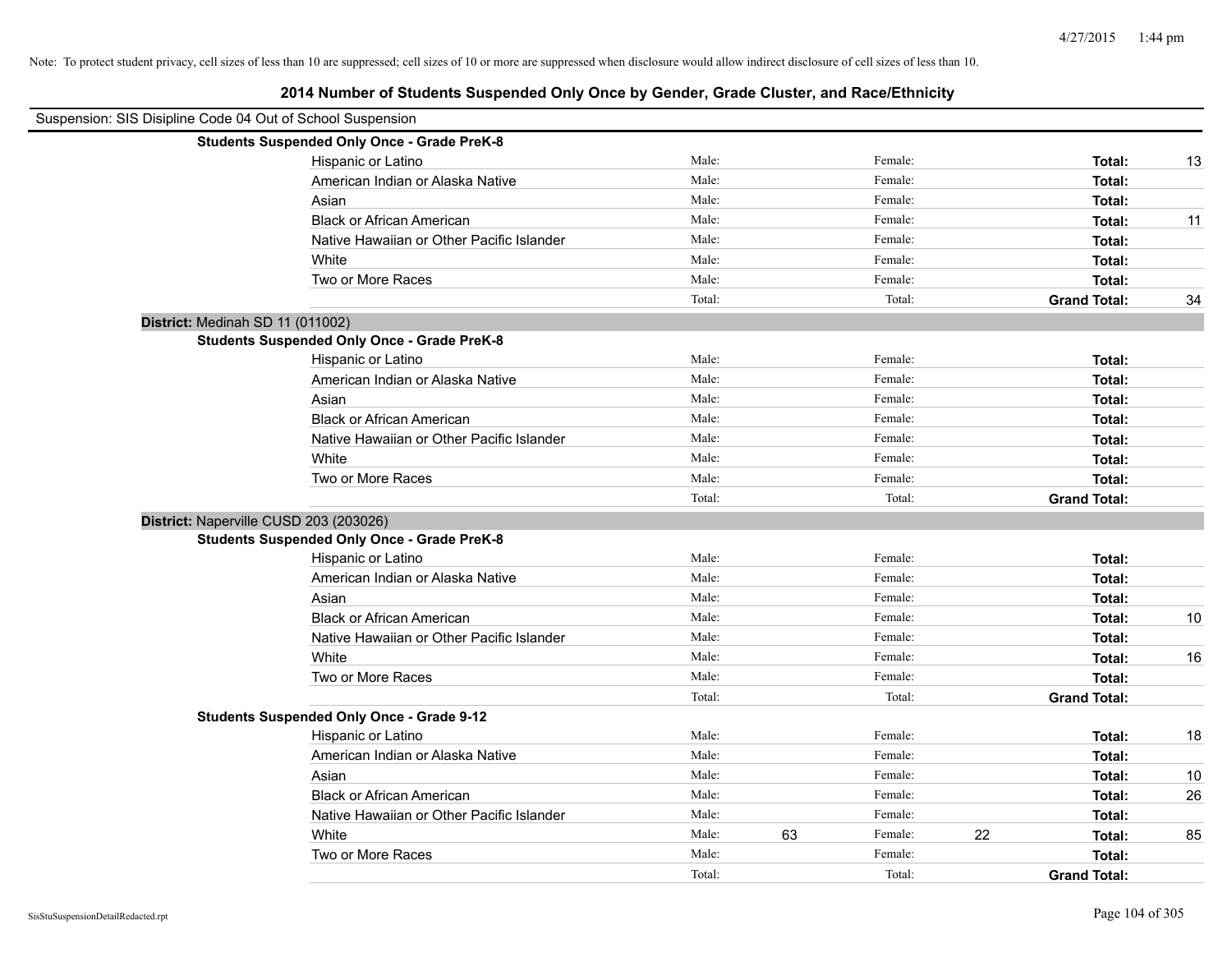| Suspension: SIS Disipline Code 04 Out of School Suspension |                                                    |        |         |                     |
|------------------------------------------------------------|----------------------------------------------------|--------|---------|---------------------|
| District: Non-Public School (5020)                         |                                                    |        |         |                     |
|                                                            | <b>Students Suspended Only Once - Grade 9-12</b>   |        |         |                     |
|                                                            | Hispanic or Latino                                 | Male:  | Female: | Total:              |
|                                                            | American Indian or Alaska Native                   | Male:  | Female: | Total:              |
|                                                            | Asian                                              | Male:  | Female: | Total:              |
|                                                            | <b>Black or African American</b>                   | Male:  | Female: | Total:              |
|                                                            | Native Hawaiian or Other Pacific Islander          | Male:  | Female: | Total:              |
|                                                            | White                                              | Male:  | Female: | Total:              |
|                                                            | Two or More Races                                  | Male:  | Female: | Total:              |
|                                                            |                                                    | Total: | Total:  | <b>Grand Total:</b> |
|                                                            | District: North DuPage Sp Ed Cooperative (802060)  |        |         |                     |
|                                                            | <b>Students Suspended Only Once - Grade 9-12</b>   |        |         |                     |
|                                                            | Hispanic or Latino                                 | Male:  | Female: | Total:              |
|                                                            | American Indian or Alaska Native                   | Male:  | Female: | Total:              |
|                                                            | Asian                                              | Male:  | Female: | Total:              |
|                                                            | <b>Black or African American</b>                   | Male:  | Female: | Total:              |
|                                                            | Native Hawaiian or Other Pacific Islander          | Male:  | Female: | Total:              |
|                                                            | White                                              | Male:  | Female: | Total:              |
|                                                            | Two or More Races                                  | Male:  | Female: | Total:              |
|                                                            |                                                    | Total: | Total:  | <b>Grand Total:</b> |
| District: PPAG LLC (009600)                                |                                                    |        |         |                     |
|                                                            | <b>Students Suspended Only Once - Grade 9-12</b>   |        |         |                     |
|                                                            | Hispanic or Latino                                 | Male:  | Female: | Total:              |
|                                                            | American Indian or Alaska Native                   | Male:  | Female: | Total:              |
|                                                            | Asian                                              | Male:  | Female: | Total:              |
|                                                            | <b>Black or African American</b>                   | Male:  | Female: | Total:              |
|                                                            | Native Hawaiian or Other Pacific Islander          | Male:  | Female: | Total:              |
|                                                            | White                                              | Male:  | Female: | Total:              |
|                                                            | Two or More Races                                  | Male:  | Female: | Total:              |
|                                                            |                                                    | Total: | Total:  | <b>Grand Total:</b> |
| District: Queen Bee SD 16 (016002)                         |                                                    |        |         |                     |
|                                                            | <b>Students Suspended Only Once - Grade PreK-8</b> |        |         |                     |
|                                                            | Hispanic or Latino                                 | Male:  | Female: | Total:              |
|                                                            | American Indian or Alaska Native                   | Male:  | Female: | Total:              |
|                                                            | Asian                                              | Male:  | Female: | Total:              |
|                                                            | <b>Black or African American</b>                   | Male:  | Female: | Total:              |
|                                                            | Native Hawaiian or Other Pacific Islander          | Male:  | Female: | Total:              |
|                                                            | White                                              | Male:  | Female: | Total:              |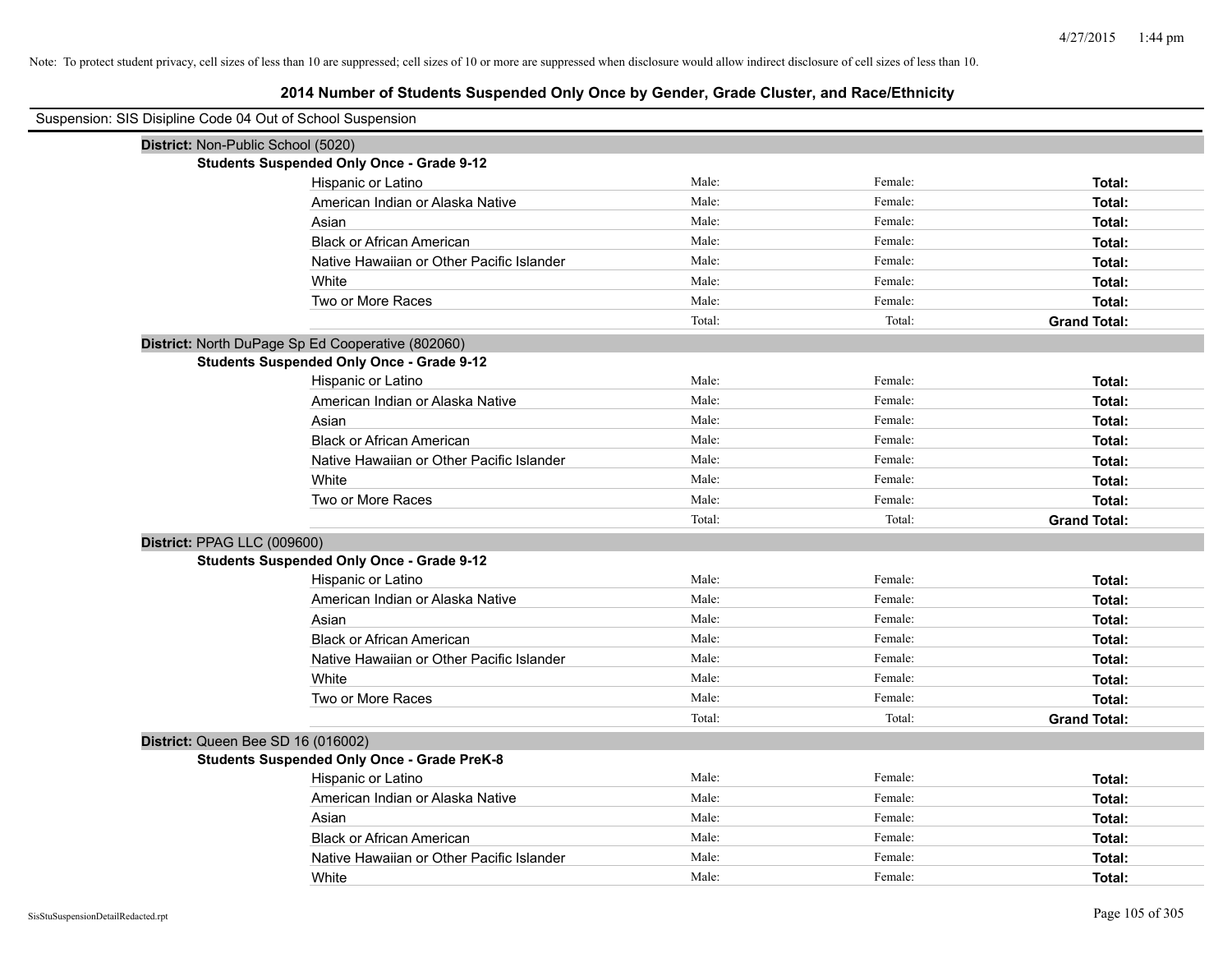| Suspension: SIS Disipline Code 04 Out of School Suspension |                                                     |        |         |                     |    |
|------------------------------------------------------------|-----------------------------------------------------|--------|---------|---------------------|----|
|                                                            | Two or More Races                                   | Male:  | Female: | Total:              |    |
|                                                            |                                                     | Total: | Total:  | <b>Grand Total:</b> | 14 |
| District: Roselle SD 12 (012002)                           |                                                     |        |         |                     |    |
|                                                            | <b>Students Suspended Only Once - Grade PreK-8</b>  |        |         |                     |    |
|                                                            | Hispanic or Latino                                  | Male:  | Female: | Total:              |    |
|                                                            | American Indian or Alaska Native                    | Male:  | Female: | Total:              |    |
|                                                            | Asian                                               | Male:  | Female: | Total:              |    |
|                                                            | <b>Black or African American</b>                    | Male:  | Female: | Total:              |    |
|                                                            | Native Hawaiian or Other Pacific Islander           | Male:  | Female: | Total:              |    |
|                                                            | White                                               | Male:  | Female: | Total:              |    |
|                                                            | Two or More Races                                   | Male:  | Female: | Total:              |    |
|                                                            |                                                     | Total: | Total:  | <b>Grand Total:</b> |    |
|                                                            | District: Sch Assoc Spec Educ DuPage SASED (066061) |        |         |                     |    |
|                                                            | <b>Students Suspended Only Once - Grade PreK-8</b>  |        |         |                     |    |
|                                                            | Hispanic or Latino                                  | Male:  | Female: | Total:              |    |
|                                                            | American Indian or Alaska Native                    | Male:  | Female: | Total:              |    |
|                                                            | Asian                                               | Male:  | Female: | Total:              |    |
|                                                            | <b>Black or African American</b>                    | Male:  | Female: | Total:              |    |
|                                                            | Native Hawaiian or Other Pacific Islander           | Male:  | Female: | Total:              |    |
|                                                            | White                                               | Male:  | Female: | Total:              |    |
|                                                            | Two or More Races                                   | Male:  | Female: | Total:              |    |
|                                                            |                                                     | Total: | Total:  | <b>Grand Total:</b> |    |
| District: SD 45 DuPage County (045002)                     |                                                     |        |         |                     |    |
|                                                            | <b>Students Suspended Only Once - Grade PreK-8</b>  |        |         |                     |    |
|                                                            | Hispanic or Latino                                  | Male:  | Female: | Total:              |    |
|                                                            | American Indian or Alaska Native                    | Male:  | Female: | Total:              |    |
|                                                            | Asian                                               | Male:  | Female: | Total:              |    |
|                                                            | <b>Black or African American</b>                    | Male:  | Female: | Total:              |    |
|                                                            | Native Hawaiian or Other Pacific Islander           | Male:  | Female: | Total:              |    |
|                                                            | White                                               | Male:  | Female: | Total:              |    |
|                                                            | Two or More Races                                   | Male:  | Female: | Total:              |    |
|                                                            |                                                     | Total: | Total:  | <b>Grand Total:</b> | 29 |
| <b>District: SEAL (028200)</b>                             |                                                     |        |         |                     |    |
|                                                            | <b>Students Suspended Only Once - Grade 9-12</b>    |        |         |                     |    |
|                                                            | Hispanic or Latino                                  | Male:  | Female: | Total:              |    |
|                                                            | American Indian or Alaska Native                    | Male:  | Female: | Total:              |    |
|                                                            | Asian                                               | Male:  | Female: | Total:              |    |
|                                                            | <b>Black or African American</b>                    | Male:  | Female: | Total:              |    |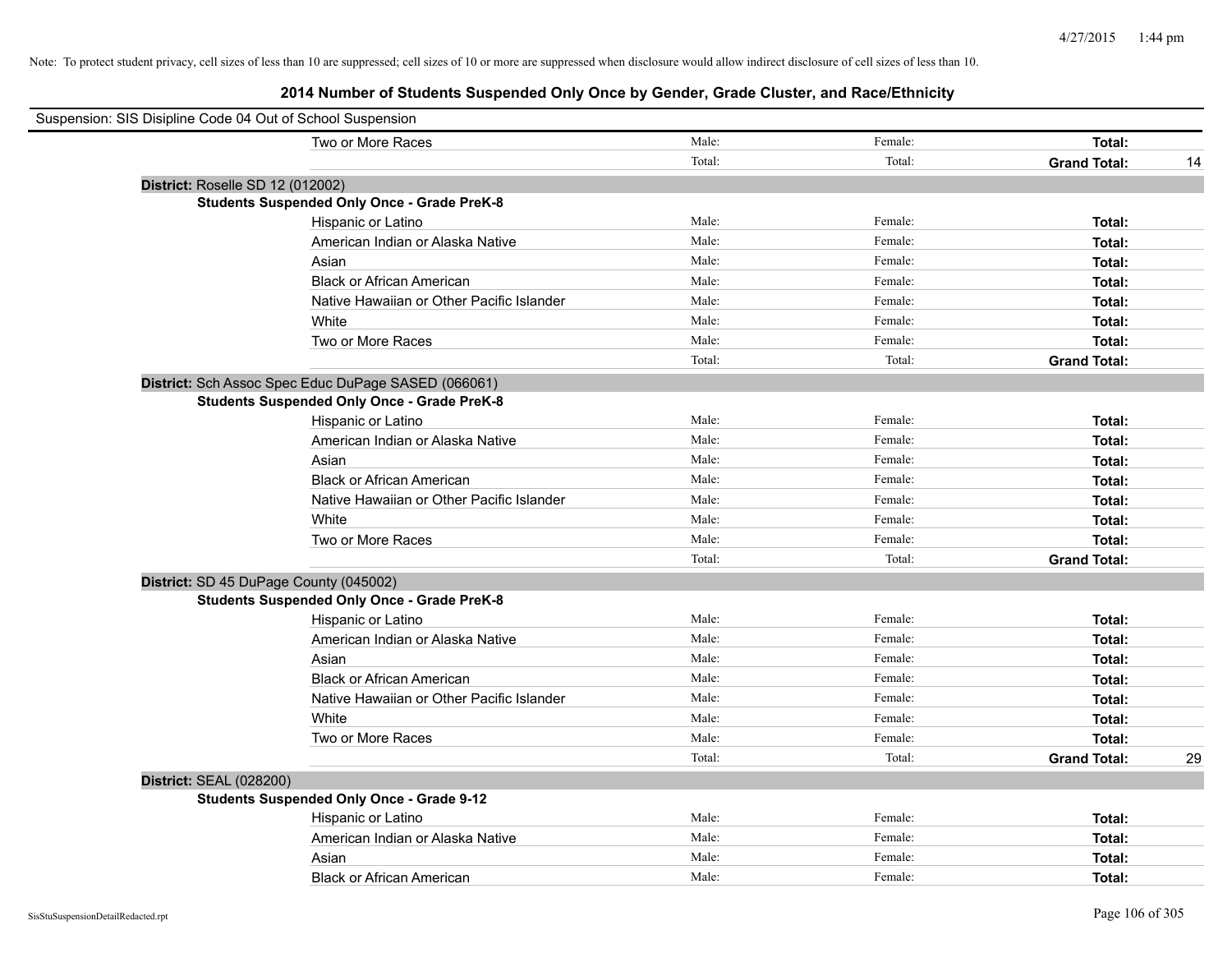| Suspension: SIS Disipline Code 04 Out of School Suspension |                                                    |        |    |         |                     |    |
|------------------------------------------------------------|----------------------------------------------------|--------|----|---------|---------------------|----|
|                                                            | Native Hawaiian or Other Pacific Islander          | Male:  |    | Female: | Total:              |    |
|                                                            | White                                              | Male:  |    | Female: | Total:              |    |
|                                                            | Two or More Races                                  | Male:  |    | Female: | Total:              |    |
|                                                            |                                                    | Total: |    | Total:  | <b>Grand Total:</b> |    |
|                                                            | District: West Chicago ESD 33 (033002)             |        |    |         |                     |    |
|                                                            | <b>Students Suspended Only Once - Grade PreK-8</b> |        |    |         |                     |    |
|                                                            | Hispanic or Latino                                 | Male:  | 53 | Female: | 14<br>Total:        | 67 |
|                                                            | American Indian or Alaska Native                   | Male:  |    | Female: | Total:              |    |
|                                                            | Asian                                              | Male:  |    | Female: | Total:              |    |
|                                                            | <b>Black or African American</b>                   | Male:  |    | Female: | Total:              |    |
|                                                            | Native Hawaiian or Other Pacific Islander          | Male:  |    | Female: | Total:              |    |
|                                                            | White                                              | Male:  |    | Female: | Total:              |    |
|                                                            | Two or More Races                                  | Male:  |    | Female: | Total:              |    |
|                                                            |                                                    | Total: |    | Total:  | <b>Grand Total:</b> | 79 |
|                                                            | District: Wood Dale SD 7 (007002)                  |        |    |         |                     |    |
|                                                            | <b>Students Suspended Only Once - Grade PreK-8</b> |        |    |         |                     |    |
|                                                            | Hispanic or Latino                                 | Male:  |    | Female: | Total:              |    |
|                                                            | American Indian or Alaska Native                   | Male:  |    | Female: | Total:              |    |
|                                                            | Asian                                              | Male:  |    | Female: | Total:              |    |
|                                                            | <b>Black or African American</b>                   | Male:  |    | Female: | Total:              |    |
|                                                            | Native Hawaiian or Other Pacific Islander          | Male:  |    | Female: | Total:              |    |
|                                                            | White                                              | Male:  |    | Female: | Total:              |    |
|                                                            | Two or More Races                                  | Male:  |    | Female: | Total:              |    |
|                                                            |                                                    | Total: |    | Total:  | <b>Grand Total:</b> | 13 |
|                                                            | District: Woodridge SD 68 (068002)                 |        |    |         |                     |    |
|                                                            | <b>Students Suspended Only Once - Grade PreK-8</b> |        |    |         |                     |    |
|                                                            | Hispanic or Latino                                 | Male:  |    | Female: | Total:              |    |
|                                                            | American Indian or Alaska Native                   | Male:  |    | Female: | Total:              |    |
|                                                            | Asian                                              | Male:  |    | Female: | Total:              |    |
|                                                            | <b>Black or African American</b>                   | Male:  |    | Female: | Total:              | 14 |
|                                                            | Native Hawaiian or Other Pacific Islander          | Male:  |    | Female: | Total:              |    |
|                                                            | White                                              | Male:  |    | Female: | Total:              | 17 |
|                                                            | Two or More Races                                  | Male:  |    | Female: | Total:              |    |
|                                                            |                                                    | Total: |    | Total:  | <b>Grand Total:</b> |    |
| County: Non-Public School (000)                            |                                                    |        |    |         |                     |    |
| District: DuPage ROE (000000)                              |                                                    |        |    |         |                     |    |
|                                                            | <b>Students Suspended Only Once - Grade PreK-8</b> |        |    |         |                     |    |
|                                                            | Hispanic or Latino                                 | Male:  |    | Female: | Total:              |    |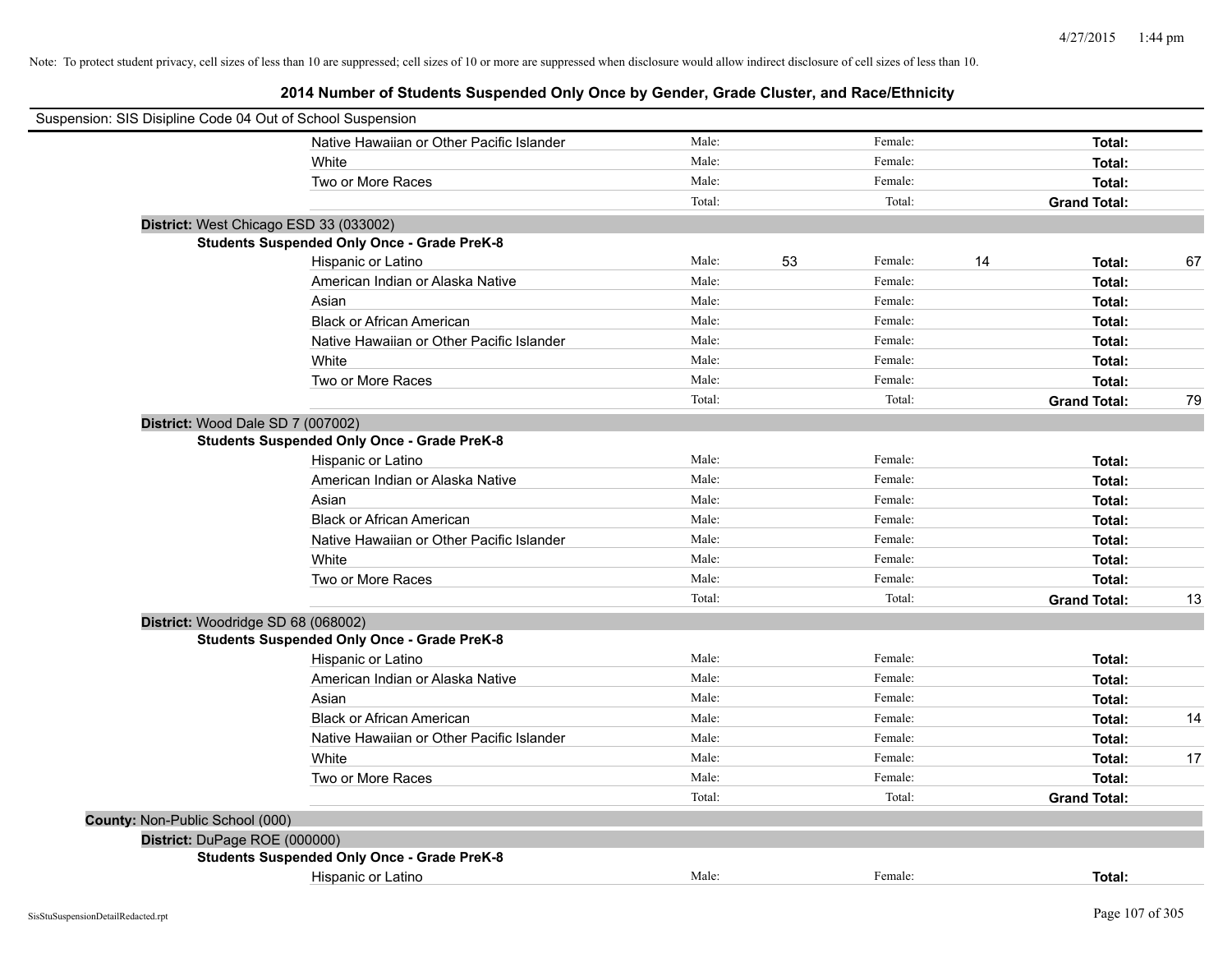| Suspension: SIS Disipline Code 04 Out of School Suspension |                                                    |                 |                   |                               |
|------------------------------------------------------------|----------------------------------------------------|-----------------|-------------------|-------------------------------|
|                                                            |                                                    |                 |                   |                               |
|                                                            | American Indian or Alaska Native                   | Male:           | Female:           | Total:                        |
|                                                            | Asian                                              | Male:           | Female:           | Total:                        |
|                                                            | <b>Black or African American</b>                   | Male:           | Female:           | Total:                        |
|                                                            | Native Hawaiian or Other Pacific Islander          | Male:           | Female:           | Total:                        |
|                                                            | White                                              | Male:           | Female:           | Total:                        |
|                                                            | Two or More Races                                  | Male:           | Female:           | Total:                        |
|                                                            |                                                    | Total:          | Total:            | <b>Grand Total:</b>           |
|                                                            | <b>Students Suspended Only Once - Grade 9-12</b>   |                 |                   |                               |
|                                                            | Hispanic or Latino                                 | Male:           | Female:           | Total:                        |
|                                                            | American Indian or Alaska Native                   | Male:           | Female:           | Total:                        |
|                                                            | Asian                                              | Male:           | Female:           | Total:                        |
|                                                            | <b>Black or African American</b>                   | Male:           | Female:           | Total:                        |
|                                                            | Native Hawaiian or Other Pacific Islander          | Male:           | Female:           | Total:                        |
|                                                            | White                                              | Male:           | Female:           | Total:                        |
|                                                            | Two or More Races                                  | Male:           | Female:           | Total:                        |
|                                                            |                                                    | Total:          | Total:            | <b>Grand Total:</b>           |
|                                                            |                                                    |                 |                   |                               |
| Region: Edwd/Gltn/Hdin/Pop/Slne/Wbh/Wn/Wh (20)             |                                                    |                 |                   |                               |
| County: Edwards (024)                                      |                                                    |                 |                   |                               |
|                                                            | District: Edwards County CUSD 1 (001026)           |                 |                   |                               |
|                                                            | <b>Students Suspended Only Once - Grade PreK-8</b> |                 |                   |                               |
|                                                            | Hispanic or Latino                                 | Male:           | Female:           | Total:                        |
|                                                            | American Indian or Alaska Native                   | Male:           | Female:           | Total:                        |
|                                                            | Asian                                              | Male:           | Female:           | Total:                        |
|                                                            | <b>Black or African American</b>                   | Male:           | Female:           | Total:                        |
|                                                            | Native Hawaiian or Other Pacific Islander          | Male:           | Female:           | Total:                        |
|                                                            | White                                              | Male:           | Female:           | Total:                        |
|                                                            | Two or More Races                                  | Male:           | Female:           | Total:                        |
|                                                            |                                                    | Total:          | Total:            | <b>Grand Total:</b>           |
|                                                            | <b>Students Suspended Only Once - Grade 9-12</b>   |                 |                   |                               |
|                                                            | Hispanic or Latino                                 | Male:           | Female:           | Total:                        |
|                                                            | American Indian or Alaska Native                   | Male:           | Female:           | Total:                        |
|                                                            |                                                    | Male:           | Female:           |                               |
|                                                            | Asian                                              | Male:           | Female:           | Total:                        |
|                                                            | <b>Black or African American</b>                   |                 |                   | Total:                        |
|                                                            | Native Hawaiian or Other Pacific Islander          | Male:           | Female:           | Total:                        |
|                                                            |                                                    |                 |                   |                               |
|                                                            | White                                              | Male:           | Female:           | Total:                        |
|                                                            | Two or More Races                                  | Male:<br>Total: | Female:<br>Total: | Total:<br><b>Grand Total:</b> |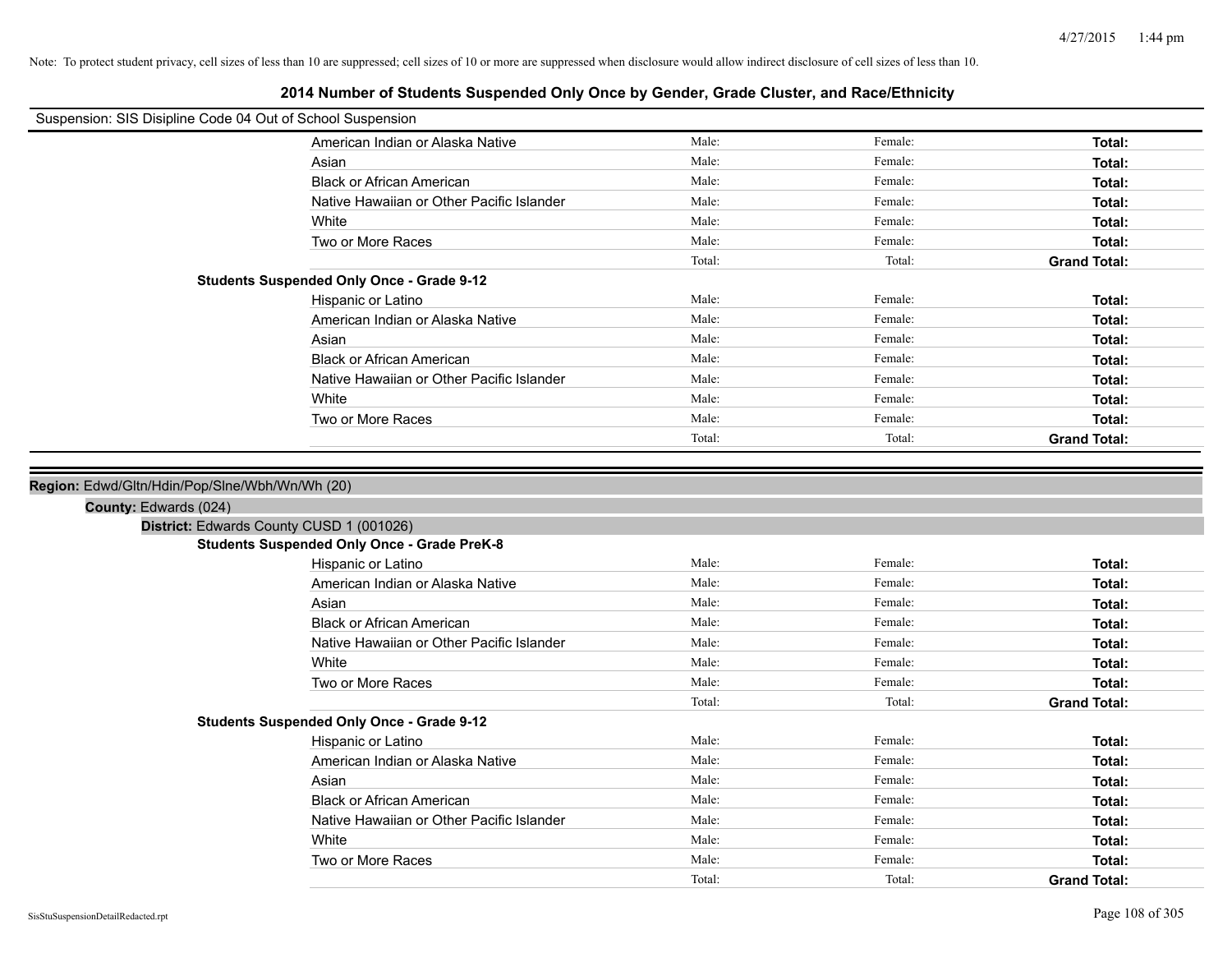| Suspension: SIS Disipline Code 04 Out of School Suspension |                                                    |        |         |                     |    |
|------------------------------------------------------------|----------------------------------------------------|--------|---------|---------------------|----|
| County: Gallatin (030)                                     |                                                    |        |         |                     |    |
|                                                            | District: Gallatin CUSD 7 (007026)                 |        |         |                     |    |
|                                                            | <b>Students Suspended Only Once - Grade PreK-8</b> |        |         |                     |    |
|                                                            | Hispanic or Latino                                 | Male:  | Female: | Total:              |    |
|                                                            | American Indian or Alaska Native                   | Male:  | Female: | Total:              |    |
|                                                            | Asian                                              | Male:  | Female: | Total:              |    |
|                                                            | <b>Black or African American</b>                   | Male:  | Female: | Total:              |    |
|                                                            | Native Hawaiian or Other Pacific Islander          | Male:  | Female: | Total:              |    |
|                                                            | White                                              | Male:  | Female: | Total:              |    |
|                                                            | Two or More Races                                  | Male:  | Female: | Total:              |    |
|                                                            |                                                    | Total: | Total:  | <b>Grand Total:</b> |    |
|                                                            | <b>Students Suspended Only Once - Grade 9-12</b>   |        |         |                     |    |
|                                                            | Hispanic or Latino                                 | Male:  | Female: | Total:              |    |
|                                                            | American Indian or Alaska Native                   | Male:  | Female: | Total:              |    |
|                                                            | Asian                                              | Male:  | Female: | Total:              |    |
|                                                            | <b>Black or African American</b>                   | Male:  | Female: | Total:              |    |
|                                                            | Native Hawaiian or Other Pacific Islander          | Male:  | Female: | Total:              |    |
|                                                            | White                                              | Male:  | Female: | Total:              | 13 |
|                                                            | Two or More Races                                  | Male:  | Female: | Total:              |    |
|                                                            |                                                    | Total: | Total:  | <b>Grand Total:</b> |    |
| County: Hardin (035)                                       |                                                    |        |         |                     |    |
|                                                            | District: Hardin County CUSD 1 (001026)            |        |         |                     |    |
|                                                            | <b>Students Suspended Only Once - Grade PreK-8</b> |        |         |                     |    |
|                                                            | Hispanic or Latino                                 | Male:  | Female: | Total:              |    |
|                                                            | American Indian or Alaska Native                   | Male:  | Female: | Total:              |    |
|                                                            | Asian                                              | Male:  | Female: | Total:              |    |
|                                                            | <b>Black or African American</b>                   | Male:  | Female: | Total:              |    |
|                                                            | Native Hawaiian or Other Pacific Islander          | Male:  | Female: | Total:              |    |
|                                                            | White                                              | Male:  | Female: | Total:              |    |
|                                                            | Two or More Races                                  | Male:  | Female: | Total:              |    |
|                                                            |                                                    | Total: | Total:  | <b>Grand Total:</b> |    |
|                                                            | <b>Students Suspended Only Once - Grade 9-12</b>   |        |         |                     |    |
|                                                            | Hispanic or Latino                                 | Male:  | Female: | Total:              |    |
|                                                            | American Indian or Alaska Native                   | Male:  | Female: | Total:              |    |
|                                                            | Asian                                              | Male:  | Female: | Total:              |    |
|                                                            | <b>Black or African American</b>                   | Male:  | Female: | Total:              |    |
|                                                            | Native Hawaiian or Other Pacific Islander          | Male:  | Female: | Total:              |    |
|                                                            | White                                              | Male:  | Female: | Total:              | 15 |
|                                                            | Two or More Races                                  | Male:  | Female: | Total:              |    |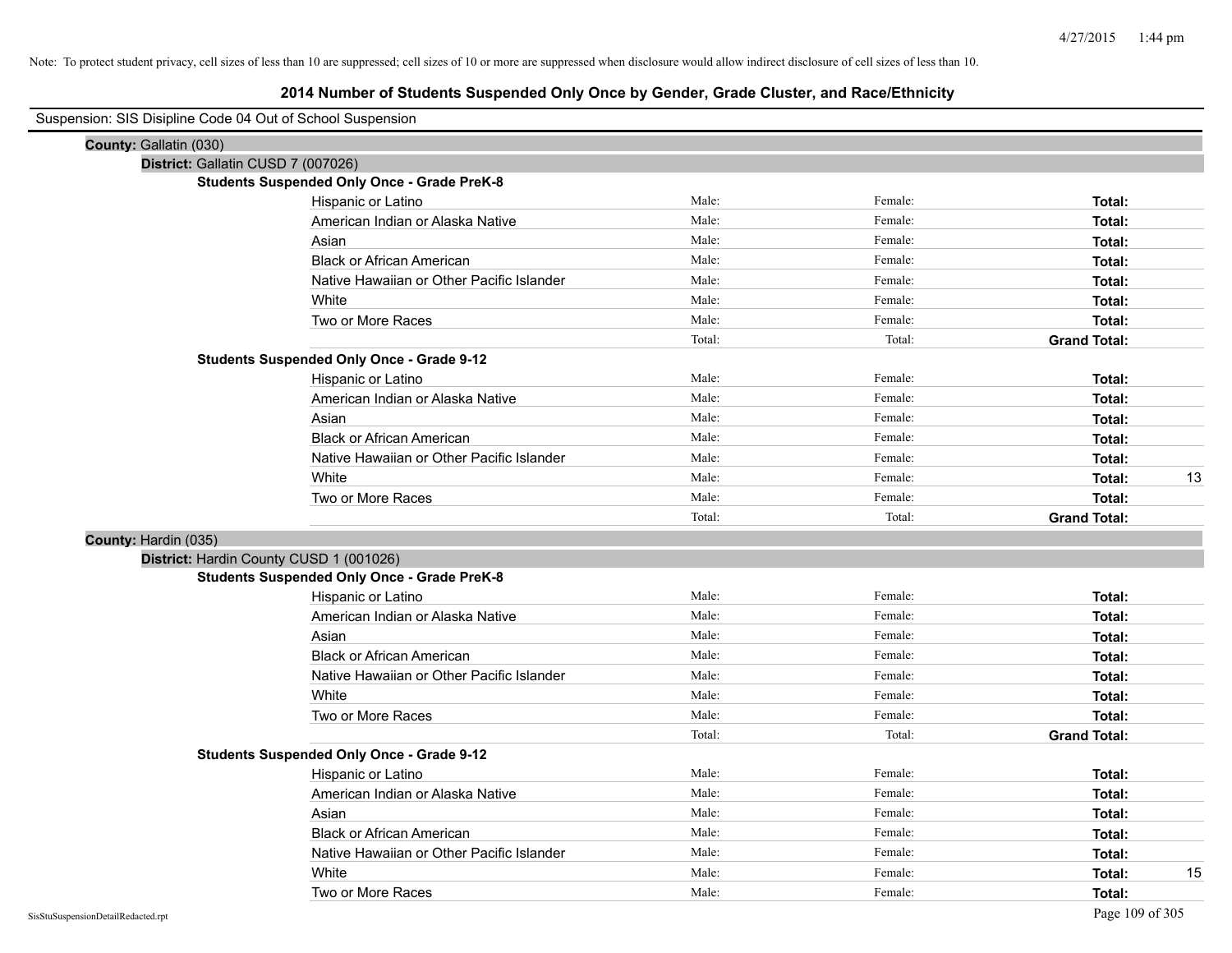| Suspension: SIS Disipline Code 04 Out of School Suspension |        |         |                     |
|------------------------------------------------------------|--------|---------|---------------------|
|                                                            | Total: | Total:  | <b>Grand Total:</b> |
| County: Non-Public School (000)                            |        |         |                     |
| District: Edwd/Gltn/Hdin/Pop/Slne/Wbh/Wn/Wh (000000)       |        |         |                     |
| <b>Students Suspended Only Once - Grade 9-12</b>           |        |         |                     |
| Hispanic or Latino                                         | Male:  | Female: | Total:              |
| American Indian or Alaska Native                           | Male:  | Female: | Total:              |
| Asian                                                      | Male:  | Female: | Total:              |
| <b>Black or African American</b>                           | Male:  | Female: | Total:              |
| Native Hawaiian or Other Pacific Islander                  | Male:  | Female: | Total:              |
| White                                                      | Male:  | Female: | Total:              |
| Two or More Races                                          | Male:  | Female: | Total:              |
|                                                            | Total: | Total:  | <b>Grand Total:</b> |
| County: Pope (076)                                         |        |         |                     |
| District: Pope Co CUD 1 (001026)                           |        |         |                     |
| <b>Students Suspended Only Once - Grade PreK-8</b>         |        |         |                     |
| Hispanic or Latino                                         | Male:  | Female: | Total:              |
| American Indian or Alaska Native                           | Male:  | Female: | Total:              |
| Asian                                                      | Male:  | Female: | Total:              |
| <b>Black or African American</b>                           | Male:  | Female: | Total:              |
| Native Hawaiian or Other Pacific Islander                  | Male:  | Female: | Total:              |
| White                                                      | Male:  | Female: | Total:              |
| Two or More Races                                          | Male:  | Female: | Total:              |
|                                                            | Total: | Total:  | <b>Grand Total:</b> |
| <b>Students Suspended Only Once - Grade 9-12</b>           |        |         |                     |
| Hispanic or Latino                                         | Male:  | Female: | Total:              |
| American Indian or Alaska Native                           | Male:  | Female: | Total:              |
| Asian                                                      | Male:  | Female: | Total:              |
| <b>Black or African American</b>                           | Male:  | Female: | Total:              |
| Native Hawaiian or Other Pacific Islander                  | Male:  | Female: | Total:              |
| White                                                      | Male:  | Female: | Total:              |
| Two or More Races                                          | Male:  | Female: | Total:              |
|                                                            | Total: | Total:  | <b>Grand Total:</b> |
| County: Saline (083)                                       |        |         |                     |
| District: Carrier Mills-Stonefort CUSD 2 (002026)          |        |         |                     |
| <b>Students Suspended Only Once - Grade PreK-8</b>         |        |         |                     |
| Hispanic or Latino                                         | Male:  | Female: | Total:              |
| American Indian or Alaska Native                           | Male:  | Female: | Total:              |
| Asian                                                      | Male:  | Female: | Total:              |
| <b>Black or African American</b>                           | Male:  | Female: | Total:              |
| SisStuSuspensionDetailRedacted.rpt                         |        |         | Page 110 of 305     |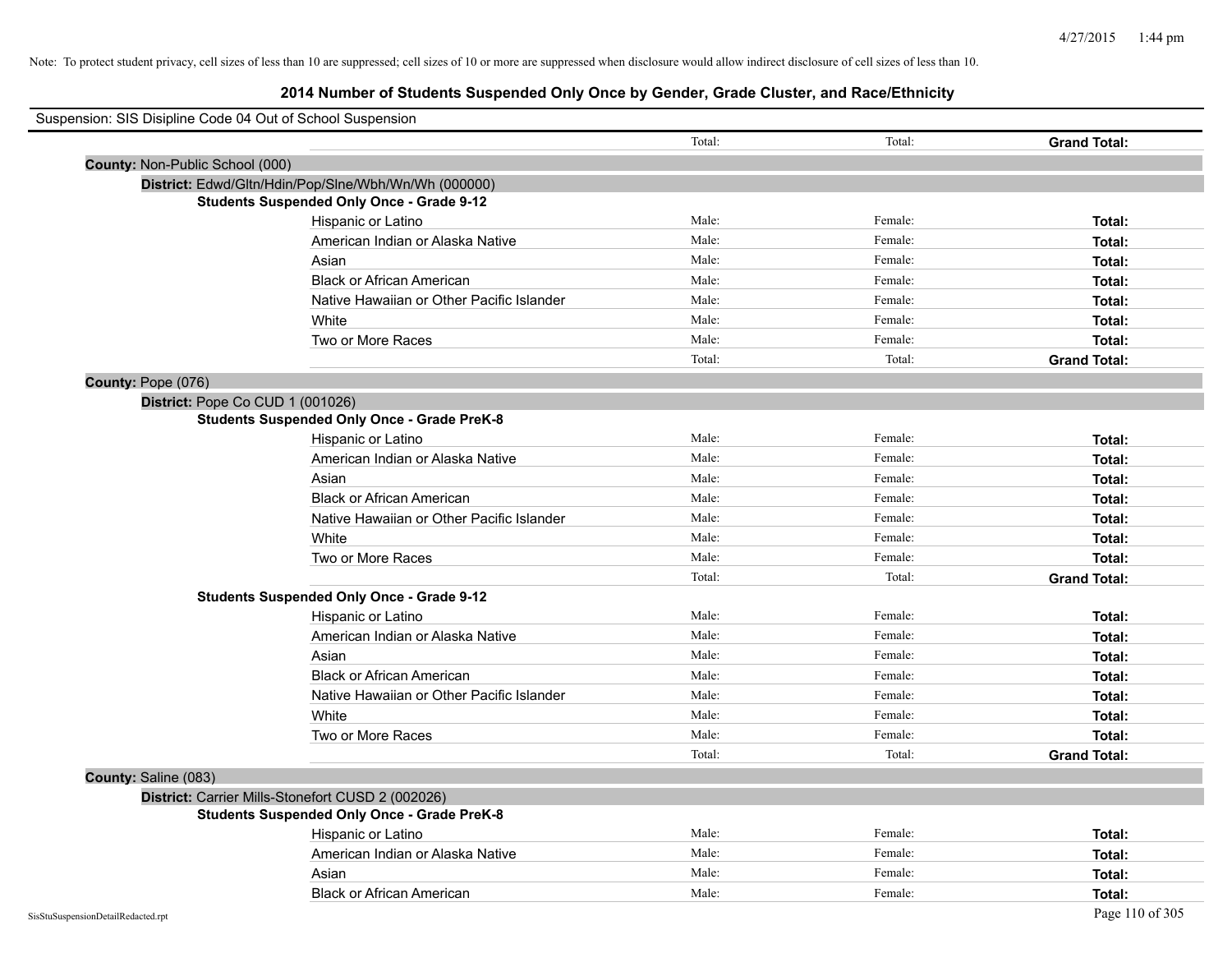|                                    | Suspension: SIS Disipline Code 04 Out of School Suspension |        |         |                     |    |
|------------------------------------|------------------------------------------------------------|--------|---------|---------------------|----|
|                                    | Native Hawaiian or Other Pacific Islander                  | Male:  | Female: | Total:              |    |
|                                    | White                                                      | Male:  | Female: | Total:              | 10 |
|                                    | Two or More Races                                          | Male:  | Female: | Total:              |    |
|                                    |                                                            | Total: | Total:  | <b>Grand Total:</b> |    |
|                                    | <b>Students Suspended Only Once - Grade 9-12</b>           |        |         |                     |    |
|                                    | Hispanic or Latino                                         | Male:  | Female: | Total:              |    |
|                                    | American Indian or Alaska Native                           | Male:  | Female: | Total:              |    |
|                                    | Asian                                                      | Male:  | Female: | Total:              |    |
|                                    | <b>Black or African American</b>                           | Male:  | Female: | Total:              |    |
|                                    | Native Hawaiian or Other Pacific Islander                  | Male:  | Female: | Total:              |    |
|                                    | White                                                      | Male:  | Female: | Total:              | 12 |
|                                    | Two or More Races                                          | Male:  | Female: | Total:              |    |
|                                    |                                                            | Total: | Total:  | <b>Grand Total:</b> |    |
|                                    | District: Eldorado CUSD 4 (004026)                         |        |         |                     |    |
|                                    | <b>Students Suspended Only Once - Grade PreK-8</b>         |        |         |                     |    |
|                                    | Hispanic or Latino                                         | Male:  | Female: | Total:              |    |
|                                    | American Indian or Alaska Native                           | Male:  | Female: | Total:              |    |
|                                    | Asian                                                      | Male:  | Female: | Total:              |    |
|                                    | <b>Black or African American</b>                           | Male:  | Female: | Total:              |    |
|                                    | Native Hawaiian or Other Pacific Islander                  | Male:  | Female: | Total:              |    |
|                                    | White                                                      | Male:  | Female: | Total:              |    |
|                                    | Two or More Races                                          | Male:  | Female: | Total:              |    |
|                                    |                                                            | Total: | Total:  | <b>Grand Total:</b> | 10 |
|                                    | <b>Students Suspended Only Once - Grade 9-12</b>           |        |         |                     |    |
|                                    | Hispanic or Latino                                         | Male:  | Female: | Total:              |    |
|                                    | American Indian or Alaska Native                           | Male:  | Female: | Total:              |    |
|                                    | Asian                                                      | Male:  | Female: | Total:              |    |
|                                    | <b>Black or African American</b>                           | Male:  | Female: | Total:              |    |
|                                    | Native Hawaiian or Other Pacific Islander                  | Male:  | Female: | Total:              |    |
|                                    | White                                                      | Male:  | Female: | Total:              | 18 |
|                                    | Two or More Races                                          | Male:  | Female: | Total:              |    |
|                                    |                                                            | Total: | Total:  | <b>Grand Total:</b> |    |
|                                    | District: Galatia CUSD 1 (001026)                          |        |         |                     |    |
|                                    | <b>Students Suspended Only Once - Grade PreK-8</b>         |        |         |                     |    |
|                                    | Hispanic or Latino                                         | Male:  | Female: | Total:              |    |
|                                    | American Indian or Alaska Native                           | Male:  | Female: | Total:              |    |
|                                    | Asian                                                      | Male:  | Female: | Total:              |    |
|                                    | <b>Black or African American</b>                           | Male:  | Female: | Total:              |    |
|                                    | Native Hawaiian or Other Pacific Islander                  | Male:  | Female: | Total:              |    |
| SisStuSuspensionDetailRedacted.rpt |                                                            |        |         | Page 111 of 305     |    |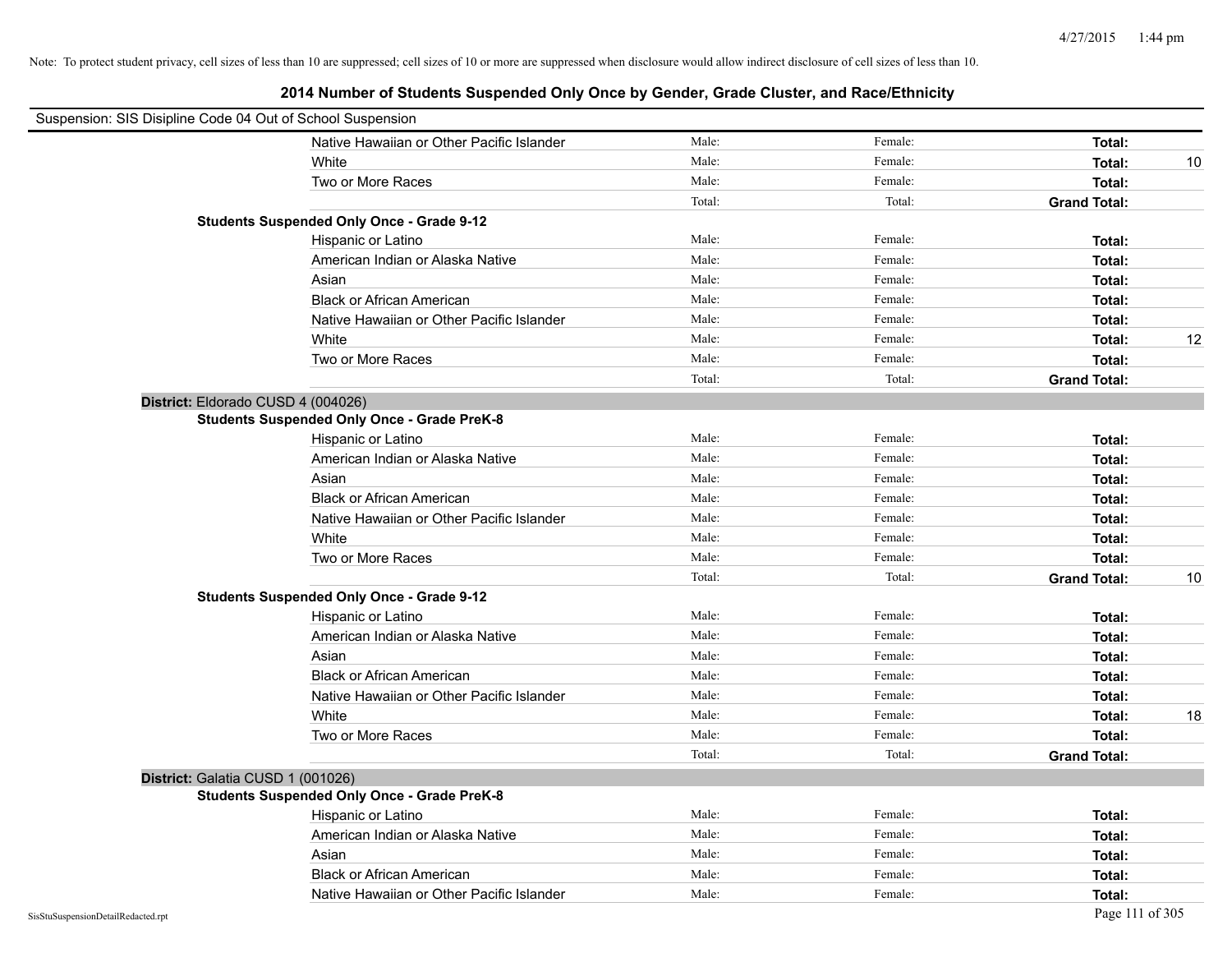| Suspension: SIS Disipline Code 04 Out of School Suspension |                                                    |        |              |                           |    |
|------------------------------------------------------------|----------------------------------------------------|--------|--------------|---------------------------|----|
|                                                            | White                                              | Male:  | Female:      | Total:                    | 17 |
|                                                            | Two or More Races                                  | Male:  | Female:      | Total:                    |    |
|                                                            |                                                    | Total: | Total:       | <b>Grand Total:</b>       |    |
|                                                            | <b>Students Suspended Only Once - Grade 9-12</b>   |        |              |                           |    |
|                                                            | Hispanic or Latino                                 | Male:  | Female:      | Total:                    |    |
|                                                            | American Indian or Alaska Native                   | Male:  | Female:      | Total:                    |    |
|                                                            | Asian                                              | Male:  | Female:      | Total:                    |    |
|                                                            | <b>Black or African American</b>                   | Male:  | Female:      | Total:                    |    |
|                                                            | Native Hawaiian or Other Pacific Islander          | Male:  | Female:      | Total:                    |    |
|                                                            | White                                              | Male:  | Female:      | Total:                    |    |
|                                                            | Two or More Races                                  | Male:  | Female:      | Total:                    |    |
|                                                            |                                                    | Total: | Total:       | <b>Grand Total:</b>       |    |
|                                                            | District: Harrisburg CUSD 3 (003026)               |        |              |                           |    |
|                                                            | <b>Students Suspended Only Once - Grade PreK-8</b> |        |              |                           |    |
|                                                            | Hispanic or Latino                                 | Male:  | Female:      | Total:                    |    |
|                                                            | American Indian or Alaska Native                   | Male:  | Female:      | Total:                    |    |
|                                                            | Asian                                              | Male:  | Female:      | Total:                    |    |
|                                                            | <b>Black or African American</b>                   | Male:  | Female:      | Total:                    |    |
|                                                            | Native Hawaiian or Other Pacific Islander          | Male:  | Female:      | Total:                    |    |
|                                                            | White                                              | Male:  | Female:      | Total:                    | 19 |
|                                                            | Two or More Races                                  | Male:  | Female:      | Total:                    |    |
|                                                            |                                                    | Total: | 16<br>Total: | 13<br><b>Grand Total:</b> | 29 |
|                                                            | <b>Students Suspended Only Once - Grade 9-12</b>   |        |              |                           |    |
|                                                            | Hispanic or Latino                                 | Male:  | Female:      | Total:                    |    |
|                                                            | American Indian or Alaska Native                   | Male:  | Female:      | Total:                    |    |
|                                                            | Asian                                              | Male:  | Female:      | Total:                    |    |
|                                                            | <b>Black or African American</b>                   | Male:  | Female:      | Total:                    |    |
|                                                            | Native Hawaiian or Other Pacific Islander          | Male:  | Female:      | Total:                    |    |
|                                                            | White                                              | Male:  | Female:      | Total:                    | 18 |
|                                                            | Two or More Races                                  | Male:  | Female:      | Total:                    |    |
|                                                            |                                                    | Total: | Total:       | <b>Grand Total:</b>       |    |
| County: Wabash (093)                                       |                                                    |        |              |                           |    |
|                                                            | District: Wabash CUSD 348 (348026)                 |        |              |                           |    |
|                                                            | <b>Students Suspended Only Once - Grade PreK-8</b> |        |              |                           |    |
|                                                            | Hispanic or Latino                                 | Male:  | Female:      | Total:                    |    |
|                                                            | American Indian or Alaska Native                   | Male:  | Female:      | Total:                    |    |
|                                                            | Asian                                              | Male:  | Female:      | Total:                    |    |
|                                                            | <b>Black or African American</b>                   | Male:  | Female:      | Total:                    |    |
|                                                            | Native Hawaiian or Other Pacific Islander          | Male:  | Female:      | Total:                    |    |
| SisStuSuspensionDetailRedacted.rpt                         |                                                    |        |              | Page 112 of 305           |    |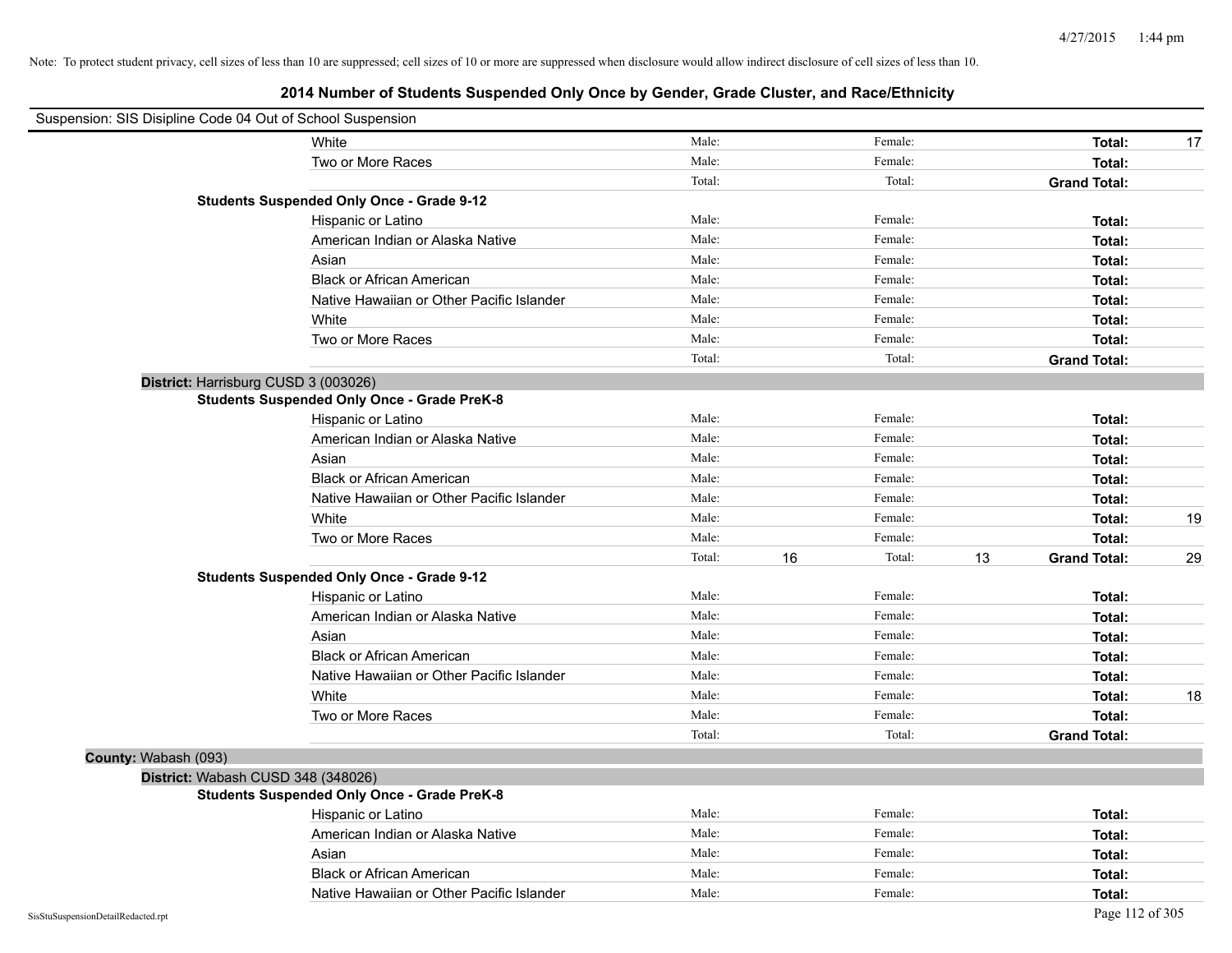|                     | Suspension: SIS Disipline Code 04 Out of School Suspension |        |         |                     |    |
|---------------------|------------------------------------------------------------|--------|---------|---------------------|----|
|                     | White                                                      | Male:  | Female: | Total:              | 24 |
|                     | Two or More Races                                          | Male:  | Female: | Total:              |    |
|                     |                                                            | Total: | Total:  | <b>Grand Total:</b> |    |
|                     | <b>Students Suspended Only Once - Grade 9-12</b>           |        |         |                     |    |
|                     | Hispanic or Latino                                         | Male:  | Female: | Total:              |    |
|                     | American Indian or Alaska Native                           | Male:  | Female: | Total:              |    |
|                     | Asian                                                      | Male:  | Female: | Total:              |    |
|                     | <b>Black or African American</b>                           | Male:  | Female: | Total:              |    |
|                     | Native Hawaiian or Other Pacific Islander                  | Male:  | Female: | Total:              |    |
|                     | White                                                      | Male:  | Female: | Total:              | 19 |
|                     | Two or More Races                                          | Male:  | Female: | Total:              |    |
|                     |                                                            | Total: | Total:  | <b>Grand Total:</b> |    |
| County: Wayne (096) |                                                            |        |         |                     |    |
|                     | District: Fairfield Comm H S Dist 225 (225016)             |        |         |                     |    |
|                     | <b>Students Suspended Only Once - Grade 9-12</b>           |        |         |                     |    |
|                     | Hispanic or Latino                                         | Male:  | Female: | Total:              |    |
|                     | American Indian or Alaska Native                           | Male:  | Female: | Total:              |    |
|                     | Asian                                                      | Male:  | Female: | Total:              |    |
|                     | <b>Black or African American</b>                           | Male:  | Female: | Total:              |    |
|                     | Native Hawaiian or Other Pacific Islander                  | Male:  | Female: | Total:              |    |
|                     | White                                                      | Male:  | Female: | Total:              | 24 |
|                     | Two or More Races                                          | Male:  | Female: | Total:              |    |
|                     |                                                            | Total: | Total:  | <b>Grand Total:</b> |    |
|                     | District: Fairfield PSD 112 (112004)                       |        |         |                     |    |
|                     | <b>Students Suspended Only Once - Grade PreK-8</b>         |        |         |                     |    |
|                     | Hispanic or Latino                                         | Male:  | Female: | Total:              |    |
|                     | American Indian or Alaska Native                           | Male:  | Female: | Total:              |    |
|                     | Asian                                                      | Male:  | Female: | Total:              |    |
|                     | <b>Black or African American</b>                           | Male:  | Female: | Total:              |    |
|                     | Native Hawaiian or Other Pacific Islander                  | Male:  | Female: | Total:              |    |
|                     | White                                                      | Male:  | Female: | Total:              |    |
|                     | Two or More Races                                          | Male:  | Female: | Total:              |    |
|                     |                                                            | Total: | Total:  | <b>Grand Total:</b> |    |
|                     | District: North Wayne CUSD 200 (200026)                    |        |         |                     |    |
|                     | <b>Students Suspended Only Once - Grade PreK-8</b>         |        |         |                     |    |
|                     | Hispanic or Latino                                         | Male:  | Female: | Total:              |    |
|                     | American Indian or Alaska Native                           | Male:  | Female: | Total:              |    |
|                     | Asian                                                      | Male:  | Female: | Total:              |    |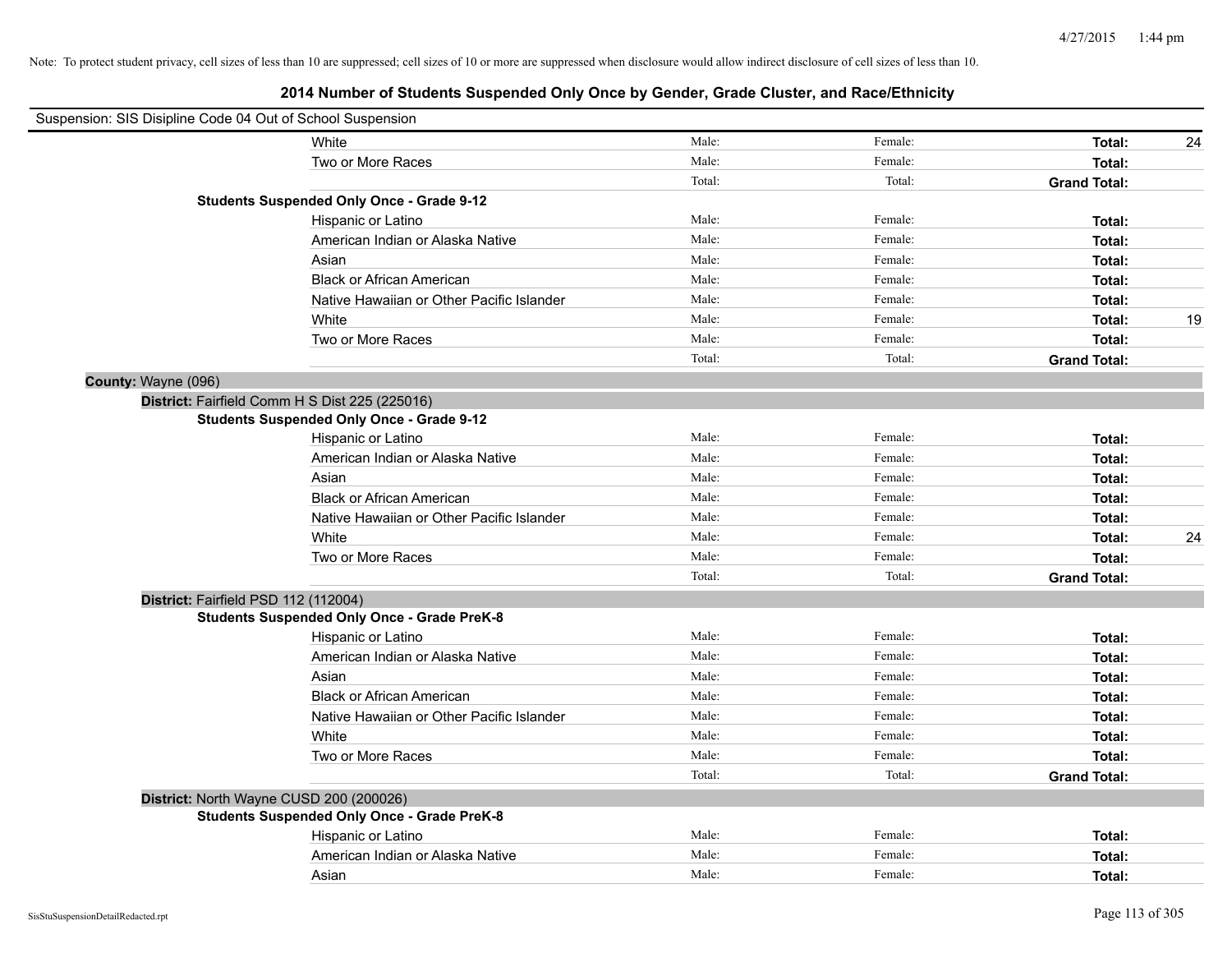| Suspension: SIS Disipline Code 04 Out of School Suspension |                                                    |        |         |                     |
|------------------------------------------------------------|----------------------------------------------------|--------|---------|---------------------|
|                                                            | <b>Black or African American</b>                   | Male:  | Female: | Total:              |
|                                                            | Native Hawaiian or Other Pacific Islander          | Male:  | Female: | Total:              |
|                                                            | White                                              | Male:  | Female: | Total:              |
|                                                            | Two or More Races                                  | Male:  | Female: | Total:              |
|                                                            |                                                    | Total: | Total:  | <b>Grand Total:</b> |
|                                                            | <b>Students Suspended Only Once - Grade 9-12</b>   |        |         |                     |
|                                                            | Hispanic or Latino                                 | Male:  | Female: | Total:              |
|                                                            | American Indian or Alaska Native                   | Male:  | Female: | Total:              |
|                                                            | Asian                                              | Male:  | Female: | Total:              |
|                                                            | <b>Black or African American</b>                   | Male:  | Female: | Total:              |
|                                                            | Native Hawaiian or Other Pacific Islander          | Male:  | Female: | Total:              |
|                                                            | White                                              | Male:  | Female: | Total:              |
|                                                            | Two or More Races                                  | Male:  | Female: | Total:              |
|                                                            |                                                    | Total: | Total:  | <b>Grand Total:</b> |
| District: Wayne City CUSD 100 (100026)                     |                                                    |        |         |                     |
|                                                            | <b>Students Suspended Only Once - Grade PreK-8</b> |        |         |                     |
|                                                            | Hispanic or Latino                                 | Male:  | Female: | Total:              |
|                                                            | American Indian or Alaska Native                   | Male:  | Female: | Total:              |
|                                                            | Asian                                              | Male:  | Female: | Total:              |
|                                                            | <b>Black or African American</b>                   | Male:  | Female: | Total:              |
|                                                            | Native Hawaiian or Other Pacific Islander          | Male:  | Female: | Total:              |
|                                                            | White                                              | Male:  | Female: | Total:              |
|                                                            | Two or More Races                                  | Male:  | Female: | Total:              |
|                                                            |                                                    | Total: | Total:  | <b>Grand Total:</b> |
|                                                            | <b>Students Suspended Only Once - Grade 9-12</b>   |        |         |                     |
|                                                            | Hispanic or Latino                                 | Male:  | Female: | Total:              |
|                                                            | American Indian or Alaska Native                   | Male:  | Female: | Total:              |
|                                                            | Asian                                              | Male:  | Female: | Total:              |
|                                                            | <b>Black or African American</b>                   | Male:  | Female: | Total:              |
|                                                            | Native Hawaiian or Other Pacific Islander          | Male:  | Female: | Total:              |
|                                                            | White                                              | Male:  | Female: | Total:              |
|                                                            | Two or More Races                                  | Male:  | Female: | Total:              |
|                                                            |                                                    | Total: | Total:  | <b>Grand Total:</b> |
| County: White (097)                                        |                                                    |        |         |                     |
| District: Carmi-White County CUSD 5 (005026)               |                                                    |        |         |                     |
|                                                            | <b>Students Suspended Only Once - Grade PreK-8</b> |        |         |                     |
|                                                            | Hispanic or Latino                                 | Male:  | Female: | Total:              |
|                                                            | American Indian or Alaska Native                   | Male:  | Female: | Total:              |
|                                                            | Asian                                              | Male:  | Female: | Total:              |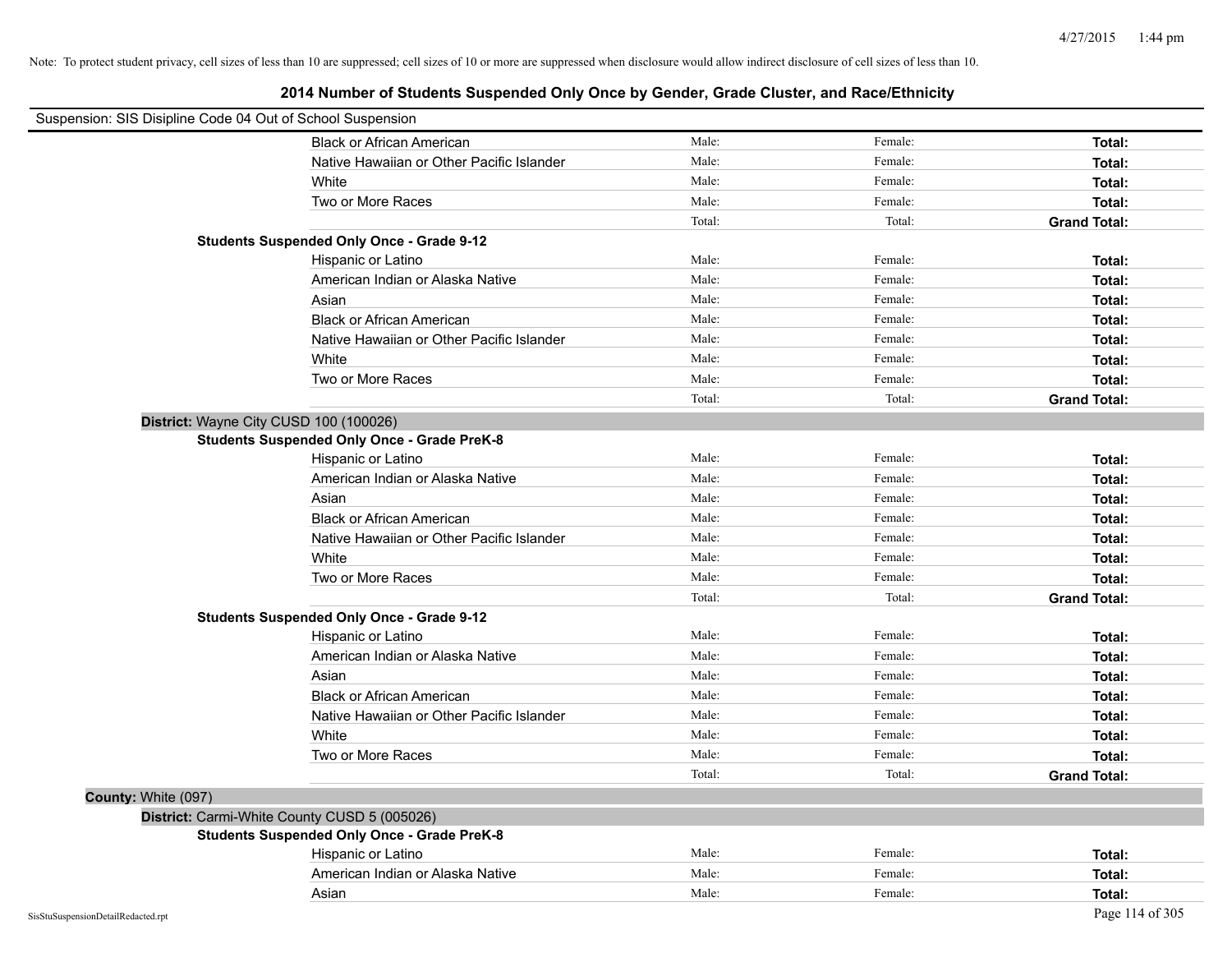| Suspension: SIS Disipline Code 04 Out of School Suspension |                                                     |        |         |                     |
|------------------------------------------------------------|-----------------------------------------------------|--------|---------|---------------------|
|                                                            | <b>Black or African American</b>                    | Male:  | Female: | Total:              |
|                                                            | Native Hawaiian or Other Pacific Islander           | Male:  | Female: | Total:              |
|                                                            | White                                               | Male:  | Female: | Total:              |
|                                                            | Two or More Races                                   | Male:  | Female: | Total:              |
|                                                            |                                                     | Total: | Total:  | <b>Grand Total:</b> |
|                                                            | <b>Students Suspended Only Once - Grade 9-12</b>    |        |         |                     |
|                                                            | Hispanic or Latino                                  | Male:  | Female: | Total:              |
|                                                            | American Indian or Alaska Native                    | Male:  | Female: | Total:              |
|                                                            | Asian                                               | Male:  | Female: | Total:              |
|                                                            | <b>Black or African American</b>                    | Male:  | Female: | Total:              |
|                                                            | Native Hawaiian or Other Pacific Islander           | Male:  | Female: | Total:              |
|                                                            | White                                               | Male:  | Female: | 19<br>Total:        |
|                                                            | Two or More Races                                   | Male:  | Female: | Total:              |
|                                                            |                                                     | Total: | Total:  | <b>Grand Total:</b> |
| District: Grayville CUSD 1 (001026)                        |                                                     |        |         |                     |
|                                                            | <b>Students Suspended Only Once - Grade PreK-8</b>  |        |         |                     |
|                                                            | Hispanic or Latino                                  | Male:  | Female: | Total:              |
|                                                            | American Indian or Alaska Native                    | Male:  | Female: | Total:              |
|                                                            | Asian                                               | Male:  | Female: | Total:              |
|                                                            | <b>Black or African American</b>                    | Male:  | Female: | Total:              |
|                                                            | Native Hawaiian or Other Pacific Islander           | Male:  | Female: | Total:              |
|                                                            | White                                               | Male:  | Female: | Total:              |
|                                                            | Two or More Races                                   | Male:  | Female: | Total:              |
|                                                            |                                                     | Total: | Total:  | <b>Grand Total:</b> |
|                                                            | <b>Students Suspended Only Once - Grade 9-12</b>    |        |         |                     |
|                                                            | Hispanic or Latino                                  | Male:  | Female: | Total:              |
|                                                            | American Indian or Alaska Native                    | Male:  | Female: | Total:              |
|                                                            | Asian                                               | Male:  | Female: | Total:              |
|                                                            | <b>Black or African American</b>                    | Male:  | Female: | Total:              |
|                                                            | Native Hawaiian or Other Pacific Islander           | Male:  | Female: | Total:              |
|                                                            | White                                               | Male:  | Female: | Total:              |
|                                                            | Two or More Races                                   | Male:  | Female: | Total:              |
|                                                            |                                                     | Total: | Total:  | <b>Grand Total:</b> |
|                                                            | District: Norris City-Omaha-Enfield CUSD 3 (003026) |        |         |                     |
|                                                            | <b>Students Suspended Only Once - Grade PreK-8</b>  |        |         |                     |
|                                                            | Hispanic or Latino                                  | Male:  | Female: | Total:              |
|                                                            | American Indian or Alaska Native                    | Male:  | Female: | Total:              |
|                                                            | Asian                                               | Male:  | Female: | Total:              |
|                                                            | <b>Black or African American</b>                    | Male:  | Female: | Total:              |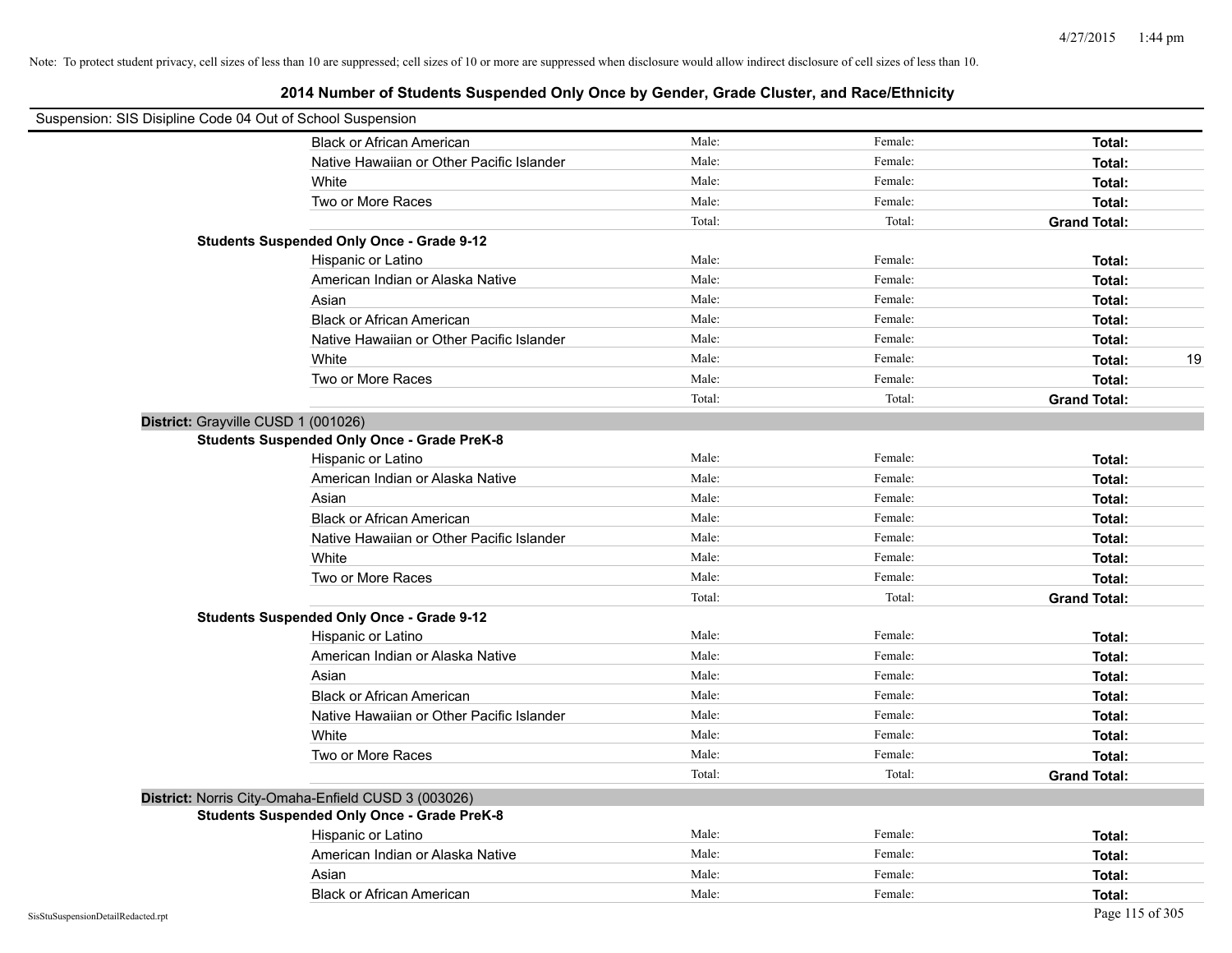| Suspension: SIS Disipline Code 04 Out of School Suspension |                                                    |        |         |                     |    |
|------------------------------------------------------------|----------------------------------------------------|--------|---------|---------------------|----|
|                                                            | Native Hawaiian or Other Pacific Islander          | Male:  | Female: | Total:              |    |
|                                                            | White                                              | Male:  | Female: | Total:              |    |
|                                                            | Two or More Races                                  | Male:  | Female: | Total:              |    |
|                                                            |                                                    | Total: | Total:  | <b>Grand Total:</b> |    |
|                                                            | <b>Students Suspended Only Once - Grade 9-12</b>   |        |         |                     |    |
|                                                            | Hispanic or Latino                                 | Male:  | Female: | Total:              |    |
|                                                            | American Indian or Alaska Native                   | Male:  | Female: | Total:              |    |
|                                                            | Asian                                              | Male:  | Female: | Total:              |    |
|                                                            | <b>Black or African American</b>                   | Male:  | Female: | Total:              |    |
|                                                            | Native Hawaiian or Other Pacific Islander          | Male:  | Female: | Total:              |    |
|                                                            | White                                              | Male:  | Female: | Total:              |    |
|                                                            | Two or More Races                                  | Male:  | Female: | Total:              |    |
|                                                            |                                                    | Total: | Total:  | <b>Grand Total:</b> |    |
|                                                            |                                                    |        |         |                     |    |
| Region: Franklin/Williamson ROE (21)                       |                                                    |        |         |                     |    |
| County: Franklin (028)                                     |                                                    |        |         |                     |    |
| District: Benton CCSD 47 (047004)                          |                                                    |        |         |                     |    |
|                                                            | <b>Students Suspended Only Once - Grade PreK-8</b> |        |         |                     |    |
|                                                            | Hispanic or Latino                                 | Male:  | Female: | Total:              |    |
|                                                            | American Indian or Alaska Native                   | Male:  | Female: | Total:              |    |
|                                                            | Asian                                              | Male:  | Female: | Total:              |    |
|                                                            | <b>Black or African American</b>                   | Male:  | Female: | Total:              |    |
|                                                            | Native Hawaiian or Other Pacific Islander          | Male:  | Female: | Total:              |    |
|                                                            | White                                              | Male:  | Female: | Total:              | 11 |
|                                                            | Two or More Races                                  | Male:  | Female: | Total:              |    |
|                                                            |                                                    | Total: | Total:  | <b>Grand Total:</b> |    |
| District: Benton Cons HSD 103 (103013)                     |                                                    |        |         |                     |    |
|                                                            | <b>Students Suspended Only Once - Grade 9-12</b>   |        |         |                     |    |
|                                                            | Hispanic or Latino                                 | Male:  | Female: | Total:              |    |
|                                                            | American Indian or Alaska Native                   | Male:  | Female: | Total:              |    |
|                                                            | Asian                                              | Male:  | Female: | Total:              |    |
|                                                            | <b>Black or African American</b>                   | Male:  | Female: | Total:              |    |
|                                                            | Native Hawaiian or Other Pacific Islander          | Male:  | Female: | Total:              |    |
|                                                            | White                                              | Male:  | Female: | Total:              | 30 |
|                                                            | Two or More Races                                  | Male:  | Female: | Total:              |    |
|                                                            |                                                    | Total: | Total:  | <b>Grand Total:</b> |    |
| District: Christopher USD 99 (099026)                      |                                                    |        |         |                     |    |

**Students Suspended Only Once - Grade PreK-8**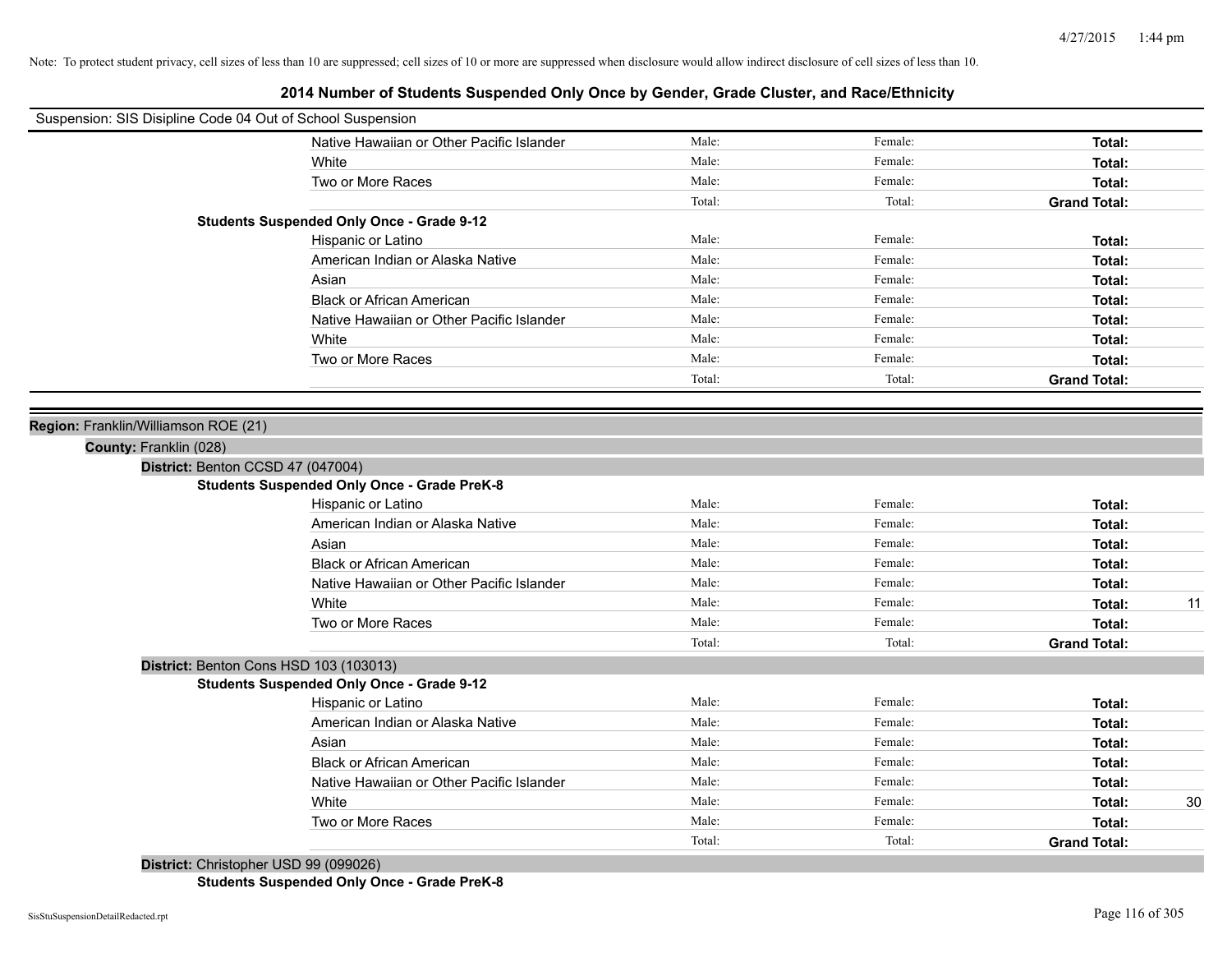| Suspension: SIS Disipline Code 04 Out of School Suspension |                                                    |        |         |                     |
|------------------------------------------------------------|----------------------------------------------------|--------|---------|---------------------|
|                                                            | Hispanic or Latino                                 | Male:  | Female: | Total:              |
|                                                            | American Indian or Alaska Native                   | Male:  | Female: | Total:              |
|                                                            | Asian                                              | Male:  | Female: | Total:              |
|                                                            | <b>Black or African American</b>                   | Male:  | Female: | Total:              |
|                                                            | Native Hawaiian or Other Pacific Islander          | Male:  | Female: | Total:              |
|                                                            | White                                              | Male:  | Female: | 11<br>Total:        |
|                                                            | Two or More Races                                  | Male:  | Female: | Total:              |
|                                                            |                                                    | Total: | Total:  | <b>Grand Total:</b> |
|                                                            | <b>Students Suspended Only Once - Grade 9-12</b>   |        |         |                     |
|                                                            | Hispanic or Latino                                 | Male:  | Female: | Total:              |
|                                                            | American Indian or Alaska Native                   | Male:  | Female: | Total:              |
|                                                            | Asian                                              | Male:  | Female: | Total:              |
|                                                            | <b>Black or African American</b>                   | Male:  | Female: | Total:              |
|                                                            | Native Hawaiian or Other Pacific Islander          | Male:  | Female: | Total:              |
|                                                            | White                                              | Male:  | Female: | Total:              |
|                                                            | Two or More Races                                  | Male:  | Female: | Total:              |
|                                                            |                                                    | Total: | Total:  | <b>Grand Total:</b> |
| District: Frankfort CUSD 168 (168026)                      |                                                    |        |         |                     |
|                                                            | <b>Students Suspended Only Once - Grade PreK-8</b> |        |         |                     |
|                                                            | Hispanic or Latino                                 | Male:  | Female: | Total:              |
|                                                            | American Indian or Alaska Native                   | Male:  | Female: | Total:              |
|                                                            | Asian                                              | Male:  | Female: | Total:              |
|                                                            | <b>Black or African American</b>                   | Male:  | Female: | Total:              |
|                                                            | Native Hawaiian or Other Pacific Islander          | Male:  | Female: | Total:              |
|                                                            | White                                              | Male:  | Female: | Total:              |
|                                                            | Two or More Races                                  | Male:  | Female: | Total:              |
|                                                            |                                                    | Total: | Total:  | <b>Grand Total:</b> |
|                                                            | <b>Students Suspended Only Once - Grade 9-12</b>   |        |         |                     |
|                                                            | Hispanic or Latino                                 | Male:  | Female: | Total:              |
|                                                            | American Indian or Alaska Native                   | Male:  | Female: | Total:              |
|                                                            | Asian                                              | Male:  | Female: | Total:              |
|                                                            | <b>Black or African American</b>                   | Male:  | Female: | Total:              |
|                                                            | Native Hawaiian or Other Pacific Islander          | Male:  | Female: | Total:              |
|                                                            | White                                              | Male:  | Female: | Total:              |
|                                                            | Two or More Races                                  | Male:  | Female: | Total:              |
|                                                            |                                                    | Total: | Total:  | <b>Grand Total:</b> |
| District: Sesser-Valier CUSD 196 (196026)                  |                                                    |        |         |                     |
|                                                            | <b>Students Suspended Only Once - Grade PreK-8</b> |        |         |                     |
|                                                            | Hispanic or Latino                                 | Male:  | Female: | Total:              |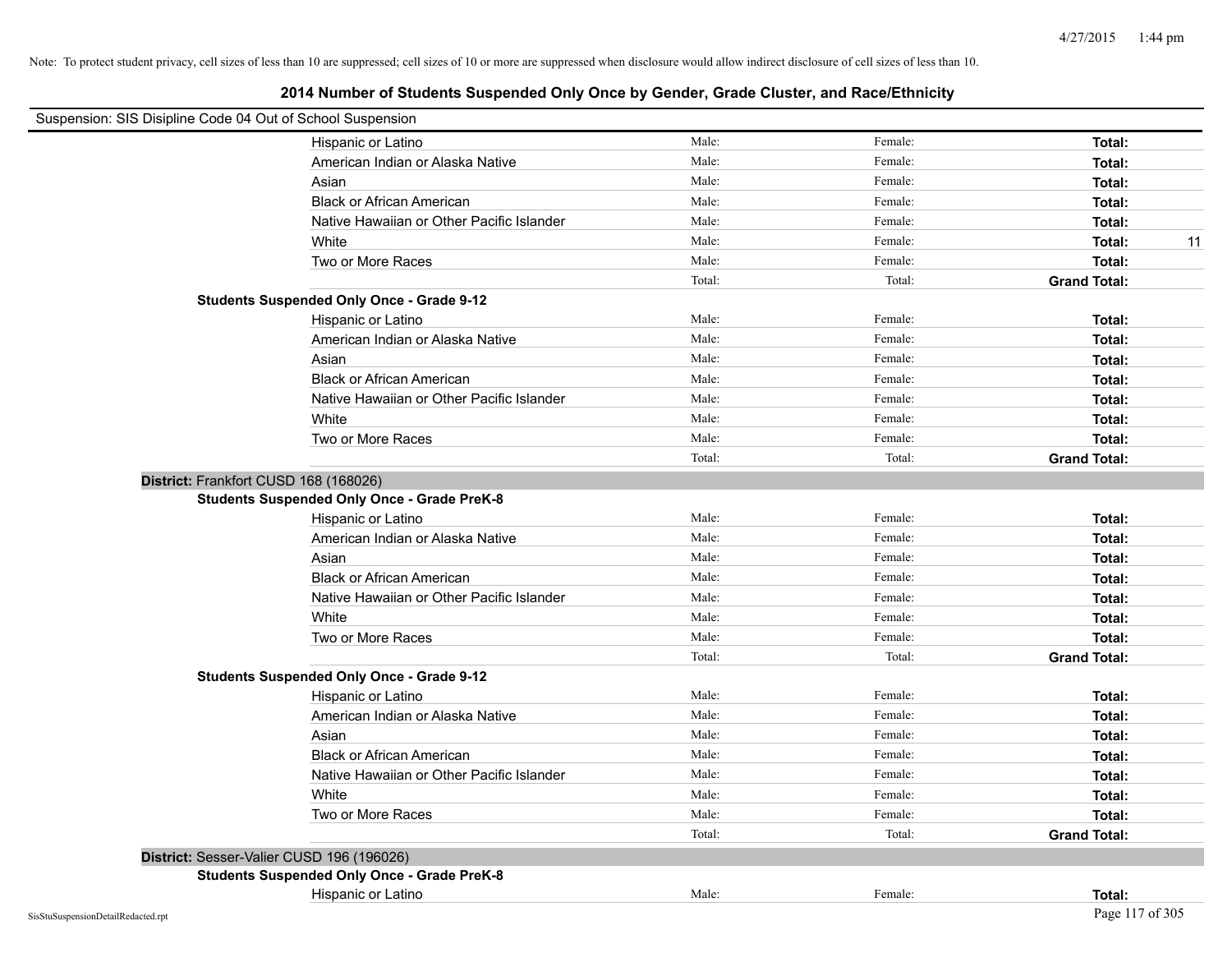| Suspension: SIS Disipline Code 04 Out of School Suspension |                                                    |        |         |                     |
|------------------------------------------------------------|----------------------------------------------------|--------|---------|---------------------|
|                                                            | American Indian or Alaska Native                   | Male:  | Female: | Total:              |
|                                                            | Asian                                              | Male:  | Female: | Total:              |
|                                                            | <b>Black or African American</b>                   | Male:  | Female: | Total:              |
|                                                            | Native Hawaiian or Other Pacific Islander          | Male:  | Female: | Total:              |
|                                                            | White                                              | Male:  | Female: | Total:              |
|                                                            | Two or More Races                                  | Male:  | Female: | Total:              |
|                                                            |                                                    | Total: | Total:  | <b>Grand Total:</b> |
|                                                            | <b>Students Suspended Only Once - Grade 9-12</b>   |        |         |                     |
|                                                            | Hispanic or Latino                                 | Male:  | Female: | Total:              |
|                                                            | American Indian or Alaska Native                   | Male:  | Female: | Total:              |
|                                                            | Asian                                              | Male:  | Female: | Total:              |
|                                                            | <b>Black or African American</b>                   | Male:  | Female: | Total:              |
|                                                            | Native Hawaiian or Other Pacific Islander          | Male:  | Female: | Total:              |
|                                                            | White                                              | Male:  | Female: | Total:              |
|                                                            | Two or More Races                                  | Male:  | Female: | Total:              |
|                                                            |                                                    | Total: | Total:  | <b>Grand Total:</b> |
|                                                            | District: Thompsonville CUSD 174 (174026)          |        |         |                     |
|                                                            | <b>Students Suspended Only Once - Grade PreK-8</b> |        |         |                     |
|                                                            | Hispanic or Latino                                 | Male:  | Female: | Total:              |
|                                                            | American Indian or Alaska Native                   | Male:  | Female: | Total:              |
|                                                            | Asian                                              | Male:  | Female: | Total:              |
|                                                            | <b>Black or African American</b>                   | Male:  | Female: | Total:              |
|                                                            | Native Hawaiian or Other Pacific Islander          | Male:  | Female: | Total:              |
|                                                            | White                                              | Male:  | Female: | Total:              |
|                                                            | Two or More Races                                  | Male:  | Female: | Total:              |
|                                                            |                                                    | Total: | Total:  | <b>Grand Total:</b> |
|                                                            | <b>Students Suspended Only Once - Grade 9-12</b>   |        |         |                     |
|                                                            | Hispanic or Latino                                 | Male:  | Female: | Total:              |
|                                                            | American Indian or Alaska Native                   | Male:  | Female: | Total:              |
|                                                            | Asian                                              | Male:  | Female: | Total:              |
|                                                            | <b>Black or African American</b>                   | Male:  | Female: | Total:              |
|                                                            | Native Hawaiian or Other Pacific Islander          | Male:  | Female: | Total:              |
|                                                            | White                                              | Male:  | Female: | Total:              |
|                                                            | Two or More Races                                  | Male:  | Female: | Total:              |
|                                                            |                                                    | Total: | Total:  | <b>Grand Total:</b> |
|                                                            | District: Zeigler-Royalton CUSD 188 (188026)       |        |         |                     |
|                                                            | <b>Students Suspended Only Once - Grade 9-12</b>   |        |         |                     |
|                                                            | Hispanic or Latino                                 | Male:  | Female: | Total:              |
|                                                            | American Indian or Alaska Native                   | Male:  | Female: | Total:              |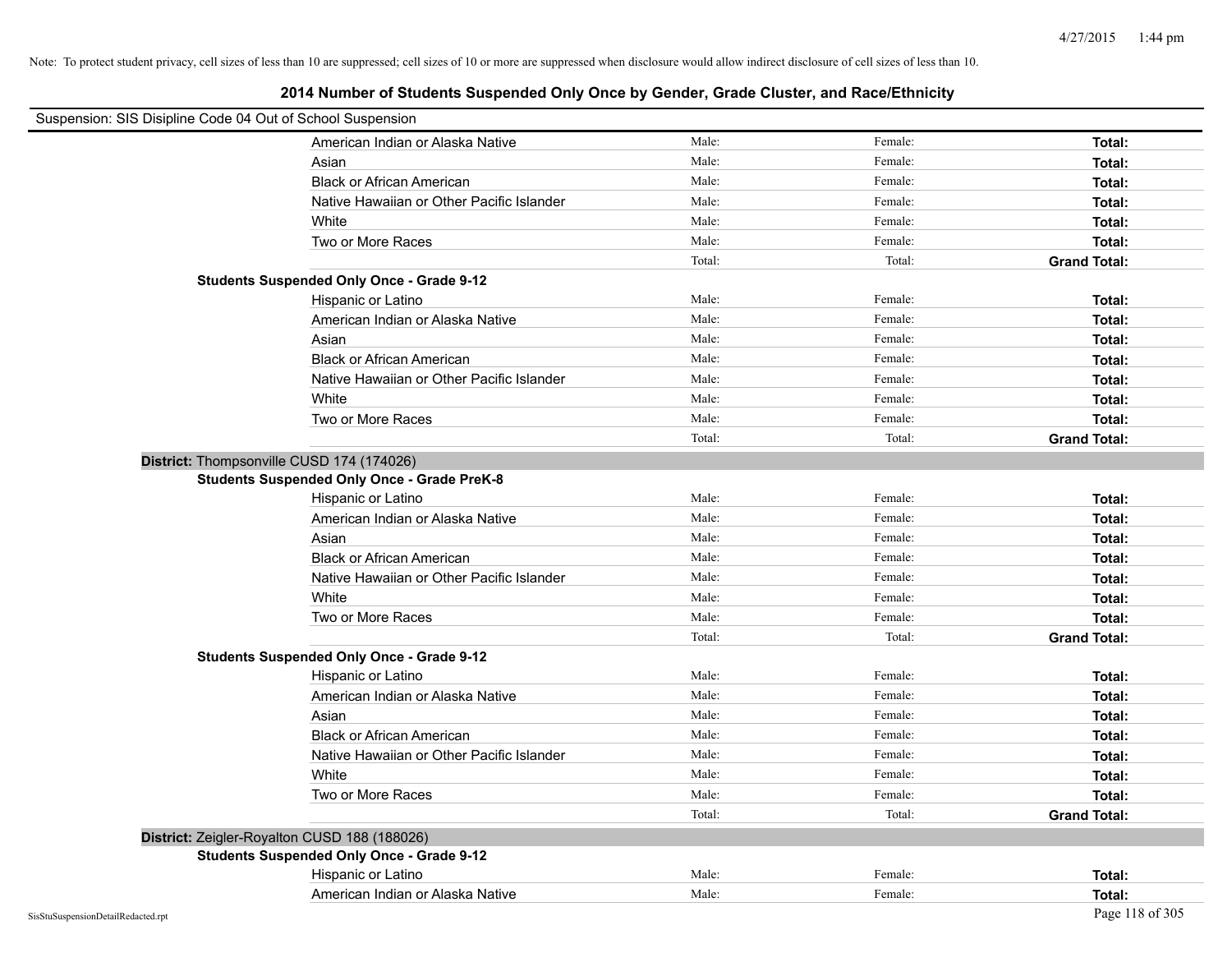|                          | Suspension: SIS Disipline Code 04 Out of School Suspension |        |         |                     |    |
|--------------------------|------------------------------------------------------------|--------|---------|---------------------|----|
|                          | Asian                                                      | Male:  | Female: | Total:              |    |
|                          | <b>Black or African American</b>                           | Male:  | Female: | Total:              |    |
|                          | Native Hawaiian or Other Pacific Islander                  | Male:  | Female: | Total:              |    |
|                          | White                                                      | Male:  | Female: | Total:              |    |
|                          | Two or More Races                                          | Male:  | Female: | Total:              |    |
|                          |                                                            | Total: | Total:  | <b>Grand Total:</b> |    |
| County: Williamson (100) |                                                            |        |         |                     |    |
|                          | District: Carterville CUSD 5 (005026)                      |        |         |                     |    |
|                          | <b>Students Suspended Only Once - Grade PreK-8</b>         |        |         |                     |    |
|                          | Hispanic or Latino                                         | Male:  | Female: | Total:              |    |
|                          | American Indian or Alaska Native                           | Male:  | Female: | Total:              |    |
|                          | Asian                                                      | Male:  | Female: | Total:              |    |
|                          | <b>Black or African American</b>                           | Male:  | Female: | Total:              |    |
|                          | Native Hawaiian or Other Pacific Islander                  | Male:  | Female: | Total:              |    |
|                          | White                                                      | Male:  | Female: | Total:              | 25 |
|                          | Two or More Races                                          | Male:  | Female: | Total:              |    |
|                          |                                                            | Total: | Total:  | <b>Grand Total:</b> |    |
|                          | <b>Students Suspended Only Once - Grade 9-12</b>           |        |         |                     |    |
|                          | Hispanic or Latino                                         | Male:  | Female: | Total:              |    |
|                          | American Indian or Alaska Native                           | Male:  | Female: | Total:              |    |
|                          | Asian                                                      | Male:  | Female: | Total:              |    |
|                          | <b>Black or African American</b>                           | Male:  | Female: | Total:              |    |
|                          | Native Hawaiian or Other Pacific Islander                  | Male:  | Female: | Total:              |    |
|                          | White                                                      | Male:  | Female: | Total:              |    |
|                          | Two or More Races                                          | Male:  | Female: | Total:              |    |
|                          |                                                            | Total: | Total:  | <b>Grand Total:</b> |    |
|                          | District: Crab Orchard CUSD 3 (003026)                     |        |         |                     |    |
|                          | <b>Students Suspended Only Once - Grade PreK-8</b>         |        |         |                     |    |
|                          | Hispanic or Latino                                         | Male:  | Female: | Total:              |    |
|                          | American Indian or Alaska Native                           | Male:  | Female: | Total:              |    |
|                          | Asian                                                      | Male:  | Female: | Total:              |    |
|                          | <b>Black or African American</b>                           | Male:  | Female: | Total:              |    |
|                          | Native Hawaiian or Other Pacific Islander                  | Male:  | Female: | Total:              |    |
|                          | White                                                      | Male:  | Female: | Total:              |    |
|                          | Two or More Races                                          | Male:  | Female: | Total:              |    |
|                          |                                                            | Total: | Total:  | <b>Grand Total:</b> |    |
|                          | <b>Students Suspended Only Once - Grade 9-12</b>           |        |         |                     |    |
|                          | Hispanic or Latino                                         | Male:  | Female: | Total:              |    |
|                          | American Indian or Alaska Native                           | Male:  | Female: | Total:              |    |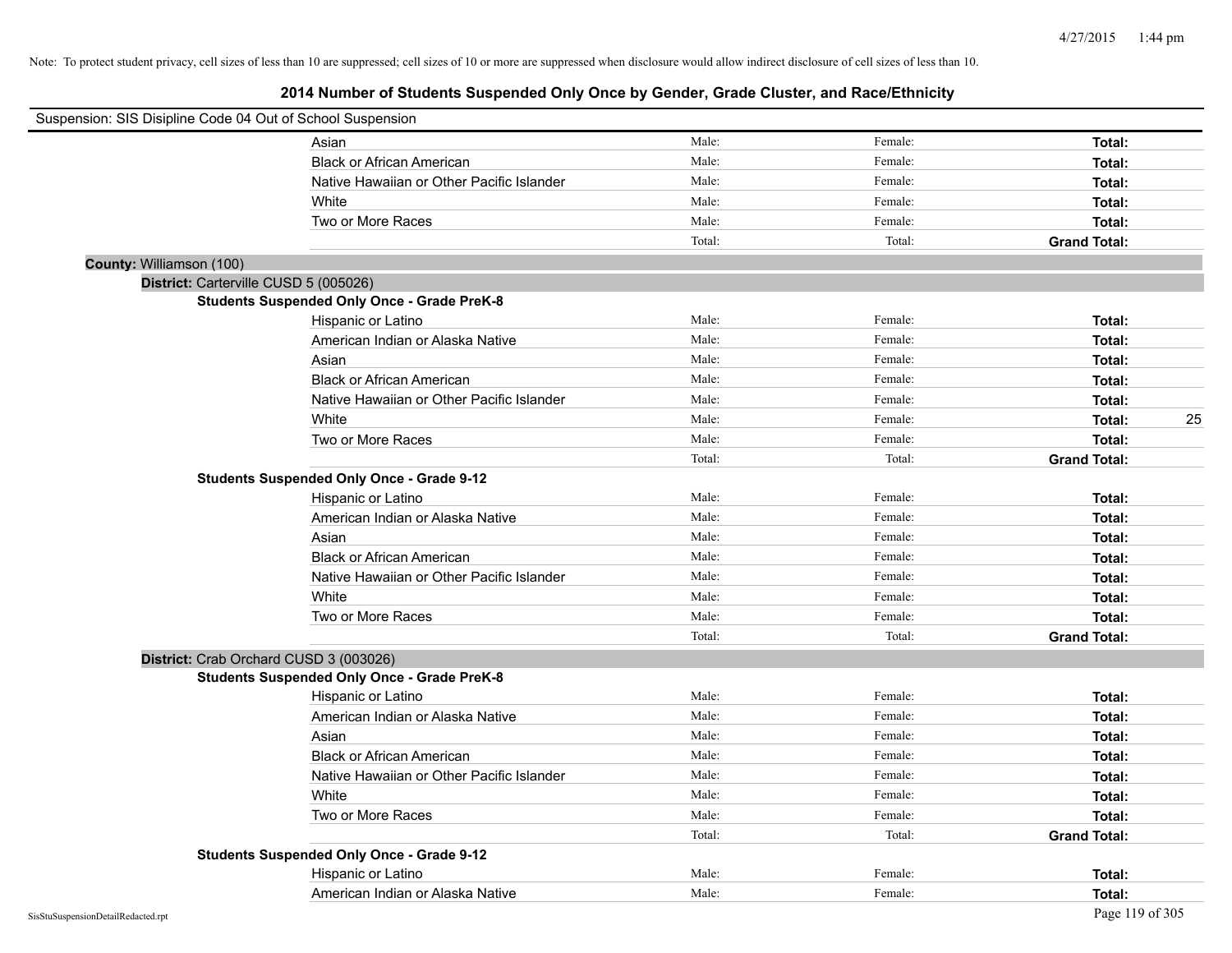| Suspension: SIS Disipline Code 04 Out of School Suspension |        |    |         |    |                     |    |
|------------------------------------------------------------|--------|----|---------|----|---------------------|----|
| Asian                                                      | Male:  |    | Female: |    | Total:              |    |
| <b>Black or African American</b>                           | Male:  |    | Female: |    | Total:              |    |
| Native Hawaiian or Other Pacific Islander                  | Male:  |    | Female: |    | Total:              |    |
| White                                                      | Male:  |    | Female: |    | Total:              |    |
| Two or More Races                                          | Male:  |    | Female: |    | Total:              |    |
|                                                            | Total: |    | Total:  |    | <b>Grand Total:</b> |    |
| District: Herrin CUSD 4 (004026)                           |        |    |         |    |                     |    |
| <b>Students Suspended Only Once - Grade PreK-8</b>         |        |    |         |    |                     |    |
| Hispanic or Latino                                         | Male:  |    | Female: |    | Total:              |    |
| American Indian or Alaska Native                           | Male:  |    | Female: |    | Total:              |    |
| Asian                                                      | Male:  |    | Female: |    | Total:              |    |
| <b>Black or African American</b>                           | Male:  |    | Female: |    | Total:              |    |
| Native Hawaiian or Other Pacific Islander                  | Male:  |    | Female: |    | Total:              |    |
| White                                                      | Male:  | 53 | Female: | 16 | Total:              | 69 |
| Two or More Races                                          | Male:  |    | Female: |    | Total:              |    |
|                                                            | Total: |    | Total:  |    | <b>Grand Total:</b> | 84 |
| <b>Students Suspended Only Once - Grade 9-12</b>           |        |    |         |    |                     |    |
| Hispanic or Latino                                         | Male:  |    | Female: |    | Total:              |    |
| American Indian or Alaska Native                           | Male:  |    | Female: |    | Total:              |    |
| Asian                                                      | Male:  |    | Female: |    | Total:              |    |
| <b>Black or African American</b>                           | Male:  |    | Female: |    | Total:              |    |
| Native Hawaiian or Other Pacific Islander                  | Male:  |    | Female: |    | Total:              |    |
| White                                                      | Male:  | 10 | Female: | 11 | Total:              | 21 |
| Two or More Races                                          | Male:  |    | Female: |    | Total:              |    |
|                                                            | Total: |    | Total:  |    | <b>Grand Total:</b> |    |
| District: Johnston City CUSD 1 (001026)                    |        |    |         |    |                     |    |
| <b>Students Suspended Only Once - Grade PreK-8</b>         |        |    |         |    |                     |    |
| Hispanic or Latino                                         | Male:  |    | Female: |    | Total:              |    |
| American Indian or Alaska Native                           | Male:  |    | Female: |    | Total:              |    |
| Asian                                                      | Male:  |    | Female: |    | Total:              |    |
| <b>Black or African American</b>                           | Male:  |    | Female: |    | Total:              |    |
| Native Hawaiian or Other Pacific Islander                  | Male:  |    | Female: |    | Total:              |    |
| White                                                      | Male:  |    | Female: |    | Total:              | 26 |
| Two or More Races                                          | Male:  |    | Female: |    | Total:              |    |
|                                                            | Total: |    | Total:  |    | <b>Grand Total:</b> |    |
| <b>Students Suspended Only Once - Grade 9-12</b>           |        |    |         |    |                     |    |
| Hispanic or Latino                                         | Male:  |    | Female: |    | Total:              |    |
| American Indian or Alaska Native                           | Male:  |    | Female: |    | Total:              |    |
| Asian                                                      | Male:  |    | Female: |    | Total:              |    |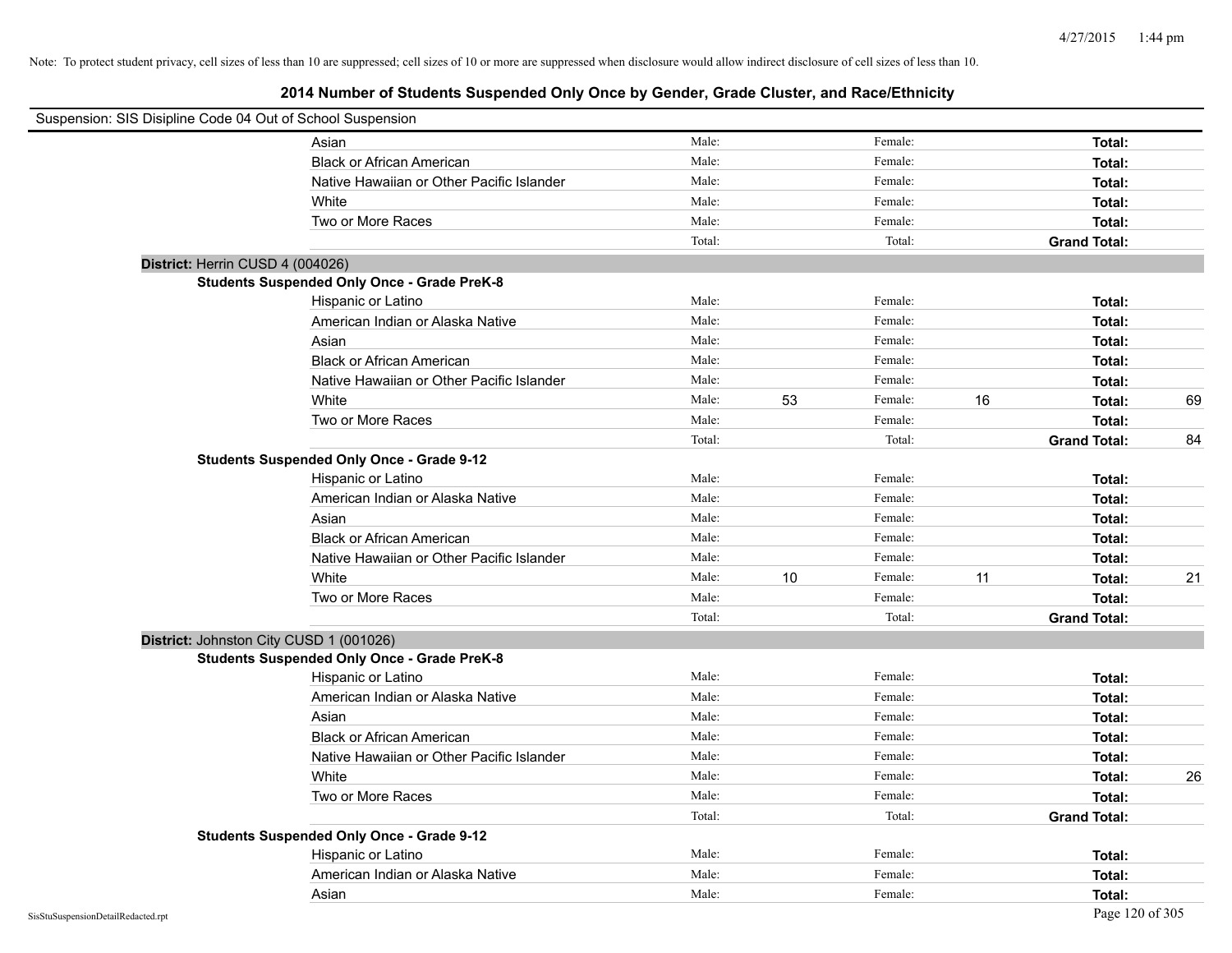**2014 Number of Students Suspended Only Once by Gender, Grade Cluster, and Race/Ethnicity**

| Suspension: SIS Disipline Code 04 Out of School Suspension |                                                    |        |    |         |    |                     |    |
|------------------------------------------------------------|----------------------------------------------------|--------|----|---------|----|---------------------|----|
|                                                            | <b>Black or African American</b>                   | Male:  |    | Female: |    | Total:              |    |
|                                                            | Native Hawaiian or Other Pacific Islander          | Male:  |    | Female: |    | Total:              |    |
|                                                            | White                                              | Male:  |    | Female: |    | Total:              | 14 |
|                                                            | Two or More Races                                  | Male:  |    | Female: |    | Total:              |    |
|                                                            |                                                    | Total: |    | Total:  |    | <b>Grand Total:</b> |    |
| District: Marion CUSD 2 (002026)                           |                                                    |        |    |         |    |                     |    |
|                                                            | <b>Students Suspended Only Once - Grade PreK-8</b> |        |    |         |    |                     |    |
|                                                            | Hispanic or Latino                                 | Male:  |    | Female: |    | Total:              |    |
|                                                            | American Indian or Alaska Native                   | Male:  |    | Female: |    | Total:              |    |
|                                                            | Asian                                              | Male:  |    | Female: |    | Total:              |    |
|                                                            | <b>Black or African American</b>                   | Male:  |    | Female: |    | Total:              | 14 |
|                                                            | Native Hawaiian or Other Pacific Islander          | Male:  |    | Female: |    | Total:              |    |
|                                                            | White                                              | Male:  |    | Female: |    | Total:              | 43 |
|                                                            | Two or More Races                                  | Male:  |    | Female: |    | Total:              |    |
|                                                            |                                                    | Total: |    | Total:  |    | <b>Grand Total:</b> |    |
|                                                            | <b>Students Suspended Only Once - Grade 9-12</b>   |        |    |         |    |                     |    |
|                                                            | Hispanic or Latino                                 | Male:  |    | Female: |    | Total:              |    |
|                                                            | American Indian or Alaska Native                   | Male:  |    | Female: |    | Total:              |    |
|                                                            | Asian                                              | Male:  |    | Female: |    | Total:              |    |
|                                                            | <b>Black or African American</b>                   | Male:  |    | Female: |    | Total:              | 16 |
|                                                            | Native Hawaiian or Other Pacific Islander          | Male:  |    | Female: |    | Total:              |    |
|                                                            | White                                              | Male:  | 24 | Female: | 13 | Total:              | 37 |
|                                                            | Two or More Races                                  | Male:  |    | Female: |    | Total:              |    |
|                                                            |                                                    | Total: |    | Total:  |    | <b>Grand Total:</b> |    |
|                                                            |                                                    |        |    |         |    |                     |    |
| Region: Fulton/Schuyler ROE (22)                           |                                                    |        |    |         |    |                     |    |
| County: Fulton (029)                                       |                                                    |        |    |         |    |                     |    |
| District: Astoria CUSD 1 (001026)                          |                                                    |        |    |         |    |                     |    |
|                                                            | <b>Students Suspended Only Once - Grade 9-12</b>   |        |    |         |    |                     |    |
|                                                            | Hispanic or Latino                                 | Male:  |    | Female: |    | Total:              |    |
|                                                            | American Indian or Alaska Native                   | Male:  |    | Female: |    | Total:              |    |
|                                                            | Asian                                              | Male:  |    | Female: |    | Total:              |    |
|                                                            | <b>Black or African American</b>                   | Male:  |    | Female: |    | Total:              |    |
|                                                            | Native Hawaiian or Other Pacific Islander          | Male:  |    | Female: |    | Total:              |    |
|                                                            | White                                              | Male:  |    | Female: |    | Total:              |    |
|                                                            | Two or More Races                                  | Male:  |    | Female: |    | Total:              |    |
|                                                            |                                                    | Total: |    | Total:  |    | <b>Grand Total:</b> |    |

**District:** Canton Union SD 66 (066025)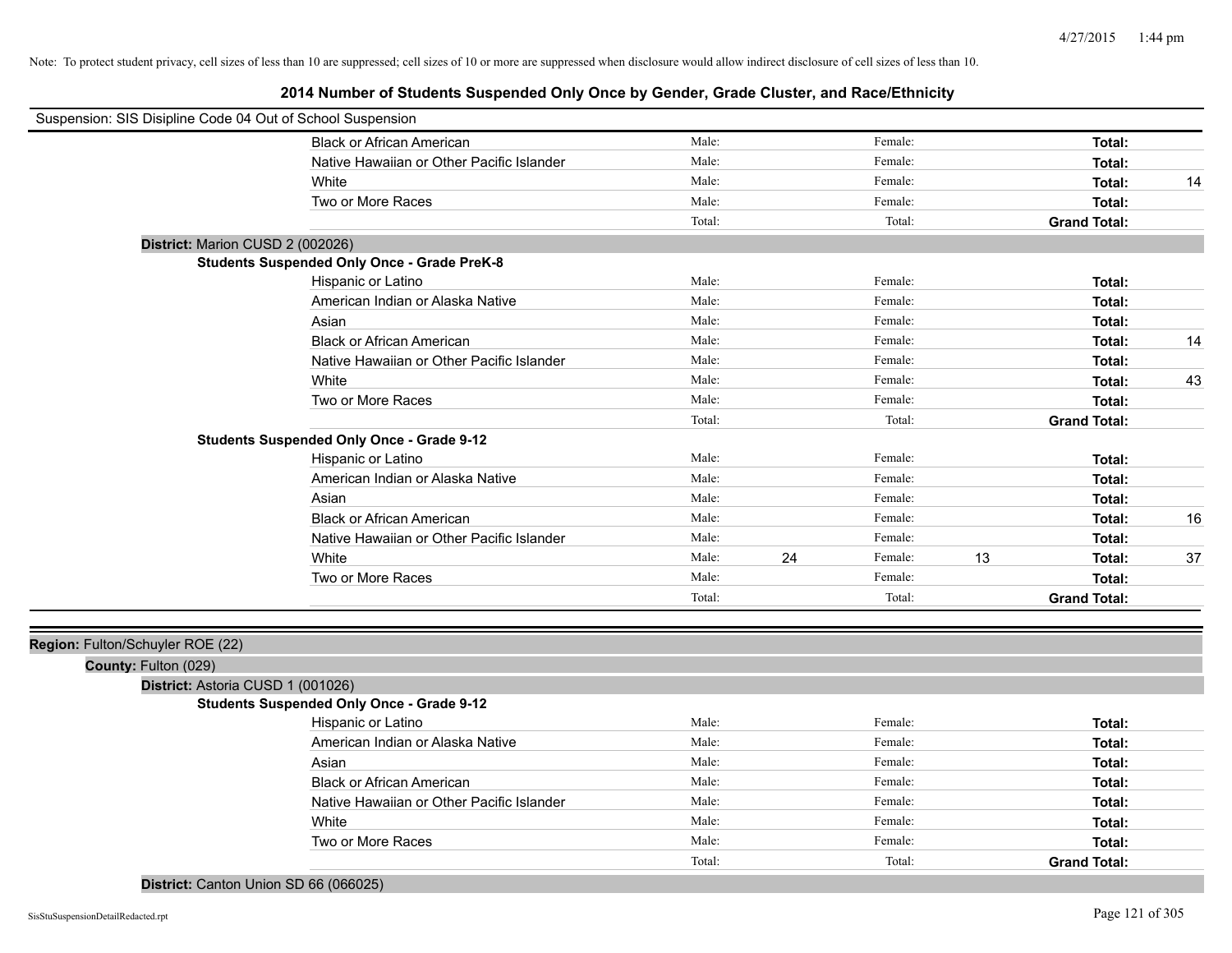| Suspension: SIS Disipline Code 04 Out of School Suspension |        |         |                     |
|------------------------------------------------------------|--------|---------|---------------------|
| <b>Students Suspended Only Once - Grade PreK-8</b>         |        |         |                     |
| Hispanic or Latino                                         | Male:  | Female: | Total:              |
| American Indian or Alaska Native                           | Male:  | Female: | Total:              |
| Asian                                                      | Male:  | Female: | Total:              |
| <b>Black or African American</b>                           | Male:  | Female: | Total:              |
| Native Hawaiian or Other Pacific Islander                  | Male:  | Female: | Total:              |
| White                                                      | Male:  | Female: | 19<br>Total:        |
| Two or More Races                                          | Male:  | Female: | Total:              |
|                                                            | Total: | Total:  | <b>Grand Total:</b> |
| <b>Students Suspended Only Once - Grade 9-12</b>           |        |         |                     |
| Hispanic or Latino                                         | Male:  | Female: | Total:              |
| American Indian or Alaska Native                           | Male:  | Female: | Total:              |
| Asian                                                      | Male:  | Female: | Total:              |
| <b>Black or African American</b>                           | Male:  | Female: | Total:              |
| Native Hawaiian or Other Pacific Islander                  | Male:  | Female: | Total:              |
| White                                                      | Male:  | Female: | Total:              |
| Two or More Races                                          | Male:  | Female: | Total:              |
|                                                            | Total: | Total:  | <b>Grand Total:</b> |
| District: CUSD 3 Fulton County (003026)                    |        |         |                     |
| <b>Students Suspended Only Once - Grade PreK-8</b>         |        |         |                     |
| Hispanic or Latino                                         | Male:  | Female: | Total:              |
| American Indian or Alaska Native                           | Male:  | Female: | Total:              |
| Asian                                                      | Male:  | Female: | Total:              |
| <b>Black or African American</b>                           | Male:  | Female: | Total:              |
| Native Hawaiian or Other Pacific Islander                  | Male:  | Female: | Total:              |
| White                                                      | Male:  | Female: | Total:              |
| Two or More Races                                          | Male:  | Female: | Total:              |
|                                                            | Total: | Total:  | <b>Grand Total:</b> |
| <b>Students Suspended Only Once - Grade 9-12</b>           |        |         |                     |
| Hispanic or Latino                                         | Male:  | Female: | Total:              |
| American Indian or Alaska Native                           | Male:  | Female: | Total:              |
| Asian                                                      | Male:  | Female: | Total:              |
| <b>Black or African American</b>                           | Male:  | Female: | Total:              |
| Native Hawaiian or Other Pacific Islander                  | Male:  | Female: | Total:              |
| White                                                      | Male:  | Female: | Total:              |
| Two or More Races                                          | Male:  | Female: | Total:              |
|                                                            | Total: | Total:  | <b>Grand Total:</b> |

**2014 Number of Students Suspended Only Once by Gender, Grade Cluster, and Race/Ethnicity**

**District:** Lewistown CUSD 97 (097026)

**Students Suspended Only Once - Grade PreK-8**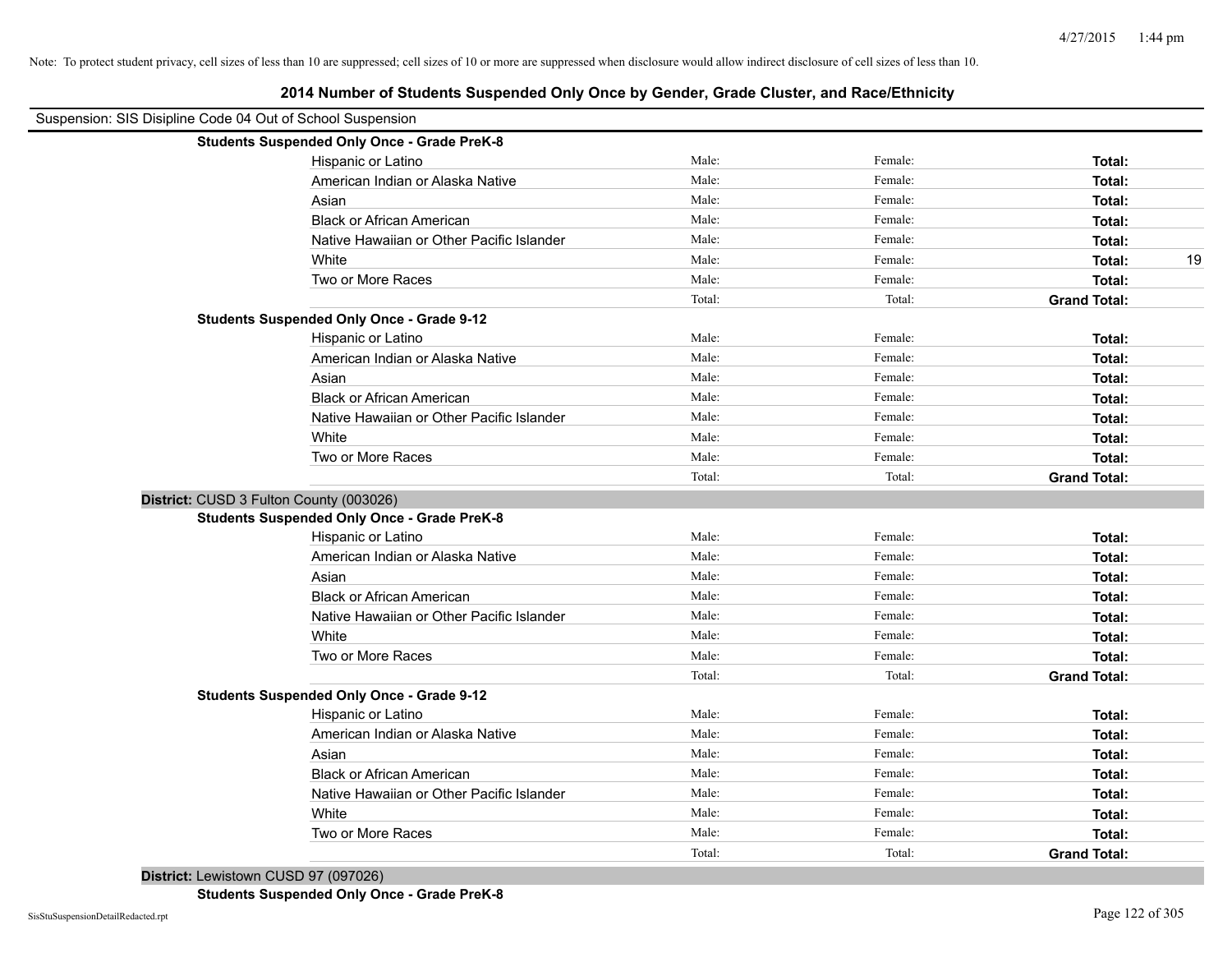| Suspension: SIS Disipline Code 04 Out of School Suspension |                                                    |        |         |                     |
|------------------------------------------------------------|----------------------------------------------------|--------|---------|---------------------|
|                                                            | Hispanic or Latino                                 | Male:  | Female: | Total:              |
|                                                            | American Indian or Alaska Native                   | Male:  | Female: | Total:              |
|                                                            | Asian                                              | Male:  | Female: | Total:              |
|                                                            | <b>Black or African American</b>                   | Male:  | Female: | Total:              |
|                                                            | Native Hawaiian or Other Pacific Islander          | Male:  | Female: | Total:              |
|                                                            | White                                              | Male:  | Female: | 10<br>Total:        |
|                                                            | Two or More Races                                  | Male:  | Female: | Total:              |
|                                                            |                                                    | Total: | Total:  | <b>Grand Total:</b> |
|                                                            | <b>Students Suspended Only Once - Grade 9-12</b>   |        |         |                     |
|                                                            | Hispanic or Latino                                 | Male:  | Female: | Total:              |
|                                                            | American Indian or Alaska Native                   | Male:  | Female: | Total:              |
|                                                            | Asian                                              | Male:  | Female: | Total:              |
|                                                            | <b>Black or African American</b>                   | Male:  | Female: | Total:              |
|                                                            | Native Hawaiian or Other Pacific Islander          | Male:  | Female: | Total:              |
|                                                            | White                                              | Male:  | Female: | Total:              |
|                                                            | Two or More Races                                  | Male:  | Female: | Total:              |
|                                                            |                                                    | Total: | Total:  | <b>Grand Total:</b> |
| District: Spoon River Valley CUSD 4 (004026)               |                                                    |        |         |                     |
|                                                            | <b>Students Suspended Only Once - Grade PreK-8</b> |        |         |                     |
|                                                            | Hispanic or Latino                                 | Male:  | Female: | Total:              |
|                                                            | American Indian or Alaska Native                   | Male:  | Female: | Total:              |
|                                                            | Asian                                              | Male:  | Female: | Total:              |
|                                                            | <b>Black or African American</b>                   | Male:  | Female: | Total:              |
|                                                            | Native Hawaiian or Other Pacific Islander          | Male:  | Female: | Total:              |
|                                                            | White                                              | Male:  | Female: | Total:              |
|                                                            | Two or More Races                                  | Male:  | Female: | Total:              |
|                                                            |                                                    | Total: | Total:  | <b>Grand Total:</b> |
|                                                            | <b>Students Suspended Only Once - Grade 9-12</b>   |        |         |                     |
|                                                            | Hispanic or Latino                                 | Male:  | Female: | Total:              |
|                                                            | American Indian or Alaska Native                   | Male:  | Female: | Total:              |
|                                                            | Asian                                              | Male:  | Female: | Total:              |
|                                                            | <b>Black or African American</b>                   | Male:  | Female: | Total:              |
|                                                            | Native Hawaiian or Other Pacific Islander          | Male:  | Female: | Total:              |
|                                                            | White                                              | Male:  | Female: | Total:              |
|                                                            | Two or More Races                                  | Male:  | Female: | Total:              |
|                                                            |                                                    | Total: | Total:  | <b>Grand Total:</b> |
| District: V I T CUSD 2 (002026)                            |                                                    |        |         |                     |
|                                                            | <b>Students Suspended Only Once - Grade PreK-8</b> |        |         |                     |
|                                                            | Hispanic or Latino                                 | Male:  | Female: | Total:              |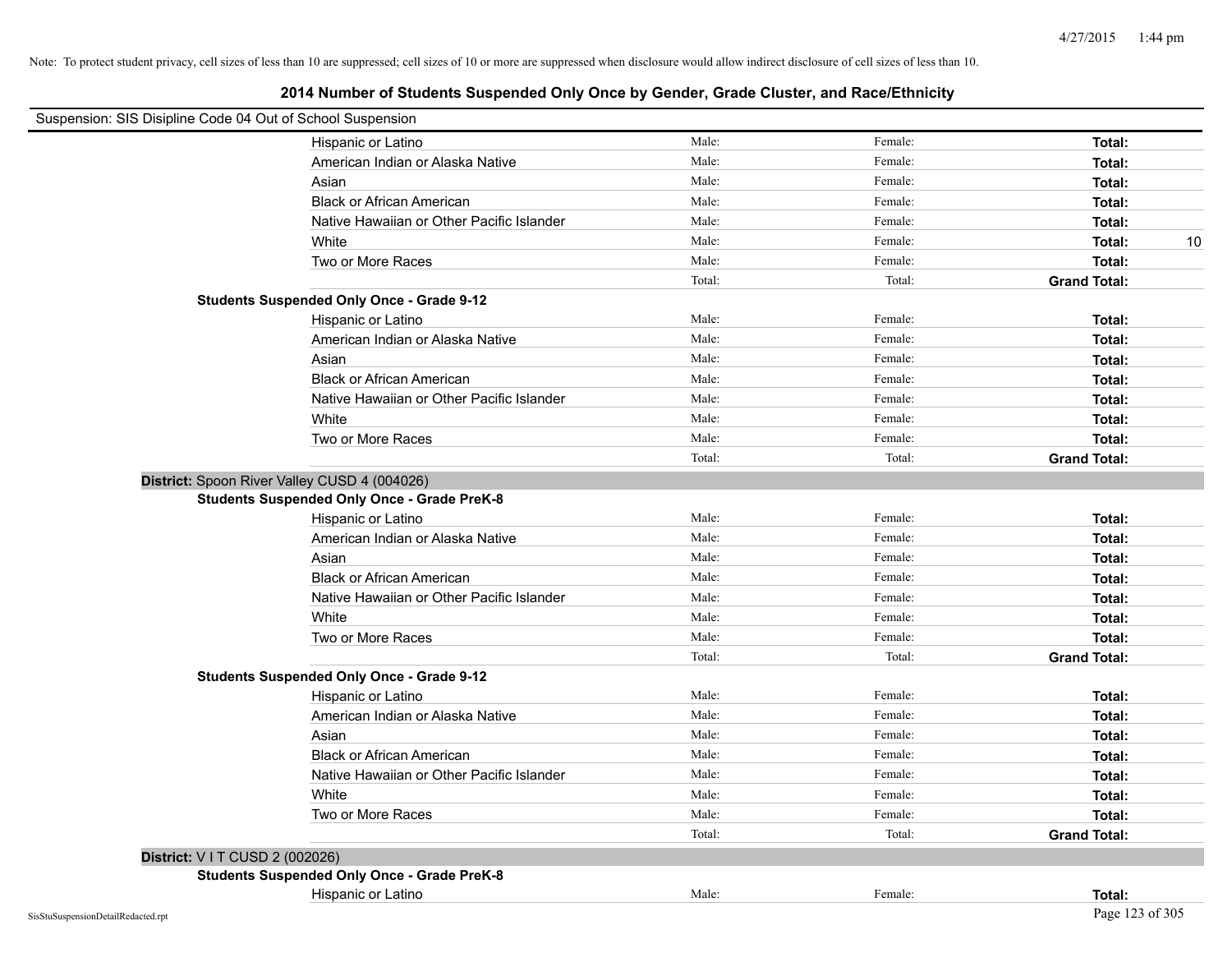| Suspension: SIS Disipline Code 04 Out of School Suspension |                                                    |        |         |                     |
|------------------------------------------------------------|----------------------------------------------------|--------|---------|---------------------|
|                                                            | American Indian or Alaska Native                   | Male:  | Female: | Total:              |
|                                                            | Asian                                              | Male:  | Female: | Total:              |
|                                                            | <b>Black or African American</b>                   | Male:  | Female: | Total:              |
|                                                            | Native Hawaiian or Other Pacific Islander          | Male:  | Female: | Total:              |
|                                                            | White                                              | Male:  | Female: | Total:              |
|                                                            | Two or More Races                                  | Male:  | Female: | Total:              |
|                                                            |                                                    | Total: | Total:  | <b>Grand Total:</b> |
| County: Non-Public School (000)                            |                                                    |        |         |                     |
| District: Fulton/Schuyler ROE (000000)                     |                                                    |        |         |                     |
|                                                            | <b>Students Suspended Only Once - Grade PreK-8</b> |        |         |                     |
|                                                            | Hispanic or Latino                                 | Male:  | Female: | Total:              |
|                                                            | American Indian or Alaska Native                   | Male:  | Female: | Total:              |
|                                                            | Asian                                              | Male:  | Female: | Total:              |
|                                                            | <b>Black or African American</b>                   | Male:  | Female: | Total:              |
|                                                            | Native Hawaiian or Other Pacific Islander          | Male:  | Female: | Total:              |
|                                                            | White                                              | Male:  | Female: | Total:              |
|                                                            | Two or More Races                                  | Male:  | Female: | Total:              |
|                                                            |                                                    | Total: | Total:  | <b>Grand Total:</b> |
|                                                            | <b>Students Suspended Only Once - Grade 9-12</b>   |        |         |                     |
|                                                            | Hispanic or Latino                                 | Male:  | Female: | Total:              |
|                                                            | American Indian or Alaska Native                   | Male:  | Female: | Total:              |
|                                                            | Asian                                              | Male:  | Female: | Total:              |
|                                                            | <b>Black or African American</b>                   | Male:  | Female: | Total:              |
|                                                            | Native Hawaiian or Other Pacific Islander          | Male:  | Female: | Total:              |
|                                                            | White                                              | Male:  | Female: | Total:              |
|                                                            | Two or More Races                                  | Male:  | Female: | Total:              |
|                                                            |                                                    | Total: | Total:  | <b>Grand Total:</b> |
| County: Schuyler (085)                                     |                                                    |        |         |                     |
| District: Schuyler-Industry CUSD 5 (005026)                |                                                    |        |         |                     |
|                                                            | <b>Students Suspended Only Once - Grade PreK-8</b> |        |         |                     |
|                                                            | Hispanic or Latino                                 | Male:  | Female: | Total:              |
|                                                            | American Indian or Alaska Native                   | Male:  | Female: | Total:              |
|                                                            | Asian                                              | Male:  | Female: | Total:              |
|                                                            | <b>Black or African American</b>                   | Male:  | Female: | Total:              |
|                                                            | Native Hawaiian or Other Pacific Islander          | Male:  | Female: | Total:              |
|                                                            | White                                              | Male:  | Female: | Total:              |
|                                                            | Two or More Races                                  | Male:  | Female: | Total:              |
|                                                            |                                                    | Total: | Total:  | <b>Grand Total:</b> |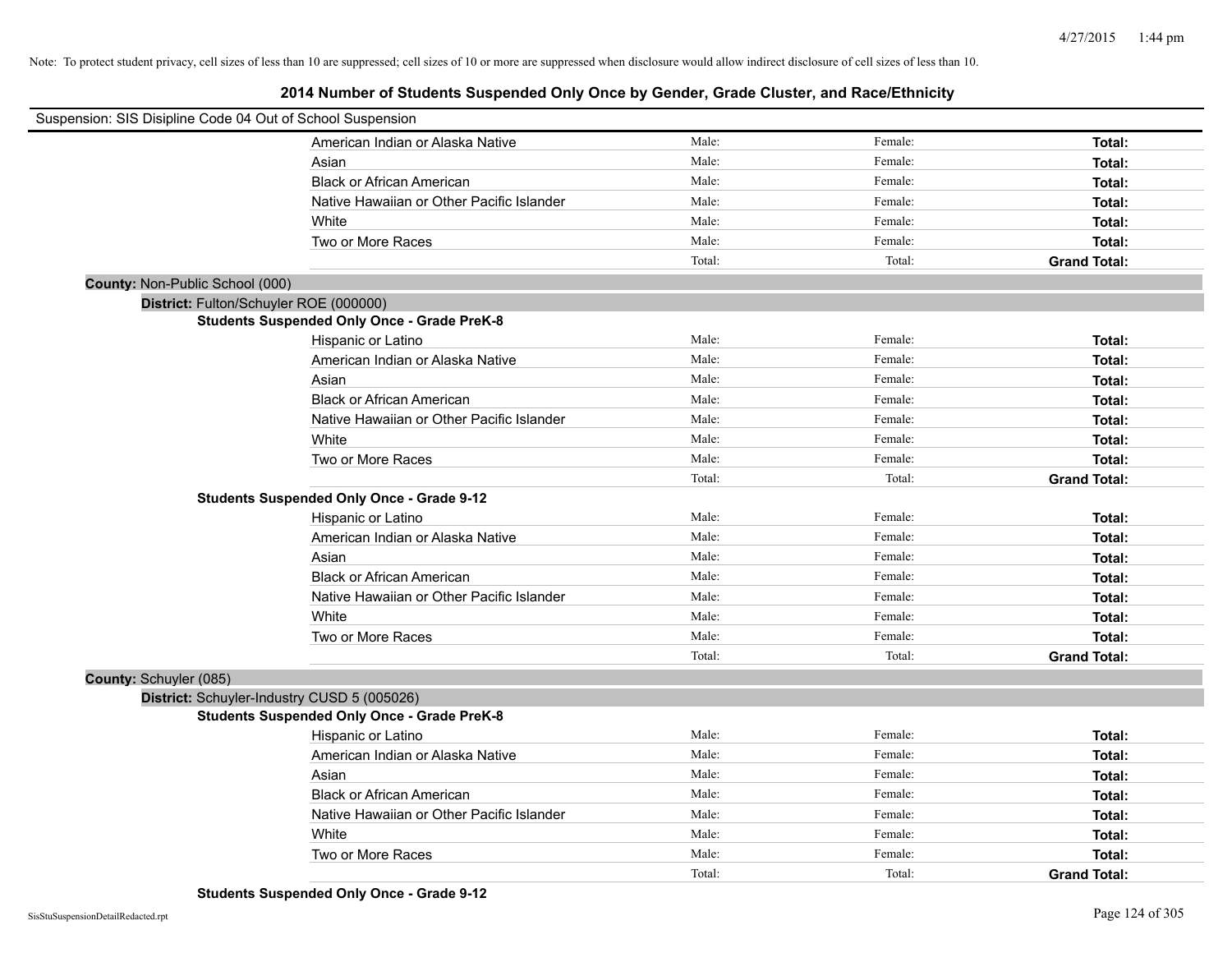| Suspension: SIS Disipline Code 04 Out of School Suspension |                                                    |        |         |                     |    |
|------------------------------------------------------------|----------------------------------------------------|--------|---------|---------------------|----|
|                                                            | Hispanic or Latino                                 | Male:  | Female: | Total:              |    |
|                                                            | American Indian or Alaska Native                   | Male:  | Female: | Total:              |    |
|                                                            | Asian                                              | Male:  | Female: | Total:              |    |
|                                                            | <b>Black or African American</b>                   | Male:  | Female: | Total:              |    |
|                                                            | Native Hawaiian or Other Pacific Islander          | Male:  | Female: | Total:              |    |
|                                                            | White                                              | Male:  | Female: | Total:              |    |
|                                                            | Two or More Races                                  | Male:  | Female: | Total:              |    |
|                                                            |                                                    | Total: | Total:  | <b>Grand Total:</b> |    |
|                                                            |                                                    |        |         |                     |    |
| Region: Grundy/Kendall ROE (24)                            |                                                    |        |         |                     |    |
| County: Grundy (032)                                       |                                                    |        |         |                     |    |
|                                                            | District: Braceville SD 75 (075002)                |        |         |                     |    |
|                                                            | <b>Students Suspended Only Once - Grade PreK-8</b> |        |         |                     |    |
|                                                            | Hispanic or Latino                                 | Male:  | Female: | Total:              |    |
|                                                            | American Indian or Alaska Native                   | Male:  | Female: | Total:              |    |
|                                                            | Asian                                              | Male:  | Female: | Total:              |    |
|                                                            | <b>Black or African American</b>                   | Male:  | Female: | Total:              |    |
|                                                            | Native Hawaiian or Other Pacific Islander          | Male:  | Female: | Total:              |    |
|                                                            | White                                              | Male:  | Female: | Total:              |    |
|                                                            | Two or More Races                                  | Male:  | Female: | Total:              |    |
|                                                            |                                                    | Total: | Total:  | <b>Grand Total:</b> |    |
|                                                            | District: Coal City CUSD 1 (001026)                |        |         |                     |    |
|                                                            | <b>Students Suspended Only Once - Grade PreK-8</b> |        |         |                     |    |
|                                                            | Hispanic or Latino                                 | Male:  | Female: | Total:              |    |
|                                                            | American Indian or Alaska Native                   | Male:  | Female: | Total:              |    |
|                                                            | Asian                                              | Male:  | Female: | Total:              |    |
|                                                            | <b>Black or African American</b>                   | Male:  | Female: | Total:              |    |
|                                                            | Native Hawaiian or Other Pacific Islander          | Male:  | Female: | Total:              |    |
|                                                            | White                                              | Male:  | Female: | Total:              |    |
|                                                            | Two or More Races                                  | Male:  | Female: | Total:              |    |
|                                                            |                                                    | Total: | Total:  | <b>Grand Total:</b> | 10 |
|                                                            | <b>Students Suspended Only Once - Grade 9-12</b>   |        |         |                     |    |
|                                                            | Hispanic or Latino                                 | Male:  | Female: | Total:              |    |
|                                                            | American Indian or Alaska Native                   | Male:  | Female: | Total:              |    |
|                                                            | Asian                                              | Male:  | Female: | Total:              |    |
|                                                            | <b>Black or African American</b>                   | Male:  | Female: | Total:              |    |
|                                                            | Native Hawaiian or Other Pacific Islander          | Male:  | Female: | Total:              |    |
|                                                            | White                                              | Male:  | Female: | Total:              | 25 |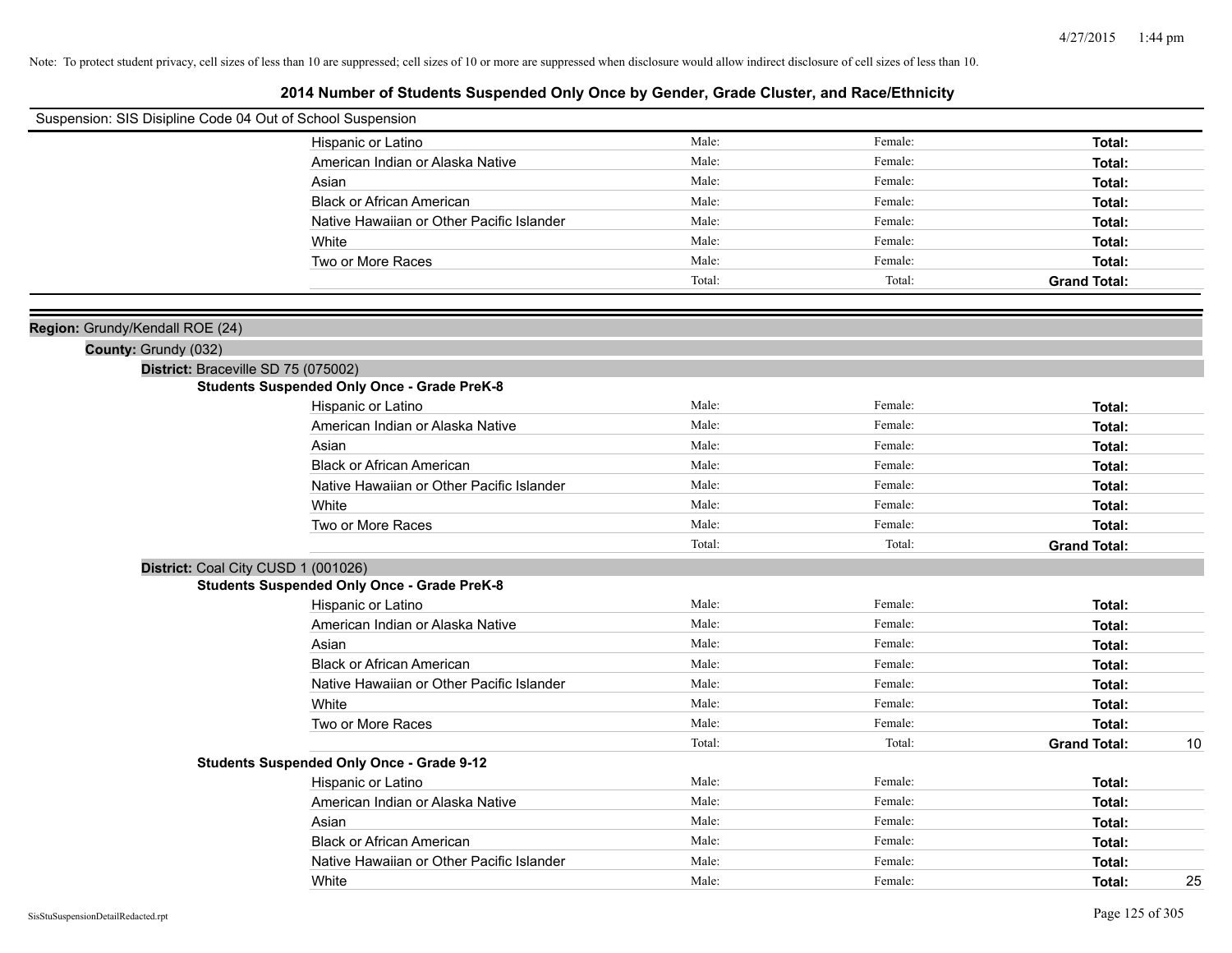| Suspension: SIS Disipline Code 04 Out of School Suspension |                                                    |        |         |                     |
|------------------------------------------------------------|----------------------------------------------------|--------|---------|---------------------|
|                                                            | Two or More Races                                  | Male:  | Female: | Total:              |
|                                                            |                                                    | Total: | Total:  | <b>Grand Total:</b> |
|                                                            | District: Gardner S Wilmington Twp HSD 73 (073017) |        |         |                     |
|                                                            | <b>Students Suspended Only Once - Grade 9-12</b>   |        |         |                     |
|                                                            | Hispanic or Latino                                 | Male:  | Female: | Total:              |
|                                                            | American Indian or Alaska Native                   | Male:  | Female: | Total:              |
|                                                            | Asian                                              | Male:  | Female: | Total:              |
|                                                            | <b>Black or African American</b>                   | Male:  | Female: | Total:              |
|                                                            | Native Hawaiian or Other Pacific Islander          | Male:  | Female: | Total:              |
|                                                            | White                                              | Male:  | Female: | Total:              |
|                                                            | Two or More Races                                  | Male:  | Female: | Total:              |
|                                                            |                                                    | Total: | Total:  | <b>Grand Total:</b> |
|                                                            | District: Grundy County Spec Educ Coop (101061)    |        |         |                     |
|                                                            | <b>Students Suspended Only Once - Grade PreK-8</b> |        |         |                     |
|                                                            | Hispanic or Latino                                 | Male:  | Female: | Total:              |
|                                                            | American Indian or Alaska Native                   | Male:  | Female: | Total:              |
|                                                            | Asian                                              | Male:  | Female: | Total:              |
|                                                            | <b>Black or African American</b>                   | Male:  | Female: | Total:              |
|                                                            | Native Hawaiian or Other Pacific Islander          | Male:  | Female: | Total:              |
|                                                            | White                                              | Male:  | Female: | Total:              |
|                                                            | Two or More Races                                  | Male:  | Female: | Total:              |
|                                                            |                                                    | Total: | Total:  | <b>Grand Total:</b> |
|                                                            | <b>Students Suspended Only Once - Grade 9-12</b>   |        |         |                     |
|                                                            | Hispanic or Latino                                 | Male:  | Female: | Total:              |
|                                                            | American Indian or Alaska Native                   | Male:  | Female: | Total:              |
|                                                            | Asian                                              | Male:  | Female: | Total:              |
|                                                            | <b>Black or African American</b>                   | Male:  | Female: | Total:              |
|                                                            | Native Hawaiian or Other Pacific Islander          | Male:  | Female: | Total:              |
|                                                            | White                                              | Male:  | Female: | Total:              |
|                                                            | Two or More Races                                  | Male:  | Female: | Total:              |
|                                                            |                                                    | Total: | Total:  | <b>Grand Total:</b> |
| District: Minooka CCSD 201 (201004)                        |                                                    |        |         |                     |
|                                                            | <b>Students Suspended Only Once - Grade PreK-8</b> |        |         |                     |
|                                                            | Hispanic or Latino                                 | Male:  | Female: | Total:              |
|                                                            | American Indian or Alaska Native                   | Male:  | Female: | Total:              |
|                                                            | Asian                                              | Male:  | Female: | Total:              |
|                                                            | <b>Black or African American</b>                   | Male:  | Female: | Total:              |
|                                                            | Native Hawaiian or Other Pacific Islander          | Male:  | Female: | Total:              |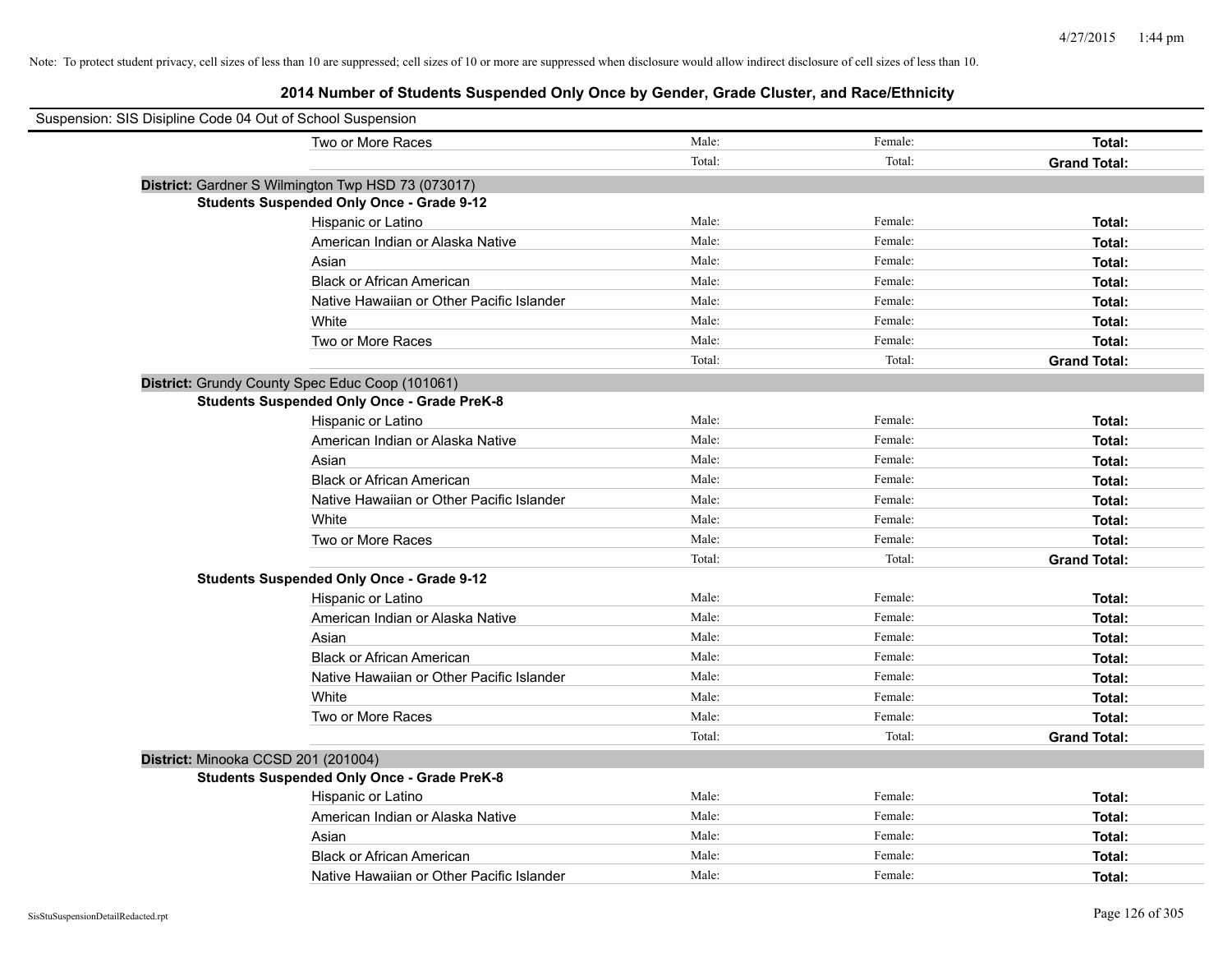| Suspension: SIS Disipline Code 04 Out of School Suspension |                                                    |        |    |         |    |                     |    |
|------------------------------------------------------------|----------------------------------------------------|--------|----|---------|----|---------------------|----|
|                                                            | White                                              | Male:  |    | Female: |    | Total:              | 28 |
|                                                            | Two or More Races                                  | Male:  |    | Female: |    | Total:              |    |
|                                                            |                                                    | Total: | 33 | Total:  | 10 | <b>Grand Total:</b> | 43 |
| District: Minooka CHSD 111 (111016)                        |                                                    |        |    |         |    |                     |    |
|                                                            | <b>Students Suspended Only Once - Grade 9-12</b>   |        |    |         |    |                     |    |
|                                                            | Hispanic or Latino                                 | Male:  |    | Female: |    | Total:              |    |
|                                                            | American Indian or Alaska Native                   | Male:  |    | Female: |    | Total:              |    |
|                                                            | Asian                                              | Male:  |    | Female: |    | Total:              |    |
|                                                            | <b>Black or African American</b>                   | Male:  |    | Female: |    | Total:              |    |
|                                                            | Native Hawaiian or Other Pacific Islander          | Male:  |    | Female: |    | Total:              |    |
|                                                            | White                                              | Male:  | 20 | Female: | 18 | Total:              | 38 |
|                                                            | Two or More Races                                  | Male:  |    | Female: |    | Total:              |    |
|                                                            |                                                    | Total: |    | Total:  |    | <b>Grand Total:</b> | 54 |
| District: Morris CHSD 101 (101016)                         |                                                    |        |    |         |    |                     |    |
|                                                            | <b>Students Suspended Only Once - Grade 9-12</b>   |        |    |         |    |                     |    |
|                                                            | Hispanic or Latino                                 | Male:  |    | Female: |    | Total:              |    |
|                                                            | American Indian or Alaska Native                   | Male:  |    | Female: |    | Total:              |    |
|                                                            | Asian                                              | Male:  |    | Female: |    | Total:              |    |
|                                                            | <b>Black or African American</b>                   | Male:  |    | Female: |    | Total:              |    |
|                                                            | Native Hawaiian or Other Pacific Islander          | Male:  |    | Female: |    | Total:              |    |
|                                                            | White                                              | Male:  |    | Female: |    | Total:              | 18 |
|                                                            | Two or More Races                                  | Male:  |    | Female: |    | Total:              |    |
|                                                            |                                                    | Total: |    | Total:  |    | <b>Grand Total:</b> |    |
| District: Morris SD 54 (054002)                            |                                                    |        |    |         |    |                     |    |
|                                                            | <b>Students Suspended Only Once - Grade PreK-8</b> |        |    |         |    |                     |    |
|                                                            | Hispanic or Latino                                 | Male:  |    | Female: |    | Total:              |    |
|                                                            | American Indian or Alaska Native                   | Male:  |    | Female: |    | Total:              |    |
|                                                            | Asian                                              | Male:  |    | Female: |    | Total:              |    |
|                                                            | <b>Black or African American</b>                   | Male:  |    | Female: |    | Total:              |    |
|                                                            | Native Hawaiian or Other Pacific Islander          | Male:  |    | Female: |    | Total:              |    |
|                                                            | White                                              | Male:  |    | Female: |    | Total:              | 11 |
|                                                            | Two or More Races                                  | Male:  |    | Female: |    | Total:              |    |
|                                                            |                                                    | Total: |    | Total:  |    | <b>Grand Total:</b> |    |
| District: Non-Public School (7900)                         |                                                    |        |    |         |    |                     |    |
|                                                            | <b>Students Suspended Only Once - Grade 9-12</b>   |        |    |         |    |                     |    |
|                                                            | Hispanic or Latino                                 | Male:  |    | Female: |    | Total:              |    |
|                                                            | American Indian or Alaska Native                   | Male:  |    | Female: |    | Total:              |    |
|                                                            | Asian                                              | Male:  |    | Female: |    | Total:              |    |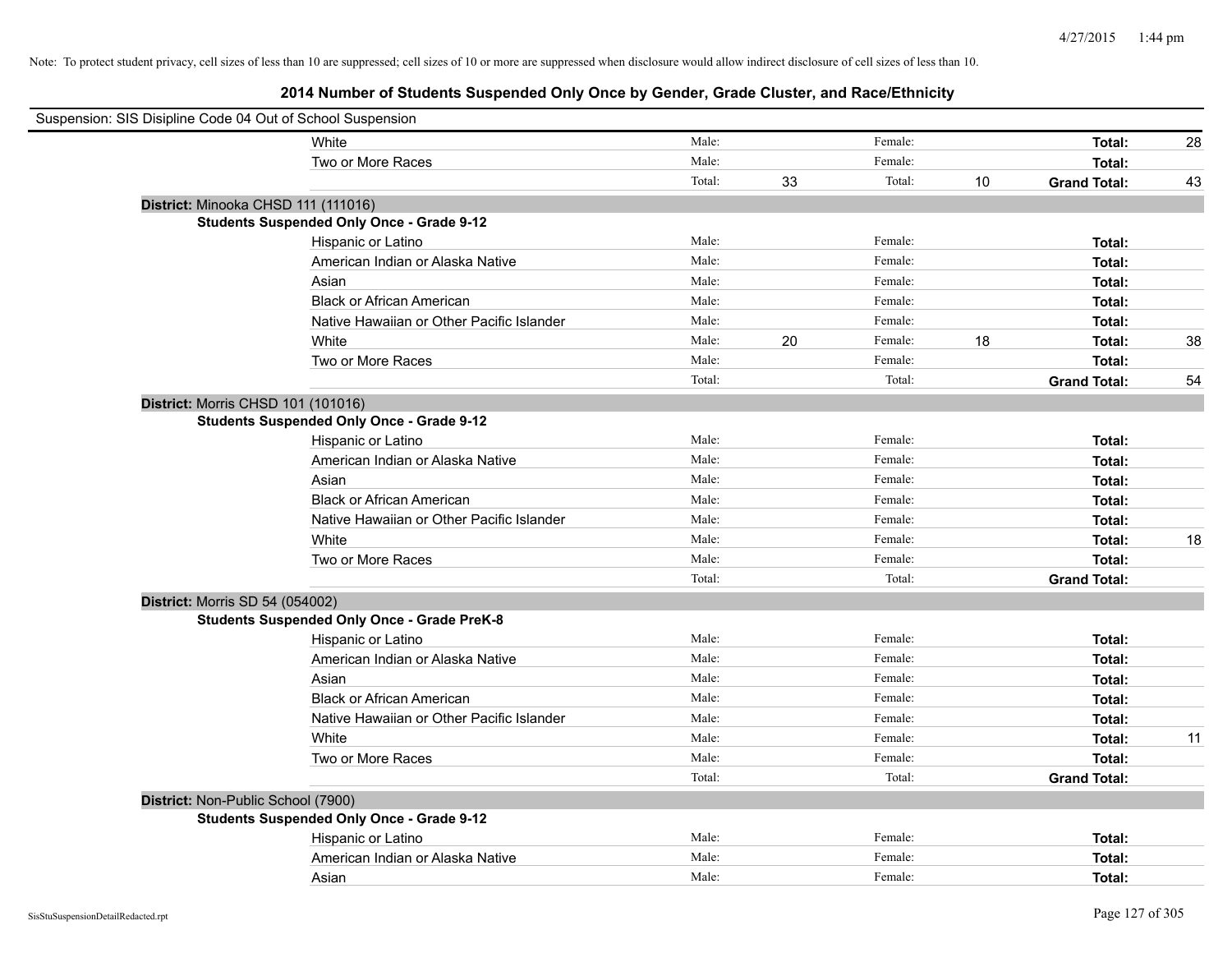# **2014 Number of Students Suspended Only Once by Gender, Grade Cluster, and Race/Ethnicity**

| Suspension: SIS Disipline Code 04 Out of School Suspension |                                                    |        |         |                     |
|------------------------------------------------------------|----------------------------------------------------|--------|---------|---------------------|
|                                                            | <b>Black or African American</b>                   | Male:  | Female: | Total:              |
|                                                            | Native Hawaiian or Other Pacific Islander          | Male:  | Female: | Total:              |
|                                                            | White                                              | Male:  | Female: | Total:              |
|                                                            | Two or More Races                                  | Male:  | Female: | Total:              |
|                                                            |                                                    | Total: | Total:  | <b>Grand Total:</b> |
|                                                            | District: Saratoga CCSD 60C (060C04)               |        |         |                     |
|                                                            | <b>Students Suspended Only Once - Grade PreK-8</b> |        |         |                     |
|                                                            | Hispanic or Latino                                 | Male:  | Female: | Total:              |
|                                                            | American Indian or Alaska Native                   | Male:  | Female: | Total:              |
|                                                            | Asian                                              | Male:  | Female: | Total:              |
|                                                            | <b>Black or African American</b>                   | Male:  | Female: | Total:              |
|                                                            | Native Hawaiian or Other Pacific Islander          | Male:  | Female: | Total:              |
|                                                            | White                                              | Male:  | Female: | Total:              |
|                                                            | Two or More Races                                  | Male:  | Female: | Total:              |
|                                                            |                                                    | Total: | Total:  | <b>Grand Total:</b> |
|                                                            | District: South Wilmington CCSD 74 (074003)        |        |         |                     |
|                                                            | <b>Students Suspended Only Once - Grade PreK-8</b> |        |         |                     |
|                                                            | Hispanic or Latino                                 | Male:  | Female: | Total:              |
|                                                            | American Indian or Alaska Native                   | Male:  | Female: | Total:              |
|                                                            | Asian                                              | Male:  | Female: | Total:              |
|                                                            | <b>Black or African American</b>                   | Male:  | Female: | Total:              |
|                                                            | Native Hawaiian or Other Pacific Islander          | Male:  | Female: | Total:              |
|                                                            | White                                              | Male:  | Female: | Total:              |
|                                                            | Two or More Races                                  | Male:  | Female: | Total:              |
|                                                            |                                                    | Total: | Total:  | <b>Grand Total:</b> |
| County: Kendall (047)                                      |                                                    |        |         |                     |
|                                                            | District: Kendall Co Spec Educ Coop (000061)       |        |         |                     |
|                                                            | <b>Students Suspended Only Once - Grade 9-12</b>   |        |         |                     |
|                                                            | Hispanic or Latino                                 | Male:  | Female: | Total:              |
|                                                            | American Indian or Alaska Native                   | Male:  | Female: | Total:              |
|                                                            | Asian                                              | Male:  | Female: | Total:              |
|                                                            | <b>Black or African American</b>                   | Male:  | Female: | Total:              |
|                                                            | Native Hawaiian or Other Pacific Islander          | Male:  | Female: | Total:              |
|                                                            | White                                              | Male:  | Female: | Total:              |
|                                                            | Two or More Races                                  | Male:  | Female: | Total:              |
|                                                            |                                                    | Total: | Total:  | <b>Grand Total:</b> |
|                                                            |                                                    |        |         |                     |

**District:** Lisbon CCSD 90 (090004) **Students Suspended Only Once - Grade PreK-8**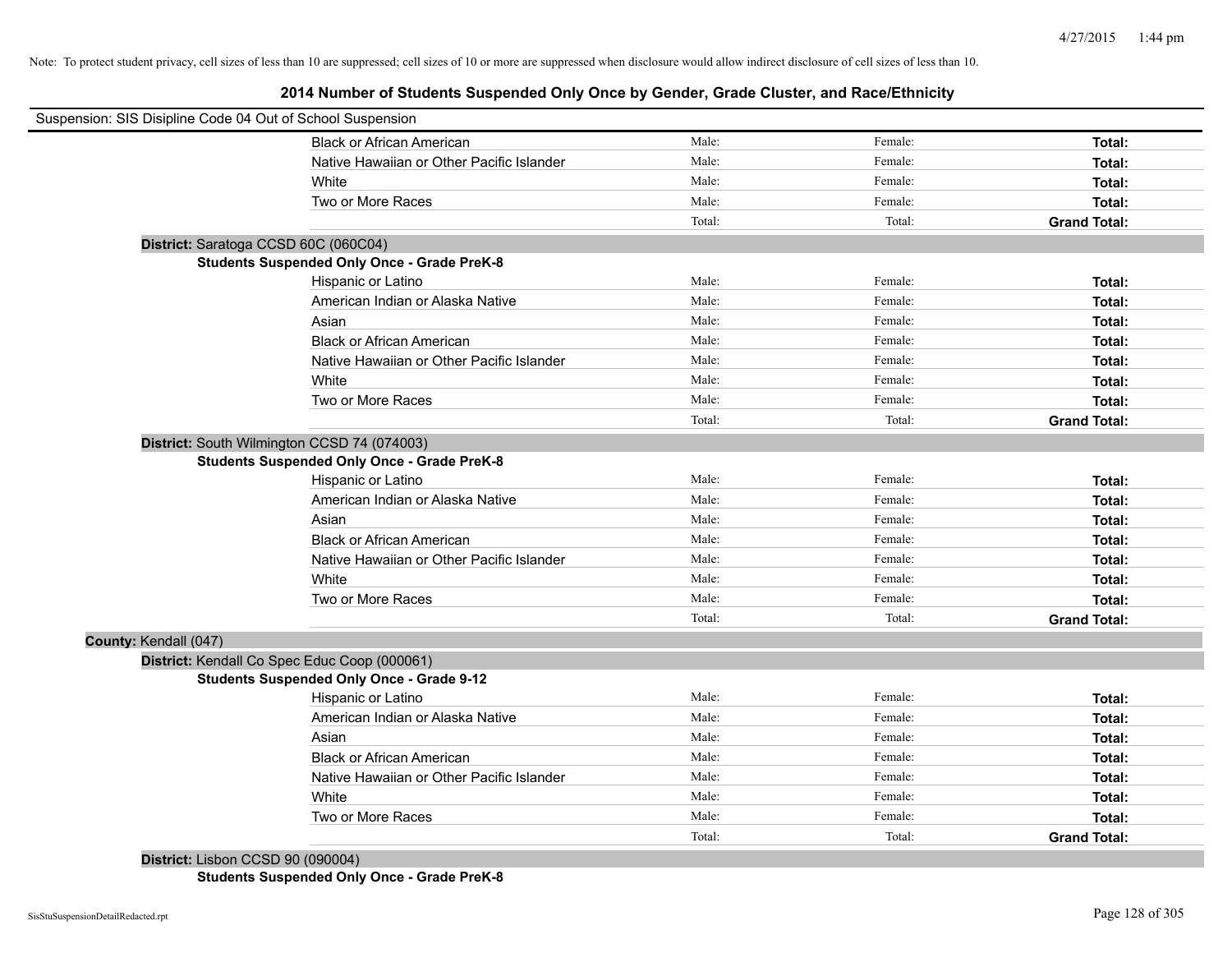| Suspension: SIS Disipline Code 04 Out of School Suspension |                                                    |        |    |         |    |                     |    |
|------------------------------------------------------------|----------------------------------------------------|--------|----|---------|----|---------------------|----|
|                                                            | Hispanic or Latino                                 | Male:  |    | Female: |    | Total:              |    |
|                                                            | American Indian or Alaska Native                   | Male:  |    | Female: |    | Total:              |    |
|                                                            | Asian                                              | Male:  |    | Female: |    | Total:              |    |
|                                                            | <b>Black or African American</b>                   | Male:  |    | Female: |    | Total:              |    |
|                                                            | Native Hawaiian or Other Pacific Islander          | Male:  |    | Female: |    | Total:              |    |
|                                                            | White                                              | Male:  |    | Female: |    | Total:              |    |
|                                                            | Two or More Races                                  | Male:  |    | Female: |    | Total:              |    |
|                                                            |                                                    | Total: |    | Total:  |    | <b>Grand Total:</b> |    |
| District: Newark CHSD 18 (018016)                          |                                                    |        |    |         |    |                     |    |
|                                                            | <b>Students Suspended Only Once - Grade 9-12</b>   |        |    |         |    |                     |    |
|                                                            | Hispanic or Latino                                 | Male:  |    | Female: |    | Total:              |    |
|                                                            | American Indian or Alaska Native                   | Male:  |    | Female: |    | Total:              |    |
|                                                            | Asian                                              | Male:  |    | Female: |    | Total:              |    |
|                                                            | <b>Black or African American</b>                   | Male:  |    | Female: |    | Total:              |    |
|                                                            | Native Hawaiian or Other Pacific Islander          | Male:  |    | Female: |    | Total:              |    |
|                                                            | White                                              | Male:  |    | Female: |    | Total:              |    |
|                                                            | Two or More Races                                  | Male:  |    | Female: |    | Total:              |    |
|                                                            |                                                    | Total: |    | Total:  |    | <b>Grand Total:</b> |    |
| District: Oswego CUSD 308 (308026)                         |                                                    |        |    |         |    |                     |    |
|                                                            | <b>Students Suspended Only Once - Grade PreK-8</b> |        |    |         |    |                     |    |
|                                                            | Hispanic or Latino                                 | Male:  |    | Female: |    | Total:              | 37 |
|                                                            | American Indian or Alaska Native                   | Male:  |    | Female: |    | Total:              |    |
|                                                            | Asian                                              | Male:  |    | Female: |    | Total:              |    |
|                                                            | <b>Black or African American</b>                   | Male:  |    | Female: |    | Total:              | 25 |
|                                                            | Native Hawaiian or Other Pacific Islander          | Male:  |    | Female: |    | Total:              |    |
|                                                            | White                                              | Male:  |    | Female: |    | Total:              | 55 |
|                                                            | Two or More Races                                  | Male:  |    | Female: |    | Total:              | 10 |
|                                                            |                                                    | Total: |    | Total:  |    | <b>Grand Total:</b> |    |
|                                                            | <b>Students Suspended Only Once - Grade 9-12</b>   |        |    |         |    |                     |    |
|                                                            | Hispanic or Latino                                 | Male:  | 25 | Female: | 12 | Total:              | 37 |
|                                                            | American Indian or Alaska Native                   | Male:  |    | Female: |    | Total:              |    |
|                                                            | Asian                                              | Male:  |    | Female: |    | Total:              |    |
|                                                            | <b>Black or African American</b>                   | Male:  | 15 | Female: | 14 | Total:              | 29 |
|                                                            | Native Hawaiian or Other Pacific Islander          | Male:  |    | Female: |    | Total:              |    |
|                                                            | White                                              | Male:  | 45 | Female: | 19 | Total:              | 64 |
|                                                            | Two or More Races                                  | Male:  |    | Female: |    | Total:              | 12 |
|                                                            |                                                    | Total: |    | Total:  |    | <b>Grand Total:</b> |    |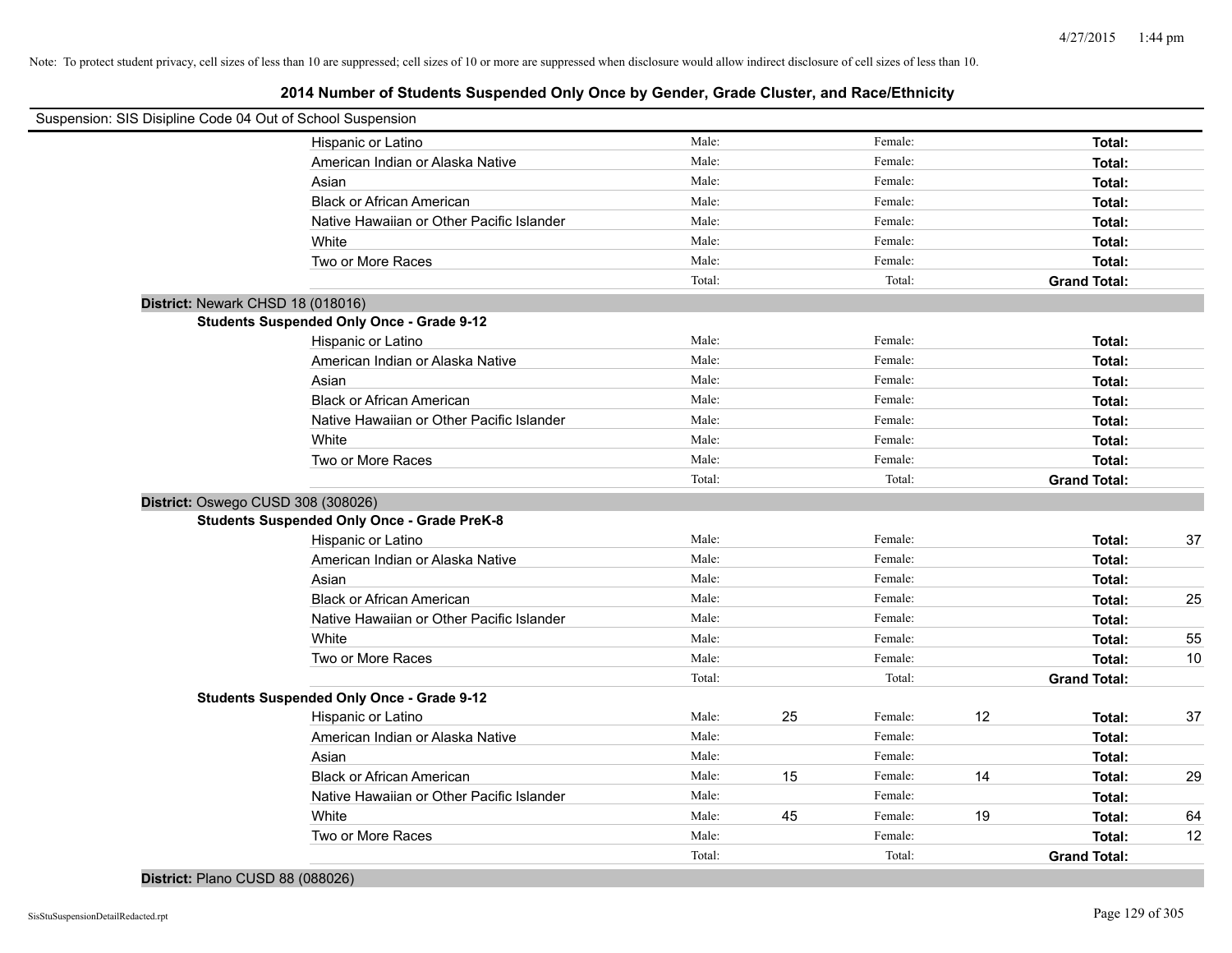| Suspension: SIS Disipline Code 04 Out of School Suspension | Let it number of olducing ougletings only once by ochuer, order onder, and nuclearment |        |         |                     |    |
|------------------------------------------------------------|----------------------------------------------------------------------------------------|--------|---------|---------------------|----|
|                                                            | <b>Students Suspended Only Once - Grade PreK-8</b>                                     |        |         |                     |    |
|                                                            | Hispanic or Latino                                                                     | Male:  | Female: | Total:              |    |
|                                                            | American Indian or Alaska Native                                                       | Male:  | Female: | Total:              |    |
|                                                            | Asian                                                                                  | Male:  | Female: | Total:              |    |
|                                                            | <b>Black or African American</b>                                                       | Male:  | Female: | Total:              |    |
|                                                            | Native Hawaiian or Other Pacific Islander                                              | Male:  | Female: | Total:              |    |
|                                                            | White                                                                                  | Male:  | Female: | Total:              |    |
|                                                            | Two or More Races                                                                      | Male:  | Female: | Total:              |    |
|                                                            |                                                                                        | Total: | Total:  | <b>Grand Total:</b> | 21 |
|                                                            | <b>Students Suspended Only Once - Grade 9-12</b>                                       |        |         |                     |    |
|                                                            | Hispanic or Latino                                                                     | Male:  | Female: | Total:              |    |
|                                                            | American Indian or Alaska Native                                                       | Male:  | Female: | Total:              |    |
|                                                            | Asian                                                                                  | Male:  | Female: | Total:              |    |
|                                                            | <b>Black or African American</b>                                                       | Male:  | Female: | Total:              |    |
|                                                            | Native Hawaiian or Other Pacific Islander                                              | Male:  | Female: | Total:              |    |
|                                                            | White                                                                                  | Male:  | Female: | Total:              |    |
|                                                            | Two or More Races                                                                      | Male:  | Female: | Total:              |    |
|                                                            |                                                                                        | Total: | Total:  | <b>Grand Total:</b> | 21 |
|                                                            | District: Yorkville CUSD 115 (115026)                                                  |        |         |                     |    |
|                                                            | <b>Students Suspended Only Once - Grade PreK-8</b>                                     |        |         |                     |    |
|                                                            | Hispanic or Latino                                                                     | Male:  | Female: | Total:              |    |
|                                                            | American Indian or Alaska Native                                                       | Male:  | Female: | Total:              |    |
|                                                            | Asian                                                                                  | Male:  | Female: | Total:              |    |
|                                                            | <b>Black or African American</b>                                                       | Male:  | Female: | Total:              |    |
|                                                            | Native Hawaiian or Other Pacific Islander                                              | Male:  | Female: | Total:              |    |
|                                                            | White                                                                                  | Male:  | Female: | Total:              | 15 |
|                                                            | Two or More Races                                                                      | Male:  | Female: | Total:              |    |
|                                                            |                                                                                        | Total: | Total:  | <b>Grand Total:</b> | 31 |
|                                                            | <b>Students Suspended Only Once - Grade 9-12</b>                                       |        |         |                     |    |
|                                                            | Hispanic or Latino                                                                     | Male:  | Female: | Total:              |    |
|                                                            | American Indian or Alaska Native                                                       | Male:  | Female: | Total:              |    |
|                                                            | Asian                                                                                  | Male:  | Female: | Total:              |    |
|                                                            | <b>Black or African American</b>                                                       | Male:  | Female: | Total:              |    |
|                                                            | Native Hawaiian or Other Pacific Islander                                              | Male:  | Female: | Total:              |    |
|                                                            | White                                                                                  | Male:  | Female: | Total:              |    |
|                                                            | Two or More Races                                                                      | Male:  | Female: | Total:              |    |
|                                                            |                                                                                        | Total: | Total:  | <b>Grand Total:</b> | 11 |

**2014 Number of Students Suspended Only Once by Gender, Grade Cluster, and Race/Ethnicity**

**County:** Non-Public School (000)

**District:** Grundy/Kendall ROE (000000)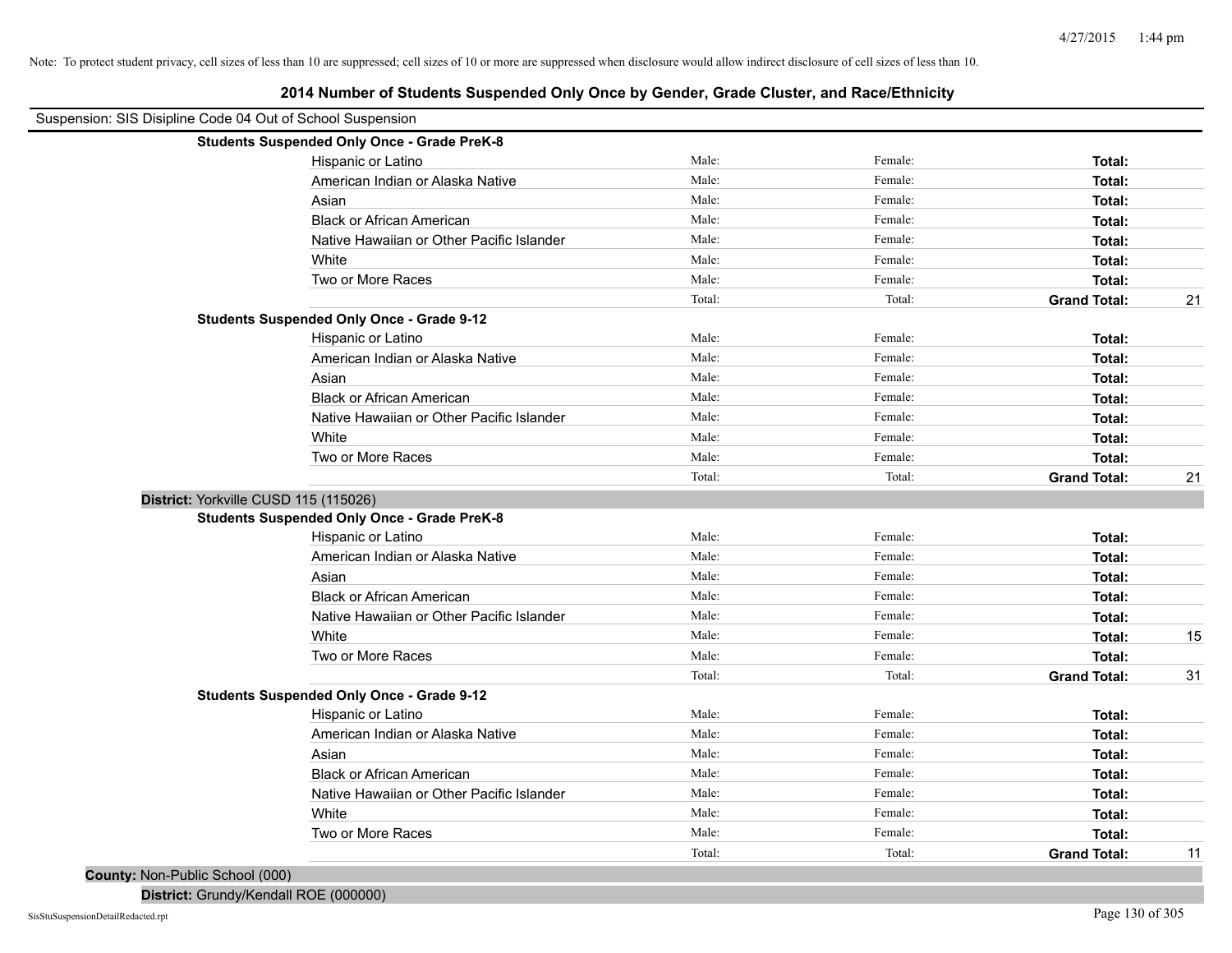| Suspension: SIS Disipline Code 04 Out of School Suspension    |                                                    |        |         |                     |    |
|---------------------------------------------------------------|----------------------------------------------------|--------|---------|---------------------|----|
|                                                               | <b>Students Suspended Only Once - Grade 9-12</b>   |        |         |                     |    |
|                                                               | Hispanic or Latino                                 | Male:  | Female: | Total:              |    |
|                                                               | American Indian or Alaska Native                   | Male:  | Female: | Total:              |    |
|                                                               | Asian                                              | Male:  | Female: | Total:              |    |
|                                                               | <b>Black or African American</b>                   | Male:  | Female: | Total:              |    |
|                                                               | Native Hawaiian or Other Pacific Islander          | Male:  | Female: | Total:              |    |
|                                                               | White                                              | Male:  | Female: | Total:              |    |
|                                                               | Two or More Races                                  | Male:  | Female: | Total:              |    |
|                                                               |                                                    | Total: | Total:  | <b>Grand Total:</b> | 14 |
|                                                               |                                                    |        |         |                     |    |
| Region: Hamilton/Jefferson ROE (25)<br>County: Hamilton (033) |                                                    |        |         |                     |    |
|                                                               | District: Hamilton Co CUSD 10 (010026)             |        |         |                     |    |
|                                                               | <b>Students Suspended Only Once - Grade PreK-8</b> |        |         |                     |    |
|                                                               | Hispanic or Latino                                 | Male:  | Female: | Total:              |    |
|                                                               | American Indian or Alaska Native                   | Male:  | Female: | Total:              |    |
|                                                               | Asian                                              | Male:  | Female: | Total:              |    |
|                                                               | <b>Black or African American</b>                   | Male:  | Female: | Total:              |    |
|                                                               | Native Hawaiian or Other Pacific Islander          | Male:  | Female: | Total:              |    |
|                                                               | White                                              | Male:  | Female: | Total:              | 22 |
|                                                               | Two or More Races                                  | Male:  | Female: | Total:              |    |
|                                                               |                                                    | Total: | Total:  | <b>Grand Total:</b> |    |
|                                                               | <b>Students Suspended Only Once - Grade 9-12</b>   |        |         |                     |    |
|                                                               | Hispanic or Latino                                 | Male:  | Female: | Total:              |    |
|                                                               | American Indian or Alaska Native                   | Male:  | Female: | Total:              |    |
|                                                               | Asian                                              | Male:  | Female: | Total:              |    |
|                                                               | <b>Black or African American</b>                   | Male:  | Female: | Total:              |    |
|                                                               | Native Hawaiian or Other Pacific Islander          | Male:  | Female: | Total:              |    |
|                                                               | White                                              | Male:  | Female: | Total:              | 15 |
|                                                               | Two or More Races                                  | Male:  | Female: | Total:              |    |
|                                                               |                                                    | Total: | Total:  | <b>Grand Total:</b> |    |
| County: Jefferson (041)                                       |                                                    |        |         |                     |    |
| District: Bethel SD 82 (082002)                               | <b>Students Suspended Only Once - Grade PreK-8</b> |        |         |                     |    |
|                                                               | Hispanic or Latino                                 | Male:  | Female: | Total:              |    |
|                                                               | American Indian or Alaska Native                   | Male:  | Female: | Total:              |    |
|                                                               | Asian                                              | Male:  | Female: | Total:              |    |
|                                                               | <b>Black or African American</b>                   | Male:  | Female: | Total:              |    |
|                                                               |                                                    |        |         |                     |    |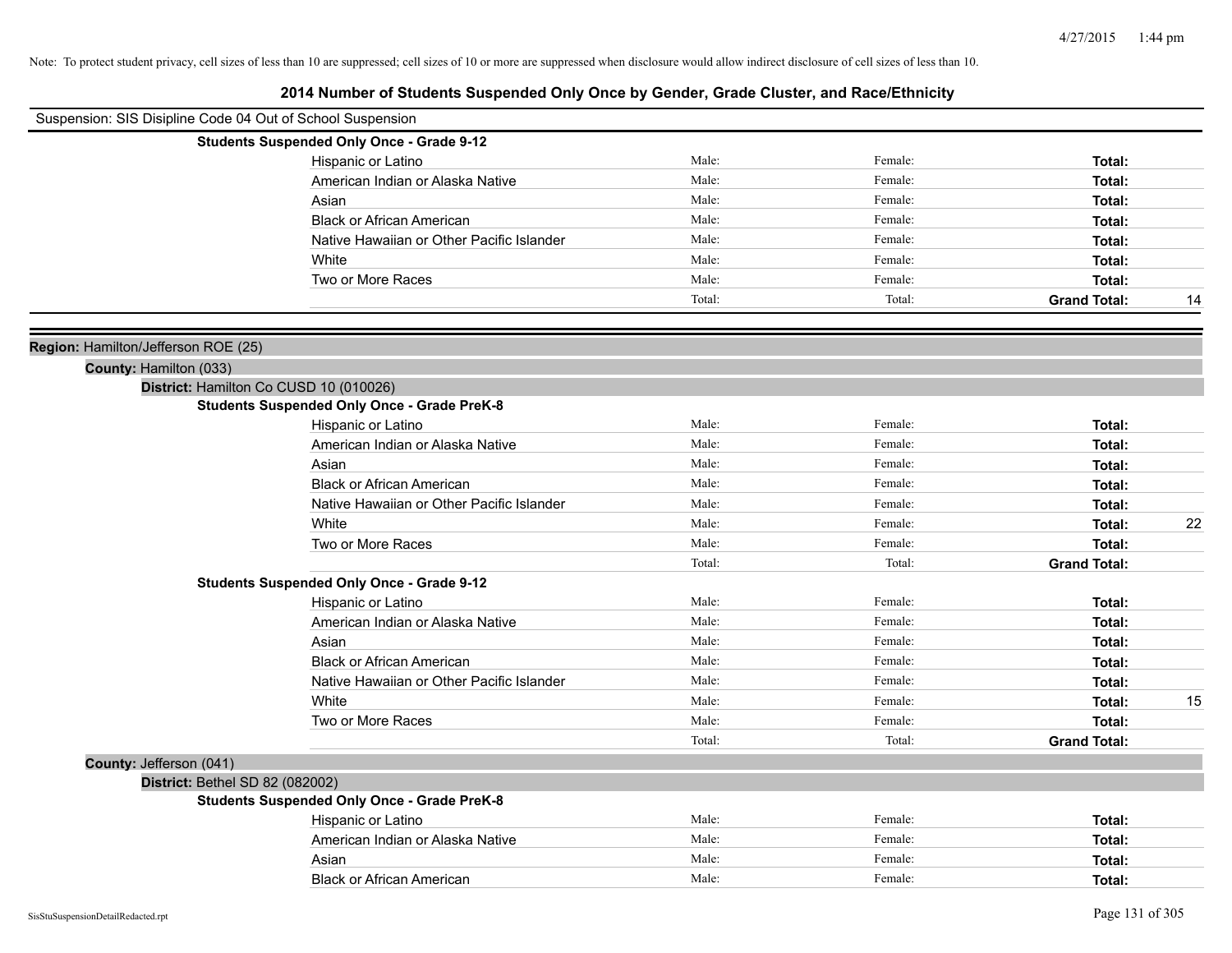|                                | Suspension: SIS Disipline Code 04 Out of School Suspension |        |    |         |    |                     |    |
|--------------------------------|------------------------------------------------------------|--------|----|---------|----|---------------------|----|
|                                | Native Hawaiian or Other Pacific Islander                  | Male:  |    | Female: |    | Total:              |    |
|                                | White                                                      | Male:  |    | Female: |    | Total:              |    |
|                                | Two or More Races                                          | Male:  |    | Female: |    | Total:              |    |
|                                |                                                            | Total: |    | Total:  |    | <b>Grand Total:</b> |    |
|                                | District: Mount Vernon SD 80 (080002)                      |        |    |         |    |                     |    |
|                                | <b>Students Suspended Only Once - Grade PreK-8</b>         |        |    |         |    |                     |    |
|                                | Hispanic or Latino                                         | Male:  |    | Female: |    | Total:              |    |
|                                | American Indian or Alaska Native                           | Male:  |    | Female: |    | Total:              |    |
|                                | Asian                                                      | Male:  |    | Female: |    | Total:              |    |
|                                | <b>Black or African American</b>                           | Male:  | 37 | Female: | 24 | Total:              | 61 |
|                                | Native Hawaiian or Other Pacific Islander                  | Male:  |    | Female: |    | Total:              |    |
|                                | White                                                      | Male:  | 32 | Female: | 14 | Total:              | 46 |
|                                | Two or More Races                                          | Male:  |    | Female: |    | Total:              |    |
|                                |                                                            | Total: |    | Total:  |    | <b>Grand Total:</b> |    |
|                                | District: Mt Vernon Twp HSD 201 (201017)                   |        |    |         |    |                     |    |
|                                | <b>Students Suspended Only Once - Grade 9-12</b>           |        |    |         |    |                     |    |
|                                | Hispanic or Latino                                         | Male:  |    | Female: |    | Total:              |    |
|                                | American Indian or Alaska Native                           | Male:  |    | Female: |    | Total:              |    |
|                                | Asian                                                      | Male:  |    | Female: |    | Total:              |    |
|                                | <b>Black or African American</b>                           | Male:  | 19 | Female: | 15 | Total:              | 34 |
|                                | Native Hawaiian or Other Pacific Islander                  | Male:  |    | Female: |    | Total:              |    |
|                                | White                                                      | Male:  | 36 | Female: | 14 | Total:              | 50 |
|                                | Two or More Races                                          | Male:  |    | Female: |    | Total:              |    |
|                                |                                                            | Total: |    | Total:  |    | <b>Grand Total:</b> | 99 |
|                                | District: Opdyke-Belle-Rive CCSD 5 (005004)                |        |    |         |    |                     |    |
|                                | <b>Students Suspended Only Once - Grade PreK-8</b>         |        |    |         |    |                     |    |
|                                | Hispanic or Latino                                         | Male:  |    | Female: |    | Total:              |    |
|                                | American Indian or Alaska Native                           | Male:  |    | Female: |    | Total:              |    |
|                                | Asian                                                      | Male:  |    | Female: |    | Total:              |    |
|                                | <b>Black or African American</b>                           | Male:  |    | Female: |    | Total:              |    |
|                                | Native Hawaiian or Other Pacific Islander                  | Male:  |    | Female: |    | Total:              |    |
|                                | White                                                      | Male:  |    | Female: |    | Total:              |    |
|                                | Two or More Races                                          | Male:  |    | Female: |    | Total:              |    |
|                                |                                                            | Total: |    | Total:  |    | <b>Grand Total:</b> |    |
| District: Rome CCSD 2 (002004) |                                                            |        |    |         |    |                     |    |
|                                | <b>Students Suspended Only Once - Grade PreK-8</b>         |        |    |         |    |                     |    |
|                                | Hispanic or Latino                                         | Male:  |    | Female: |    | Total:              |    |
|                                | American Indian or Alaska Native                           | Male:  |    | Female: |    | Total:              |    |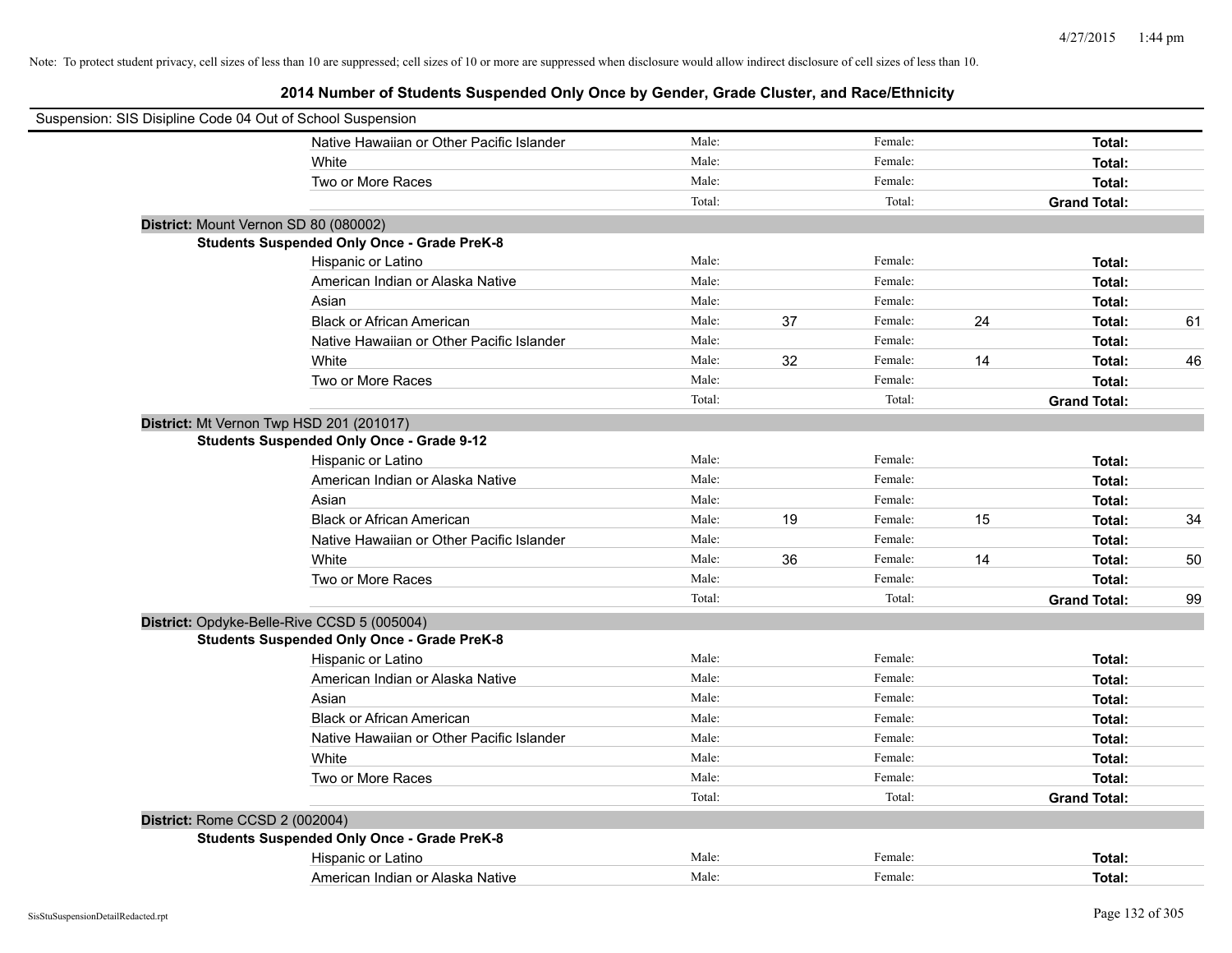# **2014 Number of Students Suspended Only Once by Gender, Grade Cluster, and Race/Ethnicity**

| Suspension: SIS Disipline Code 04 Out of School Suspension |                                                    |        |         |                     |
|------------------------------------------------------------|----------------------------------------------------|--------|---------|---------------------|
|                                                            | Asian                                              | Male:  | Female: | Total:              |
|                                                            | <b>Black or African American</b>                   | Male:  | Female: | Total:              |
|                                                            | Native Hawaiian or Other Pacific Islander          | Male:  | Female: | Total:              |
|                                                            | White                                              | Male:  | Female: | Total:              |
|                                                            | Two or More Races                                  | Male:  | Female: | Total:              |
|                                                            |                                                    | Total: | Total:  | <b>Grand Total:</b> |
| District: Summersville SD 79 (079002)                      |                                                    |        |         |                     |
|                                                            | <b>Students Suspended Only Once - Grade PreK-8</b> |        |         |                     |
|                                                            | Hispanic or Latino                                 | Male:  | Female: | Total:              |
|                                                            | American Indian or Alaska Native                   | Male:  | Female: | Total:              |
|                                                            | Asian                                              | Male:  | Female: | Total:              |
|                                                            | <b>Black or African American</b>                   | Male:  | Female: | Total:              |
|                                                            | Native Hawaiian or Other Pacific Islander          | Male:  | Female: | Total:              |
|                                                            | White                                              | Male:  | Female: | Total:              |
|                                                            | Two or More Races                                  | Male:  | Female: | Total:              |
|                                                            |                                                    | Total: | Total:  | <b>Grand Total:</b> |
| District: Waltonville CUSD 1 (001026)                      |                                                    |        |         |                     |
|                                                            | <b>Students Suspended Only Once - Grade 9-12</b>   |        |         |                     |
|                                                            | Hispanic or Latino                                 | Male:  | Female: | Total:              |
|                                                            | American Indian or Alaska Native                   | Male:  | Female: | Total:              |
|                                                            | Asian                                              | Male:  | Female: | Total:              |
|                                                            | <b>Black or African American</b>                   | Male:  | Female: | Total:              |
|                                                            | Native Hawaiian or Other Pacific Islander          | Male:  | Female: | Total:              |
|                                                            | White                                              | Male:  | Female: | Total:              |
|                                                            | Two or More Races                                  | Male:  | Female: | Total:              |
|                                                            |                                                    | Total: | Total:  | <b>Grand Total:</b> |
| District: Webber Twp HSD 204 (204017)                      |                                                    |        |         |                     |
|                                                            | <b>Students Suspended Only Once - Grade 9-12</b>   |        |         |                     |
|                                                            | Hispanic or Latino                                 | Male:  | Female: | Total:              |
|                                                            | American Indian or Alaska Native                   | Male:  | Female: | Total:              |
|                                                            | Asian                                              | Male:  | Female: | Total:              |
|                                                            | <b>Black or African American</b>                   | Male:  | Female: | Total:              |
|                                                            | Native Hawaiian or Other Pacific Islander          | Male:  | Female: | Total:              |
|                                                            | White                                              | Male:  | Female: | Total:              |
|                                                            | Two or More Races                                  | Male:  | Female: | Total:              |
|                                                            |                                                    | Total: | Total:  | <b>Grand Total:</b> |
|                                                            |                                                    |        |         |                     |

**District:** Woodlawn CCSD 4 (004004)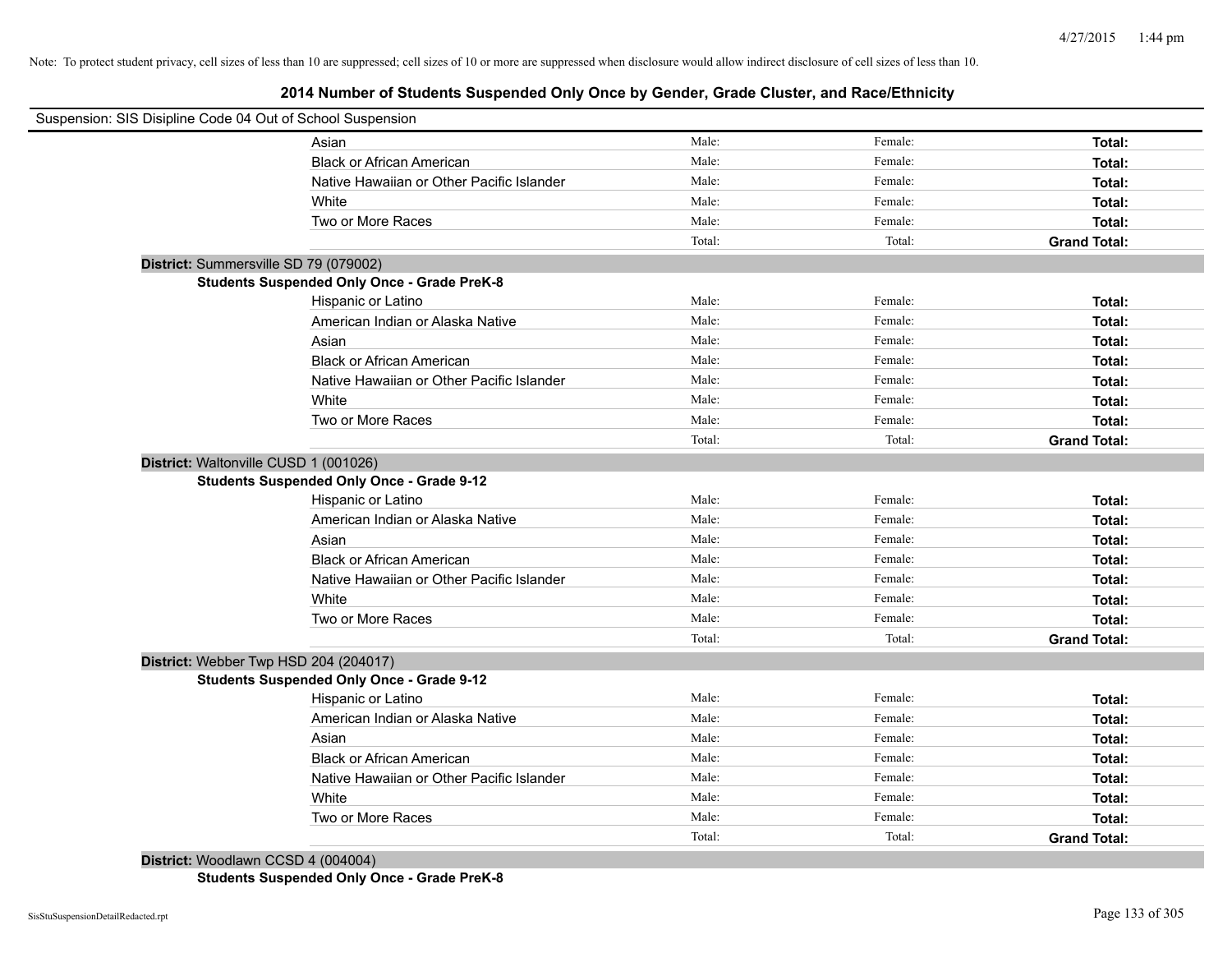| Suspension: SIS Disipline Code 04 Out of School Suspension |                                                                                           |        |         |                     |
|------------------------------------------------------------|-------------------------------------------------------------------------------------------|--------|---------|---------------------|
|                                                            | Hispanic or Latino                                                                        | Male:  | Female: | Total:              |
|                                                            | American Indian or Alaska Native                                                          | Male:  | Female: | Total:              |
|                                                            | Asian                                                                                     | Male:  | Female: | Total:              |
|                                                            | <b>Black or African American</b>                                                          | Male:  | Female: | Total:              |
|                                                            | Native Hawaiian or Other Pacific Islander                                                 | Male:  | Female: | Total:              |
|                                                            | White                                                                                     | Male:  | Female: | Total:              |
|                                                            | Two or More Races                                                                         | Male:  | Female: | Total:              |
|                                                            |                                                                                           | Total: | Total:  | <b>Grand Total:</b> |
|                                                            | District: Woodlawn CHSD 205 (205016)                                                      |        |         |                     |
|                                                            | <b>Students Suspended Only Once - Grade 9-12</b>                                          |        |         |                     |
|                                                            | Hispanic or Latino                                                                        | Male:  | Female: | Total:              |
|                                                            | American Indian or Alaska Native                                                          | Male:  | Female: | Total:              |
|                                                            | Asian                                                                                     | Male:  | Female: | Total:              |
|                                                            | <b>Black or African American</b>                                                          | Male:  | Female: | Total:              |
|                                                            | Native Hawaiian or Other Pacific Islander                                                 | Male:  | Female: | Total:              |
|                                                            | White                                                                                     | Male:  | Female: | 10<br>Total:        |
|                                                            | Two or More Races                                                                         | Male:  | Female: | Total:              |
|                                                            |                                                                                           | Total: | Total:  | <b>Grand Total:</b> |
|                                                            |                                                                                           |        |         |                     |
|                                                            |                                                                                           |        |         |                     |
| Region: Hancock/McDonough ROE (26)                         |                                                                                           |        |         |                     |
| County: Hancock (034)                                      |                                                                                           |        |         |                     |
|                                                            |                                                                                           |        |         |                     |
|                                                            | District: Carthage ESD 317 (317004)<br><b>Students Suspended Only Once - Grade PreK-8</b> |        |         |                     |
|                                                            | Hispanic or Latino                                                                        | Male:  | Female: | Total:              |
|                                                            | American Indian or Alaska Native                                                          | Male:  | Female: | Total:              |
|                                                            | Asian                                                                                     | Male:  | Female: | Total:              |
|                                                            | <b>Black or African American</b>                                                          | Male:  | Female: | Total:              |
|                                                            | Native Hawaiian or Other Pacific Islander                                                 | Male:  | Female: | Total:              |
|                                                            | White                                                                                     | Male:  | Female: | Total:              |
|                                                            | Two or More Races                                                                         | Male:  | Female: | Total:              |
|                                                            |                                                                                           | Total: | Total:  | <b>Grand Total:</b> |
| District: Dallas ESD 327 (327004)                          |                                                                                           |        |         |                     |
|                                                            | <b>Students Suspended Only Once - Grade PreK-8</b>                                        |        |         |                     |
|                                                            | Hispanic or Latino                                                                        | Male:  | Female: | Total:              |
|                                                            | American Indian or Alaska Native                                                          | Male:  | Female: | Total:              |
|                                                            | Asian                                                                                     | Male:  | Female: | Total:              |
|                                                            | <b>Black or African American</b>                                                          | Male:  | Female: | Total:              |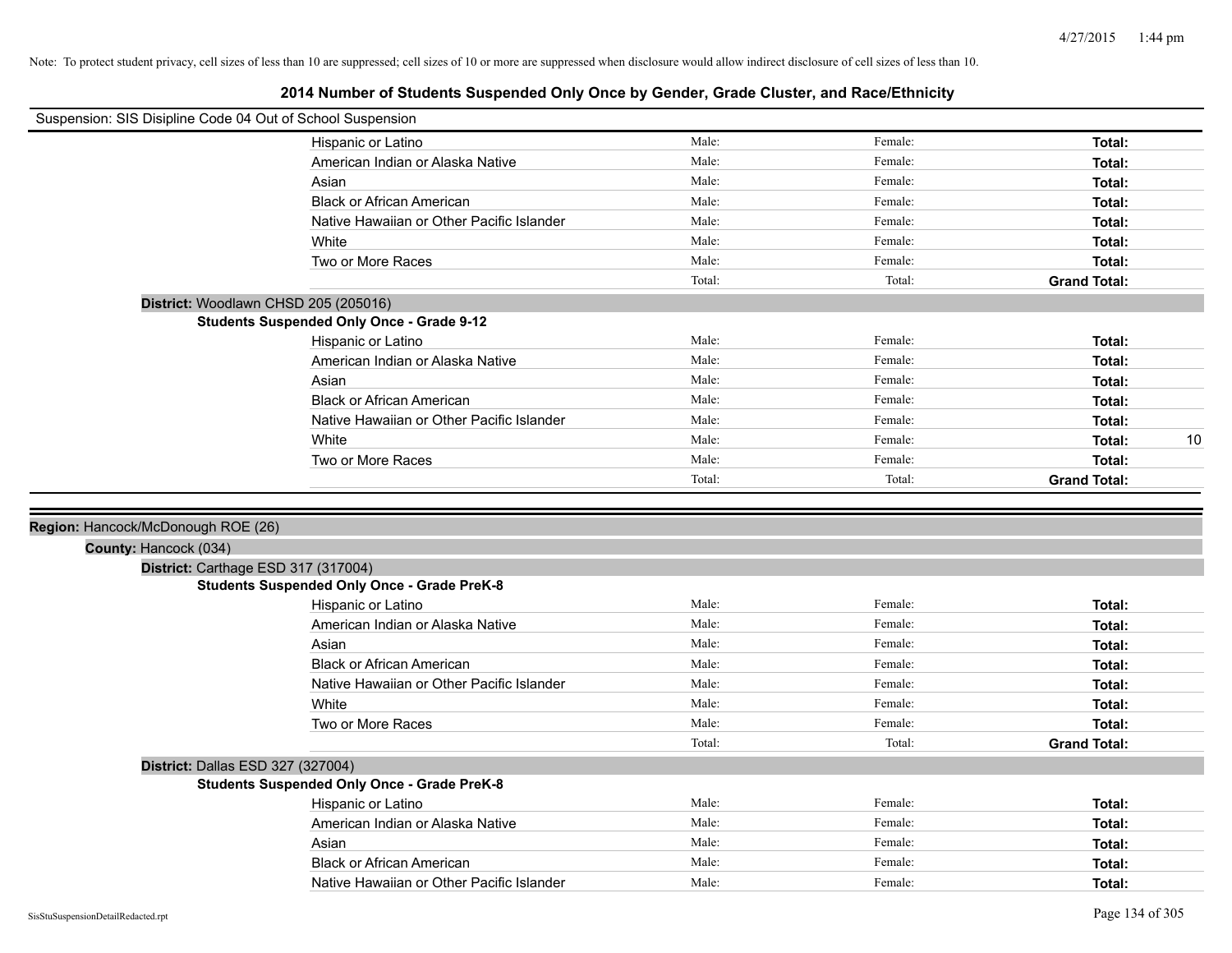| Suspension: SIS Disipline Code 04 Out of School Suspension |                                                    |        |         |                     |    |
|------------------------------------------------------------|----------------------------------------------------|--------|---------|---------------------|----|
|                                                            | White                                              | Male:  | Female: | Total:              |    |
|                                                            | Two or More Races                                  | Male:  | Female: | Total:              |    |
|                                                            |                                                    | Total: | Total:  | <b>Grand Total:</b> |    |
| District: Hamilton CCSD 328 (328024)                       |                                                    |        |         |                     |    |
|                                                            | <b>Students Suspended Only Once - Grade PreK-8</b> |        |         |                     |    |
|                                                            | Hispanic or Latino                                 | Male:  | Female: | Total:              |    |
|                                                            | American Indian or Alaska Native                   | Male:  | Female: | Total:              |    |
|                                                            | Asian                                              | Male:  | Female: | Total:              |    |
|                                                            | <b>Black or African American</b>                   | Male:  | Female: | Total:              |    |
|                                                            | Native Hawaiian or Other Pacific Islander          | Male:  | Female: | Total:              |    |
|                                                            | White                                              | Male:  | Female: | Total:              |    |
|                                                            | Two or More Races                                  | Male:  | Female: | Total:              |    |
|                                                            |                                                    | Total: | Total:  | <b>Grand Total:</b> |    |
|                                                            | <b>Students Suspended Only Once - Grade 9-12</b>   |        |         |                     |    |
|                                                            | Hispanic or Latino                                 | Male:  | Female: | Total:              |    |
|                                                            | American Indian or Alaska Native                   | Male:  | Female: | Total:              |    |
|                                                            | Asian                                              | Male:  | Female: | Total:              |    |
|                                                            | <b>Black or African American</b>                   | Male:  | Female: | Total:              |    |
|                                                            | Native Hawaiian or Other Pacific Islander          | Male:  | Female: | Total:              |    |
|                                                            | White                                              | Male:  | Female: | Total:              |    |
|                                                            | Two or More Races                                  | Male:  | Female: | Total:              |    |
|                                                            |                                                    | Total: | Total:  | <b>Grand Total:</b> |    |
| District: Illini West H S Dist 307 (307016)                |                                                    |        |         |                     |    |
|                                                            | <b>Students Suspended Only Once - Grade 9-12</b>   |        |         |                     |    |
|                                                            | Hispanic or Latino                                 | Male:  | Female: | Total:              |    |
|                                                            | American Indian or Alaska Native                   | Male:  | Female: | Total:              |    |
|                                                            | Asian                                              | Male:  | Female: | Total:              |    |
|                                                            | <b>Black or African American</b>                   | Male:  | Female: | Total:              |    |
|                                                            | Native Hawaiian or Other Pacific Islander          | Male:  | Female: | Total:              |    |
|                                                            | White                                              | Male:  | Female: | Total:              | 20 |
|                                                            | Two or More Races                                  | Male:  | Female: | Total:              |    |
|                                                            |                                                    | Total: | Total:  | <b>Grand Total:</b> |    |
| District: La Harpe CSD 347 (347004)                        |                                                    |        |         |                     |    |
|                                                            | <b>Students Suspended Only Once - Grade PreK-8</b> |        |         |                     |    |
|                                                            | Hispanic or Latino                                 | Male:  | Female: | Total:              |    |
|                                                            | American Indian or Alaska Native                   | Male:  | Female: | Total:              |    |
|                                                            | Asian                                              | Male:  | Female: | Total:              |    |
|                                                            | <b>Black or African American</b>                   | Male:  | Female: | Total:              |    |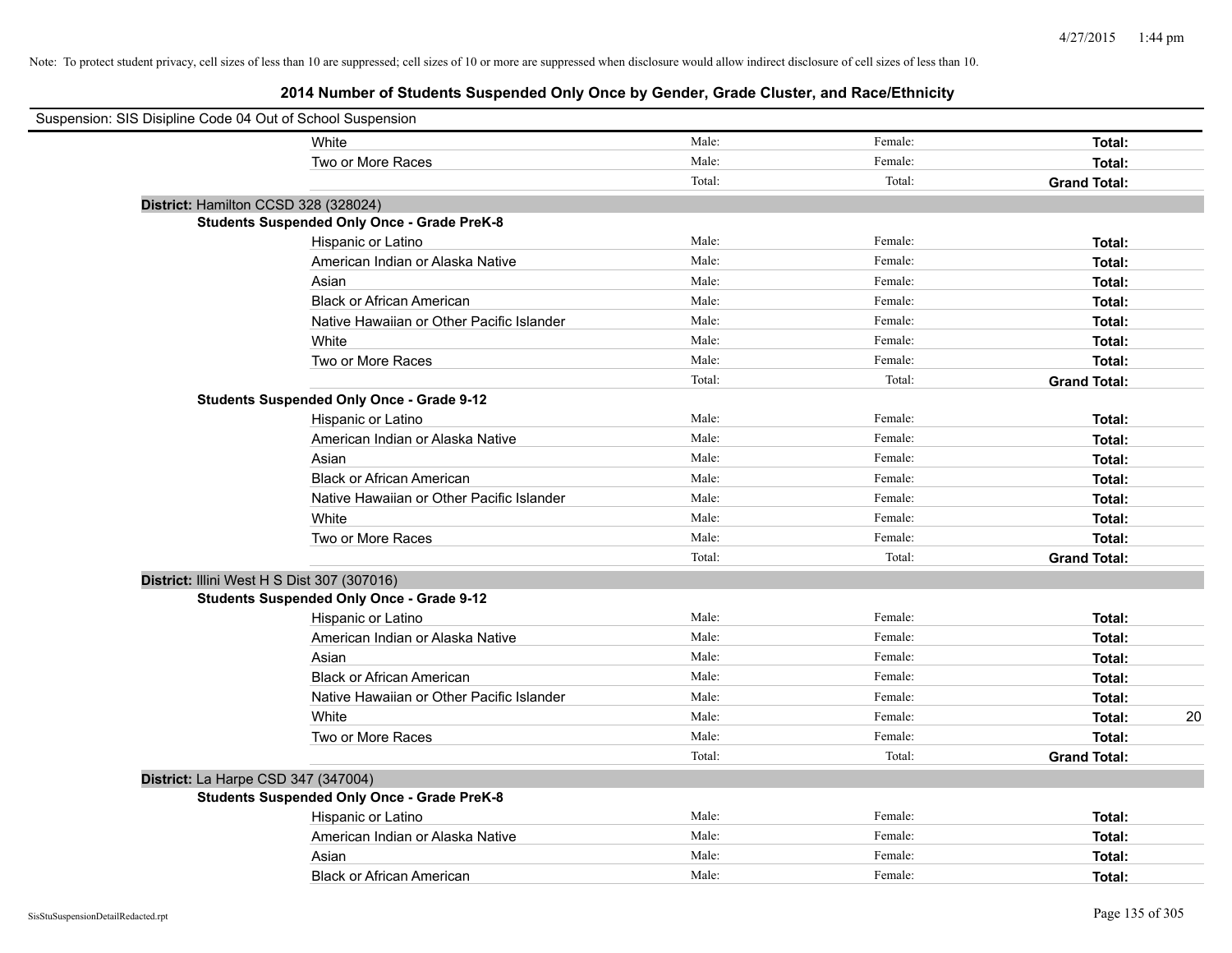| Suspension: SIS Disipline Code 04 Out of School Suspension |                                                    |        |         |                     |
|------------------------------------------------------------|----------------------------------------------------|--------|---------|---------------------|
|                                                            | Native Hawaiian or Other Pacific Islander          | Male:  | Female: | Total:              |
|                                                            | White                                              | Male:  | Female: | Total:              |
|                                                            | Two or More Races                                  | Male:  | Female: | Total:              |
|                                                            |                                                    | Total: | Total:  | <b>Grand Total:</b> |
| District: Nauvoo-Colusa CUSD 325 (325026)                  |                                                    |        |         |                     |
|                                                            | <b>Students Suspended Only Once - Grade PreK-8</b> |        |         |                     |
|                                                            | Hispanic or Latino                                 | Male:  | Female: | Total:              |
|                                                            | American Indian or Alaska Native                   | Male:  | Female: | Total:              |
|                                                            | Asian                                              | Male:  | Female: | Total:              |
|                                                            | <b>Black or African American</b>                   | Male:  | Female: | Total:              |
|                                                            | Native Hawaiian or Other Pacific Islander          | Male:  | Female: | Total:              |
|                                                            | White                                              | Male:  | Female: | Total:              |
|                                                            | Two or More Races                                  | Male:  | Female: | Total:              |
|                                                            |                                                    | Total: | Total:  | <b>Grand Total:</b> |
| District: Southeastern CUSD 337 (337026)                   |                                                    |        |         |                     |
|                                                            | <b>Students Suspended Only Once - Grade PreK-8</b> |        |         |                     |
|                                                            | Hispanic or Latino                                 | Male:  | Female: | Total:              |
|                                                            | American Indian or Alaska Native                   | Male:  | Female: | Total:              |
|                                                            | Asian                                              | Male:  | Female: | Total:              |
|                                                            | <b>Black or African American</b>                   | Male:  | Female: | Total:              |
|                                                            | Native Hawaiian or Other Pacific Islander          | Male:  | Female: | Total:              |
|                                                            | White                                              | Male:  | Female: | Total:              |
|                                                            | Two or More Races                                  | Male:  | Female: | Total:              |
|                                                            |                                                    | Total: | Total:  | <b>Grand Total:</b> |
|                                                            | <b>Students Suspended Only Once - Grade 9-12</b>   |        |         |                     |
|                                                            | Hispanic or Latino                                 | Male:  | Female: | Total:              |
|                                                            | American Indian or Alaska Native                   | Male:  | Female: | Total:              |
|                                                            | Asian                                              | Male:  | Female: | Total:              |
|                                                            | <b>Black or African American</b>                   | Male:  | Female: | Total:              |
|                                                            | Native Hawaiian or Other Pacific Islander          | Male:  | Female: | Total:              |
|                                                            | White                                              | Male:  | Female: | Total:              |
|                                                            | Two or More Races                                  | Male:  | Female: | Total:              |
|                                                            |                                                    | Total: | Total:  | <b>Grand Total:</b> |
| District: Warsaw CUSD 316 (316026)                         |                                                    |        |         |                     |
|                                                            | <b>Students Suspended Only Once - Grade PreK-8</b> |        |         |                     |
|                                                            | Hispanic or Latino                                 | Male:  | Female: | Total:              |
|                                                            | American Indian or Alaska Native                   | Male:  | Female: | Total:              |
|                                                            | Asian                                              | Male:  | Female: | Total:              |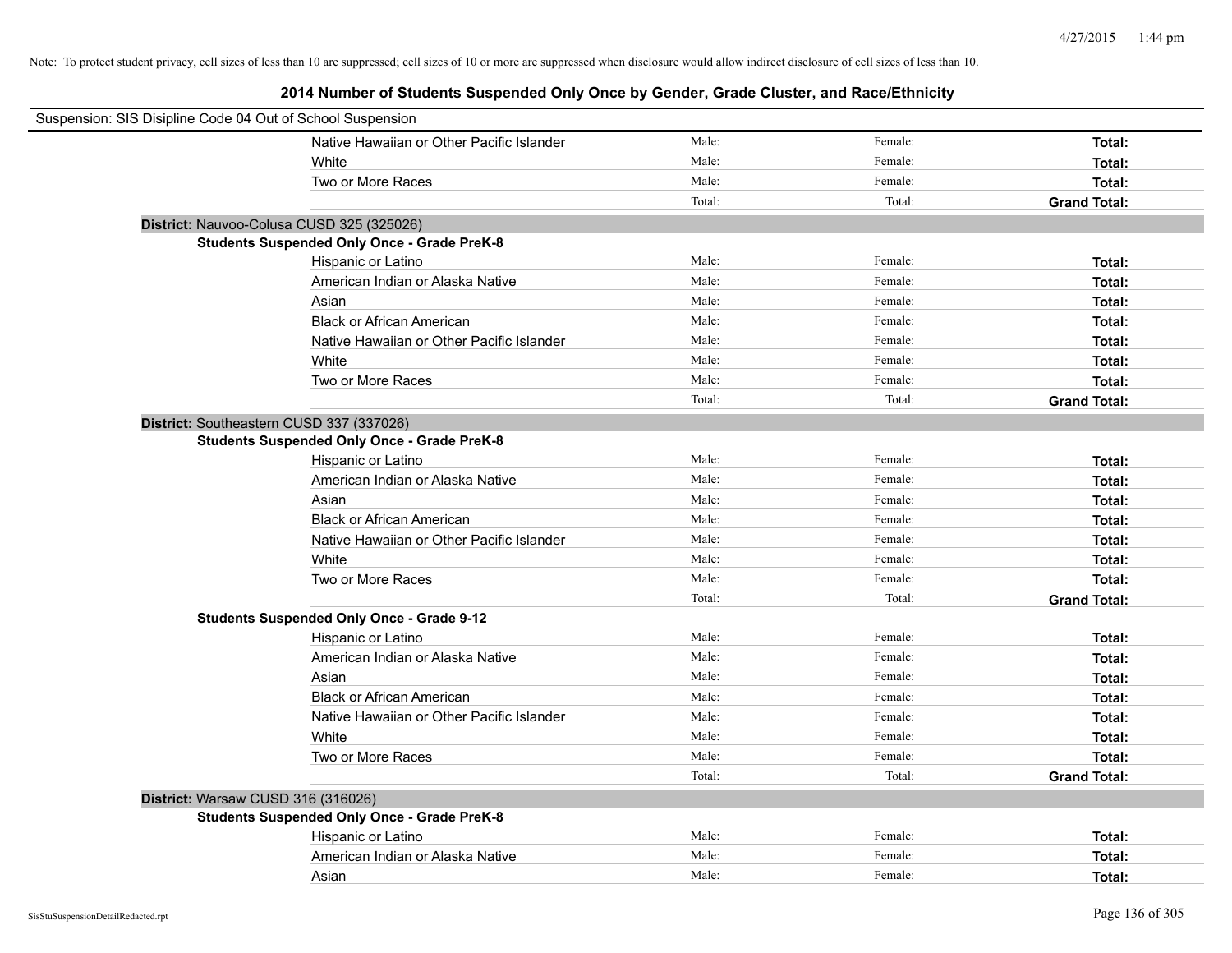| Suspension: SIS Disipline Code 04 Out of School Suspension |                                                    |        |         |                     |
|------------------------------------------------------------|----------------------------------------------------|--------|---------|---------------------|
|                                                            | <b>Black or African American</b>                   | Male:  | Female: | Total:              |
|                                                            | Native Hawaiian or Other Pacific Islander          | Male:  | Female: | Total:              |
|                                                            | White                                              | Male:  | Female: | Total:              |
|                                                            | Two or More Races                                  | Male:  | Female: | Total:              |
|                                                            |                                                    | Total: | Total:  | <b>Grand Total:</b> |
|                                                            | <b>Students Suspended Only Once - Grade 9-12</b>   |        |         |                     |
|                                                            | Hispanic or Latino                                 | Male:  | Female: | Total:              |
|                                                            | American Indian or Alaska Native                   | Male:  | Female: | Total:              |
|                                                            | Asian                                              | Male:  | Female: | Total:              |
|                                                            | <b>Black or African American</b>                   | Male:  | Female: | Total:              |
|                                                            | Native Hawaiian or Other Pacific Islander          | Male:  | Female: | Total:              |
|                                                            | White                                              | Male:  | Female: | 13<br>Total:        |
|                                                            | Two or More Races                                  | Male:  | Female: | Total:              |
|                                                            |                                                    | Total: | Total:  | <b>Grand Total:</b> |
| County: Mcdonough (062)                                    |                                                    |        |         |                     |
| District: Bushnell Prairie City CUSD 170 (170026)          |                                                    |        |         |                     |
|                                                            | <b>Students Suspended Only Once - Grade PreK-8</b> |        |         |                     |
|                                                            | Hispanic or Latino                                 | Male:  | Female: | Total:              |
|                                                            | American Indian or Alaska Native                   | Male:  | Female: | Total:              |
|                                                            | Asian                                              | Male:  | Female: | Total:              |
|                                                            | <b>Black or African American</b>                   | Male:  | Female: | Total:              |
|                                                            | Native Hawaiian or Other Pacific Islander          | Male:  | Female: | Total:              |
|                                                            | White                                              | Male:  | Female: | Total:              |
|                                                            | Two or More Races                                  | Male:  | Female: | Total:              |
|                                                            |                                                    | Total: | Total:  | <b>Grand Total:</b> |
|                                                            | <b>Students Suspended Only Once - Grade 9-12</b>   |        |         |                     |
|                                                            | Hispanic or Latino                                 | Male:  | Female: | Total:              |
|                                                            | American Indian or Alaska Native                   | Male:  | Female: | Total:              |
|                                                            | Asian                                              | Male:  | Female: | Total:              |
|                                                            | <b>Black or African American</b>                   | Male:  | Female: | Total:              |
|                                                            | Native Hawaiian or Other Pacific Islander          | Male:  | Female: | Total:              |
|                                                            | White                                              | Male:  | Female: | Total:              |
|                                                            | Two or More Races                                  | Male:  | Female: | Total:              |
|                                                            |                                                    | Total: | Total:  | <b>Grand Total:</b> |
| District: Macomb CUSD 185 (185026)                         |                                                    |        |         |                     |
|                                                            | <b>Students Suspended Only Once - Grade PreK-8</b> |        |         |                     |
|                                                            | Hispanic or Latino                                 | Male:  | Female: | Total:              |
|                                                            | American Indian or Alaska Native                   | Male:  | Female: | Total:              |
|                                                            | Asian                                              | Male:  | Female: | Total:              |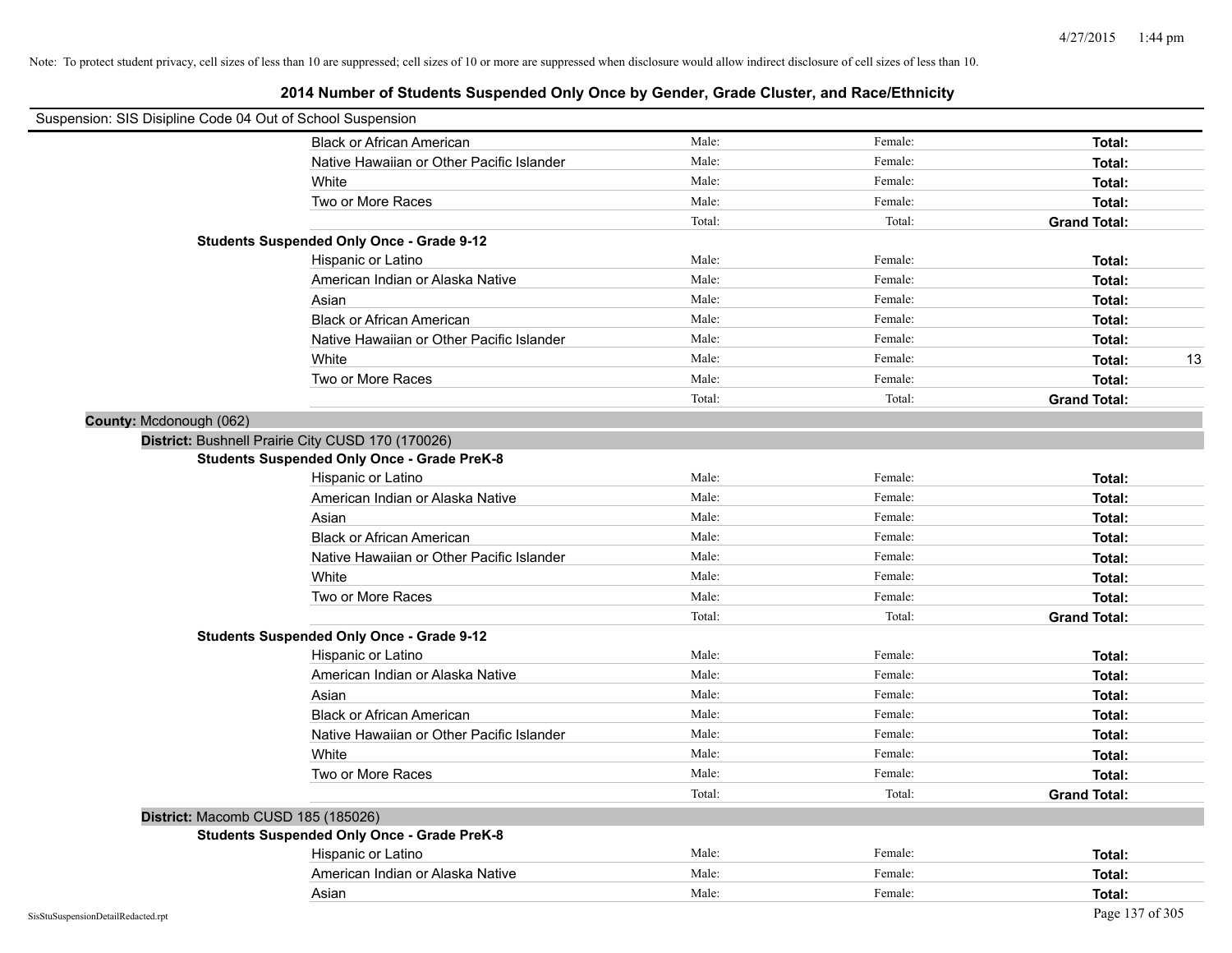| Suspension: SIS Disipline Code 04 Out of School Suspension |                                                    |        |    |         |    |                     |                   |
|------------------------------------------------------------|----------------------------------------------------|--------|----|---------|----|---------------------|-------------------|
|                                                            | <b>Black or African American</b>                   | Male:  |    | Female: |    | Total:              |                   |
|                                                            | Native Hawaiian or Other Pacific Islander          | Male:  |    | Female: |    | Total:              |                   |
|                                                            | White                                              | Male:  |    | Female: |    | Total:              | 24                |
|                                                            | Two or More Races                                  | Male:  |    | Female: |    | Total:              |                   |
|                                                            |                                                    | Total: |    | Total:  |    | <b>Grand Total:</b> | 35                |
|                                                            | <b>Students Suspended Only Once - Grade 9-12</b>   |        |    |         |    |                     |                   |
|                                                            | Hispanic or Latino                                 | Male:  |    | Female: |    | Total:              |                   |
|                                                            | American Indian or Alaska Native                   | Male:  |    | Female: |    | Total:              |                   |
|                                                            | Asian                                              | Male:  |    | Female: |    | Total:              |                   |
|                                                            | <b>Black or African American</b>                   | Male:  |    | Female: |    | Total:              |                   |
|                                                            | Native Hawaiian or Other Pacific Islander          | Male:  |    | Female: |    | Total:              |                   |
|                                                            | White                                              | Male:  |    | Female: |    | Total:              | 10                |
|                                                            | Two or More Races                                  | Male:  |    | Female: |    | Total:              |                   |
|                                                            |                                                    | Total: | 12 | Total:  | 10 | <b>Grand Total:</b> | 22                |
|                                                            | District: West Central IL Spec Educ Coop (000061)  |        |    |         |    |                     |                   |
|                                                            | <b>Students Suspended Only Once - Grade 9-12</b>   |        |    |         |    |                     |                   |
|                                                            | Hispanic or Latino                                 | Male:  |    | Female: |    | Total:              |                   |
|                                                            | American Indian or Alaska Native                   | Male:  |    | Female: |    | Total:              |                   |
|                                                            | Asian                                              | Male:  |    | Female: |    | Total:              |                   |
|                                                            | <b>Black or African American</b>                   | Male:  |    | Female: |    | Total:              |                   |
|                                                            | Native Hawaiian or Other Pacific Islander          | Male:  |    | Female: |    | Total:              |                   |
|                                                            | White                                              | Male:  |    | Female: |    | Total:              |                   |
|                                                            | Two or More Races                                  | Male:  |    | Female: |    | Total:              |                   |
|                                                            |                                                    | Total: |    | Total:  |    | <b>Grand Total:</b> |                   |
| District: West Prairie CUSD 103 (103026)                   |                                                    |        |    |         |    |                     |                   |
|                                                            | <b>Students Suspended Only Once - Grade PreK-8</b> |        |    |         |    |                     |                   |
|                                                            | Hispanic or Latino                                 | Male:  |    | Female: |    | Total:              |                   |
|                                                            | American Indian or Alaska Native                   | Male:  |    | Female: |    | Total:              |                   |
|                                                            | Asian                                              | Male:  |    | Female: |    | Total:              |                   |
|                                                            | <b>Black or African American</b>                   | Male:  |    | Female: |    | Total:              |                   |
|                                                            | Native Hawaiian or Other Pacific Islander          | Male:  |    | Female: |    | Total:              |                   |
|                                                            | White                                              | Male:  |    | Female: |    | Total:              | $12 \overline{ }$ |
|                                                            | Two or More Races                                  | Male:  |    | Female: |    | Total:              |                   |
|                                                            |                                                    | Total: |    | Total:  |    | <b>Grand Total:</b> |                   |
|                                                            | <b>Students Suspended Only Once - Grade 9-12</b>   |        |    |         |    |                     |                   |
|                                                            | Hispanic or Latino                                 | Male:  |    | Female: |    | Total:              |                   |
|                                                            | American Indian or Alaska Native                   | Male:  |    | Female: |    | Total:              |                   |
|                                                            | Asian                                              | Male:  |    | Female: |    | Total:              |                   |
|                                                            | <b>Black or African American</b>                   | Male:  |    | Female: |    | Total:              |                   |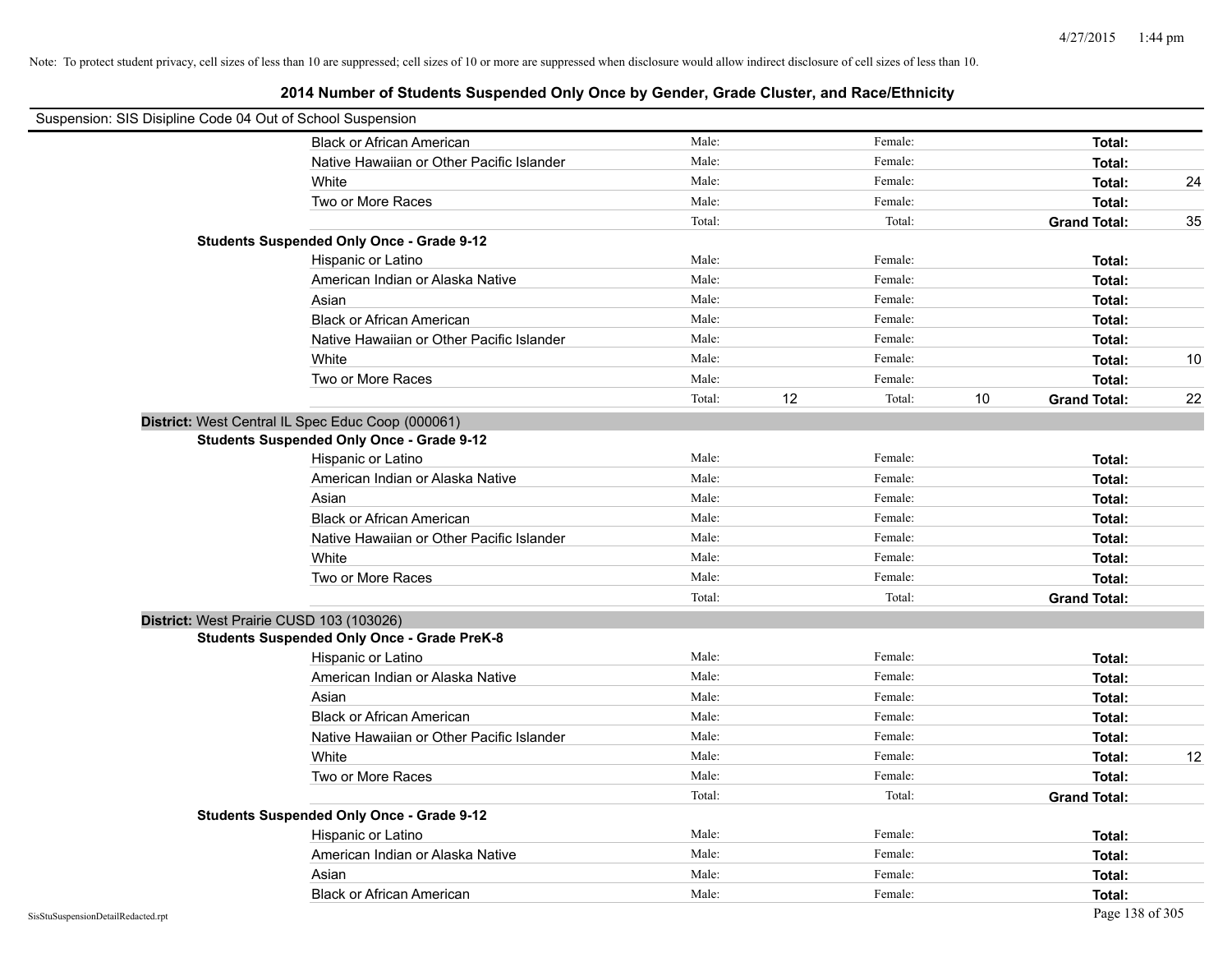**2014 Number of Students Suspended Only Once by Gender, Grade Cluster, and Race/Ethnicity**

| Suspension: SIS Disipline Code 04 Out of School Suspension |        |         |                     |    |
|------------------------------------------------------------|--------|---------|---------------------|----|
| Native Hawaiian or Other Pacific Islander                  | Male:  | Female: | Total:              |    |
| White                                                      | Male:  | Female: | Total:              |    |
| Two or More Races                                          | Male:  | Female: | Total:              |    |
|                                                            | Total: | Total:  | <b>Grand Total:</b> |    |
|                                                            |        |         |                     |    |
| Region: Henderson/Mercer/Warren ROE (27)                   |        |         |                     |    |
| County: Henderson (036)                                    |        |         |                     |    |
| District: West Central CUSD 235 (235026)                   |        |         |                     |    |
| <b>Students Suspended Only Once - Grade PreK-8</b>         |        |         |                     |    |
| Hispanic or Latino                                         | Male:  | Female: | Total:              |    |
| American Indian or Alaska Native                           | Male:  | Female: | Total:              |    |
| Asian                                                      | Male:  | Female: | Total:              |    |
| <b>Black or African American</b>                           | Male:  | Female: | Total:              |    |
| Native Hawaiian or Other Pacific Islander                  | Male:  | Female: | Total:              |    |
| White                                                      | Male:  | Female: | Total:              | 14 |
| Two or More Races                                          | Male:  | Female: | Total:              |    |
|                                                            | Total: | Total:  | <b>Grand Total:</b> |    |
| <b>Students Suspended Only Once - Grade 9-12</b>           |        |         |                     |    |
| Hispanic or Latino                                         | Male:  | Female: | Total:              |    |
| American Indian or Alaska Native                           | Male:  | Female: | Total:              |    |
| Asian                                                      | Male:  | Female: | Total:              |    |
| <b>Black or African American</b>                           | Male:  | Female: | Total:              |    |
| Native Hawaiian or Other Pacific Islander                  | Male:  | Female: | Total:              |    |
| White                                                      | Male:  | Female: | Total:              |    |
| Two or More Races                                          | Male:  | Female: | Total:              |    |
|                                                            | Total: | Total:  | <b>Grand Total:</b> | 10 |
| County: Mercer (066)                                       |        |         |                     |    |
| District: Mercer County School District 404 (404026)       |        |         |                     |    |
| <b>Students Suspended Only Once - Grade PreK-8</b>         |        |         |                     |    |
| Hispanic or Latino                                         | Male:  | Female: | Total:              |    |
| American Indian or Alaska Native                           | Male:  | Female: | Total:              |    |
| Asian                                                      | Male:  | Female: | Total:              |    |
| <b>Black or African American</b>                           | Male:  | Female: | Total:              |    |
| Native Hawaiian or Other Pacific Islander                  | Male:  | Female: | Total:              |    |
| White                                                      | Male:  | Female: | Total:              |    |
| Two or More Races                                          | Male:  | Female: | Total:              |    |
|                                                            | Total: | Total:  | <b>Grand Total:</b> |    |

**Students Suspended Only Once - Grade 9-12**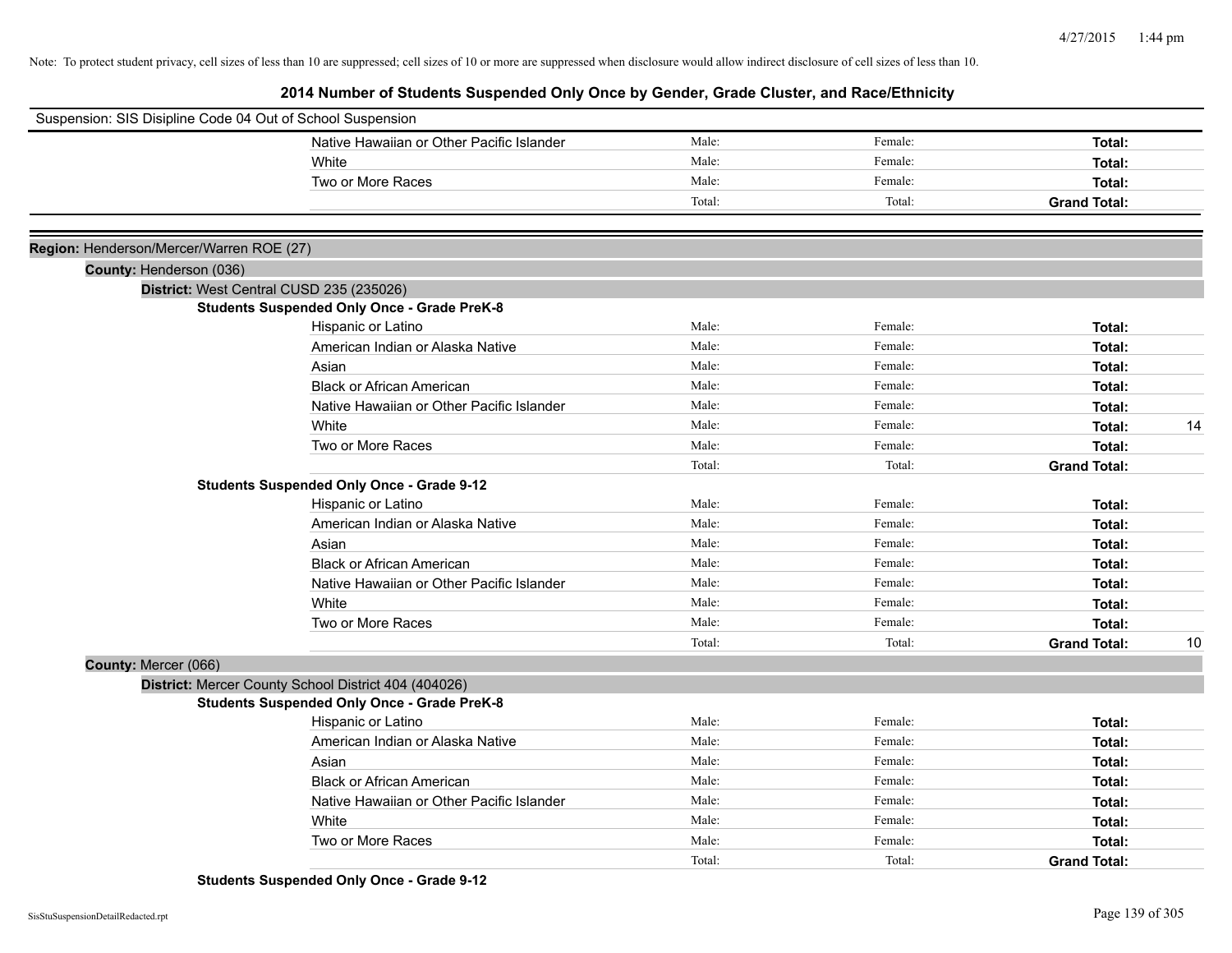| Suspension: SIS Disipline Code 04 Out of School Suspension |                                                    |        |         |                     |
|------------------------------------------------------------|----------------------------------------------------|--------|---------|---------------------|
|                                                            | Hispanic or Latino                                 | Male:  | Female: | Total:              |
|                                                            | American Indian or Alaska Native                   | Male:  | Female: | Total:              |
|                                                            | Asian                                              | Male:  | Female: | Total:              |
|                                                            | <b>Black or African American</b>                   | Male:  | Female: | Total:              |
|                                                            | Native Hawaiian or Other Pacific Islander          | Male:  | Female: | Total:              |
|                                                            | White                                              | Male:  | Female: | 24<br>Total:        |
|                                                            | Two or More Races                                  | Male:  | Female: | Total:              |
|                                                            |                                                    | Total: | Total:  | <b>Grand Total:</b> |
| County: Warren (094)                                       |                                                    |        |         |                     |
| District: Monmouth-Roseville CUSD 238 (238026)             |                                                    |        |         |                     |
|                                                            | <b>Students Suspended Only Once - Grade PreK-8</b> |        |         |                     |
|                                                            | Hispanic or Latino                                 | Male:  | Female: | Total:              |
|                                                            | American Indian or Alaska Native                   | Male:  | Female: | Total:              |
|                                                            | Asian                                              | Male:  | Female: | Total:              |
|                                                            | <b>Black or African American</b>                   | Male:  | Female: | Total:              |
|                                                            | Native Hawaiian or Other Pacific Islander          | Male:  | Female: | Total:              |
|                                                            | White                                              | Male:  | Female: | Total:              |
|                                                            | Two or More Races                                  | Male:  | Female: | Total:              |
|                                                            |                                                    | Total: | Total:  | <b>Grand Total:</b> |
|                                                            | <b>Students Suspended Only Once - Grade 9-12</b>   |        |         |                     |
|                                                            | Hispanic or Latino                                 | Male:  | Female: | Total:              |
|                                                            | American Indian or Alaska Native                   | Male:  | Female: | Total:              |
|                                                            | Asian                                              | Male:  | Female: | Total:              |
|                                                            | <b>Black or African American</b>                   | Male:  | Female: | Total:              |
|                                                            | Native Hawaiian or Other Pacific Islander          | Male:  | Female: | Total:              |
|                                                            | White                                              | Male:  | Female: | Total:              |
|                                                            | Two or More Races                                  | Male:  | Female: | Total:              |
|                                                            |                                                    | Total: | Total:  | <b>Grand Total:</b> |
| District: United CUSD 304 (304026)                         |                                                    |        |         |                     |
|                                                            | <b>Students Suspended Only Once - Grade PreK-8</b> |        |         |                     |
|                                                            | Hispanic or Latino                                 | Male:  | Female: | Total:              |
|                                                            | American Indian or Alaska Native                   | Male:  | Female: | Total:              |
|                                                            | Asian                                              | Male:  | Female: | Total:              |
|                                                            | <b>Black or African American</b>                   | Male:  | Female: | Total:              |
|                                                            | Native Hawaiian or Other Pacific Islander          | Male:  | Female: | Total:              |
|                                                            | White                                              | Male:  | Female: | Total:              |
|                                                            | Two or More Races                                  | Male:  | Female: | Total:              |
|                                                            |                                                    | Total: | Total:  | <b>Grand Total:</b> |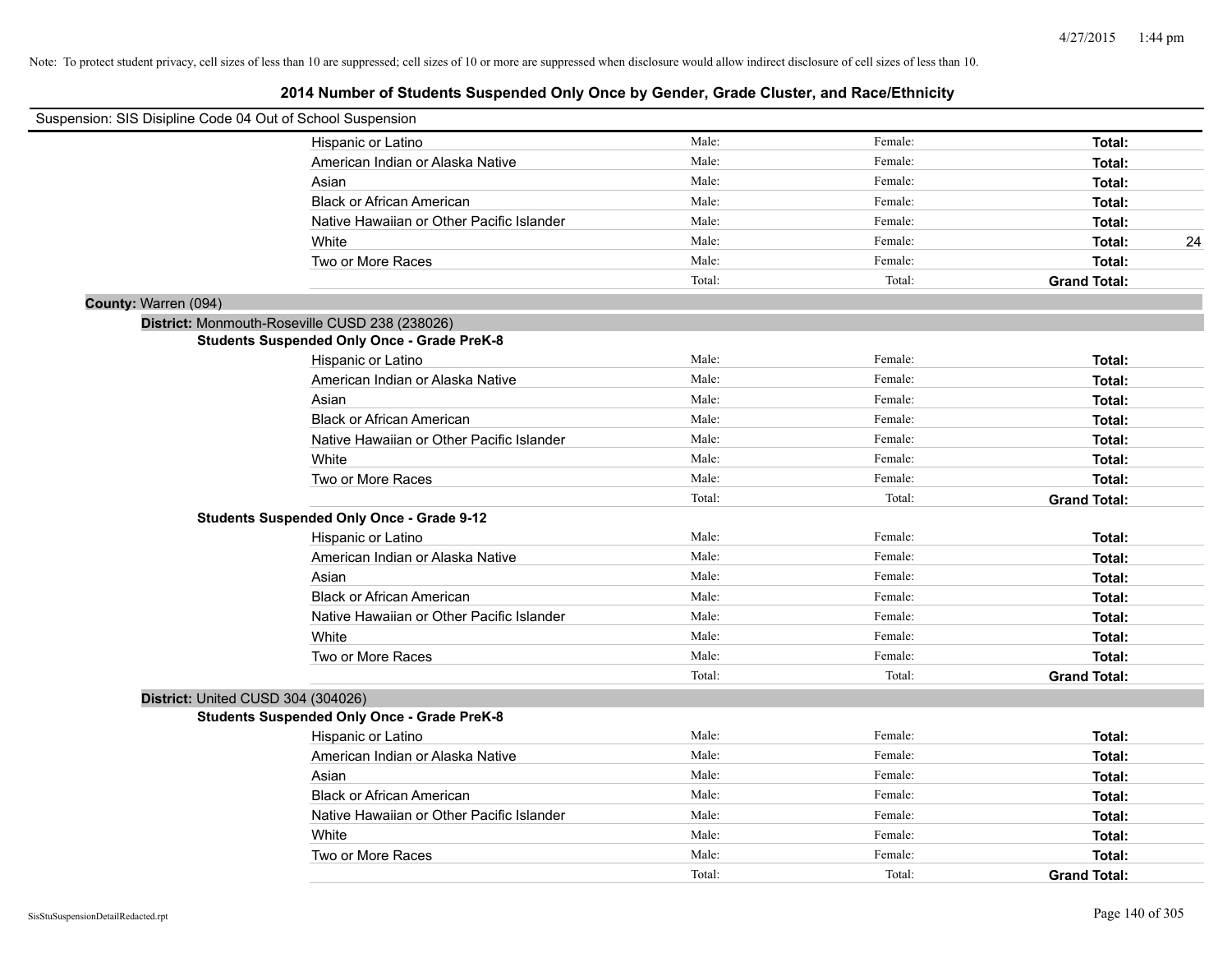# **2014 Number of Students Suspended Only Once by Gender, Grade Cluster, and Race/Ethnicity**

## Suspension: SIS Disipline Code 04 Out of School Suspension

| Region: Iroquois/Kankakee ROE (32) |                                                    |        |         |                     |
|------------------------------------|----------------------------------------------------|--------|---------|---------------------|
| County: Iroquois (038)             |                                                    |        |         |                     |
|                                    | District: Central CUSD 4 (004026)                  |        |         |                     |
|                                    | <b>Students Suspended Only Once - Grade PreK-8</b> |        |         |                     |
|                                    | Hispanic or Latino                                 | Male:  | Female: | Total:              |
|                                    | American Indian or Alaska Native                   | Male:  | Female: | Total:              |
|                                    | Asian                                              | Male:  | Female: | Total:              |
|                                    | <b>Black or African American</b>                   | Male:  | Female: | Total:              |
|                                    | Native Hawaiian or Other Pacific Islander          | Male:  | Female: | Total:              |
|                                    | White                                              | Male:  | Female: | 10<br>Total:        |
|                                    | Two or More Races                                  | Male:  | Female: | Total:              |
|                                    |                                                    | Total: | Total:  | <b>Grand Total:</b> |
|                                    | <b>Students Suspended Only Once - Grade 9-12</b>   |        |         |                     |
|                                    | Hispanic or Latino                                 | Male:  | Female: | Total:              |
|                                    | American Indian or Alaska Native                   | Male:  | Female: | Total:              |
|                                    | Asian                                              | Male:  | Female: | Total:              |
|                                    | <b>Black or African American</b>                   | Male:  | Female: | Total:              |
|                                    | Native Hawaiian or Other Pacific Islander          | Male:  | Female: | Total:              |
|                                    | White                                              | Male:  | Female: | 13<br>Total:        |
|                                    | Two or More Races                                  | Male:  | Female: | Total:              |
|                                    |                                                    | Total: | Total:  | <b>Grand Total:</b> |
|                                    | District: Cissna Park CUSD 6 (006026)              |        |         |                     |
|                                    | <b>Students Suspended Only Once - Grade 9-12</b>   |        |         |                     |
|                                    | Hispanic or Latino                                 | Male:  | Female: | Total:              |
|                                    | American Indian or Alaska Native                   | Male:  | Female: | Total:              |
|                                    | Asian                                              | Male:  | Female: | Total:              |
|                                    | <b>Black or African American</b>                   | Male:  | Female: | Total:              |
|                                    | Native Hawaiian or Other Pacific Islander          | Male:  | Female: | Total:              |
|                                    | White                                              | Male:  | Female: | Total:              |
|                                    | Two or More Races                                  | Male:  | Female: | Total:              |
|                                    |                                                    | Total: | Total:  | <b>Grand Total:</b> |
|                                    | District: Donovan CUSD 3 (003026)                  |        |         |                     |
|                                    | <b>Students Suspended Only Once - Grade PreK-8</b> |        |         |                     |
|                                    | Hispanic or Latino                                 | Male:  | Female: | Total:              |
|                                    | American Indian or Alaska Native                   | Male:  | Female: | Total:              |
|                                    | Asian                                              | Male:  | Female: | Total:              |
|                                    | <b>Black or African American</b>                   | Male:  | Female: | Total:              |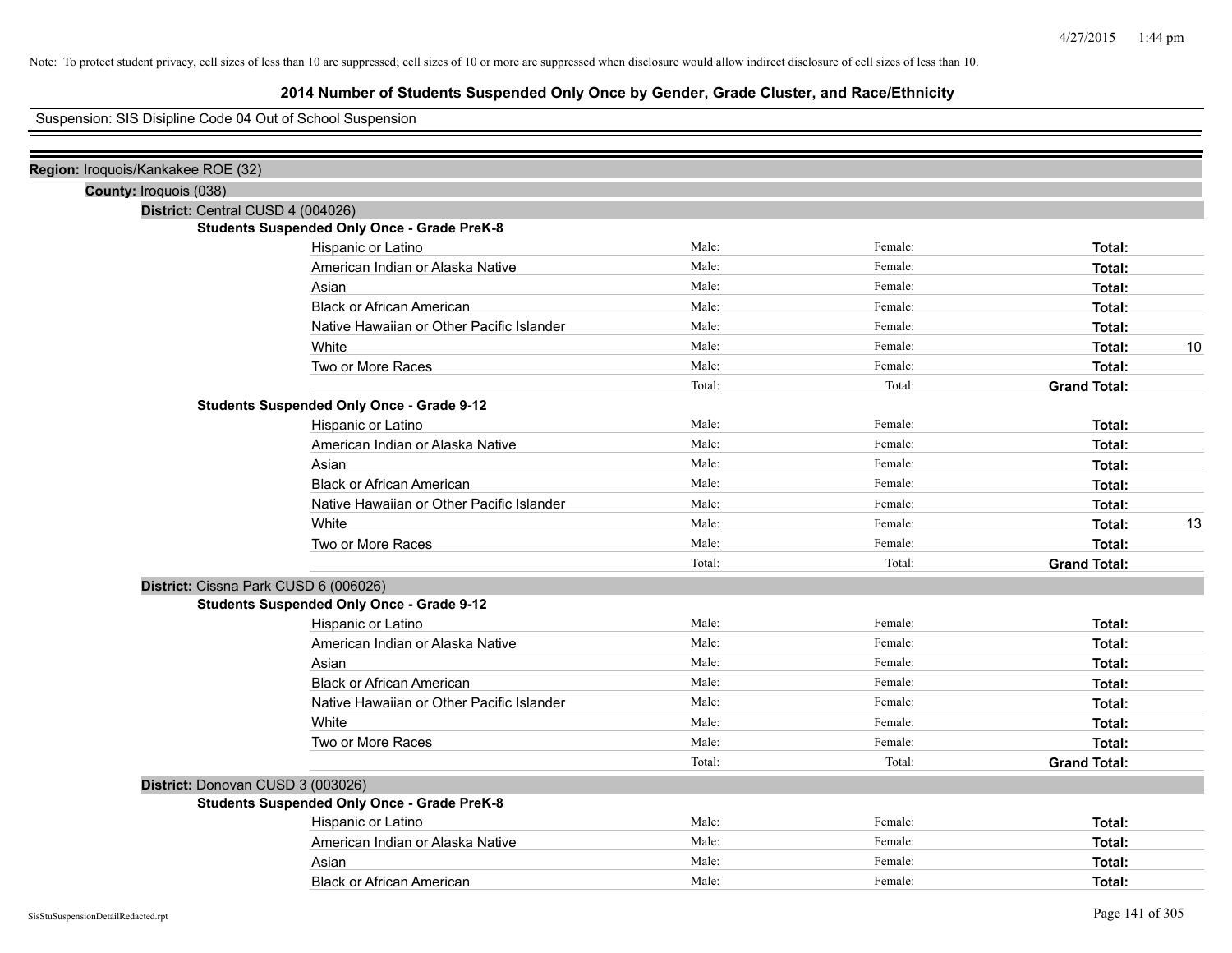| Suspension: SIS Disipline Code 04 Out of School Suspension |                                                    |        |         |                           |
|------------------------------------------------------------|----------------------------------------------------|--------|---------|---------------------------|
|                                                            | Native Hawaiian or Other Pacific Islander          | Male:  | Female: | Total:                    |
|                                                            | White                                              | Male:  | Female: | Total:                    |
|                                                            | Two or More Races                                  | Male:  | Female: | Total:                    |
|                                                            |                                                    | Total: | Total:  | <b>Grand Total:</b>       |
|                                                            | <b>Students Suspended Only Once - Grade 9-12</b>   |        |         |                           |
|                                                            | Hispanic or Latino                                 | Male:  | Female: | Total:                    |
|                                                            | American Indian or Alaska Native                   | Male:  | Female: | Total:                    |
|                                                            | Asian                                              | Male:  | Female: | Total:                    |
|                                                            | <b>Black or African American</b>                   | Male:  | Female: | Total:                    |
|                                                            | Native Hawaiian or Other Pacific Islander          | Male:  | Female: | Total:                    |
|                                                            | White                                              | Male:  | Female: | Total:                    |
|                                                            | Two or More Races                                  | Male:  | Female: | Total:                    |
|                                                            |                                                    | Total: | Total:  | <b>Grand Total:</b>       |
|                                                            | District: Iroquois County CUSD 9 (009026)          |        |         |                           |
|                                                            | <b>Students Suspended Only Once - Grade PreK-8</b> |        |         |                           |
|                                                            | Hispanic or Latino                                 | Male:  | Female: | Total:                    |
|                                                            | American Indian or Alaska Native                   | Male:  | Female: | Total:                    |
|                                                            | Asian                                              | Male:  | Female: | Total:                    |
|                                                            | <b>Black or African American</b>                   | Male:  | Female: | Total:                    |
|                                                            | Native Hawaiian or Other Pacific Islander          | Male:  | Female: | Total:                    |
|                                                            | White                                              | Male:  | Female: | Total:                    |
|                                                            | Two or More Races                                  | Male:  | Female: | Total:                    |
|                                                            |                                                    | Total: | Total:  | <b>Grand Total:</b><br>16 |
|                                                            | <b>Students Suspended Only Once - Grade 9-12</b>   |        |         |                           |
|                                                            | Hispanic or Latino                                 | Male:  | Female: | Total:                    |
|                                                            | American Indian or Alaska Native                   | Male:  | Female: | Total:                    |
|                                                            | Asian                                              | Male:  | Female: | Total:                    |
|                                                            | Black or African American                          | Male:  | Female: | Total:                    |
|                                                            | Native Hawaiian or Other Pacific Islander          | Male:  | Female: | Total:                    |
|                                                            | White                                              | Male:  | Female: | Total:                    |
|                                                            | Two or More Races                                  | Male:  | Female: | Total:                    |
|                                                            |                                                    | Total: | Total:  | <b>Grand Total:</b>       |
|                                                            | District: Iroquois West CUSD 10 (010026)           |        |         |                           |
|                                                            | <b>Students Suspended Only Once - Grade PreK-8</b> |        |         |                           |
|                                                            | Hispanic or Latino                                 | Male:  | Female: | Total:                    |
|                                                            | American Indian or Alaska Native                   | Male:  | Female: | Total:                    |
|                                                            | Asian                                              | Male:  | Female: | Total:                    |
|                                                            | <b>Black or African American</b>                   | Male:  | Female: | Total:                    |
|                                                            | Native Hawaiian or Other Pacific Islander          | Male:  | Female: | Total:                    |
| SisStuSuspensionDetailRedacted.rpt                         |                                                    |        |         | Page 142 of 305           |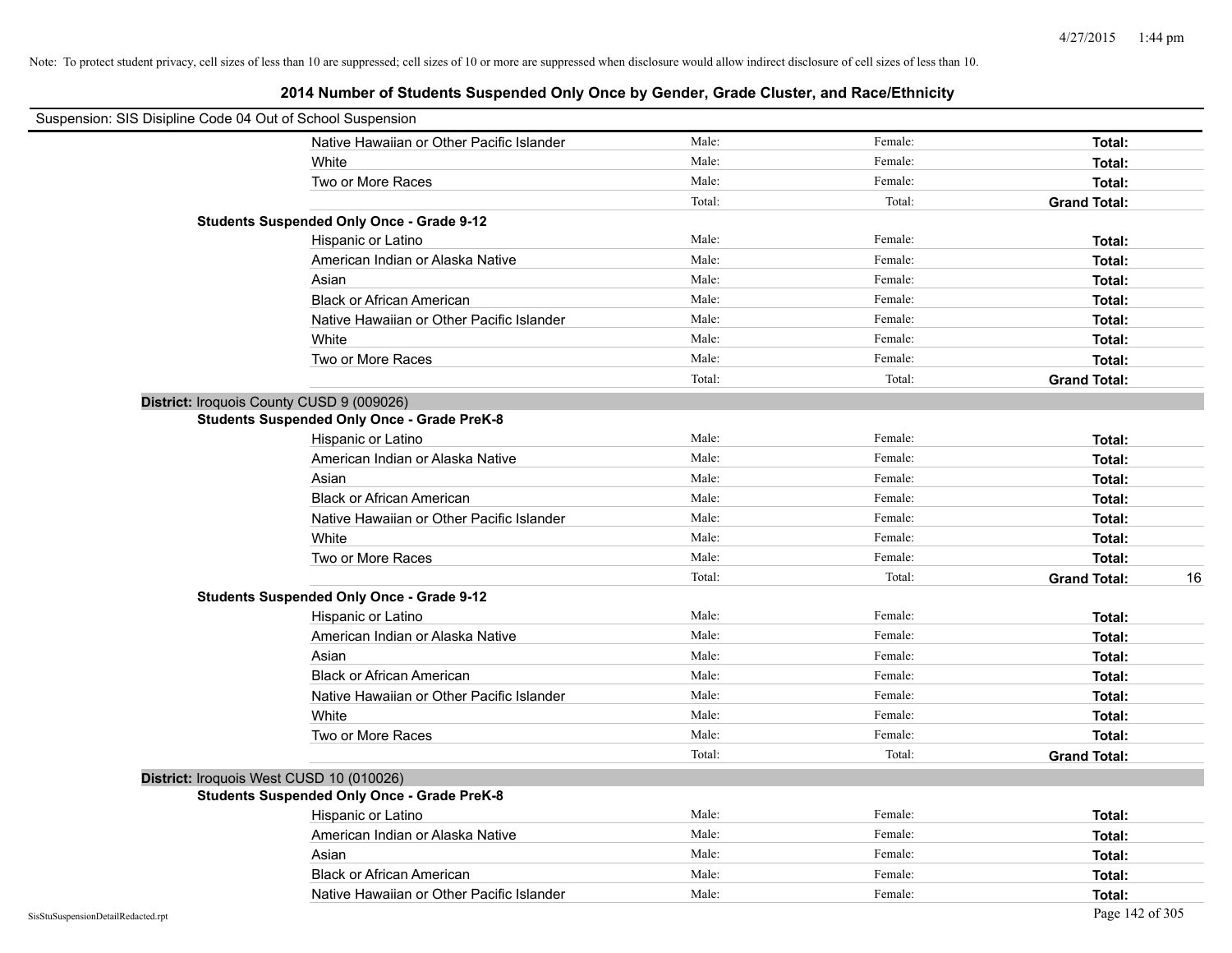| Suspension: SIS Disipline Code 04 Out of School Suspension |                                                    |        |         |                     |    |
|------------------------------------------------------------|----------------------------------------------------|--------|---------|---------------------|----|
|                                                            | White                                              | Male:  | Female: | Total:              |    |
|                                                            | Two or More Races                                  | Male:  | Female: | Total:              |    |
|                                                            |                                                    | Total: | Total:  | <b>Grand Total:</b> |    |
|                                                            | <b>Students Suspended Only Once - Grade 9-12</b>   |        |         |                     |    |
|                                                            | Hispanic or Latino                                 | Male:  | Female: | Total:              |    |
|                                                            | American Indian or Alaska Native                   | Male:  | Female: | Total:              |    |
|                                                            | Asian                                              | Male:  | Female: | Total:              |    |
|                                                            | <b>Black or African American</b>                   | Male:  | Female: | Total:              |    |
|                                                            | Native Hawaiian or Other Pacific Islander          | Male:  | Female: | Total:              |    |
|                                                            | White                                              | Male:  | Female: | Total:              |    |
|                                                            | Two or More Races                                  | Male:  | Female: | Total:              |    |
|                                                            |                                                    | Total: | Total:  | <b>Grand Total:</b> |    |
| District: Milford CCSD 280 (280004)                        |                                                    |        |         |                     |    |
|                                                            | <b>Students Suspended Only Once - Grade PreK-8</b> |        |         |                     |    |
|                                                            | Hispanic or Latino                                 | Male:  | Female: | Total:              |    |
|                                                            | American Indian or Alaska Native                   | Male:  | Female: | Total:              |    |
|                                                            | Asian                                              | Male:  | Female: | Total:              |    |
|                                                            | <b>Black or African American</b>                   | Male:  | Female: | Total:              |    |
|                                                            | Native Hawaiian or Other Pacific Islander          | Male:  | Female: | Total:              |    |
|                                                            | White                                              | Male:  | Female: | Total:              |    |
|                                                            | Two or More Races                                  | Male:  | Female: | Total:              |    |
|                                                            |                                                    | Total: | Total:  | <b>Grand Total:</b> |    |
|                                                            | District: Milford Twp HSD 233 (233017)             |        |         |                     |    |
|                                                            | <b>Students Suspended Only Once - Grade 9-12</b>   |        |         |                     |    |
|                                                            | Hispanic or Latino                                 | Male:  | Female: | Total:              |    |
|                                                            | American Indian or Alaska Native                   | Male:  | Female: | Total:              |    |
|                                                            | Asian                                              | Male:  | Female: | Total:              |    |
|                                                            | <b>Black or African American</b>                   | Male:  | Female: | Total:              |    |
|                                                            | Native Hawaiian or Other Pacific Islander          | Male:  | Female: | Total:              |    |
|                                                            | White                                              | Male:  | Female: | Total:              |    |
|                                                            | Two or More Races                                  | Male:  | Female: | Total:              |    |
|                                                            |                                                    | Total: | Total:  | <b>Grand Total:</b> | 12 |
| County: Kankakee (046)                                     |                                                    |        |         |                     |    |
| District: Bourbonnais SD 53 (053002)                       |                                                    |        |         |                     |    |
|                                                            | <b>Students Suspended Only Once - Grade PreK-8</b> |        |         |                     |    |
|                                                            | Hispanic or Latino                                 | Male:  | Female: | Total:              |    |
|                                                            | American Indian or Alaska Native                   | Male:  | Female: | Total:              |    |
|                                                            | Asian                                              | Male:  | Female: | Total:              |    |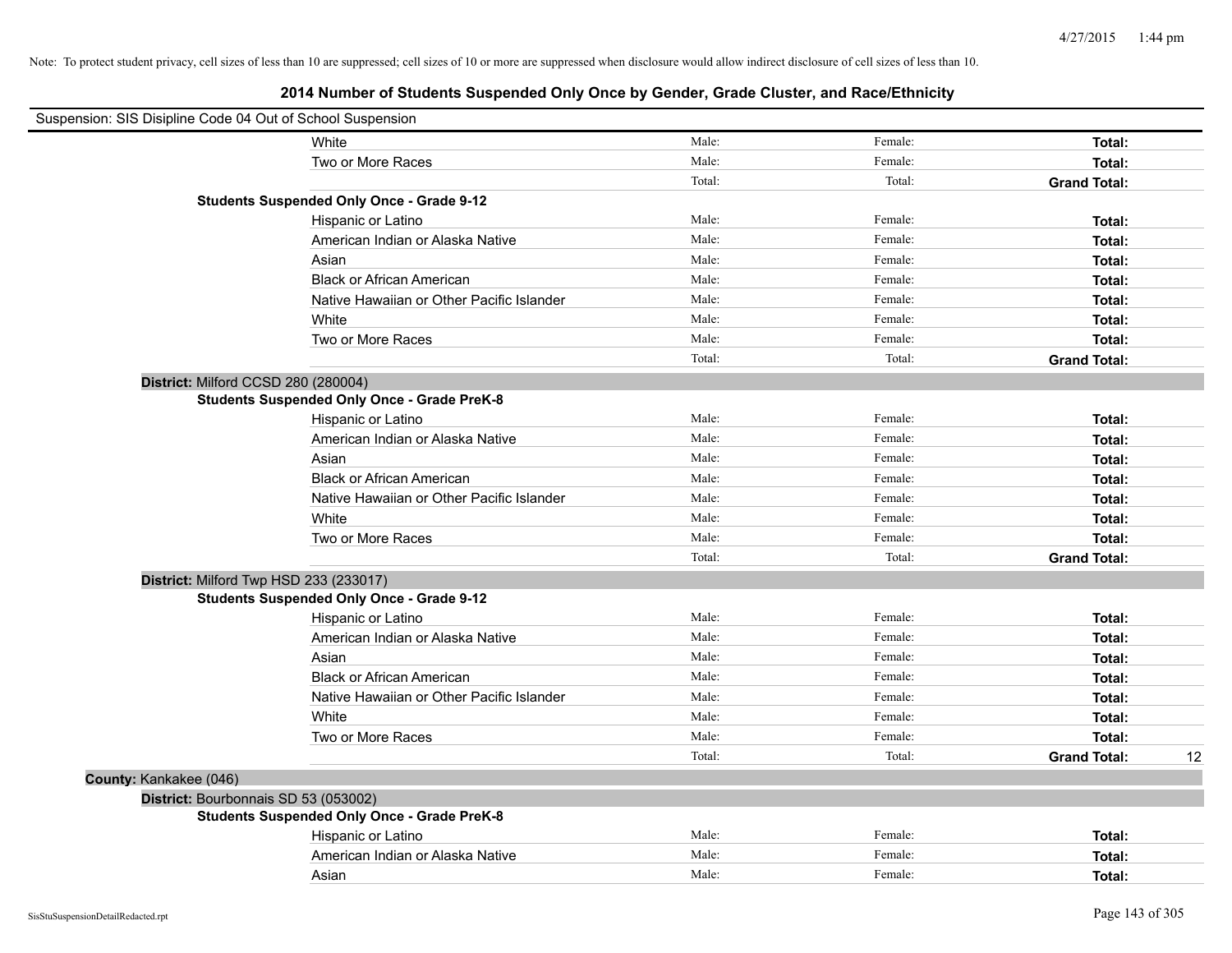| Suspension: SIS Disipline Code 04 Out of School Suspension |                                                    |        |    |         |      |                     |    |
|------------------------------------------------------------|----------------------------------------------------|--------|----|---------|------|---------------------|----|
|                                                            | <b>Black or African American</b>                   | Male:  |    | Female: |      | Total:              |    |
|                                                            | Native Hawaiian or Other Pacific Islander          | Male:  |    | Female: |      | Total:              |    |
|                                                            | White                                              | Male:  |    | Female: |      | Total:              | 32 |
|                                                            | Two or More Races                                  | Male:  |    | Female: |      | Total:              |    |
|                                                            |                                                    | Total: | 33 | Total:  | 12   | <b>Grand Total:</b> | 45 |
|                                                            | District: Bradley Bourbonnais CHSD 307 (307016)    |        |    |         |      |                     |    |
|                                                            | <b>Students Suspended Only Once - Grade 9-12</b>   |        |    |         |      |                     |    |
|                                                            | Hispanic or Latino                                 | Male:  |    | Female: |      | Total:              | 12 |
|                                                            | American Indian or Alaska Native                   | Male:  |    | Female: |      | Total:              |    |
|                                                            | Asian                                              | Male:  |    | Female: |      | Total:              |    |
|                                                            | <b>Black or African American</b>                   | Male:  | 15 | Female: | 14   | Total:              | 29 |
|                                                            | Native Hawaiian or Other Pacific Islander          | Male:  |    | Female: |      | Total:              |    |
|                                                            | White                                              | Male:  | 47 | Female: | 16   | Total:              | 63 |
|                                                            | Two or More Races                                  | Male:  |    | Female: |      | Total:              |    |
|                                                            |                                                    | Total: |    | Total:  |      | <b>Grand Total:</b> |    |
| District: Bradley SD 61 (061002)                           |                                                    |        |    |         |      |                     |    |
|                                                            | <b>Students Suspended Only Once - Grade PreK-8</b> |        |    |         |      |                     |    |
|                                                            | Hispanic or Latino                                 | Male:  |    | Female: |      | Total:              |    |
|                                                            | American Indian or Alaska Native                   | Male:  |    | Female: |      | Total:              |    |
|                                                            | Asian                                              | Male:  |    | Female: |      | Total:              |    |
|                                                            | <b>Black or African American</b>                   | Male:  |    | Female: |      | Total:              |    |
|                                                            | Native Hawaiian or Other Pacific Islander          | Male:  |    | Female: |      | Total:              |    |
|                                                            | White                                              | Male:  |    | Female: |      | Total:              | 28 |
|                                                            | Two or More Races                                  | Male:  |    | Female: |      | Total:              |    |
|                                                            |                                                    | Total: | 42 | Total:  | $10$ | <b>Grand Total:</b> | 52 |
| District: Grant Park CUSD 6 (006026)                       |                                                    |        |    |         |      |                     |    |
|                                                            | <b>Students Suspended Only Once - Grade PreK-8</b> |        |    |         |      |                     |    |
|                                                            | Hispanic or Latino                                 | Male:  |    | Female: |      | Total:              |    |
|                                                            | American Indian or Alaska Native                   | Male:  |    | Female: |      | Total:              |    |
|                                                            | Asian                                              | Male:  |    | Female: |      | Total:              |    |
|                                                            | <b>Black or African American</b>                   | Male:  |    | Female: |      | Total:              |    |
|                                                            | Native Hawaiian or Other Pacific Islander          | Male:  |    | Female: |      | Total:              |    |
|                                                            | White                                              | Male:  |    | Female: |      | Total:              |    |
|                                                            | Two or More Races                                  | Male:  |    | Female: |      | Total:              |    |
|                                                            |                                                    | Total: |    | Total:  |      | <b>Grand Total:</b> |    |
|                                                            | <b>Students Suspended Only Once - Grade 9-12</b>   |        |    |         |      |                     |    |
|                                                            | Hispanic or Latino                                 | Male:  |    | Female: |      | Total:              |    |
|                                                            | American Indian or Alaska Native                   | Male:  |    | Female: |      | Total:              |    |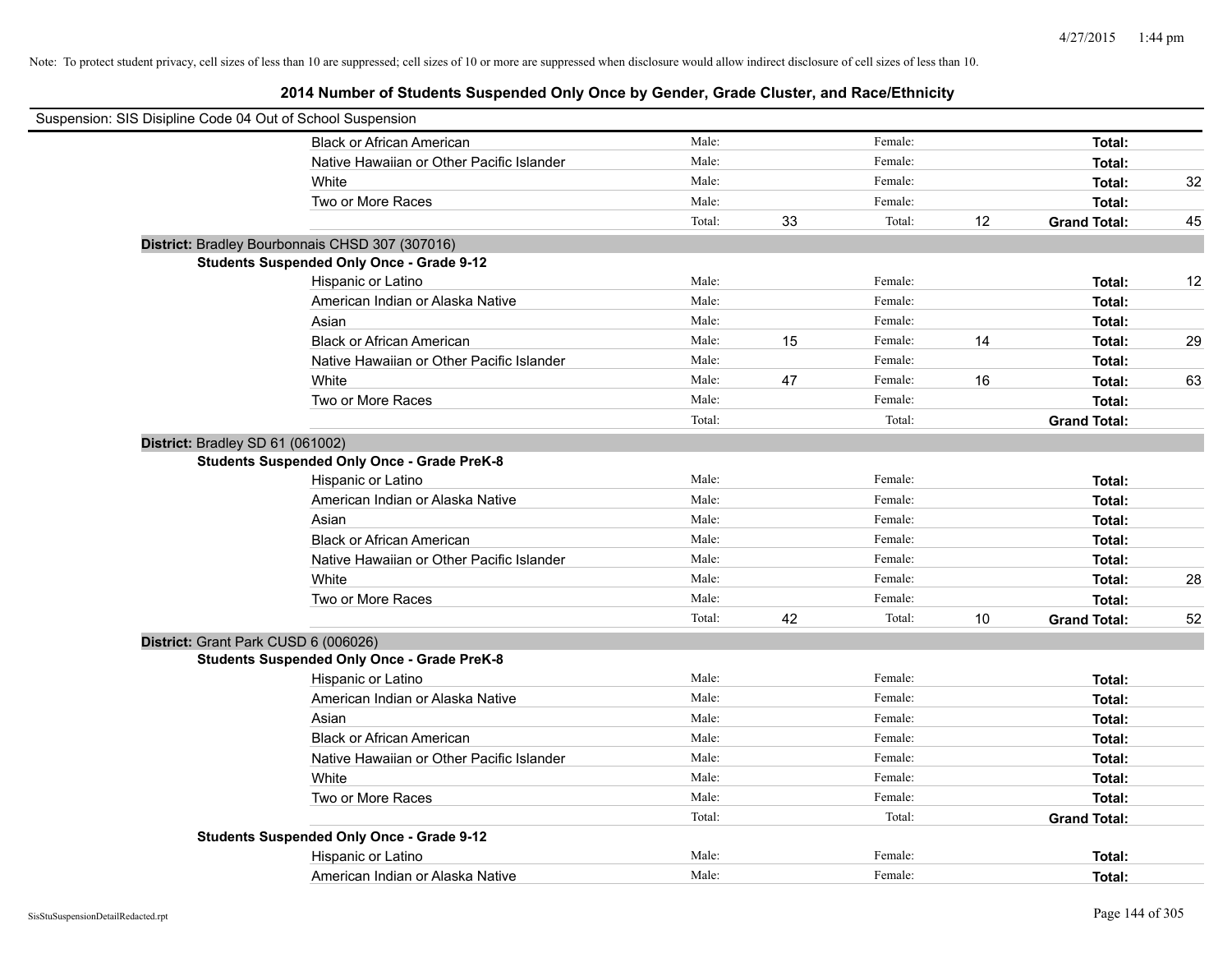| Suspension: SIS Disipline Code 04 Out of School Suspension |                                                    |        |     |         |    |                     |     |
|------------------------------------------------------------|----------------------------------------------------|--------|-----|---------|----|---------------------|-----|
|                                                            | Asian                                              | Male:  |     | Female: |    | Total:              |     |
|                                                            | <b>Black or African American</b>                   | Male:  |     | Female: |    | Total:              |     |
|                                                            | Native Hawaiian or Other Pacific Islander          | Male:  |     | Female: |    | Total:              |     |
|                                                            | White                                              | Male:  |     | Female: |    | Total:              |     |
|                                                            | Two or More Races                                  | Male:  |     | Female: |    | Total:              |     |
|                                                            |                                                    | Total: |     | Total:  |    | <b>Grand Total:</b> |     |
| District: Herscher CUSD 2 (002026)                         |                                                    |        |     |         |    |                     |     |
|                                                            | <b>Students Suspended Only Once - Grade PreK-8</b> |        |     |         |    |                     |     |
|                                                            | Hispanic or Latino                                 | Male:  |     | Female: |    | Total:              |     |
|                                                            | American Indian or Alaska Native                   | Male:  |     | Female: |    | Total:              |     |
|                                                            | Asian                                              | Male:  |     | Female: |    | Total:              |     |
|                                                            | <b>Black or African American</b>                   | Male:  |     | Female: |    | Total:              |     |
|                                                            | Native Hawaiian or Other Pacific Islander          | Male:  |     | Female: |    | Total:              |     |
|                                                            | White                                              | Male:  |     | Female: |    | Total:              |     |
|                                                            | Two or More Races                                  | Male:  |     | Female: |    | Total:              |     |
|                                                            |                                                    | Total: |     | Total:  |    | <b>Grand Total:</b> |     |
|                                                            | <b>Students Suspended Only Once - Grade 9-12</b>   |        |     |         |    |                     |     |
|                                                            | Hispanic or Latino                                 | Male:  |     | Female: |    | Total:              |     |
|                                                            | American Indian or Alaska Native                   | Male:  |     | Female: |    | Total:              |     |
|                                                            | Asian                                              | Male:  |     | Female: |    | Total:              |     |
|                                                            | <b>Black or African American</b>                   | Male:  |     | Female: |    | Total:              |     |
|                                                            | Native Hawaiian or Other Pacific Islander          | Male:  |     | Female: |    | Total:              |     |
|                                                            | White                                              | Male:  |     | Female: |    | Total:              | 16  |
|                                                            | Two or More Races                                  | Male:  |     | Female: |    | Total:              |     |
|                                                            |                                                    | Total: |     | Total:  |    | <b>Grand Total:</b> |     |
| District: Kankakee SD 111 (111025)                         |                                                    |        |     |         |    |                     |     |
|                                                            | <b>Students Suspended Only Once - Grade PreK-8</b> |        |     |         |    |                     |     |
|                                                            | Hispanic or Latino                                 | Male:  |     | Female: |    | Total:              | 24  |
|                                                            | American Indian or Alaska Native                   | Male:  |     | Female: |    | Total:              |     |
|                                                            | Asian                                              | Male:  |     | Female: |    | Total:              |     |
|                                                            | <b>Black or African American</b>                   | Male:  | 118 | Female: | 72 | Total:              | 190 |
|                                                            | Native Hawaiian or Other Pacific Islander          | Male:  |     | Female: |    | Total:              |     |
|                                                            | White                                              | Male:  | 31  | Female: | 10 | Total:              | 41  |
|                                                            | Two or More Races                                  | Male:  |     | Female: |    | Total:              |     |
|                                                            |                                                    | Total: |     | Total:  |    | <b>Grand Total:</b> |     |
|                                                            | <b>Students Suspended Only Once - Grade 9-12</b>   |        |     |         |    |                     |     |
|                                                            | Hispanic or Latino                                 | Male:  |     | Female: |    | Total:              | 11  |
|                                                            | American Indian or Alaska Native                   | Male:  |     | Female: |    | Total:              |     |
|                                                            | Asian                                              | Male:  |     | Female: |    | Total:              |     |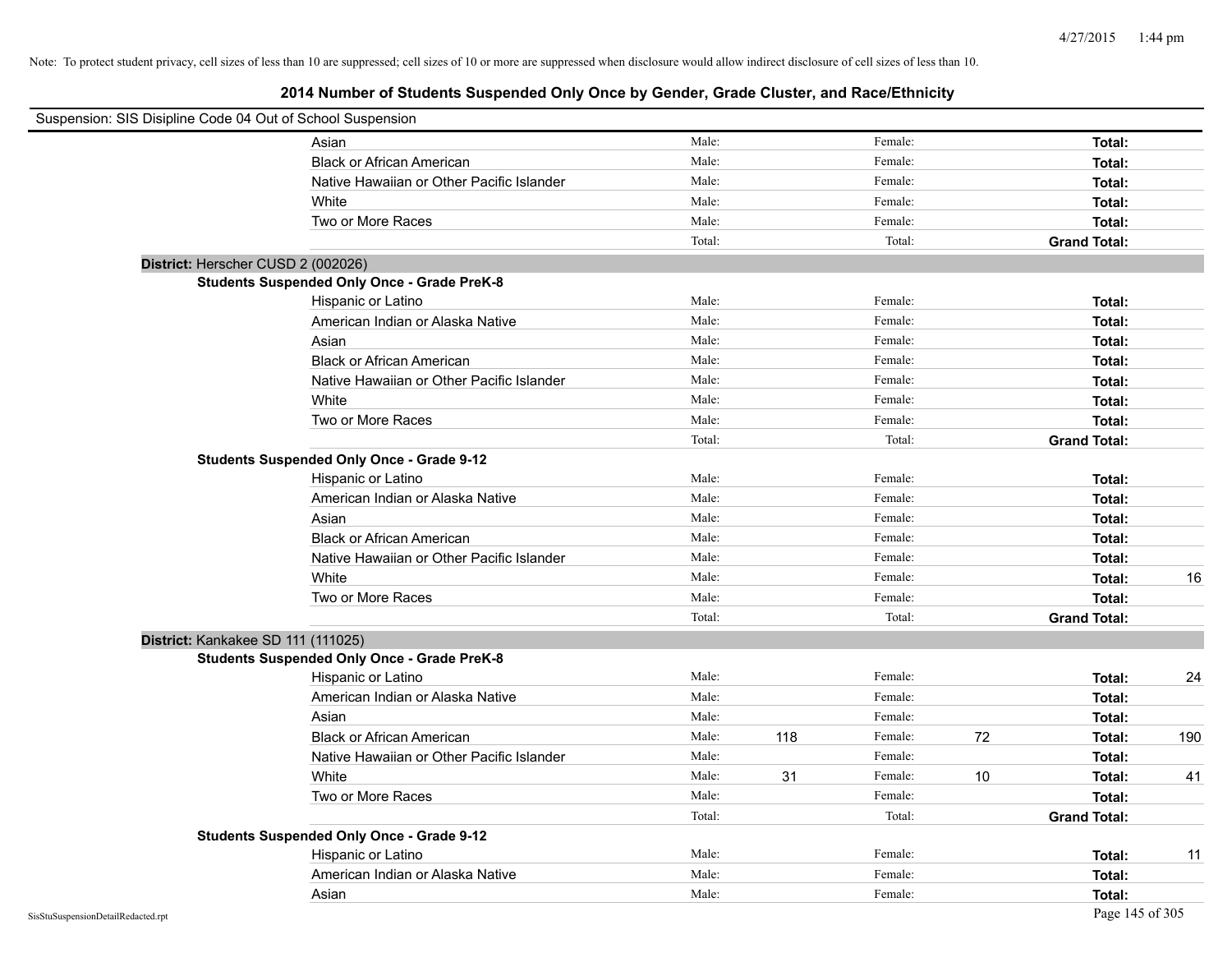| Suspension: SIS Disipline Code 04 Out of School Suspension |                                                    |        |    |         |    |                     |    |
|------------------------------------------------------------|----------------------------------------------------|--------|----|---------|----|---------------------|----|
|                                                            | <b>Black or African American</b>                   | Male:  | 38 | Female: | 36 | Total:              | 74 |
|                                                            | Native Hawaiian or Other Pacific Islander          | Male:  |    | Female: |    | Total:              |    |
|                                                            | White                                              | Male:  |    | Female: |    | Total:              | 12 |
|                                                            | Two or More Races                                  | Male:  |    | Female: |    | Total:              |    |
|                                                            |                                                    | Total: |    | Total:  |    | <b>Grand Total:</b> |    |
| District: Manteno CUSD 5 (005026)                          |                                                    |        |    |         |    |                     |    |
|                                                            | <b>Students Suspended Only Once - Grade PreK-8</b> |        |    |         |    |                     |    |
|                                                            | Hispanic or Latino                                 | Male:  |    | Female: |    | Total:              |    |
|                                                            | American Indian or Alaska Native                   | Male:  |    | Female: |    | Total:              |    |
|                                                            | Asian                                              | Male:  |    | Female: |    | Total:              |    |
|                                                            | <b>Black or African American</b>                   | Male:  |    | Female: |    | Total:              |    |
|                                                            | Native Hawaiian or Other Pacific Islander          | Male:  |    | Female: |    | Total:              |    |
|                                                            | White                                              | Male:  |    | Female: |    | Total:              |    |
|                                                            | Two or More Races                                  | Male:  |    | Female: |    | Total:              |    |
|                                                            |                                                    | Total: |    | Total:  |    | <b>Grand Total:</b> |    |
|                                                            | <b>Students Suspended Only Once - Grade 9-12</b>   |        |    |         |    |                     |    |
|                                                            | Hispanic or Latino                                 | Male:  |    | Female: |    | Total:              |    |
|                                                            | American Indian or Alaska Native                   | Male:  |    | Female: |    | Total:              |    |
|                                                            | Asian                                              | Male:  |    | Female: |    | Total:              |    |
|                                                            | <b>Black or African American</b>                   | Male:  |    | Female: |    | Total:              |    |
|                                                            | Native Hawaiian or Other Pacific Islander          | Male:  |    | Female: |    | Total:              |    |
|                                                            | White                                              | Male:  |    | Female: |    | Total:              | 12 |
|                                                            | Two or More Races                                  | Male:  |    | Female: |    | Total:              |    |
|                                                            |                                                    | Total: |    | Total:  |    | <b>Grand Total:</b> |    |
| District: Momence CUSD 1 (001026)                          |                                                    |        |    |         |    |                     |    |
|                                                            | <b>Students Suspended Only Once - Grade PreK-8</b> |        |    |         |    |                     |    |
|                                                            | Hispanic or Latino                                 | Male:  |    | Female: |    | Total:              |    |
|                                                            | American Indian or Alaska Native                   | Male:  |    | Female: |    | Total:              |    |
|                                                            | Asian                                              | Male:  |    | Female: |    | Total:              |    |
|                                                            | <b>Black or African American</b>                   | Male:  |    | Female: |    | Total:              |    |
|                                                            | Native Hawaiian or Other Pacific Islander          | Male:  |    | Female: |    | Total:              |    |
|                                                            | White                                              | Male:  |    | Female: |    | Total:              |    |
|                                                            | Two or More Races                                  | Male:  |    | Female: |    | Total:              |    |
|                                                            |                                                    | Total: |    | Total:  |    | <b>Grand Total:</b> |    |
|                                                            | <b>Students Suspended Only Once - Grade 9-12</b>   |        |    |         |    |                     |    |
|                                                            | Hispanic or Latino                                 | Male:  |    | Female: |    | Total:              |    |
|                                                            | American Indian or Alaska Native                   | Male:  |    | Female: |    | Total:              |    |
|                                                            | Asian                                              | Male:  |    | Female: |    | Total:              |    |
|                                                            | <b>Black or African American</b>                   | Male:  |    | Female: |    | Total:              | 12 |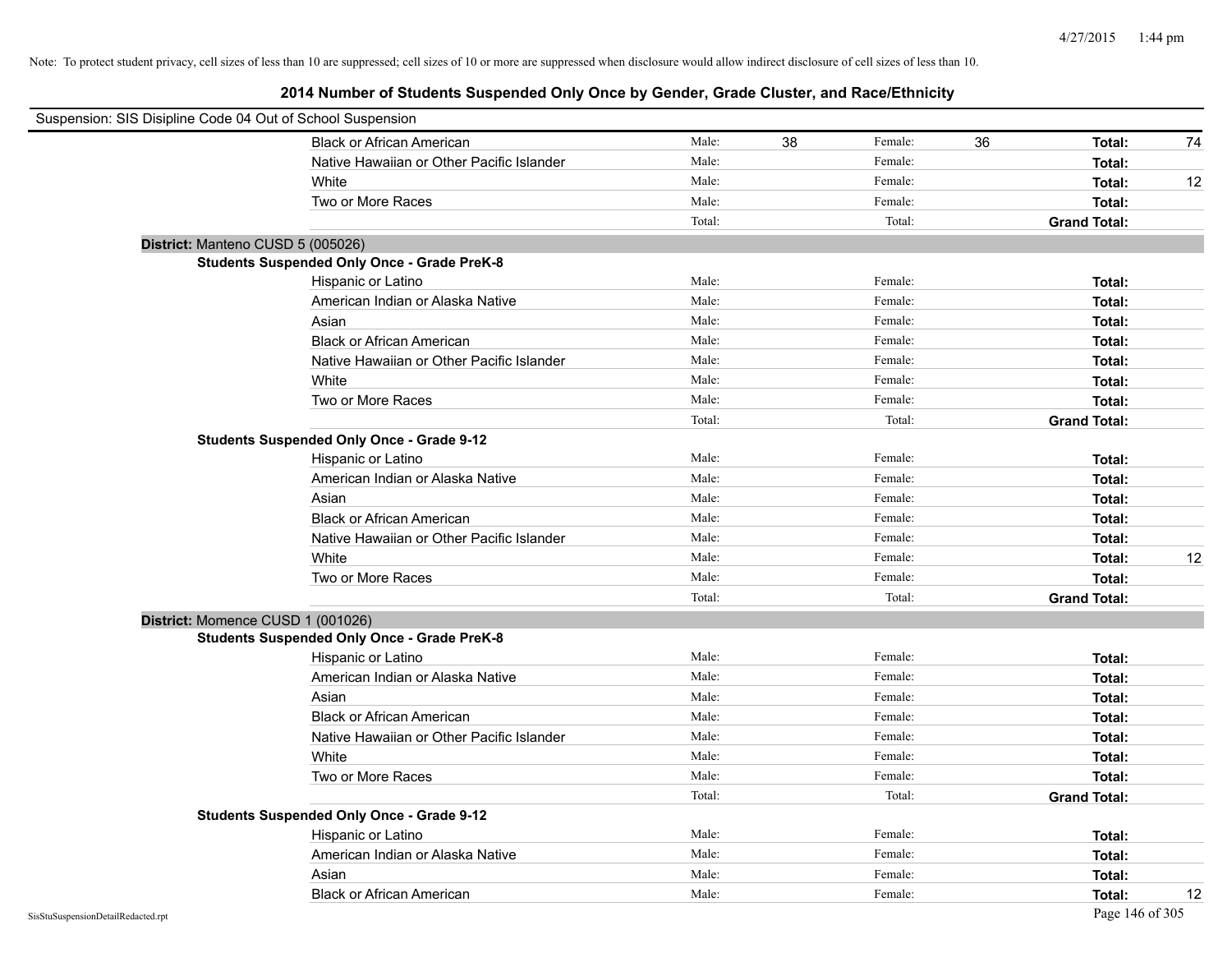| Suspension: SIS Disipline Code 04 Out of School Suspension |        |         |                     |    |
|------------------------------------------------------------|--------|---------|---------------------|----|
| Native Hawaiian or Other Pacific Islander                  | Male:  | Female: | Total:              |    |
| White                                                      | Male:  | Female: | Total:              |    |
| Two or More Races                                          | Male:  | Female: | Total:              |    |
|                                                            | Total: | Total:  | <b>Grand Total:</b> |    |
| District: Pembroke CCSD 259 (259004)                       |        |         |                     |    |
| <b>Students Suspended Only Once - Grade PreK-8</b>         |        |         |                     |    |
| Hispanic or Latino                                         | Male:  | Female: | Total:              |    |
| American Indian or Alaska Native                           | Male:  | Female: | Total:              |    |
| Asian                                                      | Male:  | Female: | Total:              |    |
| <b>Black or African American</b>                           | Male:  | Female: | Total:              | 11 |
| Native Hawaiian or Other Pacific Islander                  | Male:  | Female: | Total:              |    |
| White                                                      | Male:  | Female: | Total:              |    |
| Two or More Races                                          | Male:  | Female: | Total:              |    |
|                                                            | Total: | Total:  | <b>Grand Total:</b> |    |
| District: St Anne CCSD 256 (256004)                        |        |         |                     |    |
| <b>Students Suspended Only Once - Grade PreK-8</b>         |        |         |                     |    |
| Hispanic or Latino                                         | Male:  | Female: | Total:              |    |
| American Indian or Alaska Native                           | Male:  | Female: | Total:              |    |
| Asian                                                      | Male:  | Female: | Total:              |    |
| <b>Black or African American</b>                           | Male:  | Female: | Total:              |    |
| Native Hawaiian or Other Pacific Islander                  | Male:  | Female: | Total:              |    |
| White                                                      | Male:  | Female: | Total:              |    |
| Two or More Races                                          | Male:  | Female: | Total:              |    |
|                                                            | Total: | Total:  | <b>Grand Total:</b> | 12 |
| District: St Anne CHSD 302 (302016)                        |        |         |                     |    |
| <b>Students Suspended Only Once - Grade 9-12</b>           |        |         |                     |    |
| Hispanic or Latino                                         | Male:  | Female: | Total:              |    |
| American Indian or Alaska Native                           | Male:  | Female: | Total:              |    |
| Asian                                                      | Male:  | Female: | Total:              |    |
| <b>Black or African American</b>                           | Male:  | Female: | Total:              | 16 |
| Native Hawaiian or Other Pacific Islander                  | Male:  | Female: | Total:              |    |
| White                                                      | Male:  | Female: | Total:              |    |
| Two or More Races                                          | Male:  | Female: | Total:              |    |
|                                                            | Total: | Total:  | <b>Grand Total:</b> | 28 |
| District: St George CCSD 258 (258004)                      |        |         |                     |    |
| <b>Students Suspended Only Once - Grade PreK-8</b>         |        |         |                     |    |
| Hispanic or Latino                                         | Male:  | Female: | Total:              |    |
| American Indian or Alaska Native                           | Male:  | Female: | Total:              |    |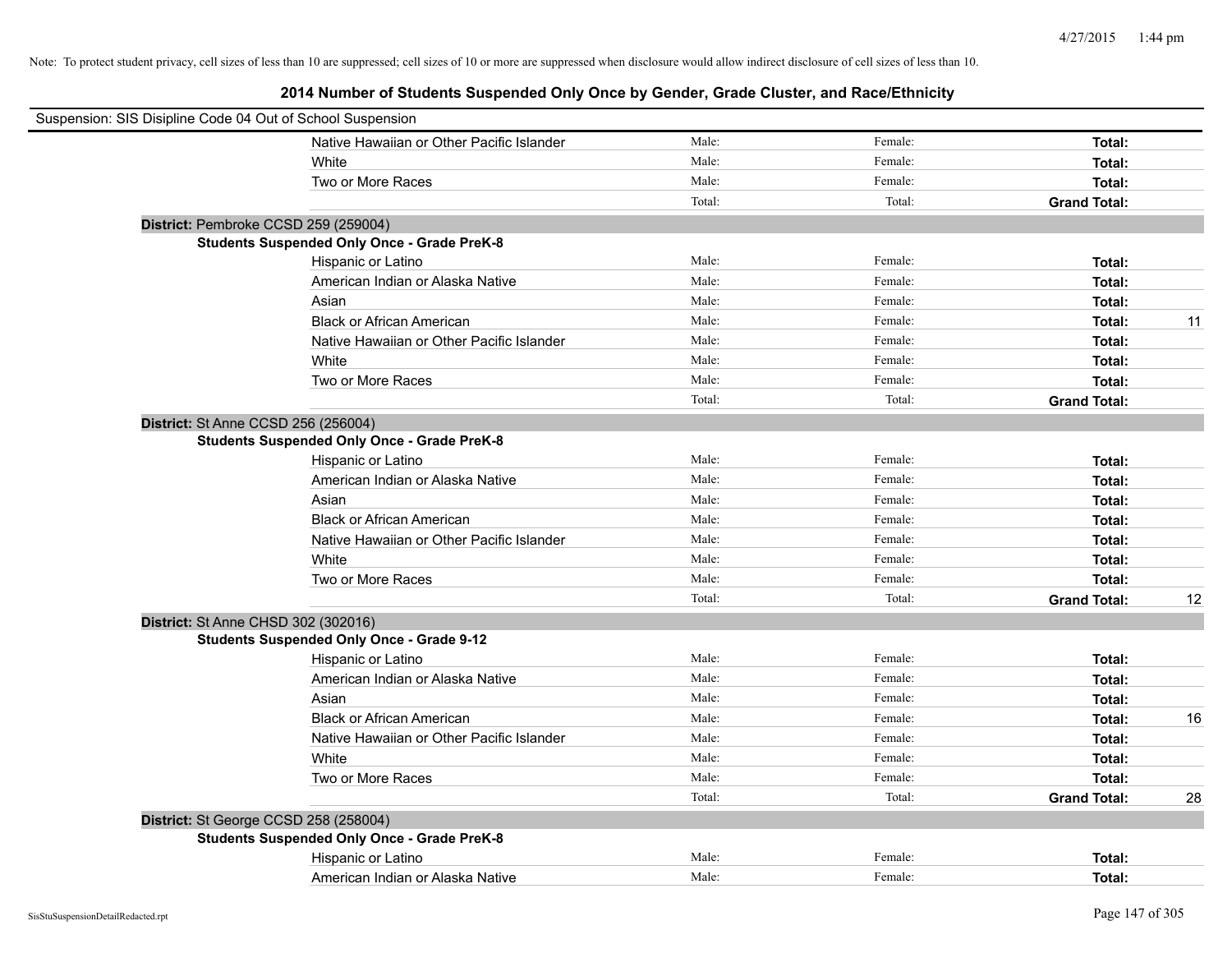| Suspension: SIS Disipline Code 04 Out of School Suspension |                                                  |        |               |                     |
|------------------------------------------------------------|--------------------------------------------------|--------|---------------|---------------------|
|                                                            | Asian                                            | Male:  | Female:       | Total:              |
|                                                            | <b>Black or African American</b>                 | Male:  | Female:       | Total:              |
|                                                            | Native Hawaiian or Other Pacific Islander        | Male:  | Female:       | Total:              |
|                                                            | White                                            | Male:  | Female:       | Total:              |
|                                                            | Two or More Races                                | Male:  | Female:       | Total:              |
|                                                            |                                                  | Total: | Total:        | <b>Grand Total:</b> |
| County: Non-Public School (000)                            |                                                  |        |               |                     |
| District: Iroquois/Kankakee ROE (000000)                   |                                                  |        |               |                     |
|                                                            | <b>Students Suspended Only Once - Grade 9-12</b> |        |               |                     |
|                                                            | Hispanic or Latino                               | Male:  | Female:       | Total:              |
|                                                            | American Indian or Alaska Native                 | Male:  | Female:       | Total:              |
|                                                            | Asian                                            | Male:  | Female:       | Total:              |
|                                                            | <b>Black or African American</b>                 | Male:  | Female:       | Total:              |
|                                                            | Native Hawaiian or Other Pacific Islander        | Male:  | Female:       | Total:              |
|                                                            | White                                            | Male:  | Female:       | Total:              |
|                                                            | Two or More Races                                | Male:  | Female:       | Total:              |
|                                                            |                                                  | Total: | Total:        | <b>Grand Total:</b> |
| District: Non-Public School (0000)                         |                                                  |        |               |                     |
|                                                            | <b>Students Suspended Only Once - Grade 9-12</b> |        |               |                     |
|                                                            | Hispanic or Latino                               | Male:  | Female:       | Total:              |
|                                                            | American Indian or Alaska Native                 | Male:  | Female:       | Total:              |
|                                                            | Asian                                            | Male:  | Female:       | Total:              |
|                                                            | <b>Black or African American</b>                 | Male:  | Female:       | Total:              |
|                                                            | Native Hawaiian or Other Pacific Islander        | Male:  | Female:       | Total:              |
|                                                            | White                                            | Male:  | Female:       | Total:              |
|                                                            | Two or More Races                                | Male:  | Female:       | Total:              |
|                                                            |                                                  | Total: | Total:        | <b>Grand Total:</b> |
|                                                            |                                                  |        |               |                     |
| Region: Jackson/Perry ROE (30)                             |                                                  |        |               |                     |
| County: Jackson (039)                                      |                                                  |        |               |                     |
| District: Carbondale CHSD 165 (165016)                     |                                                  |        |               |                     |
|                                                            | <b>Students Suspended Only Once - Grade 9-12</b> |        |               |                     |
|                                                            | Hispanic or Latino                               | Male:  | Female:       | Total:              |
|                                                            | American Indian or Alaska Native                 | Male:  | Female:       | Total:              |
|                                                            | Asian                                            | Male:  | Female:       | Total:              |
|                                                            | <b>Black or African American</b>                 | Male:  | 24<br>Female: | 16<br>40<br>Total:  |
|                                                            | Native Hawaiian or Other Pacific Islander        | Male:  | Female:       | Total:              |
|                                                            | White                                            | Male:  | Female:       | 13<br>Total:        |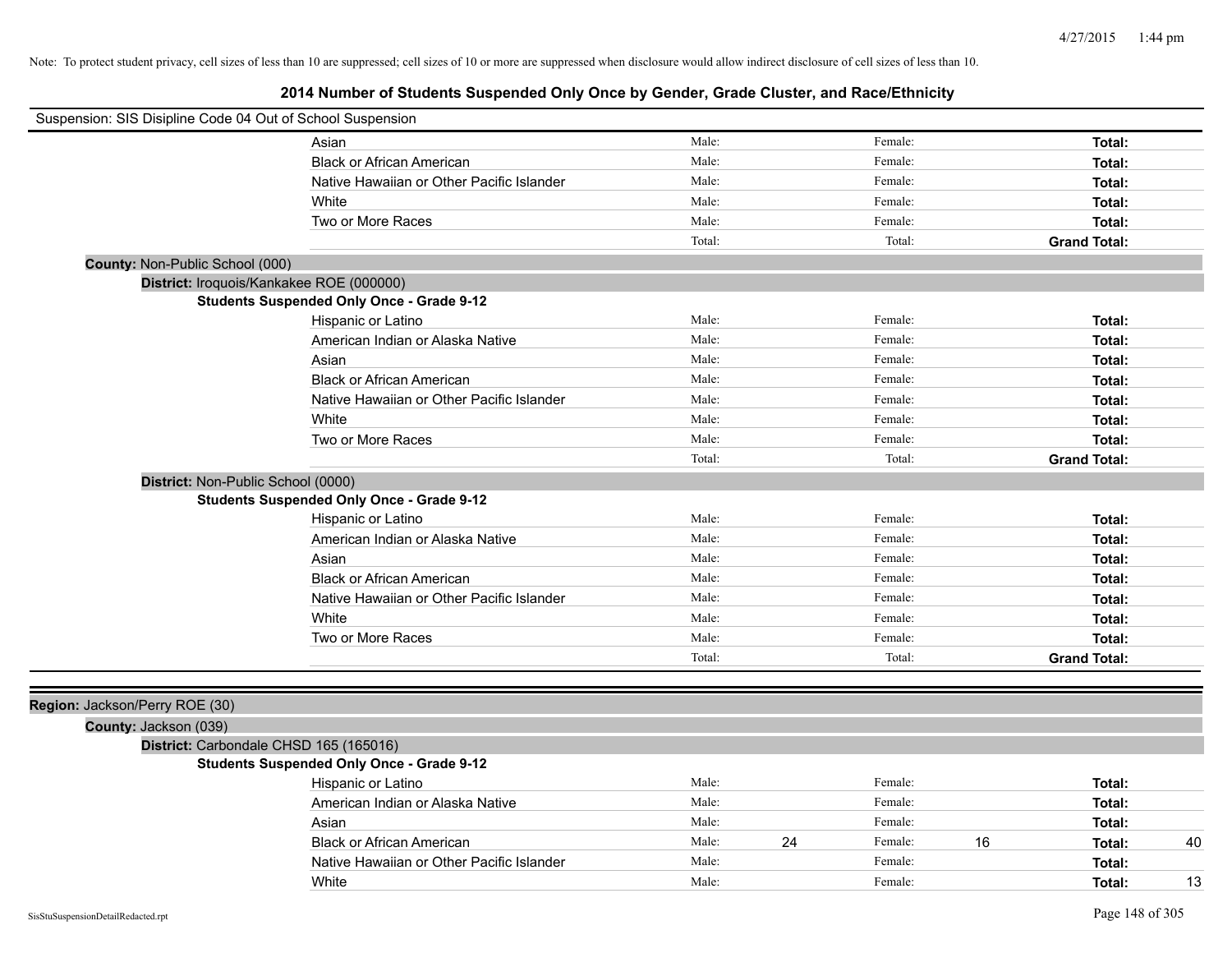| Suspension: SIS Disipline Code 04 Out of School Suspension |                                                    |        |         |                     |    |
|------------------------------------------------------------|----------------------------------------------------|--------|---------|---------------------|----|
|                                                            | Two or More Races                                  | Male:  | Female: | Total:              |    |
|                                                            |                                                    | Total: | Total:  | <b>Grand Total:</b> |    |
| District: Carbondale ESD 95 (095002)                       |                                                    |        |         |                     |    |
|                                                            | <b>Students Suspended Only Once - Grade PreK-8</b> |        |         |                     |    |
|                                                            | Hispanic or Latino                                 | Male:  | Female: | Total:              |    |
|                                                            | American Indian or Alaska Native                   | Male:  | Female: | Total:              |    |
|                                                            | Asian                                              | Male:  | Female: | Total:              |    |
|                                                            | <b>Black or African American</b>                   | Male:  | Female: | Total:              | 21 |
|                                                            | Native Hawaiian or Other Pacific Islander          | Male:  | Female: | Total:              |    |
|                                                            | White                                              | Male:  | Female: | Total:              |    |
|                                                            | Two or More Races                                  | Male:  | Female: | Total:              |    |
|                                                            |                                                    | Total: | Total:  | <b>Grand Total:</b> |    |
| District: Elverado CUSD 196 (196026)                       |                                                    |        |         |                     |    |
|                                                            | <b>Students Suspended Only Once - Grade PreK-8</b> |        |         |                     |    |
|                                                            | Hispanic or Latino                                 | Male:  | Female: | Total:              |    |
|                                                            | American Indian or Alaska Native                   | Male:  | Female: | Total:              |    |
|                                                            | Asian                                              | Male:  | Female: | Total:              |    |
|                                                            | <b>Black or African American</b>                   | Male:  | Female: | Total:              |    |
|                                                            | Native Hawaiian or Other Pacific Islander          | Male:  | Female: | Total:              |    |
|                                                            | White                                              | Male:  | Female: | Total:              |    |
|                                                            | Two or More Races                                  | Male:  | Female: | Total:              |    |
|                                                            |                                                    | Total: | Total:  | <b>Grand Total:</b> |    |
|                                                            | <b>Students Suspended Only Once - Grade 9-12</b>   |        |         |                     |    |
|                                                            | Hispanic or Latino                                 | Male:  | Female: | Total:              |    |
|                                                            | American Indian or Alaska Native                   | Male:  | Female: | Total:              |    |
|                                                            | Asian                                              | Male:  | Female: | Total:              |    |
|                                                            | <b>Black or African American</b>                   | Male:  | Female: | Total:              |    |
|                                                            | Native Hawaiian or Other Pacific Islander          | Male:  | Female: | Total:              |    |
|                                                            | White                                              | Male:  | Female: | Total:              |    |
|                                                            | Two or More Races                                  | Male:  | Female: | Total:              |    |
|                                                            |                                                    | Total: | Total:  | <b>Grand Total:</b> |    |
| District: Giant City CCSD 130 (130004)                     |                                                    |        |         |                     |    |
|                                                            | <b>Students Suspended Only Once - Grade PreK-8</b> |        |         |                     |    |
|                                                            | Hispanic or Latino                                 | Male:  | Female: | Total:              |    |
|                                                            | American Indian or Alaska Native                   | Male:  | Female: | Total:              |    |
|                                                            | Asian                                              | Male:  | Female: | Total:              |    |
|                                                            | <b>Black or African American</b>                   | Male:  | Female: | Total:              |    |
|                                                            | Native Hawaiian or Other Pacific Islander          | Male:  | Female: | Total:              |    |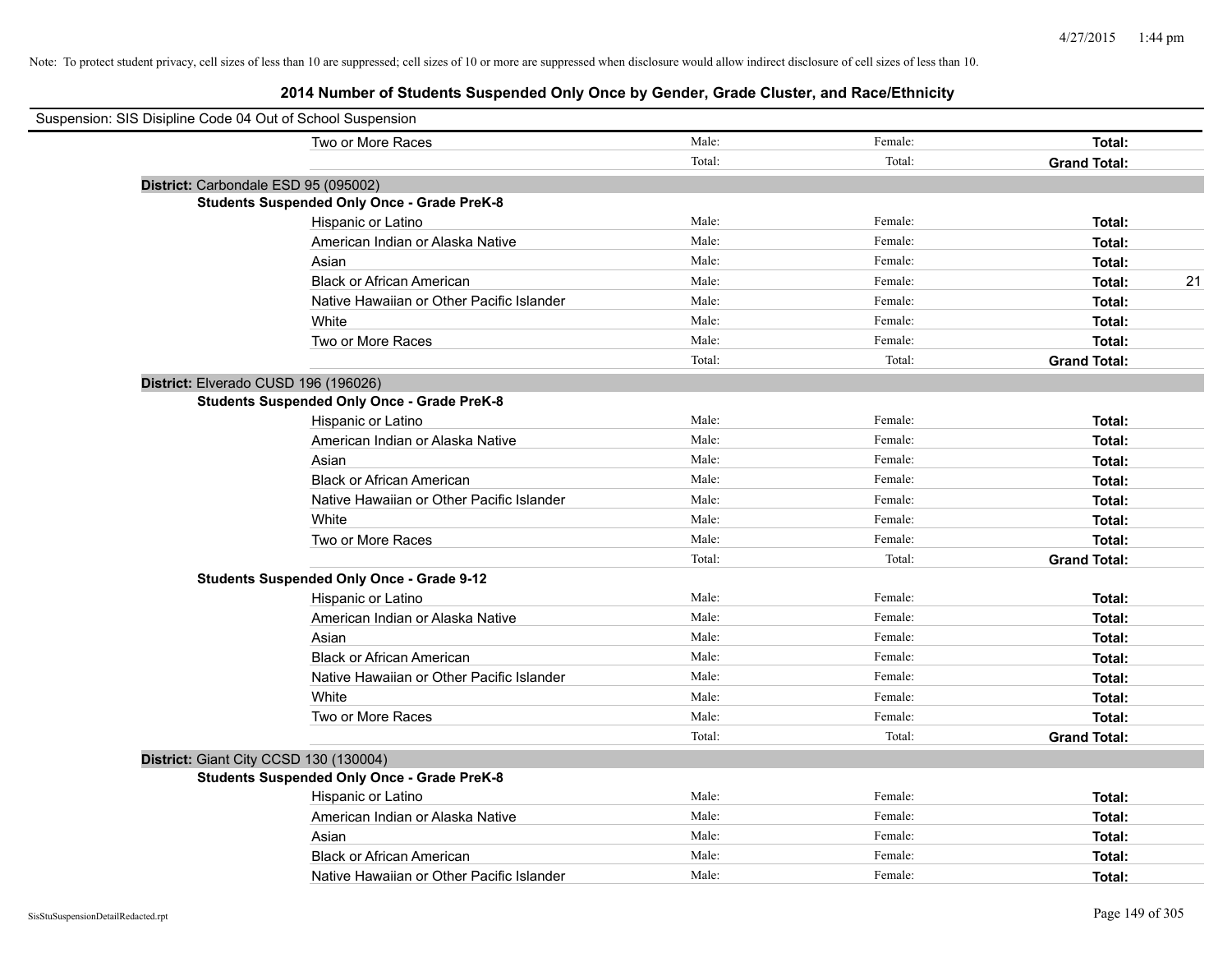| Suspension: SIS Disipline Code 04 Out of School Suspension |                                                    |        |               |    |                     |    |
|------------------------------------------------------------|----------------------------------------------------|--------|---------------|----|---------------------|----|
|                                                            | White                                              | Male:  | Female:       |    | Total:              |    |
|                                                            | Two or More Races                                  | Male:  | Female:       |    | Total:              |    |
|                                                            |                                                    | Total: | Total:        |    | <b>Grand Total:</b> | 10 |
| District: Murphysboro CUSD 186 (186026)                    |                                                    |        |               |    |                     |    |
|                                                            | <b>Students Suspended Only Once - Grade PreK-8</b> |        |               |    |                     |    |
|                                                            | Hispanic or Latino                                 | Male:  | Female:       |    | Total:              |    |
|                                                            | American Indian or Alaska Native                   | Male:  | Female:       |    | Total:              |    |
|                                                            | Asian                                              | Male:  | Female:       |    | Total:              |    |
|                                                            | <b>Black or African American</b>                   | Male:  | Female:       |    | Total:              |    |
|                                                            | Native Hawaiian or Other Pacific Islander          | Male:  | Female:       |    | Total:              |    |
|                                                            | White                                              | Male:  | Female:       |    | Total:              |    |
|                                                            | Two or More Races                                  | Male:  | Female:       |    | Total:              | 23 |
|                                                            |                                                    | Total: | Total:        |    | <b>Grand Total:</b> |    |
|                                                            | <b>Students Suspended Only Once - Grade 9-12</b>   |        |               |    |                     |    |
|                                                            | Hispanic or Latino                                 | Male:  | Female:       |    | Total:              |    |
|                                                            | American Indian or Alaska Native                   | Male:  | Female:       |    | Total:              |    |
|                                                            | Asian                                              | Male:  | Female:       |    | Total:              |    |
|                                                            | <b>Black or African American</b>                   | Male:  | Female:       |    | Total:              |    |
|                                                            | Native Hawaiian or Other Pacific Islander          | Male:  | Female:       |    | Total:              |    |
|                                                            | White                                              | Male:  | Female:       |    | Total:              |    |
|                                                            | Two or More Races                                  | Male:  | 37<br>Female: | 21 | Total:              | 58 |
|                                                            |                                                    | Total: | Total:        |    | <b>Grand Total:</b> | 69 |
| District: Trico CUSD 176 (176026)                          |                                                    |        |               |    |                     |    |
|                                                            | <b>Students Suspended Only Once - Grade PreK-8</b> |        |               |    |                     |    |
|                                                            | Hispanic or Latino                                 | Male:  | Female:       |    | Total:              |    |
|                                                            | American Indian or Alaska Native                   | Male:  | Female:       |    | Total:              |    |
|                                                            | Asian                                              | Male:  | Female:       |    | Total:              |    |
|                                                            | <b>Black or African American</b>                   | Male:  | Female:       |    | Total:              |    |
|                                                            | Native Hawaiian or Other Pacific Islander          | Male:  | Female:       |    | Total:              |    |
|                                                            | White                                              | Male:  | Female:       |    | Total:              | 26 |
|                                                            | Two or More Races                                  | Male:  | Female:       |    | Total:              |    |
|                                                            |                                                    | Total: | Total:        |    | <b>Grand Total:</b> |    |
|                                                            | <b>Students Suspended Only Once - Grade 9-12</b>   |        |               |    |                     |    |
|                                                            | Hispanic or Latino                                 | Male:  | Female:       |    | Total:              |    |
|                                                            | American Indian or Alaska Native                   | Male:  | Female:       |    | Total:              |    |
|                                                            | Asian                                              | Male:  | Female:       |    | Total:              |    |
|                                                            | <b>Black or African American</b>                   | Male:  | Female:       |    | Total:              |    |
|                                                            | Native Hawaiian or Other Pacific Islander          | Male:  | Female:       |    | Total:              |    |
|                                                            | White                                              | Male:  | Female:       |    | Total:              | 11 |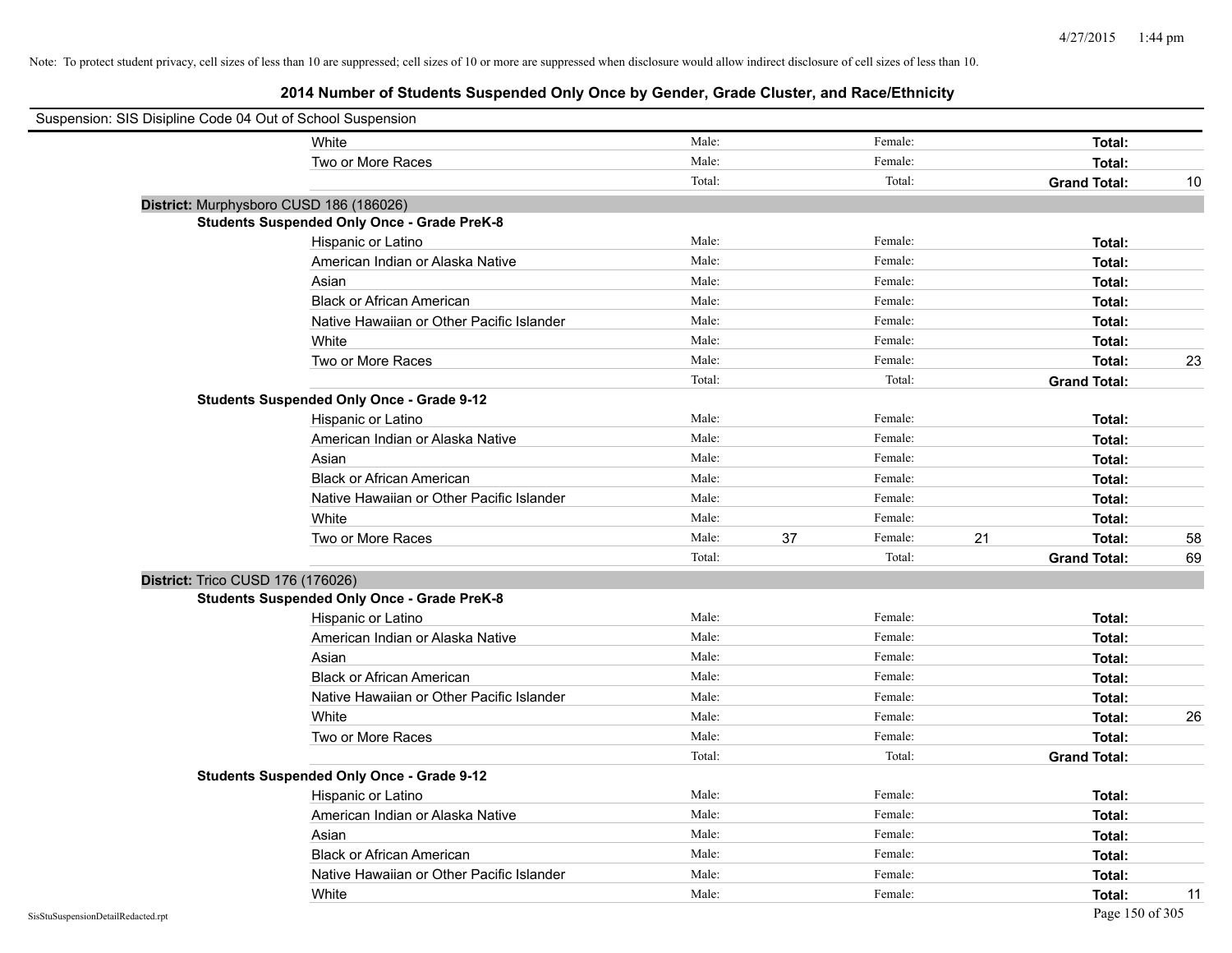|                     | Suspension: SIS Disipline Code 04 Out of School Suspension |        |         |                     |
|---------------------|------------------------------------------------------------|--------|---------|---------------------|
|                     | Two or More Races                                          | Male:  | Female: | Total:              |
|                     |                                                            | Total: | Total:  | <b>Grand Total:</b> |
|                     | District: Tri-County Sp Ed Jnt Agreement (186061)          |        |         |                     |
|                     | <b>Students Suspended Only Once - Grade 9-12</b>           |        |         |                     |
|                     | Hispanic or Latino                                         | Male:  | Female: | Total:              |
|                     | American Indian or Alaska Native                           | Male:  | Female: | Total:              |
|                     | Asian                                                      | Male:  | Female: | Total:              |
|                     | <b>Black or African American</b>                           | Male:  | Female: | Total:              |
|                     | Native Hawaiian or Other Pacific Islander                  | Male:  | Female: | Total:              |
|                     | White                                                      | Male:  | Female: | Total:              |
|                     | Two or More Races                                          | Male:  | Female: | Total:              |
|                     |                                                            | Total: | Total:  | <b>Grand Total:</b> |
|                     | District: Unity Point CCSD 140 (140004)                    |        |         |                     |
|                     | <b>Students Suspended Only Once - Grade PreK-8</b>         |        |         |                     |
|                     | Hispanic or Latino                                         | Male:  | Female: | Total:              |
|                     | American Indian or Alaska Native                           | Male:  | Female: | Total:              |
|                     | Asian                                                      | Male:  | Female: | Total:              |
|                     | <b>Black or African American</b>                           | Male:  | Female: | Total:              |
|                     | Native Hawaiian or Other Pacific Islander                  | Male:  | Female: | Total:              |
|                     | White                                                      | Male:  | Female: | Total:              |
|                     | Two or More Races                                          | Male:  | Female: | Total:              |
|                     |                                                            | Total: | Total:  | <b>Grand Total:</b> |
| County: Perry (073) |                                                            |        |         |                     |
|                     | District: CCSD 204 (204004)                                |        |         |                     |
|                     | <b>Students Suspended Only Once - Grade PreK-8</b>         |        |         |                     |
|                     | Hispanic or Latino                                         | Male:  | Female: | Total:              |
|                     | American Indian or Alaska Native                           | Male:  | Female: | Total:              |
|                     | Asian                                                      | Male:  | Female: | Total:              |
|                     | <b>Black or African American</b>                           | Male:  | Female: | Total:              |
|                     | Native Hawaiian or Other Pacific Islander                  | Male:  | Female: | Total:              |
|                     | White                                                      | Male:  | Female: | Total:              |
|                     | Two or More Races                                          | Male:  | Female: | Total:              |
|                     |                                                            | Total: | Total:  | <b>Grand Total:</b> |
|                     | District: Duquoin CUSD 300 (300026)                        |        |         |                     |
|                     | <b>Students Suspended Only Once - Grade PreK-8</b>         |        |         |                     |
|                     | Hispanic or Latino                                         | Male:  | Female: | Total:              |
|                     | American Indian or Alaska Native                           | Male:  | Female: | Total:              |
|                     | Asian                                                      | Male:  | Female: | Total:              |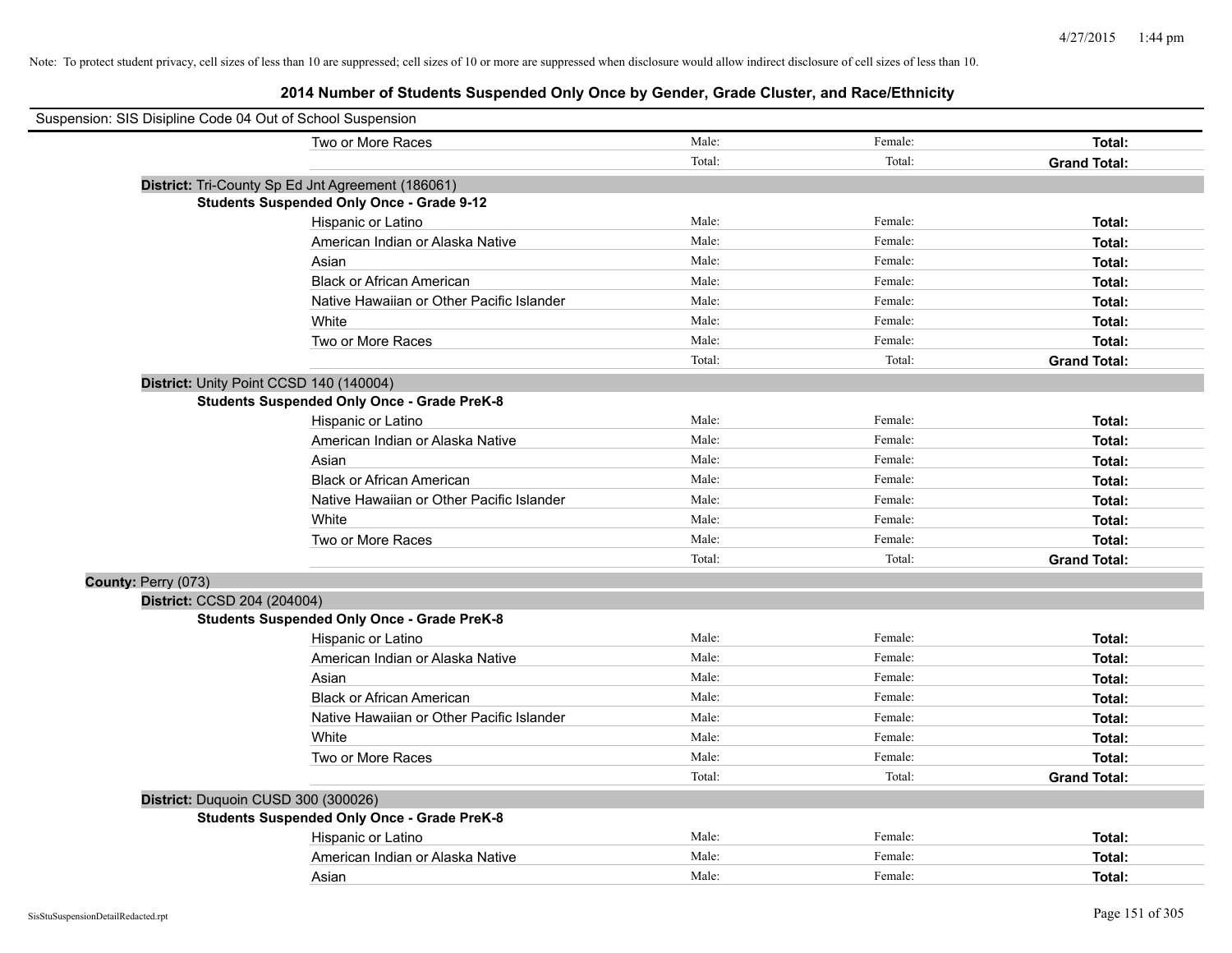# **2014 Number of Students Suspended Only Once by Gender, Grade Cluster, and Race/Ethnicity**

| Female:<br>Male:<br><b>Black or African American</b><br>Total:<br>Male:<br>Female:<br>Native Hawaiian or Other Pacific Islander<br>Total:<br>Male:<br>Female:<br>White<br>Total:<br>Male:<br>Two or More Races<br>Female:<br>Total:<br>Total:<br>Total:<br><b>Grand Total:</b><br>12<br><b>Students Suspended Only Once - Grade 9-12</b><br>Male:<br>Female:<br>Hispanic or Latino<br>Total:<br>Male:<br>Female:<br>American Indian or Alaska Native<br>Total:<br>Male:<br>Female:<br>Asian<br>Total:<br>Male:<br>Female:<br><b>Black or African American</b><br>Total:<br>Male:<br>Female:<br>Native Hawaiian or Other Pacific Islander<br>Total:<br>Female:<br>White<br>Male:<br>Total:<br>Male:<br>Female:<br>Two or More Races<br>Total:<br>Total:<br>Total:<br><b>Grand Total:</b><br>District: Pinckneyville CHSD 101 (101016)<br><b>Students Suspended Only Once - Grade 9-12</b><br>Male:<br>Female:<br>Hispanic or Latino<br>Total:<br>American Indian or Alaska Native<br>Male:<br>Female:<br><b>Total:</b><br>Male:<br>Female:<br>Asian<br>Total:<br>Male:<br><b>Black or African American</b><br>Female:<br>Total:<br>Male:<br>Female:<br>Native Hawaiian or Other Pacific Islander<br>Total:<br>Male:<br>White<br>Female:<br>16<br>Total:<br>Two or More Races<br>Male:<br>Female:<br>Total:<br>Total:<br>Total:<br><b>Grand Total:</b><br>District: Pinckneyville SD 50 (050002)<br><b>Students Suspended Only Once - Grade PreK-8</b><br>Male:<br>Female:<br>Hispanic or Latino<br>Total:<br>Male:<br>Female:<br>American Indian or Alaska Native<br>Total:<br>Male:<br>Female:<br>Total:<br>Asian<br>Male:<br>Female:<br><b>Black or African American</b><br>Total:<br>Male:<br>Female:<br>Native Hawaiian or Other Pacific Islander<br>Total:<br>Male:<br>Female:<br>White<br>10<br>Total:<br>Male:<br>Female:<br>Two or More Races<br>Total:<br>Total:<br>Total:<br><b>Grand Total:</b> | Suspension: SIS Disipline Code 04 Out of School Suspension |  |  |  |
|-----------------------------------------------------------------------------------------------------------------------------------------------------------------------------------------------------------------------------------------------------------------------------------------------------------------------------------------------------------------------------------------------------------------------------------------------------------------------------------------------------------------------------------------------------------------------------------------------------------------------------------------------------------------------------------------------------------------------------------------------------------------------------------------------------------------------------------------------------------------------------------------------------------------------------------------------------------------------------------------------------------------------------------------------------------------------------------------------------------------------------------------------------------------------------------------------------------------------------------------------------------------------------------------------------------------------------------------------------------------------------------------------------------------------------------------------------------------------------------------------------------------------------------------------------------------------------------------------------------------------------------------------------------------------------------------------------------------------------------------------------------------------------------------------------------------------------------------------------------------------------------------------------------|------------------------------------------------------------|--|--|--|
|                                                                                                                                                                                                                                                                                                                                                                                                                                                                                                                                                                                                                                                                                                                                                                                                                                                                                                                                                                                                                                                                                                                                                                                                                                                                                                                                                                                                                                                                                                                                                                                                                                                                                                                                                                                                                                                                                                           |                                                            |  |  |  |
|                                                                                                                                                                                                                                                                                                                                                                                                                                                                                                                                                                                                                                                                                                                                                                                                                                                                                                                                                                                                                                                                                                                                                                                                                                                                                                                                                                                                                                                                                                                                                                                                                                                                                                                                                                                                                                                                                                           |                                                            |  |  |  |
|                                                                                                                                                                                                                                                                                                                                                                                                                                                                                                                                                                                                                                                                                                                                                                                                                                                                                                                                                                                                                                                                                                                                                                                                                                                                                                                                                                                                                                                                                                                                                                                                                                                                                                                                                                                                                                                                                                           |                                                            |  |  |  |
|                                                                                                                                                                                                                                                                                                                                                                                                                                                                                                                                                                                                                                                                                                                                                                                                                                                                                                                                                                                                                                                                                                                                                                                                                                                                                                                                                                                                                                                                                                                                                                                                                                                                                                                                                                                                                                                                                                           |                                                            |  |  |  |
|                                                                                                                                                                                                                                                                                                                                                                                                                                                                                                                                                                                                                                                                                                                                                                                                                                                                                                                                                                                                                                                                                                                                                                                                                                                                                                                                                                                                                                                                                                                                                                                                                                                                                                                                                                                                                                                                                                           |                                                            |  |  |  |
|                                                                                                                                                                                                                                                                                                                                                                                                                                                                                                                                                                                                                                                                                                                                                                                                                                                                                                                                                                                                                                                                                                                                                                                                                                                                                                                                                                                                                                                                                                                                                                                                                                                                                                                                                                                                                                                                                                           |                                                            |  |  |  |
|                                                                                                                                                                                                                                                                                                                                                                                                                                                                                                                                                                                                                                                                                                                                                                                                                                                                                                                                                                                                                                                                                                                                                                                                                                                                                                                                                                                                                                                                                                                                                                                                                                                                                                                                                                                                                                                                                                           |                                                            |  |  |  |
|                                                                                                                                                                                                                                                                                                                                                                                                                                                                                                                                                                                                                                                                                                                                                                                                                                                                                                                                                                                                                                                                                                                                                                                                                                                                                                                                                                                                                                                                                                                                                                                                                                                                                                                                                                                                                                                                                                           |                                                            |  |  |  |
|                                                                                                                                                                                                                                                                                                                                                                                                                                                                                                                                                                                                                                                                                                                                                                                                                                                                                                                                                                                                                                                                                                                                                                                                                                                                                                                                                                                                                                                                                                                                                                                                                                                                                                                                                                                                                                                                                                           |                                                            |  |  |  |
|                                                                                                                                                                                                                                                                                                                                                                                                                                                                                                                                                                                                                                                                                                                                                                                                                                                                                                                                                                                                                                                                                                                                                                                                                                                                                                                                                                                                                                                                                                                                                                                                                                                                                                                                                                                                                                                                                                           |                                                            |  |  |  |
|                                                                                                                                                                                                                                                                                                                                                                                                                                                                                                                                                                                                                                                                                                                                                                                                                                                                                                                                                                                                                                                                                                                                                                                                                                                                                                                                                                                                                                                                                                                                                                                                                                                                                                                                                                                                                                                                                                           |                                                            |  |  |  |
|                                                                                                                                                                                                                                                                                                                                                                                                                                                                                                                                                                                                                                                                                                                                                                                                                                                                                                                                                                                                                                                                                                                                                                                                                                                                                                                                                                                                                                                                                                                                                                                                                                                                                                                                                                                                                                                                                                           |                                                            |  |  |  |
|                                                                                                                                                                                                                                                                                                                                                                                                                                                                                                                                                                                                                                                                                                                                                                                                                                                                                                                                                                                                                                                                                                                                                                                                                                                                                                                                                                                                                                                                                                                                                                                                                                                                                                                                                                                                                                                                                                           |                                                            |  |  |  |
|                                                                                                                                                                                                                                                                                                                                                                                                                                                                                                                                                                                                                                                                                                                                                                                                                                                                                                                                                                                                                                                                                                                                                                                                                                                                                                                                                                                                                                                                                                                                                                                                                                                                                                                                                                                                                                                                                                           |                                                            |  |  |  |
|                                                                                                                                                                                                                                                                                                                                                                                                                                                                                                                                                                                                                                                                                                                                                                                                                                                                                                                                                                                                                                                                                                                                                                                                                                                                                                                                                                                                                                                                                                                                                                                                                                                                                                                                                                                                                                                                                                           |                                                            |  |  |  |
|                                                                                                                                                                                                                                                                                                                                                                                                                                                                                                                                                                                                                                                                                                                                                                                                                                                                                                                                                                                                                                                                                                                                                                                                                                                                                                                                                                                                                                                                                                                                                                                                                                                                                                                                                                                                                                                                                                           |                                                            |  |  |  |
|                                                                                                                                                                                                                                                                                                                                                                                                                                                                                                                                                                                                                                                                                                                                                                                                                                                                                                                                                                                                                                                                                                                                                                                                                                                                                                                                                                                                                                                                                                                                                                                                                                                                                                                                                                                                                                                                                                           |                                                            |  |  |  |
|                                                                                                                                                                                                                                                                                                                                                                                                                                                                                                                                                                                                                                                                                                                                                                                                                                                                                                                                                                                                                                                                                                                                                                                                                                                                                                                                                                                                                                                                                                                                                                                                                                                                                                                                                                                                                                                                                                           |                                                            |  |  |  |
|                                                                                                                                                                                                                                                                                                                                                                                                                                                                                                                                                                                                                                                                                                                                                                                                                                                                                                                                                                                                                                                                                                                                                                                                                                                                                                                                                                                                                                                                                                                                                                                                                                                                                                                                                                                                                                                                                                           |                                                            |  |  |  |
|                                                                                                                                                                                                                                                                                                                                                                                                                                                                                                                                                                                                                                                                                                                                                                                                                                                                                                                                                                                                                                                                                                                                                                                                                                                                                                                                                                                                                                                                                                                                                                                                                                                                                                                                                                                                                                                                                                           |                                                            |  |  |  |
|                                                                                                                                                                                                                                                                                                                                                                                                                                                                                                                                                                                                                                                                                                                                                                                                                                                                                                                                                                                                                                                                                                                                                                                                                                                                                                                                                                                                                                                                                                                                                                                                                                                                                                                                                                                                                                                                                                           |                                                            |  |  |  |
|                                                                                                                                                                                                                                                                                                                                                                                                                                                                                                                                                                                                                                                                                                                                                                                                                                                                                                                                                                                                                                                                                                                                                                                                                                                                                                                                                                                                                                                                                                                                                                                                                                                                                                                                                                                                                                                                                                           |                                                            |  |  |  |
|                                                                                                                                                                                                                                                                                                                                                                                                                                                                                                                                                                                                                                                                                                                                                                                                                                                                                                                                                                                                                                                                                                                                                                                                                                                                                                                                                                                                                                                                                                                                                                                                                                                                                                                                                                                                                                                                                                           |                                                            |  |  |  |
|                                                                                                                                                                                                                                                                                                                                                                                                                                                                                                                                                                                                                                                                                                                                                                                                                                                                                                                                                                                                                                                                                                                                                                                                                                                                                                                                                                                                                                                                                                                                                                                                                                                                                                                                                                                                                                                                                                           |                                                            |  |  |  |
|                                                                                                                                                                                                                                                                                                                                                                                                                                                                                                                                                                                                                                                                                                                                                                                                                                                                                                                                                                                                                                                                                                                                                                                                                                                                                                                                                                                                                                                                                                                                                                                                                                                                                                                                                                                                                                                                                                           |                                                            |  |  |  |
|                                                                                                                                                                                                                                                                                                                                                                                                                                                                                                                                                                                                                                                                                                                                                                                                                                                                                                                                                                                                                                                                                                                                                                                                                                                                                                                                                                                                                                                                                                                                                                                                                                                                                                                                                                                                                                                                                                           |                                                            |  |  |  |
|                                                                                                                                                                                                                                                                                                                                                                                                                                                                                                                                                                                                                                                                                                                                                                                                                                                                                                                                                                                                                                                                                                                                                                                                                                                                                                                                                                                                                                                                                                                                                                                                                                                                                                                                                                                                                                                                                                           |                                                            |  |  |  |
|                                                                                                                                                                                                                                                                                                                                                                                                                                                                                                                                                                                                                                                                                                                                                                                                                                                                                                                                                                                                                                                                                                                                                                                                                                                                                                                                                                                                                                                                                                                                                                                                                                                                                                                                                                                                                                                                                                           |                                                            |  |  |  |
|                                                                                                                                                                                                                                                                                                                                                                                                                                                                                                                                                                                                                                                                                                                                                                                                                                                                                                                                                                                                                                                                                                                                                                                                                                                                                                                                                                                                                                                                                                                                                                                                                                                                                                                                                                                                                                                                                                           |                                                            |  |  |  |
|                                                                                                                                                                                                                                                                                                                                                                                                                                                                                                                                                                                                                                                                                                                                                                                                                                                                                                                                                                                                                                                                                                                                                                                                                                                                                                                                                                                                                                                                                                                                                                                                                                                                                                                                                                                                                                                                                                           |                                                            |  |  |  |
|                                                                                                                                                                                                                                                                                                                                                                                                                                                                                                                                                                                                                                                                                                                                                                                                                                                                                                                                                                                                                                                                                                                                                                                                                                                                                                                                                                                                                                                                                                                                                                                                                                                                                                                                                                                                                                                                                                           |                                                            |  |  |  |
|                                                                                                                                                                                                                                                                                                                                                                                                                                                                                                                                                                                                                                                                                                                                                                                                                                                                                                                                                                                                                                                                                                                                                                                                                                                                                                                                                                                                                                                                                                                                                                                                                                                                                                                                                                                                                                                                                                           |                                                            |  |  |  |
|                                                                                                                                                                                                                                                                                                                                                                                                                                                                                                                                                                                                                                                                                                                                                                                                                                                                                                                                                                                                                                                                                                                                                                                                                                                                                                                                                                                                                                                                                                                                                                                                                                                                                                                                                                                                                                                                                                           |                                                            |  |  |  |
|                                                                                                                                                                                                                                                                                                                                                                                                                                                                                                                                                                                                                                                                                                                                                                                                                                                                                                                                                                                                                                                                                                                                                                                                                                                                                                                                                                                                                                                                                                                                                                                                                                                                                                                                                                                                                                                                                                           |                                                            |  |  |  |

**Region:** Kane ROE (31)

**County:** Kane (045)

**District:** Aurora East USD 131 (131022)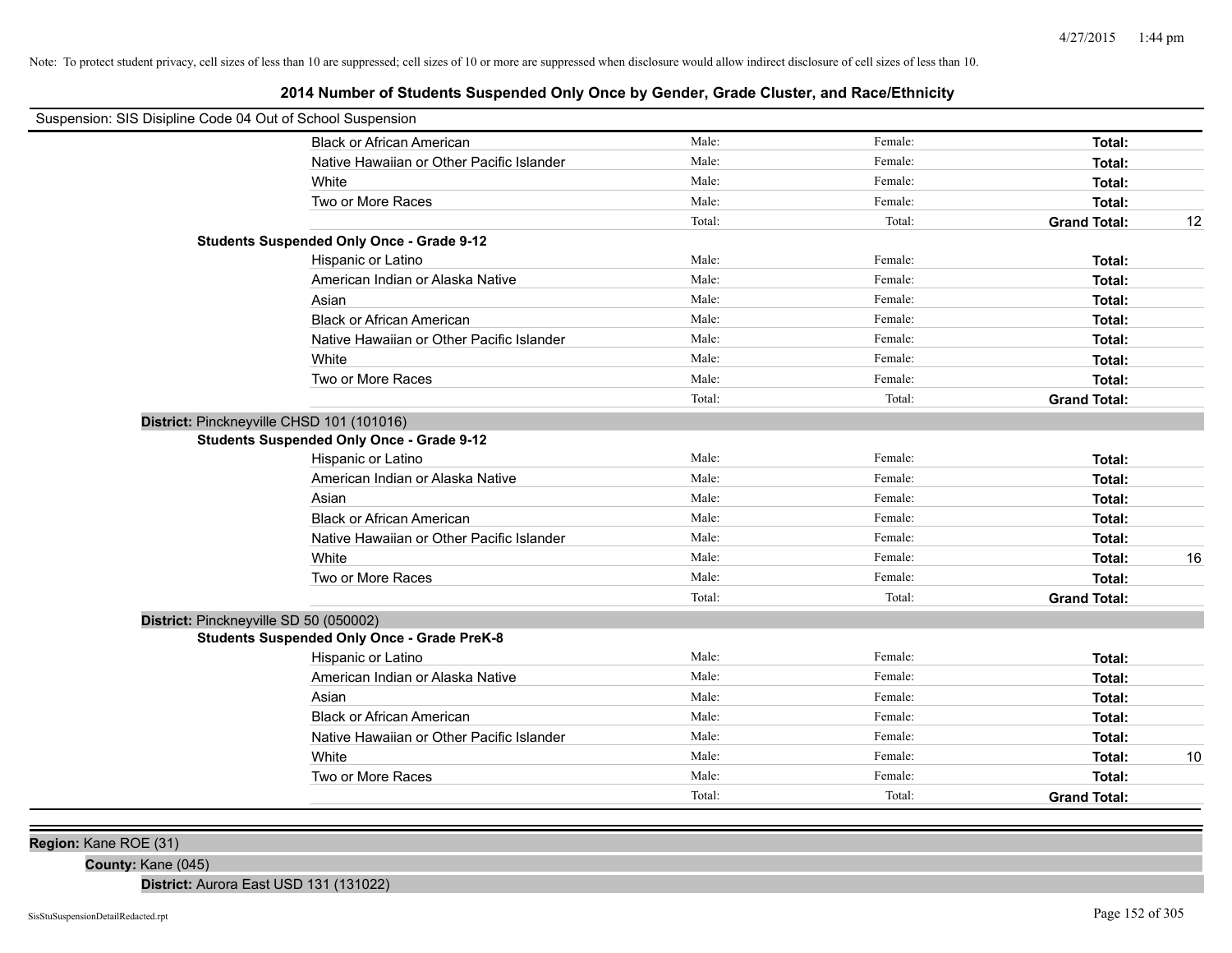| Suspension: SIS Disipline Code 04 Out of School Suspension |                                                    |        |     |         |     |                     |     |
|------------------------------------------------------------|----------------------------------------------------|--------|-----|---------|-----|---------------------|-----|
|                                                            | <b>Students Suspended Only Once - Grade PreK-8</b> |        |     |         |     |                     |     |
|                                                            | Hispanic or Latino                                 | Male:  | 153 | Female: | 68  | Total:              | 221 |
|                                                            | American Indian or Alaska Native                   | Male:  |     | Female: |     | Total:              |     |
|                                                            | Asian                                              | Male:  |     | Female: |     | Total:              |     |
|                                                            | <b>Black or African American</b>                   | Male:  | 39  | Female: | 18  | Total:              | 57  |
|                                                            | Native Hawaiian or Other Pacific Islander          | Male:  |     | Female: |     | Total:              |     |
|                                                            | White                                              | Male:  |     | Female: |     | Total:              |     |
|                                                            | Two or More Races                                  | Male:  |     | Female: |     | Total:              |     |
|                                                            |                                                    | Total: |     | Total:  |     | <b>Grand Total:</b> | 295 |
|                                                            | <b>Students Suspended Only Once - Grade 9-12</b>   |        |     |         |     |                     |     |
|                                                            | Hispanic or Latino                                 | Male:  | 431 | Female: | 297 | Total:              | 728 |
|                                                            | American Indian or Alaska Native                   | Male:  |     | Female: |     | Total:              |     |
|                                                            | Asian                                              | Male:  |     | Female: |     | Total:              |     |
|                                                            | <b>Black or African American</b>                   | Male:  | 61  | Female: | 61  | Total:              | 122 |
|                                                            | Native Hawaiian or Other Pacific Islander          | Male:  |     | Female: |     | Total:              |     |
|                                                            | White                                              | Male:  |     | Female: |     | Total:              | 23  |
|                                                            | Two or More Races                                  | Male:  |     | Female: |     | Total:              |     |
|                                                            |                                                    | Total: |     | Total:  |     | <b>Grand Total:</b> |     |
| District: Aurora West USD 129 (129022)                     |                                                    |        |     |         |     |                     |     |
|                                                            | <b>Students Suspended Only Once - Grade PreK-8</b> |        |     |         |     |                     |     |
|                                                            | Hispanic or Latino                                 | Male:  | 121 | Female: | 40  | Total:              | 161 |
|                                                            | American Indian or Alaska Native                   | Male:  |     | Female: |     | Total:              |     |
|                                                            | Asian                                              | Male:  |     | Female: |     | Total:              |     |
|                                                            | <b>Black or African American</b>                   | Male:  | 59  | Female: | 23  | Total:              | 82  |
|                                                            | Native Hawaiian or Other Pacific Islander          | Male:  |     | Female: |     | Total:              |     |
|                                                            | White                                              | Male:  |     | Female: |     | Total:              | 50  |
|                                                            | Two or More Races                                  | Male:  |     | Female: |     | Total:              | 10  |
|                                                            |                                                    | Total: |     | Total:  |     | <b>Grand Total:</b> |     |
|                                                            | <b>Students Suspended Only Once - Grade 9-12</b>   |        |     |         |     |                     |     |
|                                                            | Hispanic or Latino                                 | Male:  | 150 | Female: | 109 | Total:              | 259 |
|                                                            | American Indian or Alaska Native                   | Male:  |     | Female: |     | Total:              |     |
|                                                            | Asian                                              | Male:  |     | Female: |     | Total:              |     |
|                                                            | <b>Black or African American</b>                   | Male:  | 32  | Female: | 29  | Total:              | 61  |
|                                                            | Native Hawaiian or Other Pacific Islander          | Male:  |     | Female: |     | Total:              |     |
|                                                            | White                                              | Male:  | 41  | Female: | 24  | Total:              | 65  |
|                                                            | Two or More Races                                  | Male:  |     | Female: |     | Total:              |     |
|                                                            |                                                    | Total: |     | Total:  |     | <b>Grand Total:</b> | 403 |

**2014 Number of Students Suspended Only Once by Gender, Grade Cluster, and Race/Ethnicity**

**District:** Batavia USD 101 (101022)

**Students Suspended Only Once - Grade PreK-8**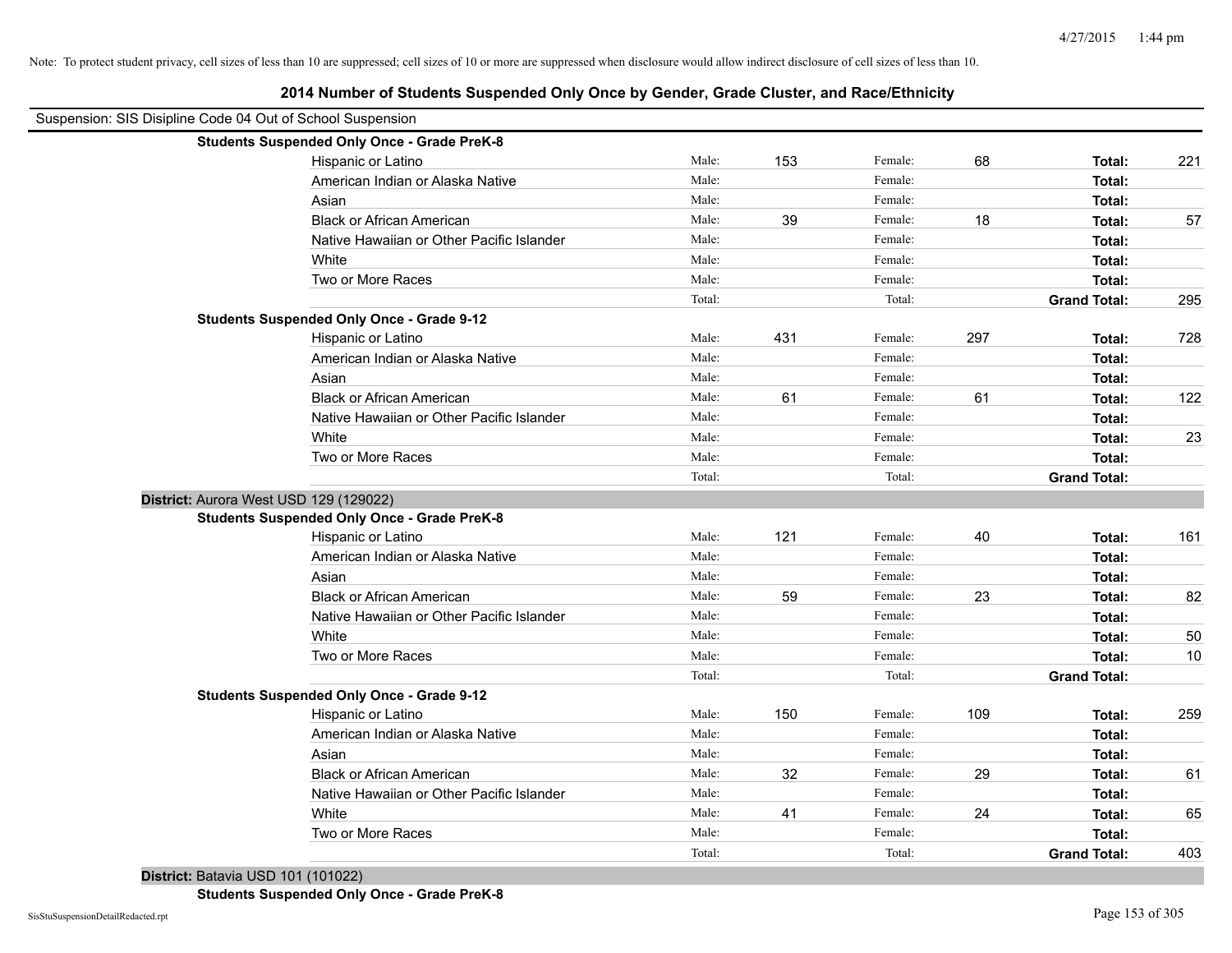| Suspension: SIS Disipline Code 04 Out of School Suspension |                                                    |        |    |         |    |                     |    |
|------------------------------------------------------------|----------------------------------------------------|--------|----|---------|----|---------------------|----|
|                                                            | Hispanic or Latino                                 | Male:  |    | Female: |    | Total:              |    |
|                                                            | American Indian or Alaska Native                   | Male:  |    | Female: |    | Total:              |    |
|                                                            | Asian                                              | Male:  |    | Female: |    | Total:              |    |
|                                                            | <b>Black or African American</b>                   | Male:  |    | Female: |    | Total:              |    |
|                                                            | Native Hawaiian or Other Pacific Islander          | Male:  |    | Female: |    | Total:              |    |
|                                                            | White                                              | Male:  |    | Female: |    | Total:              | 27 |
|                                                            | Two or More Races                                  | Male:  |    | Female: |    | Total:              |    |
|                                                            |                                                    | Total: | 29 | Total:  | 11 | <b>Grand Total:</b> | 40 |
|                                                            | <b>Students Suspended Only Once - Grade 9-12</b>   |        |    |         |    |                     |    |
|                                                            | Hispanic or Latino                                 | Male:  |    | Female: |    | Total:              |    |
|                                                            | American Indian or Alaska Native                   | Male:  |    | Female: |    | Total:              |    |
|                                                            | Asian                                              | Male:  |    | Female: |    | Total:              |    |
|                                                            | <b>Black or African American</b>                   | Male:  |    | Female: |    | Total:              |    |
|                                                            | Native Hawaiian or Other Pacific Islander          | Male:  |    | Female: |    | Total:              |    |
|                                                            | White                                              | Male:  |    | Female: |    | Total:              | 23 |
|                                                            | Two or More Races                                  | Male:  |    | Female: |    | Total:              |    |
|                                                            |                                                    | Total: |    | Total:  |    | <b>Grand Total:</b> | 37 |
| District: Central CUSD 301 (301026)                        |                                                    |        |    |         |    |                     |    |
|                                                            | <b>Students Suspended Only Once - Grade PreK-8</b> |        |    |         |    |                     |    |
|                                                            | Hispanic or Latino                                 | Male:  |    | Female: |    | Total:              |    |
|                                                            | American Indian or Alaska Native                   | Male:  |    | Female: |    | Total:              |    |
|                                                            | Asian                                              | Male:  |    | Female: |    | Total:              |    |
|                                                            | <b>Black or African American</b>                   | Male:  |    | Female: |    | Total:              |    |
|                                                            | Native Hawaiian or Other Pacific Islander          | Male:  |    | Female: |    | Total:              |    |
|                                                            | White                                              | Male:  |    | Female: |    | Total:              |    |
|                                                            | Two or More Races                                  | Male:  |    | Female: |    | Total:              |    |
|                                                            |                                                    | Total: |    | Total:  |    | <b>Grand Total:</b> | 10 |
|                                                            | <b>Students Suspended Only Once - Grade 9-12</b>   |        |    |         |    |                     |    |
|                                                            | Hispanic or Latino                                 | Male:  |    | Female: |    | Total:              |    |
|                                                            | American Indian or Alaska Native                   | Male:  |    | Female: |    | Total:              |    |
|                                                            | Asian                                              | Male:  |    | Female: |    | Total:              |    |
|                                                            | <b>Black or African American</b>                   | Male:  |    | Female: |    | Total:              |    |
|                                                            | Native Hawaiian or Other Pacific Islander          | Male:  |    | Female: |    | Total:              |    |
|                                                            | White                                              | Male:  |    | Female: |    | Total:              | 10 |
|                                                            | Two or More Races                                  | Male:  |    | Female: |    | Total:              |    |
|                                                            |                                                    | Total: |    | Total:  |    | <b>Grand Total:</b> |    |
| District: CUSD 300 (300026)                                |                                                    |        |    |         |    |                     |    |
|                                                            | <b>Students Suspended Only Once - Grade PreK-8</b> |        |    |         |    |                     |    |
|                                                            | Hispanic or Latino                                 | Male:  | 65 | Female: | 24 | Total:              | 89 |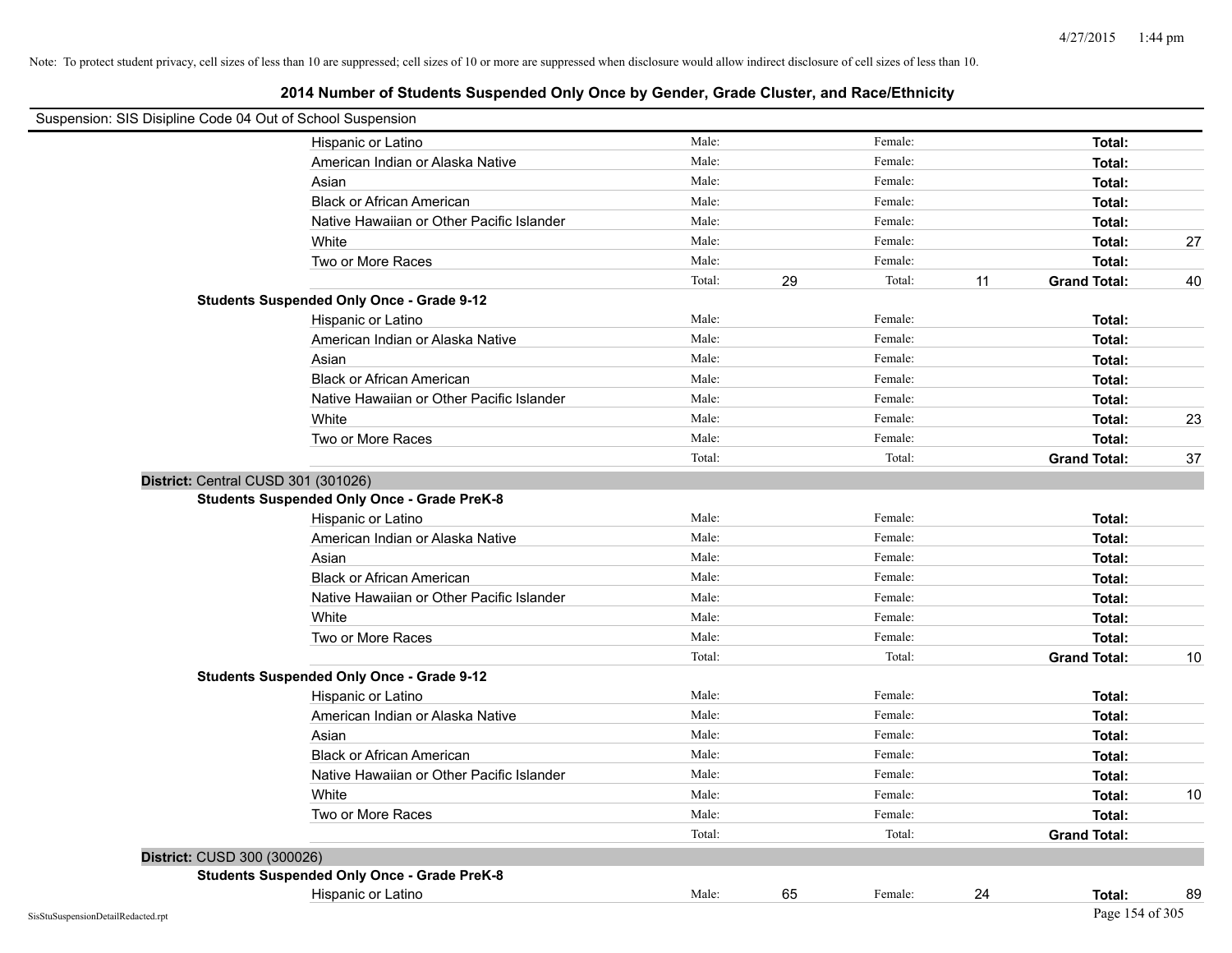| Suspension: SIS Disipline Code 04 Out of School Suspension |        |    |         |    |                     |     |
|------------------------------------------------------------|--------|----|---------|----|---------------------|-----|
| American Indian or Alaska Native                           | Male:  |    | Female: |    | Total:              |     |
| Asian                                                      | Male:  |    | Female: |    | Total:              |     |
| <b>Black or African American</b>                           | Male:  | 56 | Female: | 12 | Total:              | 68  |
| Native Hawaiian or Other Pacific Islander                  | Male:  |    | Female: |    | Total:              |     |
| White                                                      | Male:  | 46 | Female: | 12 | Total:              | 58  |
| Two or More Races                                          | Male:  |    | Female: |    | Total:              | 10  |
|                                                            | Total: |    | Total:  |    | <b>Grand Total:</b> |     |
| <b>Students Suspended Only Once - Grade 9-12</b>           |        |    |         |    |                     |     |
| Hispanic or Latino                                         | Male:  | 66 | Female: | 39 | Total:              | 105 |
| American Indian or Alaska Native                           | Male:  |    | Female: |    | Total:              |     |
| Asian                                                      | Male:  |    | Female: |    | Total:              |     |
| <b>Black or African American</b>                           | Male:  | 27 | Female: | 14 | Total:              | 41  |
| Native Hawaiian or Other Pacific Islander                  | Male:  |    | Female: |    | Total:              |     |
| White                                                      | Male:  | 69 | Female: | 27 | Total:              | 96  |
| Two or More Races                                          | Male:  |    | Female: |    | Total:              |     |
|                                                            | Total: |    | Total:  |    | <b>Grand Total:</b> |     |
| District: Geneva CUSD 304 (304026)                         |        |    |         |    |                     |     |
| <b>Students Suspended Only Once - Grade PreK-8</b>         |        |    |         |    |                     |     |
| Hispanic or Latino                                         | Male:  |    | Female: |    | Total:              |     |
| American Indian or Alaska Native                           | Male:  |    | Female: |    | Total:              |     |
| Asian                                                      | Male:  |    | Female: |    | Total:              |     |
| <b>Black or African American</b>                           | Male:  |    | Female: |    | Total:              |     |
| Native Hawaiian or Other Pacific Islander                  | Male:  |    | Female: |    | Total:              |     |
| White                                                      | Male:  |    | Female: |    | Total:              |     |
| Two or More Races                                          | Male:  |    | Female: |    | Total:              |     |
|                                                            | Total: |    | Total:  |    | <b>Grand Total:</b> |     |
| <b>Students Suspended Only Once - Grade 9-12</b>           |        |    |         |    |                     |     |
| Hispanic or Latino                                         | Male:  |    | Female: |    | Total:              |     |
| American Indian or Alaska Native                           | Male:  |    | Female: |    | Total:              |     |
| Asian                                                      | Male:  |    | Female: |    | Total:              |     |
| <b>Black or African American</b>                           | Male:  |    | Female: |    | Total:              |     |
| Native Hawaiian or Other Pacific Islander                  | Male:  |    | Female: |    | Total:              |     |
| White                                                      | Male:  |    | Female: |    | Total:              | 25  |
| Two or More Races                                          | Male:  |    | Female: |    | Total:              |     |
|                                                            | Total: |    | Total:  |    | <b>Grand Total:</b> |     |
| District: Kaneland CUSD 302 (302026)                       |        |    |         |    |                     |     |
| <b>Students Suspended Only Once - Grade PreK-8</b>         |        |    |         |    |                     |     |
| Hispanic or Latino                                         | Male:  |    | Female: |    | Total:              |     |
| American Indian or Alaska Native                           | Male:  |    | Female: |    | Total:              |     |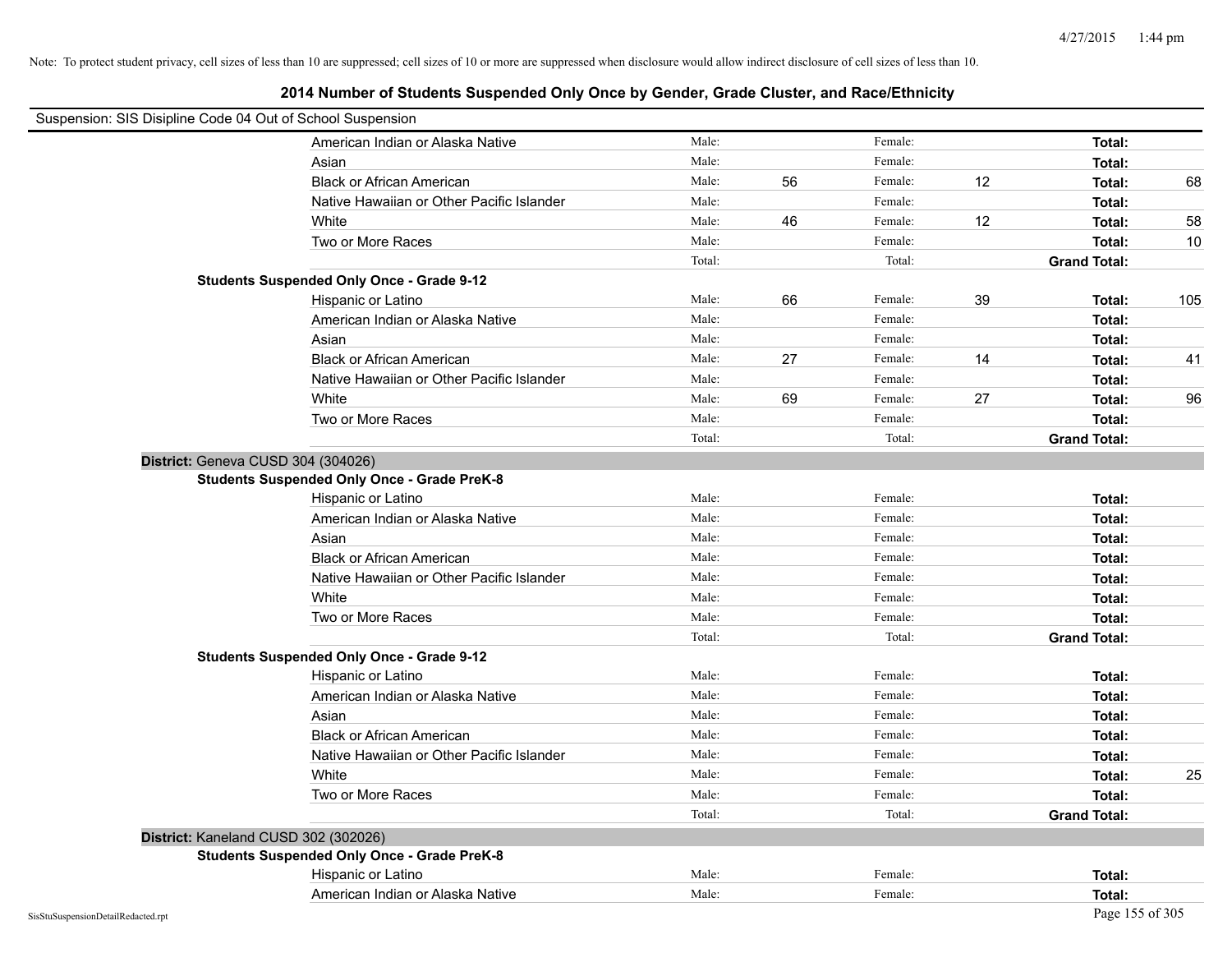|                                    | Suspension: SIS Disipline Code 04 Out of School Suspension |        |                |                     |     |
|------------------------------------|------------------------------------------------------------|--------|----------------|---------------------|-----|
|                                    | Asian                                                      | Male:  | Female:        | Total:              |     |
|                                    | <b>Black or African American</b>                           | Male:  | Female:        | Total:              |     |
|                                    | Native Hawaiian or Other Pacific Islander                  | Male:  | Female:        | Total:              |     |
|                                    | White                                                      | Male:  | Female:        | Total:              | 17  |
|                                    | Two or More Races                                          | Male:  | Female:        | Total:              |     |
|                                    |                                                            | Total: | Total:         | <b>Grand Total:</b> |     |
|                                    | <b>Students Suspended Only Once - Grade 9-12</b>           |        |                |                     |     |
|                                    | Hispanic or Latino                                         | Male:  | Female:        | Total:              |     |
|                                    | American Indian or Alaska Native                           | Male:  | Female:        | Total:              |     |
|                                    | Asian                                                      | Male:  | Female:        | Total:              |     |
|                                    | <b>Black or African American</b>                           | Male:  | Female:        | Total:              |     |
|                                    | Native Hawaiian or Other Pacific Islander                  | Male:  | Female:        | Total:              |     |
|                                    | White                                                      | Male:  | Female:        | Total:              | 15  |
|                                    | Two or More Races                                          | Male:  | Female:        | Total:              |     |
|                                    |                                                            | Total: | Total:         | <b>Grand Total:</b> |     |
|                                    | District: Mid-Valley Special Ed Coop (303061)              |        |                |                     |     |
|                                    | <b>Students Suspended Only Once - Grade 9-12</b>           |        |                |                     |     |
|                                    | Hispanic or Latino                                         | Male:  | Female:        | Total:              |     |
|                                    | American Indian or Alaska Native                           | Male:  | Female:        | Total:              |     |
|                                    | Asian                                                      | Male:  | Female:        | Total:              |     |
|                                    | <b>Black or African American</b>                           | Male:  | Female:        | Total:              |     |
|                                    | Native Hawaiian or Other Pacific Islander                  | Male:  | Female:        | Total:              |     |
|                                    | White                                                      | Male:  | Female:        | Total:              |     |
|                                    | Two or More Races                                          | Male:  | Female:        | Total:              |     |
|                                    |                                                            | Total: | Total:         | <b>Grand Total:</b> |     |
| District: Non-Public School (3020) |                                                            |        |                |                     |     |
|                                    | <b>Students Suspended Only Once - Grade 9-12</b>           |        |                |                     |     |
|                                    | Hispanic or Latino                                         | Male:  | Female:        | Total:              |     |
|                                    | American Indian or Alaska Native                           | Male:  | Female:        | Total:              |     |
|                                    | Asian                                                      | Male:  | Female:        | Total:              |     |
|                                    | <b>Black or African American</b>                           | Male:  | Female:        | Total:              |     |
|                                    | Native Hawaiian or Other Pacific Islander                  | Male:  | Female:        | Total:              |     |
|                                    | White                                                      | Male:  | Female:        | Total:              |     |
|                                    | Two or More Races                                          | Male:  | Female:        | Total:              |     |
|                                    |                                                            | Total: | Total:         | <b>Grand Total:</b> |     |
| District: SD U-46 (046022)         |                                                            |        |                |                     |     |
|                                    | <b>Students Suspended Only Once - Grade PreK-8</b>         |        |                |                     |     |
|                                    | Hispanic or Latino                                         | Male:  | 155<br>Female: | 67<br>Total:        | 222 |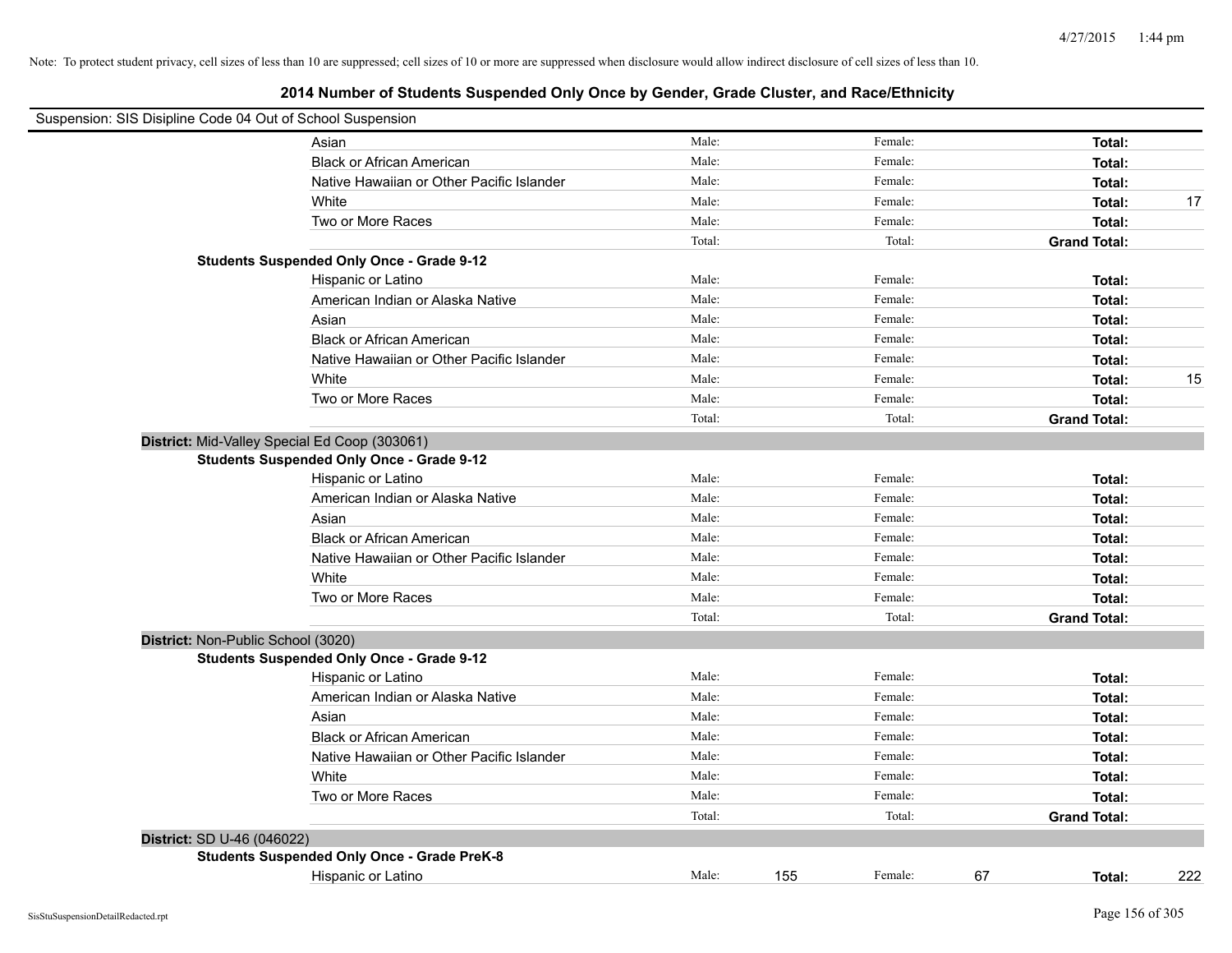|                                        | Suspension: SIS Disipline Code 04 Out of School Suspension |        |     |         |     |                     |     |
|----------------------------------------|------------------------------------------------------------|--------|-----|---------|-----|---------------------|-----|
|                                        | American Indian or Alaska Native                           | Male:  |     | Female: |     | Total:              |     |
|                                        | Asian                                                      | Male:  |     | Female: |     | Total:              |     |
|                                        | <b>Black or African American</b>                           | Male:  | 62  | Female: | 40  | Total:              | 102 |
|                                        | Native Hawaiian or Other Pacific Islander                  | Male:  |     | Female: |     | Total:              |     |
|                                        | White                                                      | Male:  |     | Female: |     | Total:              | 55  |
|                                        | Two or More Races                                          | Male:  |     | Female: |     | Total:              | 15  |
|                                        |                                                            | Total: |     | Total:  |     | <b>Grand Total:</b> |     |
|                                        | <b>Students Suspended Only Once - Grade 9-12</b>           |        |     |         |     |                     |     |
|                                        | Hispanic or Latino                                         | Male:  | 178 | Female: | 119 | Total:              | 297 |
|                                        | American Indian or Alaska Native                           | Male:  |     | Female: |     | Total:              |     |
|                                        | Asian                                                      | Male:  |     | Female: |     | Total:              | 14  |
|                                        | <b>Black or African American</b>                           | Male:  | 62  | Female: | 44  | Total:              | 106 |
|                                        | Native Hawaiian or Other Pacific Islander                  | Male:  |     | Female: |     | Total:              |     |
|                                        | White                                                      | Male:  | 93  | Female: | 35  | Total:              | 128 |
|                                        | Two or More Races                                          | Male:  |     | Female: |     | Total:              | 23  |
|                                        |                                                            | Total: |     | Total:  |     | <b>Grand Total:</b> |     |
|                                        | District: Special Education Services (020200)              |        |     |         |     |                     |     |
|                                        | <b>Students Suspended Only Once - Grade PreK-8</b>         |        |     |         |     |                     |     |
|                                        | Hispanic or Latino                                         | Male:  |     | Female: |     | Total:              |     |
|                                        | American Indian or Alaska Native                           | Male:  |     | Female: |     | Total:              |     |
|                                        | Asian                                                      | Male:  |     | Female: |     | Total:              |     |
|                                        | <b>Black or African American</b>                           | Male:  |     | Female: |     | Total:              |     |
|                                        | Native Hawaiian or Other Pacific Islander                  | Male:  |     | Female: |     | Total:              |     |
|                                        | White                                                      | Male:  |     | Female: |     | Total:              |     |
|                                        | Two or More Races                                          | Male:  |     | Female: |     | Total:              |     |
|                                        |                                                            | Total: |     | Total:  |     | <b>Grand Total:</b> |     |
|                                        | <b>Students Suspended Only Once - Grade 9-12</b>           |        |     |         |     |                     |     |
|                                        | Hispanic or Latino                                         | Male:  |     | Female: |     | Total:              |     |
|                                        | American Indian or Alaska Native                           | Male:  |     | Female: |     | Total:              |     |
|                                        | Asian                                                      | Male:  |     | Female: |     | Total:              |     |
|                                        | <b>Black or African American</b>                           | Male:  |     | Female: |     | Total:              |     |
|                                        | Native Hawaiian or Other Pacific Islander                  | Male:  |     | Female: |     | Total:              |     |
|                                        | White                                                      | Male:  |     | Female: |     | Total:              |     |
|                                        | Two or More Races                                          | Male:  |     | Female: |     | Total:              |     |
|                                        |                                                            | Total: |     | Total:  |     | <b>Grand Total:</b> |     |
| District: St Charles CUSD 303 (303026) |                                                            |        |     |         |     |                     |     |
|                                        | <b>Students Suspended Only Once - Grade PreK-8</b>         |        |     |         |     |                     |     |
|                                        | Hispanic or Latino                                         | Male:  |     | Female: |     | Total:              | 11  |
|                                        | American Indian or Alaska Native                           | Male:  |     | Female: |     | Total:              |     |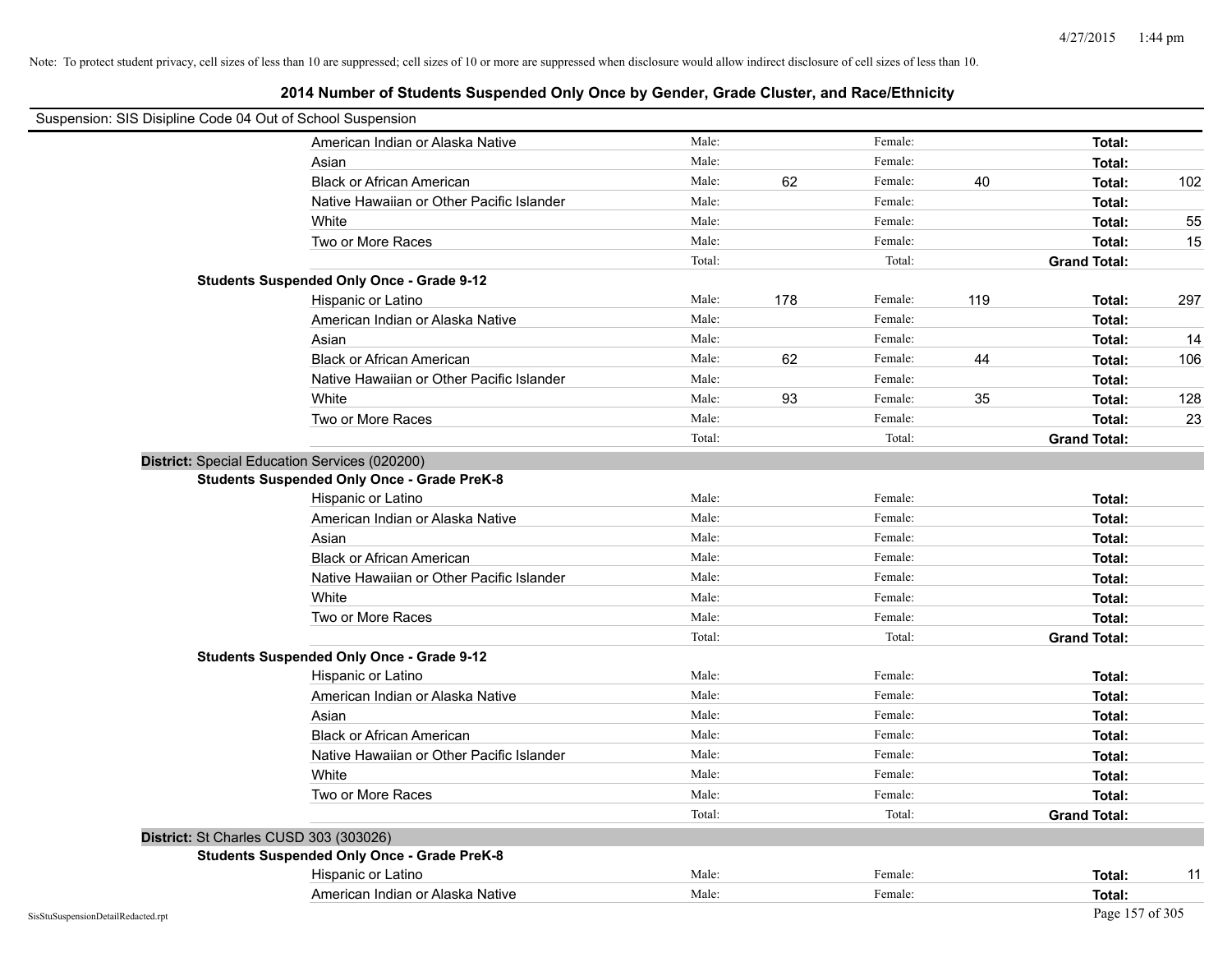# **2014 Number of Students Suspended Only Once by Gender, Grade Cluster, and Race/Ethnicity**

| Suspension: SIS Disipline Code 04 Out of School Suspension |                                                    |        |    |         |    |                     |    |
|------------------------------------------------------------|----------------------------------------------------|--------|----|---------|----|---------------------|----|
|                                                            | Asian                                              | Male:  |    | Female: |    | Total:              |    |
|                                                            | <b>Black or African American</b>                   | Male:  |    | Female: |    | Total:              |    |
|                                                            | Native Hawaiian or Other Pacific Islander          | Male:  |    | Female: |    | Total:              |    |
|                                                            | White                                              | Male:  |    | Female: |    | Total:              | 26 |
|                                                            | Two or More Races                                  | Male:  |    | Female: |    | Total:              |    |
|                                                            |                                                    | Total: |    | Total:  |    | <b>Grand Total:</b> |    |
|                                                            | <b>Students Suspended Only Once - Grade 9-12</b>   |        |    |         |    |                     |    |
|                                                            | Hispanic or Latino                                 | Male:  |    | Female: |    | Total:              | 22 |
|                                                            | American Indian or Alaska Native                   | Male:  |    | Female: |    | Total:              |    |
|                                                            | Asian                                              | Male:  |    | Female: |    | Total:              |    |
|                                                            | <b>Black or African American</b>                   | Male:  |    | Female: |    | Total:              |    |
|                                                            | Native Hawaiian or Other Pacific Islander          | Male:  |    | Female: |    | Total:              |    |
|                                                            | White                                              | Male:  | 57 | Female: | 25 | Total:              | 82 |
|                                                            | Two or More Races                                  | Male:  |    | Female: |    | Total:              |    |
|                                                            |                                                    | Total: |    | Total:  |    | <b>Grand Total:</b> |    |
| County: Non-Public School (000)                            |                                                    |        |    |         |    |                     |    |
| District: Kane ROE (000000)                                |                                                    |        |    |         |    |                     |    |
|                                                            | <b>Students Suspended Only Once - Grade PreK-8</b> |        |    |         |    |                     |    |
|                                                            | Hispanic or Latino                                 | Male:  |    | Female: |    | Total:              |    |
|                                                            | American Indian or Alaska Native                   | Male:  |    | Female: |    | Total:              |    |
|                                                            | Asian                                              | Male:  |    | Female: |    | Total:              |    |
|                                                            | <b>Black or African American</b>                   | Male:  |    | Female: |    | Total:              |    |
|                                                            | Native Hawaiian or Other Pacific Islander          | Male:  |    | Female: |    | Total:              |    |
|                                                            | White                                              | Male:  |    | Female: |    | Total:              |    |
|                                                            | Two or More Races                                  | Male:  |    | Female: |    | Total:              |    |
|                                                            |                                                    | Total: |    | Total:  |    | <b>Grand Total:</b> |    |
|                                                            | <b>Students Suspended Only Once - Grade 9-12</b>   |        |    |         |    |                     |    |
|                                                            | Hispanic or Latino                                 | Male:  |    | Female: |    | Total:              |    |
|                                                            | American Indian or Alaska Native                   | Male:  |    | Female: |    | Total:              |    |
|                                                            | Asian                                              | Male:  |    | Female: |    | Total:              |    |
|                                                            | <b>Black or African American</b>                   | Male:  |    | Female: |    | Total:              |    |
|                                                            | Native Hawaiian or Other Pacific Islander          | Male:  |    | Female: |    | Total:              |    |
|                                                            | White                                              | Male:  |    | Female: |    | Total:              |    |
|                                                            | Two or More Races                                  | Male:  |    | Female: |    | Total:              |    |
|                                                            |                                                    | Total: |    | Total:  |    | <b>Grand Total:</b> |    |

**Region:** Knox ROE (33)

**County:** Knox (048)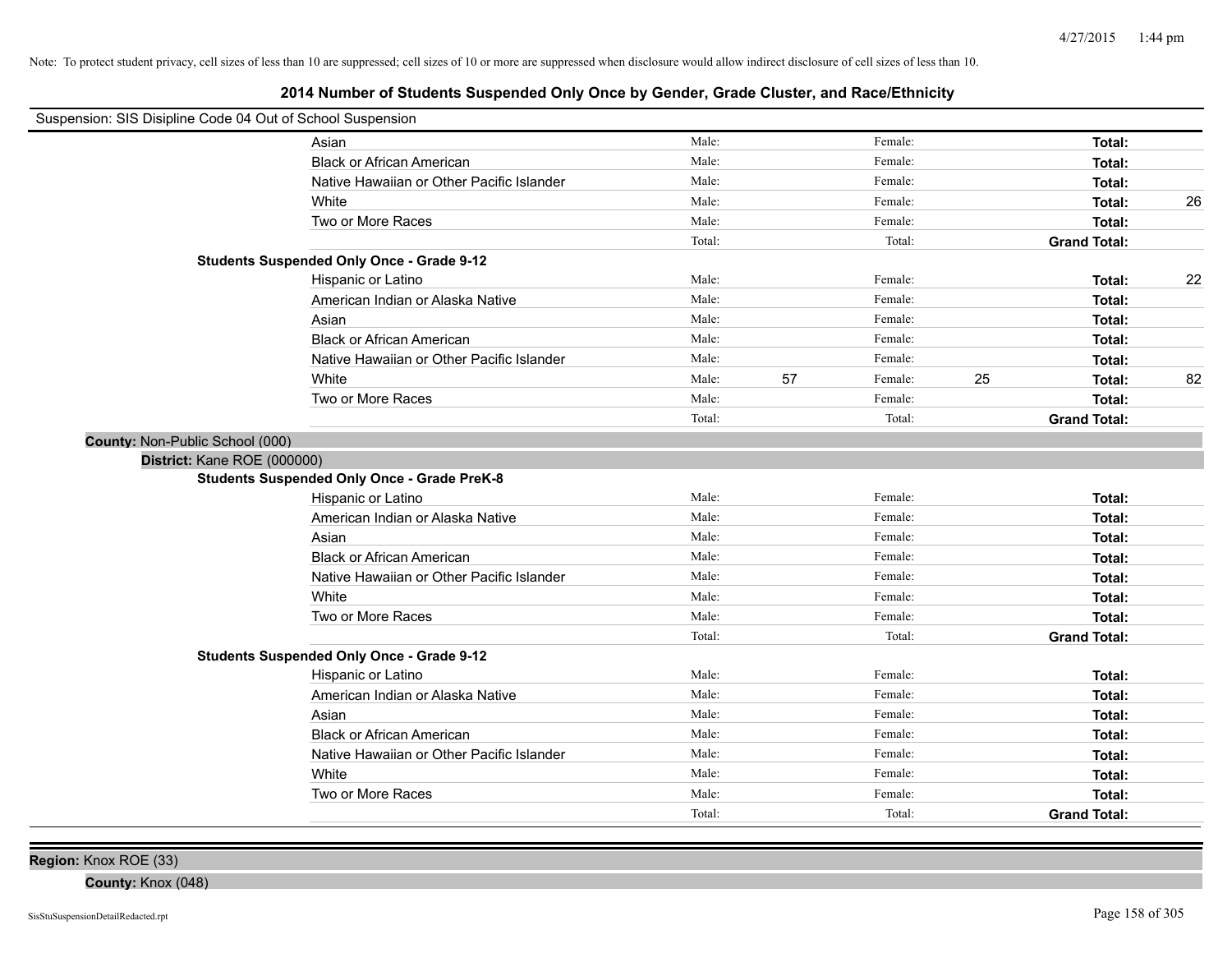| Suspension: SIS Disipline Code 04 Out of School Suspension |                                                    |        |    |         |    |                     |    |
|------------------------------------------------------------|----------------------------------------------------|--------|----|---------|----|---------------------|----|
| District: Abingdon-Avon CUSD 276 (276026)                  |                                                    |        |    |         |    |                     |    |
|                                                            | <b>Students Suspended Only Once - Grade PreK-8</b> |        |    |         |    |                     |    |
|                                                            | Hispanic or Latino                                 | Male:  |    | Female: |    | Total:              |    |
|                                                            | American Indian or Alaska Native                   | Male:  |    | Female: |    | Total:              |    |
|                                                            | Asian                                              | Male:  |    | Female: |    | Total:              |    |
|                                                            | <b>Black or African American</b>                   | Male:  |    | Female: |    | Total:              |    |
|                                                            | Native Hawaiian or Other Pacific Islander          | Male:  |    | Female: |    | Total:              |    |
|                                                            | White                                              | Male:  |    | Female: |    | Total:              | 12 |
|                                                            | Two or More Races                                  | Male:  |    | Female: |    | Total:              |    |
|                                                            |                                                    | Total: |    | Total:  |    | <b>Grand Total:</b> |    |
|                                                            | <b>Students Suspended Only Once - Grade 9-12</b>   |        |    |         |    |                     |    |
|                                                            | Hispanic or Latino                                 | Male:  |    | Female: |    | Total:              |    |
|                                                            | American Indian or Alaska Native                   | Male:  |    | Female: |    | Total:              |    |
|                                                            | Asian                                              | Male:  |    | Female: |    | Total:              |    |
|                                                            | <b>Black or African American</b>                   | Male:  |    | Female: |    | Total:              |    |
|                                                            | Native Hawaiian or Other Pacific Islander          | Male:  |    | Female: |    | Total:              |    |
|                                                            | White                                              | Male:  |    | Female: |    | Total:              | 14 |
|                                                            | Two or More Races                                  | Male:  |    | Female: |    | Total:              |    |
|                                                            |                                                    | Total: |    | Total:  |    | <b>Grand Total:</b> |    |
| District: Galesburg CUSD 205 (205026)                      |                                                    |        |    |         |    |                     |    |
|                                                            | <b>Students Suspended Only Once - Grade PreK-8</b> | Male:  |    | Female: |    |                     |    |
|                                                            | Hispanic or Latino                                 | Male:  |    | Female: |    | Total:              | 19 |
|                                                            | American Indian or Alaska Native                   | Male:  |    | Female: |    | Total:              |    |
|                                                            | Asian<br><b>Black or African American</b>          | Male:  | 13 | Female: | 10 | Total:              | 23 |
|                                                            |                                                    | Male:  |    | Female: |    | Total:              |    |
|                                                            | Native Hawaiian or Other Pacific Islander<br>White | Male:  | 56 | Female: | 14 | Total:<br>Total:    | 70 |
|                                                            | Two or More Races                                  | Male:  |    | Female: |    | Total:              | 21 |
|                                                            |                                                    | Total: |    | Total:  |    | <b>Grand Total:</b> |    |
|                                                            | <b>Students Suspended Only Once - Grade 9-12</b>   |        |    |         |    |                     |    |
|                                                            | Hispanic or Latino                                 | Male:  |    | Female: |    | Total:              |    |
|                                                            | American Indian or Alaska Native                   | Male:  |    | Female: |    | Total:              |    |
|                                                            | Asian                                              | Male:  |    | Female: |    | Total:              |    |
|                                                            | <b>Black or African American</b>                   | Male:  | 10 | Female: | 15 | Total:              | 25 |
|                                                            | Native Hawaiian or Other Pacific Islander          | Male:  |    | Female: |    | Total:              |    |
|                                                            | White                                              | Male:  | 40 | Female: | 20 | Total:              | 60 |
|                                                            | Two or More Races                                  | Male:  |    | Female: |    | Total:              | 13 |
|                                                            |                                                    | Total: |    | Total:  |    | <b>Grand Total:</b> |    |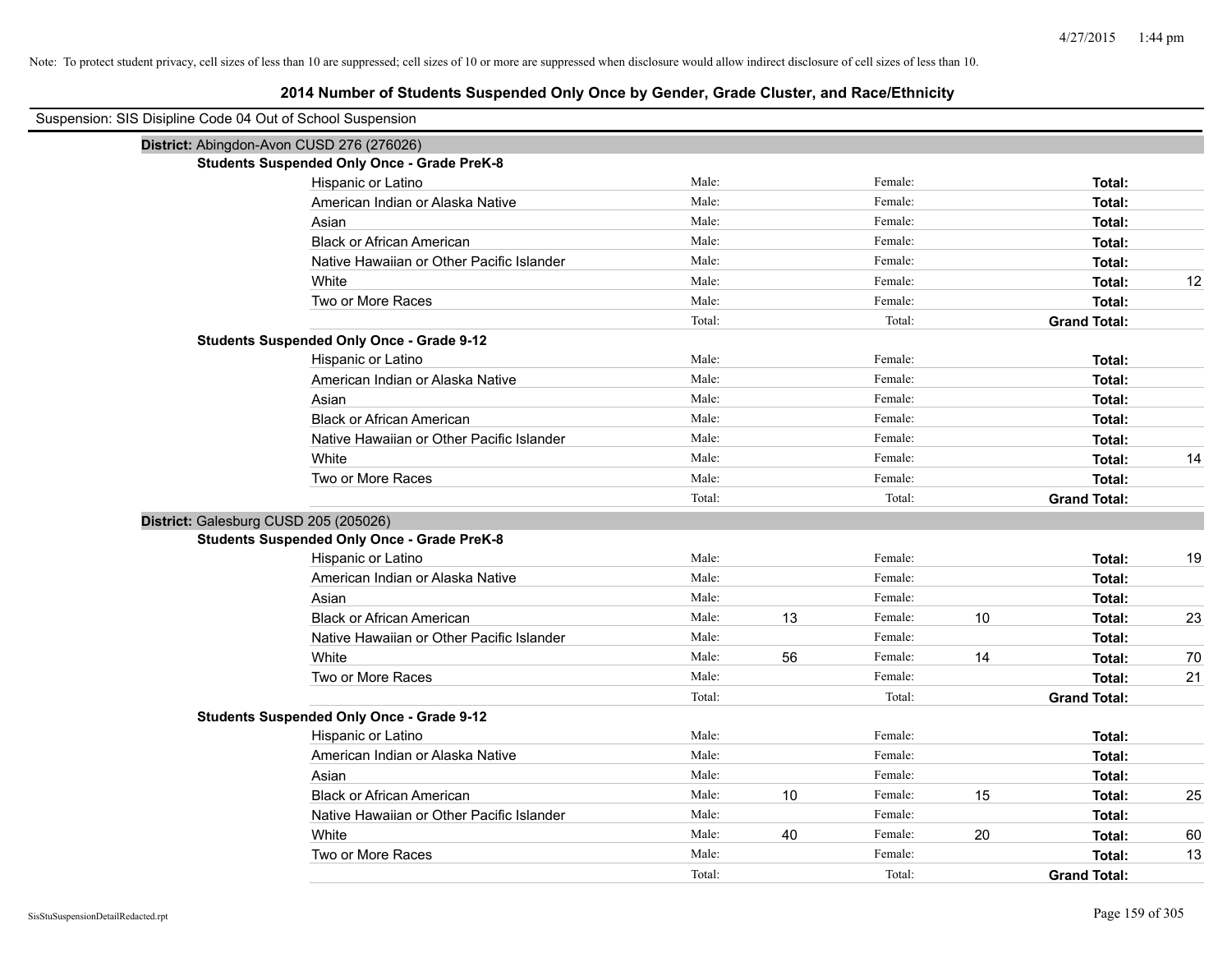| Suspension: SIS Disipline Code 04 Out of School Suspension |                                                    |        |         |                     |    |
|------------------------------------------------------------|----------------------------------------------------|--------|---------|---------------------|----|
| District: Knoxville CUSD 202 (202026)                      |                                                    |        |         |                     |    |
|                                                            | <b>Students Suspended Only Once - Grade PreK-8</b> |        |         |                     |    |
|                                                            | Hispanic or Latino                                 | Male:  | Female: | Total:              |    |
|                                                            | American Indian or Alaska Native                   | Male:  | Female: | Total:              |    |
|                                                            | Asian                                              | Male:  | Female: | Total:              |    |
|                                                            | <b>Black or African American</b>                   | Male:  | Female: | Total:              |    |
|                                                            | Native Hawaiian or Other Pacific Islander          | Male:  | Female: | Total:              |    |
|                                                            | White                                              | Male:  | Female: | Total:              |    |
|                                                            | Two or More Races                                  | Male:  | Female: | Total:              |    |
|                                                            |                                                    | Total: | Total:  | <b>Grand Total:</b> | 10 |
|                                                            | <b>Students Suspended Only Once - Grade 9-12</b>   |        |         |                     |    |
|                                                            | Hispanic or Latino                                 | Male:  | Female: | Total:              |    |
|                                                            | American Indian or Alaska Native                   | Male:  | Female: | Total:              |    |
|                                                            | Asian                                              | Male:  | Female: | Total:              |    |
|                                                            | <b>Black or African American</b>                   | Male:  | Female: | Total:              |    |
|                                                            | Native Hawaiian or Other Pacific Islander          | Male:  | Female: | Total:              |    |
|                                                            | White                                              | Male:  | Female: | <b>Total:</b>       |    |
|                                                            | Two or More Races                                  | Male:  | Female: | Total:              |    |
|                                                            |                                                    | Total: | Total:  | <b>Grand Total:</b> | 11 |
| District: R O W V A CUSD 208 (208026)                      |                                                    |        |         |                     |    |
|                                                            | <b>Students Suspended Only Once - Grade PreK-8</b> |        |         |                     |    |
|                                                            | Hispanic or Latino                                 | Male:  | Female: | Total:              |    |
|                                                            | American Indian or Alaska Native                   | Male:  | Female: | Total:              |    |
|                                                            | Asian                                              | Male:  | Female: | Total:              |    |
|                                                            | <b>Black or African American</b>                   | Male:  | Female: | Total:              |    |
|                                                            | Native Hawaiian or Other Pacific Islander          | Male:  | Female: | Total:              |    |
|                                                            | White                                              | Male:  | Female: | Total:              | 13 |
|                                                            | Two or More Races                                  | Male:  | Female: | Total:              |    |
|                                                            |                                                    | Total: | Total:  | <b>Grand Total:</b> |    |
|                                                            | <b>Students Suspended Only Once - Grade 9-12</b>   |        |         |                     |    |
|                                                            | Hispanic or Latino                                 | Male:  | Female: | Total:              |    |
|                                                            | American Indian or Alaska Native                   | Male:  | Female: | Total:              |    |
|                                                            | Asian                                              | Male:  | Female: | Total:              |    |
|                                                            | <b>Black or African American</b>                   | Male:  | Female: | Total:              |    |
|                                                            | Native Hawaiian or Other Pacific Islander          | Male:  | Female: | Total:              |    |
|                                                            | White                                              | Male:  | Female: | Total:              | 10 |
|                                                            | Two or More Races                                  | Male:  | Female: | Total:              |    |
|                                                            |                                                    | Total: | Total:  | <b>Grand Total:</b> |    |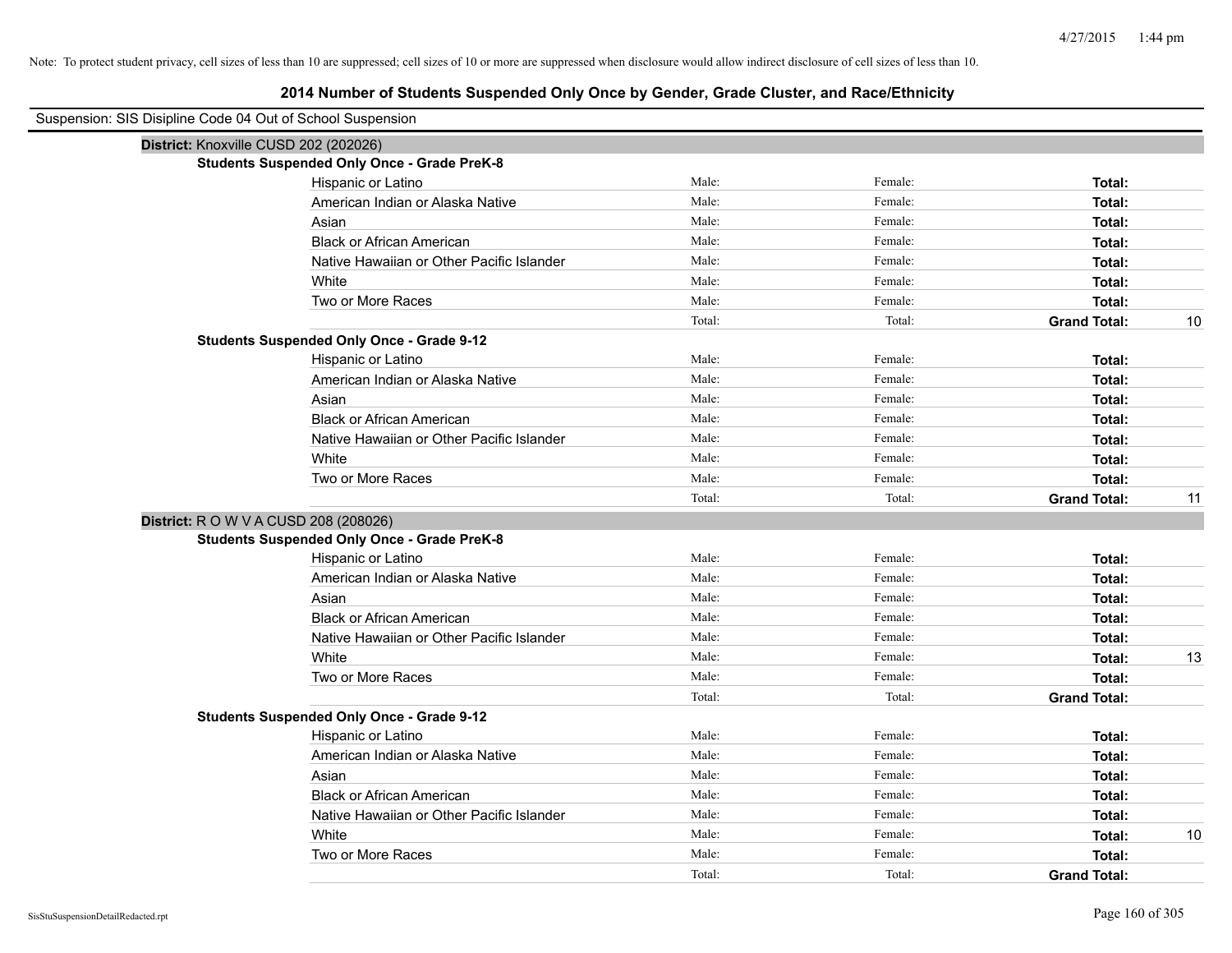| Suspension: SIS Disipline Code 04 Out of School Suspension |                                                    |        |         |                     |
|------------------------------------------------------------|----------------------------------------------------|--------|---------|---------------------|
|                                                            | District: Williamsfield CUSD 210 (210026)          |        |         |                     |
|                                                            | <b>Students Suspended Only Once - Grade 9-12</b>   |        |         |                     |
|                                                            | Hispanic or Latino                                 | Male:  | Female: | Total:              |
|                                                            | American Indian or Alaska Native                   | Male:  | Female: | Total:              |
|                                                            | Asian                                              | Male:  | Female: | Total:              |
|                                                            | <b>Black or African American</b>                   | Male:  | Female: | Total:              |
|                                                            | Native Hawaiian or Other Pacific Islander          | Male:  | Female: | Total:              |
|                                                            | White                                              | Male:  | Female: | Total:              |
|                                                            | Two or More Races                                  | Male:  | Female: | Total:              |
|                                                            |                                                    | Total: | Total:  | <b>Grand Total:</b> |
| Region: La Salle ROE (35)                                  |                                                    |        |         |                     |
| County: Lasalle (050)                                      |                                                    |        |         |                     |
|                                                            | District: Allen-Otter Creek CCSD 65 (065004)       |        |         |                     |
|                                                            | <b>Students Suspended Only Once - Grade PreK-8</b> |        |         |                     |
|                                                            | Hispanic or Latino                                 | Male:  | Female: | Total:              |
|                                                            | American Indian or Alaska Native                   | Male:  | Female: | Total:              |
|                                                            | Asian                                              | Male:  | Female: | Total:              |
|                                                            | <b>Black or African American</b>                   | Male:  | Female: | Total:              |
|                                                            | Native Hawaiian or Other Pacific Islander          | Male:  | Female: | Total:              |
|                                                            | White                                              | Male:  | Female: | Total:              |
|                                                            | Two or More Races                                  | Male:  | Female: | Total:              |
|                                                            |                                                    | Total: | Total:  | <b>Grand Total:</b> |
| District: Earlville CUSD 9 (009026)                        |                                                    |        |         |                     |
|                                                            | <b>Students Suspended Only Once - Grade PreK-8</b> |        |         |                     |
|                                                            | Hispanic or Latino                                 | Male:  | Female: | Total:              |
|                                                            | American Indian or Alaska Native                   | Male:  | Female: | Total:              |
|                                                            | Asian                                              | Male:  | Female: | Total:              |
|                                                            | <b>Black or African American</b>                   | Male:  | Female: | Total:              |
|                                                            | Native Hawaiian or Other Pacific Islander          | Male:  | Female: | Total:              |
|                                                            | White                                              | Male:  | Female: | Total:              |
|                                                            | Two or More Races                                  | Male:  | Female: | Total:              |
|                                                            |                                                    | Total: | Total:  | <b>Grand Total:</b> |
|                                                            | <b>Students Suspended Only Once - Grade 9-12</b>   |        |         |                     |
|                                                            | Hispanic or Latino                                 | Male:  | Female: | Total:              |
|                                                            | American Indian or Alaska Native                   | Male:  | Female: | Total:              |
|                                                            | Asian                                              | Male:  | Female: | Total:              |
|                                                            | <b>Black or African American</b>                   | Male:  | Female: | Total:              |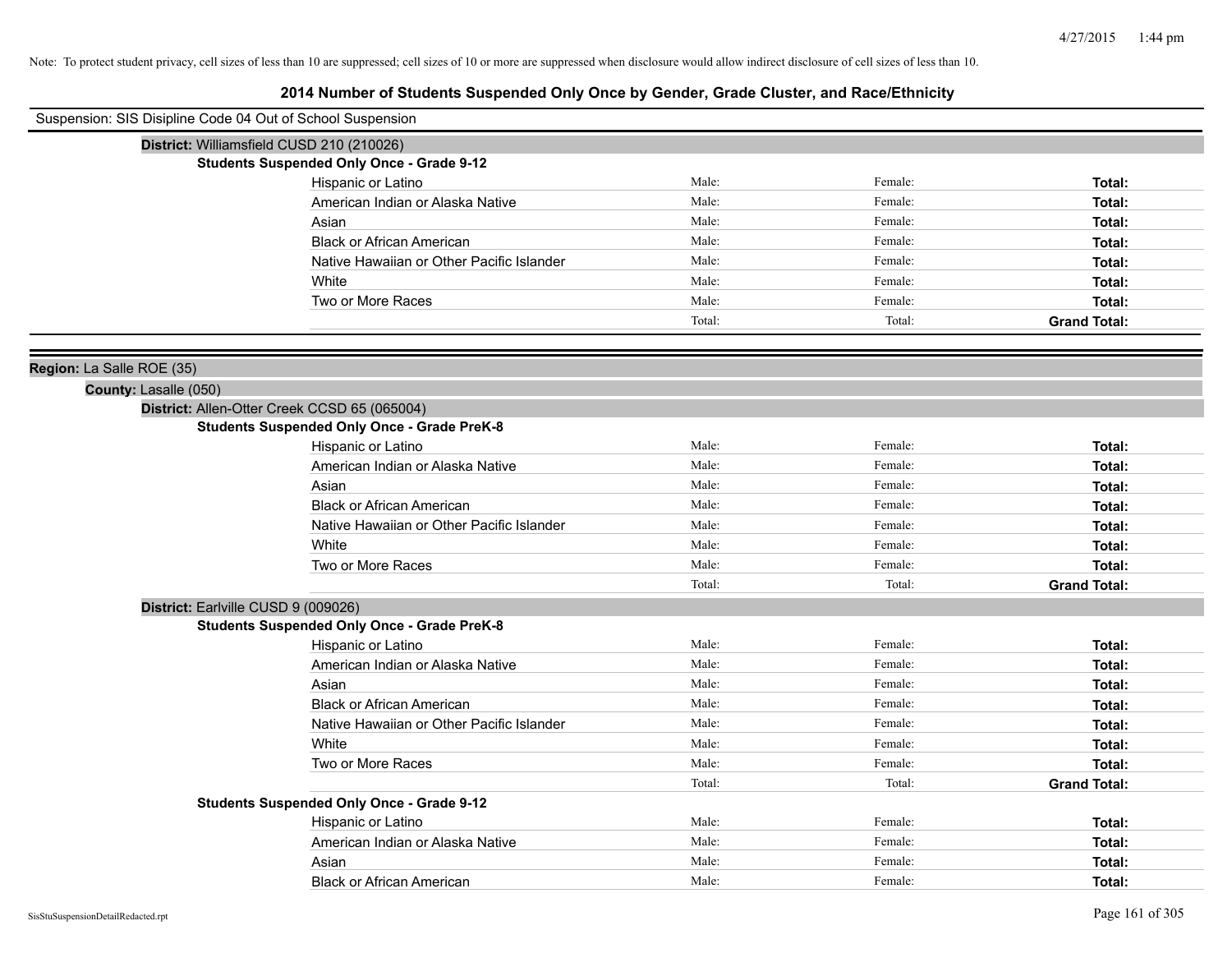| Suspension: SIS Disipline Code 04 Out of School Suspension |                                                    |        |    |         |    |                     |    |
|------------------------------------------------------------|----------------------------------------------------|--------|----|---------|----|---------------------|----|
|                                                            | Native Hawaiian or Other Pacific Islander          | Male:  |    | Female: |    | Total:              |    |
|                                                            | White                                              | Male:  |    | Female: |    | Total:              |    |
|                                                            | Two or More Races                                  | Male:  |    | Female: |    | Total:              |    |
|                                                            |                                                    | Total: |    | Total:  |    | <b>Grand Total:</b> |    |
| District: Grand Ridge CCSD 95 (095004)                     |                                                    |        |    |         |    |                     |    |
|                                                            | <b>Students Suspended Only Once - Grade PreK-8</b> |        |    |         |    |                     |    |
|                                                            | Hispanic or Latino                                 | Male:  |    | Female: |    | Total:              |    |
|                                                            | American Indian or Alaska Native                   | Male:  |    | Female: |    | Total:              |    |
|                                                            | Asian                                              | Male:  |    | Female: |    | Total:              |    |
|                                                            | <b>Black or African American</b>                   | Male:  |    | Female: |    | Total:              |    |
|                                                            | Native Hawaiian or Other Pacific Islander          | Male:  |    | Female: |    | Total:              |    |
|                                                            | White                                              | Male:  |    | Female: |    | Total:              |    |
|                                                            | Two or More Races                                  | Male:  |    | Female: |    | Total:              |    |
|                                                            |                                                    | Total: |    | Total:  |    | <b>Grand Total:</b> |    |
| District: La Salle ESD 122 (122002)                        |                                                    |        |    |         |    |                     |    |
|                                                            | <b>Students Suspended Only Once - Grade PreK-8</b> |        |    |         |    |                     |    |
|                                                            | Hispanic or Latino                                 | Male:  |    | Female: |    | Total:              |    |
|                                                            | American Indian or Alaska Native                   | Male:  |    | Female: |    | Total:              |    |
|                                                            | Asian                                              | Male:  |    | Female: |    | Total:              |    |
|                                                            | <b>Black or African American</b>                   | Male:  |    | Female: |    | Total:              |    |
|                                                            | Native Hawaiian or Other Pacific Islander          | Male:  |    | Female: |    | Total:              |    |
|                                                            | White                                              | Male:  |    | Female: |    | Total:              | 20 |
|                                                            | Two or More Races                                  | Male:  |    | Female: |    | Total:              |    |
|                                                            |                                                    | Total: |    | Total:  |    | <b>Grand Total:</b> | 33 |
| District: La Salle-Peru Twp HSD 120 (120017)               |                                                    |        |    |         |    |                     |    |
|                                                            | <b>Students Suspended Only Once - Grade 9-12</b>   |        |    |         |    |                     |    |
|                                                            | Hispanic or Latino                                 | Male:  |    | Female: |    | Total:              |    |
|                                                            | American Indian or Alaska Native                   | Male:  |    | Female: |    | Total:              |    |
|                                                            | Asian                                              | Male:  |    | Female: |    | Total:              |    |
|                                                            | <b>Black or African American</b>                   | Male:  |    | Female: |    | Total:              |    |
|                                                            | Native Hawaiian or Other Pacific Islander          | Male:  |    | Female: |    | Total:              |    |
|                                                            | White                                              | Male:  | 49 | Female: | 21 | Total:              | 70 |
|                                                            | Two or More Races                                  | Male:  |    | Female: |    | Total:              |    |
|                                                            |                                                    | Total: |    | Total:  |    | <b>Grand Total:</b> | 80 |
| District: Leland CUSD 1 (001026)                           |                                                    |        |    |         |    |                     |    |
|                                                            | <b>Students Suspended Only Once - Grade 9-12</b>   |        |    |         |    |                     |    |
|                                                            | Hispanic or Latino                                 | Male:  |    | Female: |    | Total:              |    |
|                                                            | American Indian or Alaska Native                   | Male:  |    | Female: |    | Total:              |    |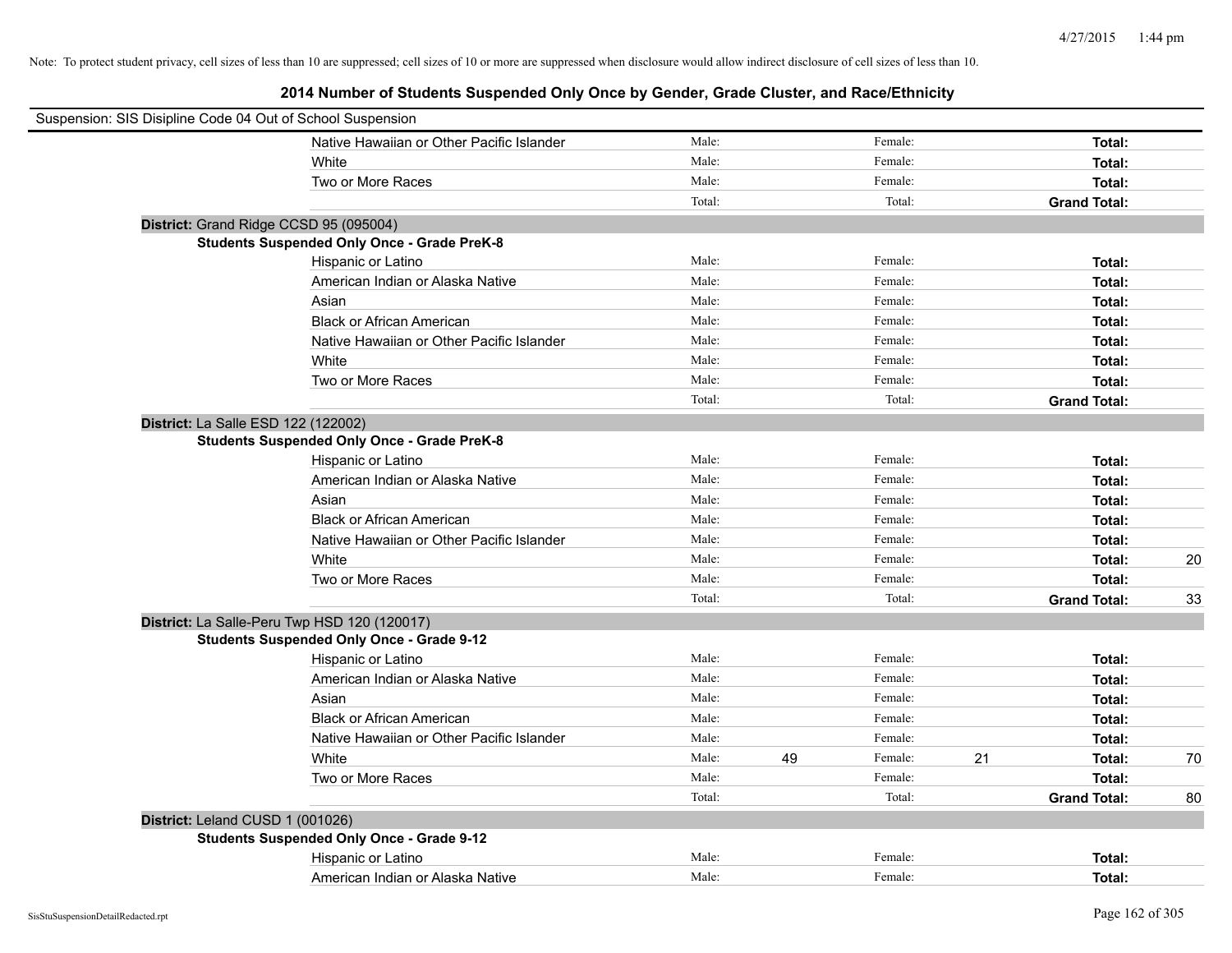# **2014 Number of Students Suspended Only Once by Gender, Grade Cluster, and Race/Ethnicity**

|                                       | Suspension: SIS Disipline Code 04 Out of School Suspension |        |         |                     |    |
|---------------------------------------|------------------------------------------------------------|--------|---------|---------------------|----|
|                                       | Asian                                                      | Male:  | Female: | Total:              |    |
|                                       | <b>Black or African American</b>                           | Male:  | Female: | Total:              |    |
|                                       | Native Hawaiian or Other Pacific Islander                  | Male:  | Female: | Total:              |    |
|                                       | White                                                      | Male:  | Female: | Total:              |    |
|                                       | Two or More Races                                          | Male:  | Female: | Total:              |    |
|                                       |                                                            | Total: | Total:  | <b>Grand Total:</b> |    |
| District: Lostant CUSD 425 (425026)   |                                                            |        |         |                     |    |
|                                       | <b>Students Suspended Only Once - Grade PreK-8</b>         |        |         |                     |    |
|                                       | Hispanic or Latino                                         | Male:  | Female: | Total:              |    |
|                                       | American Indian or Alaska Native                           | Male:  | Female: | Total:              |    |
|                                       | Asian                                                      | Male:  | Female: | Total:              |    |
|                                       | <b>Black or African American</b>                           | Male:  | Female: | Total:              |    |
|                                       | Native Hawaiian or Other Pacific Islander                  | Male:  | Female: | Total:              |    |
|                                       | White                                                      | Male:  | Female: | Total:              |    |
|                                       | Two or More Races                                          | Male:  | Female: | Total:              |    |
|                                       |                                                            | Total: | Total:  | <b>Grand Total:</b> |    |
| District: Marseilles ESD 150 (150002) |                                                            |        |         |                     |    |
|                                       | <b>Students Suspended Only Once - Grade PreK-8</b>         |        |         |                     |    |
|                                       | Hispanic or Latino                                         | Male:  | Female: | Total:              |    |
|                                       | American Indian or Alaska Native                           | Male:  | Female: | Total:              |    |
|                                       | Asian                                                      | Male:  | Female: | Total:              |    |
|                                       | <b>Black or African American</b>                           | Male:  | Female: | Total:              |    |
|                                       | Native Hawaiian or Other Pacific Islander                  | Male:  | Female: | Total:              |    |
|                                       | White                                                      | Male:  | Female: | Total:              | 15 |
|                                       | Two or More Races                                          | Male:  | Female: | Total:              |    |
|                                       |                                                            | Total: | Total:  | <b>Grand Total:</b> |    |
| District: Mendota CCSD 289 (289004)   |                                                            |        |         |                     |    |
|                                       | <b>Students Suspended Only Once - Grade PreK-8</b>         |        |         |                     |    |
|                                       | Hispanic or Latino                                         | Male:  | Female: | Total:              |    |
|                                       | American Indian or Alaska Native                           | Male:  | Female: | Total:              |    |
|                                       | Asian                                                      | Male:  | Female: | Total:              |    |
|                                       | <b>Black or African American</b>                           | Male:  | Female: | Total:              |    |
|                                       | Native Hawaiian or Other Pacific Islander                  | Male:  | Female: | Total:              |    |
|                                       | White                                                      | Male:  | Female: | Total:              |    |
|                                       | Two or More Races                                          | Male:  | Female: | Total:              |    |
|                                       |                                                            | Total: | Total:  | <b>Grand Total:</b> |    |
|                                       | District: Mendota Twp HSD 280 (280017)                     |        |         |                     |    |

**Students Suspended Only Once - Grade 9-12**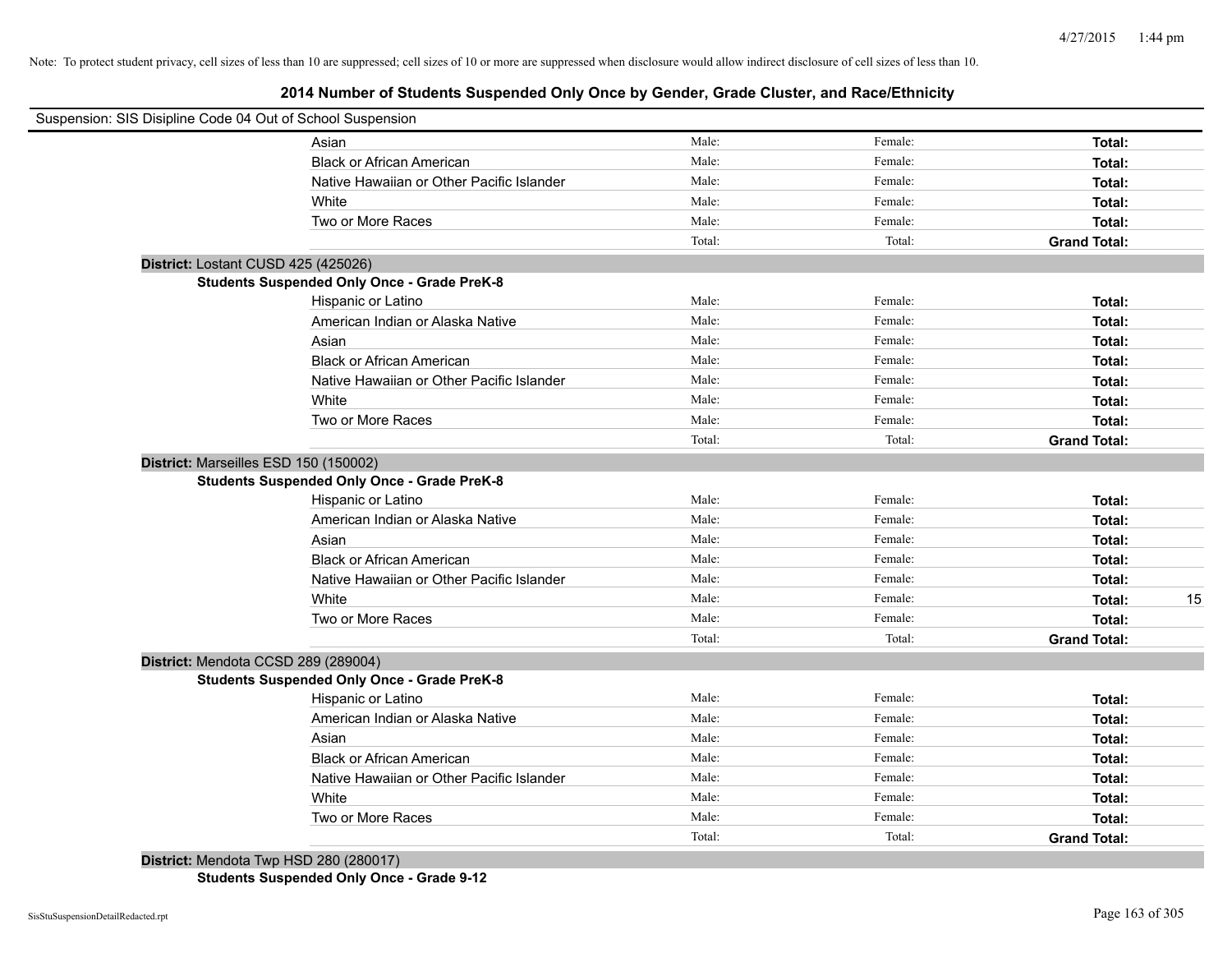| Suspension: SIS Disipline Code 04 Out of School Suspension |                                                    |        |         |                     |
|------------------------------------------------------------|----------------------------------------------------|--------|---------|---------------------|
|                                                            | Hispanic or Latino                                 | Male:  | Female: | Total:<br>18        |
|                                                            | American Indian or Alaska Native                   | Male:  | Female: | Total:              |
|                                                            | Asian                                              | Male:  | Female: | Total:              |
|                                                            | <b>Black or African American</b>                   | Male:  | Female: | Total:              |
|                                                            | Native Hawaiian or Other Pacific Islander          | Male:  | Female: | Total:              |
|                                                            | White                                              | Male:  | Female: | 23<br>Total:        |
|                                                            | Two or More Races                                  | Male:  | Female: | Total:              |
|                                                            |                                                    | Total: | Total:  | <b>Grand Total:</b> |
| District: Miller Twp CCSD 210 (210004)                     |                                                    |        |         |                     |
|                                                            | <b>Students Suspended Only Once - Grade PreK-8</b> |        |         |                     |
|                                                            | Hispanic or Latino                                 | Male:  | Female: | Total:              |
|                                                            | American Indian or Alaska Native                   | Male:  | Female: | Total:              |
|                                                            | Asian                                              | Male:  | Female: | Total:              |
|                                                            | <b>Black or African American</b>                   | Male:  | Female: | Total:              |
|                                                            | Native Hawaiian or Other Pacific Islander          | Male:  | Female: | Total:              |
|                                                            | White                                              | Male:  | Female: | Total:              |
|                                                            | Two or More Races                                  | Male:  | Female: | Total:              |
|                                                            |                                                    | Total: | Total:  | <b>Grand Total:</b> |
| District: Non-Public School (1200)                         |                                                    |        |         |                     |
|                                                            | <b>Students Suspended Only Once - Grade 9-12</b>   |        |         |                     |
|                                                            | Hispanic or Latino                                 | Male:  | Female: | Total:              |
|                                                            | American Indian or Alaska Native                   | Male:  | Female: | Total:              |
|                                                            | Asian                                              | Male:  | Female: | Total:              |
|                                                            | <b>Black or African American</b>                   | Male:  | Female: | Total:              |
|                                                            | Native Hawaiian or Other Pacific Islander          | Male:  | Female: | Total:              |
|                                                            | White                                              | Male:  | Female: | Total:              |
|                                                            | Two or More Races                                  | Male:  | Female: | Total:              |
|                                                            |                                                    | Total: | Total:  | <b>Grand Total:</b> |
| District: Oglesby ESD 125 (125002)                         |                                                    |        |         |                     |
|                                                            | <b>Students Suspended Only Once - Grade PreK-8</b> |        |         |                     |
|                                                            | Hispanic or Latino                                 | Male:  | Female: | Total:              |
|                                                            | American Indian or Alaska Native                   | Male:  | Female: | Total:              |
|                                                            | Asian                                              | Male:  | Female: | Total:              |
|                                                            | <b>Black or African American</b>                   | Male:  | Female: | Total:              |
|                                                            | Native Hawaiian or Other Pacific Islander          | Male:  | Female: | Total:              |
|                                                            | White                                              | Male:  | Female: | 13<br>Total:        |
|                                                            | Two or More Races                                  | Male:  | Female: | Total:              |
|                                                            |                                                    | Total: | Total:  | <b>Grand Total:</b> |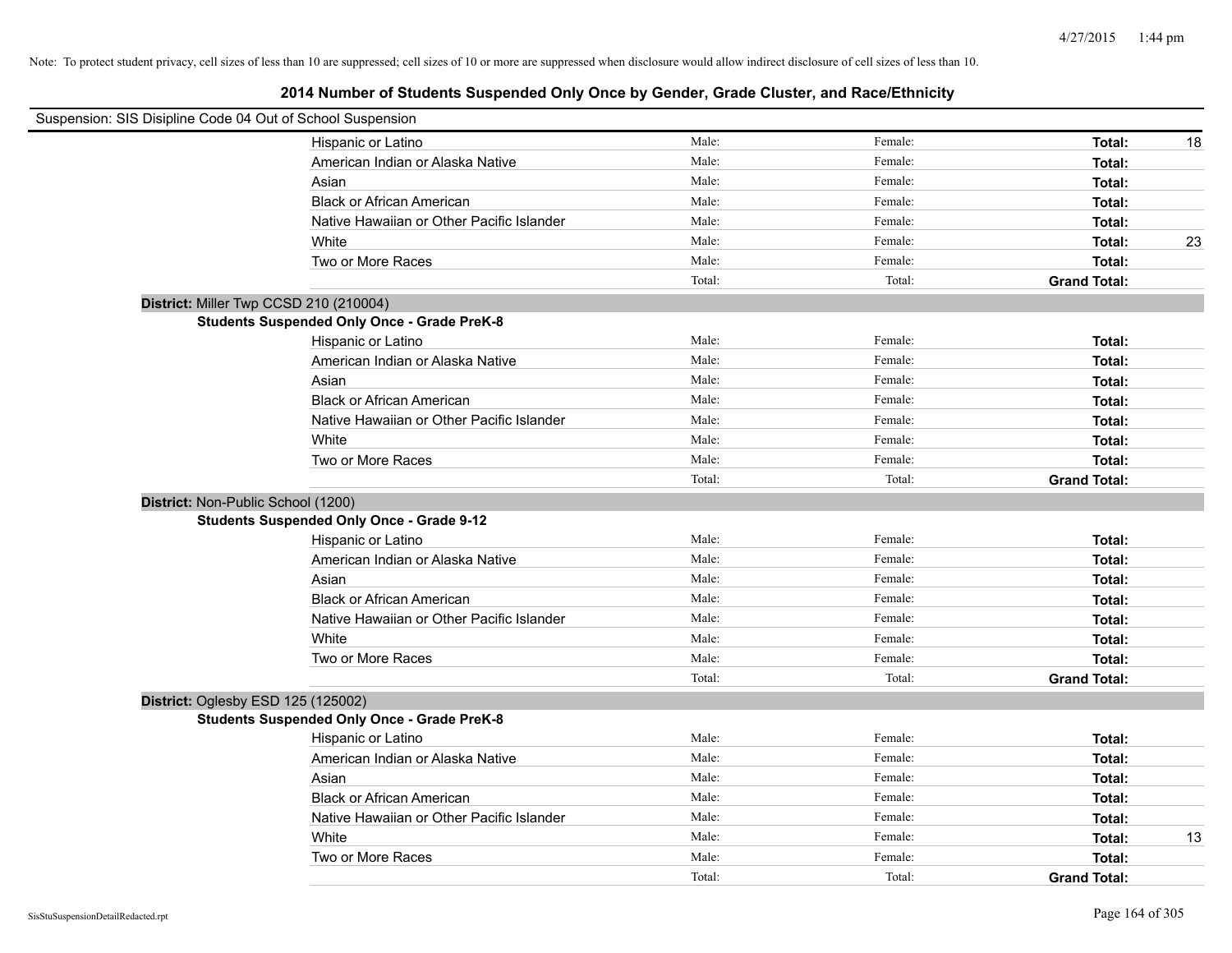| Suspension: SIS Disipline Code 04 Out of School Suspension |                                                    |        |     |         |    |                     |     |
|------------------------------------------------------------|----------------------------------------------------|--------|-----|---------|----|---------------------|-----|
| District: Ottawa ESD 141 (141002)                          |                                                    |        |     |         |    |                     |     |
|                                                            | <b>Students Suspended Only Once - Grade PreK-8</b> |        |     |         |    |                     |     |
|                                                            | Hispanic or Latino                                 | Male:  |     | Female: |    | Total:              |     |
|                                                            | American Indian or Alaska Native                   | Male:  |     | Female: |    | Total:              |     |
|                                                            | Asian                                              | Male:  |     | Female: |    | Total:              |     |
|                                                            | <b>Black or African American</b>                   | Male:  |     | Female: |    | Total:              |     |
|                                                            | Native Hawaiian or Other Pacific Islander          | Male:  |     | Female: |    | Total:              |     |
|                                                            | White                                              | Male:  |     | Female: |    | Total:              | 31  |
|                                                            | Two or More Races                                  | Male:  |     | Female: |    | Total:              |     |
|                                                            |                                                    | Total: | 28  | Total:  | 13 | <b>Grand Total:</b> | 41  |
| District: Ottawa Twp HSD 140 (140017)                      |                                                    |        |     |         |    |                     |     |
|                                                            | <b>Students Suspended Only Once - Grade 9-12</b>   |        |     |         |    |                     |     |
|                                                            | Hispanic or Latino                                 | Male:  |     | Female: |    | Total:              | 20  |
|                                                            | American Indian or Alaska Native                   | Male:  |     | Female: |    | Total:              |     |
|                                                            | Asian                                              | Male:  |     | Female: |    | Total:              |     |
|                                                            | <b>Black or African American</b>                   | Male:  |     | Female: |    | Total:              |     |
|                                                            | Native Hawaiian or Other Pacific Islander          | Male:  |     | Female: |    | Total:              |     |
|                                                            | White                                              | Male:  | 97  | Female: | 53 | Total:              | 150 |
|                                                            | Two or More Races                                  | Male:  |     | Female: |    | Total:              |     |
|                                                            |                                                    | Total: | 112 | Total:  | 71 | <b>Grand Total:</b> | 183 |
| District: Peru ESD 124 (124002)                            |                                                    |        |     |         |    |                     |     |
|                                                            | <b>Students Suspended Only Once - Grade PreK-8</b> |        |     |         |    |                     |     |
|                                                            | Hispanic or Latino                                 | Male:  |     | Female: |    | Total:              |     |
|                                                            | American Indian or Alaska Native                   | Male:  |     | Female: |    | Total:              |     |
|                                                            | Asian                                              | Male:  |     | Female: |    | Total:              |     |
|                                                            | <b>Black or African American</b>                   | Male:  |     | Female: |    | Total:              |     |
|                                                            | Native Hawaiian or Other Pacific Islander          | Male:  |     | Female: |    | Total:              |     |
|                                                            | White                                              | Male:  |     | Female: |    | Total:              |     |
|                                                            | Two or More Races                                  | Male:  |     | Female: |    | Total:              |     |
|                                                            |                                                    | Total: |     | Total:  |    | <b>Grand Total:</b> |     |
| District: Seneca CCSD 170 (170004)                         |                                                    |        |     |         |    |                     |     |
|                                                            | <b>Students Suspended Only Once - Grade PreK-8</b> |        |     |         |    |                     |     |
|                                                            | Hispanic or Latino                                 | Male:  |     | Female: |    | Total:              |     |
|                                                            | American Indian or Alaska Native                   | Male:  |     | Female: |    | Total:              |     |
|                                                            | Asian                                              | Male:  |     | Female: |    | Total:              |     |
|                                                            | <b>Black or African American</b>                   | Male:  |     | Female: |    | Total:              |     |
|                                                            | Native Hawaiian or Other Pacific Islander          | Male:  |     | Female: |    | Total:              |     |
|                                                            | White                                              | Male:  |     | Female: |    | Total:              |     |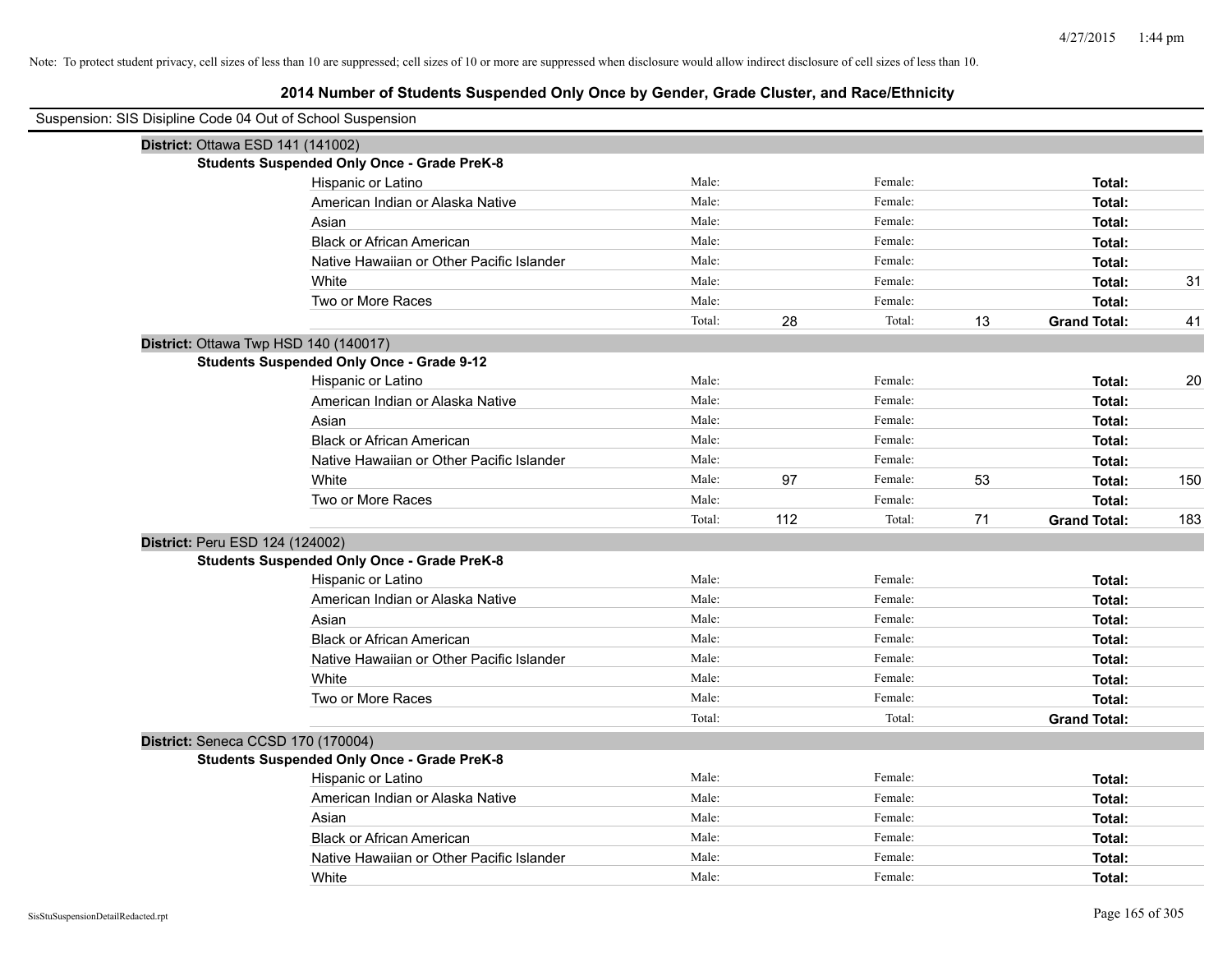| Suspension: SIS Disipline Code 04 Out of School Suspension |                                                    |        |         |                     |
|------------------------------------------------------------|----------------------------------------------------|--------|---------|---------------------|
|                                                            | Two or More Races                                  | Male:  | Female: | Total:              |
|                                                            |                                                    | Total: | Total:  | <b>Grand Total:</b> |
| District: Seneca Twp HSD 160 (160017)                      |                                                    |        |         |                     |
|                                                            | <b>Students Suspended Only Once - Grade 9-12</b>   |        |         |                     |
|                                                            | Hispanic or Latino                                 | Male:  | Female: | Total:              |
|                                                            | American Indian or Alaska Native                   | Male:  | Female: | Total:              |
|                                                            | Asian                                              | Male:  | Female: | Total:              |
|                                                            | <b>Black or African American</b>                   | Male:  | Female: | Total:              |
|                                                            | Native Hawaiian or Other Pacific Islander          | Male:  | Female: | Total:              |
|                                                            | White                                              | Male:  | Female: | Total:              |
|                                                            | Two or More Races                                  | Male:  | Female: | Total:              |
|                                                            |                                                    | Total: | Total:  | <b>Grand Total:</b> |
| District: Serena CUSD 2 (002026)                           |                                                    |        |         |                     |
|                                                            | <b>Students Suspended Only Once - Grade PreK-8</b> |        |         |                     |
|                                                            | Hispanic or Latino                                 | Male:  | Female: | Total:              |
|                                                            | American Indian or Alaska Native                   | Male:  | Female: | Total:              |
|                                                            | Asian                                              | Male:  | Female: | Total:              |
|                                                            | <b>Black or African American</b>                   | Male:  | Female: | Total:              |
|                                                            | Native Hawaiian or Other Pacific Islander          | Male:  | Female: | Total:              |
|                                                            | White                                              | Male:  | Female: | Total:              |
|                                                            | Two or More Races                                  | Male:  | Female: | Total:              |
|                                                            |                                                    | Total: | Total:  | <b>Grand Total:</b> |
|                                                            | <b>Students Suspended Only Once - Grade 9-12</b>   |        |         |                     |
|                                                            | Hispanic or Latino                                 | Male:  | Female: | Total:              |
|                                                            | American Indian or Alaska Native                   | Male:  | Female: | Total:              |
|                                                            | Asian                                              | Male:  | Female: | Total:              |
|                                                            | <b>Black or African American</b>                   | Male:  | Female: | Total:              |
|                                                            | Native Hawaiian or Other Pacific Islander          | Male:  | Female: | Total:              |
|                                                            | White                                              | Male:  | Female: | Total:              |
|                                                            | Two or More Races                                  | Male:  | Female: | Total:              |
|                                                            |                                                    | Total: | Total:  | <b>Grand Total:</b> |
| District: Streator ESD 44 (044002)                         |                                                    |        |         |                     |
|                                                            | <b>Students Suspended Only Once - Grade PreK-8</b> |        |         |                     |
|                                                            | Hispanic or Latino                                 | Male:  | Female: | Total:              |
|                                                            | American Indian or Alaska Native                   | Male:  | Female: | Total:              |
|                                                            | Asian                                              | Male:  | Female: | Total:              |
|                                                            | <b>Black or African American</b>                   | Male:  | Female: | Total:              |
|                                                            | Native Hawaiian or Other Pacific Islander          | Male:  | Female: | Total:              |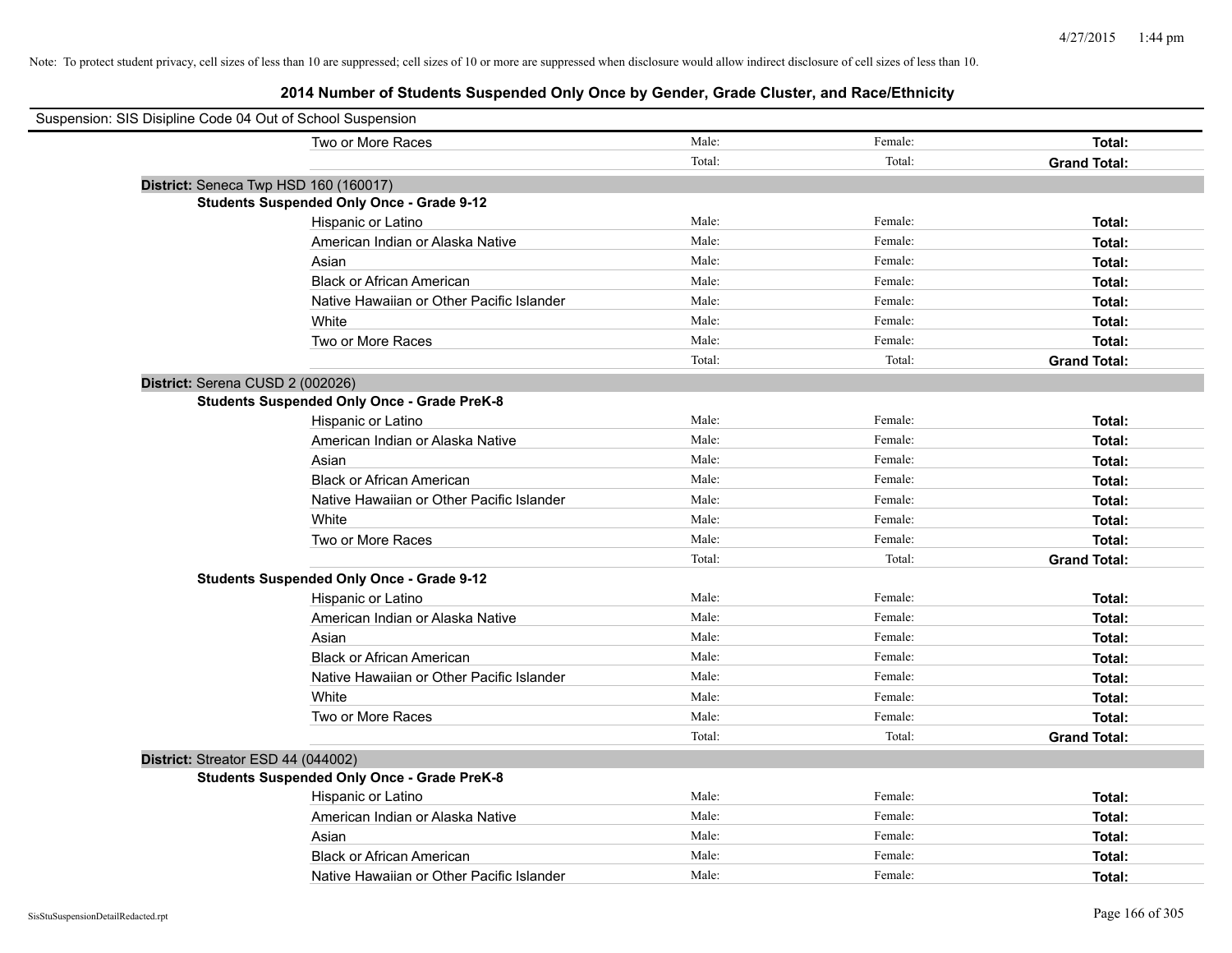# **2014 Number of Students Suspended Only Once by Gender, Grade Cluster, and Race/Ethnicity**

| Suspension: SIS Disipline Code 04 Out of School Suspension |        |    |         |    |                     |    |
|------------------------------------------------------------|--------|----|---------|----|---------------------|----|
| White                                                      | Male:  | 36 | Female: | 15 | Total:              | 51 |
| Two or More Races                                          | Male:  |    | Female: |    | Total:              |    |
|                                                            | Total: |    | Total:  |    | <b>Grand Total:</b> | 70 |
| District: Streator Twp HSD 40 (040017)                     |        |    |         |    |                     |    |
| <b>Students Suspended Only Once - Grade 9-12</b>           |        |    |         |    |                     |    |
| Hispanic or Latino                                         | Male:  |    | Female: |    | Total:              |    |
| American Indian or Alaska Native                           | Male:  |    | Female: |    | Total:              |    |
| Asian                                                      | Male:  |    | Female: |    | Total:              |    |
| <b>Black or African American</b>                           | Male:  |    | Female: |    | Total:              |    |
| Native Hawaiian or Other Pacific Islander                  | Male:  |    | Female: |    | Total:              |    |
| White                                                      | Male:  | 13 | Female: | 15 | Total:              | 28 |
| Two or More Races                                          | Male:  |    | Female: |    | Total:              |    |
|                                                            | Total: |    | Total:  |    | <b>Grand Total:</b> | 38 |
| District: Wallace CCSD 195 (195004)                        |        |    |         |    |                     |    |
| <b>Students Suspended Only Once - Grade PreK-8</b>         |        |    |         |    |                     |    |
| Hispanic or Latino                                         | Male:  |    | Female: |    | Total:              |    |
| American Indian or Alaska Native                           | Male:  |    | Female: |    | Total:              |    |
| Asian                                                      | Male:  |    | Female: |    | Total:              |    |
| <b>Black or African American</b>                           | Male:  |    | Female: |    | Total:              |    |
| Native Hawaiian or Other Pacific Islander                  | Male:  |    | Female: |    | Total:              |    |
| White                                                      | Male:  |    | Female: |    | Total:              |    |
| Two or More Races                                          | Male:  |    | Female: |    | Total:              |    |
|                                                            | Total: |    | Total:  |    | <b>Grand Total:</b> |    |
| District: Waltham CCSD 185 (185004)                        |        |    |         |    |                     |    |
| <b>Students Suspended Only Once - Grade PreK-8</b>         |        |    |         |    |                     |    |
| Hispanic or Latino                                         | Male:  |    | Female: |    | Total:              |    |
| American Indian or Alaska Native                           | Male:  |    | Female: |    | Total:              |    |
| Asian                                                      | Male:  |    | Female: |    | Total:              |    |
| <b>Black or African American</b>                           | Male:  |    | Female: |    | Total:              |    |
| Native Hawaiian or Other Pacific Islander                  | Male:  |    | Female: |    | Total:              |    |
| White                                                      | Male:  |    | Female: |    | Total:              |    |
| Two or More Races                                          | Male:  |    | Female: |    | Total:              |    |
|                                                            | Total: |    | Total:  |    | <b>Grand Total:</b> |    |
|                                                            |        |    |         |    |                     |    |

**Region:** Lake ROE (34)

**County:** Lake (049)

**District:** Adlai E Stevenson HSD 125 (125013)

**Students Suspended Only Once - Grade 9-12**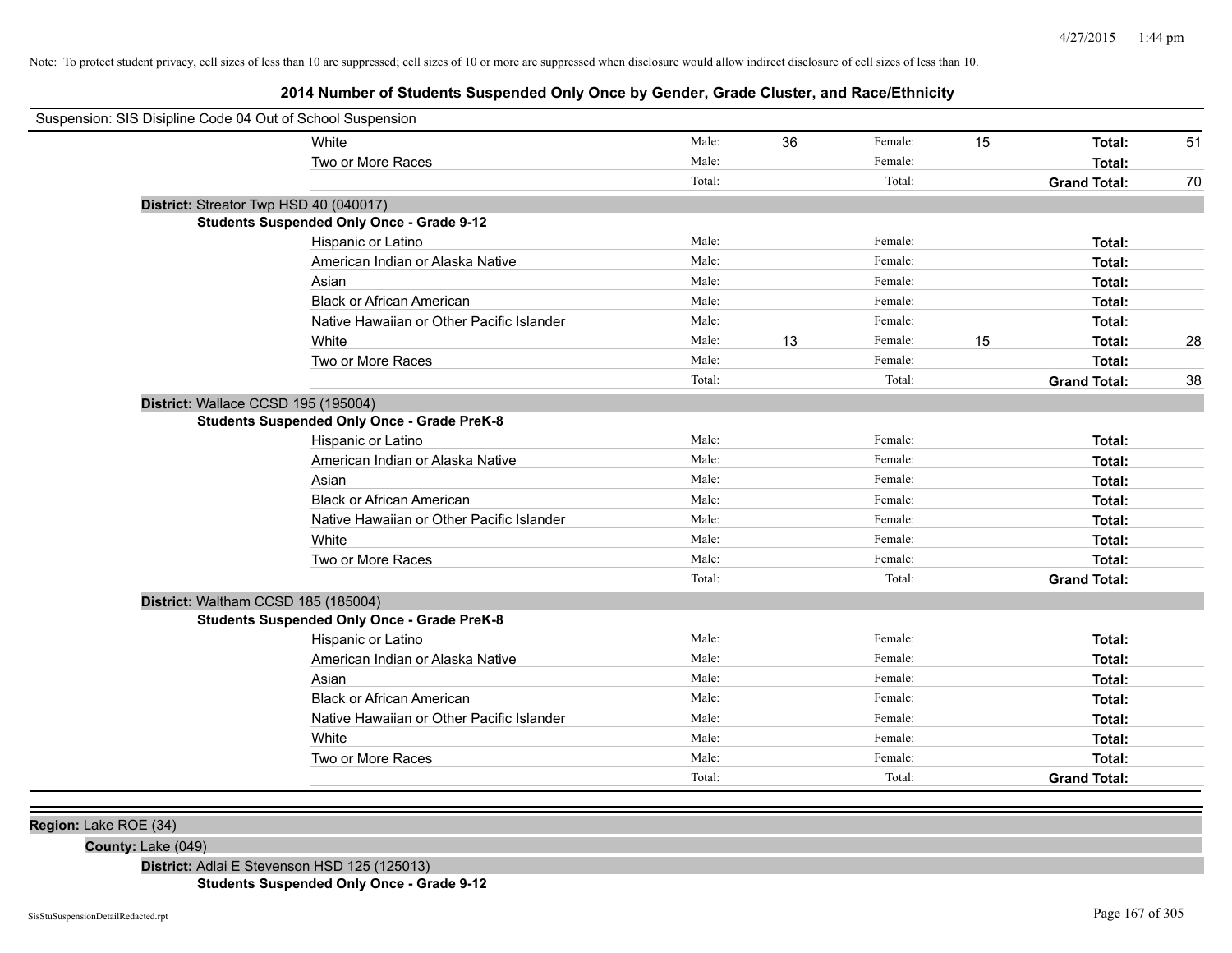| Suspension: SIS Disipline Code 04 Out of School Suspension |                                                    |        |              |                           |    |
|------------------------------------------------------------|----------------------------------------------------|--------|--------------|---------------------------|----|
|                                                            | Hispanic or Latino                                 | Male:  | Female:      | Total:                    |    |
|                                                            | American Indian or Alaska Native                   | Male:  | Female:      | Total:                    |    |
|                                                            | Asian                                              | Male:  | Female:      | Total:                    |    |
|                                                            | <b>Black or African American</b>                   | Male:  | Female:      | Total:                    |    |
|                                                            | Native Hawaiian or Other Pacific Islander          | Male:  | Female:      | Total:                    |    |
|                                                            | White                                              | Male:  | Female:      | Total:                    | 18 |
|                                                            | Two or More Races                                  | Male:  | Female:      | Total:                    |    |
|                                                            |                                                    | Total: | Total:       | <b>Grand Total:</b>       | 30 |
|                                                            | District: Antioch CCSD 34 (034004)                 |        |              |                           |    |
|                                                            | <b>Students Suspended Only Once - Grade PreK-8</b> |        |              |                           |    |
|                                                            | Hispanic or Latino                                 | Male:  | Female:      | Total:                    |    |
|                                                            | American Indian or Alaska Native                   | Male:  | Female:      | Total:                    |    |
|                                                            | Asian                                              | Male:  | Female:      | Total:                    |    |
|                                                            | <b>Black or African American</b>                   | Male:  | Female:      | Total:                    |    |
|                                                            | Native Hawaiian or Other Pacific Islander          | Male:  | Female:      | Total:                    |    |
|                                                            | White                                              | Male:  | Female:      | Total:                    | 26 |
|                                                            | Two or More Races                                  | Male:  | Female:      | Total:                    |    |
|                                                            |                                                    | Total: | 26<br>Total: | 11<br><b>Grand Total:</b> | 37 |
|                                                            | District: Aptakisic-Tripp CCSD 102 (102004)        |        |              |                           |    |
|                                                            | <b>Students Suspended Only Once - Grade PreK-8</b> |        |              |                           |    |
|                                                            | Hispanic or Latino                                 | Male:  | Female:      | Total:                    |    |
|                                                            | American Indian or Alaska Native                   | Male:  | Female:      | Total:                    |    |
|                                                            | Asian                                              | Male:  | Female:      | Total:                    |    |
|                                                            | <b>Black or African American</b>                   | Male:  | Female:      | Total:                    |    |
|                                                            | Native Hawaiian or Other Pacific Islander          | Male:  | Female:      | Total:                    |    |
|                                                            | White                                              | Male:  | Female:      | Total:                    | 10 |
|                                                            | Two or More Races                                  | Male:  | Female:      | Total:                    |    |
|                                                            |                                                    | Total: | Total:       | <b>Grand Total:</b>       |    |
|                                                            | District: Barrington CUSD 220 (220026)             |        |              |                           |    |
|                                                            | <b>Students Suspended Only Once - Grade PreK-8</b> |        |              |                           |    |
|                                                            | Hispanic or Latino                                 | Male:  | Female:      | Total:                    |    |
|                                                            | American Indian or Alaska Native                   | Male:  | Female:      | Total:                    |    |
|                                                            | Asian                                              | Male:  | Female:      | Total:                    |    |
|                                                            | <b>Black or African American</b>                   | Male:  | Female:      | Total:                    |    |
|                                                            | Native Hawaiian or Other Pacific Islander          | Male:  | Female:      | Total:                    |    |
|                                                            | White                                              | Male:  | Female:      | Total:                    |    |
|                                                            | Two or More Races                                  | Male:  | Female:      | Total:                    |    |
|                                                            |                                                    | Total: | Total:       | <b>Grand Total:</b>       |    |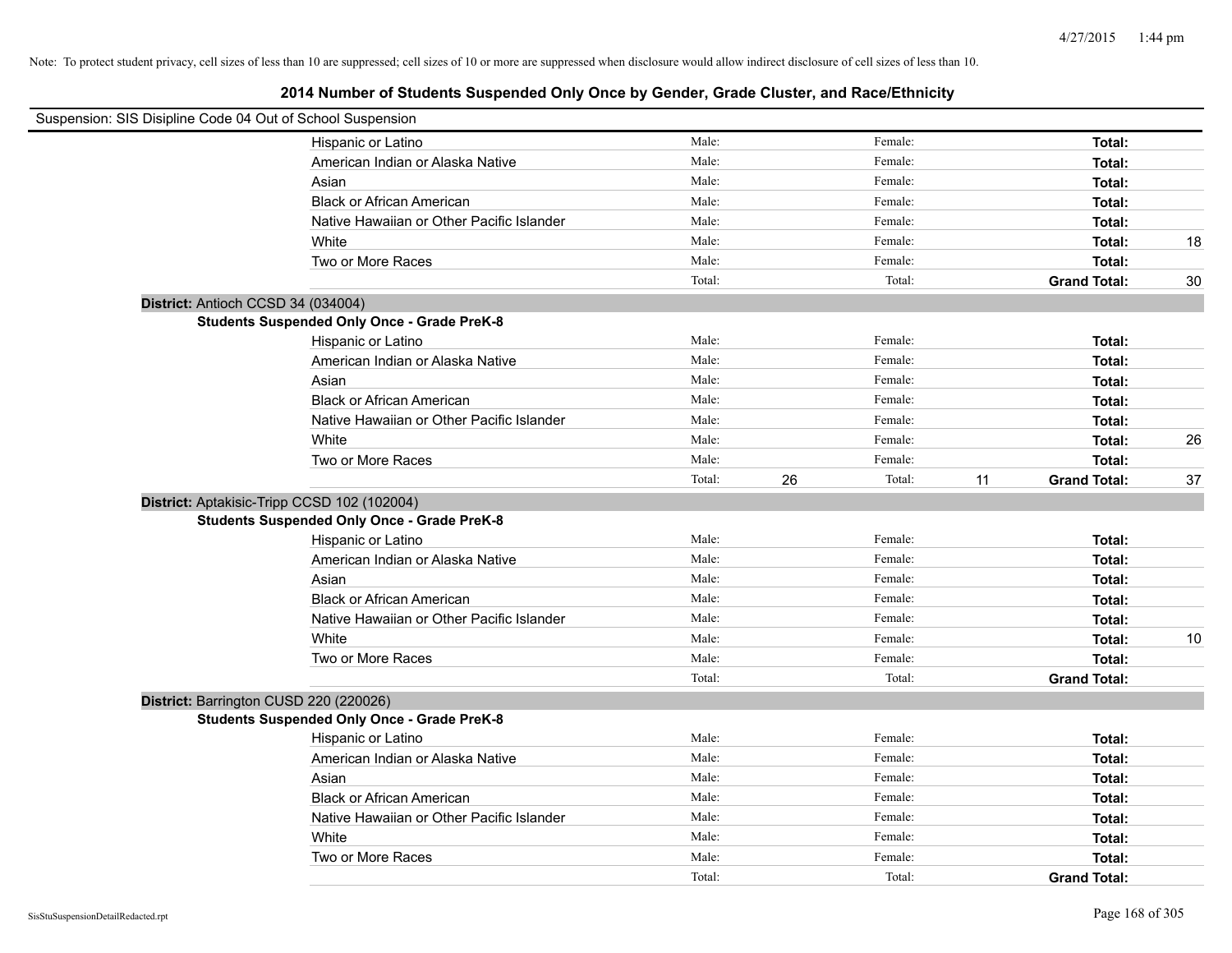| Suspension: SIS Disipline Code 04 Out of School Suspension |                                                    |        |    |         |    |                     |    |
|------------------------------------------------------------|----------------------------------------------------|--------|----|---------|----|---------------------|----|
|                                                            | <b>Students Suspended Only Once - Grade 9-12</b>   |        |    |         |    |                     |    |
|                                                            | Hispanic or Latino                                 | Male:  |    | Female: |    | Total:              | 13 |
|                                                            | American Indian or Alaska Native                   | Male:  |    | Female: |    | Total:              |    |
|                                                            | Asian                                              | Male:  |    | Female: |    | Total:              |    |
|                                                            | <b>Black or African American</b>                   | Male:  |    | Female: |    | Total:              |    |
|                                                            | Native Hawaiian or Other Pacific Islander          | Male:  |    | Female: |    | Total:              |    |
|                                                            | White                                              | Male:  | 24 | Female: | 11 | Total:              | 35 |
|                                                            | Two or More Races                                  | Male:  |    | Female: |    | Total:              |    |
|                                                            |                                                    | Total: |    | Total:  |    | <b>Grand Total:</b> |    |
| District: Beach Park CCSD 3 (003004)                       |                                                    |        |    |         |    |                     |    |
|                                                            | <b>Students Suspended Only Once - Grade PreK-8</b> |        |    |         |    |                     |    |
|                                                            | Hispanic or Latino                                 | Male:  |    | Female: |    | Total:              | 30 |
|                                                            | American Indian or Alaska Native                   | Male:  |    | Female: |    | Total:              |    |
|                                                            | Asian                                              | Male:  |    | Female: |    | Total:              |    |
|                                                            | <b>Black or African American</b>                   | Male:  |    | Female: |    | Total:              | 29 |
|                                                            | Native Hawaiian or Other Pacific Islander          | Male:  |    | Female: |    | Total:              |    |
|                                                            | White                                              | Male:  |    | Female: |    | Total:              | 16 |
|                                                            | Two or More Races                                  | Male:  |    | Female: |    | Total:              |    |
|                                                            |                                                    | Total: |    | Total:  |    | <b>Grand Total:</b> |    |
| District: Big Hollow SD 38 (038002)                        |                                                    |        |    |         |    |                     |    |
|                                                            | <b>Students Suspended Only Once - Grade PreK-8</b> |        |    |         |    |                     |    |
|                                                            | Hispanic or Latino                                 | Male:  |    | Female: |    | Total:              |    |
|                                                            | American Indian or Alaska Native                   | Male:  |    | Female: |    | Total:              |    |
|                                                            | Asian                                              | Male:  |    | Female: |    | Total:              |    |
|                                                            | <b>Black or African American</b>                   | Male:  |    | Female: |    | Total:              |    |
|                                                            | Native Hawaiian or Other Pacific Islander          | Male:  |    | Female: |    | Total:              |    |
|                                                            | White                                              | Male:  |    | Female: |    | Total:              |    |
|                                                            | Two or More Races                                  | Male:  |    | Female: |    | Total:              |    |
|                                                            |                                                    | Total: |    | Total:  |    | <b>Grand Total:</b> |    |
| District: CHSD 117 (117016)                                |                                                    |        |    |         |    |                     |    |
|                                                            | <b>Students Suspended Only Once - Grade 9-12</b>   |        |    |         |    |                     |    |
|                                                            | Hispanic or Latino                                 | Male:  |    | Female: |    | Total:              |    |
|                                                            | American Indian or Alaska Native                   | Male:  |    | Female: |    | Total:              |    |
|                                                            | Asian                                              | Male:  |    | Female: |    | Total:              |    |
|                                                            | <b>Black or African American</b>                   | Male:  |    | Female: |    | Total:              |    |
|                                                            | Native Hawaiian or Other Pacific Islander          | Male:  |    | Female: |    | Total:              |    |
|                                                            | White                                              | Male:  | 51 | Female: | 17 | Total:              | 68 |
|                                                            | Two or More Races                                  | Male:  |    | Female: |    | Total:              |    |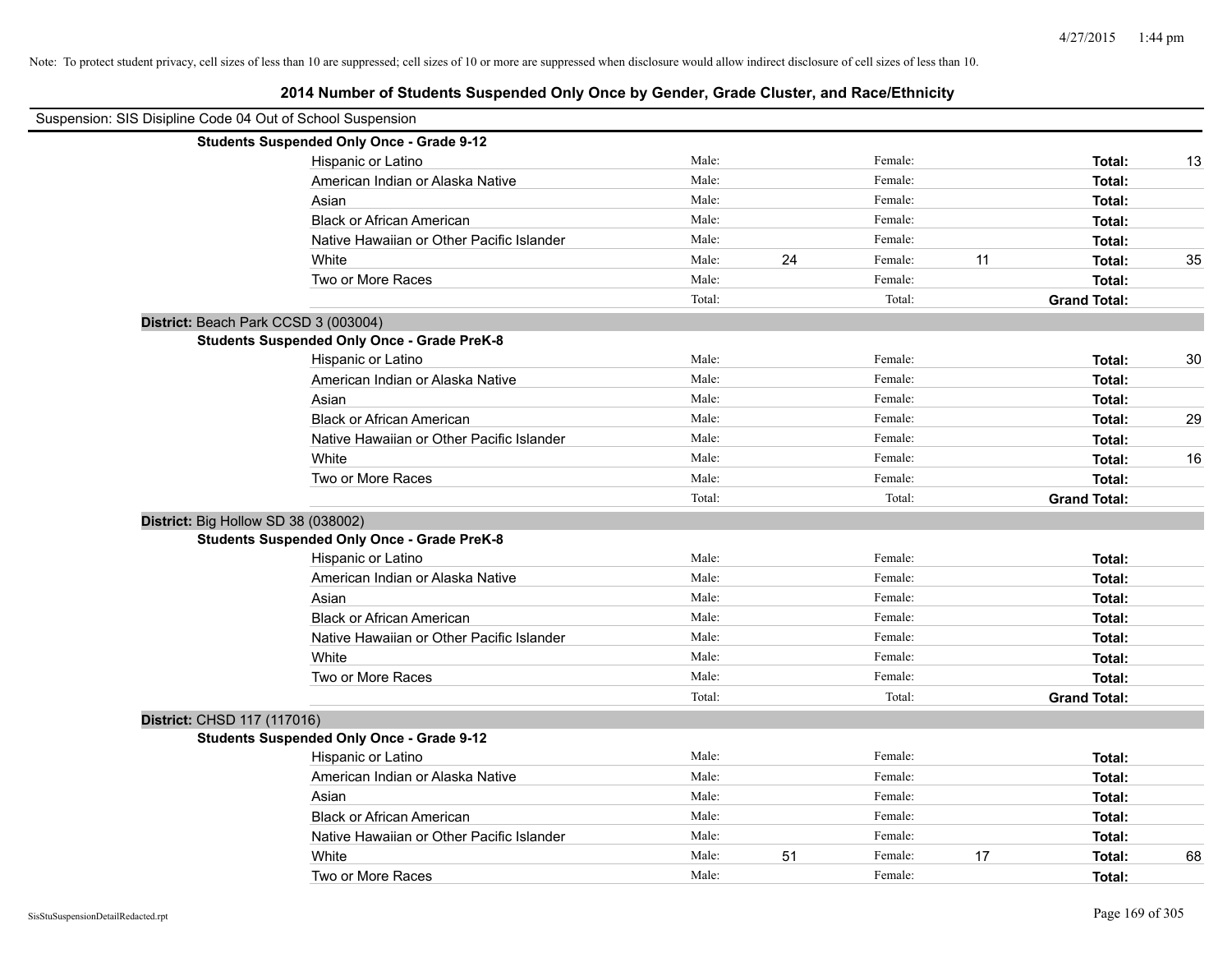| Suspension: SIS Disipline Code 04 Out of School Suspension |        |         |                     |    |
|------------------------------------------------------------|--------|---------|---------------------|----|
|                                                            | Total: | Total:  | <b>Grand Total:</b> | 86 |
| District: CHSD 128 (128016)                                |        |         |                     |    |
| <b>Students Suspended Only Once - Grade 9-12</b>           |        |         |                     |    |
| Hispanic or Latino                                         | Male:  | Female: | Total:              | 11 |
| American Indian or Alaska Native                           | Male:  | Female: | Total:              |    |
| Asian                                                      | Male:  | Female: | Total:              |    |
| <b>Black or African American</b>                           | Male:  | Female: | Total:              |    |
| Native Hawaiian or Other Pacific Islander                  | Male:  | Female: | Total:              |    |
| White                                                      | Male:  | Female: | Total:              | 28 |
| Two or More Races                                          | Male:  | Female: | Total:              |    |
|                                                            | Total: | Total:  | <b>Grand Total:</b> |    |
| District: Deerfield SD 109 (109002)                        |        |         |                     |    |
| <b>Students Suspended Only Once - Grade PreK-8</b>         |        |         |                     |    |
| Hispanic or Latino                                         | Male:  | Female: | Total:              |    |
| American Indian or Alaska Native                           | Male:  | Female: | Total:              |    |
| Asian                                                      | Male:  | Female: | Total:              |    |
| <b>Black or African American</b>                           | Male:  | Female: | Total:              |    |
| Native Hawaiian or Other Pacific Islander                  | Male:  | Female: | Total:              |    |
| White                                                      | Male:  | Female: | Total:              |    |
| Two or More Races                                          | Male:  | Female: | Total:              |    |
|                                                            | Total: | Total:  | <b>Grand Total:</b> |    |
| District: Diamond Lake SD 76 (076002)                      |        |         |                     |    |
| <b>Students Suspended Only Once - Grade PreK-8</b>         |        |         |                     |    |
| Hispanic or Latino                                         | Male:  | Female: | Total:              | 10 |
| American Indian or Alaska Native                           | Male:  | Female: | Total:              |    |
| Asian                                                      | Male:  | Female: | Total:              |    |
| <b>Black or African American</b>                           | Male:  | Female: | Total:              |    |
| Native Hawaiian or Other Pacific Islander                  | Male:  | Female: | Total:              |    |
| White                                                      | Male:  | Female: | Total:              |    |
| Two or More Races                                          | Male:  | Female: | Total:              |    |
|                                                            | Total: | Total:  | <b>Grand Total:</b> |    |
| District: Emmons SD 33 (033002)                            |        |         |                     |    |
| <b>Students Suspended Only Once - Grade PreK-8</b>         |        |         |                     |    |
| Hispanic or Latino                                         | Male:  | Female: | Total:              |    |
| American Indian or Alaska Native                           | Male:  | Female: | Total:              |    |
| Asian                                                      | Male:  | Female: | Total:              |    |
| <b>Black or African American</b>                           | Male:  | Female: | Total:              |    |
| Native Hawaiian or Other Pacific Islander                  | Male:  | Female: | Total:              |    |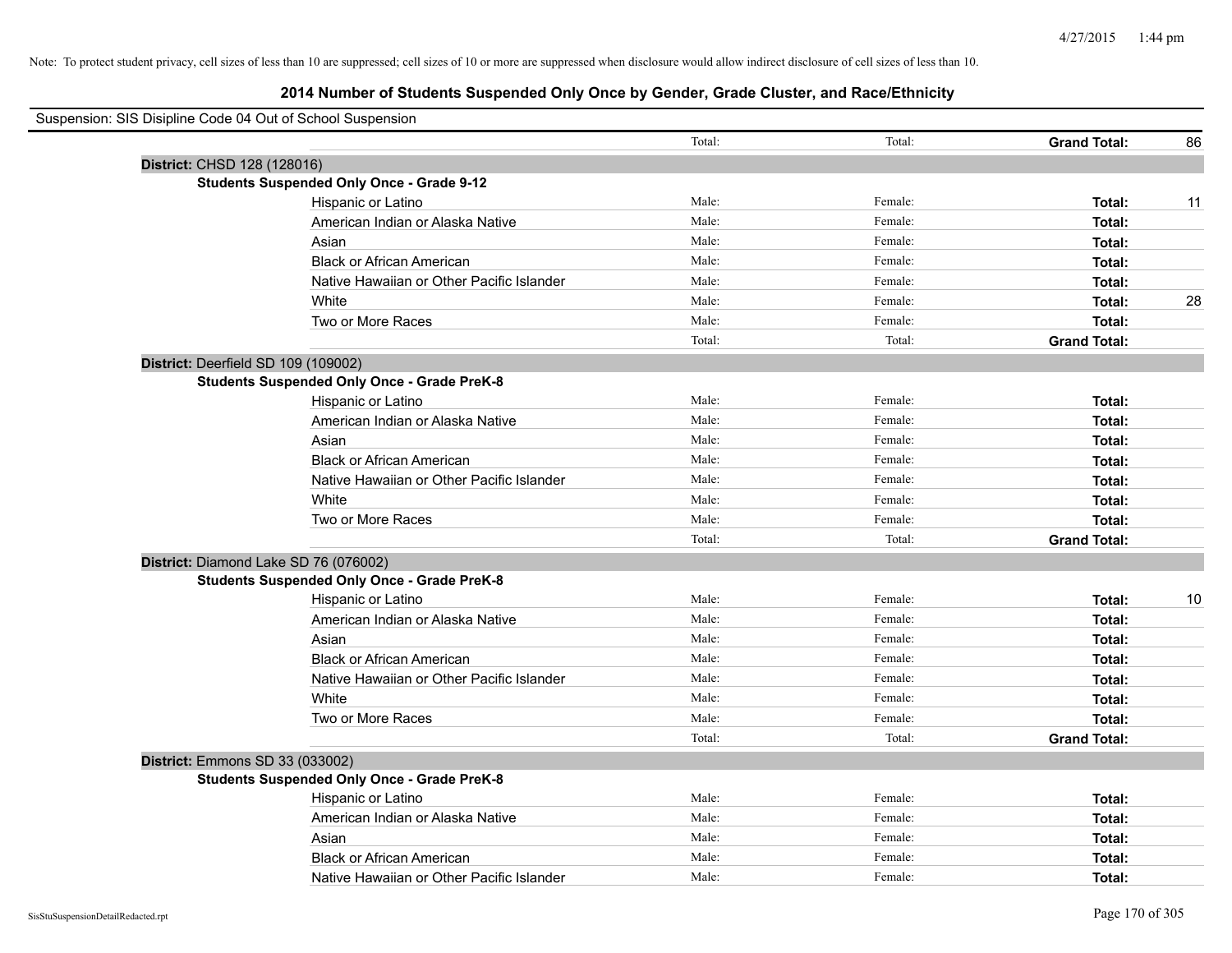| Suspension: SIS Disipline Code 04 Out of School Suspension |                                                    |        |         |                     |    |
|------------------------------------------------------------|----------------------------------------------------|--------|---------|---------------------|----|
|                                                            | White                                              | Male:  | Female: | Total:              |    |
|                                                            | Two or More Races                                  | Male:  | Female: | Total:              |    |
|                                                            |                                                    | Total: | Total:  | <b>Grand Total:</b> |    |
|                                                            | District: Fox Lake GSD 114 (114002)                |        |         |                     |    |
|                                                            | <b>Students Suspended Only Once - Grade PreK-8</b> |        |         |                     |    |
|                                                            | Hispanic or Latino                                 | Male:  | Female: | Total:              |    |
|                                                            | American Indian or Alaska Native                   | Male:  | Female: | Total:              |    |
|                                                            | Asian                                              | Male:  | Female: | Total:              |    |
|                                                            | <b>Black or African American</b>                   | Male:  | Female: | Total:              |    |
|                                                            | Native Hawaiian or Other Pacific Islander          | Male:  | Female: | Total:              |    |
|                                                            | White                                              | Male:  | Female: | Total:              |    |
|                                                            | Two or More Races                                  | Male:  | Female: | Total:              |    |
|                                                            |                                                    | Total: | Total:  | <b>Grand Total:</b> |    |
| District: Fremont SD 79 (079002)                           |                                                    |        |         |                     |    |
|                                                            | <b>Students Suspended Only Once - Grade PreK-8</b> |        |         |                     |    |
|                                                            | Hispanic or Latino                                 | Male:  | Female: | Total:              |    |
|                                                            | American Indian or Alaska Native                   | Male:  | Female: | Total:              |    |
|                                                            | Asian                                              | Male:  | Female: | Total:              |    |
|                                                            | <b>Black or African American</b>                   | Male:  | Female: | Total:              |    |
|                                                            | Native Hawaiian or Other Pacific Islander          | Male:  | Female: | Total:              |    |
|                                                            | White                                              | Male:  | Female: | Total:              |    |
|                                                            | Two or More Races                                  | Male:  | Female: | Total:              |    |
|                                                            |                                                    | Total: | Total:  | <b>Grand Total:</b> |    |
| District: Gavin SD 37 (037002)                             |                                                    |        |         |                     |    |
|                                                            | <b>Students Suspended Only Once - Grade PreK-8</b> |        |         |                     |    |
|                                                            | Hispanic or Latino                                 | Male:  | Female: | Total:              |    |
|                                                            | American Indian or Alaska Native                   | Male:  | Female: | Total:              |    |
|                                                            | Asian                                              | Male:  | Female: | Total:              |    |
|                                                            | <b>Black or African American</b>                   | Male:  | Female: | Total:              |    |
|                                                            | Native Hawaiian or Other Pacific Islander          | Male:  | Female: | Total:              |    |
|                                                            | White                                              | Male:  | Female: | Total:              | 14 |
|                                                            | Two or More Races                                  | Male:  | Female: | Total:              |    |
|                                                            |                                                    | Total: | Total:  | <b>Grand Total:</b> | 24 |
| District: Grant CHSD 124 (124016)                          |                                                    |        |         |                     |    |
|                                                            | <b>Students Suspended Only Once - Grade 9-12</b>   |        |         |                     |    |
|                                                            | Hispanic or Latino                                 | Male:  | Female: | Total:              | 13 |
|                                                            | American Indian or Alaska Native                   | Male:  | Female: | Total:              |    |
|                                                            | Asian                                              | Male:  | Female: | Total:              |    |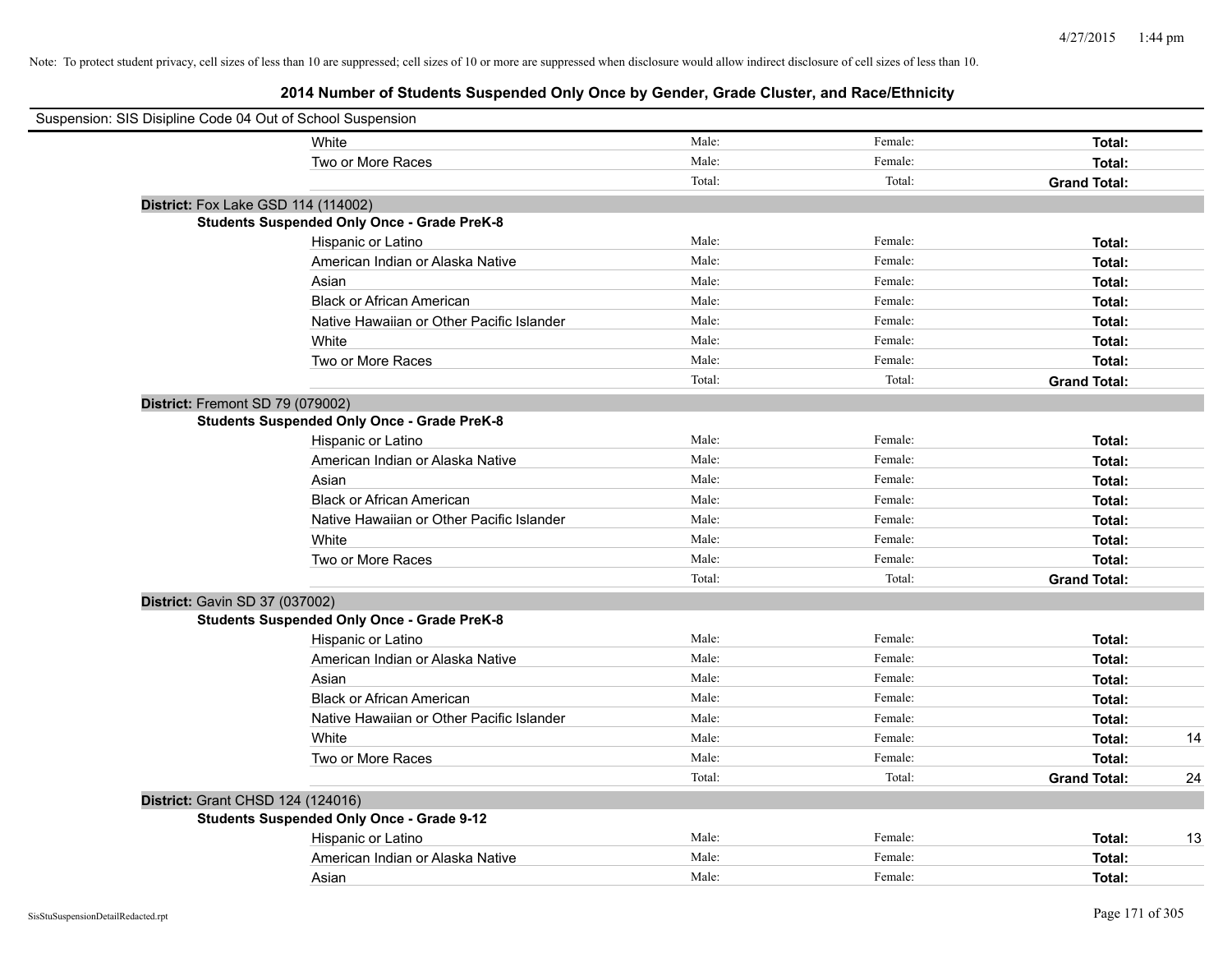| Suspension: SIS Disipline Code 04 Out of School Suspension |                                                    |        |    |         |    |                     |    |
|------------------------------------------------------------|----------------------------------------------------|--------|----|---------|----|---------------------|----|
|                                                            | <b>Black or African American</b>                   | Male:  |    | Female: |    | Total:              | 12 |
|                                                            | Native Hawaiian or Other Pacific Islander          | Male:  |    | Female: |    | Total:              |    |
|                                                            | White                                              | Male:  | 38 | Female: | 15 | Total:              | 53 |
|                                                            | Two or More Races                                  | Male:  |    | Female: |    | Total:              |    |
|                                                            |                                                    | Total: |    | Total:  |    | <b>Grand Total:</b> |    |
| District: Grayslake CCSD 46 (046004)                       |                                                    |        |    |         |    |                     |    |
|                                                            | <b>Students Suspended Only Once - Grade PreK-8</b> |        |    |         |    |                     |    |
|                                                            | Hispanic or Latino                                 | Male:  |    | Female: |    | Total:              |    |
|                                                            | American Indian or Alaska Native                   | Male:  |    | Female: |    | Total:              |    |
|                                                            | Asian                                              | Male:  |    | Female: |    | Total:              |    |
|                                                            | <b>Black or African American</b>                   | Male:  |    | Female: |    | Total:              |    |
|                                                            | Native Hawaiian or Other Pacific Islander          | Male:  |    | Female: |    | Total:              |    |
|                                                            | White                                              | Male:  |    | Female: |    | Total:              | 12 |
|                                                            | Two or More Races                                  | Male:  |    | Female: |    | Total:              |    |
|                                                            |                                                    | Total: |    | Total:  |    | <b>Grand Total:</b> | 25 |
| District: Grayslake CHSD 127 (127016)                      |                                                    |        |    |         |    |                     |    |
|                                                            | <b>Students Suspended Only Once - Grade 9-12</b>   |        |    |         |    |                     |    |
|                                                            | Hispanic or Latino                                 | Male:  |    | Female: |    | Total:              | 13 |
|                                                            | American Indian or Alaska Native                   | Male:  |    | Female: |    | Total:              |    |
|                                                            | Asian                                              | Male:  |    | Female: |    | Total:              |    |
|                                                            | <b>Black or African American</b>                   | Male:  |    | Female: |    | Total:              | 11 |
|                                                            | Native Hawaiian or Other Pacific Islander          | Male:  |    | Female: |    | Total:              |    |
|                                                            | White                                              | Male:  |    | Female: |    | Total:              | 33 |
|                                                            | Two or More Races                                  | Male:  |    | Female: |    | Total:              |    |
|                                                            |                                                    | Total: |    | Total:  |    | <b>Grand Total:</b> |    |
| District: Gurnee SD 56 (056002)                            |                                                    |        |    |         |    |                     |    |
|                                                            | <b>Students Suspended Only Once - Grade PreK-8</b> |        |    |         |    |                     |    |
|                                                            | Hispanic or Latino                                 | Male:  |    | Female: |    | Total:              | 17 |
|                                                            | American Indian or Alaska Native                   | Male:  |    | Female: |    | Total:              |    |
|                                                            | Asian                                              | Male:  |    | Female: |    | Total:              |    |
|                                                            | <b>Black or African American</b>                   | Male:  |    | Female: |    | Total:              | 27 |
|                                                            | Native Hawaiian or Other Pacific Islander          | Male:  |    | Female: |    | Total:              |    |
|                                                            | White                                              | Male:  |    | Female: |    | Total:              | 11 |
|                                                            | Two or More Races                                  | Male:  |    | Female: |    | Total:              |    |
|                                                            |                                                    | Total: |    | Total:  |    | <b>Grand Total:</b> |    |
| District: Hawthorn CCSD 73 (073004)                        |                                                    |        |    |         |    |                     |    |
|                                                            | <b>Students Suspended Only Once - Grade PreK-8</b> |        |    |         |    |                     |    |
|                                                            | Hispanic or Latino                                 | Male:  |    | Female: |    | Total:              | 16 |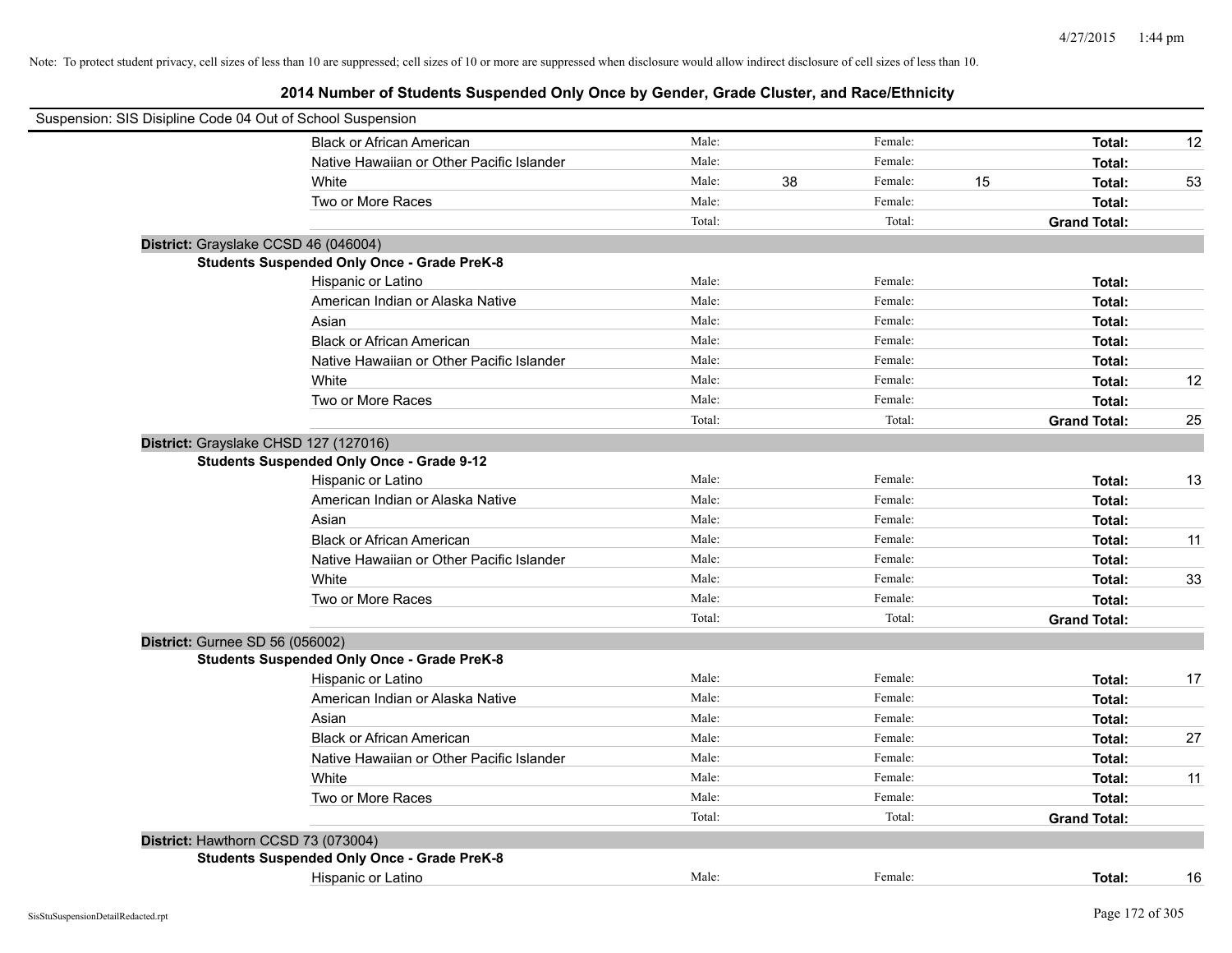| Suspension: SIS Disipline Code 04 Out of School Suspension |        |         |                     |    |
|------------------------------------------------------------|--------|---------|---------------------|----|
| American Indian or Alaska Native                           | Male:  | Female: | Total:              |    |
| Asian                                                      | Male:  | Female: | Total:              |    |
| <b>Black or African American</b>                           | Male:  | Female: | Total:              |    |
| Native Hawaiian or Other Pacific Islander                  | Male:  | Female: | Total:              |    |
| White                                                      | Male:  | Female: | Total:              |    |
| Two or More Races                                          | Male:  | Female: | Total:              |    |
|                                                            | Total: | Total:  | <b>Grand Total:</b> |    |
| District: Kildeer Countryside CCSD 96 (096004)             |        |         |                     |    |
| <b>Students Suspended Only Once - Grade PreK-8</b>         |        |         |                     |    |
| Hispanic or Latino                                         | Male:  | Female: | Total:              |    |
| American Indian or Alaska Native                           | Male:  | Female: | Total:              |    |
| Asian                                                      | Male:  | Female: | Total:              |    |
| <b>Black or African American</b>                           | Male:  | Female: | Total:              |    |
| Native Hawaiian or Other Pacific Islander                  | Male:  | Female: | Total:              |    |
| White                                                      | Male:  | Female: | Total:              |    |
| Two or More Races                                          | Male:  | Female: | Total:              |    |
|                                                            | Total: | Total:  | <b>Grand Total:</b> | 10 |
| District: Lake Bluff ESD 65 (065002)                       |        |         |                     |    |
| <b>Students Suspended Only Once - Grade PreK-8</b>         |        |         |                     |    |
| Hispanic or Latino                                         | Male:  | Female: | Total:              |    |
| American Indian or Alaska Native                           | Male:  | Female: | Total:              |    |
| Asian                                                      | Male:  | Female: | Total:              |    |
| <b>Black or African American</b>                           | Male:  | Female: | Total:              |    |
| Native Hawaiian or Other Pacific Islander                  | Male:  | Female: | Total:              |    |
| White                                                      | Male:  | Female: | Total:              |    |
| Two or More Races                                          | Male:  | Female: | Total:              |    |
|                                                            | Total: | Total:  | <b>Grand Total:</b> |    |
| District: Lake Forest CHSD 115 (115016)                    |        |         |                     |    |
| <b>Students Suspended Only Once - Grade 9-12</b>           |        |         |                     |    |
| Hispanic or Latino                                         | Male:  | Female: | Total:              |    |
| American Indian or Alaska Native                           | Male:  | Female: | Total:              |    |
| Asian                                                      | Male:  | Female: | Total:              |    |
| <b>Black or African American</b>                           | Male:  | Female: | Total:              |    |
| Native Hawaiian or Other Pacific Islander                  | Male:  | Female: | Total:              |    |
| White                                                      | Male:  | Female: | Total:              | 18 |
| Two or More Races                                          | Male:  | Female: | Total:              |    |
|                                                            | Total: | Total:  | <b>Grand Total:</b> |    |
|                                                            |        |         |                     |    |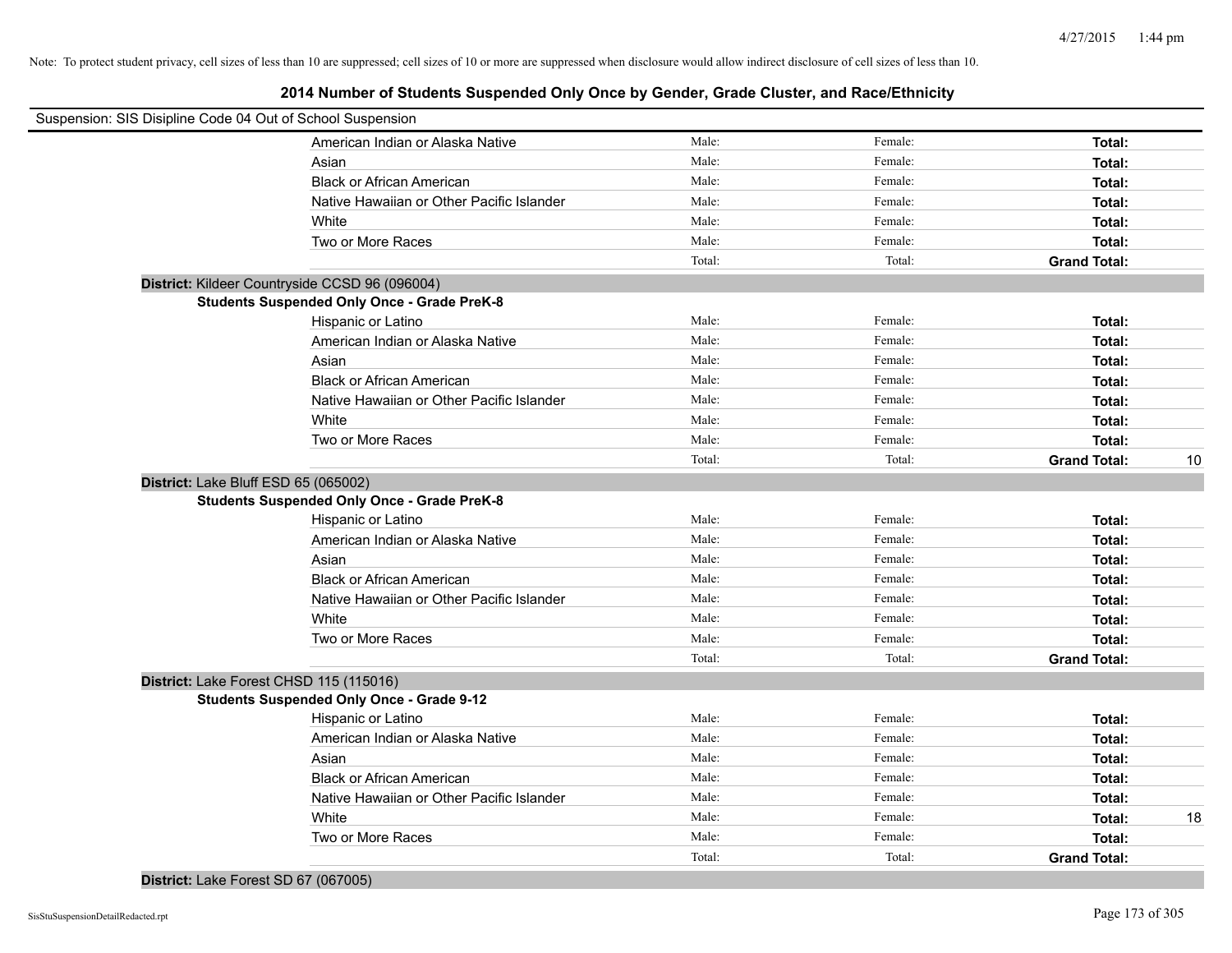| Suspension: SIS Disipline Code 04 Out of School Suspension |                                                    |        |         |                     |    |
|------------------------------------------------------------|----------------------------------------------------|--------|---------|---------------------|----|
|                                                            | <b>Students Suspended Only Once - Grade PreK-8</b> |        |         |                     |    |
|                                                            | Hispanic or Latino                                 | Male:  | Female: | Total:              |    |
|                                                            | American Indian or Alaska Native                   | Male:  | Female: | Total:              |    |
|                                                            | Asian                                              | Male:  | Female: | Total:              |    |
|                                                            | <b>Black or African American</b>                   | Male:  | Female: | Total:              |    |
|                                                            | Native Hawaiian or Other Pacific Islander          | Male:  | Female: | Total:              |    |
|                                                            | White                                              | Male:  | Female: | Total:              |    |
|                                                            | Two or More Races                                  | Male:  | Female: | Total:              |    |
|                                                            |                                                    | Total: | Total:  | <b>Grand Total:</b> |    |
|                                                            | District: Lake Villa CCSD 41 (041004)              |        |         |                     |    |
|                                                            | <b>Students Suspended Only Once - Grade PreK-8</b> |        |         |                     |    |
|                                                            | Hispanic or Latino                                 | Male:  | Female: | Total:              |    |
|                                                            | American Indian or Alaska Native                   | Male:  | Female: | Total:              |    |
|                                                            | Asian                                              | Male:  | Female: | Total:              |    |
|                                                            | <b>Black or African American</b>                   | Male:  | Female: | Total:              |    |
|                                                            | Native Hawaiian or Other Pacific Islander          | Male:  | Female: | Total:              |    |
|                                                            | White                                              | Male:  | Female: | Total:              | 13 |
|                                                            | Two or More Races                                  | Male:  | Female: | Total:              |    |
|                                                            |                                                    | Total: | Total:  | <b>Grand Total:</b> |    |
|                                                            | District: Lake Zurich CUSD 95 (095026)             |        |         |                     |    |
|                                                            | <b>Students Suspended Only Once - Grade PreK-8</b> |        |         |                     |    |
|                                                            | Hispanic or Latino                                 | Male:  | Female: | Total:              |    |
|                                                            | American Indian or Alaska Native                   | Male:  | Female: | Total:              |    |
|                                                            | Asian                                              | Male:  | Female: | Total:              |    |
|                                                            | <b>Black or African American</b>                   | Male:  | Female: | Total:              |    |
|                                                            | Native Hawaiian or Other Pacific Islander          | Male:  | Female: | Total:              |    |
|                                                            | White                                              | Male:  | Female: | Total:              | 22 |
|                                                            | Two or More Races                                  | Male:  | Female: | Total:              |    |
|                                                            |                                                    | Total: | Total:  | <b>Grand Total:</b> |    |
|                                                            | <b>Students Suspended Only Once - Grade 9-12</b>   |        |         |                     |    |
|                                                            | Hispanic or Latino                                 | Male:  | Female: | Total:              |    |
|                                                            | American Indian or Alaska Native                   | Male:  | Female: | Total:              |    |
|                                                            | Asian                                              | Male:  | Female: | Total:              |    |
|                                                            | <b>Black or African American</b>                   | Male:  | Female: | Total:              |    |
|                                                            | Native Hawaiian or Other Pacific Islander          | Male:  | Female: | Total:              |    |
|                                                            | White                                              | Male:  | Female: | Total:              | 26 |
|                                                            | Two or More Races                                  | Male:  | Female: | Total:              |    |
|                                                            |                                                    | Total: | Total:  | <b>Grand Total:</b> |    |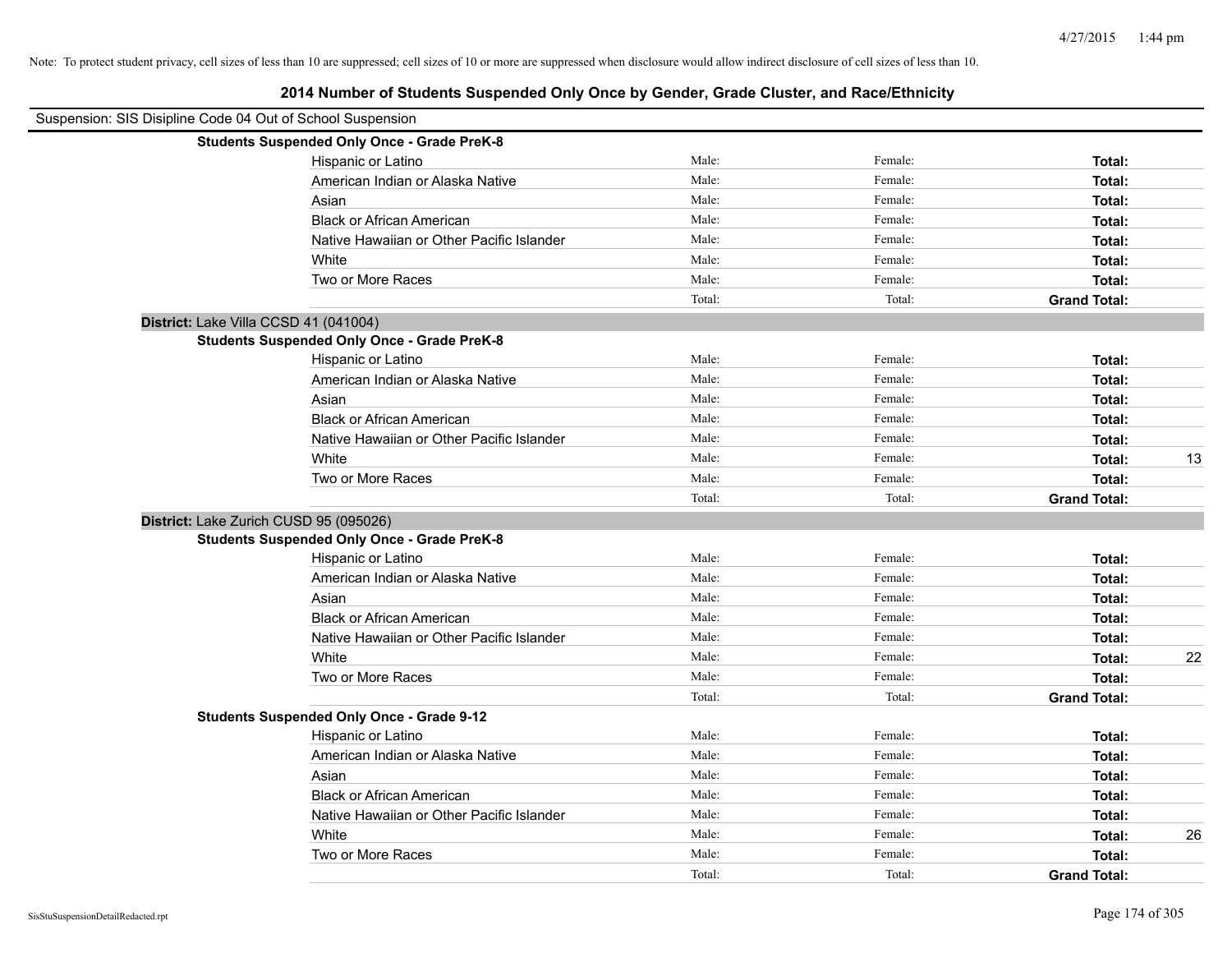| Suspension: SIS Disipline Code 04 Out of School Suspension |                                                    |        |         |                     |
|------------------------------------------------------------|----------------------------------------------------|--------|---------|---------------------|
| District: Libertyville SD 70 (070002)                      |                                                    |        |         |                     |
|                                                            | <b>Students Suspended Only Once - Grade PreK-8</b> |        |         |                     |
|                                                            | Hispanic or Latino                                 | Male:  | Female: | Total:              |
|                                                            | American Indian or Alaska Native                   | Male:  | Female: | Total:              |
|                                                            | Asian                                              | Male:  | Female: | Total:              |
|                                                            | <b>Black or African American</b>                   | Male:  | Female: | Total:              |
|                                                            | Native Hawaiian or Other Pacific Islander          | Male:  | Female: | Total:              |
|                                                            | White                                              | Male:  | Female: | Total:              |
|                                                            | Two or More Races                                  | Male:  | Female: | Total:              |
|                                                            |                                                    | Total: | Total:  | <b>Grand Total:</b> |
| District: Millburn CCSD 24 (024004)                        |                                                    |        |         |                     |
|                                                            | <b>Students Suspended Only Once - Grade PreK-8</b> |        |         |                     |
|                                                            | Hispanic or Latino                                 | Male:  | Female: | Total:              |
|                                                            | American Indian or Alaska Native                   | Male:  | Female: | Total:              |
|                                                            | Asian                                              | Male:  | Female: | Total:              |
|                                                            | <b>Black or African American</b>                   | Male:  | Female: | Total:              |
|                                                            | Native Hawaiian or Other Pacific Islander          | Male:  | Female: | Total:              |
|                                                            | White                                              | Male:  | Female: | Total:              |
|                                                            | Two or More Races                                  | Male:  | Female: | Total:              |
|                                                            |                                                    | Total: | Total:  | <b>Grand Total:</b> |
| District: Mundelein Cons HSD 120 (120013)                  |                                                    |        |         |                     |
|                                                            | <b>Students Suspended Only Once - Grade 9-12</b>   |        |         |                     |
|                                                            | Hispanic or Latino                                 | Male:  | Female: | 27<br>Total:        |
|                                                            | American Indian or Alaska Native                   | Male:  | Female: | Total:              |
|                                                            | Asian                                              | Male:  | Female: | Total:              |
|                                                            | <b>Black or African American</b>                   | Male:  | Female: | Total:              |
|                                                            | Native Hawaiian or Other Pacific Islander          | Male:  | Female: | Total:              |
|                                                            | White                                              | Male:  | Female: | 21<br>Total:        |
|                                                            | Two or More Races                                  | Male:  | Female: | Total:              |
|                                                            |                                                    | Total: | Total:  | <b>Grand Total:</b> |
| District: Mundelein ESD 75 (075002)                        |                                                    |        |         |                     |
|                                                            | <b>Students Suspended Only Once - Grade PreK-8</b> |        |         |                     |
|                                                            | Hispanic or Latino                                 | Male:  | Female: | Total:<br>11        |
|                                                            | American Indian or Alaska Native                   | Male:  | Female: | Total:              |
|                                                            | Asian                                              | Male:  | Female: | Total:              |
|                                                            | <b>Black or African American</b>                   | Male:  | Female: | Total:              |
|                                                            | Native Hawaiian or Other Pacific Islander          | Male:  | Female: | Total:              |
|                                                            | White                                              | Male:  | Female: | Total:              |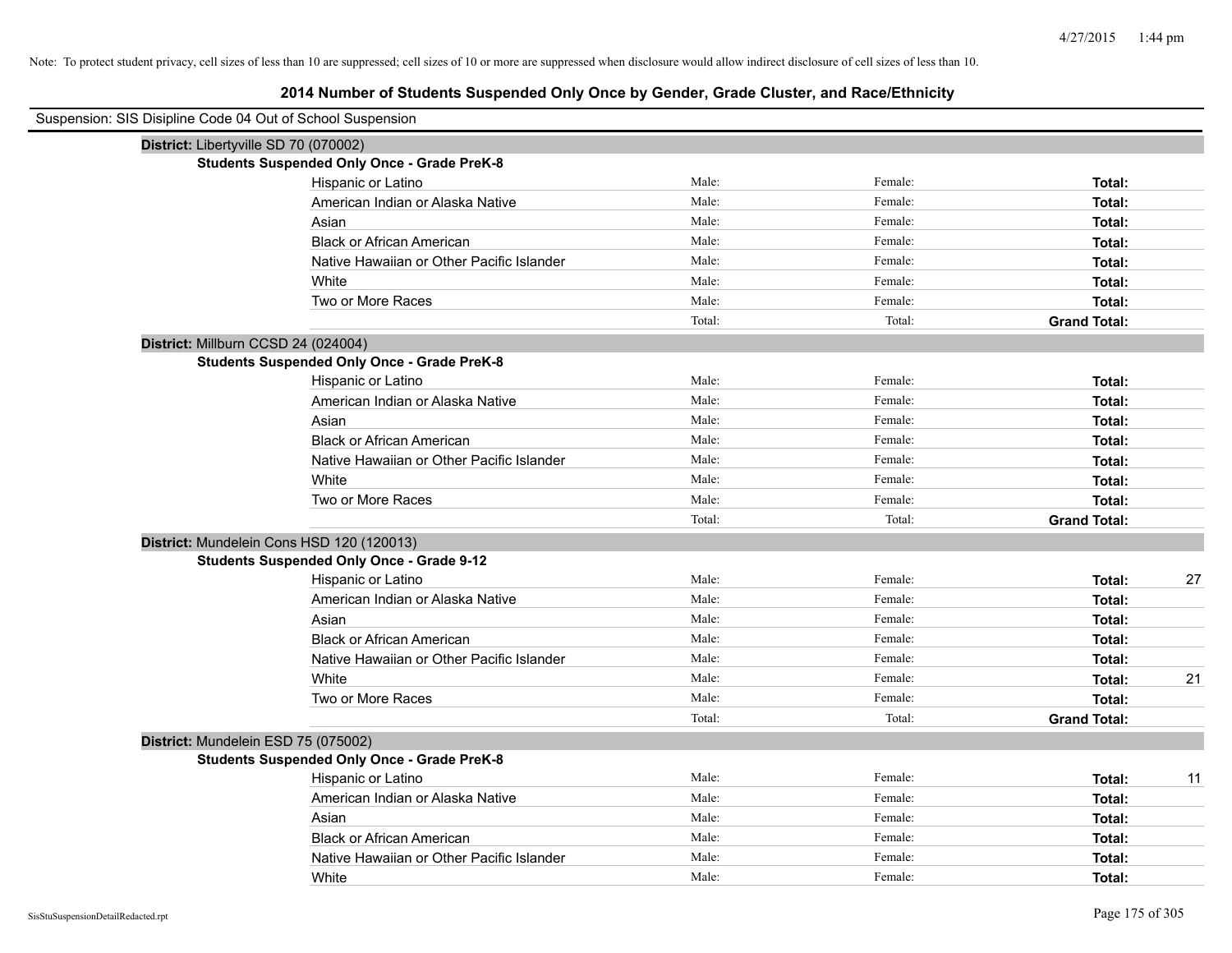| Suspension: SIS Disipline Code 04 Out of School Suspension |        |    |         |    |                     |    |
|------------------------------------------------------------|--------|----|---------|----|---------------------|----|
| Two or More Races                                          | Male:  |    | Female: |    | Total:              |    |
|                                                            | Total: |    | Total:  |    | <b>Grand Total:</b> |    |
| District: Non-Public School (044Z)                         |        |    |         |    |                     |    |
| <b>Students Suspended Only Once - Grade 9-12</b>           |        |    |         |    |                     |    |
| Hispanic or Latino                                         | Male:  |    | Female: |    | Total:              |    |
| American Indian or Alaska Native                           | Male:  |    | Female: |    | Total:              |    |
| Asian                                                      | Male:  |    | Female: |    | Total:              |    |
| <b>Black or African American</b>                           | Male:  |    | Female: |    | Total:              |    |
| Native Hawaiian or Other Pacific Islander                  | Male:  |    | Female: |    | Total:              |    |
| White                                                      | Male:  |    | Female: |    | Total:              |    |
| Two or More Races                                          | Male:  |    | Female: |    | Total:              |    |
|                                                            | Total: |    | Total:  |    | <b>Grand Total:</b> |    |
| District: North Chicago SD 187 (187026)                    |        |    |         |    |                     |    |
| <b>Students Suspended Only Once - Grade PreK-8</b>         |        |    |         |    |                     |    |
| Hispanic or Latino                                         | Male:  |    | Female: |    | Total:              | 18 |
| American Indian or Alaska Native                           | Male:  |    | Female: |    | Total:              |    |
| Asian                                                      | Male:  |    | Female: |    | Total:              |    |
| <b>Black or African American</b>                           | Male:  | 57 | Female: | 16 | Total:              | 73 |
| Native Hawaiian or Other Pacific Islander                  | Male:  |    | Female: |    | Total:              |    |
| White                                                      | Male:  |    | Female: |    | Total:              |    |
| Two or More Races                                          | Male:  |    | Female: |    | Total:              |    |
|                                                            | Total: |    | Total:  |    | <b>Grand Total:</b> |    |
| <b>Students Suspended Only Once - Grade 9-12</b>           |        |    |         |    |                     |    |
| Hispanic or Latino                                         | Male:  |    | Female: |    | Total:              | 13 |
| American Indian or Alaska Native                           | Male:  |    | Female: |    | Total:              |    |
| Asian                                                      | Male:  |    | Female: |    | Total:              |    |
| <b>Black or African American</b>                           | Male:  | 21 | Female: | 15 | Total:              | 36 |
| Native Hawaiian or Other Pacific Islander                  | Male:  |    | Female: |    | Total:              |    |
| White                                                      | Male:  |    | Female: |    | Total:              |    |
| Two or More Races                                          | Male:  |    | Female: |    | Total:              |    |
|                                                            | Total: |    | Total:  |    | <b>Grand Total:</b> |    |
| District: North Shore SD 112 (112002)                      |        |    |         |    |                     |    |
| <b>Students Suspended Only Once - Grade PreK-8</b>         |        |    |         |    |                     |    |
| Hispanic or Latino                                         | Male:  |    | Female: |    | Total:              | 10 |
| American Indian or Alaska Native                           | Male:  |    | Female: |    | Total:              |    |
| Asian                                                      | Male:  |    | Female: |    | Total:              |    |
| <b>Black or African American</b>                           | Male:  |    | Female: |    | Total:              |    |
| Native Hawaiian or Other Pacific Islander                  | Male:  |    | Female: |    | Total:              |    |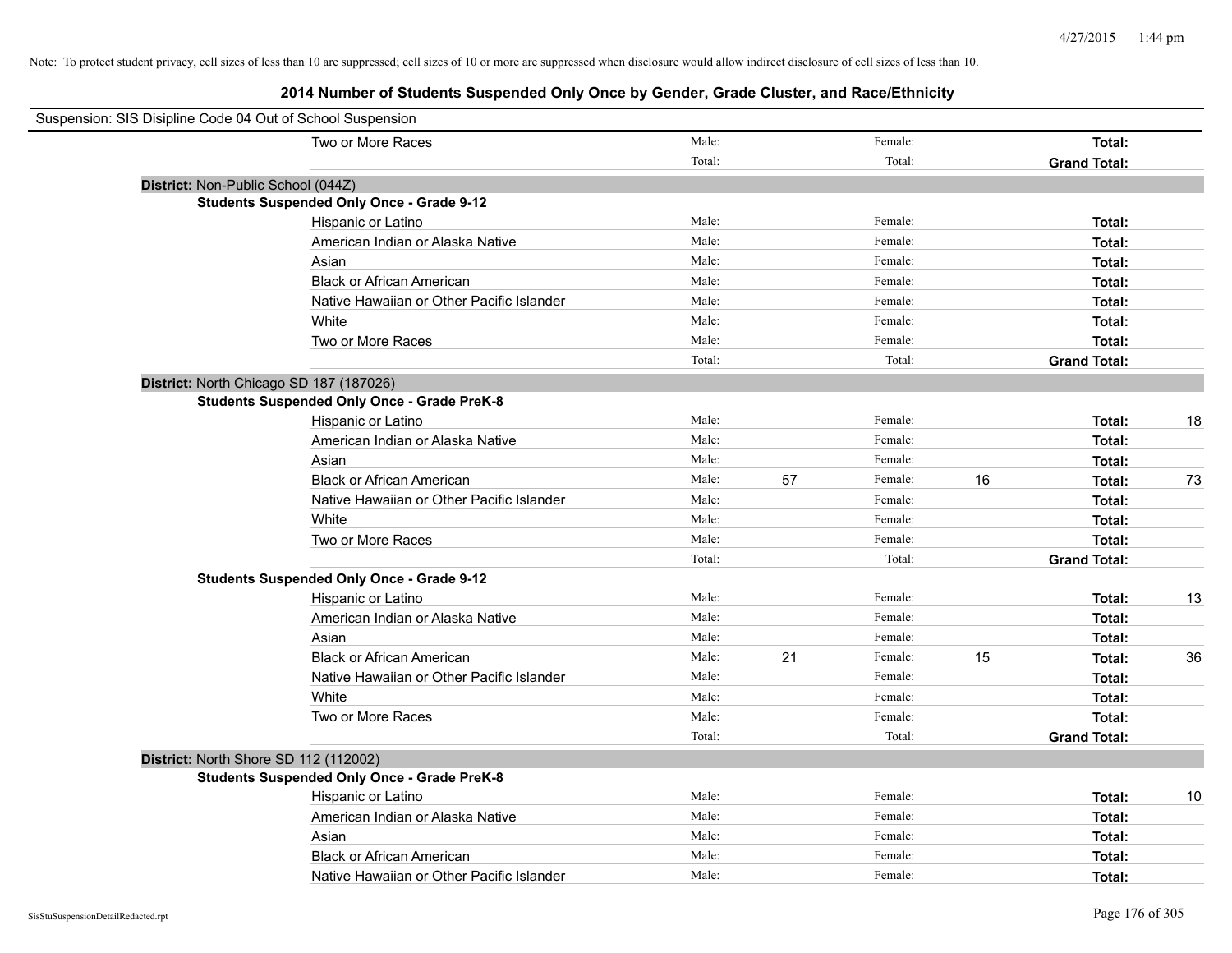| Suspension: SIS Disipline Code 04 Out of School Suspension |                                                     |        |    |         |    |                     |    |
|------------------------------------------------------------|-----------------------------------------------------|--------|----|---------|----|---------------------|----|
|                                                            | White                                               | Male:  |    | Female: |    | Total:              |    |
|                                                            | Two or More Races                                   | Male:  |    | Female: |    | Total:              |    |
|                                                            |                                                     | Total: |    | Total:  |    | <b>Grand Total:</b> |    |
|                                                            | District: Prairie Crossing Charter School (900025)  |        |    |         |    |                     |    |
|                                                            | <b>Students Suspended Only Once - Grade PreK-8</b>  |        |    |         |    |                     |    |
|                                                            | Hispanic or Latino                                  | Male:  |    | Female: |    | Total:              |    |
|                                                            | American Indian or Alaska Native                    | Male:  |    | Female: |    | Total:              |    |
|                                                            | Asian                                               | Male:  |    | Female: |    | Total:              |    |
|                                                            | <b>Black or African American</b>                    | Male:  |    | Female: |    | Total:              |    |
|                                                            | Native Hawaiian or Other Pacific Islander           | Male:  |    | Female: |    | Total:              |    |
|                                                            | White                                               | Male:  |    | Female: |    | Total:              |    |
|                                                            | Two or More Races                                   | Male:  |    | Female: |    | Total:              |    |
|                                                            |                                                     | Total: |    | Total:  |    | <b>Grand Total:</b> |    |
|                                                            | District: Round Lake CUSD 116 (116026)              |        |    |         |    |                     |    |
|                                                            | <b>Students Suspended Only Once - Grade PreK-8</b>  |        |    |         |    |                     |    |
|                                                            | Hispanic or Latino                                  | Male:  |    | Female: |    | Total:              | 29 |
|                                                            | American Indian or Alaska Native                    | Male:  |    | Female: |    | Total:              |    |
|                                                            | Asian                                               | Male:  |    | Female: |    | Total:              |    |
|                                                            | <b>Black or African American</b>                    | Male:  |    | Female: |    | Total:              |    |
|                                                            | Native Hawaiian or Other Pacific Islander           | Male:  |    | Female: |    | Total:              |    |
|                                                            | White                                               | Male:  | 10 | Female: | 10 | Total:              | 20 |
|                                                            | Two or More Races                                   | Male:  |    | Female: |    | Total:              |    |
|                                                            |                                                     | Total: |    | Total:  |    | <b>Grand Total:</b> |    |
|                                                            | <b>Students Suspended Only Once - Grade 9-12</b>    |        |    |         |    |                     |    |
|                                                            | Hispanic or Latino                                  | Male:  | 54 | Female: | 29 | Total:              | 83 |
|                                                            | American Indian or Alaska Native                    | Male:  |    | Female: |    | Total:              |    |
|                                                            | Asian                                               | Male:  |    | Female: |    | Total:              |    |
|                                                            | <b>Black or African American</b>                    | Male:  |    | Female: |    | Total:              | 17 |
|                                                            | Native Hawaiian or Other Pacific Islander           | Male:  |    | Female: |    | Total:              |    |
|                                                            | White                                               | Male:  |    | Female: |    | Total:              | 26 |
|                                                            | Two or More Races                                   | Male:  |    | Female: |    | Total:              |    |
|                                                            |                                                     | Total: |    | Total:  |    | <b>Grand Total:</b> |    |
|                                                            | District: Spec Educ Dist Lake County/Sedol (825060) |        |    |         |    |                     |    |
|                                                            | <b>Students Suspended Only Once - Grade PreK-8</b>  |        |    |         |    |                     |    |
|                                                            | Hispanic or Latino                                  | Male:  |    | Female: |    | Total:              |    |
|                                                            | American Indian or Alaska Native                    | Male:  |    | Female: |    | Total:              |    |
|                                                            | Asian                                               | Male:  |    | Female: |    | Total:              |    |
|                                                            | <b>Black or African American</b>                    | Male:  |    | Female: |    | Total:              |    |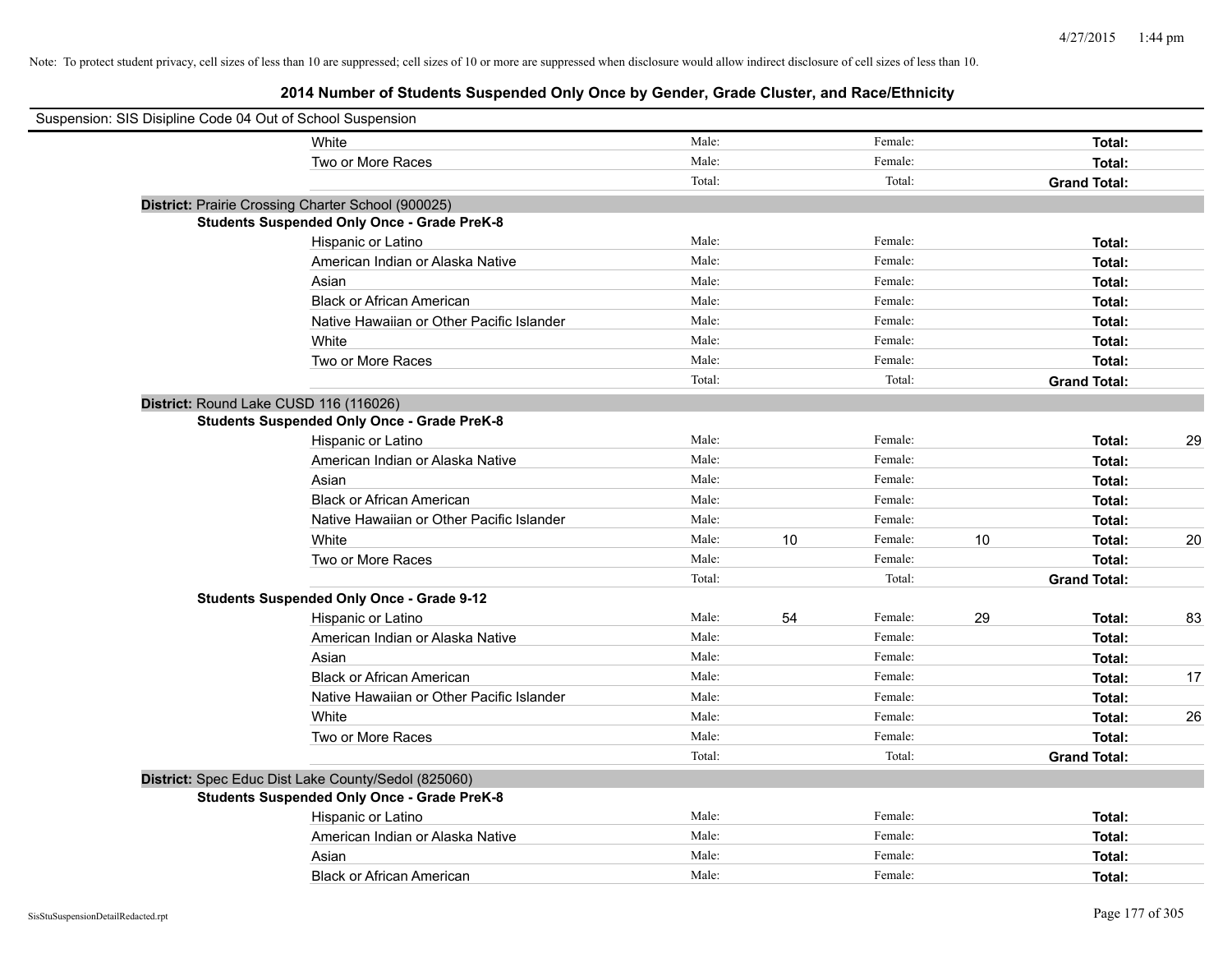| Suspension: SIS Disipline Code 04 Out of School Suspension |                                                    |        |    |         |    |                     |     |
|------------------------------------------------------------|----------------------------------------------------|--------|----|---------|----|---------------------|-----|
|                                                            | Native Hawaiian or Other Pacific Islander          | Male:  |    | Female: |    | Total:              |     |
|                                                            | White                                              | Male:  |    | Female: |    | Total:              |     |
|                                                            | Two or More Races                                  | Male:  |    | Female: |    | Total:              |     |
|                                                            |                                                    | Total: |    | Total:  |    | <b>Grand Total:</b> |     |
|                                                            | <b>Students Suspended Only Once - Grade 9-12</b>   |        |    |         |    |                     |     |
|                                                            | Hispanic or Latino                                 | Male:  |    | Female: |    | Total:              |     |
|                                                            | American Indian or Alaska Native                   | Male:  |    | Female: |    | Total:              |     |
|                                                            | Asian                                              | Male:  |    | Female: |    | Total:              |     |
|                                                            | <b>Black or African American</b>                   | Male:  |    | Female: |    | Total:              |     |
|                                                            | Native Hawaiian or Other Pacific Islander          | Male:  |    | Female: |    | Total:              |     |
|                                                            | White                                              | Male:  |    | Female: |    | Total:              |     |
|                                                            | Two or More Races                                  | Male:  |    | Female: |    | Total:              |     |
|                                                            |                                                    | Total: |    | Total:  |    | <b>Grand Total:</b> |     |
| District: Twp HSD 113 (113017)                             |                                                    |        |    |         |    |                     |     |
|                                                            | <b>Students Suspended Only Once - Grade 9-12</b>   |        |    |         |    |                     |     |
|                                                            | Hispanic or Latino                                 | Male:  |    | Female: |    | Total:              |     |
|                                                            | American Indian or Alaska Native                   | Male:  |    | Female: |    | Total:              |     |
|                                                            | Asian                                              | Male:  |    | Female: |    | Total:              |     |
|                                                            | <b>Black or African American</b>                   | Male:  |    | Female: |    | Total:              |     |
|                                                            | Native Hawaiian or Other Pacific Islander          | Male:  |    | Female: |    | Total:              |     |
|                                                            | White                                              | Male:  |    | Female: |    | Total:              |     |
|                                                            | Two or More Races                                  | Male:  |    | Female: |    | Total:              |     |
|                                                            |                                                    | Total: |    | Total:  |    | <b>Grand Total:</b> |     |
| District: Warren Twp HSD 121 (121017)                      |                                                    |        |    |         |    |                     |     |
|                                                            | <b>Students Suspended Only Once - Grade 9-12</b>   |        |    |         |    |                     |     |
|                                                            | Hispanic or Latino                                 | Male:  | 35 | Female: | 26 | Total:              | 61  |
|                                                            | American Indian or Alaska Native                   | Male:  |    | Female: |    | Total:              |     |
|                                                            | Asian                                              | Male:  |    | Female: |    | Total:              |     |
|                                                            | <b>Black or African American</b>                   | Male:  | 23 | Female: | 18 | Total:              | 41  |
|                                                            | Native Hawaiian or Other Pacific Islander          | Male:  |    | Female: |    | Total:              |     |
|                                                            | White                                              | Male:  | 37 | Female: | 23 | Total:              | 60  |
|                                                            | Two or More Races                                  | Male:  |    | Female: |    | Total:              |     |
|                                                            |                                                    | Total: |    | Total:  |    | <b>Grand Total:</b> | 176 |
| District: Wauconda CUSD 118 (118026)                       |                                                    |        |    |         |    |                     |     |
|                                                            | <b>Students Suspended Only Once - Grade PreK-8</b> |        |    |         |    |                     |     |
|                                                            | Hispanic or Latino                                 | Male:  |    | Female: |    | Total:              | 15  |
|                                                            | American Indian or Alaska Native                   | Male:  |    | Female: |    | Total:              |     |
|                                                            | Asian                                              | Male:  |    | Female: |    | Total:              |     |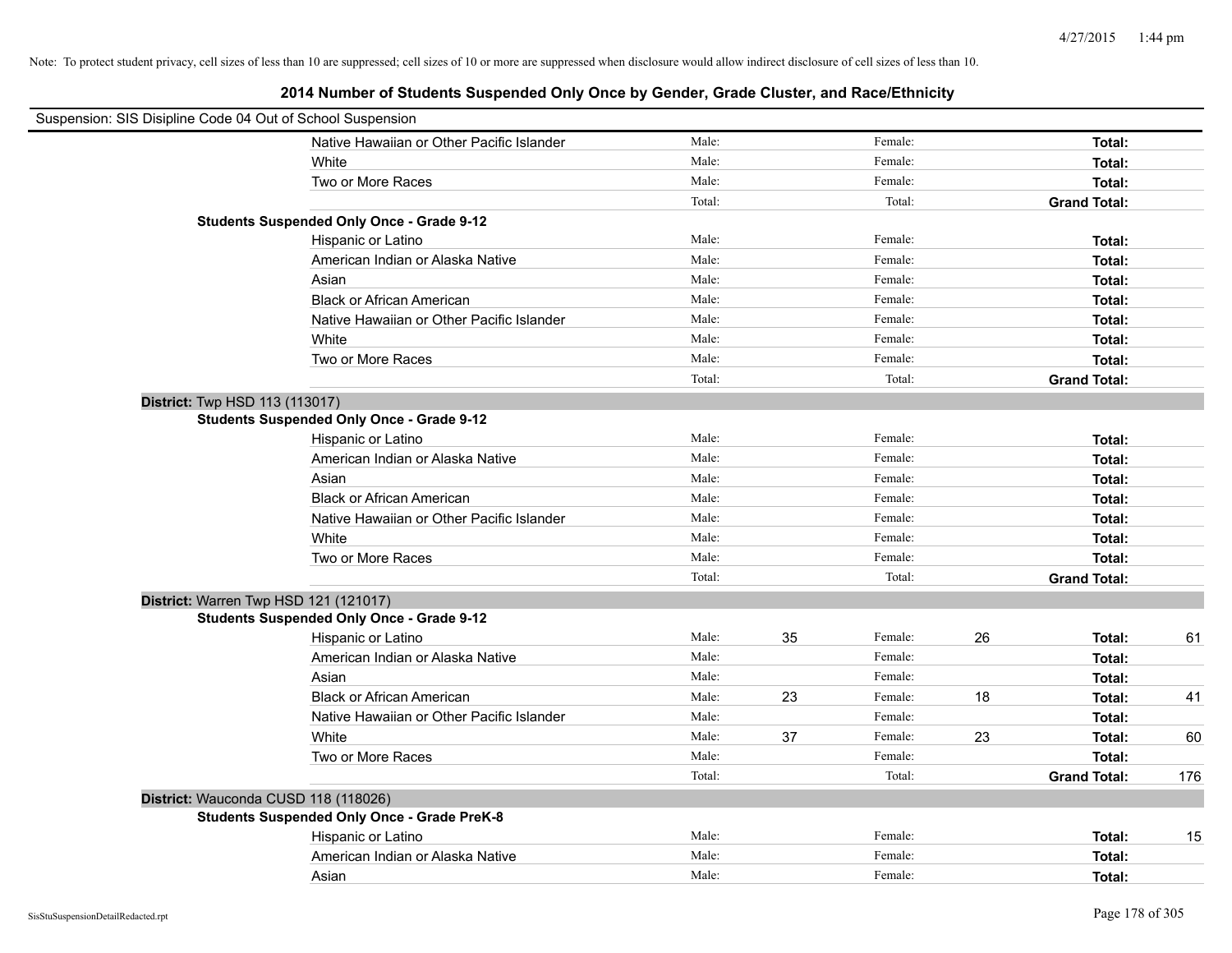| Suspension: SIS Disipline Code 04 Out of School Suspension |                                                    |        |     |         |     |                     |                   |
|------------------------------------------------------------|----------------------------------------------------|--------|-----|---------|-----|---------------------|-------------------|
|                                                            | <b>Black or African American</b>                   | Male:  |     | Female: |     | Total:              |                   |
|                                                            | Native Hawaiian or Other Pacific Islander          | Male:  |     | Female: |     | Total:              |                   |
|                                                            | White                                              | Male:  | 14  | Female: | 10  | Total:              | 24                |
|                                                            | Two or More Races                                  | Male:  |     | Female: |     | Total:              |                   |
|                                                            |                                                    | Total: |     | Total:  |     | <b>Grand Total:</b> |                   |
|                                                            | <b>Students Suspended Only Once - Grade 9-12</b>   |        |     |         |     |                     |                   |
|                                                            | Hispanic or Latino                                 | Male:  |     | Female: |     | Total:              | 15                |
|                                                            | American Indian or Alaska Native                   | Male:  |     | Female: |     | Total:              |                   |
|                                                            | Asian                                              | Male:  |     | Female: |     | Total:              |                   |
|                                                            | <b>Black or African American</b>                   | Male:  |     | Female: |     | Total:              |                   |
|                                                            | Native Hawaiian or Other Pacific Islander          | Male:  |     | Female: |     | Total:              |                   |
|                                                            | White                                              | Male:  |     | Female: |     | Total:              | 25                |
|                                                            | Two or More Races                                  | Male:  |     | Female: |     | Total:              |                   |
|                                                            |                                                    | Total: |     | Total:  |     | <b>Grand Total:</b> |                   |
| District: Waukegan CUSD 60 (060026)                        |                                                    |        |     |         |     |                     |                   |
|                                                            | <b>Students Suspended Only Once - Grade PreK-8</b> |        |     |         |     |                     |                   |
|                                                            | Hispanic or Latino                                 | Male:  | 226 | Female: | 94  | Total:              | 320               |
|                                                            | American Indian or Alaska Native                   | Male:  |     | Female: |     | Total:              |                   |
|                                                            | Asian                                              | Male:  |     | Female: |     | Total:              |                   |
|                                                            | <b>Black or African American</b>                   | Male:  | 98  | Female: | 69  | Total:              | 167               |
|                                                            | Native Hawaiian or Other Pacific Islander          | Male:  |     | Female: |     | Total:              |                   |
|                                                            | White                                              | Male:  |     | Female: |     | Total:              | $12 \overline{ }$ |
|                                                            | Two or More Races                                  | Male:  |     | Female: |     | Total:              | 11                |
|                                                            |                                                    | Total: |     | Total:  |     | <b>Grand Total:</b> |                   |
|                                                            | <b>Students Suspended Only Once - Grade 9-12</b>   |        |     |         |     |                     |                   |
|                                                            | Hispanic or Latino                                 | Male:  | 167 | Female: | 101 | Total:              | 268               |
|                                                            | American Indian or Alaska Native                   | Male:  |     | Female: |     | Total:              |                   |
|                                                            | Asian                                              | Male:  |     | Female: |     | Total:              |                   |
|                                                            | <b>Black or African American</b>                   | Male:  | 58  | Female: | 67  | Total:              | 125               |
|                                                            | Native Hawaiian or Other Pacific Islander          | Male:  |     | Female: |     | Total:              |                   |
|                                                            | White                                              | Male:  |     | Female: |     | Total:              | 16                |
|                                                            | Two or More Races                                  | Male:  |     | Female: |     | Total:              |                   |
|                                                            |                                                    | Total: |     | Total:  |     | <b>Grand Total:</b> | 421               |
| District: Winthrop Harbor SD 1 (001002)                    |                                                    |        |     |         |     |                     |                   |
|                                                            | <b>Students Suspended Only Once - Grade PreK-8</b> |        |     |         |     |                     |                   |
|                                                            | Hispanic or Latino                                 | Male:  |     | Female: |     | Total:              |                   |
|                                                            | American Indian or Alaska Native                   | Male:  |     | Female: |     | Total:              |                   |
|                                                            | Asian                                              | Male:  |     | Female: |     | Total:              |                   |
|                                                            | <b>Black or African American</b>                   | Male:  |     | Female: |     | Total:              |                   |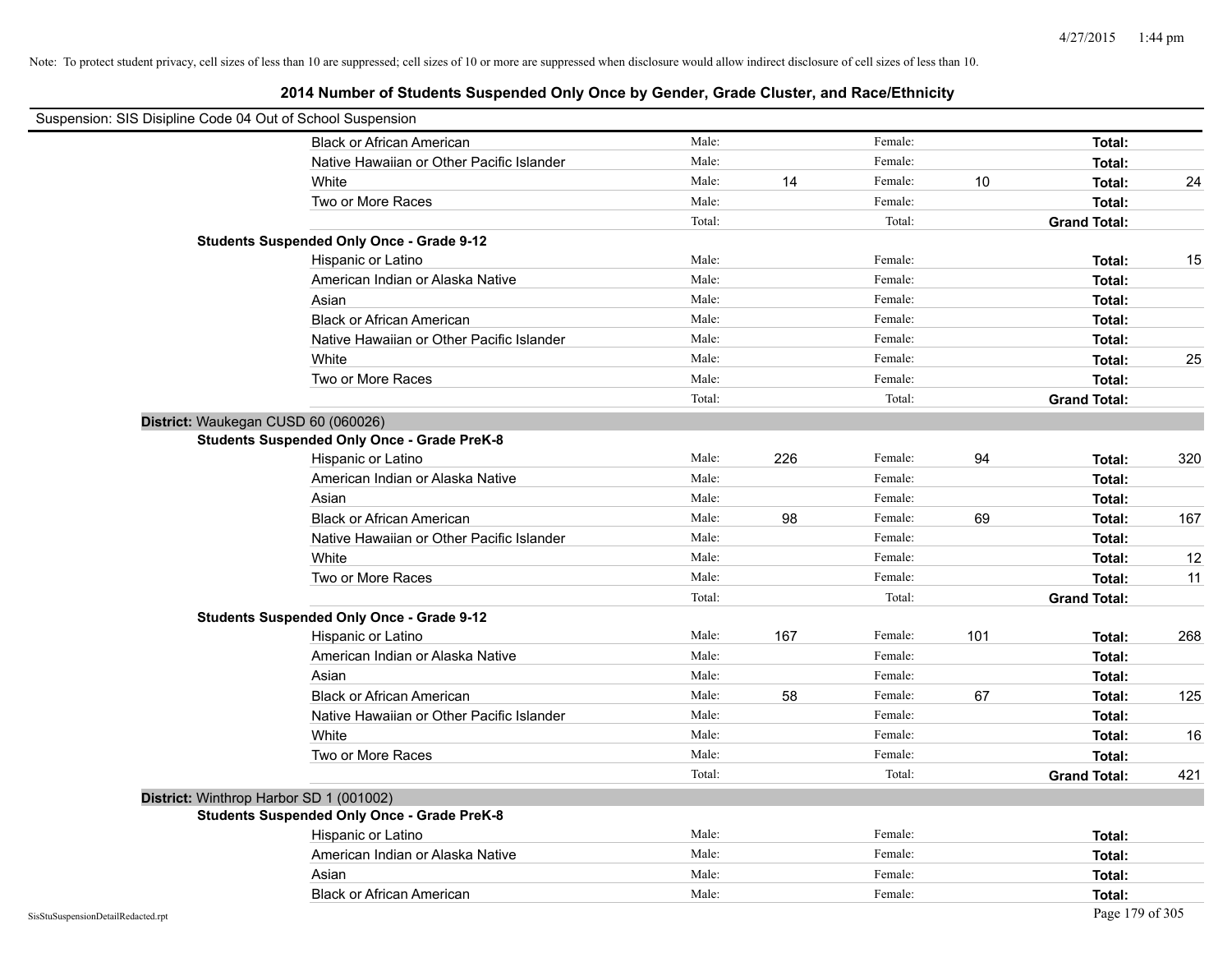| Suspension: SIS Disipline Code 04 Out of School Suspension |                                                    |        |    |         |    |                     |     |
|------------------------------------------------------------|----------------------------------------------------|--------|----|---------|----|---------------------|-----|
|                                                            | Native Hawaiian or Other Pacific Islander          | Male:  |    | Female: |    | Total:              |     |
|                                                            | White                                              | Male:  |    | Female: |    | Total:              | 10  |
|                                                            | Two or More Races                                  | Male:  |    | Female: |    | Total:              |     |
|                                                            |                                                    | Total: |    | Total:  |    | <b>Grand Total:</b> |     |
|                                                            | District: Woodland CCSD 50 (050004)                |        |    |         |    |                     |     |
|                                                            | <b>Students Suspended Only Once - Grade PreK-8</b> |        |    |         |    |                     |     |
|                                                            | Hispanic or Latino                                 | Male:  |    | Female: |    | Total:              | 10  |
|                                                            | American Indian or Alaska Native                   | Male:  |    | Female: |    | Total:              |     |
|                                                            | Asian                                              | Male:  |    | Female: |    | Total:              |     |
|                                                            | <b>Black or African American</b>                   | Male:  |    | Female: |    | Total:              |     |
|                                                            | Native Hawaiian or Other Pacific Islander          | Male:  |    | Female: |    | Total:              |     |
|                                                            | White                                              | Male:  |    | Female: |    | Total:              |     |
|                                                            | Two or More Races                                  | Male:  |    | Female: |    | Total:              |     |
|                                                            |                                                    | Total: |    | Total:  |    | <b>Grand Total:</b> |     |
| District: Zion ESD 6 (006002)                              |                                                    |        |    |         |    |                     |     |
|                                                            | <b>Students Suspended Only Once - Grade PreK-8</b> |        |    |         |    |                     |     |
|                                                            | Hispanic or Latino                                 | Male:  |    | Female: |    | Total:              | 19  |
|                                                            | American Indian or Alaska Native                   | Male:  |    | Female: |    | Total:              |     |
|                                                            | Asian                                              | Male:  |    | Female: |    | Total:              |     |
|                                                            | <b>Black or African American</b>                   | Male:  | 65 | Female: | 41 | Total:              | 106 |
|                                                            | Native Hawaiian or Other Pacific Islander          | Male:  |    | Female: |    | Total:              |     |
|                                                            | White                                              | Male:  |    | Female: |    | Total:              |     |
|                                                            | Two or More Races                                  | Male:  |    | Female: |    | Total:              | 11  |
|                                                            |                                                    | Total: |    | Total:  |    | <b>Grand Total:</b> |     |
|                                                            | District: Zion-Benton Twp HSD 126 (126017)         |        |    |         |    |                     |     |
|                                                            | <b>Students Suspended Only Once - Grade 9-12</b>   |        |    |         |    |                     |     |
|                                                            | Hispanic or Latino                                 | Male:  | 26 | Female: | 16 | Total:              | 42  |
|                                                            | American Indian or Alaska Native                   | Male:  |    | Female: |    | Total:              |     |
|                                                            | Asian                                              | Male:  |    | Female: |    | Total:              |     |
|                                                            | <b>Black or African American</b>                   | Male:  | 34 | Female: | 38 | Total:              | 72  |
|                                                            | Native Hawaiian or Other Pacific Islander          | Male:  |    | Female: |    | Total:              |     |
|                                                            | White                                              | Male:  |    | Female: |    | Total:              | 25  |
|                                                            | Two or More Races                                  | Male:  |    | Female: |    | Total:              |     |
|                                                            |                                                    | Total: |    | Total:  |    | <b>Grand Total:</b> |     |
| County: Non-Public School (000)                            |                                                    |        |    |         |    |                     |     |
| District: Lake ROE (000000)                                |                                                    |        |    |         |    |                     |     |
|                                                            | <b>Students Suspended Only Once - Grade 9-12</b>   |        |    |         |    |                     |     |
|                                                            | Hispanic or Latino                                 | Male:  |    | Female: |    | Total:              |     |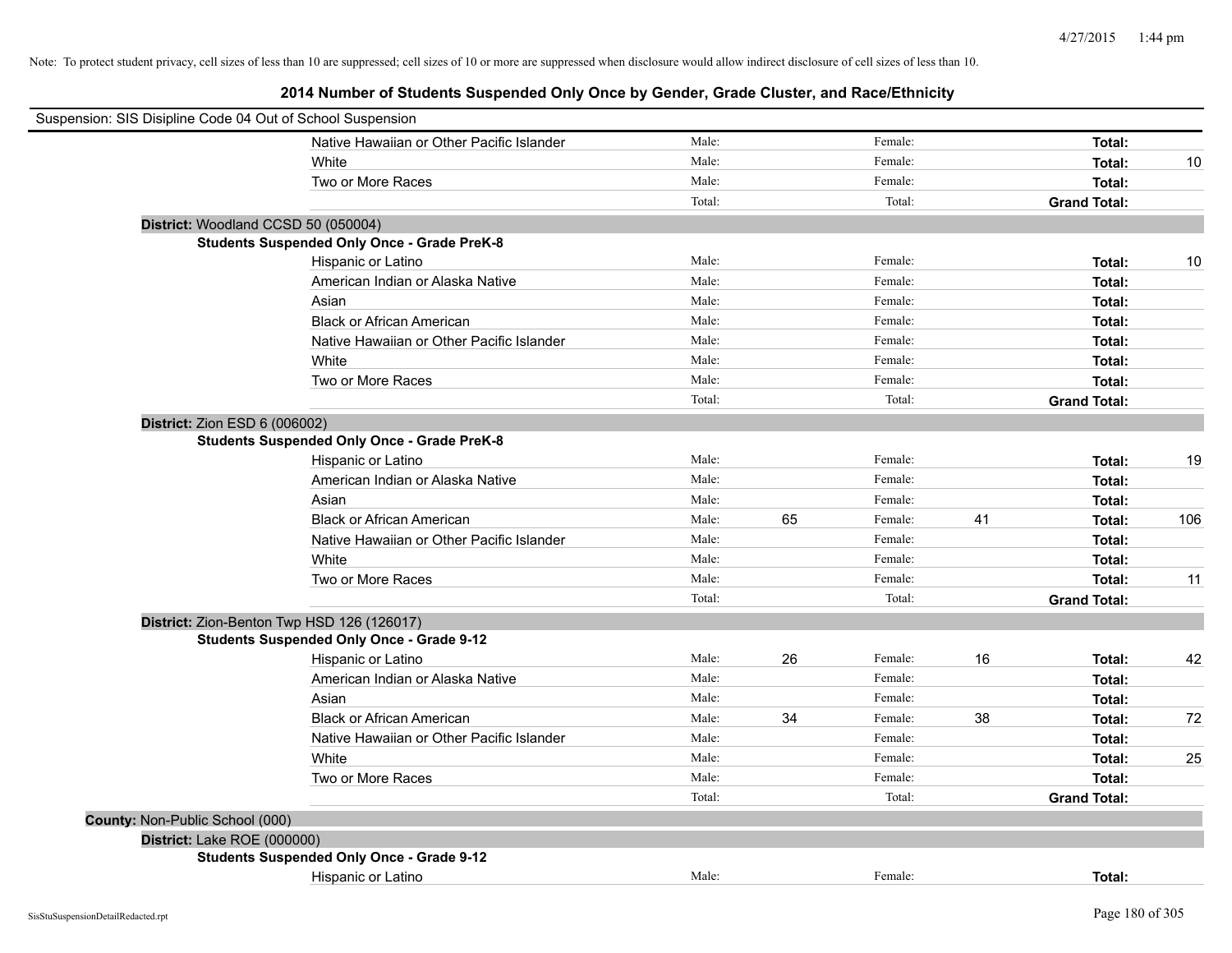| Suspension: SIS Disipline Code 04 Out of School Suspension |                                                    |        |         |                     |
|------------------------------------------------------------|----------------------------------------------------|--------|---------|---------------------|
|                                                            | American Indian or Alaska Native                   | Male:  | Female: | Total:              |
|                                                            | Asian                                              | Male:  | Female: | Total:              |
|                                                            | <b>Black or African American</b>                   | Male:  | Female: | Total:              |
|                                                            | Native Hawaiian or Other Pacific Islander          | Male:  | Female: | Total:              |
|                                                            | White                                              | Male:  | Female: | Total:              |
|                                                            | Two or More Races                                  | Male:  | Female: | Total:              |
|                                                            |                                                    | Total: | Total:  | <b>Grand Total:</b> |
|                                                            |                                                    |        |         |                     |
| Region: Lee/Ogle ROE (47)                                  |                                                    |        |         |                     |
| <b>County: Lee (052)</b>                                   |                                                    |        |         |                     |
|                                                            | District: Amboy CUSD 272 (272026)                  |        |         |                     |
|                                                            | <b>Students Suspended Only Once - Grade PreK-8</b> |        |         |                     |
|                                                            | Hispanic or Latino                                 | Male:  | Female: | Total:              |
|                                                            | American Indian or Alaska Native                   | Male:  | Female: | Total:              |
|                                                            | Asian                                              | Male:  | Female: | Total:              |
|                                                            | <b>Black or African American</b>                   | Male:  | Female: | Total:              |
|                                                            | Native Hawaiian or Other Pacific Islander          | Male:  | Female: | Total:              |
|                                                            | White                                              | Male:  | Female: | Total:              |
|                                                            | Two or More Races                                  | Male:  | Female: | Total:              |
|                                                            |                                                    | Total: | Total:  | <b>Grand Total:</b> |
|                                                            | <b>Students Suspended Only Once - Grade 9-12</b>   |        |         |                     |
|                                                            | Hispanic or Latino                                 | Male:  | Female: | Total:              |
|                                                            | American Indian or Alaska Native                   | Male:  | Female: | Total:              |
|                                                            | Asian                                              | Male:  | Female: | Total:              |
|                                                            | <b>Black or African American</b>                   | Male:  | Female: | Total:              |
|                                                            | Native Hawaiian or Other Pacific Islander          | Male:  | Female: | Total:              |
|                                                            | White                                              | Male:  | Female: | Total:<br>17        |
|                                                            | Two or More Races                                  | Male:  | Female: | Total:              |
|                                                            |                                                    | Total: | Total:  | <b>Grand Total:</b> |
|                                                            | District: Ashton-Franklin Center CUSD 275 (275026) |        |         |                     |
|                                                            | <b>Students Suspended Only Once - Grade PreK-8</b> |        |         |                     |
|                                                            | Hispanic or Latino                                 | Male:  | Female: | Total:              |
|                                                            | American Indian or Alaska Native                   | Male:  | Female: | Total:              |
|                                                            | Asian                                              | Male:  | Female: | Total:              |
|                                                            | <b>Black or African American</b>                   | Male:  | Female: | Total:              |
|                                                            | Native Hawaiian or Other Pacific Islander          | Male:  | Female: | Total:              |
|                                                            | White                                              | Male:  | Female: | Total:              |
|                                                            | Two or More Races                                  | Male:  | Female: | Total:              |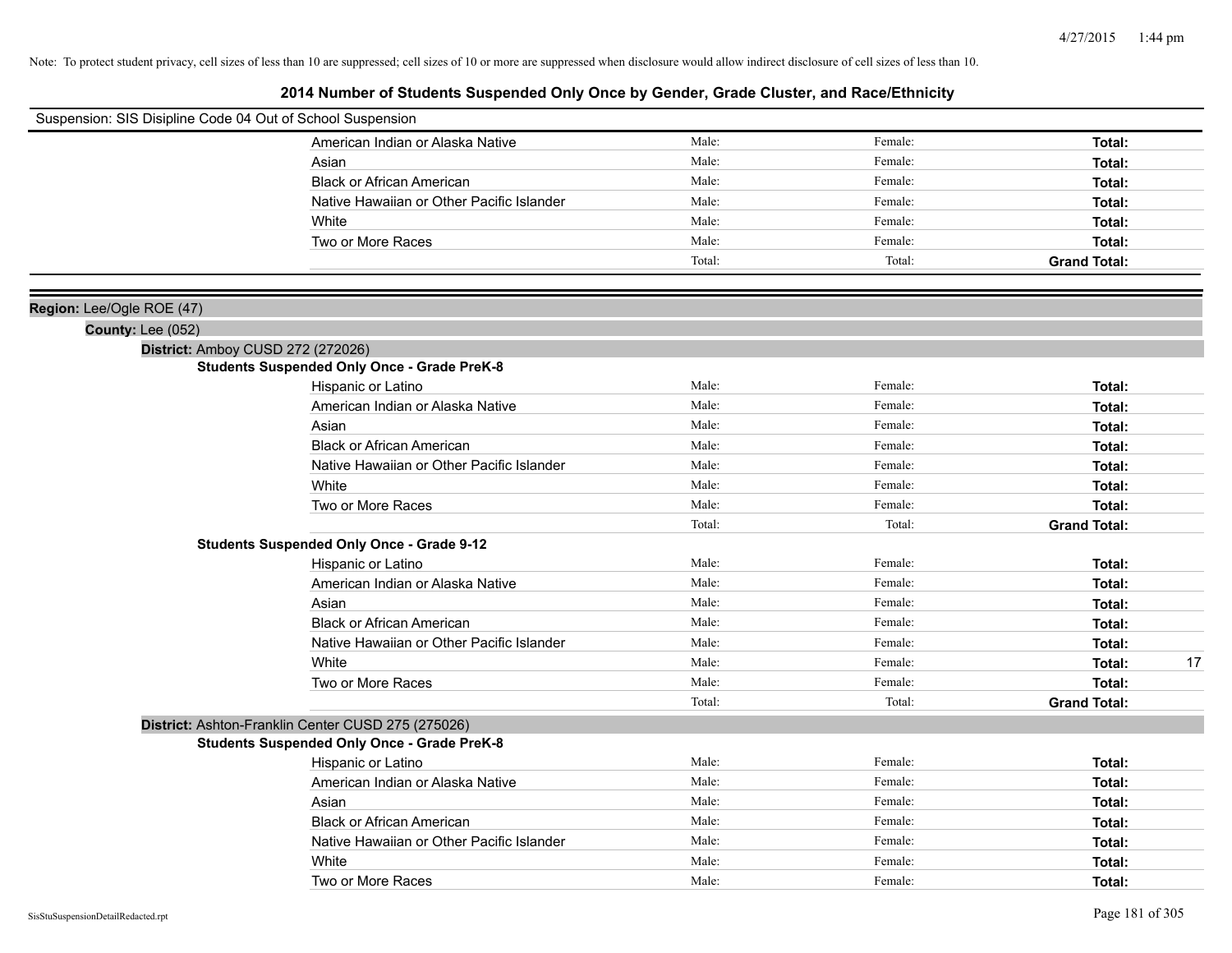| Suspension: SIS Disipline Code 04 Out of School Suspension |                                                    |        |    |         |    |                     |    |
|------------------------------------------------------------|----------------------------------------------------|--------|----|---------|----|---------------------|----|
|                                                            |                                                    | Total: |    | Total:  |    | <b>Grand Total:</b> |    |
|                                                            | <b>Students Suspended Only Once - Grade 9-12</b>   |        |    |         |    |                     |    |
|                                                            | Hispanic or Latino                                 | Male:  |    | Female: |    | Total:              |    |
|                                                            | American Indian or Alaska Native                   | Male:  |    | Female: |    | Total:              |    |
|                                                            | Asian                                              | Male:  |    | Female: |    | Total:              |    |
|                                                            | <b>Black or African American</b>                   | Male:  |    | Female: |    | Total:              |    |
|                                                            | Native Hawaiian or Other Pacific Islander          | Male:  |    | Female: |    | Total:              |    |
|                                                            | White                                              | Male:  |    | Female: |    | Total:              |    |
|                                                            | Two or More Races                                  | Male:  |    | Female: |    | Total:              |    |
|                                                            |                                                    | Total: |    | Total:  |    | <b>Grand Total:</b> |    |
| District: Dixon USD 170 (170022)                           |                                                    |        |    |         |    |                     |    |
|                                                            | <b>Students Suspended Only Once - Grade PreK-8</b> |        |    |         |    |                     |    |
|                                                            | Hispanic or Latino                                 | Male:  |    | Female: |    | Total:              |    |
|                                                            | American Indian or Alaska Native                   | Male:  |    | Female: |    | Total:              |    |
|                                                            | Asian                                              | Male:  |    | Female: |    | Total:              |    |
|                                                            | <b>Black or African American</b>                   | Male:  |    | Female: |    | Total:              |    |
|                                                            | Native Hawaiian or Other Pacific Islander          | Male:  |    | Female: |    | Total:              |    |
|                                                            | White                                              | Male:  |    | Female: |    | Total:              | 16 |
|                                                            | Two or More Races                                  | Male:  |    | Female: |    | Total:              |    |
|                                                            |                                                    | Total: |    | Total:  |    | <b>Grand Total:</b> |    |
|                                                            | <b>Students Suspended Only Once - Grade 9-12</b>   |        |    |         |    |                     |    |
|                                                            | Hispanic or Latino                                 | Male:  |    | Female: |    | Total:              |    |
|                                                            | American Indian or Alaska Native                   | Male:  |    | Female: |    | Total:              |    |
|                                                            | Asian                                              | Male:  |    | Female: |    | Total:              |    |
|                                                            | <b>Black or African American</b>                   | Male:  |    | Female: |    | Total:              |    |
|                                                            | Native Hawaiian or Other Pacific Islander          | Male:  |    | Female: |    | Total:              |    |
|                                                            | White                                              | Male:  | 10 | Female: | 17 | Total:              | 27 |
|                                                            | Two or More Races                                  | Male:  |    | Female: |    | Total:              |    |
|                                                            |                                                    | Total: |    | Total:  |    | <b>Grand Total:</b> | 38 |
| District: Paw Paw CUSD 271 (271026)                        |                                                    |        |    |         |    |                     |    |
|                                                            | <b>Students Suspended Only Once - Grade PreK-8</b> |        |    |         |    |                     |    |
|                                                            | Hispanic or Latino                                 | Male:  |    | Female: |    | Total:              |    |
|                                                            | American Indian or Alaska Native                   | Male:  |    | Female: |    | Total:              |    |
|                                                            | Asian                                              | Male:  |    | Female: |    | Total:              |    |
|                                                            | <b>Black or African American</b>                   | Male:  |    | Female: |    | Total:              |    |
|                                                            | Native Hawaiian or Other Pacific Islander          | Male:  |    | Female: |    | Total:              |    |
|                                                            | White                                              | Male:  |    | Female: |    | Total:              |    |
|                                                            | Two or More Races                                  | Male:  |    | Female: |    | Total:              |    |
|                                                            |                                                    | Total: |    | Total:  |    | <b>Grand Total:</b> |    |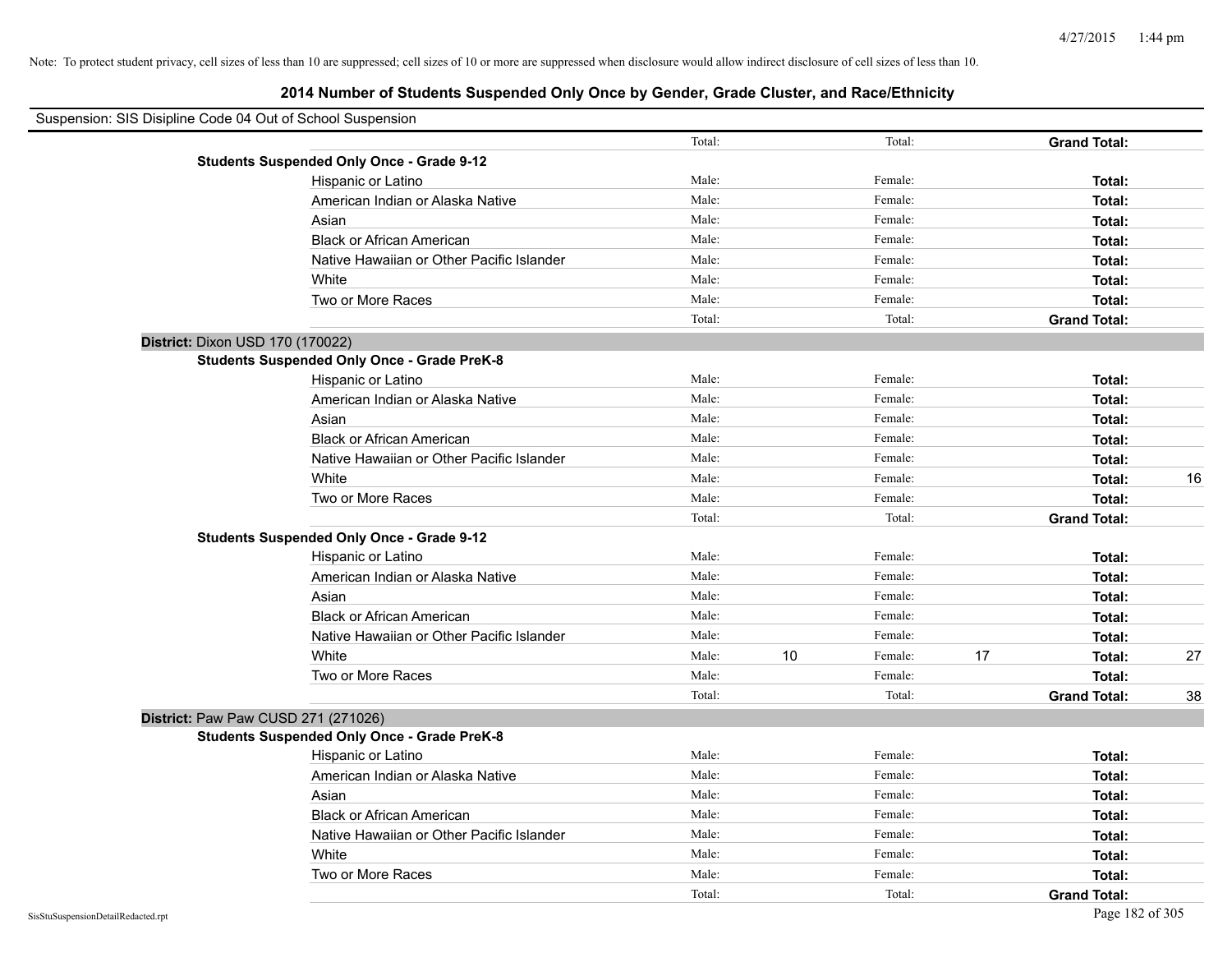| Suspension: SIS Disipline Code 04 Out of School Suspension |                                                    |        |         |                     |
|------------------------------------------------------------|----------------------------------------------------|--------|---------|---------------------|
|                                                            | <b>Students Suspended Only Once - Grade 9-12</b>   |        |         |                     |
|                                                            | Hispanic or Latino                                 | Male:  | Female: | Total:              |
|                                                            | American Indian or Alaska Native                   | Male:  | Female: | Total:              |
|                                                            | Asian                                              | Male:  | Female: | Total:              |
|                                                            | <b>Black or African American</b>                   | Male:  | Female: | Total:              |
|                                                            | Native Hawaiian or Other Pacific Islander          | Male:  | Female: | Total:              |
|                                                            | White                                              | Male:  | Female: | Total:              |
|                                                            | Two or More Races                                  | Male:  | Female: | Total:              |
|                                                            |                                                    | Total: | Total:  | <b>Grand Total:</b> |
| County: Non-Public School (000)                            |                                                    |        |         |                     |
| District: Lee/Ogle ROE (000000)                            |                                                    |        |         |                     |
|                                                            | <b>Students Suspended Only Once - Grade PreK-8</b> |        |         |                     |
|                                                            | Hispanic or Latino                                 | Male:  | Female: | Total:              |
|                                                            | American Indian or Alaska Native                   | Male:  | Female: | Total:              |
|                                                            | Asian                                              | Male:  | Female: | Total:              |
|                                                            | <b>Black or African American</b>                   | Male:  | Female: | Total:              |
|                                                            | Native Hawaiian or Other Pacific Islander          | Male:  | Female: | Total:              |
|                                                            | White                                              | Male:  | Female: | Total:              |
|                                                            | Two or More Races                                  | Male:  | Female: | Total:              |
|                                                            |                                                    | Total: | Total:  | <b>Grand Total:</b> |
|                                                            | <b>Students Suspended Only Once - Grade 9-12</b>   |        |         |                     |
|                                                            | Hispanic or Latino                                 | Male:  | Female: | Total:              |
|                                                            | American Indian or Alaska Native                   | Male:  | Female: | Total:              |
|                                                            | Asian                                              | Male:  | Female: | Total:              |
|                                                            | <b>Black or African American</b>                   | Male:  | Female: | Total:              |
|                                                            | Native Hawaiian or Other Pacific Islander          | Male:  | Female: | Total:              |
|                                                            | White                                              | Male:  | Female: | Total:              |
|                                                            | Two or More Races                                  | Male:  | Female: | Total:              |
|                                                            |                                                    | Total: | Total:  | <b>Grand Total:</b> |
| County: Ogle (071)                                         |                                                    |        |         |                     |
| District: Byron CUSD 226 (226026)                          |                                                    |        |         |                     |
|                                                            | <b>Students Suspended Only Once - Grade PreK-8</b> |        |         |                     |
|                                                            | Hispanic or Latino                                 | Male:  | Female: | Total:              |
|                                                            | American Indian or Alaska Native                   | Male:  | Female: | Total:              |
|                                                            | Asian                                              | Male:  | Female: | Total:              |
|                                                            | <b>Black or African American</b>                   | Male:  | Female: | Total:              |
|                                                            | Native Hawaiian or Other Pacific Islander          | Male:  | Female: | Total:              |
|                                                            | White                                              | Male:  | Female: | Total:              |
|                                                            | Two or More Races                                  | Male:  | Female: | Total:              |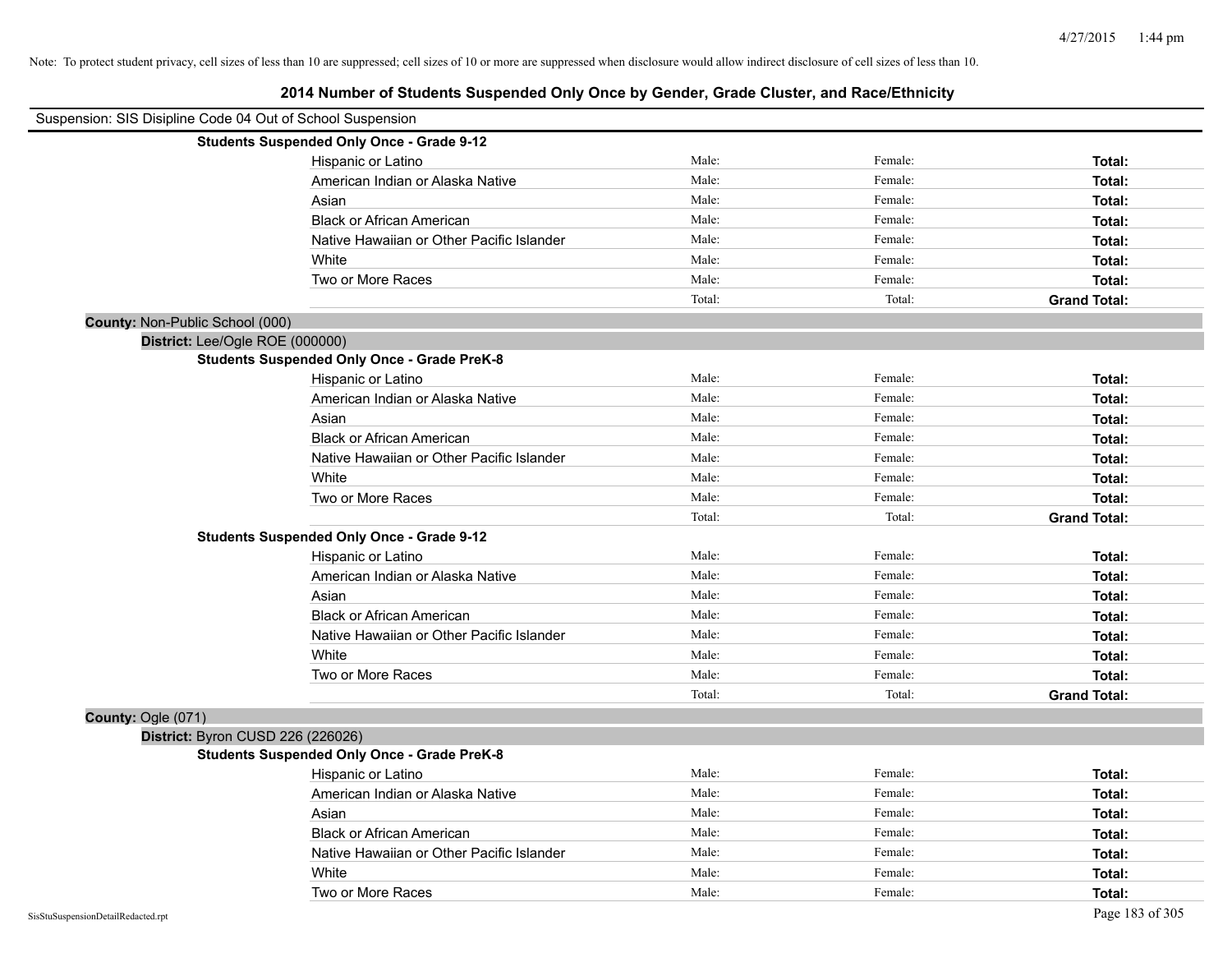| Suspension: SIS Disipline Code 04 Out of School Suspension |                                                    |        |         |                           |
|------------------------------------------------------------|----------------------------------------------------|--------|---------|---------------------------|
|                                                            |                                                    | Total: | Total:  | <b>Grand Total:</b><br>10 |
|                                                            | <b>Students Suspended Only Once - Grade 9-12</b>   |        |         |                           |
|                                                            | Hispanic or Latino                                 | Male:  | Female: | Total:                    |
|                                                            | American Indian or Alaska Native                   | Male:  | Female: | Total:                    |
|                                                            | Asian                                              | Male:  | Female: | Total:                    |
|                                                            | <b>Black or African American</b>                   | Male:  | Female: | Total:                    |
|                                                            | Native Hawaiian or Other Pacific Islander          | Male:  | Female: | Total:                    |
|                                                            | White                                              | Male:  | Female: | Total:                    |
|                                                            | Two or More Races                                  | Male:  | Female: | Total:                    |
|                                                            |                                                    | Total: | Total:  | <b>Grand Total:</b>       |
|                                                            | District: Forrestville Valley CUSD 221 (221026)    |        |         |                           |
|                                                            | <b>Students Suspended Only Once - Grade PreK-8</b> |        |         |                           |
|                                                            | Hispanic or Latino                                 | Male:  | Female: | Total:                    |
|                                                            | American Indian or Alaska Native                   | Male:  | Female: | Total:                    |
|                                                            | Asian                                              | Male:  | Female: | Total:                    |
|                                                            | <b>Black or African American</b>                   | Male:  | Female: | Total:                    |
|                                                            | Native Hawaiian or Other Pacific Islander          | Male:  | Female: | Total:                    |
|                                                            | White                                              | Male:  | Female: | Total:                    |
|                                                            | Two or More Races                                  | Male:  | Female: | Total:                    |
|                                                            |                                                    | Total: | Total:  | <b>Grand Total:</b>       |
|                                                            | <b>Students Suspended Only Once - Grade 9-12</b>   |        |         |                           |
|                                                            | Hispanic or Latino                                 | Male:  | Female: | Total:                    |
|                                                            | American Indian or Alaska Native                   | Male:  | Female: | Total:                    |
|                                                            | Asian                                              | Male:  | Female: | Total:                    |
|                                                            | <b>Black or African American</b>                   | Male:  | Female: | Total:                    |
|                                                            | Native Hawaiian or Other Pacific Islander          | Male:  | Female: | Total:                    |
|                                                            | White                                              | Male:  | Female: | Total:                    |
|                                                            | Two or More Races                                  | Male:  | Female: | Total:                    |
|                                                            |                                                    | Total: | Total:  | <b>Grand Total:</b>       |
|                                                            | District: Kings Cons SD 144 (144003)               |        |         |                           |
|                                                            | <b>Students Suspended Only Once - Grade PreK-8</b> |        |         |                           |
|                                                            | Hispanic or Latino                                 | Male:  | Female: | Total:                    |
|                                                            | American Indian or Alaska Native                   | Male:  | Female: | Total:                    |
|                                                            | Asian                                              | Male:  | Female: | Total:                    |
|                                                            | <b>Black or African American</b>                   | Male:  | Female: | Total:                    |
|                                                            | Native Hawaiian or Other Pacific Islander          | Male:  | Female: | Total:                    |
|                                                            | White                                              | Male:  | Female: | Total:                    |
|                                                            | Two or More Races                                  | Male:  | Female: | Total:                    |
|                                                            |                                                    | Total: | Total:  | <b>Grand Total:</b>       |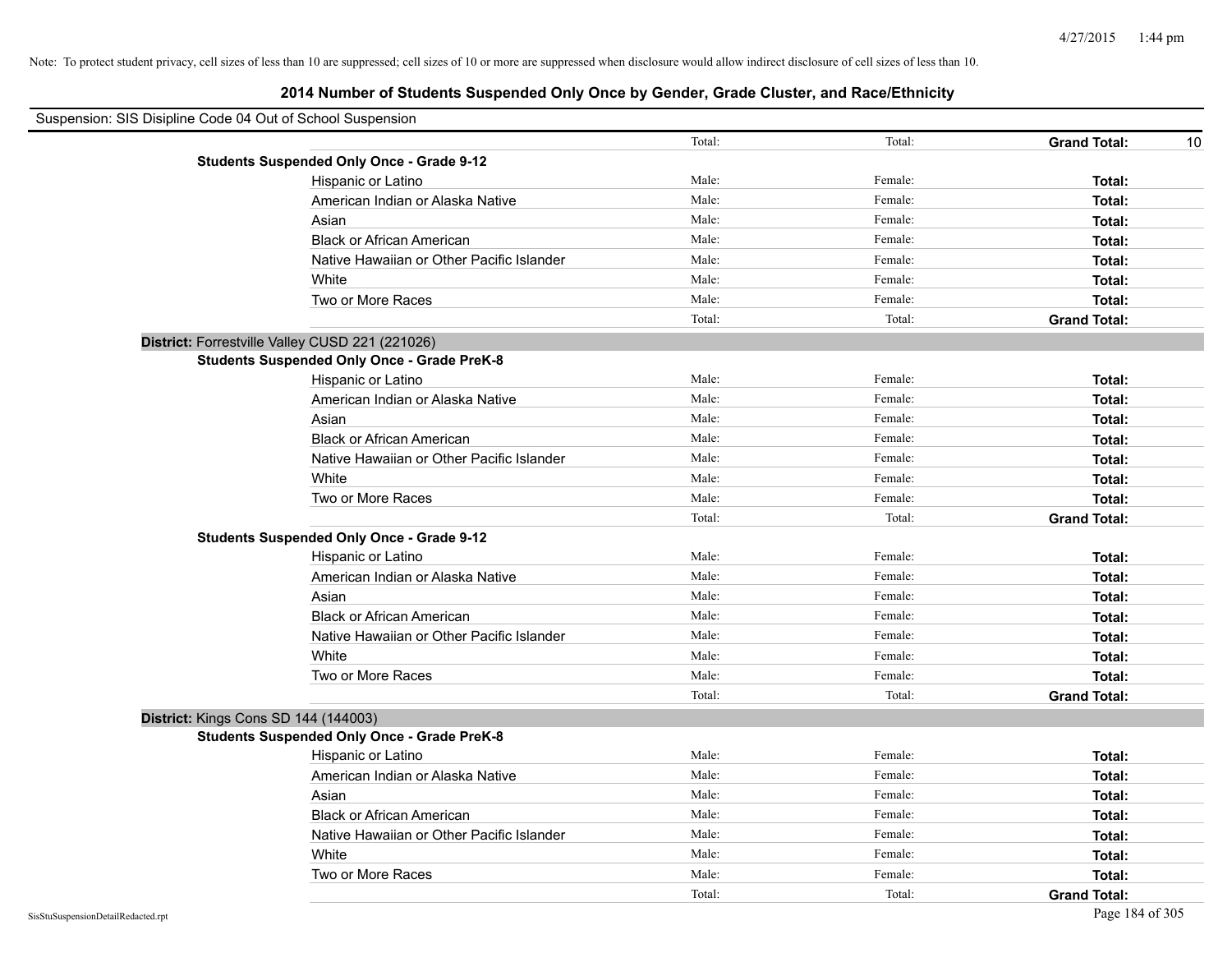| Suspension: SIS Disipline Code 04 Out of School Suspension |                                                    |        |         |                     |
|------------------------------------------------------------|----------------------------------------------------|--------|---------|---------------------|
| District: Meridian CUSD 223 (223026)                       |                                                    |        |         |                     |
|                                                            | <b>Students Suspended Only Once - Grade PreK-8</b> |        |         |                     |
|                                                            | Hispanic or Latino                                 | Male:  | Female: | Total:              |
|                                                            | American Indian or Alaska Native                   | Male:  | Female: | Total:              |
|                                                            | Asian                                              | Male:  | Female: | Total:              |
|                                                            | <b>Black or African American</b>                   | Male:  | Female: | Total:              |
|                                                            | Native Hawaiian or Other Pacific Islander          | Male:  | Female: | Total:              |
|                                                            | White                                              | Male:  | Female: | 19<br>Total:        |
|                                                            | Two or More Races                                  | Male:  | Female: | Total:              |
|                                                            |                                                    | Total: | Total:  | <b>Grand Total:</b> |
|                                                            | <b>Students Suspended Only Once - Grade 9-12</b>   |        |         |                     |
|                                                            | Hispanic or Latino                                 | Male:  | Female: | Total:              |
|                                                            | American Indian or Alaska Native                   | Male:  | Female: | Total:              |
|                                                            | Asian                                              | Male:  | Female: | Total:              |
|                                                            | <b>Black or African American</b>                   | Male:  | Female: | Total:              |
|                                                            | Native Hawaiian or Other Pacific Islander          | Male:  | Female: | Total:              |
|                                                            | White                                              | Male:  | Female: | 19<br>Total:        |
|                                                            | Two or More Races                                  | Male:  | Female: | Total:              |
|                                                            |                                                    | Total: | Total:  | <b>Grand Total:</b> |
|                                                            | District: Ogle Co Education Cooperative (801060)   |        |         |                     |
|                                                            | <b>Students Suspended Only Once - Grade PreK-8</b> |        |         |                     |
|                                                            | Hispanic or Latino                                 | Male:  | Female: | Total:              |
|                                                            | American Indian or Alaska Native                   | Male:  | Female: | Total:              |
|                                                            | Asian                                              | Male:  | Female: | Total:              |
|                                                            | <b>Black or African American</b>                   | Male:  | Female: | Total:              |
|                                                            | Native Hawaiian or Other Pacific Islander          | Male:  | Female: | Total:              |
|                                                            | White                                              | Male:  | Female: | Total:              |
|                                                            | Two or More Races                                  | Male:  | Female: | Total:              |
|                                                            |                                                    | Total: | Total:  | <b>Grand Total:</b> |
|                                                            | <b>Students Suspended Only Once - Grade 9-12</b>   |        |         |                     |
|                                                            | Hispanic or Latino                                 | Male:  | Female: | Total:              |
|                                                            | American Indian or Alaska Native                   | Male:  | Female: | Total:              |
|                                                            | Asian                                              | Male:  | Female: | Total:              |
|                                                            | <b>Black or African American</b>                   | Male:  | Female: | Total:              |
|                                                            | Native Hawaiian or Other Pacific Islander          | Male:  | Female: | Total:              |
|                                                            | White                                              | Male:  | Female: | Total:              |
|                                                            | Two or More Races                                  | Male:  | Female: | Total:              |
|                                                            |                                                    | Total: | Total:  | <b>Grand Total:</b> |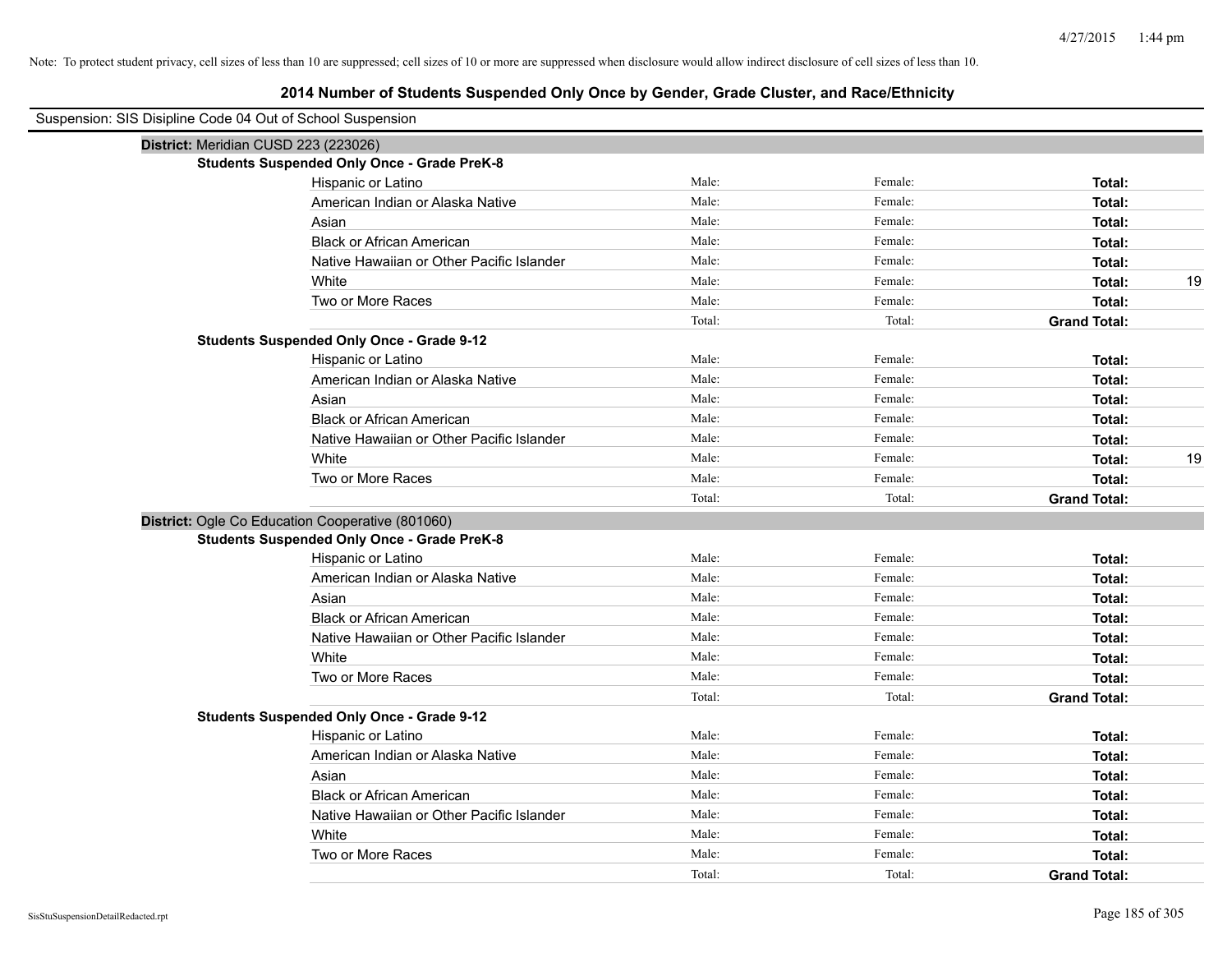| Suspension: SIS Disipline Code 04 Out of School Suspension |                                                    |        |         |                           |
|------------------------------------------------------------|----------------------------------------------------|--------|---------|---------------------------|
| District: Oregon CUSD 220 (220026)                         |                                                    |        |         |                           |
|                                                            | <b>Students Suspended Only Once - Grade PreK-8</b> |        |         |                           |
|                                                            | Hispanic or Latino                                 | Male:  | Female: | Total:                    |
|                                                            | American Indian or Alaska Native                   | Male:  | Female: | Total:                    |
|                                                            | Asian                                              | Male:  | Female: | Total:                    |
|                                                            | <b>Black or African American</b>                   | Male:  | Female: | Total:                    |
|                                                            | Native Hawaiian or Other Pacific Islander          | Male:  | Female: | Total:                    |
|                                                            | White                                              | Male:  | Female: | 19<br>Total:              |
|                                                            | Two or More Races                                  | Male:  | Female: | Total:                    |
|                                                            |                                                    | Total: | Total:  | <b>Grand Total:</b>       |
|                                                            | <b>Students Suspended Only Once - Grade 9-12</b>   |        |         |                           |
|                                                            | Hispanic or Latino                                 | Male:  | Female: | Total:                    |
|                                                            | American Indian or Alaska Native                   | Male:  | Female: | Total:                    |
|                                                            | Asian                                              | Male:  | Female: | Total:                    |
|                                                            | <b>Black or African American</b>                   | Male:  | Female: | Total:                    |
|                                                            | Native Hawaiian or Other Pacific Islander          | Male:  | Female: | Total:                    |
|                                                            | White                                              | Male:  | Female: | Total:                    |
|                                                            | Two or More Races                                  | Male:  | Female: | Total:                    |
|                                                            |                                                    | Total: | Total:  | <b>Grand Total:</b><br>13 |
| District: Polo CUSD 222 (222026)                           |                                                    |        |         |                           |
|                                                            | <b>Students Suspended Only Once - Grade PreK-8</b> |        |         |                           |
|                                                            | Hispanic or Latino                                 | Male:  | Female: | Total:                    |
|                                                            | American Indian or Alaska Native                   | Male:  | Female: | Total:                    |
|                                                            | Asian                                              | Male:  | Female: | Total:                    |
|                                                            | <b>Black or African American</b>                   | Male:  | Female: | Total:                    |
|                                                            | Native Hawaiian or Other Pacific Islander          | Male:  | Female: | Total:                    |
|                                                            | White                                              | Male:  | Female: | Total:<br>11              |
|                                                            | Two or More Races                                  | Male:  | Female: | Total:                    |
|                                                            |                                                    | Total: | Total:  | <b>Grand Total:</b>       |
|                                                            | <b>Students Suspended Only Once - Grade 9-12</b>   |        |         |                           |
|                                                            | Hispanic or Latino                                 | Male:  | Female: | Total:                    |
|                                                            | American Indian or Alaska Native                   | Male:  | Female: | Total:                    |
|                                                            | Asian                                              | Male:  | Female: | Total:                    |
|                                                            | <b>Black or African American</b>                   | Male:  | Female: | Total:                    |
|                                                            | Native Hawaiian or Other Pacific Islander          | Male:  | Female: | Total:                    |
|                                                            | White                                              | Male:  | Female: | Total:                    |
|                                                            | Two or More Races                                  | Male:  | Female: | Total:                    |
|                                                            |                                                    | Total: | Total:  | <b>Grand Total:</b><br>11 |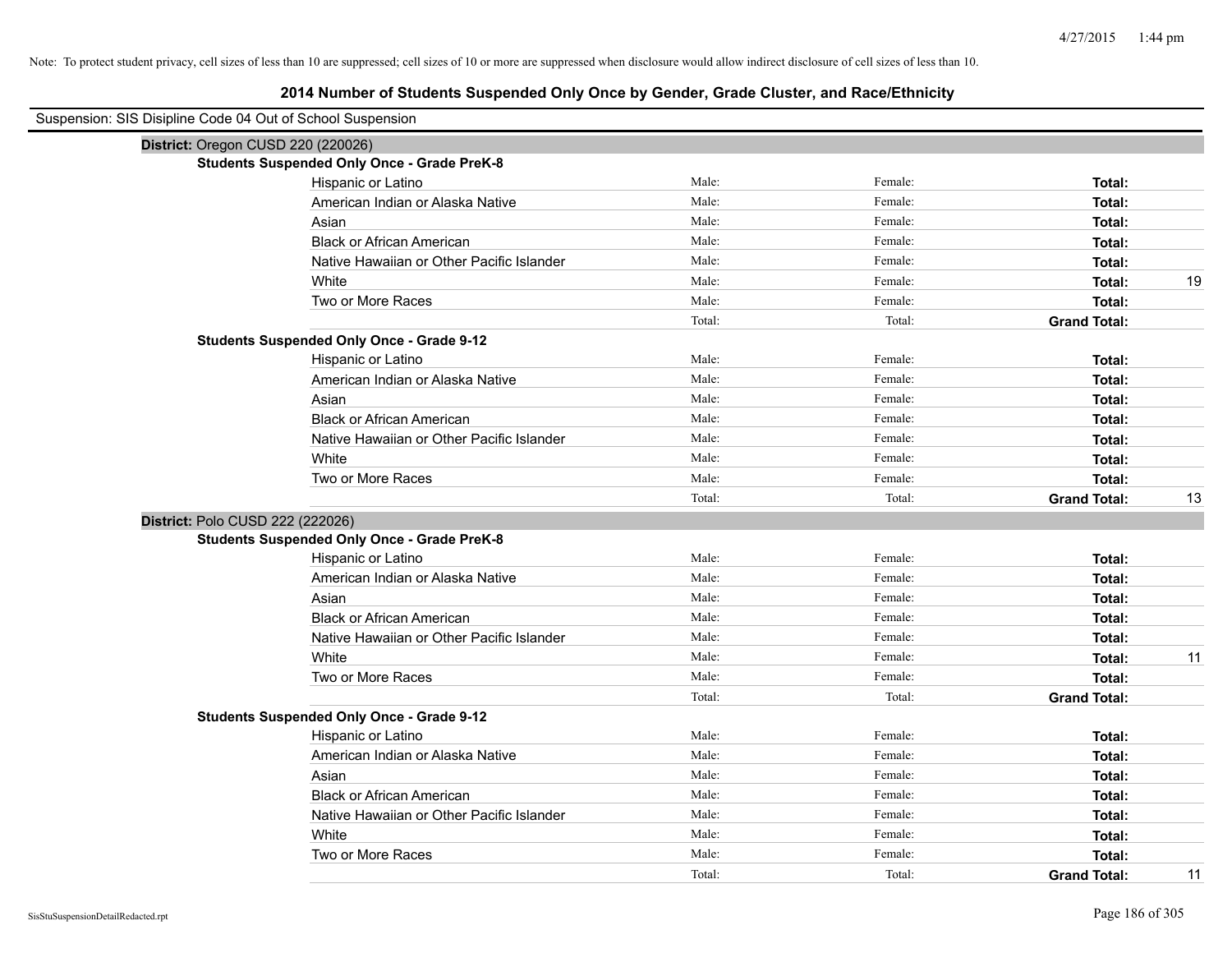|                                     | Suspension: SIS Disipline Code 04 Out of School Suspension |        |         |                     |    |
|-------------------------------------|------------------------------------------------------------|--------|---------|---------------------|----|
|                                     | District: Rochelle CCSD 231 (231004)                       |        |         |                     |    |
|                                     | <b>Students Suspended Only Once - Grade PreK-8</b>         |        |         |                     |    |
|                                     | Hispanic or Latino                                         | Male:  | Female: | Total:              | 19 |
|                                     | American Indian or Alaska Native                           | Male:  | Female: | Total:              |    |
|                                     | Asian                                                      | Male:  | Female: | Total:              |    |
|                                     | <b>Black or African American</b>                           | Male:  | Female: | Total:              |    |
|                                     | Native Hawaiian or Other Pacific Islander                  | Male:  | Female: | Total:              |    |
|                                     | White                                                      | Male:  | Female: | Total:              | 19 |
|                                     | Two or More Races                                          | Male:  | Female: | Total:              |    |
|                                     |                                                            | Total: | Total:  | <b>Grand Total:</b> |    |
|                                     | District: Rochelle Twp HSD 212 (212017)                    |        |         |                     |    |
|                                     | <b>Students Suspended Only Once - Grade 9-12</b>           |        |         |                     |    |
|                                     | Hispanic or Latino                                         | Male:  | Female: | Total:              | 21 |
|                                     | American Indian or Alaska Native                           | Male:  | Female: | Total:              |    |
|                                     | Asian                                                      | Male:  | Female: | Total:              |    |
|                                     | <b>Black or African American</b>                           | Male:  | Female: | Total:              |    |
|                                     | Native Hawaiian or Other Pacific Islander                  | Male:  | Female: | Total:              |    |
|                                     | White                                                      | Male:  | Female: | Total:              | 15 |
|                                     | Two or More Races                                          | Male:  | Female: | Total:              |    |
|                                     |                                                            | Total: | Total:  | <b>Grand Total:</b> |    |
|                                     |                                                            |        |         |                     |    |
| Region: Logan/Mason/Menard ROE (38) |                                                            |        |         |                     |    |
| County: Logan (054)                 |                                                            |        |         |                     |    |
|                                     | District: Lincoln CHSD 404 (404016)                        |        |         |                     |    |
|                                     | <b>Students Suspended Only Once - Grade 9-12</b>           |        |         |                     |    |
|                                     | Hispanic or Latino                                         | Male:  | Female: | Total:              |    |
|                                     | American Indian or Alaska Native                           | Male:  | Female: | Total:              |    |
|                                     | Asian                                                      | Male:  | Female: | Total:              |    |
|                                     | <b>Black or African American</b>                           | Male:  | Female: | Total:              |    |
|                                     | Native Hawaiian or Other Pacific Islander                  | Male:  | Female: | Total:              |    |
|                                     | White                                                      | Male:  | Female: | Total:              |    |
|                                     | Two or More Races                                          | Male:  | Female: | Total:              |    |
|                                     |                                                            | Total: | Total:  | <b>Grand Total:</b> |    |
|                                     | District: Lincoln ESD 27 (027002)                          |        |         |                     |    |
|                                     | <b>Students Suspended Only Once - Grade PreK-8</b>         |        |         |                     |    |
|                                     | Hispanic or Latino                                         | Male:  | Female: | Total:              |    |
|                                     | American Indian or Alaska Native                           | Male:  | Female: | Total:              |    |
|                                     | Asian                                                      | Male:  | Female: | Total:              |    |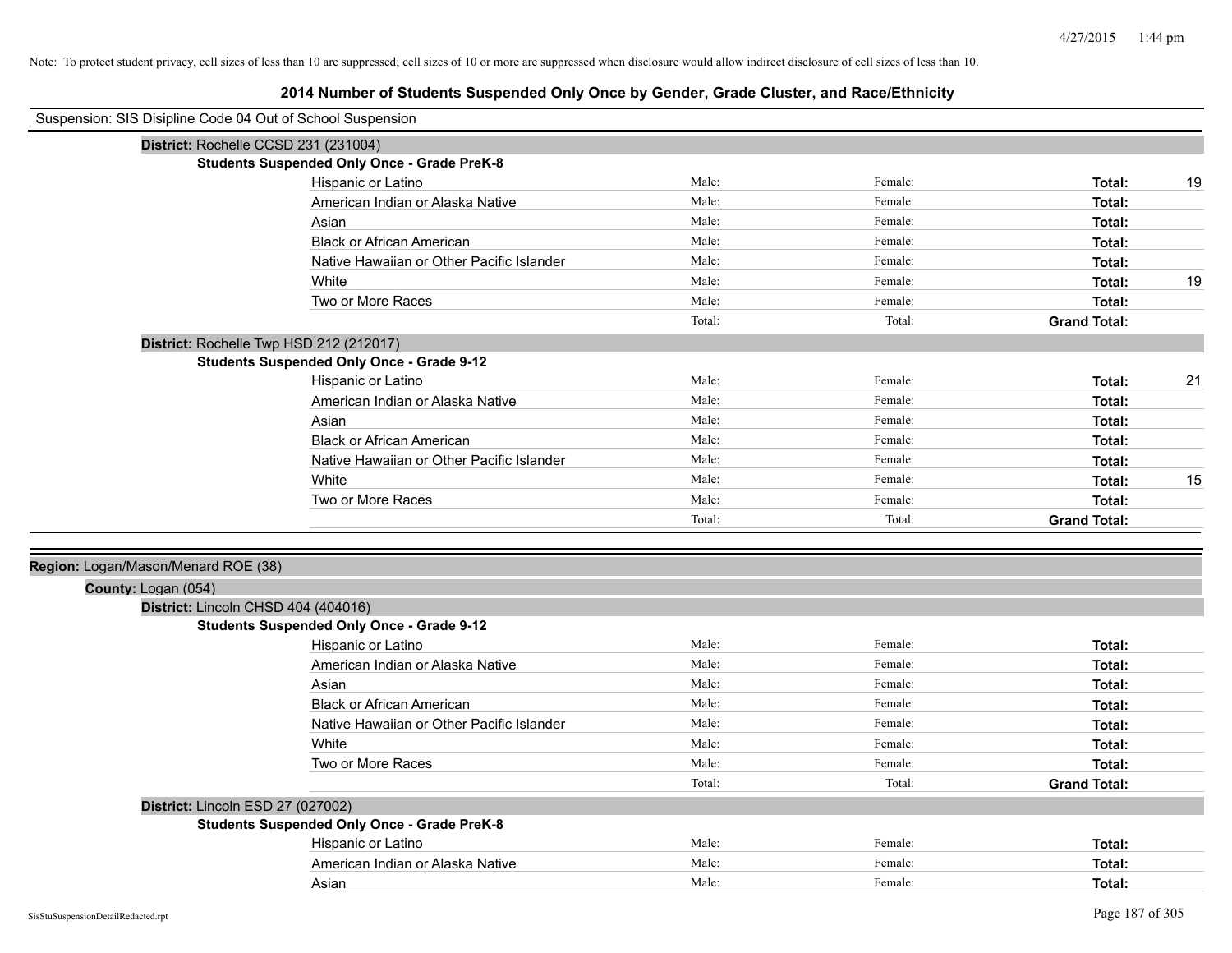|                     | Suspension: SIS Disipline Code 04 Out of School Suspension |        |         |                     |    |
|---------------------|------------------------------------------------------------|--------|---------|---------------------|----|
|                     | <b>Black or African American</b>                           | Male:  | Female: | Total:              |    |
|                     | Native Hawaiian or Other Pacific Islander                  | Male:  | Female: | Total:              |    |
|                     | White                                                      | Male:  | Female: | Total:              | 11 |
|                     | Two or More Races                                          | Male:  | Female: | Total:              |    |
|                     |                                                            | Total: | Total:  | <b>Grand Total:</b> |    |
|                     | District: Mt Pulaski CUSD 23 (023026)                      |        |         |                     |    |
|                     | <b>Students Suspended Only Once - Grade PreK-8</b>         |        |         |                     |    |
|                     | Hispanic or Latino                                         | Male:  | Female: | Total:              |    |
|                     | American Indian or Alaska Native                           | Male:  | Female: | Total:              |    |
|                     | Asian                                                      | Male:  | Female: | Total:              |    |
|                     | <b>Black or African American</b>                           | Male:  | Female: | Total:              |    |
|                     | Native Hawaiian or Other Pacific Islander                  | Male:  | Female: | Total:              |    |
|                     | White                                                      | Male:  | Female: | Total:              | 11 |
|                     | Two or More Races                                          | Male:  | Female: | Total:              |    |
|                     |                                                            | Total: | Total:  | <b>Grand Total:</b> |    |
|                     | <b>Students Suspended Only Once - Grade 9-12</b>           |        |         |                     |    |
|                     | Hispanic or Latino                                         | Male:  | Female: | Total:              |    |
|                     | American Indian or Alaska Native                           | Male:  | Female: | Total:              |    |
|                     | Asian                                                      | Male:  | Female: | Total:              |    |
|                     | <b>Black or African American</b>                           | Male:  | Female: | Total:              |    |
|                     | Native Hawaiian or Other Pacific Islander                  | Male:  | Female: | Total:              |    |
|                     | White                                                      | Male:  | Female: | Total:              | 13 |
|                     | Two or More Races                                          | Male:  | Female: | Total:              |    |
|                     |                                                            | Total: | Total:  | <b>Grand Total:</b> |    |
|                     | District: New Holland-Middletown ED 88 (088002)            |        |         |                     |    |
|                     | <b>Students Suspended Only Once - Grade PreK-8</b>         |        |         |                     |    |
|                     | Hispanic or Latino                                         | Male:  | Female: | Total:              |    |
|                     | American Indian or Alaska Native                           | Male:  | Female: | Total:              |    |
|                     | Asian                                                      | Male:  | Female: | Total:              |    |
|                     | <b>Black or African American</b>                           | Male:  | Female: | Total:              |    |
|                     | Native Hawaiian or Other Pacific Islander                  | Male:  | Female: | Total:              |    |
|                     | White                                                      | Male:  | Female: | Total:              |    |
|                     | Two or More Races                                          | Male:  | Female: | Total:              |    |
|                     |                                                            | Total: | Total:  | <b>Grand Total:</b> |    |
| County: Mason (060) |                                                            |        |         |                     |    |
|                     | District: Havana CUSD 126 (126026)                         |        |         |                     |    |
|                     | <b>Students Suspended Only Once - Grade PreK-8</b>         |        |         |                     |    |
|                     | Hispanic or Latino                                         | Male:  | Female: | Total:              |    |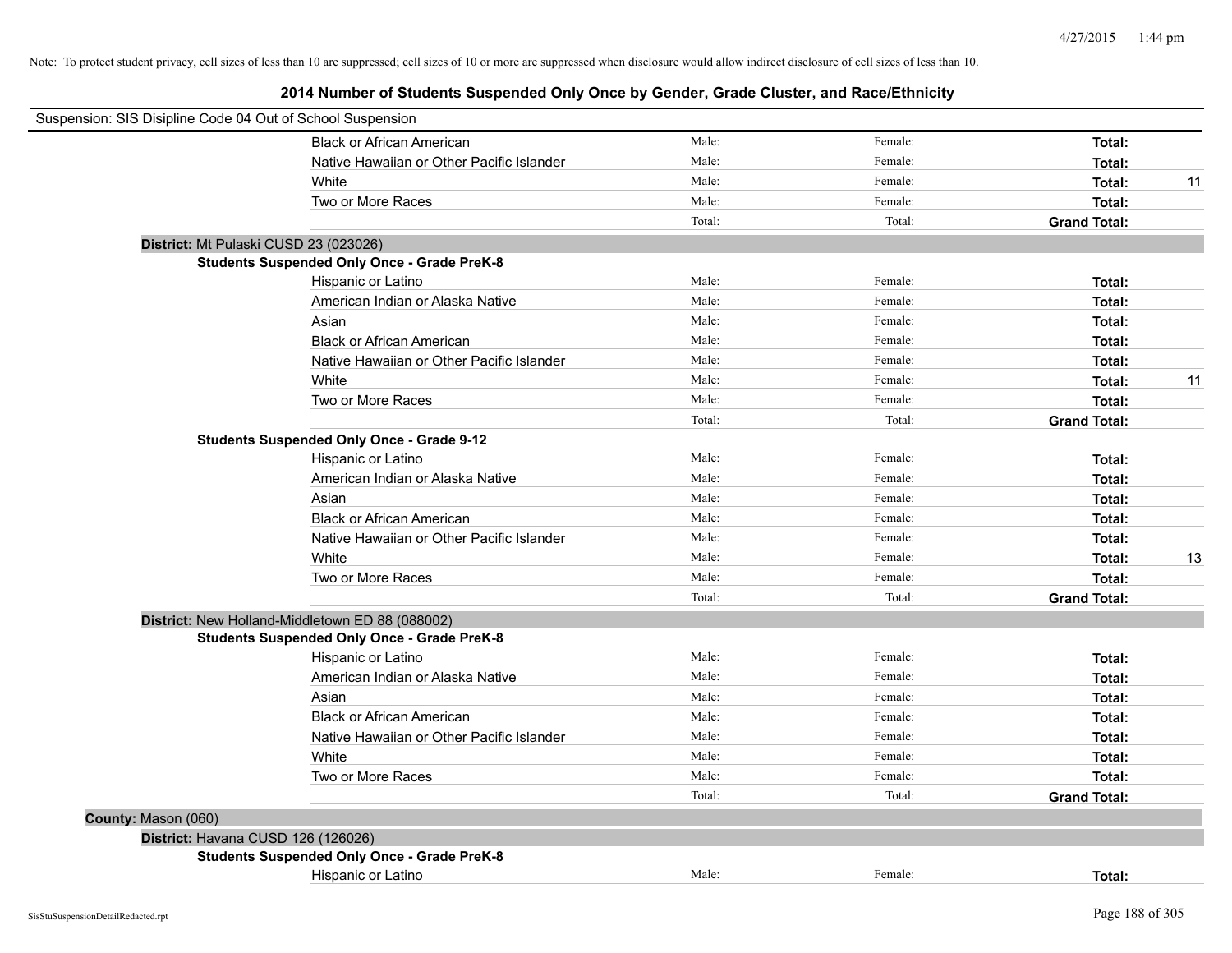| Suspension: SIS Disipline Code 04 Out of School Suspension |        |         |                     |    |
|------------------------------------------------------------|--------|---------|---------------------|----|
| American Indian or Alaska Native                           | Male:  | Female: | Total:              |    |
| Asian                                                      | Male:  | Female: | Total:              |    |
| <b>Black or African American</b>                           | Male:  | Female: | Total:              |    |
| Native Hawaiian or Other Pacific Islander                  | Male:  | Female: | Total:              |    |
| White                                                      | Male:  | Female: | Total:              | 10 |
| Two or More Races                                          | Male:  | Female: | Total:              |    |
|                                                            | Total: | Total:  | <b>Grand Total:</b> |    |
| <b>Students Suspended Only Once - Grade 9-12</b>           |        |         |                     |    |
| Hispanic or Latino                                         | Male:  | Female: | Total:              |    |
| American Indian or Alaska Native                           | Male:  | Female: | Total:              |    |
| Asian                                                      | Male:  | Female: | Total:              |    |
| <b>Black or African American</b>                           | Male:  | Female: | Total:              |    |
| Native Hawaiian or Other Pacific Islander                  | Male:  | Female: | Total:              |    |
| White                                                      | Male:  | Female: | Total:              |    |
| Two or More Races                                          | Male:  | Female: | Total:              |    |
|                                                            | Total: | Total:  | <b>Grand Total:</b> |    |
| District: Illini Central CUSD 189 (189026)                 |        |         |                     |    |
| <b>Students Suspended Only Once - Grade PreK-8</b>         |        |         |                     |    |
| Hispanic or Latino                                         | Male:  | Female: | Total:              |    |
| American Indian or Alaska Native                           | Male:  | Female: | Total:              |    |
| Asian                                                      | Male:  | Female: | Total:              |    |
| <b>Black or African American</b>                           | Male:  | Female: | Total:              |    |
| Native Hawaiian or Other Pacific Islander                  | Male:  | Female: | Total:              |    |
| White                                                      | Male:  | Female: | Total:              | 18 |
| Two or More Races                                          | Male:  | Female: | Total:              |    |
|                                                            | Total: | Total:  | <b>Grand Total:</b> |    |
| <b>Students Suspended Only Once - Grade 9-12</b>           |        |         |                     |    |
| Hispanic or Latino                                         | Male:  | Female: | Total:              |    |
| American Indian or Alaska Native                           | Male:  | Female: | Total:              |    |
| Asian                                                      | Male:  | Female: | Total:              |    |
| <b>Black or African American</b>                           | Male:  | Female: | Total:              |    |
| Native Hawaiian or Other Pacific Islander                  | Male:  | Female: | Total:              |    |
| White                                                      | Male:  | Female: | Total:              | 21 |
| Two or More Races                                          | Male:  | Female: | Total:              |    |
|                                                            | Total: | Total:  | <b>Grand Total:</b> |    |
| District: Midwest Central CUSD 191 (191026)                |        |         |                     |    |
| <b>Students Suspended Only Once - Grade PreK-8</b>         |        |         |                     |    |
| Hispanic or Latino                                         | Male:  | Female: | Total:              |    |
| American Indian or Alaska Native                           | Male:  | Female: | Total:              |    |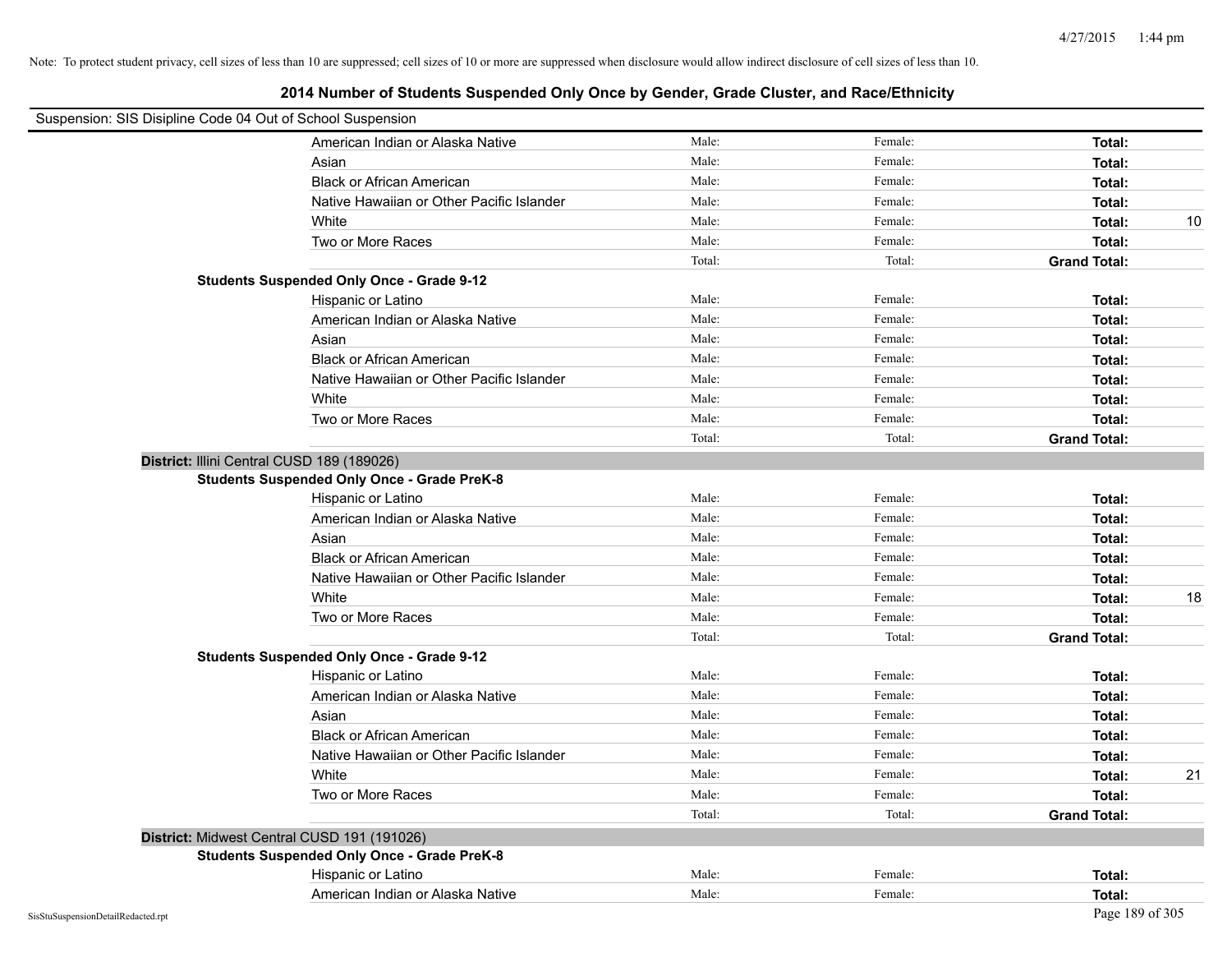# **2014 Number of Students Suspended Only Once by Gender, Grade Cluster, and Race/Ethnicity**

| Suspension: SIS Disipline Code 04 Out of School Suspension |                                           |        |         |                     |    |
|------------------------------------------------------------|-------------------------------------------|--------|---------|---------------------|----|
| Asian                                                      |                                           | Male:  | Female: | Total:              |    |
|                                                            | <b>Black or African American</b>          | Male:  | Female: | Total:              |    |
|                                                            | Native Hawaiian or Other Pacific Islander | Male:  | Female: | Total:              |    |
| White                                                      |                                           | Male:  | Female: | Total:              |    |
| Two or More Races                                          |                                           | Male:  | Female: | Total:              |    |
|                                                            |                                           | Total: | Total:  | <b>Grand Total:</b> |    |
| <b>Students Suspended Only Once - Grade 9-12</b>           |                                           |        |         |                     |    |
| Hispanic or Latino                                         |                                           | Male:  | Female: | Total:              |    |
|                                                            | American Indian or Alaska Native          | Male:  | Female: | Total:              |    |
| Asian                                                      |                                           | Male:  | Female: | Total:              |    |
|                                                            | <b>Black or African American</b>          | Male:  | Female: | Total:              |    |
|                                                            | Native Hawaiian or Other Pacific Islander | Male:  | Female: | Total:              |    |
| White                                                      |                                           | Male:  | Female: | Total:              | 10 |
| Two or More Races                                          |                                           | Male:  | Female: | Total:              |    |
|                                                            |                                           | Total: | Total:  | <b>Grand Total:</b> |    |
| County: Menard (065)                                       |                                           |        |         |                     |    |
| District: Athens CUSD 213 (213026)                         |                                           |        |         |                     |    |
| <b>Students Suspended Only Once - Grade 9-12</b>           |                                           |        |         |                     |    |
| Hispanic or Latino                                         |                                           | Male:  | Female: | Total:              |    |
|                                                            | American Indian or Alaska Native          | Male:  | Female: | Total:              |    |
| Asian                                                      |                                           | Male:  | Female: | Total:              |    |
|                                                            | <b>Black or African American</b>          | Male:  | Female: | Total:              |    |
|                                                            | Native Hawaiian or Other Pacific Islander | Male:  | Female: | Total:              |    |
| White                                                      |                                           | Male:  | Female: | Total:              | 11 |
| Two or More Races                                          |                                           | Male:  | Female: | Total:              |    |
|                                                            |                                           | Total: | Total:  | <b>Grand Total:</b> |    |
| District: Greenview CUSD 200 (200026)                      |                                           |        |         |                     |    |
| <b>Students Suspended Only Once - Grade 9-12</b>           |                                           |        |         |                     |    |
| Hispanic or Latino                                         |                                           | Male:  | Female: | Total:              |    |
|                                                            | American Indian or Alaska Native          | Male:  | Female: | Total:              |    |
| Asian                                                      |                                           | Male:  | Female: | Total:              |    |
|                                                            | <b>Black or African American</b>          | Male:  | Female: | Total:              |    |
|                                                            | Native Hawaiian or Other Pacific Islander | Male:  | Female: | Total:              |    |
| White                                                      |                                           | Male:  | Female: | Total:              |    |
| Two or More Races                                          |                                           | Male:  | Female: | Total:              |    |
|                                                            |                                           | Total: | Total:  | <b>Grand Total:</b> |    |

**Region:** Macon/Piatt ROE (39)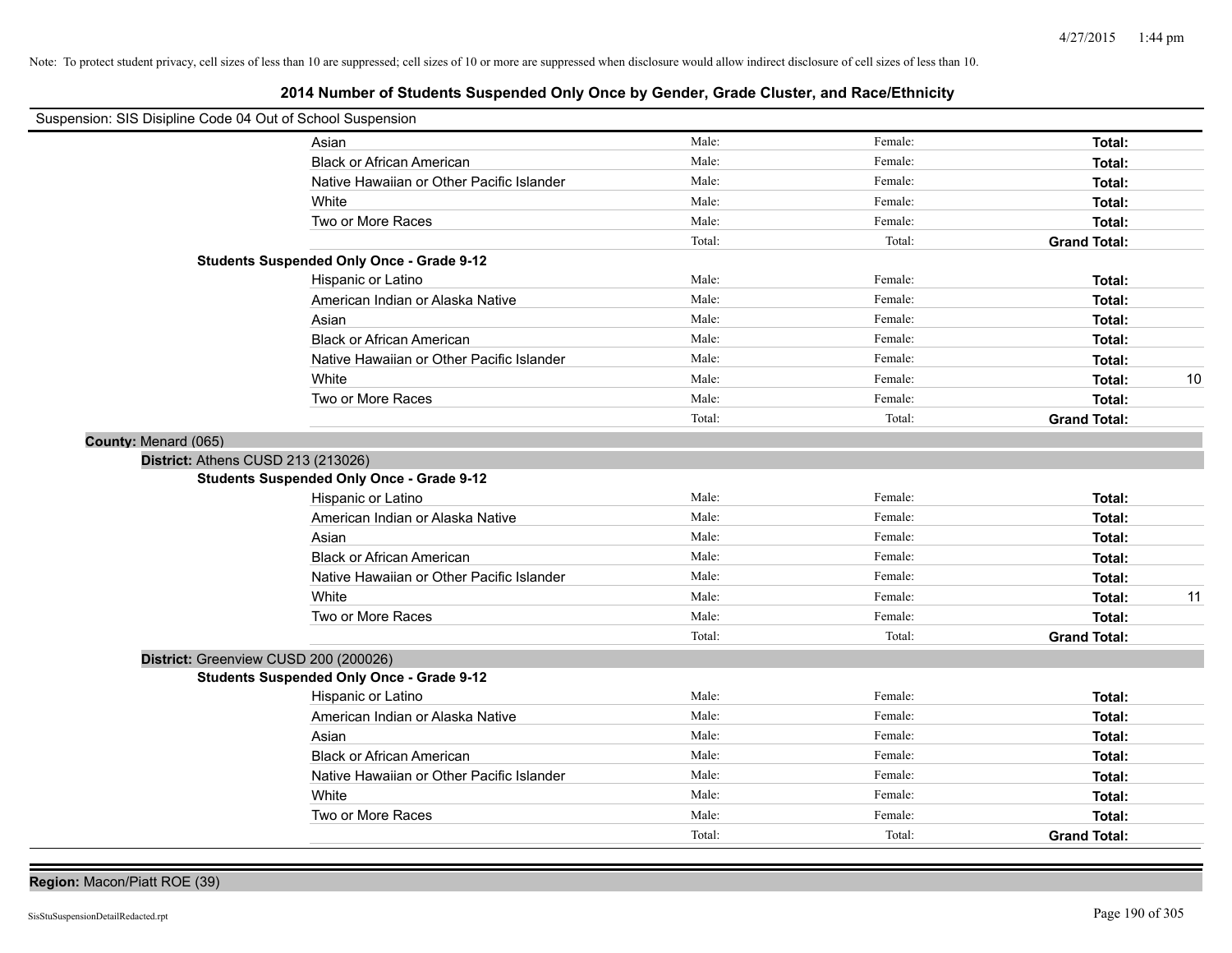| Suspension: SIS Disipline Code 04 Out of School Suspension |                                                    |        |    |         |    |                     |    |
|------------------------------------------------------------|----------------------------------------------------|--------|----|---------|----|---------------------|----|
| County: Macon (055)                                        |                                                    |        |    |         |    |                     |    |
|                                                            | District: Argenta-Oreana CUSD 1 (001026)           |        |    |         |    |                     |    |
|                                                            | <b>Students Suspended Only Once - Grade PreK-8</b> |        |    |         |    |                     |    |
|                                                            | Hispanic or Latino                                 | Male:  |    | Female: |    | Total:              |    |
|                                                            | American Indian or Alaska Native                   | Male:  |    | Female: |    | Total:              |    |
|                                                            | Asian                                              | Male:  |    | Female: |    | Total:              |    |
|                                                            | <b>Black or African American</b>                   | Male:  |    | Female: |    | Total:              |    |
|                                                            | Native Hawaiian or Other Pacific Islander          | Male:  |    | Female: |    | Total:              |    |
|                                                            | White                                              | Male:  |    | Female: |    | Total:              |    |
|                                                            | Two or More Races                                  | Male:  |    | Female: |    | Total:              |    |
|                                                            |                                                    | Total: |    | Total:  |    | <b>Grand Total:</b> |    |
|                                                            | <b>Students Suspended Only Once - Grade 9-12</b>   |        |    |         |    |                     |    |
|                                                            | Hispanic or Latino                                 | Male:  |    | Female: |    | Total:              |    |
|                                                            | American Indian or Alaska Native                   | Male:  |    | Female: |    | Total:              |    |
|                                                            | Asian                                              | Male:  |    | Female: |    | Total:              |    |
|                                                            | <b>Black or African American</b>                   | Male:  |    | Female: |    | Total:              |    |
|                                                            | Native Hawaiian or Other Pacific Islander          | Male:  |    | Female: |    | Total:              |    |
|                                                            | White                                              | Male:  |    | Female: |    | Total:              | 17 |
|                                                            | Two or More Races                                  | Male:  |    | Female: |    | Total:              |    |
|                                                            |                                                    | Total: |    | Total:  |    | <b>Grand Total:</b> |    |
| District: Decatur SD 61 (061025)                           |                                                    |        |    |         |    |                     |    |
|                                                            | <b>Students Suspended Only Once - Grade PreK-8</b> |        |    |         |    |                     |    |
|                                                            | Hispanic or Latino                                 | Male:  |    | Female: |    | Total:              |    |
|                                                            | American Indian or Alaska Native                   | Male:  |    | Female: |    | Total:              |    |
|                                                            | Asian                                              | Male:  |    | Female: |    | Total:              |    |
|                                                            | <b>Black or African American</b>                   | Male:  | 29 | Female: | 11 | Total:              | 40 |
|                                                            | Native Hawaiian or Other Pacific Islander          | Male:  |    | Female: |    | Total:              |    |
|                                                            | White                                              | Male:  | 13 | Female: | 11 | Total:              | 24 |
|                                                            | Two or More Races                                  | Male:  |    | Female: |    | Total:              |    |
|                                                            |                                                    | Total: |    | Total:  |    | <b>Grand Total:</b> | 74 |
|                                                            | <b>Students Suspended Only Once - Grade 9-12</b>   |        |    |         |    |                     |    |
|                                                            | Hispanic or Latino                                 | Male:  |    | Female: |    | Total:              |    |
|                                                            | American Indian or Alaska Native                   | Male:  |    | Female: |    | Total:              |    |
|                                                            | Asian                                              | Male:  |    | Female: |    | Total:              |    |
|                                                            | <b>Black or African American</b>                   | Male:  | 19 | Female: | 10 | Total:              | 29 |
|                                                            | Native Hawaiian or Other Pacific Islander          | Male:  |    | Female: |    | Total:              |    |
|                                                            | White                                              | Male:  |    | Female: |    | Total:              | 10 |
|                                                            | Two or More Races                                  | Male:  |    | Female: |    | Total:              |    |
|                                                            |                                                    | Total: |    | Total:  |    | <b>Grand Total:</b> |    |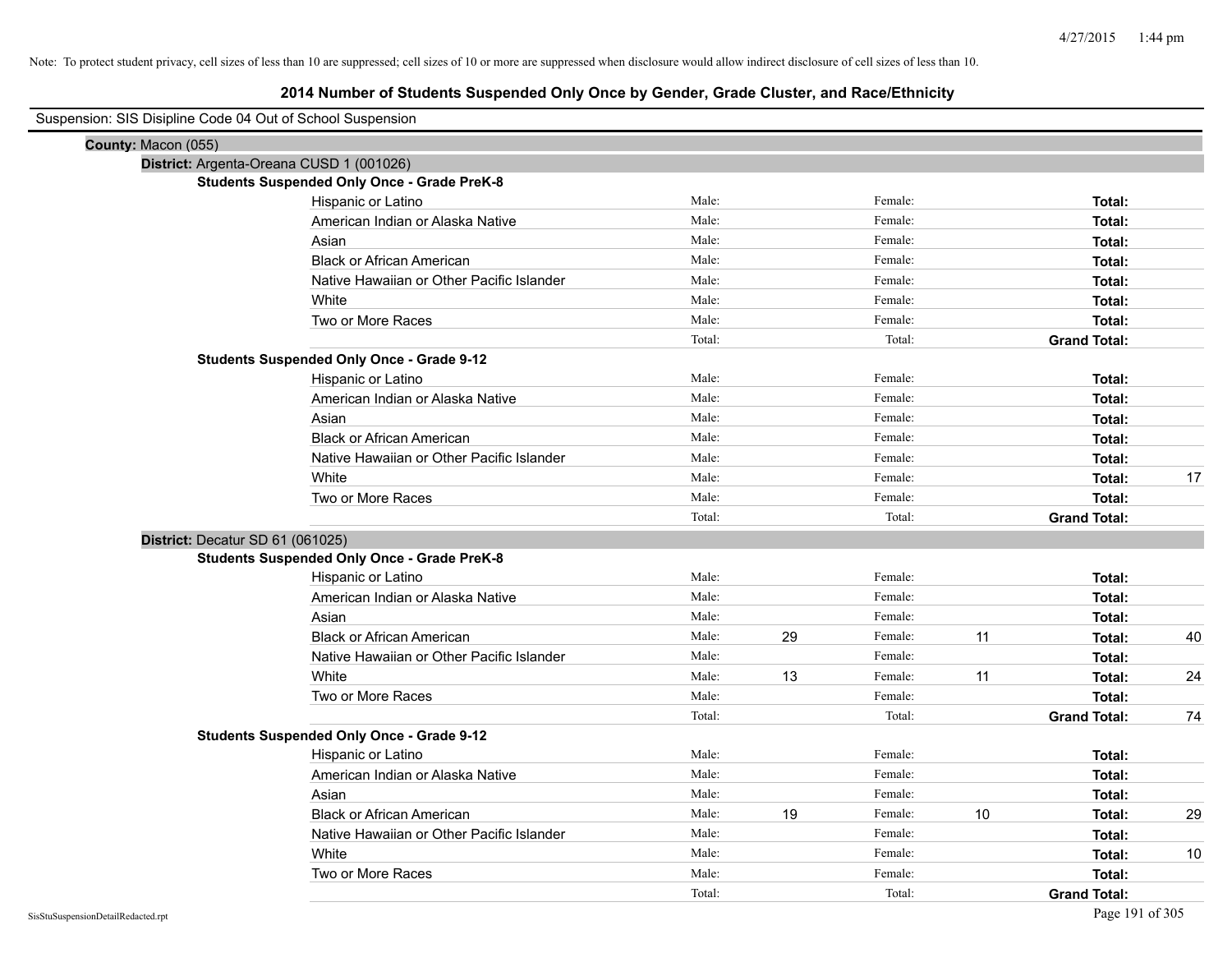| Suspension: SIS Disipline Code 04 Out of School Suspension |                                                    |        |         |                     |
|------------------------------------------------------------|----------------------------------------------------|--------|---------|---------------------|
|                                                            | District: Maroa Forsyth CUSD 2 (002026)            |        |         |                     |
|                                                            | <b>Students Suspended Only Once - Grade PreK-8</b> |        |         |                     |
|                                                            | Hispanic or Latino                                 | Male:  | Female: | Total:              |
|                                                            | American Indian or Alaska Native                   | Male:  | Female: | Total:              |
|                                                            | Asian                                              | Male:  | Female: | Total:              |
|                                                            | <b>Black or African American</b>                   | Male:  | Female: | Total:              |
|                                                            | Native Hawaiian or Other Pacific Islander          | Male:  | Female: | Total:              |
|                                                            | White                                              | Male:  | Female: | Total:              |
|                                                            | Two or More Races                                  | Male:  | Female: | Total:              |
|                                                            |                                                    | Total: | Total:  | <b>Grand Total:</b> |
|                                                            | <b>Students Suspended Only Once - Grade 9-12</b>   |        |         |                     |
|                                                            | Hispanic or Latino                                 | Male:  | Female: | Total:              |
|                                                            | American Indian or Alaska Native                   | Male:  | Female: | Total:              |
|                                                            | Asian                                              | Male:  | Female: | Total:              |
|                                                            | <b>Black or African American</b>                   | Male:  | Female: | Total:              |
|                                                            | Native Hawaiian or Other Pacific Islander          | Male:  | Female: | Total:              |
|                                                            | White                                              | Male:  | Female: | 11<br>Total:        |
|                                                            | Two or More Races                                  | Male:  | Female: | Total:              |
|                                                            |                                                    | Total: | Total:  | <b>Grand Total:</b> |
| District: Meridian CUSD 15 (015026)                        |                                                    |        |         |                     |
|                                                            | <b>Students Suspended Only Once - Grade PreK-8</b> |        |         |                     |
|                                                            | Hispanic or Latino                                 | Male:  | Female: | Total:              |
|                                                            | American Indian or Alaska Native                   | Male:  | Female: | Total:              |
|                                                            | Asian                                              | Male:  | Female: | Total:              |
|                                                            | <b>Black or African American</b>                   | Male:  | Female: | Total:              |
|                                                            | Native Hawaiian or Other Pacific Islander          | Male:  | Female: | Total:              |
|                                                            | White                                              | Male:  | Female: | 23<br>Total:        |
|                                                            | Two or More Races                                  | Male:  | Female: | Total:              |
|                                                            |                                                    | Total: | Total:  | <b>Grand Total:</b> |
|                                                            | <b>Students Suspended Only Once - Grade 9-12</b>   |        |         |                     |
|                                                            | Hispanic or Latino                                 | Male:  | Female: | Total:              |
|                                                            | American Indian or Alaska Native                   | Male:  | Female: | Total:              |
|                                                            | Asian                                              | Male:  | Female: | Total:              |
|                                                            | <b>Black or African American</b>                   | Male:  | Female: | Total:              |
|                                                            | Native Hawaiian or Other Pacific Islander          | Male:  | Female: | Total:              |
|                                                            | White                                              | Male:  | Female: | Total:              |
|                                                            | Two or More Races                                  | Male:  | Female: | Total:              |
|                                                            |                                                    | Total: | Total:  | <b>Grand Total:</b> |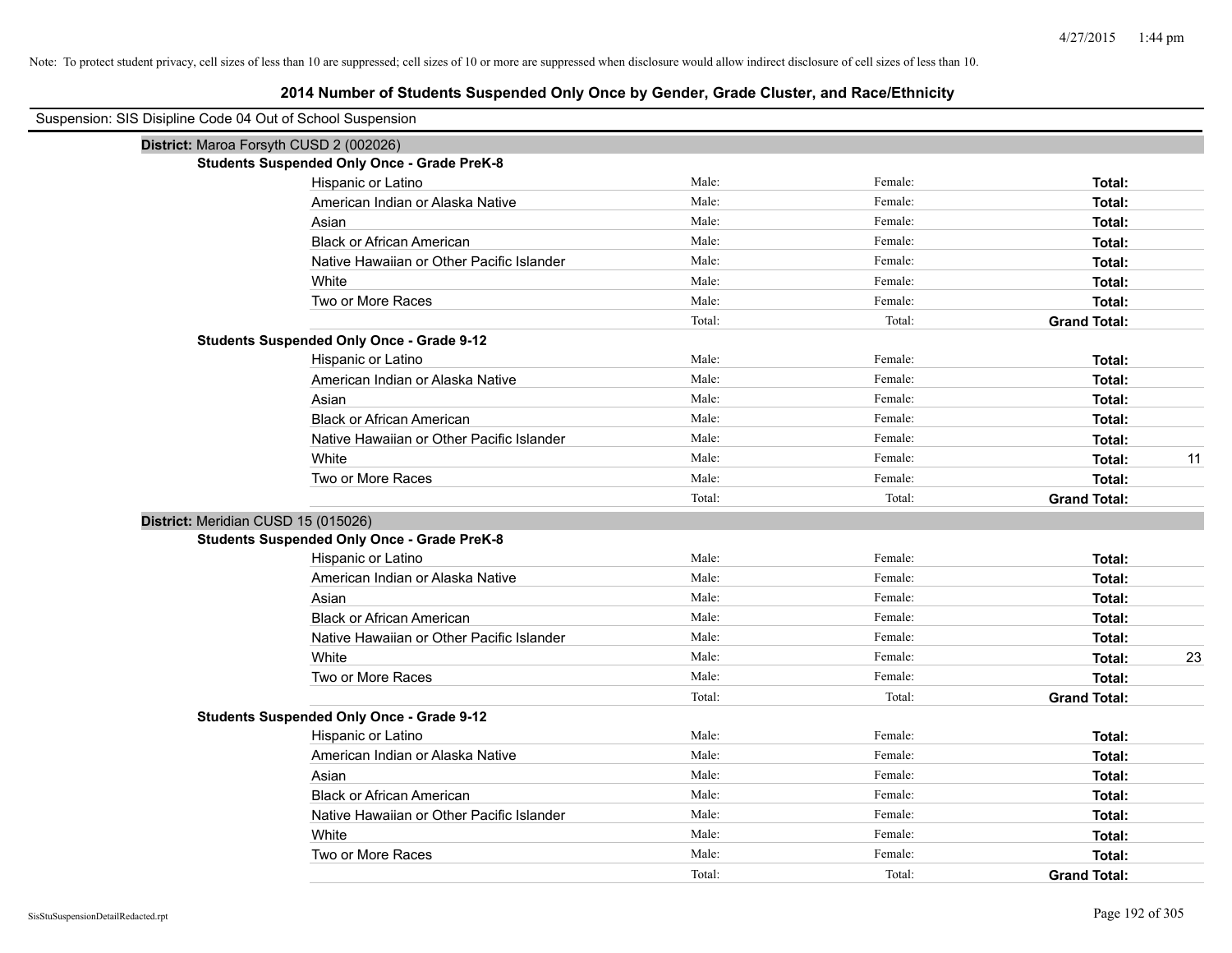| Suspension: SIS Disipline Code 04 Out of School Suspension |                                                    |        |         |                     |    |
|------------------------------------------------------------|----------------------------------------------------|--------|---------|---------------------|----|
| District: Mt Zion CUSD 3 (003026)                          |                                                    |        |         |                     |    |
|                                                            | <b>Students Suspended Only Once - Grade PreK-8</b> |        |         |                     |    |
|                                                            | Hispanic or Latino                                 | Male:  | Female: | Total:              |    |
|                                                            | American Indian or Alaska Native                   | Male:  | Female: | Total:              |    |
|                                                            | Asian                                              | Male:  | Female: | Total:              |    |
|                                                            | <b>Black or African American</b>                   | Male:  | Female: | Total:              |    |
|                                                            | Native Hawaiian or Other Pacific Islander          | Male:  | Female: | Total:              |    |
|                                                            | White                                              | Male:  | Female: | Total:              |    |
|                                                            | Two or More Races                                  | Male:  | Female: | Total:              |    |
|                                                            |                                                    | Total: | Total:  | <b>Grand Total:</b> |    |
|                                                            | <b>Students Suspended Only Once - Grade 9-12</b>   |        |         |                     |    |
|                                                            | Hispanic or Latino                                 | Male:  | Female: | Total:              |    |
|                                                            | American Indian or Alaska Native                   | Male:  | Female: | Total:              |    |
|                                                            | Asian                                              | Male:  | Female: | Total:              |    |
|                                                            | <b>Black or African American</b>                   | Male:  | Female: | Total:              |    |
|                                                            | Native Hawaiian or Other Pacific Islander          | Male:  | Female: | Total:              |    |
|                                                            | White                                              | Male:  | Female: | Total:              |    |
|                                                            | Two or More Races                                  | Male:  | Female: | Total:              |    |
|                                                            |                                                    | Total: | Total:  | <b>Grand Total:</b> |    |
|                                                            | District: Sangamon Valley CUSD 9 (009026)          |        |         |                     |    |
|                                                            | <b>Students Suspended Only Once - Grade PreK-8</b> |        |         |                     |    |
|                                                            | Hispanic or Latino                                 | Male:  | Female: | Total:              |    |
|                                                            | American Indian or Alaska Native                   | Male:  | Female: | Total:              |    |
|                                                            | Asian                                              | Male:  | Female: | Total:              |    |
|                                                            | <b>Black or African American</b>                   | Male:  | Female: | Total:              |    |
|                                                            | Native Hawaiian or Other Pacific Islander          | Male:  | Female: | Total:              |    |
|                                                            | White                                              | Male:  | Female: | Total:              | 21 |
|                                                            | Two or More Races                                  | Male:  | Female: | Total:              |    |
|                                                            |                                                    | Total: | Total:  | <b>Grand Total:</b> |    |
|                                                            | <b>Students Suspended Only Once - Grade 9-12</b>   |        |         |                     |    |
|                                                            | Hispanic or Latino                                 | Male:  | Female: | Total:              |    |
|                                                            | American Indian or Alaska Native                   | Male:  | Female: | Total:              |    |
|                                                            | Asian                                              | Male:  | Female: | Total:              |    |
|                                                            | <b>Black or African American</b>                   | Male:  | Female: | Total:              |    |
|                                                            | Native Hawaiian or Other Pacific Islander          | Male:  | Female: | Total:              |    |
|                                                            | White                                              | Male:  | Female: | Total:              | 10 |
|                                                            | Two or More Races                                  | Male:  | Female: | Total:              |    |
|                                                            |                                                    | Total: | Total:  | <b>Grand Total:</b> |    |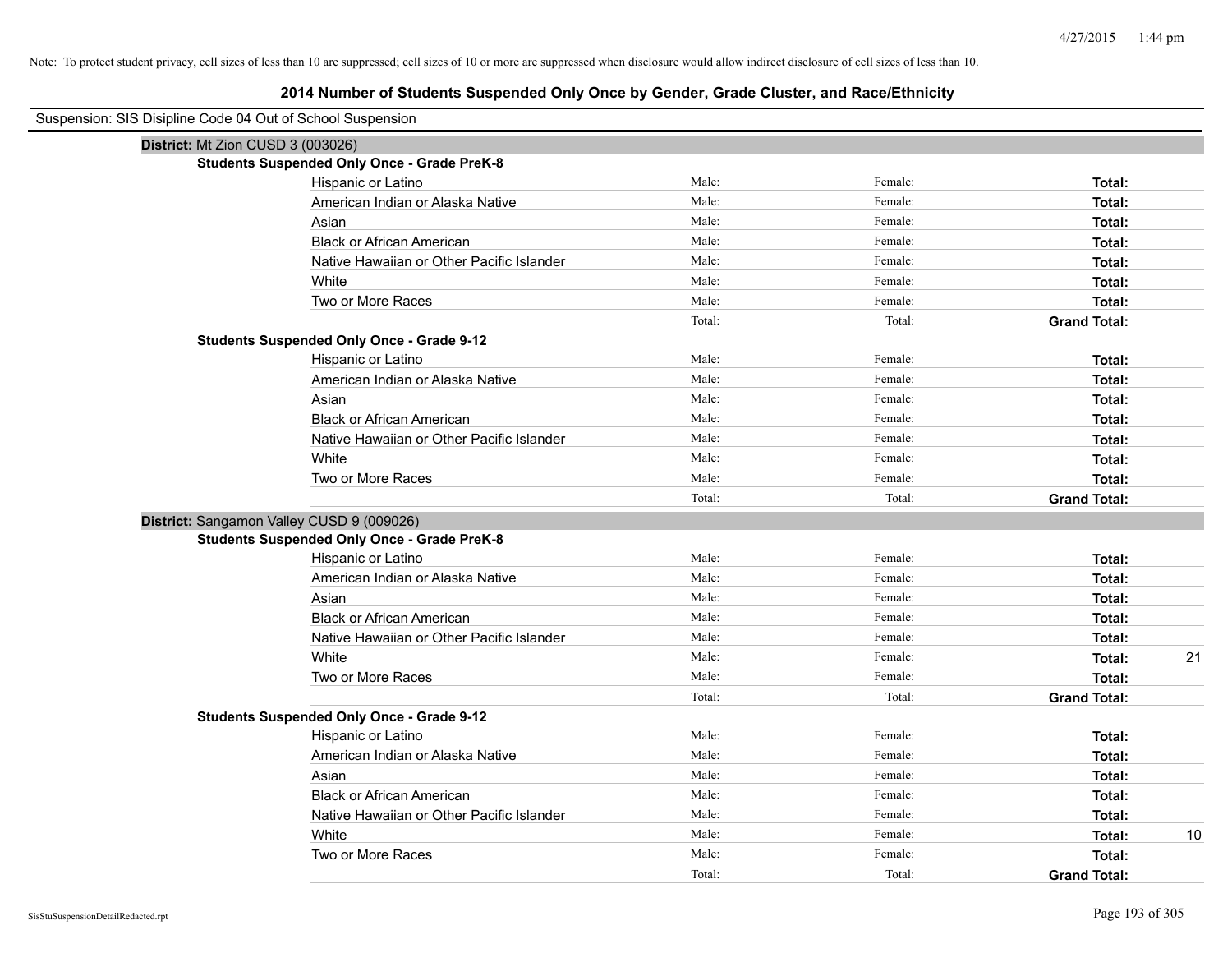| Suspension: SIS Disipline Code 04 Out of School Suspension |                                                    |        |         |                     |    |
|------------------------------------------------------------|----------------------------------------------------|--------|---------|---------------------|----|
|                                                            | District: Warrensburg-Latham CUSD 11 (011026)      |        |         |                     |    |
|                                                            | <b>Students Suspended Only Once - Grade PreK-8</b> |        |         |                     |    |
|                                                            | Hispanic or Latino                                 | Male:  | Female: | Total:              |    |
|                                                            | American Indian or Alaska Native                   | Male:  | Female: | Total:              |    |
|                                                            | Asian                                              | Male:  | Female: | Total:              |    |
|                                                            | <b>Black or African American</b>                   | Male:  | Female: | Total:              |    |
|                                                            | Native Hawaiian or Other Pacific Islander          | Male:  | Female: | Total:              |    |
|                                                            | White                                              | Male:  | Female: | Total:              | 21 |
|                                                            | Two or More Races                                  | Male:  | Female: | Total:              |    |
|                                                            |                                                    | Total: | Total:  | <b>Grand Total:</b> |    |
|                                                            | <b>Students Suspended Only Once - Grade 9-12</b>   |        |         |                     |    |
|                                                            | Hispanic or Latino                                 | Male:  | Female: | Total:              |    |
|                                                            | American Indian or Alaska Native                   | Male:  | Female: | Total:              |    |
|                                                            | Asian                                              | Male:  | Female: | Total:              |    |
|                                                            | <b>Black or African American</b>                   | Male:  | Female: | Total:              |    |
|                                                            | Native Hawaiian or Other Pacific Islander          | Male:  | Female: | Total:              |    |
|                                                            | White                                              | Male:  | Female: | Total:              | 13 |
|                                                            | Two or More Races                                  | Male:  | Female: | Total:              |    |
|                                                            |                                                    | Total: | Total:  | <b>Grand Total:</b> |    |
| County: Non-Public School (000)                            |                                                    |        |         |                     |    |
| District: Macon/Piatt ROE (000000)                         |                                                    |        |         |                     |    |
|                                                            | <b>Students Suspended Only Once - Grade 9-12</b>   |        |         |                     |    |
|                                                            | Hispanic or Latino                                 | Male:  | Female: | Total:              |    |
|                                                            | American Indian or Alaska Native                   | Male:  | Female: | Total:              |    |
|                                                            | Asian                                              | Male:  | Female: | Total:              |    |
|                                                            | <b>Black or African American</b>                   | Male:  | Female: | Total:              |    |
|                                                            | Native Hawaiian or Other Pacific Islander          | Male:  | Female: | Total:              |    |
|                                                            | White                                              | Male:  | Female: | Total:              |    |
|                                                            | Two or More Races                                  | Male:  | Female: | Total:              |    |
|                                                            |                                                    | Total: | Total:  | <b>Grand Total:</b> |    |
| County: Piatt (074)                                        |                                                    |        |         |                     |    |
|                                                            | District: Atwood Hammond CUSD 39 (039026)          |        |         |                     |    |
|                                                            | <b>Students Suspended Only Once - Grade PreK-8</b> |        |         |                     |    |
|                                                            | Hispanic or Latino                                 | Male:  | Female: | Total:              |    |
|                                                            | American Indian or Alaska Native                   | Male:  | Female: | Total:              |    |
|                                                            | Asian                                              | Male:  | Female: | Total:              |    |
|                                                            | <b>Black or African American</b>                   | Male:  | Female: | Total:              |    |
|                                                            | Native Hawaiian or Other Pacific Islander          | Male:  | Female: | Total:              |    |
|                                                            | White                                              | Male:  | Female: | Total:              |    |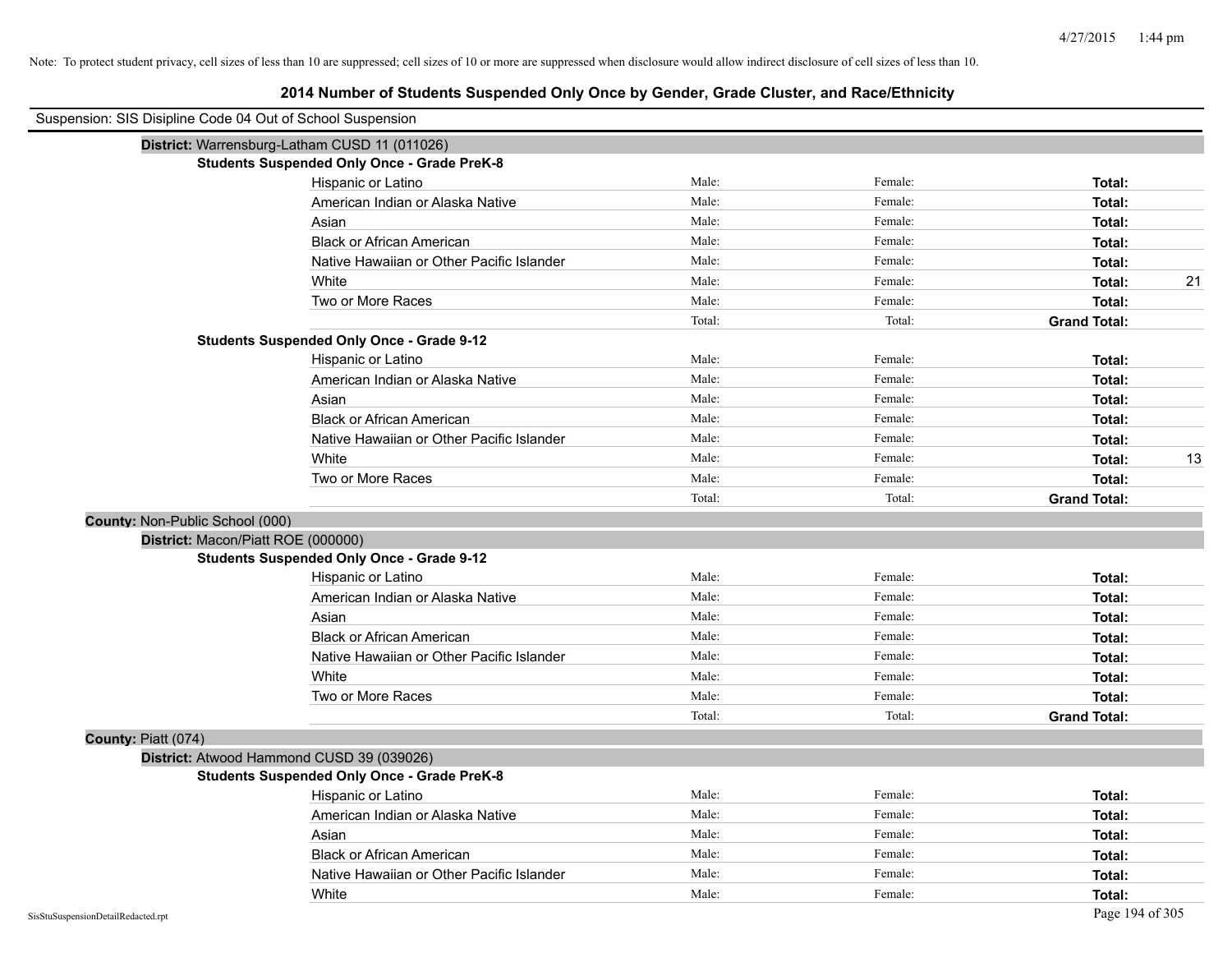| Suspension: SIS Disipline Code 04 Out of School Suspension |                                                    |        |         |                     |
|------------------------------------------------------------|----------------------------------------------------|--------|---------|---------------------|
|                                                            | Two or More Races                                  | Male:  | Female: | <b>Total:</b>       |
|                                                            |                                                    | Total: | Total:  | <b>Grand Total:</b> |
|                                                            | <b>Students Suspended Only Once - Grade 9-12</b>   |        |         |                     |
|                                                            | Hispanic or Latino                                 | Male:  | Female: | Total:              |
|                                                            | American Indian or Alaska Native                   | Male:  | Female: | Total:              |
|                                                            | Asian                                              | Male:  | Female: | Total:              |
|                                                            | <b>Black or African American</b>                   | Male:  | Female: | Total:              |
|                                                            | Native Hawaiian or Other Pacific Islander          | Male:  | Female: | Total:              |
|                                                            | White                                              | Male:  | Female: | 12<br>Total:        |
|                                                            | Two or More Races                                  | Male:  | Female: | Total:              |
|                                                            |                                                    | Total: | Total:  | <b>Grand Total:</b> |
| District: Bement CUSD 5 (005026)                           |                                                    |        |         |                     |
|                                                            | <b>Students Suspended Only Once - Grade PreK-8</b> |        |         |                     |
|                                                            | Hispanic or Latino                                 | Male:  | Female: | Total:              |
|                                                            | American Indian or Alaska Native                   | Male:  | Female: | Total:              |
|                                                            | Asian                                              | Male:  | Female: | Total:              |
|                                                            | <b>Black or African American</b>                   | Male:  | Female: | Total:              |
|                                                            | Native Hawaiian or Other Pacific Islander          | Male:  | Female: | Total:              |
|                                                            | White                                              | Male:  | Female: | Total:              |
|                                                            | Two or More Races                                  | Male:  | Female: | Total:              |
|                                                            |                                                    | Total: | Total:  | <b>Grand Total:</b> |
|                                                            | <b>Students Suspended Only Once - Grade 9-12</b>   |        |         |                     |
|                                                            | Hispanic or Latino                                 | Male:  | Female: | Total:              |
|                                                            | American Indian or Alaska Native                   | Male:  | Female: | Total:              |
|                                                            | Asian                                              | Male:  | Female: | Total:              |
|                                                            | <b>Black or African American</b>                   | Male:  | Female: | Total:              |
|                                                            | Native Hawaiian or Other Pacific Islander          | Male:  | Female: | Total:              |
|                                                            | White                                              | Male:  | Female: | Total:              |
|                                                            | Two or More Races                                  | Male:  | Female: | Total:              |
|                                                            |                                                    | Total: | Total:  | <b>Grand Total:</b> |
| District: Cerro Gordo CUSD 100 (100026)                    |                                                    |        |         |                     |
|                                                            | <b>Students Suspended Only Once - Grade PreK-8</b> |        |         |                     |
|                                                            | Hispanic or Latino                                 | Male:  | Female: | Total:              |
|                                                            | American Indian or Alaska Native                   | Male:  | Female: | Total:              |
|                                                            | Asian                                              | Male:  | Female: | Total:              |
|                                                            | <b>Black or African American</b>                   | Male:  | Female: | Total:              |
|                                                            | Native Hawaiian or Other Pacific Islander          | Male:  | Female: | Total:              |
|                                                            | White                                              | Male:  | Female: | Total:              |
|                                                            | Two or More Races                                  | Male:  | Female: | Total:              |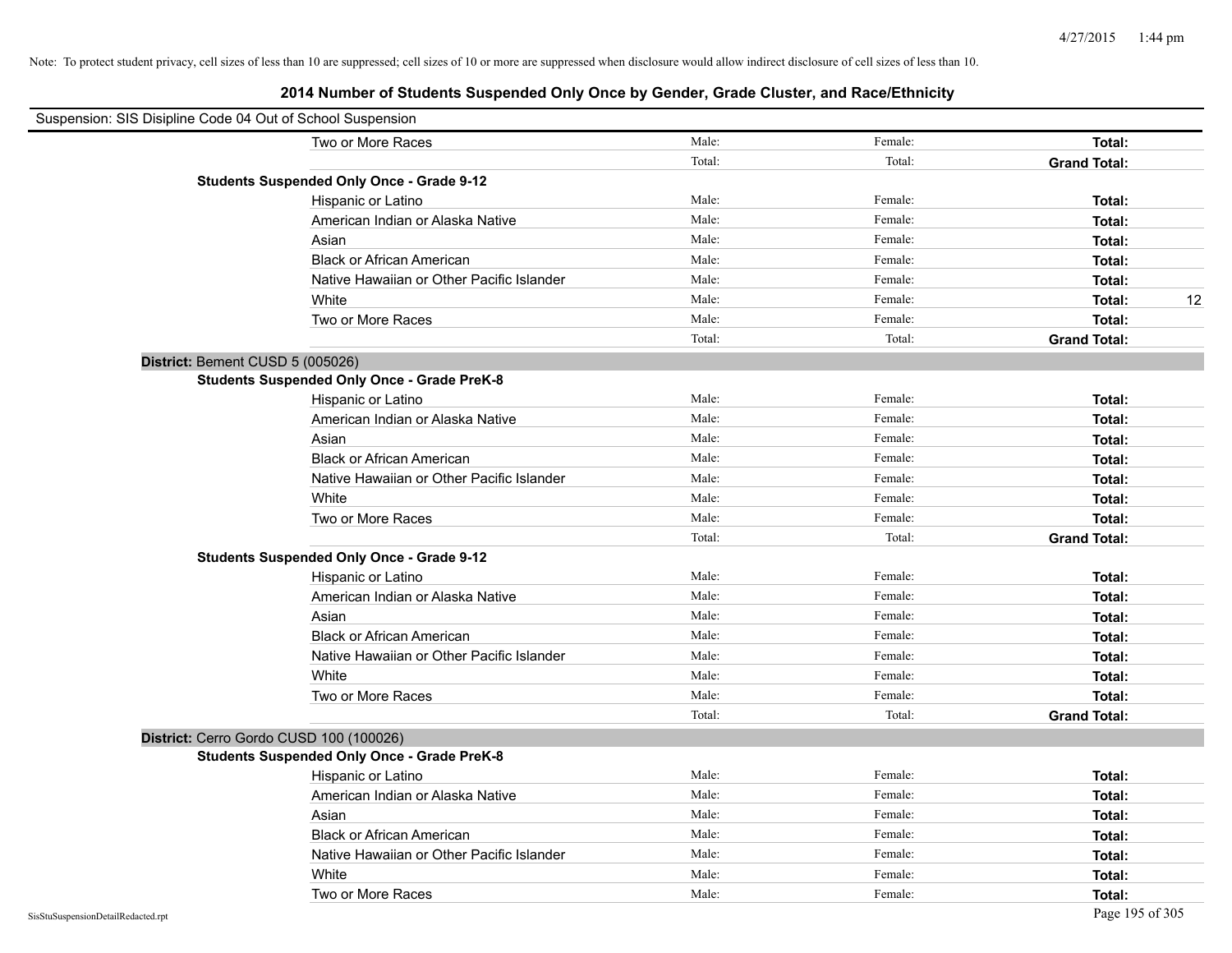| Suspension: SIS Disipline Code 04 Out of School Suspension |                                                    |        |         |                     |
|------------------------------------------------------------|----------------------------------------------------|--------|---------|---------------------|
|                                                            |                                                    | Total: | Total:  | <b>Grand Total:</b> |
|                                                            | <b>Students Suspended Only Once - Grade 9-12</b>   |        |         |                     |
|                                                            | Hispanic or Latino                                 | Male:  | Female: | Total:              |
|                                                            | American Indian or Alaska Native                   | Male:  | Female: | Total:              |
|                                                            | Asian                                              | Male:  | Female: | Total:              |
|                                                            | <b>Black or African American</b>                   | Male:  | Female: | Total:              |
|                                                            | Native Hawaiian or Other Pacific Islander          | Male:  | Female: | Total:              |
|                                                            | White                                              | Male:  | Female: | Total:              |
|                                                            | Two or More Races                                  | Male:  | Female: | Total:              |
|                                                            |                                                    | Total: | Total:  | <b>Grand Total:</b> |
| District: Deland-Weldon CUSD 57 (057026)                   |                                                    |        |         |                     |
|                                                            | <b>Students Suspended Only Once - Grade PreK-8</b> |        |         |                     |
|                                                            | Hispanic or Latino                                 | Male:  | Female: | Total:              |
|                                                            | American Indian or Alaska Native                   | Male:  | Female: | Total:              |
|                                                            | Asian                                              | Male:  | Female: | Total:              |
|                                                            | <b>Black or African American</b>                   | Male:  | Female: | Total:              |
|                                                            | Native Hawaiian or Other Pacific Islander          | Male:  | Female: | Total:              |
|                                                            | White                                              | Male:  | Female: | Total:              |
|                                                            | Two or More Races                                  | Male:  | Female: | Total:              |
|                                                            |                                                    | Total: | Total:  | <b>Grand Total:</b> |
|                                                            | <b>Students Suspended Only Once - Grade 9-12</b>   |        |         |                     |
|                                                            | Hispanic or Latino                                 | Male:  | Female: | Total:              |
|                                                            | American Indian or Alaska Native                   | Male:  | Female: | Total:              |
|                                                            | Asian                                              | Male:  | Female: | Total:              |
|                                                            | <b>Black or African American</b>                   | Male:  | Female: | Total:              |
|                                                            | Native Hawaiian or Other Pacific Islander          | Male:  | Female: | Total:              |
|                                                            | White                                              | Male:  | Female: | Total:              |
|                                                            | Two or More Races                                  | Male:  | Female: | Total:              |
|                                                            |                                                    | Total: | Total:  | <b>Grand Total:</b> |
| District: Monticello CUSD 25 (025026)                      |                                                    |        |         |                     |
|                                                            | <b>Students Suspended Only Once - Grade PreK-8</b> |        |         |                     |
|                                                            | Hispanic or Latino                                 | Male:  | Female: | Total:              |
|                                                            | American Indian or Alaska Native                   | Male:  | Female: | Total:              |
|                                                            | Asian                                              | Male:  | Female: | Total:              |
|                                                            | <b>Black or African American</b>                   | Male:  | Female: | Total:              |
|                                                            | Native Hawaiian or Other Pacific Islander          | Male:  | Female: | Total:              |
|                                                            | White                                              | Male:  | Female: | Total:              |
|                                                            | Two or More Races                                  | Male:  | Female: | Total:              |
|                                                            |                                                    | Total: | Total:  | <b>Grand Total:</b> |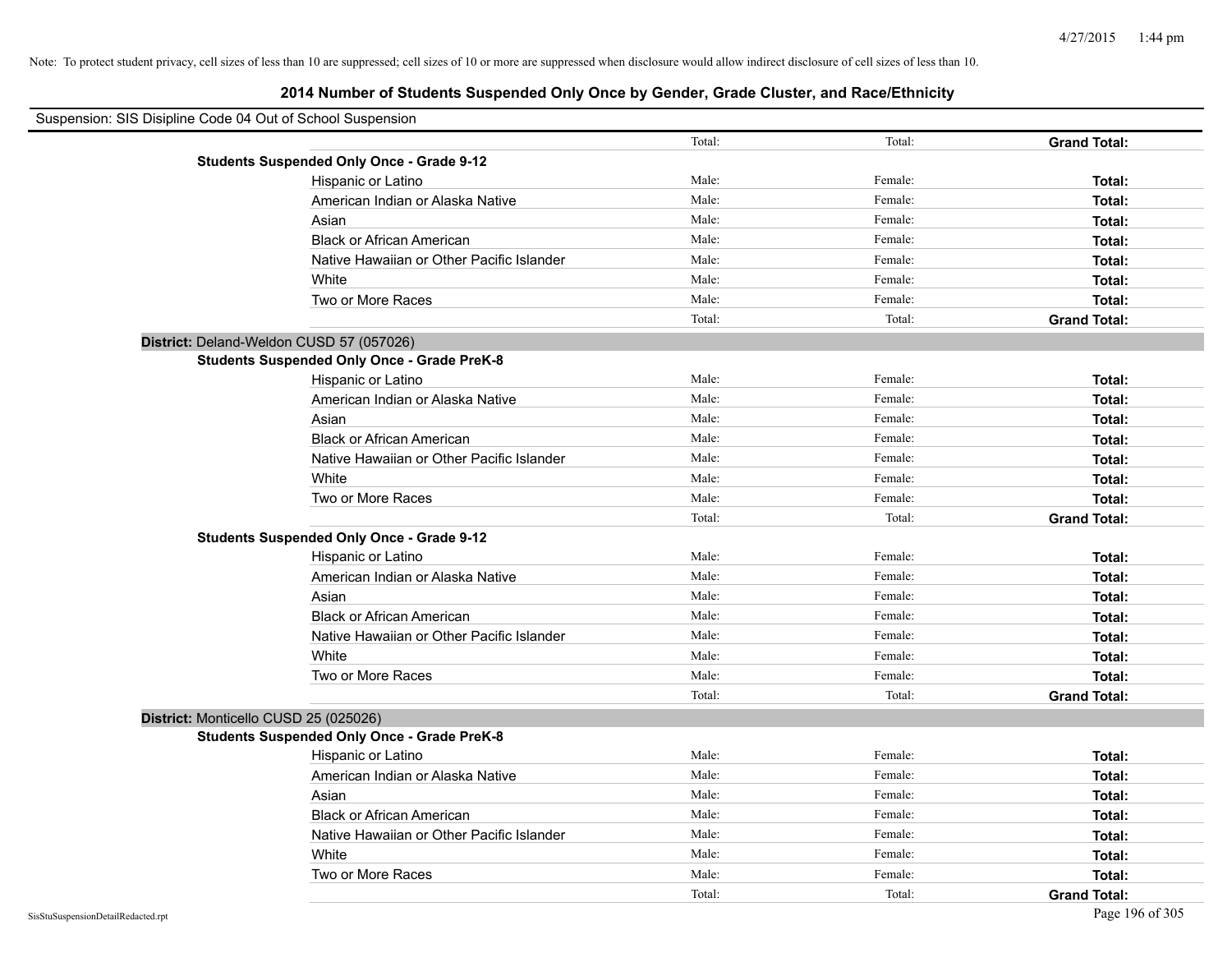| Suspension: SIS Disipline Code 04 Out of School Suspension |                                                    |        |    |         |    |                     |    |
|------------------------------------------------------------|----------------------------------------------------|--------|----|---------|----|---------------------|----|
|                                                            | <b>Students Suspended Only Once - Grade 9-12</b>   |        |    |         |    |                     |    |
|                                                            | Hispanic or Latino                                 | Male:  |    | Female: |    | Total:              |    |
|                                                            | American Indian or Alaska Native                   | Male:  |    | Female: |    | Total:              |    |
|                                                            | Asian                                              | Male:  |    | Female: |    | Total:              |    |
|                                                            | <b>Black or African American</b>                   | Male:  |    | Female: |    | Total:              |    |
|                                                            | Native Hawaiian or Other Pacific Islander          | Male:  |    | Female: |    | Total:              |    |
|                                                            | White                                              | Male:  |    | Female: |    | Total:              |    |
|                                                            | Two or More Races                                  | Male:  |    | Female: |    | Total:              |    |
|                                                            |                                                    | Total: |    | Total:  |    | <b>Grand Total:</b> |    |
|                                                            |                                                    |        |    |         |    |                     |    |
| Region: Madison ROE (41)                                   |                                                    |        |    |         |    |                     |    |
| County: Madison (057)                                      |                                                    |        |    |         |    |                     |    |
| District: Alton CUSD 11 (011026)                           | <b>Students Suspended Only Once - Grade PreK-8</b> |        |    |         |    |                     |    |
|                                                            | Hispanic or Latino                                 | Male:  |    | Female: |    | Total:              |    |
|                                                            | American Indian or Alaska Native                   | Male:  |    | Female: |    | Total:              |    |
|                                                            | Asian                                              | Male:  |    | Female: |    | Total:              |    |
|                                                            | <b>Black or African American</b>                   | Male:  | 59 | Female: | 37 | Total:              | 96 |
|                                                            | Native Hawaiian or Other Pacific Islander          | Male:  |    | Female: |    | Total:              |    |
|                                                            | White                                              | Male:  | 44 | Female: | 15 | Total:              | 59 |
|                                                            | Two or More Races                                  | Male:  | 11 | Female: | 12 | Total:              | 23 |
|                                                            |                                                    | Total: |    | Total:  |    | <b>Grand Total:</b> |    |
|                                                            | <b>Students Suspended Only Once - Grade 9-12</b>   |        |    |         |    |                     |    |
|                                                            | Hispanic or Latino                                 | Male:  |    | Female: |    | Total:              |    |
|                                                            | American Indian or Alaska Native                   | Male:  |    | Female: |    | Total:              |    |
|                                                            | Asian                                              | Male:  |    | Female: |    | Total:              |    |
|                                                            | <b>Black or African American</b>                   | Male:  | 45 | Female: | 23 | Total:              | 68 |
|                                                            | Native Hawaiian or Other Pacific Islander          | Male:  |    | Female: |    | Total:              |    |
|                                                            | White                                              | Male:  | 36 | Female: | 35 | Total:              | 71 |
|                                                            | Two or More Races                                  | Male:  |    | Female: |    | Total:              |    |
|                                                            |                                                    | Total: |    | Total:  |    | <b>Grand Total:</b> |    |
| District: Bethalto CUSD 8 (008026)                         |                                                    |        |    |         |    |                     |    |
|                                                            | <b>Students Suspended Only Once - Grade PreK-8</b> |        |    |         |    |                     |    |
|                                                            | Hispanic or Latino                                 | Male:  |    | Female: |    | Total:              |    |
|                                                            | American Indian or Alaska Native                   | Male:  |    | Female: |    | Total:              |    |
|                                                            | Asian                                              | Male:  |    | Female: |    | Total:              |    |
|                                                            | <b>Black or African American</b>                   | Male:  |    | Female: |    | Total:              |    |
|                                                            | Native Hawaiian or Other Pacific Islander          | Male:  |    | Female: |    | Total:              |    |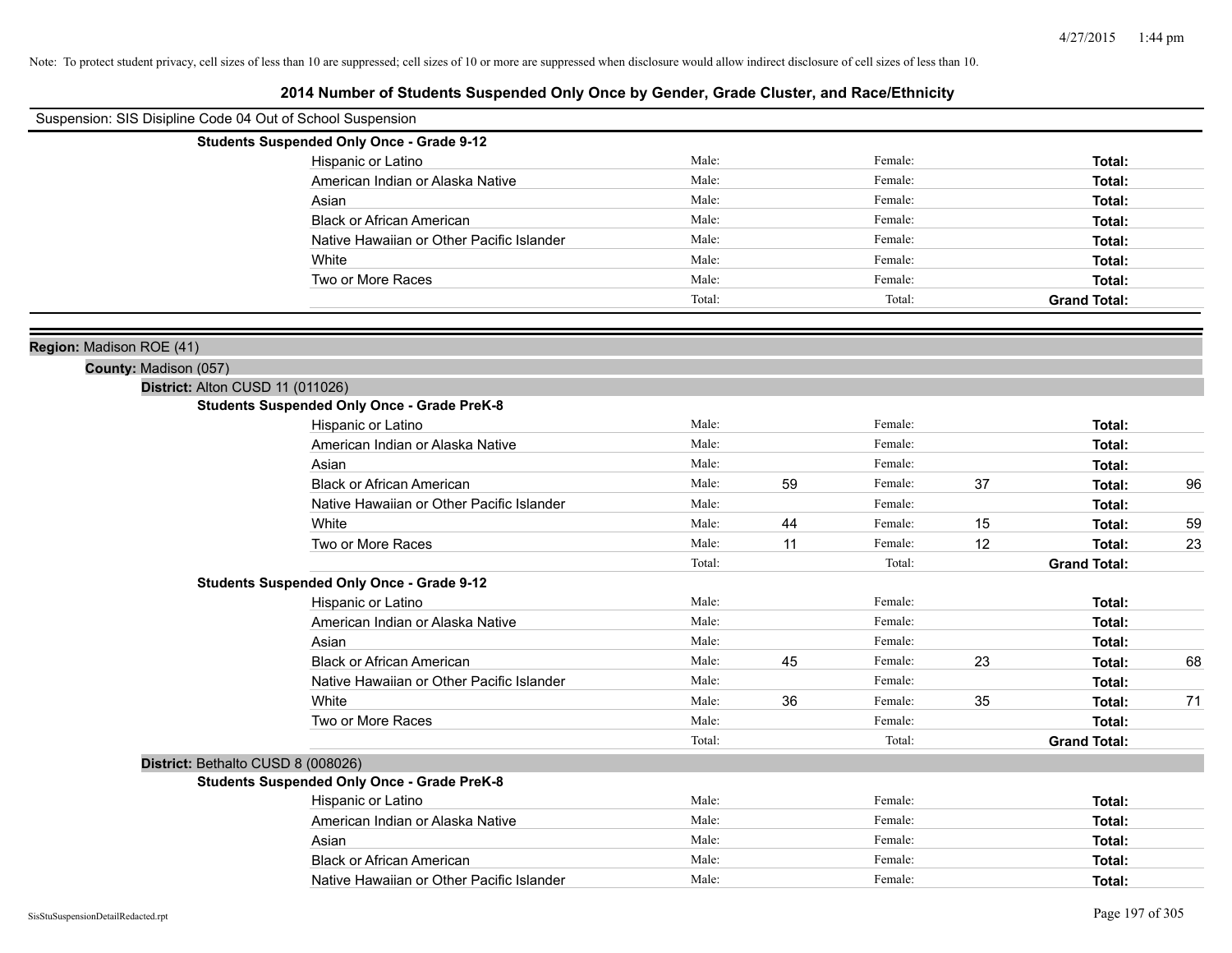| Suspension: SIS Disipline Code 04 Out of School Suspension |                                                      |        |    |         |    |                     |     |
|------------------------------------------------------------|------------------------------------------------------|--------|----|---------|----|---------------------|-----|
|                                                            | White                                                | Male:  |    | Female: |    | Total:              | 33  |
|                                                            | Two or More Races                                    | Male:  |    | Female: |    | Total:              |     |
|                                                            |                                                      | Total: |    | Total:  |    | <b>Grand Total:</b> |     |
|                                                            | <b>Students Suspended Only Once - Grade 9-12</b>     |        |    |         |    |                     |     |
|                                                            | Hispanic or Latino                                   | Male:  |    | Female: |    | Total:              |     |
|                                                            | American Indian or Alaska Native                     | Male:  |    | Female: |    | Total:              |     |
|                                                            | Asian                                                | Male:  |    | Female: |    | Total:              |     |
|                                                            | <b>Black or African American</b>                     | Male:  |    | Female: |    | Total:              |     |
|                                                            | Native Hawaiian or Other Pacific Islander            | Male:  |    | Female: |    | Total:              |     |
|                                                            | White                                                | Male:  |    | Female: |    | Total:              | 32  |
|                                                            | Two or More Races                                    | Male:  |    | Female: |    | Total:              |     |
|                                                            |                                                      | Total: |    | Total:  |    | <b>Grand Total:</b> |     |
| District: Collinsville CUSD 10 (010026)                    |                                                      |        |    |         |    |                     |     |
|                                                            | <b>Students Suspended Only Once - Grade PreK-8</b>   |        |    |         |    |                     |     |
|                                                            | Hispanic or Latino                                   | Male:  | 18 | Female: | 10 | Total:              | 28  |
|                                                            | American Indian or Alaska Native                     | Male:  |    | Female: |    | Total:              |     |
|                                                            | Asian                                                | Male:  |    | Female: |    | Total:              |     |
|                                                            | <b>Black or African American</b>                     | Male:  | 28 | Female: | 11 | Total:              | 39  |
|                                                            | Native Hawaiian or Other Pacific Islander            | Male:  |    | Female: |    | Total:              |     |
|                                                            | White                                                | Male:  | 68 | Female: | 18 | Total:              | 86  |
|                                                            | Two or More Races                                    | Male:  |    | Female: |    | Total:              |     |
|                                                            |                                                      | Total: |    | Total:  |    | <b>Grand Total:</b> | 163 |
|                                                            | <b>Students Suspended Only Once - Grade 9-12</b>     |        |    |         |    |                     |     |
|                                                            | Hispanic or Latino                                   | Male:  |    | Female: |    | Total:              | 21  |
|                                                            | American Indian or Alaska Native                     | Male:  |    | Female: |    | Total:              |     |
|                                                            | Asian                                                | Male:  |    | Female: |    | Total:              |     |
|                                                            | <b>Black or African American</b>                     | Male:  | 13 | Female: | 13 | Total:              | 26  |
|                                                            | Native Hawaiian or Other Pacific Islander            | Male:  |    | Female: |    | Total:              |     |
|                                                            | White                                                | Male:  | 44 | Female: | 20 | Total:              | 64  |
|                                                            | Two or More Races                                    | Male:  |    | Female: |    | Total:              |     |
|                                                            |                                                      | Total: |    | Total:  |    | <b>Grand Total:</b> |     |
|                                                            | District: Coordinated Youth & Human Service (006000) |        |    |         |    |                     |     |
|                                                            | <b>Students Suspended Only Once - Grade 9-12</b>     |        |    |         |    |                     |     |
|                                                            | Hispanic or Latino                                   | Male:  |    | Female: |    | Total:              |     |
|                                                            | American Indian or Alaska Native                     | Male:  |    | Female: |    | Total:              |     |
|                                                            | Asian                                                | Male:  |    | Female: |    | Total:              |     |
|                                                            | <b>Black or African American</b>                     | Male:  |    | Female: |    | Total:              |     |
|                                                            | Native Hawaiian or Other Pacific Islander            | Male:  |    | Female: |    | Total:              |     |
|                                                            | White                                                | Male:  |    | Female: |    | Total:              |     |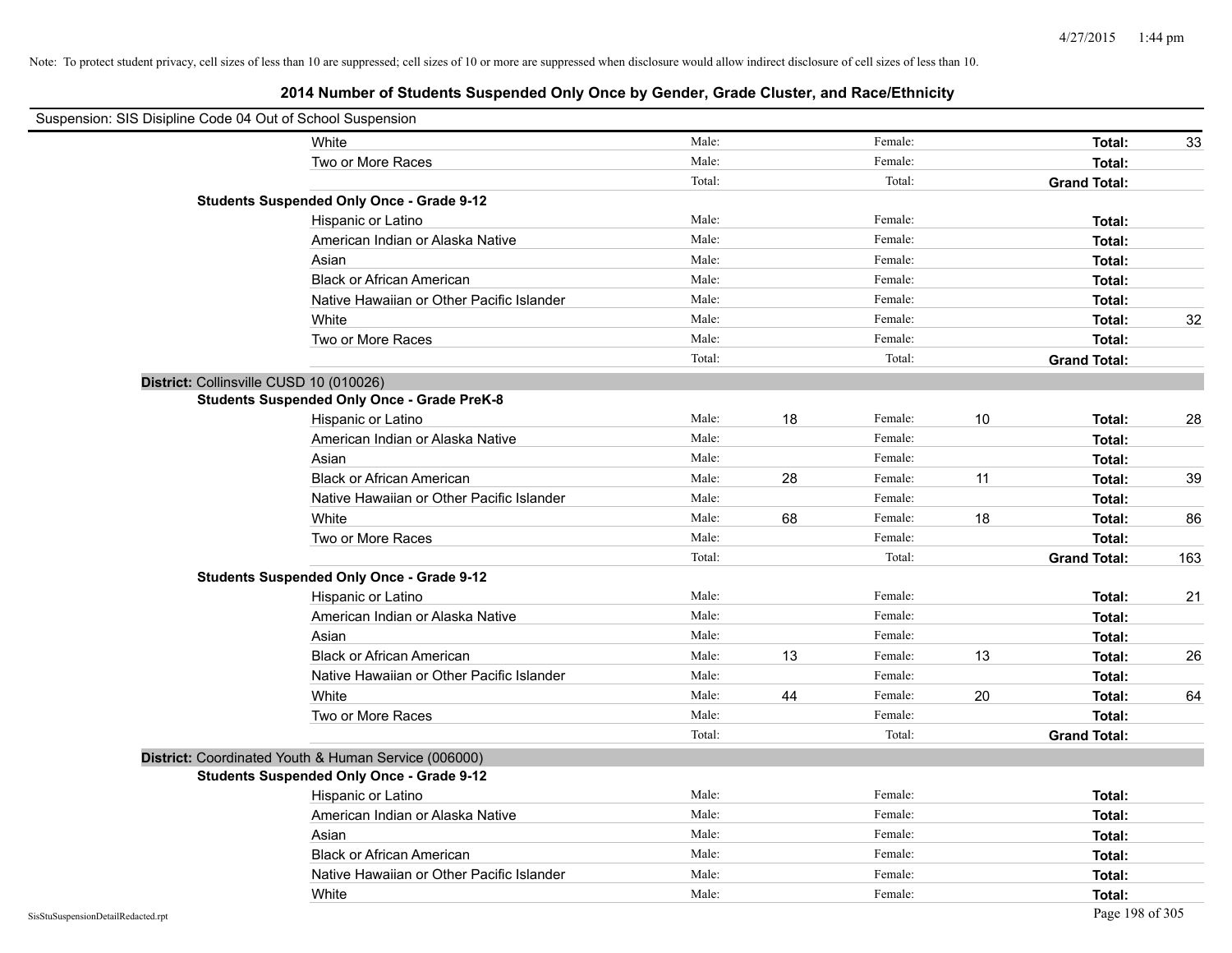# **2014 Number of Students Suspended Only Once by Gender, Grade Cluster, and Race/Ethnicity**

| Suspension: SIS Disipline Code 04 Out of School Suspension |                                                    |        |         |                     |    |
|------------------------------------------------------------|----------------------------------------------------|--------|---------|---------------------|----|
|                                                            | Two or More Races                                  | Male:  | Female: | Total:              |    |
|                                                            |                                                    | Total: | Total:  | <b>Grand Total:</b> |    |
| District: East Alton SD 13 (013002)                        |                                                    |        |         |                     |    |
|                                                            | <b>Students Suspended Only Once - Grade PreK-8</b> |        |         |                     |    |
|                                                            | Hispanic or Latino                                 | Male:  | Female: | Total:              |    |
|                                                            | American Indian or Alaska Native                   | Male:  | Female: | Total:              |    |
|                                                            | Asian                                              | Male:  | Female: | Total:              |    |
|                                                            | <b>Black or African American</b>                   | Male:  | Female: | Total:              |    |
|                                                            | Native Hawaiian or Other Pacific Islander          | Male:  | Female: | Total:              |    |
|                                                            | White                                              | Male:  | Female: | Total:              |    |
|                                                            | Two or More Races                                  | Male:  | Female: | Total:              |    |
|                                                            |                                                    | Total: | Total:  | <b>Grand Total:</b> |    |
|                                                            | District: East Alton-Wood River CHSD 14 (014016)   |        |         |                     |    |
|                                                            | <b>Students Suspended Only Once - Grade 9-12</b>   |        |         |                     |    |
|                                                            | Hispanic or Latino                                 | Male:  | Female: | Total:              |    |
|                                                            | American Indian or Alaska Native                   | Male:  | Female: | Total:              |    |
|                                                            | Asian                                              | Male:  | Female: | Total:              |    |
|                                                            | <b>Black or African American</b>                   | Male:  | Female: | Total:              |    |
|                                                            | Native Hawaiian or Other Pacific Islander          | Male:  | Female: | Total:              |    |
|                                                            | White                                              | Male:  | Female: | Total:              | 34 |
|                                                            | Two or More Races                                  | Male:  | Female: | Total:              |    |
|                                                            |                                                    | Total: | Total:  | <b>Grand Total:</b> |    |
|                                                            | District: Edwardsville CUSD 7 (007026)             |        |         |                     |    |
|                                                            | <b>Students Suspended Only Once - Grade PreK-8</b> |        |         |                     |    |
|                                                            | Hispanic or Latino                                 | Male:  | Female: | Total:              |    |
|                                                            | American Indian or Alaska Native                   | Male:  | Female: | Total:              |    |
|                                                            | Asian                                              | Male:  | Female: | Total:              |    |
|                                                            | <b>Black or African American</b>                   | Male:  | Female: | Total:              | 10 |
|                                                            | Native Hawaiian or Other Pacific Islander          | Male:  | Female: | Total:              |    |
|                                                            | White                                              | Male:  | Female: | Total:              | 34 |
|                                                            | Two or More Races                                  | Male:  | Female: | Total:              |    |
|                                                            |                                                    | Total: | Total:  | <b>Grand Total:</b> |    |
|                                                            | <b>Students Suspended Only Once - Grade 9-12</b>   |        |         |                     |    |
|                                                            | Hispanic or Latino                                 | Male:  | Female: | Total:              |    |
|                                                            | American Indian or Alaska Native                   | Male:  | Female: | Total:              |    |
|                                                            | Asian                                              | Male:  | Female: | Total:              |    |
|                                                            | <b>Black or African American</b>                   | Male:  | Female: | Total:              |    |
|                                                            | Native Hawaiian or Other Pacific Islander          | Male:  | Female: | Total:              |    |

 $\blacksquare$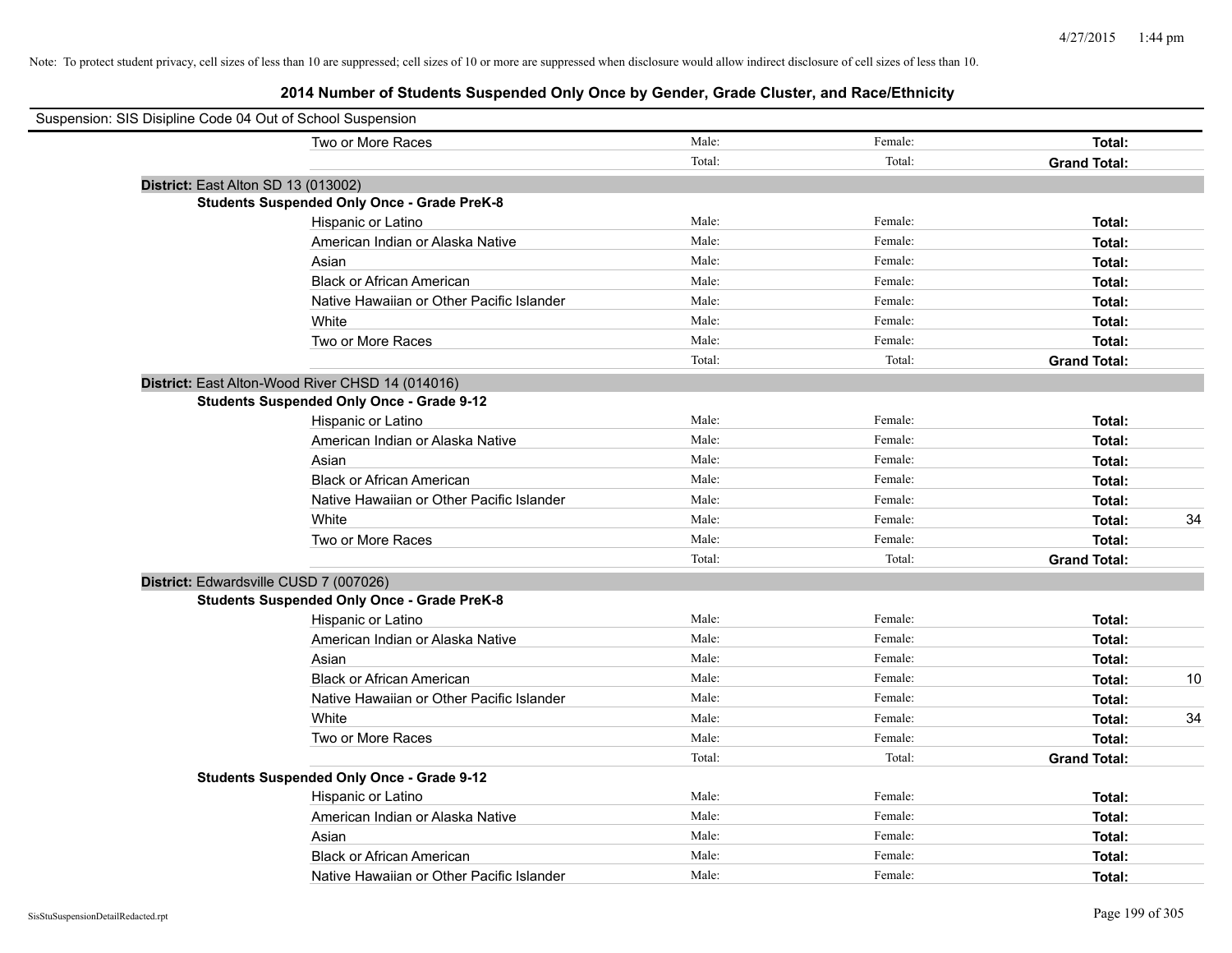| Suspension: SIS Disipline Code 04 Out of School Suspension |                                                    |        |    |         |    |                     |    |
|------------------------------------------------------------|----------------------------------------------------|--------|----|---------|----|---------------------|----|
|                                                            | White                                              | Male:  | 43 | Female: | 15 | Total:              | 58 |
|                                                            | Two or More Races                                  | Male:  |    | Female: |    | Total:              |    |
|                                                            |                                                    | Total: |    | Total:  |    | <b>Grand Total:</b> | 72 |
| District: Granite City CUSD 9 (009026)                     |                                                    |        |    |         |    |                     |    |
|                                                            | <b>Students Suspended Only Once - Grade PreK-8</b> |        |    |         |    |                     |    |
|                                                            | Hispanic or Latino                                 | Male:  |    | Female: |    | Total:              | 22 |
|                                                            | American Indian or Alaska Native                   | Male:  |    | Female: |    | Total:              |    |
|                                                            | Asian                                              | Male:  |    | Female: |    | Total:              |    |
|                                                            | <b>Black or African American</b>                   | Male:  | 33 | Female: | 16 | Total:              | 49 |
|                                                            | Native Hawaiian or Other Pacific Islander          | Male:  |    | Female: |    | Total:              |    |
|                                                            | White                                              | Male:  | 64 | Female: | 26 | Total:              | 90 |
|                                                            | Two or More Races                                  | Male:  |    | Female: |    | Total:              |    |
|                                                            |                                                    | Total: |    | Total:  |    | <b>Grand Total:</b> |    |
|                                                            | <b>Students Suspended Only Once - Grade 9-12</b>   |        |    |         |    |                     |    |
|                                                            | Hispanic or Latino                                 | Male:  |    | Female: |    | Total:              |    |
|                                                            | American Indian or Alaska Native                   | Male:  |    | Female: |    | Total:              |    |
|                                                            | Asian                                              | Male:  |    | Female: |    | Total:              |    |
|                                                            | <b>Black or African American</b>                   | Male:  |    | Female: |    | Total:              | 16 |
|                                                            | Native Hawaiian or Other Pacific Islander          | Male:  |    | Female: |    | Total:              |    |
|                                                            | White                                              | Male:  | 35 | Female: | 28 | Total:              | 63 |
|                                                            | Two or More Races                                  | Male:  |    | Female: |    | Total:              |    |
|                                                            |                                                    | Total: |    | Total:  |    | <b>Grand Total:</b> |    |
| District: Highland CUSD 5 (005026)                         |                                                    |        |    |         |    |                     |    |
|                                                            | <b>Students Suspended Only Once - Grade PreK-8</b> |        |    |         |    |                     |    |
|                                                            | Hispanic or Latino                                 | Male:  |    | Female: |    | Total:              |    |
|                                                            | American Indian or Alaska Native                   | Male:  |    | Female: |    | Total:              |    |
|                                                            | Asian                                              | Male:  |    | Female: |    | Total:              |    |
|                                                            | <b>Black or African American</b>                   | Male:  |    | Female: |    | Total:              |    |
|                                                            | Native Hawaiian or Other Pacific Islander          | Male:  |    | Female: |    | Total:              |    |
|                                                            | White                                              | Male:  |    | Female: |    | Total:              |    |
|                                                            | Two or More Races                                  | Male:  |    | Female: |    | Total:              |    |
|                                                            |                                                    | Total: |    | Total:  |    | <b>Grand Total:</b> | 10 |
|                                                            | <b>Students Suspended Only Once - Grade 9-12</b>   |        |    |         |    |                     |    |
|                                                            | Hispanic or Latino                                 | Male:  |    | Female: |    | Total:              |    |
|                                                            | American Indian or Alaska Native                   | Male:  |    | Female: |    | Total:              |    |
|                                                            | Asian                                              | Male:  |    | Female: |    | Total:              |    |
|                                                            | <b>Black or African American</b>                   | Male:  |    | Female: |    | Total:              |    |
|                                                            | Native Hawaiian or Other Pacific Islander          | Male:  |    | Female: |    | Total:              |    |
|                                                            | White                                              | Male:  |    | Female: |    | Total:              | 26 |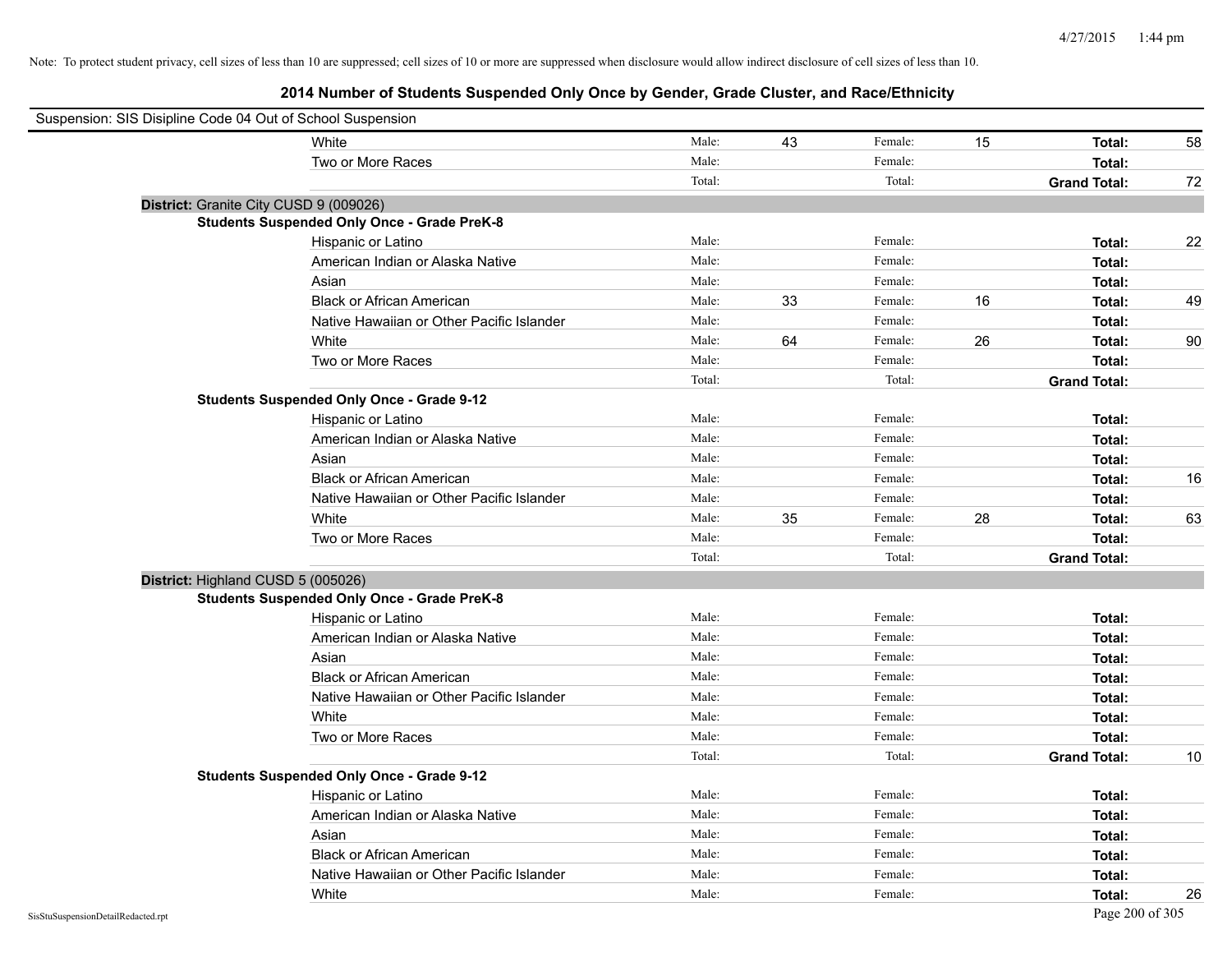| Suspension: SIS Disipline Code 04 Out of School Suspension |                                                    |        |    |         |    |                     |    |
|------------------------------------------------------------|----------------------------------------------------|--------|----|---------|----|---------------------|----|
|                                                            | Two or More Races                                  | Male:  |    | Female: |    | Total:              |    |
|                                                            |                                                    | Total: |    | Total:  |    | <b>Grand Total:</b> |    |
|                                                            | District: Madison CUSD 12 (012026)                 |        |    |         |    |                     |    |
|                                                            | <b>Students Suspended Only Once - Grade PreK-8</b> |        |    |         |    |                     |    |
|                                                            | Hispanic or Latino                                 | Male:  |    | Female: |    | Total:              |    |
|                                                            | American Indian or Alaska Native                   | Male:  |    | Female: |    | Total:              |    |
|                                                            | Asian                                              | Male:  |    | Female: |    | Total:              |    |
|                                                            | <b>Black or African American</b>                   | Male:  | 24 | Female: | 19 | Total:              | 43 |
|                                                            | Native Hawaiian or Other Pacific Islander          | Male:  |    | Female: |    | Total:              |    |
|                                                            | White                                              | Male:  |    | Female: |    | Total:              |    |
|                                                            | Two or More Races                                  | Male:  |    | Female: |    | Total:              |    |
|                                                            |                                                    | Total: |    | Total:  |    | <b>Grand Total:</b> |    |
|                                                            | District: Roxana CUSD 1 (001026)                   |        |    |         |    |                     |    |
|                                                            | <b>Students Suspended Only Once - Grade PreK-8</b> |        |    |         |    |                     |    |
|                                                            | Hispanic or Latino                                 | Male:  |    | Female: |    | Total:              |    |
|                                                            | American Indian or Alaska Native                   | Male:  |    | Female: |    | Total:              |    |
|                                                            | Asian                                              | Male:  |    | Female: |    | Total:              |    |
|                                                            | <b>Black or African American</b>                   | Male:  |    | Female: |    | Total:              |    |
|                                                            | Native Hawaiian or Other Pacific Islander          | Male:  |    | Female: |    | Total:              |    |
|                                                            | White                                              | Male:  |    | Female: |    | Total:              | 22 |
|                                                            | Two or More Races                                  | Male:  |    | Female: |    | Total:              |    |
|                                                            |                                                    | Total: |    | Total:  |    | <b>Grand Total:</b> |    |
|                                                            | <b>Students Suspended Only Once - Grade 9-12</b>   |        |    |         |    |                     |    |
|                                                            | Hispanic or Latino                                 | Male:  |    | Female: |    | Total:              |    |
|                                                            | American Indian or Alaska Native                   | Male:  |    | Female: |    | Total:              |    |
|                                                            | Asian                                              | Male:  |    | Female: |    | Total:              |    |
|                                                            | <b>Black or African American</b>                   | Male:  |    | Female: |    | Total:              |    |
|                                                            | Native Hawaiian or Other Pacific Islander          | Male:  |    | Female: |    | Total:              |    |
|                                                            | White                                              | Male:  |    | Female: |    | Total:              | 28 |
|                                                            | Two or More Races                                  | Male:  |    | Female: |    | Total:              |    |
|                                                            |                                                    | Total: |    | Total:  |    | <b>Grand Total:</b> |    |
| District: Triad CUSD 2 (002026)                            |                                                    |        |    |         |    |                     |    |
|                                                            | <b>Students Suspended Only Once - Grade PreK-8</b> |        |    |         |    |                     |    |
|                                                            | Hispanic or Latino                                 | Male:  |    | Female: |    | Total:              |    |
|                                                            | American Indian or Alaska Native                   | Male:  |    | Female: |    | Total:              |    |
|                                                            | Asian                                              | Male:  |    | Female: |    | Total:              |    |
|                                                            | <b>Black or African American</b>                   | Male:  |    | Female: |    | Total:              |    |
|                                                            | Native Hawaiian or Other Pacific Islander          | Male:  |    | Female: |    | Total:              |    |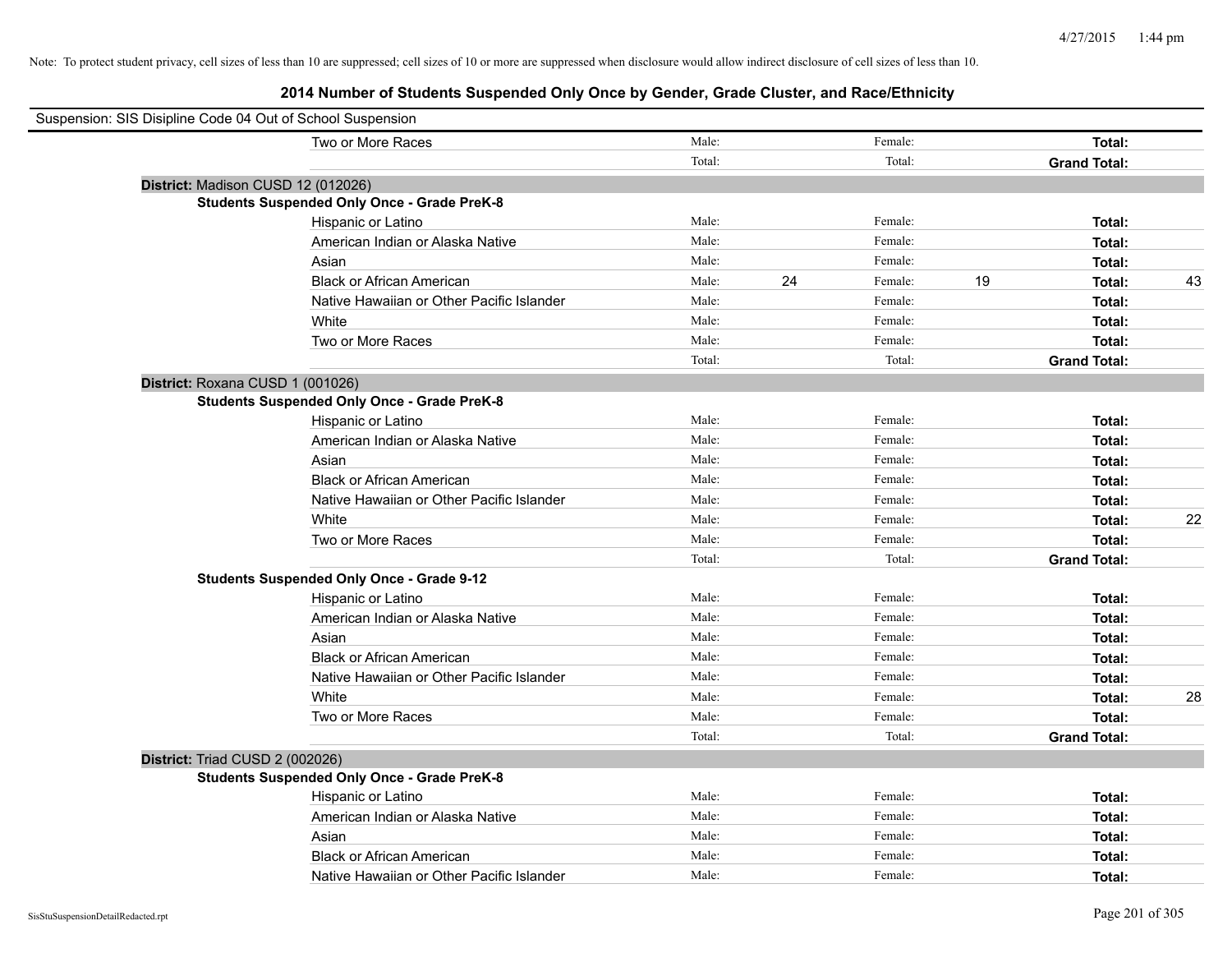| Suspension: SIS Disipline Code 04 Out of School Suspension |                                                    |        |    |         |    |                     |    |
|------------------------------------------------------------|----------------------------------------------------|--------|----|---------|----|---------------------|----|
|                                                            | White                                              | Male:  |    | Female: |    | Total:              |    |
|                                                            | Two or More Races                                  | Male:  |    | Female: |    | Total:              |    |
|                                                            |                                                    | Total: |    | Total:  |    | <b>Grand Total:</b> |    |
|                                                            | <b>Students Suspended Only Once - Grade 9-12</b>   |        |    |         |    |                     |    |
|                                                            | Hispanic or Latino                                 | Male:  |    | Female: |    | Total:              |    |
|                                                            | American Indian or Alaska Native                   | Male:  |    | Female: |    | Total:              |    |
|                                                            | Asian                                              | Male:  |    | Female: |    | Total:              |    |
|                                                            | <b>Black or African American</b>                   | Male:  |    | Female: |    | Total:              |    |
|                                                            | Native Hawaiian or Other Pacific Islander          | Male:  |    | Female: |    | Total:              |    |
|                                                            | White                                              | Male:  | 24 | Female: | 13 | Total:              | 37 |
|                                                            | Two or More Races                                  | Male:  |    | Female: |    | Total:              |    |
|                                                            |                                                    | Total: |    | Total:  |    | <b>Grand Total:</b> |    |
| District: Venice CUSD 3 (003026)                           |                                                    |        |    |         |    |                     |    |
|                                                            | <b>Students Suspended Only Once - Grade PreK-8</b> |        |    |         |    |                     |    |
|                                                            | Hispanic or Latino                                 | Male:  |    | Female: |    | Total:              |    |
|                                                            | American Indian or Alaska Native                   | Male:  |    | Female: |    | Total:              |    |
|                                                            | Asian                                              | Male:  |    | Female: |    | Total:              |    |
|                                                            | <b>Black or African American</b>                   | Male:  |    | Female: |    | Total:              | 10 |
|                                                            | Native Hawaiian or Other Pacific Islander          | Male:  |    | Female: |    | Total:              |    |
|                                                            | White                                              | Male:  |    | Female: |    | Total:              |    |
|                                                            | Two or More Races                                  | Male:  |    | Female: |    | Total:              |    |
|                                                            |                                                    | Total: |    | Total:  |    | <b>Grand Total:</b> |    |
|                                                            | District: Wood River-Hartford ESD 15 (015003)      |        |    |         |    |                     |    |
|                                                            | <b>Students Suspended Only Once - Grade PreK-8</b> |        |    |         |    |                     |    |
|                                                            | Hispanic or Latino                                 | Male:  |    | Female: |    | Total:              |    |
|                                                            | American Indian or Alaska Native                   | Male:  |    | Female: |    | Total:              |    |
|                                                            | Asian                                              | Male:  |    | Female: |    | Total:              |    |
|                                                            | <b>Black or African American</b>                   | Male:  |    | Female: |    | Total:              |    |
|                                                            | Native Hawaiian or Other Pacific Islander          | Male:  |    | Female: |    | Total:              |    |
|                                                            | White                                              | Male:  |    | Female: |    | Total:              | 19 |
|                                                            | Two or More Races                                  | Male:  |    | Female: |    | Total:              |    |
|                                                            |                                                    | Total: |    | Total:  |    | <b>Grand Total:</b> |    |
| County: Non-Public School (000)                            |                                                    |        |    |         |    |                     |    |
| District: Madison ROE (000000)                             |                                                    |        |    |         |    |                     |    |
|                                                            | <b>Students Suspended Only Once - Grade 9-12</b>   |        |    |         |    |                     |    |
|                                                            | Hispanic or Latino                                 | Male:  |    | Female: |    | Total:              |    |
|                                                            | American Indian or Alaska Native                   | Male:  |    | Female: |    | Total:              |    |
|                                                            | Asian                                              | Male:  |    | Female: |    | Total:              |    |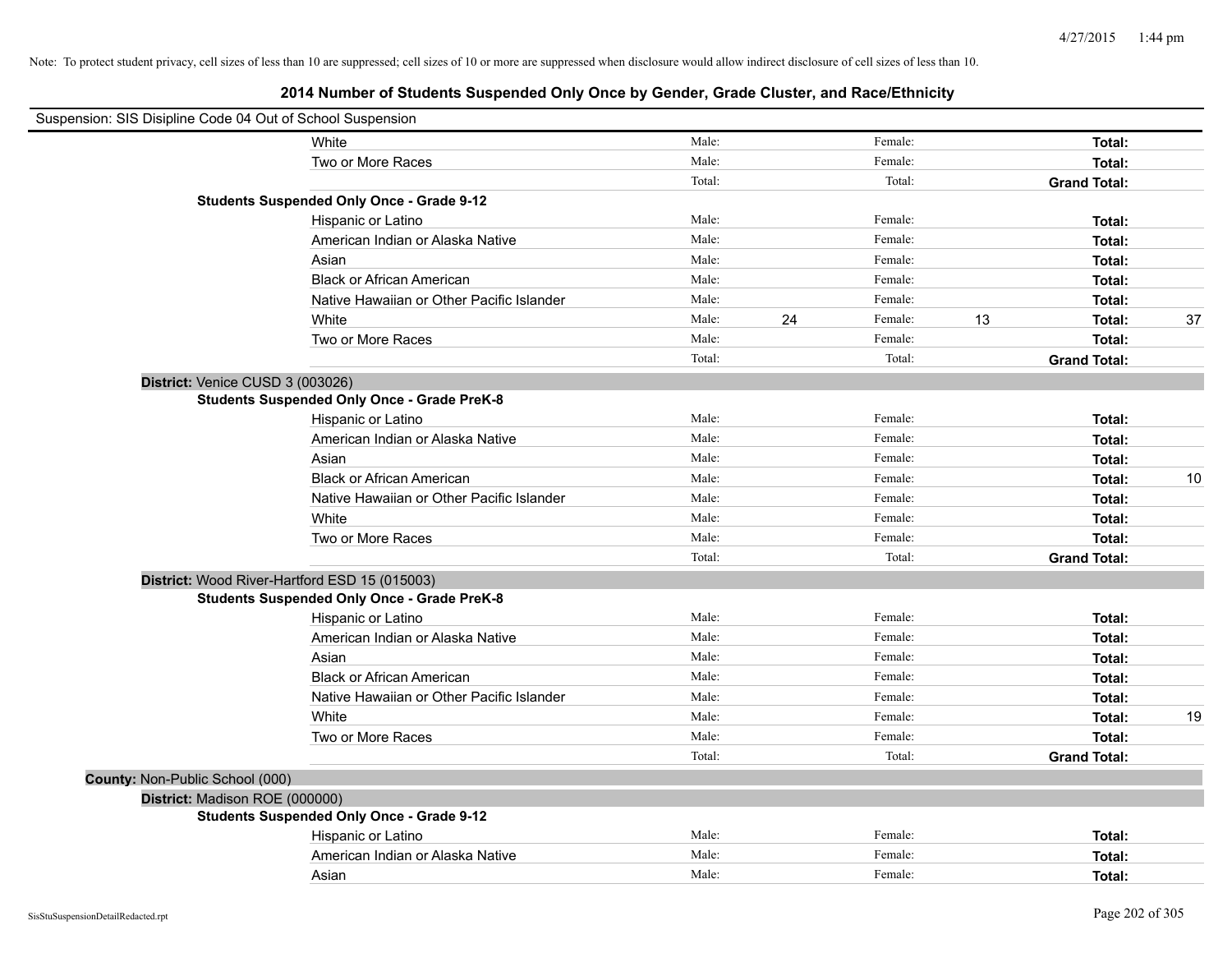# **2014 Number of Students Suspended Only Once by Gender, Grade Cluster, and Race/Ethnicity**

| Suspension: SIS Disipline Code 04 Out of School Suspension |                                                    |        |         |                     |
|------------------------------------------------------------|----------------------------------------------------|--------|---------|---------------------|
|                                                            | <b>Black or African American</b>                   | Male:  | Female: | Total:              |
|                                                            | Native Hawaiian or Other Pacific Islander          | Male:  | Female: | Total:              |
|                                                            | White                                              | Male:  | Female: | Total:              |
|                                                            | Two or More Races                                  | Male:  | Female: | Total:              |
|                                                            |                                                    | Total: | Total:  | <b>Grand Total:</b> |
|                                                            |                                                    |        |         |                     |
| Region: Marshall/Putnam/Woodford ROE (43)                  |                                                    |        |         |                     |
| County: Marshall (059)                                     |                                                    |        |         |                     |
|                                                            | District: Henry-Senachwine CUSD 5 (005026)         |        |         |                     |
|                                                            | <b>Students Suspended Only Once - Grade PreK-8</b> |        |         |                     |
|                                                            | Hispanic or Latino                                 | Male:  | Female: | Total:              |
|                                                            | American Indian or Alaska Native                   | Male:  | Female: | Total:              |
|                                                            | Asian                                              | Male:  | Female: | Total:              |
|                                                            | <b>Black or African American</b>                   | Male:  | Female: | Total:              |
|                                                            | Native Hawaiian or Other Pacific Islander          | Male:  | Female: | Total:              |
|                                                            | White                                              | Male:  | Female: | Total:              |
|                                                            | Two or More Races                                  | Male:  | Female: | Total:              |
|                                                            |                                                    | Total: | Total:  | <b>Grand Total:</b> |
|                                                            | <b>Students Suspended Only Once - Grade 9-12</b>   |        |         |                     |
|                                                            | Hispanic or Latino                                 | Male:  | Female: | Total:              |
|                                                            | American Indian or Alaska Native                   | Male:  | Female: | Total:              |
|                                                            | Asian                                              | Male:  | Female: | Total:              |
|                                                            | <b>Black or African American</b>                   | Male:  | Female: | Total:              |
|                                                            | Native Hawaiian or Other Pacific Islander          | Male:  | Female: | Total:              |
|                                                            | White                                              | Male:  | Female: | Total:              |
|                                                            | Two or More Races                                  | Male:  | Female: | Total:              |
|                                                            |                                                    | Total: | Total:  | <b>Grand Total:</b> |
| District: Midland CUSD 7 (007026)                          |                                                    |        |         |                     |
|                                                            | <b>Students Suspended Only Once - Grade PreK-8</b> |        |         |                     |
|                                                            | Hispanic or Latino                                 | Male:  | Female: | Total:              |
|                                                            | American Indian or Alaska Native                   | Male:  | Female: | Total:              |
|                                                            | Asian                                              | Male:  | Female: | Total:              |
|                                                            | <b>Black or African American</b>                   | Male:  | Female: | Total:              |
|                                                            | Native Hawaiian or Other Pacific Islander          | Male:  | Female: | Total:              |
|                                                            | White                                              | Male:  | Female: | Total:              |
|                                                            | Two or More Races                                  | Male:  | Female: | Total:              |
|                                                            |                                                    | Total: | Total:  | <b>Grand Total:</b> |

**Students Suspended Only Once - Grade 9-12**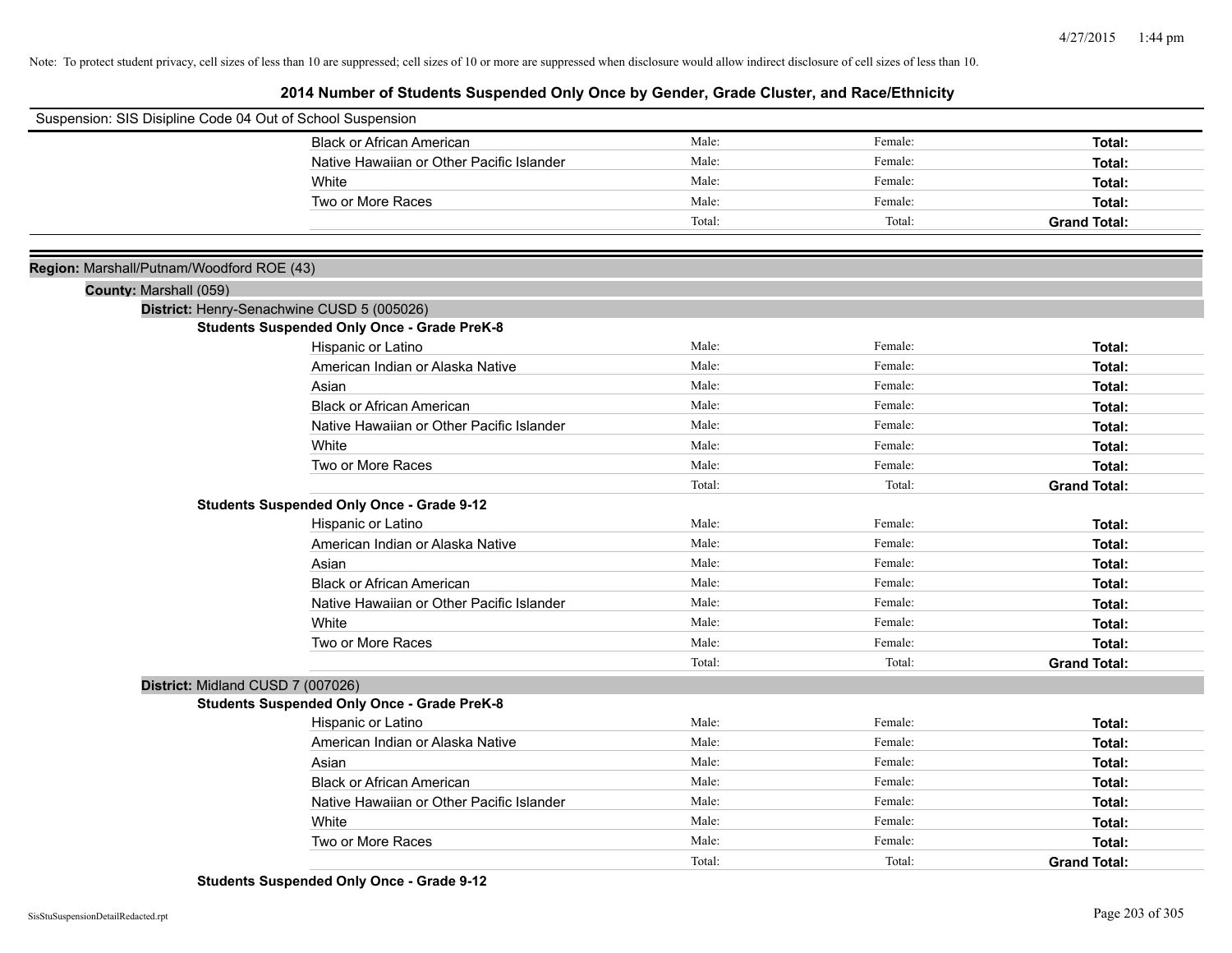| Suspension: SIS Disipline Code 04 Out of School Suspension |                                                    |        |         |                     |
|------------------------------------------------------------|----------------------------------------------------|--------|---------|---------------------|
|                                                            | Hispanic or Latino                                 | Male:  | Female: | Total:              |
|                                                            | American Indian or Alaska Native                   | Male:  | Female: | Total:              |
|                                                            | Asian                                              | Male:  | Female: | Total:              |
|                                                            | <b>Black or African American</b>                   | Male:  | Female: | Total:              |
|                                                            | Native Hawaiian or Other Pacific Islander          | Male:  | Female: | Total:              |
|                                                            | White                                              | Male:  | Female: | Total:              |
|                                                            | Two or More Races                                  | Male:  | Female: | Total:              |
|                                                            |                                                    | Total: | Total:  | <b>Grand Total:</b> |
| County: Non-Public School (000)                            |                                                    |        |         |                     |
|                                                            | District: Marshall/Putnam/Woodford ROE (000000)    |        |         |                     |
|                                                            | <b>Students Suspended Only Once - Grade 9-12</b>   |        |         |                     |
|                                                            | Hispanic or Latino                                 | Male:  | Female: | Total:              |
|                                                            | American Indian or Alaska Native                   | Male:  | Female: | Total:              |
|                                                            | Asian                                              | Male:  | Female: | Total:              |
|                                                            | <b>Black or African American</b>                   | Male:  | Female: | Total:              |
|                                                            | Native Hawaiian or Other Pacific Islander          | Male:  | Female: | Total:              |
|                                                            | White                                              | Male:  | Female: | Total:              |
|                                                            | Two or More Races                                  | Male:  | Female: | Total:              |
|                                                            |                                                    | Total: | Total:  | <b>Grand Total:</b> |
|                                                            |                                                    |        |         |                     |
| County: Putnam (078)                                       |                                                    |        |         |                     |
|                                                            | District: Putnam County CUSD 535 (535026)          |        |         |                     |
|                                                            | <b>Students Suspended Only Once - Grade PreK-8</b> |        |         |                     |
|                                                            | Hispanic or Latino                                 | Male:  | Female: | Total:              |
|                                                            | American Indian or Alaska Native                   | Male:  | Female: | Total:              |
|                                                            | Asian                                              | Male:  | Female: | Total:              |
|                                                            | <b>Black or African American</b>                   | Male:  | Female: | Total:              |
|                                                            | Native Hawaiian or Other Pacific Islander          | Male:  | Female: | Total:              |
|                                                            | White                                              | Male:  | Female: | Total:              |
|                                                            | Two or More Races                                  | Male:  | Female: | Total:              |
|                                                            |                                                    | Total: | Total:  | <b>Grand Total:</b> |
|                                                            | <b>Students Suspended Only Once - Grade 9-12</b>   |        |         |                     |
|                                                            | Hispanic or Latino                                 | Male:  | Female: | Total:              |
|                                                            | American Indian or Alaska Native                   | Male:  | Female: | Total:              |
|                                                            | Asian                                              | Male:  | Female: | Total:              |
|                                                            | <b>Black or African American</b>                   | Male:  | Female: | Total:              |
|                                                            | Native Hawaiian or Other Pacific Islander          | Male:  | Female: | Total:              |
|                                                            | White                                              | Male:  | Female: | 13<br>Total:        |
|                                                            | Two or More Races                                  | Male:  | Female: | Total:              |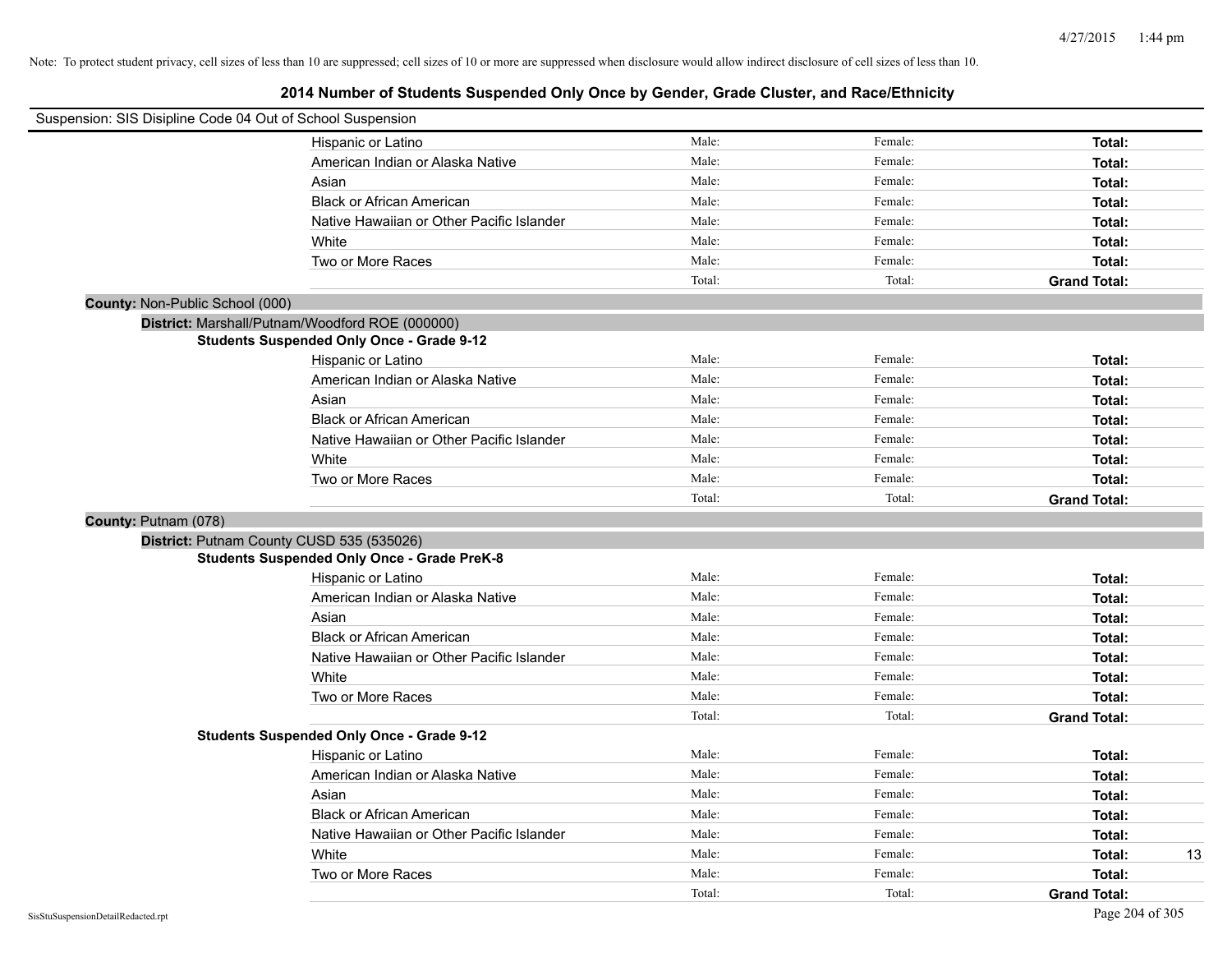| Suspension: SIS Disipline Code 04 Out of School Suspension |                                                    |        |         |                     |
|------------------------------------------------------------|----------------------------------------------------|--------|---------|---------------------|
| County: Woodford (102)                                     |                                                    |        |         |                     |
|                                                            | District: County of Woodford School (122017)       |        |         |                     |
|                                                            | <b>Students Suspended Only Once - Grade 9-12</b>   |        |         |                     |
|                                                            | Hispanic or Latino                                 | Male:  | Female: | Total:              |
|                                                            | American Indian or Alaska Native                   | Male:  | Female: | Total:              |
|                                                            | Asian                                              | Male:  | Female: | Total:              |
|                                                            | <b>Black or African American</b>                   | Male:  | Female: | Total:              |
|                                                            | Native Hawaiian or Other Pacific Islander          | Male:  | Female: | Total:              |
|                                                            | White                                              | Male:  | Female: | 26<br>Total:        |
|                                                            | Two or More Races                                  | Male:  | Female: | Total:              |
|                                                            |                                                    | Total: | Total:  | <b>Grand Total:</b> |
|                                                            | District: El Paso-Gridley CUSD 11 (011026)         |        |         |                     |
|                                                            | <b>Students Suspended Only Once - Grade PreK-8</b> |        |         |                     |
|                                                            | Hispanic or Latino                                 | Male:  | Female: | Total:              |
|                                                            | American Indian or Alaska Native                   | Male:  | Female: | Total:              |
|                                                            | Asian                                              | Male:  | Female: | Total:              |
|                                                            | <b>Black or African American</b>                   | Male:  | Female: | Total:              |
|                                                            | Native Hawaiian or Other Pacific Islander          | Male:  | Female: | Total:              |
|                                                            | White                                              | Male:  | Female: | Total:              |
|                                                            | Two or More Races                                  | Male:  | Female: | Total:              |
|                                                            |                                                    | Total: | Total:  | <b>Grand Total:</b> |
|                                                            | <b>Students Suspended Only Once - Grade 9-12</b>   |        |         |                     |
|                                                            | Hispanic or Latino                                 | Male:  | Female: | Total:              |
|                                                            | American Indian or Alaska Native                   | Male:  | Female: | Total:              |
|                                                            | Asian                                              | Male:  | Female: | Total:              |
|                                                            | <b>Black or African American</b>                   | Male:  | Female: | Total:              |
|                                                            | Native Hawaiian or Other Pacific Islander          | Male:  | Female: | Total:              |
|                                                            | White                                              | Male:  | Female: | 11<br>Total:        |
|                                                            | Two or More Races                                  | Male:  | Female: | Total:              |
|                                                            |                                                    | Total: | Total:  | <b>Grand Total:</b> |
| District: Eureka CUD 140 (140026)                          |                                                    |        |         |                     |
|                                                            | <b>Students Suspended Only Once - Grade PreK-8</b> |        |         |                     |
|                                                            | Hispanic or Latino                                 | Male:  | Female: | Total:              |
|                                                            | American Indian or Alaska Native                   | Male:  | Female: | Total:              |
|                                                            | Asian                                              | Male:  | Female: | Total:              |
|                                                            | <b>Black or African American</b>                   | Male:  | Female: | Total:              |
|                                                            | Native Hawaiian or Other Pacific Islander          | Male:  | Female: | Total:              |
|                                                            | White                                              | Male:  | Female: | Total:              |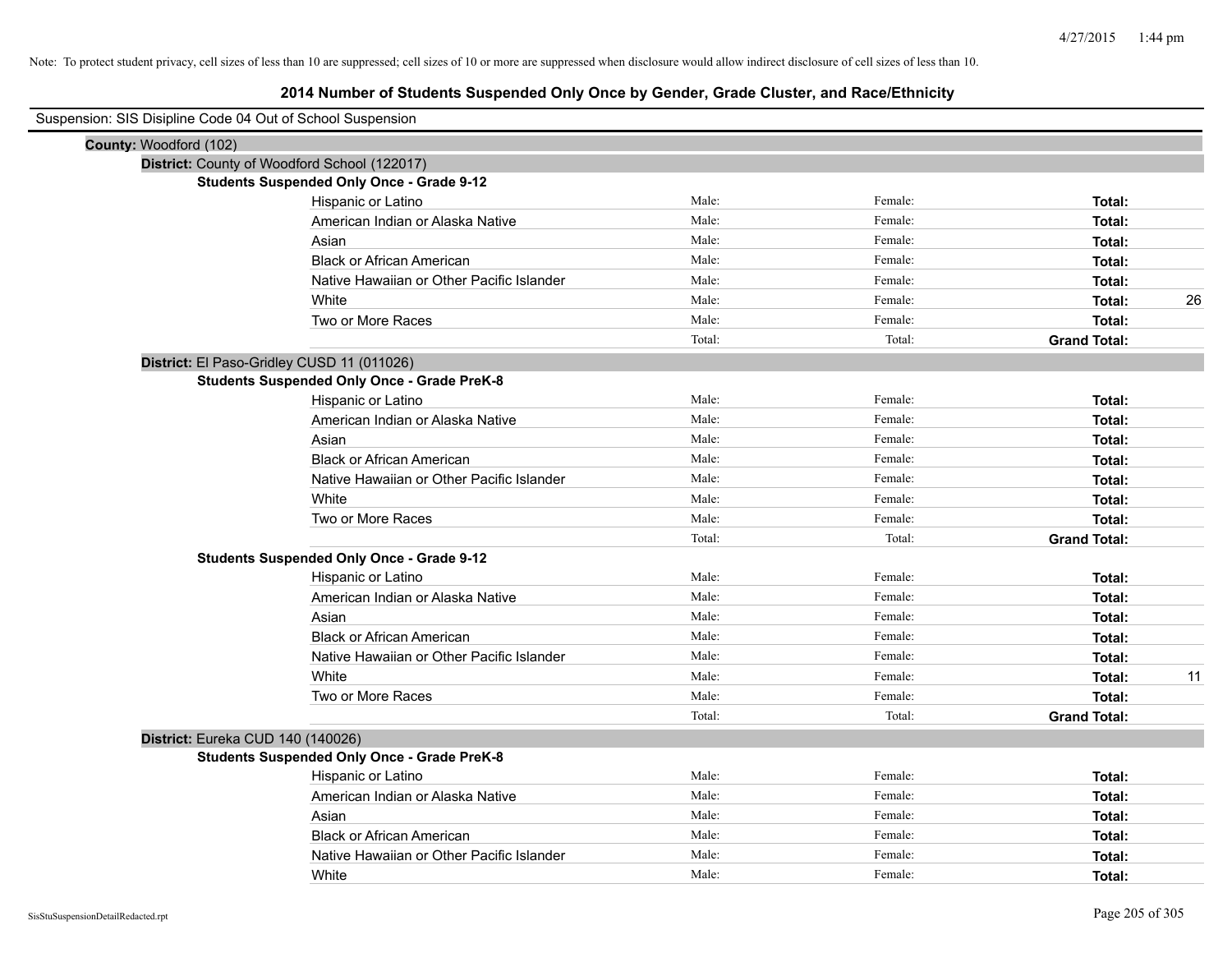| Suspension: SIS Disipline Code 04 Out of School Suspension |                                                    |        |         |                     |    |
|------------------------------------------------------------|----------------------------------------------------|--------|---------|---------------------|----|
|                                                            | Two or More Races                                  | Male:  | Female: | <b>Total:</b>       |    |
|                                                            |                                                    | Total: | Total:  | <b>Grand Total:</b> |    |
|                                                            | <b>Students Suspended Only Once - Grade 9-12</b>   |        |         |                     |    |
|                                                            | Hispanic or Latino                                 | Male:  | Female: | Total:              |    |
|                                                            | American Indian or Alaska Native                   | Male:  | Female: | Total:              |    |
|                                                            | Asian                                              | Male:  | Female: | Total:              |    |
|                                                            | <b>Black or African American</b>                   | Male:  | Female: | Total:              |    |
|                                                            | Native Hawaiian or Other Pacific Islander          | Male:  | Female: | Total:              |    |
|                                                            | White                                              | Male:  | Female: | Total:              | 16 |
|                                                            | Two or More Races                                  | Male:  | Female: | Total:              |    |
|                                                            |                                                    | Total: | Total:  | <b>Grand Total:</b> |    |
| District: Fieldcrest CUSD 6 (006026)                       |                                                    |        |         |                     |    |
|                                                            | <b>Students Suspended Only Once - Grade PreK-8</b> |        |         |                     |    |
|                                                            | Hispanic or Latino                                 | Male:  | Female: | Total:              |    |
|                                                            | American Indian or Alaska Native                   | Male:  | Female: | Total:              |    |
|                                                            | Asian                                              | Male:  | Female: | Total:              |    |
|                                                            | <b>Black or African American</b>                   | Male:  | Female: | Total:              |    |
|                                                            | Native Hawaiian or Other Pacific Islander          | Male:  | Female: | Total:              |    |
|                                                            | White                                              | Male:  | Female: | Total:              | 12 |
|                                                            | Two or More Races                                  | Male:  | Female: | Total:              |    |
|                                                            |                                                    | Total: | Total:  | <b>Grand Total:</b> |    |
|                                                            | <b>Students Suspended Only Once - Grade 9-12</b>   |        |         |                     |    |
|                                                            | Hispanic or Latino                                 | Male:  | Female: | Total:              |    |
|                                                            | American Indian or Alaska Native                   | Male:  | Female: | Total:              |    |
|                                                            | Asian                                              | Male:  | Female: | Total:              |    |
|                                                            | <b>Black or African American</b>                   | Male:  | Female: | Total:              |    |
|                                                            | Native Hawaiian or Other Pacific Islander          | Male:  | Female: | Total:              |    |
|                                                            | White                                              | Male:  | Female: | Total:              | 15 |
|                                                            | Two or More Races                                  | Male:  | Female: | Total:              |    |
|                                                            |                                                    | Total: | Total:  | <b>Grand Total:</b> |    |
| District: Lowpoint-Washburn CUSD 21 (021026)               |                                                    |        |         |                     |    |
|                                                            | <b>Students Suspended Only Once - Grade PreK-8</b> |        |         |                     |    |
|                                                            | Hispanic or Latino                                 | Male:  | Female: | Total:              |    |
|                                                            | American Indian or Alaska Native                   | Male:  | Female: | Total:              |    |
|                                                            | Asian                                              | Male:  | Female: | Total:              |    |
|                                                            | <b>Black or African American</b>                   | Male:  | Female: | Total:              |    |
|                                                            | Native Hawaiian or Other Pacific Islander          | Male:  | Female: | Total:              |    |
|                                                            | White                                              | Male:  | Female: | Total:              |    |
|                                                            | Two or More Races                                  | Male:  | Female: | Total:              |    |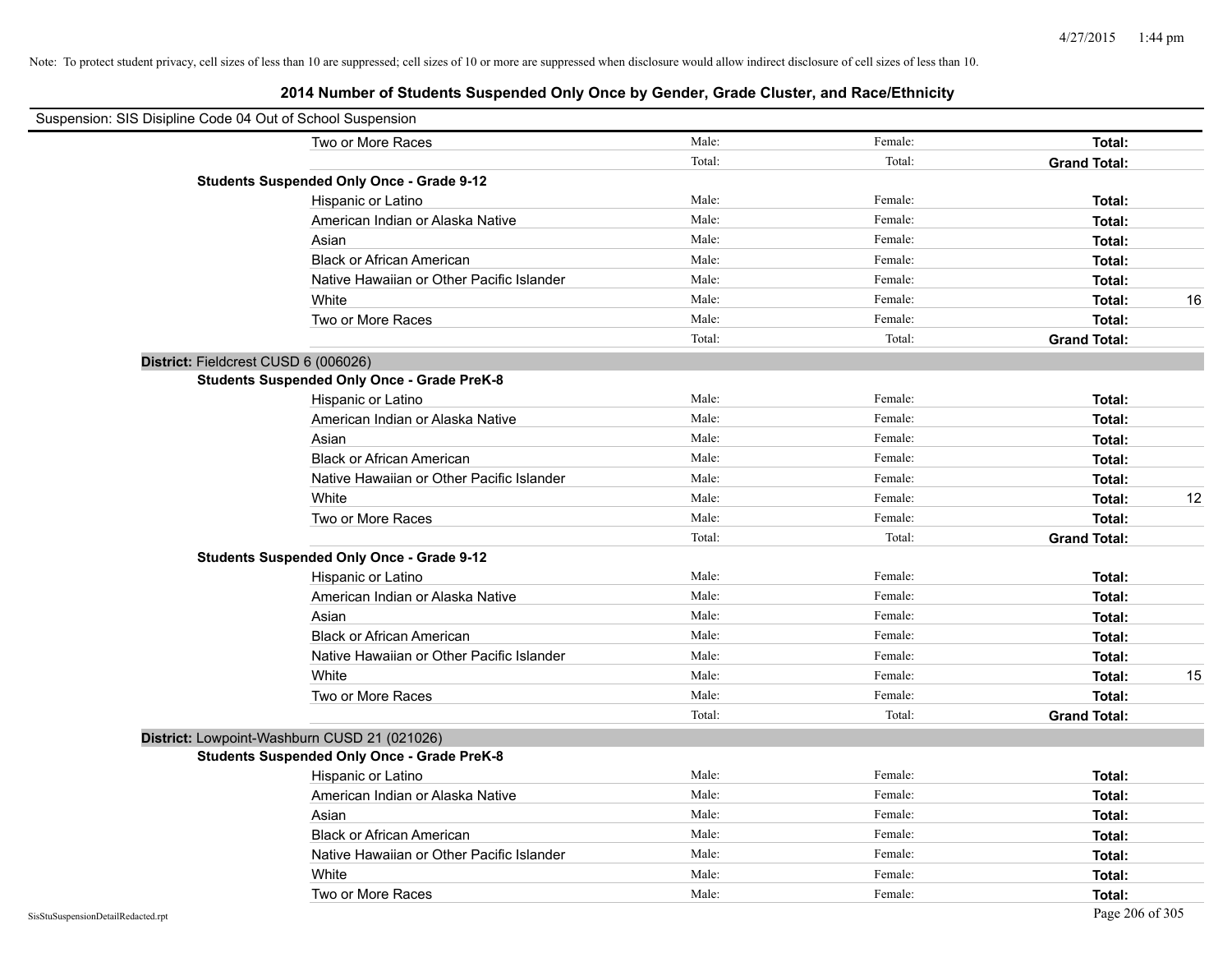# **2014 Number of Students Suspended Only Once by Gender, Grade Cluster, and Race/Ethnicity**

| Suspension: SIS Disipline Code 04 Out of School Suspension |                                                    |        |         |                     |  |  |
|------------------------------------------------------------|----------------------------------------------------|--------|---------|---------------------|--|--|
|                                                            |                                                    | Total: | Total:  | <b>Grand Total:</b> |  |  |
|                                                            | <b>Students Suspended Only Once - Grade 9-12</b>   |        |         |                     |  |  |
|                                                            | Hispanic or Latino                                 | Male:  | Female: | Total:              |  |  |
|                                                            | American Indian or Alaska Native                   | Male:  | Female: | Total:              |  |  |
|                                                            | Asian                                              | Male:  | Female: | Total:              |  |  |
|                                                            | <b>Black or African American</b>                   | Male:  | Female: | Total:              |  |  |
|                                                            | Native Hawaiian or Other Pacific Islander          | Male:  | Female: | Total:              |  |  |
|                                                            | White                                              | Male:  | Female: | Total:              |  |  |
|                                                            | Two or More Races                                  | Male:  | Female: | Total:              |  |  |
|                                                            |                                                    | Total: | Total:  | <b>Grand Total:</b> |  |  |
| District: Metamora CCSD 1 (001004)                         |                                                    |        |         |                     |  |  |
|                                                            | <b>Students Suspended Only Once - Grade PreK-8</b> |        |         |                     |  |  |
|                                                            | Hispanic or Latino                                 | Male:  | Female: | Total:              |  |  |
|                                                            | American Indian or Alaska Native                   | Male:  | Female: | Total:              |  |  |
|                                                            | Asian                                              | Male:  | Female: | Total:              |  |  |
|                                                            | <b>Black or African American</b>                   | Male:  | Female: | Total:              |  |  |
|                                                            | Native Hawaiian or Other Pacific Islander          | Male:  | Female: | Total:              |  |  |
|                                                            | White                                              | Male:  | Female: | Total:              |  |  |
|                                                            | Two or More Races                                  | Male:  | Female: | Total:              |  |  |
|                                                            |                                                    | Total: | Total:  | <b>Grand Total:</b> |  |  |
| District: Riverview CCSD 2 (002004)                        |                                                    |        |         |                     |  |  |
|                                                            | <b>Students Suspended Only Once - Grade PreK-8</b> |        |         |                     |  |  |
|                                                            | Hispanic or Latino                                 | Male:  | Female: | Total:              |  |  |
|                                                            | American Indian or Alaska Native                   | Male:  | Female: | Total:              |  |  |
|                                                            | Asian                                              | Male:  | Female: | Total:              |  |  |
|                                                            | <b>Black or African American</b>                   | Male:  | Female: | Total:              |  |  |
|                                                            | Native Hawaiian or Other Pacific Islander          | Male:  | Female: | Total:              |  |  |
|                                                            | White                                              | Male:  | Female: | Total:              |  |  |
|                                                            | Two or More Races                                  | Male:  | Female: | Total:              |  |  |
|                                                            |                                                    | Total: | Total:  | <b>Grand Total:</b> |  |  |
|                                                            | District: Roanoke Benson CUSD 60 (060026)          |        |         |                     |  |  |
|                                                            | <b>Students Suspended Only Once - Grade PreK-8</b> |        |         |                     |  |  |
|                                                            | Hispanic or Latino                                 | Male:  | Female: | Total:              |  |  |
|                                                            | American Indian or Alaska Native                   | Male:  | Female: | Total:              |  |  |
|                                                            | Asian                                              | Male:  | Female: | Total:              |  |  |
|                                                            | <b>Black or African American</b>                   | Male:  | Female: | Total:              |  |  |
|                                                            | Native Hawaiian or Other Pacific Islander          | Male:  | Female: | Total:              |  |  |
|                                                            | White                                              | Male:  | Female: | Total:              |  |  |

 $\blacksquare$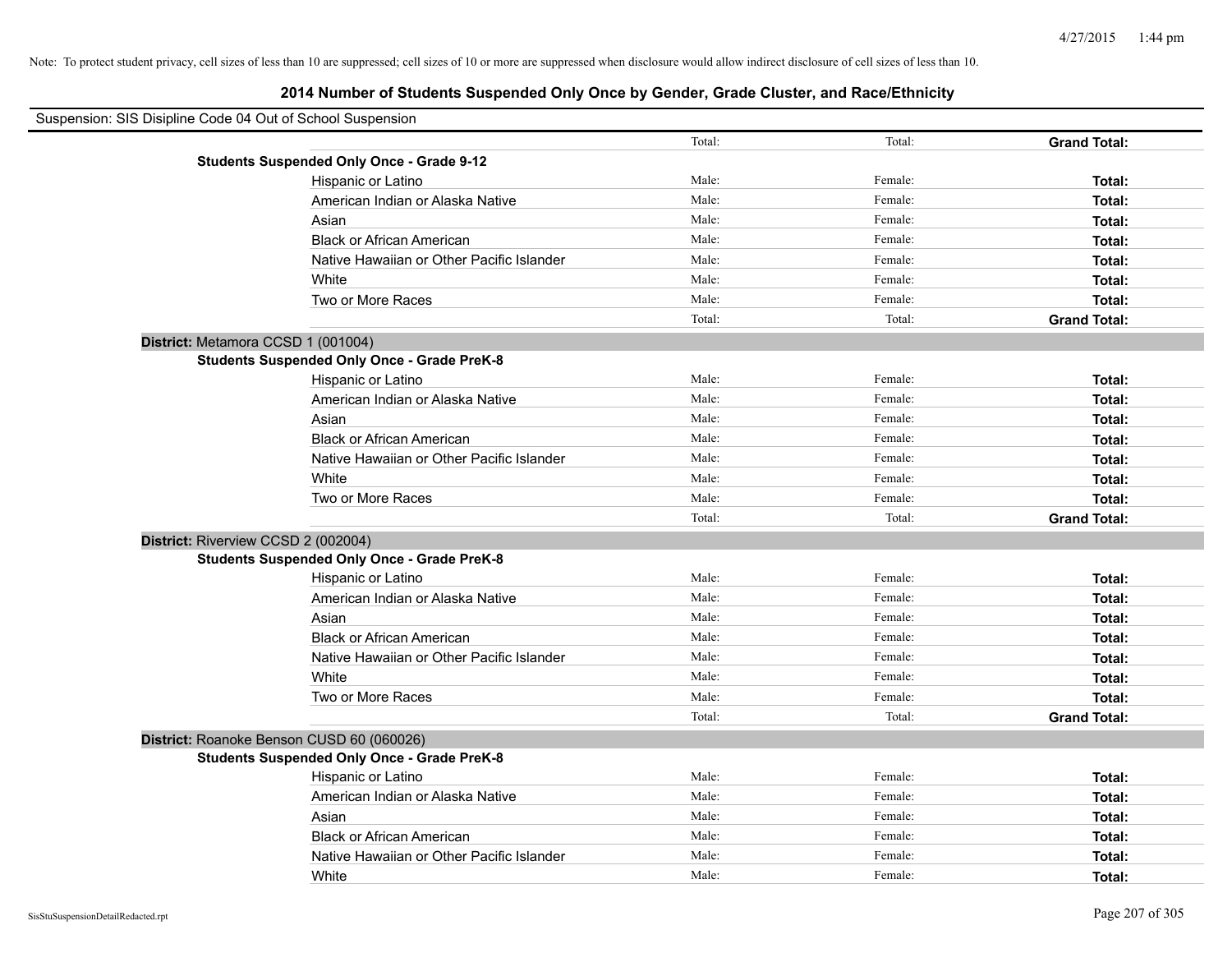| Suspension: SIS Disipline Code 04 Out of School Suspension |                                                    |        |         |                     |
|------------------------------------------------------------|----------------------------------------------------|--------|---------|---------------------|
|                                                            | Two or More Races                                  | Male:  | Female: | Total:              |
|                                                            |                                                    | Total: | Total:  | <b>Grand Total:</b> |
|                                                            | <b>Students Suspended Only Once - Grade 9-12</b>   |        |         |                     |
|                                                            | Hispanic or Latino                                 | Male:  | Female: | Total:              |
|                                                            | American Indian or Alaska Native                   | Male:  | Female: | Total:              |
|                                                            | Asian                                              | Male:  | Female: | Total:              |
|                                                            | <b>Black or African American</b>                   | Male:  | Female: | Total:              |
|                                                            | Native Hawaiian or Other Pacific Islander          | Male:  | Female: | Total:              |
|                                                            | White                                              | Male:  | Female: | Total:              |
|                                                            | Two or More Races                                  | Male:  | Female: | Total:              |
|                                                            |                                                    | Total: | Total:  | <b>Grand Total:</b> |
|                                                            |                                                    |        |         |                     |
| Region: McHenry ROE (44)                                   |                                                    |        |         |                     |
| County: Mchenry (063)                                      |                                                    |        |         |                     |
| District: Alden Hebron SD 19 (019024)                      |                                                    |        |         |                     |
|                                                            | <b>Students Suspended Only Once - Grade PreK-8</b> |        |         |                     |
|                                                            | Hispanic or Latino                                 | Male:  | Female: | Total:              |
|                                                            | American Indian or Alaska Native                   | Male:  | Female: | Total:              |
|                                                            | Asian                                              | Male:  | Female: | Total:              |
|                                                            | <b>Black or African American</b>                   | Male:  | Female: | Total:              |
|                                                            | Native Hawaiian or Other Pacific Islander          | Male:  | Female: | Total:              |
|                                                            | White                                              | Male:  | Female: | Total:              |
|                                                            | Two or More Races                                  | Male:  | Female: | Total:              |
|                                                            |                                                    | Total: | Total:  | <b>Grand Total:</b> |
|                                                            | <b>Students Suspended Only Once - Grade 9-12</b>   |        |         |                     |
|                                                            | Hispanic or Latino                                 | Male:  | Female: | Total:              |
|                                                            | American Indian or Alaska Native                   | Male:  | Female: | Total:              |
|                                                            | Asian                                              | Male:  | Female: | Total:              |
|                                                            | <b>Black or African American</b>                   | Male:  | Female: | Total:              |
|                                                            | Native Hawaiian or Other Pacific Islander          | Male:  | Female: | Total:              |
|                                                            | White                                              | Male:  | Female: | Total:              |
|                                                            | Two or More Races                                  | Male:  | Female: | Total:              |
|                                                            |                                                    | Total: | Total:  | <b>Grand Total:</b> |
| District: Cary CCSD 26 (026004)                            |                                                    |        |         |                     |
|                                                            | <b>Students Suspended Only Once - Grade PreK-8</b> |        |         |                     |
|                                                            | Hispanic or Latino                                 | Male:  | Female: | Total:              |
|                                                            | American Indian or Alaska Native                   | Male:  | Female: | Total:              |
|                                                            | Asian                                              | Male:  | Female: | Total:              |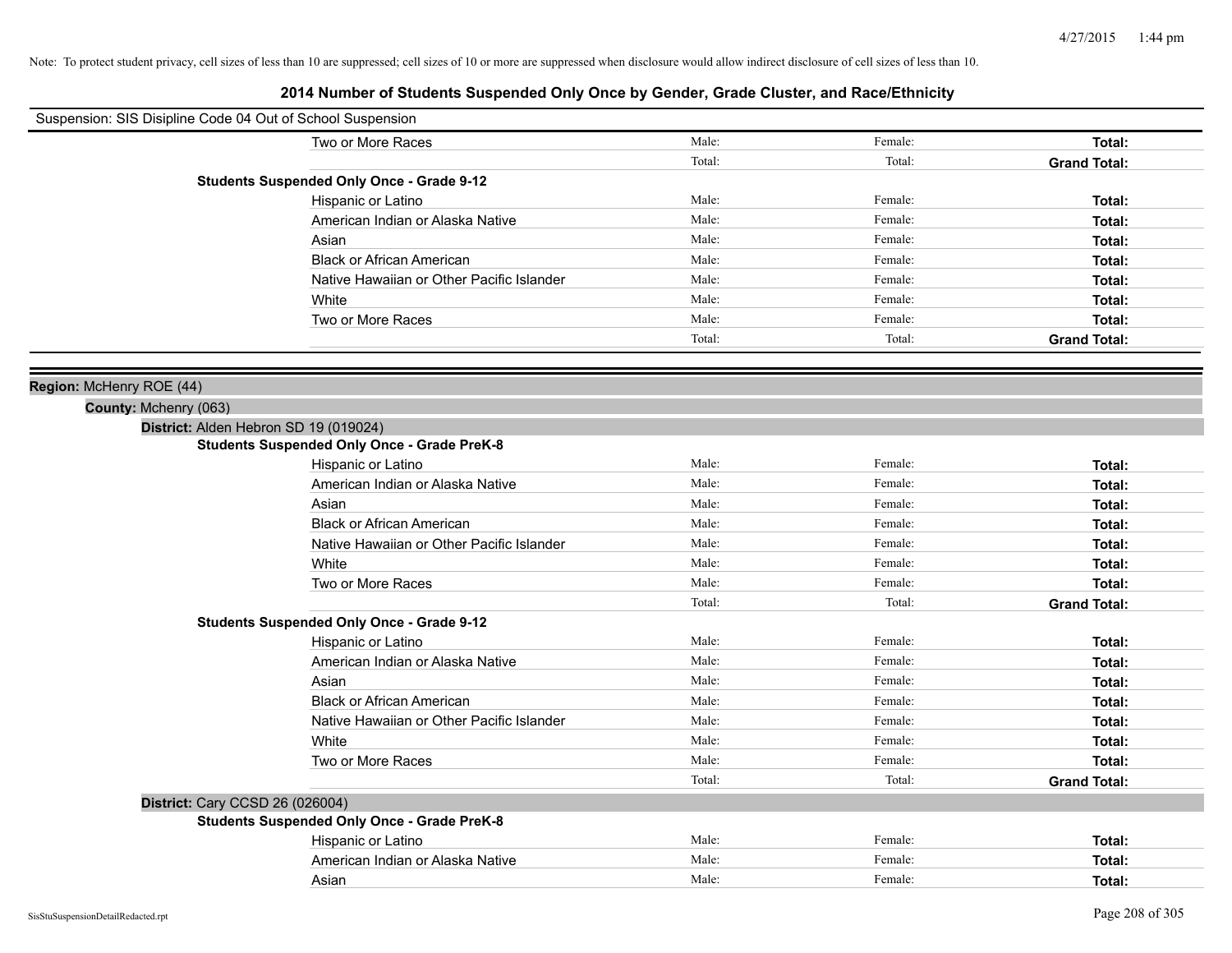| Suspension: SIS Disipline Code 04 Out of School Suspension |        |     |         |    |                     |     |
|------------------------------------------------------------|--------|-----|---------|----|---------------------|-----|
| <b>Black or African American</b>                           | Male:  |     | Female: |    | Total:              |     |
| Native Hawaiian or Other Pacific Islander                  | Male:  |     | Female: |    | Total:              |     |
| White                                                      | Male:  |     | Female: |    | Total:              |     |
| Two or More Races                                          | Male:  |     | Female: |    | Total:              |     |
|                                                            | Total: |     | Total:  |    | <b>Grand Total:</b> | 10  |
| District: CHSD 155 (155016)                                |        |     |         |    |                     |     |
| <b>Students Suspended Only Once - Grade 9-12</b>           |        |     |         |    |                     |     |
| Hispanic or Latino                                         | Male:  | 29  | Female: | 11 | Total:              | 40  |
| American Indian or Alaska Native                           | Male:  |     | Female: |    | Total:              |     |
| Asian                                                      | Male:  |     | Female: |    | Total:              |     |
| <b>Black or African American</b>                           | Male:  |     | Female: |    | Total:              |     |
| Native Hawaiian or Other Pacific Islander                  | Male:  |     | Female: |    | Total:              |     |
| White                                                      | Male:  | 146 | Female: | 40 | Total:              | 186 |
| Two or More Races                                          | Male:  |     | Female: |    | Total:              |     |
|                                                            | Total: |     | Total:  |    | <b>Grand Total:</b> |     |
| District: Cons SD 158 (158022)                             |        |     |         |    |                     |     |
| <b>Students Suspended Only Once - Grade PreK-8</b>         |        |     |         |    |                     |     |
| Hispanic or Latino                                         | Male:  |     | Female: |    | Total:              |     |
| American Indian or Alaska Native                           | Male:  |     | Female: |    | Total:              |     |
| Asian                                                      | Male:  |     | Female: |    | Total:              |     |
| <b>Black or African American</b>                           | Male:  |     | Female: |    | Total:              |     |
| Native Hawaiian or Other Pacific Islander                  | Male:  |     | Female: |    | Total:              |     |
| White                                                      | Male:  |     | Female: |    | Total:              | 19  |
| Two or More Races                                          | Male:  |     | Female: |    | Total:              |     |
|                                                            | Total: |     | Total:  |    | <b>Grand Total:</b> | 31  |
| <b>Students Suspended Only Once - Grade 9-12</b>           |        |     |         |    |                     |     |
| Hispanic or Latino                                         | Male:  |     | Female: |    | Total:              |     |
| American Indian or Alaska Native                           | Male:  |     | Female: |    | Total:              |     |
| Asian                                                      | Male:  |     | Female: |    | Total:              |     |
| <b>Black or African American</b>                           | Male:  |     | Female: |    | Total:              |     |
| Native Hawaiian or Other Pacific Islander                  | Male:  |     | Female: |    | Total:              |     |
| White                                                      | Male:  |     | Female: |    | Total:              | 18  |
| Two or More Races                                          | Male:  |     | Female: |    | Total:              |     |
|                                                            | Total: |     | Total:  |    | <b>Grand Total:</b> |     |
| District: Crystal Lake CCSD 47 (047004)                    |        |     |         |    |                     |     |
| <b>Students Suspended Only Once - Grade PreK-8</b>         |        |     |         |    |                     |     |
| Hispanic or Latino                                         | Male:  |     | Female: |    | Total:              | 19  |
| American Indian or Alaska Native                           | Male:  |     | Female: |    | Total:              |     |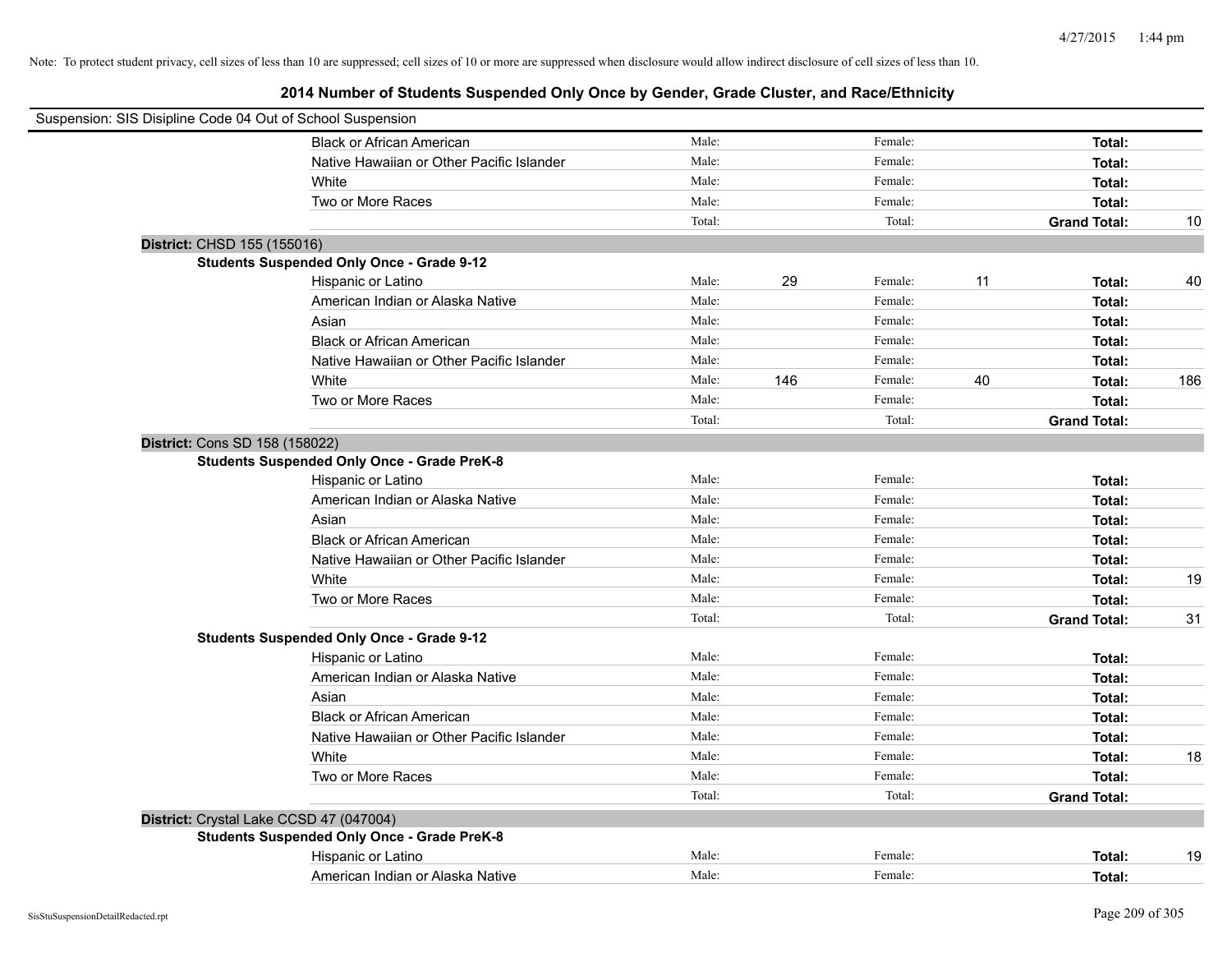| Suspension: SIS Disipline Code 04 Out of School Suspension |                                                    |        |         |                     |    |
|------------------------------------------------------------|----------------------------------------------------|--------|---------|---------------------|----|
|                                                            | Asian                                              | Male:  | Female: | Total:              |    |
|                                                            | <b>Black or African American</b>                   | Male:  | Female: | Total:              |    |
|                                                            | Native Hawaiian or Other Pacific Islander          | Male:  | Female: | Total:              |    |
|                                                            | White                                              | Male:  | Female: | Total:              | 12 |
|                                                            | Two or More Races                                  | Male:  | Female: | Total:              |    |
|                                                            |                                                    | Total: | Total:  | <b>Grand Total:</b> |    |
|                                                            | District: Fox River Grove Cons SD 3 (003003)       |        |         |                     |    |
|                                                            | <b>Students Suspended Only Once - Grade PreK-8</b> |        |         |                     |    |
|                                                            | Hispanic or Latino                                 | Male:  | Female: | Total:              |    |
|                                                            | American Indian or Alaska Native                   | Male:  | Female: | Total:              |    |
|                                                            | Asian                                              | Male:  | Female: | Total:              |    |
|                                                            | <b>Black or African American</b>                   | Male:  | Female: | Total:              |    |
|                                                            | Native Hawaiian or Other Pacific Islander          | Male:  | Female: | Total:              |    |
|                                                            | White                                              | Male:  | Female: | Total:              |    |
|                                                            | Two or More Races                                  | Male:  | Female: | Total:              |    |
|                                                            |                                                    | Total: | Total:  | <b>Grand Total:</b> |    |
| District: Harvard CUSD 50 (050026)                         |                                                    |        |         |                     |    |
|                                                            | <b>Students Suspended Only Once - Grade PreK-8</b> |        |         |                     |    |
|                                                            | Hispanic or Latino                                 | Male:  | Female: | Total:              | 12 |
|                                                            | American Indian or Alaska Native                   | Male:  | Female: | Total:              |    |
|                                                            | Asian                                              | Male:  | Female: | Total:              |    |
|                                                            | <b>Black or African American</b>                   | Male:  | Female: | Total:              |    |
|                                                            | Native Hawaiian or Other Pacific Islander          | Male:  | Female: | Total:              |    |
|                                                            | White                                              | Male:  | Female: | Total:              |    |
|                                                            | Two or More Races                                  | Male:  | Female: | Total:              |    |
|                                                            |                                                    | Total: | Total:  | <b>Grand Total:</b> |    |
|                                                            | <b>Students Suspended Only Once - Grade 9-12</b>   |        |         |                     |    |
|                                                            | Hispanic or Latino                                 | Male:  | Female: | Total:              | 31 |
|                                                            | American Indian or Alaska Native                   | Male:  | Female: | Total:              |    |
|                                                            | Asian                                              | Male:  | Female: | Total:              |    |
|                                                            | <b>Black or African American</b>                   | Male:  | Female: | Total:              |    |
|                                                            | Native Hawaiian or Other Pacific Islander          | Male:  | Female: | Total:              |    |
|                                                            | White                                              | Male:  | Female: | Total:              |    |
|                                                            | Two or More Races                                  | Male:  | Female: | Total:              |    |
|                                                            |                                                    | Total: | Total:  | <b>Grand Total:</b> |    |
|                                                            | District: Johnsburg CUSD 12 (012026)               |        |         |                     |    |
|                                                            | <b>Students Suspended Only Once - Grade PreK-8</b> |        |         |                     |    |
|                                                            | Hispanic or Latino                                 | Male:  | Female: | Total:              |    |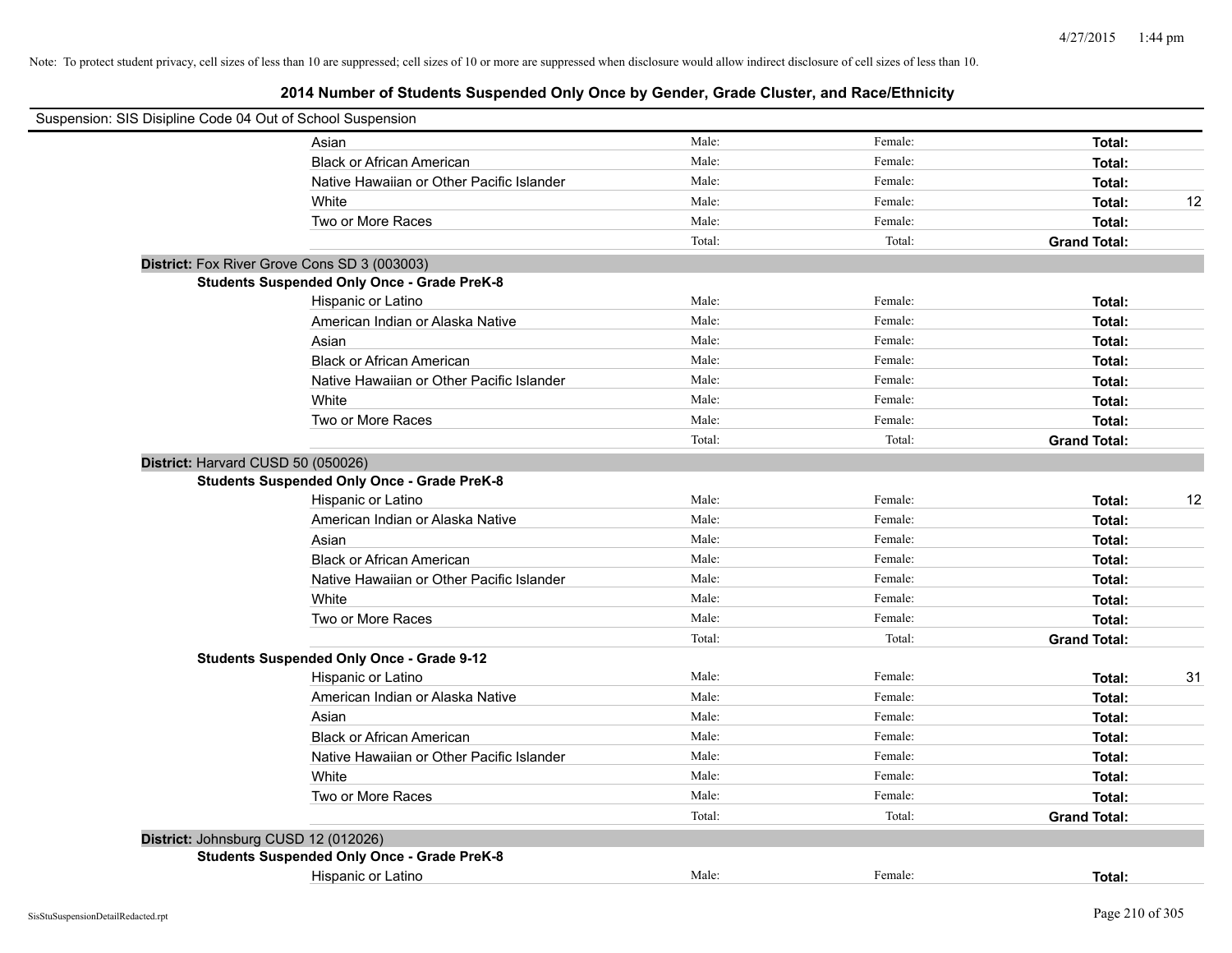# **2014 Number of Students Suspended Only Once by Gender, Grade Cluster, and Race/Ethnicity**

| Suspension: SIS Disipline Code 04 Out of School Suspension |        |         |                     |    |
|------------------------------------------------------------|--------|---------|---------------------|----|
| American Indian or Alaska Native                           | Male:  | Female: | Total:              |    |
| Asian                                                      | Male:  | Female: | Total:              |    |
| <b>Black or African American</b>                           | Male:  | Female: | Total:              |    |
| Native Hawaiian or Other Pacific Islander                  | Male:  | Female: | Total:              |    |
| White                                                      | Male:  | Female: | Total:              | 26 |
| Two or More Races                                          | Male:  | Female: | Total:              |    |
|                                                            | Total: | Total:  | <b>Grand Total:</b> |    |
| <b>Students Suspended Only Once - Grade 9-12</b>           |        |         |                     |    |
| Hispanic or Latino                                         | Male:  | Female: | Total:              |    |
| American Indian or Alaska Native                           | Male:  | Female: | Total:              |    |
| Asian                                                      | Male:  | Female: | Total:              |    |
| <b>Black or African American</b>                           | Male:  | Female: | Total:              |    |
| Native Hawaiian or Other Pacific Islander                  | Male:  | Female: | Total:              |    |
| White                                                      | Male:  | Female: | Total:              | 24 |
| Two or More Races                                          | Male:  | Female: | Total:              |    |
|                                                            | Total: | Total:  | <b>Grand Total:</b> |    |
| District: Marengo CHSD 154 (154016)                        |        |         |                     |    |
| <b>Students Suspended Only Once - Grade 9-12</b>           |        |         |                     |    |
| Hispanic or Latino                                         | Male:  | Female: | Total:              |    |
| American Indian or Alaska Native                           | Male:  | Female: | Total:              |    |
| Asian                                                      | Male:  | Female: | Total:              |    |
| <b>Black or African American</b>                           | Male:  | Female: | Total:              |    |
| Native Hawaiian or Other Pacific Islander                  | Male:  | Female: | Total:              |    |
| White                                                      | Male:  | Female: | Total:              | 15 |
| Two or More Races                                          | Male:  | Female: | Total:              |    |
|                                                            | Total: | Total:  | <b>Grand Total:</b> |    |
| District: Marengo-Union E Cons D 165 (165003)              |        |         |                     |    |
| <b>Students Suspended Only Once - Grade PreK-8</b>         |        |         |                     |    |
| Hispanic or Latino                                         | Male:  | Female: | Total:              |    |
| American Indian or Alaska Native                           | Male:  | Female: | Total:              |    |
| Asian                                                      | Male:  | Female: | Total:              |    |
| <b>Black or African American</b>                           | Male:  | Female: | Total:              |    |
| Native Hawaiian or Other Pacific Islander                  | Male:  | Female: | Total:              |    |
| White                                                      | Male:  | Female: | Total:              |    |
| Two or More Races                                          | Male:  | Female: | Total:              |    |
|                                                            | Total: | Total:  | <b>Grand Total:</b> |    |

**District:** McHenry CCSD 15 (015004) **Students Suspended Only Once - Grade PreK-8**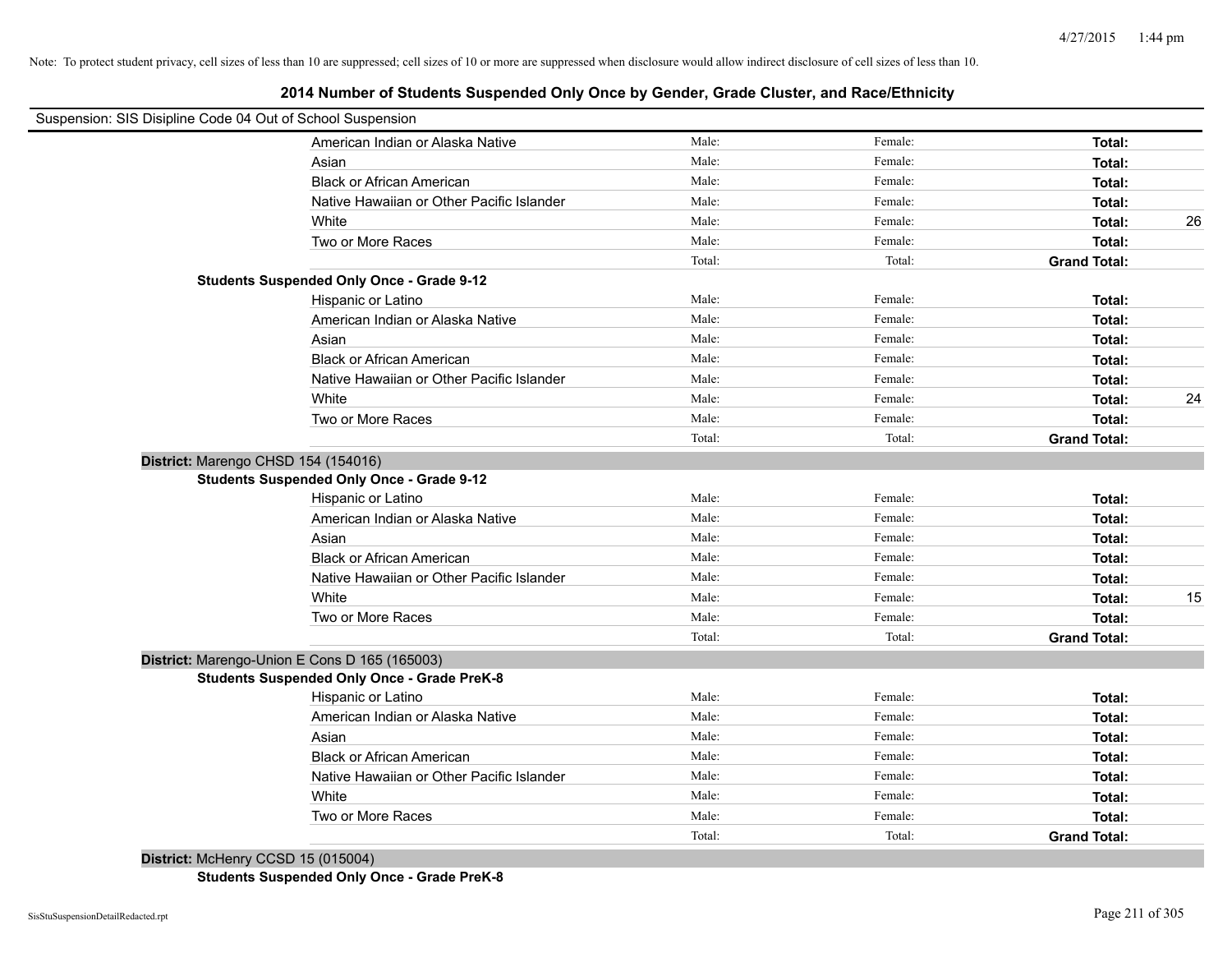| Suspension: SIS Disipline Code 04 Out of School Suspension |                                                    |        |    |         |    |                     |    |
|------------------------------------------------------------|----------------------------------------------------|--------|----|---------|----|---------------------|----|
|                                                            | Hispanic or Latino                                 | Male:  |    | Female: |    | Total:              |    |
|                                                            | American Indian or Alaska Native                   | Male:  |    | Female: |    | Total:              |    |
|                                                            | Asian                                              | Male:  |    | Female: |    | Total:              |    |
|                                                            | <b>Black or African American</b>                   | Male:  |    | Female: |    | Total:              |    |
|                                                            | Native Hawaiian or Other Pacific Islander          | Male:  |    | Female: |    | Total:              |    |
|                                                            | White                                              | Male:  |    | Female: |    | Total:              | 32 |
|                                                            | Two or More Races                                  | Male:  |    | Female: |    | Total:              |    |
|                                                            |                                                    | Total: |    | Total:  |    | <b>Grand Total:</b> |    |
| District: McHenry CHSD 156 (156016)                        |                                                    |        |    |         |    |                     |    |
|                                                            | <b>Students Suspended Only Once - Grade 9-12</b>   |        |    |         |    |                     |    |
|                                                            | Hispanic or Latino                                 | Male:  |    | Female: |    | Total:              |    |
|                                                            | American Indian or Alaska Native                   | Male:  |    | Female: |    | Total:              |    |
|                                                            | Asian                                              | Male:  |    | Female: |    | Total:              |    |
|                                                            | <b>Black or African American</b>                   | Male:  |    | Female: |    | Total:              |    |
|                                                            | Native Hawaiian or Other Pacific Islander          | Male:  |    | Female: |    | Total:              |    |
|                                                            | White                                              | Male:  | 26 | Female: | 10 | Total:              | 36 |
|                                                            | Two or More Races                                  | Male:  |    | Female: |    | Total:              |    |
|                                                            |                                                    | Total: |    | Total:  |    | <b>Grand Total:</b> |    |
| District: Nippersink SD 2 (002003)                         |                                                    |        |    |         |    |                     |    |
|                                                            | <b>Students Suspended Only Once - Grade PreK-8</b> |        |    |         |    |                     |    |
|                                                            | Hispanic or Latino                                 | Male:  |    | Female: |    | Total:              |    |
|                                                            | American Indian or Alaska Native                   | Male:  |    | Female: |    | Total:              |    |
|                                                            | Asian                                              | Male:  |    | Female: |    | Total:              |    |
|                                                            | <b>Black or African American</b>                   | Male:  |    | Female: |    | Total:              |    |
|                                                            | Native Hawaiian or Other Pacific Islander          | Male:  |    | Female: |    | Total:              |    |
|                                                            | White                                              | Male:  |    | Female: |    | Total:              |    |
|                                                            | Two or More Races                                  | Male:  |    | Female: |    | Total:              |    |
|                                                            |                                                    | Total: |    | Total:  |    | <b>Grand Total:</b> |    |
| District: Prairie Grove CSD 46 (046003)                    |                                                    |        |    |         |    |                     |    |
|                                                            | <b>Students Suspended Only Once - Grade PreK-8</b> |        |    |         |    |                     |    |
|                                                            | Hispanic or Latino                                 | Male:  |    | Female: |    | Total:              |    |
|                                                            | American Indian or Alaska Native                   | Male:  |    | Female: |    | Total:              |    |
|                                                            | Asian                                              | Male:  |    | Female: |    | Total:              |    |
|                                                            | <b>Black or African American</b>                   | Male:  |    | Female: |    | Total:              |    |
|                                                            | Native Hawaiian or Other Pacific Islander          | Male:  |    | Female: |    | Total:              |    |
|                                                            | White                                              | Male:  |    | Female: |    | Total:              |    |
|                                                            | Two or More Races                                  | Male:  |    | Female: |    | Total:              |    |
|                                                            |                                                    | Total: |    | Total:  |    | <b>Grand Total:</b> |    |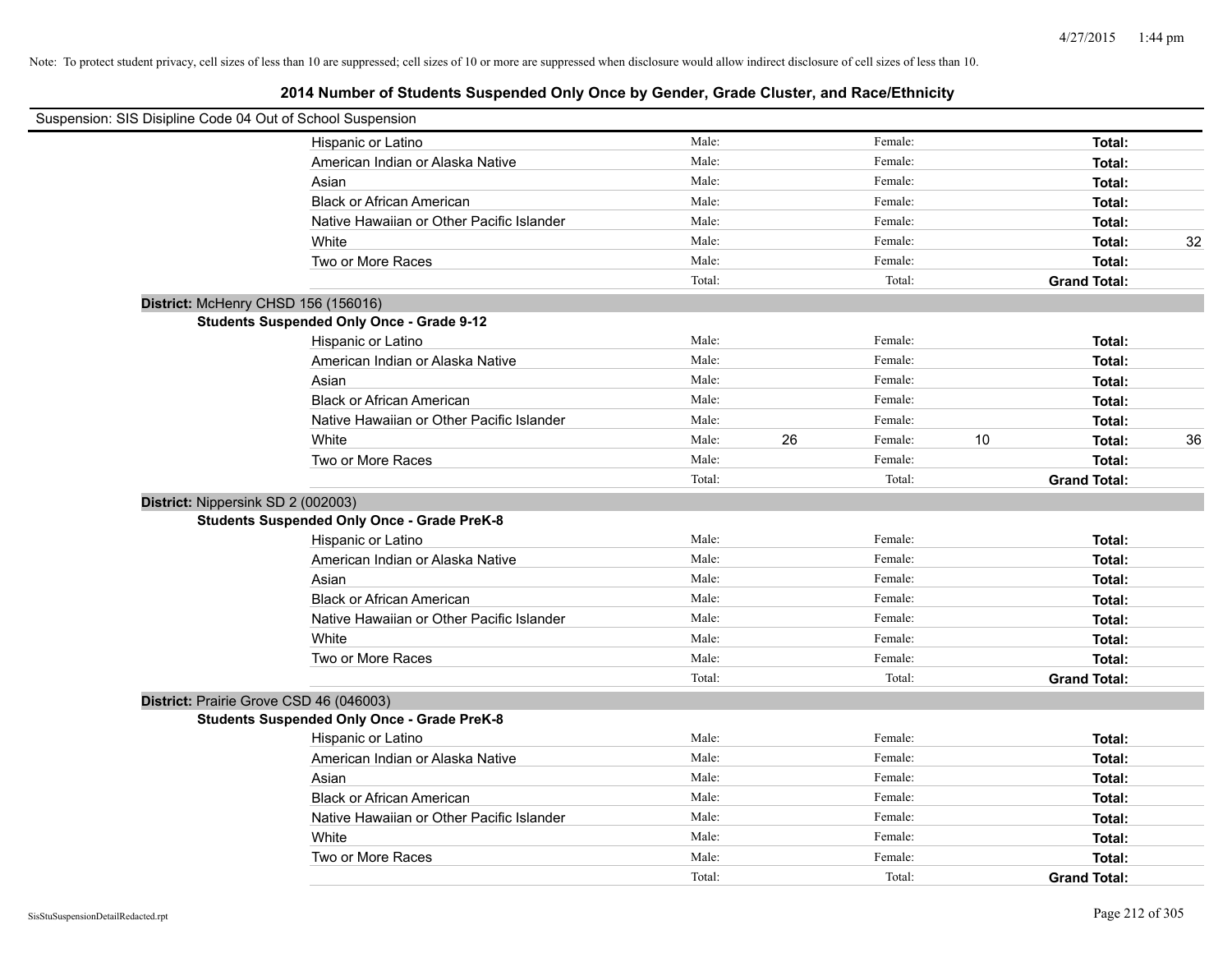| Suspension: SIS Disipline Code 04 Out of School Suspension |                                                    |        |    |         |    |                     |    |
|------------------------------------------------------------|----------------------------------------------------|--------|----|---------|----|---------------------|----|
|                                                            | District: Richmond-Burton CHSD 157 (157016)        |        |    |         |    |                     |    |
|                                                            | <b>Students Suspended Only Once - Grade 9-12</b>   |        |    |         |    |                     |    |
|                                                            | Hispanic or Latino                                 | Male:  |    | Female: |    | Total:              |    |
|                                                            | American Indian or Alaska Native                   | Male:  |    | Female: |    | Total:              |    |
|                                                            | Asian                                              | Male:  |    | Female: |    | Total:              |    |
|                                                            | <b>Black or African American</b>                   | Male:  |    | Female: |    | Total:              |    |
|                                                            | Native Hawaiian or Other Pacific Islander          | Male:  |    | Female: |    | Total:              |    |
|                                                            | White                                              | Male:  |    | Female: |    | Total:              |    |
|                                                            | Two or More Races                                  | Male:  |    | Female: |    | Total:              |    |
|                                                            |                                                    | Total: |    | Total:  |    | <b>Grand Total:</b> |    |
| District: Woodstock CUSD 200 (200026)                      |                                                    |        |    |         |    |                     |    |
|                                                            | <b>Students Suspended Only Once - Grade PreK-8</b> |        |    |         |    |                     |    |
|                                                            | Hispanic or Latino                                 | Male:  |    | Female: |    | Total:              | 23 |
|                                                            | American Indian or Alaska Native                   | Male:  |    | Female: |    | Total:              |    |
|                                                            | Asian                                              | Male:  |    | Female: |    | Total:              |    |
|                                                            | <b>Black or African American</b>                   | Male:  |    | Female: |    | Total:              |    |
|                                                            | Native Hawaiian or Other Pacific Islander          | Male:  |    | Female: |    | Total:              |    |
|                                                            | White                                              | Male:  |    | Female: |    | Total:              | 31 |
|                                                            | Two or More Races                                  | Male:  |    | Female: |    | Total:              |    |
|                                                            |                                                    | Total: |    | Total:  |    | <b>Grand Total:</b> |    |
|                                                            | <b>Students Suspended Only Once - Grade 9-12</b>   |        |    |         |    |                     |    |
|                                                            | Hispanic or Latino                                 | Male:  |    | Female: |    | Total:              | 32 |
|                                                            | American Indian or Alaska Native                   | Male:  |    | Female: |    | Total:              |    |
|                                                            | Asian                                              | Male:  |    | Female: |    | Total:              |    |
|                                                            | <b>Black or African American</b>                   | Male:  |    | Female: |    | Total:              |    |
|                                                            | Native Hawaiian or Other Pacific Islander          | Male:  |    | Female: |    | Total:              |    |
|                                                            | White                                              | Male:  | 41 | Female: | 11 | Total:              | 52 |
|                                                            | Two or More Races                                  | Male:  |    | Female: |    | Total:              |    |
|                                                            |                                                    | Total: |    | Total:  |    | <b>Grand Total:</b> |    |
|                                                            |                                                    |        |    |         |    |                     |    |
| Region: Monroe/Randolph ROE (45)                           |                                                    |        |    |         |    |                     |    |
| County: Monroe (067)                                       |                                                    |        |    |         |    |                     |    |
| District: Columbia CUSD 4 (004026)                         |                                                    |        |    |         |    |                     |    |
|                                                            | <b>Students Suspended Only Once - Grade PreK-8</b> |        |    |         |    |                     |    |
|                                                            | Hispanic or Latino                                 | Male:  |    | Female: |    | Total:              |    |
|                                                            | American Indian or Alaska Native                   | Male:  |    | Female: |    | Total:              |    |
|                                                            | Asian                                              | Male:  |    | Female: |    | Total:              |    |
|                                                            | <b>Black or African American</b>                   | Male:  |    | Female: |    | Total:              |    |
| SisStuSuspensionDetailRedacted.rpt                         |                                                    |        |    |         |    | Page 213 of 305     |    |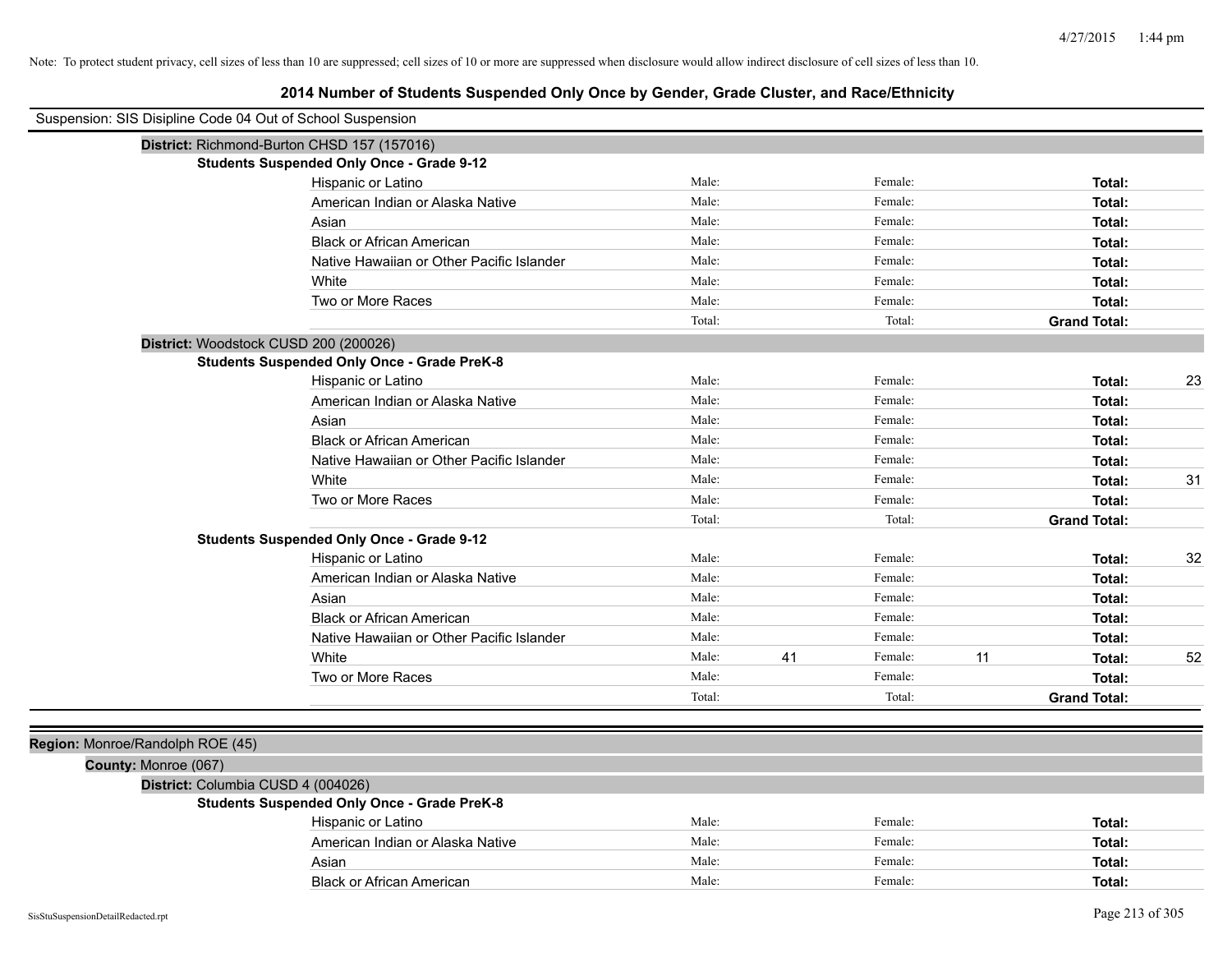|                                    | Suspension: SIS Disipline Code 04 Out of School Suspension |        |         |                     |
|------------------------------------|------------------------------------------------------------|--------|---------|---------------------|
|                                    | Native Hawaiian or Other Pacific Islander                  | Male:  | Female: | Total:              |
|                                    | White                                                      | Male:  | Female: | Total:<br>15        |
|                                    | Two or More Races                                          | Male:  | Female: | Total:              |
|                                    |                                                            | Total: | Total:  | <b>Grand Total:</b> |
|                                    | <b>Students Suspended Only Once - Grade 9-12</b>           |        |         |                     |
|                                    | Hispanic or Latino                                         | Male:  | Female: | Total:              |
|                                    | American Indian or Alaska Native                           | Male:  | Female: | Total:              |
|                                    | Asian                                                      | Male:  | Female: | Total:              |
|                                    | <b>Black or African American</b>                           | Male:  | Female: | Total:              |
|                                    | Native Hawaiian or Other Pacific Islander                  | Male:  | Female: | Total:              |
|                                    | White                                                      | Male:  | Female: | 12<br>Total:        |
|                                    | Two or More Races                                          | Male:  | Female: | Total:              |
|                                    |                                                            | Total: | Total:  | <b>Grand Total:</b> |
|                                    | District: Valmeyer CUSD 3 (003026)                         |        |         |                     |
|                                    | <b>Students Suspended Only Once - Grade PreK-8</b>         |        |         |                     |
|                                    | Hispanic or Latino                                         | Male:  | Female: | Total:              |
|                                    | American Indian or Alaska Native                           | Male:  | Female: | Total:              |
|                                    | Asian                                                      | Male:  | Female: | Total:              |
|                                    | <b>Black or African American</b>                           | Male:  | Female: | Total:              |
|                                    | Native Hawaiian or Other Pacific Islander                  | Male:  | Female: | Total:              |
|                                    | White                                                      | Male:  | Female: | Total:              |
|                                    | Two or More Races                                          | Male:  | Female: | Total:              |
|                                    |                                                            | Total: | Total:  | <b>Grand Total:</b> |
|                                    | <b>Students Suspended Only Once - Grade 9-12</b>           |        |         |                     |
|                                    | Hispanic or Latino                                         | Male:  | Female: | Total:              |
|                                    | American Indian or Alaska Native                           | Male:  | Female: | Total:              |
|                                    | Asian                                                      | Male:  | Female: | Total:              |
|                                    | <b>Black or African American</b>                           | Male:  | Female: | Total:              |
|                                    | Native Hawaiian or Other Pacific Islander                  | Male:  | Female: | Total:              |
|                                    | White                                                      | Male:  | Female: | Total:              |
|                                    | Two or More Races                                          | Male:  | Female: | Total:              |
|                                    |                                                            | Total: | Total:  | <b>Grand Total:</b> |
|                                    | District: Waterloo CUSD 5 (005026)                         |        |         |                     |
|                                    | <b>Students Suspended Only Once - Grade PreK-8</b>         |        |         |                     |
|                                    | Hispanic or Latino                                         | Male:  | Female: | Total:              |
|                                    | American Indian or Alaska Native                           | Male:  | Female: | Total:              |
|                                    | Asian                                                      | Male:  | Female: | Total:              |
|                                    | <b>Black or African American</b>                           | Male:  | Female: | Total:              |
|                                    | Native Hawaiian or Other Pacific Islander                  | Male:  | Female: | Total:              |
| SisStuSuspensionDetailRedacted.rpt |                                                            |        |         | Page 214 of 305     |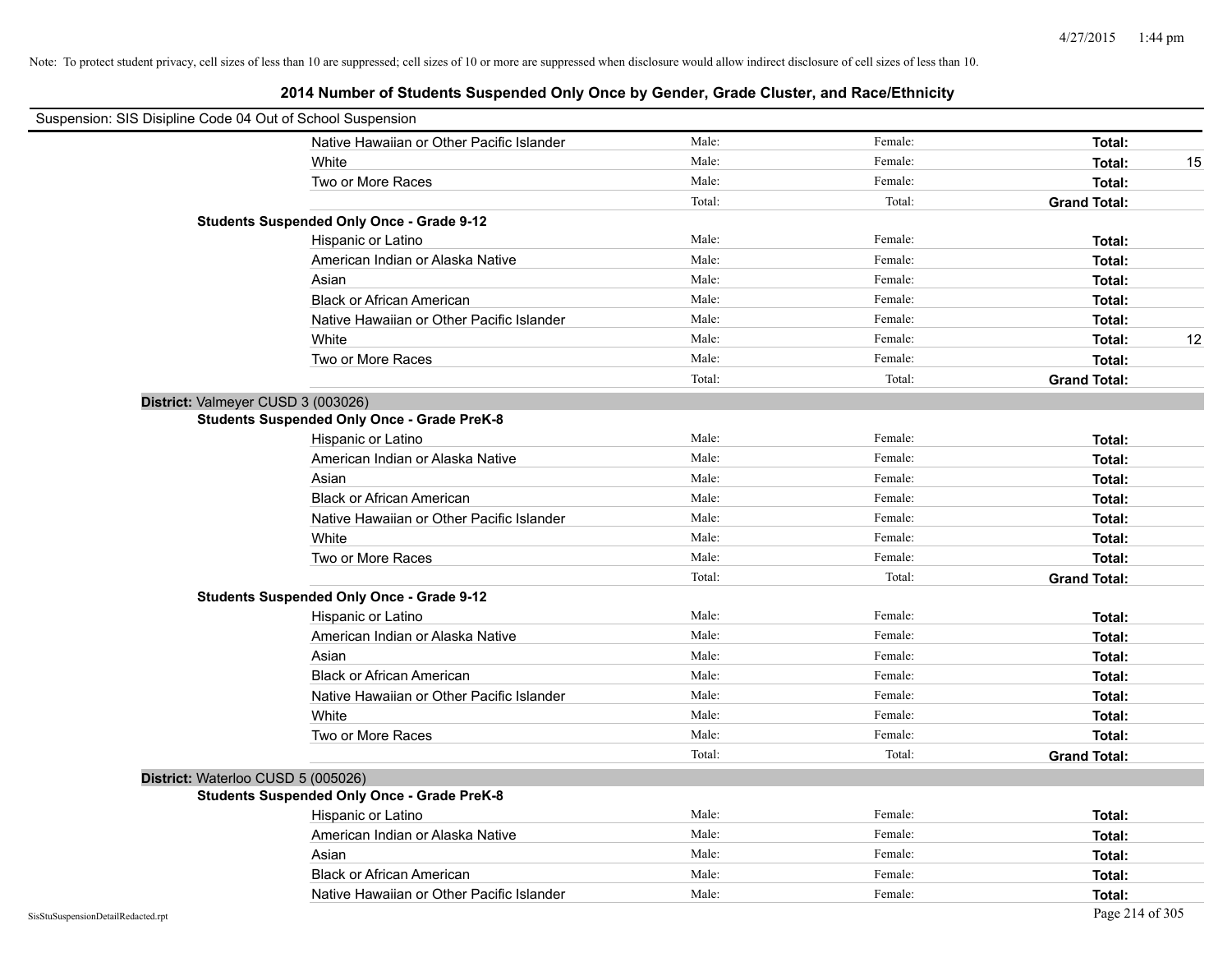| Suspension: SIS Disipline Code 04 Out of School Suspension |                                                    |        |         |                     |
|------------------------------------------------------------|----------------------------------------------------|--------|---------|---------------------|
|                                                            | White                                              | Male:  | Female: | Total:              |
|                                                            | Two or More Races                                  | Male:  | Female: | Total:              |
|                                                            |                                                    | Total: | Total:  | <b>Grand Total:</b> |
|                                                            | <b>Students Suspended Only Once - Grade 9-12</b>   |        |         |                     |
|                                                            | Hispanic or Latino                                 | Male:  | Female: | Total:              |
|                                                            | American Indian or Alaska Native                   | Male:  | Female: | Total:              |
|                                                            | Asian                                              | Male:  | Female: | Total:              |
|                                                            | <b>Black or African American</b>                   | Male:  | Female: | Total:              |
|                                                            | Native Hawaiian or Other Pacific Islander          | Male:  | Female: | Total:              |
|                                                            | White                                              | Male:  | Female: | Total:<br>21        |
|                                                            | Two or More Races                                  | Male:  | Female: | Total:              |
|                                                            |                                                    | Total: | Total:  | <b>Grand Total:</b> |
| County: Non-Public School (000)                            |                                                    |        |         |                     |
|                                                            | District: Monroe/Randolph ROE (000000)             |        |         |                     |
|                                                            | <b>Students Suspended Only Once - Grade 9-12</b>   |        |         |                     |
|                                                            | Hispanic or Latino                                 | Male:  | Female: | Total:              |
|                                                            | American Indian or Alaska Native                   | Male:  | Female: | Total:              |
|                                                            | Asian                                              | Male:  | Female: | Total:              |
|                                                            | <b>Black or African American</b>                   | Male:  | Female: | Total:              |
|                                                            | Native Hawaiian or Other Pacific Islander          | Male:  | Female: | Total:              |
|                                                            | White                                              | Male:  | Female: | Total:              |
|                                                            | Two or More Races                                  | Male:  | Female: | Total:              |
|                                                            |                                                    | Total: | Total:  | <b>Grand Total:</b> |
| District: Non-Public School (0000)                         |                                                    |        |         |                     |
|                                                            | <b>Students Suspended Only Once - Grade 9-12</b>   |        |         |                     |
|                                                            | Hispanic or Latino                                 | Male:  | Female: | Total:              |
|                                                            | American Indian or Alaska Native                   | Male:  | Female: | Total:              |
|                                                            | Asian                                              | Male:  | Female: | Total:              |
|                                                            | <b>Black or African American</b>                   | Male:  | Female: | Total:              |
|                                                            | Native Hawaiian or Other Pacific Islander          | Male:  | Female: | Total:              |
|                                                            | White                                              | Male:  | Female: | Total:              |
|                                                            | Two or More Races                                  | Male:  | Female: | Total:              |
|                                                            |                                                    | Total: | Total:  | <b>Grand Total:</b> |
| County: Randolph (079)                                     |                                                    |        |         |                     |
| District: Chester CUSD 139 (139026)                        |                                                    |        |         |                     |
|                                                            | <b>Students Suspended Only Once - Grade PreK-8</b> |        |         |                     |
|                                                            | Hispanic or Latino                                 | Male:  | Female: | Total:              |
|                                                            | American Indian or Alaska Native                   | Male:  | Female: | Total:              |
|                                                            | Asian                                              | Male:  | Female: | Total:              |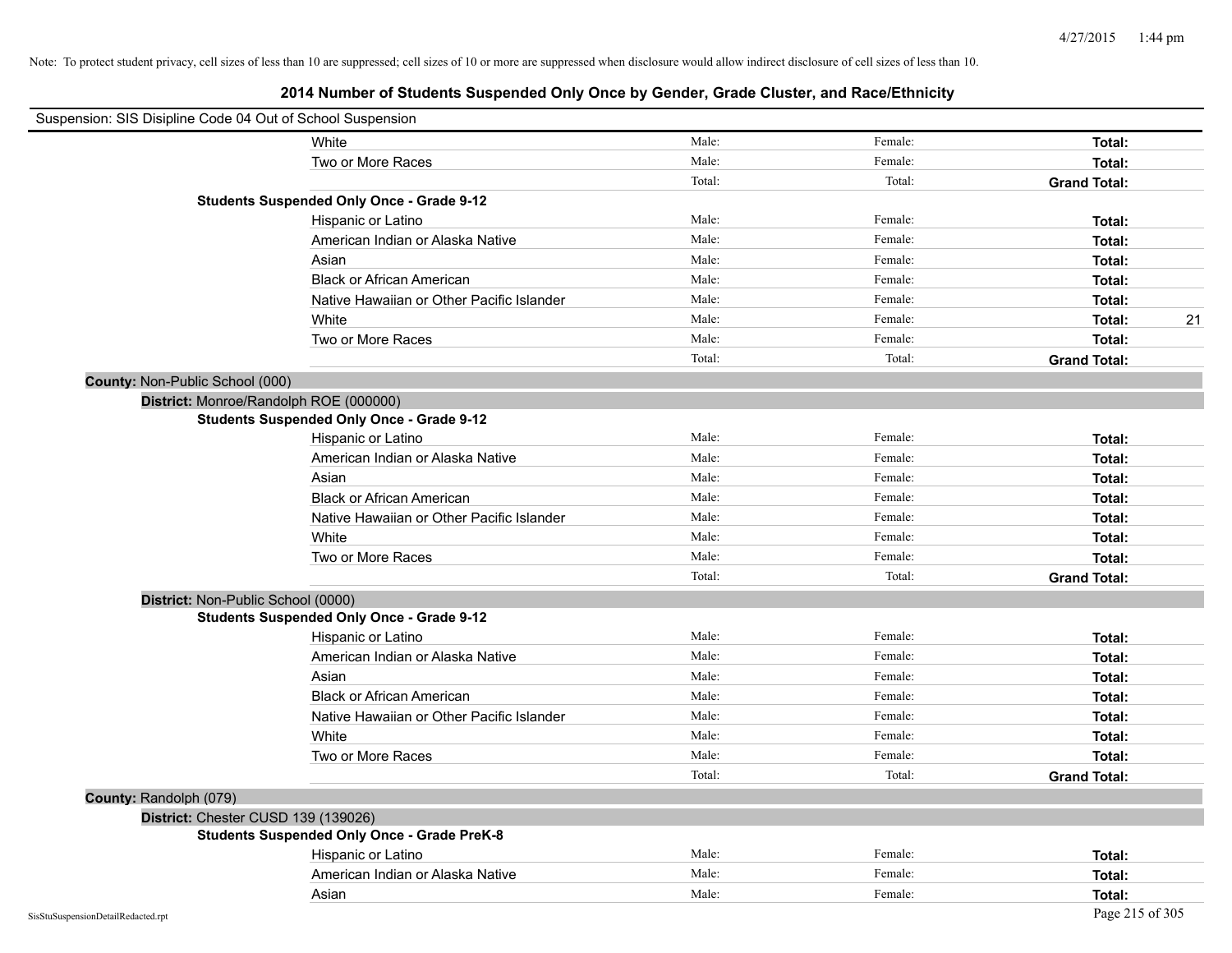| Suspension: SIS Disipline Code 04 Out of School Suspension |                                                    |        |         |                     |
|------------------------------------------------------------|----------------------------------------------------|--------|---------|---------------------|
|                                                            | <b>Black or African American</b>                   | Male:  | Female: | Total:              |
|                                                            | Native Hawaiian or Other Pacific Islander          | Male:  | Female: | Total:              |
|                                                            | White                                              | Male:  | Female: | Total:              |
|                                                            | Two or More Races                                  | Male:  | Female: | Total:              |
|                                                            |                                                    | Total: | Total:  | <b>Grand Total:</b> |
|                                                            | District: Prairie Du Rocher CCSD 134 (134004)      |        |         |                     |
|                                                            | <b>Students Suspended Only Once - Grade PreK-8</b> |        |         |                     |
|                                                            | Hispanic or Latino                                 | Male:  | Female: | Total:              |
|                                                            | American Indian or Alaska Native                   | Male:  | Female: | Total:              |
|                                                            | Asian                                              | Male:  | Female: | Total:              |
|                                                            | <b>Black or African American</b>                   | Male:  | Female: | Total:              |
|                                                            | Native Hawaiian or Other Pacific Islander          | Male:  | Female: | Total:              |
|                                                            | White                                              | Male:  | Female: | Total:              |
|                                                            | Two or More Races                                  | Male:  | Female: | Total:              |
|                                                            |                                                    | Total: | Total:  | <b>Grand Total:</b> |
| District: Red Bud CUSD 132 (132026)                        |                                                    |        |         |                     |
|                                                            | <b>Students Suspended Only Once - Grade PreK-8</b> |        |         |                     |
|                                                            | Hispanic or Latino                                 | Male:  | Female: | Total:              |
|                                                            | American Indian or Alaska Native                   | Male:  | Female: | Total:              |
|                                                            | Asian                                              | Male:  | Female: | Total:              |
|                                                            | <b>Black or African American</b>                   | Male:  | Female: | Total:              |
|                                                            | Native Hawaiian or Other Pacific Islander          | Male:  | Female: | Total:              |
|                                                            | White                                              | Male:  | Female: | 20<br>Total:        |
|                                                            | Two or More Races                                  | Male:  | Female: | Total:              |
|                                                            |                                                    | Total: | Total:  | <b>Grand Total:</b> |
|                                                            | <b>Students Suspended Only Once - Grade 9-12</b>   |        |         |                     |
|                                                            | Hispanic or Latino                                 | Male:  | Female: | Total:              |
|                                                            | American Indian or Alaska Native                   | Male:  | Female: | Total:              |
|                                                            | Asian                                              | Male:  | Female: | Total:              |
|                                                            | <b>Black or African American</b>                   | Male:  | Female: | Total:              |
|                                                            | Native Hawaiian or Other Pacific Islander          | Male:  | Female: | Total:              |
|                                                            | White                                              | Male:  | Female: | 10<br>Total:        |
|                                                            | Two or More Races                                  | Male:  | Female: | Total:              |
|                                                            |                                                    | Total: | Total:  | <b>Grand Total:</b> |
| District: Sparta CUSD 140 (140026)                         |                                                    |        |         |                     |
|                                                            | <b>Students Suspended Only Once - Grade PreK-8</b> |        |         |                     |
|                                                            | Hispanic or Latino                                 | Male:  | Female: | Total:              |
|                                                            | American Indian or Alaska Native                   | Male:  | Female: | Total:              |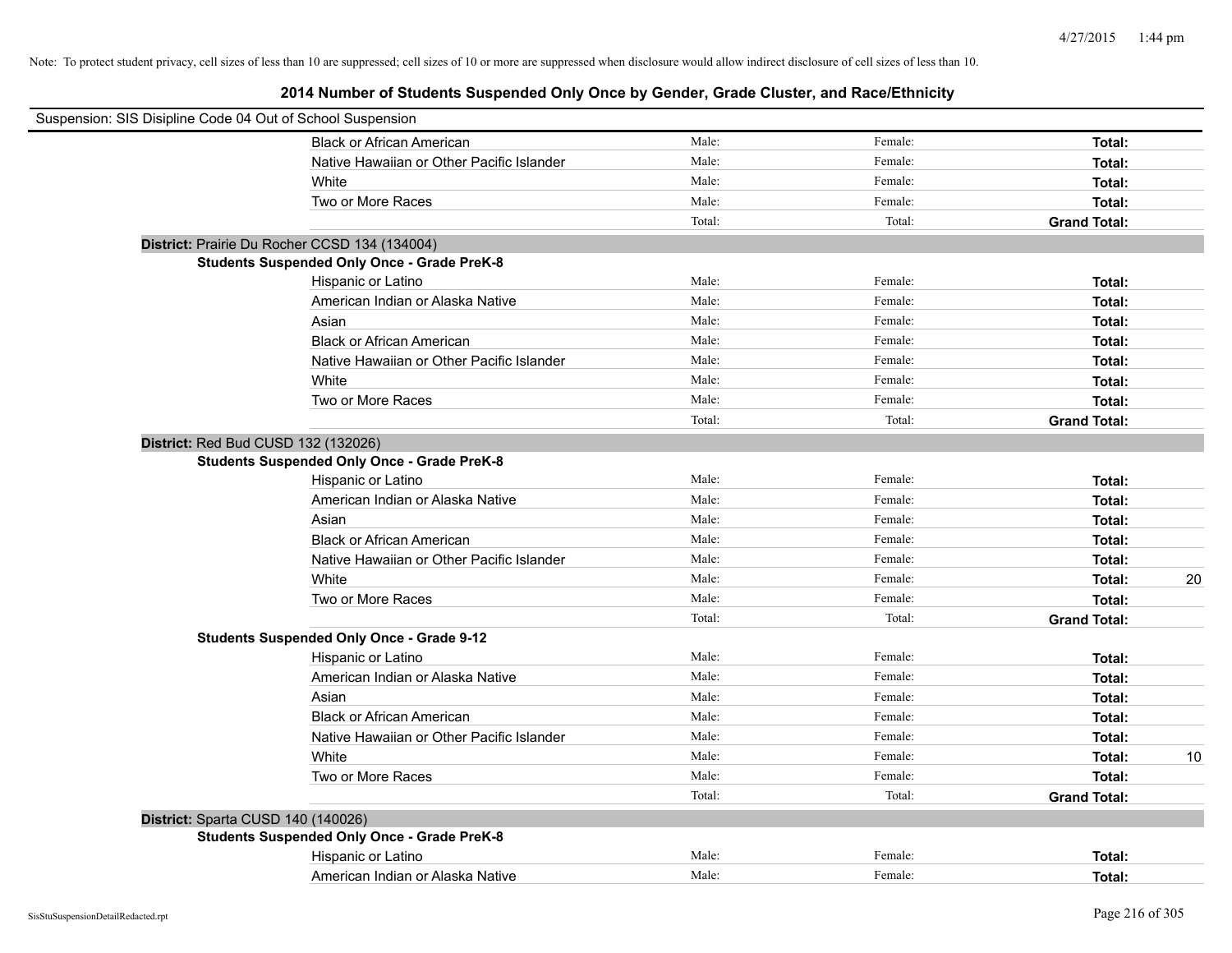# **2014 Number of Students Suspended Only Once by Gender, Grade Cluster, and Race/Ethnicity**

| Suspension: SIS Disipline Code 04 Out of School Suspension |                                                    |        |              |                           |    |
|------------------------------------------------------------|----------------------------------------------------|--------|--------------|---------------------------|----|
|                                                            | Asian                                              | Male:  | Female:      | Total:                    |    |
|                                                            | <b>Black or African American</b>                   | Male:  | Female:      | Total:                    |    |
|                                                            | Native Hawaiian or Other Pacific Islander          | Male:  | Female:      | Total:                    |    |
|                                                            | White                                              | Male:  | Female:      | Total:                    | 13 |
|                                                            | Two or More Races                                  | Male:  | Female:      | Total:                    |    |
|                                                            |                                                    | Total: | Total:<br>14 | 10<br><b>Grand Total:</b> | 24 |
|                                                            | <b>Students Suspended Only Once - Grade 9-12</b>   |        |              |                           |    |
|                                                            | Hispanic or Latino                                 | Male:  | Female:      | Total:                    |    |
|                                                            | American Indian or Alaska Native                   | Male:  | Female:      | Total:                    |    |
|                                                            | Asian                                              | Male:  | Female:      | Total:                    |    |
|                                                            | <b>Black or African American</b>                   | Male:  | Female:      | Total:                    |    |
|                                                            | Native Hawaiian or Other Pacific Islander          | Male:  | Female:      | Total:                    |    |
|                                                            | White                                              | Male:  | Female:      | Total:                    |    |
|                                                            | Two or More Races                                  | Male:  | Female:      | Total:                    |    |
|                                                            |                                                    | Total: | Total:       | <b>Grand Total:</b>       | 14 |
| District: Steeleville CUSD 138 (138026)                    |                                                    |        |              |                           |    |
|                                                            | <b>Students Suspended Only Once - Grade PreK-8</b> |        |              |                           |    |
|                                                            | Hispanic or Latino                                 | Male:  | Female:      | Total:                    |    |
|                                                            | American Indian or Alaska Native                   | Male:  | Female:      | Total:                    |    |
|                                                            | Asian                                              | Male:  | Female:      | Total:                    |    |
|                                                            | <b>Black or African American</b>                   | Male:  | Female:      | Total:                    |    |
|                                                            | Native Hawaiian or Other Pacific Islander          | Male:  | Female:      | Total:                    |    |
|                                                            | White                                              | Male:  | Female:      | Total:                    |    |
|                                                            | Two or More Races                                  | Male:  | Female:      | Total:                    |    |
|                                                            |                                                    | Total: | Total:       | <b>Grand Total:</b>       |    |
|                                                            | <b>Students Suspended Only Once - Grade 9-12</b>   |        |              |                           |    |
|                                                            | Hispanic or Latino                                 | Male:  | Female:      | Total:                    |    |
|                                                            | American Indian or Alaska Native                   | Male:  | Female:      | Total:                    |    |
|                                                            | Asian                                              | Male:  | Female:      | Total:                    |    |
|                                                            | <b>Black or African American</b>                   | Male:  | Female:      | Total:                    |    |
|                                                            | Native Hawaiian or Other Pacific Islander          | Male:  | Female:      | Total:                    |    |
|                                                            | White                                              | Male:  | Female:      | Total:                    |    |
|                                                            | Two or More Races                                  | Male:  | Female:      | Total:                    |    |
|                                                            |                                                    | Total: | Total:       | <b>Grand Total:</b>       |    |
|                                                            |                                                    |        |              |                           |    |

**Region:** Non-Public School (77)

**County:** Non-Public School (777)

**District:** Epworth Child & Family Services (008200)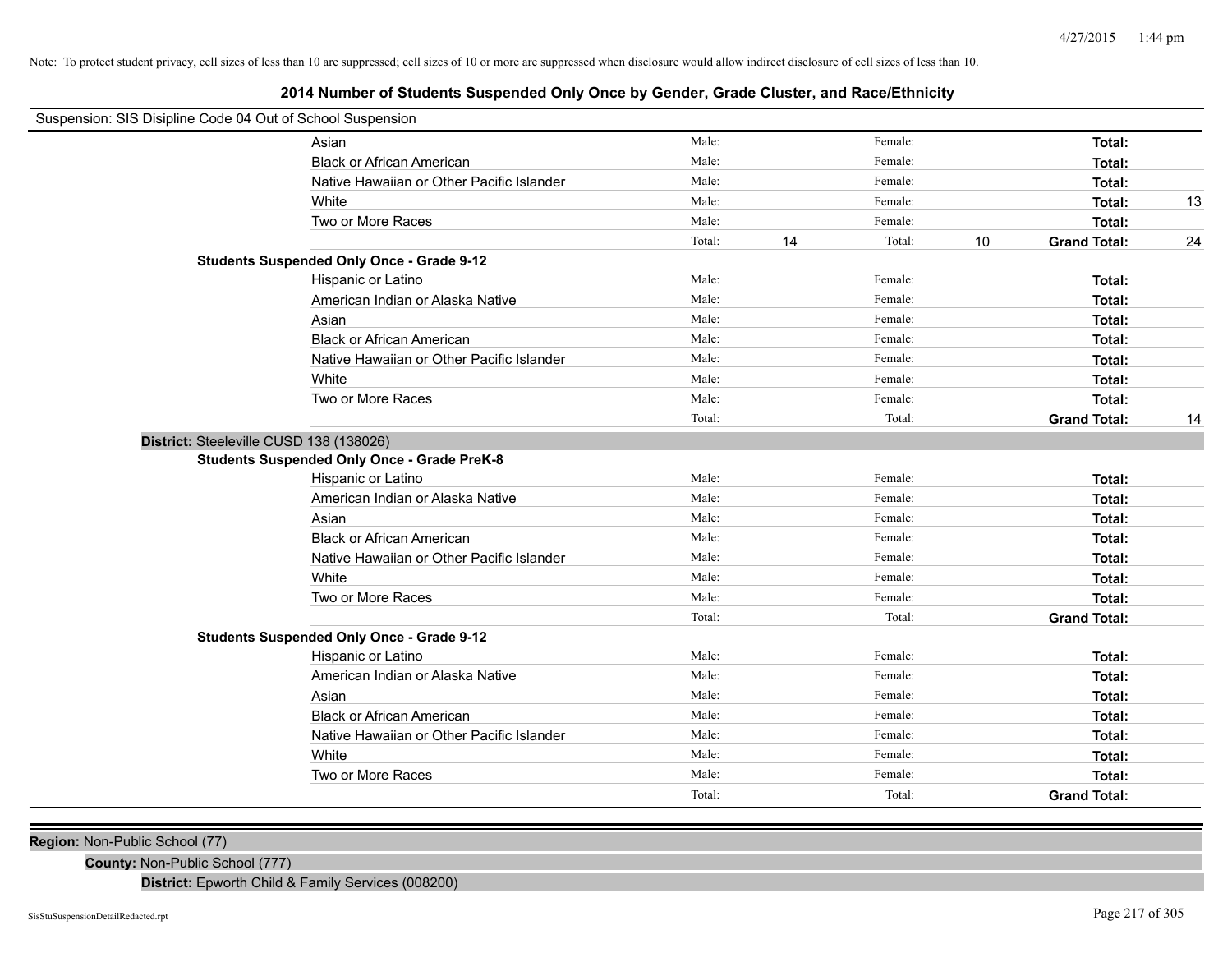| Suspension: SIS Disipline Code 04 Out of School Suspension |                                                    |        |         |                     |
|------------------------------------------------------------|----------------------------------------------------|--------|---------|---------------------|
|                                                            | <b>Students Suspended Only Once - Grade 9-12</b>   |        |         |                     |
|                                                            | Hispanic or Latino                                 | Male:  | Female: | Total:              |
|                                                            | American Indian or Alaska Native                   | Male:  | Female: | Total:              |
|                                                            | Asian                                              | Male:  | Female: | Total:              |
|                                                            | <b>Black or African American</b>                   | Male:  | Female: | Total:              |
|                                                            | Native Hawaiian or Other Pacific Islander          | Male:  | Female: | Total:              |
|                                                            | White                                              | Male:  | Female: | Total:              |
|                                                            | Two or More Races                                  | Male:  | Female: | Total:              |
|                                                            |                                                    | Total: | Total:  | <b>Grand Total:</b> |
|                                                            |                                                    |        |         |                     |
| Region: Peoria ROE (48)                                    |                                                    |        |         |                     |
| County: Non-Public School (000)                            |                                                    |        |         |                     |
| District: Peoria ROE (000000)                              |                                                    |        |         |                     |
|                                                            | <b>Students Suspended Only Once - Grade PreK-8</b> |        |         |                     |
|                                                            | Hispanic or Latino                                 | Male:  | Female: | Total:              |
|                                                            | American Indian or Alaska Native                   | Male:  | Female: | Total:              |
|                                                            | Asian                                              | Male:  | Female: | Total:              |
|                                                            | <b>Black or African American</b>                   | Male:  | Female: | Total:              |
|                                                            | Native Hawaiian or Other Pacific Islander          | Male:  | Female: | Total:              |
|                                                            | White                                              | Male:  | Female: | Total:              |
|                                                            | Two or More Races                                  | Male:  | Female: | Total:              |
|                                                            |                                                    | Total: | Total:  | <b>Grand Total:</b> |
|                                                            | <b>Students Suspended Only Once - Grade 9-12</b>   |        |         |                     |
|                                                            | Hispanic or Latino                                 | Male:  | Female: | Total:              |
|                                                            | American Indian or Alaska Native                   | Male:  | Female: | Total:              |
|                                                            | Asian                                              | Male:  | Female: | Total:              |
|                                                            | <b>Black or African American</b>                   | Male:  | Female: | Total:              |
|                                                            | Native Hawaiian or Other Pacific Islander          | Male:  | Female: | Total:              |
|                                                            | White                                              | Male:  | Female: | Total:              |
|                                                            | Two or More Races                                  | Male:  | Female: | Total:              |
|                                                            |                                                    | Total: | Total:  | <b>Grand Total:</b> |
| County: Peoria (072)                                       |                                                    |        |         |                     |
| District: Bartonville SD 66 (066002)                       |                                                    |        |         |                     |
|                                                            | <b>Students Suspended Only Once - Grade PreK-8</b> |        |         |                     |
|                                                            | Hispanic or Latino                                 | Male:  | Female: | Total:              |
|                                                            | American Indian or Alaska Native                   | Male:  | Female: | Total:              |
|                                                            | Asian                                              | Male:  | Female: | Total:              |
|                                                            | <b>Black or African American</b>                   | Male:  | Female: | Total:              |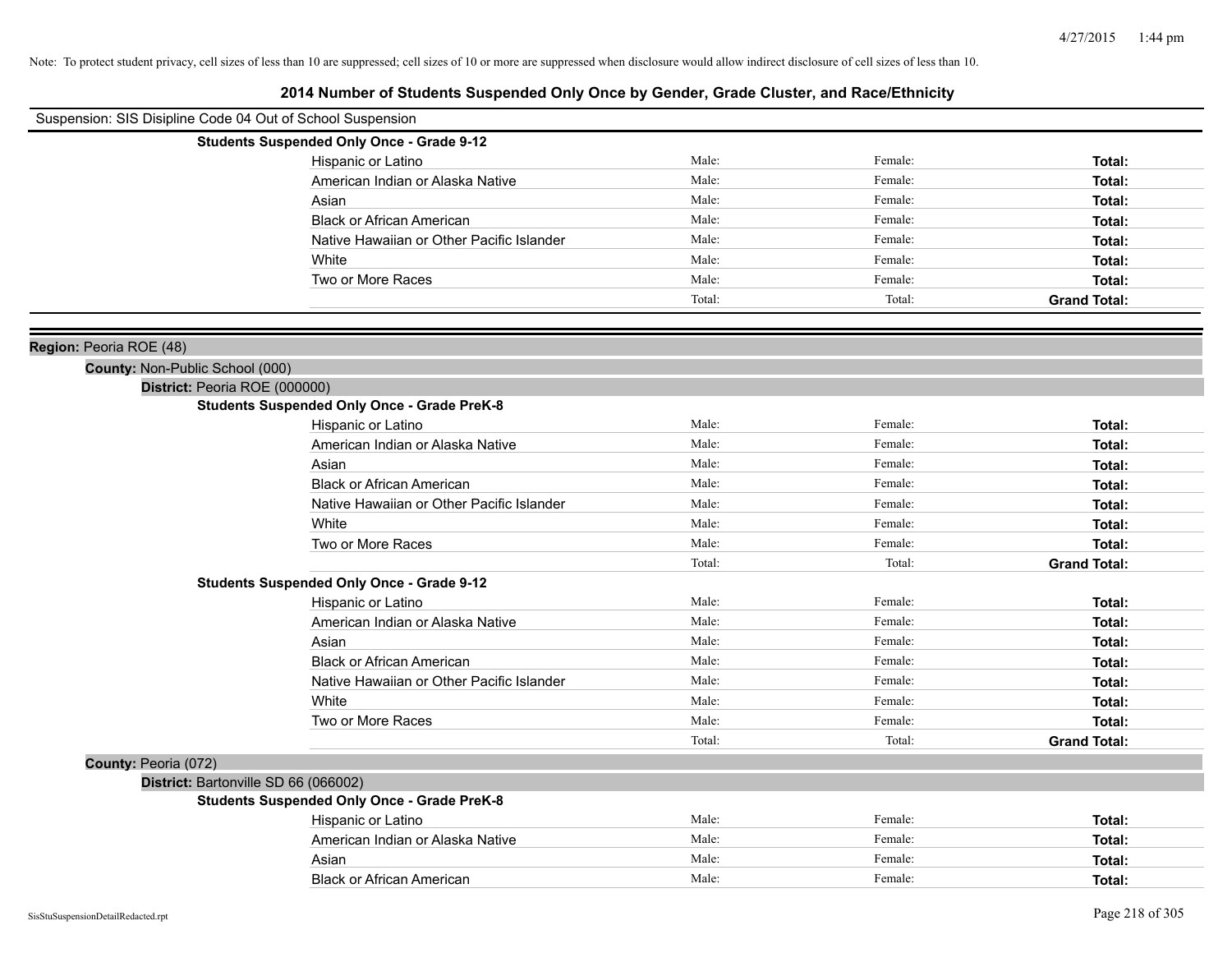| Suspension: SIS Disipline Code 04 Out of School Suspension |                                                    |        |         |                     |    |
|------------------------------------------------------------|----------------------------------------------------|--------|---------|---------------------|----|
|                                                            | Native Hawaiian or Other Pacific Islander          | Male:  | Female: | Total:              |    |
|                                                            | White                                              | Male:  | Female: | Total:              |    |
|                                                            | Two or More Races                                  | Male:  | Female: | Total:              |    |
|                                                            |                                                    | Total: | Total:  | <b>Grand Total:</b> |    |
| District: Brimfield CUSD 309 (309026)                      |                                                    |        |         |                     |    |
|                                                            | <b>Students Suspended Only Once - Grade PreK-8</b> |        |         |                     |    |
|                                                            | Hispanic or Latino                                 | Male:  | Female: | Total:              |    |
|                                                            | American Indian or Alaska Native                   | Male:  | Female: | Total:              |    |
|                                                            | Asian                                              | Male:  | Female: | Total:              |    |
|                                                            | <b>Black or African American</b>                   | Male:  | Female: | Total:              |    |
|                                                            | Native Hawaiian or Other Pacific Islander          | Male:  | Female: | Total:              |    |
|                                                            | White                                              | Male:  | Female: | Total:              |    |
|                                                            | Two or More Races                                  | Male:  | Female: | Total:              |    |
|                                                            |                                                    | Total: | Total:  | <b>Grand Total:</b> |    |
| District: Childrens Home Assoc of IL (005200)              |                                                    |        |         |                     |    |
|                                                            | <b>Students Suspended Only Once - Grade PreK-8</b> |        |         |                     |    |
|                                                            | Hispanic or Latino                                 | Male:  | Female: | Total:              |    |
|                                                            | American Indian or Alaska Native                   | Male:  | Female: | Total:              |    |
|                                                            | Asian                                              | Male:  | Female: | Total:              |    |
|                                                            | <b>Black or African American</b>                   | Male:  | Female: | Total:              |    |
|                                                            | Native Hawaiian or Other Pacific Islander          | Male:  | Female: | Total:              |    |
|                                                            | White                                              | Male:  | Female: | Total:              |    |
|                                                            | Two or More Races                                  | Male:  | Female: | Total:              |    |
|                                                            |                                                    | Total: | Total:  | <b>Grand Total:</b> |    |
| District: Dunlap CUSD 323 (323026)                         |                                                    |        |         |                     |    |
|                                                            | <b>Students Suspended Only Once - Grade PreK-8</b> |        |         |                     |    |
|                                                            | Hispanic or Latino                                 | Male:  | Female: | Total:              |    |
|                                                            | American Indian or Alaska Native                   | Male:  | Female: | Total:              |    |
|                                                            | Asian                                              | Male:  | Female: | Total:              |    |
|                                                            | <b>Black or African American</b>                   | Male:  | Female: | Total:              |    |
|                                                            | Native Hawaiian or Other Pacific Islander          | Male:  | Female: | Total:              |    |
|                                                            | White                                              | Male:  | Female: | Total:              | 15 |
|                                                            | Two or More Races                                  | Male:  | Female: | Total:              |    |
|                                                            |                                                    | Total: | Total:  | <b>Grand Total:</b> | 26 |
|                                                            | <b>Students Suspended Only Once - Grade 9-12</b>   |        |         |                     |    |
|                                                            | Hispanic or Latino                                 | Male:  | Female: | Total:              |    |
|                                                            | American Indian or Alaska Native                   | Male:  | Female: | Total:              |    |
|                                                            | Asian                                              | Male:  | Female: | Total:              |    |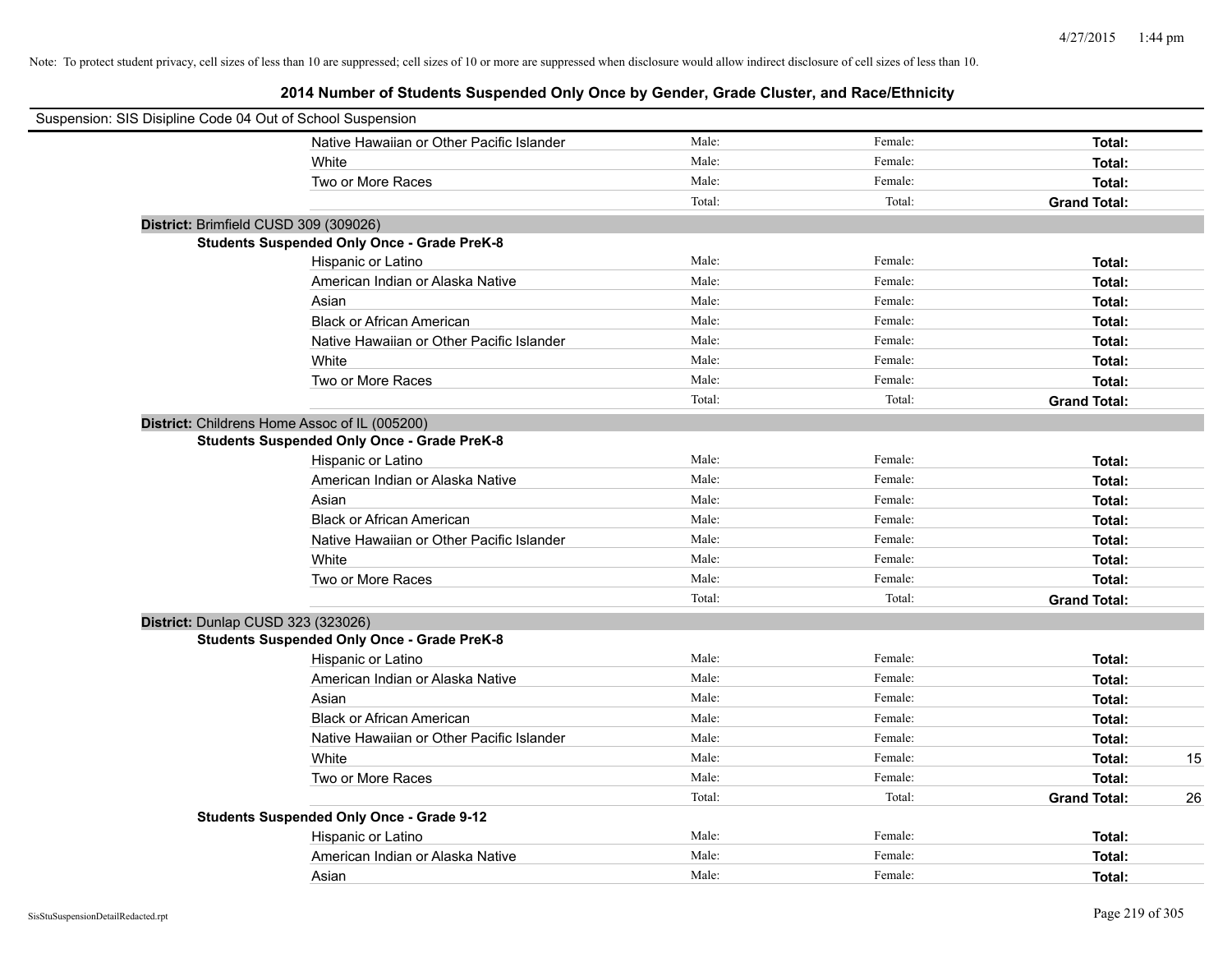| Suspension: SIS Disipline Code 04 Out of School Suspension |                                           |        |              |    |                     |    |
|------------------------------------------------------------|-------------------------------------------|--------|--------------|----|---------------------|----|
|                                                            | <b>Black or African American</b>          | Male:  | Female:      |    | Total:              |    |
|                                                            | Native Hawaiian or Other Pacific Islander | Male:  | Female:      |    | Total:              |    |
| White                                                      |                                           | Male:  | Female:      |    | Total:              | 18 |
|                                                            | Two or More Races                         | Male:  | Female:      |    | Total:              |    |
|                                                            |                                           | Total: | 20<br>Total: | 11 | <b>Grand Total:</b> | 31 |
| District: Elmwood CUSD 322 (322026)                        |                                           |        |              |    |                     |    |
| <b>Students Suspended Only Once - Grade PreK-8</b>         |                                           |        |              |    |                     |    |
|                                                            | Hispanic or Latino                        | Male:  | Female:      |    | Total:              |    |
|                                                            | American Indian or Alaska Native          | Male:  | Female:      |    | Total:              |    |
| Asian                                                      |                                           | Male:  | Female:      |    | Total:              |    |
|                                                            | <b>Black or African American</b>          | Male:  | Female:      |    | Total:              |    |
|                                                            | Native Hawaiian or Other Pacific Islander | Male:  | Female:      |    | Total:              |    |
| White                                                      |                                           | Male:  | Female:      |    | Total:              |    |
|                                                            | Two or More Races                         | Male:  | Female:      |    | Total:              |    |
|                                                            |                                           | Total: | Total:       |    | <b>Grand Total:</b> |    |
| District: Farmington Central CUSD 265 (265026)             |                                           |        |              |    |                     |    |
| <b>Students Suspended Only Once - Grade PreK-8</b>         |                                           |        |              |    |                     |    |
|                                                            | Hispanic or Latino                        | Male:  | Female:      |    | Total:              |    |
|                                                            | American Indian or Alaska Native          | Male:  | Female:      |    | Total:              |    |
| Asian                                                      |                                           | Male:  | Female:      |    | Total:              |    |
|                                                            | <b>Black or African American</b>          | Male:  | Female:      |    | Total:              |    |
|                                                            | Native Hawaiian or Other Pacific Islander | Male:  | Female:      |    | Total:              |    |
| White                                                      |                                           | Male:  | Female:      |    | Total:              | 10 |
|                                                            | Two or More Races                         | Male:  | Female:      |    | Total:              |    |
|                                                            |                                           | Total: | Total:       |    | <b>Grand Total:</b> |    |
| <b>Students Suspended Only Once - Grade 9-12</b>           |                                           |        |              |    |                     |    |
|                                                            | Hispanic or Latino                        | Male:  | Female:      |    | Total:              |    |
|                                                            | American Indian or Alaska Native          | Male:  | Female:      |    | Total:              |    |
| Asian                                                      |                                           | Male:  | Female:      |    | Total:              |    |
|                                                            | <b>Black or African American</b>          | Male:  | Female:      |    | Total:              |    |
|                                                            | Native Hawaiian or Other Pacific Islander | Male:  | Female:      |    | Total:              |    |
| White                                                      |                                           | Male:  | Female:      |    | Total:              |    |
|                                                            | Two or More Races                         | Male:  | Female:      |    | Total:              |    |
|                                                            |                                           | Total: | Total:       |    | <b>Grand Total:</b> |    |
| District: Il Valley Central USD 321 (321026)               |                                           |        |              |    |                     |    |
| <b>Students Suspended Only Once - Grade PreK-8</b>         |                                           |        |              |    |                     |    |
|                                                            | Hispanic or Latino                        | Male:  | Female:      |    | Total:              |    |
|                                                            | American Indian or Alaska Native          | Male:  | Female:      |    | Total:              |    |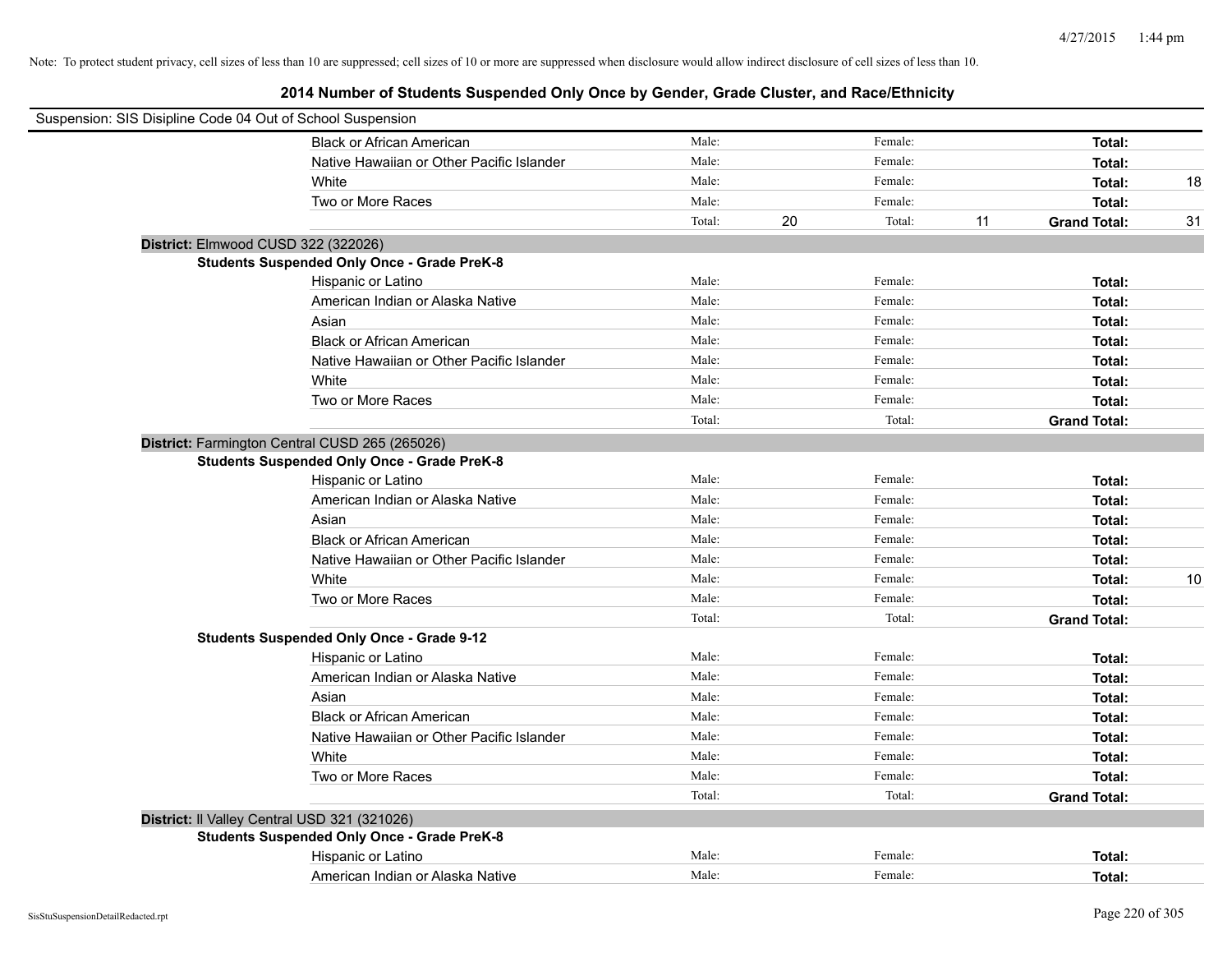| Suspension: SIS Disipline Code 04 Out of School Suspension |                                                    |        |         |                     |    |
|------------------------------------------------------------|----------------------------------------------------|--------|---------|---------------------|----|
|                                                            | Asian                                              | Male:  | Female: | Total:              |    |
|                                                            | <b>Black or African American</b>                   | Male:  | Female: | Total:              |    |
|                                                            | Native Hawaiian or Other Pacific Islander          | Male:  | Female: | Total:              |    |
|                                                            | White                                              | Male:  | Female: | Total:              | 12 |
|                                                            | Two or More Races                                  | Male:  | Female: | Total:              |    |
|                                                            |                                                    | Total: | Total:  | <b>Grand Total:</b> |    |
|                                                            | <b>Students Suspended Only Once - Grade 9-12</b>   |        |         |                     |    |
|                                                            | Hispanic or Latino                                 | Male:  | Female: | Total:              |    |
|                                                            | American Indian or Alaska Native                   | Male:  | Female: | Total:              |    |
|                                                            | Asian                                              | Male:  | Female: | Total:              |    |
|                                                            | <b>Black or African American</b>                   | Male:  | Female: | Total:              |    |
|                                                            | Native Hawaiian or Other Pacific Islander          | Male:  | Female: | Total:              |    |
|                                                            | White                                              | Male:  | Female: | Total:              | 20 |
|                                                            | Two or More Races                                  | Male:  | Female: | Total:              |    |
|                                                            |                                                    | Total: | Total:  | <b>Grand Total:</b> |    |
| District: Illini Bluffs CUSD 327 (327026)                  |                                                    |        |         |                     |    |
|                                                            | <b>Students Suspended Only Once - Grade PreK-8</b> |        |         |                     |    |
|                                                            | Hispanic or Latino                                 | Male:  | Female: | Total:              |    |
|                                                            | American Indian or Alaska Native                   | Male:  | Female: | Total:              |    |
|                                                            | Asian                                              | Male:  | Female: | Total:              |    |
|                                                            | <b>Black or African American</b>                   | Male:  | Female: | Total:              |    |
|                                                            | Native Hawaiian or Other Pacific Islander          | Male:  | Female: | Total:              |    |
|                                                            | White                                              | Male:  | Female: | Total:              |    |
|                                                            | Two or More Races                                  | Male:  | Female: | Total:              |    |
|                                                            |                                                    | Total: | Total:  | <b>Grand Total:</b> |    |
|                                                            | <b>Students Suspended Only Once - Grade 9-12</b>   |        |         |                     |    |
|                                                            | Hispanic or Latino                                 | Male:  | Female: | Total:              |    |
|                                                            | American Indian or Alaska Native                   | Male:  | Female: | Total:              |    |
|                                                            | Asian                                              | Male:  | Female: | Total:              |    |
|                                                            | <b>Black or African American</b>                   | Male:  | Female: | Total:              |    |
|                                                            | Native Hawaiian or Other Pacific Islander          | Male:  | Female: | Total:              |    |
|                                                            | White                                              | Male:  | Female: | Total:              |    |
|                                                            | Two or More Races                                  | Male:  | Female: | Total:              |    |
|                                                            |                                                    | Total: | Total:  | <b>Grand Total:</b> |    |
| District: Limestone CHSD 310 (310016)                      |                                                    |        |         |                     |    |
|                                                            | <b>Students Suspended Only Once - Grade 9-12</b>   |        |         |                     |    |
|                                                            | Hispanic or Latino                                 | Male:  | Female: | Total:              |    |
|                                                            | American Indian or Alaska Native                   | Male:  | Female: | Total:              |    |
|                                                            | Asian                                              | Male:  | Female: | Total:              |    |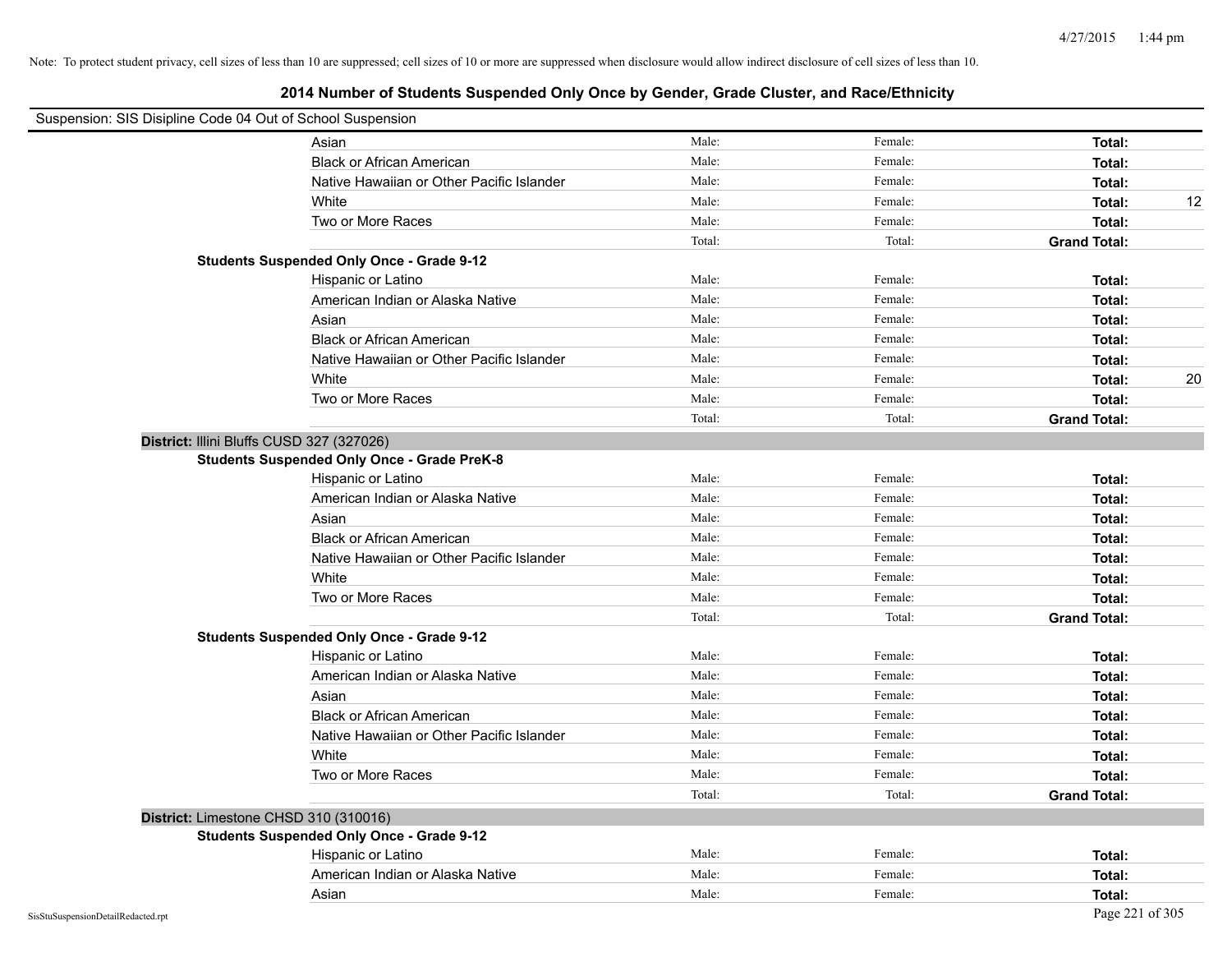| Suspension: SIS Disipline Code 04 Out of School Suspension |                                                    |        |    |         |    |                     |    |
|------------------------------------------------------------|----------------------------------------------------|--------|----|---------|----|---------------------|----|
|                                                            | <b>Black or African American</b>                   | Male:  |    | Female: |    | Total:              | 13 |
|                                                            | Native Hawaiian or Other Pacific Islander          | Male:  |    | Female: |    | Total:              |    |
|                                                            | White                                              | Male:  | 24 | Female: | 15 | Total:              | 39 |
|                                                            | Two or More Races                                  | Male:  |    | Female: |    | Total:              |    |
|                                                            |                                                    | Total: |    | Total:  |    | <b>Grand Total:</b> |    |
|                                                            | District: Limestone Walters CCSD 316 (316004)      |        |    |         |    |                     |    |
|                                                            | <b>Students Suspended Only Once - Grade PreK-8</b> |        |    |         |    |                     |    |
|                                                            | Hispanic or Latino                                 | Male:  |    | Female: |    | Total:              |    |
|                                                            | American Indian or Alaska Native                   | Male:  |    | Female: |    | Total:              |    |
|                                                            | Asian                                              | Male:  |    | Female: |    | Total:              |    |
|                                                            | <b>Black or African American</b>                   | Male:  |    | Female: |    | Total:              |    |
|                                                            | Native Hawaiian or Other Pacific Islander          | Male:  |    | Female: |    | Total:              |    |
|                                                            | White                                              | Male:  |    | Female: |    | Total:              |    |
|                                                            | Two or More Races                                  | Male:  |    | Female: |    | Total:              |    |
|                                                            |                                                    | Total: |    | Total:  |    | <b>Grand Total:</b> |    |
| District: Norwood ESD 63 (063002)                          |                                                    |        |    |         |    |                     |    |
|                                                            | <b>Students Suspended Only Once - Grade PreK-8</b> |        |    |         |    |                     |    |
|                                                            | Hispanic or Latino                                 | Male:  |    | Female: |    | Total:              |    |
|                                                            | American Indian or Alaska Native                   | Male:  |    | Female: |    | Total:              |    |
|                                                            | Asian                                              | Male:  |    | Female: |    | Total:              |    |
|                                                            | <b>Black or African American</b>                   | Male:  |    | Female: |    | Total:              |    |
|                                                            | Native Hawaiian or Other Pacific Islander          | Male:  |    | Female: |    | Total:              |    |
|                                                            | White                                              | Male:  |    | Female: |    | Total:              |    |
|                                                            | Two or More Races                                  | Male:  |    | Female: |    | Total:              |    |
|                                                            |                                                    | Total: |    | Total:  |    | <b>Grand Total:</b> |    |
| District: Oak Grove SD 68 (068002)                         |                                                    |        |    |         |    |                     |    |
|                                                            | <b>Students Suspended Only Once - Grade PreK-8</b> |        |    |         |    |                     |    |
|                                                            | Hispanic or Latino                                 | Male:  |    | Female: |    | Total:              |    |
|                                                            | American Indian or Alaska Native                   | Male:  |    | Female: |    | Total:              |    |
|                                                            | Asian                                              | Male:  |    | Female: |    | Total:              |    |
|                                                            | <b>Black or African American</b>                   | Male:  |    | Female: |    | Total:              |    |
|                                                            | Native Hawaiian or Other Pacific Islander          | Male:  |    | Female: |    | Total:              |    |
|                                                            | White                                              | Male:  |    | Female: |    | Total:              |    |
|                                                            | Two or More Races                                  | Male:  |    | Female: |    | Total:              |    |
|                                                            |                                                    | Total: |    | Total:  |    | <b>Grand Total:</b> |    |
| District: Peoria Heights CUSD 325 (325026)                 |                                                    |        |    |         |    |                     |    |
|                                                            | <b>Students Suspended Only Once - Grade PreK-8</b> |        |    |         |    |                     |    |
|                                                            | Hispanic or Latino                                 | Male:  |    | Female: |    | Total:              |    |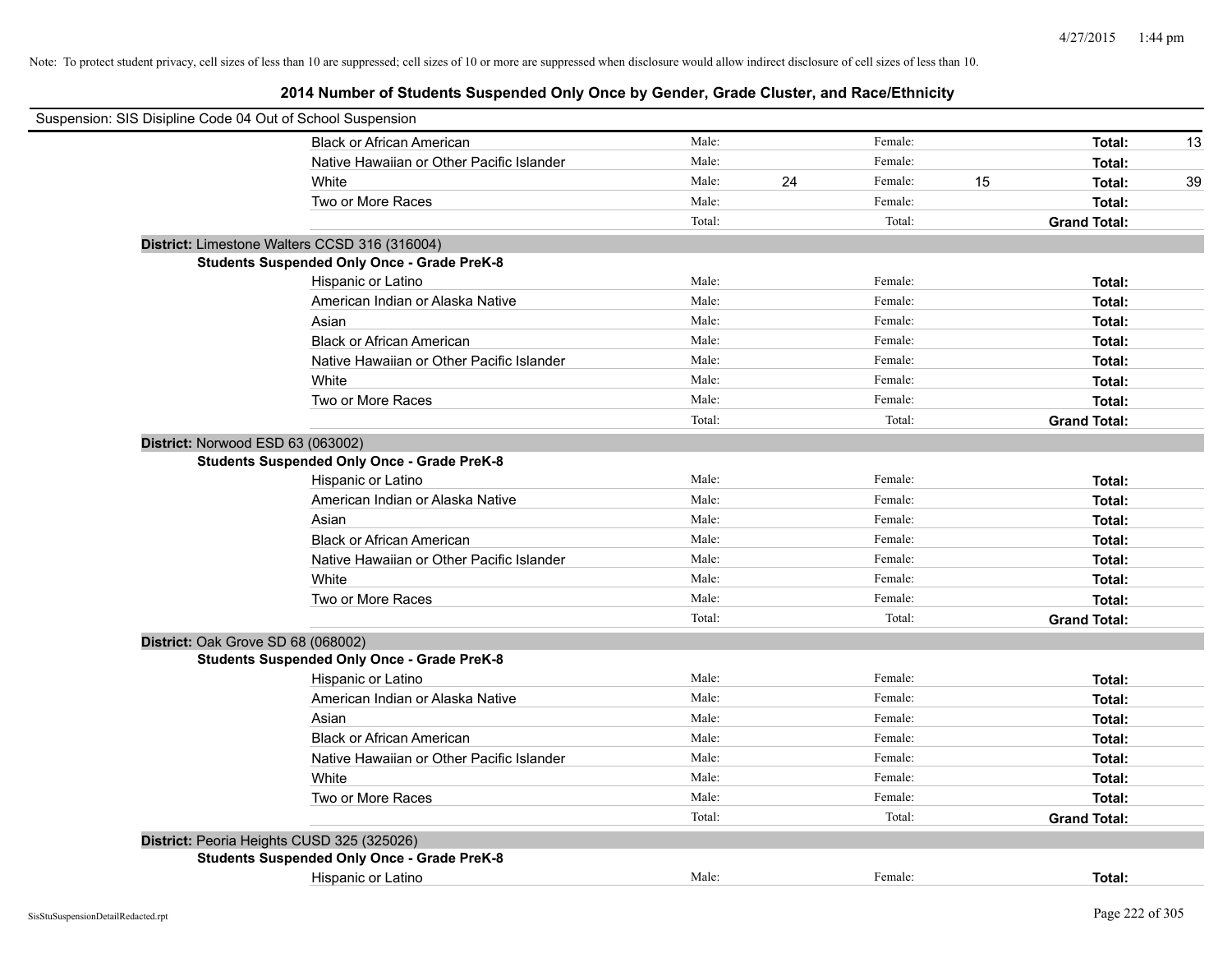| Suspension: SIS Disipline Code 04 Out of School Suspension |        |     |         |      |                     |     |
|------------------------------------------------------------|--------|-----|---------|------|---------------------|-----|
| American Indian or Alaska Native                           | Male:  |     | Female: |      | Total:              |     |
| Asian                                                      | Male:  |     | Female: |      | Total:              |     |
| <b>Black or African American</b>                           | Male:  |     | Female: |      | Total:              |     |
| Native Hawaiian or Other Pacific Islander                  | Male:  |     | Female: |      | Total:              |     |
| White                                                      | Male:  |     | Female: |      | Total:              | 11  |
| Two or More Races                                          | Male:  |     | Female: |      | Total:              |     |
|                                                            | Total: |     | Total:  |      | <b>Grand Total:</b> |     |
| <b>Students Suspended Only Once - Grade 9-12</b>           |        |     |         |      |                     |     |
| Hispanic or Latino                                         | Male:  |     | Female: |      | Total:              |     |
| American Indian or Alaska Native                           | Male:  |     | Female: |      | Total:              |     |
| Asian                                                      | Male:  |     | Female: |      | Total:              |     |
| <b>Black or African American</b>                           | Male:  |     | Female: |      | Total:              |     |
| Native Hawaiian or Other Pacific Islander                  | Male:  |     | Female: |      | Total:              |     |
| White                                                      | Male:  |     | Female: |      | Total:              | 13  |
| Two or More Races                                          | Male:  |     | Female: |      | Total:              |     |
|                                                            | Total: |     | Total:  |      | <b>Grand Total:</b> |     |
| District: Peoria SD 150 (150025)                           |        |     |         |      |                     |     |
| <b>Students Suspended Only Once - Grade PreK-8</b>         |        |     |         |      |                     |     |
| Hispanic or Latino                                         | Male:  | 29  | Female: | 20   | Total:              | 49  |
| American Indian or Alaska Native                           | Male:  |     | Female: |      | Total:              |     |
| Asian                                                      | Male:  |     | Female: |      | Total:              |     |
| <b>Black or African American</b>                           | Male:  | 401 | Female: | 270  | Total:              | 671 |
| Native Hawaiian or Other Pacific Islander                  | Male:  |     | Female: |      | Total:              |     |
| White                                                      | Male:  | 71  | Female: | 28   | Total:              | 99  |
| Two or More Races                                          | Male:  | 51  | Female: | 18   | Total:              | 69  |
|                                                            | Total: |     | Total:  |      | <b>Grand Total:</b> |     |
| <b>Students Suspended Only Once - Grade 9-12</b>           |        |     |         |      |                     |     |
| Hispanic or Latino                                         | Male:  | 17  | Female: | $10$ | Total:              | 27  |
| American Indian or Alaska Native                           | Male:  |     | Female: |      | Total:              |     |
| Asian                                                      | Male:  |     | Female: |      | Total:              |     |
| <b>Black or African American</b>                           | Male:  | 157 | Female: | 147  | Total:              | 304 |
| Native Hawaiian or Other Pacific Islander                  | Male:  |     | Female: |      | Total:              |     |
| White                                                      | Male:  | 30  | Female: | 21   | Total:              | 51  |
| Two or More Races                                          | Male:  | 16  | Female: | 15   | Total:              | 31  |
|                                                            | Total: |     | Total:  |      | <b>Grand Total:</b> |     |
| District: Pleasant Hill SD 69 (069002)                     |        |     |         |      |                     |     |
| <b>Students Suspended Only Once - Grade PreK-8</b>         |        |     |         |      |                     |     |
| Hispanic or Latino                                         | Male:  |     | Female: |      | Total:              |     |
| American Indian or Alaska Native                           | Male:  |     | Female: |      | Total:              |     |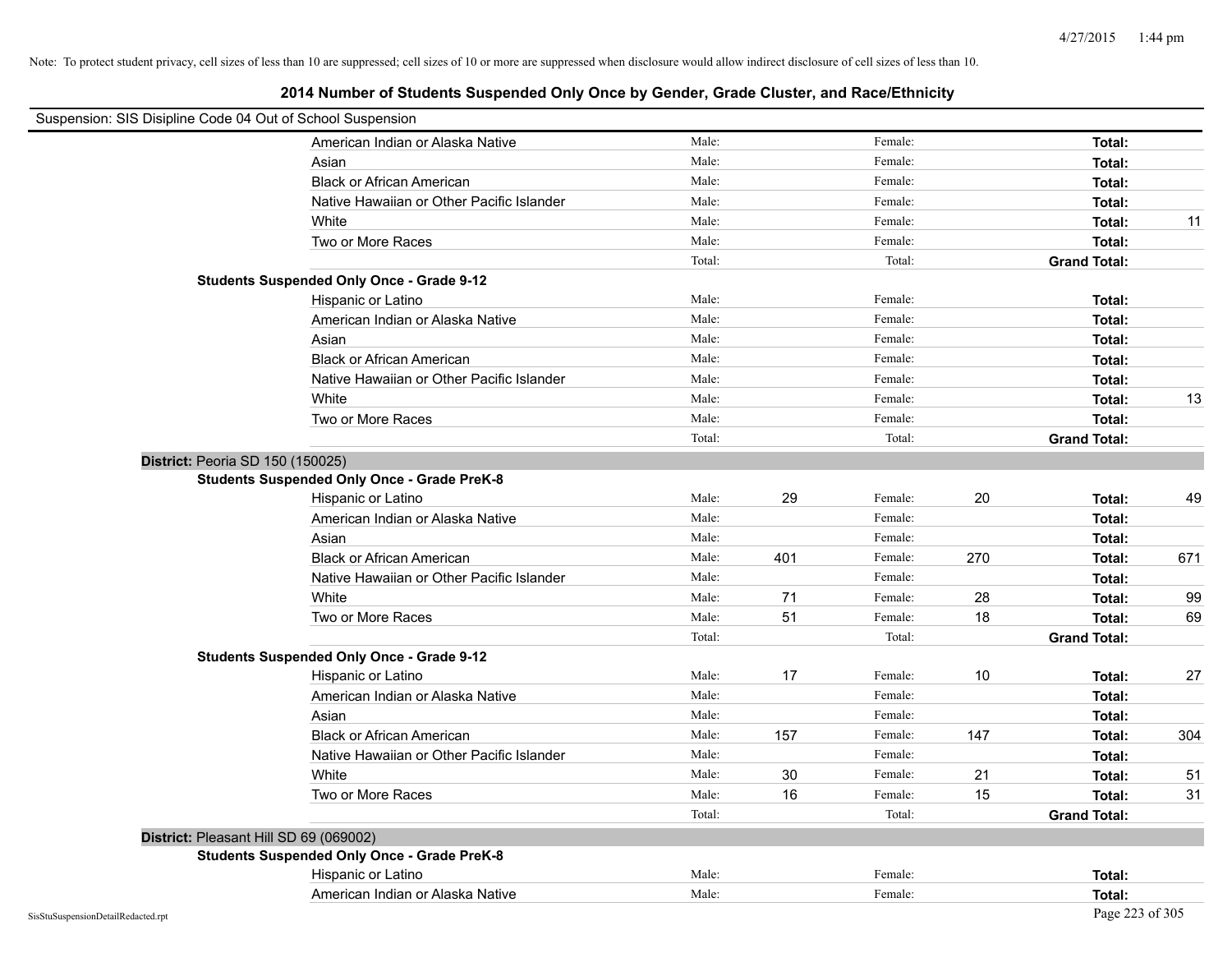| Suspension: SIS Disipline Code 04 Out of School Suspension |                                                     |        |         |                     |    |
|------------------------------------------------------------|-----------------------------------------------------|--------|---------|---------------------|----|
|                                                            | Asian                                               | Male:  | Female: | Total:              |    |
|                                                            | <b>Black or African American</b>                    | Male:  | Female: | Total:              |    |
|                                                            | Native Hawaiian or Other Pacific Islander           | Male:  | Female: | Total:              |    |
|                                                            | White                                               | Male:  | Female: | Total:              |    |
|                                                            | Two or More Races                                   | Male:  | Female: | Total:              |    |
|                                                            |                                                     | Total: | Total:  | <b>Grand Total:</b> | 10 |
| District: Pleasant Valley SD 62 (062002)                   |                                                     |        |         |                     |    |
|                                                            | <b>Students Suspended Only Once - Grade PreK-8</b>  |        |         |                     |    |
|                                                            | Hispanic or Latino                                  | Male:  | Female: | Total:              |    |
|                                                            | American Indian or Alaska Native                    | Male:  | Female: | Total:              |    |
|                                                            | Asian                                               | Male:  | Female: | Total:              |    |
|                                                            | <b>Black or African American</b>                    | Male:  | Female: | Total:              | 14 |
|                                                            | Native Hawaiian or Other Pacific Islander           | Male:  | Female: | Total:              |    |
|                                                            | White                                               | Male:  | Female: | Total:              | 14 |
|                                                            | Two or More Races                                   | Male:  | Female: | Total:              |    |
|                                                            |                                                     | Total: | Total:  | <b>Grand Total:</b> |    |
| District: Princeville CUSD 326 (326026)                    |                                                     |        |         |                     |    |
|                                                            | <b>Students Suspended Only Once - Grade PreK-8</b>  |        |         |                     |    |
|                                                            | Hispanic or Latino                                  | Male:  | Female: | Total:              |    |
|                                                            | American Indian or Alaska Native                    | Male:  | Female: | Total:              |    |
|                                                            | Asian                                               | Male:  | Female: | Total:              |    |
|                                                            | <b>Black or African American</b>                    | Male:  | Female: | Total:              |    |
|                                                            | Native Hawaiian or Other Pacific Islander           | Male:  | Female: | Total:              |    |
|                                                            | White                                               | Male:  | Female: | Total:              |    |
|                                                            | Two or More Races                                   | Male:  | Female: | Total:              |    |
|                                                            |                                                     | Total: | Total:  | <b>Grand Total:</b> |    |
|                                                            | <b>Students Suspended Only Once - Grade 9-12</b>    |        |         |                     |    |
|                                                            | Hispanic or Latino                                  | Male:  | Female: | Total:              |    |
|                                                            | American Indian or Alaska Native                    | Male:  | Female: | Total:              |    |
|                                                            | Asian                                               | Male:  | Female: | Total:              |    |
|                                                            | <b>Black or African American</b>                    | Male:  | Female: | Total:              |    |
|                                                            | Native Hawaiian or Other Pacific Islander           | Male:  | Female: | Total:              |    |
|                                                            | White                                               | Male:  | Female: | Total:              |    |
|                                                            | Two or More Races                                   | Male:  | Female: | Total:              |    |
|                                                            |                                                     | Total: | Total:  | <b>Grand Total:</b> |    |
|                                                            | District: Spec Educ Assoc of Peoria County (000061) |        |         |                     |    |
|                                                            | <b>Students Suspended Only Once - Grade 9-12</b>    |        |         |                     |    |
|                                                            | Hispanic or Latino                                  | Male:  | Female: | Total:              |    |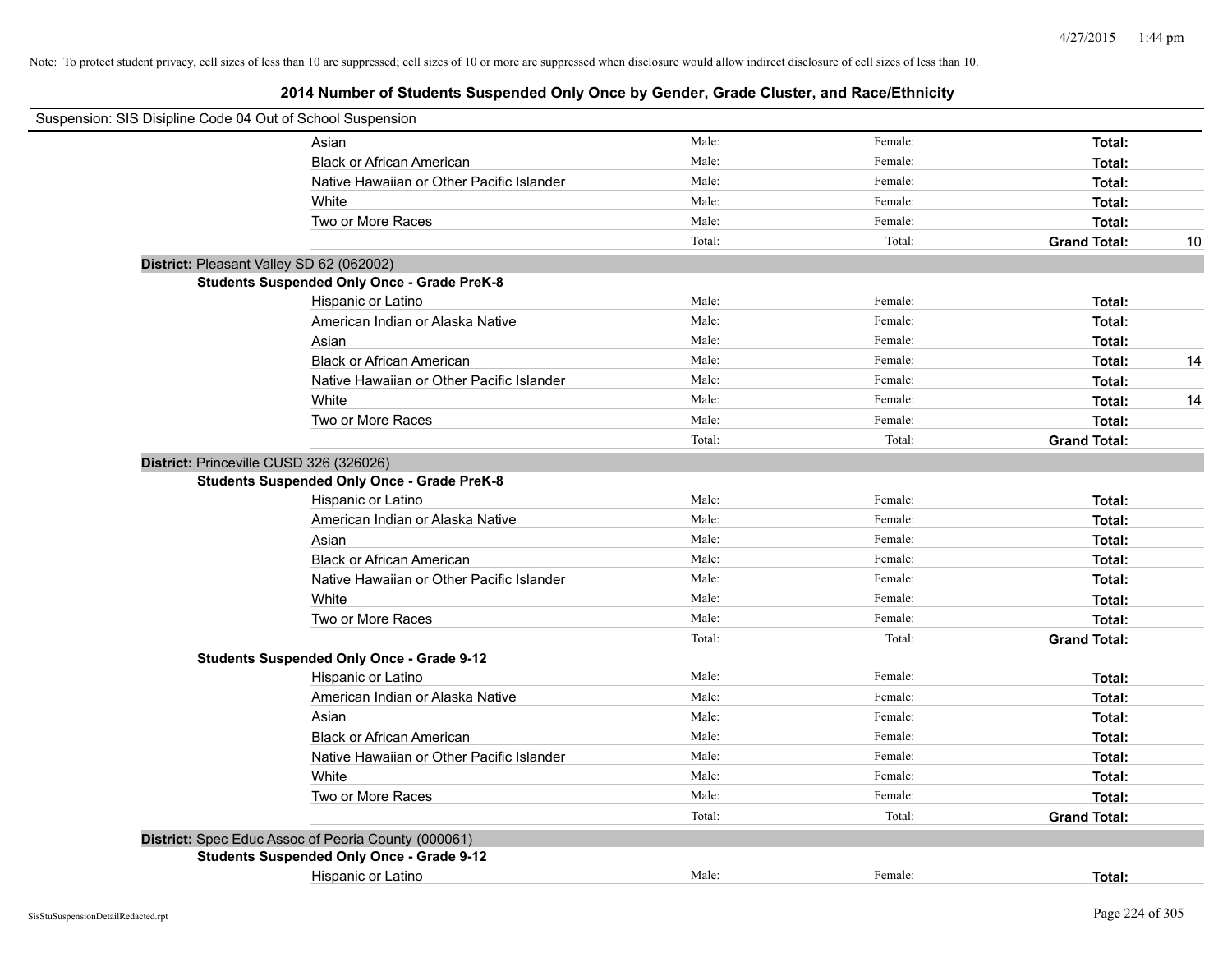| Suspension: SIS Disipline Code 04 Out of School Suspension |                                                    |        |         |                     |
|------------------------------------------------------------|----------------------------------------------------|--------|---------|---------------------|
|                                                            | American Indian or Alaska Native                   | Male:  | Female: | Total:              |
|                                                            | Asian                                              | Male:  | Female: | Total:              |
|                                                            | <b>Black or African American</b>                   | Male:  | Female: | Total:              |
|                                                            | Native Hawaiian or Other Pacific Islander          | Male:  | Female: | Total:              |
|                                                            | White                                              | Male:  | Female: | Total:              |
|                                                            | Two or More Races                                  | Male:  | Female: | Total:              |
|                                                            |                                                    | Total: | Total:  | <b>Grand Total:</b> |
|                                                            |                                                    |        |         |                     |
| Region: Region 05 North Cook ISC 1 (05)                    |                                                    |        |         |                     |
| County: Cook (016)                                         |                                                    |        |         |                     |
|                                                            | District: Arlington Heights SD 25 (025002)         |        |         |                     |
|                                                            | <b>Students Suspended Only Once - Grade PreK-8</b> |        |         |                     |
|                                                            | Hispanic or Latino                                 | Male:  | Female: | Total:              |
|                                                            | American Indian or Alaska Native                   | Male:  | Female: | Total:              |
|                                                            | Asian                                              | Male:  | Female: | Total:              |
|                                                            | <b>Black or African American</b>                   | Male:  | Female: | Total:              |
|                                                            | Native Hawaiian or Other Pacific Islander          | Male:  | Female: | Total:              |
|                                                            | White                                              | Male:  | Female: | Total:              |
|                                                            | Two or More Races                                  | Male:  | Female: | Total:              |
|                                                            |                                                    | Total: | Total:  | <b>Grand Total:</b> |
| District: Camelot Education (027000)                       |                                                    |        |         |                     |
|                                                            | <b>Students Suspended Only Once - Grade 9-12</b>   |        |         |                     |
|                                                            | Hispanic or Latino                                 | Male:  | Female: | Total:              |
|                                                            | American Indian or Alaska Native                   | Male:  | Female: | Total:              |
|                                                            | Asian                                              | Male:  | Female: | Total:              |
|                                                            | <b>Black or African American</b>                   | Male:  | Female: | Total:              |
|                                                            | Native Hawaiian or Other Pacific Islander          | Male:  | Female: | Total:              |
|                                                            | White                                              | Male:  | Female: | Total:              |
|                                                            | Two or More Races                                  | Male:  | Female: | Total:              |
|                                                            |                                                    | Total: | Total:  | <b>Grand Total:</b> |
| District: CCSD 62 (062004)                                 |                                                    |        |         |                     |
|                                                            | <b>Students Suspended Only Once - Grade PreK-8</b> |        |         |                     |
|                                                            | Hispanic or Latino                                 | Male:  | Female: | Total:<br>14        |
|                                                            | American Indian or Alaska Native                   | Male:  | Female: | Total:              |
|                                                            | Asian                                              | Male:  | Female: | Total:              |
|                                                            | <b>Black or African American</b>                   | Male:  | Female: | Total:              |
|                                                            | Native Hawaiian or Other Pacific Islander          | Male:  | Female: | Total:              |
|                                                            | White                                              | Male:  | Female: | Total:              |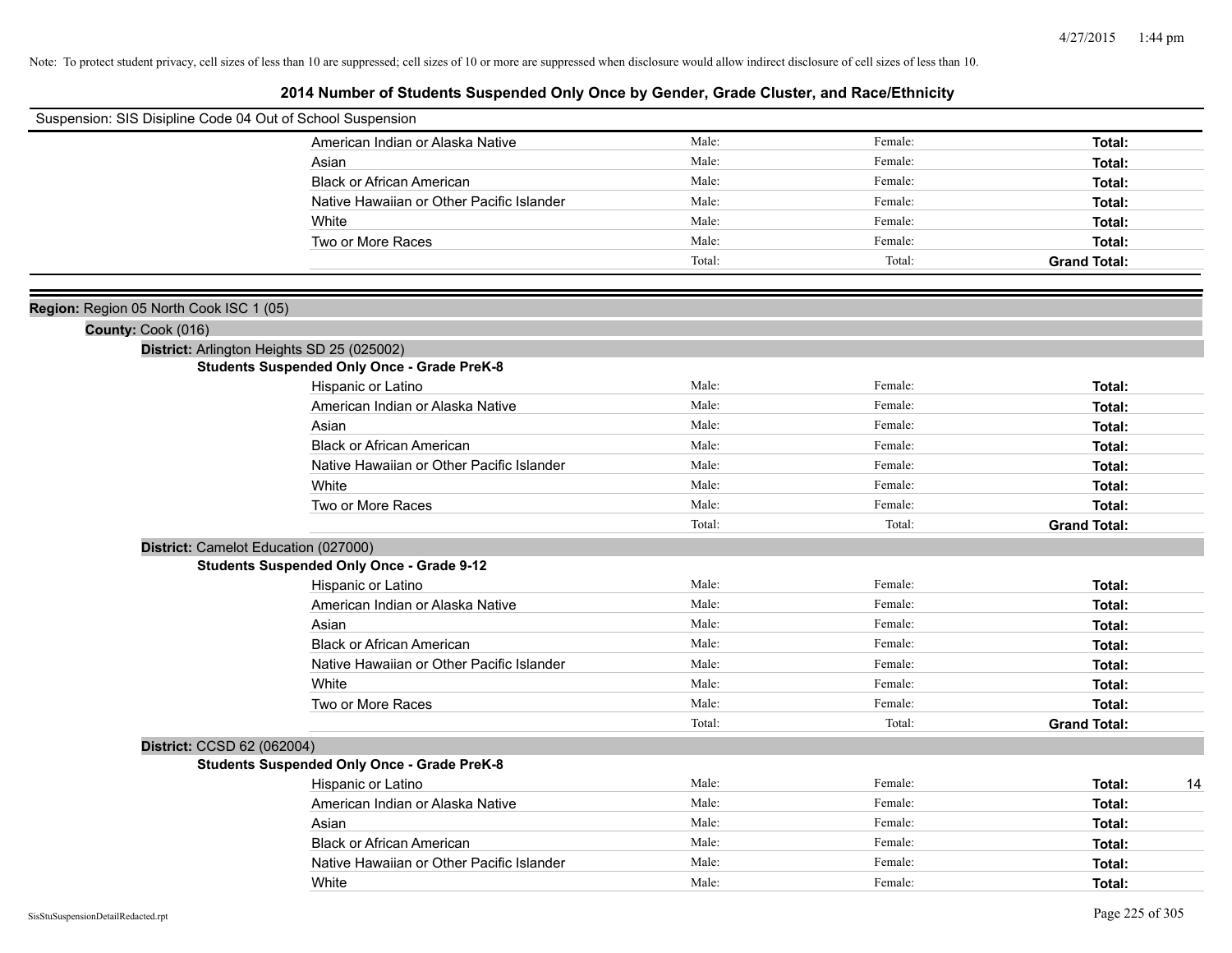| Suspension: SIS Disipline Code 04 Out of School Suspension |                                                    |        |    |         |    |                     |     |
|------------------------------------------------------------|----------------------------------------------------|--------|----|---------|----|---------------------|-----|
|                                                            | Two or More Races                                  | Male:  |    | Female: |    | Total:              |     |
|                                                            |                                                    | Total: |    | Total:  |    | <b>Grand Total:</b> | 29  |
| District: Comm Cons SD 59 (059004)                         |                                                    |        |    |         |    |                     |     |
|                                                            | <b>Students Suspended Only Once - Grade PreK-8</b> |        |    |         |    |                     |     |
|                                                            | Hispanic or Latino                                 | Male:  |    | Female: |    | Total:              | 42  |
|                                                            | American Indian or Alaska Native                   | Male:  |    | Female: |    | Total:              |     |
|                                                            | Asian                                              | Male:  |    | Female: |    | Total:              |     |
|                                                            | <b>Black or African American</b>                   | Male:  |    | Female: |    | Total:              |     |
|                                                            | Native Hawaiian or Other Pacific Islander          | Male:  |    | Female: |    | Total:              |     |
|                                                            | White                                              | Male:  |    | Female: |    | Total:              | 15  |
|                                                            | Two or More Races                                  | Male:  |    | Female: |    | Total:              |     |
|                                                            |                                                    | Total: |    | Total:  |    | <b>Grand Total:</b> |     |
| District: East Maine SD 63 (063002)                        |                                                    |        |    |         |    |                     |     |
|                                                            | <b>Students Suspended Only Once - Grade PreK-8</b> |        |    |         |    |                     |     |
|                                                            | Hispanic or Latino                                 | Male:  |    | Female: |    | Total:              |     |
|                                                            | American Indian or Alaska Native                   | Male:  |    | Female: |    | Total:              |     |
|                                                            | Asian                                              | Male:  |    | Female: |    | Total:              |     |
|                                                            | <b>Black or African American</b>                   | Male:  |    | Female: |    | Total:              | 10  |
|                                                            | Native Hawaiian or Other Pacific Islander          | Male:  |    | Female: |    | Total:              |     |
|                                                            | White                                              | Male:  |    | Female: |    | Total:              |     |
|                                                            | Two or More Races                                  | Male:  |    | Female: |    | Total:              |     |
|                                                            |                                                    | Total: | 21 | Total:  | 14 | <b>Grand Total:</b> | 35  |
| District: Evanston CCSD 65 (065004)                        |                                                    |        |    |         |    |                     |     |
|                                                            | <b>Students Suspended Only Once - Grade PreK-8</b> |        |    |         |    |                     |     |
|                                                            | Hispanic or Latino                                 | Male:  |    | Female: |    | Total:              | 19  |
|                                                            | American Indian or Alaska Native                   | Male:  |    | Female: |    | Total:              |     |
|                                                            | Asian                                              | Male:  |    | Female: |    | Total:              |     |
|                                                            | <b>Black or African American</b>                   | Male:  | 60 | Female: | 21 | Total:              | 81  |
|                                                            | Native Hawaiian or Other Pacific Islander          | Male:  |    | Female: |    | Total:              |     |
|                                                            | White                                              | Male:  |    | Female: |    | Total:              | 14  |
|                                                            | Two or More Races                                  | Male:  |    | Female: |    | Total:              |     |
|                                                            |                                                    | Total: |    | Total:  |    | <b>Grand Total:</b> | 125 |
| District: Evanston Twp HSD 202 (202017)                    |                                                    |        |    |         |    |                     |     |
|                                                            | <b>Students Suspended Only Once - Grade 9-12</b>   |        |    |         |    |                     |     |
|                                                            | Hispanic or Latino                                 | Male:  |    | Female: |    | Total:              | 15  |
|                                                            | American Indian or Alaska Native                   | Male:  |    | Female: |    | Total:              |     |
|                                                            | Asian                                              | Male:  |    | Female: |    | Total:              |     |
|                                                            | <b>Black or African American</b>                   | Male:  | 28 | Female: | 29 | Total:              | 57  |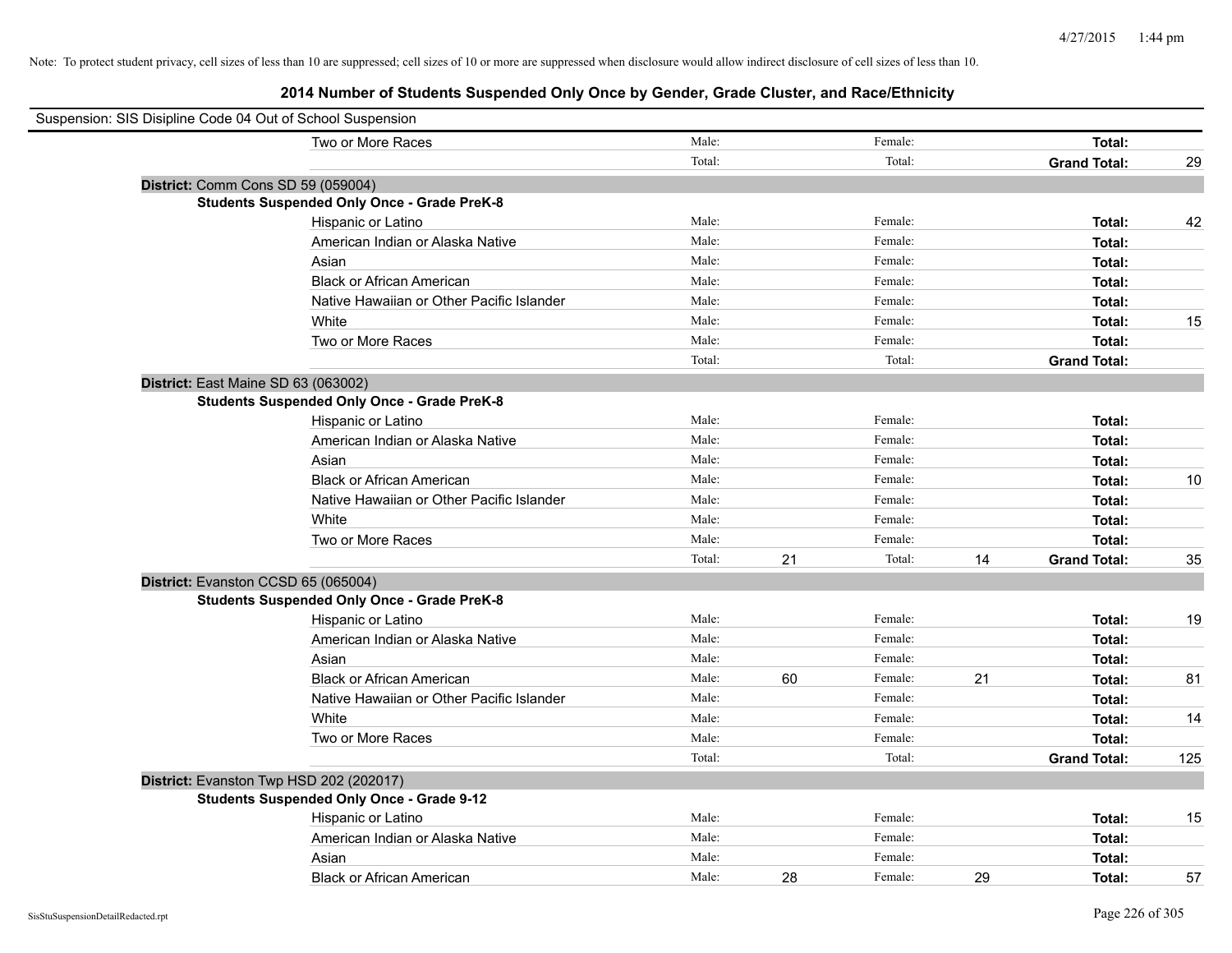| Suspension: SIS Disipline Code 04 Out of School Suspension |                                                    |        |    |         |                     |    |
|------------------------------------------------------------|----------------------------------------------------|--------|----|---------|---------------------|----|
|                                                            | Native Hawaiian or Other Pacific Islander          | Male:  |    | Female: | Total:              |    |
|                                                            | White                                              | Male:  |    | Female: | Total:              |    |
|                                                            | Two or More Races                                  | Male:  |    | Female: | Total:              |    |
|                                                            |                                                    | Total: |    | Total:  | <b>Grand Total:</b> | 82 |
|                                                            | District: Glenview CCSD 34 (034004)                |        |    |         |                     |    |
|                                                            | <b>Students Suspended Only Once - Grade PreK-8</b> |        |    |         |                     |    |
|                                                            | Hispanic or Latino                                 | Male:  |    | Female: | Total:              |    |
|                                                            | American Indian or Alaska Native                   | Male:  |    | Female: | Total:              |    |
|                                                            | Asian                                              | Male:  |    | Female: | Total:              |    |
|                                                            | <b>Black or African American</b>                   | Male:  |    | Female: | Total:              |    |
|                                                            | Native Hawaiian or Other Pacific Islander          | Male:  |    | Female: | Total:              |    |
|                                                            | White                                              | Male:  |    | Female: | Total:              |    |
|                                                            | Two or More Races                                  | Male:  |    | Female: | Total:              |    |
|                                                            |                                                    | Total: |    | Total:  | <b>Grand Total:</b> |    |
|                                                            | District: Keystone Ed Management Services (030500) |        |    |         |                     |    |
|                                                            | <b>Students Suspended Only Once - Grade PreK-8</b> |        |    |         |                     |    |
|                                                            | Hispanic or Latino                                 | Male:  |    | Female: | Total:              |    |
|                                                            | American Indian or Alaska Native                   | Male:  |    | Female: | Total:              |    |
|                                                            | Asian                                              | Male:  |    | Female: | Total:              |    |
|                                                            | <b>Black or African American</b>                   | Male:  |    | Female: | Total:              |    |
|                                                            | Native Hawaiian or Other Pacific Islander          | Male:  |    | Female: | Total:              |    |
|                                                            | White                                              | Male:  |    | Female: | Total:              |    |
|                                                            | Two or More Races                                  | Male:  |    | Female: | Total:              |    |
|                                                            |                                                    | Total: |    | Total:  | <b>Grand Total:</b> |    |
|                                                            | District: Lincolnwood SD 74 (074002)               |        |    |         |                     |    |
|                                                            | <b>Students Suspended Only Once - Grade PreK-8</b> |        |    |         |                     |    |
|                                                            | Hispanic or Latino                                 | Male:  |    | Female: | Total:              |    |
|                                                            | American Indian or Alaska Native                   | Male:  |    | Female: | Total:              |    |
|                                                            | Asian                                              | Male:  |    | Female: | Total:              |    |
|                                                            | <b>Black or African American</b>                   | Male:  |    | Female: | Total:              |    |
|                                                            | Native Hawaiian or Other Pacific Islander          | Male:  |    | Female: | Total:              |    |
|                                                            | White                                              | Male:  |    | Female: | Total:              |    |
|                                                            | Two or More Races                                  | Male:  |    | Female: | Total:              |    |
|                                                            |                                                    | Total: |    | Total:  | <b>Grand Total:</b> |    |
|                                                            | District: Maine Township HSD 207 (207017)          |        |    |         |                     |    |
|                                                            | <b>Students Suspended Only Once - Grade 9-12</b>   |        |    |         |                     |    |
|                                                            | Hispanic or Latino                                 | Male:  | 32 | Female: | 13<br>Total:        | 45 |
|                                                            | American Indian or Alaska Native                   | Male:  |    | Female: | Total:              |    |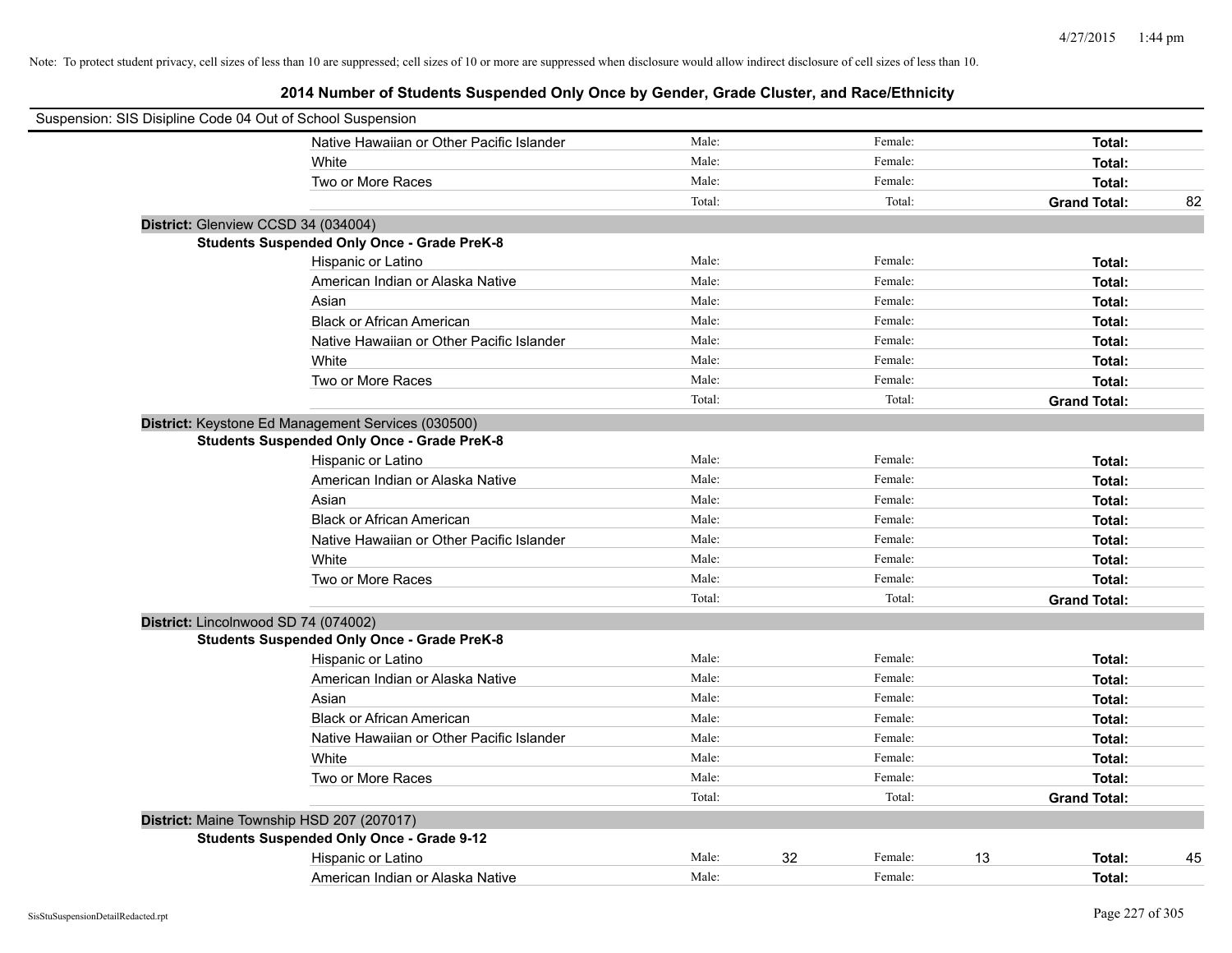# **2014 Number of Students Suspended Only Once by Gender, Grade Cluster, and Race/Ethnicity**

| Suspension: SIS Disipline Code 04 Out of School Suspension |                                                    |        |    |         |    |                     |     |
|------------------------------------------------------------|----------------------------------------------------|--------|----|---------|----|---------------------|-----|
|                                                            | Asian                                              | Male:  |    | Female: |    | Total:              | 14  |
|                                                            | <b>Black or African American</b>                   | Male:  |    | Female: |    | Total:              | 17  |
|                                                            | Native Hawaiian or Other Pacific Islander          | Male:  |    | Female: |    | Total:              |     |
|                                                            | White                                              | Male:  | 82 | Female: | 23 | Total:              | 105 |
|                                                            | Two or More Races                                  | Male:  |    | Female: |    | Total:              |     |
|                                                            |                                                    | Total: |    | Total:  |    | <b>Grand Total:</b> |     |
| District: Morton Grove SD 70 (070002)                      |                                                    |        |    |         |    |                     |     |
|                                                            | <b>Students Suspended Only Once - Grade PreK-8</b> |        |    |         |    |                     |     |
|                                                            | Hispanic or Latino                                 | Male:  |    | Female: |    | Total:              |     |
|                                                            | American Indian or Alaska Native                   | Male:  |    | Female: |    | Total:              |     |
|                                                            | Asian                                              | Male:  |    | Female: |    | Total:              |     |
|                                                            | <b>Black or African American</b>                   | Male:  |    | Female: |    | Total:              |     |
|                                                            | Native Hawaiian or Other Pacific Islander          | Male:  |    | Female: |    | Total:              |     |
|                                                            | White                                              | Male:  |    | Female: |    | Total:              |     |
|                                                            | Two or More Races                                  | Male:  |    | Female: |    | Total:              |     |
|                                                            |                                                    | Total: |    | Total:  |    | <b>Grand Total:</b> |     |
| District: Mount Prospect SD 57 (057002)                    |                                                    |        |    |         |    |                     |     |
|                                                            | <b>Students Suspended Only Once - Grade PreK-8</b> |        |    |         |    |                     |     |
|                                                            | Hispanic or Latino                                 | Male:  |    | Female: |    | Total:              |     |
|                                                            | American Indian or Alaska Native                   | Male:  |    | Female: |    | Total:              |     |
|                                                            | Asian                                              | Male:  |    | Female: |    | Total:              |     |
|                                                            | <b>Black or African American</b>                   | Male:  |    | Female: |    | Total:              |     |
|                                                            | Native Hawaiian or Other Pacific Islander          | Male:  |    | Female: |    | Total:              |     |
|                                                            | White                                              | Male:  |    | Female: |    | Total:              |     |
|                                                            | Two or More Races                                  | Male:  |    | Female: |    | Total:              |     |
|                                                            |                                                    | Total: |    | Total:  |    | <b>Grand Total:</b> |     |
| District: New Trier Twp HSD 203 (203017)                   |                                                    |        |    |         |    |                     |     |
|                                                            | <b>Students Suspended Only Once - Grade 9-12</b>   |        |    |         |    |                     |     |
|                                                            | Hispanic or Latino                                 | Male:  |    | Female: |    | Total:              |     |
|                                                            | American Indian or Alaska Native                   | Male:  |    | Female: |    | Total:              |     |
|                                                            | Asian                                              | Male:  |    | Female: |    | Total:              |     |
|                                                            | <b>Black or African American</b>                   | Male:  |    | Female: |    | Total:              |     |
|                                                            | Native Hawaiian or Other Pacific Islander          | Male:  |    | Female: |    | Total:              |     |
|                                                            | White                                              | Male:  | 32 | Female: | 10 | Total:              | 42  |
|                                                            | Two or More Races                                  | Male:  |    | Female: |    | Total:              |     |
|                                                            |                                                    | Total: |    | Total:  |    | <b>Grand Total:</b> |     |

**District:** Niles ESD 71 (071002)

**Students Suspended Only Once - Grade PreK-8**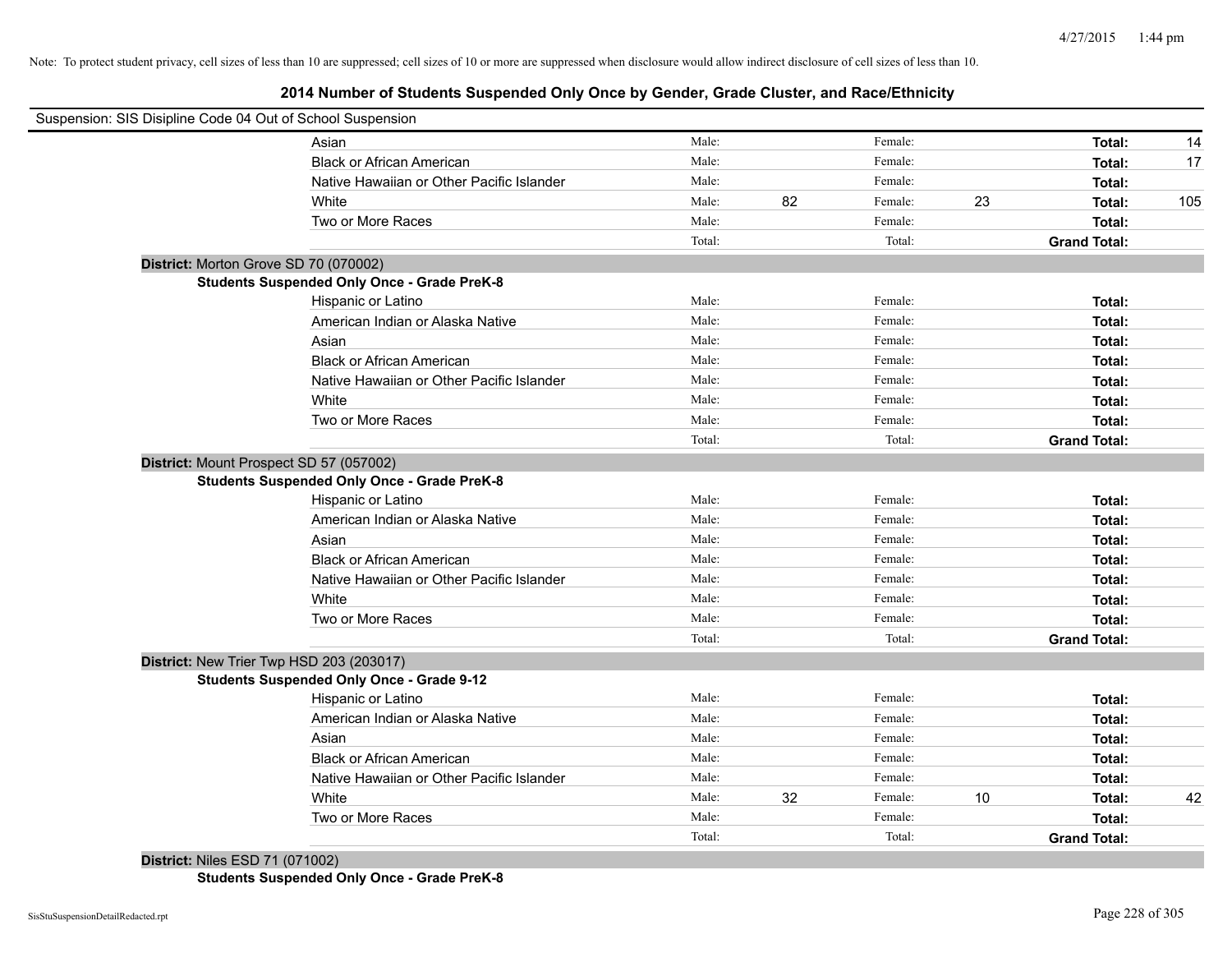| Suspension: SIS Disipline Code 04 Out of School Suspension |                                                    |        |    |         |    |                     |    |
|------------------------------------------------------------|----------------------------------------------------|--------|----|---------|----|---------------------|----|
|                                                            | Hispanic or Latino                                 | Male:  |    | Female: |    | Total:              |    |
|                                                            | American Indian or Alaska Native                   | Male:  |    | Female: |    | Total:              |    |
|                                                            | Asian                                              | Male:  |    | Female: |    | Total:              |    |
|                                                            | <b>Black or African American</b>                   | Male:  |    | Female: |    | Total:              |    |
|                                                            | Native Hawaiian or Other Pacific Islander          | Male:  |    | Female: |    | Total:              |    |
|                                                            | White                                              | Male:  |    | Female: |    | Total:              |    |
|                                                            | Two or More Races                                  | Male:  |    | Female: |    | Total:              |    |
|                                                            |                                                    | Total: |    | Total:  |    | <b>Grand Total:</b> |    |
|                                                            | District: Niles Twp CHSD 219 (219017)              |        |    |         |    |                     |    |
|                                                            | <b>Students Suspended Only Once - Grade 9-12</b>   |        |    |         |    |                     |    |
|                                                            | Hispanic or Latino                                 | Male:  |    | Female: |    | Total:              | 22 |
|                                                            | American Indian or Alaska Native                   | Male:  |    | Female: |    | Total:              |    |
|                                                            | Asian                                              | Male:  |    | Female: |    | Total:              | 26 |
|                                                            | <b>Black or African American</b>                   | Male:  | 14 | Female: | 16 | Total:              | 30 |
|                                                            | Native Hawaiian or Other Pacific Islander          | Male:  |    | Female: |    | Total:              |    |
|                                                            | White                                              | Male:  | 48 | Female: | 18 | Total:              | 66 |
|                                                            | Two or More Races                                  | Male:  |    | Female: |    | Total:              |    |
|                                                            |                                                    | Total: |    | Total:  |    | <b>Grand Total:</b> |    |
|                                                            | District: Northbrook SD 28 (028002)                |        |    |         |    |                     |    |
|                                                            | <b>Students Suspended Only Once - Grade PreK-8</b> |        |    |         |    |                     |    |
|                                                            | Hispanic or Latino                                 | Male:  |    | Female: |    | Total:              |    |
|                                                            | American Indian or Alaska Native                   | Male:  |    | Female: |    | Total:              |    |
|                                                            | Asian                                              | Male:  |    | Female: |    | Total:              |    |
|                                                            | <b>Black or African American</b>                   | Male:  |    | Female: |    | Total:              |    |
|                                                            | Native Hawaiian or Other Pacific Islander          | Male:  |    | Female: |    | Total:              |    |
|                                                            | White                                              | Male:  |    | Female: |    | Total:              |    |
|                                                            | Two or More Races                                  | Male:  |    | Female: |    | Total:              |    |
|                                                            |                                                    | Total: |    | Total:  |    | <b>Grand Total:</b> |    |
|                                                            | District: Northfield Twp HSD 225 (225017)          |        |    |         |    |                     |    |
|                                                            | <b>Students Suspended Only Once - Grade 9-12</b>   |        |    |         |    |                     |    |
|                                                            | Hispanic or Latino                                 | Male:  |    | Female: |    | Total:              |    |
|                                                            | American Indian or Alaska Native                   | Male:  |    | Female: |    | Total:              |    |
|                                                            | Asian                                              | Male:  |    | Female: |    | Total:              |    |
|                                                            | <b>Black or African American</b>                   | Male:  |    | Female: |    | Total:              |    |
|                                                            | Native Hawaiian or Other Pacific Islander          | Male:  |    | Female: |    | Total:              |    |
|                                                            | White                                              | Male:  | 20 | Female: | 11 | Total:              | 31 |
|                                                            | Two or More Races                                  | Male:  |    | Female: |    | Total:              |    |
|                                                            |                                                    | Total: |    | Total:  |    | <b>Grand Total:</b> | 44 |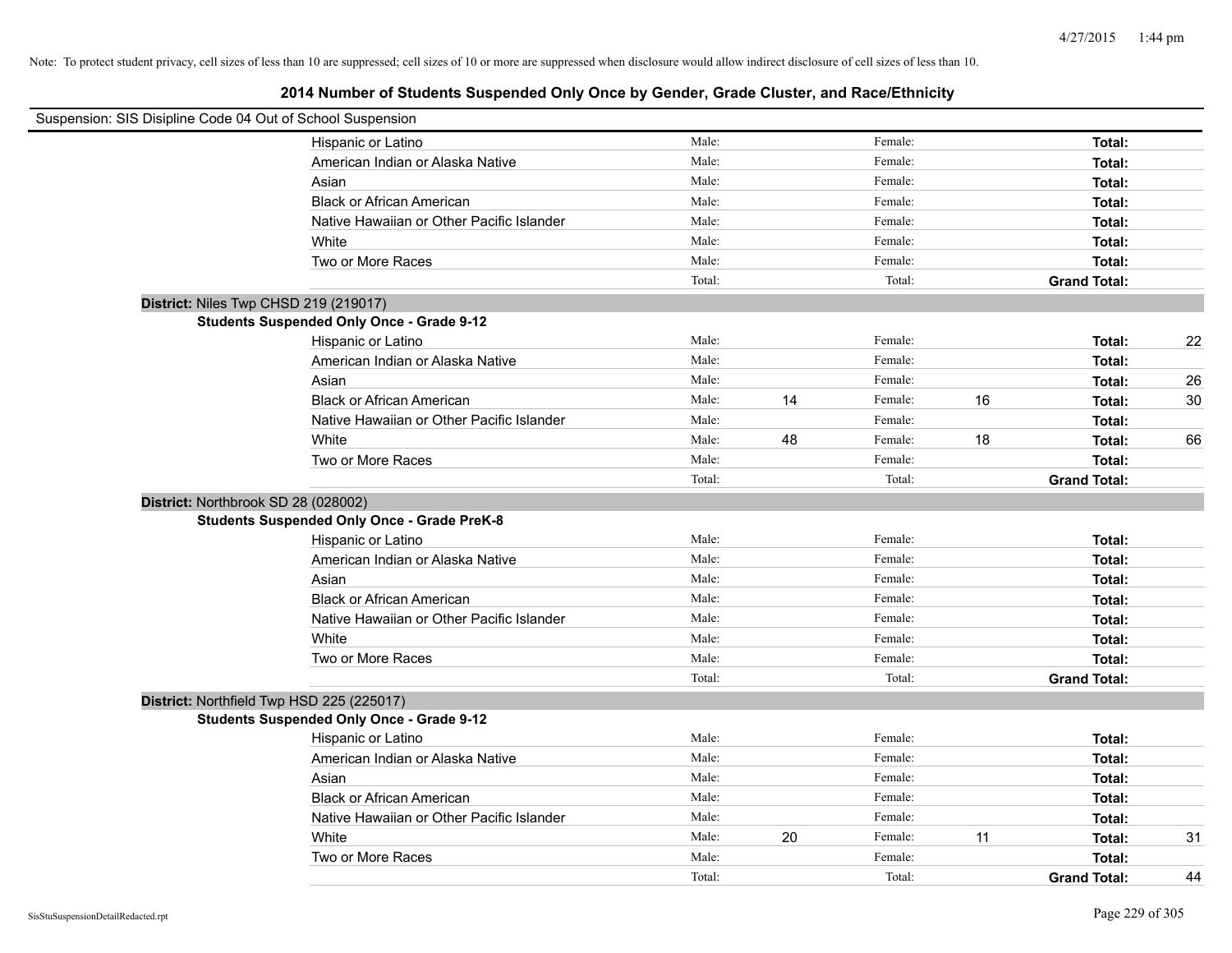# **2014 Number of Students Suspended Only Once by Gender, Grade Cluster, and Race/Ethnicity**

| Suspension: SIS Disipline Code 04 Out of School Suspension |                                                    |        |         |                     |
|------------------------------------------------------------|----------------------------------------------------|--------|---------|---------------------|
|                                                            | District: NW Suburban Spec Educ Org (805060)       |        |         |                     |
|                                                            | <b>Students Suspended Only Once - Grade 9-12</b>   |        |         |                     |
|                                                            | Hispanic or Latino                                 | Male:  | Female: | Total:              |
|                                                            | American Indian or Alaska Native                   | Male:  | Female: | Total:              |
|                                                            | Asian                                              | Male:  | Female: | Total:              |
|                                                            | <b>Black or African American</b>                   | Male:  | Female: | Total:              |
|                                                            | Native Hawaiian or Other Pacific Islander          | Male:  | Female: | Total:              |
|                                                            | White                                              | Male:  | Female: | Total:              |
|                                                            | Two or More Races                                  | Male:  | Female: | Total:              |
|                                                            |                                                    | Total: | Total:  | <b>Grand Total:</b> |
|                                                            | District: Ombudsman Educational Services (004000)  |        |         |                     |
|                                                            | <b>Students Suspended Only Once - Grade 9-12</b>   |        |         |                     |
|                                                            | Hispanic or Latino                                 | Male:  | Female: | Total:              |
|                                                            | American Indian or Alaska Native                   | Male:  | Female: | Total:              |
|                                                            | Asian                                              | Male:  | Female: | Total:              |
|                                                            | <b>Black or African American</b>                   | Male:  | Female: | Total:              |
|                                                            | Native Hawaiian or Other Pacific Islander          | Male:  | Female: | Total:              |
|                                                            | White                                              | Male:  | Female: | Total:              |
|                                                            | Two or More Races                                  | Male:  | Female: | Total:              |
|                                                            |                                                    | Total: | Total:  | <b>Grand Total:</b> |
|                                                            | District: Palatine CCSD 15 (015004)                |        |         |                     |
|                                                            | <b>Students Suspended Only Once - Grade PreK-8</b> |        |         |                     |
|                                                            | Hispanic or Latino                                 | Male:  | Female: | 16<br>Total:        |
|                                                            | American Indian or Alaska Native                   | Male:  | Female: | Total:              |
|                                                            | Asian                                              | Male:  | Female: | Total:              |
|                                                            | <b>Black or African American</b>                   | Male:  | Female: | Total:              |
|                                                            | Native Hawaiian or Other Pacific Islander          | Male:  | Female: | Total:              |
|                                                            | White                                              | Male:  | Female: | Total:              |
|                                                            | Two or More Races                                  | Male:  | Female: | Total:              |
|                                                            |                                                    | Total: | Total:  | <b>Grand Total:</b> |
|                                                            | District: Park Ridge CCSD 64 (064004)              |        |         |                     |
|                                                            | <b>Students Suspended Only Once - Grade PreK-8</b> |        |         |                     |
|                                                            | Hispanic or Latino                                 | Male:  | Female: | Total:              |
|                                                            | American Indian or Alaska Native                   | Male:  | Female: | Total:              |
|                                                            | Asian                                              | Male:  | Female: | Total:              |
|                                                            | <b>Black or African American</b>                   | Male:  | Female: | Total:              |
|                                                            | Native Hawaiian or Other Pacific Islander          | Male:  | Female: | Total:              |
|                                                            | White                                              | Male:  | Female: | Total:              |

 $\blacksquare$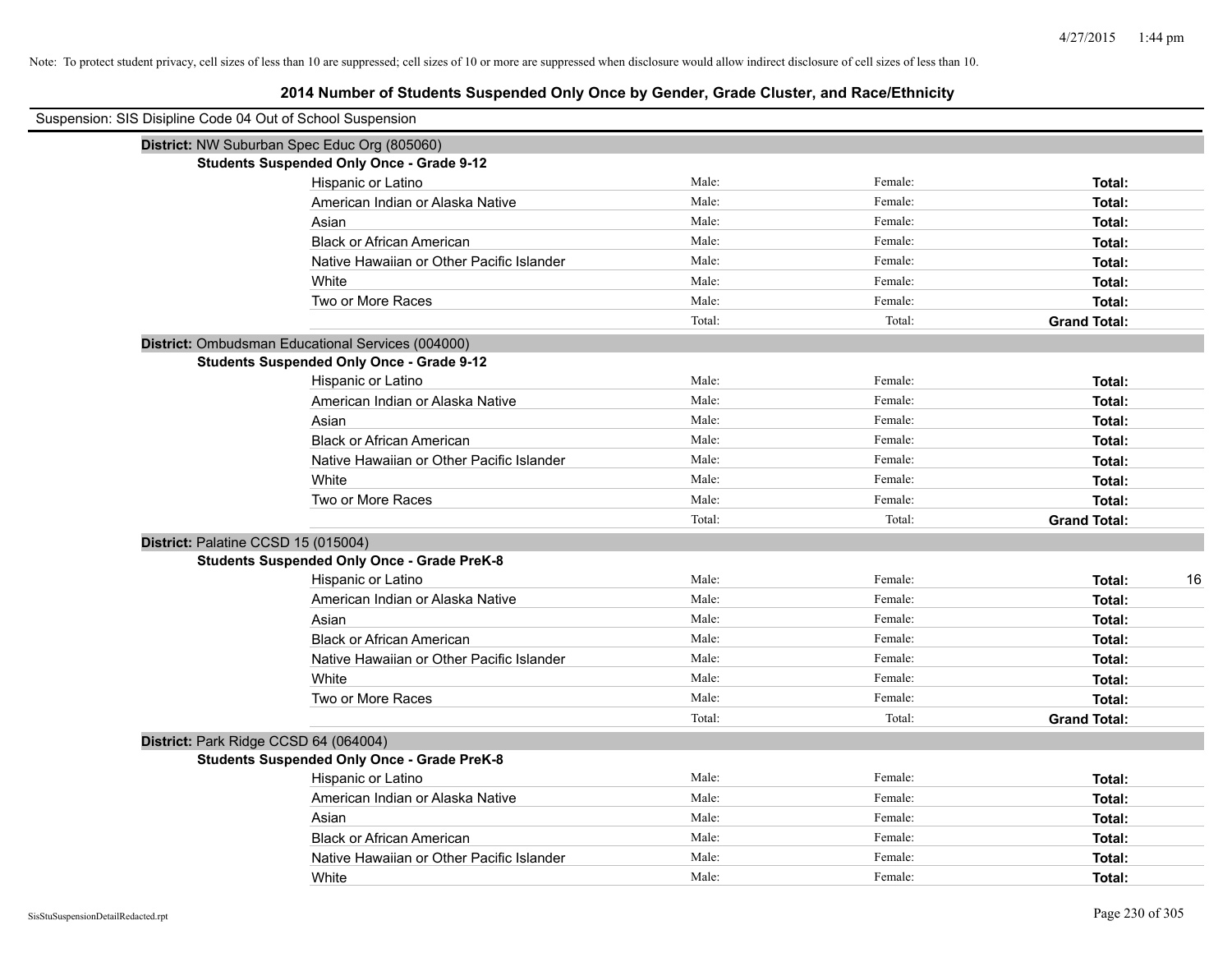| Suspension: SIS Disipline Code 04 Out of School Suspension |                                                    |        |         |                     |    |
|------------------------------------------------------------|----------------------------------------------------|--------|---------|---------------------|----|
|                                                            | Two or More Races                                  | Male:  | Female: | Total:              |    |
|                                                            |                                                    | Total: | Total:  | <b>Grand Total:</b> |    |
| District: Prospect Heights SD 23 (023002)                  |                                                    |        |         |                     |    |
|                                                            | <b>Students Suspended Only Once - Grade PreK-8</b> |        |         |                     |    |
|                                                            | Hispanic or Latino                                 | Male:  | Female: | Total:              |    |
|                                                            | American Indian or Alaska Native                   | Male:  | Female: | Total:              |    |
|                                                            | Asian                                              | Male:  | Female: | Total:              |    |
|                                                            | <b>Black or African American</b>                   | Male:  | Female: | Total:              |    |
|                                                            | Native Hawaiian or Other Pacific Islander          | Male:  | Female: | Total:              |    |
|                                                            | White                                              | Male:  | Female: | Total:              |    |
|                                                            | Two or More Races                                  | Male:  | Female: | Total:              |    |
|                                                            |                                                    | Total: | Total:  | <b>Grand Total:</b> | 11 |
| District: River Trails SD 26 (026002)                      |                                                    |        |         |                     |    |
|                                                            | <b>Students Suspended Only Once - Grade PreK-8</b> |        |         |                     |    |
|                                                            | Hispanic or Latino                                 | Male:  | Female: | Total:              |    |
|                                                            | American Indian or Alaska Native                   | Male:  | Female: | Total:              |    |
|                                                            | Asian                                              | Male:  | Female: | Total:              |    |
|                                                            | <b>Black or African American</b>                   | Male:  | Female: | Total:              |    |
|                                                            | Native Hawaiian or Other Pacific Islander          | Male:  | Female: | Total:              |    |
|                                                            | White                                              | Male:  | Female: | Total:              |    |
|                                                            | Two or More Races                                  | Male:  | Female: | Total:              |    |
|                                                            |                                                    | Total: | Total:  | <b>Grand Total:</b> | 18 |
| District: Schaumburg CCSD 54 (054004)                      |                                                    |        |         |                     |    |
|                                                            | <b>Students Suspended Only Once - Grade PreK-8</b> |        |         |                     |    |
|                                                            | Hispanic or Latino                                 | Male:  | Female: | Total:              | 14 |
|                                                            | American Indian or Alaska Native                   | Male:  | Female: | Total:              |    |
|                                                            | Asian                                              | Male:  | Female: | Total:              |    |
|                                                            | <b>Black or African American</b>                   | Male:  | Female: | Total:              | 22 |
|                                                            | Native Hawaiian or Other Pacific Islander          | Male:  | Female: | Total:              |    |
|                                                            | White                                              | Male:  | Female: | Total:              | 19 |
|                                                            | Two or More Races                                  | Male:  | Female: | Total:              |    |
|                                                            |                                                    | Total: | Total:  | <b>Grand Total:</b> |    |
| District: Skokie SD 68 (068002)                            |                                                    |        |         |                     |    |
|                                                            | <b>Students Suspended Only Once - Grade PreK-8</b> |        |         |                     |    |
|                                                            | Hispanic or Latino                                 | Male:  | Female: | Total:              |    |
|                                                            | American Indian or Alaska Native                   | Male:  | Female: | Total:              |    |
|                                                            | Asian                                              | Male:  | Female: | Total:              |    |
|                                                            | <b>Black or African American</b>                   | Male:  | Female: | Total:              |    |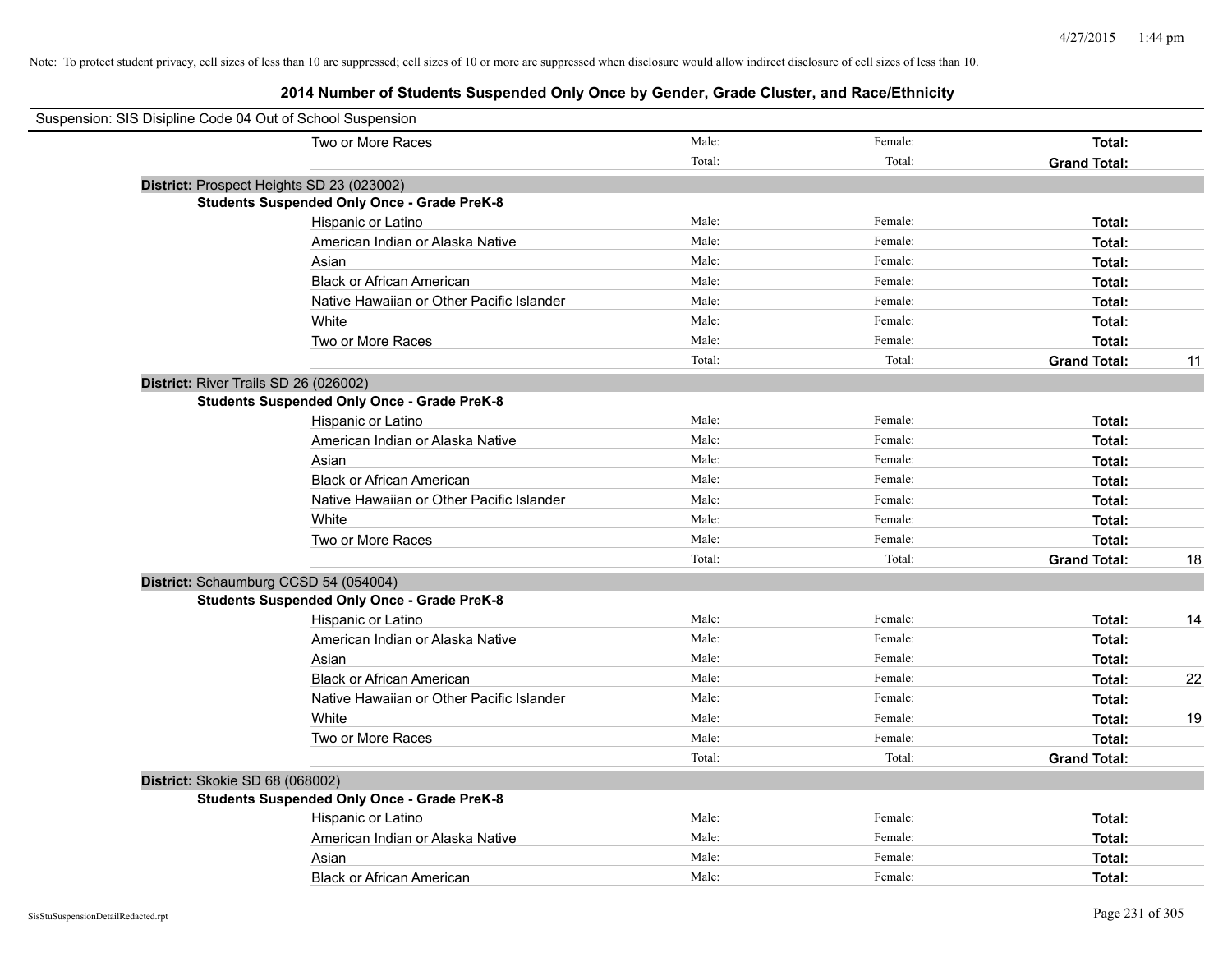|                                 | Suspension: SIS Disipline Code 04 Out of School Suspension |        |    |         |    |                     |     |
|---------------------------------|------------------------------------------------------------|--------|----|---------|----|---------------------|-----|
|                                 | Native Hawaiian or Other Pacific Islander                  | Male:  |    | Female: |    | Total:              |     |
|                                 | White                                                      | Male:  |    | Female: |    | Total:              |     |
|                                 | Two or More Races                                          | Male:  |    | Female: |    | Total:              |     |
|                                 |                                                            | Total: |    | Total:  |    | <b>Grand Total:</b> | 18  |
| District: Skokie SD 69 (069002) |                                                            |        |    |         |    |                     |     |
|                                 | <b>Students Suspended Only Once - Grade PreK-8</b>         |        |    |         |    |                     |     |
|                                 | Hispanic or Latino                                         | Male:  |    | Female: |    | Total:              |     |
|                                 | American Indian or Alaska Native                           | Male:  |    | Female: |    | Total:              |     |
|                                 | Asian                                                      | Male:  |    | Female: |    | Total:              |     |
|                                 | <b>Black or African American</b>                           | Male:  |    | Female: |    | Total:              | 14  |
|                                 | Native Hawaiian or Other Pacific Islander                  | Male:  |    | Female: |    | Total:              |     |
|                                 | White                                                      | Male:  |    | Female: |    | Total:              |     |
|                                 | Two or More Races                                          | Male:  |    | Female: |    | Total:              |     |
|                                 |                                                            | Total: | 16 | Total:  | 11 | <b>Grand Total:</b> | 27  |
|                                 | District: Skokie SD 73-5 (073502)                          |        |    |         |    |                     |     |
|                                 | <b>Students Suspended Only Once - Grade PreK-8</b>         |        |    |         |    |                     |     |
|                                 | Hispanic or Latino                                         | Male:  |    | Female: |    | Total:              |     |
|                                 | American Indian or Alaska Native                           | Male:  |    | Female: |    | Total:              |     |
|                                 | Asian                                                      | Male:  |    | Female: |    | Total:              |     |
|                                 | <b>Black or African American</b>                           | Male:  |    | Female: |    | Total:              |     |
|                                 | Native Hawaiian or Other Pacific Islander                  | Male:  |    | Female: |    | Total:              |     |
|                                 | White                                                      | Male:  |    | Female: |    | Total:              |     |
|                                 | Two or More Races                                          | Male:  |    | Female: |    | Total:              |     |
|                                 |                                                            | Total: |    | Total:  |    | <b>Grand Total:</b> |     |
|                                 | District: Township HSD 211 (211017)                        |        |    |         |    |                     |     |
|                                 | <b>Students Suspended Only Once - Grade 9-12</b>           |        |    |         |    |                     |     |
|                                 | Hispanic or Latino                                         | Male:  | 60 | Female: | 32 | Total:              | 92  |
|                                 | American Indian or Alaska Native                           | Male:  |    | Female: |    | Total:              |     |
|                                 | Asian                                                      | Male:  |    | Female: |    | Total:              | 16  |
|                                 | <b>Black or African American</b>                           | Male:  | 31 | Female: | 16 | Total:              | 47  |
|                                 | Native Hawaiian or Other Pacific Islander                  | Male:  |    | Female: |    | Total:              |     |
|                                 | White                                                      | Male:  | 79 | Female: | 24 | Total:              | 103 |
|                                 | Two or More Races                                          | Male:  |    | Female: |    | Total:              |     |
|                                 |                                                            | Total: |    | Total:  |    | <b>Grand Total:</b> |     |
|                                 | District: Township HSD 214 (214017)                        |        |    |         |    |                     |     |
|                                 | <b>Students Suspended Only Once - Grade 9-12</b>           |        |    |         |    |                     |     |
|                                 | Hispanic or Latino                                         | Male:  | 74 | Female: | 39 | Total:              | 113 |
|                                 | American Indian or Alaska Native                           | Male:  |    | Female: |    | Total:              |     |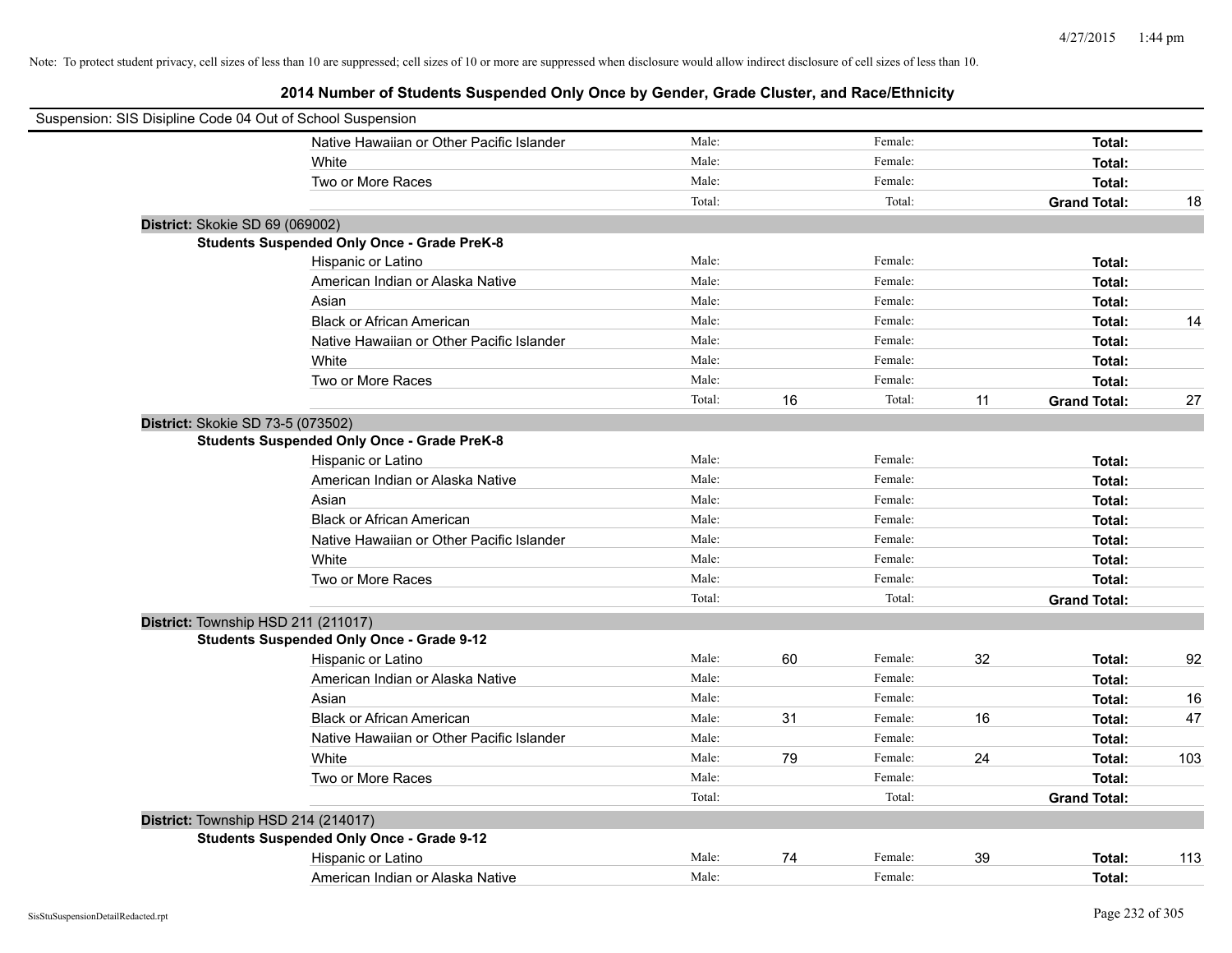# **2014 Number of Students Suspended Only Once by Gender, Grade Cluster, and Race/Ethnicity**

| Suspension: SIS Disipline Code 04 Out of School Suspension |        |    |         |    |                     |     |
|------------------------------------------------------------|--------|----|---------|----|---------------------|-----|
| Asian                                                      | Male:  |    | Female: |    | Total:              |     |
| <b>Black or African American</b>                           | Male:  |    | Female: |    | Total:              | 16  |
| Native Hawaiian or Other Pacific Islander                  | Male:  |    | Female: |    | Total:              |     |
| White                                                      | Male:  | 59 | Female: | 24 | Total:              | 83  |
| Two or More Races                                          | Male:  |    | Female: |    | Total:              |     |
|                                                            | Total: |    | Total:  |    | <b>Grand Total:</b> | 224 |
| District: West Northfield SD 31 (031002)                   |        |    |         |    |                     |     |
| <b>Students Suspended Only Once - Grade PreK-8</b>         |        |    |         |    |                     |     |
| Hispanic or Latino                                         | Male:  |    | Female: |    | Total:              |     |
| American Indian or Alaska Native                           | Male:  |    | Female: |    | Total:              |     |
| Asian                                                      | Male:  |    | Female: |    | Total:              |     |
| <b>Black or African American</b>                           | Male:  |    | Female: |    | Total:              |     |
| Native Hawaiian or Other Pacific Islander                  | Male:  |    | Female: |    | Total:              |     |
| White                                                      | Male:  |    | Female: |    | Total:              |     |
| Two or More Races                                          | Male:  |    | Female: |    | Total:              |     |
|                                                            | Total: |    | Total:  |    | <b>Grand Total:</b> |     |
| District: Wheeling CCSD 21 (021004)                        |        |    |         |    |                     |     |
| <b>Students Suspended Only Once - Grade PreK-8</b>         |        |    |         |    |                     |     |
| Hispanic or Latino                                         | Male:  |    | Female: |    | Total:              | 25  |
| American Indian or Alaska Native                           | Male:  |    | Female: |    | Total:              |     |
| Asian                                                      | Male:  |    | Female: |    | Total:              |     |
| <b>Black or African American</b>                           | Male:  |    | Female: |    | Total:              |     |
| Native Hawaiian or Other Pacific Islander                  | Male:  |    | Female: |    | <b>Total:</b>       |     |
| White                                                      | Male:  |    | Female: |    | Total:              | 12  |
| Two or More Races                                          | Male:  |    | Female: |    | Total:              |     |
|                                                            | Total: |    | Total:  |    | <b>Grand Total:</b> |     |
| District: Wilmette SD 39 (039002)                          |        |    |         |    |                     |     |
| <b>Students Suspended Only Once - Grade PreK-8</b>         |        |    |         |    |                     |     |
| Hispanic or Latino                                         | Male:  |    | Female: |    | Total:              |     |
| American Indian or Alaska Native                           | Male:  |    | Female: |    | Total:              |     |
| Asian                                                      | Male:  |    | Female: |    | Total:              |     |
| <b>Black or African American</b>                           | Male:  |    | Female: |    | Total:              |     |
| Native Hawaiian or Other Pacific Islander                  | Male:  |    | Female: |    | Total:              |     |
| White                                                      | Male:  |    | Female: |    | Total:              |     |
| Two or More Races                                          | Male:  |    | Female: |    | Total:              |     |
|                                                            | Total: |    | Total:  |    | <b>Grand Total:</b> |     |

**District:** Winnetka SD 36 (036002)

**Students Suspended Only Once - Grade PreK-8**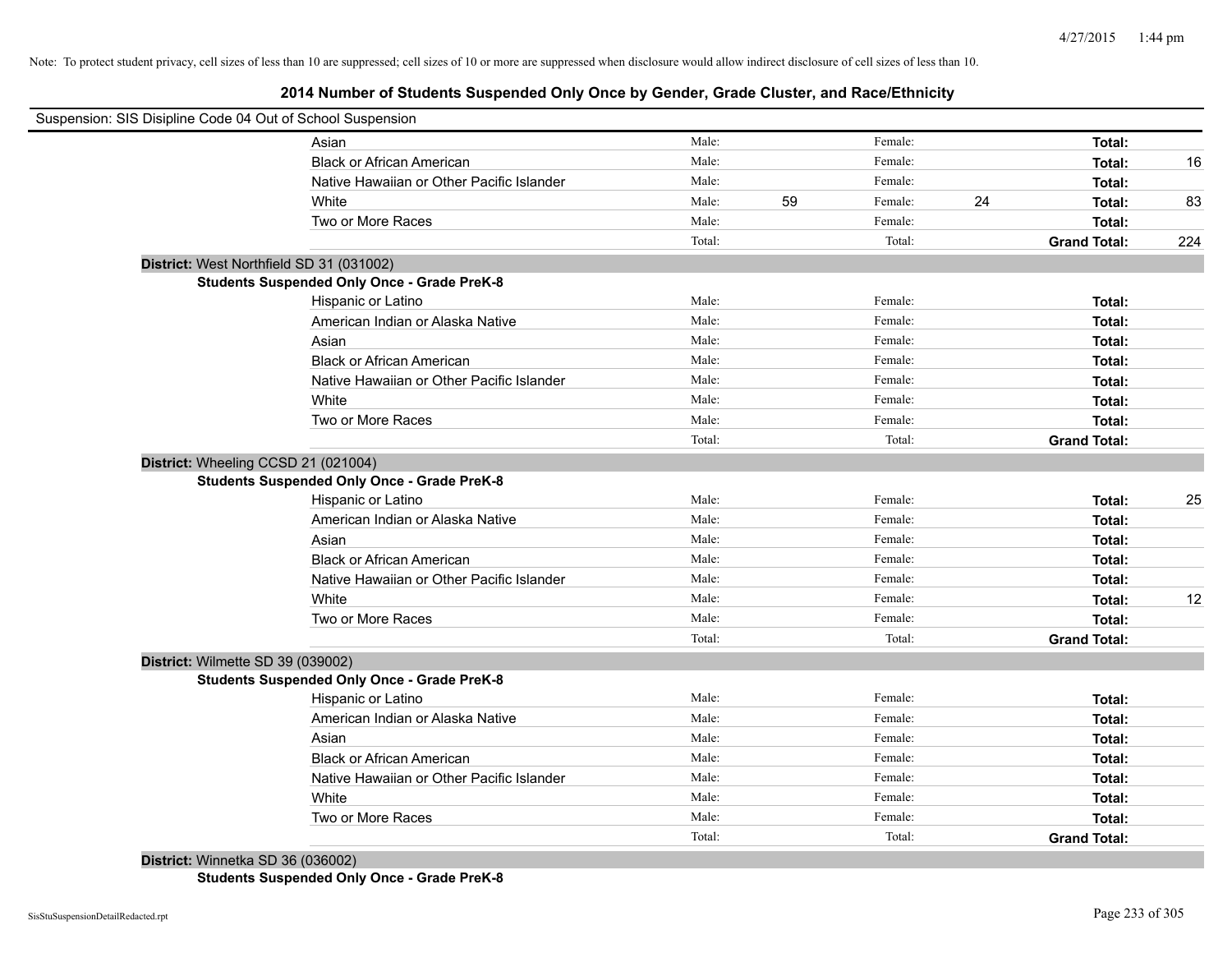|                                                              | Suspension: SIS Disipline Code 04 Out of School Suspension |                |                    |                     |
|--------------------------------------------------------------|------------------------------------------------------------|----------------|--------------------|---------------------|
|                                                              | Hispanic or Latino                                         | Male:          | Female:            | Total:              |
|                                                              | American Indian or Alaska Native                           | Male:          | Female:            | Total:              |
|                                                              | Asian                                                      | Male:          | Female:            | Total:              |
|                                                              | <b>Black or African American</b>                           | Male:          | Female:            | Total:              |
|                                                              | Native Hawaiian or Other Pacific Islander                  | Male:          | Female:            | Total:              |
|                                                              | White                                                      | Male:          | Female:            | Total:              |
|                                                              | Two or More Races                                          | Male:          | Female:            | Total:              |
|                                                              |                                                            | Total:         | Total:             | <b>Grand Total:</b> |
| County: Non-Public School (000)                              |                                                            |                |                    |                     |
|                                                              | District: Region 05 North Cook ISC 1 (000000)              |                |                    |                     |
|                                                              | <b>Students Suspended Only Once - Grade 9-12</b>           |                |                    |                     |
|                                                              | Hispanic or Latino                                         | Male:          | Female:            | Total:              |
|                                                              | American Indian or Alaska Native                           | Male:          | Female:            | Total:              |
|                                                              | Asian                                                      | Male:          | Female:            | Total:              |
|                                                              | <b>Black or African American</b>                           | Male:          | Female:            | Total:              |
|                                                              | Native Hawaiian or Other Pacific Islander                  | Male:          | Female:            | Total:              |
|                                                              | White                                                      | Male:          | Female:            | Total:              |
|                                                              | Two or More Races                                          | Male:          | Female:            | Total:              |
|                                                              |                                                            | Total:         | Total:             | <b>Grand Total:</b> |
| Region: Region 06 West Cook ISC 2 (06)<br>County: Cook (016) |                                                            |                |                    |                     |
| District: Achievement Centers (000200)                       |                                                            |                |                    |                     |
|                                                              |                                                            |                |                    |                     |
|                                                              | <b>Students Suspended Only Once - Grade 9-12</b>           |                |                    |                     |
|                                                              | Hispanic or Latino                                         | Male:          | Female:            | Total:              |
|                                                              | American Indian or Alaska Native                           | Male:          | Female:            | Total:              |
|                                                              | Asian                                                      | Male:          | Female:            | Total:              |
|                                                              | <b>Black or African American</b>                           | Male:          | Female:            | Total:              |
|                                                              | Native Hawaiian or Other Pacific Islander                  | Male:          | Female:            | Total:              |
|                                                              | White                                                      | Male:<br>Male: | Female:<br>Female: | Total:              |
|                                                              | Two or More Races                                          |                | Total:             | Total:              |
|                                                              |                                                            | Total:         |                    | <b>Grand Total:</b> |
| District: Bellwood SD 88 (088002)                            |                                                            |                |                    |                     |
|                                                              | <b>Students Suspended Only Once - Grade PreK-8</b>         | Male:          | Female:            | Total:              |
|                                                              | Hispanic or Latino<br>American Indian or Alaska Native     | Male:          | Female:            | Total:              |
|                                                              | Asian                                                      | Male:          | Female:            | Total:              |
|                                                              | <b>Black or African American</b>                           | Male:          | Female:            | 17<br>Total:        |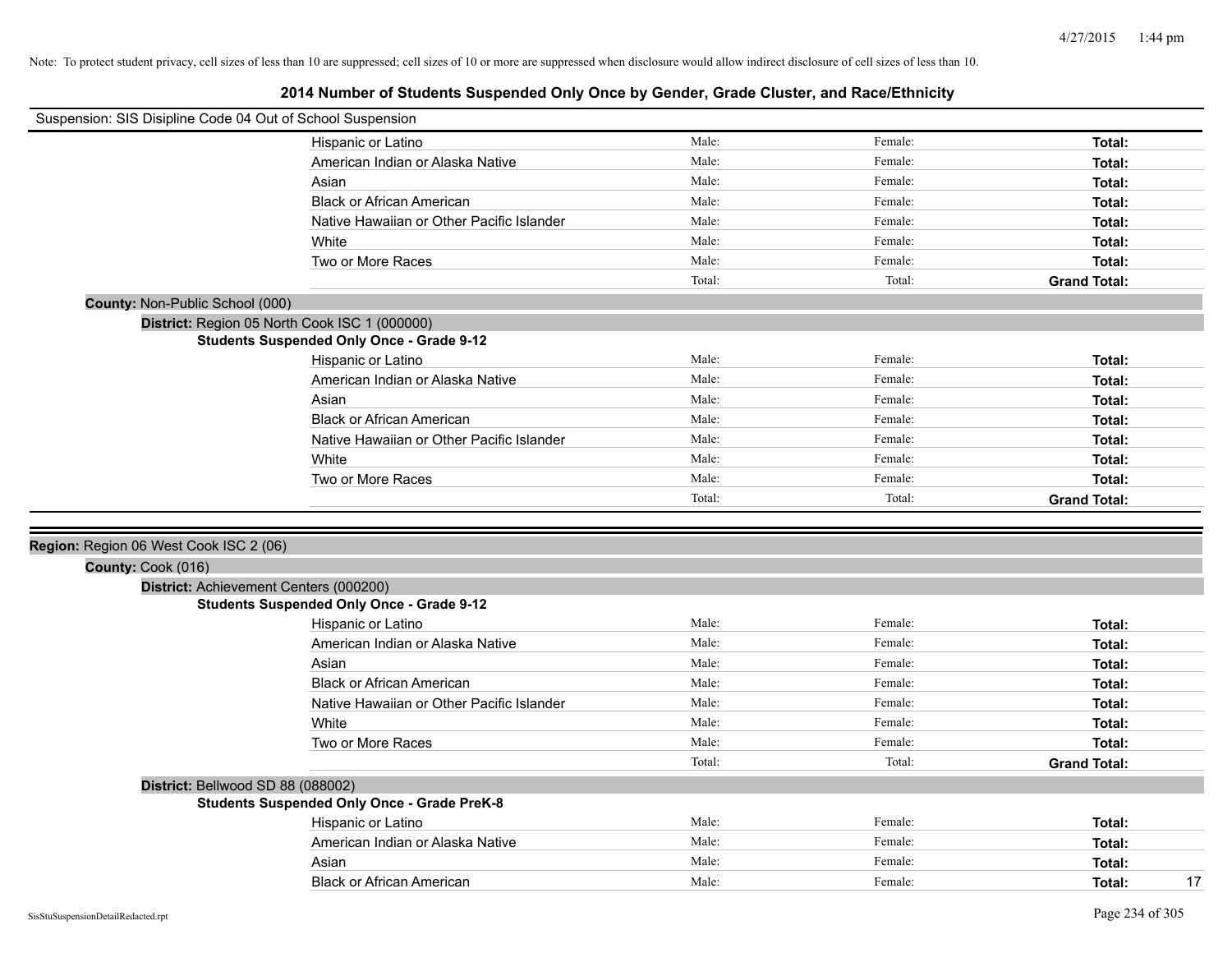| Suspension: SIS Disipline Code 04 Out of School Suspension |                                                    |        |    |         |    |                     |    |
|------------------------------------------------------------|----------------------------------------------------|--------|----|---------|----|---------------------|----|
|                                                            | Native Hawaiian or Other Pacific Islander          | Male:  |    | Female: |    | Total:              |    |
|                                                            | White                                              | Male:  |    | Female: |    | Total:              |    |
|                                                            | Two or More Races                                  | Male:  |    | Female: |    | Total:              |    |
|                                                            |                                                    | Total: |    | Total:  |    | <b>Grand Total:</b> |    |
| District: Berkeley SD 87 (087002)                          |                                                    |        |    |         |    |                     |    |
|                                                            | <b>Students Suspended Only Once - Grade PreK-8</b> |        |    |         |    |                     |    |
|                                                            | Hispanic or Latino                                 | Male:  |    | Female: |    | Total:              | 32 |
|                                                            | American Indian or Alaska Native                   | Male:  |    | Female: |    | Total:              |    |
|                                                            | Asian                                              | Male:  |    | Female: |    | Total:              |    |
|                                                            | <b>Black or African American</b>                   | Male:  | 26 | Female: | 17 | Total:              | 43 |
|                                                            | Native Hawaiian or Other Pacific Islander          | Male:  |    | Female: |    | Total:              |    |
|                                                            | White                                              | Male:  |    | Female: |    | Total:              |    |
|                                                            | Two or More Races                                  | Male:  |    | Female: |    | Total:              |    |
|                                                            |                                                    | Total: |    | Total:  |    | <b>Grand Total:</b> |    |
| District: Berwyn North SD 98 (098002)                      |                                                    |        |    |         |    |                     |    |
|                                                            | <b>Students Suspended Only Once - Grade PreK-8</b> |        |    |         |    |                     |    |
|                                                            | Hispanic or Latino                                 | Male:  | 40 | Female: | 10 | Total:              | 50 |
|                                                            | American Indian or Alaska Native                   | Male:  |    | Female: |    | Total:              |    |
|                                                            | Asian                                              | Male:  |    | Female: |    | Total:              |    |
|                                                            | <b>Black or African American</b>                   | Male:  |    | Female: |    | Total:              | 23 |
|                                                            | Native Hawaiian or Other Pacific Islander          | Male:  |    | Female: |    | Total:              |    |
|                                                            | White                                              | Male:  |    | Female: |    | Total:              |    |
|                                                            | Two or More Races                                  | Male:  |    | Female: |    | Total:              |    |
|                                                            |                                                    | Total: |    | Total:  |    | <b>Grand Total:</b> |    |
|                                                            | District: Berwyn South SD 100 (100002)             |        |    |         |    |                     |    |
|                                                            | <b>Students Suspended Only Once - Grade PreK-8</b> |        |    |         |    |                     |    |
|                                                            | Hispanic or Latino                                 | Male:  |    | Female: |    | Total:              | 56 |
|                                                            | American Indian or Alaska Native                   | Male:  |    | Female: |    | Total:              |    |
|                                                            | Asian                                              | Male:  |    | Female: |    | Total:              |    |
|                                                            | <b>Black or African American</b>                   | Male:  |    | Female: |    | Total:              |    |
|                                                            | Native Hawaiian or Other Pacific Islander          | Male:  |    | Female: |    | Total:              |    |
|                                                            | White                                              | Male:  |    | Female: |    | Total:              | 10 |
|                                                            | Two or More Races                                  | Male:  |    | Female: |    | Total:              |    |
|                                                            |                                                    | Total: | 63 | Total:  | 13 | <b>Grand Total:</b> | 76 |
|                                                            | District: Brookfield Lagrange Park SD 95 (095002)  |        |    |         |    |                     |    |
|                                                            | <b>Students Suspended Only Once - Grade PreK-8</b> |        |    |         |    |                     |    |
|                                                            | Hispanic or Latino                                 | Male:  |    | Female: |    | Total:              |    |
|                                                            | American Indian or Alaska Native                   | Male:  |    | Female: |    | Total:              |    |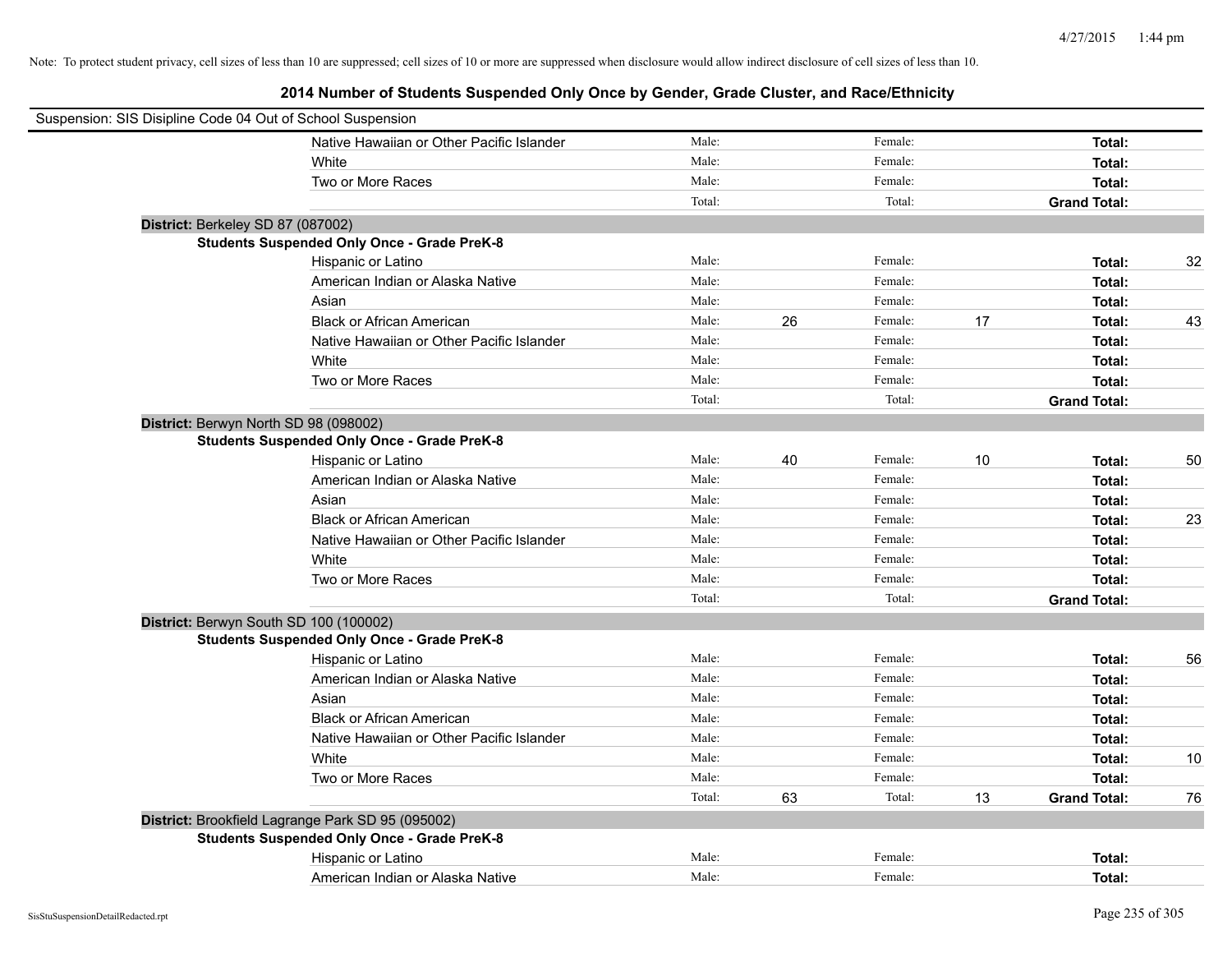| Suspension: SIS Disipline Code 04 Out of School Suspension |                                                    |        |     |         |    |                     |     |
|------------------------------------------------------------|----------------------------------------------------|--------|-----|---------|----|---------------------|-----|
|                                                            | Asian                                              | Male:  |     | Female: |    | Total:              |     |
|                                                            | <b>Black or African American</b>                   | Male:  |     | Female: |    | Total:              |     |
|                                                            | Native Hawaiian or Other Pacific Islander          | Male:  |     | Female: |    | Total:              |     |
|                                                            | White                                              | Male:  |     | Female: |    | Total:              |     |
|                                                            | Two or More Races                                  | Male:  |     | Female: |    | Total:              |     |
|                                                            |                                                    | Total: |     | Total:  |    | <b>Grand Total:</b> |     |
| District: Cicero SD 99 (099002)                            |                                                    |        |     |         |    |                     |     |
|                                                            | <b>Students Suspended Only Once - Grade PreK-8</b> |        |     |         |    |                     |     |
|                                                            | Hispanic or Latino                                 | Male:  | 185 | Female: | 80 | Total:              | 265 |
|                                                            | American Indian or Alaska Native                   | Male:  |     | Female: |    | Total:              |     |
|                                                            | Asian                                              | Male:  |     | Female: |    | Total:              |     |
|                                                            | <b>Black or African American</b>                   | Male:  |     | Female: |    | Total:              | 20  |
|                                                            | Native Hawaiian or Other Pacific Islander          | Male:  |     | Female: |    | Total:              |     |
|                                                            | White                                              | Male:  |     | Female: |    | Total:              | 15  |
|                                                            | Two or More Races                                  | Male:  |     | Female: |    | Total:              |     |
|                                                            |                                                    | Total: |     | Total:  |    | <b>Grand Total:</b> |     |
| District: Elmwood Park CUSD 401 (401026)                   |                                                    |        |     |         |    |                     |     |
|                                                            | <b>Students Suspended Only Once - Grade PreK-8</b> |        |     |         |    |                     |     |
|                                                            | Hispanic or Latino                                 | Male:  |     | Female: |    | Total:              | 16  |
|                                                            | American Indian or Alaska Native                   | Male:  |     | Female: |    | Total:              |     |
|                                                            | Asian                                              | Male:  |     | Female: |    | Total:              |     |
|                                                            | <b>Black or African American</b>                   | Male:  |     | Female: |    | Total:              |     |
|                                                            | Native Hawaiian or Other Pacific Islander          | Male:  |     | Female: |    | Total:              |     |
|                                                            | White                                              | Male:  |     | Female: |    | Total:              | 17  |
|                                                            | Two or More Races                                  | Male:  |     | Female: |    | Total:              |     |
|                                                            |                                                    | Total: |     | Total:  |    | <b>Grand Total:</b> |     |
|                                                            | <b>Students Suspended Only Once - Grade 9-12</b>   |        |     |         |    |                     |     |
|                                                            | Hispanic or Latino                                 | Male:  | 19  | Female: | 13 | Total:              | 32  |
|                                                            | American Indian or Alaska Native                   | Male:  |     | Female: |    | Total:              |     |
|                                                            | Asian                                              | Male:  |     | Female: |    | Total:              |     |
|                                                            | <b>Black or African American</b>                   | Male:  |     | Female: |    | Total:              |     |
|                                                            | Native Hawaiian or Other Pacific Islander          | Male:  |     | Female: |    | Total:              |     |
|                                                            | White                                              | Male:  |     | Female: |    | Total:              | 19  |
|                                                            | Two or More Races                                  | Male:  |     | Female: |    | Total:              |     |
|                                                            |                                                    | Total: |     | Total:  |    | <b>Grand Total:</b> |     |
| District: Forest Park SD 91 (091002)                       |                                                    |        |     |         |    |                     |     |
|                                                            | <b>Students Suspended Only Once - Grade PreK-8</b> |        |     |         |    |                     |     |
|                                                            | Hispanic or Latino                                 | Male:  |     | Female: |    | Total:              |     |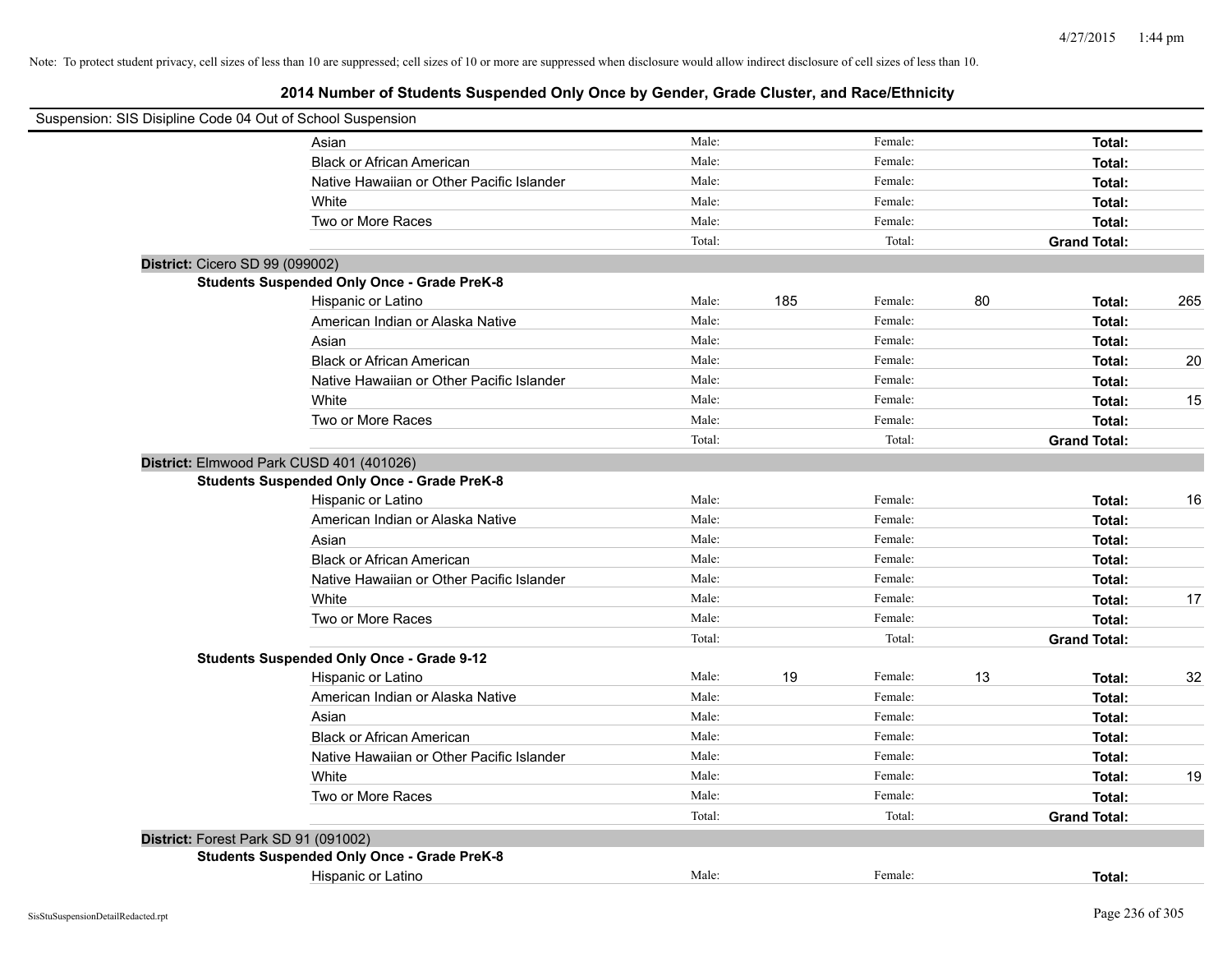# **2014 Number of Students Suspended Only Once by Gender, Grade Cluster, and Race/Ethnicity**

| Suspension: SIS Disipline Code 04 Out of School Suspension |        |     |         |     |                     |     |
|------------------------------------------------------------|--------|-----|---------|-----|---------------------|-----|
| American Indian or Alaska Native                           | Male:  |     | Female: |     | Total:              |     |
| Asian                                                      | Male:  |     | Female: |     | Total:              |     |
| <b>Black or African American</b>                           | Male:  |     | Female: |     | Total:              | 17  |
| Native Hawaiian or Other Pacific Islander                  | Male:  |     | Female: |     | Total:              |     |
| White                                                      | Male:  |     | Female: |     | Total:              |     |
| Two or More Races                                          | Male:  |     | Female: |     | Total:              |     |
|                                                            | Total: |     | Total:  |     | <b>Grand Total:</b> |     |
| District: Franklin Park SD 84 (084002)                     |        |     |         |     |                     |     |
| <b>Students Suspended Only Once - Grade PreK-8</b>         |        |     |         |     |                     |     |
| Hispanic or Latino                                         | Male:  |     | Female: |     | Total:              |     |
| American Indian or Alaska Native                           | Male:  |     | Female: |     | Total:              |     |
| Asian                                                      | Male:  |     | Female: |     | Total:              |     |
| <b>Black or African American</b>                           | Male:  |     | Female: |     | Total:              |     |
| Native Hawaiian or Other Pacific Islander                  | Male:  |     | Female: |     | Total:              |     |
| White                                                      | Male:  |     | Female: |     | Total:              |     |
| Two or More Races                                          | Male:  |     | Female: |     | Total:              |     |
|                                                            | Total: |     | Total:  |     | <b>Grand Total:</b> |     |
| District: Hillside SD 93 (093002)                          |        |     |         |     |                     |     |
| <b>Students Suspended Only Once - Grade PreK-8</b>         |        |     |         |     |                     |     |
| Hispanic or Latino                                         | Male:  |     | Female: |     | Total:              |     |
| American Indian or Alaska Native                           | Male:  |     | Female: |     | Total:              |     |
| Asian                                                      | Male:  |     | Female: |     | Total:              |     |
| <b>Black or African American</b>                           | Male:  |     | Female: |     | Total:              |     |
| Native Hawaiian or Other Pacific Islander                  | Male:  |     | Female: |     | Total:              |     |
| White                                                      | Male:  |     | Female: |     | Total:              |     |
| Two or More Races                                          | Male:  |     | Female: |     | Total:              |     |
|                                                            | Total: |     | Total:  |     | <b>Grand Total:</b> | 10  |
| District: J S Morton HSD 201 (201017)                      |        |     |         |     |                     |     |
| <b>Students Suspended Only Once - Grade 9-12</b>           |        |     |         |     |                     |     |
| Hispanic or Latino                                         | Male:  | 387 | Female: | 251 | Total:              | 638 |
| American Indian or Alaska Native                           | Male:  |     | Female: |     | Total:              |     |
| Asian                                                      | Male:  |     | Female: |     | Total:              |     |
| <b>Black or African American</b>                           | Male:  | 29  | Female: | 21  | Total:              | 50  |
| Native Hawaiian or Other Pacific Islander                  | Male:  |     | Female: |     | Total:              |     |
| White                                                      | Male:  | 26  | Female: | 19  | Total:              | 45  |
| Two or More Races                                          | Male:  |     | Female: |     | Total:              |     |
|                                                            | Total: |     | Total:  |     | <b>Grand Total:</b> |     |

## **District:** Komarek SD 94 (094002)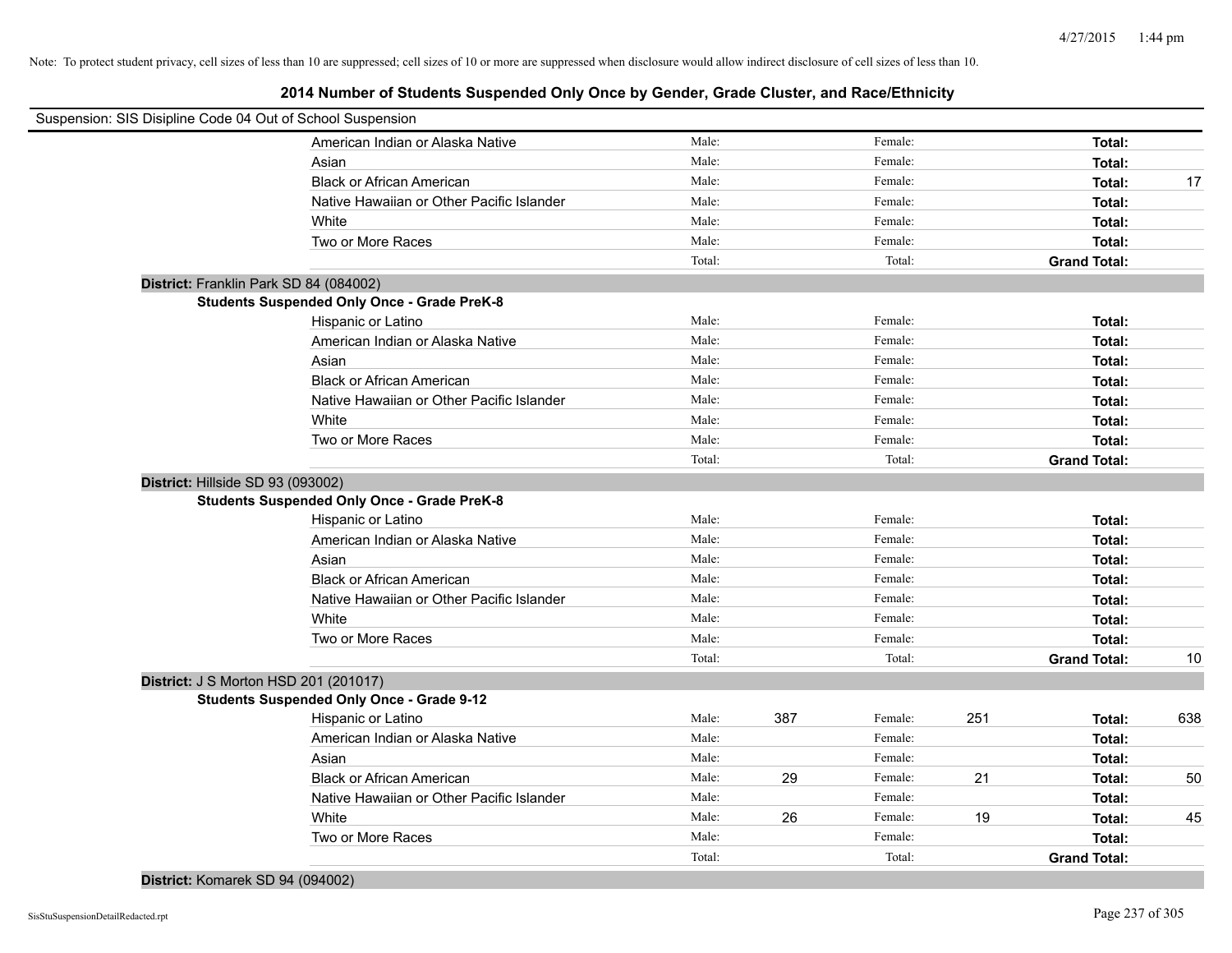| Suspension: SIS Disipline Code 04 Out of School Suspension |        |    |         |    |                     |     |
|------------------------------------------------------------|--------|----|---------|----|---------------------|-----|
| <b>Students Suspended Only Once - Grade PreK-8</b>         |        |    |         |    |                     |     |
| Hispanic or Latino                                         | Male:  |    | Female: |    | Total:              | 11  |
| American Indian or Alaska Native                           | Male:  |    | Female: |    | Total:              |     |
| Asian                                                      | Male:  |    | Female: |    | Total:              |     |
| <b>Black or African American</b>                           | Male:  |    | Female: |    | Total:              |     |
| Native Hawaiian or Other Pacific Islander                  | Male:  |    | Female: |    | Total:              |     |
| White                                                      | Male:  |    | Female: |    | Total:              |     |
| Two or More Races                                          | Male:  |    | Female: |    | Total:              |     |
|                                                            | Total: |    | Total:  |    | <b>Grand Total:</b> | 23  |
| District: La Grange SD 102 (102002)                        |        |    |         |    |                     |     |
| <b>Students Suspended Only Once - Grade PreK-8</b>         |        |    |         |    |                     |     |
| Hispanic or Latino                                         | Male:  |    | Female: |    | Total:              |     |
| American Indian or Alaska Native                           | Male:  |    | Female: |    | Total:              |     |
| Asian                                                      | Male:  |    | Female: |    | Total:              |     |
| <b>Black or African American</b>                           | Male:  |    | Female: |    | Total:              |     |
| Native Hawaiian or Other Pacific Islander                  | Male:  |    | Female: |    | Total:              |     |
| White                                                      | Male:  |    | Female: |    | Total:              |     |
| Two or More Races                                          | Male:  |    | Female: |    | Total:              |     |
|                                                            | Total: |    | Total:  |    | <b>Grand Total:</b> | 15  |
| District: La Grange SD 105 South (105002)                  |        |    |         |    |                     |     |
| <b>Students Suspended Only Once - Grade PreK-8</b>         |        |    |         |    |                     |     |
| Hispanic or Latino                                         | Male:  |    | Female: |    | Total:              |     |
| American Indian or Alaska Native                           | Male:  |    | Female: |    | Total:              |     |
| Asian                                                      | Male:  |    | Female: |    | Total:              |     |
| <b>Black or African American</b>                           | Male:  |    | Female: |    | Total:              |     |
| Native Hawaiian or Other Pacific Islander                  | Male:  |    | Female: |    | Total:              |     |
| White                                                      | Male:  |    | Female: |    | Total:              |     |
| Two or More Races                                          | Male:  |    | Female: |    | Total:              |     |
|                                                            | Total: |    | Total:  |    | <b>Grand Total:</b> |     |
| District: Leyden CHSD 212 (212016)                         |        |    |         |    |                     |     |
| <b>Students Suspended Only Once - Grade 9-12</b>           |        |    |         |    |                     |     |
| Hispanic or Latino                                         | Male:  | 88 | Female: | 40 | Total:              | 128 |
| American Indian or Alaska Native                           | Male:  |    | Female: |    | Total:              |     |
| Asian                                                      | Male:  |    | Female: |    | Total:              |     |
| <b>Black or African American</b>                           | Male:  |    | Female: |    | Total:              |     |
| Native Hawaiian or Other Pacific Islander                  | Male:  |    | Female: |    | Total:              |     |
| White                                                      | Male:  | 43 | Female: | 20 | Total:              | 63  |
| Two or More Races                                          | Male:  |    | Female: |    | Total:              |     |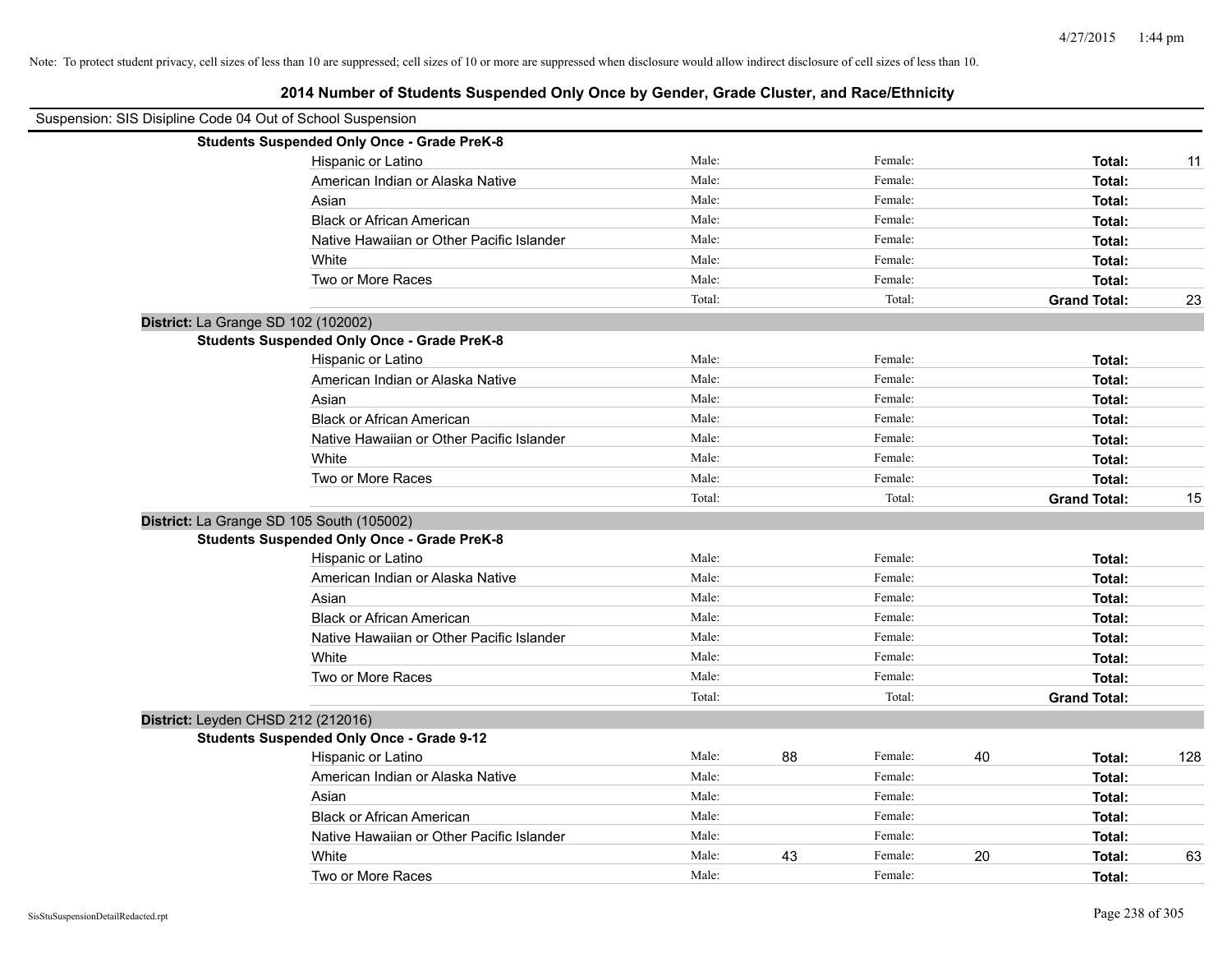| Suspension: SIS Disipline Code 04 Out of School Suspension |                                                    |        |    |         |    |                     |     |
|------------------------------------------------------------|----------------------------------------------------|--------|----|---------|----|---------------------|-----|
|                                                            |                                                    | Total: |    | Total:  |    | <b>Grand Total:</b> | 205 |
| District: Lindop SD 92 (092002)                            |                                                    |        |    |         |    |                     |     |
|                                                            | <b>Students Suspended Only Once - Grade PreK-8</b> |        |    |         |    |                     |     |
|                                                            | Hispanic or Latino                                 | Male:  |    | Female: |    | Total:              |     |
|                                                            | American Indian or Alaska Native                   | Male:  |    | Female: |    | Total:              |     |
|                                                            | Asian                                              | Male:  |    | Female: |    | Total:              |     |
|                                                            | <b>Black or African American</b>                   | Male:  |    | Female: |    | Total:              | 26  |
|                                                            | Native Hawaiian or Other Pacific Islander          | Male:  |    | Female: |    | Total:              |     |
|                                                            | White                                              | Male:  |    | Female: |    | Total:              |     |
|                                                            | Two or More Races                                  | Male:  |    | Female: |    | Total:              |     |
|                                                            |                                                    | Total: |    | Total:  |    | <b>Grand Total:</b> |     |
| District: Lyons SD 103 (103002)                            |                                                    |        |    |         |    |                     |     |
|                                                            | <b>Students Suspended Only Once - Grade PreK-8</b> |        |    |         |    |                     |     |
|                                                            | Hispanic or Latino                                 | Male:  |    | Female: |    | Total:              |     |
|                                                            | American Indian or Alaska Native                   | Male:  |    | Female: |    | Total:              |     |
|                                                            | Asian                                              | Male:  |    | Female: |    | Total:              |     |
|                                                            | <b>Black or African American</b>                   | Male:  |    | Female: |    | Total:              |     |
|                                                            | Native Hawaiian or Other Pacific Islander          | Male:  |    | Female: |    | Total:              |     |
|                                                            | White                                              | Male:  |    | Female: |    | Total:              |     |
|                                                            | Two or More Races                                  | Male:  |    | Female: |    | Total:              |     |
|                                                            |                                                    | Total: |    | Total:  |    | <b>Grand Total:</b> |     |
|                                                            | District: Lyons Twp HSD 204 (204017)               |        |    |         |    |                     |     |
|                                                            | <b>Students Suspended Only Once - Grade 9-12</b>   |        |    |         |    |                     |     |
|                                                            | Hispanic or Latino                                 | Male:  |    | Female: |    | Total:              | 29  |
|                                                            | American Indian or Alaska Native                   | Male:  |    | Female: |    | Total:              |     |
|                                                            | Asian                                              | Male:  |    | Female: |    | Total:              |     |
|                                                            | <b>Black or African American</b>                   | Male:  |    | Female: |    | Total:              | 10  |
|                                                            | Native Hawaiian or Other Pacific Islander          | Male:  |    | Female: |    | Total:              |     |
|                                                            | White                                              | Male:  | 28 | Female: | 14 | Total:              | 42  |
|                                                            | Two or More Races                                  | Male:  |    | Female: |    | Total:              |     |
|                                                            |                                                    | Total: |    | Total:  |    | <b>Grand Total:</b> |     |
|                                                            | District: Mannheim SD 83 (083002)                  |        |    |         |    |                     |     |
|                                                            | <b>Students Suspended Only Once - Grade PreK-8</b> |        |    |         |    |                     |     |
|                                                            | Hispanic or Latino                                 | Male:  | 22 | Female: | 11 | Total:              | 33  |
|                                                            | American Indian or Alaska Native                   | Male:  |    | Female: |    | Total:              |     |
|                                                            | Asian                                              | Male:  |    | Female: |    | Total:              |     |
|                                                            | <b>Black or African American</b>                   | Male:  |    | Female: |    | Total:              |     |
|                                                            | Native Hawaiian or Other Pacific Islander          | Male:  |    | Female: |    | Total:              |     |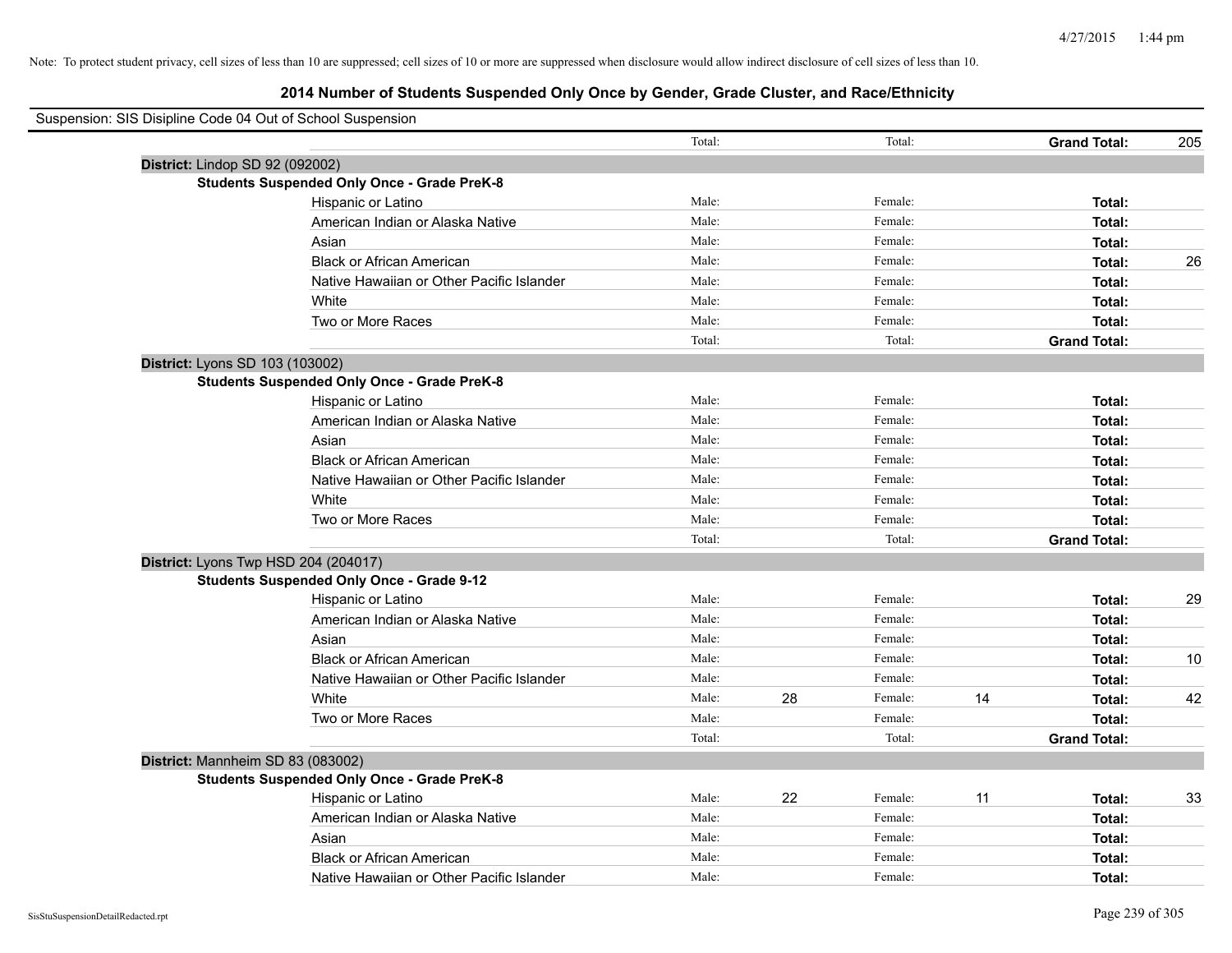| Suspension: SIS Disipline Code 04 Out of School Suspension |        |     |         |        |                     |     |
|------------------------------------------------------------|--------|-----|---------|--------|---------------------|-----|
| White                                                      | Male:  |     | Female: |        | Total:              |     |
| Two or More Races                                          | Male:  |     | Female: |        | Total:              |     |
|                                                            | Total: |     | Total:  |        | <b>Grand Total:</b> | 44  |
| District: Maywood-Melrose Park-Broadview 89 (089002)       |        |     |         |        |                     |     |
| <b>Students Suspended Only Once - Grade PreK-8</b>         |        |     |         |        |                     |     |
| Hispanic or Latino                                         | Male:  | 56  | Female: | 17     | Total:              | 73  |
| American Indian or Alaska Native                           | Male:  |     | Female: |        | Total:              |     |
| Asian                                                      | Male:  |     | Female: |        | Total:              |     |
| <b>Black or African American</b>                           | Male:  | 128 | Female: | 75     | Total:              | 203 |
| Native Hawaiian or Other Pacific Islander                  | Male:  |     | Female: |        | Total:              |     |
| White                                                      | Male:  |     | Female: |        | Total:              |     |
| Two or More Races                                          | Male:  |     | Female: |        | Total:              |     |
|                                                            | Total: |     | Total:  |        | <b>Grand Total:</b> |     |
| District: Norridge SD 80 (080002)                          |        |     |         |        |                     |     |
| <b>Students Suspended Only Once - Grade PreK-8</b>         |        |     |         |        |                     |     |
| Hispanic or Latino                                         | Male:  |     | Female: |        | Total:              |     |
| American Indian or Alaska Native                           | Male:  |     | Female: |        | Total:              |     |
| Asian                                                      | Male:  |     | Female: |        | Total:              |     |
| <b>Black or African American</b>                           | Male:  |     | Female: |        | Total:              |     |
| Native Hawaiian or Other Pacific Islander                  | Male:  |     | Female: |        | Total:              |     |
| White                                                      | Male:  |     | Female: |        | Total:              |     |
| Two or More Races                                          | Male:  |     | Female: |        | Total:              |     |
|                                                            | Total: |     | Total:  |        | <b>Grand Total:</b> |     |
| District: Oak Park - River Forest SD 200 (200013)          |        |     |         |        |                     |     |
| <b>Students Suspended Only Once - Grade 9-12</b>           |        |     |         |        |                     |     |
| Hispanic or Latino                                         | Male:  |     | Female: |        | Total:              | 14  |
| American Indian or Alaska Native                           | Male:  |     | Female: |        | Total:              |     |
| Asian                                                      | Male:  |     | Female: |        | Total:              |     |
| <b>Black or African American</b>                           | Male:  | 38  | Female: | 17     | Total:              | 55  |
| Native Hawaiian or Other Pacific Islander                  | Male:  |     | Female: |        | Total:              |     |
| White                                                      | Male:  |     | Female: |        | Total:              | 28  |
| Two or More Races                                          | Male:  |     | Female: |        | Total:              |     |
|                                                            | Total: | 80  | Total:  | $30\,$ | <b>Grand Total:</b> | 110 |
| District: Oak Park ESD 97 (097002)                         |        |     |         |        |                     |     |
| <b>Students Suspended Only Once - Grade PreK-8</b>         |        |     |         |        |                     |     |
| Hispanic or Latino                                         | Male:  |     | Female: |        | Total:              |     |
| American Indian or Alaska Native                           | Male:  |     | Female: |        | Total:              |     |
| Asian                                                      | Male:  |     | Female: |        | Total:              |     |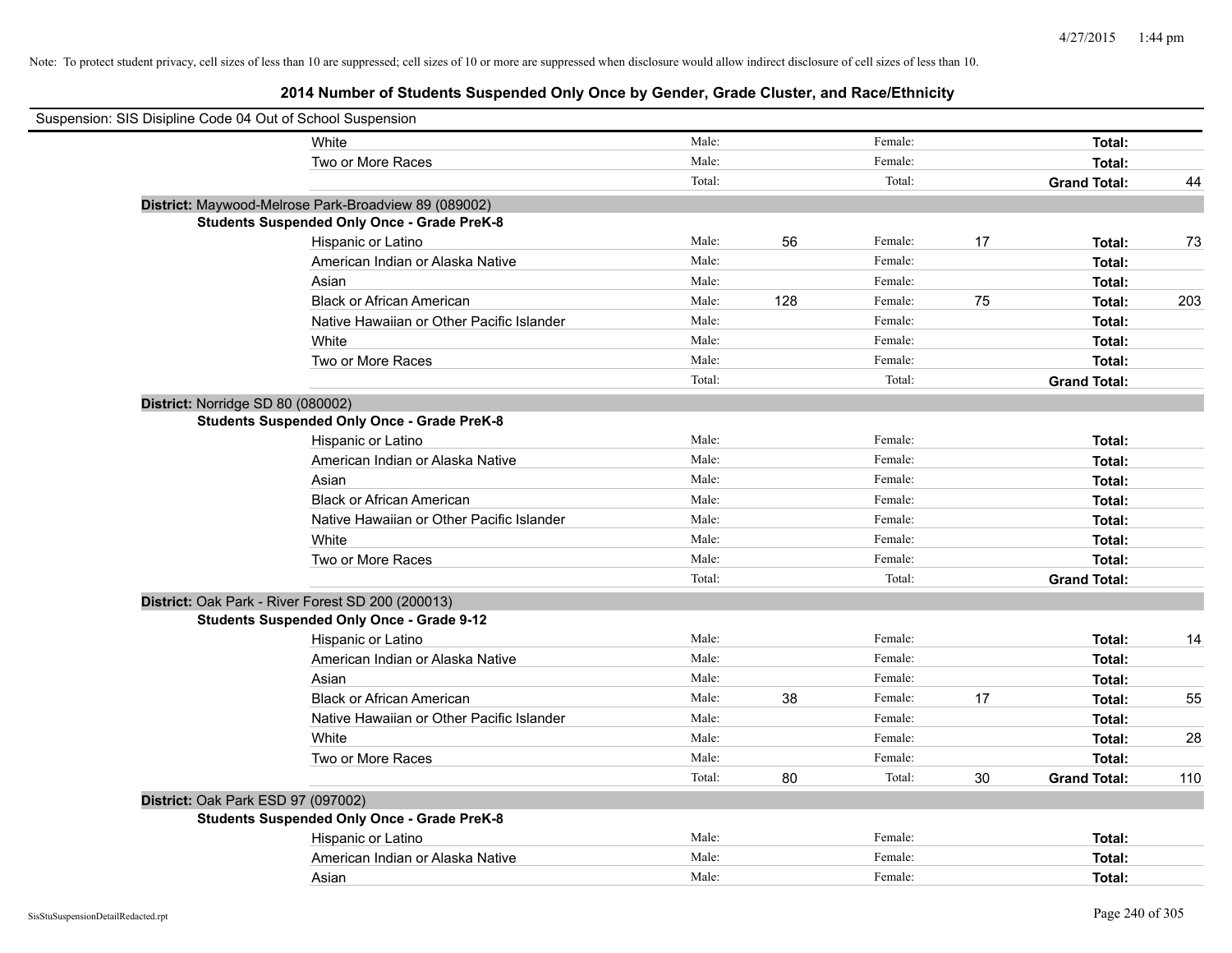| Suspension: SIS Disipline Code 04 Out of School Suspension |                                                    |        |     |         |     |                     |     |
|------------------------------------------------------------|----------------------------------------------------|--------|-----|---------|-----|---------------------|-----|
|                                                            | <b>Black or African American</b>                   | Male:  |     | Female: |     | Total:              | 19  |
|                                                            | Native Hawaiian or Other Pacific Islander          | Male:  |     | Female: |     | Total:              |     |
|                                                            | White                                              | Male:  |     | Female: |     | Total:              | 11  |
|                                                            | Two or More Races                                  | Male:  |     | Female: |     | Total:              |     |
|                                                            |                                                    | Total: |     | Total:  |     | <b>Grand Total:</b> |     |
| District: Pennoyer SD 79 (079002)                          |                                                    |        |     |         |     |                     |     |
|                                                            | <b>Students Suspended Only Once - Grade PreK-8</b> |        |     |         |     |                     |     |
|                                                            | Hispanic or Latino                                 | Male:  |     | Female: |     | Total:              |     |
|                                                            | American Indian or Alaska Native                   | Male:  |     | Female: |     | Total:              |     |
|                                                            | Asian                                              | Male:  |     | Female: |     | Total:              |     |
|                                                            | <b>Black or African American</b>                   | Male:  |     | Female: |     | Total:              |     |
|                                                            | Native Hawaiian or Other Pacific Islander          | Male:  |     | Female: |     | Total:              |     |
|                                                            | White                                              | Male:  |     | Female: |     | Total:              |     |
|                                                            | Two or More Races                                  | Male:  |     | Female: |     | Total:              |     |
|                                                            |                                                    | Total: |     | Total:  |     | <b>Grand Total:</b> |     |
|                                                            | District: Proviso Area Exceptional Child (803060)  |        |     |         |     |                     |     |
|                                                            | <b>Students Suspended Only Once - Grade 9-12</b>   |        |     |         |     |                     |     |
|                                                            | Hispanic or Latino                                 | Male:  |     | Female: |     | Total:              |     |
|                                                            | American Indian or Alaska Native                   | Male:  |     | Female: |     | Total:              |     |
|                                                            | Asian                                              | Male:  |     | Female: |     | Total:              |     |
|                                                            | <b>Black or African American</b>                   | Male:  |     | Female: |     | Total:              |     |
|                                                            | Native Hawaiian or Other Pacific Islander          | Male:  |     | Female: |     | Total:              |     |
|                                                            | White                                              | Male:  |     | Female: |     | Total:              |     |
|                                                            | Two or More Races                                  | Male:  |     | Female: |     | Total:              |     |
|                                                            |                                                    | Total: |     | Total:  |     | <b>Grand Total:</b> |     |
|                                                            | District: Proviso Twp HSD 209 (209017)             |        |     |         |     |                     |     |
|                                                            | <b>Students Suspended Only Once - Grade 9-12</b>   |        |     |         |     |                     |     |
|                                                            | Hispanic or Latino                                 | Male:  | 82  | Female: | 44  | Total:              | 126 |
|                                                            | American Indian or Alaska Native                   | Male:  |     | Female: |     | Total:              |     |
|                                                            | Asian                                              | Male:  |     | Female: |     | Total:              |     |
|                                                            | <b>Black or African American</b>                   | Male:  | 147 | Female: | 118 | Total:              | 265 |
|                                                            | Native Hawaiian or Other Pacific Islander          | Male:  |     | Female: |     | Total:              |     |
|                                                            | White                                              | Male:  |     | Female: |     | Total:              |     |
|                                                            | Two or More Races                                  | Male:  |     | Female: |     | Total:              |     |
|                                                            |                                                    | Total: |     | Total:  |     | <b>Grand Total:</b> | 402 |
| District: Rhodes SD 84-5 (084502)                          |                                                    |        |     |         |     |                     |     |
|                                                            | <b>Students Suspended Only Once - Grade PreK-8</b> |        |     |         |     |                     |     |
|                                                            | Hispanic or Latino                                 | Male:  |     | Female: |     | Total:              |     |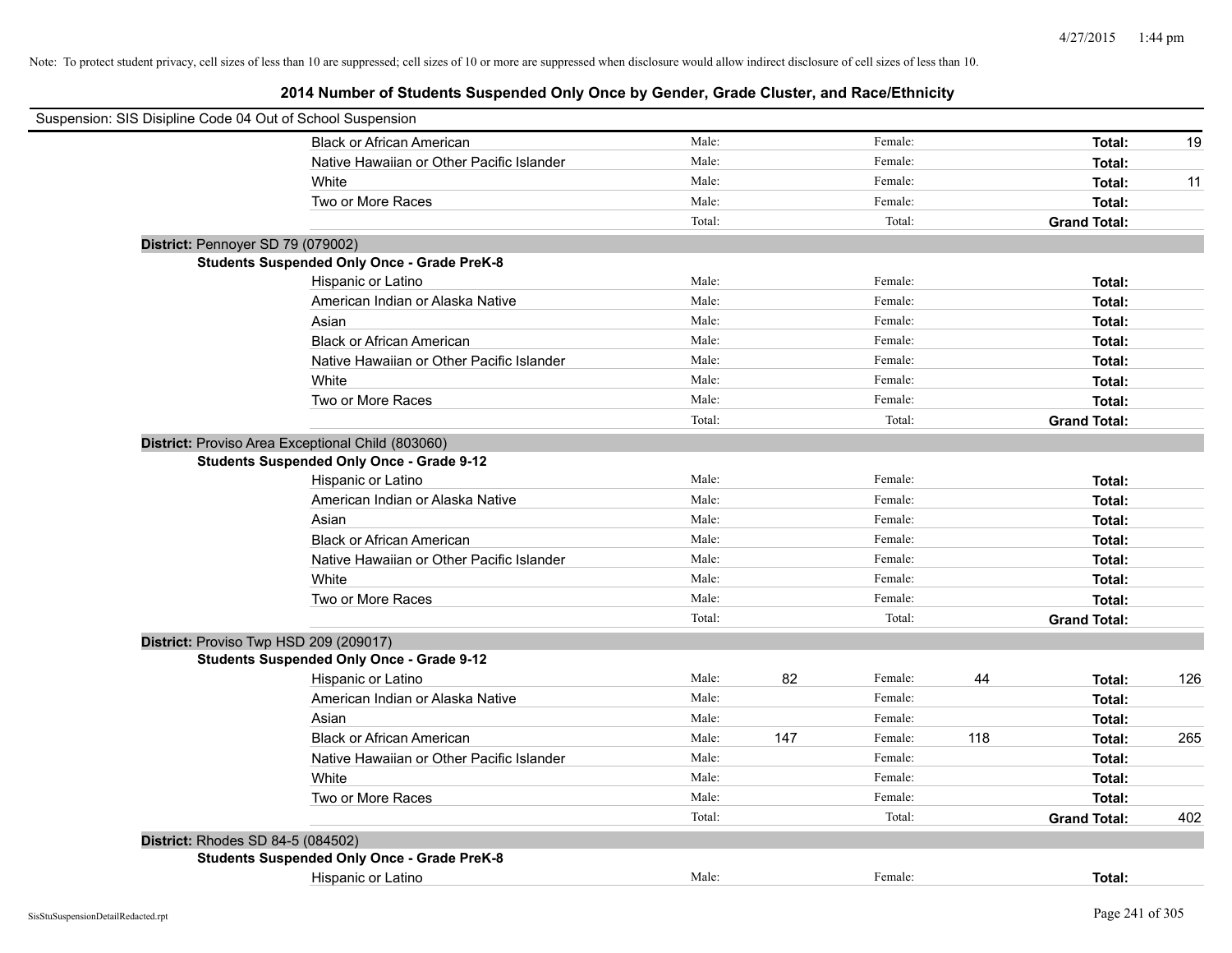| Suspension: SIS Disipline Code 04 Out of School Suspension |                                                    |        |         |                     |    |
|------------------------------------------------------------|----------------------------------------------------|--------|---------|---------------------|----|
|                                                            | American Indian or Alaska Native                   | Male:  | Female: | Total:              |    |
|                                                            | Asian                                              | Male:  | Female: | Total:              |    |
|                                                            | <b>Black or African American</b>                   | Male:  | Female: | Total:              |    |
|                                                            | Native Hawaiian or Other Pacific Islander          | Male:  | Female: | Total:              |    |
|                                                            | White                                              | Male:  | Female: | Total:              |    |
|                                                            | Two or More Races                                  | Male:  | Female: | Total:              |    |
|                                                            |                                                    | Total: | Total:  | <b>Grand Total:</b> |    |
|                                                            | District: Ridgewood CHSD 234 (234016)              |        |         |                     |    |
|                                                            | <b>Students Suspended Only Once - Grade 9-12</b>   |        |         |                     |    |
|                                                            | Hispanic or Latino                                 | Male:  | Female: | Total:              | 10 |
|                                                            | American Indian or Alaska Native                   | Male:  | Female: | Total:              |    |
|                                                            | Asian                                              | Male:  | Female: | Total:              |    |
|                                                            | <b>Black or African American</b>                   | Male:  | Female: | Total:              |    |
|                                                            | Native Hawaiian or Other Pacific Islander          | Male:  | Female: | Total:              |    |
|                                                            | White                                              | Male:  | Female: | Total:              | 15 |
|                                                            | Two or More Races                                  | Male:  | Female: | Total:              |    |
|                                                            |                                                    | Total: | Total:  | <b>Grand Total:</b> |    |
|                                                            | District: River Forest SD 90 (090002)              |        |         |                     |    |
|                                                            | <b>Students Suspended Only Once - Grade PreK-8</b> |        |         |                     |    |
|                                                            | Hispanic or Latino                                 | Male:  | Female: | Total:              |    |
|                                                            | American Indian or Alaska Native                   | Male:  | Female: | Total:              |    |
|                                                            | Asian                                              | Male:  | Female: | Total:              |    |
|                                                            | <b>Black or African American</b>                   | Male:  | Female: | Total:              |    |
|                                                            | Native Hawaiian or Other Pacific Islander          | Male:  | Female: | Total:              |    |
|                                                            | White                                              | Male:  | Female: | Total:              |    |
|                                                            | Two or More Races                                  | Male:  | Female: | Total:              |    |
|                                                            |                                                    | Total: | Total:  | <b>Grand Total:</b> |    |
|                                                            | District: River Grove SD 85-5 (085502)             |        |         |                     |    |
|                                                            | <b>Students Suspended Only Once - Grade PreK-8</b> |        |         |                     |    |
|                                                            | Hispanic or Latino                                 | Male:  | Female: | Total:              |    |
|                                                            | American Indian or Alaska Native                   | Male:  | Female: | Total:              |    |
|                                                            | Asian                                              | Male:  | Female: | Total:              |    |
|                                                            | <b>Black or African American</b>                   | Male:  | Female: | Total:              |    |
|                                                            | Native Hawaiian or Other Pacific Islander          | Male:  | Female: | Total:              |    |
|                                                            | White                                              | Male:  | Female: | Total:              |    |
|                                                            | Two or More Races                                  | Male:  | Female: | Total:              |    |
|                                                            |                                                    | Total: | Total:  | <b>Grand Total:</b> | 12 |
|                                                            |                                                    |        |         |                     |    |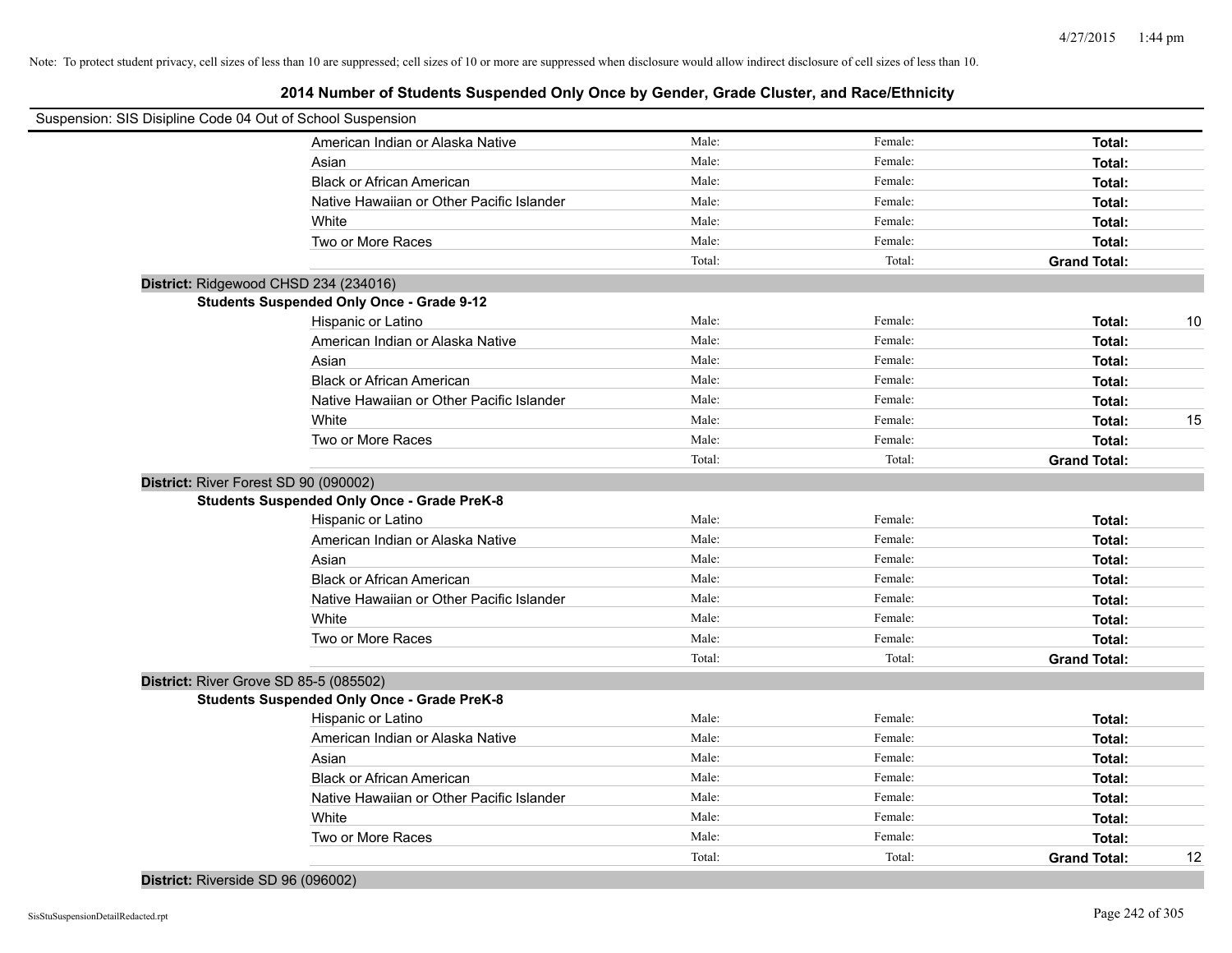| Suspension: SIS Disipline Code 04 Out of School Suspension |                                                     |        |    |         |    |                     |    |
|------------------------------------------------------------|-----------------------------------------------------|--------|----|---------|----|---------------------|----|
|                                                            | <b>Students Suspended Only Once - Grade PreK-8</b>  |        |    |         |    |                     |    |
|                                                            | Hispanic or Latino                                  | Male:  |    | Female: |    | Total:              |    |
|                                                            | American Indian or Alaska Native                    | Male:  |    | Female: |    | Total:              |    |
|                                                            | Asian                                               | Male:  |    | Female: |    | Total:              |    |
|                                                            | <b>Black or African American</b>                    | Male:  |    | Female: |    | Total:              |    |
|                                                            | Native Hawaiian or Other Pacific Islander           | Male:  |    | Female: |    | Total:              |    |
|                                                            | White                                               | Male:  |    | Female: |    | Total:              |    |
|                                                            | Two or More Races                                   | Male:  |    | Female: |    | Total:              |    |
|                                                            |                                                     | Total: |    | Total:  |    | <b>Grand Total:</b> | 12 |
|                                                            | District: Riverside-Brookfield Twp SD 208 (208017)  |        |    |         |    |                     |    |
|                                                            | <b>Students Suspended Only Once - Grade 9-12</b>    |        |    |         |    |                     |    |
|                                                            | Hispanic or Latino                                  | Male:  |    | Female: |    | Total:              | 28 |
|                                                            | American Indian or Alaska Native                    | Male:  |    | Female: |    | Total:              |    |
|                                                            | Asian                                               | Male:  |    | Female: |    | Total:              |    |
|                                                            | <b>Black or African American</b>                    | Male:  |    | Female: |    | Total:              |    |
|                                                            | Native Hawaiian or Other Pacific Islander           | Male:  |    | Female: |    | Total:              |    |
|                                                            | White                                               | Male:  | 34 | Female: | 14 | Total:              | 48 |
|                                                            | Two or More Races                                   | Male:  |    | Female: |    | Total:              |    |
|                                                            |                                                     | Total: |    | Total:  |    | <b>Grand Total:</b> |    |
| District: Schiller Park SD 81 (081002)                     |                                                     |        |    |         |    |                     |    |
|                                                            | <b>Students Suspended Only Once - Grade PreK-8</b>  |        |    |         |    |                     |    |
|                                                            | Hispanic or Latino                                  | Male:  |    | Female: |    | Total:              |    |
|                                                            | American Indian or Alaska Native                    | Male:  |    | Female: |    | Total:              |    |
|                                                            | Asian                                               | Male:  |    | Female: |    | Total:              |    |
|                                                            | <b>Black or African American</b>                    | Male:  |    | Female: |    | Total:              |    |
|                                                            | Native Hawaiian or Other Pacific Islander           | Male:  |    | Female: |    | Total:              |    |
|                                                            | White                                               | Male:  |    | Female: |    | Total:              |    |
|                                                            | Two or More Races                                   | Male:  |    | Female: |    | Total:              |    |
|                                                            |                                                     | Total: |    | Total:  |    | <b>Grand Total:</b> | 10 |
|                                                            | District: Streamwood Behavioral Healthcare (021500) |        |    |         |    |                     |    |
|                                                            | <b>Students Suspended Only Once - Grade PreK-8</b>  |        |    |         |    |                     |    |
|                                                            | Hispanic or Latino                                  | Male:  |    | Female: |    | Total:              |    |
|                                                            | American Indian or Alaska Native                    | Male:  |    | Female: |    | Total:              |    |
|                                                            | Asian                                               | Male:  |    | Female: |    | Total:              |    |
|                                                            | <b>Black or African American</b>                    | Male:  |    | Female: |    | Total:              |    |
|                                                            | Native Hawaiian or Other Pacific Islander           | Male:  |    | Female: |    | Total:              |    |
|                                                            | White                                               | Male:  |    | Female: |    | Total:              |    |
|                                                            | Two or More Races                                   | Male:  |    | Female: |    | Total:              |    |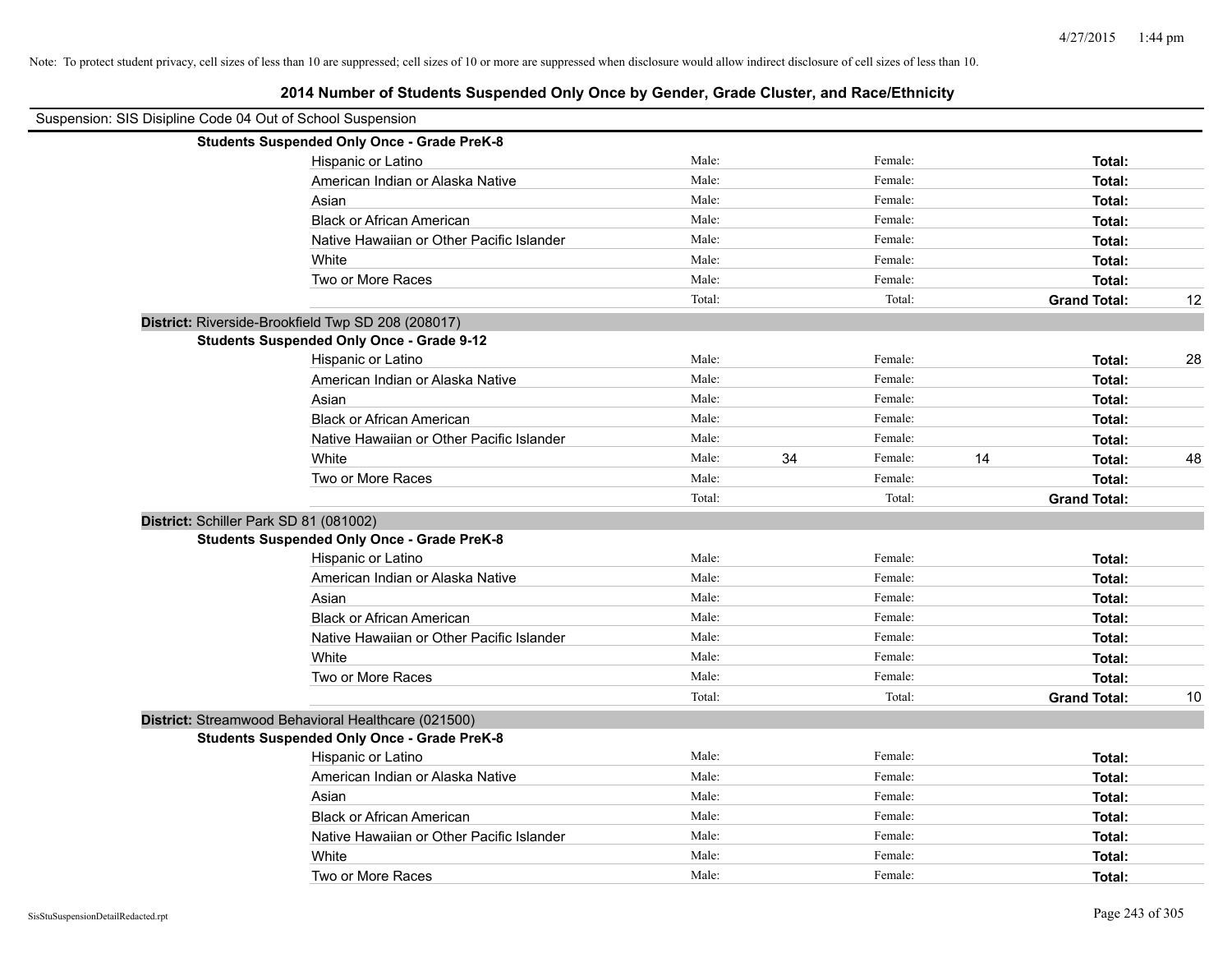| Suspension: SIS Disipline Code 04 Out of School Suspension |                                                    |        |         |                     |
|------------------------------------------------------------|----------------------------------------------------|--------|---------|---------------------|
|                                                            |                                                    | Total: | Total:  | <b>Grand Total:</b> |
|                                                            | District: Union Ridge SD 86 (086002)               |        |         |                     |
|                                                            | <b>Students Suspended Only Once - Grade PreK-8</b> |        |         |                     |
|                                                            | Hispanic or Latino                                 | Male:  | Female: | Total:              |
|                                                            | American Indian or Alaska Native                   | Male:  | Female: | Total:              |
|                                                            | Asian                                              | Male:  | Female: | Total:              |
|                                                            | <b>Black or African American</b>                   | Male:  | Female: | Total:              |
|                                                            | Native Hawaiian or Other Pacific Islander          | Male:  | Female: | Total:              |
|                                                            | White                                              | Male:  | Female: | Total:              |
|                                                            | Two or More Races                                  | Male:  | Female: | Total:              |
|                                                            |                                                    | Total: | Total:  | <b>Grand Total:</b> |
|                                                            | District: Westchester SD 92-5 (092502)             |        |         |                     |
|                                                            | <b>Students Suspended Only Once - Grade PreK-8</b> |        |         |                     |
|                                                            | Hispanic or Latino                                 | Male:  | Female: | Total:              |
|                                                            | American Indian or Alaska Native                   | Male:  | Female: | Total:              |
|                                                            | Asian                                              | Male:  | Female: | Total:              |
|                                                            | <b>Black or African American</b>                   | Male:  | Female: | Total:              |
|                                                            | Native Hawaiian or Other Pacific Islander          | Male:  | Female: | Total:              |
|                                                            | White                                              | Male:  | Female: | Total:              |
|                                                            | Two or More Races                                  | Male:  | Female: | Total:              |
|                                                            |                                                    | Total: | Total:  | <b>Grand Total:</b> |
| County: Non-Public School (000)                            |                                                    |        |         |                     |
|                                                            | District: Region 06 West Cook ISC 2 (000000)       |        |         |                     |
|                                                            | <b>Students Suspended Only Once - Grade 9-12</b>   |        |         |                     |
|                                                            | Hispanic or Latino                                 | Male:  | Female: | Total:              |
|                                                            | American Indian or Alaska Native                   | Male:  | Female: | Total:              |
|                                                            | Asian                                              | Male:  | Female: | Total:              |
|                                                            | <b>Black or African American</b>                   | Male:  | Female: | Total:              |
|                                                            | Native Hawaiian or Other Pacific Islander          | Male:  | Female: | Total:              |
|                                                            | White                                              | Male:  | Female: | Total:              |
|                                                            | Two or More Races                                  | Male:  | Female: | Total:              |
|                                                            |                                                    | Total: | Total:  | <b>Grand Total:</b> |
|                                                            |                                                    |        |         |                     |
| Region: Region 07 South Cook ISC 4 (07)                    |                                                    |        |         |                     |
| County: Cook (016)                                         |                                                    |        |         |                     |
|                                                            | District: A E R O Spec Educ Coop (806060)          |        |         |                     |
|                                                            | <b>Students Suspended Only Once - Grade 9-12</b>   |        |         |                     |
|                                                            | Hispanic or Latino                                 | Male:  | Female: | Total:              |
|                                                            |                                                    |        |         |                     |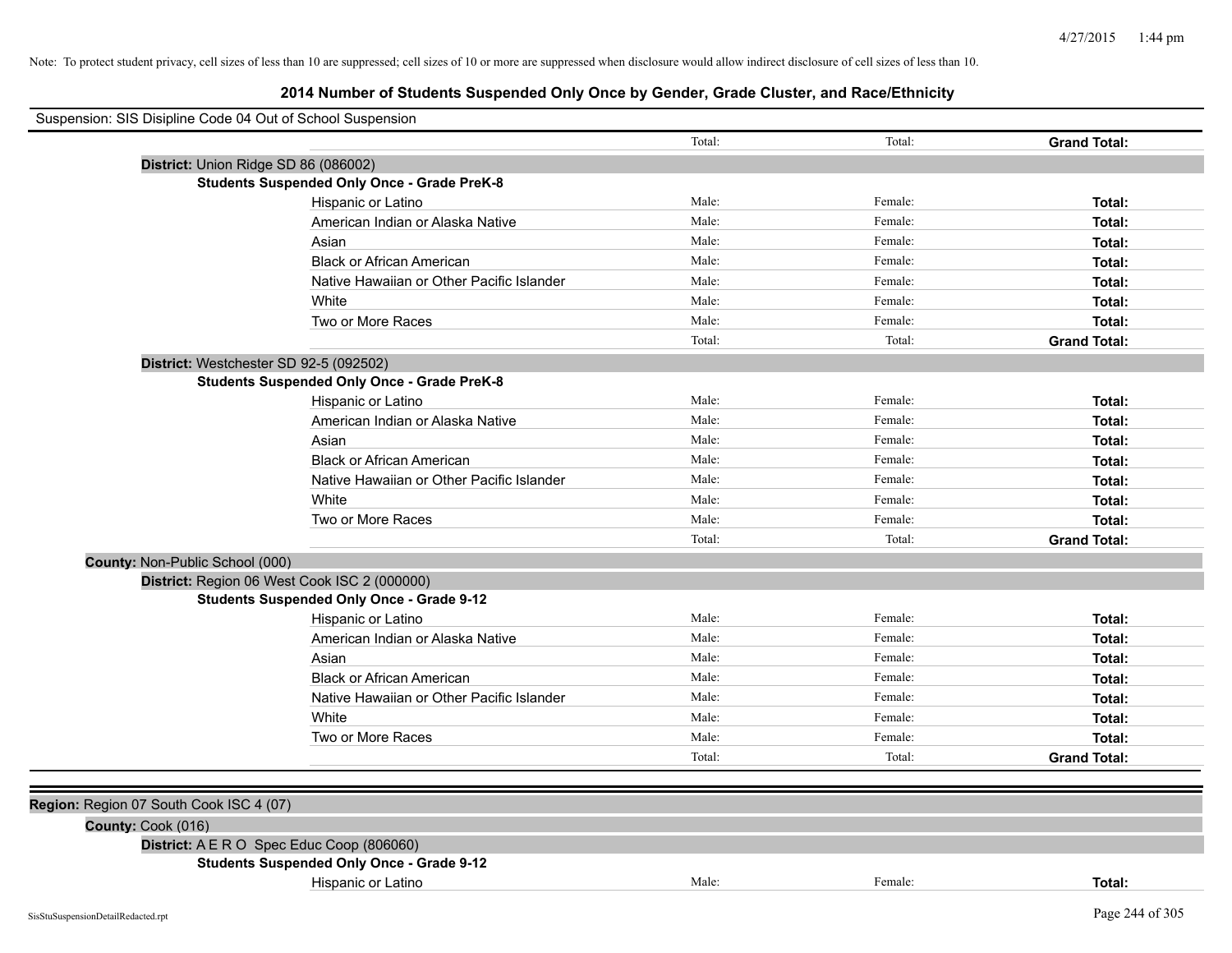| Suspension: SIS Disipline Code 04 Out of School Suspension |                                                    |        |    |         |    |                     |    |
|------------------------------------------------------------|----------------------------------------------------|--------|----|---------|----|---------------------|----|
|                                                            | American Indian or Alaska Native                   | Male:  |    | Female: |    | Total:              |    |
|                                                            | Asian                                              | Male:  |    | Female: |    | Total:              |    |
|                                                            | <b>Black or African American</b>                   | Male:  |    | Female: |    | Total:              |    |
|                                                            | Native Hawaiian or Other Pacific Islander          | Male:  |    | Female: |    | Total:              |    |
|                                                            | White                                              | Male:  |    | Female: |    | Total:              |    |
|                                                            | Two or More Races                                  | Male:  |    | Female: |    | Total:              |    |
|                                                            |                                                    | Total: |    | Total:  |    | <b>Grand Total:</b> |    |
| District: Alsip-Hazlgrn-Oaklwn SD 126 (126002)             |                                                    |        |    |         |    |                     |    |
|                                                            | <b>Students Suspended Only Once - Grade PreK-8</b> |        |    |         |    |                     |    |
|                                                            | Hispanic or Latino                                 | Male:  |    | Female: |    | Total:              |    |
|                                                            | American Indian or Alaska Native                   | Male:  |    | Female: |    | Total:              |    |
|                                                            | Asian                                              | Male:  |    | Female: |    | Total:              |    |
|                                                            | <b>Black or African American</b>                   | Male:  |    | Female: |    | Total:              |    |
|                                                            | Native Hawaiian or Other Pacific Islander          | Male:  |    | Female: |    | Total:              |    |
|                                                            | White                                              | Male:  |    | Female: |    | Total:              |    |
|                                                            | Two or More Races                                  | Male:  |    | Female: |    | Total:              |    |
|                                                            |                                                    | Total: |    | Total:  |    | <b>Grand Total:</b> |    |
| District: Arbor Park SD 145 (145002)                       |                                                    |        |    |         |    |                     |    |
|                                                            | <b>Students Suspended Only Once - Grade PreK-8</b> |        |    |         |    |                     |    |
|                                                            | Hispanic or Latino                                 | Male:  |    | Female: |    | Total:              |    |
|                                                            | American Indian or Alaska Native                   | Male:  |    | Female: |    | Total:              |    |
|                                                            | Asian                                              | Male:  |    | Female: |    | Total:              |    |
|                                                            | <b>Black or African American</b>                   | Male:  |    | Female: |    | Total:              |    |
|                                                            | Native Hawaiian or Other Pacific Islander          | Male:  |    | Female: |    | Total:              |    |
|                                                            | White                                              | Male:  |    | Female: |    | Total:              |    |
|                                                            | Two or More Races                                  | Male:  |    | Female: |    | Total:              |    |
|                                                            |                                                    | Total: |    | Total:  |    | <b>Grand Total:</b> | 12 |
| District: Argo CHSD 217 (217016)                           |                                                    |        |    |         |    |                     |    |
|                                                            | <b>Students Suspended Only Once - Grade 9-12</b>   |        |    |         |    |                     |    |
|                                                            | Hispanic or Latino                                 | Male:  | 38 | Female: | 14 | Total:              | 52 |
|                                                            | American Indian or Alaska Native                   | Male:  |    | Female: |    | Total:              |    |
|                                                            | Asian                                              | Male:  |    | Female: |    | Total:              |    |
|                                                            | <b>Black or African American</b>                   | Male:  | 16 | Female: | 24 | Total:              | 40 |
|                                                            | Native Hawaiian or Other Pacific Islander          | Male:  |    | Female: |    | Total:              |    |
|                                                            | White                                              | Male:  | 27 | Female: | 18 | Total:              | 45 |
|                                                            | Two or More Races                                  | Male:  |    | Female: |    | Total:              |    |
|                                                            |                                                    | Total: |    | Total:  |    | <b>Grand Total:</b> |    |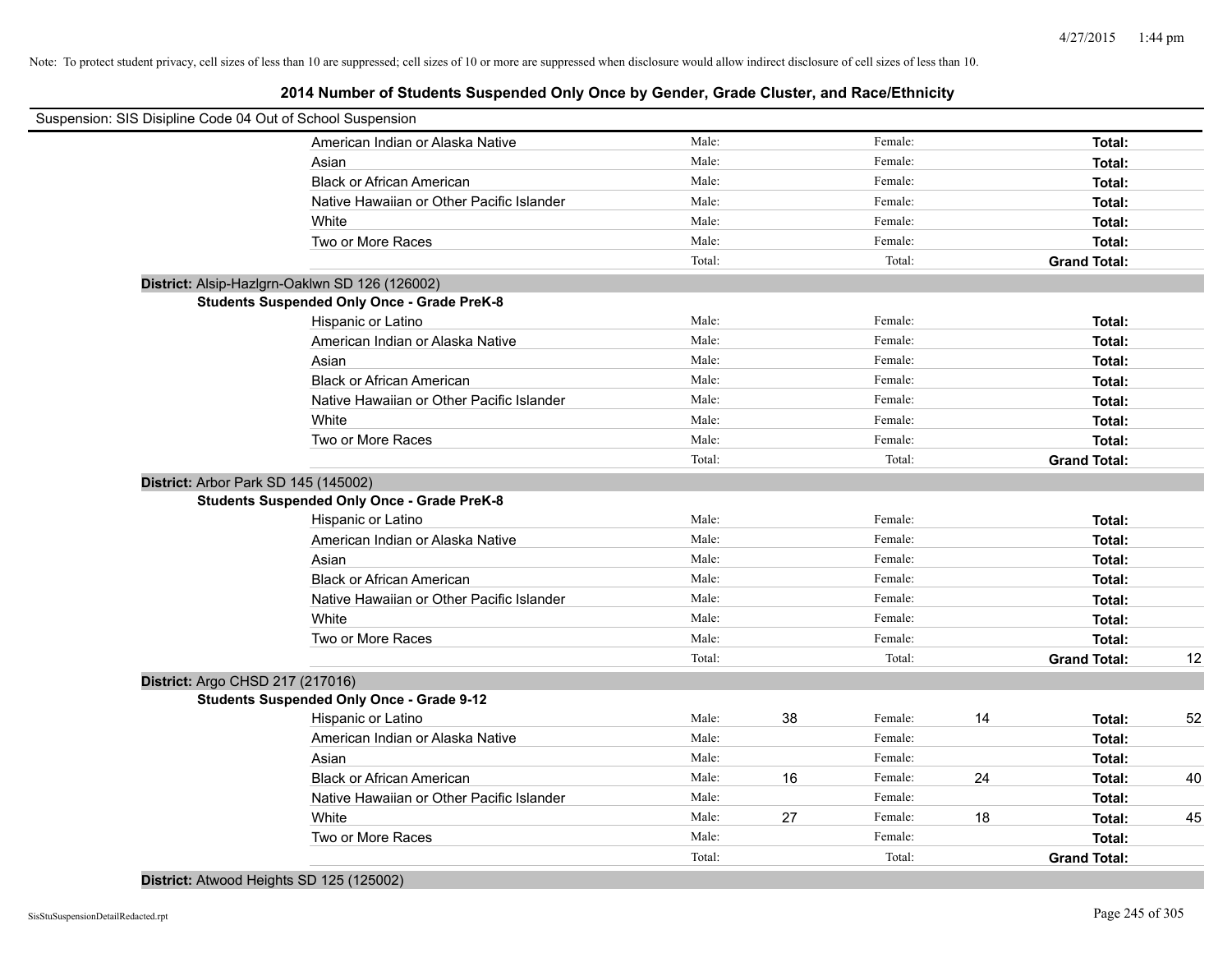| Suspension: SIS Disipline Code 04 Out of School Suspension |                                                    |        |     |         |    |                     |     |
|------------------------------------------------------------|----------------------------------------------------|--------|-----|---------|----|---------------------|-----|
|                                                            | <b>Students Suspended Only Once - Grade PreK-8</b> |        |     |         |    |                     |     |
|                                                            | Hispanic or Latino                                 | Male:  |     | Female: |    | Total:              |     |
|                                                            | American Indian or Alaska Native                   | Male:  |     | Female: |    | Total:              |     |
|                                                            | Asian                                              | Male:  |     | Female: |    | Total:              |     |
|                                                            | <b>Black or African American</b>                   | Male:  |     | Female: |    | Total:              | 10  |
|                                                            | Native Hawaiian or Other Pacific Islander          | Male:  |     | Female: |    | Total:              |     |
|                                                            | White                                              | Male:  |     | Female: |    | Total:              |     |
|                                                            | Two or More Races                                  | Male:  |     | Female: |    | Total:              |     |
|                                                            |                                                    | Total: |     | Total:  |    | <b>Grand Total:</b> | 21  |
| District: Bloom Twp HSD 206 (206017)                       |                                                    |        |     |         |    |                     |     |
|                                                            | <b>Students Suspended Only Once - Grade 9-12</b>   |        |     |         |    |                     |     |
|                                                            | Hispanic or Latino                                 | Male:  | 32  | Female: | 17 | Total:              | 49  |
|                                                            | American Indian or Alaska Native                   | Male:  |     | Female: |    | Total:              |     |
|                                                            | Asian                                              | Male:  |     | Female: |    | Total:              |     |
|                                                            | <b>Black or African American</b>                   | Male:  | 115 | Female: | 77 | Total:              | 192 |
|                                                            | Native Hawaiian or Other Pacific Islander          | Male:  |     | Female: |    | Total:              |     |
|                                                            | White                                              | Male:  |     | Female: |    | Total:              | 21  |
|                                                            | Two or More Races                                  | Male:  |     | Female: |    | Total:              | 13  |
|                                                            |                                                    | Total: |     | Total:  |    | <b>Grand Total:</b> |     |
| District: Bremen CHSD 228 (228016)                         |                                                    |        |     |         |    |                     |     |
|                                                            | <b>Students Suspended Only Once - Grade 9-12</b>   |        |     |         |    |                     |     |
|                                                            | Hispanic or Latino                                 | Male:  | 22  | Female: | 10 | Total:              | 32  |
|                                                            | American Indian or Alaska Native                   | Male:  |     | Female: |    | Total:              |     |
|                                                            | Asian                                              | Male:  |     | Female: |    | Total:              |     |
|                                                            | <b>Black or African American</b>                   | Male:  | 129 | Female: | 79 | Total:              | 208 |
|                                                            | Native Hawaiian or Other Pacific Islander          | Male:  |     | Female: |    | Total:              |     |
|                                                            | White                                              | Male:  |     | Female: |    | Total:              | 58  |
|                                                            | Two or More Races                                  | Male:  |     | Female: |    | Total:              |     |
|                                                            |                                                    | Total: |     | Total:  |    | <b>Grand Total:</b> |     |
| District: Brookwood SD 167 (167002)                        |                                                    |        |     |         |    |                     |     |
|                                                            | <b>Students Suspended Only Once - Grade PreK-8</b> |        |     |         |    |                     |     |
|                                                            | Hispanic or Latino                                 | Male:  |     | Female: |    | Total:              |     |
|                                                            | American Indian or Alaska Native                   | Male:  |     | Female: |    | Total:              |     |
|                                                            | Asian                                              | Male:  |     | Female: |    | Total:              |     |
|                                                            | <b>Black or African American</b>                   | Male:  |     | Female: |    | Total:              | 18  |
|                                                            | Native Hawaiian or Other Pacific Islander          | Male:  |     | Female: |    | Total:              |     |
|                                                            | White                                              | Male:  |     | Female: |    | Total:              |     |
|                                                            | Two or More Races                                  | Male:  |     | Female: |    | Total:              |     |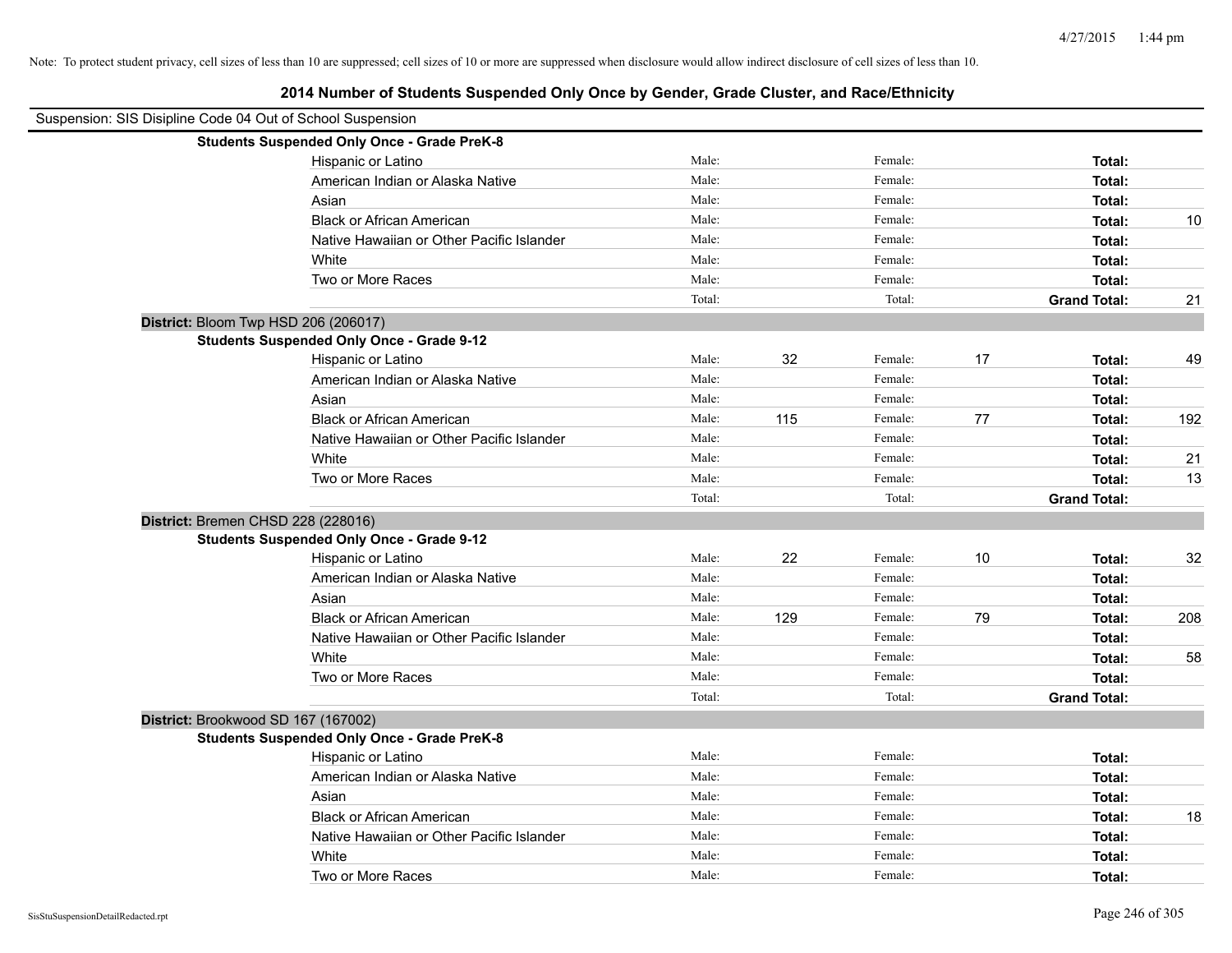| Suspension: SIS Disipline Code 04 Out of School Suspension |                                                    |        |    |         |    |                     |    |
|------------------------------------------------------------|----------------------------------------------------|--------|----|---------|----|---------------------|----|
|                                                            |                                                    | Total: |    | Total:  |    | <b>Grand Total:</b> |    |
| District: Burbank SD 111 (111002)                          |                                                    |        |    |         |    |                     |    |
|                                                            | <b>Students Suspended Only Once - Grade PreK-8</b> |        |    |         |    |                     |    |
|                                                            | Hispanic or Latino                                 | Male:  |    | Female: |    | Total:              | 21 |
|                                                            | American Indian or Alaska Native                   | Male:  |    | Female: |    | Total:              |    |
|                                                            | Asian                                              | Male:  |    | Female: |    | Total:              |    |
|                                                            | <b>Black or African American</b>                   | Male:  |    | Female: |    | Total:              |    |
|                                                            | Native Hawaiian or Other Pacific Islander          | Male:  |    | Female: |    | Total:              |    |
|                                                            | White                                              | Male:  |    | Female: |    | Total:              | 16 |
|                                                            | Two or More Races                                  | Male:  |    | Female: |    | Total:              |    |
|                                                            |                                                    | Total: |    | Total:  |    | <b>Grand Total:</b> |    |
| District: Calumet City SD 155 (155002)                     |                                                    |        |    |         |    |                     |    |
|                                                            | <b>Students Suspended Only Once - Grade PreK-8</b> |        |    |         |    |                     |    |
|                                                            | Hispanic or Latino                                 | Male:  |    | Female: |    | Total:              | 12 |
|                                                            | American Indian or Alaska Native                   | Male:  |    | Female: |    | Total:              |    |
|                                                            | Asian                                              | Male:  |    | Female: |    | Total:              |    |
|                                                            | <b>Black or African American</b>                   | Male:  | 43 | Female: | 17 | Total:              | 60 |
|                                                            | Native Hawaiian or Other Pacific Islander          | Male:  |    | Female: |    | Total:              |    |
|                                                            | White                                              | Male:  |    | Female: |    | Total:              |    |
|                                                            | Two or More Races                                  | Male:  |    | Female: |    | Total:              |    |
|                                                            |                                                    | Total: |    | Total:  |    | <b>Grand Total:</b> |    |
| District: Calumet Public SD 132 (132002)                   |                                                    |        |    |         |    |                     |    |
|                                                            | <b>Students Suspended Only Once - Grade PreK-8</b> |        |    |         |    |                     |    |
|                                                            | Hispanic or Latino                                 | Male:  |    | Female: |    | Total:              |    |
|                                                            | American Indian or Alaska Native                   | Male:  |    | Female: |    | Total:              |    |
|                                                            | Asian                                              | Male:  |    | Female: |    | Total:              |    |
|                                                            | <b>Black or African American</b>                   | Male:  | 42 | Female: | 17 | Total:              | 59 |
|                                                            | Native Hawaiian or Other Pacific Islander          | Male:  |    | Female: |    | Total:              |    |
|                                                            | White                                              | Male:  |    | Female: |    | Total:              |    |
|                                                            | Two or More Races                                  | Male:  |    | Female: |    | Total:              |    |
|                                                            |                                                    | Total: |    | Total:  |    | <b>Grand Total:</b> |    |
| District: CCSD 146 (146004)                                |                                                    |        |    |         |    |                     |    |
|                                                            | <b>Students Suspended Only Once - Grade PreK-8</b> |        |    |         |    |                     |    |
|                                                            | Hispanic or Latino                                 | Male:  |    | Female: |    | Total:              |    |
|                                                            | American Indian or Alaska Native                   | Male:  |    | Female: |    | Total:              |    |
|                                                            | Asian                                              | Male:  |    | Female: |    | Total:              |    |
|                                                            | <b>Black or African American</b>                   | Male:  |    | Female: |    | Total:              |    |
|                                                            | Native Hawaiian or Other Pacific Islander          | Male:  |    | Female: |    | Total:              |    |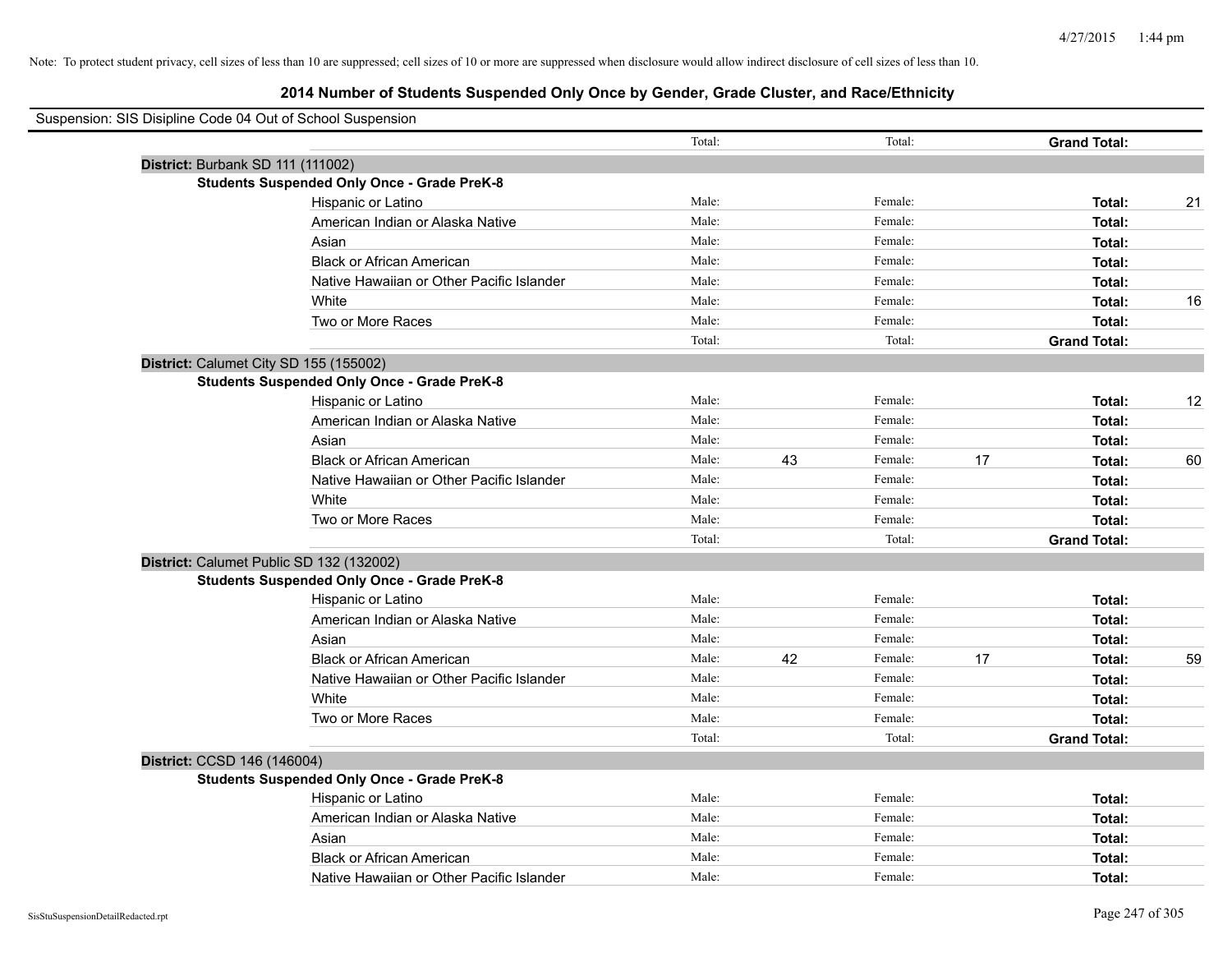| Suspension: SIS Disipline Code 04 Out of School Suspension |                                                    |        |    |         |    |                     |     |
|------------------------------------------------------------|----------------------------------------------------|--------|----|---------|----|---------------------|-----|
|                                                            | White                                              | Male:  |    | Female: |    | Total:              | 10  |
|                                                            | Two or More Races                                  | Male:  |    | Female: |    | Total:              |     |
|                                                            |                                                    | Total: |    | Total:  |    | <b>Grand Total:</b> | 20  |
| District: CCSD 168 (168004)                                |                                                    |        |    |         |    |                     |     |
|                                                            | <b>Students Suspended Only Once - Grade PreK-8</b> |        |    |         |    |                     |     |
|                                                            | Hispanic or Latino                                 | Male:  |    | Female: |    | Total:              |     |
|                                                            | American Indian or Alaska Native                   | Male:  |    | Female: |    | Total:              |     |
|                                                            | Asian                                              | Male:  |    | Female: |    | Total:              |     |
|                                                            | <b>Black or African American</b>                   | Male:  | 59 | Female: | 45 | Total:              | 104 |
|                                                            | Native Hawaiian or Other Pacific Islander          | Male:  |    | Female: |    | Total:              |     |
|                                                            | White                                              | Male:  |    | Female: |    | Total:              |     |
|                                                            | Two or More Races                                  | Male:  |    | Female: |    | Total:              |     |
|                                                            |                                                    | Total: |    | Total:  |    | <b>Grand Total:</b> | 115 |
| District: Central Stickney SD 110 (110002)                 |                                                    |        |    |         |    |                     |     |
|                                                            | <b>Students Suspended Only Once - Grade PreK-8</b> |        |    |         |    |                     |     |
|                                                            | Hispanic or Latino                                 | Male:  |    | Female: |    | Total:              |     |
|                                                            | American Indian or Alaska Native                   | Male:  |    | Female: |    | Total:              |     |
|                                                            | Asian                                              | Male:  |    | Female: |    | Total:              |     |
|                                                            | <b>Black or African American</b>                   | Male:  |    | Female: |    | Total:              |     |
|                                                            | Native Hawaiian or Other Pacific Islander          | Male:  |    | Female: |    | Total:              |     |
|                                                            | White                                              | Male:  |    | Female: |    | Total:              |     |
|                                                            | Two or More Races                                  | Male:  |    | Female: |    | Total:              |     |
|                                                            |                                                    | Total: |    | Total:  |    | <b>Grand Total:</b> |     |
| District: Chicago Heights SD 170 (170002)                  |                                                    |        |    |         |    |                     |     |
|                                                            | <b>Students Suspended Only Once - Grade PreK-8</b> |        |    |         |    |                     |     |
|                                                            | Hispanic or Latino                                 | Male:  |    | Female: |    | Total:              | 36  |
|                                                            | American Indian or Alaska Native                   | Male:  |    | Female: |    | Total:              |     |
|                                                            | Asian                                              | Male:  |    | Female: |    | Total:              |     |
|                                                            | <b>Black or African American</b>                   | Male:  | 60 | Female: | 41 | Total:              | 101 |
|                                                            | Native Hawaiian or Other Pacific Islander          | Male:  |    | Female: |    | Total:              |     |
|                                                            | White                                              | Male:  |    | Female: |    | Total:              |     |
|                                                            | Two or More Races                                  | Male:  |    | Female: |    | Total:              |     |
|                                                            |                                                    | Total: |    | Total:  |    | <b>Grand Total:</b> |     |
| District: Chicago Ridge SD 127-5 (127502)                  |                                                    |        |    |         |    |                     |     |
|                                                            | <b>Students Suspended Only Once - Grade PreK-8</b> |        |    |         |    |                     |     |
|                                                            | Hispanic or Latino                                 | Male:  |    | Female: |    | Total:              |     |
|                                                            | American Indian or Alaska Native                   | Male:  |    | Female: |    | Total:              |     |
|                                                            | Asian                                              | Male:  |    | Female: |    | Total:              |     |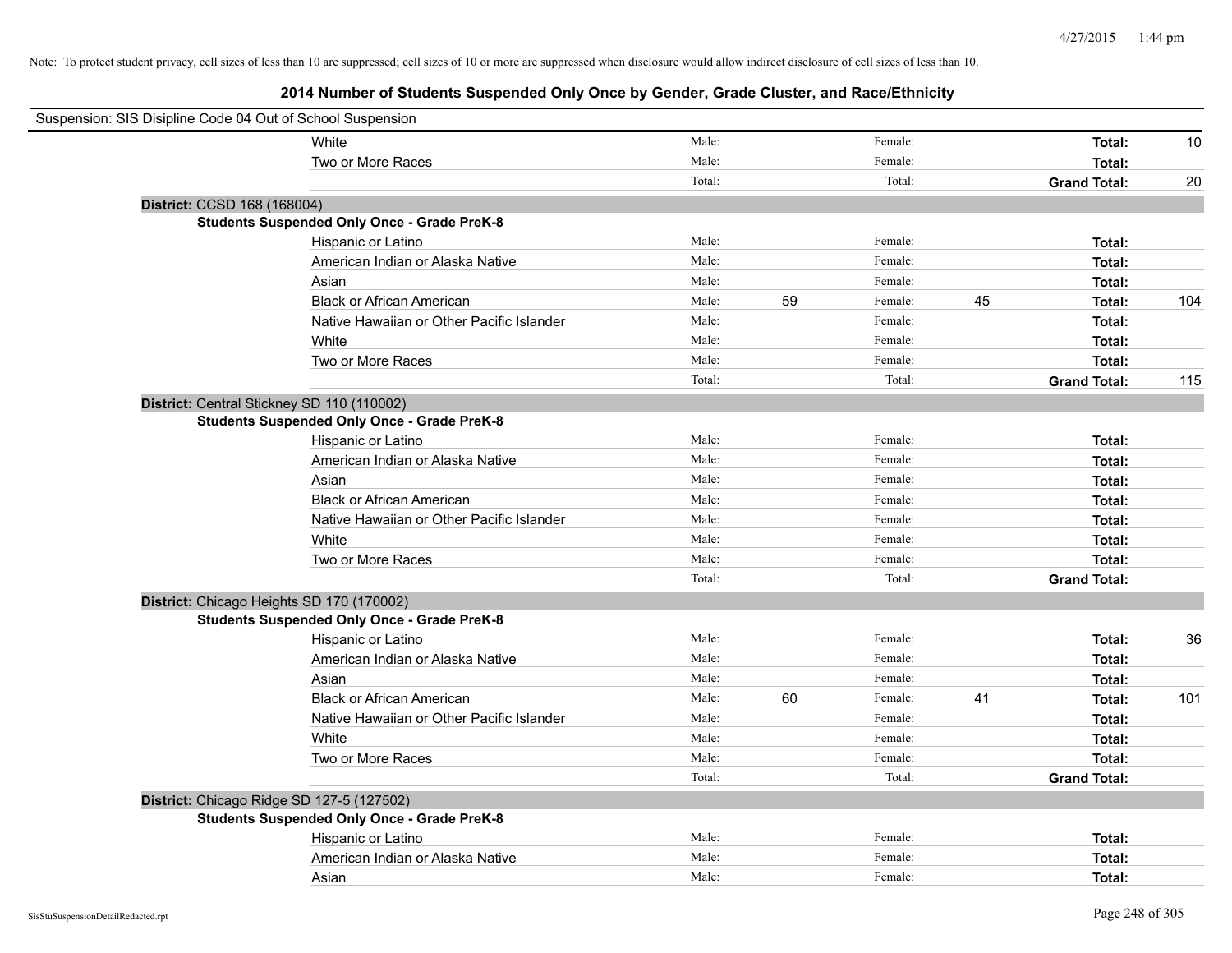| Suspension: SIS Disipline Code 04 Out of School Suspension |                                                    |        |     |         |     |                     |     |
|------------------------------------------------------------|----------------------------------------------------|--------|-----|---------|-----|---------------------|-----|
|                                                            | <b>Black or African American</b>                   | Male:  |     | Female: |     | Total:              |     |
|                                                            | Native Hawaiian or Other Pacific Islander          | Male:  |     | Female: |     | Total:              |     |
|                                                            | White                                              | Male:  |     | Female: |     | Total:              |     |
|                                                            | Two or More Races                                  | Male:  |     | Female: |     | Total:              |     |
|                                                            |                                                    | Total: |     | Total:  |     | <b>Grand Total:</b> |     |
| District: CHSD 218 (218016)                                |                                                    |        |     |         |     |                     |     |
|                                                            | <b>Students Suspended Only Once - Grade PreK-8</b> |        |     |         |     |                     |     |
|                                                            | Hispanic or Latino                                 | Male:  |     | Female: |     | Total:              |     |
|                                                            | American Indian or Alaska Native                   | Male:  |     | Female: |     | Total:              |     |
|                                                            | Asian                                              | Male:  |     | Female: |     | Total:              |     |
|                                                            | <b>Black or African American</b>                   | Male:  |     | Female: |     | Total:              |     |
|                                                            | Native Hawaiian or Other Pacific Islander          | Male:  |     | Female: |     | Total:              |     |
|                                                            | White                                              | Male:  |     | Female: |     | Total:              |     |
|                                                            | Two or More Races                                  | Male:  |     | Female: |     | Total:              |     |
|                                                            |                                                    | Total: |     | Total:  |     | <b>Grand Total:</b> |     |
|                                                            | <b>Students Suspended Only Once - Grade 9-12</b>   |        |     |         |     |                     |     |
|                                                            | Hispanic or Latino                                 | Male:  | 54  | Female: | 28  | Total:              | 82  |
|                                                            | American Indian or Alaska Native                   | Male:  |     | Female: |     | Total:              |     |
|                                                            | Asian                                              | Male:  |     | Female: |     | Total:              |     |
|                                                            | <b>Black or African American</b>                   | Male:  | 124 | Female: | 112 | Total:              | 236 |
|                                                            | Native Hawaiian or Other Pacific Islander          | Male:  |     | Female: |     | Total:              |     |
|                                                            | White                                              | Male:  | 74  | Female: | 24  | Total:              | 98  |
|                                                            | Two or More Races                                  | Male:  |     | Female: |     | Total:              |     |
|                                                            |                                                    | Total: |     | Total:  |     | <b>Grand Total:</b> |     |
| District: Cons HSD 230 (230013)                            |                                                    |        |     |         |     |                     |     |
|                                                            | <b>Students Suspended Only Once - Grade 9-12</b>   |        |     |         |     |                     |     |
|                                                            | Hispanic or Latino                                 | Male:  | 34  | Female: | 12  | Total:              | 46  |
|                                                            | American Indian or Alaska Native                   | Male:  |     | Female: |     | Total:              |     |
|                                                            | Asian                                              | Male:  |     | Female: |     | Total:              |     |
|                                                            | <b>Black or African American</b>                   | Male:  |     | Female: |     | Total:              | 32  |
|                                                            | Native Hawaiian or Other Pacific Islander          | Male:  |     | Female: |     | Total:              |     |
|                                                            | White                                              | Male:  | 170 | Female: | 65  | Total:              | 235 |
|                                                            | Two or More Races                                  | Male:  |     | Female: |     | Total:              |     |
|                                                            |                                                    | Total: | 236 | Total:  | 92  | <b>Grand Total:</b> | 328 |
| District: Cook County SD 130 (130002)                      |                                                    |        |     |         |     |                     |     |
|                                                            | <b>Students Suspended Only Once - Grade PreK-8</b> |        |     |         |     |                     |     |
|                                                            | Hispanic or Latino                                 | Male:  |     | Female: |     | Total:              | 26  |
|                                                            | American Indian or Alaska Native                   | Male:  |     | Female: |     | Total:              |     |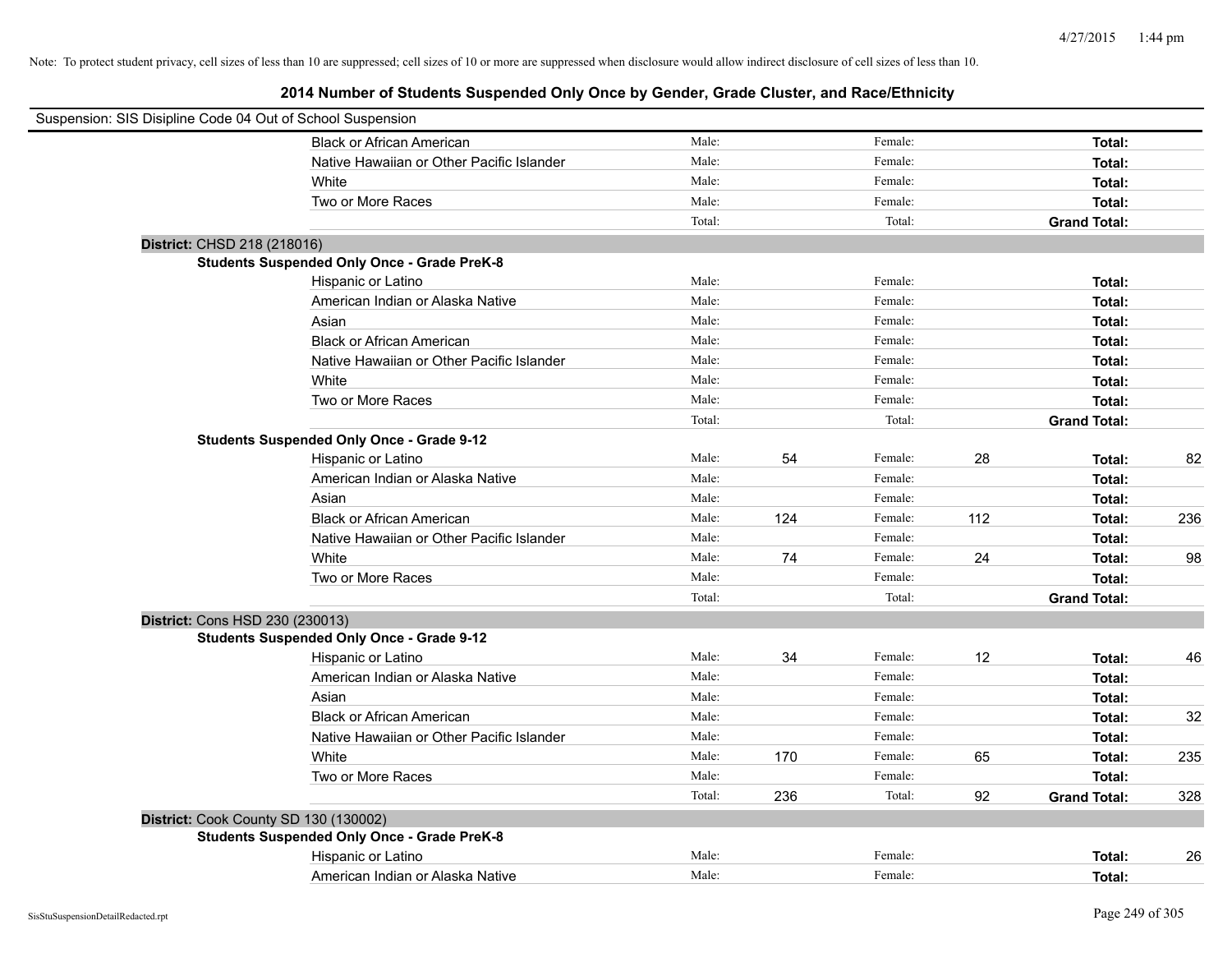| Suspension: SIS Disipline Code 04 Out of School Suspension |                                                    |        |     |         |    |                     |     |
|------------------------------------------------------------|----------------------------------------------------|--------|-----|---------|----|---------------------|-----|
|                                                            | Asian                                              | Male:  |     | Female: |    | Total:              |     |
|                                                            | <b>Black or African American</b>                   | Male:  |     | Female: |    | Total:              | 27  |
|                                                            | Native Hawaiian or Other Pacific Islander          | Male:  |     | Female: |    | Total:              |     |
|                                                            | White                                              | Male:  |     | Female: |    | Total:              |     |
|                                                            | Two or More Races                                  | Male:  |     | Female: |    | Total:              |     |
|                                                            |                                                    | Total: |     | Total:  |    | <b>Grand Total:</b> |     |
| District: Country Club Hills SD 160 (160002)               |                                                    |        |     |         |    |                     |     |
|                                                            | <b>Students Suspended Only Once - Grade PreK-8</b> |        |     |         |    |                     |     |
|                                                            | Hispanic or Latino                                 | Male:  |     | Female: |    | Total:              |     |
|                                                            | American Indian or Alaska Native                   | Male:  |     | Female: |    | Total:              |     |
|                                                            | Asian                                              | Male:  |     | Female: |    | Total:              |     |
|                                                            | <b>Black or African American</b>                   | Male:  | 58  | Female: | 19 | Total:              | 77  |
|                                                            | Native Hawaiian or Other Pacific Islander          | Male:  |     | Female: |    | Total:              |     |
|                                                            | White                                              | Male:  |     | Female: |    | Total:              |     |
|                                                            | Two or More Races                                  | Male:  |     | Female: |    | Total:              |     |
|                                                            |                                                    | Total: |     | Total:  |    | <b>Grand Total:</b> |     |
| District: Dolton SD 148 (148002)                           |                                                    |        |     |         |    |                     |     |
|                                                            | <b>Students Suspended Only Once - Grade PreK-8</b> |        |     |         |    |                     |     |
|                                                            | Hispanic or Latino                                 | Male:  |     | Female: |    | Total:              |     |
|                                                            | American Indian or Alaska Native                   | Male:  |     | Female: |    | Total:              |     |
|                                                            | Asian                                              | Male:  |     | Female: |    | Total:              |     |
|                                                            | <b>Black or African American</b>                   | Male:  | 115 | Female: | 51 | Total:              | 166 |
|                                                            | Native Hawaiian or Other Pacific Islander          | Male:  |     | Female: |    | Total:              |     |
|                                                            | White                                              | Male:  |     | Female: |    | Total:              |     |
|                                                            | Two or More Races                                  | Male:  |     | Female: |    | Total:              |     |
|                                                            |                                                    | Total: |     | Total:  |    | <b>Grand Total:</b> |     |
| District: Dolton SD 149 (149002)                           |                                                    |        |     |         |    |                     |     |
|                                                            | <b>Students Suspended Only Once - Grade PreK-8</b> |        |     |         |    |                     |     |
|                                                            | Hispanic or Latino                                 | Male:  |     | Female: |    | Total:              |     |
|                                                            | American Indian or Alaska Native                   | Male:  |     | Female: |    | Total:              |     |
|                                                            | Asian                                              | Male:  |     | Female: |    | Total:              |     |
|                                                            | <b>Black or African American</b>                   | Male:  | 73  | Female: | 40 | Total:              | 113 |
|                                                            | Native Hawaiian or Other Pacific Islander          | Male:  |     | Female: |    | Total:              |     |
|                                                            | White                                              | Male:  |     | Female: |    | Total:              |     |
|                                                            | Two or More Races                                  | Male:  |     | Female: |    | Total:              |     |
|                                                            |                                                    | Total: |     | Total:  |    | <b>Grand Total:</b> |     |
|                                                            | <b>Students Suspended Only Once - Grade 9-12</b>   |        |     |         |    |                     |     |
|                                                            | Hispanic or Latino                                 | Male:  |     | Female: |    | Total:              |     |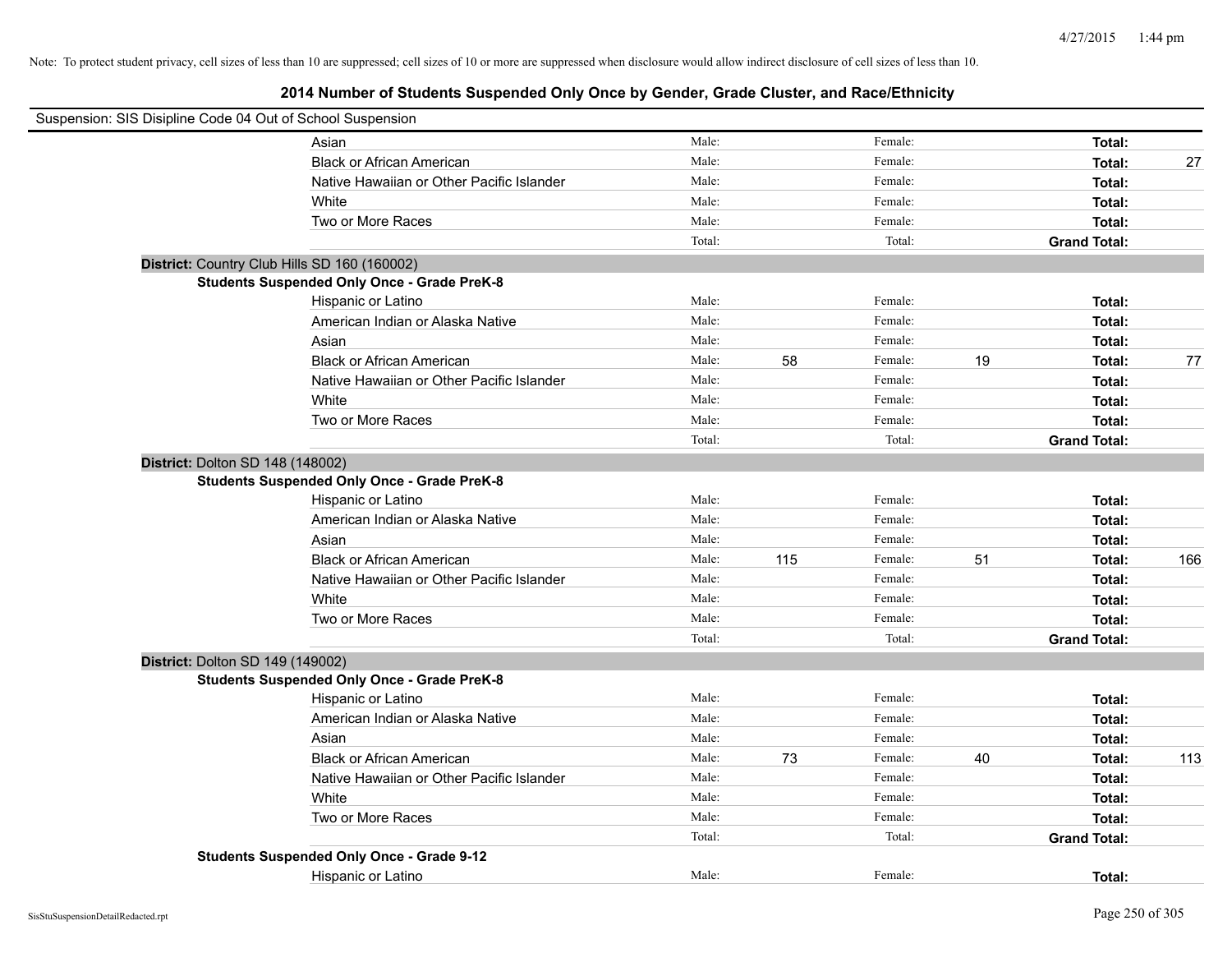**2014 Number of Students Suspended Only Once by Gender, Grade Cluster, and Race/Ethnicity**

| Suspension: SIS Disipline Code 04 Out of School Suspension |                                                    |        |    |         |    |                     |    |
|------------------------------------------------------------|----------------------------------------------------|--------|----|---------|----|---------------------|----|
|                                                            | American Indian or Alaska Native                   | Male:  |    | Female: |    | Total:              |    |
|                                                            | Asian                                              | Male:  |    | Female: |    | Total:              |    |
|                                                            | <b>Black or African American</b>                   | Male:  |    | Female: |    | Total:              |    |
|                                                            | Native Hawaiian or Other Pacific Islander          | Male:  |    | Female: |    | Total:              |    |
|                                                            | White                                              | Male:  |    | Female: |    | Total:              |    |
|                                                            | Two or More Races                                  | Male:  |    | Female: |    | Total:              |    |
|                                                            |                                                    | Total: |    | Total:  |    | <b>Grand Total:</b> |    |
| District: ESD 159 (159002)                                 |                                                    |        |    |         |    |                     |    |
|                                                            | <b>Students Suspended Only Once - Grade PreK-8</b> |        |    |         |    |                     |    |
|                                                            | Hispanic or Latino                                 | Male:  |    | Female: |    | Total:              |    |
|                                                            | American Indian or Alaska Native                   | Male:  |    | Female: |    | Total:              |    |
|                                                            | Asian                                              | Male:  |    | Female: |    | Total:              |    |
|                                                            | <b>Black or African American</b>                   | Male:  | 64 | Female: | 30 | Total:              | 94 |
|                                                            | Native Hawaiian or Other Pacific Islander          | Male:  |    | Female: |    | Total:              |    |
|                                                            | White                                              | Male:  |    | Female: |    | Total:              |    |
|                                                            | Two or More Races                                  | Male:  |    | Female: |    | Total:              |    |
|                                                            |                                                    | Total: |    | Total:  |    | <b>Grand Total:</b> |    |
|                                                            | District: Evergreen Park CHSD 231 (231016)         |        |    |         |    |                     |    |
|                                                            | <b>Students Suspended Only Once - Grade 9-12</b>   |        |    |         |    |                     |    |
|                                                            | Hispanic or Latino                                 | Male:  |    | Female: |    | Total:              |    |
|                                                            | American Indian or Alaska Native                   | Male:  |    | Female: |    | Total:              |    |
|                                                            | Asian                                              | Male:  |    | Female: |    | Total:              |    |
|                                                            | <b>Black or African American</b>                   | Male:  |    | Female: |    | Total:              | 27 |
|                                                            | Native Hawaiian or Other Pacific Islander          | Male:  |    | Female: |    | Total:              |    |
|                                                            | White                                              | Male:  |    | Female: |    | Total:              |    |
|                                                            | Two or More Races                                  | Male:  |    | Female: |    | Total:              |    |
|                                                            |                                                    | Total: | 23 | Total:  | 16 | <b>Grand Total:</b> | 39 |
|                                                            | District: Evergreen Park ESD 124 (124002)          |        |    |         |    |                     |    |
|                                                            | <b>Students Suspended Only Once - Grade PreK-8</b> |        |    |         |    |                     |    |
|                                                            | Hispanic or Latino                                 | Male:  |    | Female: |    | Total:              |    |
|                                                            | American Indian or Alaska Native                   | Male:  |    | Female: |    | Total:              |    |
|                                                            | Asian                                              | Male:  |    | Female: |    | Total:              |    |
|                                                            | <b>Black or African American</b>                   | Male:  |    | Female: |    | Total:              | 15 |
|                                                            | Native Hawaiian or Other Pacific Islander          | Male:  |    | Female: |    | Total:              |    |
|                                                            | White                                              | Male:  |    | Female: |    | Total:              | 11 |
|                                                            | Two or More Races                                  | Male:  |    | Female: |    | Total:              |    |
|                                                            |                                                    | Total: |    | Total:  |    | <b>Grand Total:</b> |    |

## **District:** Flossmoor SD 161 (161002)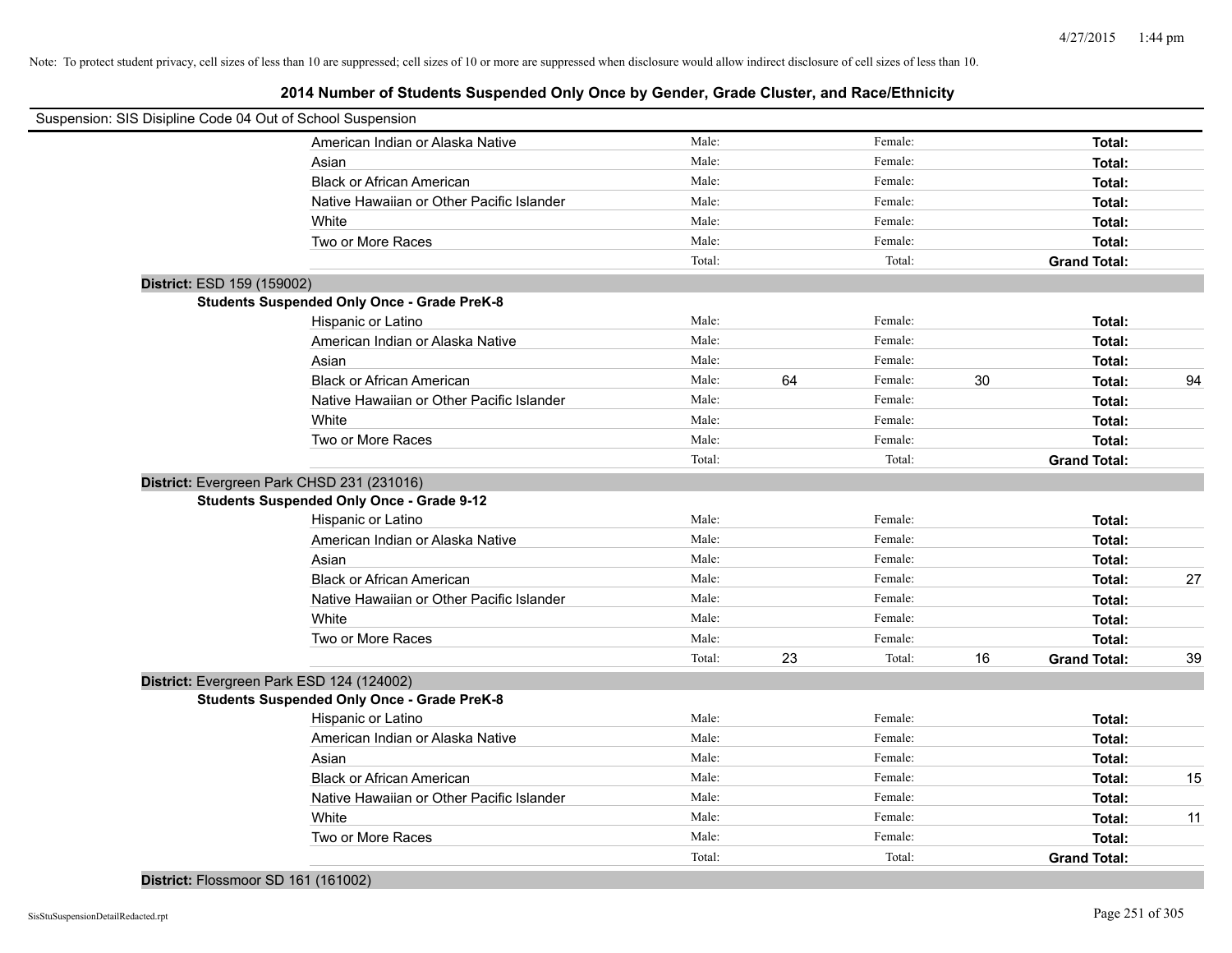| Suspension: SIS Disipline Code 04 Out of School Suspension |                                                    |        |    |         |    |                     |    |
|------------------------------------------------------------|----------------------------------------------------|--------|----|---------|----|---------------------|----|
|                                                            | <b>Students Suspended Only Once - Grade PreK-8</b> |        |    |         |    |                     |    |
|                                                            | Hispanic or Latino                                 | Male:  |    | Female: |    | Total:              |    |
|                                                            | American Indian or Alaska Native                   | Male:  |    | Female: |    | Total:              |    |
|                                                            | Asian                                              | Male:  |    | Female: |    | Total:              |    |
|                                                            | <b>Black or African American</b>                   | Male:  | 50 | Female: | 18 | Total:              | 68 |
|                                                            | Native Hawaiian or Other Pacific Islander          | Male:  |    | Female: |    | Total:              |    |
|                                                            | White                                              | Male:  |    | Female: |    | Total:              |    |
|                                                            | Two or More Races                                  | Male:  |    | Female: |    | Total:              |    |
|                                                            |                                                    | Total: |    | Total:  |    | <b>Grand Total:</b> | 78 |
|                                                            | District: Ford Heights SD 169 (169002)             |        |    |         |    |                     |    |
|                                                            | <b>Students Suspended Only Once - Grade PreK-8</b> |        |    |         |    |                     |    |
|                                                            | Hispanic or Latino                                 | Male:  |    | Female: |    | Total:              |    |
|                                                            | American Indian or Alaska Native                   | Male:  |    | Female: |    | Total:              |    |
|                                                            | Asian                                              | Male:  |    | Female: |    | Total:              |    |
|                                                            | <b>Black or African American</b>                   | Male:  |    | Female: |    | Total:              | 10 |
|                                                            | Native Hawaiian or Other Pacific Islander          | Male:  |    | Female: |    | Total:              |    |
|                                                            | White                                              | Male:  |    | Female: |    | Total:              |    |
|                                                            | Two or More Races                                  | Male:  |    | Female: |    | Total:              |    |
|                                                            |                                                    | Total: |    | Total:  |    | <b>Grand Total:</b> |    |
|                                                            | District: Forest Ridge SD 142 (142002)             |        |    |         |    |                     |    |
|                                                            | <b>Students Suspended Only Once - Grade PreK-8</b> |        |    |         |    |                     |    |
|                                                            | Hispanic or Latino                                 | Male:  |    | Female: |    | Total:              |    |
|                                                            | American Indian or Alaska Native                   | Male:  |    | Female: |    | Total:              |    |
|                                                            | Asian                                              | Male:  |    | Female: |    | Total:              |    |
|                                                            | <b>Black or African American</b>                   | Male:  |    | Female: |    | Total:              |    |
|                                                            | Native Hawaiian or Other Pacific Islander          | Male:  |    | Female: |    | Total:              |    |
|                                                            | White                                              | Male:  |    | Female: |    | Total:              |    |
|                                                            | Two or More Races                                  | Male:  |    | Female: |    | Total:              |    |
|                                                            |                                                    | Total: |    | Total:  |    | <b>Grand Total:</b> |    |
|                                                            | District: Gen George Patton SD 133 (133002)        |        |    |         |    |                     |    |
|                                                            | <b>Students Suspended Only Once - Grade PreK-8</b> |        |    |         |    |                     |    |
|                                                            | Hispanic or Latino                                 | Male:  |    | Female: |    | Total:              |    |
|                                                            | American Indian or Alaska Native                   | Male:  |    | Female: |    | Total:              |    |
|                                                            | Asian                                              | Male:  |    | Female: |    | Total:              |    |
|                                                            | <b>Black or African American</b>                   | Male:  | 24 | Female: | 22 | Total:              | 46 |
|                                                            | Native Hawaiian or Other Pacific Islander          | Male:  |    | Female: |    | Total:              |    |
|                                                            | White                                              | Male:  |    | Female: |    | Total:              |    |
|                                                            | Two or More Races                                  | Male:  |    | Female: |    | Total:              |    |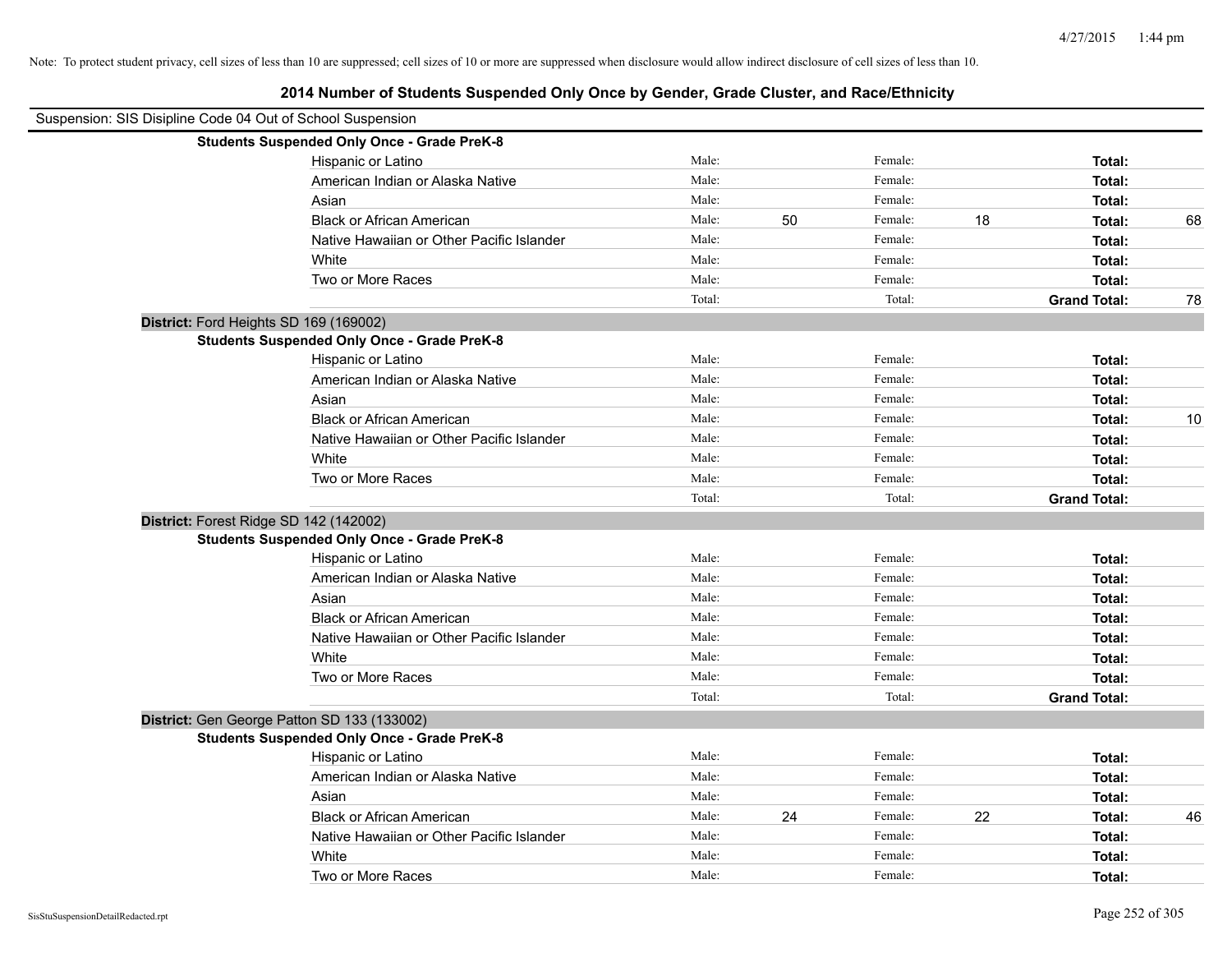| Suspension: SIS Disipline Code 04 Out of School Suspension |        |     |         |    |                     |     |
|------------------------------------------------------------|--------|-----|---------|----|---------------------|-----|
|                                                            | Total: |     | Total:  |    | <b>Grand Total:</b> |     |
| District: Harvey SD 152 (152002)                           |        |     |         |    |                     |     |
| <b>Students Suspended Only Once - Grade PreK-8</b>         |        |     |         |    |                     |     |
| Hispanic or Latino                                         | Male:  |     | Female: |    | Total:              | 10  |
| American Indian or Alaska Native                           | Male:  |     | Female: |    | Total:              |     |
| Asian                                                      | Male:  |     | Female: |    | Total:              |     |
| <b>Black or African American</b>                           | Male:  | 109 | Female: | 54 | Total:              | 163 |
| Native Hawaiian or Other Pacific Islander                  | Male:  |     | Female: |    | Total:              |     |
| White                                                      | Male:  |     | Female: |    | Total:              |     |
| Two or More Races                                          | Male:  |     | Female: |    | Total:              |     |
|                                                            | Total: |     | Total:  |    | <b>Grand Total:</b> |     |
| District: Hazel Crest SD 152-5 (152502)                    |        |     |         |    |                     |     |
| <b>Students Suspended Only Once - Grade PreK-8</b>         |        |     |         |    |                     |     |
| Hispanic or Latino                                         | Male:  |     | Female: |    | Total:              |     |
| American Indian or Alaska Native                           | Male:  |     | Female: |    | Total:              |     |
| Asian                                                      | Male:  |     | Female: |    | Total:              |     |
| <b>Black or African American</b>                           | Male:  | 20  | Female: | 15 | Total:              | 35  |
| Native Hawaiian or Other Pacific Islander                  | Male:  |     | Female: |    | Total:              |     |
| White                                                      | Male:  |     | Female: |    | Total:              |     |
| Two or More Races                                          | Male:  |     | Female: |    | Total:              |     |
|                                                            | Total: |     | Total:  |    | <b>Grand Total:</b> |     |
| District: Homewood Flossmoor CHSD 233 (233016)             |        |     |         |    |                     |     |
| <b>Students Suspended Only Once - Grade 9-12</b>           |        |     |         |    |                     |     |
| Hispanic or Latino                                         | Male:  |     | Female: |    | Total:              | 11  |
| American Indian or Alaska Native                           | Male:  |     | Female: |    | Total:              |     |
| Asian                                                      | Male:  |     | Female: |    | Total:              |     |
| <b>Black or African American</b>                           | Male:  | 104 | Female: | 51 | Total:              | 155 |
| Native Hawaiian or Other Pacific Islander                  | Male:  |     | Female: |    | Total:              |     |
| White                                                      | Male:  |     | Female: |    | Total:              | 15  |
| Two or More Races                                          | Male:  |     | Female: |    | Total:              |     |
|                                                            | Total: |     | Total:  |    | <b>Grand Total:</b> | 191 |
| District: Homewood SD 153 (153002)                         |        |     |         |    |                     |     |
| <b>Students Suspended Only Once - Grade PreK-8</b>         |        |     |         |    |                     |     |
| Hispanic or Latino                                         | Male:  |     | Female: |    | Total:              |     |
| American Indian or Alaska Native                           | Male:  |     | Female: |    | Total:              |     |
| Asian                                                      | Male:  |     | Female: |    | Total:              |     |
| <b>Black or African American</b>                           | Male:  |     | Female: |    | Total:              | 22  |
| Native Hawaiian or Other Pacific Islander                  | Male:  |     | Female: |    | Total:              |     |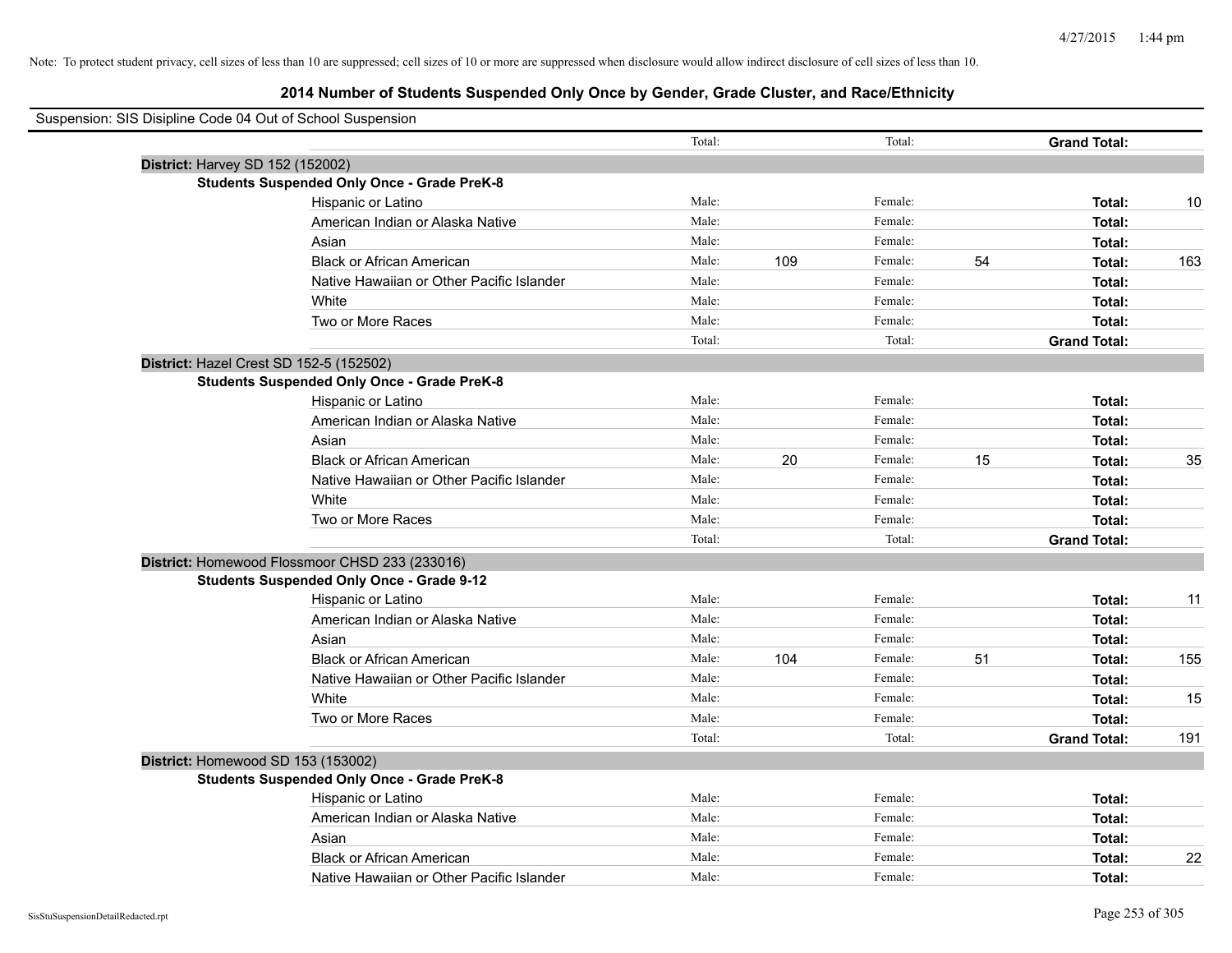| Suspension: SIS Disipline Code 04 Out of School Suspension |        |    |         |    |                     |    |
|------------------------------------------------------------|--------|----|---------|----|---------------------|----|
| White                                                      | Male:  |    | Female: |    | Total:              |    |
| Two or More Races                                          | Male:  |    | Female: |    | Total:              |    |
|                                                            | Total: |    | Total:  |    | <b>Grand Total:</b> |    |
| District: Hoover-Schrum Memorial SD 157 (157002)           |        |    |         |    |                     |    |
| <b>Students Suspended Only Once - Grade PreK-8</b>         |        |    |         |    |                     |    |
| Hispanic or Latino                                         | Male:  |    | Female: |    | Total:              |    |
| American Indian or Alaska Native                           | Male:  |    | Female: |    | Total:              |    |
| Asian                                                      | Male:  |    | Female: |    | Total:              |    |
| <b>Black or African American</b>                           | Male:  | 49 | Female: | 22 | Total:              | 71 |
| Native Hawaiian or Other Pacific Islander                  | Male:  |    | Female: |    | Total:              |    |
| White                                                      | Male:  |    | Female: |    | Total:              |    |
| Two or More Races                                          | Male:  |    | Female: |    | Total:              |    |
|                                                            | Total: |    | Total:  |    | <b>Grand Total:</b> | 81 |
| District: Indian Springs SD 109 (109002)                   |        |    |         |    |                     |    |
| <b>Students Suspended Only Once - Grade PreK-8</b>         |        |    |         |    |                     |    |
| Hispanic or Latino                                         | Male:  |    | Female: |    | Total:              |    |
| American Indian or Alaska Native                           | Male:  |    | Female: |    | Total:              |    |
| Asian                                                      | Male:  |    | Female: |    | Total:              |    |
| <b>Black or African American</b>                           | Male:  | 21 | Female: | 14 | Total:              | 35 |
| Native Hawaiian or Other Pacific Islander                  | Male:  |    | Female: |    | Total:              |    |
| White                                                      | Male:  |    | Female: |    | Total:              | 16 |
| Two or More Races                                          | Male:  |    | Female: |    | Total:              |    |
|                                                            | Total: |    | Total:  |    | <b>Grand Total:</b> |    |
| District: Kirby SD 140 (140002)                            |        |    |         |    |                     |    |
| <b>Students Suspended Only Once - Grade PreK-8</b>         |        |    |         |    |                     |    |
| Hispanic or Latino                                         | Male:  |    | Female: |    | Total:              |    |
| American Indian or Alaska Native                           | Male:  |    | Female: |    | Total:              |    |
| Asian                                                      | Male:  |    | Female: |    | Total:              |    |
| <b>Black or African American</b>                           | Male:  |    | Female: |    | Total:              |    |
| Native Hawaiian or Other Pacific Islander                  | Male:  |    | Female: |    | Total:              |    |
| White                                                      | Male:  |    | Female: |    | Total:              |    |
| Two or More Races                                          | Male:  |    | Female: |    | Total:              |    |
|                                                            | Total: |    | Total:  |    | <b>Grand Total:</b> | 10 |
| District: Lansing SD 158 (158002)                          |        |    |         |    |                     |    |
| <b>Students Suspended Only Once - Grade PreK-8</b>         |        |    |         |    |                     |    |
| Hispanic or Latino                                         | Male:  |    | Female: |    | Total:              |    |
| American Indian or Alaska Native                           | Male:  |    | Female: |    | Total:              |    |
| Asian                                                      | Male:  |    | Female: |    | Total:              |    |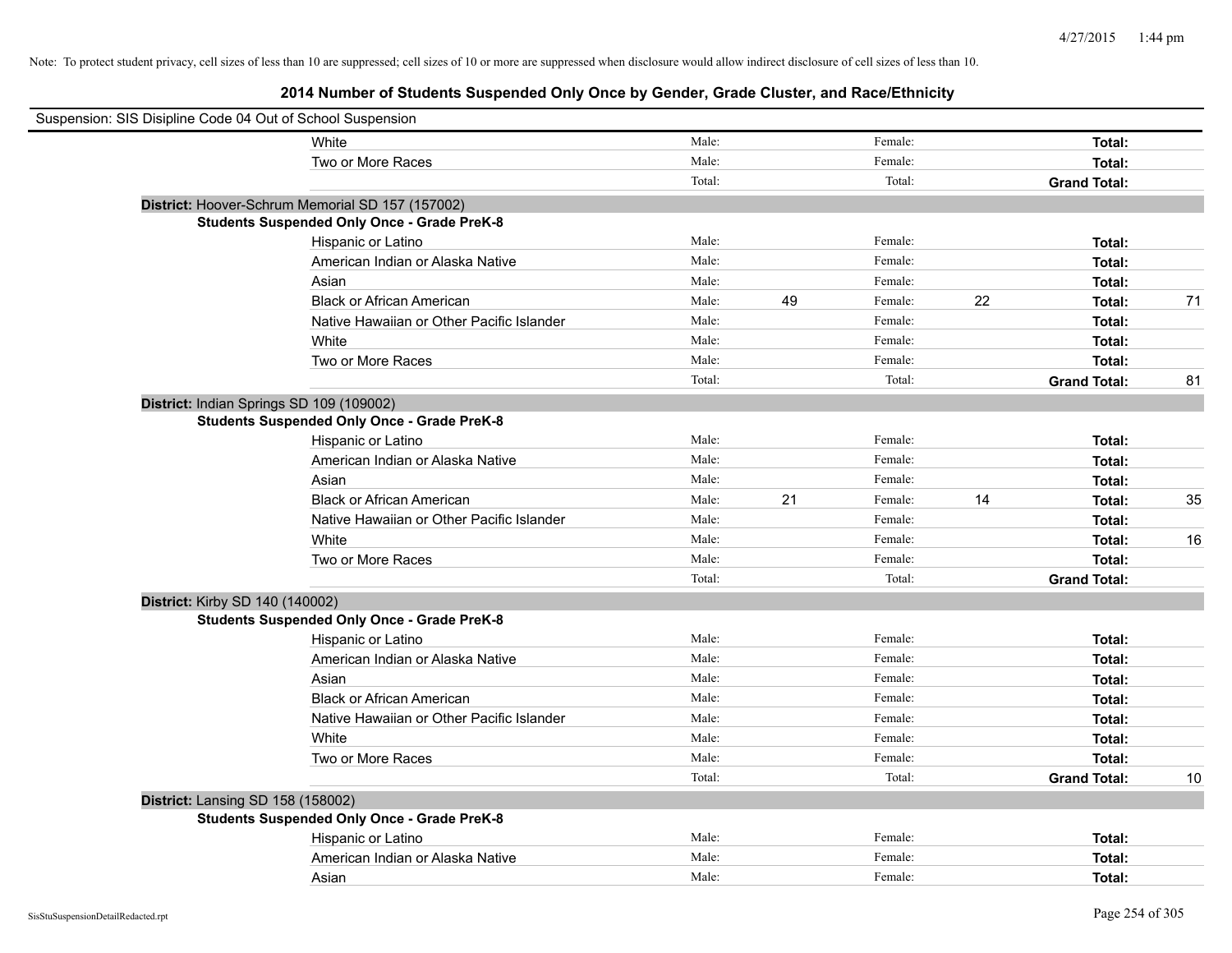| Suspension: SIS Disipline Code 04 Out of School Suspension |        |    |         |    |                     |    |
|------------------------------------------------------------|--------|----|---------|----|---------------------|----|
| <b>Black or African American</b>                           | Male:  | 42 | Female: | 14 | Total:              | 56 |
| Native Hawaiian or Other Pacific Islander                  | Male:  |    | Female: |    | Total:              |    |
| White                                                      | Male:  |    | Female: |    | Total:              |    |
| Two or More Races                                          | Male:  |    | Female: |    | Total:              |    |
|                                                            | Total: |    | Total:  |    | <b>Grand Total:</b> | 74 |
| District: Lemont Twp HSD 210 (210017)                      |        |    |         |    |                     |    |
| <b>Students Suspended Only Once - Grade 9-12</b>           |        |    |         |    |                     |    |
| Hispanic or Latino                                         | Male:  |    | Female: |    | Total:              |    |
| American Indian or Alaska Native                           | Male:  |    | Female: |    | Total:              |    |
| Asian                                                      | Male:  |    | Female: |    | Total:              |    |
| <b>Black or African American</b>                           | Male:  |    | Female: |    | Total:              |    |
| Native Hawaiian or Other Pacific Islander                  | Male:  |    | Female: |    | Total:              |    |
| White                                                      | Male:  |    | Female: |    | Total:              | 23 |
| Two or More Races                                          | Male:  |    | Female: |    | Total:              |    |
|                                                            | Total: |    | Total:  |    | <b>Grand Total:</b> |    |
| District: Lemont-Bromberek CSD 113A (113A02)               |        |    |         |    |                     |    |
| <b>Students Suspended Only Once - Grade PreK-8</b>         |        |    |         |    |                     |    |
| Hispanic or Latino                                         | Male:  |    | Female: |    | Total:              |    |
| American Indian or Alaska Native                           | Male:  |    | Female: |    | Total:              |    |
| Asian                                                      | Male:  |    | Female: |    | Total:              |    |
| <b>Black or African American</b>                           | Male:  |    | Female: |    | Total:              |    |
| Native Hawaiian or Other Pacific Islander                  | Male:  |    | Female: |    | Total:              |    |
| White                                                      | Male:  | 21 | Female: | 10 | Total:              | 31 |
| Two or More Races                                          | Male:  |    | Female: |    | Total:              |    |
|                                                            | Total: |    | Total:  |    | <b>Grand Total:</b> |    |
| District: Lincoln ESD 156 (156002)                         |        |    |         |    |                     |    |
| <b>Students Suspended Only Once - Grade PreK-8</b>         |        |    |         |    |                     |    |
| Hispanic or Latino                                         | Male:  |    | Female: |    | Total:              | 15 |
| American Indian or Alaska Native                           | Male:  |    | Female: |    | Total:              |    |
| Asian                                                      | Male:  |    | Female: |    | Total:              |    |
| <b>Black or African American</b>                           | Male:  | 29 | Female: | 25 | Total:              | 54 |
| Native Hawaiian or Other Pacific Islander                  | Male:  |    | Female: |    | Total:              |    |
| White                                                      | Male:  |    | Female: |    | Total:              |    |
| Two or More Races                                          | Male:  |    | Female: |    | Total:              |    |
|                                                            | Total: |    | Total:  |    | <b>Grand Total:</b> |    |
| District: Matteson ESD 162 (162002)                        |        |    |         |    |                     |    |
| <b>Students Suspended Only Once - Grade PreK-8</b>         |        |    |         |    |                     |    |
| Hispanic or Latino                                         | Male:  |    | Female: |    | Total:              |    |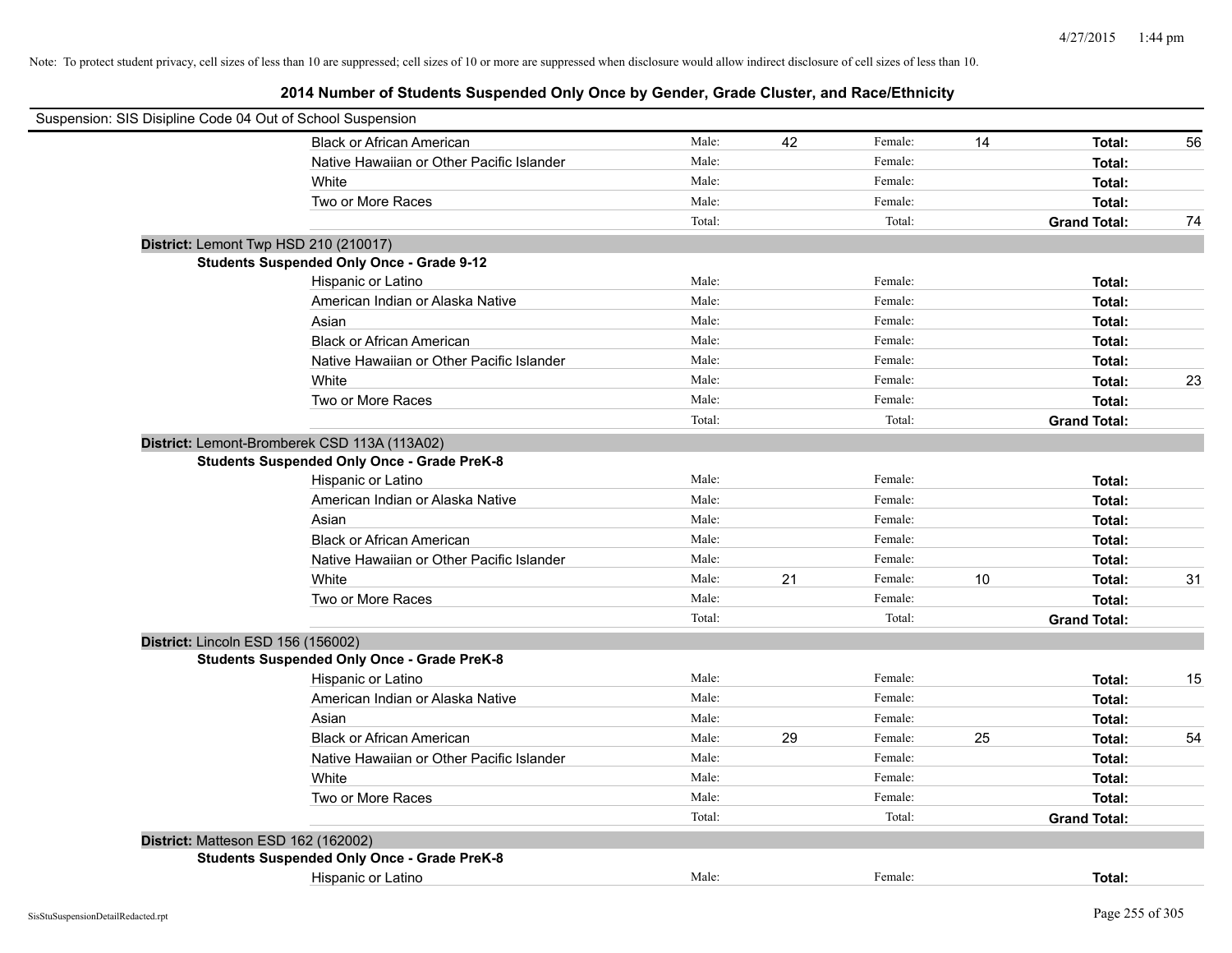**2014 Number of Students Suspended Only Once by Gender, Grade Cluster, and Race/Ethnicity**

| Suspension: SIS Disipline Code 04 Out of School Suspension |                                                    |        |     |         |    |                     |     |
|------------------------------------------------------------|----------------------------------------------------|--------|-----|---------|----|---------------------|-----|
|                                                            | American Indian or Alaska Native                   | Male:  |     | Female: |    | Total:              |     |
|                                                            | Asian                                              | Male:  |     | Female: |    | Total:              |     |
|                                                            | <b>Black or African American</b>                   | Male:  | 111 | Female: | 52 | Total:              | 163 |
|                                                            | Native Hawaiian or Other Pacific Islander          | Male:  |     | Female: |    | Total:              |     |
|                                                            | White                                              | Male:  |     | Female: |    | Total:              |     |
|                                                            | Two or More Races                                  | Male:  |     | Female: |    | Total:              |     |
|                                                            |                                                    | Total: |     | Total:  |    | <b>Grand Total:</b> | 173 |
| District: Midlothian SD 143 (143002)                       |                                                    |        |     |         |    |                     |     |
|                                                            | <b>Students Suspended Only Once - Grade PreK-8</b> |        |     |         |    |                     |     |
|                                                            | Hispanic or Latino                                 | Male:  |     | Female: |    | Total:              |     |
|                                                            | American Indian or Alaska Native                   | Male:  |     | Female: |    | Total:              |     |
|                                                            | Asian                                              | Male:  |     | Female: |    | Total:              |     |
|                                                            | <b>Black or African American</b>                   | Male:  |     | Female: |    | Total:              | 13  |
|                                                            | Native Hawaiian or Other Pacific Islander          | Male:  |     | Female: |    | Total:              |     |
|                                                            | White                                              | Male:  |     | Female: |    | Total:              |     |
|                                                            | Two or More Races                                  | Male:  |     | Female: |    | Total:              |     |
|                                                            |                                                    | Total: |     | Total:  |    | <b>Grand Total:</b> |     |
| District: North Palos SD 117 (117002)                      |                                                    |        |     |         |    |                     |     |
|                                                            | <b>Students Suspended Only Once - Grade PreK-8</b> |        |     |         |    |                     |     |
|                                                            | Hispanic or Latino                                 | Male:  |     | Female: |    | Total:              | 10  |
|                                                            | American Indian or Alaska Native                   | Male:  |     | Female: |    | Total:              |     |
|                                                            | Asian                                              | Male:  |     | Female: |    | Total:              |     |
|                                                            | <b>Black or African American</b>                   | Male:  |     | Female: |    | Total:              |     |
|                                                            | Native Hawaiian or Other Pacific Islander          | Male:  |     | Female: |    | Total:              |     |
|                                                            | White                                              | Male:  | 20  | Female: | 11 | Total:              | 31  |
|                                                            | Two or More Races                                  | Male:  |     | Female: |    | Total:              |     |
|                                                            |                                                    | Total: |     | Total:  |    | <b>Grand Total:</b> | 51  |
| District: Oak Lawn CHSD 229 (229016)                       |                                                    |        |     |         |    |                     |     |
|                                                            | <b>Students Suspended Only Once - Grade 9-12</b>   |        |     |         |    |                     |     |
|                                                            | Hispanic or Latino                                 | Male:  | 24  | Female: | 14 | Total:              | 38  |
|                                                            | American Indian or Alaska Native                   | Male:  |     | Female: |    | Total:              |     |
|                                                            | Asian                                              | Male:  |     | Female: |    | Total:              |     |
|                                                            | <b>Black or African American</b>                   | Male:  |     | Female: |    | Total:              | 10  |
|                                                            | Native Hawaiian or Other Pacific Islander          | Male:  |     | Female: |    | Total:              |     |
|                                                            | White                                              | Male:  | 39  | Female: | 28 | Total:              | 67  |
|                                                            | Two or More Races                                  | Male:  |     | Female: |    | Total:              |     |
|                                                            |                                                    | Total: |     | Total:  |    | <b>Grand Total:</b> |     |

**District:** Oak Lawn-Hometown SD 123 (123002)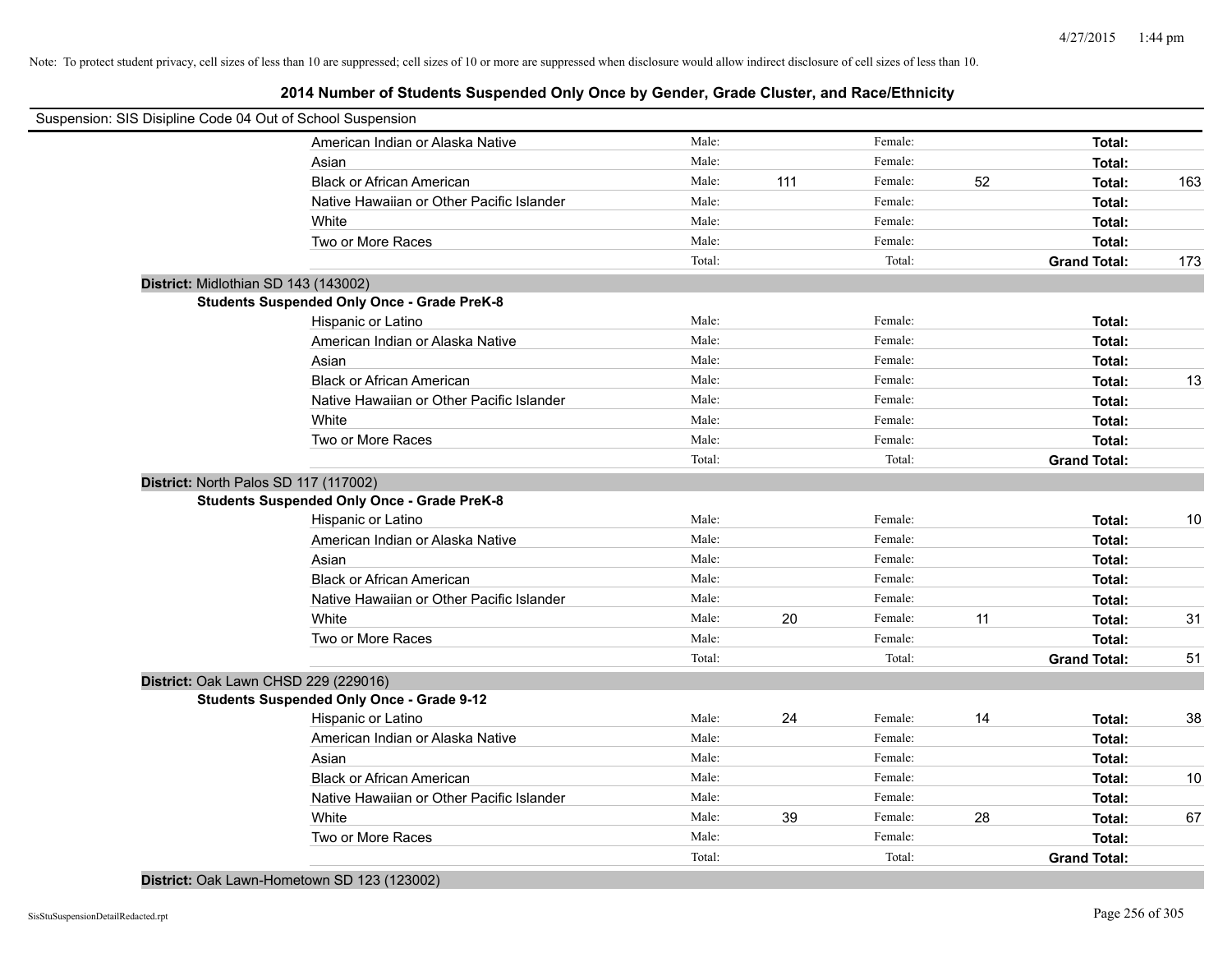| Suspension: SIS Disipline Code 04 Out of School Suspension |                                                    |        |         |                     |    |
|------------------------------------------------------------|----------------------------------------------------|--------|---------|---------------------|----|
|                                                            | <b>Students Suspended Only Once - Grade PreK-8</b> |        |         |                     |    |
|                                                            | Hispanic or Latino                                 | Male:  | Female: | Total:              |    |
|                                                            | American Indian or Alaska Native                   | Male:  | Female: | Total:              |    |
|                                                            | Asian                                              | Male:  | Female: | Total:              |    |
|                                                            | <b>Black or African American</b>                   | Male:  | Female: | Total:              |    |
|                                                            | Native Hawaiian or Other Pacific Islander          | Male:  | Female: | Total:              |    |
|                                                            | White                                              | Male:  | Female: | Total:              | 14 |
|                                                            | Two or More Races                                  | Male:  | Female: | Total:              |    |
|                                                            |                                                    | Total: | Total:  | <b>Grand Total:</b> | 25 |
| District: Orland SD 135 (135002)                           |                                                    |        |         |                     |    |
|                                                            | <b>Students Suspended Only Once - Grade PreK-8</b> |        |         |                     |    |
|                                                            | Hispanic or Latino                                 | Male:  | Female: | Total:              | 11 |
|                                                            | American Indian or Alaska Native                   | Male:  | Female: | Total:              |    |
|                                                            | Asian                                              | Male:  | Female: | Total:              |    |
|                                                            | <b>Black or African American</b>                   | Male:  | Female: | Total:              |    |
|                                                            | Native Hawaiian or Other Pacific Islander          | Male:  | Female: | Total:              |    |
|                                                            | White                                              | Male:  | Female: | Total:              | 34 |
|                                                            | Two or More Races                                  | Male:  | Female: | Total:              |    |
|                                                            |                                                    | Total: | Total:  | <b>Grand Total:</b> |    |
|                                                            | District: Palos CCSD 118 (118004)                  |        |         |                     |    |
|                                                            | <b>Students Suspended Only Once - Grade PreK-8</b> |        |         |                     |    |
|                                                            | Hispanic or Latino                                 | Male:  | Female: | Total:              |    |
|                                                            | American Indian or Alaska Native                   | Male:  | Female: | Total:              |    |
|                                                            | Asian                                              | Male:  | Female: | Total:              |    |
|                                                            | <b>Black or African American</b>                   | Male:  | Female: | Total:              |    |
|                                                            | Native Hawaiian or Other Pacific Islander          | Male:  | Female: | Total:              |    |
|                                                            | White                                              | Male:  | Female: | Total:              | 11 |
|                                                            | Two or More Races                                  | Male:  | Female: | Total:              |    |
|                                                            |                                                    | Total: | Total:  | <b>Grand Total:</b> |    |
|                                                            | District: Palos Heights SD 128 (128002)            |        |         |                     |    |
|                                                            | <b>Students Suspended Only Once - Grade PreK-8</b> |        |         |                     |    |
|                                                            | Hispanic or Latino                                 | Male:  | Female: | Total:              |    |
|                                                            | American Indian or Alaska Native                   | Male:  | Female: | Total:              |    |
|                                                            | Asian                                              | Male:  | Female: | Total:              |    |
|                                                            | <b>Black or African American</b>                   | Male:  | Female: | Total:              |    |
|                                                            | Native Hawaiian or Other Pacific Islander          | Male:  | Female: | Total:              |    |
|                                                            | White                                              | Male:  | Female: | Total:              |    |
|                                                            | Two or More Races                                  | Male:  | Female: | Total:              |    |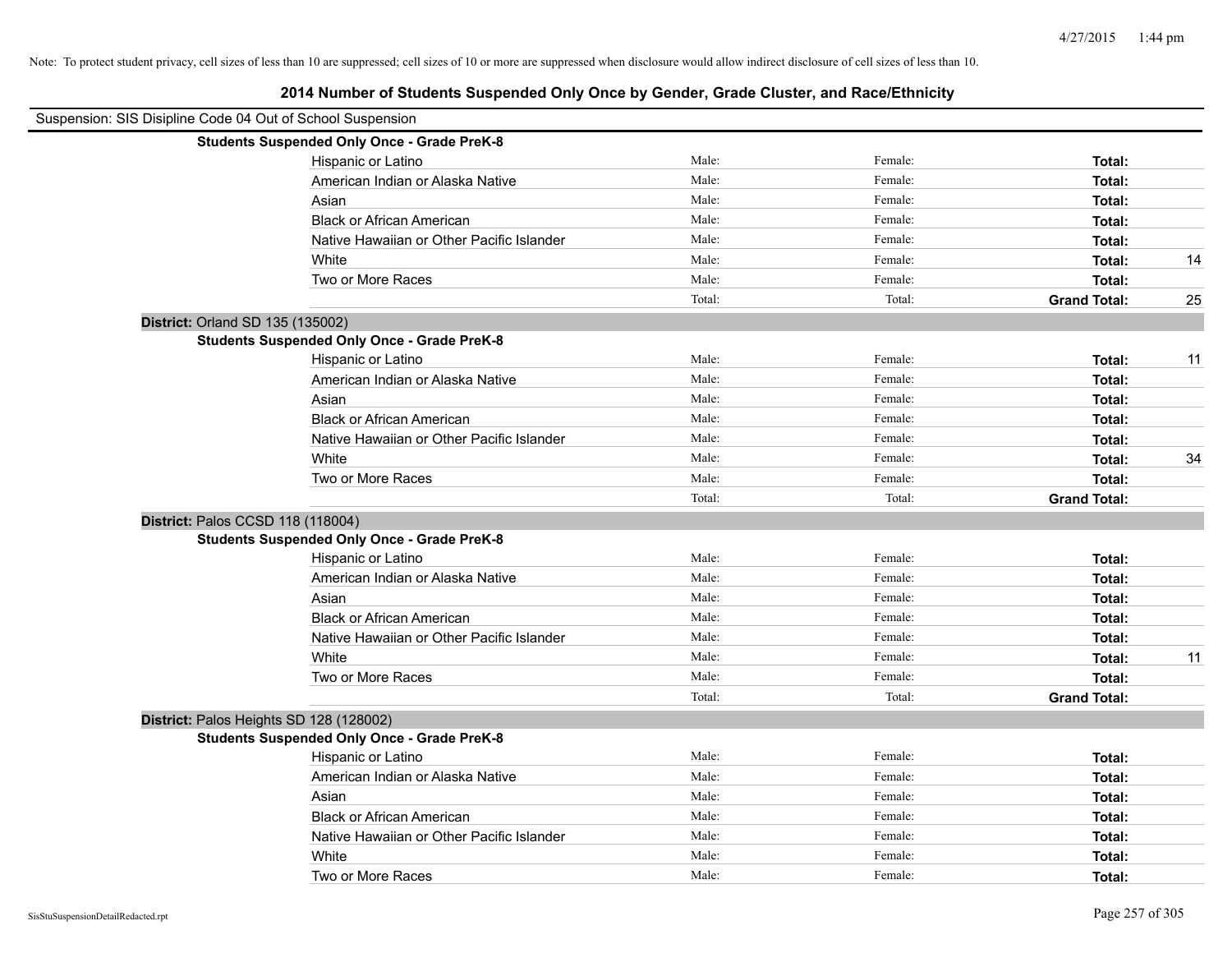| Suspension: SIS Disipline Code 04 Out of School Suspension |        |     |         |    |                     |     |
|------------------------------------------------------------|--------|-----|---------|----|---------------------|-----|
|                                                            | Total: |     | Total:  |    | <b>Grand Total:</b> |     |
| District: Park Forest SD 163 (163002)                      |        |     |         |    |                     |     |
| <b>Students Suspended Only Once - Grade PreK-8</b>         |        |     |         |    |                     |     |
| Hispanic or Latino                                         | Male:  |     | Female: |    | Total:              |     |
| American Indian or Alaska Native                           | Male:  |     | Female: |    | Total:              |     |
| Asian                                                      | Male:  |     | Female: |    | Total:              |     |
| <b>Black or African American</b>                           | Male:  | 56  | Female: | 29 | Total:              | 85  |
| Native Hawaiian or Other Pacific Islander                  | Male:  |     | Female: |    | Total:              |     |
| White                                                      | Male:  |     | Female: |    | Total:              |     |
| Two or More Races                                          | Male:  |     | Female: |    | Total:              |     |
|                                                            | Total: |     | Total:  |    | <b>Grand Total:</b> |     |
| District: Posen-Robbins ESD 143-5 (143502)                 |        |     |         |    |                     |     |
| <b>Students Suspended Only Once - Grade PreK-8</b>         |        |     |         |    |                     |     |
| Hispanic or Latino                                         | Male:  |     | Female: |    | Total:              | 26  |
| American Indian or Alaska Native                           | Male:  |     | Female: |    | Total:              |     |
| Asian                                                      | Male:  |     | Female: |    | Total:              |     |
| <b>Black or African American</b>                           | Male:  | 39  | Female: | 26 | Total:              | 65  |
| Native Hawaiian or Other Pacific Islander                  | Male:  |     | Female: |    | Total:              |     |
| White                                                      | Male:  |     | Female: |    | Total:              |     |
| Two or More Races                                          | Male:  |     | Female: |    | Total:              |     |
|                                                            | Total: |     | Total:  |    | <b>Grand Total:</b> |     |
| District: Prairie-Hills ESD 144 (144002)                   |        |     |         |    |                     |     |
| <b>Students Suspended Only Once - Grade PreK-8</b>         |        |     |         |    |                     |     |
| Hispanic or Latino                                         | Male:  |     | Female: |    | Total:              | 10  |
| American Indian or Alaska Native                           | Male:  |     | Female: |    | Total:              |     |
| Asian                                                      | Male:  |     | Female: |    | Total:              |     |
| <b>Black or African American</b>                           | Male:  | 104 | Female: | 63 | Total:              | 167 |
| Native Hawaiian or Other Pacific Islander                  | Male:  |     | Female: |    | Total:              |     |
| White                                                      | Male:  |     | Female: |    | Total:              |     |
| Two or More Races                                          | Male:  |     | Female: |    | Total:              |     |
|                                                            | Total: |     | Total:  |    | <b>Grand Total:</b> |     |
| District: Reavis Twp HSD 220 (220017)                      |        |     |         |    |                     |     |
| <b>Students Suspended Only Once - Grade 9-12</b>           |        |     |         |    |                     |     |
| Hispanic or Latino                                         | Male:  | 36  | Female: | 17 | Total:              | 53  |
| American Indian or Alaska Native                           | Male:  |     | Female: |    | Total:              |     |
| Asian                                                      | Male:  |     | Female: |    | Total:              |     |
| <b>Black or African American</b>                           | Male:  |     | Female: |    | Total:              |     |
| Native Hawaiian or Other Pacific Islander                  | Male:  |     | Female: |    | Total:              |     |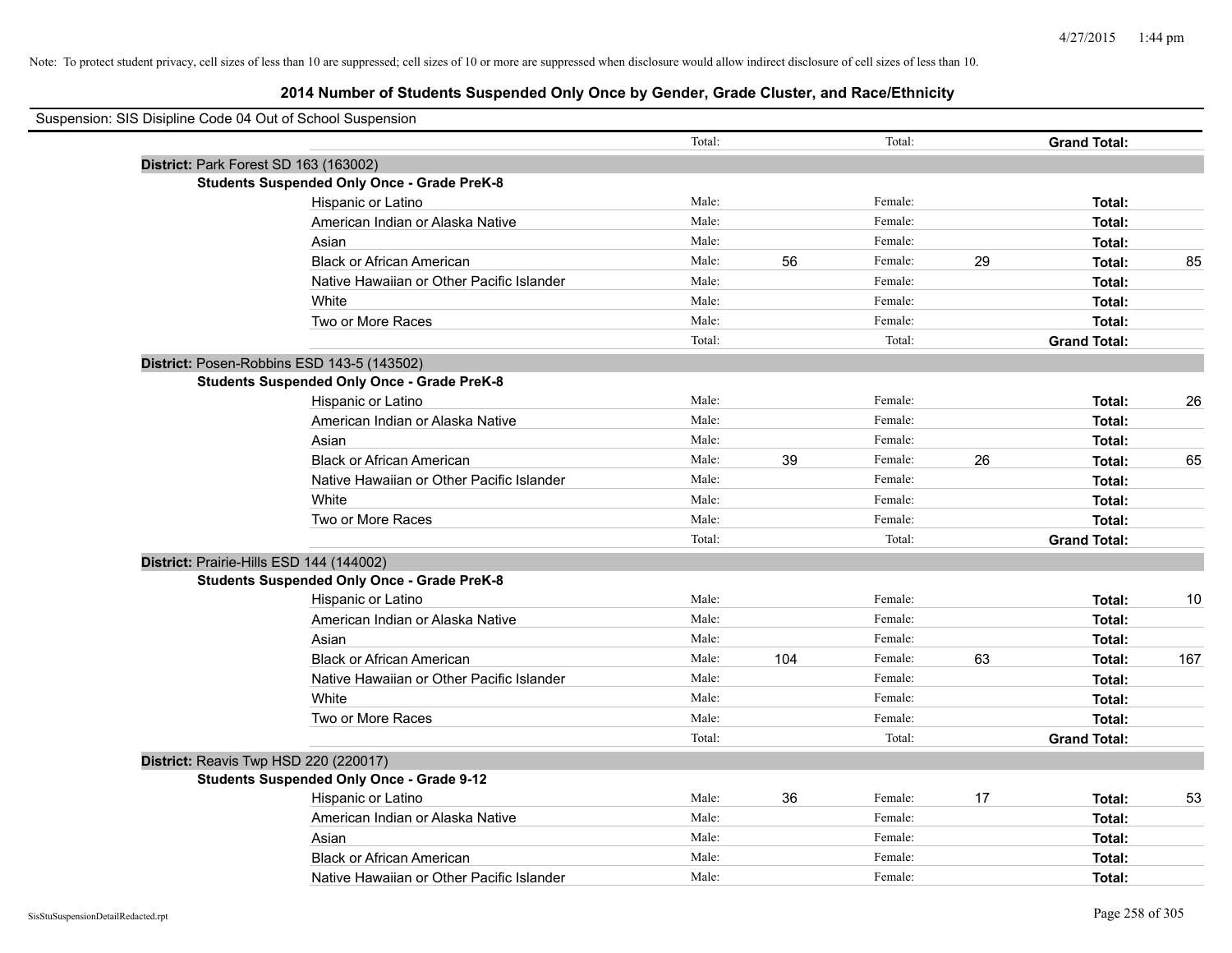| Suspension: SIS Disipline Code 04 Out of School Suspension |        |     |         |     |                     |     |
|------------------------------------------------------------|--------|-----|---------|-----|---------------------|-----|
| White                                                      | Male:  | 30  | Female: | 17  | Total:              | 47  |
| Two or More Races                                          | Male:  |     | Female: |     | Total:              |     |
|                                                            | Total: |     | Total:  |     | <b>Grand Total:</b> |     |
| District: Rich Twp HSD 227 (227017)                        |        |     |         |     |                     |     |
| <b>Students Suspended Only Once - Grade 9-12</b>           |        |     |         |     |                     |     |
| Hispanic or Latino                                         | Male:  |     | Female: |     | Total:              | 14  |
| American Indian or Alaska Native                           | Male:  |     | Female: |     | Total:              |     |
| Asian                                                      | Male:  |     | Female: |     | Total:              |     |
| <b>Black or African American</b>                           | Male:  | 247 | Female: | 197 | Total:              | 444 |
| Native Hawaiian or Other Pacific Islander                  | Male:  |     | Female: |     | Total:              |     |
| White                                                      | Male:  |     | Female: |     | Total:              |     |
| Two or More Races                                          | Male:  |     | Female: |     | Total:              |     |
|                                                            | Total: | 265 | Total:  | 213 | <b>Grand Total:</b> | 478 |
| District: Ridgeland SD 122 (122002)                        |        |     |         |     |                     |     |
| <b>Students Suspended Only Once - Grade PreK-8</b>         |        |     |         |     |                     |     |
| Hispanic or Latino                                         | Male:  |     | Female: |     | Total:              |     |
| American Indian or Alaska Native                           | Male:  |     | Female: |     | Total:              |     |
| Asian                                                      | Male:  |     | Female: |     | Total:              |     |
| <b>Black or African American</b>                           | Male:  |     | Female: |     | Total:              |     |
| Native Hawaiian or Other Pacific Islander                  | Male:  |     | Female: |     | Total:              |     |
| White                                                      | Male:  |     | Female: |     | Total:              | 24  |
| Two or More Races                                          | Male:  |     | Female: |     | Total:              |     |
|                                                            | Total: |     | Total:  |     | <b>Grand Total:</b> |     |
| District: Sandridge SD 172 (172002)                        |        |     |         |     |                     |     |
| <b>Students Suspended Only Once - Grade PreK-8</b>         |        |     |         |     |                     |     |
| Hispanic or Latino                                         | Male:  |     | Female: |     | Total:              |     |
| American Indian or Alaska Native                           | Male:  |     | Female: |     | Total:              |     |
| Asian                                                      | Male:  |     | Female: |     | Total:              |     |
| <b>Black or African American</b>                           | Male:  |     | Female: |     | Total:              |     |
| Native Hawaiian or Other Pacific Islander                  | Male:  |     | Female: |     | Total:              |     |
| White                                                      | Male:  |     | Female: |     | Total:              |     |
| Two or More Races                                          | Male:  |     | Female: |     | Total:              |     |
|                                                            | Total: |     | Total:  |     | <b>Grand Total:</b> | 17  |
| District: South Holland SD 150 (150002)                    |        |     |         |     |                     |     |
| <b>Students Suspended Only Once - Grade PreK-8</b>         |        |     |         |     |                     |     |
| Hispanic or Latino                                         | Male:  |     | Female: |     | Total:              |     |
| American Indian or Alaska Native                           | Male:  |     | Female: |     | Total:              |     |
| Asian                                                      | Male:  |     | Female: |     | Total:              |     |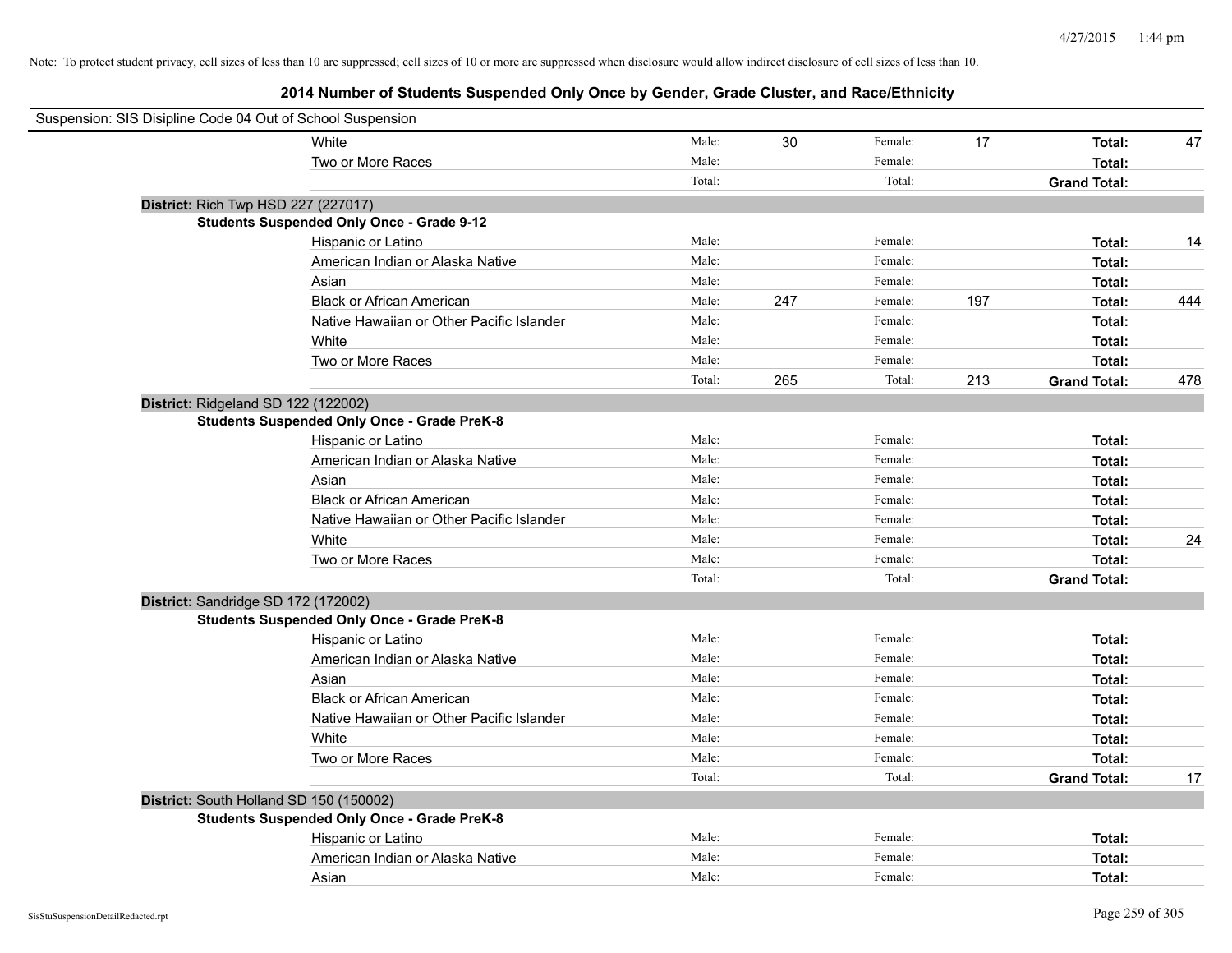|                                  | Suspension: SIS Disipline Code 04 Out of School Suspension |        |    |         |    |                     |     |
|----------------------------------|------------------------------------------------------------|--------|----|---------|----|---------------------|-----|
|                                  | <b>Black or African American</b>                           | Male:  | 43 | Female: | 15 | Total:              | 58  |
|                                  | Native Hawaiian or Other Pacific Islander                  | Male:  |    | Female: |    | Total:              |     |
|                                  | White                                                      | Male:  |    | Female: |    | Total:              |     |
|                                  | Two or More Races                                          | Male:  |    | Female: |    | Total:              |     |
|                                  |                                                            | Total: |    | Total:  |    | <b>Grand Total:</b> |     |
|                                  | District: South Holland SD 151 (151002)                    |        |    |         |    |                     |     |
|                                  | <b>Students Suspended Only Once - Grade PreK-8</b>         |        |    |         |    |                     |     |
|                                  | Hispanic or Latino                                         | Male:  |    | Female: |    | Total:              | 15  |
|                                  | American Indian or Alaska Native                           | Male:  |    | Female: |    | Total:              |     |
|                                  | Asian                                                      | Male:  |    | Female: |    | Total:              |     |
|                                  | <b>Black or African American</b>                           | Male:  | 67 | Female: | 35 | Total:              | 102 |
|                                  | Native Hawaiian or Other Pacific Islander                  | Male:  |    | Female: |    | Total:              |     |
|                                  | White                                                      | Male:  |    | Female: |    | Total:              |     |
|                                  | Two or More Races                                          | Male:  |    | Female: |    | Total:              |     |
|                                  |                                                            | Total: |    | Total:  |    | <b>Grand Total:</b> |     |
|                                  | District: Southwest Cook Coop Spec Ed (142061)             |        |    |         |    |                     |     |
|                                  | <b>Students Suspended Only Once - Grade 9-12</b>           |        |    |         |    |                     |     |
|                                  | Hispanic or Latino                                         | Male:  |    | Female: |    | Total:              |     |
|                                  | American Indian or Alaska Native                           | Male:  |    | Female: |    | Total:              |     |
|                                  | Asian                                                      | Male:  |    | Female: |    | Total:              |     |
|                                  | <b>Black or African American</b>                           | Male:  |    | Female: |    | Total:              |     |
|                                  | Native Hawaiian or Other Pacific Islander                  | Male:  |    | Female: |    | Total:              |     |
|                                  | White                                                      | Male:  |    | Female: |    | Total:              |     |
|                                  | Two or More Races                                          | Male:  |    | Female: |    | Total:              |     |
|                                  |                                                            | Total: |    | Total:  |    | <b>Grand Total:</b> |     |
| District: Steger SD 194 (194002) |                                                            |        |    |         |    |                     |     |
|                                  | <b>Students Suspended Only Once - Grade PreK-8</b>         |        |    |         |    |                     |     |
|                                  | Hispanic or Latino                                         | Male:  |    | Female: |    | Total:              |     |
|                                  | American Indian or Alaska Native                           | Male:  |    | Female: |    | Total:              |     |
|                                  | Asian                                                      | Male:  |    | Female: |    | Total:              |     |
|                                  | <b>Black or African American</b>                           | Male:  |    | Female: |    | Total:              | 16  |
|                                  | Native Hawaiian or Other Pacific Islander                  | Male:  |    | Female: |    | Total:              |     |
|                                  | White                                                      | Male:  |    | Female: |    | Total:              | 18  |
|                                  | Two or More Races                                          | Male:  |    | Female: |    | Total:              |     |
|                                  |                                                            | Total: | 36 | Total:  | 12 | <b>Grand Total:</b> | 48  |
| District: Summit SD 104 (104002) |                                                            |        |    |         |    |                     |     |
|                                  | <b>Students Suspended Only Once - Grade PreK-8</b>         |        |    |         |    |                     |     |
|                                  | Hispanic or Latino                                         | Male:  |    | Female: |    | Total:              | 22  |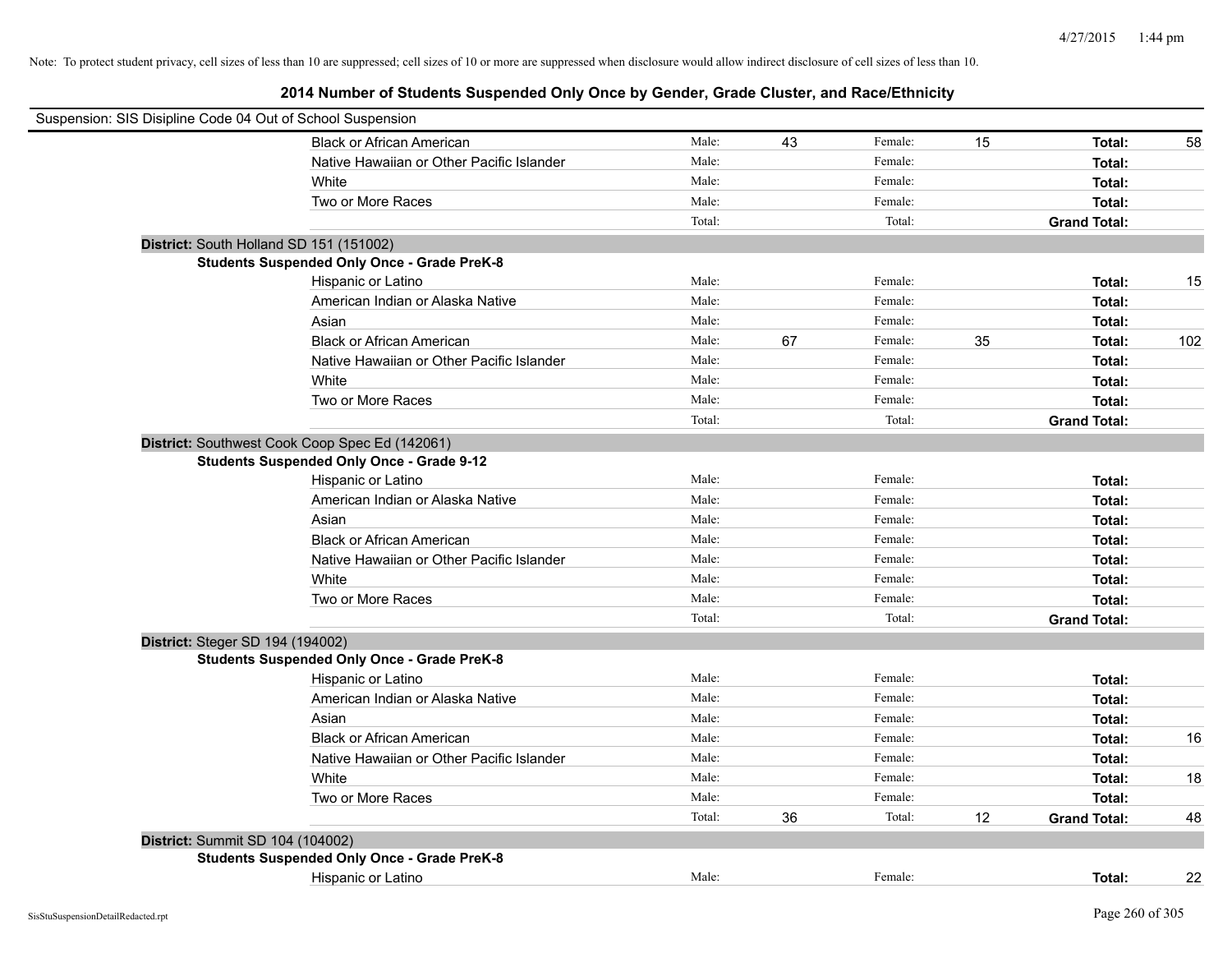|                                    | Suspension: SIS Disipline Code 04 Out of School Suspension |        |     |         |     |                     |     |
|------------------------------------|------------------------------------------------------------|--------|-----|---------|-----|---------------------|-----|
|                                    | American Indian or Alaska Native                           | Male:  |     | Female: |     | Total:              |     |
|                                    | Asian                                                      | Male:  |     | Female: |     | Total:              |     |
|                                    | <b>Black or African American</b>                           | Male:  |     | Female: |     | Total:              |     |
|                                    | Native Hawaiian or Other Pacific Islander                  | Male:  |     | Female: |     | Total:              |     |
|                                    | White                                                      | Male:  |     | Female: |     | Total:              |     |
|                                    | Two or More Races                                          | Male:  |     | Female: |     | Total:              |     |
|                                    |                                                            | Total: |     | Total:  |     | <b>Grand Total:</b> |     |
|                                    | District: Sunnybrook SD 171 (171002)                       |        |     |         |     |                     |     |
|                                    | <b>Students Suspended Only Once - Grade PreK-8</b>         |        |     |         |     |                     |     |
|                                    | Hispanic or Latino                                         | Male:  |     | Female: |     | Total:              |     |
|                                    | American Indian or Alaska Native                           | Male:  |     | Female: |     | Total:              |     |
|                                    | Asian                                                      | Male:  |     | Female: |     | Total:              |     |
|                                    | <b>Black or African American</b>                           | Male:  |     | Female: |     | Total:              | 35  |
|                                    | Native Hawaiian or Other Pacific Islander                  | Male:  |     | Female: |     | Total:              |     |
|                                    | White                                                      | Male:  |     | Female: |     | Total:              |     |
|                                    | Two or More Races                                          | Male:  |     | Female: |     | Total:              |     |
|                                    |                                                            | Total: |     | Total:  |     | <b>Grand Total:</b> |     |
|                                    | District: Thornton Fractional Twp HSD 215 (215017)         |        |     |         |     |                     |     |
|                                    | <b>Students Suspended Only Once - Grade 9-12</b>           |        |     |         |     |                     |     |
|                                    | Hispanic or Latino                                         | Male:  | 38  | Female: | 22  | Total:              | 60  |
|                                    | American Indian or Alaska Native                           | Male:  |     | Female: |     | Total:              |     |
|                                    | Asian                                                      | Male:  |     | Female: |     | Total:              |     |
|                                    | <b>Black or African American</b>                           | Male:  | 178 | Female: | 169 | Total:              | 347 |
|                                    | Native Hawaiian or Other Pacific Islander                  | Male:  |     | Female: |     | Total:              |     |
|                                    | White                                                      | Male:  |     | Female: |     | Total:              | 17  |
|                                    | Two or More Races                                          | Male:  |     | Female: |     | Total:              | 12  |
|                                    |                                                            | Total: |     | Total:  |     | <b>Grand Total:</b> |     |
| District: Thornton SD 154 (154002) |                                                            |        |     |         |     |                     |     |
|                                    | <b>Students Suspended Only Once - Grade PreK-8</b>         |        |     |         |     |                     |     |
|                                    | Hispanic or Latino                                         | Male:  |     | Female: |     | Total:              |     |
|                                    | American Indian or Alaska Native                           | Male:  |     | Female: |     | Total:              |     |
|                                    | Asian                                                      | Male:  |     | Female: |     | Total:              |     |
|                                    | <b>Black or African American</b>                           | Male:  |     | Female: |     | Total:              |     |
|                                    | Native Hawaiian or Other Pacific Islander                  | Male:  |     | Female: |     | Total:              |     |
|                                    | White                                                      | Male:  |     | Female: |     | Total:              |     |
|                                    | Two or More Races                                          | Male:  |     | Female: |     | Total:              |     |
|                                    |                                                            | Total: |     | Total:  |     | <b>Grand Total:</b> |     |
|                                    |                                                            |        |     |         |     |                     |     |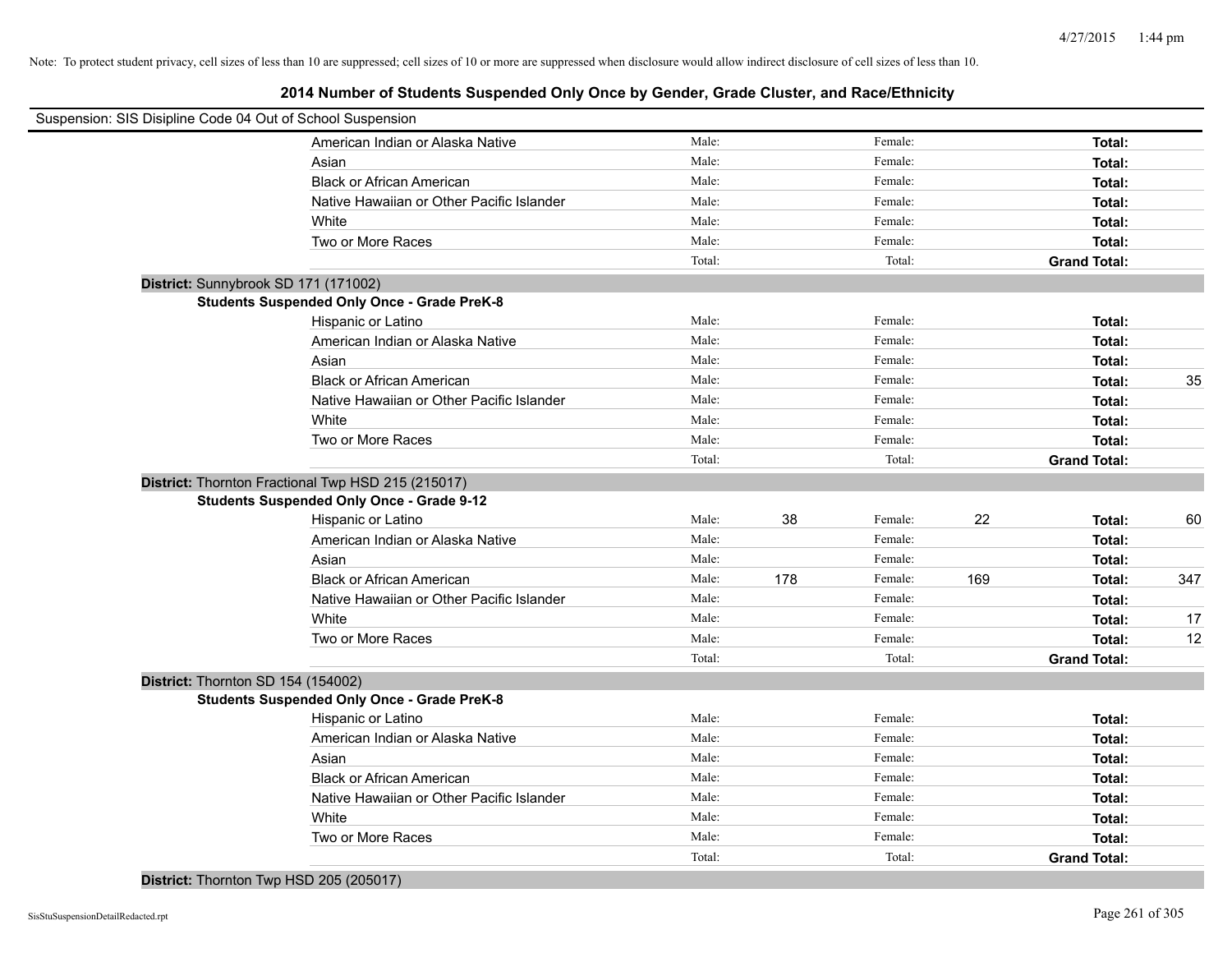| Suspension: SIS Disipline Code 04 Out of School Suspension |                                                    |        |     |         |     |                     |        |
|------------------------------------------------------------|----------------------------------------------------|--------|-----|---------|-----|---------------------|--------|
|                                                            | <b>Students Suspended Only Once - Grade 9-12</b>   |        |     |         |     |                     |        |
|                                                            | Hispanic or Latino                                 | Male:  | 32  | Female: | 22  | Total:              | 54     |
|                                                            | American Indian or Alaska Native                   | Male:  |     | Female: |     | Total:              |        |
|                                                            | Asian                                              | Male:  |     | Female: |     | Total:              |        |
|                                                            | <b>Black or African American</b>                   | Male:  | 403 | Female: | 371 | Total:              | 774    |
|                                                            | Native Hawaiian or Other Pacific Islander          | Male:  |     | Female: |     | Total:              |        |
|                                                            | White                                              | Male:  |     | Female: |     | Total:              |        |
|                                                            | Two or More Races                                  | Male:  |     | Female: |     | Total:              | 12     |
|                                                            |                                                    | Total: |     | Total:  |     | <b>Grand Total:</b> |        |
|                                                            | District: W Harvey-Dixmoor PSD 147 (147002)        |        |     |         |     |                     |        |
|                                                            | <b>Students Suspended Only Once - Grade PreK-8</b> |        |     |         |     |                     |        |
|                                                            | Hispanic or Latino                                 | Male:  |     | Female: |     | Total:              | 23     |
|                                                            | American Indian or Alaska Native                   | Male:  |     | Female: |     | Total:              |        |
|                                                            | Asian                                              | Male:  |     | Female: |     | Total:              |        |
|                                                            | <b>Black or African American</b>                   | Male:  | 54  | Female: | 36  | Total:              | $90\,$ |
|                                                            | Native Hawaiian or Other Pacific Islander          | Male:  |     | Female: |     | Total:              |        |
|                                                            | White                                              | Male:  |     | Female: |     | Total:              |        |
|                                                            | Two or More Races                                  | Male:  |     | Female: |     | Total:              |        |
|                                                            |                                                    | Total: |     | Total:  |     | <b>Grand Total:</b> |        |
|                                                            | District: Willow Springs SD 108 (108002)           |        |     |         |     |                     |        |
|                                                            | <b>Students Suspended Only Once - Grade PreK-8</b> |        |     |         |     |                     |        |
|                                                            | Hispanic or Latino                                 | Male:  |     | Female: |     | Total:              |        |
|                                                            | American Indian or Alaska Native                   | Male:  |     | Female: |     | Total:              |        |
|                                                            | Asian                                              | Male:  |     | Female: |     | Total:              |        |
|                                                            | <b>Black or African American</b>                   | Male:  |     | Female: |     | Total:              |        |
|                                                            | Native Hawaiian or Other Pacific Islander          | Male:  |     | Female: |     | Total:              |        |
|                                                            | White                                              | Male:  |     | Female: |     | <b>Total:</b>       |        |
|                                                            | Two or More Races                                  | Male:  |     | Female: |     | Total:              |        |
|                                                            |                                                    | Total: |     | Total:  |     | <b>Grand Total:</b> |        |
|                                                            | District: Worth SD 127 (127002)                    |        |     |         |     |                     |        |
|                                                            | <b>Students Suspended Only Once - Grade PreK-8</b> |        |     |         |     |                     |        |
|                                                            | Hispanic or Latino                                 | Male:  |     | Female: |     | Total:              |        |
|                                                            | American Indian or Alaska Native                   | Male:  |     | Female: |     | Total:              |        |
|                                                            | Asian                                              | Male:  |     | Female: |     | Total:              |        |
|                                                            | <b>Black or African American</b>                   | Male:  |     | Female: |     | Total:              |        |
|                                                            | Native Hawaiian or Other Pacific Islander          | Male:  |     | Female: |     | Total:              |        |
|                                                            | White                                              | Male:  |     | Female: |     | Total:              |        |
|                                                            | Two or More Races                                  | Male:  |     | Female: |     | Total:              |        |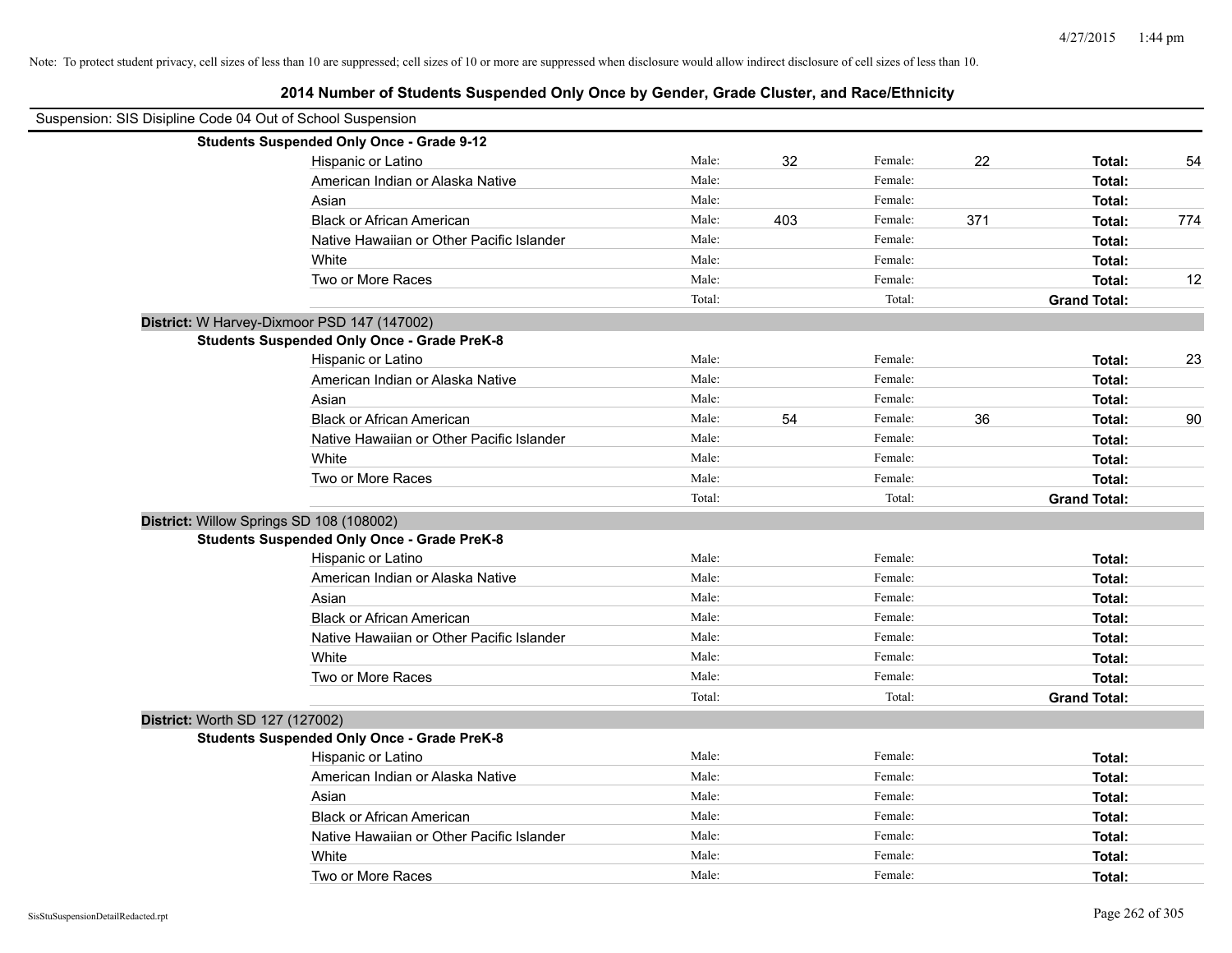| Suspension: SIS Disipline Code 04 Out of School Suspension |                                                    |        |         |                           |
|------------------------------------------------------------|----------------------------------------------------|--------|---------|---------------------------|
|                                                            |                                                    | Total: | Total:  | <b>Grand Total:</b><br>12 |
| County: Non-Public School (000)                            |                                                    |        |         |                           |
|                                                            | District: Region 07 South Cook ISC 4 (000000)      |        |         |                           |
|                                                            | <b>Students Suspended Only Once - Grade 9-12</b>   |        |         |                           |
|                                                            | Hispanic or Latino                                 | Male:  | Female: | Total:                    |
|                                                            | American Indian or Alaska Native                   | Male:  | Female: | Total:                    |
|                                                            | Asian                                              | Male:  | Female: | Total:                    |
|                                                            | <b>Black or African American</b>                   | Male:  | Female: | Total:                    |
|                                                            | Native Hawaiian or Other Pacific Islander          | Male:  | Female: | Total:                    |
|                                                            | White                                              | Male:  | Female: | Total:                    |
|                                                            | Two or More Races                                  | Male:  | Female: | Total:                    |
|                                                            |                                                    | Total: | Total:  | <b>Grand Total:</b>       |
|                                                            |                                                    |        |         |                           |
| Region: Rock Island ROE (49)                               |                                                    |        |         |                           |
| County: Non-Public School (000)                            |                                                    |        |         |                           |
| District: Rock Island ROE (000000)                         |                                                    |        |         |                           |
|                                                            | <b>Students Suspended Only Once - Grade PreK-8</b> |        |         |                           |
|                                                            | Hispanic or Latino                                 | Male:  | Female: | Total:                    |
|                                                            | American Indian or Alaska Native                   | Male:  | Female: | Total:                    |
|                                                            | Asian                                              | Male:  | Female: | Total:                    |
|                                                            | <b>Black or African American</b>                   | Male:  | Female: | Total:                    |
|                                                            | Native Hawaiian or Other Pacific Islander          | Male:  | Female: | Total:                    |
|                                                            | White                                              | Male:  | Female: | Total:                    |
|                                                            | Two or More Races                                  | Male:  | Female: | Total:                    |
|                                                            |                                                    | Total: | Total:  | <b>Grand Total:</b>       |
|                                                            | <b>Students Suspended Only Once - Grade 9-12</b>   |        |         |                           |
|                                                            | Hispanic or Latino                                 | Male:  | Female: | Total:                    |
|                                                            | American Indian or Alaska Native                   | Male:  | Female: | Total:                    |
|                                                            | Asian                                              | Male:  | Female: | Total:                    |
|                                                            | <b>Black or African American</b>                   | Male:  | Female: | Total:                    |
|                                                            | Native Hawaiian or Other Pacific Islander          | Male:  | Female: | Total:                    |
|                                                            | White                                              | Male:  | Female: | Total:                    |
|                                                            | Two or More Races                                  | Male:  | Female: | Total:                    |
|                                                            |                                                    | Total: | Total:  | <b>Grand Total:</b>       |
| County: Rock Island (081)                                  |                                                    |        |         |                           |
|                                                            | District: Carbon Cliff-Barstow SD 36 (036002)      |        |         |                           |
|                                                            | <b>Students Suspended Only Once - Grade PreK-8</b> |        |         |                           |
|                                                            | Hispanic or Latino                                 | Male:  | Female: | Total:                    |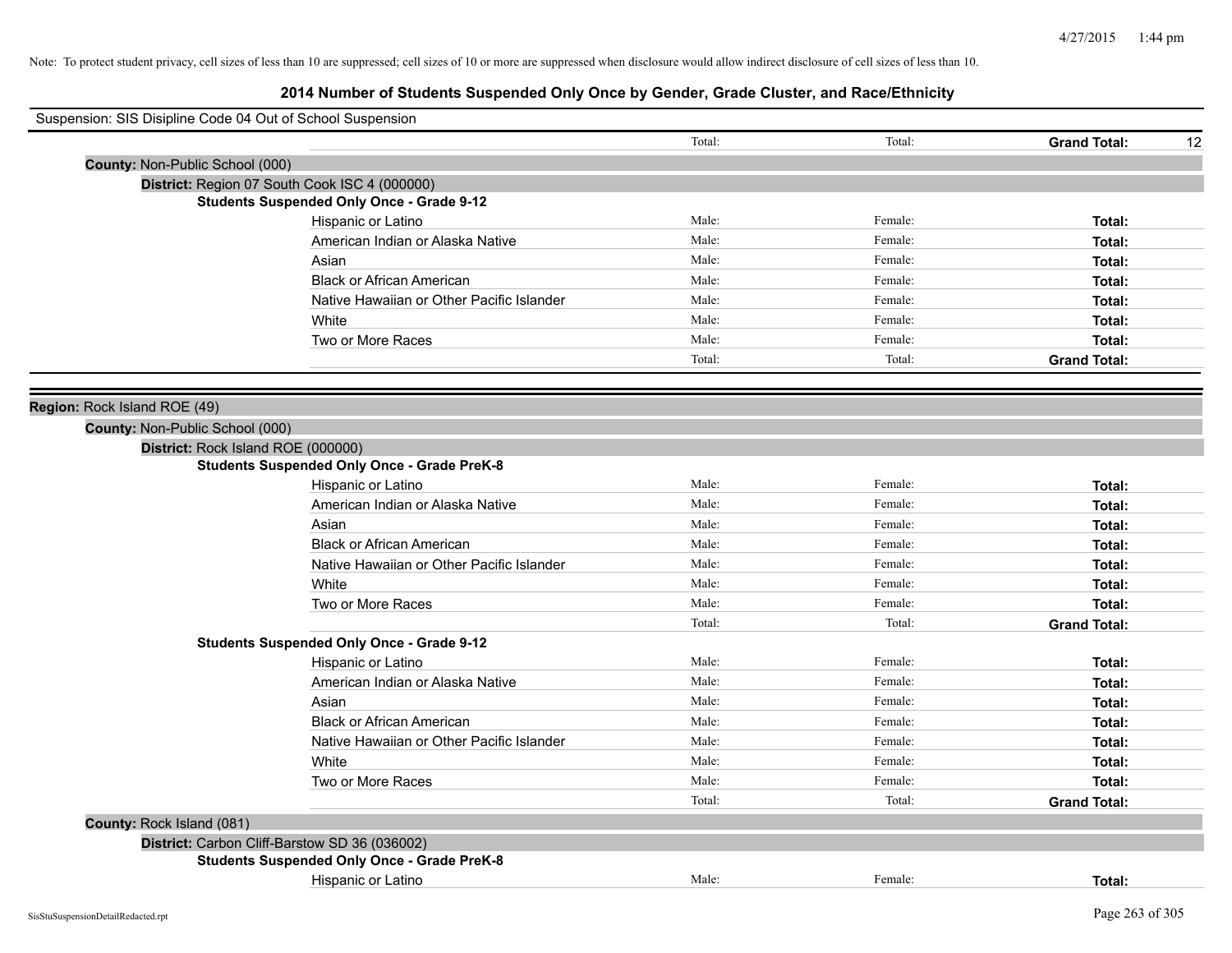**2014 Number of Students Suspended Only Once by Gender, Grade Cluster, and Race/Ethnicity**

| Suspension: SIS Disipline Code 04 Out of School Suspension |                                                    |        |    |         |    |                     |      |
|------------------------------------------------------------|----------------------------------------------------|--------|----|---------|----|---------------------|------|
|                                                            | American Indian or Alaska Native                   | Male:  |    | Female: |    | Total:              |      |
|                                                            | Asian                                              | Male:  |    | Female: |    | Total:              |      |
|                                                            | <b>Black or African American</b>                   | Male:  |    | Female: |    | Total:              |      |
|                                                            | Native Hawaiian or Other Pacific Islander          | Male:  |    | Female: |    | Total:              |      |
|                                                            | White                                              | Male:  |    | Female: |    | Total:              | 15   |
|                                                            | Two or More Races                                  | Male:  |    | Female: |    | Total:              |      |
|                                                            |                                                    | Total: |    | Total:  |    | <b>Grand Total:</b> |      |
| District: East Moline SD 37 (037002)                       |                                                    |        |    |         |    |                     |      |
|                                                            | <b>Students Suspended Only Once - Grade PreK-8</b> |        |    |         |    |                     |      |
|                                                            | Hispanic or Latino                                 | Male:  |    | Female: |    | Total:              |      |
|                                                            | American Indian or Alaska Native                   | Male:  |    | Female: |    | Total:              |      |
|                                                            | Asian                                              | Male:  |    | Female: |    | Total:              |      |
|                                                            | <b>Black or African American</b>                   | Male:  |    | Female: |    | Total:              | 18   |
|                                                            | Native Hawaiian or Other Pacific Islander          | Male:  |    | Female: |    | Total:              |      |
|                                                            | White                                              | Male:  |    | Female: |    | Total:              | $10$ |
|                                                            | Two or More Races                                  | Male:  |    | Female: |    | Total:              |      |
|                                                            |                                                    | Total: |    | Total:  |    | <b>Grand Total:</b> |      |
| District: Hampton SD 29 (029002)                           |                                                    |        |    |         |    |                     |      |
|                                                            | <b>Students Suspended Only Once - Grade PreK-8</b> |        |    |         |    |                     |      |
|                                                            | Hispanic or Latino                                 | Male:  |    | Female: |    | Total:              |      |
|                                                            | American Indian or Alaska Native                   | Male:  |    | Female: |    | Total:              |      |
|                                                            | Asian                                              | Male:  |    | Female: |    | Total:              |      |
|                                                            | <b>Black or African American</b>                   | Male:  |    | Female: |    | Total:              |      |
|                                                            | Native Hawaiian or Other Pacific Islander          | Male:  |    | Female: |    | Total:              |      |
|                                                            | White                                              | Male:  |    | Female: |    | Total:              |      |
|                                                            | Two or More Races                                  | Male:  |    | Female: |    | Total:              |      |
|                                                            |                                                    | Total: |    | Total:  |    | <b>Grand Total:</b> |      |
| District: Moline-Coal Valley CUSD 40 (040022)              |                                                    |        |    |         |    |                     |      |
|                                                            | <b>Students Suspended Only Once - Grade PreK-8</b> |        |    |         |    |                     |      |
|                                                            | Hispanic or Latino                                 | Male:  | 29 | Female: | 13 | Total:              | 42   |
|                                                            | American Indian or Alaska Native                   | Male:  |    | Female: |    | Total:              |      |
|                                                            | Asian                                              | Male:  |    | Female: |    | Total:              |      |
|                                                            | <b>Black or African American</b>                   | Male:  |    | Female: |    | Total:              | 26   |
|                                                            | Native Hawaiian or Other Pacific Islander          | Male:  |    | Female: |    | Total:              |      |
|                                                            | White                                              | Male:  | 57 | Female: | 12 | Total:              | 69   |
|                                                            | Two or More Races                                  | Male:  |    | Female: |    | Total:              | 17   |
|                                                            |                                                    | Total: |    | Total:  |    | <b>Grand Total:</b> |      |

**Students Suspended Only Once - Grade 9-12**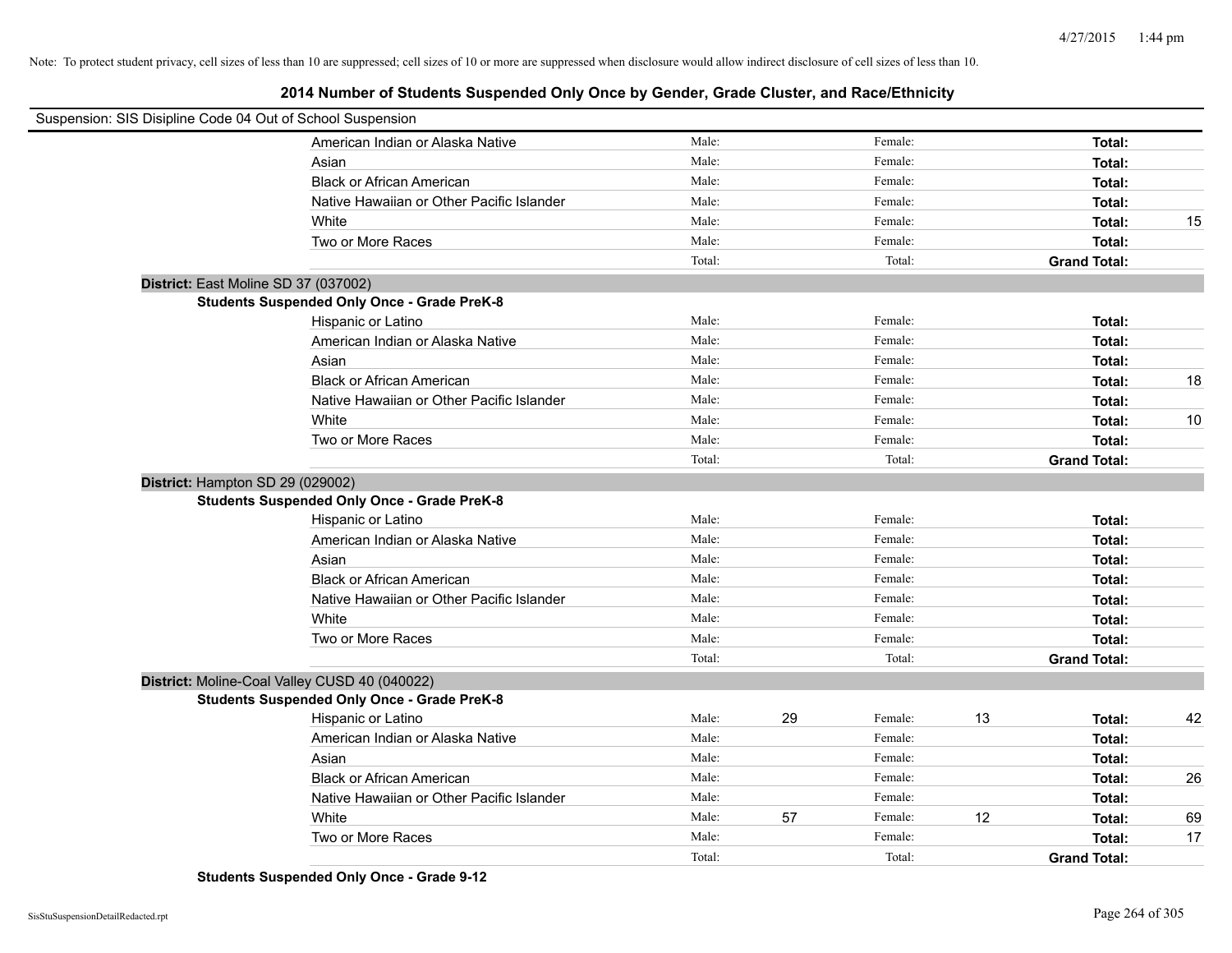| Suspension: SIS Disipline Code 04 Out of School Suspension |                                                    |        |    |         |    |                     |    |
|------------------------------------------------------------|----------------------------------------------------|--------|----|---------|----|---------------------|----|
|                                                            | Hispanic or Latino                                 | Male:  |    | Female: |    | Total:              | 29 |
|                                                            | American Indian or Alaska Native                   | Male:  |    | Female: |    | Total:              |    |
|                                                            | Asian                                              | Male:  |    | Female: |    | Total:              |    |
|                                                            | <b>Black or African American</b>                   | Male:  |    | Female: |    | Total:              | 11 |
|                                                            | Native Hawaiian or Other Pacific Islander          | Male:  |    | Female: |    | Total:              |    |
|                                                            | White                                              | Male:  |    | Female: |    | Total:              | 30 |
|                                                            | Two or More Races                                  | Male:  |    | Female: |    | Total:              |    |
|                                                            |                                                    | Total: |    | Total:  |    | <b>Grand Total:</b> |    |
| District: Riverdale CUSD 100 (100026)                      |                                                    |        |    |         |    |                     |    |
|                                                            | <b>Students Suspended Only Once - Grade PreK-8</b> |        |    |         |    |                     |    |
|                                                            | Hispanic or Latino                                 | Male:  |    | Female: |    | Total:              |    |
|                                                            | American Indian or Alaska Native                   | Male:  |    | Female: |    | Total:              |    |
|                                                            | Asian                                              | Male:  |    | Female: |    | Total:              |    |
|                                                            | <b>Black or African American</b>                   | Male:  |    | Female: |    | Total:              |    |
|                                                            | Native Hawaiian or Other Pacific Islander          | Male:  |    | Female: |    | Total:              |    |
|                                                            | White                                              | Male:  |    | Female: |    | Total:              |    |
|                                                            | Two or More Races                                  | Male:  |    | Female: |    | Total:              |    |
|                                                            |                                                    | Total: |    | Total:  |    | <b>Grand Total:</b> |    |
|                                                            | <b>Students Suspended Only Once - Grade 9-12</b>   |        |    |         |    |                     |    |
|                                                            | Hispanic or Latino                                 | Male:  |    | Female: |    | Total:              |    |
|                                                            | American Indian or Alaska Native                   | Male:  |    | Female: |    | Total:              |    |
|                                                            | Asian                                              | Male:  |    | Female: |    | Total:              |    |
|                                                            | <b>Black or African American</b>                   | Male:  |    | Female: |    | Total:              |    |
|                                                            | Native Hawaiian or Other Pacific Islander          | Male:  |    | Female: |    | Total:              |    |
|                                                            | White                                              | Male:  |    | Female: |    | Total:              | 10 |
|                                                            | Two or More Races                                  | Male:  |    | Female: |    | Total:              |    |
|                                                            |                                                    | Total: |    | Total:  |    | <b>Grand Total:</b> |    |
| District: Rock Island SD 41 (041025)                       |                                                    |        |    |         |    |                     |    |
|                                                            | <b>Students Suspended Only Once - Grade PreK-8</b> |        |    |         |    |                     |    |
|                                                            | Hispanic or Latino                                 | Male:  |    | Female: |    | Total:              | 14 |
|                                                            | American Indian or Alaska Native                   | Male:  |    | Female: |    | Total:              |    |
|                                                            | Asian                                              | Male:  |    | Female: |    | Total:              |    |
|                                                            | <b>Black or African American</b>                   | Male:  | 41 | Female: | 29 | Total:              | 70 |
|                                                            | Native Hawaiian or Other Pacific Islander          | Male:  |    | Female: |    | Total:              |    |
|                                                            | White                                              | Male:  |    | Female: |    | Total:              | 38 |
|                                                            | Two or More Races                                  | Male:  |    | Female: |    | Total:              | 20 |
|                                                            |                                                    | Total: |    | Total:  |    | <b>Grand Total:</b> |    |
|                                                            | <b>Students Suspended Only Once - Grade 9-12</b>   |        |    |         |    |                     |    |
|                                                            | Hispanic or Latino                                 | Male:  |    | Female: |    | Total:              | 22 |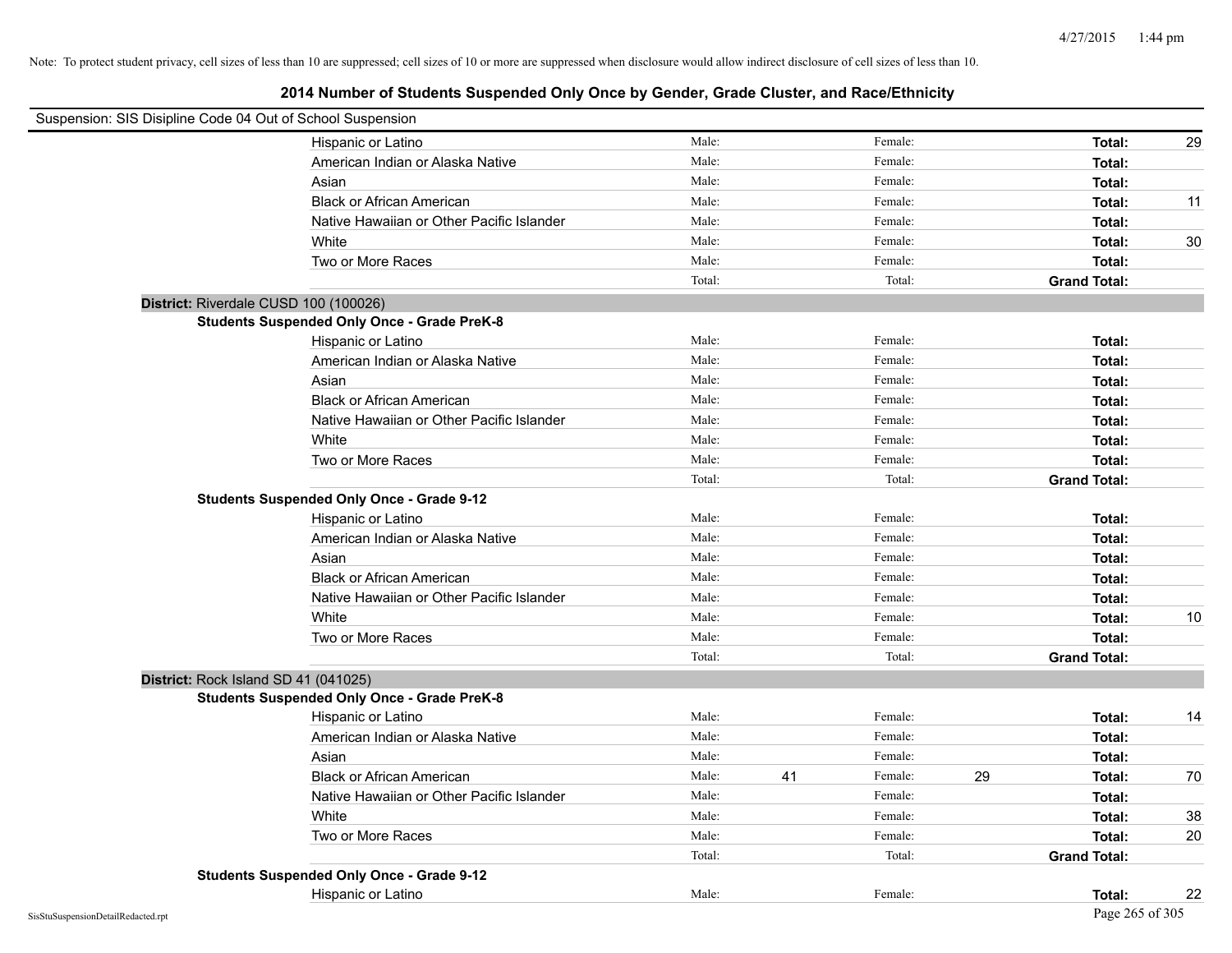| Suspension: SIS Disipline Code 04 Out of School Suspension |                                                    |        |    |         |    |                     |    |
|------------------------------------------------------------|----------------------------------------------------|--------|----|---------|----|---------------------|----|
|                                                            | American Indian or Alaska Native                   | Male:  |    | Female: |    | Total:              |    |
|                                                            | Asian                                              | Male:  |    | Female: |    | Total:              |    |
|                                                            | <b>Black or African American</b>                   | Male:  | 31 | Female: | 30 | Total:              | 61 |
|                                                            | Native Hawaiian or Other Pacific Islander          | Male:  |    | Female: |    | Total:              |    |
|                                                            | White                                              | Male:  | 31 | Female: | 29 | Total:              | 60 |
|                                                            | Two or More Races                                  | Male:  | 14 | Female: | 12 | Total:              | 26 |
|                                                            |                                                    | Total: |    | Total:  |    | <b>Grand Total:</b> |    |
| District: Rockridge CUSD 300 (300026)                      |                                                    |        |    |         |    |                     |    |
|                                                            | <b>Students Suspended Only Once - Grade PreK-8</b> |        |    |         |    |                     |    |
|                                                            | Hispanic or Latino                                 | Male:  |    | Female: |    | Total:              |    |
|                                                            | American Indian or Alaska Native                   | Male:  |    | Female: |    | Total:              |    |
|                                                            | Asian                                              | Male:  |    | Female: |    | Total:              |    |
|                                                            | <b>Black or African American</b>                   | Male:  |    | Female: |    | Total:              |    |
|                                                            | Native Hawaiian or Other Pacific Islander          | Male:  |    | Female: |    | Total:              |    |
|                                                            | White                                              | Male:  |    | Female: |    | Total:              |    |
|                                                            | Two or More Races                                  | Male:  |    | Female: |    | Total:              |    |
|                                                            |                                                    | Total: |    | Total:  |    | <b>Grand Total:</b> |    |
|                                                            | <b>Students Suspended Only Once - Grade 9-12</b>   |        |    |         |    |                     |    |
|                                                            | Hispanic or Latino                                 | Male:  |    | Female: |    | Total:              |    |
|                                                            | American Indian or Alaska Native                   | Male:  |    | Female: |    | Total:              |    |
|                                                            | Asian                                              | Male:  |    | Female: |    | Total:              |    |
|                                                            | <b>Black or African American</b>                   | Male:  |    | Female: |    | Total:              |    |
|                                                            | Native Hawaiian or Other Pacific Islander          | Male:  |    | Female: |    | Total:              |    |
|                                                            | White                                              | Male:  |    | Female: |    | Total:              | 11 |
|                                                            | Two or More Races                                  | Male:  |    | Female: |    | Total:              |    |
|                                                            |                                                    | Total: |    | Total:  |    | <b>Grand Total:</b> |    |
| District: Sherrard CUSD 200 (200026)                       |                                                    |        |    |         |    |                     |    |
|                                                            | <b>Students Suspended Only Once - Grade PreK-8</b> |        |    |         |    |                     |    |
|                                                            | Hispanic or Latino                                 | Male:  |    | Female: |    | Total:              |    |
|                                                            | American Indian or Alaska Native                   | Male:  |    | Female: |    | Total:              |    |
|                                                            | Asian                                              | Male:  |    | Female: |    | Total:              |    |
|                                                            | <b>Black or African American</b>                   | Male:  |    | Female: |    | Total:              |    |
|                                                            | Native Hawaiian or Other Pacific Islander          | Male:  |    | Female: |    | Total:              |    |
|                                                            | White                                              | Male:  |    | Female: |    | Total:              |    |
|                                                            | Two or More Races                                  | Male:  |    | Female: |    | Total:              |    |
|                                                            |                                                    | Total: |    | Total:  |    | <b>Grand Total:</b> | 11 |
|                                                            | <b>Students Suspended Only Once - Grade 9-12</b>   |        |    |         |    |                     |    |
|                                                            | Hispanic or Latino                                 | Male:  |    | Female: |    | Total:              |    |
|                                                            | American Indian or Alaska Native                   | Male:  |    | Female: |    | Total:              |    |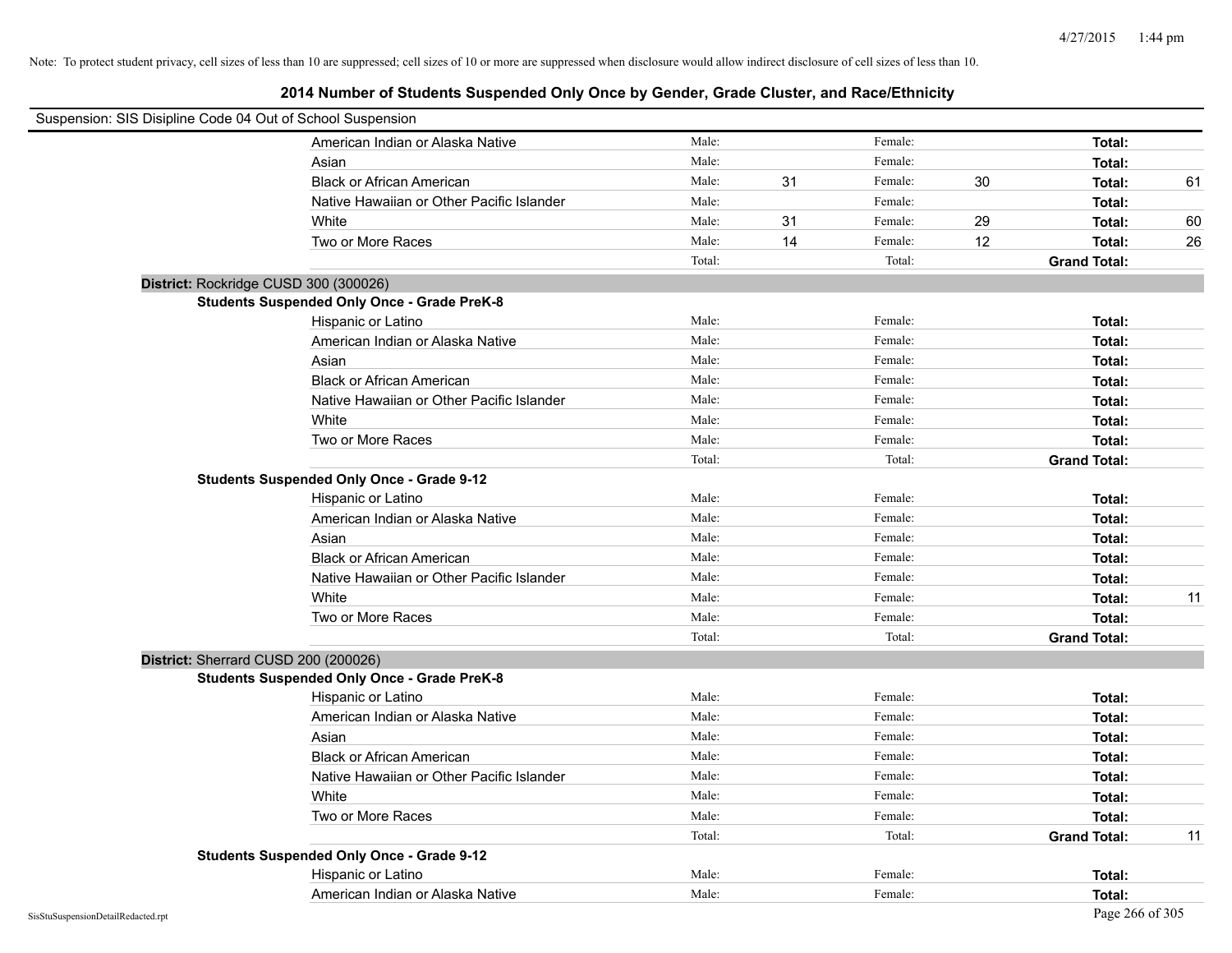| Suspension: SIS Disipline Code 04 Out of School Suspension |                                                    |        |    |         |                     |    |
|------------------------------------------------------------|----------------------------------------------------|--------|----|---------|---------------------|----|
|                                                            | Asian                                              | Male:  |    | Female: | Total:              |    |
|                                                            | <b>Black or African American</b>                   | Male:  |    | Female: | Total:              |    |
|                                                            | Native Hawaiian or Other Pacific Islander          | Male:  |    | Female: | Total:              |    |
|                                                            | White                                              | Male:  |    | Female: | Total:              | 10 |
|                                                            | Two or More Races                                  | Male:  |    | Female: | Total:              |    |
|                                                            |                                                    | Total: |    | Total:  | <b>Grand Total:</b> |    |
| District: Silvis SD 34 (034002)                            |                                                    |        |    |         |                     |    |
|                                                            | <b>Students Suspended Only Once - Grade PreK-8</b> |        |    |         |                     |    |
|                                                            | Hispanic or Latino                                 | Male:  |    | Female: | Total:              |    |
|                                                            | American Indian or Alaska Native                   | Male:  |    | Female: | Total:              |    |
|                                                            | Asian                                              | Male:  |    | Female: | Total:              |    |
|                                                            | <b>Black or African American</b>                   | Male:  |    | Female: | Total:              |    |
|                                                            | Native Hawaiian or Other Pacific Islander          | Male:  |    | Female: | Total:              |    |
|                                                            | White                                              | Male:  |    | Female: | Total:              | 12 |
|                                                            | Two or More Races                                  | Male:  |    | Female: | Total:              |    |
|                                                            |                                                    | Total: |    | Total:  | <b>Grand Total:</b> | 28 |
| District: United Twp HSD 30 (030017)                       |                                                    |        |    |         |                     |    |
|                                                            | <b>Students Suspended Only Once - Grade 9-12</b>   |        |    |         |                     |    |
|                                                            | Hispanic or Latino                                 | Male:  |    | Female: | Total:              | 15 |
|                                                            | American Indian or Alaska Native                   | Male:  |    | Female: | Total:              |    |
|                                                            | Asian                                              | Male:  |    | Female: | Total:              |    |
|                                                            | <b>Black or African American</b>                   | Male:  |    | Female: | Total:              | 17 |
|                                                            | Native Hawaiian or Other Pacific Islander          | Male:  |    | Female: | Total:              |    |
|                                                            | White                                              | Male:  | 24 | Female: | 12<br>Total:        | 36 |
|                                                            | Two or More Races                                  | Male:  |    | Female: | <b>Total:</b>       |    |
|                                                            |                                                    | Total: |    | Total:  | <b>Grand Total:</b> |    |
|                                                            |                                                    |        |    |         |                     |    |
| Region: Sangamon ROE (51)                                  |                                                    |        |    |         |                     |    |
| County: Non-Public School (000)                            |                                                    |        |    |         |                     |    |
| District: Sangamon ROE (000000)                            |                                                    |        |    |         |                     |    |
|                                                            | <b>Students Suspended Only Once - Grade 9-12</b>   |        |    |         |                     |    |
|                                                            | Hispanic or Latino                                 | Male:  |    | Female: | Total:              |    |
|                                                            | American Indian or Alaska Native                   | Male:  |    | Female: | Total:              |    |
|                                                            | Asian                                              | Male:  |    | Female: | Total:              |    |
|                                                            | <b>Black or African American</b>                   | Male:  |    | Female: | Total:              |    |
|                                                            | Native Hawaiian or Other Pacific Islander          | Male:  |    | Female: | Total:              |    |
|                                                            | White                                              | Male:  |    | Female: | Total:              |    |
|                                                            | Two or More Races                                  | Male:  |    | Female: | Total:              |    |
|                                                            |                                                    |        |    |         |                     |    |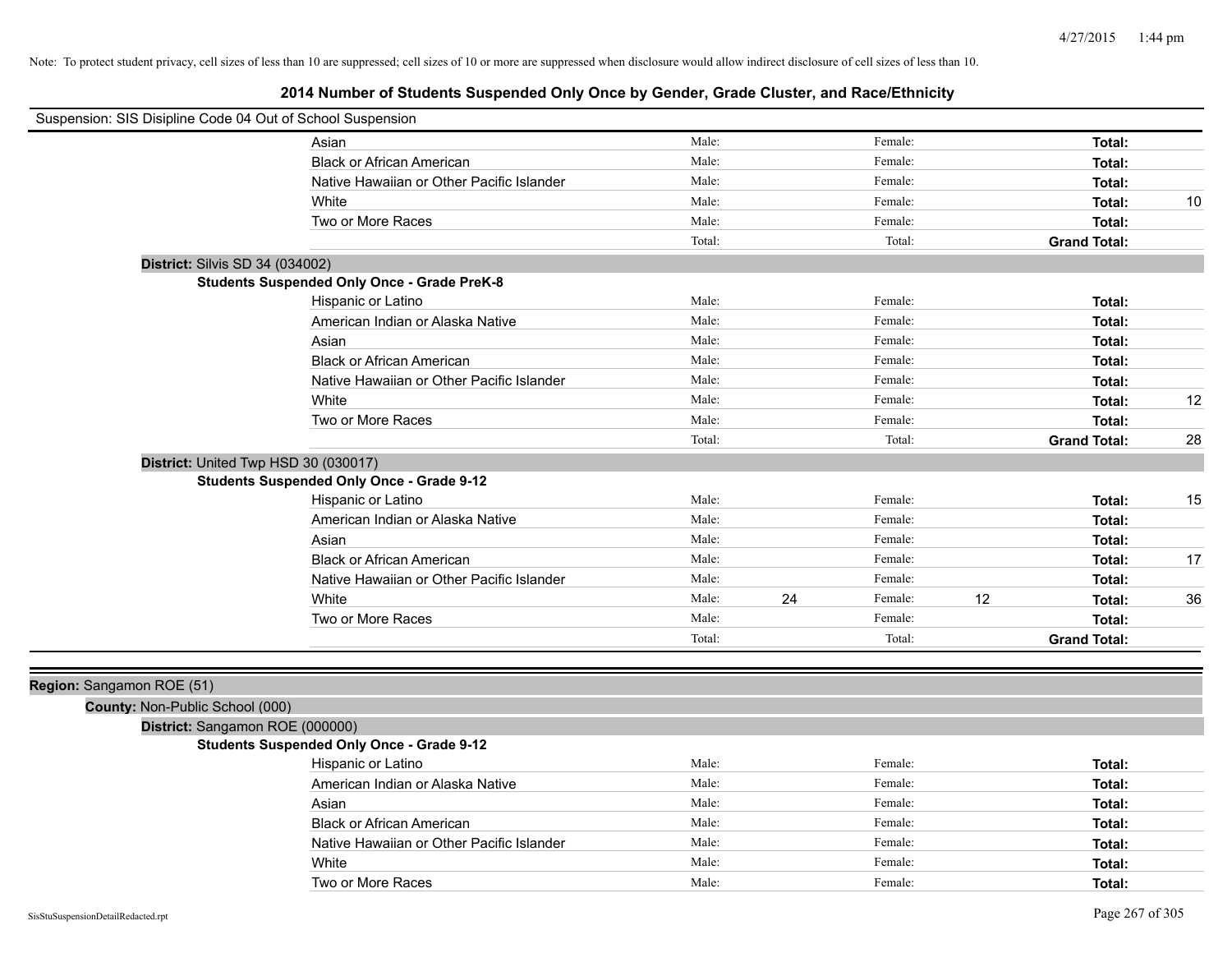| Suspension: SIS Disipline Code 04 Out of School Suspension |                                                    |        |    |         |    |                     |    |
|------------------------------------------------------------|----------------------------------------------------|--------|----|---------|----|---------------------|----|
|                                                            |                                                    | Total: |    | Total:  |    | <b>Grand Total:</b> |    |
| County: Sangamon (084)                                     |                                                    |        |    |         |    |                     |    |
|                                                            | District: Auburn CUSD 10 (010026)                  |        |    |         |    |                     |    |
|                                                            | <b>Students Suspended Only Once - Grade PreK-8</b> |        |    |         |    |                     |    |
|                                                            | Hispanic or Latino                                 | Male:  |    | Female: |    | Total:              |    |
|                                                            | American Indian or Alaska Native                   | Male:  |    | Female: |    | Total:              |    |
|                                                            | Asian                                              | Male:  |    | Female: |    | Total:              |    |
|                                                            | <b>Black or African American</b>                   | Male:  |    | Female: |    | Total:              |    |
|                                                            | Native Hawaiian or Other Pacific Islander          | Male:  |    | Female: |    | Total:              |    |
|                                                            | White                                              | Male:  |    | Female: |    | Total:              |    |
|                                                            | Two or More Races                                  | Male:  |    | Female: |    | Total:              |    |
|                                                            |                                                    | Total: |    | Total:  |    | <b>Grand Total:</b> |    |
|                                                            | <b>Students Suspended Only Once - Grade 9-12</b>   |        |    |         |    |                     |    |
|                                                            | Hispanic or Latino                                 | Male:  |    | Female: |    | Total:              |    |
|                                                            | American Indian or Alaska Native                   | Male:  |    | Female: |    | Total:              |    |
|                                                            | Asian                                              | Male:  |    | Female: |    | Total:              |    |
|                                                            | <b>Black or African American</b>                   | Male:  |    | Female: |    | Total:              |    |
|                                                            | Native Hawaiian or Other Pacific Islander          | Male:  |    | Female: |    | Total:              |    |
|                                                            | White                                              | Male:  |    | Female: |    | Total:              | 11 |
|                                                            | Two or More Races                                  | Male:  |    | Female: |    | Total:              |    |
|                                                            |                                                    | Total: |    | Total:  |    | <b>Grand Total:</b> |    |
|                                                            | District: Ball Chatham CUSD 5 (005026)             |        |    |         |    |                     |    |
|                                                            | <b>Students Suspended Only Once - Grade PreK-8</b> |        |    |         |    |                     |    |
|                                                            | Hispanic or Latino                                 | Male:  |    | Female: |    | Total:              |    |
|                                                            | American Indian or Alaska Native                   | Male:  |    | Female: |    | Total:              |    |
|                                                            | Asian                                              | Male:  |    | Female: |    | Total:              |    |
|                                                            | <b>Black or African American</b>                   | Male:  |    | Female: |    | Total:              | 13 |
|                                                            | Native Hawaiian or Other Pacific Islander          | Male:  |    | Female: |    | Total:              |    |
|                                                            | White                                              | Male:  | 23 | Female: | 10 | Total:              | 33 |
|                                                            | Two or More Races                                  | Male:  |    | Female: |    | Total:              |    |
|                                                            |                                                    | Total: | 36 | Total:  | 21 | <b>Grand Total:</b> | 57 |
|                                                            | <b>Students Suspended Only Once - Grade 9-12</b>   |        |    |         |    |                     |    |
|                                                            | Hispanic or Latino                                 | Male:  |    | Female: |    | Total:              |    |
|                                                            | American Indian or Alaska Native                   | Male:  |    | Female: |    | Total:              |    |
|                                                            | Asian                                              | Male:  |    | Female: |    | Total:              |    |
|                                                            | <b>Black or African American</b>                   | Male:  |    | Female: |    | Total:              |    |
|                                                            | Native Hawaiian or Other Pacific Islander          | Male:  |    | Female: |    | Total:              |    |
|                                                            | White                                              | Male:  |    | Female: |    | Total:              | 29 |
|                                                            | Two or More Races                                  | Male:  |    | Female: |    | Total:              |    |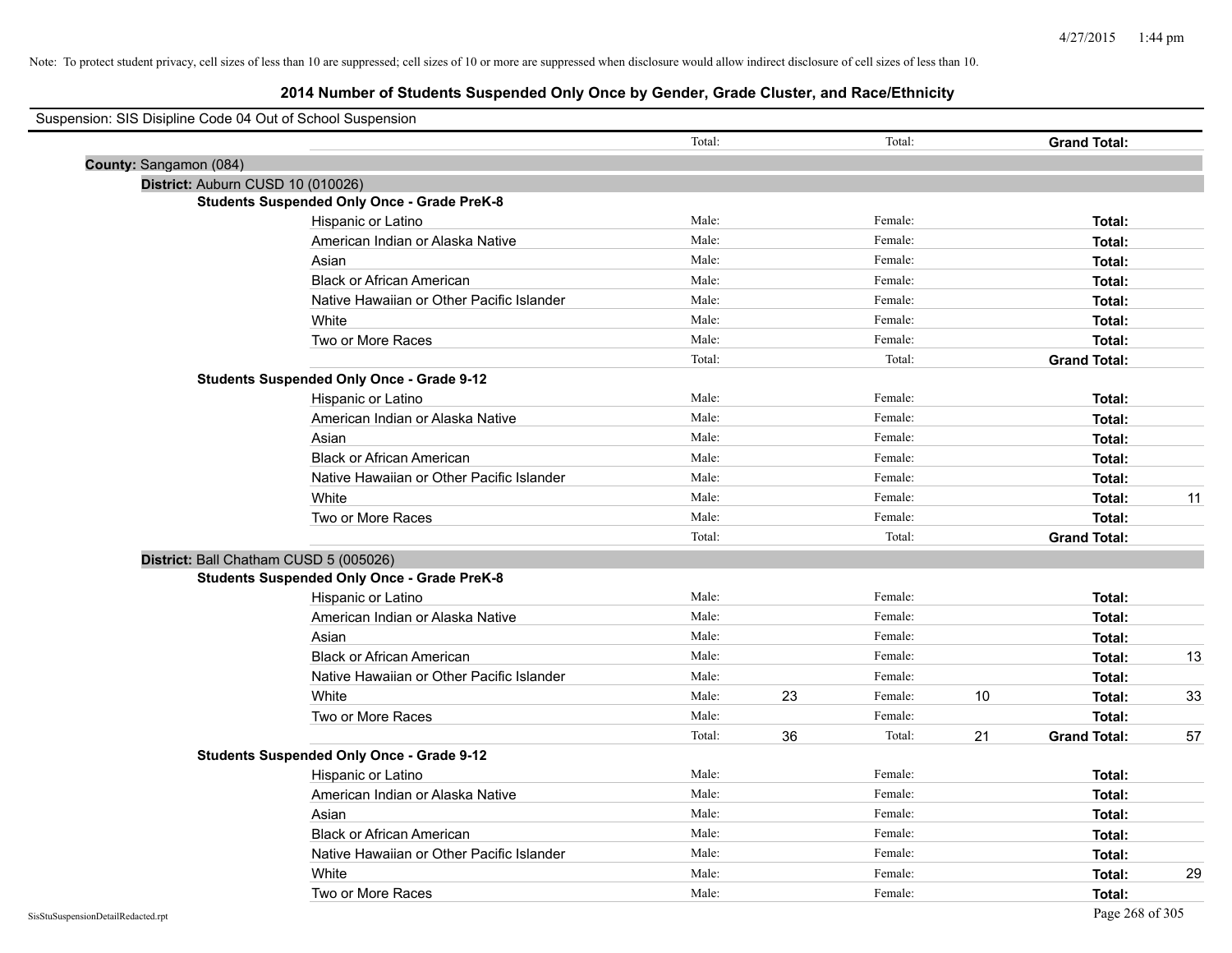| Suspension: SIS Disipline Code 04 Out of School Suspension |        |              |                                          |    |
|------------------------------------------------------------|--------|--------------|------------------------------------------|----|
|                                                            | Total: | 28<br>Total: | $12 \overline{ }$<br><b>Grand Total:</b> | 40 |
| District: New Berlin CUSD 16 (016026)                      |        |              |                                          |    |
| <b>Students Suspended Only Once - Grade PreK-8</b>         |        |              |                                          |    |
| Hispanic or Latino                                         | Male:  | Female:      | Total:                                   |    |
| American Indian or Alaska Native                           | Male:  | Female:      | Total:                                   |    |
| Asian                                                      | Male:  | Female:      | Total:                                   |    |
| <b>Black or African American</b>                           | Male:  | Female:      | Total:                                   |    |
| Native Hawaiian or Other Pacific Islander                  | Male:  | Female:      | Total:                                   |    |
| White                                                      | Male:  | Female:      | Total:                                   | 12 |
| Two or More Races                                          | Male:  | Female:      | Total:                                   |    |
|                                                            | Total: | Total:       | <b>Grand Total:</b>                      |    |
| <b>Students Suspended Only Once - Grade 9-12</b>           |        |              |                                          |    |
| Hispanic or Latino                                         | Male:  | Female:      | Total:                                   |    |
| American Indian or Alaska Native                           | Male:  | Female:      | Total:                                   |    |
| Asian                                                      | Male:  | Female:      | Total:                                   |    |
| <b>Black or African American</b>                           | Male:  | Female:      | Total:                                   |    |
| Native Hawaiian or Other Pacific Islander                  | Male:  | Female:      | Total:                                   |    |
| White                                                      | Male:  | Female:      | Total:                                   |    |
| Two or More Races                                          | Male:  | Female:      | Total:                                   |    |
|                                                            | Total: | Total:       | <b>Grand Total:</b>                      |    |
| District: Pawnee CUSD 11 (011026)                          |        |              |                                          |    |
| <b>Students Suspended Only Once - Grade 9-12</b>           |        |              |                                          |    |
| Hispanic or Latino                                         | Male:  | Female:      | Total:                                   |    |
| American Indian or Alaska Native                           | Male:  | Female:      | Total:                                   |    |
| Asian                                                      | Male:  | Female:      | Total:                                   |    |
| <b>Black or African American</b>                           | Male:  | Female:      | Total:                                   |    |
| Native Hawaiian or Other Pacific Islander                  | Male:  | Female:      | Total:                                   |    |
| White                                                      | Male:  | Female:      | Total:                                   |    |
| Two or More Races                                          | Male:  | Female:      | Total:                                   |    |
|                                                            | Total: | Total:       | <b>Grand Total:</b>                      |    |
| District: Pleasant Plains CUSD 8 (008026)                  |        |              |                                          |    |
| <b>Students Suspended Only Once - Grade PreK-8</b>         |        |              |                                          |    |
| Hispanic or Latino                                         | Male:  | Female:      | Total:                                   |    |
| American Indian or Alaska Native                           | Male:  | Female:      | Total:                                   |    |
| Asian                                                      | Male:  | Female:      | Total:                                   |    |
| <b>Black or African American</b>                           | Male:  | Female:      | Total:                                   |    |
| Native Hawaiian or Other Pacific Islander                  | Male:  | Female:      | Total:                                   |    |
| White                                                      | Male:  | Female:      | Total:                                   |    |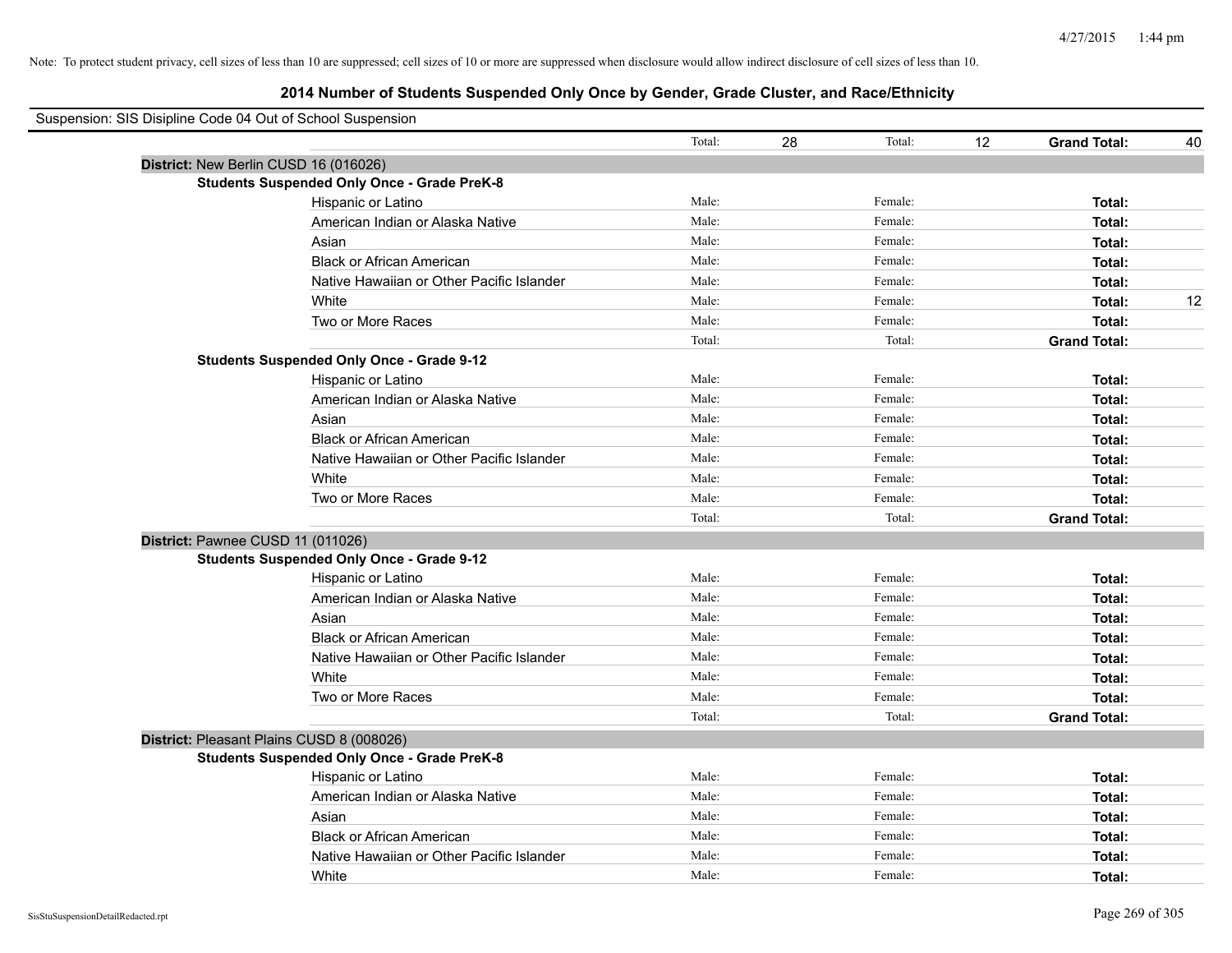| Suspension: SIS Disipline Code 04 Out of School Suspension |                                                    |        |    |         |    |                     |    |
|------------------------------------------------------------|----------------------------------------------------|--------|----|---------|----|---------------------|----|
|                                                            | Two or More Races                                  | Male:  |    | Female: |    | Total:              |    |
|                                                            |                                                    | Total: |    | Total:  |    | <b>Grand Total:</b> |    |
|                                                            | <b>Students Suspended Only Once - Grade 9-12</b>   |        |    |         |    |                     |    |
|                                                            | Hispanic or Latino                                 | Male:  |    | Female: |    | Total:              |    |
|                                                            | American Indian or Alaska Native                   | Male:  |    | Female: |    | Total:              |    |
|                                                            | Asian                                              | Male:  |    | Female: |    | Total:              |    |
|                                                            | <b>Black or African American</b>                   | Male:  |    | Female: |    | Total:              |    |
|                                                            | Native Hawaiian or Other Pacific Islander          | Male:  |    | Female: |    | Total:              |    |
|                                                            | White                                              | Male:  |    | Female: |    | Total:              | 13 |
|                                                            | Two or More Races                                  | Male:  |    | Female: |    | Total:              |    |
|                                                            |                                                    | Total: |    | Total:  |    | <b>Grand Total:</b> |    |
|                                                            | District: Riverton CUSD 14 (014026)                |        |    |         |    |                     |    |
|                                                            | <b>Students Suspended Only Once - Grade PreK-8</b> |        |    |         |    |                     |    |
|                                                            | Hispanic or Latino                                 | Male:  |    | Female: |    | Total:              |    |
|                                                            | American Indian or Alaska Native                   | Male:  |    | Female: |    | Total:              |    |
|                                                            | Asian                                              | Male:  |    | Female: |    | Total:              |    |
|                                                            | <b>Black or African American</b>                   | Male:  |    | Female: |    | Total:              |    |
|                                                            | Native Hawaiian or Other Pacific Islander          | Male:  |    | Female: |    | Total:              |    |
|                                                            | White                                              | Male:  |    | Female: |    | Total:              | 27 |
|                                                            | Two or More Races                                  | Male:  |    | Female: |    | Total:              |    |
|                                                            |                                                    | Total: |    | Total:  |    | <b>Grand Total:</b> |    |
|                                                            | <b>Students Suspended Only Once - Grade 9-12</b>   |        |    |         |    |                     |    |
|                                                            | Hispanic or Latino                                 | Male:  |    | Female: |    | Total:              |    |
|                                                            | American Indian or Alaska Native                   | Male:  |    | Female: |    | Total:              |    |
|                                                            | Asian                                              | Male:  |    | Female: |    | Total:              |    |
|                                                            | <b>Black or African American</b>                   | Male:  |    | Female: |    | Total:              |    |
|                                                            | Native Hawaiian or Other Pacific Islander          | Male:  |    | Female: |    | Total:              |    |
|                                                            | White                                              | Male:  | 13 | Female: | 12 | Total:              | 25 |
|                                                            | Two or More Races                                  | Male:  |    | Female: |    | Total:              |    |
|                                                            |                                                    | Total: |    | Total:  |    | <b>Grand Total:</b> |    |
|                                                            | District: Rochester CUSD 3A (003A26)               |        |    |         |    |                     |    |
|                                                            | <b>Students Suspended Only Once - Grade PreK-8</b> |        |    |         |    |                     |    |
|                                                            | Hispanic or Latino                                 | Male:  |    | Female: |    | Total:              |    |
|                                                            | American Indian or Alaska Native                   | Male:  |    | Female: |    | Total:              |    |
|                                                            | Asian                                              | Male:  |    | Female: |    | Total:              |    |
|                                                            | <b>Black or African American</b>                   | Male:  |    | Female: |    | Total:              |    |
|                                                            | Native Hawaiian or Other Pacific Islander          | Male:  |    | Female: |    | Total:              |    |
|                                                            | White                                              | Male:  |    | Female: |    | Total:              | 21 |
|                                                            | Two or More Races                                  | Male:  |    | Female: |    | Total:              |    |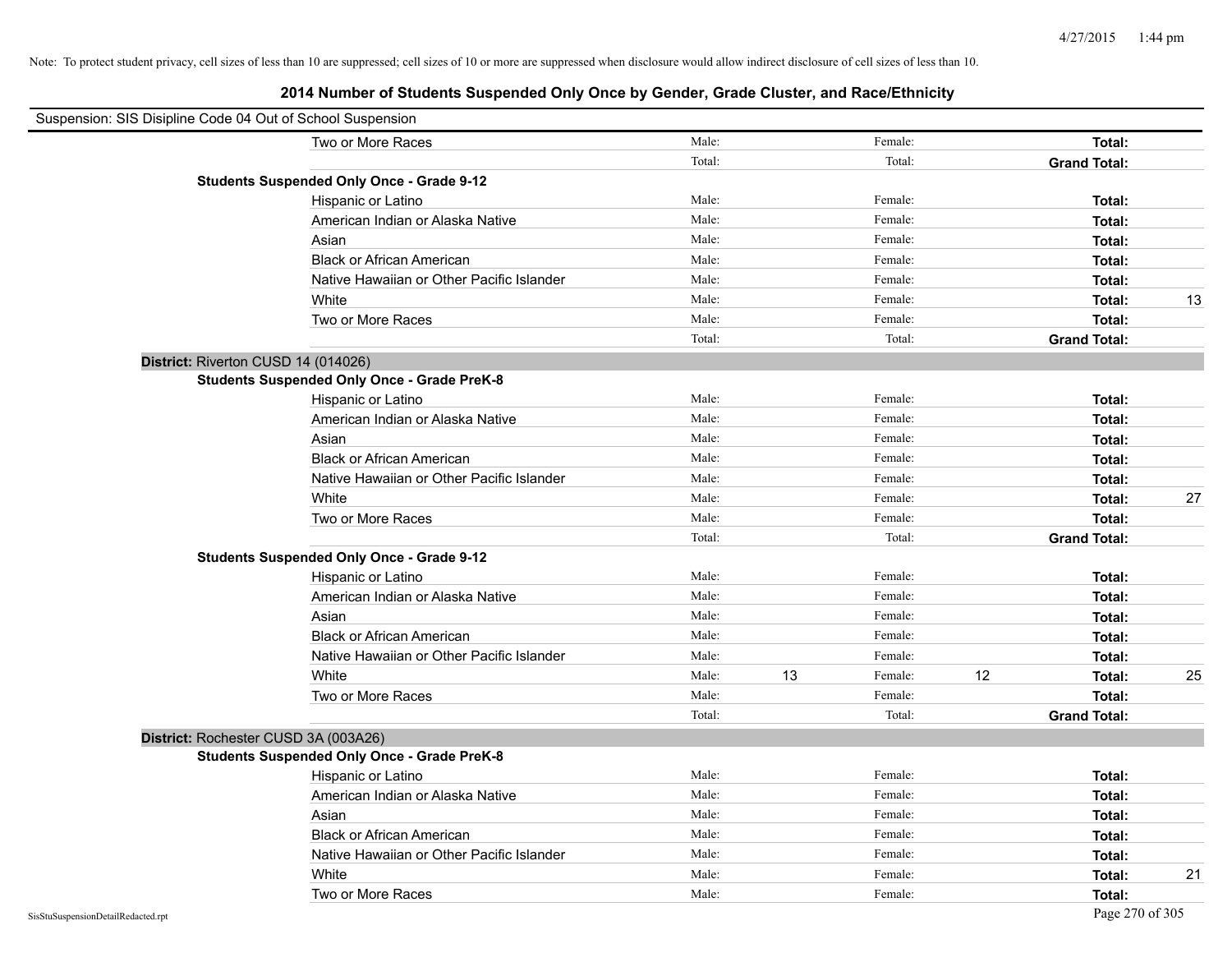| Suspension: SIS Disipline Code 04 Out of School Suspension |                                                     |        |    |         |    |                     |    |
|------------------------------------------------------------|-----------------------------------------------------|--------|----|---------|----|---------------------|----|
|                                                            |                                                     | Total: |    | Total:  |    | <b>Grand Total:</b> |    |
|                                                            | <b>Students Suspended Only Once - Grade 9-12</b>    |        |    |         |    |                     |    |
|                                                            | Hispanic or Latino                                  | Male:  |    | Female: |    | Total:              |    |
|                                                            | American Indian or Alaska Native                    | Male:  |    | Female: |    | Total:              |    |
|                                                            | Asian                                               | Male:  |    | Female: |    | Total:              |    |
|                                                            | <b>Black or African American</b>                    | Male:  |    | Female: |    | Total:              |    |
|                                                            | Native Hawaiian or Other Pacific Islander           | Male:  |    | Female: |    | Total:              |    |
|                                                            | White                                               | Male:  |    | Female: |    | Total:              | 13 |
|                                                            | Two or More Races                                   | Male:  |    | Female: |    | Total:              |    |
|                                                            |                                                     | Total: |    | Total:  |    | <b>Grand Total:</b> |    |
|                                                            | District: Spfld Diocese Catholic Charities (020400) |        |    |         |    |                     |    |
|                                                            | <b>Students Suspended Only Once - Grade PreK-8</b>  |        |    |         |    |                     |    |
|                                                            | Hispanic or Latino                                  | Male:  |    | Female: |    | Total:              |    |
|                                                            | American Indian or Alaska Native                    | Male:  |    | Female: |    | Total:              |    |
|                                                            | Asian                                               | Male:  |    | Female: |    | Total:              |    |
|                                                            | <b>Black or African American</b>                    | Male:  |    | Female: |    | Total:              |    |
|                                                            | Native Hawaiian or Other Pacific Islander           | Male:  |    | Female: |    | Total:              |    |
|                                                            | White                                               | Male:  |    | Female: |    | Total:              |    |
|                                                            | Two or More Races                                   | Male:  |    | Female: |    | Total:              |    |
|                                                            |                                                     | Total: |    | Total:  |    | <b>Grand Total:</b> |    |
|                                                            | <b>Students Suspended Only Once - Grade 9-12</b>    |        |    |         |    |                     |    |
|                                                            | Hispanic or Latino                                  | Male:  |    | Female: |    | Total:              |    |
|                                                            | American Indian or Alaska Native                    | Male:  |    | Female: |    | Total:              |    |
|                                                            | Asian                                               | Male:  |    | Female: |    | Total:              |    |
|                                                            | <b>Black or African American</b>                    | Male:  |    | Female: |    | Total:              |    |
|                                                            | Native Hawaiian or Other Pacific Islander           | Male:  |    | Female: |    | Total:              |    |
|                                                            | White                                               | Male:  |    | Female: |    | Total:              |    |
|                                                            | Two or More Races                                   | Male:  |    | Female: |    | Total:              |    |
|                                                            |                                                     | Total: |    | Total:  |    | <b>Grand Total:</b> |    |
| District: Springfield SD 186 (186025)                      |                                                     |        |    |         |    |                     |    |
|                                                            | <b>Students Suspended Only Once - Grade PreK-8</b>  |        |    |         |    |                     |    |
|                                                            | Hispanic or Latino                                  | Male:  |    | Female: |    | Total:              |    |
|                                                            | American Indian or Alaska Native                    | Male:  |    | Female: |    | Total:              |    |
|                                                            | Asian                                               | Male:  |    | Female: |    | Total:              |    |
|                                                            | <b>Black or African American</b>                    | Male:  | 43 | Female: | 15 | Total:              | 58 |
|                                                            | Native Hawaiian or Other Pacific Islander           | Male:  |    | Female: |    | Total:              |    |
|                                                            | White                                               | Male:  |    | Female: |    | Total:              | 31 |
|                                                            | Two or More Races                                   | Male:  |    | Female: |    | Total:              |    |
|                                                            |                                                     | Total: |    | Total:  |    | <b>Grand Total:</b> |    |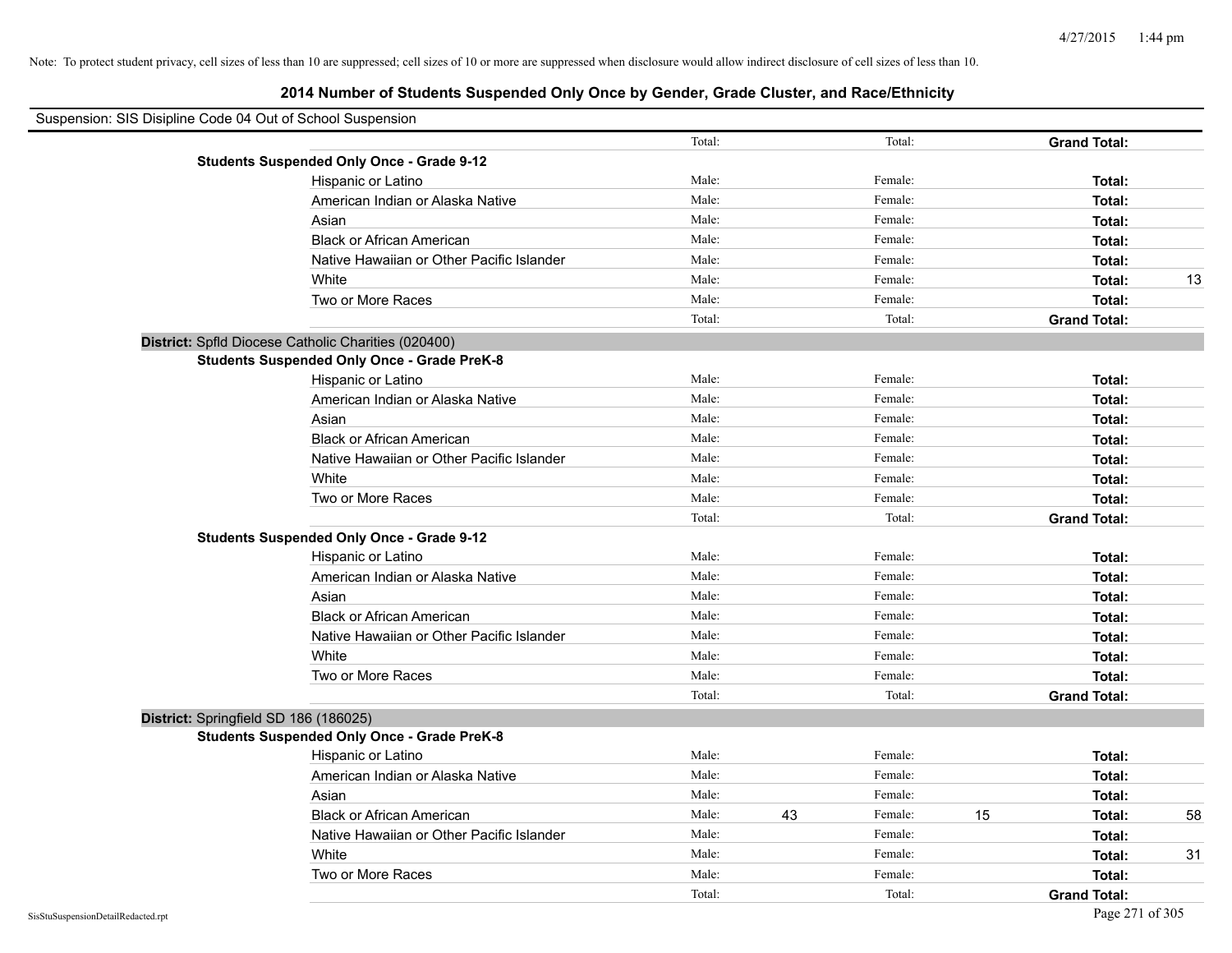| Suspension: SIS Disipline Code 04 Out of School Suspension |                                                    |        |    |         |    |                     |    |
|------------------------------------------------------------|----------------------------------------------------|--------|----|---------|----|---------------------|----|
|                                                            | <b>Students Suspended Only Once - Grade 9-12</b>   |        |    |         |    |                     |    |
|                                                            | Hispanic or Latino                                 | Male:  |    | Female: |    | Total:              |    |
|                                                            | American Indian or Alaska Native                   | Male:  |    | Female: |    | Total:              |    |
|                                                            | Asian                                              | Male:  |    | Female: |    | Total:              |    |
|                                                            | <b>Black or African American</b>                   | Male:  | 15 | Female: | 14 | Total:              | 29 |
|                                                            | Native Hawaiian or Other Pacific Islander          | Male:  |    | Female: |    | Total:              |    |
|                                                            | White                                              | Male:  |    | Female: |    | Total:              | 14 |
|                                                            | Two or More Races                                  | Male:  |    | Female: |    | Total:              |    |
|                                                            |                                                    | Total: |    | Total:  |    | <b>Grand Total:</b> |    |
|                                                            | District: Tri City CUSD 1 (001026)                 |        |    |         |    |                     |    |
|                                                            | <b>Students Suspended Only Once - Grade PreK-8</b> |        |    |         |    |                     |    |
|                                                            | Hispanic or Latino                                 | Male:  |    | Female: |    | Total:              |    |
|                                                            | American Indian or Alaska Native                   | Male:  |    | Female: |    | Total:              |    |
|                                                            | Asian                                              | Male:  |    | Female: |    | Total:              |    |
|                                                            | <b>Black or African American</b>                   | Male:  |    | Female: |    | Total:              |    |
|                                                            | Native Hawaiian or Other Pacific Islander          | Male:  |    | Female: |    | Total:              |    |
|                                                            | White                                              | Male:  |    | Female: |    | Total:              |    |
|                                                            | Two or More Races                                  | Male:  |    | Female: |    | Total:              |    |
|                                                            |                                                    | Total: |    | Total:  |    | <b>Grand Total:</b> | 10 |
|                                                            | <b>Students Suspended Only Once - Grade 9-12</b>   |        |    |         |    |                     |    |
|                                                            | Hispanic or Latino                                 | Male:  |    | Female: |    | Total:              |    |
|                                                            | American Indian or Alaska Native                   | Male:  |    | Female: |    | Total:              |    |
|                                                            | Asian                                              | Male:  |    | Female: |    | Total:              |    |
|                                                            | <b>Black or African American</b>                   | Male:  |    | Female: |    | Total:              |    |
|                                                            | Native Hawaiian or Other Pacific Islander          | Male:  |    | Female: |    | Total:              |    |
|                                                            | White                                              | Male:  |    | Female: |    | Total:              |    |
|                                                            | Two or More Races                                  | Male:  |    | Female: |    | Total:              |    |
|                                                            |                                                    | Total: |    | Total:  |    | <b>Grand Total:</b> |    |
|                                                            | District: Williamsville CUSD 15 (015026)           |        |    |         |    |                     |    |
|                                                            | <b>Students Suspended Only Once - Grade PreK-8</b> |        |    |         |    |                     |    |
|                                                            | Hispanic or Latino                                 | Male:  |    | Female: |    | Total:              |    |
|                                                            | American Indian or Alaska Native                   | Male:  |    | Female: |    | Total:              |    |
|                                                            | Asian                                              | Male:  |    | Female: |    | Total:              |    |
|                                                            | <b>Black or African American</b>                   | Male:  |    | Female: |    | Total:              |    |
|                                                            | Native Hawaiian or Other Pacific Islander          | Male:  |    | Female: |    | Total:              |    |
|                                                            | White                                              | Male:  |    | Female: |    | Total:              |    |
|                                                            | Two or More Races                                  | Male:  |    | Female: |    | Total:              |    |
|                                                            |                                                    | Total: |    | Total:  |    | <b>Grand Total:</b> |    |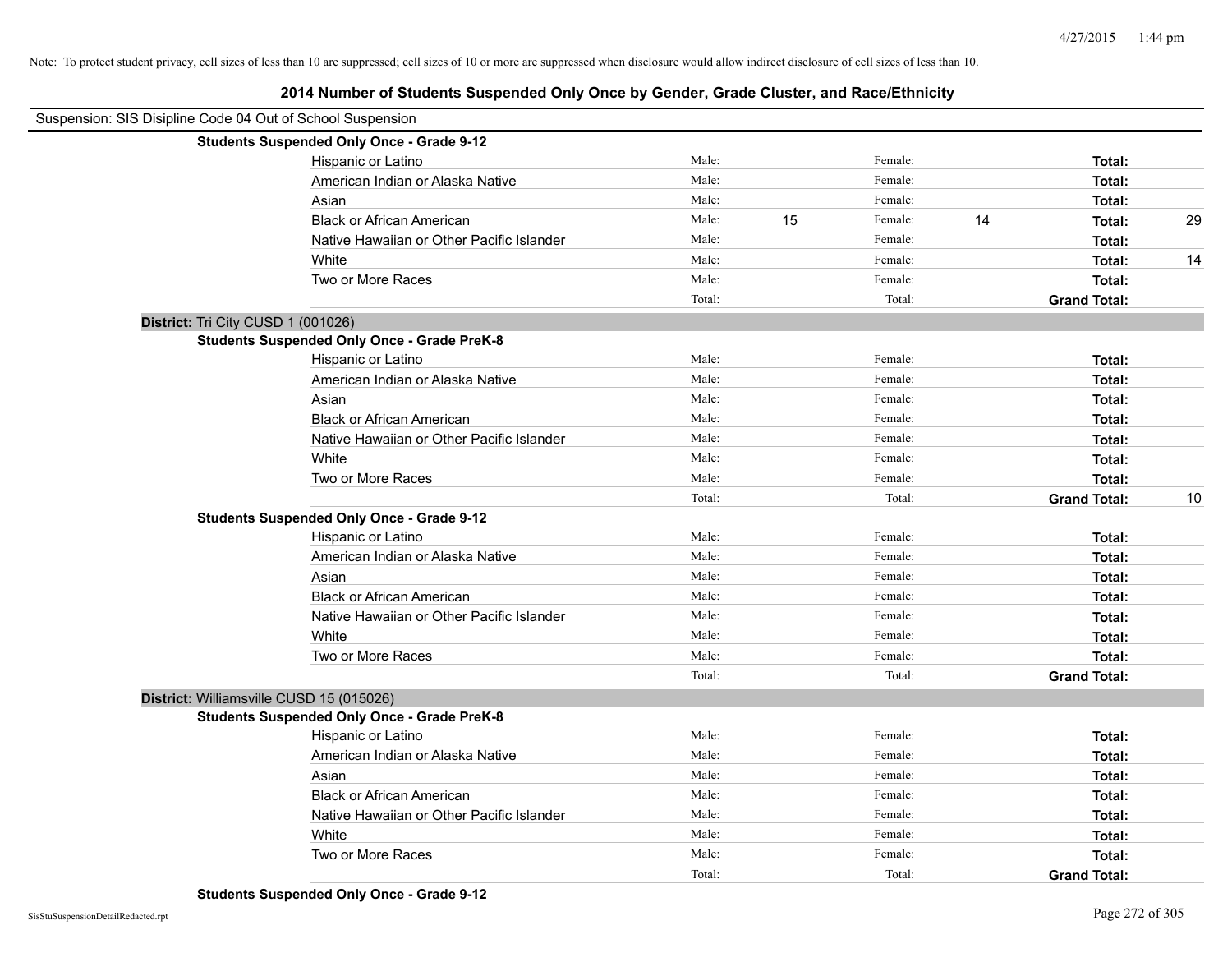| Suspension: SIS Disipline Code 04 Out of School Suspension |                                                    |        |    |         |    |                     |    |
|------------------------------------------------------------|----------------------------------------------------|--------|----|---------|----|---------------------|----|
|                                                            | Hispanic or Latino                                 | Male:  |    | Female: |    | Total:              |    |
|                                                            | American Indian or Alaska Native                   | Male:  |    | Female: |    | Total:              |    |
|                                                            | Asian                                              | Male:  |    | Female: |    | Total:              |    |
|                                                            | <b>Black or African American</b>                   | Male:  |    | Female: |    | Total:              |    |
|                                                            | Native Hawaiian or Other Pacific Islander          | Male:  |    | Female: |    | Total:              |    |
|                                                            | White                                              | Male:  |    | Female: |    | Total:              | 12 |
|                                                            | Two or More Races                                  | Male:  |    | Female: |    | Total:              |    |
|                                                            |                                                    | Total: |    | Total:  |    | <b>Grand Total:</b> |    |
| Region: St Clair ROE (50)                                  |                                                    |        |    |         |    |                     |    |
| County: Non-Public School (000)                            |                                                    |        |    |         |    |                     |    |
| District: St Clair ROE (000000)                            |                                                    |        |    |         |    |                     |    |
|                                                            | <b>Students Suspended Only Once - Grade 9-12</b>   |        |    |         |    |                     |    |
|                                                            | Hispanic or Latino                                 | Male:  |    | Female: |    | Total:              |    |
|                                                            | American Indian or Alaska Native                   | Male:  |    | Female: |    | Total:              |    |
|                                                            | Asian                                              | Male:  |    | Female: |    | Total:              |    |
|                                                            | <b>Black or African American</b>                   | Male:  |    | Female: |    | Total:              |    |
|                                                            | Native Hawaiian or Other Pacific Islander          | Male:  |    | Female: |    | Total:              |    |
|                                                            | White                                              | Male:  |    | Female: |    | Total:              |    |
|                                                            | Two or More Races                                  | Male:  |    | Female: |    | Total:              |    |
|                                                            |                                                    | Total: |    | Total:  |    | <b>Grand Total:</b> |    |
| County: Saint clair (082)                                  |                                                    |        |    |         |    |                     |    |
|                                                            | District: Belle Valley SD 119 (119002)             |        |    |         |    |                     |    |
|                                                            | <b>Students Suspended Only Once - Grade PreK-8</b> |        |    |         |    |                     |    |
|                                                            | Hispanic or Latino                                 | Male:  |    | Female: |    | Total:              |    |
|                                                            | American Indian or Alaska Native                   | Male:  |    | Female: |    | Total:              |    |
|                                                            | Asian                                              | Male:  |    | Female: |    | Total:              |    |
|                                                            | <b>Black or African American</b>                   | Male:  | 23 | Female: | 13 | Total:              | 36 |
|                                                            | Native Hawaiian or Other Pacific Islander          | Male:  |    | Female: |    | Total:              |    |
|                                                            | White                                              | Male:  |    | Female: |    | Total:              | 12 |
|                                                            | Two or More Races                                  | Male:  |    | Female: |    | Total:              |    |
|                                                            |                                                    | Total: |    | Total:  |    | <b>Grand Total:</b> |    |
|                                                            | District: Belleville SD 118 (118002)               |        |    |         |    |                     |    |
|                                                            | <b>Students Suspended Only Once - Grade PreK-8</b> |        |    |         |    |                     |    |
|                                                            | Hispanic or Latino                                 | Male:  |    | Female: |    | Total:              |    |
|                                                            | American Indian or Alaska Native                   | Male:  |    | Female: |    | Total:              |    |
|                                                            | Asian                                              | Male:  |    | Female: |    | Total:              |    |
|                                                            | <b>Black or African American</b>                   | Male:  | 39 | Female: | 21 | Total:              | 60 |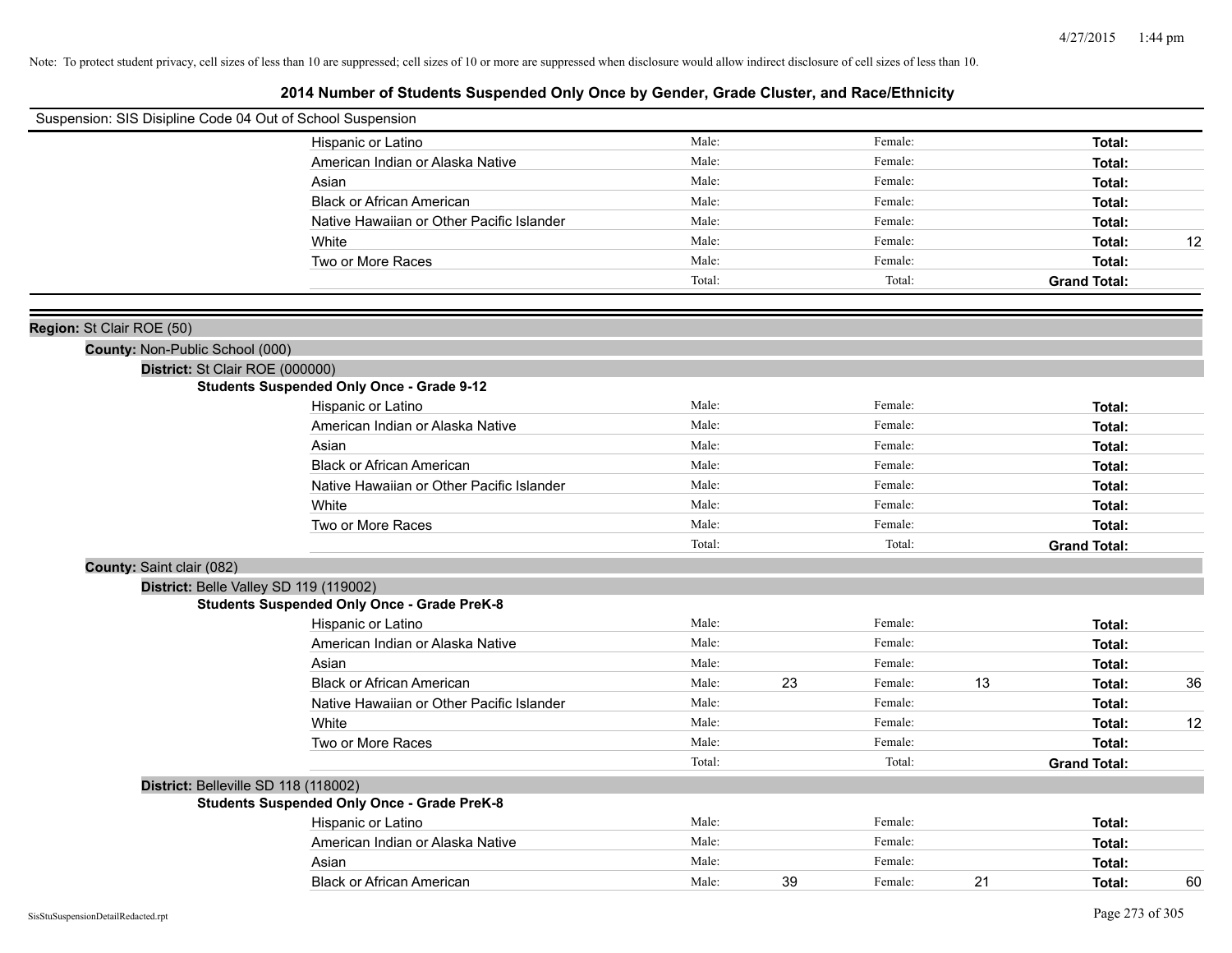| Suspension: SIS Disipline Code 04 Out of School Suspension |        |     |         |    |                     |     |
|------------------------------------------------------------|--------|-----|---------|----|---------------------|-----|
| Native Hawaiian or Other Pacific Islander                  | Male:  |     | Female: |    | Total:              |     |
| White                                                      | Male:  | 21  | Female: | 10 | Total:              | 31  |
| Two or More Races                                          | Male:  |     | Female: |    | <b>Total:</b>       |     |
|                                                            | Total: |     | Total:  |    | <b>Grand Total:</b> |     |
| District: Belleville Twp HSD 201 (201017)                  |        |     |         |    |                     |     |
| <b>Students Suspended Only Once - Grade 9-12</b>           |        |     |         |    |                     |     |
| Hispanic or Latino                                         | Male:  |     | Female: |    | Total:              |     |
| American Indian or Alaska Native                           | Male:  |     | Female: |    | Total:              |     |
| Asian                                                      | Male:  |     | Female: |    | Total:              |     |
| <b>Black or African American</b>                           | Male:  | 113 | Female: | 81 | Total:              | 194 |
| Native Hawaiian or Other Pacific Islander                  | Male:  |     | Female: |    | Total:              |     |
| White                                                      | Male:  | 50  | Female: | 27 | Total:              | 77  |
| Two or More Races                                          | Male:  | 16  | Female: | 14 | Total:              | 30  |
|                                                            | Total: |     | Total:  |    | <b>Grand Total:</b> | 314 |
| District: Brooklyn UD 188 (188022)                         |        |     |         |    |                     |     |
| <b>Students Suspended Only Once - Grade PreK-8</b>         |        |     |         |    |                     |     |
| Hispanic or Latino                                         | Male:  |     | Female: |    | Total:              |     |
| American Indian or Alaska Native                           | Male:  |     | Female: |    | Total:              |     |
| Asian                                                      | Male:  |     | Female: |    | Total:              |     |
| <b>Black or African American</b>                           | Male:  |     | Female: |    | Total:              |     |
| Native Hawaiian or Other Pacific Islander                  | Male:  |     | Female: |    | Total:              |     |
| White                                                      | Male:  |     | Female: |    | Total:              |     |
| Two or More Races                                          | Male:  |     | Female: |    | Total:              |     |
|                                                            | Total: |     | Total:  |    | <b>Grand Total:</b> |     |
| <b>Students Suspended Only Once - Grade 9-12</b>           |        |     |         |    |                     |     |
| Hispanic or Latino                                         | Male:  |     | Female: |    | Total:              |     |
| American Indian or Alaska Native                           | Male:  |     | Female: |    | Total:              |     |
| Asian                                                      | Male:  |     | Female: |    | Total:              |     |
| <b>Black or African American</b>                           | Male:  |     | Female: |    | Total:              |     |
| Native Hawaiian or Other Pacific Islander                  | Male:  |     | Female: |    | Total:              |     |
| White                                                      | Male:  |     | Female: |    | Total:              |     |
| Two or More Races                                          | Male:  |     | Female: |    | Total:              |     |
|                                                            | Total: |     | Total:  |    | <b>Grand Total:</b> |     |
| District: Cahokia CUSD 187 (187026)                        |        |     |         |    |                     |     |
| <b>Students Suspended Only Once - Grade PreK-8</b>         |        |     |         |    |                     |     |
| Hispanic or Latino                                         | Male:  |     | Female: |    | Total:              |     |
| American Indian or Alaska Native                           | Male:  |     | Female: |    | Total:              |     |
| Asian                                                      | Male:  |     | Female: |    | Total:              |     |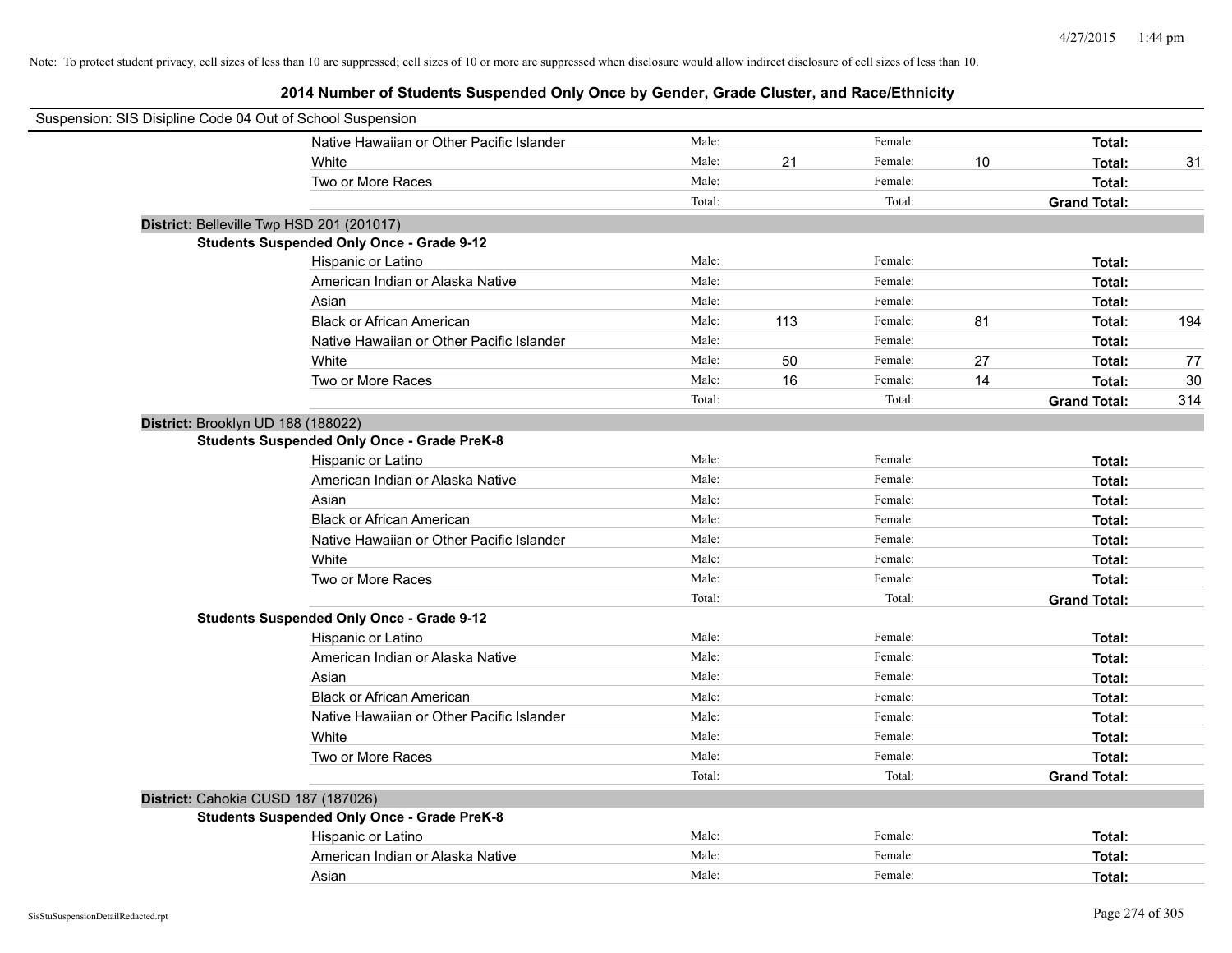| Suspension: SIS Disipline Code 04 Out of School Suspension |                                                    |        |     |         |     |                     |     |
|------------------------------------------------------------|----------------------------------------------------|--------|-----|---------|-----|---------------------|-----|
|                                                            | <b>Black or African American</b>                   | Male:  | 202 | Female: | 131 | Total:              | 333 |
|                                                            | Native Hawaiian or Other Pacific Islander          | Male:  |     | Female: |     | Total:              |     |
|                                                            | White                                              | Male:  |     | Female: |     | Total:              | 18  |
|                                                            | Two or More Races                                  | Male:  |     | Female: |     | Total:              |     |
|                                                            |                                                    | Total: |     | Total:  |     | <b>Grand Total:</b> |     |
|                                                            | <b>Students Suspended Only Once - Grade 9-12</b>   |        |     |         |     |                     |     |
|                                                            | Hispanic or Latino                                 | Male:  |     | Female: |     | Total:              |     |
|                                                            | American Indian or Alaska Native                   | Male:  |     | Female: |     | Total:              |     |
|                                                            | Asian                                              | Male:  |     | Female: |     | Total:              |     |
|                                                            | <b>Black or African American</b>                   | Male:  | 67  | Female: | 80  | Total:              | 147 |
|                                                            | Native Hawaiian or Other Pacific Islander          | Male:  |     | Female: |     | Total:              |     |
|                                                            | White                                              | Male:  |     | Female: |     | Total:              | 10  |
|                                                            | Two or More Races                                  | Male:  |     | Female: |     | Total:              |     |
|                                                            |                                                    | Total: |     | Total:  |     | <b>Grand Total:</b> |     |
| District: Central SD 104 (104002)                          |                                                    |        |     |         |     |                     |     |
|                                                            | <b>Students Suspended Only Once - Grade PreK-8</b> |        |     |         |     |                     |     |
|                                                            | Hispanic or Latino                                 | Male:  |     | Female: |     | Total:              |     |
|                                                            | American Indian or Alaska Native                   | Male:  |     | Female: |     | Total:              |     |
|                                                            | Asian                                              | Male:  |     | Female: |     | Total:              |     |
|                                                            | <b>Black or African American</b>                   | Male:  |     | Female: |     | Total:              |     |
|                                                            | Native Hawaiian or Other Pacific Islander          | Male:  |     | Female: |     | Total:              |     |
|                                                            | White                                              | Male:  |     | Female: |     | Total:              |     |
|                                                            | Two or More Races                                  | Male:  |     | Female: |     | Total:              |     |
|                                                            |                                                    | Total: |     | Total:  |     | <b>Grand Total:</b> |     |
| District: Dupo CUSD 196 (196026)                           |                                                    |        |     |         |     |                     |     |
|                                                            | <b>Students Suspended Only Once - Grade PreK-8</b> |        |     |         |     |                     |     |
|                                                            | Hispanic or Latino                                 | Male:  |     | Female: |     | Total:              |     |
|                                                            | American Indian or Alaska Native                   | Male:  |     | Female: |     | Total:              |     |
|                                                            | Asian                                              | Male:  |     | Female: |     | Total:              |     |
|                                                            | <b>Black or African American</b>                   | Male:  |     | Female: |     | Total:              |     |
|                                                            | Native Hawaiian or Other Pacific Islander          | Male:  |     | Female: |     | Total:              |     |
|                                                            | White                                              | Male:  |     | Female: |     | Total:              | 23  |
|                                                            | Two or More Races                                  | Male:  |     | Female: |     | Total:              |     |
|                                                            |                                                    | Total: |     | Total:  |     | <b>Grand Total:</b> |     |
|                                                            | <b>Students Suspended Only Once - Grade 9-12</b>   |        |     |         |     |                     |     |
|                                                            | Hispanic or Latino                                 | Male:  |     | Female: |     | Total:              |     |
|                                                            | American Indian or Alaska Native                   | Male:  |     | Female: |     | Total:              |     |
|                                                            | Asian                                              | Male:  |     | Female: |     | Total:              |     |
|                                                            | <b>Black or African American</b>                   | Male:  |     | Female: |     | Total:              |     |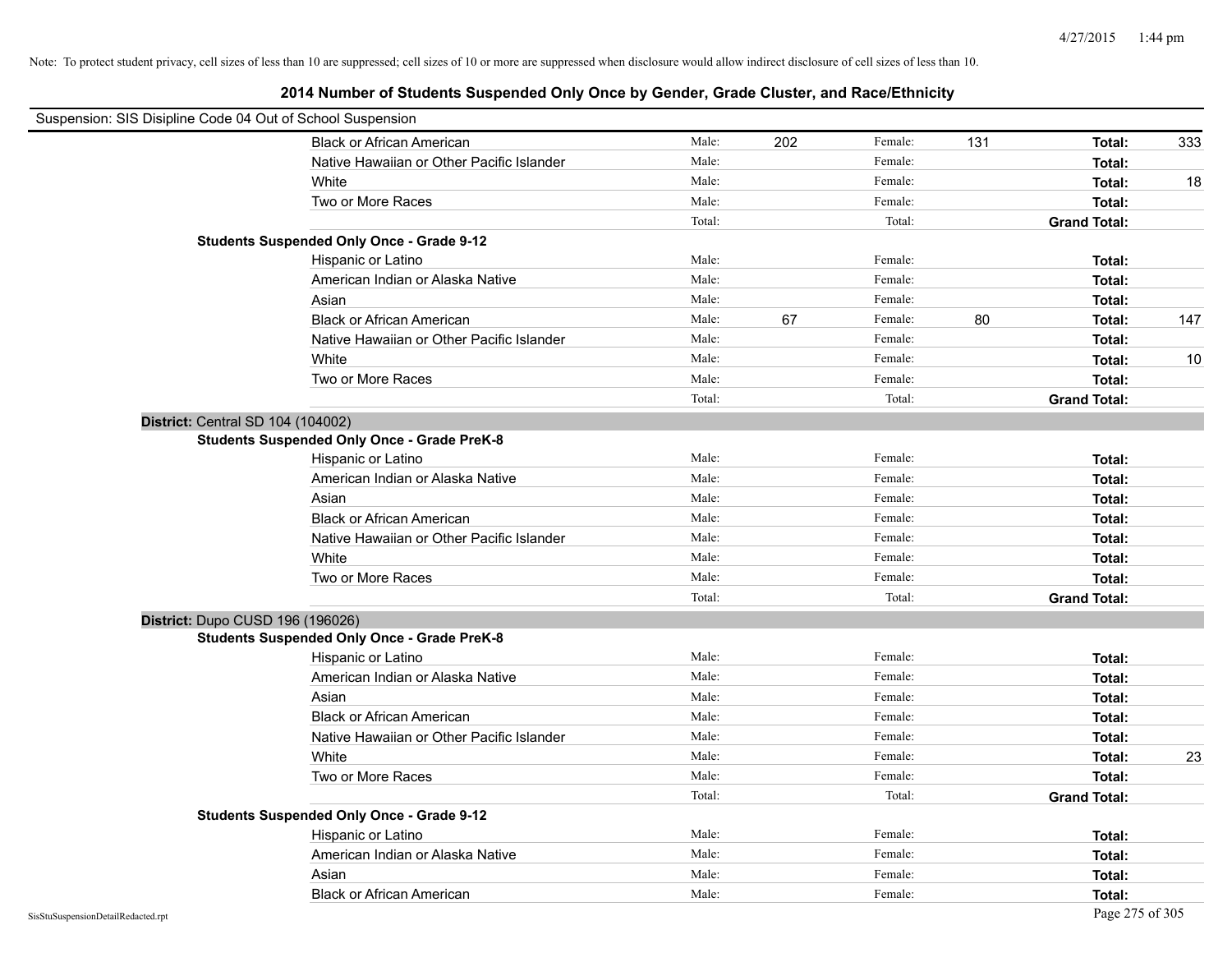| Suspension: SIS Disipline Code 04 Out of School Suspension |                                                    |        |     |         |                     |     |
|------------------------------------------------------------|----------------------------------------------------|--------|-----|---------|---------------------|-----|
|                                                            | Native Hawaiian or Other Pacific Islander          | Male:  |     | Female: | Total:              |     |
|                                                            | White                                              | Male:  |     | Female: | Total:              | 15  |
|                                                            | Two or More Races                                  | Male:  |     | Female: | Total:              |     |
|                                                            |                                                    | Total: |     | Total:  | <b>Grand Total:</b> |     |
| District: East St Louis SD 189 (189022)                    |                                                    |        |     |         |                     |     |
|                                                            | <b>Students Suspended Only Once - Grade PreK-8</b> |        |     |         |                     |     |
|                                                            | Hispanic or Latino                                 | Male:  |     | Female: | Total:              |     |
|                                                            | American Indian or Alaska Native                   | Male:  |     | Female: | Total:              |     |
|                                                            | Asian                                              | Male:  |     | Female: | Total:              |     |
|                                                            | <b>Black or African American</b>                   | Male:  | 326 | Female: | 221<br>Total:       | 547 |
|                                                            | Native Hawaiian or Other Pacific Islander          | Male:  |     | Female: | Total:              |     |
|                                                            | White                                              | Male:  |     | Female: | Total:              |     |
|                                                            | Two or More Races                                  | Male:  |     | Female: | Total:              |     |
|                                                            |                                                    | Total: |     | Total:  | <b>Grand Total:</b> |     |
|                                                            | <b>Students Suspended Only Once - Grade 9-12</b>   |        |     |         |                     |     |
|                                                            | Hispanic or Latino                                 | Male:  |     | Female: | Total:              |     |
|                                                            | American Indian or Alaska Native                   | Male:  |     | Female: | Total:              |     |
|                                                            | Asian                                              | Male:  |     | Female: | Total:              |     |
|                                                            | <b>Black or African American</b>                   | Male:  | 158 | Female: | 133<br>Total:       | 291 |
|                                                            | Native Hawaiian or Other Pacific Islander          | Male:  |     | Female: | Total:              |     |
|                                                            | White                                              | Male:  |     | Female: | Total:              |     |
|                                                            | Two or More Races                                  | Male:  |     | Female: | Total:              |     |
|                                                            |                                                    | Total: |     | Total:  | <b>Grand Total:</b> |     |
| District: Freeburg CCSD 70 (070004)                        |                                                    |        |     |         |                     |     |
|                                                            | <b>Students Suspended Only Once - Grade PreK-8</b> |        |     |         |                     |     |
|                                                            | Hispanic or Latino                                 | Male:  |     | Female: | Total:              |     |
|                                                            | American Indian or Alaska Native                   | Male:  |     | Female: | Total:              |     |
|                                                            | Asian                                              | Male:  |     | Female: | Total:              |     |
|                                                            | <b>Black or African American</b>                   | Male:  |     | Female: | Total:              |     |
|                                                            | Native Hawaiian or Other Pacific Islander          | Male:  |     | Female: | Total:              |     |
|                                                            | White                                              | Male:  |     | Female: | Total:              |     |
|                                                            | Two or More Races                                  | Male:  |     | Female: | Total:              |     |
|                                                            |                                                    | Total: |     | Total:  | <b>Grand Total:</b> |     |
| District: Freeburg CHSD 77 (077016)                        |                                                    |        |     |         |                     |     |
|                                                            | <b>Students Suspended Only Once - Grade 9-12</b>   |        |     |         |                     |     |
|                                                            | Hispanic or Latino                                 | Male:  |     | Female: | Total:              |     |
|                                                            | American Indian or Alaska Native                   | Male:  |     | Female: | Total:              |     |
|                                                            | Asian                                              | Male:  |     | Female: | Total:              |     |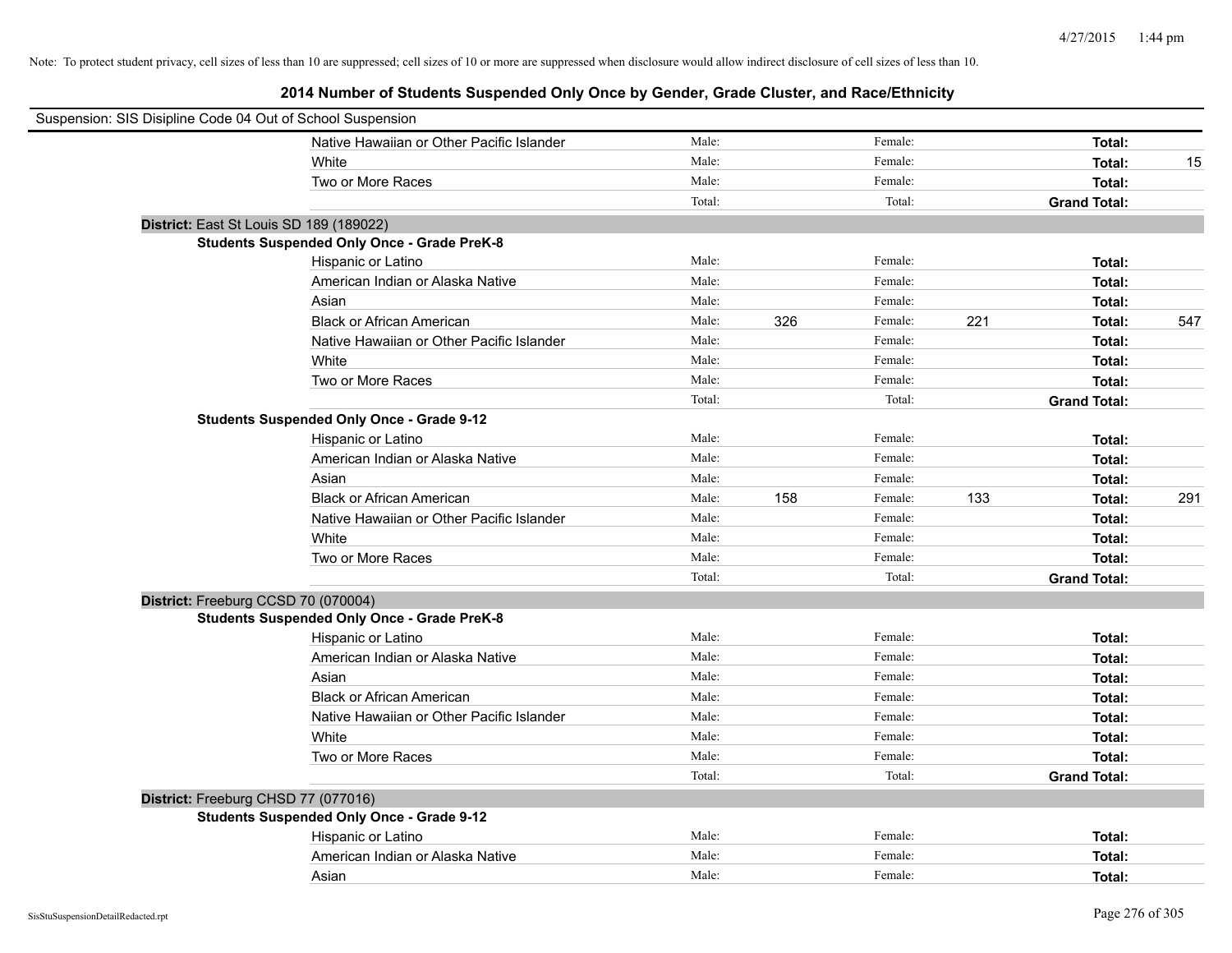| Suspension: SIS Disipline Code 04 Out of School Suspension |                                                    |        |    |         |    |                     |    |
|------------------------------------------------------------|----------------------------------------------------|--------|----|---------|----|---------------------|----|
|                                                            | <b>Black or African American</b>                   | Male:  |    | Female: |    | Total:              |    |
|                                                            | Native Hawaiian or Other Pacific Islander          | Male:  |    | Female: |    | Total:              |    |
|                                                            | White                                              | Male:  |    | Female: |    | Total:              | 18 |
|                                                            | Two or More Races                                  | Male:  |    | Female: |    | Total:              |    |
|                                                            |                                                    | Total: |    | Total:  |    | <b>Grand Total:</b> |    |
| District: Grant CCSD 110 (110004)                          |                                                    |        |    |         |    |                     |    |
|                                                            | <b>Students Suspended Only Once - Grade PreK-8</b> |        |    |         |    |                     |    |
|                                                            | Hispanic or Latino                                 | Male:  |    | Female: |    | Total:              |    |
|                                                            | American Indian or Alaska Native                   | Male:  |    | Female: |    | Total:              |    |
|                                                            | Asian                                              | Male:  |    | Female: |    | Total:              |    |
|                                                            | <b>Black or African American</b>                   | Male:  |    | Female: |    | Total:              |    |
|                                                            | Native Hawaiian or Other Pacific Islander          | Male:  |    | Female: |    | Total:              |    |
|                                                            | White                                              | Male:  |    | Female: |    | Total:              |    |
|                                                            | Two or More Races                                  | Male:  |    | Female: |    | Total:              |    |
|                                                            |                                                    | Total: |    | Total:  |    | <b>Grand Total:</b> | 12 |
|                                                            | District: Harmony Emge SD 175 (175002)             |        |    |         |    |                     |    |
|                                                            | <b>Students Suspended Only Once - Grade PreK-8</b> |        |    |         |    |                     |    |
|                                                            | Hispanic or Latino                                 | Male:  |    | Female: |    | Total:              |    |
|                                                            | American Indian or Alaska Native                   | Male:  |    | Female: |    | Total:              |    |
|                                                            | Asian                                              | Male:  |    | Female: |    | Total:              |    |
|                                                            | <b>Black or African American</b>                   | Male:  | 30 | Female: | 11 | Total:              | 41 |
|                                                            | Native Hawaiian or Other Pacific Islander          | Male:  |    | Female: |    | Total:              |    |
|                                                            | White                                              | Male:  |    | Female: |    | Total:              | 17 |
|                                                            | Two or More Races                                  | Male:  |    | Female: |    | Total:              |    |
|                                                            |                                                    | Total: |    | Total:  |    | <b>Grand Total:</b> |    |
| District: High Mount SD 116 (116002)                       |                                                    |        |    |         |    |                     |    |
|                                                            | <b>Students Suspended Only Once - Grade PreK-8</b> |        |    |         |    |                     |    |
|                                                            | Hispanic or Latino                                 | Male:  |    | Female: |    | Total:              |    |
|                                                            | American Indian or Alaska Native                   | Male:  |    | Female: |    | Total:              |    |
|                                                            | Asian                                              | Male:  |    | Female: |    | Total:              |    |
|                                                            | <b>Black or African American</b>                   | Male:  |    | Female: |    | Total:              |    |
|                                                            | Native Hawaiian or Other Pacific Islander          | Male:  |    | Female: |    | Total:              |    |
|                                                            | White                                              | Male:  |    | Female: |    | Total:              |    |
|                                                            | Two or More Races                                  | Male:  |    | Female: |    | Total:              |    |
|                                                            |                                                    | Total: |    | Total:  |    | <b>Grand Total:</b> | 10 |
| District: Lebanon CUSD 9 (009026)                          |                                                    |        |    |         |    |                     |    |
|                                                            | <b>Students Suspended Only Once - Grade PreK-8</b> |        |    |         |    |                     |    |
|                                                            | Hispanic or Latino                                 | Male:  |    | Female: |    | Total:              |    |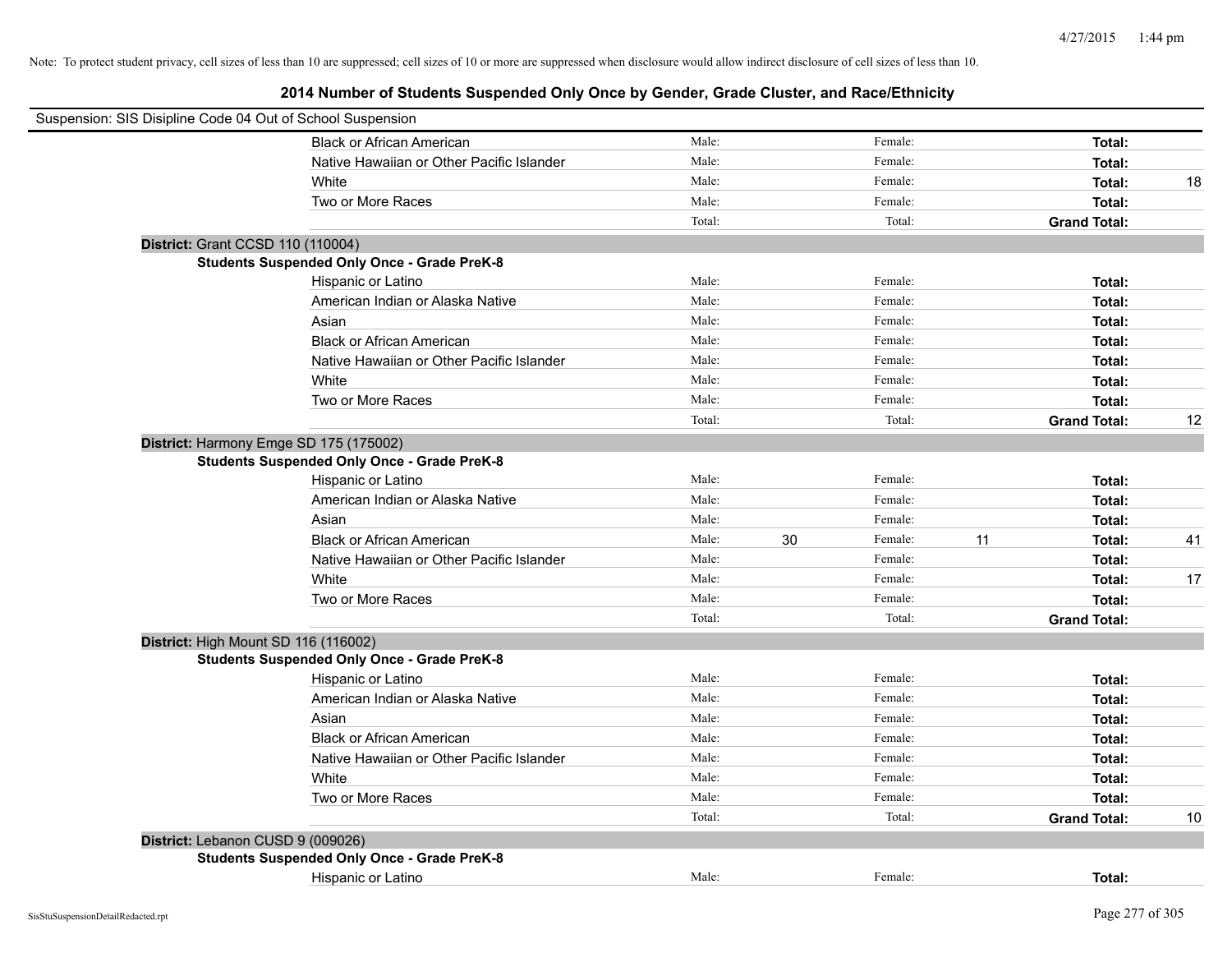| Suspension: SIS Disipline Code 04 Out of School Suspension |                                                    |        |         |                     |
|------------------------------------------------------------|----------------------------------------------------|--------|---------|---------------------|
|                                                            | American Indian or Alaska Native                   | Male:  | Female: | Total:              |
|                                                            | Asian                                              | Male:  | Female: | Total:              |
|                                                            | <b>Black or African American</b>                   | Male:  | Female: | Total:              |
|                                                            | Native Hawaiian or Other Pacific Islander          | Male:  | Female: | Total:              |
|                                                            | White                                              | Male:  | Female: | Total:              |
|                                                            | Two or More Races                                  | Male:  | Female: | Total:              |
|                                                            |                                                    | Total: | Total:  | <b>Grand Total:</b> |
|                                                            | <b>Students Suspended Only Once - Grade 9-12</b>   |        |         |                     |
|                                                            | Hispanic or Latino                                 | Male:  | Female: | Total:              |
|                                                            | American Indian or Alaska Native                   | Male:  | Female: | Total:              |
|                                                            | Asian                                              | Male:  | Female: | Total:              |
|                                                            | <b>Black or African American</b>                   | Male:  | Female: | Total:              |
|                                                            | Native Hawaiian or Other Pacific Islander          | Male:  | Female: | Total:              |
|                                                            | White                                              | Male:  | Female: | Total:              |
|                                                            | Two or More Races                                  | Male:  | Female: | Total:              |
|                                                            |                                                    | Total: | Total:  | <b>Grand Total:</b> |
| District: Marissa CUSD 40 (040026)                         |                                                    |        |         |                     |
|                                                            | <b>Students Suspended Only Once - Grade PreK-8</b> |        |         |                     |
|                                                            | Hispanic or Latino                                 | Male:  | Female: | Total:              |
|                                                            | American Indian or Alaska Native                   | Male:  | Female: | Total:              |
|                                                            | Asian                                              | Male:  | Female: | Total:              |
|                                                            | <b>Black or African American</b>                   | Male:  | Female: | Total:              |
|                                                            | Native Hawaiian or Other Pacific Islander          | Male:  | Female: | Total:              |
|                                                            | White                                              | Male:  | Female: | Total:              |
|                                                            | Two or More Races                                  | Male:  | Female: | Total:              |
|                                                            |                                                    | Total: | Total:  | <b>Grand Total:</b> |
|                                                            | <b>Students Suspended Only Once - Grade 9-12</b>   |        |         |                     |
|                                                            | Hispanic or Latino                                 | Male:  | Female: | Total:              |
|                                                            | American Indian or Alaska Native                   | Male:  | Female: | Total:              |
|                                                            | Asian                                              | Male:  | Female: | Total:              |
|                                                            | <b>Black or African American</b>                   | Male:  | Female: | Total:              |
|                                                            | Native Hawaiian or Other Pacific Islander          | Male:  | Female: | Total:              |
|                                                            | White                                              | Male:  | Female: | Total:              |
|                                                            | Two or More Races                                  | Male:  | Female: | Total:              |
|                                                            |                                                    | Total: | Total:  | <b>Grand Total:</b> |
|                                                            | District: Mascoutah CUD 19 (019026)                |        |         |                     |
|                                                            | <b>Students Suspended Only Once - Grade PreK-8</b> |        |         |                     |
|                                                            | Hispanic or Latino                                 | Male:  | Female: | Total:              |
|                                                            | American Indian or Alaska Native                   | Male:  | Female: | Total:              |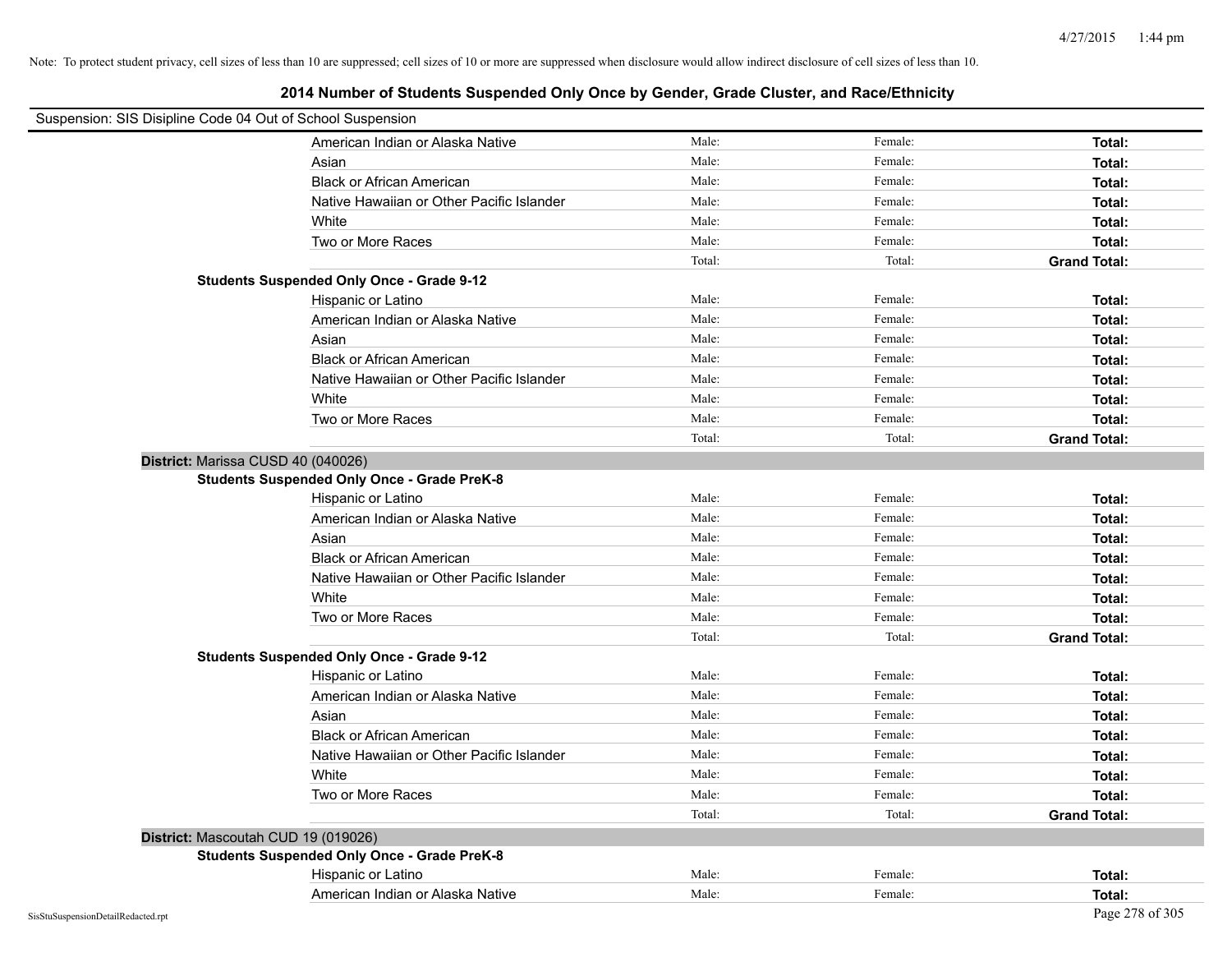| Suspension: SIS Disipline Code 04 Out of School Suspension |                                                    |        |         |                     |    |
|------------------------------------------------------------|----------------------------------------------------|--------|---------|---------------------|----|
|                                                            | Asian                                              | Male:  | Female: | Total:              |    |
|                                                            | <b>Black or African American</b>                   | Male:  | Female: | Total:              |    |
|                                                            | Native Hawaiian or Other Pacific Islander          | Male:  | Female: | Total:              |    |
|                                                            | White                                              | Male:  | Female: | Total:              |    |
|                                                            | Two or More Races                                  | Male:  | Female: | Total:              |    |
|                                                            |                                                    | Total: | Total:  | <b>Grand Total:</b> | 14 |
|                                                            | <b>Students Suspended Only Once - Grade 9-12</b>   |        |         |                     |    |
|                                                            | Hispanic or Latino                                 | Male:  | Female: | Total:              |    |
|                                                            | American Indian or Alaska Native                   | Male:  | Female: | Total:              |    |
|                                                            | Asian                                              | Male:  | Female: | Total:              |    |
|                                                            | <b>Black or African American</b>                   | Male:  | Female: | Total:              |    |
|                                                            | Native Hawaiian or Other Pacific Islander          | Male:  | Female: | Total:              |    |
|                                                            | White                                              | Male:  | Female: | Total:              |    |
|                                                            | Two or More Races                                  | Male:  | Female: | Total:              |    |
|                                                            |                                                    | Total: | Total:  | <b>Grand Total:</b> | 12 |
| District: Millstadt CCSD 160 (160004)                      |                                                    |        |         |                     |    |
|                                                            | <b>Students Suspended Only Once - Grade PreK-8</b> |        |         |                     |    |
|                                                            | Hispanic or Latino                                 | Male:  | Female: | Total:              |    |
|                                                            | American Indian or Alaska Native                   | Male:  | Female: | Total:              |    |
|                                                            | Asian                                              | Male:  | Female: | Total:              |    |
|                                                            | <b>Black or African American</b>                   | Male:  | Female: | Total:              |    |
|                                                            | Native Hawaiian or Other Pacific Islander          | Male:  | Female: | Total:              |    |
|                                                            | White                                              | Male:  | Female: | Total:              |    |
|                                                            | Two or More Races                                  | Male:  | Female: | Total:              |    |
|                                                            |                                                    | Total: | Total:  | <b>Grand Total:</b> |    |
| District: New Athens CUSD 60 (060026)                      |                                                    |        |         |                     |    |
|                                                            | <b>Students Suspended Only Once - Grade PreK-8</b> |        |         |                     |    |
|                                                            | Hispanic or Latino                                 | Male:  | Female: | Total:              |    |
|                                                            | American Indian or Alaska Native                   | Male:  | Female: | Total:              |    |
|                                                            | Asian                                              | Male:  | Female: | Total:              |    |
|                                                            | <b>Black or African American</b>                   | Male:  | Female: | Total:              |    |
|                                                            | Native Hawaiian or Other Pacific Islander          | Male:  | Female: | Total:              |    |
|                                                            | White                                              | Male:  | Female: | Total:              |    |
|                                                            | Two or More Races                                  | Male:  | Female: | Total:              |    |
|                                                            |                                                    | Total: | Total:  | <b>Grand Total:</b> |    |
|                                                            | <b>Students Suspended Only Once - Grade 9-12</b>   |        |         |                     |    |
|                                                            | Hispanic or Latino                                 | Male:  | Female: | Total:              |    |
|                                                            | American Indian or Alaska Native                   | Male:  | Female: | Total:              |    |
|                                                            | Asian                                              | Male:  | Female: | Total:              |    |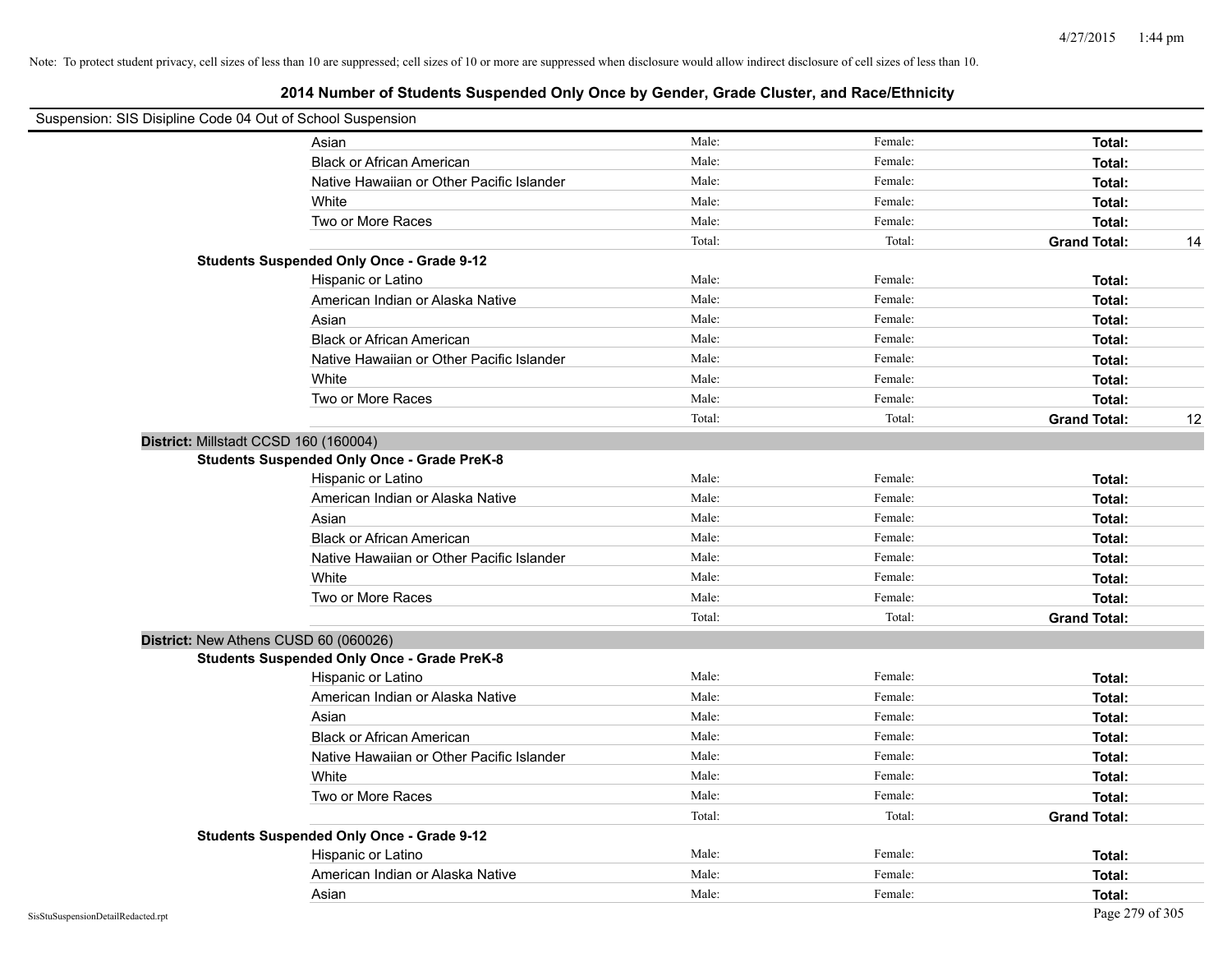| Suspension: SIS Disipline Code 04 Out of School Suspension |        |    |         |    |                     |    |
|------------------------------------------------------------|--------|----|---------|----|---------------------|----|
| <b>Black or African American</b>                           | Male:  |    | Female: |    | Total:              |    |
| Native Hawaiian or Other Pacific Islander                  | Male:  |    | Female: |    | Total:              |    |
| White                                                      | Male:  |    | Female: |    | Total:              |    |
| Two or More Races                                          | Male:  |    | Female: |    | Total:              |    |
|                                                            | Total: |    | Total:  |    | <b>Grand Total:</b> |    |
| District: O Fallon CCSD 90 (090004)                        |        |    |         |    |                     |    |
| <b>Students Suspended Only Once - Grade PreK-8</b>         |        |    |         |    |                     |    |
| Hispanic or Latino                                         | Male:  |    | Female: |    | Total:              |    |
| American Indian or Alaska Native                           | Male:  |    | Female: |    | Total:              |    |
| Asian                                                      | Male:  |    | Female: |    | Total:              |    |
| <b>Black or African American</b>                           | Male:  |    | Female: |    | Total:              | 19 |
| Native Hawaiian or Other Pacific Islander                  | Male:  |    | Female: |    | Total:              |    |
| White                                                      | Male:  |    | Female: |    | Total:              | 30 |
| Two or More Races                                          | Male:  |    | Female: |    | Total:              |    |
|                                                            | Total: |    | Total:  |    | <b>Grand Total:</b> |    |
| District: O Fallon Twp HSD 203 (203017)                    |        |    |         |    |                     |    |
| <b>Students Suspended Only Once - Grade 9-12</b>           |        |    |         |    |                     |    |
| Hispanic or Latino                                         | Male:  |    | Female: |    | Total:              |    |
| American Indian or Alaska Native                           | Male:  |    | Female: |    | Total:              |    |
| Asian                                                      | Male:  |    | Female: |    | Total:              |    |
| <b>Black or African American</b>                           | Male:  | 19 | Female: | 17 | Total:              | 36 |
| Native Hawaiian or Other Pacific Islander                  | Male:  |    | Female: |    | Total:              |    |
| White                                                      | Male:  | 25 | Female: | 10 | Total:              | 35 |
| Two or More Races                                          | Male:  |    | Female: |    | Total:              |    |
|                                                            | Total: |    | Total:  |    | <b>Grand Total:</b> | 84 |
| District: Pontiac-W Holliday SD 105 (105002)               |        |    |         |    |                     |    |
| <b>Students Suspended Only Once - Grade PreK-8</b>         |        |    |         |    |                     |    |
| Hispanic or Latino                                         | Male:  |    | Female: |    | Total:              |    |
| American Indian or Alaska Native                           | Male:  |    | Female: |    | Total:              |    |
| Asian                                                      | Male:  |    | Female: |    | Total:              |    |
| <b>Black or African American</b>                           | Male:  |    | Female: |    | Total:              | 22 |
| Native Hawaiian or Other Pacific Islander                  | Male:  |    | Female: |    | Total:              |    |
| White                                                      | Male:  |    | Female: |    | Total:              |    |
| Two or More Races                                          | Male:  |    | Female: |    | Total:              |    |
|                                                            | Total: |    | Total:  |    | <b>Grand Total:</b> |    |
| District: Shiloh Village SD 85 (085002)                    |        |    |         |    |                     |    |
| <b>Students Suspended Only Once - Grade PreK-8</b>         |        |    |         |    |                     |    |
| Hispanic or Latino                                         | Male:  |    | Female: |    | Total:              |    |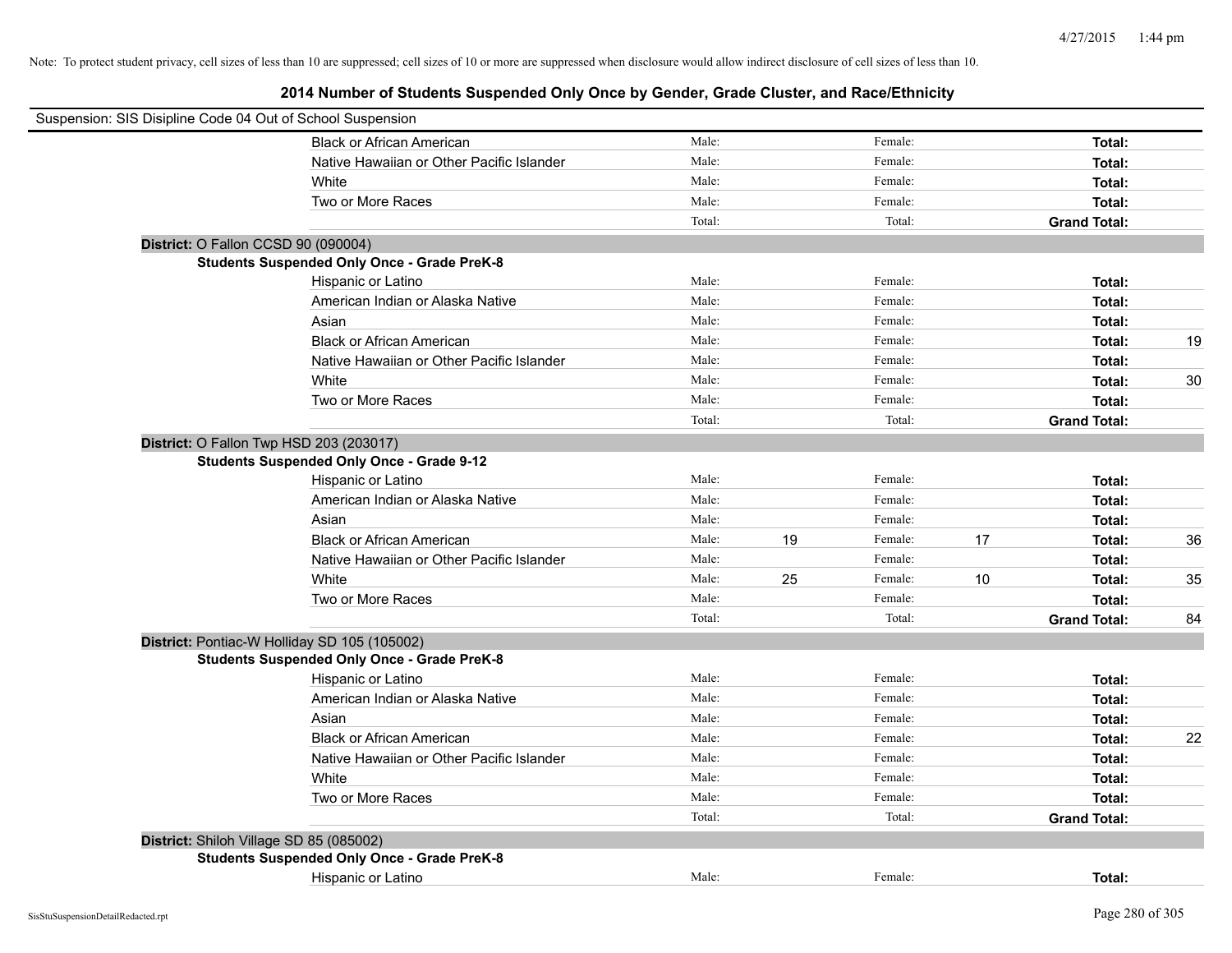| Suspension: SIS Disipline Code 04 Out of School Suspension |                                                    |        |    |         |    |                     |    |
|------------------------------------------------------------|----------------------------------------------------|--------|----|---------|----|---------------------|----|
|                                                            | American Indian or Alaska Native                   | Male:  |    | Female: |    | Total:              |    |
|                                                            | Asian                                              | Male:  |    | Female: |    | Total:              |    |
|                                                            | <b>Black or African American</b>                   | Male:  |    | Female: |    | Total:              |    |
|                                                            | Native Hawaiian or Other Pacific Islander          | Male:  |    | Female: |    | Total:              |    |
|                                                            | White                                              | Male:  |    | Female: |    | Total:              |    |
|                                                            | Two or More Races                                  | Male:  |    | Female: |    | Total:              |    |
|                                                            |                                                    | Total: |    | Total:  |    | <b>Grand Total:</b> |    |
| District: Signal Hill SD 181 (181002)                      |                                                    |        |    |         |    |                     |    |
|                                                            | <b>Students Suspended Only Once - Grade PreK-8</b> |        |    |         |    |                     |    |
|                                                            | Hispanic or Latino                                 | Male:  |    | Female: |    | Total:              |    |
|                                                            | American Indian or Alaska Native                   | Male:  |    | Female: |    | Total:              |    |
|                                                            | Asian                                              | Male:  |    | Female: |    | Total:              |    |
|                                                            | <b>Black or African American</b>                   | Male:  |    | Female: |    | Total:              | 19 |
|                                                            | Native Hawaiian or Other Pacific Islander          | Male:  |    | Female: |    | Total:              |    |
|                                                            | White                                              | Male:  |    | Female: |    | Total:              |    |
|                                                            | Two or More Races                                  | Male:  |    | Female: |    | Total:              |    |
|                                                            |                                                    | Total: |    | Total:  |    | <b>Grand Total:</b> |    |
| District: Smithton CCSD 130 (130004)                       |                                                    |        |    |         |    |                     |    |
|                                                            | <b>Students Suspended Only Once - Grade PreK-8</b> |        |    |         |    |                     |    |
|                                                            | Hispanic or Latino                                 | Male:  |    | Female: |    | Total:              |    |
|                                                            | American Indian or Alaska Native                   | Male:  |    | Female: |    | Total:              |    |
|                                                            | Asian                                              | Male:  |    | Female: |    | Total:              |    |
|                                                            | <b>Black or African American</b>                   | Male:  |    | Female: |    | Total:              |    |
|                                                            | Native Hawaiian or Other Pacific Islander          | Male:  |    | Female: |    | Total:              |    |
|                                                            | White                                              | Male:  |    | Female: |    | Total:              |    |
|                                                            | Two or More Races                                  | Male:  |    | Female: |    | Total:              |    |
|                                                            |                                                    | Total: |    | Total:  |    | <b>Grand Total:</b> |    |
| District: Whiteside SD 115 (115002)                        |                                                    |        |    |         |    |                     |    |
|                                                            | <b>Students Suspended Only Once - Grade PreK-8</b> |        |    |         |    |                     |    |
|                                                            | Hispanic or Latino                                 | Male:  |    | Female: |    | Total:              |    |
|                                                            | American Indian or Alaska Native                   | Male:  |    | Female: |    | Total:              |    |
|                                                            | Asian                                              | Male:  |    | Female: |    | Total:              |    |
|                                                            | <b>Black or African American</b>                   | Male:  | 15 | Female: | 11 | Total:              | 26 |
|                                                            | Native Hawaiian or Other Pacific Islander          | Male:  |    | Female: |    | Total:              |    |
|                                                            | White                                              | Male:  |    | Female: |    | Total:              |    |
|                                                            | Two or More Races                                  | Male:  |    | Female: |    | Total:              |    |
|                                                            |                                                    | Total: |    | Total:  |    | <b>Grand Total:</b> |    |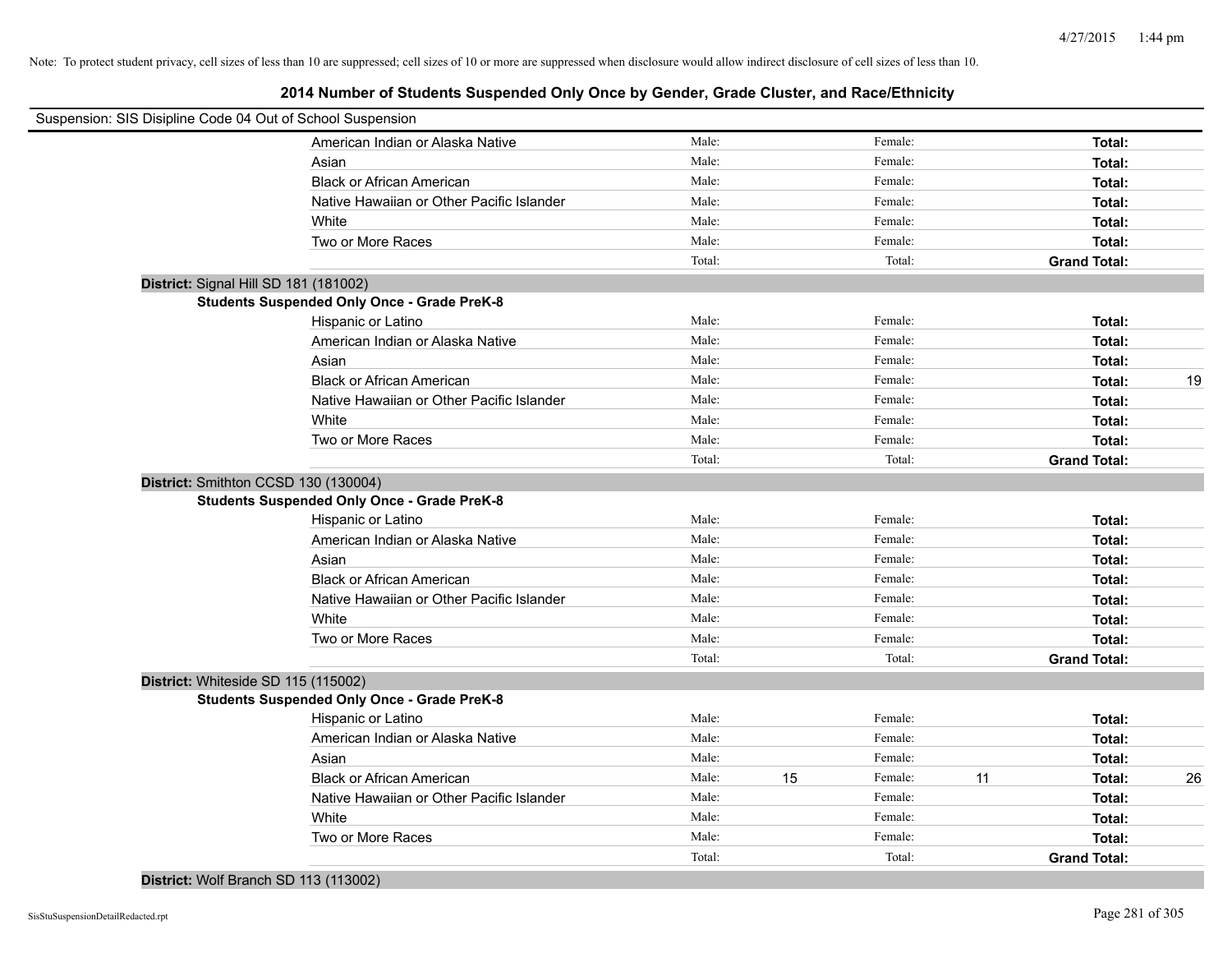| Suspension: SIS Disipline Code 04 Out of School Suspension |                                                    |        |         |                     |    |
|------------------------------------------------------------|----------------------------------------------------|--------|---------|---------------------|----|
|                                                            | <b>Students Suspended Only Once - Grade PreK-8</b> |        |         |                     |    |
|                                                            | Hispanic or Latino                                 | Male:  | Female: | Total:              |    |
|                                                            | American Indian or Alaska Native                   | Male:  | Female: | Total:              |    |
|                                                            | Asian                                              | Male:  | Female: | Total:              |    |
|                                                            | <b>Black or African American</b>                   | Male:  | Female: | Total:              |    |
|                                                            | Native Hawaiian or Other Pacific Islander          | Male:  | Female: | Total:              |    |
|                                                            | White                                              | Male:  | Female: | Total:              |    |
|                                                            | Two or More Races                                  | Male:  | Female: | Total:              |    |
|                                                            |                                                    | Total: | Total:  | <b>Grand Total:</b> | 11 |
|                                                            |                                                    |        |         |                     |    |
| Region: State of ILlinois (65)                             |                                                    |        |         |                     |    |
| County: State Of II (108)                                  |                                                    |        |         |                     |    |
| District: Non-Public School (1885)                         |                                                    |        |         |                     |    |
|                                                            | <b>Students Suspended Only Once - Grade PreK-8</b> |        |         |                     |    |
|                                                            | Hispanic or Latino                                 | Male:  | Female: | Total:              |    |
|                                                            | American Indian or Alaska Native                   | Male:  | Female: | Total:              |    |
|                                                            | Asian                                              | Male:  | Female: | Total:              |    |
|                                                            | <b>Black or African American</b>                   | Male:  | Female: | Total:              |    |
|                                                            | Native Hawaiian or Other Pacific Islander          | Male:  | Female: | Total:              |    |
|                                                            | White                                              | Male:  | Female: | Total:              |    |
|                                                            | Two or More Races                                  | Male:  | Female: | Total:              |    |
|                                                            |                                                    | Total: | Total:  | <b>Grand Total:</b> |    |
|                                                            | <b>Students Suspended Only Once - Grade 9-12</b>   |        |         |                     |    |
|                                                            | Hispanic or Latino                                 | Male:  | Female: | Total:              |    |
|                                                            | American Indian or Alaska Native                   | Male:  | Female: | Total:              |    |
|                                                            | Asian                                              | Male:  | Female: | Total:              |    |
|                                                            | <b>Black or African American</b>                   | Male:  | Female: | Total:              |    |
|                                                            | Native Hawaiian or Other Pacific Islander          | Male:  | Female: | Total:              |    |
|                                                            | White                                              | Male:  | Female: | Total:              |    |
|                                                            | Two or More Races                                  | Male:  | Female: | Total:              |    |
|                                                            |                                                    | Total: | Total:  | <b>Grand Total:</b> | 14 |
| District: Non-Public School (9030)                         |                                                    |        |         |                     |    |
|                                                            | <b>Students Suspended Only Once - Grade 9-12</b>   |        |         |                     |    |
|                                                            | Hispanic or Latino                                 | Male:  | Female: | Total:              |    |
|                                                            | American Indian or Alaska Native                   | Male:  | Female: | Total:              |    |
|                                                            | Asian                                              | Male:  | Female: | Total:              |    |
|                                                            | <b>Black or African American</b>                   | Male:  | Female: | Total:              |    |
|                                                            | Native Hawaiian or Other Pacific Islander          | Male:  | Female: | Total:              |    |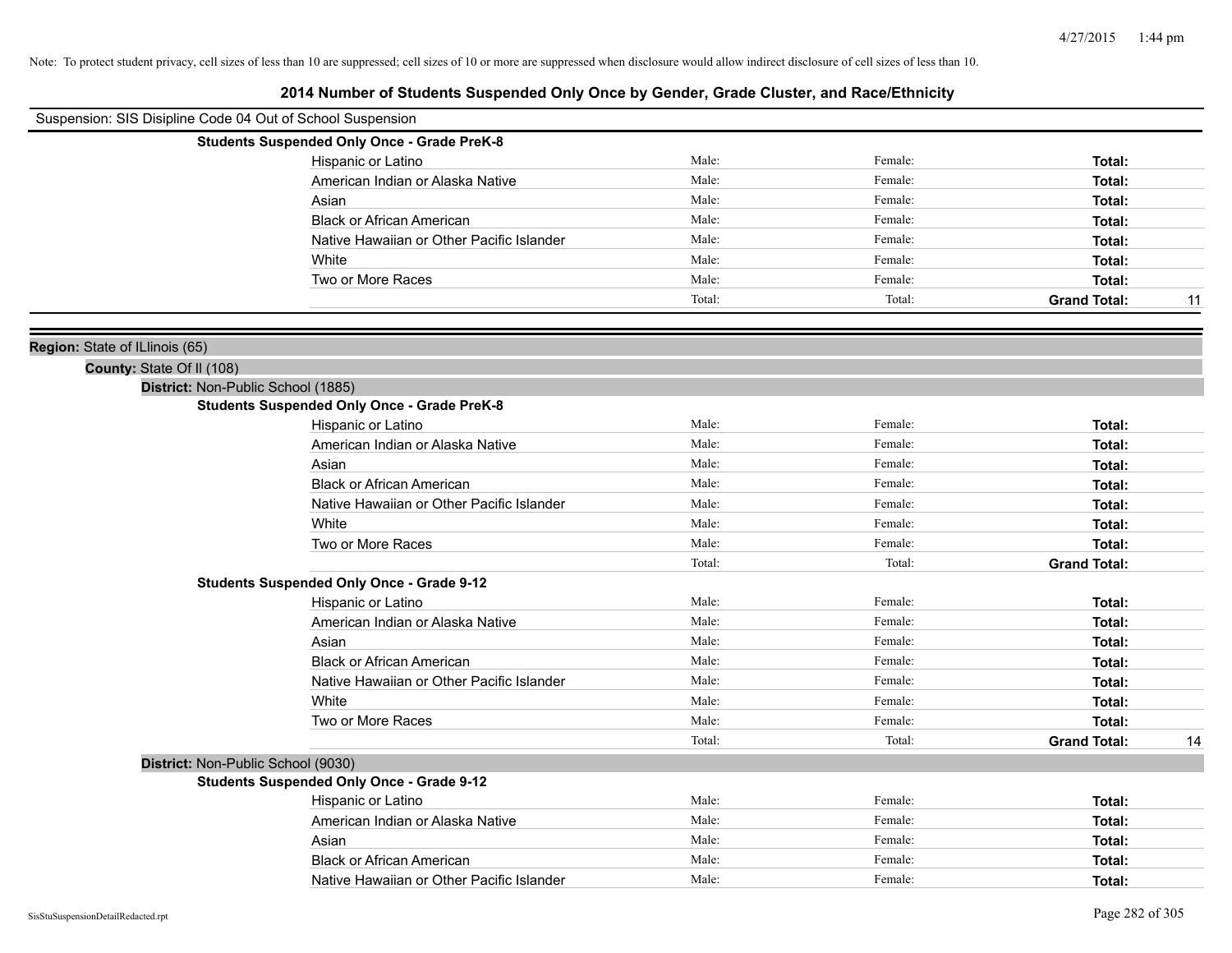**2014 Number of Students Suspended Only Once by Gender, Grade Cluster, and Race/Ethnicity**

|                                                     | Suspension: SIS Disipline Code 04 Out of School Suspension |        |         |                     |    |
|-----------------------------------------------------|------------------------------------------------------------|--------|---------|---------------------|----|
|                                                     | White                                                      | Male:  | Female: | Total:              |    |
|                                                     | Two or More Races                                          | Male:  | Female: | Total:              |    |
|                                                     |                                                            | Total: | Total:  | <b>Grand Total:</b> | 20 |
|                                                     |                                                            |        |         |                     |    |
| Region: Tazewell ROE (53)<br>County: Tazewell (090) |                                                            |        |         |                     |    |
| District: Central SD 51 (051002)                    |                                                            |        |         |                     |    |
|                                                     | <b>Students Suspended Only Once - Grade PreK-8</b>         |        |         |                     |    |
|                                                     | Hispanic or Latino                                         | Male:  | Female: | Total:              |    |
|                                                     | American Indian or Alaska Native                           | Male:  | Female: | Total:              |    |
|                                                     | Asian                                                      | Male:  | Female: | Total:              |    |
|                                                     | <b>Black or African American</b>                           | Male:  | Female: | Total:              |    |
|                                                     | Native Hawaiian or Other Pacific Islander                  | Male:  | Female: | Total:              |    |
|                                                     | White                                                      | Male:  | Female: | Total:              |    |
|                                                     | Two or More Races                                          | Male:  | Female: | Total:              |    |
|                                                     |                                                            | Total: | Total:  | <b>Grand Total:</b> |    |
| District: Creve Coeur SD 76 (076002)                |                                                            |        |         |                     |    |
|                                                     | <b>Students Suspended Only Once - Grade PreK-8</b>         |        |         |                     |    |
|                                                     | Hispanic or Latino                                         | Male:  | Female: | Total:              |    |
|                                                     | American Indian or Alaska Native                           | Male:  | Female: | Total:              |    |
|                                                     | Asian                                                      | Male:  | Female: | Total:              |    |
|                                                     | <b>Black or African American</b>                           | Male:  | Female: | Total:              |    |
|                                                     | Native Hawaiian or Other Pacific Islander                  | Male:  | Female: | Total:              |    |
|                                                     | White                                                      | Male:  | Female: | Total:              | 18 |
|                                                     | Two or More Races                                          | Male:  | Female: | Total:              |    |
|                                                     |                                                            | Total: | Total:  | <b>Grand Total:</b> |    |
|                                                     | District: Deer Creek-Mackinaw CUSD 701 (701026)            |        |         |                     |    |
|                                                     | <b>Students Suspended Only Once - Grade 9-12</b>           |        |         |                     |    |
|                                                     | Hispanic or Latino                                         | Male:  | Female: | Total:              |    |
|                                                     | American Indian or Alaska Native                           | Male:  | Female: | Total:              |    |
|                                                     | Asian                                                      | Male:  | Female: | Total:              |    |
|                                                     | <b>Black or African American</b>                           | Male:  | Female: | Total:              |    |
|                                                     | Native Hawaiian or Other Pacific Islander                  | Male:  | Female: | Total:              |    |
|                                                     | White                                                      | Male:  | Female: | Total:              |    |
|                                                     | Two or More Races                                          | Male:  | Female: | Total:              |    |
|                                                     |                                                            | Total: | Total:  | <b>Grand Total:</b> |    |

**Students Suspended Only Once - Grade PreK-8**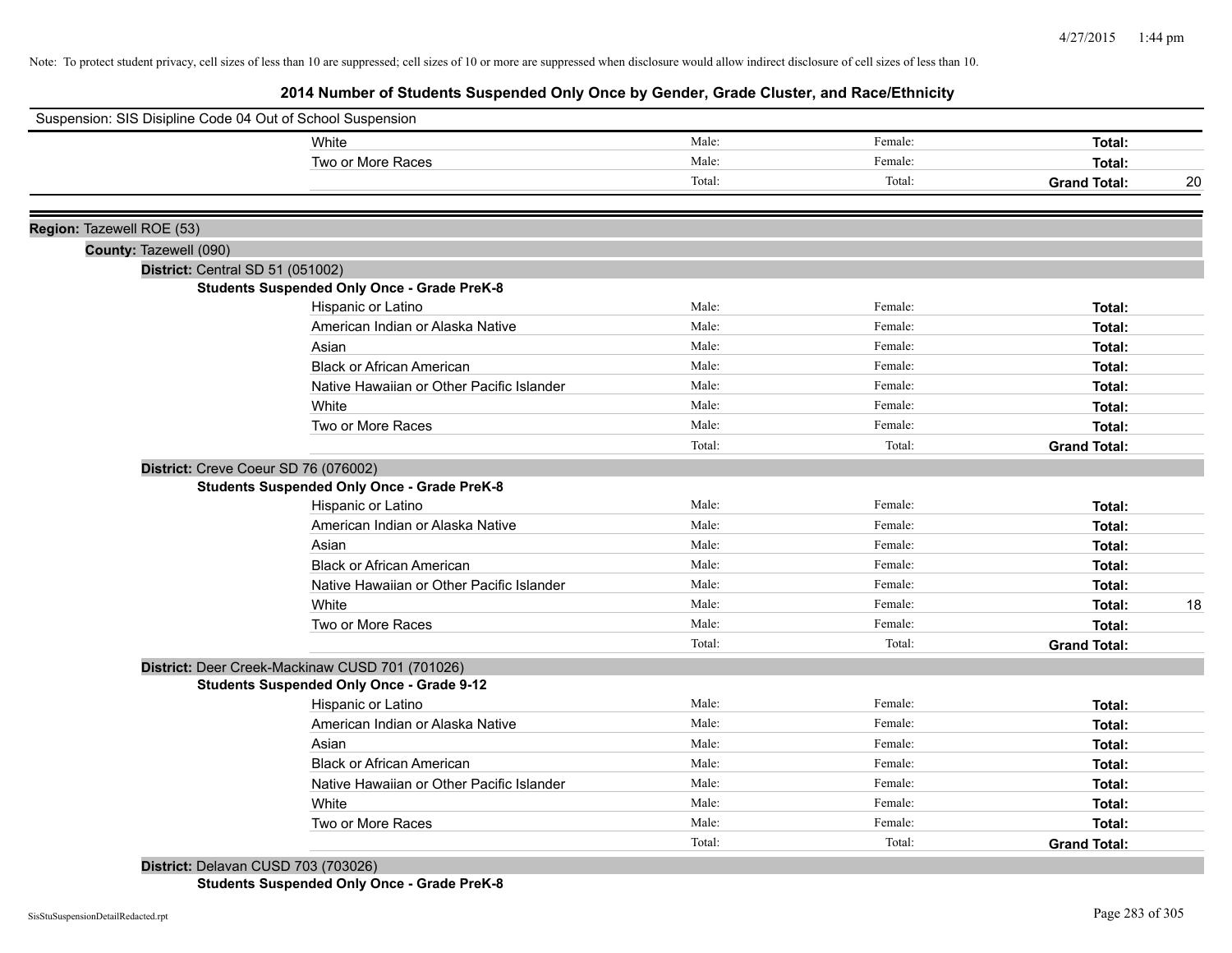| Suspension: SIS Disipline Code 04 Out of School Suspension |                                           |        |    |         |    |                     |    |
|------------------------------------------------------------|-------------------------------------------|--------|----|---------|----|---------------------|----|
| Hispanic or Latino                                         |                                           | Male:  |    | Female: |    | Total:              |    |
|                                                            | American Indian or Alaska Native          | Male:  |    | Female: |    | Total:              |    |
| Asian                                                      |                                           | Male:  |    | Female: |    | Total:              |    |
| <b>Black or African American</b>                           |                                           | Male:  |    | Female: |    | Total:              |    |
|                                                            | Native Hawaiian or Other Pacific Islander | Male:  |    | Female: |    | Total:              |    |
| White                                                      |                                           | Male:  |    | Female: |    | Total:              |    |
| Two or More Races                                          |                                           | Male:  |    | Female: |    | Total:              |    |
|                                                            |                                           | Total: |    | Total:  |    | <b>Grand Total:</b> |    |
| <b>Students Suspended Only Once - Grade 9-12</b>           |                                           |        |    |         |    |                     |    |
| Hispanic or Latino                                         |                                           | Male:  |    | Female: |    | Total:              |    |
|                                                            | American Indian or Alaska Native          | Male:  |    | Female: |    | Total:              |    |
| Asian                                                      |                                           | Male:  |    | Female: |    | Total:              |    |
| <b>Black or African American</b>                           |                                           | Male:  |    | Female: |    | Total:              |    |
|                                                            | Native Hawaiian or Other Pacific Islander | Male:  |    | Female: |    | Total:              |    |
| White                                                      |                                           | Male:  |    | Female: |    | Total:              |    |
| Two or More Races                                          |                                           | Male:  |    | Female: |    | Total:              |    |
|                                                            |                                           | Total: |    | Total:  |    | <b>Grand Total:</b> |    |
| District: District 50 Schools (050002)                     |                                           |        |    |         |    |                     |    |
| <b>Students Suspended Only Once - Grade PreK-8</b>         |                                           |        |    |         |    |                     |    |
| Hispanic or Latino                                         |                                           | Male:  |    | Female: |    | Total:              |    |
|                                                            | American Indian or Alaska Native          | Male:  |    | Female: |    | Total:              |    |
| Asian                                                      |                                           | Male:  |    | Female: |    | Total:              |    |
| <b>Black or African American</b>                           |                                           | Male:  |    | Female: |    | Total:              |    |
|                                                            | Native Hawaiian or Other Pacific Islander | Male:  |    | Female: |    | Total:              |    |
| White                                                      |                                           | Male:  |    | Female: |    | Total:              |    |
| Two or More Races                                          |                                           | Male:  |    | Female: |    | Total:              |    |
|                                                            |                                           | Total: |    | Total:  |    | <b>Grand Total:</b> | 10 |
| District: East Peoria CHSD 309 (309016)                    |                                           |        |    |         |    |                     |    |
| <b>Students Suspended Only Once - Grade 9-12</b>           |                                           |        |    |         |    |                     |    |
| Hispanic or Latino                                         |                                           | Male:  |    | Female: |    | Total:              |    |
|                                                            | American Indian or Alaska Native          | Male:  |    | Female: |    | Total:              |    |
| Asian                                                      |                                           | Male:  |    | Female: |    | Total:              |    |
| <b>Black or African American</b>                           |                                           | Male:  |    | Female: |    | Total:              |    |
|                                                            | Native Hawaiian or Other Pacific Islander | Male:  |    | Female: |    | Total:              |    |
| White                                                      |                                           | Male:  | 32 | Female: | 23 | Total:              | 55 |
| Two or More Races                                          |                                           | Male:  |    | Female: |    | Total:              |    |
|                                                            |                                           | Total: |    | Total:  |    | <b>Grand Total:</b> |    |
|                                                            |                                           |        |    |         |    |                     |    |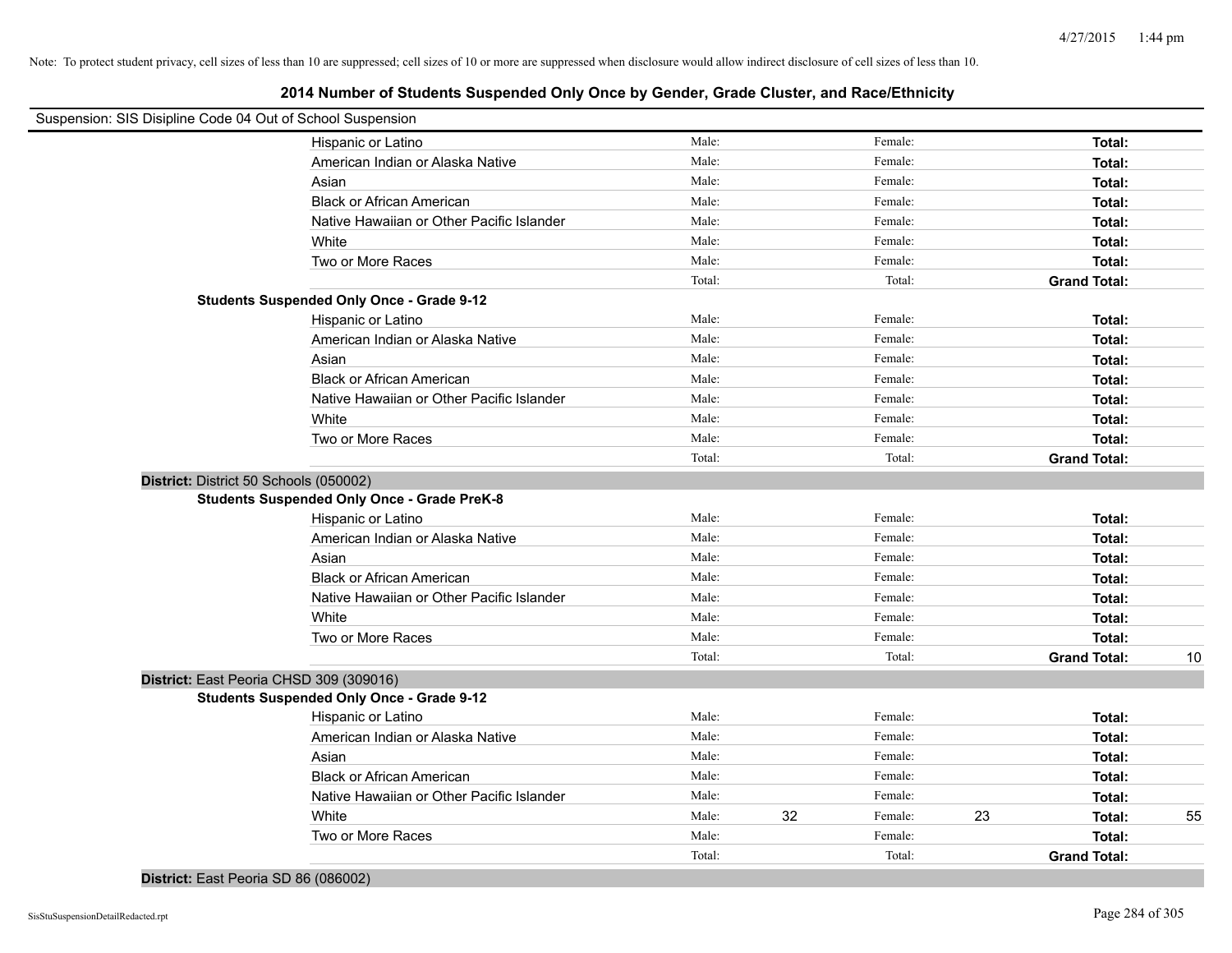| Suspension: SIS Disipline Code 04 Out of School Suspension |                                                    |        |    |         |    |                     |    |
|------------------------------------------------------------|----------------------------------------------------|--------|----|---------|----|---------------------|----|
|                                                            | <b>Students Suspended Only Once - Grade PreK-8</b> |        |    |         |    |                     |    |
|                                                            | Hispanic or Latino                                 | Male:  |    | Female: |    | Total:              |    |
|                                                            | American Indian or Alaska Native                   | Male:  |    | Female: |    | Total:              |    |
|                                                            | Asian                                              | Male:  |    | Female: |    | Total:              |    |
|                                                            | <b>Black or African American</b>                   | Male:  |    | Female: |    | Total:              |    |
|                                                            | Native Hawaiian or Other Pacific Islander          | Male:  |    | Female: |    | Total:              |    |
|                                                            | White                                              | Male:  |    | Female: |    | Total:              | 41 |
|                                                            | Two or More Races                                  | Male:  |    | Female: |    | Total:              |    |
|                                                            |                                                    | Total: | 40 | Total:  | 11 | <b>Grand Total:</b> | 51 |
| District: Morton CUSD 709 (709026)                         |                                                    |        |    |         |    |                     |    |
|                                                            | <b>Students Suspended Only Once - Grade PreK-8</b> |        |    |         |    |                     |    |
|                                                            | Hispanic or Latino                                 | Male:  |    | Female: |    | Total:              |    |
|                                                            | American Indian or Alaska Native                   | Male:  |    | Female: |    | Total:              |    |
|                                                            | Asian                                              | Male:  |    | Female: |    | Total:              |    |
|                                                            | <b>Black or African American</b>                   | Male:  |    | Female: |    | Total:              |    |
|                                                            | Native Hawaiian or Other Pacific Islander          | Male:  |    | Female: |    | Total:              |    |
|                                                            | White                                              | Male:  |    | Female: |    | Total:              |    |
|                                                            | Two or More Races                                  | Male:  |    | Female: |    | Total:              |    |
|                                                            |                                                    | Total: |    | Total:  |    | <b>Grand Total:</b> | 10 |
|                                                            | <b>Students Suspended Only Once - Grade 9-12</b>   |        |    |         |    |                     |    |
|                                                            | Hispanic or Latino                                 | Male:  |    | Female: |    | Total:              |    |
|                                                            | American Indian or Alaska Native                   | Male:  |    | Female: |    | Total:              |    |
|                                                            | Asian                                              | Male:  |    | Female: |    | Total:              |    |
|                                                            | <b>Black or African American</b>                   | Male:  |    | Female: |    | Total:              |    |
|                                                            | Native Hawaiian or Other Pacific Islander          | Male:  |    | Female: |    | Total:              |    |
|                                                            | White                                              | Male:  |    | Female: |    | Total:              | 13 |
|                                                            | Two or More Races                                  | Male:  |    | Female: |    | Total:              |    |
|                                                            |                                                    | Total: |    | Total:  |    | <b>Grand Total:</b> |    |
|                                                            | District: N Pekin & Marquette Hght SD 102 (102002) |        |    |         |    |                     |    |
|                                                            | <b>Students Suspended Only Once - Grade PreK-8</b> |        |    |         |    |                     |    |
|                                                            | Hispanic or Latino                                 | Male:  |    | Female: |    | Total:              |    |
|                                                            | American Indian or Alaska Native                   | Male:  |    | Female: |    | Total:              |    |
|                                                            | Asian                                              | Male:  |    | Female: |    | Total:              |    |
|                                                            | <b>Black or African American</b>                   | Male:  |    | Female: |    | Total:              |    |
|                                                            | Native Hawaiian or Other Pacific Islander          | Male:  |    | Female: |    | Total:              |    |
|                                                            | White                                              | Male:  |    | Female: |    | Total:              |    |
|                                                            | Two or More Races                                  | Male:  |    | Female: |    | Total:              |    |
|                                                            |                                                    | Total: |    | Total:  |    | <b>Grand Total:</b> |    |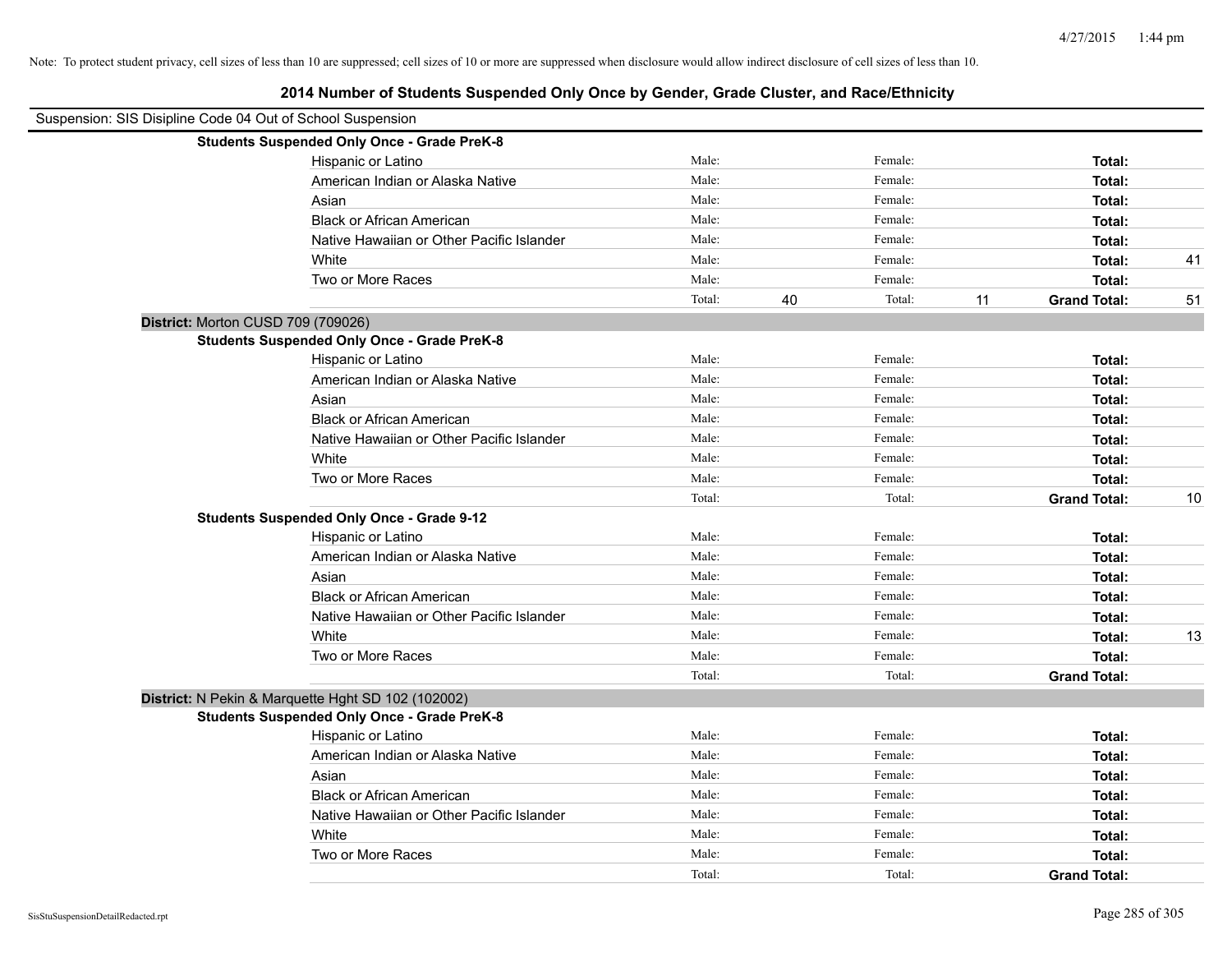# **2014 Number of Students Suspended Only Once by Gender, Grade Cluster, and Race/Ethnicity**

| Suspension: SIS Disipline Code 04 Out of School Suspension |                                                    |        |     |         |    |                     |     |
|------------------------------------------------------------|----------------------------------------------------|--------|-----|---------|----|---------------------|-----|
| District: Pekin CSD 303 (303016)                           |                                                    |        |     |         |    |                     |     |
|                                                            | <b>Students Suspended Only Once - Grade 9-12</b>   |        |     |         |    |                     |     |
|                                                            | Hispanic or Latino                                 | Male:  |     | Female: |    | Total:              |     |
|                                                            | American Indian or Alaska Native                   | Male:  |     | Female: |    | Total:              |     |
|                                                            | Asian                                              | Male:  |     | Female: |    | Total:              |     |
|                                                            | <b>Black or African American</b>                   | Male:  |     | Female: |    | Total:              |     |
|                                                            | Native Hawaiian or Other Pacific Islander          | Male:  |     | Female: |    | Total:              |     |
|                                                            | White                                              | Male:  | 103 | Female: | 52 | Total:              | 155 |
|                                                            | Two or More Races                                  | Male:  |     | Female: |    | Total:              |     |
|                                                            |                                                    | Total: |     | Total:  |    | <b>Grand Total:</b> | 167 |
| District: Pekin PSD 108 (108002)                           |                                                    |        |     |         |    |                     |     |
|                                                            | <b>Students Suspended Only Once - Grade PreK-8</b> |        |     |         |    |                     |     |
|                                                            | Hispanic or Latino                                 | Male:  |     | Female: |    | Total:              |     |
|                                                            | American Indian or Alaska Native                   | Male:  |     | Female: |    | Total:              |     |
|                                                            | Asian                                              | Male:  |     | Female: |    | Total:              |     |
|                                                            | <b>Black or African American</b>                   | Male:  |     | Female: |    | Total:              |     |
|                                                            | Native Hawaiian or Other Pacific Islander          | Male:  |     | Female: |    | Total:              |     |
|                                                            | White                                              | Male:  |     | Female: |    | Total:              | 38  |
|                                                            | Two or More Races                                  | Male:  |     | Female: |    | Total:              |     |
|                                                            |                                                    | Total: |     | Total:  |    | <b>Grand Total:</b> |     |
|                                                            | <b>Students Suspended Only Once - Grade 9-12</b>   |        |     |         |    |                     |     |
|                                                            | Hispanic or Latino                                 | Male:  |     | Female: |    | Total:              |     |
|                                                            | American Indian or Alaska Native                   | Male:  |     | Female: |    | Total:              |     |
|                                                            | Asian                                              | Male:  |     | Female: |    | Total:              |     |
|                                                            | <b>Black or African American</b>                   | Male:  |     | Female: |    | Total:              |     |
|                                                            | Native Hawaiian or Other Pacific Islander          | Male:  |     | Female: |    | Total:              |     |
|                                                            | White                                              | Male:  |     | Female: |    | Total:              |     |
|                                                            | Two or More Races                                  | Male:  |     | Female: |    | Total:              |     |
|                                                            |                                                    | Total: |     | Total:  |    | <b>Grand Total:</b> |     |
| District: Rankin CSD 98 (098002)                           |                                                    |        |     |         |    |                     |     |
|                                                            | <b>Students Suspended Only Once - Grade PreK-8</b> |        |     |         |    |                     |     |
|                                                            | Hispanic or Latino                                 | Male:  |     | Female: |    | Total:              |     |
|                                                            | American Indian or Alaska Native                   | Male:  |     | Female: |    | Total:              |     |
|                                                            | Asian                                              | Male:  |     | Female: |    | Total:              |     |
|                                                            | <b>Black or African American</b>                   | Male:  |     | Female: |    | Total:              |     |
|                                                            | Native Hawaiian or Other Pacific Islander          | Male:  |     | Female: |    | Total:              |     |
|                                                            | White                                              | Male:  |     | Female: |    | Total:              |     |
|                                                            | Two or More Races                                  | Male:  |     | Female: |    | Total:              |     |

 $\overline{\phantom{a}}$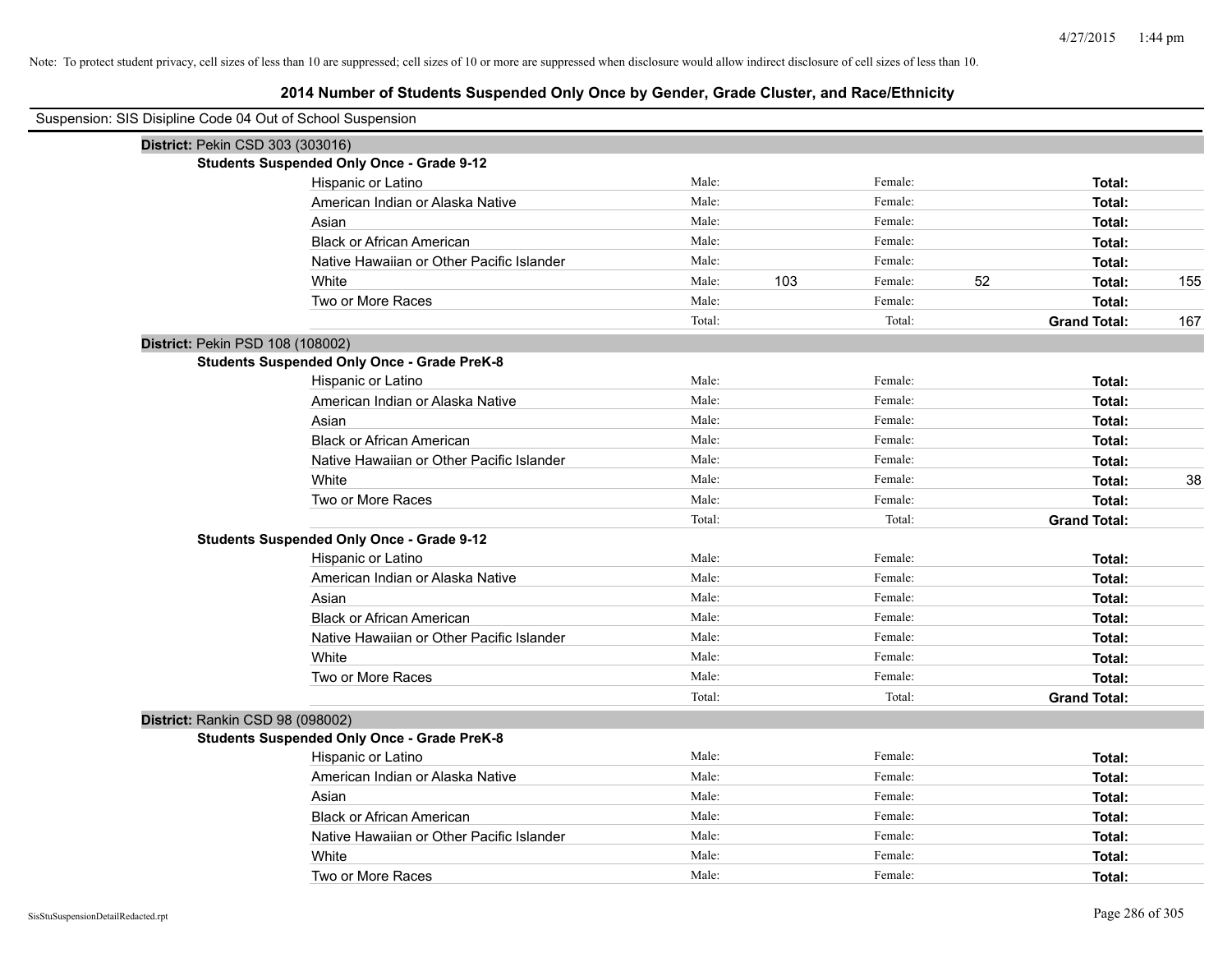| Suspension: SIS Disipline Code 04 Out of School Suspension |                                                    |        |         |                     |
|------------------------------------------------------------|----------------------------------------------------|--------|---------|---------------------|
|                                                            |                                                    | Total: | Total:  | <b>Grand Total:</b> |
|                                                            | District: Robein SD 85 (085002)                    |        |         |                     |
|                                                            | <b>Students Suspended Only Once - Grade PreK-8</b> |        |         |                     |
|                                                            | Hispanic or Latino                                 | Male:  | Female: | Total:              |
|                                                            | American Indian or Alaska Native                   | Male:  | Female: | Total:              |
|                                                            | Asian                                              | Male:  | Female: | Total:              |
|                                                            | <b>Black or African American</b>                   | Male:  | Female: | Total:              |
|                                                            | Native Hawaiian or Other Pacific Islander          | Male:  | Female: | Total:              |
|                                                            | White                                              | Male:  | Female: | Total:              |
|                                                            | Two or More Races                                  | Male:  | Female: | Total:              |
|                                                            |                                                    | Total: | Total:  | <b>Grand Total:</b> |
|                                                            | District: Spring Lake CCSD 606 (606004)            |        |         |                     |
|                                                            | <b>Students Suspended Only Once - Grade PreK-8</b> |        |         |                     |
|                                                            | Hispanic or Latino                                 | Male:  | Female: | Total:              |
|                                                            | American Indian or Alaska Native                   | Male:  | Female: | Total:              |
|                                                            | Asian                                              | Male:  | Female: | Total:              |
|                                                            | <b>Black or African American</b>                   | Male:  | Female: | Total:              |
|                                                            | Native Hawaiian or Other Pacific Islander          | Male:  | Female: | Total:              |
|                                                            | White                                              | Male:  | Female: | Total:              |
|                                                            | Two or More Races                                  | Male:  | Female: | Total:              |
|                                                            |                                                    | Total: | Total:  | <b>Grand Total:</b> |
|                                                            | District: Tremont CUSD 702 (702026)                |        |         |                     |
|                                                            | <b>Students Suspended Only Once - Grade 9-12</b>   |        |         |                     |
|                                                            | Hispanic or Latino                                 | Male:  | Female: | Total:              |
|                                                            | American Indian or Alaska Native                   | Male:  | Female: | Total:              |
|                                                            | Asian                                              | Male:  | Female: | Total:              |
|                                                            | <b>Black or African American</b>                   | Male:  | Female: | Total:              |
|                                                            | Native Hawaiian or Other Pacific Islander          | Male:  | Female: | Total:              |
|                                                            | White                                              | Male:  | Female: | Total:              |
|                                                            | Two or More Races                                  | Male:  | Female: | Total:              |
|                                                            |                                                    | Total: | Total:  | <b>Grand Total:</b> |
|                                                            | District: Washington CHSD 308 (308016)             |        |         |                     |
|                                                            | <b>Students Suspended Only Once - Grade 9-12</b>   |        |         |                     |
|                                                            | Hispanic or Latino                                 | Male:  | Female: | Total:              |
|                                                            | American Indian or Alaska Native                   | Male:  | Female: | Total:              |
|                                                            | Asian                                              | Male:  | Female: | Total:              |
|                                                            | <b>Black or African American</b>                   | Male:  | Female: | Total:              |
|                                                            | Native Hawaiian or Other Pacific Islander          | Male:  | Female: | Total:              |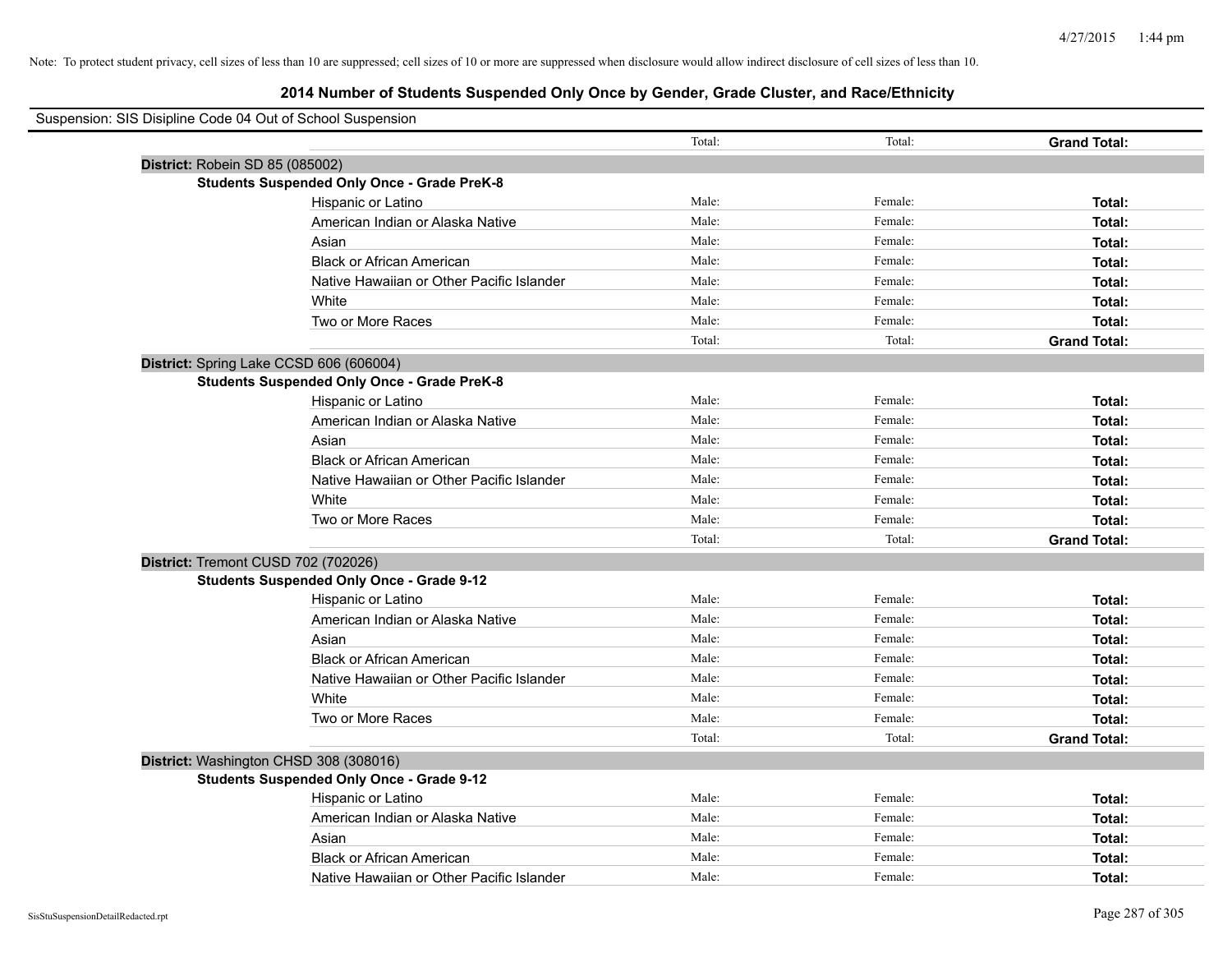| Suspension: SIS Disipline Code 04 Out of School Suspension |        |         |                     |
|------------------------------------------------------------|--------|---------|---------------------|
| White                                                      | Male:  | Female: | Total:<br>38        |
| Two or More Races                                          | Male:  | Female: | Total:              |
|                                                            | Total: | Total:  | <b>Grand Total:</b> |
| District: Washington SD 52 (052002)                        |        |         |                     |
| <b>Students Suspended Only Once - Grade PreK-8</b>         |        |         |                     |
| Hispanic or Latino                                         | Male:  | Female: | Total:              |
| American Indian or Alaska Native                           | Male:  | Female: | Total:              |
| Asian                                                      | Male:  | Female: | Total:              |
| <b>Black or African American</b>                           | Male:  | Female: | Total:              |
| Native Hawaiian or Other Pacific Islander                  | Male:  | Female: | Total:              |
| White                                                      | Male:  | Female: | Total:              |
| Two or More Races                                          | Male:  | Female: | Total:              |
|                                                            | Total: | Total:  | <b>Grand Total:</b> |
|                                                            |        |         |                     |
| Region: Vermilion ROE (54)                                 |        |         |                     |
| County: Vermilion (092)                                    |        |         |                     |
| District: Armstrong Twp HSD 225 (225017)                   |        |         |                     |
| <b>Students Suspended Only Once - Grade 9-12</b>           |        |         |                     |
| Hispanic or Latino                                         | Male:  | Female: | Total:              |
| American Indian or Alaska Native                           | Male:  | Female: | Total:              |
| Asian                                                      | Male:  | Female: | Total:              |
| <b>Black or African American</b>                           | Male:  | Female: | Total:              |
| Native Hawaiian or Other Pacific Islander                  | Male:  | Female: | Total:              |
| White                                                      | Male:  | Female: | Total:              |
| Two or More Races                                          | Male:  | Female: | Total:              |
|                                                            | Total: | Total:  | <b>Grand Total:</b> |
| District: Bismarck Henning CUSD (001026)                   |        |         |                     |
| <b>Students Suspended Only Once - Grade PreK-8</b>         |        |         |                     |
| Hispanic or Latino                                         | Male:  | Female: | Total:              |
| American Indian or Alaska Native                           | Male:  | Female: | Total:              |
| Asian                                                      | Male:  | Female: | Total:              |
| <b>Black or African American</b>                           | Male:  | Female: | Total:              |
| Native Hawaiian or Other Pacific Islander                  | Male:  | Female: | Total:              |
| White                                                      | Male:  | Female: | Total:              |
| Two or More Races                                          | Male:  | Female: | Total:              |
|                                                            | Total: | Total:  | <b>Grand Total:</b> |
| <b>Students Suspended Only Once - Grade 9-12</b>           |        |         |                     |
| Hispanic or Latino                                         | Male:  | Female: | Total:              |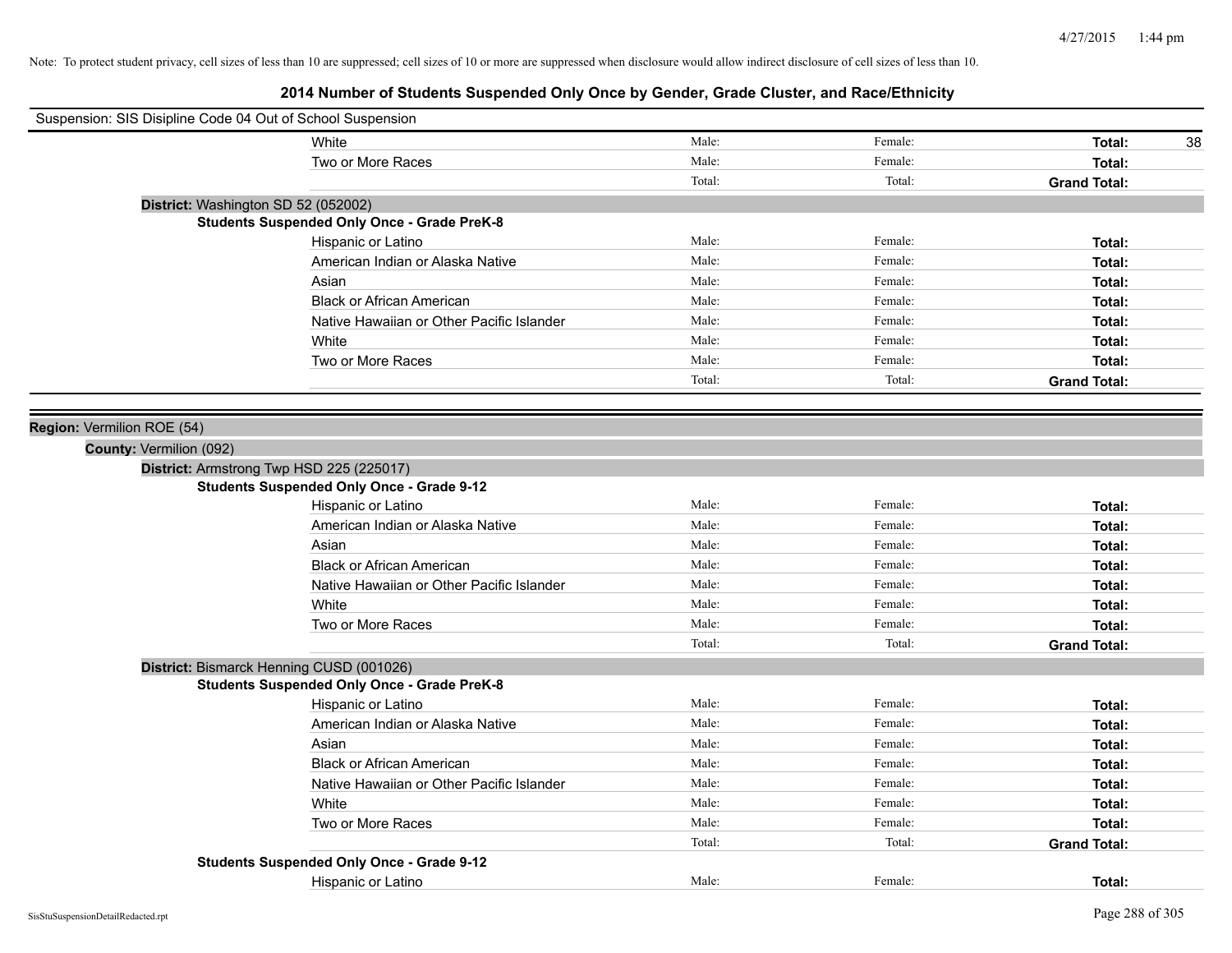| Suspension: SIS Disipline Code 04 Out of School Suspension |                                                    |        |     |         |    |                     |     |
|------------------------------------------------------------|----------------------------------------------------|--------|-----|---------|----|---------------------|-----|
|                                                            | American Indian or Alaska Native                   | Male:  |     | Female: |    | Total:              |     |
|                                                            | Asian                                              | Male:  |     | Female: |    | Total:              |     |
|                                                            | <b>Black or African American</b>                   | Male:  |     | Female: |    | Total:              |     |
|                                                            | Native Hawaiian or Other Pacific Islander          | Male:  |     | Female: |    | Total:              |     |
|                                                            | White                                              | Male:  |     | Female: |    | Total:              | 12  |
|                                                            | Two or More Races                                  | Male:  |     | Female: |    | Total:              |     |
|                                                            |                                                    | Total: |     | Total:  |    | <b>Grand Total:</b> |     |
| District: Catlin CUSD 5 (005026)                           |                                                    |        |     |         |    |                     |     |
|                                                            | <b>Students Suspended Only Once - Grade PreK-8</b> |        |     |         |    |                     |     |
|                                                            | Hispanic or Latino                                 | Male:  |     | Female: |    | Total:              |     |
|                                                            | American Indian or Alaska Native                   | Male:  |     | Female: |    | Total:              |     |
|                                                            | Asian                                              | Male:  |     | Female: |    | Total:              |     |
|                                                            | <b>Black or African American</b>                   | Male:  |     | Female: |    | Total:              |     |
|                                                            | Native Hawaiian or Other Pacific Islander          | Male:  |     | Female: |    | Total:              |     |
|                                                            | White                                              | Male:  |     | Female: |    | Total:              |     |
|                                                            | Two or More Races                                  | Male:  |     | Female: |    | Total:              |     |
|                                                            |                                                    | Total: |     | Total:  |    | <b>Grand Total:</b> |     |
|                                                            | <b>Students Suspended Only Once - Grade 9-12</b>   |        |     |         |    |                     |     |
|                                                            | Hispanic or Latino                                 | Male:  |     | Female: |    | Total:              |     |
|                                                            | American Indian or Alaska Native                   | Male:  |     | Female: |    | Total:              |     |
|                                                            | Asian                                              | Male:  |     | Female: |    | Total:              |     |
|                                                            | <b>Black or African American</b>                   | Male:  |     | Female: |    | Total:              |     |
|                                                            | Native Hawaiian or Other Pacific Islander          | Male:  |     | Female: |    | Total:              |     |
|                                                            | White                                              | Male:  |     | Female: |    | Total:              |     |
|                                                            | Two or More Races                                  | Male:  |     | Female: |    | Total:              |     |
|                                                            |                                                    | Total: |     | Total:  |    | <b>Grand Total:</b> |     |
| District: Danville CCSD 118 (118024)                       |                                                    |        |     |         |    |                     |     |
|                                                            | <b>Students Suspended Only Once - Grade PreK-8</b> |        |     |         |    |                     |     |
|                                                            | Hispanic or Latino                                 | Male:  |     | Female: |    | Total:              | 19  |
|                                                            | American Indian or Alaska Native                   | Male:  |     | Female: |    | Total:              |     |
|                                                            | Asian                                              | Male:  |     | Female: |    | Total:              |     |
|                                                            | <b>Black or African American</b>                   | Male:  | 112 | Female: | 68 | Total:              | 180 |
|                                                            | Native Hawaiian or Other Pacific Islander          | Male:  |     | Female: |    | Total:              |     |
|                                                            | White                                              | Male:  | 62  | Female: | 33 | Total:              | 95  |
|                                                            | Two or More Races                                  | Male:  |     | Female: |    | Total:              | 23  |
|                                                            |                                                    | Total: |     | Total:  |    | <b>Grand Total:</b> |     |
|                                                            | <b>Students Suspended Only Once - Grade 9-12</b>   |        |     |         |    |                     |     |
|                                                            | Hispanic or Latino                                 | Male:  |     | Female: |    | Total:              | 12  |
|                                                            | American Indian or Alaska Native                   | Male:  |     | Female: |    | Total:              |     |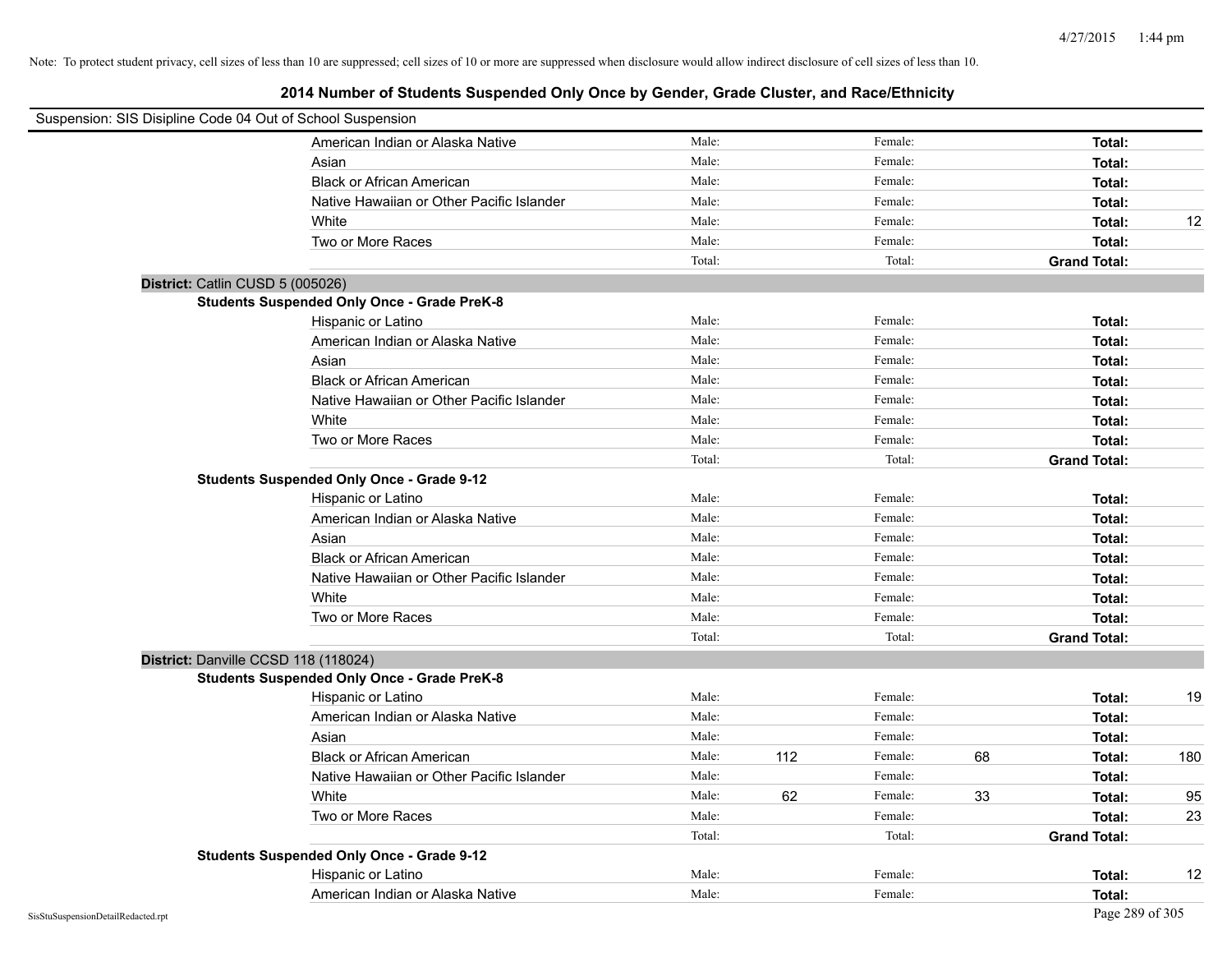| Suspension: SIS Disipline Code 04 Out of School Suspension |        |    |         |    |                     |     |
|------------------------------------------------------------|--------|----|---------|----|---------------------|-----|
| Asian                                                      | Male:  |    | Female: |    | Total:              |     |
| <b>Black or African American</b>                           | Male:  | 53 | Female: | 50 | Total:              | 103 |
| Native Hawaiian or Other Pacific Islander                  | Male:  |    | Female: |    | Total:              |     |
| White                                                      | Male:  | 31 | Female: | 18 | Total:              | 49  |
| Two or More Races                                          | Male:  |    | Female: |    | Total:              |     |
|                                                            | Total: |    | Total:  |    | <b>Grand Total:</b> |     |
| District: Georgetown-Ridge Farm CUD 4 (004026)             |        |    |         |    |                     |     |
| <b>Students Suspended Only Once - Grade PreK-8</b>         |        |    |         |    |                     |     |
| Hispanic or Latino                                         | Male:  |    | Female: |    | Total:              |     |
| American Indian or Alaska Native                           | Male:  |    | Female: |    | Total:              |     |
| Asian                                                      | Male:  |    | Female: |    | Total:              |     |
| <b>Black or African American</b>                           | Male:  |    | Female: |    | Total:              |     |
| Native Hawaiian or Other Pacific Islander                  | Male:  |    | Female: |    | Total:              |     |
| White                                                      | Male:  |    | Female: |    | Total:              | 20  |
| Two or More Races                                          | Male:  |    | Female: |    | Total:              |     |
|                                                            | Total: |    | Total:  |    | <b>Grand Total:</b> |     |
| <b>Students Suspended Only Once - Grade 9-12</b>           |        |    |         |    |                     |     |
| Hispanic or Latino                                         | Male:  |    | Female: |    | Total:              |     |
| American Indian or Alaska Native                           | Male:  |    | Female: |    | Total:              |     |
| Asian                                                      | Male:  |    | Female: |    | Total:              |     |
| <b>Black or African American</b>                           | Male:  |    | Female: |    | Total:              |     |
| Native Hawaiian or Other Pacific Islander                  | Male:  |    | Female: |    | Total:              |     |
| White                                                      | Male:  |    | Female: |    | Total:              | 12  |
| Two or More Races                                          | Male:  |    | Female: |    | Total:              |     |
|                                                            | Total: |    | Total:  |    | <b>Grand Total:</b> |     |
| District: Hoopeston Area CUSD 11 (011026)                  |        |    |         |    |                     |     |
| <b>Students Suspended Only Once - Grade PreK-8</b>         |        |    |         |    |                     |     |
| Hispanic or Latino                                         | Male:  |    | Female: |    | Total:              |     |
| American Indian or Alaska Native                           | Male:  |    | Female: |    | Total:              |     |
| Asian                                                      | Male:  |    | Female: |    | Total:              |     |
| <b>Black or African American</b>                           | Male:  |    | Female: |    | Total:              |     |
| Native Hawaiian or Other Pacific Islander                  | Male:  |    | Female: |    | Total:              |     |
| White                                                      | Male:  |    | Female: |    | Total:              |     |
| Two or More Races                                          | Male:  |    | Female: |    | Total:              |     |
|                                                            | Total: |    | Total:  |    | <b>Grand Total:</b> | 11  |
| <b>Students Suspended Only Once - Grade 9-12</b>           |        |    |         |    |                     |     |
| Hispanic or Latino                                         | Male:  |    | Female: |    | Total:              |     |
| American Indian or Alaska Native                           | Male:  |    | Female: |    | Total:              |     |
| Asian                                                      | Male:  |    | Female: |    | Total:              |     |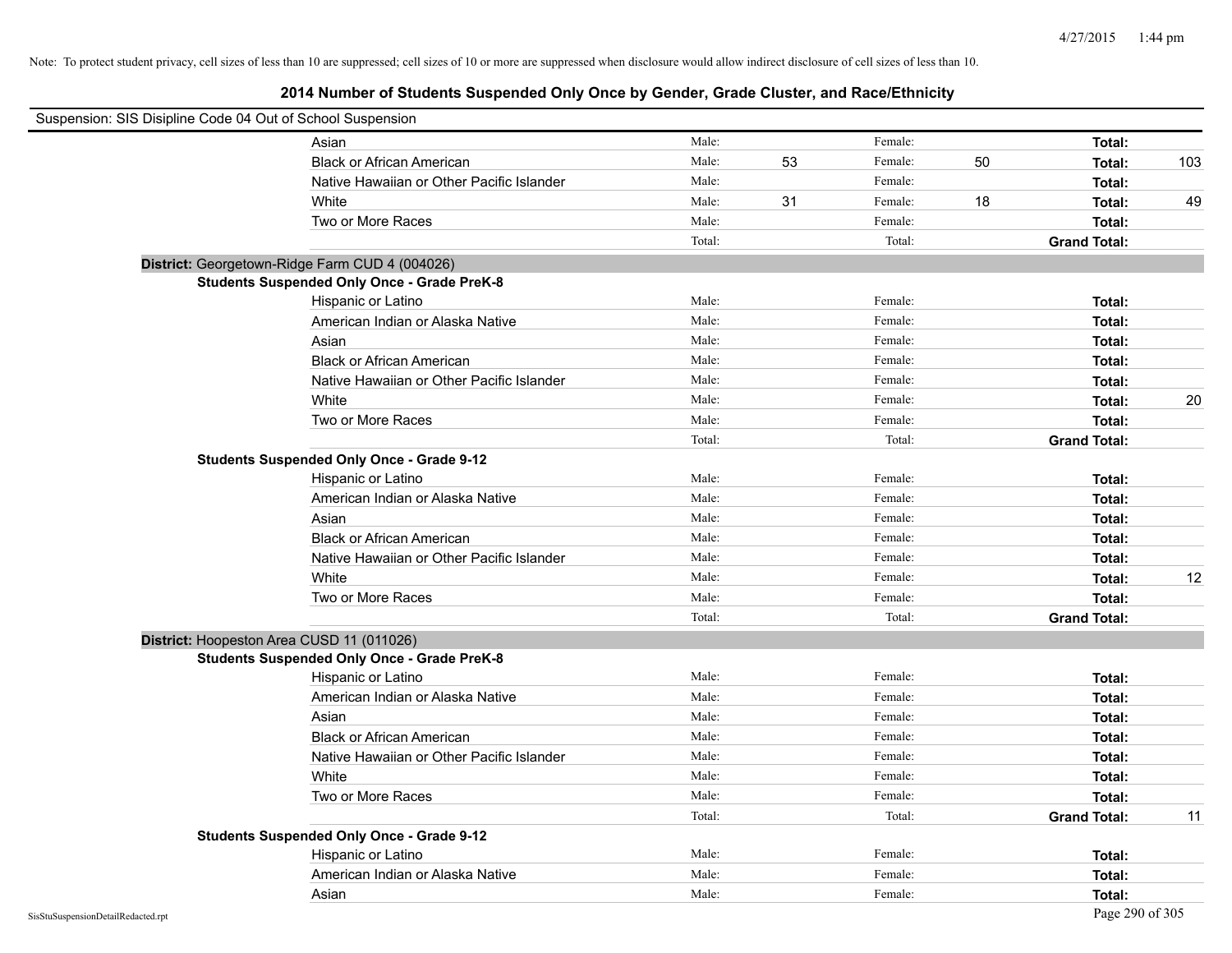| Suspension: SIS Disipline Code 04 Out of School Suspension |                                                    |        |         |                     |    |
|------------------------------------------------------------|----------------------------------------------------|--------|---------|---------------------|----|
|                                                            | <b>Black or African American</b>                   | Male:  | Female: | Total:              |    |
|                                                            | Native Hawaiian or Other Pacific Islander          | Male:  | Female: | Total:              |    |
|                                                            | White                                              | Male:  | Female: | Total:              | 23 |
|                                                            | Two or More Races                                  | Male:  | Female: | Total:              |    |
|                                                            |                                                    | Total: | Total:  | <b>Grand Total:</b> |    |
|                                                            | District: Jamaica CUSD 12 (012026)                 |        |         |                     |    |
|                                                            | <b>Students Suspended Only Once - Grade PreK-8</b> |        |         |                     |    |
|                                                            | Hispanic or Latino                                 | Male:  | Female: | Total:              |    |
|                                                            | American Indian or Alaska Native                   | Male:  | Female: | Total:              |    |
|                                                            | Asian                                              | Male:  | Female: | Total:              |    |
|                                                            | <b>Black or African American</b>                   | Male:  | Female: | Total:              |    |
|                                                            | Native Hawaiian or Other Pacific Islander          | Male:  | Female: | Total:              |    |
|                                                            | White                                              | Male:  | Female: | Total:              |    |
|                                                            | Two or More Races                                  | Male:  | Female: | Total:              |    |
|                                                            |                                                    | Total: | Total:  | <b>Grand Total:</b> |    |
|                                                            | District: Oakwood CUSD 76 (076026)                 |        |         |                     |    |
|                                                            | <b>Students Suspended Only Once - Grade PreK-8</b> |        |         |                     |    |
|                                                            | Hispanic or Latino                                 | Male:  | Female: | Total:              |    |
|                                                            | American Indian or Alaska Native                   | Male:  | Female: | Total:              |    |
|                                                            | Asian                                              | Male:  | Female: | Total:              |    |
|                                                            | <b>Black or African American</b>                   | Male:  | Female: | Total:              |    |
|                                                            | Native Hawaiian or Other Pacific Islander          | Male:  | Female: | Total:              |    |
|                                                            | White                                              | Male:  | Female: | Total:              | 17 |
|                                                            | Two or More Races                                  | Male:  | Female: | Total:              |    |
|                                                            |                                                    | Total: | Total:  | <b>Grand Total:</b> |    |
|                                                            | <b>Students Suspended Only Once - Grade 9-12</b>   |        |         |                     |    |
|                                                            | Hispanic or Latino                                 | Male:  | Female: | Total:              |    |
|                                                            | American Indian or Alaska Native                   | Male:  | Female: | Total:              |    |
|                                                            | Asian                                              | Male:  | Female: | Total:              |    |
|                                                            | <b>Black or African American</b>                   | Male:  | Female: | Total:              |    |
|                                                            | Native Hawaiian or Other Pacific Islander          | Male:  | Female: | Total:              |    |
|                                                            | White                                              | Male:  | Female: | Total:              | 11 |
|                                                            | Two or More Races                                  | Male:  | Female: | Total:              |    |
|                                                            |                                                    | Total: | Total:  | <b>Grand Total:</b> |    |
|                                                            | District: Potomac CUSD 10 (010026)                 |        |         |                     |    |
|                                                            | <b>Students Suspended Only Once - Grade PreK-8</b> |        |         |                     |    |
|                                                            | Hispanic or Latino                                 | Male:  | Female: | Total:              |    |
|                                                            | American Indian or Alaska Native                   | Male:  | Female: | Total:              |    |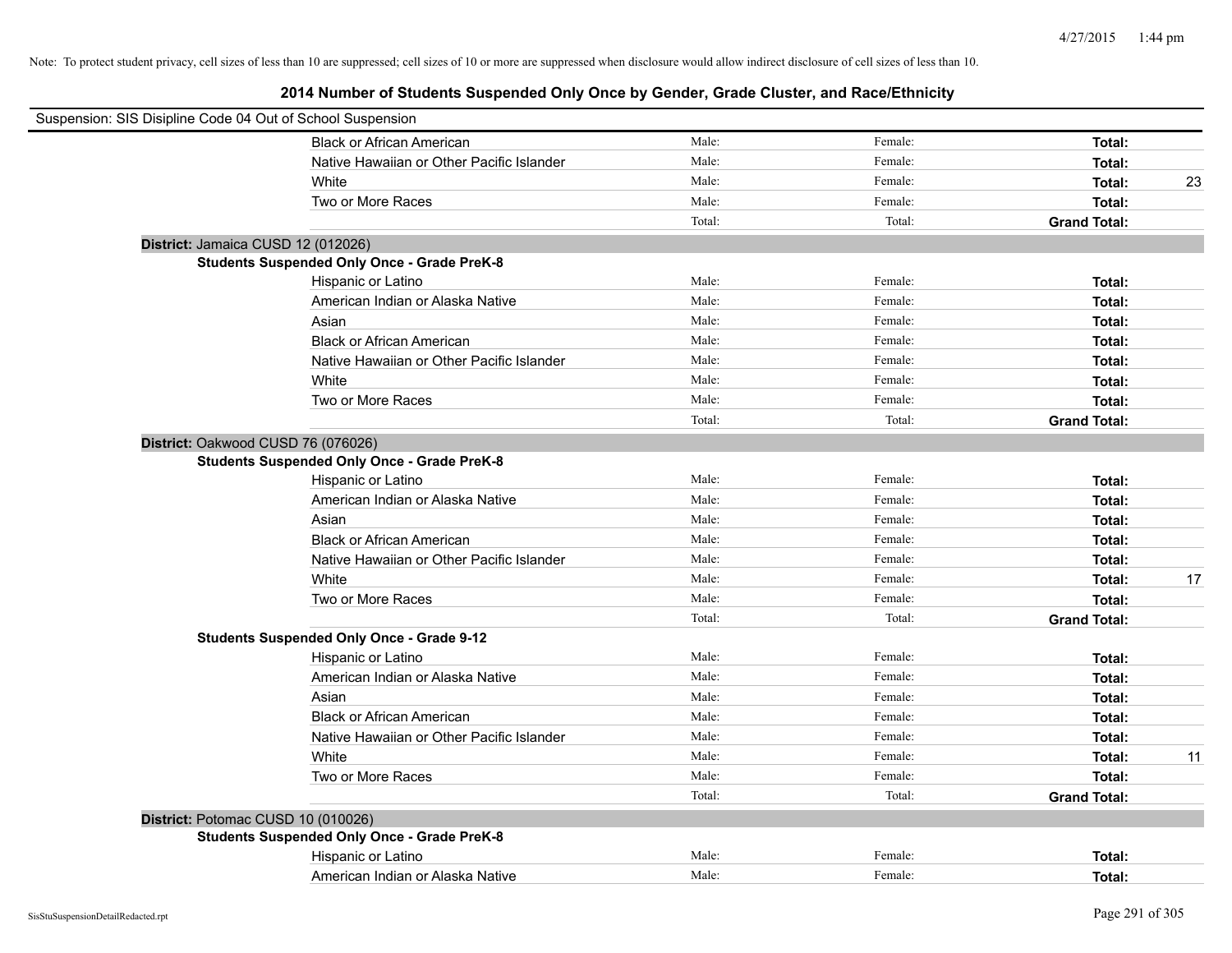# **2014 Number of Students Suspended Only Once by Gender, Grade Cluster, and Race/Ethnicity**

| Suspension: SIS Disipline Code 04 Out of School Suspension |                                                    |        |    |         |    |                     |    |
|------------------------------------------------------------|----------------------------------------------------|--------|----|---------|----|---------------------|----|
|                                                            | Asian                                              | Male:  |    | Female: |    | Total:              |    |
|                                                            | <b>Black or African American</b>                   | Male:  |    | Female: |    | Total:              |    |
|                                                            | Native Hawaiian or Other Pacific Islander          | Male:  |    | Female: |    | Total:              |    |
|                                                            | White                                              | Male:  |    | Female: |    | Total:              |    |
|                                                            | Two or More Races                                  | Male:  |    | Female: |    | Total:              |    |
|                                                            |                                                    | Total: |    | Total:  |    | <b>Grand Total:</b> |    |
| District: Rossville-Alvin CUSD 7 (007026)                  |                                                    |        |    |         |    |                     |    |
|                                                            | <b>Students Suspended Only Once - Grade PreK-8</b> |        |    |         |    |                     |    |
|                                                            | Hispanic or Latino                                 | Male:  |    | Female: |    | Total:              |    |
|                                                            | American Indian or Alaska Native                   | Male:  |    | Female: |    | Total:              |    |
|                                                            | Asian                                              | Male:  |    | Female: |    | Total:              |    |
|                                                            | <b>Black or African American</b>                   | Male:  |    | Female: |    | Total:              |    |
|                                                            | Native Hawaiian or Other Pacific Islander          | Male:  |    | Female: |    | Total:              |    |
|                                                            | White                                              | Male:  |    | Female: |    | Total:              |    |
|                                                            | Two or More Races                                  | Male:  |    | Female: |    | Total:              |    |
|                                                            |                                                    | Total: |    | Total:  |    | <b>Grand Total:</b> |    |
| District: Westville CUSD 2 (002026)                        |                                                    |        |    |         |    |                     |    |
|                                                            | <b>Students Suspended Only Once - Grade PreK-8</b> |        |    |         |    |                     |    |
|                                                            | Hispanic or Latino                                 | Male:  |    | Female: |    | Total:              |    |
|                                                            | American Indian or Alaska Native                   | Male:  |    | Female: |    | Total:              |    |
|                                                            | Asian                                              | Male:  |    | Female: |    | Total:              |    |
|                                                            | <b>Black or African American</b>                   | Male:  |    | Female: |    | Total:              |    |
|                                                            | Native Hawaiian or Other Pacific Islander          | Male:  |    | Female: |    | Total:              |    |
|                                                            | White                                              | Male:  | 38 | Female: | 12 | Total:              | 50 |
|                                                            | Two or More Races                                  | Male:  |    | Female: |    | Total:              |    |
|                                                            |                                                    | Total: |    | Total:  |    | <b>Grand Total:</b> |    |
|                                                            | <b>Students Suspended Only Once - Grade 9-12</b>   |        |    |         |    |                     |    |
|                                                            | Hispanic or Latino                                 | Male:  |    | Female: |    | Total:              |    |
|                                                            | American Indian or Alaska Native                   | Male:  |    | Female: |    | Total:              |    |
|                                                            | Asian                                              | Male:  |    | Female: |    | Total:              |    |
|                                                            | <b>Black or African American</b>                   | Male:  |    | Female: |    | Total:              |    |
|                                                            | Native Hawaiian or Other Pacific Islander          | Male:  |    | Female: |    | Total:              |    |
|                                                            | White                                              | Male:  |    | Female: |    | Total:              | 20 |
|                                                            | Two or More Races                                  | Male:  |    | Female: |    | Total:              |    |
|                                                            |                                                    | Total: |    | Total:  |    | <b>Grand Total:</b> |    |

**Region:** Whiteside ROE (55)

**County:** Whiteside (098)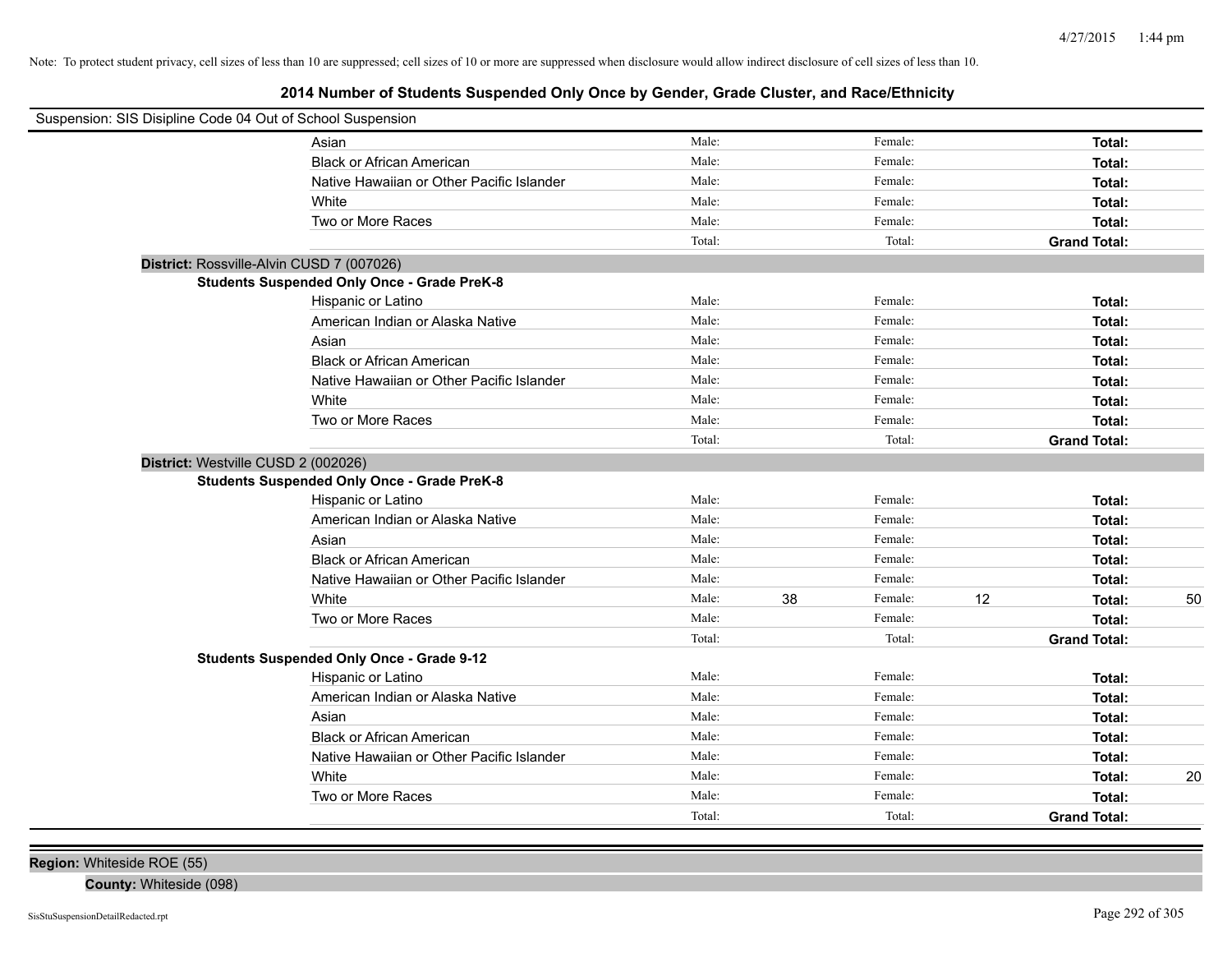# **2014 Number of Students Suspended Only Once by Gender, Grade Cluster, and Race/Ethnicity**

| Suspension: SIS Disipline Code 04 Out of School Suspension |                                                    |        |         |                     |
|------------------------------------------------------------|----------------------------------------------------|--------|---------|---------------------|
|                                                            | District: Bi-County Special Educ Coop (000061)     |        |         |                     |
|                                                            | <b>Students Suspended Only Once - Grade PreK-8</b> |        |         |                     |
|                                                            | Hispanic or Latino                                 | Male:  | Female: | Total:              |
|                                                            | American Indian or Alaska Native                   | Male:  | Female: | Total:              |
|                                                            | Asian                                              | Male:  | Female: | Total:              |
|                                                            | <b>Black or African American</b>                   | Male:  | Female: | Total:              |
|                                                            | Native Hawaiian or Other Pacific Islander          | Male:  | Female: | Total:              |
|                                                            | White                                              | Male:  | Female: | Total:              |
|                                                            | Two or More Races                                  | Male:  | Female: | Total:              |
|                                                            |                                                    | Total: | Total:  | <b>Grand Total:</b> |
|                                                            | District: Erie CUSD 1 (001026)                     |        |         |                     |
|                                                            | <b>Students Suspended Only Once - Grade 9-12</b>   |        |         |                     |
|                                                            | Hispanic or Latino                                 | Male:  | Female: | Total:              |
|                                                            | American Indian or Alaska Native                   | Male:  | Female: | Total:              |
|                                                            | Asian                                              | Male:  | Female: | Total:              |
|                                                            | <b>Black or African American</b>                   | Male:  | Female: | Total:              |
|                                                            | Native Hawaiian or Other Pacific Islander          | Male:  | Female: | Total:              |
|                                                            | White                                              | Male:  | Female: | Total:              |
|                                                            | Two or More Races                                  | Male:  | Female: | Total:              |
|                                                            |                                                    | Total: | Total:  | <b>Grand Total:</b> |
|                                                            | District: Montmorency CCSD 145 (145004)            |        |         |                     |
|                                                            | <b>Students Suspended Only Once - Grade PreK-8</b> |        |         |                     |
|                                                            | Hispanic or Latino                                 | Male:  | Female: | Total:              |
|                                                            | American Indian or Alaska Native                   | Male:  | Female: | Total:              |
|                                                            | Asian                                              | Male:  | Female: | Total:              |
|                                                            | <b>Black or African American</b>                   | Male:  | Female: | Total:              |
|                                                            | Native Hawaiian or Other Pacific Islander          | Male:  | Female: | Total:              |
|                                                            | White                                              | Male:  | Female: | Total:              |
|                                                            | Two or More Races                                  | Male:  | Female: | Total:              |
|                                                            |                                                    | Total: | Total:  | <b>Grand Total:</b> |
|                                                            | District: Morrison CUSD 6 (006026)                 |        |         |                     |
|                                                            | <b>Students Suspended Only Once - Grade PreK-8</b> |        |         |                     |
|                                                            | Hispanic or Latino                                 | Male:  | Female: | Total:              |
|                                                            | American Indian or Alaska Native                   | Male:  | Female: | Total:              |
|                                                            | Asian                                              | Male:  | Female: | Total:              |
|                                                            | <b>Black or African American</b>                   | Male:  | Female: | Total:              |
|                                                            | Native Hawaiian or Other Pacific Islander          | Male:  | Female: | Total:              |
|                                                            | White                                              | Male:  | Female: | Total:              |

 $\overline{\phantom{0}}$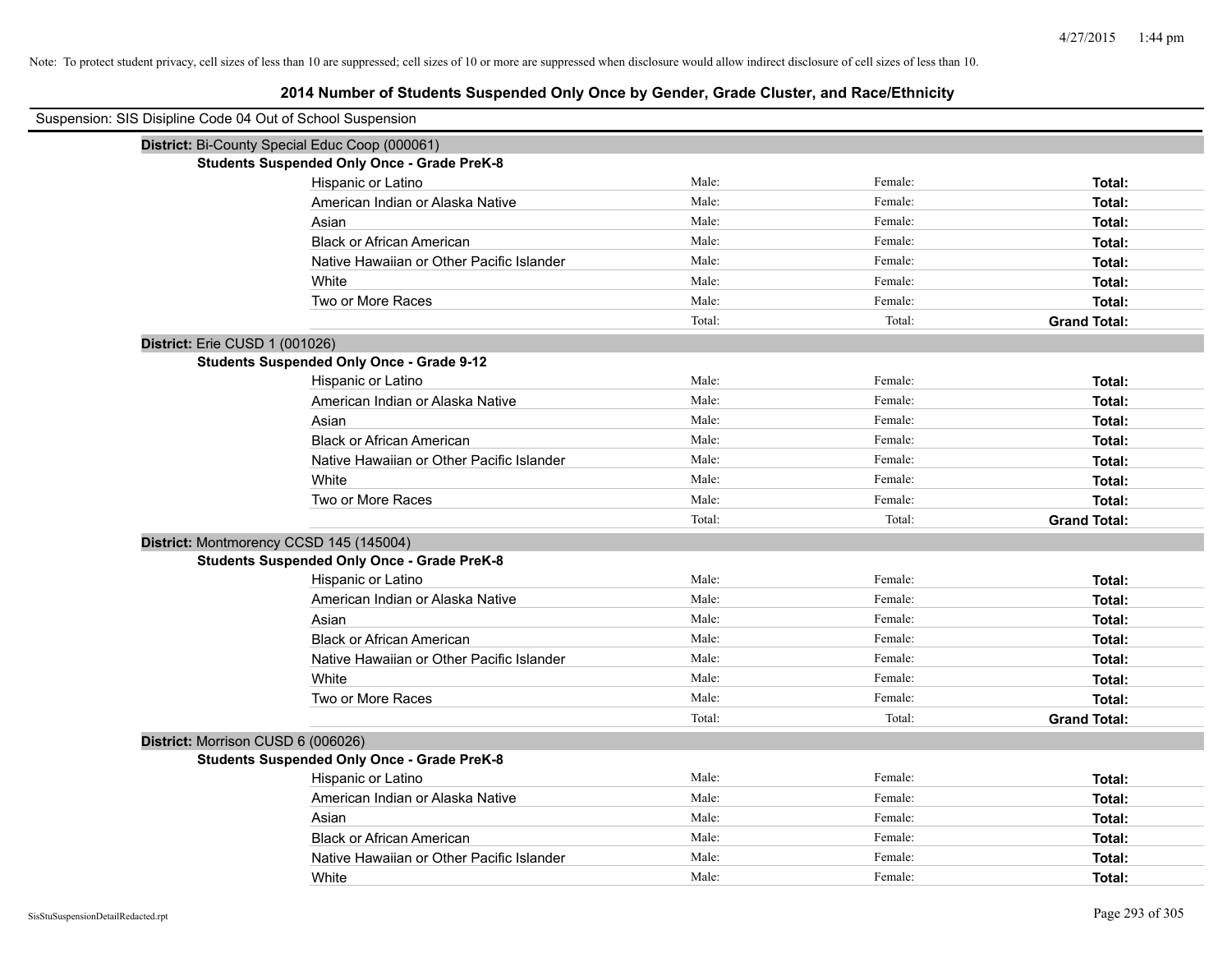| Suspension: SIS Disipline Code 04 Out of School Suspension |                                                      |        |         |                           |
|------------------------------------------------------------|------------------------------------------------------|--------|---------|---------------------------|
|                                                            | Two or More Races                                    | Male:  | Female: | <b>Total:</b>             |
|                                                            |                                                      | Total: | Total:  | <b>Grand Total:</b>       |
|                                                            | <b>Students Suspended Only Once - Grade 9-12</b>     |        |         |                           |
|                                                            | Hispanic or Latino                                   | Male:  | Female: | Total:                    |
|                                                            | American Indian or Alaska Native                     | Male:  | Female: | Total:                    |
|                                                            | Asian                                                | Male:  | Female: | Total:                    |
|                                                            | <b>Black or African American</b>                     | Male:  | Female: | Total:                    |
|                                                            | Native Hawaiian or Other Pacific Islander            | Male:  | Female: | Total:                    |
|                                                            | White                                                | Male:  | Female: | Total:                    |
|                                                            | Two or More Races                                    | Male:  | Female: | Total:                    |
|                                                            |                                                      | Total: | Total:  | <b>Grand Total:</b>       |
|                                                            | District: Prophetstown-Lyndon-Tampico CUSD3 (003026) |        |         |                           |
|                                                            | <b>Students Suspended Only Once - Grade PreK-8</b>   |        |         |                           |
|                                                            | Hispanic or Latino                                   | Male:  | Female: | Total:                    |
|                                                            | American Indian or Alaska Native                     | Male:  | Female: | Total:                    |
|                                                            | Asian                                                | Male:  | Female: | Total:                    |
|                                                            | <b>Black or African American</b>                     | Male:  | Female: | Total:                    |
|                                                            | Native Hawaiian or Other Pacific Islander            | Male:  | Female: | Total:                    |
|                                                            | White                                                | Male:  | Female: | Total:                    |
|                                                            | Two or More Races                                    | Male:  | Female: | Total:                    |
|                                                            |                                                      | Total: | Total:  | <b>Grand Total:</b>       |
|                                                            | <b>Students Suspended Only Once - Grade 9-12</b>     |        |         |                           |
|                                                            | Hispanic or Latino                                   | Male:  | Female: | Total:                    |
|                                                            | American Indian or Alaska Native                     | Male:  | Female: | Total:                    |
|                                                            | Asian                                                | Male:  | Female: | Total:                    |
|                                                            | <b>Black or African American</b>                     | Male:  | Female: | Total:                    |
|                                                            | Native Hawaiian or Other Pacific Islander            | Male:  | Female: | Total:                    |
|                                                            | White                                                | Male:  | Female: | Total:                    |
|                                                            | Two or More Races                                    | Male:  | Female: | Total:                    |
|                                                            |                                                      | Total: | Total:  | <b>Grand Total:</b><br>10 |
| District: River Bend CUSD 2 (002026)                       |                                                      |        |         |                           |
|                                                            | <b>Students Suspended Only Once - Grade PreK-8</b>   |        |         |                           |
|                                                            | Hispanic or Latino                                   | Male:  | Female: | Total:                    |
|                                                            | American Indian or Alaska Native                     | Male:  | Female: | Total:                    |
|                                                            | Asian                                                | Male:  | Female: | Total:                    |
|                                                            | <b>Black or African American</b>                     | Male:  | Female: | Total:                    |
|                                                            | Native Hawaiian or Other Pacific Islander            | Male:  | Female: | Total:                    |
|                                                            | White                                                | Male:  | Female: | Total:                    |
|                                                            | Two or More Races                                    | Male:  | Female: | Total:                    |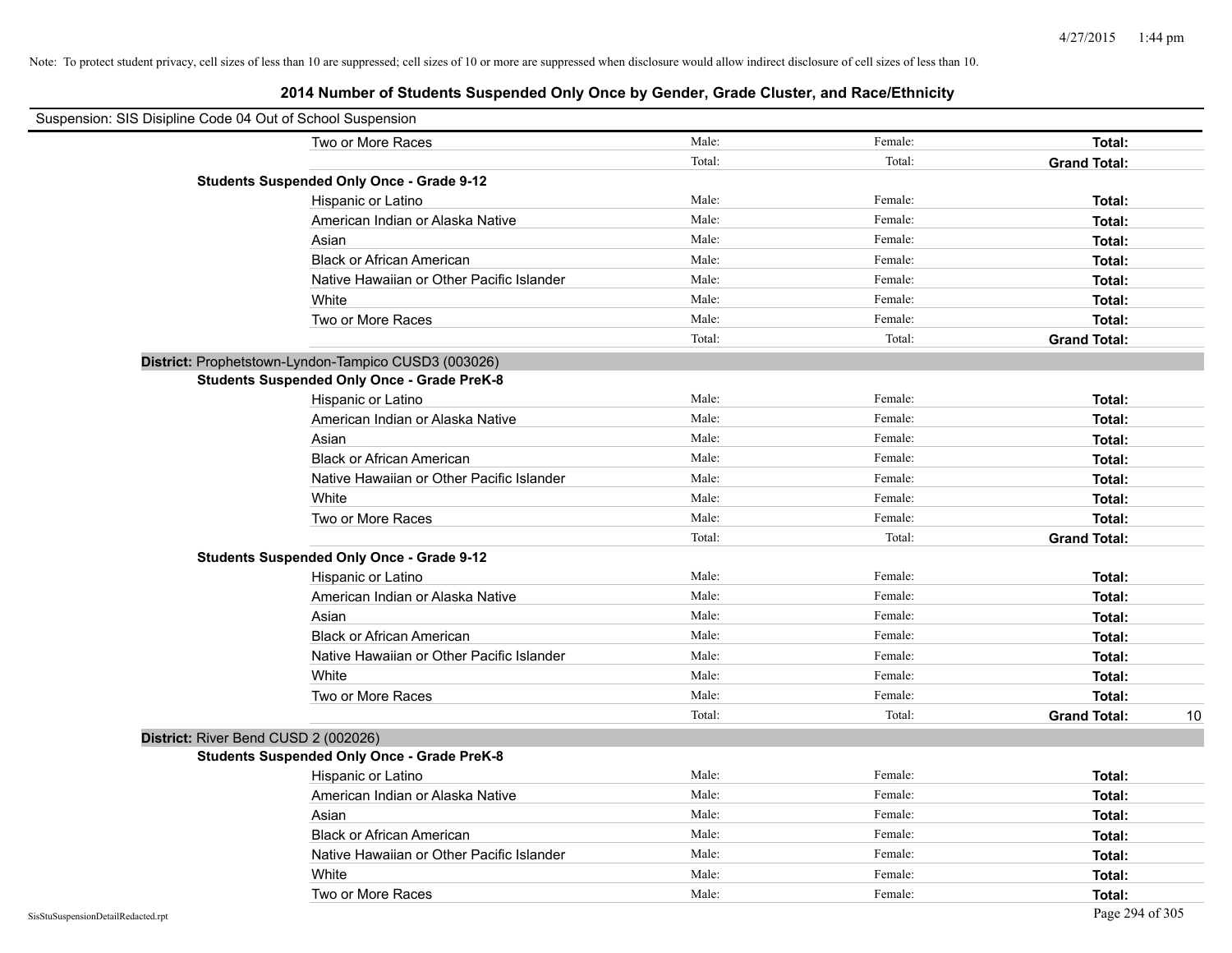| Suspension: SIS Disipline Code 04 Out of School Suspension |                                                    |        |    |         |    |                     |    |
|------------------------------------------------------------|----------------------------------------------------|--------|----|---------|----|---------------------|----|
|                                                            |                                                    | Total: |    | Total:  |    | <b>Grand Total:</b> |    |
|                                                            | <b>Students Suspended Only Once - Grade 9-12</b>   |        |    |         |    |                     |    |
|                                                            | Hispanic or Latino                                 | Male:  |    | Female: |    | Total:              |    |
|                                                            | American Indian or Alaska Native                   | Male:  |    | Female: |    | Total:              |    |
|                                                            | Asian                                              | Male:  |    | Female: |    | Total:              |    |
|                                                            | <b>Black or African American</b>                   | Male:  |    | Female: |    | Total:              |    |
|                                                            | Native Hawaiian or Other Pacific Islander          | Male:  |    | Female: |    | Total:              |    |
|                                                            | White                                              | Male:  |    | Female: |    | Total:              | 17 |
|                                                            | Two or More Races                                  | Male:  |    | Female: |    | Total:              |    |
|                                                            |                                                    | Total: |    | Total:  |    | <b>Grand Total:</b> |    |
|                                                            | District: Rock Falls Twp HSD 301 (301017)          |        |    |         |    |                     |    |
|                                                            | <b>Students Suspended Only Once - Grade 9-12</b>   |        |    |         |    |                     |    |
|                                                            | Hispanic or Latino                                 | Male:  |    | Female: |    | Total:              |    |
|                                                            | American Indian or Alaska Native                   | Male:  |    | Female: |    | Total:              |    |
|                                                            | Asian                                              | Male:  |    | Female: |    | Total:              |    |
|                                                            | <b>Black or African American</b>                   | Male:  |    | Female: |    | Total:              |    |
|                                                            | Native Hawaiian or Other Pacific Islander          | Male:  |    | Female: |    | Total:              |    |
|                                                            | White                                              | Male:  | 25 | Female: | 19 | Total:              | 44 |
|                                                            | Two or More Races                                  | Male:  |    | Female: |    | Total:              |    |
|                                                            |                                                    | Total: |    | Total:  |    | <b>Grand Total:</b> |    |
|                                                            | District: Sterling CUSD 5 (005026)                 |        |    |         |    |                     |    |
|                                                            | <b>Students Suspended Only Once - Grade PreK-8</b> |        |    |         |    |                     |    |
|                                                            | Hispanic or Latino                                 | Male:  |    | Female: |    | Total:              | 22 |
|                                                            | American Indian or Alaska Native                   | Male:  |    | Female: |    | Total:              |    |
|                                                            | Asian                                              | Male:  |    | Female: |    | Total:              |    |
|                                                            | <b>Black or African American</b>                   | Male:  |    | Female: |    | Total:              |    |
|                                                            | Native Hawaiian or Other Pacific Islander          | Male:  |    | Female: |    | Total:              |    |
|                                                            | White                                              | Male:  | 24 | Female: | 10 | Total:              | 34 |
|                                                            | Two or More Races                                  | Male:  |    | Female: |    | Total:              |    |
|                                                            |                                                    | Total: |    | Total:  |    | <b>Grand Total:</b> |    |
|                                                            | <b>Students Suspended Only Once - Grade 9-12</b>   |        |    |         |    |                     |    |
|                                                            | Hispanic or Latino                                 | Male:  |    | Female: |    | Total:              | 11 |
|                                                            | American Indian or Alaska Native                   | Male:  |    | Female: |    | Total:              |    |
|                                                            | Asian                                              | Male:  |    | Female: |    | Total:              |    |
|                                                            | <b>Black or African American</b>                   | Male:  |    | Female: |    | Total:              |    |
|                                                            | Native Hawaiian or Other Pacific Islander          | Male:  |    | Female: |    | Total:              |    |
|                                                            | White                                              | Male:  |    | Female: |    | Total:              | 19 |
|                                                            | Two or More Races                                  | Male:  |    | Female: |    | Total:              |    |
|                                                            |                                                    | Total: |    | Total:  |    | <b>Grand Total:</b> |    |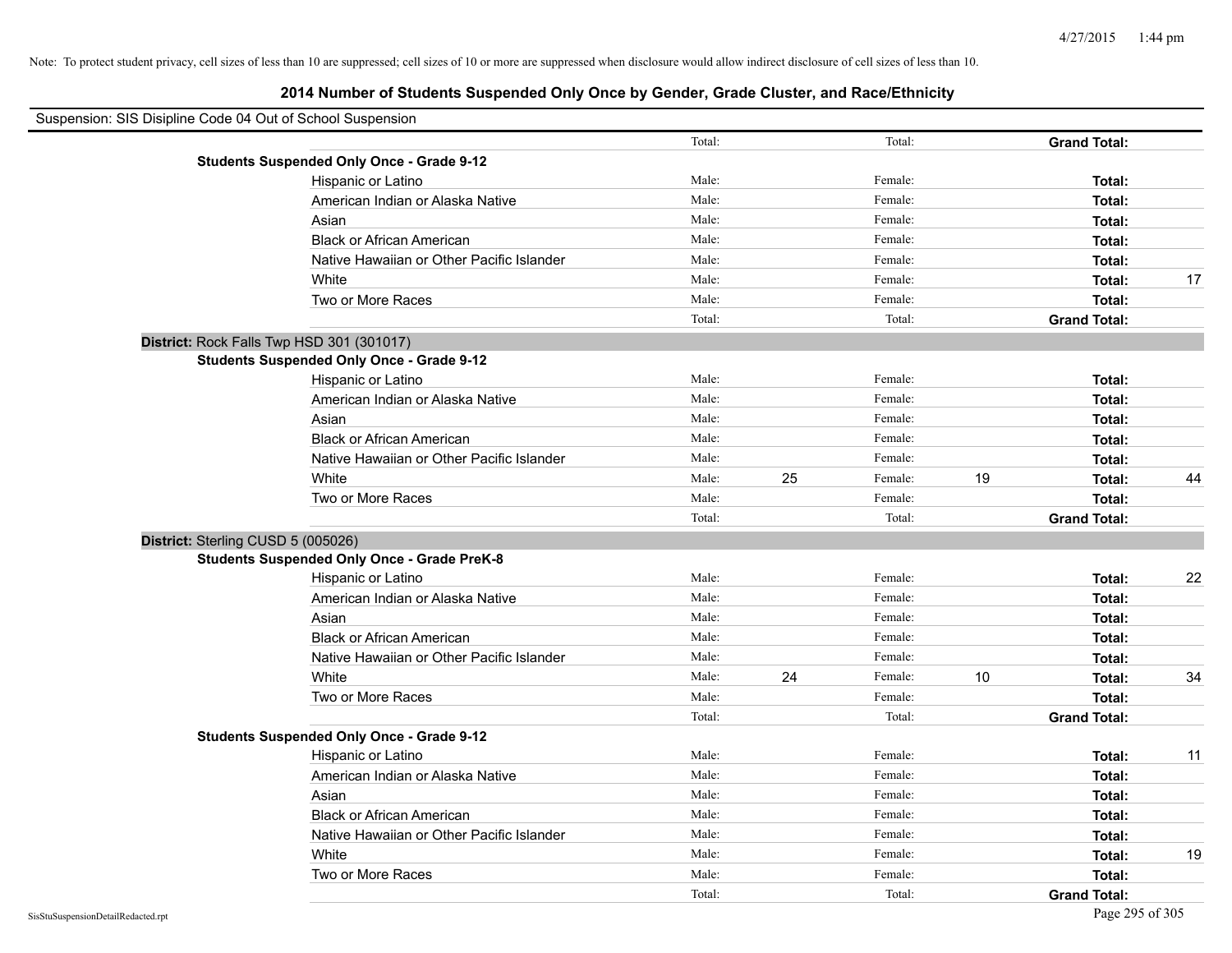# **2014 Number of Students Suspended Only Once by Gender, Grade Cluster, and Race/Ethnicity**

## Suspension: SIS Disipline Code 04 Out of School Suspension

| Region: Will ROE (56)                |                                                    |        |         |                     |    |
|--------------------------------------|----------------------------------------------------|--------|---------|---------------------|----|
| County: Non-Public School (000)      |                                                    |        |         |                     |    |
| District: Non-Public School (0000)   |                                                    |        |         |                     |    |
|                                      | <b>Students Suspended Only Once - Grade 9-12</b>   |        |         |                     |    |
|                                      | Hispanic or Latino                                 | Male:  | Female: | Total:              |    |
|                                      | American Indian or Alaska Native                   | Male:  | Female: | Total:              |    |
|                                      | Asian                                              | Male:  | Female: | Total:              |    |
|                                      | <b>Black or African American</b>                   | Male:  | Female: | Total:              |    |
|                                      | Native Hawaiian or Other Pacific Islander          | Male:  | Female: | Total:              |    |
|                                      | White                                              | Male:  | Female: | Total:              |    |
|                                      | Two or More Races                                  | Male:  | Female: | Total:              |    |
|                                      |                                                    | Total: | Total:  | <b>Grand Total:</b> | 12 |
| District: Will ROE (000000)          |                                                    |        |         |                     |    |
|                                      | <b>Students Suspended Only Once - Grade 9-12</b>   |        |         |                     |    |
|                                      | Hispanic or Latino                                 | Male:  | Female: | Total:              |    |
|                                      | American Indian or Alaska Native                   | Male:  | Female: | Total:              |    |
|                                      | Asian                                              | Male:  | Female: | Total:              |    |
|                                      | <b>Black or African American</b>                   | Male:  | Female: | Total:              |    |
|                                      | Native Hawaiian or Other Pacific Islander          | Male:  | Female: | Total:              |    |
|                                      | White                                              | Male:  | Female: | Total:              |    |
|                                      | Two or More Races                                  | Male:  | Female: | Total:              |    |
|                                      |                                                    | Total: | Total:  | <b>Grand Total:</b> | 10 |
| County: Will (099)                   |                                                    |        |         |                     |    |
| District: Beecher CUSD 200U (200U26) |                                                    |        |         |                     |    |
|                                      | <b>Students Suspended Only Once - Grade PreK-8</b> |        |         |                     |    |
|                                      | Hispanic or Latino                                 | Male:  | Female: | Total:              |    |
|                                      | American Indian or Alaska Native                   | Male:  | Female: | Total:              |    |
|                                      | Asian                                              | Male:  | Female: | Total:              |    |
|                                      | <b>Black or African American</b>                   | Male:  | Female: | Total:              |    |
|                                      | Native Hawaiian or Other Pacific Islander          | Male:  | Female: | Total:              |    |
|                                      | White                                              | Male:  | Female: | Total:              |    |
|                                      | Two or More Races                                  | Male:  | Female: | Total:              |    |
|                                      |                                                    | Total: | Total:  | <b>Grand Total:</b> |    |
|                                      | <b>Students Suspended Only Once - Grade 9-12</b>   |        |         |                     |    |
|                                      | Hispanic or Latino                                 | Male:  | Female: | Total:              |    |
|                                      | American Indian or Alaska Native                   | Male:  | Female: | Total:              |    |
|                                      | Asian                                              | Male:  | Female: | Total:              |    |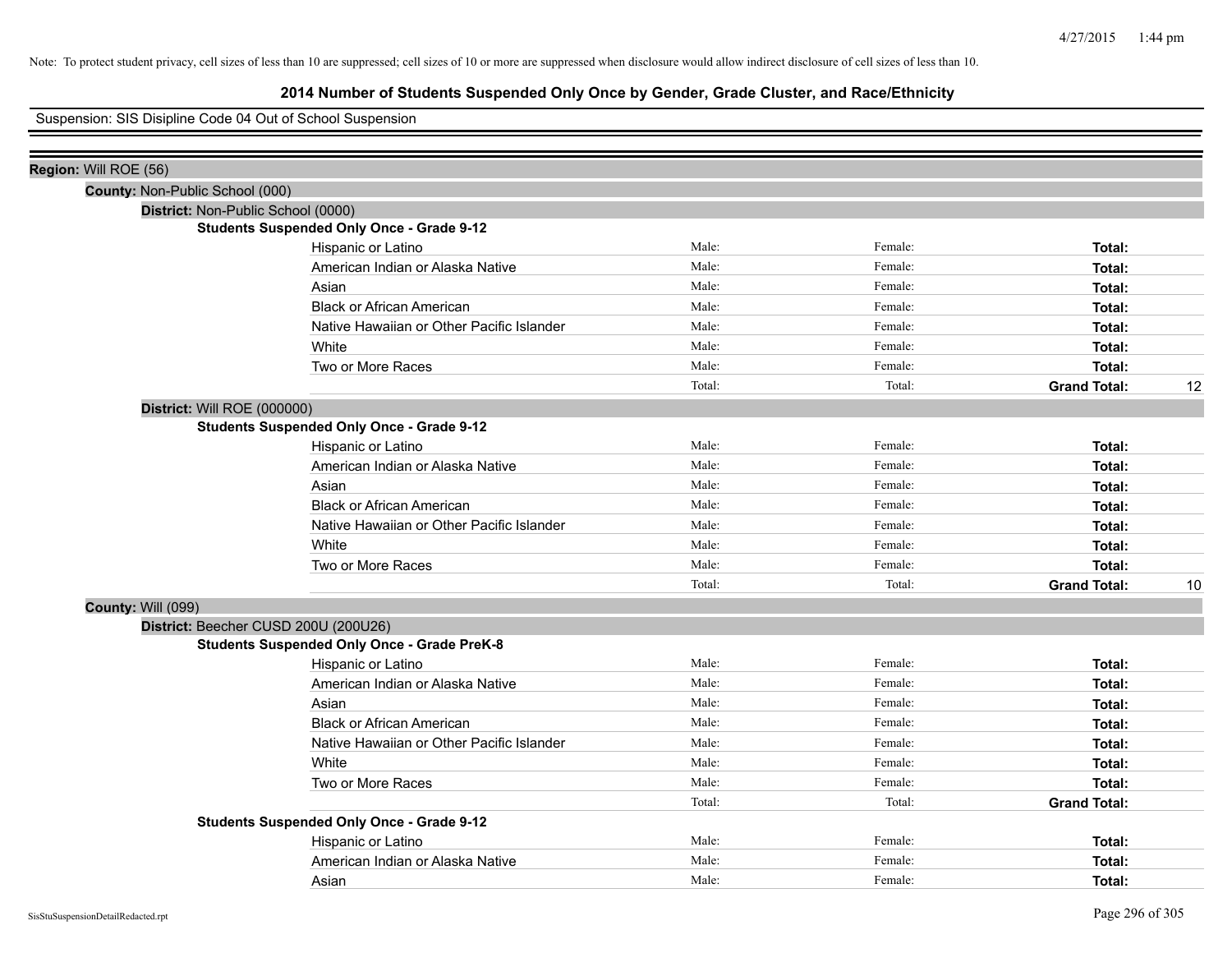| Suspension: SIS Disipline Code 04 Out of School Suspension |                                                    |        |    |         |    |                     |     |
|------------------------------------------------------------|----------------------------------------------------|--------|----|---------|----|---------------------|-----|
|                                                            | <b>Black or African American</b>                   | Male:  |    | Female: |    | Total:              |     |
|                                                            | Native Hawaiian or Other Pacific Islander          | Male:  |    | Female: |    | Total:              |     |
|                                                            | White                                              | Male:  |    | Female: |    | Total:              | 10  |
|                                                            | Two or More Races                                  | Male:  |    | Female: |    | Total:              |     |
|                                                            |                                                    | Total: |    | Total:  |    | <b>Grand Total:</b> |     |
|                                                            | District: Chaney-Monge SD 88 (088002)              |        |    |         |    |                     |     |
|                                                            | <b>Students Suspended Only Once - Grade PreK-8</b> |        |    |         |    |                     |     |
|                                                            | Hispanic or Latino                                 | Male:  |    | Female: |    | Total:              |     |
|                                                            | American Indian or Alaska Native                   | Male:  |    | Female: |    | Total:              |     |
|                                                            | Asian                                              | Male:  |    | Female: |    | Total:              |     |
|                                                            | <b>Black or African American</b>                   | Male:  |    | Female: |    | Total:              |     |
|                                                            | Native Hawaiian or Other Pacific Islander          | Male:  |    | Female: |    | Total:              |     |
|                                                            | White                                              | Male:  |    | Female: |    | Total:              |     |
|                                                            | Two or More Races                                  | Male:  |    | Female: |    | Total:              |     |
|                                                            |                                                    | Total: | 12 | Total:  | 12 | <b>Grand Total:</b> | 24  |
|                                                            | District: Channahon SD 17 (017002)                 |        |    |         |    |                     |     |
|                                                            | <b>Students Suspended Only Once - Grade PreK-8</b> |        |    |         |    |                     |     |
|                                                            | Hispanic or Latino                                 | Male:  |    | Female: |    | Total:              |     |
|                                                            | American Indian or Alaska Native                   | Male:  |    | Female: |    | Total:              |     |
|                                                            | Asian                                              | Male:  |    | Female: |    | Total:              |     |
|                                                            | <b>Black or African American</b>                   | Male:  |    | Female: |    | Total:              |     |
|                                                            | Native Hawaiian or Other Pacific Islander          | Male:  |    | Female: |    | Total:              |     |
|                                                            | White                                              | Male:  |    | Female: |    | Total:              |     |
|                                                            | Two or More Races                                  | Male:  |    | Female: |    | Total:              |     |
|                                                            |                                                    | Total: |    | Total:  |    | <b>Grand Total:</b> |     |
|                                                            | District: Crete Monee CUSD 201U (201U26)           |        |    |         |    |                     |     |
|                                                            | <b>Students Suspended Only Once - Grade PreK-8</b> |        |    |         |    |                     |     |
|                                                            | Hispanic or Latino                                 | Male:  |    | Female: |    | Total:              | 10  |
|                                                            | American Indian or Alaska Native                   | Male:  |    | Female: |    | Total:              |     |
|                                                            | Asian                                              | Male:  |    | Female: |    | Total:              |     |
|                                                            | <b>Black or African American</b>                   | Male:  | 73 | Female: | 37 | Total:              | 110 |
|                                                            | Native Hawaiian or Other Pacific Islander          | Male:  |    | Female: |    | Total:              |     |
|                                                            | White                                              | Male:  |    | Female: |    | Total:              | 22  |
|                                                            | Two or More Races                                  | Male:  |    | Female: |    | Total:              |     |
|                                                            |                                                    | Total: |    | Total:  |    | <b>Grand Total:</b> |     |
|                                                            | <b>Students Suspended Only Once - Grade 9-12</b>   |        |    |         |    |                     |     |
|                                                            | Hispanic or Latino                                 | Male:  | 14 | Female: | 10 | Total:              | 24  |
|                                                            | American Indian or Alaska Native                   | Male:  |    | Female: |    | Total:              |     |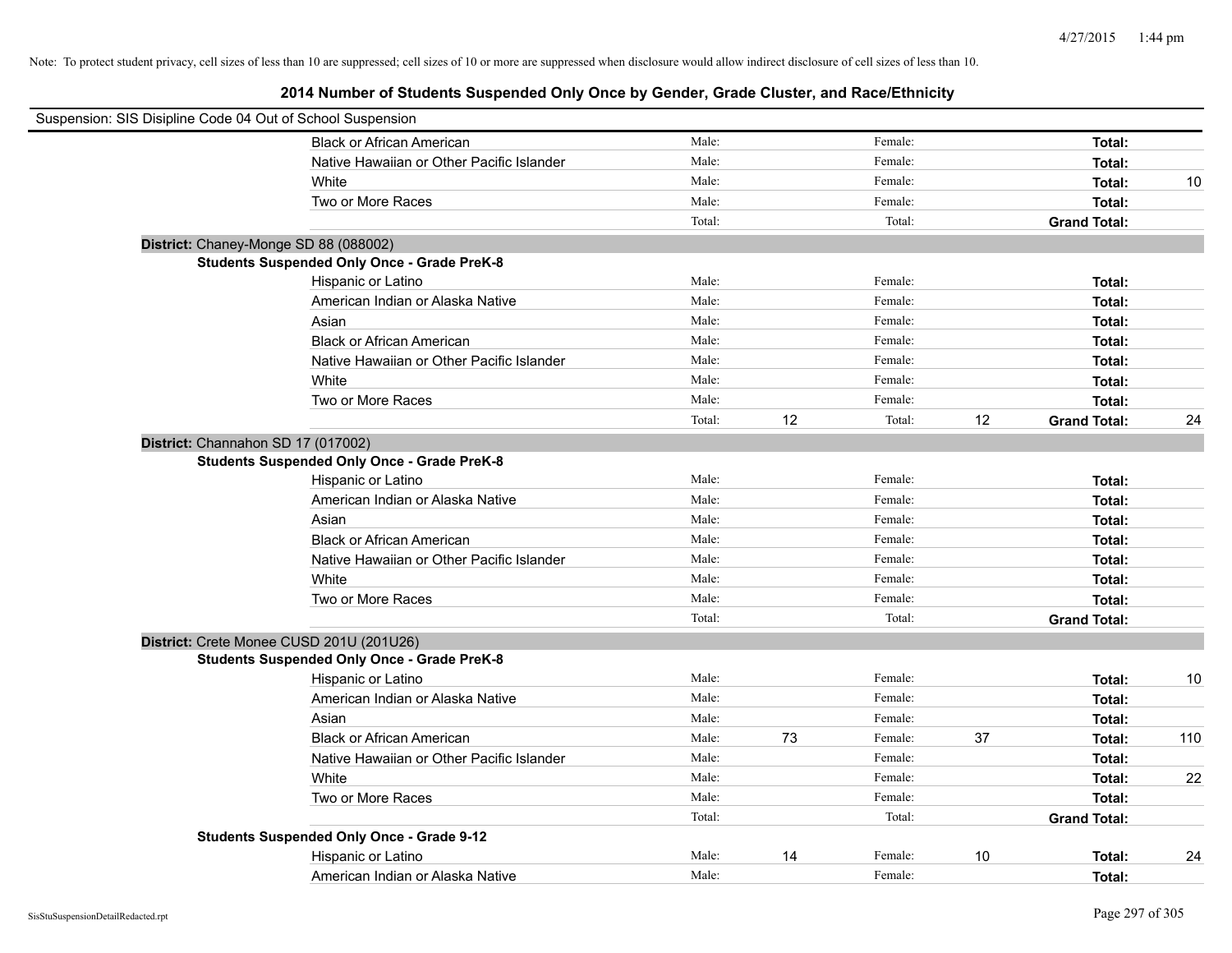# **2014 Number of Students Suspended Only Once by Gender, Grade Cluster, and Race/Ethnicity**

| Suspension: SIS Disipline Code 04 Out of School Suspension |                                                    |        |     |         |    |                     |     |
|------------------------------------------------------------|----------------------------------------------------|--------|-----|---------|----|---------------------|-----|
|                                                            | Asian                                              | Male:  |     | Female: |    | Total:              |     |
|                                                            | <b>Black or African American</b>                   | Male:  | 103 | Female: | 98 | Total:              | 201 |
|                                                            | Native Hawaiian or Other Pacific Islander          | Male:  |     | Female: |    | Total:              |     |
|                                                            | White                                              | Male:  | 30  | Female: | 23 | Total:              | 53  |
|                                                            | Two or More Races                                  | Male:  |     | Female: |    | Total:              | 10  |
|                                                            |                                                    | Total: |     | Total:  |    | <b>Grand Total:</b> |     |
| District: Frankfort CCSD 157C (157C04)                     |                                                    |        |     |         |    |                     |     |
|                                                            | <b>Students Suspended Only Once - Grade PreK-8</b> |        |     |         |    |                     |     |
|                                                            | Hispanic or Latino                                 | Male:  |     | Female: |    | Total:              |     |
|                                                            | American Indian or Alaska Native                   | Male:  |     | Female: |    | Total:              |     |
|                                                            | Asian                                              | Male:  |     | Female: |    | Total:              |     |
|                                                            | <b>Black or African American</b>                   | Male:  |     | Female: |    | Total:              |     |
|                                                            | Native Hawaiian or Other Pacific Islander          | Male:  |     | Female: |    | Total:              |     |
|                                                            | White                                              | Male:  |     | Female: |    | Total:              |     |
|                                                            | Two or More Races                                  | Male:  |     | Female: |    | Total:              |     |
|                                                            |                                                    | Total: |     | Total:  |    | <b>Grand Total:</b> |     |
| District: Homer CCSD 33C (033C04)                          |                                                    |        |     |         |    |                     |     |
|                                                            | <b>Students Suspended Only Once - Grade PreK-8</b> |        |     |         |    |                     |     |
|                                                            | Hispanic or Latino                                 | Male:  |     | Female: |    | Total:              |     |
|                                                            | American Indian or Alaska Native                   | Male:  |     | Female: |    | Total:              |     |
|                                                            | Asian                                              | Male:  |     | Female: |    | Total:              |     |
|                                                            | <b>Black or African American</b>                   | Male:  |     | Female: |    | Total:              |     |
|                                                            | Native Hawaiian or Other Pacific Islander          | Male:  |     | Female: |    | Total:              |     |
|                                                            | White                                              | Male:  |     | Female: |    | Total:              | 32  |
|                                                            | Two or More Races                                  | Male:  |     | Female: |    | Total:              |     |
|                                                            |                                                    | Total: |     | Total:  |    | <b>Grand Total:</b> |     |
|                                                            | District: Hopewell Career Academy Inc (029600)     |        |     |         |    |                     |     |
|                                                            | <b>Students Suspended Only Once - Grade 9-12</b>   |        |     |         |    |                     |     |
|                                                            | Hispanic or Latino                                 | Male:  |     | Female: |    | Total:              |     |
|                                                            | American Indian or Alaska Native                   | Male:  |     | Female: |    | Total:              |     |
|                                                            | Asian                                              | Male:  |     | Female: |    | Total:              |     |
|                                                            | <b>Black or African American</b>                   | Male:  |     | Female: |    | Total:              |     |
|                                                            | Native Hawaiian or Other Pacific Islander          | Male:  |     | Female: |    | Total:              |     |
|                                                            | White                                              | Male:  |     | Female: |    | Total:              |     |
|                                                            | Two or More Races                                  | Male:  |     | Female: |    | Total:              |     |
|                                                            |                                                    | Total: |     | Total:  |    | <b>Grand Total:</b> |     |
| <b>District: Joliet PSD 86 (086005)</b>                    |                                                    |        |     |         |    |                     |     |

**Students Suspended Only Once - Grade PreK-8**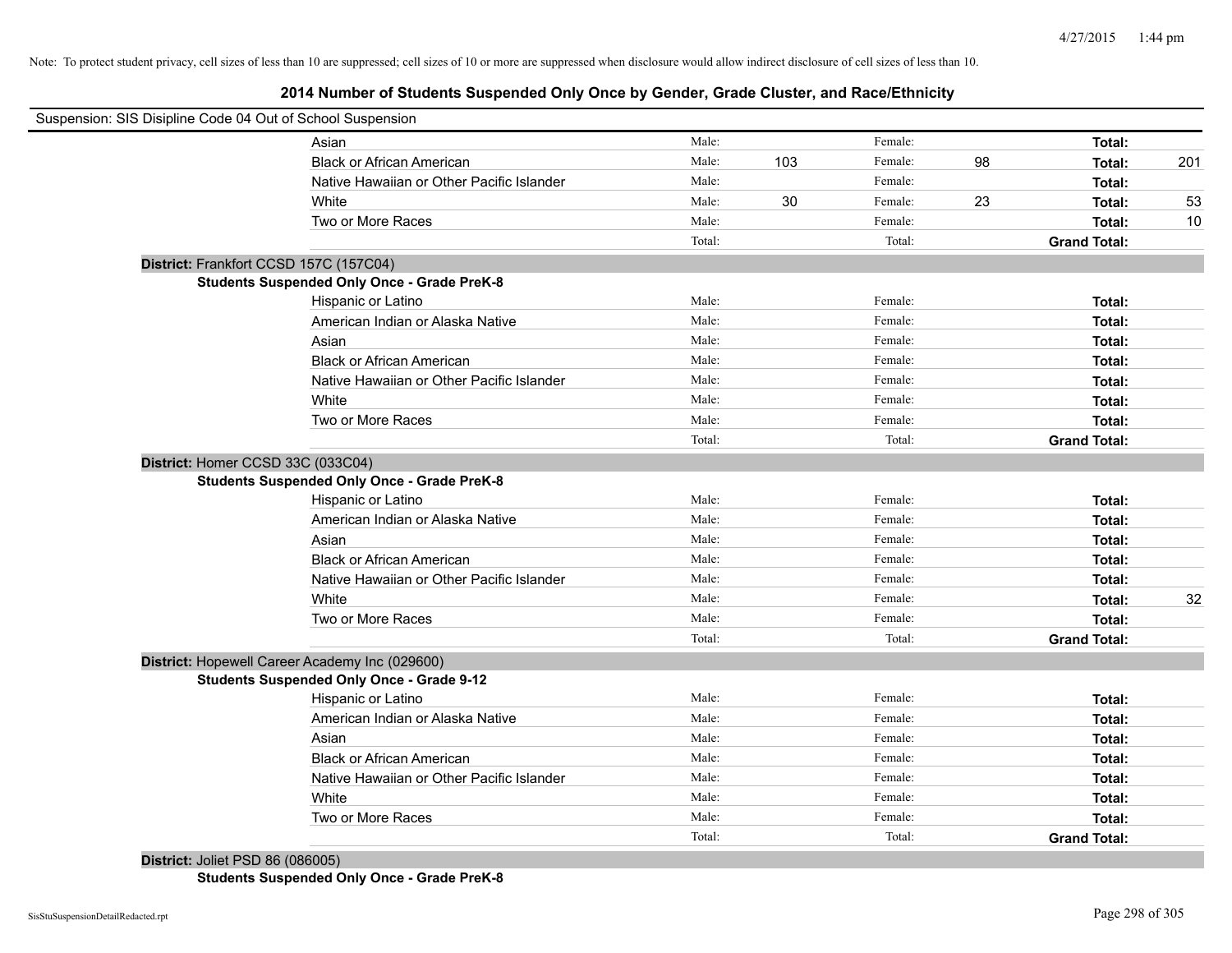| Suspension: SIS Disipline Code 04 Out of School Suspension |                                                    |        |     |         |    |                     |     |
|------------------------------------------------------------|----------------------------------------------------|--------|-----|---------|----|---------------------|-----|
|                                                            | Hispanic or Latino                                 | Male:  | 130 | Female: | 39 | Total:              | 169 |
|                                                            | American Indian or Alaska Native                   | Male:  |     | Female: |    | Total:              |     |
|                                                            | Asian                                              | Male:  |     | Female: |    | Total:              |     |
|                                                            | <b>Black or African American</b>                   | Male:  | 179 | Female: | 78 | Total:              | 257 |
|                                                            | Native Hawaiian or Other Pacific Islander          | Male:  |     | Female: |    | Total:              |     |
|                                                            | White                                              | Male:  | 42  | Female: | 12 | Total:              | 54  |
|                                                            | Two or More Races                                  | Male:  |     | Female: |    | Total:              | 21  |
|                                                            |                                                    | Total: |     | Total:  |    | <b>Grand Total:</b> |     |
| District: Joliet Twp HSD 204 (204017)                      |                                                    |        |     |         |    |                     |     |
|                                                            | <b>Students Suspended Only Once - Grade 9-12</b>   |        |     |         |    |                     |     |
|                                                            | Hispanic or Latino                                 | Male:  | 83  | Female: | 46 | Total:              | 129 |
|                                                            | American Indian or Alaska Native                   | Male:  |     | Female: |    | Total:              |     |
|                                                            | Asian                                              | Male:  |     | Female: |    | Total:              |     |
|                                                            | <b>Black or African American</b>                   | Male:  | 121 | Female: | 92 | Total:              | 213 |
|                                                            | Native Hawaiian or Other Pacific Islander          | Male:  |     | Female: |    | Total:              |     |
|                                                            | White                                              | Male:  | 46  | Female: | 17 | Total:              | 63  |
|                                                            | Two or More Races                                  | Male:  |     | Female: |    | Total:              | 13  |
|                                                            |                                                    | Total: |     | Total:  |    | <b>Grand Total:</b> |     |
| District: Laraway CCSD 70C (070C04)                        |                                                    |        |     |         |    |                     |     |
|                                                            | <b>Students Suspended Only Once - Grade PreK-8</b> |        |     |         |    |                     |     |
|                                                            | Hispanic or Latino                                 | Male:  |     | Female: |    | Total:              |     |
|                                                            | American Indian or Alaska Native                   | Male:  |     | Female: |    | Total:              |     |
|                                                            | Asian                                              | Male:  |     | Female: |    | Total:              |     |
|                                                            | <b>Black or African American</b>                   | Male:  |     | Female: |    | Total:              | 13  |
|                                                            | Native Hawaiian or Other Pacific Islander          | Male:  |     | Female: |    | Total:              |     |
|                                                            | White                                              | Male:  |     | Female: |    | Total:              |     |
|                                                            | Two or More Races                                  | Male:  |     | Female: |    | Total:              |     |
|                                                            |                                                    | Total: |     | Total:  |    | <b>Grand Total:</b> |     |
| District: Lincoln Way CHSD 210 (210016)                    |                                                    |        |     |         |    |                     |     |
|                                                            | <b>Students Suspended Only Once - Grade 9-12</b>   |        |     |         |    |                     |     |
|                                                            | Hispanic or Latino                                 | Male:  |     | Female: |    | Total:              |     |
|                                                            | American Indian or Alaska Native                   | Male:  |     | Female: |    | Total:              |     |
|                                                            | Asian                                              | Male:  |     | Female: |    | Total:              |     |
|                                                            | <b>Black or African American</b>                   | Male:  |     | Female: |    | Total:              |     |
|                                                            | Native Hawaiian or Other Pacific Islander          | Male:  |     | Female: |    | Total:              |     |
|                                                            | White                                              | Male:  |     | Female: |    | Total:              | 43  |
|                                                            | Two or More Races                                  | Male:  |     | Female: |    | Total:              |     |
|                                                            |                                                    | Total: |     | Total:  |    | <b>Grand Total:</b> |     |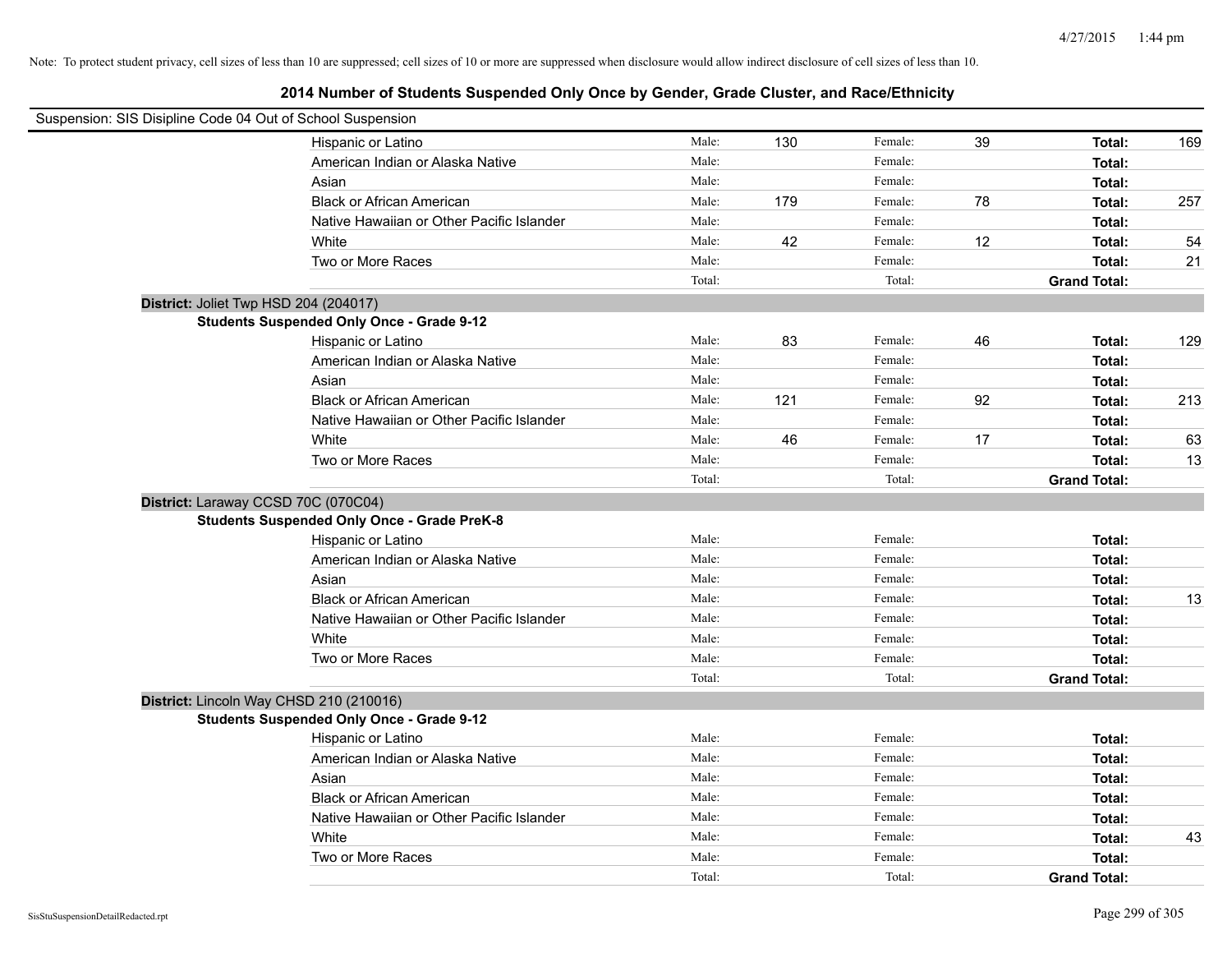| Suspension: SIS Disipline Code 04 Out of School Suspension |        |    |         |    |                     |     |
|------------------------------------------------------------|--------|----|---------|----|---------------------|-----|
| District: Lockport SD 91 (091002)                          |        |    |         |    |                     |     |
| <b>Students Suspended Only Once - Grade PreK-8</b>         |        |    |         |    |                     |     |
| Hispanic or Latino                                         | Male:  |    | Female: |    | Total:              |     |
| American Indian or Alaska Native                           | Male:  |    | Female: |    | Total:              |     |
| Asian                                                      | Male:  |    | Female: |    | Total:              |     |
| <b>Black or African American</b>                           | Male:  |    | Female: |    | Total:              |     |
| Native Hawaiian or Other Pacific Islander                  | Male:  |    | Female: |    | Total:              |     |
| White                                                      | Male:  |    | Female: |    | Total:              |     |
| Two or More Races                                          | Male:  |    | Female: |    | Total:              |     |
|                                                            | Total: |    | Total:  |    | <b>Grand Total:</b> |     |
| District: Lockport Twp HSD 205 (205017)                    |        |    |         |    |                     |     |
| <b>Students Suspended Only Once - Grade 9-12</b>           |        |    |         |    |                     |     |
| Hispanic or Latino                                         | Male:  |    | Female: |    | Total:              | 19  |
| American Indian or Alaska Native                           | Male:  |    | Female: |    | Total:              |     |
| Asian                                                      | Male:  |    | Female: |    | Total:              |     |
| <b>Black or African American</b>                           | Male:  | 13 | Female: | 16 | Total:              | 29  |
| Native Hawaiian or Other Pacific Islander                  | Male:  |    | Female: |    | Total:              |     |
| White                                                      | Male:  | 81 | Female: | 23 | Total:              | 104 |
| Two or More Races                                          | Male:  |    | Female: |    | Total:              |     |
|                                                            | Total: |    | Total:  |    | <b>Grand Total:</b> |     |
| District: Mokena SD 159 (159002)                           |        |    |         |    |                     |     |
| <b>Students Suspended Only Once - Grade PreK-8</b>         |        |    |         |    |                     |     |
| Hispanic or Latino                                         | Male:  |    | Female: |    | Total:              |     |
| American Indian or Alaska Native                           | Male:  |    | Female: |    | Total:              |     |
| Asian                                                      | Male:  |    | Female: |    | Total:              |     |
| <b>Black or African American</b>                           | Male:  |    | Female: |    | Total:              |     |
| Native Hawaiian or Other Pacific Islander                  | Male:  |    | Female: |    | Total:              |     |
| White                                                      | Male:  |    | Female: |    | Total:              |     |
| Two or More Races                                          | Male:  |    | Female: |    | Total:              |     |
|                                                            | Total: |    | Total:  |    | <b>Grand Total:</b> | 11  |
| District: New Lenox SD 122 (122002)                        |        |    |         |    |                     |     |
| <b>Students Suspended Only Once - Grade PreK-8</b>         |        |    |         |    |                     |     |
| Hispanic or Latino                                         | Male:  |    | Female: |    | Total:              |     |
| American Indian or Alaska Native                           | Male:  |    | Female: |    | Total:              |     |
| Asian                                                      | Male:  |    | Female: |    | Total:              |     |
| <b>Black or African American</b>                           | Male:  |    | Female: |    | Total:              |     |
| Native Hawaiian or Other Pacific Islander                  | Male:  |    | Female: |    | Total:              |     |
| White                                                      | Male:  |    | Female: |    | Total:              | 24  |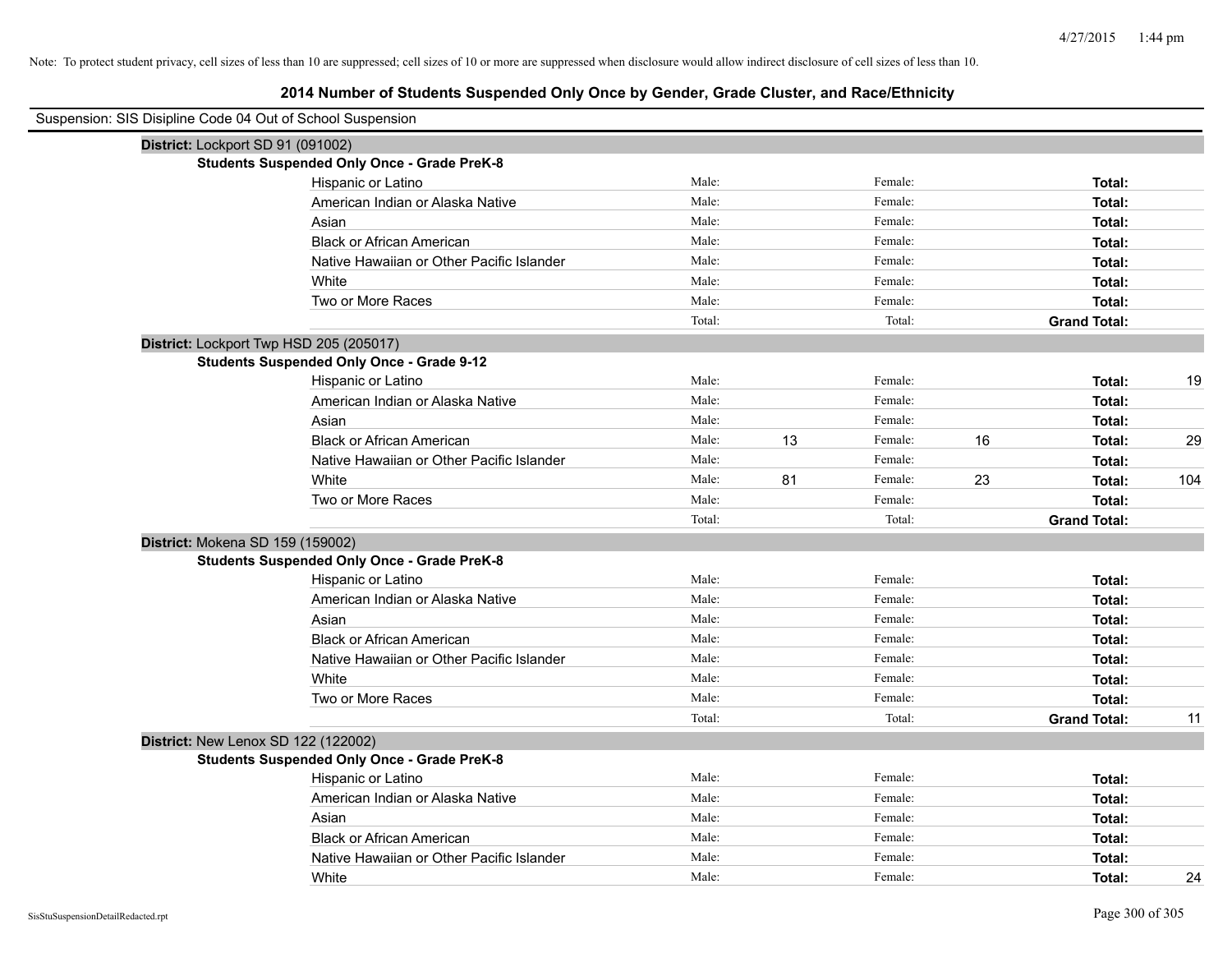| Suspension: SIS Disipline Code 04 Out of School Suspension |        |     |         |    |                     |     |
|------------------------------------------------------------|--------|-----|---------|----|---------------------|-----|
| Two or More Races                                          | Male:  |     | Female: |    | Total:              |     |
|                                                            | Total: |     | Total:  |    | <b>Grand Total:</b> |     |
| District: Peotone CUSD 207U (207U26)                       |        |     |         |    |                     |     |
| <b>Students Suspended Only Once - Grade PreK-8</b>         |        |     |         |    |                     |     |
| Hispanic or Latino                                         | Male:  |     | Female: |    | Total:              |     |
| American Indian or Alaska Native                           | Male:  |     | Female: |    | Total:              |     |
| Asian                                                      | Male:  |     | Female: |    | Total:              |     |
| <b>Black or African American</b>                           | Male:  |     | Female: |    | Total:              |     |
| Native Hawaiian or Other Pacific Islander                  | Male:  |     | Female: |    | Total:              |     |
| White                                                      | Male:  |     | Female: |    | Total:              | 12  |
| Two or More Races                                          | Male:  |     | Female: |    | Total:              |     |
|                                                            | Total: |     | Total:  |    | <b>Grand Total:</b> |     |
| <b>Students Suspended Only Once - Grade 9-12</b>           |        |     |         |    |                     |     |
| Hispanic or Latino                                         | Male:  |     | Female: |    | Total:              |     |
| American Indian or Alaska Native                           | Male:  |     | Female: |    | Total:              |     |
| Asian                                                      | Male:  |     | Female: |    | Total:              |     |
| <b>Black or African American</b>                           | Male:  |     | Female: |    | Total:              |     |
| Native Hawaiian or Other Pacific Islander                  | Male:  |     | Female: |    | Total:              |     |
| White                                                      | Male:  |     | Female: |    | Total:              |     |
| Two or More Races                                          | Male:  |     | Female: |    | Total:              |     |
|                                                            | Total: |     | Total:  |    | <b>Grand Total:</b> | 10  |
| District: Plainfield SD 202 (202022)                       |        |     |         |    |                     |     |
| <b>Students Suspended Only Once - Grade PreK-8</b>         |        |     |         |    |                     |     |
| Hispanic or Latino                                         | Male:  |     | Female: |    | Total:              | 47  |
| American Indian or Alaska Native                           | Male:  |     | Female: |    | Total:              |     |
| Asian                                                      | Male:  |     | Female: |    | Total:              |     |
| <b>Black or African American</b>                           | Male:  |     | Female: |    | Total:              | 44  |
| Native Hawaiian or Other Pacific Islander                  | Male:  |     | Female: |    | Total:              |     |
| White                                                      | Male:  | 95  | Female: | 22 | Total:              | 117 |
| Two or More Races                                          | Male:  |     | Female: |    | Total:              |     |
|                                                            | Total: | 180 | Total:  | 39 | <b>Grand Total:</b> | 219 |
| <b>Students Suspended Only Once - Grade 9-12</b>           |        |     |         |    |                     |     |
| Hispanic or Latino                                         | Male:  | 65  | Female: | 33 | Total:              | 98  |
| American Indian or Alaska Native                           | Male:  |     | Female: |    | Total:              |     |
| Asian                                                      | Male:  |     | Female: |    | Total:              |     |
| <b>Black or African American</b>                           | Male:  | 36  | Female: | 18 | Total:              | 54  |
| Native Hawaiian or Other Pacific Islander                  | Male:  |     | Female: |    | Total:              |     |
| White                                                      | Male:  | 93  | Female: | 38 | Total:              | 131 |
| Two or More Races                                          | Male:  |     | Female: |    | Total:              | 16  |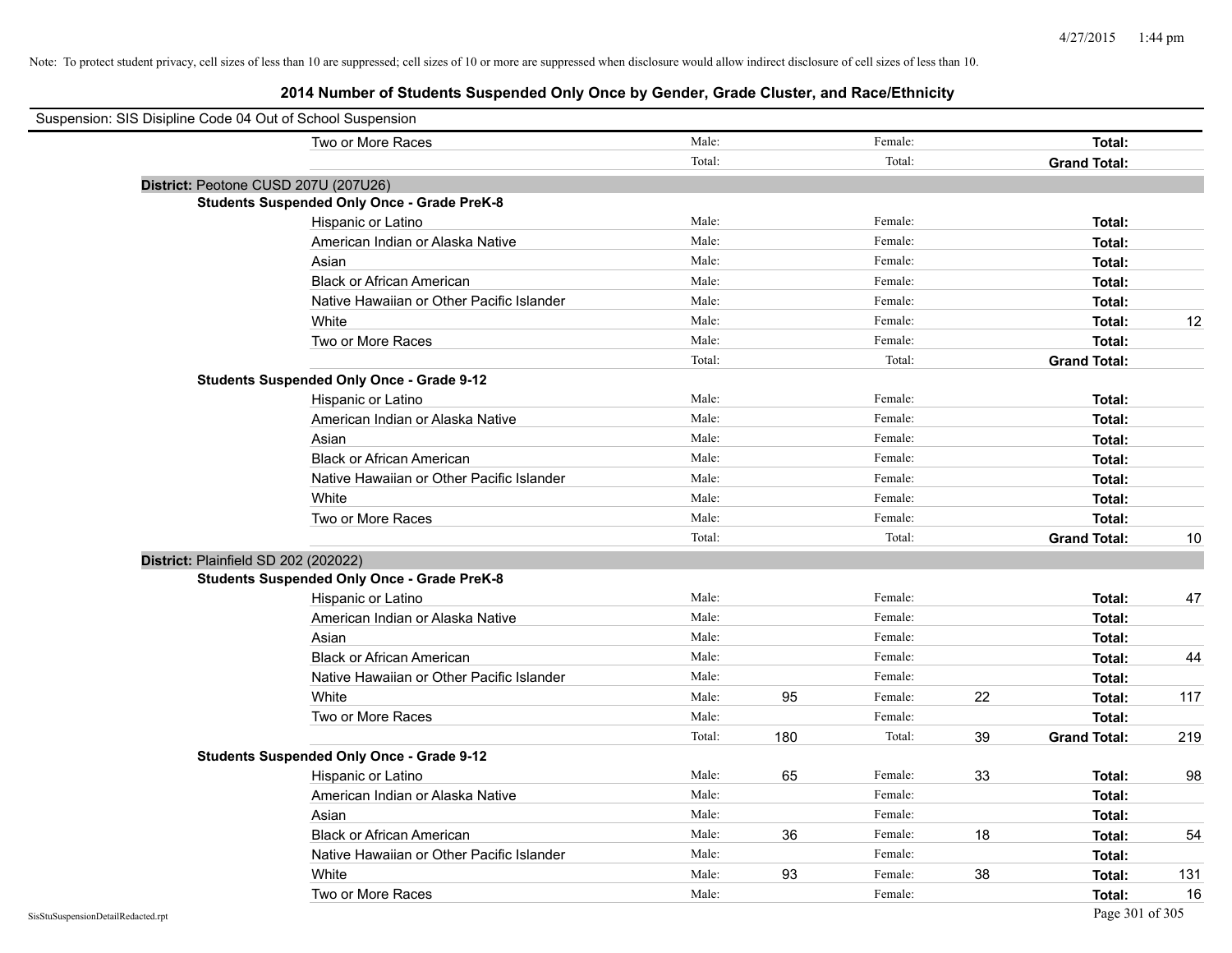| Suspension: SIS Disipline Code 04 Out of School Suspension |                                                    |        |         |                     |    |
|------------------------------------------------------------|----------------------------------------------------|--------|---------|---------------------|----|
|                                                            |                                                    | Total: | Total:  | <b>Grand Total:</b> |    |
|                                                            | District: Reed Custer CUSD 255U (255U26)           |        |         |                     |    |
|                                                            | <b>Students Suspended Only Once - Grade PreK-8</b> |        |         |                     |    |
|                                                            | Hispanic or Latino                                 | Male:  | Female: | Total:              |    |
|                                                            | American Indian or Alaska Native                   | Male:  | Female: | Total:              |    |
|                                                            | Asian                                              | Male:  | Female: | Total:              |    |
|                                                            | <b>Black or African American</b>                   | Male:  | Female: | Total:              |    |
|                                                            | Native Hawaiian or Other Pacific Islander          | Male:  | Female: | Total:              |    |
|                                                            | White                                              | Male:  | Female: | Total:              |    |
|                                                            | Two or More Races                                  | Male:  | Female: | Total:              |    |
|                                                            |                                                    | Total: | Total:  | <b>Grand Total:</b> |    |
|                                                            | <b>Students Suspended Only Once - Grade 9-12</b>   |        |         |                     |    |
|                                                            | Hispanic or Latino                                 | Male:  | Female: | Total:              |    |
|                                                            | American Indian or Alaska Native                   | Male:  | Female: | Total:              |    |
|                                                            | Asian                                              | Male:  | Female: | Total:              |    |
|                                                            | <b>Black or African American</b>                   | Male:  | Female: | Total:              |    |
|                                                            | Native Hawaiian or Other Pacific Islander          | Male:  | Female: | Total:              |    |
|                                                            | White                                              | Male:  | Female: | Total:              | 14 |
|                                                            | Two or More Races                                  | Male:  | Female: | Total:              |    |
|                                                            |                                                    | Total: | Total:  | <b>Grand Total:</b> |    |
| District: Richland GSD 88A (088A02)                        |                                                    |        |         |                     |    |
|                                                            | <b>Students Suspended Only Once - Grade PreK-8</b> |        |         |                     |    |
|                                                            | Hispanic or Latino                                 | Male:  | Female: | Total:              |    |
|                                                            | American Indian or Alaska Native                   | Male:  | Female: | Total:              |    |
|                                                            | Asian                                              | Male:  | Female: | Total:              |    |
|                                                            | <b>Black or African American</b>                   | Male:  | Female: | Total:              | 11 |
|                                                            | Native Hawaiian or Other Pacific Islander          | Male:  | Female: | Total:              |    |
|                                                            | White                                              | Male:  | Female: | Total:              | 10 |
|                                                            | Two or More Races                                  | Male:  | Female: | Total:              |    |
|                                                            |                                                    | Total: | Total:  | <b>Grand Total:</b> | 32 |
| District: Rockdale SD 84 (084002)                          |                                                    |        |         |                     |    |
|                                                            | <b>Students Suspended Only Once - Grade PreK-8</b> |        |         |                     |    |
|                                                            | Hispanic or Latino                                 | Male:  | Female: | Total:              |    |
|                                                            | American Indian or Alaska Native                   | Male:  | Female: | Total:              |    |
|                                                            | Asian                                              | Male:  | Female: | Total:              |    |
|                                                            | <b>Black or African American</b>                   | Male:  | Female: | Total:              |    |
|                                                            | Native Hawaiian or Other Pacific Islander          | Male:  | Female: | Total:              |    |
|                                                            | White                                              | Male:  | Female: | Total:              |    |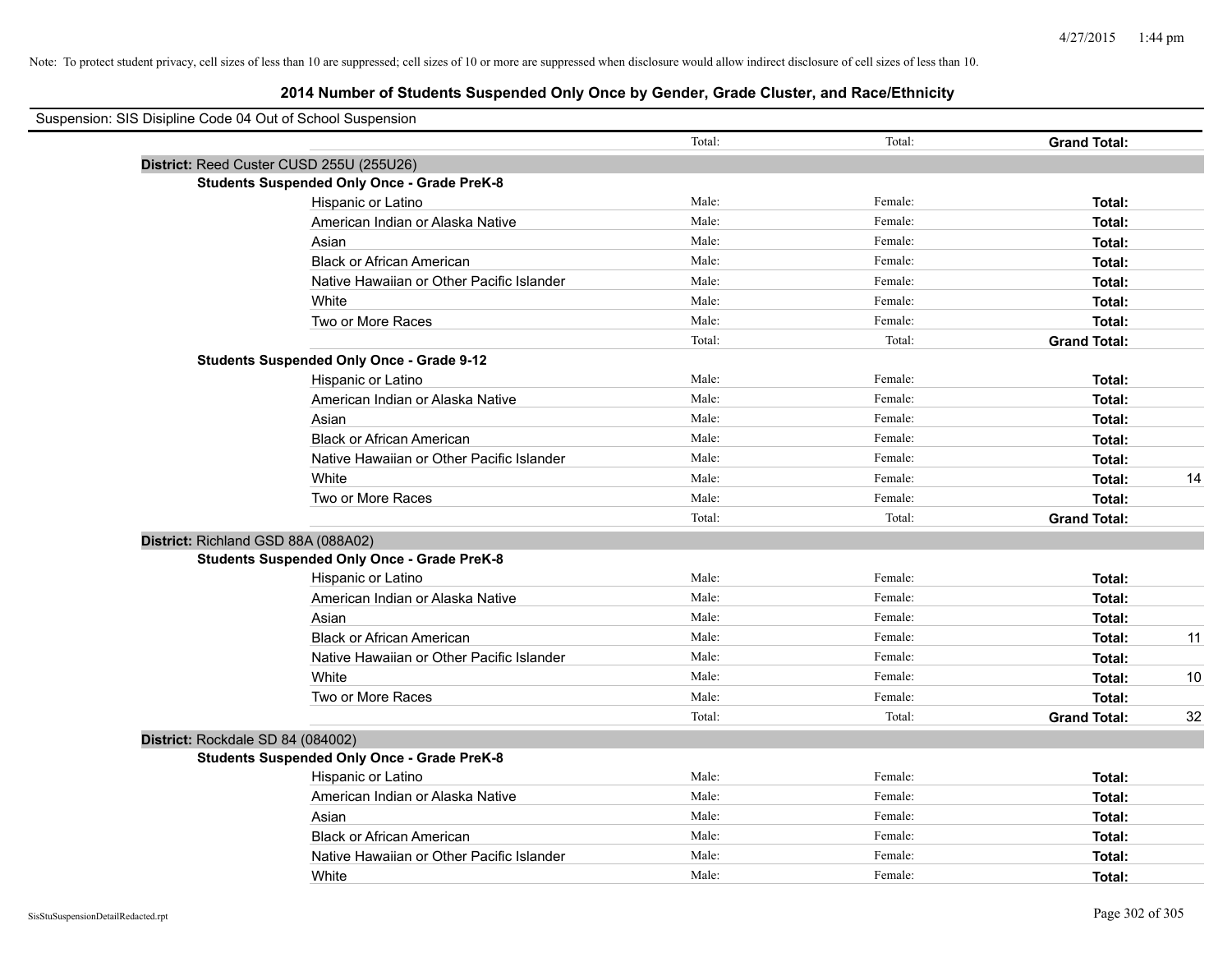| Suspension: SIS Disipline Code 04 Out of School Suspension |        |         |                     |
|------------------------------------------------------------|--------|---------|---------------------|
| Two or More Races                                          | Male:  | Female: | Total:              |
|                                                            | Total: | Total:  | <b>Grand Total:</b> |
| District: S Will Co Coop for Spec Ed (255U61)              |        |         |                     |
| <b>Students Suspended Only Once - Grade 9-12</b>           |        |         |                     |
| Hispanic or Latino                                         | Male:  | Female: | Total:              |
| American Indian or Alaska Native                           | Male:  | Female: | Total:              |
| Asian                                                      | Male:  | Female: | Total:              |
| <b>Black or African American</b>                           | Male:  | Female: | Total:              |
| Native Hawaiian or Other Pacific Islander                  | Male:  | Female: | Total:              |
| White                                                      | Male:  | Female: | Total:              |
| Two or More Races                                          | Male:  | Female: | Total:              |
|                                                            | Total: | Total:  | <b>Grand Total:</b> |
| District: Summit Hill SD 161 (161002)                      |        |         |                     |
| <b>Students Suspended Only Once - Grade PreK-8</b>         |        |         |                     |
| Hispanic or Latino                                         | Male:  | Female: | Total:              |
| American Indian or Alaska Native                           | Male:  | Female: | Total:              |
| Asian                                                      | Male:  | Female: | Total:              |
| <b>Black or African American</b>                           | Male:  | Female: | Total:              |
| Native Hawaiian or Other Pacific Islander                  | Male:  | Female: | Total:              |
| White                                                      | Male:  | Female: | Total:<br>16        |
| Two or More Races                                          | Male:  | Female: | Total:              |
|                                                            | Total: | Total:  | <b>Grand Total:</b> |
| District: Taft SD 90 (090002)                              |        |         |                     |
| <b>Students Suspended Only Once - Grade PreK-8</b>         |        |         |                     |
| Hispanic or Latino                                         | Male:  | Female: | Total:              |
| American Indian or Alaska Native                           | Male:  | Female: | Total:              |
| Asian                                                      | Male:  | Female: | Total:              |
| <b>Black or African American</b>                           | Male:  | Female: | Total:              |
| Native Hawaiian or Other Pacific Islander                  | Male:  | Female: | Total:              |
| White                                                      | Male:  | Female: | Total:              |
| Two or More Races                                          | Male:  | Female: | Total:              |
|                                                            | Total: | Total:  | <b>Grand Total:</b> |
| District: Troy CCSD 30C (030C04)                           |        |         |                     |
| <b>Students Suspended Only Once - Grade PreK-8</b>         |        |         |                     |
| Hispanic or Latino                                         | Male:  | Female: | 20<br>Total:        |
| American Indian or Alaska Native                           | Male:  | Female: | Total:              |
| Asian                                                      | Male:  | Female: | Total:              |
| <b>Black or African American</b>                           | Male:  | Female: | 18<br>Total:        |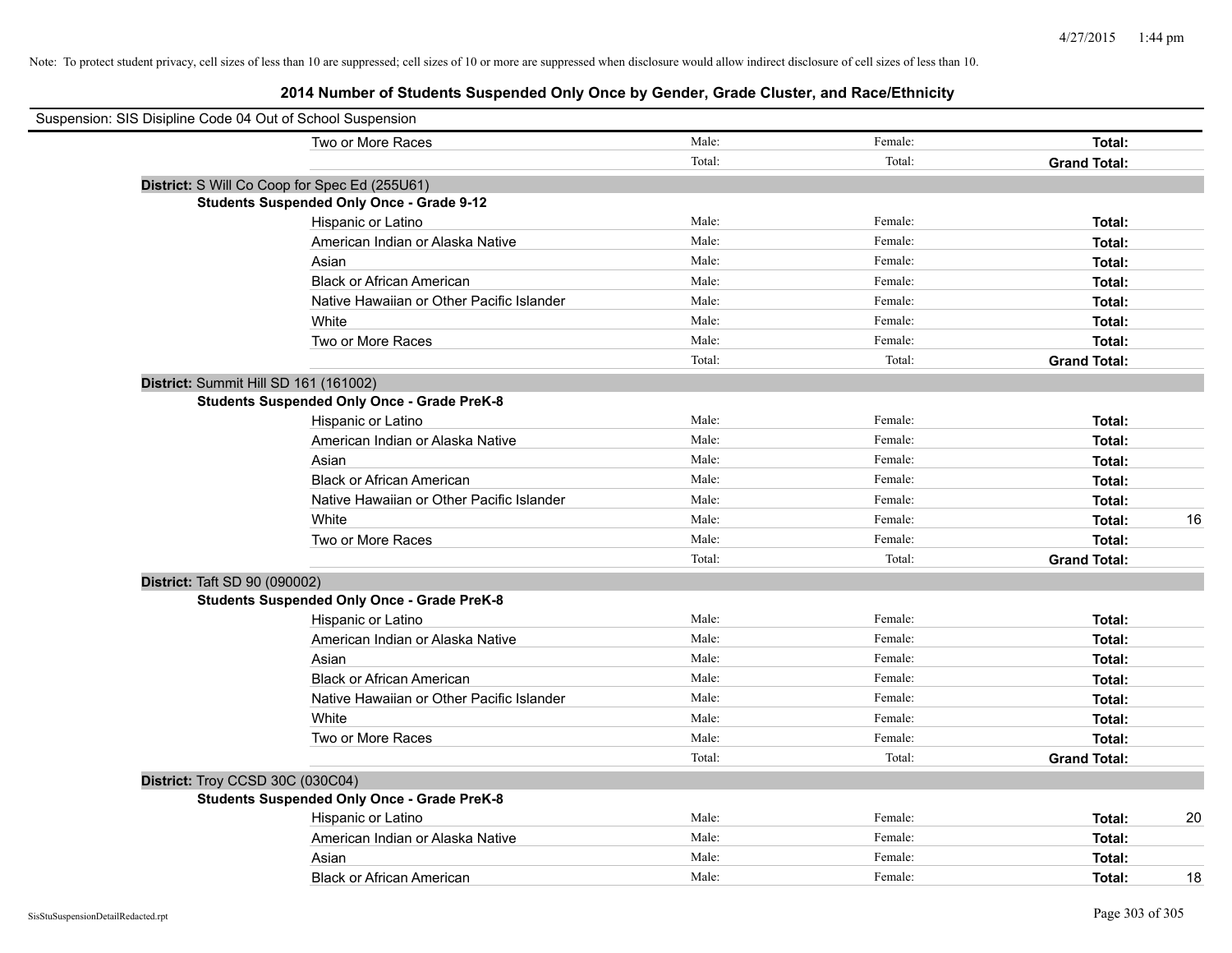| Suspension: SIS Disipline Code 04 Out of School Suspension |        |     |         |    |                     |     |
|------------------------------------------------------------|--------|-----|---------|----|---------------------|-----|
| Native Hawaiian or Other Pacific Islander                  | Male:  |     | Female: |    | Total:              |     |
| White                                                      | Male:  |     | Female: |    | Total:              | 35  |
| Two or More Races                                          | Male:  |     | Female: |    | Total:              |     |
|                                                            | Total: |     | Total:  |    | <b>Grand Total:</b> |     |
| District: Valley View CUSD 365U (365U26)                   |        |     |         |    |                     |     |
| <b>Students Suspended Only Once - Grade PreK-8</b>         |        |     |         |    |                     |     |
| Hispanic or Latino                                         | Male:  | 60  | Female: | 35 | Total:              | 95  |
| American Indian or Alaska Native                           | Male:  |     | Female: |    | Total:              |     |
| Asian                                                      | Male:  |     | Female: |    | Total:              |     |
| <b>Black or African American</b>                           | Male:  | 61  | Female: | 24 | Total:              | 85  |
| Native Hawaiian or Other Pacific Islander                  | Male:  |     | Female: |    | Total:              |     |
| White                                                      | Male:  |     | Female: |    | Total:              | 53  |
| Two or More Races                                          | Male:  |     | Female: |    | Total:              |     |
|                                                            | Total: | 176 | Total:  | 72 | <b>Grand Total:</b> | 248 |
| <b>Students Suspended Only Once - Grade 9-12</b>           |        |     |         |    |                     |     |
| Hispanic or Latino                                         | Male:  | 56  | Female: | 39 | Total:              | 95  |
| American Indian or Alaska Native                           | Male:  |     | Female: |    | Total:              |     |
| Asian                                                      | Male:  |     | Female: |    | Total:              |     |
| <b>Black or African American</b>                           | Male:  | 54  | Female: | 40 | Total:              | 94  |
| Native Hawaiian or Other Pacific Islander                  | Male:  |     | Female: |    | Total:              |     |
| White                                                      | Male:  | 25  | Female: | 16 | Total:              | 41  |
| Two or More Races                                          | Male:  |     | Female: |    | Total:              | 10  |
|                                                            | Total: |     | Total:  |    | <b>Grand Total:</b> |     |
| District: Wilmington CUSD 209U (209U26)                    |        |     |         |    |                     |     |
| <b>Students Suspended Only Once - Grade PreK-8</b>         |        |     |         |    |                     |     |
| Hispanic or Latino                                         | Male:  |     | Female: |    | Total:              |     |
| American Indian or Alaska Native                           | Male:  |     | Female: |    | Total:              |     |
| Asian                                                      | Male:  |     | Female: |    | Total:              |     |
| <b>Black or African American</b>                           | Male:  |     | Female: |    | Total:              |     |
| Native Hawaiian or Other Pacific Islander                  | Male:  |     | Female: |    | Total:              |     |
| White                                                      | Male:  |     | Female: |    | Total:              | 18  |
| Two or More Races                                          | Male:  |     | Female: |    | Total:              |     |
|                                                            | Total: |     | Total:  |    | <b>Grand Total:</b> |     |
| <b>Students Suspended Only Once - Grade 9-12</b>           |        |     |         |    |                     |     |
| Hispanic or Latino                                         | Male:  |     | Female: |    | Total:              |     |
| American Indian or Alaska Native                           | Male:  |     | Female: |    | Total:              |     |
| Asian                                                      | Male:  |     | Female: |    | Total:              |     |
| <b>Black or African American</b>                           | Male:  |     | Female: |    | Total:              |     |
| Native Hawaiian or Other Pacific Islander                  | Male:  |     | Female: |    | Total:              |     |